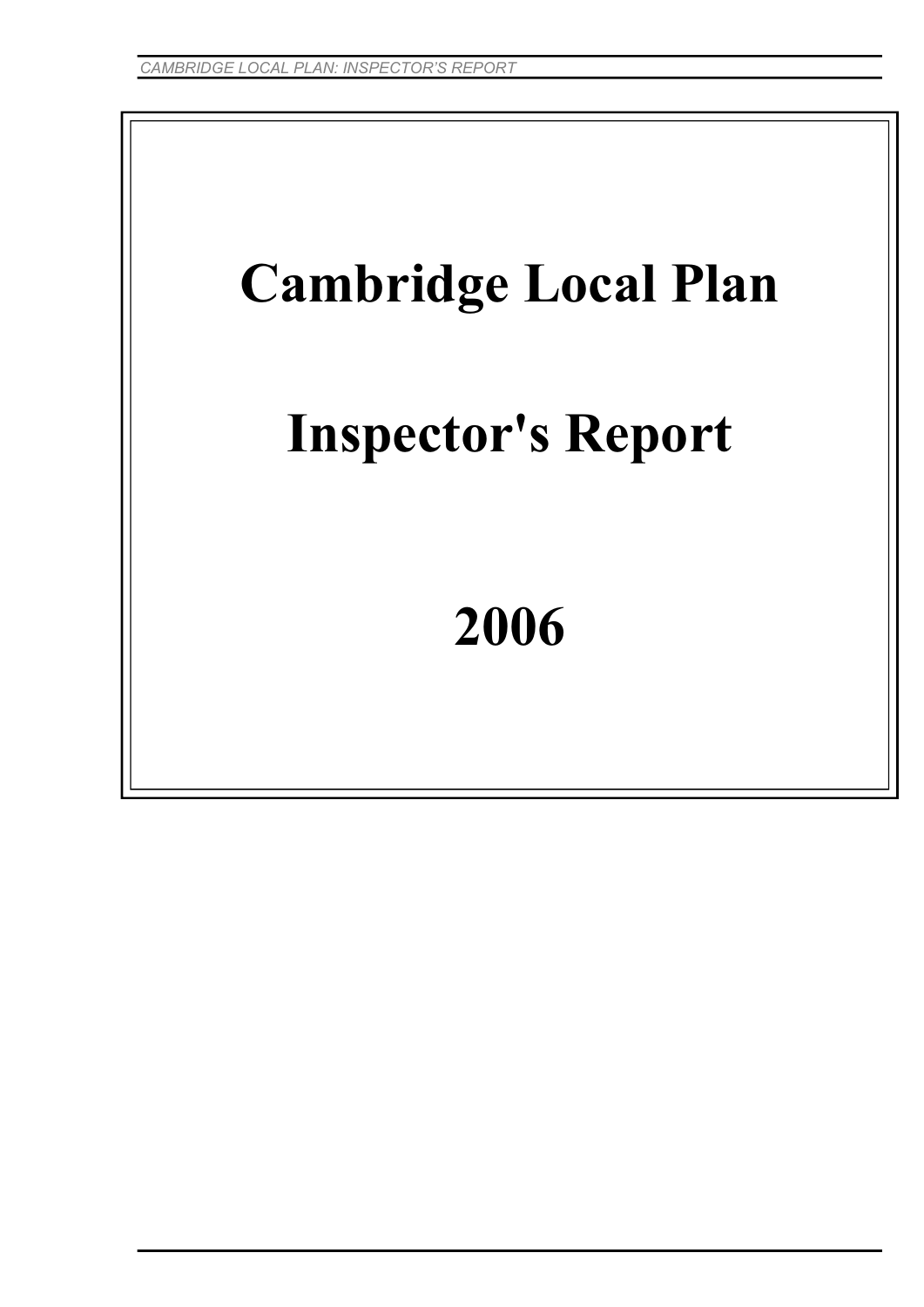# **CONTENTS**

| <b>Chapter number and title</b> |                                    | Page number  |
|---------------------------------|------------------------------------|--------------|
| 0                               | Objections to The Whole Plan       | $\mathbf{1}$ |
| $\mathbf{1}$                    | Introduction                       | 3            |
| 2                               | Vision and Strategy                | 10           |
| 3                               | Designing Cambridge                | 20           |
| 4                               | Conserving Cambridge               | 53           |
| 5                               | Living in Cambridge                | 82           |
| 6                               | Enjoying Cambridge                 | 140          |
| 7                               | Working and Studying in Cambridge  | 153          |
| 8                               | Connecting and Servicing Cambridge | 178          |
| 9                               | Areas of Major Change              | 216          |
| 10                              | Implementation                     | 266          |
| 11                              | Appendices                         | 275          |
| 12                              | Bibliography                       | 313          |
| 13                              | Glossary                           | 314          |
| 14                              | Proposals Map                      | 316          |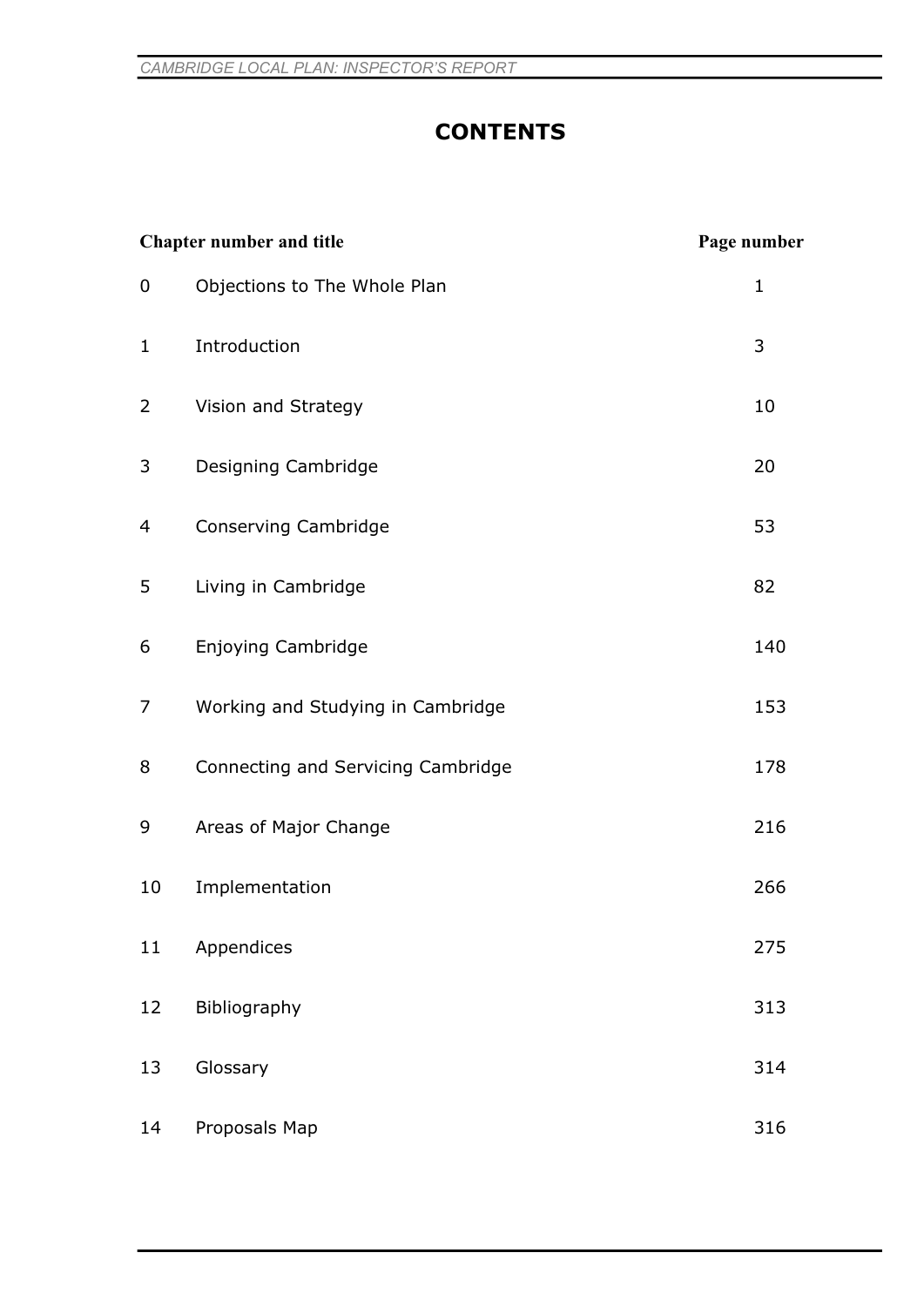# **GLOSSARY**

- AAP Area Action Plan
- CCC Cambridge City Council Changes to correct typographical errors and make other minor corrections
- CD Core Document
- CGB Cambridgeshire Guided Bus
- CPZ Controlled Parking Zone
- dph dwellings per hectare
- DPD Development Plan Document
- EIP Examination in Public
- FDD First Deposit Draft version of the Local Plan
- FPC Further Proposed Changes
- HNS Housing Needs Survey
- HQPT high quality public transport
- LDF Local Development Framework
- LDS Local Development Scheme
- PPG Planning Policy Guidance
- **PPS** Planning Policy Statement
- RDD Redeposit Draft version of the Local Plan
- RPG Regional Planning Guidance
- RSL Registered Social Landlord
- **RSS** Regional Spatial Strategy
- SC Pre-Inquiry Changes (also known as Suggested Changes)
- SPD Supplementary Planning Document
- SPG Supplementary Planning Guidance
- SUDS Sustainable Urban Drainage System
- TA Transport Assessment
- UCS Urban Capacity Study
- WWTW Waste Water Treatment Works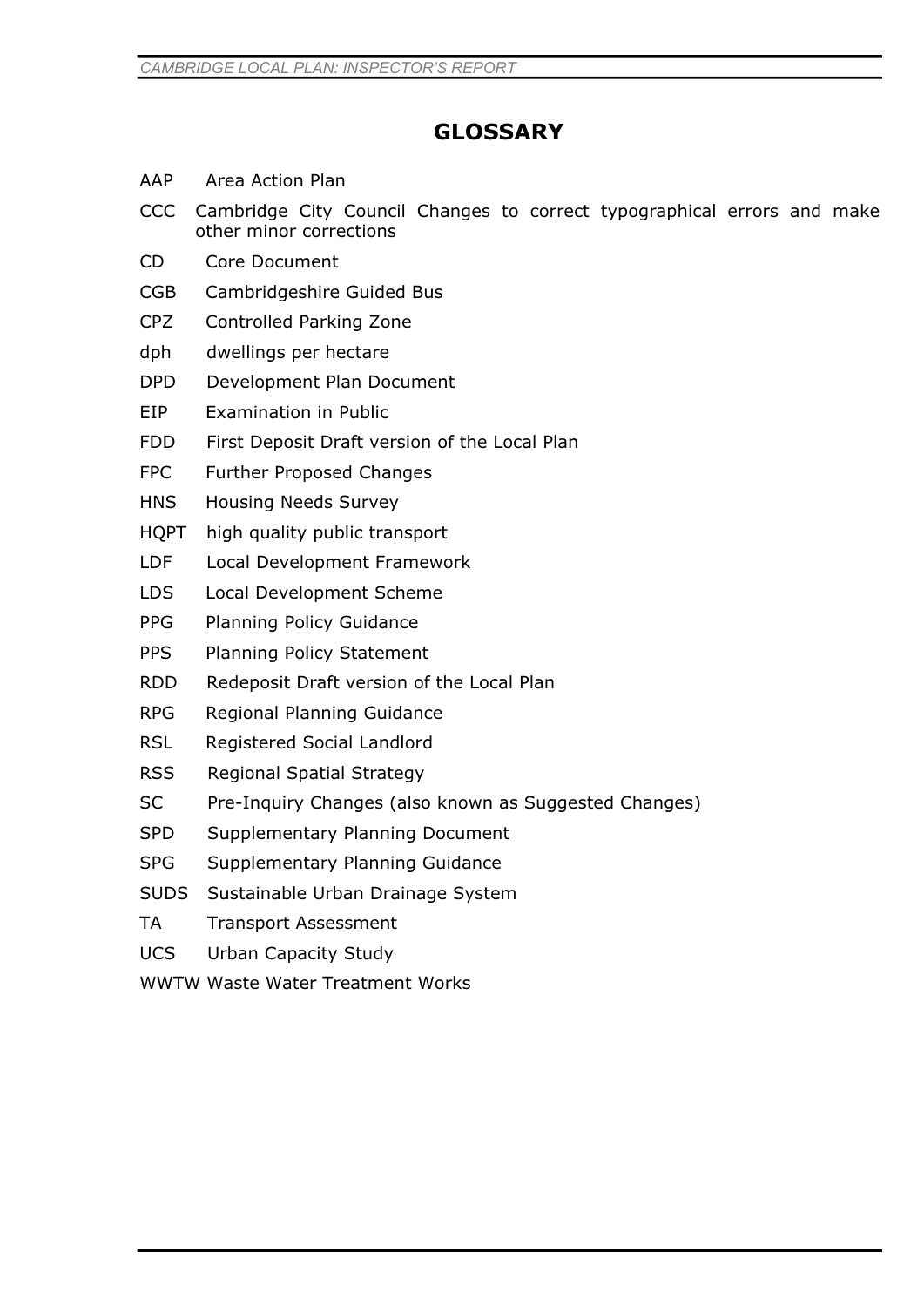# **INSPECTOR'S NOTE**

**Before the inquiry the Council advertised a number of Pre Inquiry Changes (SCs) to the RDD. During the inquiry Further Proposed Changes (FPCs) were suggested by the Council. Some of the changes are simple textual corrections or factual updates, which do not affect the underlying meaning or policy content of the Plan. Therefore, unless I comment to the contrary, the Council may take it that I am content with the inclusion of a SC or FPC. The same applies to SCs where no objection was made.**

# **0. WHOLE PLAN**

## **0.1 WHOLE PLAN**

## **Objections**

Cambridge Preservation Society University of Cambridge Estate Management & Building Service

P.M. Forman Christ's College

Sarah Forman J.K.H. Rees Sue Anderson Lorna Knox Ceri Galloway Cllr John Durrant 26/50/DEP01/TWP

 273/1/DEP01/TWP 280/2/DEP01/TWP 364/1/DEP01/TWP 364/2/DEP01/TWP 364/4/DEP01/TWP 579/1/DEP01/TWP 546/1/DEP02/TWP 737/1/DEP02/TWP 739/1/DEP02/TWP 805/1/DEP02/TWP 838/6/DEP02/TWP

## **Summary of Objections**

- There are objections to the detailed wording of policies, and more emphasis should be given to parts of the Plan.
- The Plan should not aim for further growth, which would harm biodiversity and lead to an increase in traffic.
- The Plan lacks detail as to how policies will be implemented. The use of supplementary planning guidance (SPG) will undermine public confidence.
- The University and Colleges should be exempt from provisions, "taxes" or commuted payments required in the Plan.
- Objection is made to the relocation of Cambridge Airport.
- Attention is drawn to some typographical errors.

## **Inspector's Reasoning and Conclusions**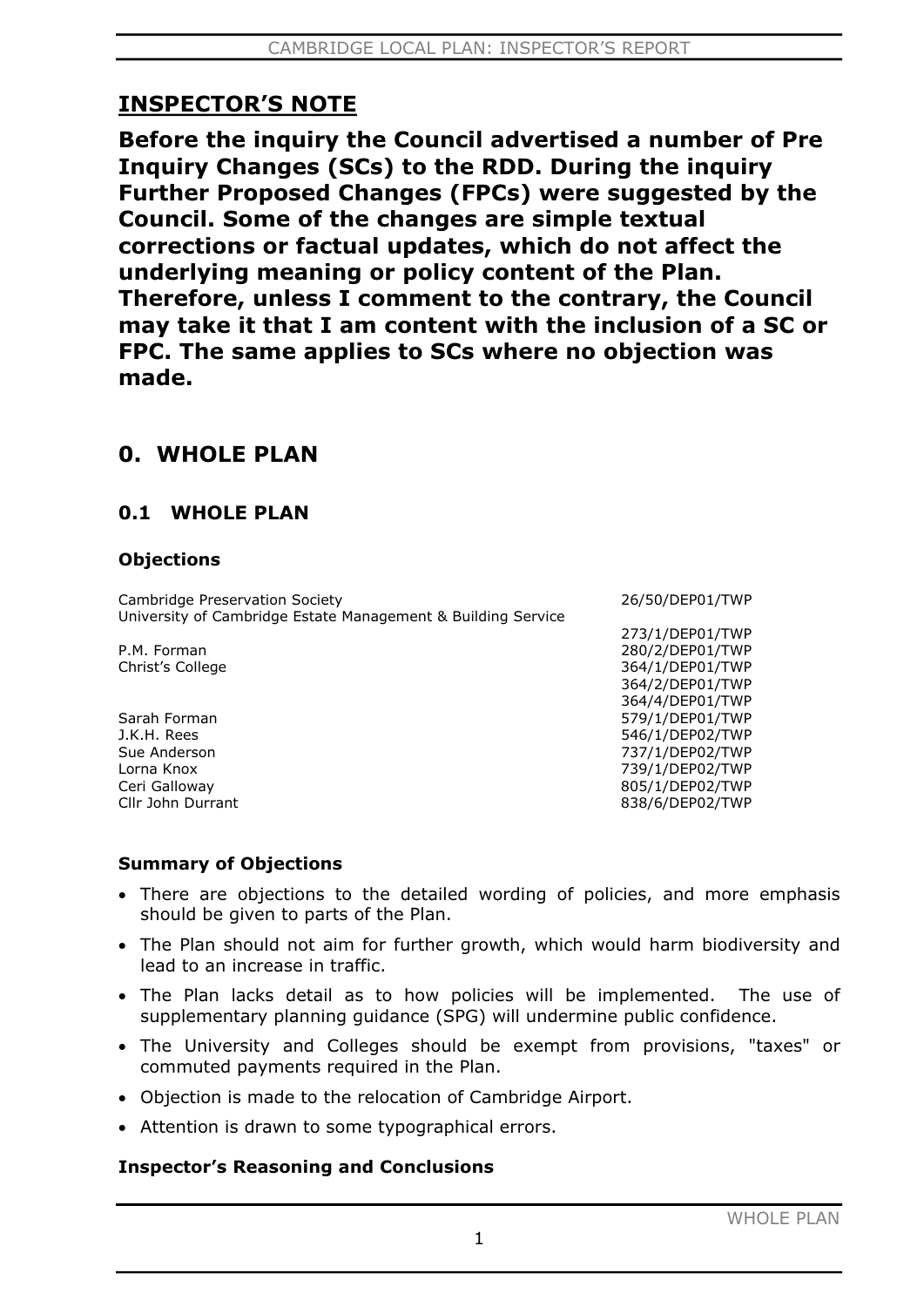### CAMBRIDGE LOCAL PLAN: INSPECTOR'S REPORT

0.1.1. Objections to the wording of specific policies are considered later in this report. However, in general the meaning of policies in the Plan is clear, and the addition of the word "only" before the word "if" where it appears in policies would not add significantly to the clarity of those policies. In the RDD paragraph 1.26 appears in bold type, which gives it an appropriate level of emphasis.

0.1.2. Both RPG 6 and the Structure Plan set growth targets for Cambridge City and the sub-region. The Structure Plan identifies specific areas in Cambridge for new development, and the Plan must contain policies to regulate that development. The additional development proposed in the Plan for Cambridge is intended to provide more opportunities to travel by public transport, by cycle or on foot. The Plan makes provision for the redevelopment of the Cambridge Station area, which would incorporate an improved public transport interchange, and a new station at Chesterton Sidings is also proposed. In addition, the urban extensions proposed in the Plan are intended to be developed in ways which will encourage the use of more sustainable means of transport.

0.1.3. The development of arable farmland, which does not necessarily display a great deal of diversity of flora and fauna, need not have a significant impact on biodiversity if implemented with care. Chapter 4 of the RDD contains policies aimed at protecting nature conservation interests and preserving biodiversity. But the details of what developers might be required to do to comply with these policies are matters to be considered at the more detailed planning stage rather than in this Plan.

0.1.4. Government guidance advises against lengthy and over-detailed plans. A satisfactory balance has to be achieved between the need to provide sufficient detail to guide development control decisions, and the need to avoid over-lengthy and inflexible policies. Overall there is no convincing evidence that the balance struck by this Plan is unsatisfactory. The use of SPG (supplementary planning documents or SPD under the LDF system) is supported by government advice as a means of setting out more detailed guidance on the way in which the policies in the Plan will be applied in particular circumstances or areas. If it is prepared in accordance with government advice and following public consultation, it will carry substantial weight in the decision-making process, although it will not have the same status as Local Plan policies. The approach adopted by the City Council in this regard accords with current government advice.

0.1.5. The purpose of policies in the Plan seeking contributions from developers is to conform with the government advice and with Policies in RPG 6 and the Structure Plan, and to ensure that development mitigates its impact on its surroundings. There is no reason in principle why development by the University or Colleges should not be required to do this in the same way that development by any other body would be required to.

0.1.6. Structure Plan Policy P9/2 c specifically requires this Plan to make provision for housing and mixed use development at Cambridge Airport, subject to relocation of the Airport.

0.1.7. The typographical errors referred to in one objection have been corrected in the RDD.

## **RECOMMENDATION**

**0.1.8. I recommend no modification to the RDD.**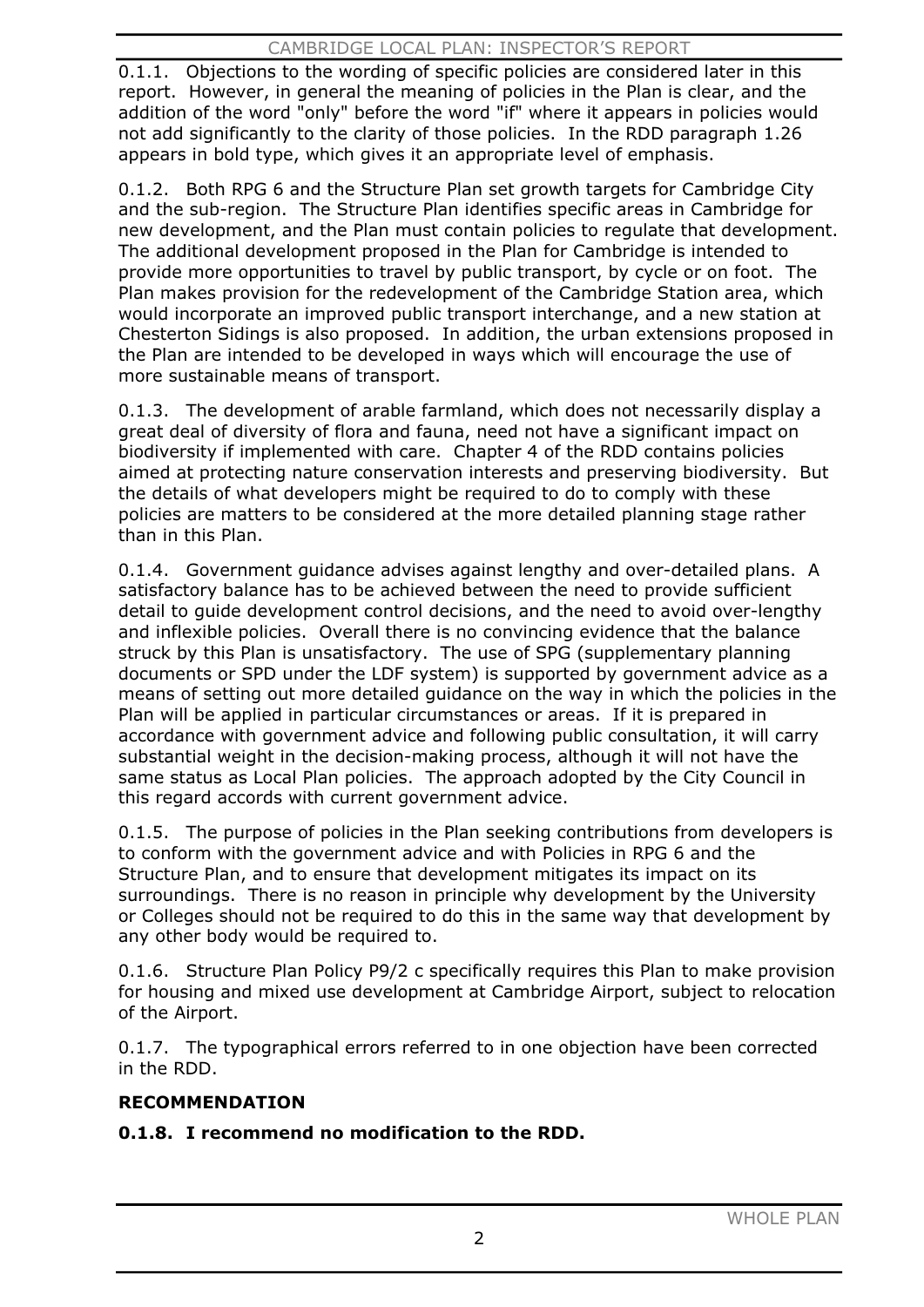# **1. INTRODUCTION**

## **1.1 PARAGRAPH 1.1**

## **Objections**

The Bursars' Committee of the Cambridge Colleges 687/1/DEP01/01\_01 Bidwells Property Consultants **396/2/DEP01/01\_01** 

## **Summary of Objections**

- The policies should make their implications clear in terms of how they will be implemented.
- The Plan must give effect to, and conform with, the Structure Plan.

## **Inspector's Reasoning and Conclusions**

1.1.1. Government guidance advises against lengthy and over detailed plans. Generally speaking, policies in the Plan have concentrated on matters likely to provide the basis for development control decisions, avoiding excessive detail. There is no convincing evidence that the level of detail in the Plan is insufficient.

1.1.2. Generally speaking, policies of the Plan also seek to give effect to the provisions of the Structure Plan, and the Structure Plan authority has issued a certificate of conformity in respect of the RDD.

### **RECOMMENDATION**

### **1.1.3. I recommend no modification to the RDD.**

## **1.2 PARAGRAPH 1.3**

### **Objections**

Turnstone Estates **47/1/DEP01/01\_03** Dernford (Regent) Ltd 391/1/DEP01/01\_03

## **Summary of Objections**

The City Centre should be the preferred location for significant trip generating developments.

## **Inspector's Reasoning and Conclusions**

1.2.1. Policy 8/1 requires significant trip generating non-residential proposals to be located in the most suitable place with regard to access by public transport, cycling and walking, and requires preference to be given to more central locations. To make any further comment on the appropriateness of the City Centre as a location for development would merely repeat national policy guidance.

### **RECOMMENDATION**

## **1.2.2. I recommend no modification to the RDD.**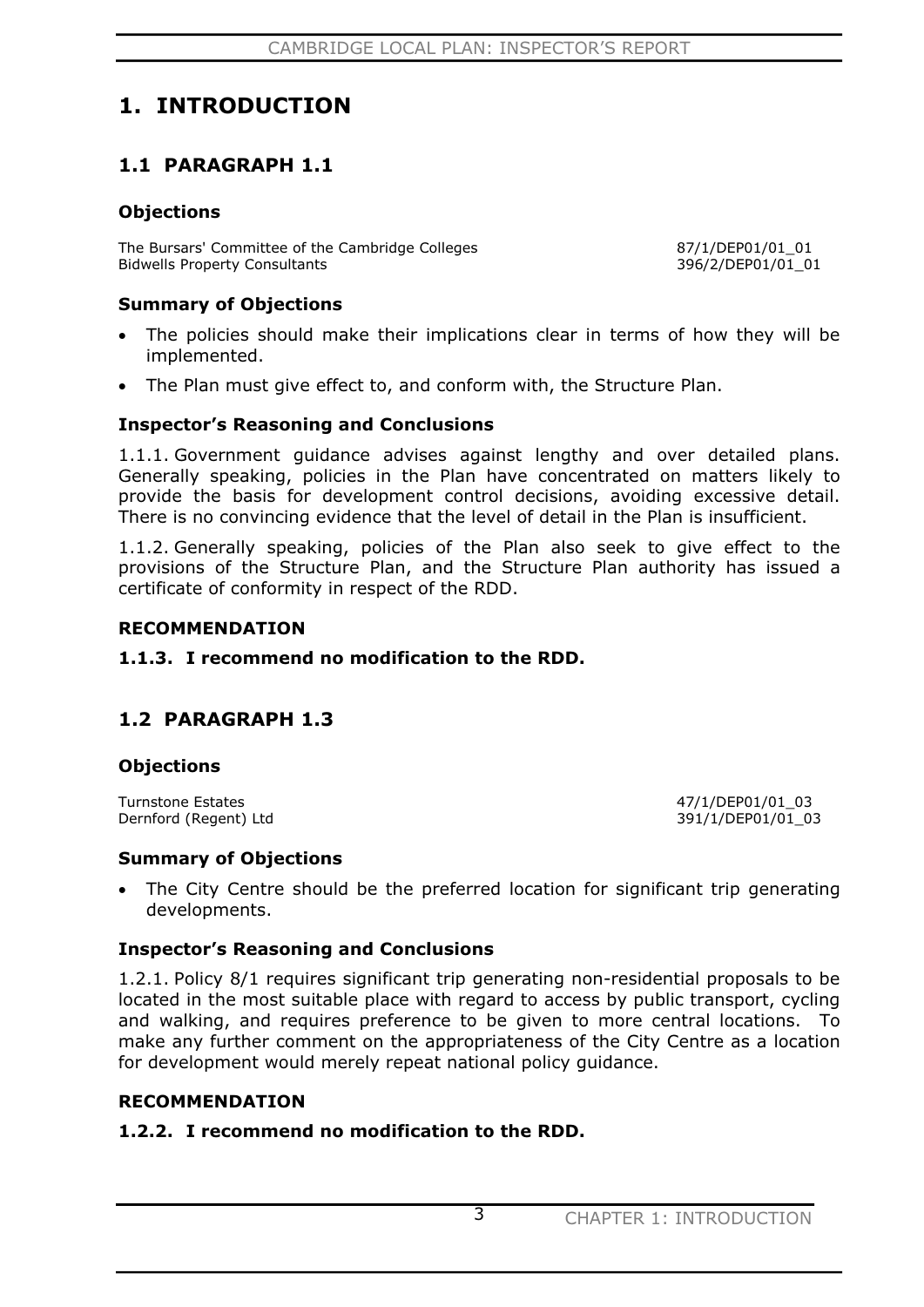## **1.3 PARAGRAPH 1.4**

## **Objections**

Bidwells Property Consultants **396/3/DEP01/01\_04** Cambridgeshire County Council 655/10/DEP02/01\_04

## **Pre-Inquiry Changes: SC1.001**

## **Summary of Objections**

- Although the Plan states that it will not seek to reproduce or paraphrase national planning advice, this policy is not followed throughout the Plan.
- The Plan should also refer to Planning Policy Statements.

## **Inspector's Reasoning and Conclusions**

1.3.1. Generally speaking, the Plan should not repeat national policy guidance. However, there are circumstances when it is appropriate, in order to explain the Policy properly, for the Plan to introduce an element of repetition.

1.3.2. The proposed change updates the Plan by including a reference to Planning Policy Statements.

### **RECOMMENDATION**

**1.3.3. I recommend that the RDD be modified by the incorporation of SC1.001.**

## **1.4 PARAGRAPHS 1.5-1.7**

## **Objections**

NIAB & Others 34/1/DEP02/01\_07 Stannifer 775/1/DEP02/01\_05 775/10/DEP02/01\_07

## **Summary of Objections**

The Plan should include a provisional housing requirement for the period from 2016 to 2021, based on draft RSS 14.

## **Inspector's Reasoning and Conclusions**

1.4.1. The Plan period extends to 1st July 2016. At the time of writing, RSS 14 is undergoing an examination in public, and the figures in the draft RSS are therefore provisional. However, the land proposed to be released from the Green Belt in this Plan includes a significant reserve of land for the post 2016 period, which will be safeguarded for the period after 2016 if it is not required before that date. It would not be appropriate to make any further provision for the period post-2016 in this Plan.

## **RECOMMENDATION**

## **1.4.2. I recommend no modification to the RDD.**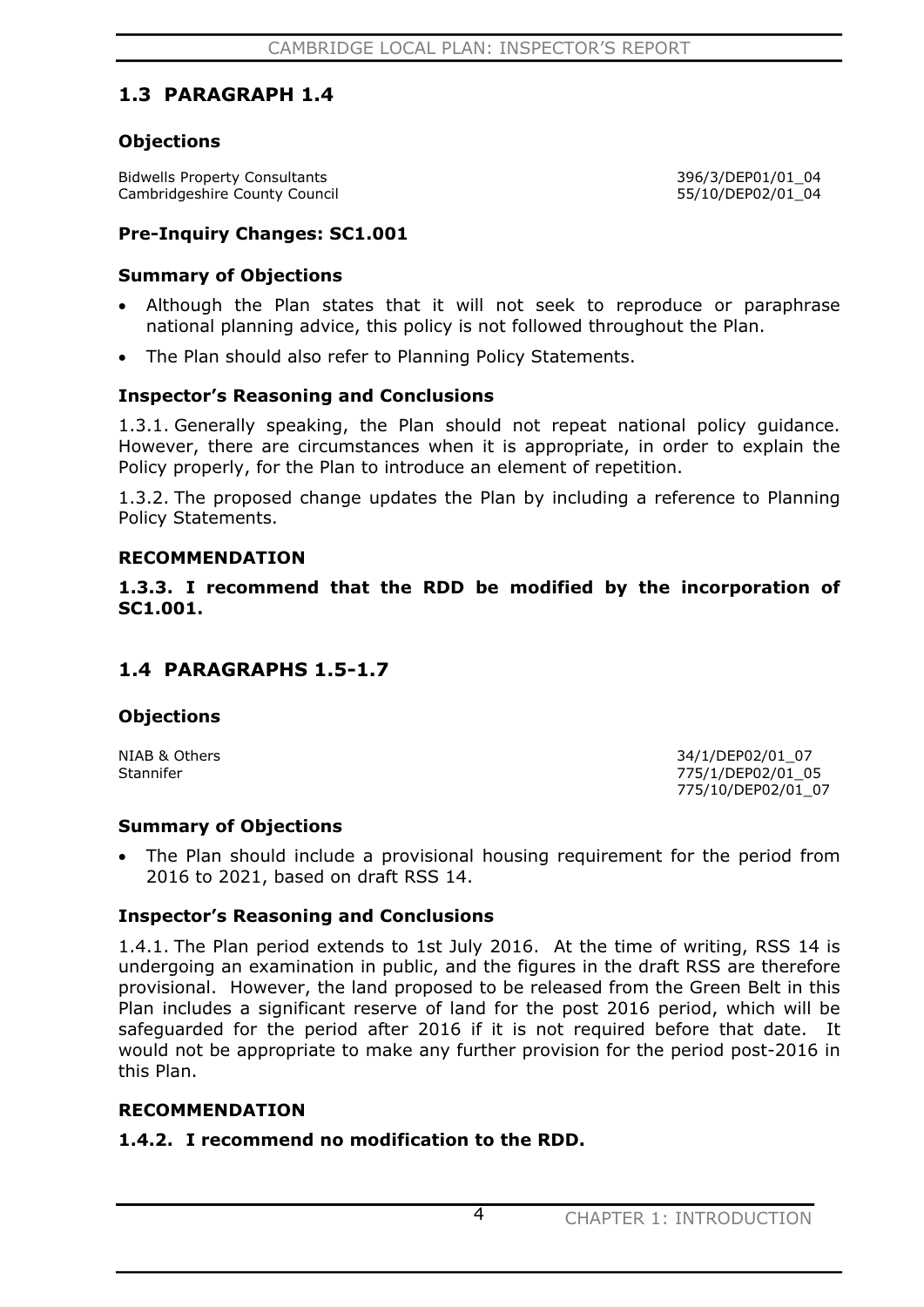## **1.5 PARAGRAPH 1.7**

## **Objections**

## **Summary of Objections**

• The Plan does not deal properly with the need to meet the Structure Plan requirement that at least 65% of new houses should be on previously developed land.

## **Inspector's Reasoning and Conclusions**

1.5.1. NIAB has identified an omission in the Plan. Paragraph 1.7 refers to the Structure Plan requirement but the Local Plan does not analyse its land supply against the target. I do not have the evidence to make a recommendation, but I draw the Council's attention to the need to carry out the necessary analysis and take action where appropriate.

1.5.2. The Council in its response relies on the Airport land as a help in meeting the target, but this is not likely to be developed before 2016. This underlines the importance of investigating the situation overall.

## **RECOMMENDATION**

## **1.5.3.I recommend no modification to the RDD.**

## **1.6 PARAGRAPH 1.9**

## **Objections**

Cambridge Preservation Society 26/1/DEP01/01\_09 Turnstone Estates 1999 12/2/DEP01/01\_09<br>
Dernford (Regent) Ltd 1999 12/2/DEP01/01\_09 Dernford (Regent) Ltd Bidwells Property Consultants<br>
Windsor Road Residents<br>
366/1/DEP02/01\_09

366/1/DEP02/01\_09

## **Summary of Objections**

- The meaning of the last sentence of paragraph 1.9 in the FDD is unclear.
- Further progress on the Plan should be delayed until there is a commonality of approach by Cambridgeshire County Council, the City Council and South Cambridgeshire District Council to the urban extensions.
- The timescale and mechanism of the joint working should be specified.

## **Inspector's Reasoning and Conclusions**

1.6.1. The last sentence of paragraph 1.9 in the FDD has been omitted in the RDD.

1.6.2. Some joint working between the relevant local authorities is in progress already. There is no evidence that any of the relevant Councils do not intend this to continue, and in view of the progress that has already been made, there is no justification for delaying the progress of this Plan to allow further discussions between the three planning authorities to take place.

1.6.3. It would not be appropriate to set out in this Plan details of the timescale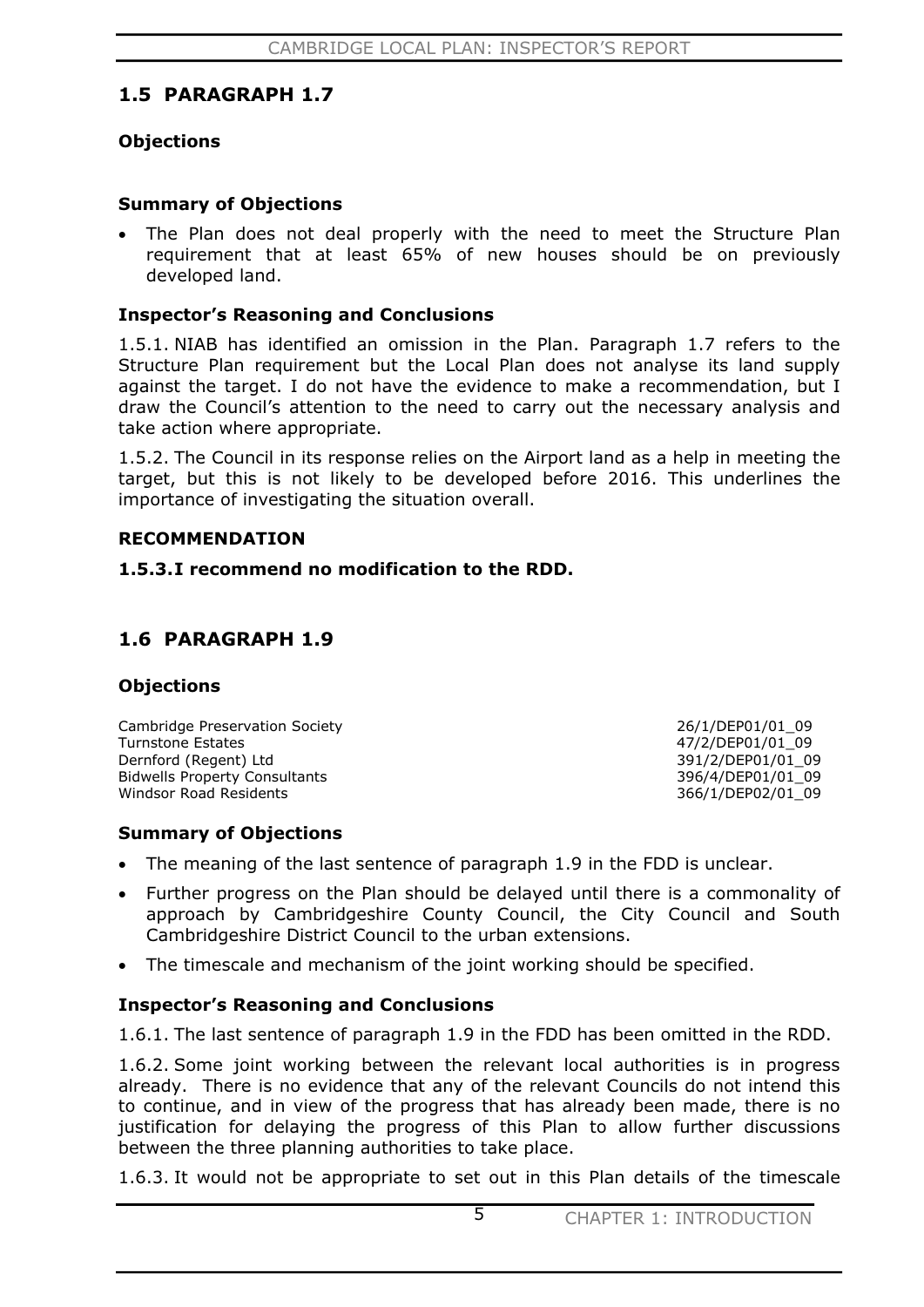and mechanism for the proposed joint working. These are operational matters, and are likely to alter over a relatively short period of time in order to address changing circumstances.

## **RECOMMENDATION**

### **1.6.4. I recommend no modification to the RDD.**

## **1.7 PARAGRAPH 1.10**

**Objections**

Elaine Wheatley **727/3/DEP02/01\_10** 

### **Summary of Objections**

Proper consideration needs to be given to infrastructure requirements. Developer contributions alone will not be sufficient.

## **Inspector's Reasoning and Conclusions**

1.7.1. The Plan makes provision for the infrastructure requirements of new development. Whilst developer contributions alone may not be sufficient to provide the necessary infrastructure, it is also likely that financial support will be made available from the Government, as well as through investment by utility providers. There is no convincing evidence that the infrastructure required to support the development provided for in the Plan will not be forthcoming.

### **RECOMMENDATION**

### **1.7.2. I recommend no modification to the RDD.**

## **1.8 PARAGRAPH 1.11**

### **Objections**

Turnstone Estates **47/3/DEP01/01\_11** Dernford (Regent) Ltd 391/3/DEP01/01\_11 Bidwells Property Consultants 396/5/DEP01/01 11 English Heritage 338/1/DEP02/01 11 Windsor Road Residents 366/2/DEP02/01\_11

## **Summary of Objections**

- x Greater emphasis should be placed on the role of the City Centre and immediately adjoining areas in accommodating further development.
- There should be no preordained phasing of the release of development sites in advance of joint working with the other authorities involved.
- Paragraph 1.11 should include a reference to protecting and enhancing townscape, landscape and historic character.
- More detail is needed on the criteria to be used in phasing the release of development sites.

## **Inspector's Reasoning and Conclusions**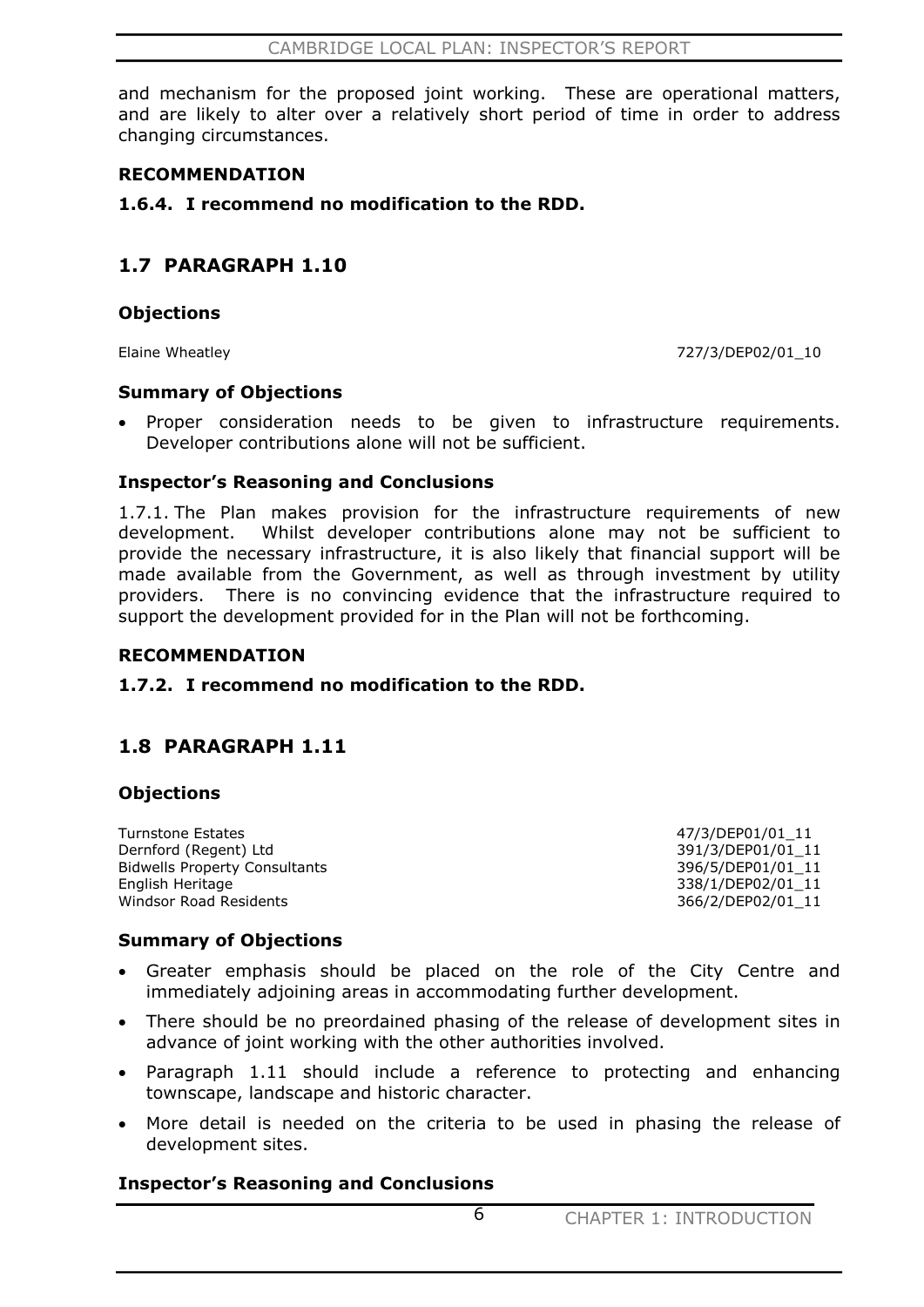1.8.1. There is no need for any reference to be made to the City Centre in this paragraph. The importance of developing in sustainable locations is adequately recognised elsewhere in the Plan.

1.8.2. Phasing the release of development sites will be necessary, and it is appropriate for this to be referred to in broad terms in the introduction to the Plan. I say more about the phasing of the Areas of Major Change in Chapter 9.

1.8.3. One of the objectives of Chapter 3 of the Plan is to ensure that development respects, safeguards and enhances the unique character of the City's urban and open areas. The inclusion of a reference in paragraph 1.11 to such matters would add nothing to what is already in Chapter 3.

1.8.4. There is sufficient information in Chapter 9 of the Plan concerning the phasing of development, and it is not necessary to give any further detail in this paragraph.

### **RECOMMENDATIONS**

**1.8.5. I recommend no modification to the RDD.** 

## **1.9 PARAGRAPHS 1.16 AND 1.17**

### **Objections**

Cambridge Preservation Society 26/2/DEP01/01\_16

26/3/DEP01/01\_17

### **Summary of Objections**

Paragraphs 1.16 and 1.17 should not be in the draft.

## **Inspector's Reasoning and Conclusions**

1.9.1. These paragraphs explain the consultation that took place leading up to publication of the FDD, and the intended timetable for the adoption of the Plan. Although the information contained in the paragraphs was helpful for the readers of an emerging plan, it is not appropriate for inclusion in the adopted Plan, and the paragraphs should therefore be deleted.

### **RECOMMENDATIONS**

**1.9.2. I recommend that the RDD be modified by the deletion of paragraphs 1.16 and 1.17 and the preceding sub-heading.** 

## **1.10 PARAGRAPH 1.19**

**Objections**

Windsor Road Residents 366/3/DEP02/01\_19

## **Summary of Objections**

• The paragraph should state the mechanisms for community involvement.

## **Inspector's Reasoning and Conclusions**

1.10.1. It is inappropriate to set out details in this Plan as to how the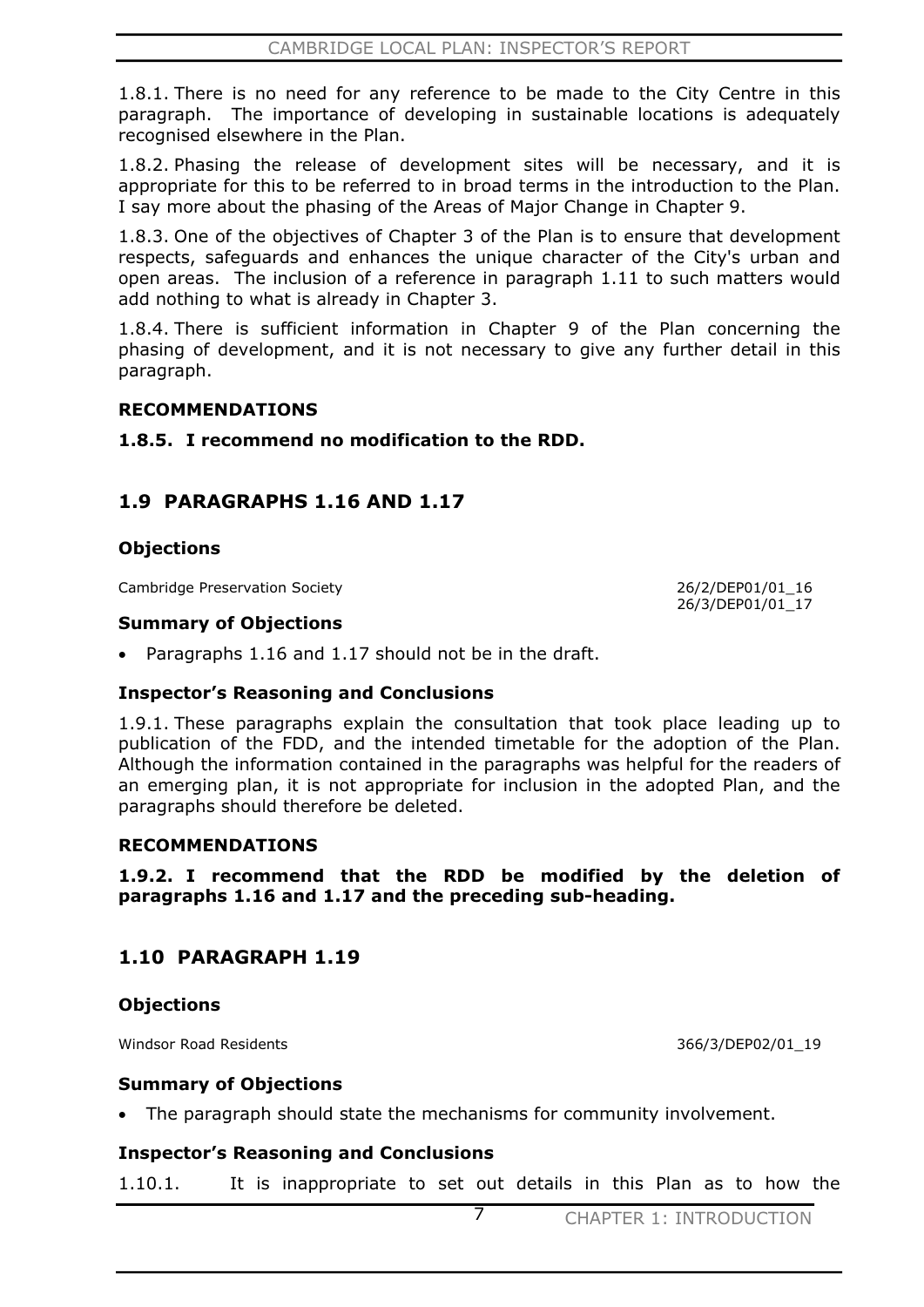community will be involved in the Community Strategy.

### **RECOMMENDATION**

**1.10.2. I recommend no modification to the RDD.** 

## **1.11 PARAGRAPHS 1.20 (FDD) AND 1.21 (RDD)**

## **Objections**

Bidwells Property Consultants 396/6/DEP01/01\_20 Cambridgeshire County Council 655/12/DEP02/01\_21

## **Pre-Inquiry Changes: SC1.002**

## **Summary of Objections**

- The Plan does not comply with the emerging Structure Plan and there has been no joint working with other local authorities. Hence the Plan should be afforded little weight.
- x The Cambridgeshire Aggregates (Minerals) Local Plan also forms part of the development plan for Cambridge.

## **Inspector's Reasoning and Conclusions**

1.11.1. Once the Plan is adopted, then it will have the status accorded to it by Section 38 (6) of the Planning and Compulsory Purchase Act 2004. However, all of the contents of paragraph 1.20, other than the reference to the replacement of the 1996 Cambridge Local Plan, will be then be out of date, and so should be deleted from the RDD.

1.11.2. The proposed change inserts a reference to the Cambridgeshire Aggregates (Minerals) Local Plan. The first sentence of paragraph 1.21 should also be modified to reflect the up-to-date situation.

## **RECOMMENDATION**

## **1.11.3. I recommend that the RDD be modified as follows:**

- **a) delete paragraph 1.20.**
- **b) delete the first sentence of paragraph 1.21 and replace it with: "This Local Plan replaces the Cambridge Local Plan 1996 and forms the most detailed part of the Development Plan for Cambridge.**
- **c) incorporate SC1.002.**

## **1.12 PARAGRAPH 1.24**

## **Objections**

The objections to this aspect of the Plan are listed in Annex 3

## **Summary of Objections**

The status of SPG should be explained.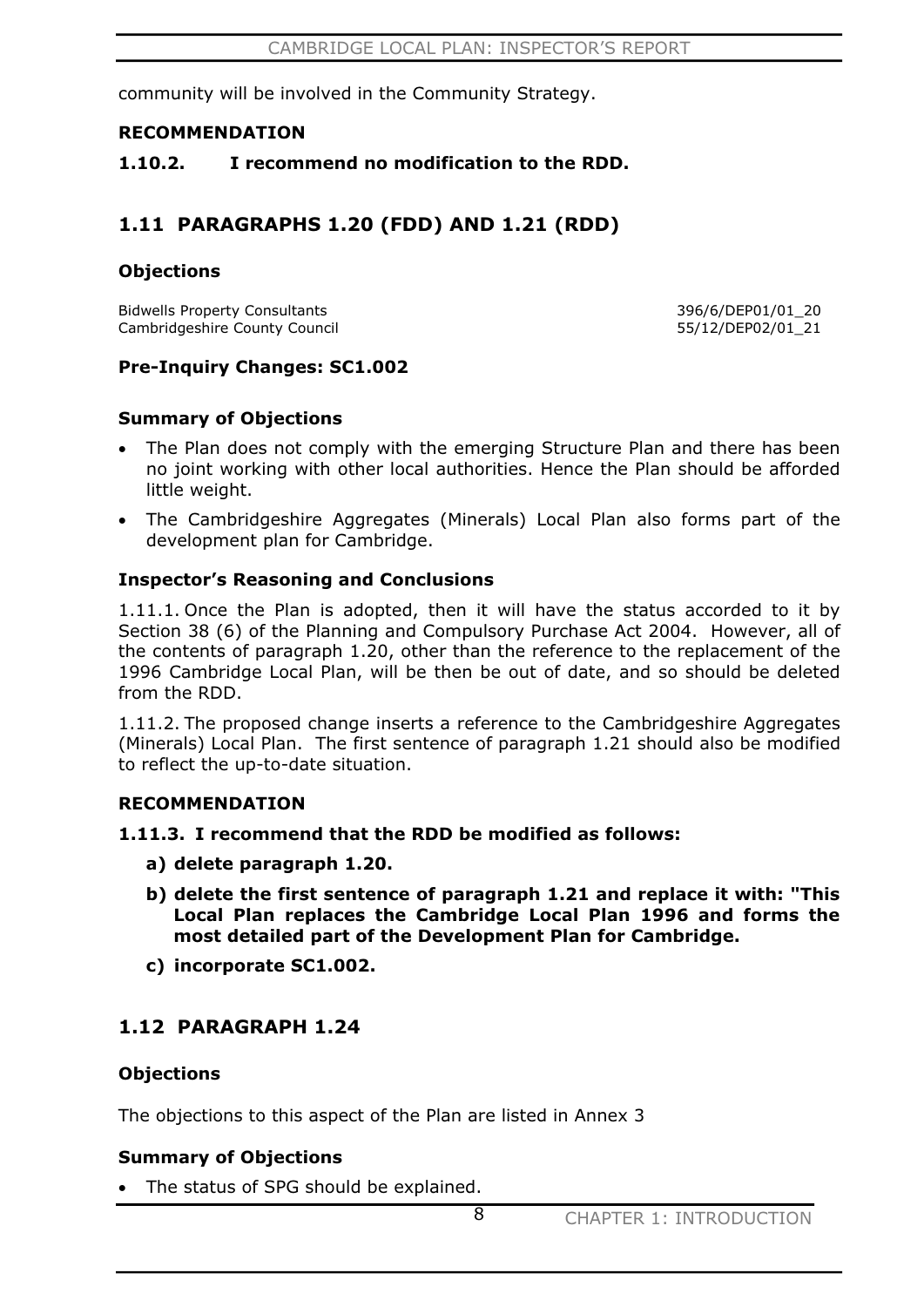- All references to SPG should be deleted and any issues intended to be delegated to SPG should be published as part of the local plan process.
- All SPG should give effect to policies in the Plan, and not add to or make policy.
- x All SPG should be the subject of full public consultation comparable to that for the Local Plan. The Plan should include a comprehensive list of the SPG, with details of their status and review arrangements. SPG and their background documents should be made widely available.
- Further SPD should relate to the proposed LDF not to the Local Plan.
- There should be an indication of the expected timing of production of further SPD for particular sites and areas to enable development to be brought forward as soon as possible.
- The Plan should stipulate that when SPD is updated, there should be full and effective consultation with local communities.

## **Inspector's Reasoning and Conclusions**

1.12.1. The Council has adopted a number of documents as SPG, to elaborate on policies set out in the 1996 Plan. Open space and car and cycle parking standards have been incorporated in the RDD and have thus been subject to scrutiny through the local plan process. Once the RDD is adopted, other existing SPG will no longer be "linked" to an adopted Plan policy. However, it will continue to be material in making development control decisions; the weight to be attached to it will depend on a number of matters, including its relevance in the light of adopted Plan policies and the level of public consultation to which it was subject. The Council has published details of existing SPG and its status in its Local Development Scheme (CD7.2), as well as its timetable for production of SPD. Including these details in this Plan would amount to unnecessary duplication, and would only add to the length of the Plan.

1.12.2. The use of SPG/SPD to expand on or provide further details of adopted policies accords with advice in both PPG 12 and PPS 12. Furthermore, what is proposed by the Council in the RDD does not in principle conflict with that advice. PPS 12 explains the functions of SPD, and the Council will need to have regard to that advice when it prepares its SPD. But there is no need to repeat that advice in the Plan. Details of the consultation to which SPD will be subject must be set out in the Council's Statement of Community Involvement, which itself will be subject to independent scrutiny. The RDD highlights areas where SPD will be needed. It is not necessary to duplicate in the RDD details as to timing and consultation which will appear in other documents.

## **RECOMMENDATION**

## **1.12.3. I recommend no modification to the RDD.**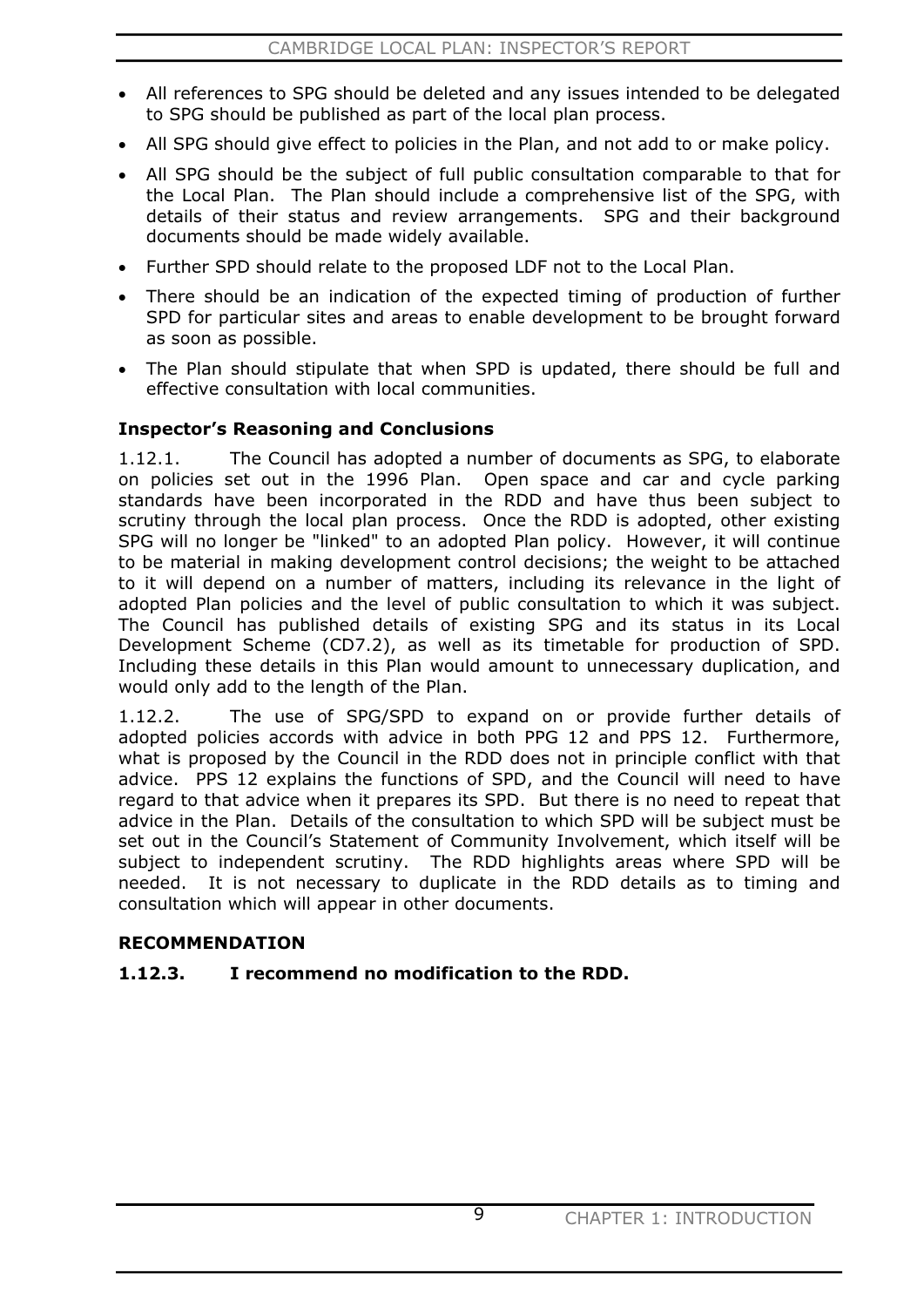# **2. VISION AND STRATEGY**

## **2.1 WHOLE CHAPTER**

### **Objections**

The Perse School For Boys 754/1/DEP02/02 Dr. J.I. Coates 790/1/DEP02/02

## **Summary of Objections**

- The role of the independent education sector should be recognised.
- The numbers of people and vehicles in the City should be reduced.

## **Inspector's Reasoning and Conclusions**

2.1.1. Regional guidance and the Structure Plan require the City to accommodate growth. In the interests of conciseness, there should be no reference to the independent education sector in the Vision and Strategy.

## **RECOMMENDATION**

## **2.1.2. I recommend no modification to the RDD.**

## **2.2 PARAGRAPH 2.1**

### **Objections**

Cambridge Preservation Society 26/4/DEP01/02\_01 Cambridgeshire County Council 55/9/DEP01/02\_01 Cambridge Urban Forum 322/1/DEP01/02\_01 Trumpington Environmental Action Group (TEAG) 460/3/DEP01/02\_01 South Cambridgeshire District Council 461/1/DEP01/02\_01 English Heritage 338/2/DEP02/02\_01 Trumpington Environmental Action Group (TEAG) 460/1/DEP02/02\_01 James Greyson 61 November 2012 12:00 12:00 12:00 12:00 12:00 12:00 12:00 12:00 12:00 12:00 12:00 12:00 12:00 1 Anne Campbell 2008/1/DEP02/02\_01

## **Summary of Objections**

- The Vision should be restated or modified.
- Parts of the Vision are unclear. There are misleading references to sustainability, and a failure to recognise the conflict between a compact City and further development.
- The Vision should be strengthened by stating it as a policy, or minimising the need to travel, or bringing out the importance of green corridors.
- Without further work on TAs it is impossible to say whether development proposals will in fact go ahead. A back-up strategy is needed.

## **Inspector's Reasoning and Conclusions**

2.2.1. A succinct Vision cannot refer to all objectives and elements of the Plan's Strategy. There are suitable references elsewhere in the Plan to green corridors (for example in the Spatial Strategy) and to travel issues (for example in the relevant objectives). The use of the term 'sustainability' is appropriate, in the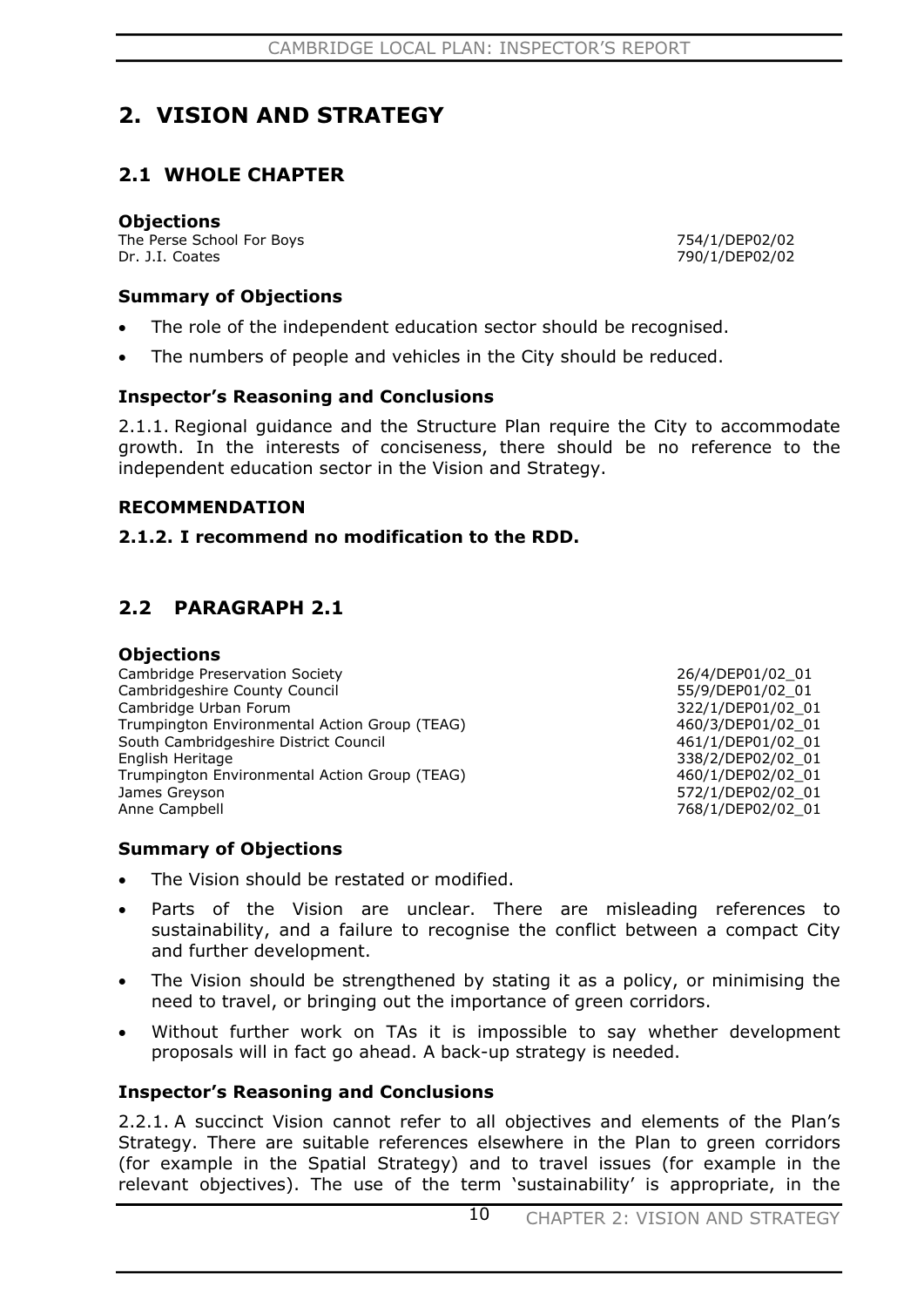context of guiding development and promoting more sustainable living patterns. Growth does not necessarily prevent a city from being compact. The first sentence of the paragraph means what it says and is not inaccurate.

2.2.2. Generally the restatements of the Vision, and suggested modifications, are not improvements on the draft Plan. There is no need for the Vision to be a Policy. It would not be used directly in development control and does not contain site specific proposals. However Cambridge is not afforded the status of a Regional centre in the adopted parts of the development plan: it is a Sub-Regional centre.

2.2.3. The Structure Plan requirements have been arrived at in the context of a strategic consideration of transport issues. That Plan names areas for development against the background of a specific housing requirement. There has been a review of the Green Belt. The development plan can be reviewed and altered if necessary, in the light of more detailed analysis of the housing capacities of development proposals.

## **RECOMMENDATION**

**2.2.4. I recommend that the RDD be modified by the deletion of "Regional and" from the third sentence of paragraph 2.1.** 

# **2.3 PARAGRAPH 2.2**

## **Objections**

The Bursars' Committee Of The Cambridge Colleges 87/4/DEP01/02\_02 English Heritage 338/1/DEP01/02\_02 The Rail For Cambridge Movement 683/1/DEP01/02\_02 Cambridgeshire County Council 655/14/DEP02/02\_02

 55/15/DEP02/02\_02 55/16/DEP02/02\_02 English Heritage 338/3/DEP02/02\_02 338/4/DEP02/02\_02

Windsor Road Residents 366/5/DEP02/02\_02

## **Summary of Objections**

- The topic of higher and further education should be the subject of a separate chapter giving proper treatment of the University of Cambridge and the Colleges.
- The Strategy should refer to climate change, and the references to conservation should be expanded. There are environmental limits to the outward growth of the City.
- Sustainability is relevant to all development, not merely to Areas of Major Change.
- Monitoring and enforcement of planning obligations should be detailed here.
- The plan should support a rail bypass from Northstowe to Cambridge, and should safeguard land for a railway station at Addenbrooke's Hospital.

## **Inspector's Reasoning and Conclusions**

2.3.1. Government advice on plan preparation is that development plans should be kept as succinct as possible. Given the importance of higher and further education to the local economy, there is logic in the Council's approach in the RDD of linking the topic with working in Cambridge, and the link also gives the opportunity to reduce the size of the plan. The significance of the education sector both locally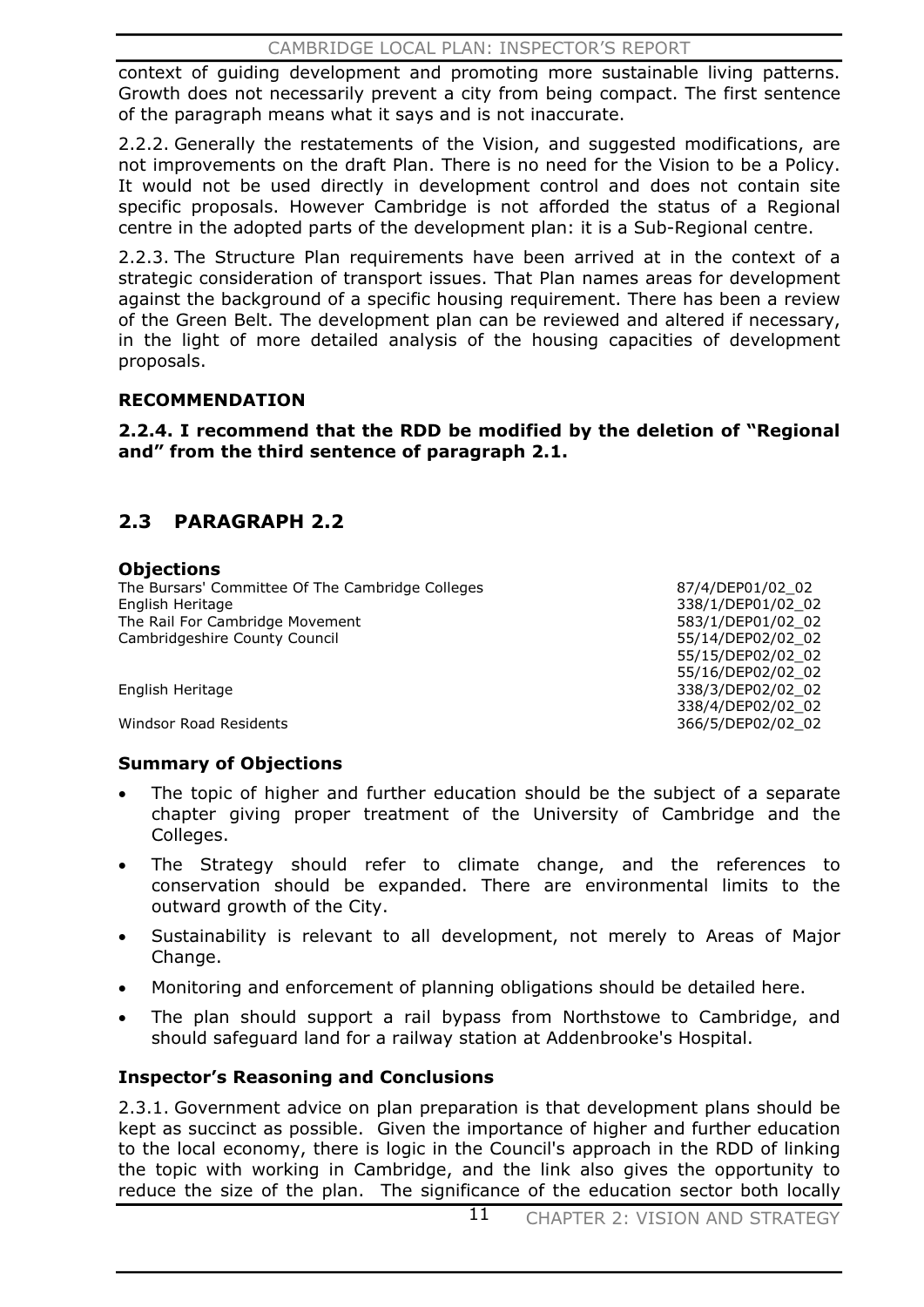and nationally, which is fully recognised in the Plan, is not undermined by this approach.

2.3.2. In my view the Local Plan will need to await the consideration of climate change at a more strategic level before it can deal specifically with the topic, but the Plan does contain relevant provisions reflecting national and regional concerns. The amount of growth has been set by the Structure Plan in many ways. The Areas of Major Change are the principal elements of change, to which sustainability considerations are important.

2.3.3. Nature conservation and the conservation of other features of value are covered in other parts of the Plan. Monitoring of planning obligations, and penalties for non-compliance, are not matters suitable for the Local Plan.

2.3.4. The rail bypass suggested in one objection would follow the line of the former Cambridge - St Ives railway line, which under the RDD is safeguarded for public transport purposes under policy 8/8. At the time of writing, the intention is that this should be the route of the Cambridge Guided Bus (CGB), which is being promoted by the County Council. This is the subject of a separate statutory approval process and is outside the remit of this Plan. The City Council is not the authority that would implement a proposal of the type supported in the objection, and there is no evidence that any of the relevant transport bodies has any proposals to introduce a rail bypass. For that reason, it would not be appropriate for this Plan to give it support. However, the route will remain safeguarded whether or not the CGB scheme goes ahead, and there is therefore nothing in this Plan that would prejudice the provision of a rail bypass, were the intentions of the relevant body to change.

2.3.5. Although Policy P8/10 of the Structure Plan includes Addenbrooke's rail station as a local scheme, the CGB is intended to serve Addenbrooke's. The station is not included in the County Council's Local Transport Plan, and there is no evidence either that such a station would be feasible or that there is any intention on the part of the relevant authorities to construct a station within the plan period. A safeguarding policy would not therefore be appropriate. However, it appears that the land that would be required for the station would lie within the green corridor proposed as part of the Southern Fringe development, and it is unlikely that any development that might prejudice the construction of such a station in the future would be supported under the policies of the RDD.

## **RECOMMENDATION**

## **2.3.6. I recommend no modification to the RDD.**

## **2.4 PARAGRAPH 2.3.1 (FDD)**

### **Objections**

Transport 2000 Cambridgeshire & West Suffolk 374/1/DEP01/02\_031

### **Summary of Objections**

There should be a statement of the need to improve the efficiency of public transport including taxis in the central and station areas.

### **Inspector's Reasoning and Conclusions**

2.4.1. The matters raised in the objection relate to the management of public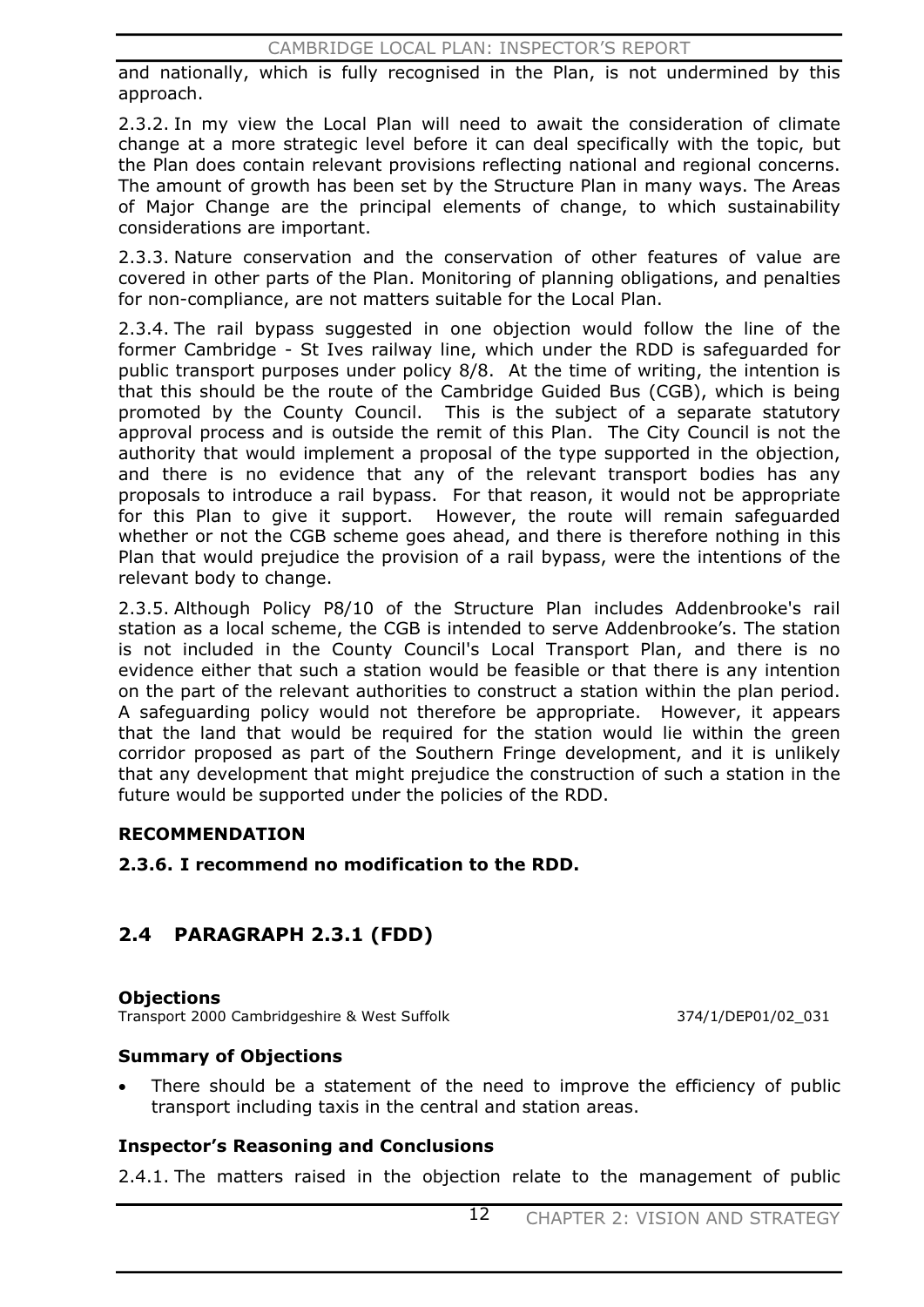transport, including taxis, which are not appropriate matters to include in the Local Plan as they have no direct land use implications.

## **RECOMMENDATION**

**2.4.2. I recommend no modification to the RDD.** 

## **2.5 PARAGRAPH 2.4**

### **Objections**

Taylor Woodrow Developments Limited 2/1/DEP02/02\_04

## **Summary of Objections**

The Areas of Major Change will not accommodate all the development required, especially as there is no alternative location for the Airport and no replacement site for the development proposed for the Airport.

## **Inspector's Reasoning and Conclusions**

2.5.1. The Plan is capable of fulfilling the Structure Plan housing requirement. An alternative location for Cambridge Airport is being sought, and in any case the Airport site is not relied upon to provide housing completions during the Plan period, although it will be available for longer term development. Although there may be a shortfall of employment land if the Airport site does not come forward during the Plan period, the Council can monitor the situation, and carry out corrective action if necessary. There is no need at this time for the identification of any other Areas of Major Change or similar.

## **RECOMMENDATION**

## **2.5.2. I recommend no modification to the RDD.**

## **2.6 PARAGRAPH 2.3.2 (FDD)**

## **Objections**

Transport 2000 Cambridgeshire & West Suffolk 374/18/DEP01/02\_032 Domaine Developments 435/2/DEP01/02\_032

## **Summary of Objections**

- The range of destinations served by bus should be improved.
- Insert a statement permitting development in advance of the approval of further guidance.

## **Inspector's Reasoning and Conclusions**

2.6.1. The range of destinations served by bus is a matter for the commercial bus operators, and to a limited extent, for the County Council as local transport authority. The Local Plan cannot dictate the extent of bus services within the city, and the modification sought would therefore be inappropriate.

2.6.2. The question of early development and further guidance is dealt with in Chapter 9 of the Plan, and I consider it in the corresponding section of this report. Limited development might be permitted in some circumstances, but the scale and complexity of Areas of Major Change is such that further guidance will generally be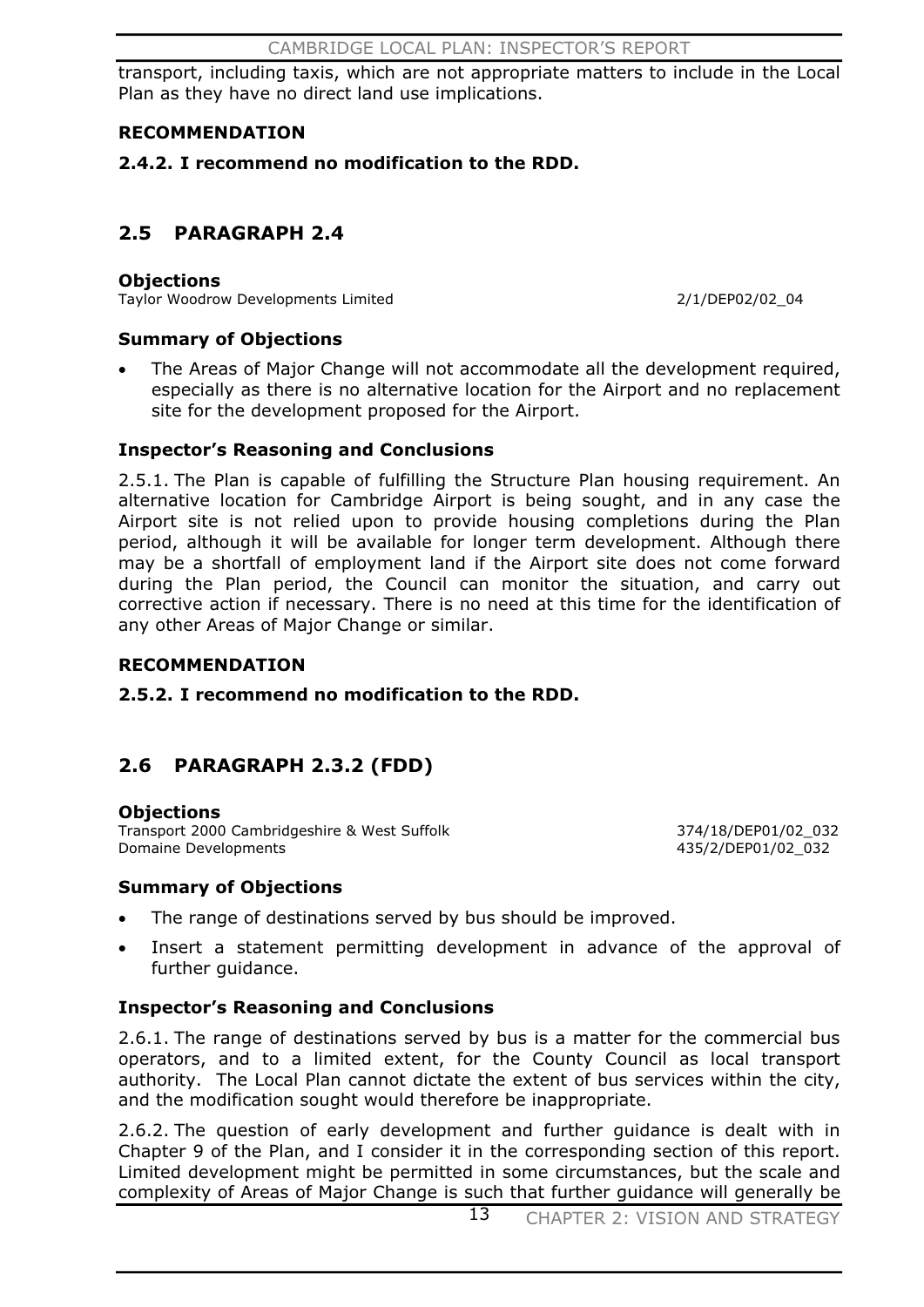CAMBRIDGE LOCAL PLAN: INSPECTOR'S REPORT

required before substantive development takes place. Structure Plan Policy P9/2c requires Master Plans or Design Frameworks to be prepared for all individual sites to be released from the Green Belt.

## **RECOMMENDATION**

**2.6.3. I recommend no modification to the RDD.** 

## **2.7 PARAGRAPH 2.3.3 (FDD)**

## **Objections**

Taylor Woodrow Developments Limited 2/10/DEP01/02\_033 Mr & Mrs J. M. Brookes 257/1/DEP01/02\_033 Arlington Securities Plc 369/4/DEP01/02\_033 Transport 2000 Cambridgeshire & West Suffolk 374/2/DEP01/02\_033 GO-East 383/5/DEP01/02\_033 Bidwells Property Consultants 396/8/DEP01/02\_033 Addenbrooke's NHS Trust 399/1/DEP01/02\_033

399/2/DEP01/02\_033

## **Summary of Objections**

- Other development areas should be identified to make up for uncertainties surrounding the availability of Areas of Major Change.
- The development land allocations afforded by the release of land from the Green Belt are insufficient to meet the employment objectives of the plan, and the plan should therefore consider other opportunities for the location of employment land.
- x Trumpington should/should not receive consideration for more development.
- Areas of Major Change should be the subject of more, or different, references to transport. The paragraph is confusing as to its status or contents.

## **Inspector's Reasoning and Conclusions**

2.7.1. I deal with the question of the adequacy of employment provision in chapter 7 of this report. As I conclude there that no further releases of land from the Green Belt would be justified at this stage, there is no need to modify this paragraph in that regard.

2.7.2. The first objection is considered above in section 2.5. Work consequent upon the preparation of the Structure Plan does not identify land west of Trumpington Road for development, but the Structure Plan does require some development east and south-east of Trumpington. The Structure Plan identifies 3 of the Areas of Major Change as strategic employment locations and others can be identified for employment development in the Local Plan. The allocation of land for development is to meet requirements for growth rather than to expedite the provision of a rapid transit system. No agency proposes to provide such a system for the area between Huntingdon Road and Madingley Road, but the transport requirements of this development will be assessed. The Local Plan must make provision for land release in this area, in line with Structure Plan Policy P9/2c.

2.7.3. There is no need for the paragraph to be a Policy; it is part of the Spatial Strategy, and the Policies and Proposals to support the Strategy are elsewhere in the Plan. The references to the Areas of Major Change as mixed use centres and to the connections between them are appropriate. The error in the second sentence of what is now paragraph 2.7 has been corrected in the RDD. I support the wording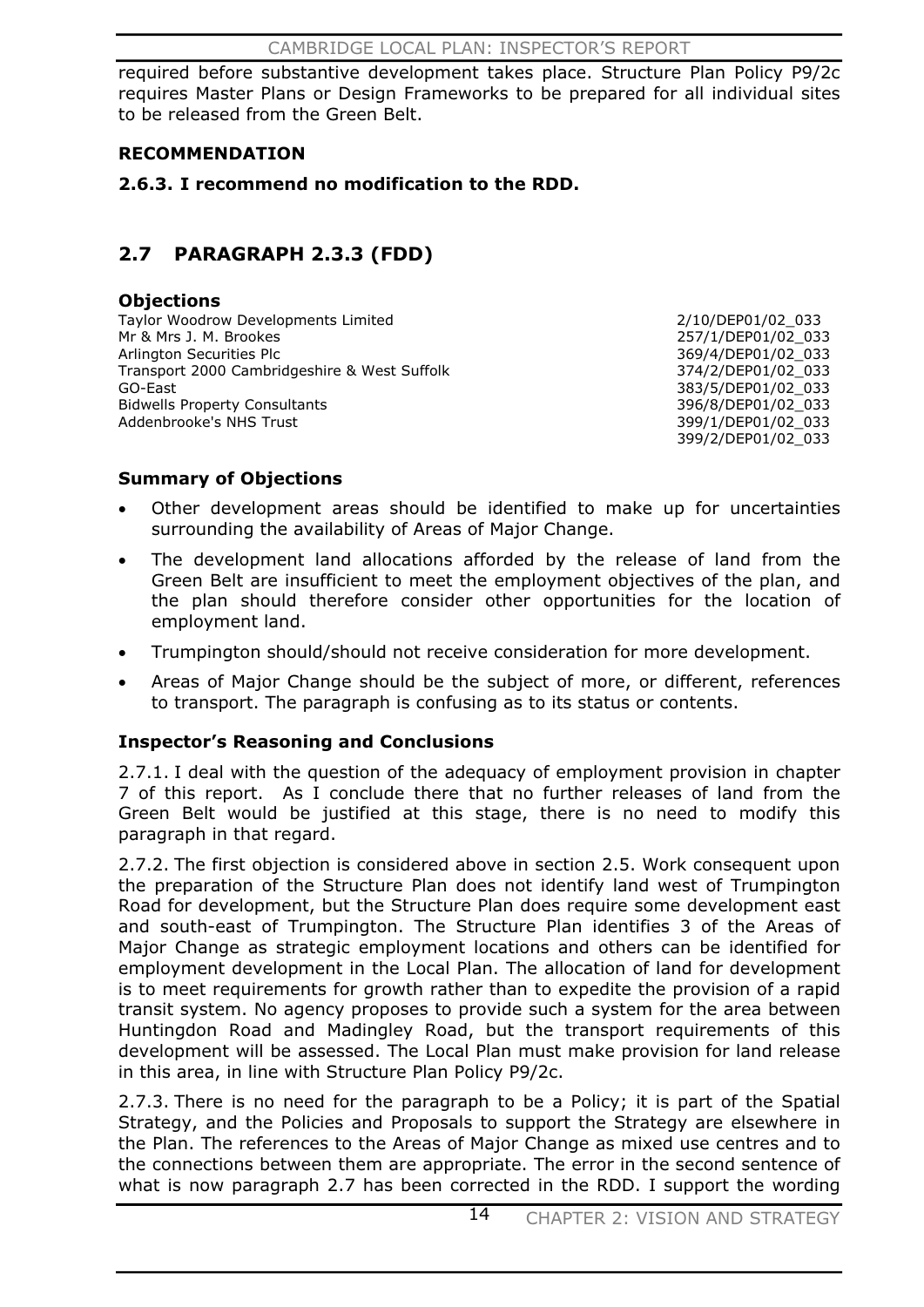used in this draft.

### **RECOMMENDATION**

### **2.7.4. I recommend no modification to the RDD.**

## **2.8 PARAGRAPH 2.6**

#### **Objections**

Anglian Water Services Limited 782/1/DEP02/02\_06

### **Pre-Inquiry Changes: SC2.001**

### **Summary of Objections**

The plan should make it clear that the relocation of the Waste Water Treatment Works (WWTW) off-site is necessary to enable a high-density mixed use development to proceed.

### **Inspector's Reasoning and Conclusions**

2.8.1. The Council proposes a change to paragraph 2.6 of the plan, to acknowledge that the Northern Fringe development will require the relocation of the WWTW to a new site. This addresses the objection, and I support it as a more accurate reflection of the situation.

#### **RECOMMENDATION**

**2.8.2. I recommend that the RDD be modified by the incorporation of SC2.001.**

## **2.9 PARAGRAPH 2.7**

**Objections**<br>Dr. Peter G.I. Stovin 287/1/DEP02/02\_07 Addenbrooke's NHS Trust 399/1/DEP02/02\_07 Countryside Properties/Liberty Property Trust 837/1/DEP02/02\_07

### **Summary of Objections**

- x Addenbrooke's Hospital should expand on a site elsewhere in Cambridge.
- The range of uses allowable adjacent to the Hospital should be extended to include commercial research facilities.

### **Pre-Inquiry Changes: SC2.002**

### **Inspector's Reasoning and Conclusions**

2.9.1. The Structure Plan requires the release of land south and west of the Hospital. There is no evidence that the Hospital could or would be able to expand on a different site.

2.9.2. Policy 9/5 is the relevant one for controlling uses near Addenbrooke's. Chapter 2 is more general in purpose and does not need to repeat the Policy in detail. However the Council is proposing a useful change to expand on paragraph 2.7.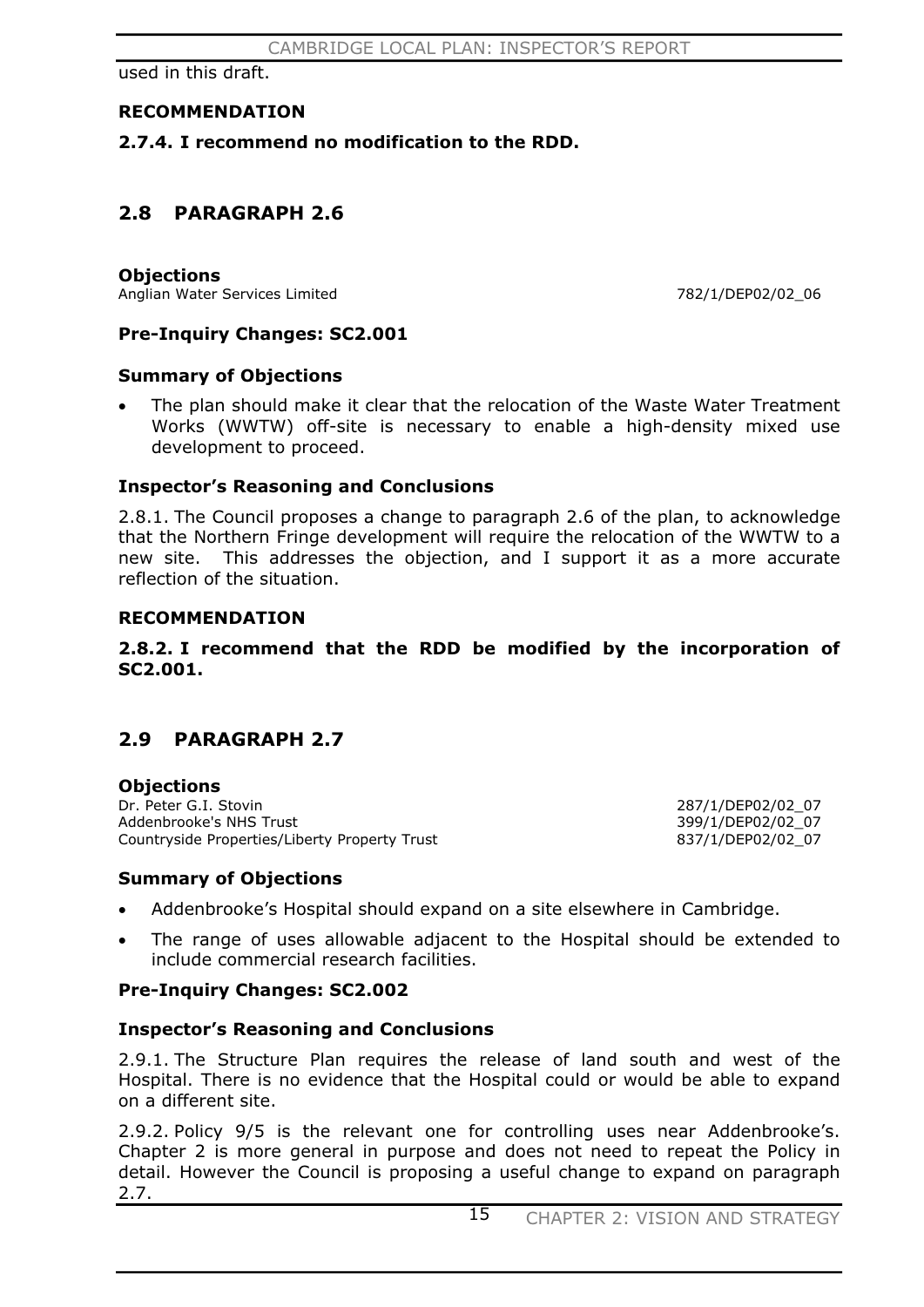### **RECOMMENDATION**

**2.9.3. I recommend that the RDD be modified by the incorporation of SC2.002.**

## **2.10 PARAGRAPH 2.8**

**Objections**<br>**English Heritage** Ashwell (Barton Road) Limited 659/1/DEP02/02\_08

English Heritage 338/5/DEP02/02\_08

### **Summary of Objections**

- Release of land from the Green Belt is necessary where there are exceptional circumstances. This paragraph suggests a different process where need is demonstrated later.
- The allocation for housing of land to the north of Barton Road is sought, and a consequential amendment will be required to paragraph 2.8.

### **Inspector's Reasoning and Conclusions**

2.10.1. Paragraph 2.8 reflects and is entirely consistent with the requirements of Policy P9/2 c of the Structure Plan.

2.10.2. I have concluded elsewhere in this report that land north of Barton Road should not be allocated for housing (see Chapter 5 below). There is therefore no need for any consequential amendment to paragraph 2.8.

### **RECOMMENDATION**

**2.10.3. I recommend no modification to the RDD.** 

## **2.11 PARAGRAPH 2.9**

**Objections** Councillor James Quinlan 2001 12:00 12:00 12:00 12:00 12:00 12:00 12:00 12:00 12:00 12:00 12:00 12:00 12:00 12:00 12:00 12:00 12:00 12:00 12:00 12:00 12:00 12:00 12:00 12:00 12:00 12:00 12:00 12:00 12:00 12:00 12:00 12:00

838/5/DEP02/02\_09

### **Summary of Objections**

- The proposals for Marshall's and the Airport should be deleted, as it is unlikely that an environmentally acceptable alternative site can be found for the Airport.
- As the choice of the new site for Marshall Aerospace and Cambridge Airport will be dependant upon other local authorities and may be impossible to achieve, the plan should acknowledge that the closure of Marshall's and Cambridge Airport will also achieve the aim of freeing the Airport for redevelopment

### **Inspector's Reasoning and Conclusions**

2.11.1. Structure Plan policy P9/2 c specifically requires this Plan to make provision for housing and mixed use development at Cambridge Airport, subject to relocation of the Airport. There is therefore no justification for deleting the proposals for the Airport from the Plan.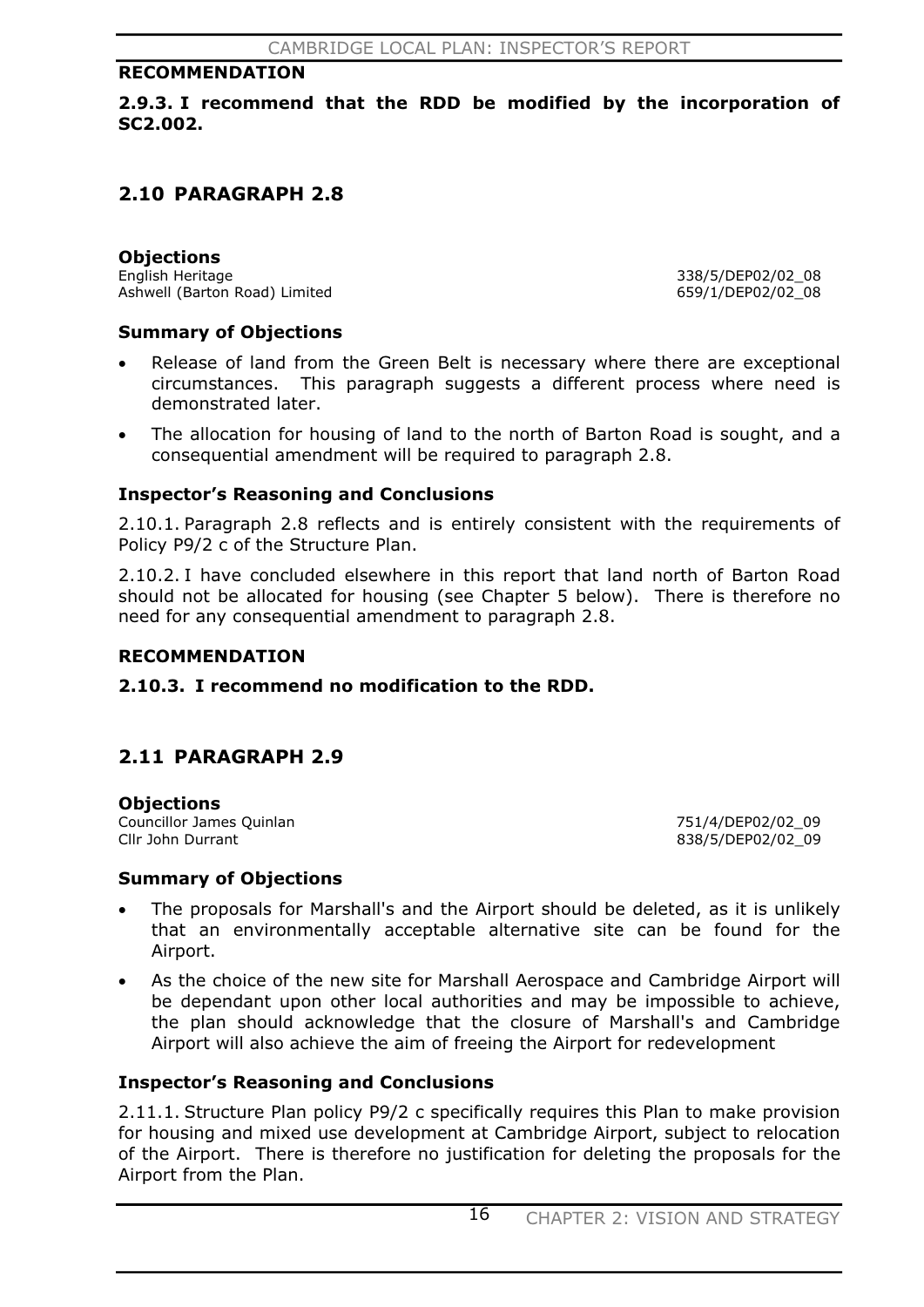2.11.2. The Council has indicated that it is actively working with Marshall of Cambridge and other local authorities to achieve the relocation of Marshall Aerospace and the Airport. It would not therefore be accurate to modify the plan to imply that the Council seeks the closure of the Airport.

## **RECOMMENDATION**

**2.11.3. I recommend no modification to the RDD.** 

## **2.12 PARAGRAPH 2.10**

**Objections**<br>NIAB & Others

34/2/DEP02/02\_10

## **Summary of Objections**

The term 'green corridor' should be defined.

## **Inspector's Reasoning and Conclusions**

2.12.1. There is no necessity for a definition as the meaning of the term is sufficiently clear from the wording of the relevant sentence, the content of Figure 1, and material elsewhere in the Plan. The Council's evidence is that the phrase has been used for many years in Cambridge.

## **RECOMMENDATION**

## **2.12.2. I recommend no modification to the RDD.**

## **2.13 PARAGRAPH 2.3.5**

## **Objections**

Bidwells Property Consultants 396/9/DEP01/02\_035

## **Summary of Objections**

The terms 'green corridor' and 'retained landscape' are unclear, as are the Plan's proposals for the latter.

## **Inspector's Reasoning and Conclusions**

2.13.1. See above for conclusions regarding green corridors. However the phrase 'retained landscape' is obscure. It refers to the landscape which would remain after the development of the Areas of Major Change. A more understandable construction should be used in the relevant sentence of what is now paragraph 2.11 in the RDD.

2.13.2. The Spatial Strategy is not the place to explain proposals with regard to the open land associated with Areas of Major Change, as the proposals will differ depending on the area.

## **RECOMMENDATION**

## **2.13.3. I recommend that the RDD be modified by the deletion of the second sentence of paragraph 2.11 and its replacement as follows:**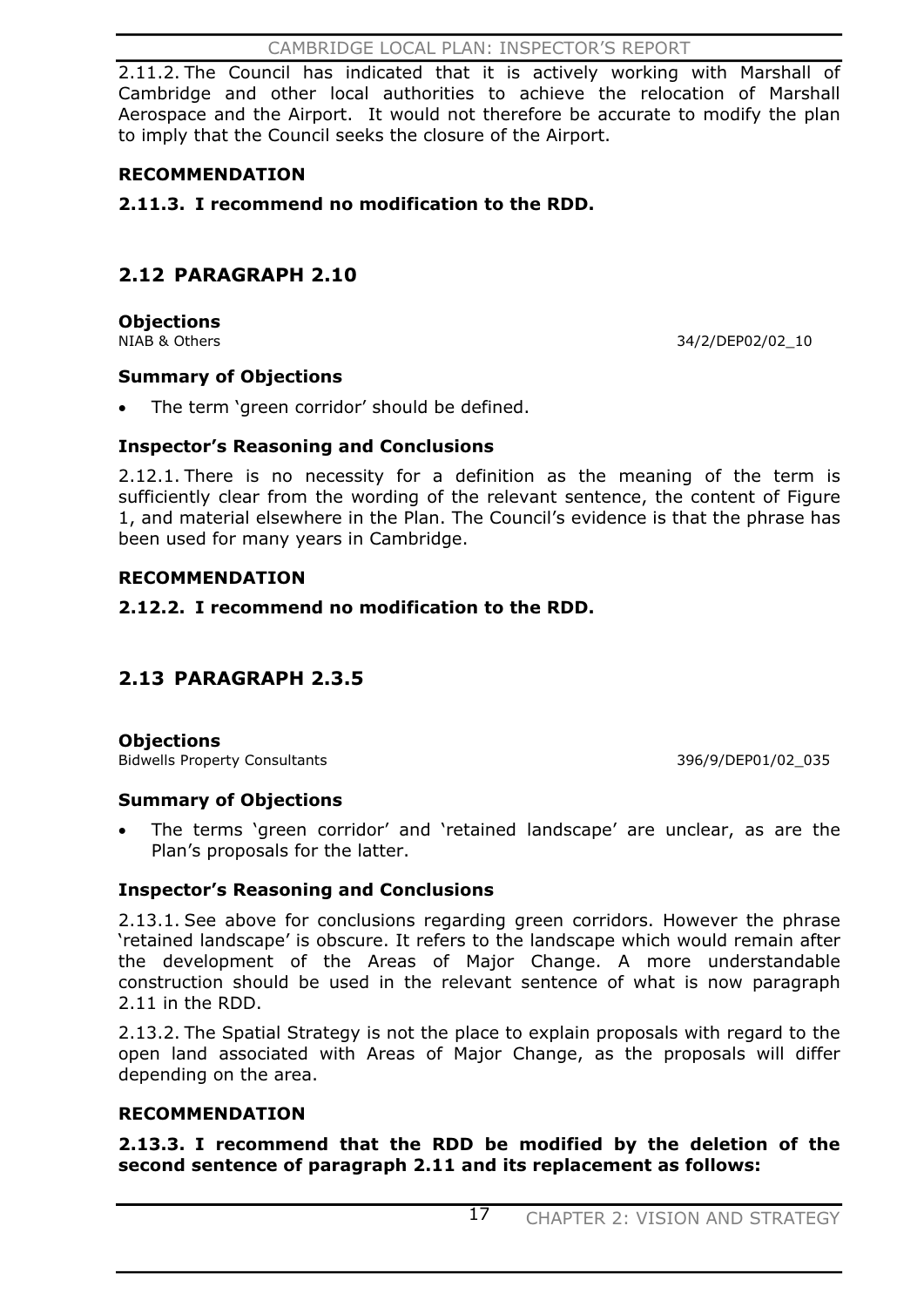**Where major new developments are allowed on the edge of Cambridge, some open land and landscape features will be retained in association with the development. The Plan will ensure that the value and accessibility of this retained landscape will be improved as an integral part of the development strategy.** 

## **2.14 FIGURE 1**

## **Objections**

The objections to this aspect of the plan are listed in Annex 3.

## **Pre-Inquiry Changes: SC2.003**

## **Summary of Objections**

- Land release outside the City for University development should be shown. A station at Addenbrooke's Hospital should be included.
- Proposals outside the Council's administrative boundary should not be shown. Areas beyond the boundary should be shown differently from the City's area.
- The Figure is so diagrammatic as to be of little use. It conflicts with the Proposals Map/Structure Plan.
- Development south of Teversham is shown, incorrectly.

## **Inspector's Reasoning and Conclusions**

2.14.1. The Figure has been enlarged in the RDD, and is much clearer than in the previous draft. The status of the Figure is explained.

2.14.2. In my opinion there is no disadvantage in showing, on an illustrative plan, proposed development outside the City boundary, provided the proposal is sufficiently firm, and accurately shown. Indeed all proposals included in the Figure should be shown as accurately as possible in relation to other major features on the Figure, such as railways and important roads. To distinguish proposals which are outside the City from those inside the City boundary, the Council proposes a change to indicate areas outside the boundary in a lighter tone. This is a change I support.

2.14.3. No evidence is provided of any conflict with the Structure Plan. There are however apparent differences from the Proposals Map. In order to avoid a misleading impression the proposed area for development at Addenbrooke's should extend to the west as far as the active railway line. The Council agrees that development should not be shown east of Airport Way south of Teversham. The Council points out that there are other areas where the general portrayal of proposals appears to introduce differences from the Proposals Map. Given the limited number of Areas of Major Change it should be a simple matter to redraw boundaries to accord with major features on the Figure.

2.14.4. On the other hand I do not support the inclusion in the Figure of a station at Addenbrooke's. A guided bus system is proposed, and no party or agency with the necessary responsibility is planning the provision of a railway station.

2.14.5. I deal in Chapter 9 of this report with the objections by Cambridge University to the Plan's proposals for the area between Madingley Road and Huntingdon Road. As South Cambridgeshire District Council is not committed to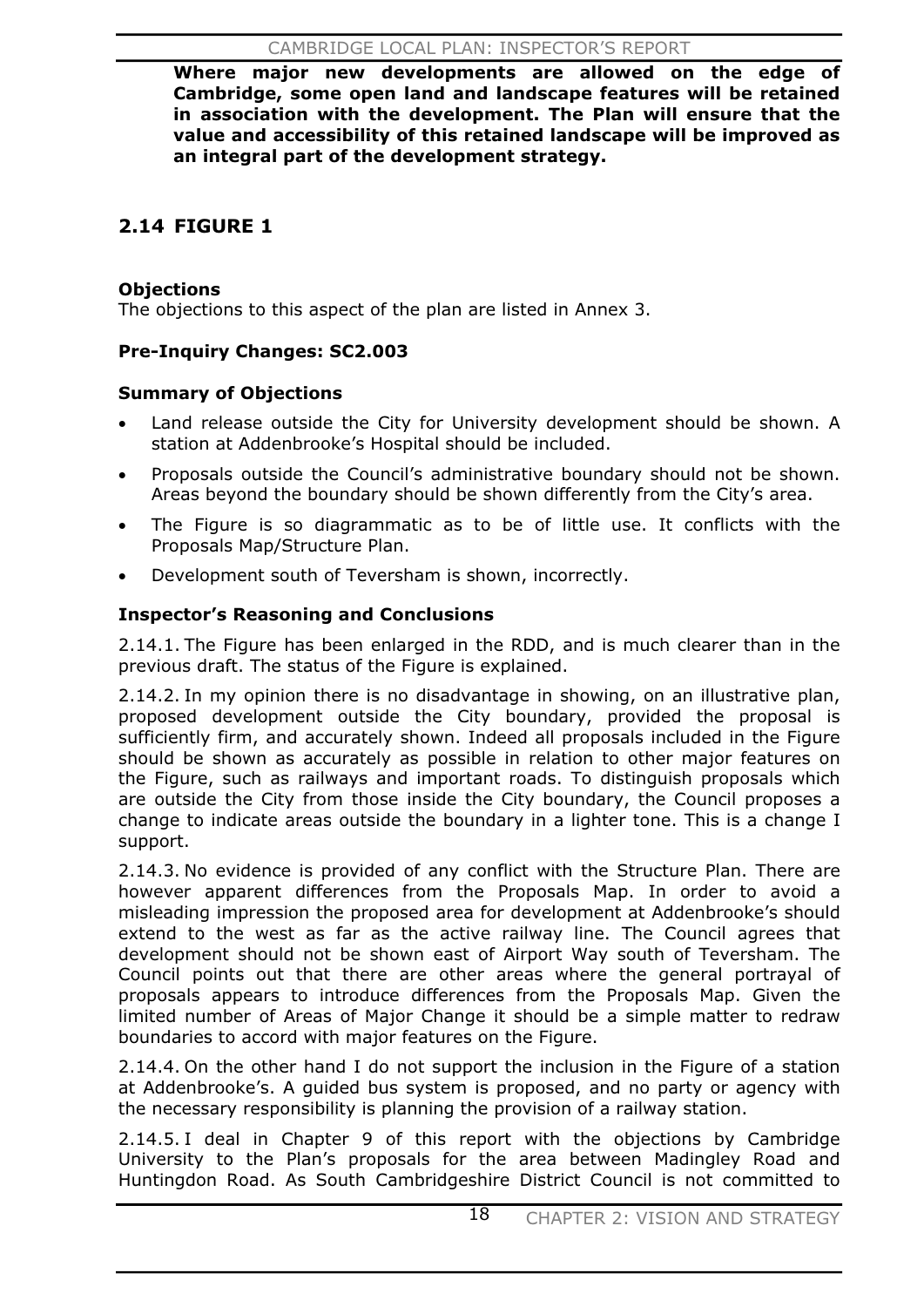development on its side of the boundary with the City, no development proposals should be shown outside the City. However South Cambridgeshire District Council is working jointly with the City Council on a cross-boundary AAP for the area, and Figure 1 should, as the City Council agrees, indicate that the Area of Major Change for the locality extends into South Cambridgeshire. My other conclusions in Chapter 9 also lead to recommendations to extend the Area of Major Change within the City up to Madingley Road and the M11.

2.14.6. I agree with the University that, as the Figure is purely a schematic diagram, there should be no scale. There is no scale on the RDD version.

## **RECOMMENDATION**

**2.14.7. I recommend that the RDD be modified as follows:** 

- **a) by the incorporation of SC2.003.**
- **b) by the incorporation of FPC5 and FPC21.**
- **c) by the accurate portrayal of the Areas of Major Change in relation to major features like railways and important roads, and in order to correspond with the boundaries shown on the Proposals Map.**
- **d) By the inclusion in the Area of Major Change notation of the land up to the M11 and Madingley Road in the Area of Major Change for the Madingley Road/Huntingdon Road area.**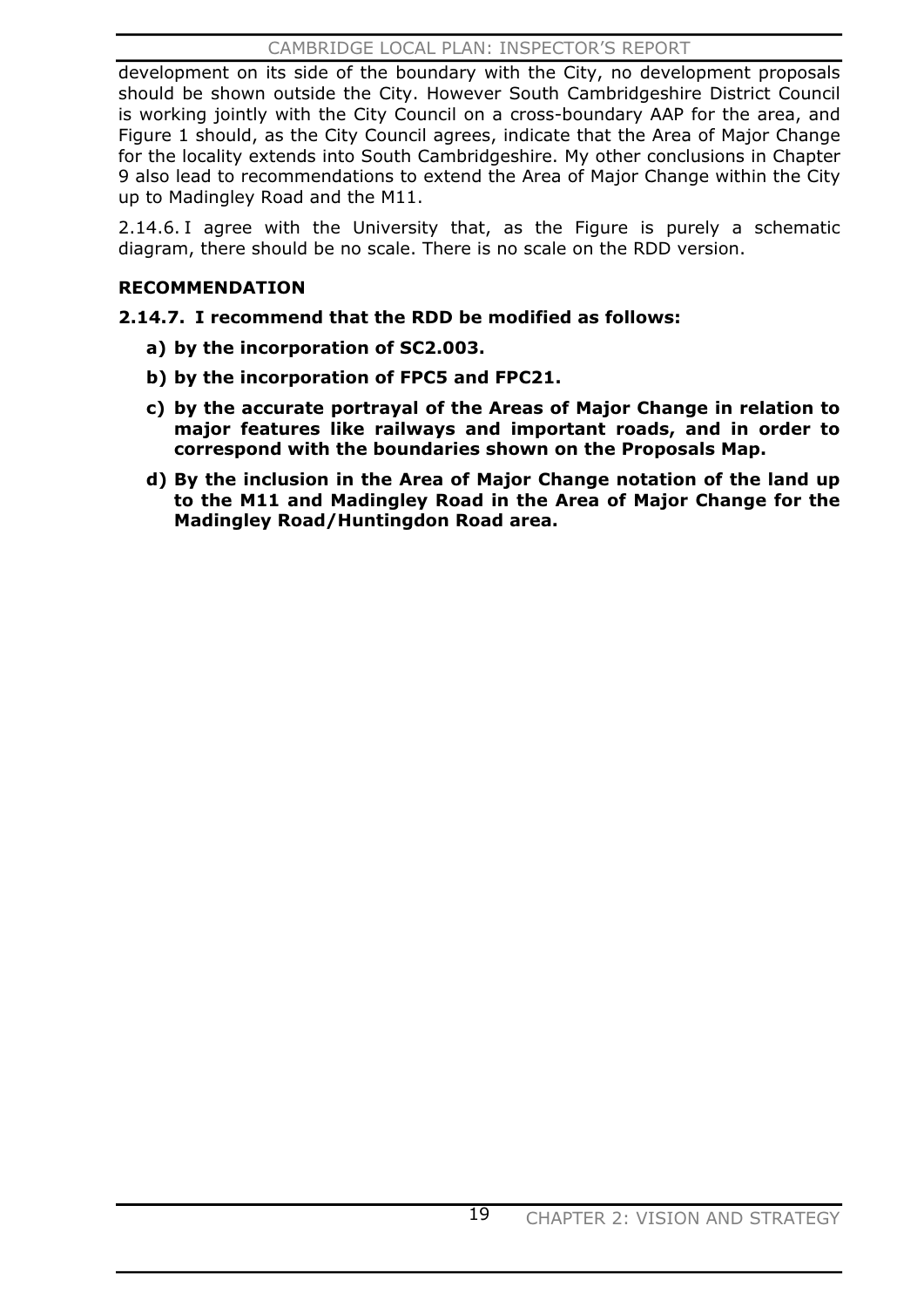## **3.1 DESIGNING CAMBRIDGE**

## **Objections**

Taylor Woodrow Developments Limited 2/15/DEP01/03 D. Edgar 22/2/DEP01/03

### **Summary of Objections**

- Reference to safeguarding of land post 2016 in accordance with PPG2 should be included.
- The requirements of policing activities should be incorporated.

## **Inspector's Reasoning and Conclusions**

3.1.1. The question of safeguarded land is dealt with in Chapter 4 of this report.

3.1.2. Policing activities are not controllable through the Local Plan as they do not relate directly to a land use planning matter. I note that Policy 3/7 in its various references to design and layout, such as in encouraging natural surveillance at clause (d), gives appropriate consideration to the issue of crime within a land use context. Therefore omission from the Plan of specific reference to policing is justified and no amendment is required.

### **RECOMMENDATION**

## **3.1.3.I recommend no modification to the RDD.**

## **3.2 PARAGRAPH 3.5**

### **Objections**

GO-East 383/7/DEP01/03\_05

### **Summary of Objections**

This introductory material might be better located in the Spatial Strategy.

### **Inspector's Reasoning and Conclusions**

3.2.1. This paragraph has been changed significantly since the First Deposit Draft. There is now a suitable cross-reference to the Areas of Major Change Chapter.

### **RECOMMENDATION**

## **3.2.2.I recommend no modification to the RDD.**

## **3.3 POLICY 3/1**

### **Objections**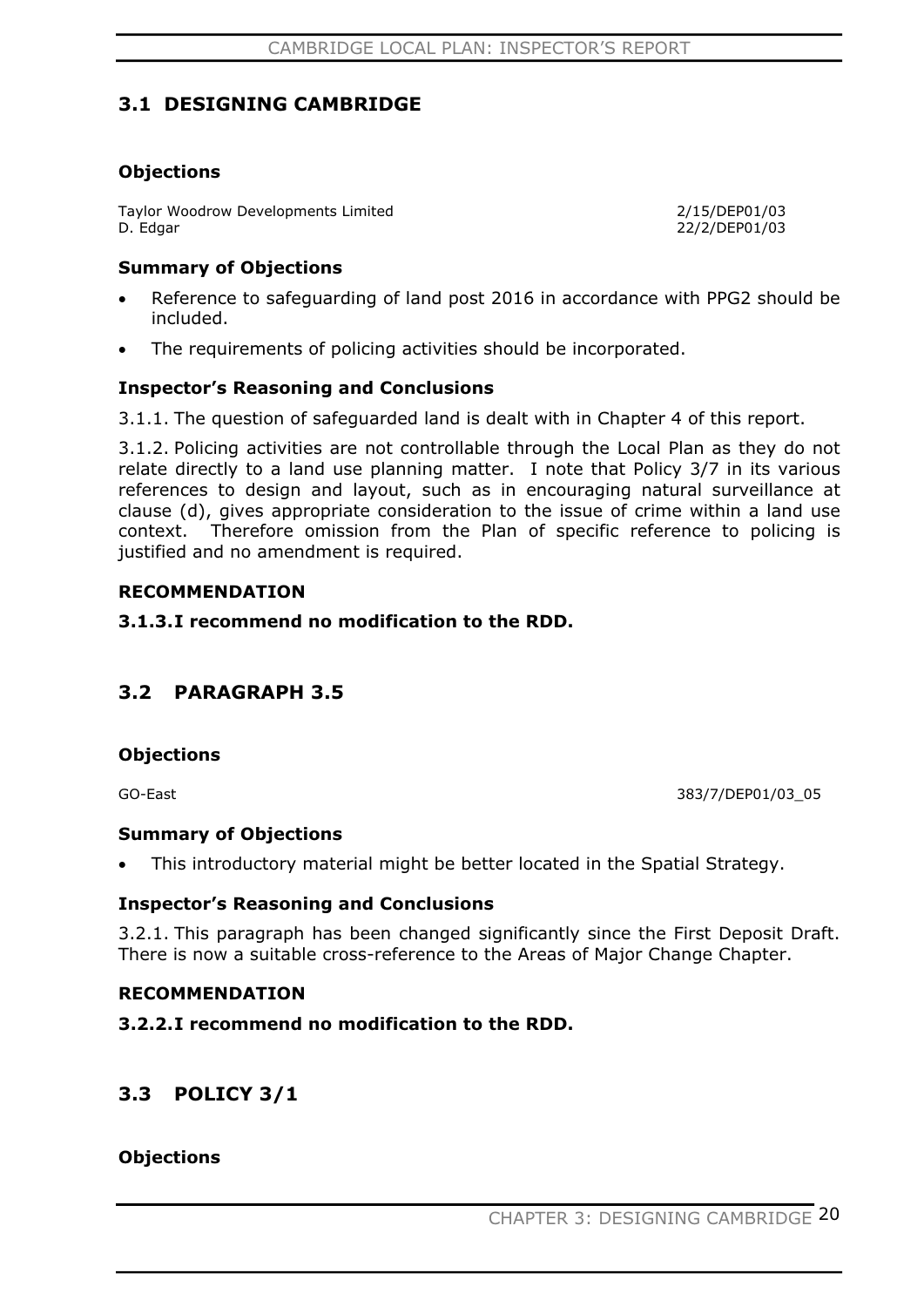#### CAMBRIDGE LOCAL PLAN: INSPECTOR'S REPORT

Cambridge Preservation Society 26/7/DEP01/03\_P01 Camstead Homes 74/2/DEP01/03\_P01 Cambridge Urban Forum The House Builders Federation 362/1/DEP01/03 P01 James Development Co. Ltd. 278/2/DEP01/03\_P01 The House Builders Federation 362/1/DEP02/03 P01 Windsor Road Residents 366/7/DEP02/03\_P01 Sohnius And Perry Ltd 784/1/DEP02/03\_P01

### **Summary of Objections**

- The Policy is over-restrictive and would discourage development.
- The requirements of the Policy should be extended to all applications and be strictly enforced.
- Clearer wording is sought.

## **Inspector's Reasoning and Conclusions**

3.3.1. The Policy and supporting text have been rewritten since the FDD, thus meeting several of the objections. Only major development (which is defined in paragraph 3.7) has to be accompanied by a sustainability checklist and statement. However it is reasonable to require development in general to be sustainable. Reducing the use of energy is not merely the province of the Building Regulations.

3.3.2. Although the Council intends that all planning applications must meet the principles of sustainable development, the inclusion in the Policy of the qualifying phrase "as appropriate to its scale, location and form" could lead some parties to believe that certain types of development, for example small residential refurbishments, do not need to. In my opinion the qualifying phrase should be removed from the Policy. Sustainability is important and the Policy should avoid giving rise to doubt.

3.3.3. As for the sustainability statement and small development, it is the sustainability checklist which details how proposals achieve sustainable development objectives. The statement is merely intended to highlight key issues already identified on the checklist. Hence a sustainability statement alone does not show that a development is sustainable, and it would be onerous to require proponents of small developments to prepare both a statement and a checklist. The Policy should not require small developments to be accompanied by a statement. It already requires this of major developments, and most of the Plan's allocations would be categorised as major developments. The checklists are used to assist in making a decision on planning merits, and are not used to the exclusion of other material considerations.

3.3.4. SUDS are dealt with elsewhere in the Plan. The Local Plan is not the place to set out penalties for failing to comply with requirements.

### **RECOMMENDATION**

**3.3.5.I recommend that the RDD be modified by rewording the first paragraph of Policy 3/1 to read "Development will be permitted if it meets the principles of sustainability."** 

## **3.4 PARAGRAPH 3.6**

**Objections**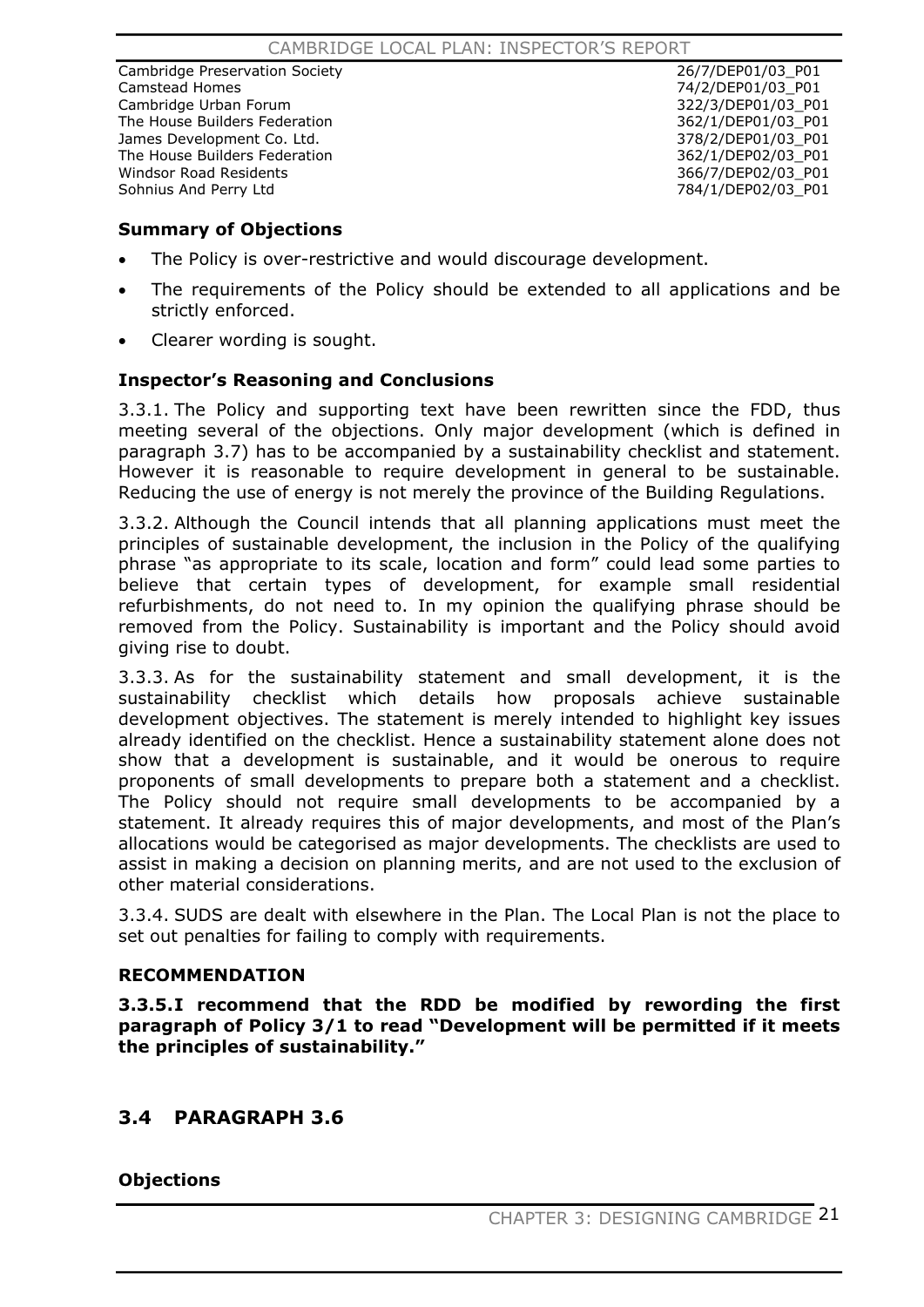The objections to this aspect of the Plan are listed in Annex 3.

## **Pre-Inquiry Change: SC3.001**

### **Summary of Objections**

- Specific commitment to reducing the need to travel should be made, and priority given to sites well served by public transport, but private car use should be allowed for in certain circumstances.
- More detailed commitment to storage of separated waste should be included.
- The objectives to maximize environmental, social and economic aims are in conflict as stated.
- The historic environment and archaeological heritage should be given greater recognition.
- The aspirations of the Policy will be costly to implement and might be incompatible with the development proposed in the Plan.
- The method by which brownfield land is to be prioritised is queried.
- The aspiration to preserve water should be the subject of further explanation.
- x Clause (i) should seek to encourage high densities rather than setting a minimum acceptable level of 30dph. Density should be strictly controlled.
- The importance of SUDS and flood risk assessment should be emphasised.
- Use of sustainability checklists to determine planning applications is opposed.
- x Energy conservation is a matter for consideration under Building Regulations.
- The inclusion of examples from supplementary guidance is unnecessary.

## **Inspector's Reasoning and Conclusions**

3.4.1. The addition of specific reference to reducing the need to travel at clause (f) of the RDD supersedes the travel related clause at FDD stage. This overcomes the concern of the County Council by including a specific commitment to lower travel demand. Furthermore the insertion of a new clause (c) to highlight the needs of the historic environment overcomes the concerns of English Heritage and is similarly in line with the Sustainable Development Guidelines.

3.4.2. The inclusion of detail about storage space for separated waste is not appropriate in this Policy. The issue is covered in adequate detail in the Housing Development Design Guide and the Sustainable Development Guidelines.

3.4.3. Whilst it is true that environmental, social and economic factors will often be in conflict, it is necessary for the planning process to resolve these. It is right that the Plan should include policies aimed at promoting sustainable development, requiring economic and social factors to be considered alongside environmental factors. The Sustainable Development Guidelines assist in this process.

3.4.4. The financing of public transport is not a land use matter. 3.6(h) has, in any event, been deleted.

3.4.5. Whilst proximity to public transport is an important consideration it is only one relevant factor. Consequently I am content for clause (f) to reaffirm a general commitment to reducing the need to travel and additional reference to the needs of private car users is unnecessary.

3.4.6. The Policy states that building should be at densities of at least 30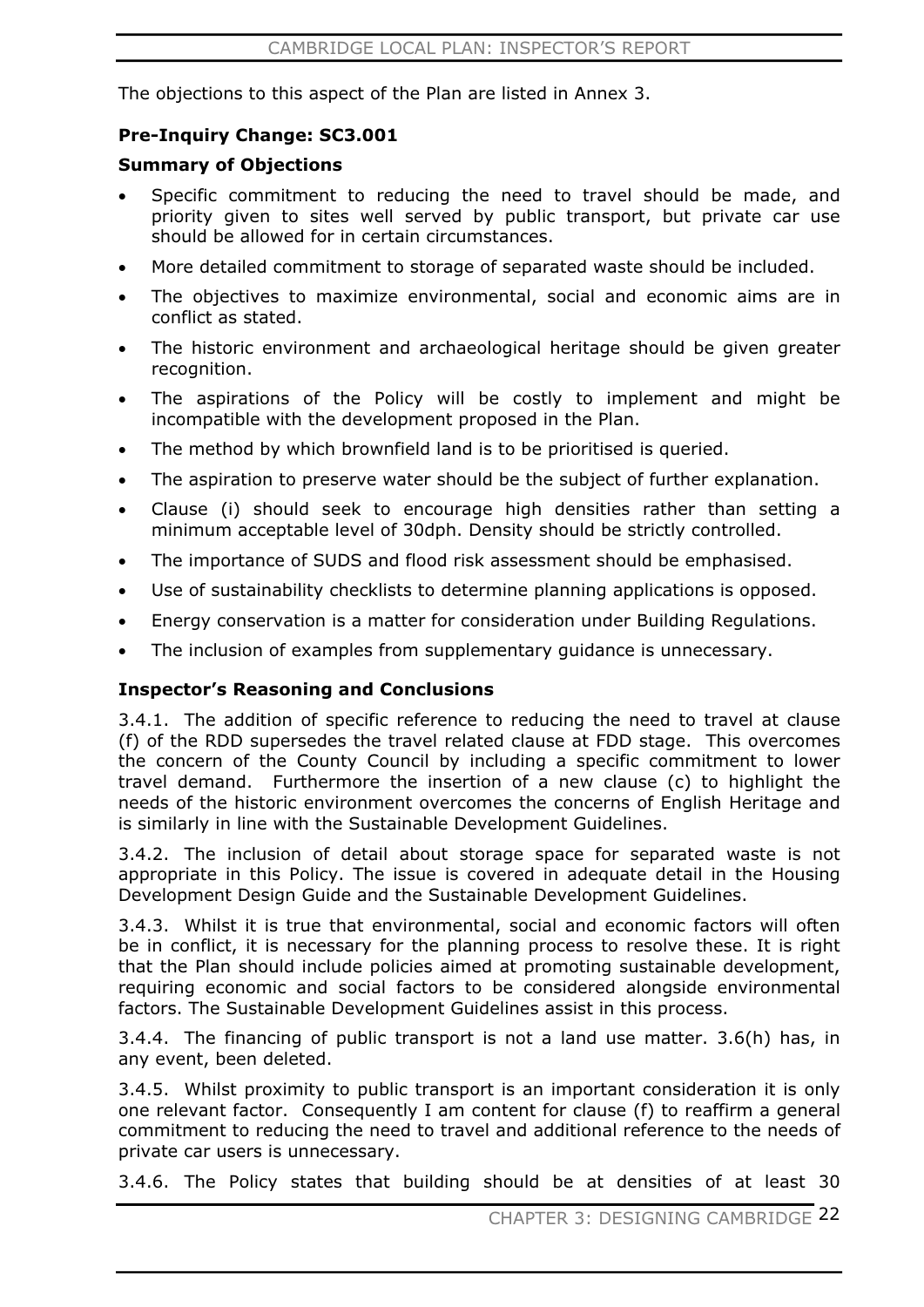dwellings per hectare net, and higher where appropriate. There is thus Policy backing for higher densities at appropriate locations. Giving priority to development of brownfield land is in accordance with national policy, and I support the Pre-Inquiry Change which reinstates such a reference (see also paragraph 5.3.2 of this report).

3.4.7. The need to reduce the use of water in development is combined with the need to conserve natural resources more generally at clause (a). However, the examples of best practice sought are already detailed elsewhere within the Sustainable Development Guidelines and it is not necessary to include them with the examples given in the list contained at paragraph 3.6.

3.4.8. Despite the removal of FDD clause (d), I am satisfied that matters relating to flood risks and SUDS are adequately dealt with elsewhere, specifically at Chapters 4 and 5. The Plan is clear in that the list only provides examples of the means by which development can become more sustainable as per the Cambridge Sustainable Development Guidelines.

3.4.9. Whilst acknowledging concerns about densities of development, the threshold identified at clause (b) is consistent with both national guidance contained within PPG3 and the advice of the Council's own design guide and can therefore remain.

3.4.10. I note the companion guide to PPS22 acknowledges that Passive Solar Design, to which the Council refers as a means of reducing energy consumption is specifically noted as a normal planning matter. I therefore consider this justifies the inclusion of the example at clause (a), which refers to energy efficiency.

### **RECOMMENDATION**

**3.4.11. I recommend that the RDD be modified by the incorporation of SC3.001.**

## **3.5 PARAGRAPH 3.7 (FDD)**

## **Objections**

The House Builders Federation 362/27/DEP01/03\_07

### **Summary of Objections**

The requirements for development are excessive and attempt to tackle issues that are too wide ranging.

## **Inspector's Reasoning and Conclusions**

3.5.1. FDD paragraph 3.7 has been deleted, and the Policy has been clarified and restricted in its application to major development as defined at RDD paragraph 3.7, thus overcoming the objection.

### **RECOMMENDATION**

## **3.5.2.I recommend no modification of the RDD.**

## **3.6 PARAGRAPH 3.8 (FDD)**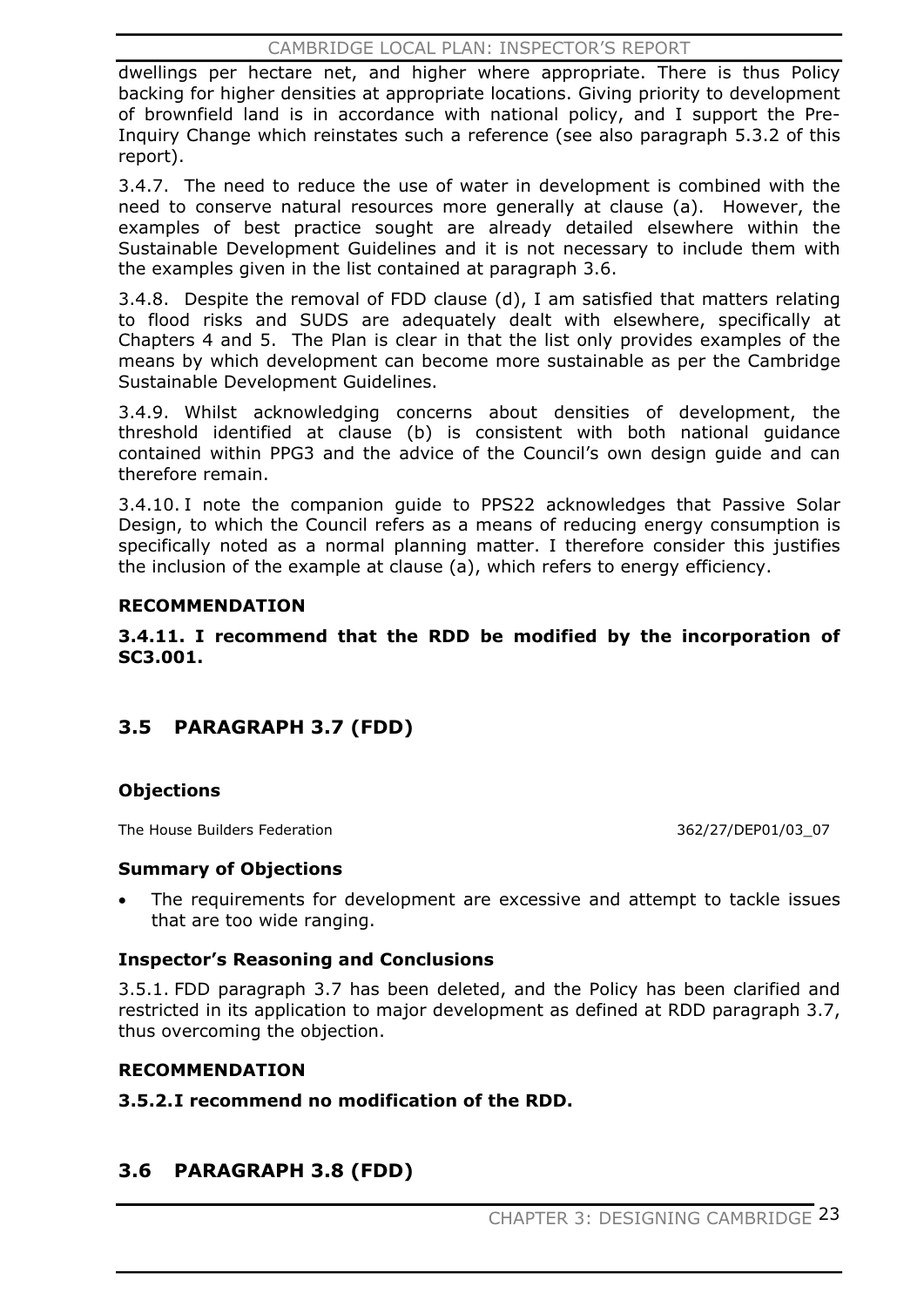### **Objections**

The House Builders Federation 362/28/DEP01/03\_08

### **Summary of Objections**

The meaning and operation of policy for development on the urban edge should not be delegated to SPG.

### **Inspector's Reasoning and Conclusions**

3.6.1. I am satisfied that the deletion of FDD paragraph 3.8 together with reworded paragraph 3.6 at RDD stage makes it clear that the Cambridge Sustainable Development Guidelines are a useful source of guidance and information only. The Plan does not therefore delegate matters more appropriately contained within it.

### **RECOMMENDATION**

### **3.6.2.I recommend no modification of the RDD.**

## **3.7 PARAGRAPH 3.7**

## **Objections**

Turnstone Estates 47/11/DEP02/03\_07 Cambridgeshire County Council 655/20/DEP02/03\_07 The House Builders Federation 362/15/DEP02/03\_07 Addenbrooke's NHS Trust 399/3/DEP02/03\_07 Sohnius And Perry Ltd 784/6/DEP02/03\_07 Countryside Properties/Liberty Property Trust 837/2/DEP02/03\_07

### **Summary of Objections**

- x The Policy should contain reference to Structure Plan requirements for development to take place on previously developed land.
- The thresholds for housing numbers and gross floor area that define major development should be set at higher levels.
- Policy 3/1 should apply not only to "major development".

### **Inspector's Reasoning and Conclusions**

3.7.1. The definition used here is in accord with the definition set out in Article 8 of the Town and Country Planning General Permitted Development Order 1995. It is the appropriate definition to be used in the context of policy relating to sustainable development and the preparation of a sustainability statement. Whilst it is desirable for all definitions within the Plan to be consistent, that in paragraph 7.15 relates to a different matter, dealing specifically with small-scale warehousing developments. In this context the figure 1,850 square metres is drawn from work relating to the selective management of the economy of Cambridge, and reflects the figure given in Structure Plan paragraph 9.54, supporting Policy P9/7. No modification is justified.

3.7.2. Similarly as indicated in the Council response, there is little value in repeating the provisions of the Structure Plan target for development on previously developed land. I note also that this target is introduced elsewhere in paragraph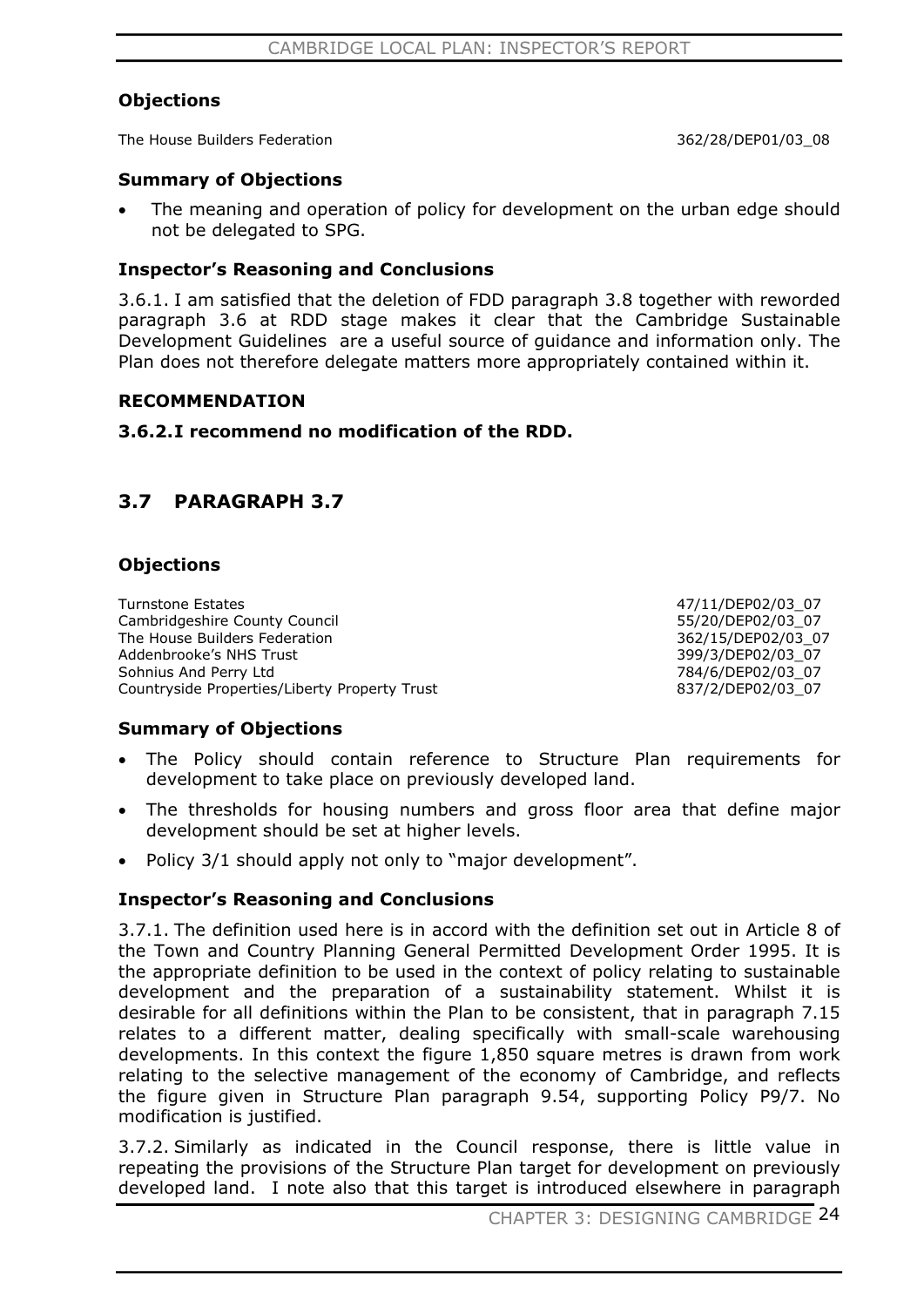1.7 of Chapter One in setting the context for the Plan's policy choices and should be restricted to this reference in the interest of conciseness.

3.7.3. I deal above with the Sohnius and Perry objection.

## **RECOMMENDATION**

## **3.7.4.I recommend no modification to the RDD.**

# **3.8 POLICY 3/4 (FDD)**

## **Objections**

Cambridge Preservation Society 26/8/DEP01/03 P04 Cambridgeshire County Council 65/68/DEP01/03\_P04 Countryside Properties **68/9/DEP01/03\_P04** English Heritage 338/4/DEP01/03 P04 Windsor Road Residents 366/5/DEP01/03\_P04 South Cambridgeshire District Council 461/12/DEP01/03\_P04

## **Summary of Objections**

- The Policy should be strengthened with the addition of "only" after "will".
- Linkages to the objectives of the Cambridge Green Belt should also be made.
- Encouragement to improving accessibility to the countryside and use of the public rights of way network should be included here.
- x "Connectivity" should be added after "biodiversity and amenity of the urban edge".
- Stronger wording should be included here and in paragraph 3.16 to ensure necessary measures are in place prior to development.
- Further details of the character and setting of Cambridge the Plan seeks to conserve or enhance should be included in the supporting text and reference to appropriate supplementary guidance made.

## **Inspector's Reasoning and Conclusions**

3.8.1. In response to various objectors, Policy 3/4 has been amended at RDD by the insertion of the word "only" after "will" to specify the criteria, thus overcoming any concerns about the strength of the Policy. Similarly, whilst not explicitly referred to in the reworded Policy as not all urban edges are within the Green Belt, the RDD also contains expanded supporting text explaining the role of the Cambridge Green Belt in the context of the Policy.

3.8.2. I am satisfied that the reworded Policy deals with access to the countryside and to footpaths, by additional reference to improved connectivity on the urban edge. The addition also addresses the detailed concern of Countryside Properties in requesting this specific wording.

3.8.3. I consider that the revisions in the RDD and the proposed change SC3.002 to paragraph 3.8 meet the objection concerned with detailing the character and setting of Cambridge.

3.8.4. Policy and supporting text concerning the setting of the City have been strengthened in the RDD. This is not the place to deal with monitoring, enforcement, and penalties for non-compliance. The programming of development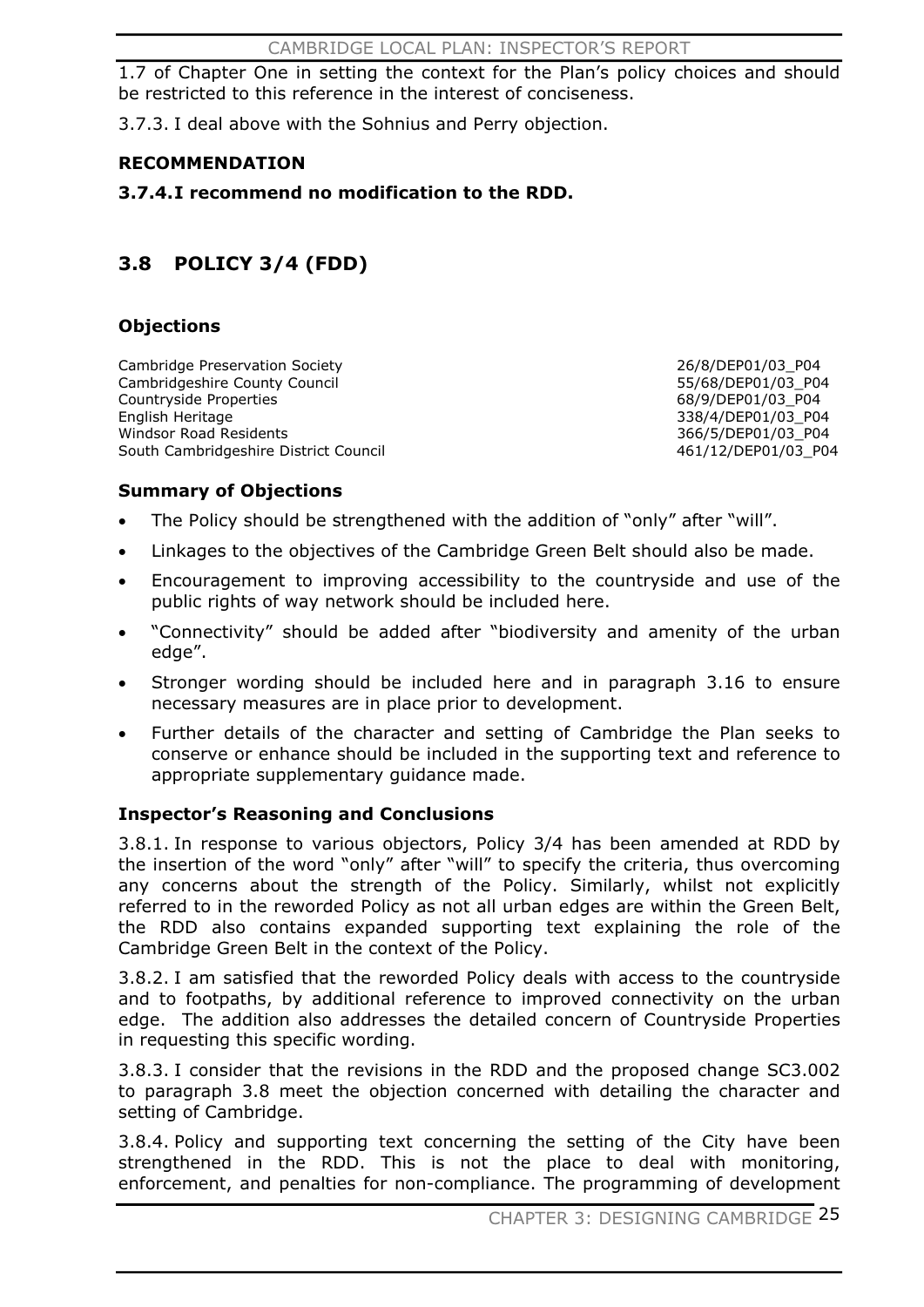with any mitigation measures will generally be a matter for more detailed planning.

### **RECOMMENDATION**

#### **3.8.5.I recommend no modification to the RDD.**

## **3.9 POLICY 3/2**

#### **Objections**

Cambridgeshire County Council 655/18/DEP02/03\_P02

#### **Summary of Objections**

Policy and supporting text should give more emphasis to the use of public rights of way networks and improving access to the countryside from the urban edge.

#### **Inspector's Reasoning and Conclusions**

3.9.1. The Policy includes mention of "connectivity" whilst paragraph 3.8 explicitly refers to "improved public accessibility" on the urban edge. I see no reason to give any greater emphasis.

### **RECOMMENDATION**

### **3.9.2.I recommend no modification to the RDD.**

## **3.10 PARAGRAPH 3.16 (FDD)**

### **Objections**

Countryside Properties **68/10/DEP01/03\_16** 

### **Summary of Objections**

Inclusion of "where practical" is requested after "construction works".

### **Inspector's Reasoning and Conclusions**

3.10.1. Renumbered paragraph 3.8 at RDD appropriately seeks planting in advance of construction works where this is considered to be beneficial to its surroundings. I agree that where advance planting is not possible this will be taken as a material consideration in deciding an application, therefore the expanded wording proposed is unnecessary.

#### **RECOMMENDATION**

**3.10.2. I recommend no modification to the RDD.** 

## **3.11 PARAGRAPH 3.8**

### **Objections**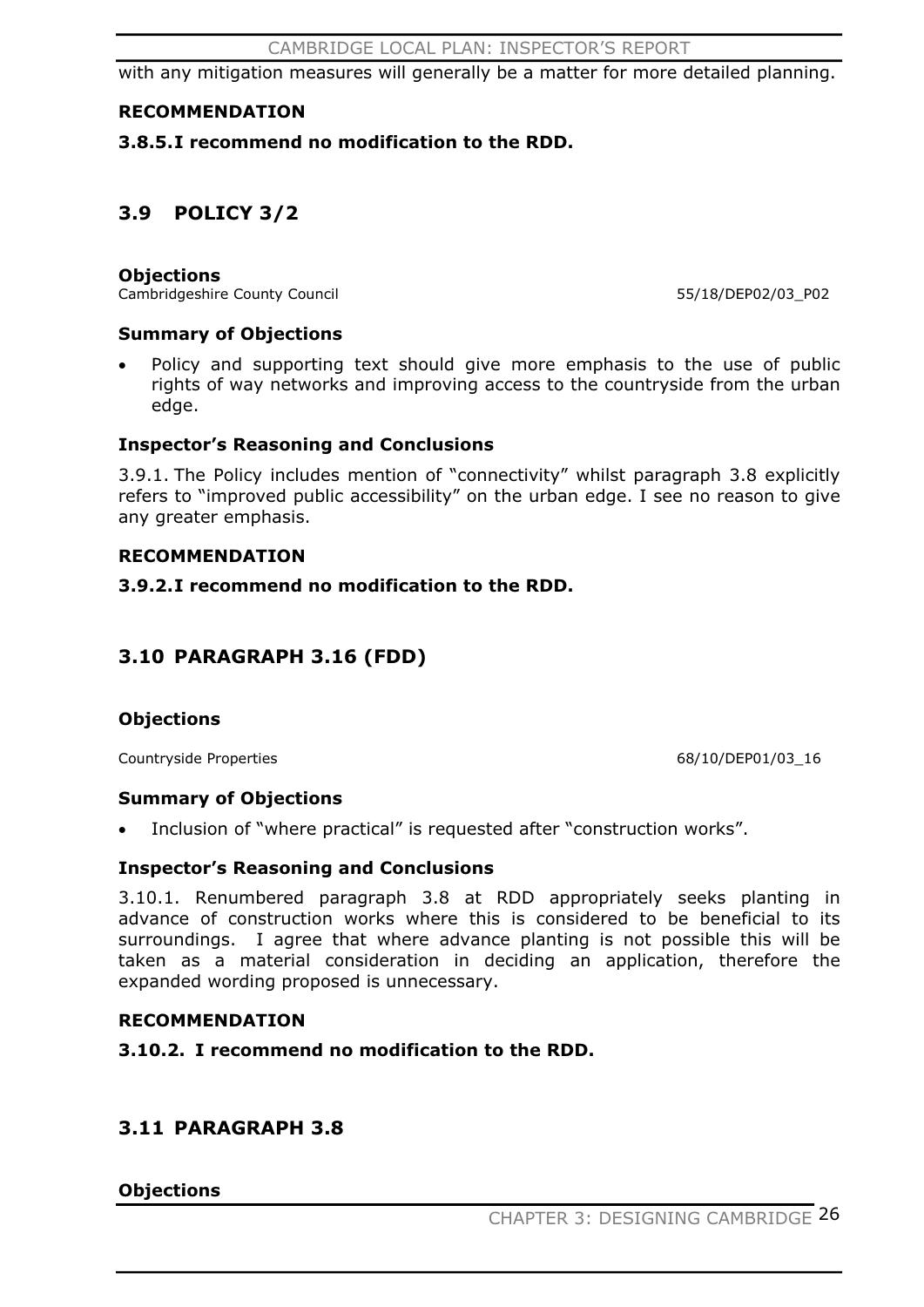## **Pre-Inquiry Changes: SC3.002**

Land Securities 37/1/DEP04/03\_08

### **Summary of Objections**

The proposed change refers to historic landscape characterisation work which has not yet been completed.

### **Inspector's Reasoning and Conclusions**

3.11.1. The landscape work to which reference is made is a material consideration which ought to influence development proposals. Even if the landscape work is not yet complete, it seems to me likely that the Local Plan will be in force for a significant period after the substantial completion of the landscape work. Consequently I expect the work should be useful in the preparation and assessment of proposals.

#### **RECOMMENDATION**

**3.11.2. I recommend that the RDD be modified by the incorporation of SC3.002.**

## **3.12 POLICY 5/1 (FDD)**

### **Objections**

BT Plc 376/4/DEP01/05\_P01

### **Summary of Objections**

x Inclusion of "protects or" is requested before "enhances the distinctive character…" along with deletion of the words "respects and" from the text.

### **Inspector's Reasoning and Conclusions**

3.12.1. This Policy is now 3/3 in the RDD. PPG 15 states the emphasis is on both protecting and enhancement. Further, I do not agree that "respects and" should be replaced by "protects or" since development should respect, i.e. take reference from, its surroundings.

### **RECOMMENDATION**

**3.12.2. I recommend no modification to the RDD.** 

## **3.13 POLICY 3/3**

### **Objections**

Peter Convey 266/1/DEP02/03\_P03

### **Summary of Objections**

Specific mention of the River Cam is sought as an area contained in the Cambridge Landscape Character Assessment.

CHAPTER 3: DESIGNING CAMBRIDGE 27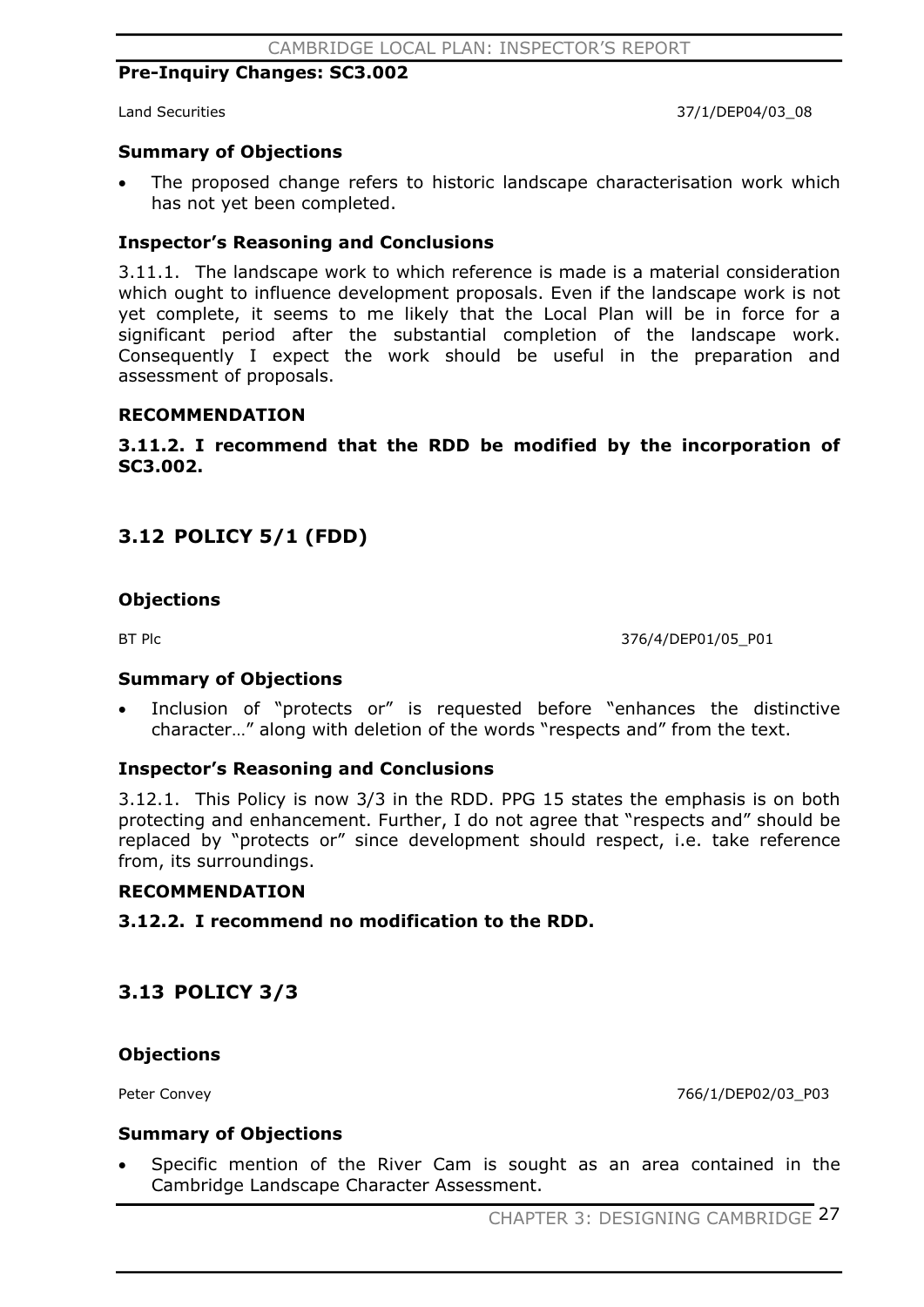- Commitment to control moorings should be included.
- x Where appropriate additional mooring facilities should be promoted.

### **Inspector's Reasoning and Conclusions**

3.13.1. Specific mention of the River Cam is appropriately contained elsewhere within the supporting text to Policy 3/9 and an additional reference is unnecessary here. The River is also a County Wildlife Site and is referred to in the Cambridge Landscape Character Assessment.

3.13.2. The control of existing mooring activity is not generally a land use planning matter to be controlled through the provisions of the Local Plan. However, elsewhere at Policy 3/9, additional recreational activity on the waterways is encouraged depending on the associated environmental impact. Any mooring proposals that come forward as land use matters can be considered adequately against this Policy. I recommend below additional mooring facilities off Fen Road.

#### **RECOMMENDATION**

### **3.13.3. I recommend no modification of the RDD.**

## **3.14 PARAGRAPH 3.9**

## **Objections Pre-Inquiry Changes: SC3.003**

Land Securities 37/2/DEP04/03\_09

### **Summary of Objections**

The proposed change refers to historic landscape characterisation work which has not yet been completed.

### **Inspector's Reasoning and Conclusions**

3.14.1. My reasoning and conclusions are given above under Plan reference paragraph 3.8.

#### **RECOMMENDATION**

**3.14.2. I recommend that the RDD be modified by the incorporation of SC3.003.**

## **3.15 POLICY 3/5 (FDD)**

### **Objections**

Cambridge Preservation Society 26/9/DEP01/03\_P05 Cambridge Urban Forum 322/4/DEP01/03 P05 Laing Homes North Thames 380/8/DEP01/03\_P05

### **Summary of Objections**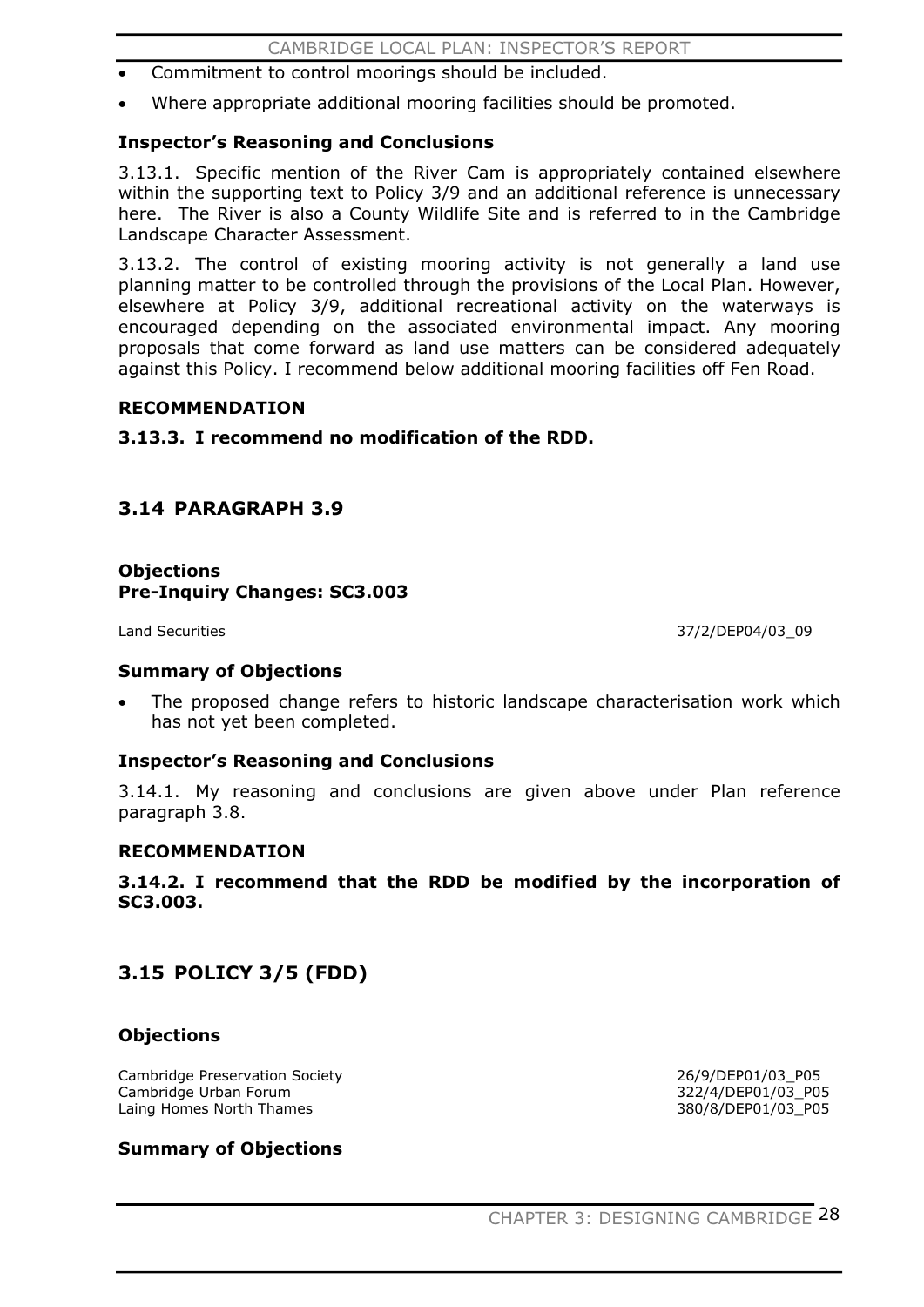- The Policy should indicate that the heritage of Cambridge is an essential part of its character.
- Development of exceptional design or significance should not necessarily be required to mimic the existing built environment.
- The need to achieve development that adequately respects local characteristics should be balanced against the need to make best use of available land.

## **Inspector's Reasoning and Conclusions**

3.15.1. I consider that the Policy requiring that developments demonstrate that they have responded to their context and have drawn inspiration from the key characteristics of their surroundings is adequate. The addition of an opening sentence "The City's heritage is an essential part of its character" might be taken to imply that areas outside the historic core are not of interest, or that contextual designs are the only appropriate forms of development in the City.

3.15.2. Paragraph 3.11 makes it clear that the Policy does not require pastiche designs for new development since it includes reference to new and distinctive character.

3.15.3. Again, in relation to the final objection, paragraph 3.11 allows for creation of new character and acknowledges that there are areas of weak character. This is a positive Policy so that if an applicant meets the tests, approval will be forthcoming.

### **RECOMMENDATION**

**3.15.4. I recommend no modification of the RDD.** 

## **3.16 PARAGRAPH 3.17 (FDD)**

## **Objections**

English Heritage 338/5/DEP01/03\_17

## **Summary of Objections**

x A variety and quality of materials appropriate to the differing localities in Cambridge should be encouraged.

## **Inspector's Reasoning and Conclusions**

3.16.1. Renumbered paragraph 3.10 of the RDD Plan has been amended with the addition of a reference to the variety of building materials which help identify the various "character" areas of the City. This change will help provide the additional encouragement the objector seeks for the use of appropriate building materials. No further amendment is required.

### **RECOMMENDATION**

## **3.16.2. I recommend no modification of the RDD.**

## **3.17 POLICY 3/6 (FDD)**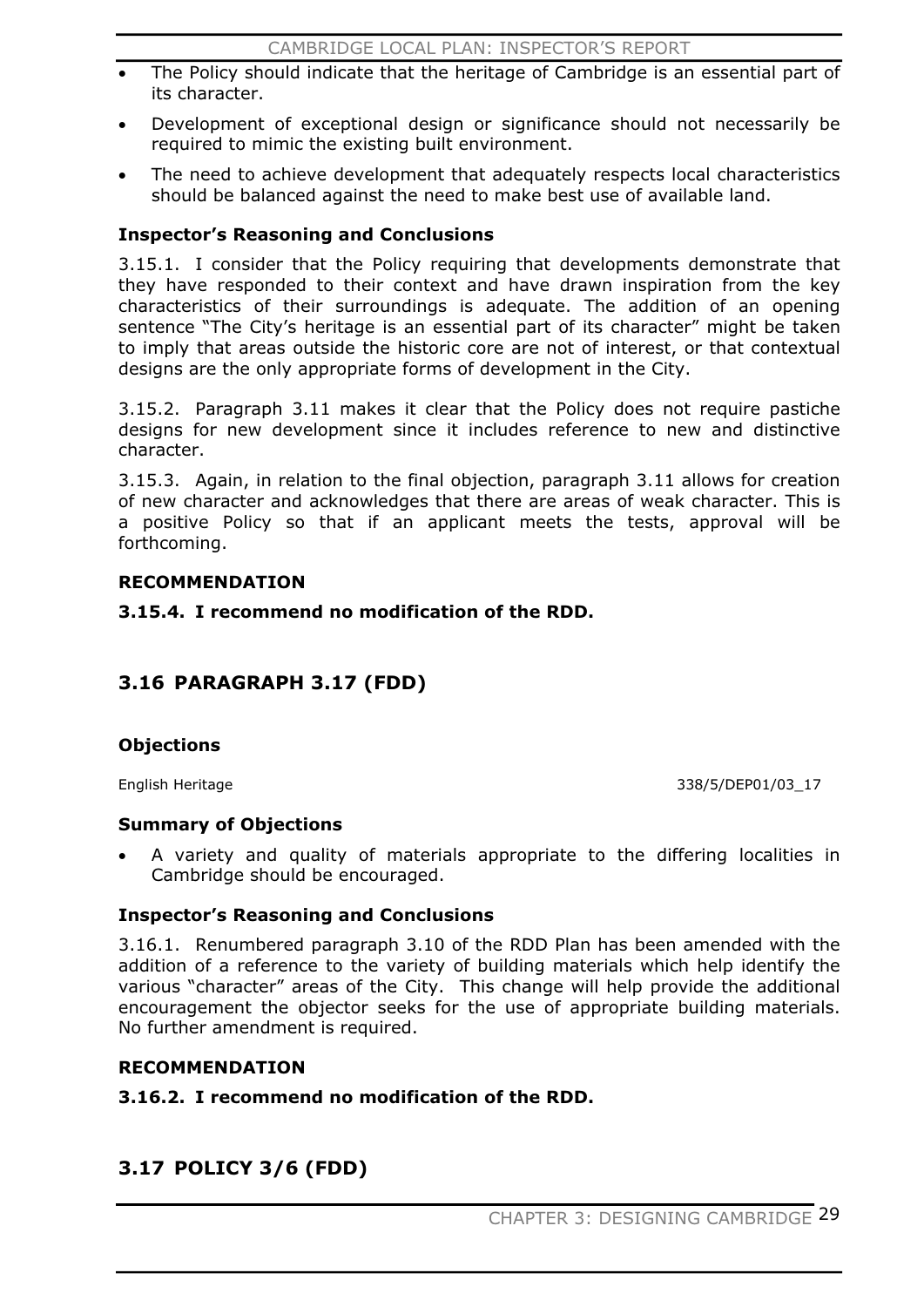## **Objections**

Countryside Properties **68/11/DEP01/03\_P06** Cambridge Urban Forum 322/5/DEP01/03\_P06 Bidwells Property Consultants 396/14/DEP01/03\_P06

### **Summary of Objections**

- The requirement at clause (b) that "...non-residential development include some residential development" is inappropriate.
- The Policy fails to encourage mixed use development.
- Clarification as to the purpose of the Policy is required or it should be removed.

## **Inspector's Reasoning and Conclusions**

3.17.1. The requirement complained of has been omitted from the RDD. Mixed use development, and therefore residential accommodation, may not be appropriate at all sites.

3.17.2. With the changes made in the RDD version of the Plan I consider that the Policy is clear as to its purpose, which the supporting text reinforces. There is a positive approach.

### **RECOMMENDATION**

### **3.17.3. I recommend no modification to the RDD.**

## **3.18 POLICY 3/5**

## **Objections**

Jonathan Larmour 776/1/DEP02/03\_P05

### **Summary of Objections**

- The importance of the location and accessibility of community and leisure should be stressed in clause (b).
- The text suggesting community and leisure facilities should be in proportion to the scale of the development should be retained in paragraph 3.15.

### **Inspector's Reasoning and Conclusions**

3.18.1. In the interests of producing a more concise Plan I am content that the issue of location together with accessibility is adequately addressed elsewhere at Policy 8/1.

3.18.2. With regard to paragraph 3.15, the nature of facilities which are provided will not necessarily be limited by the scale of the new community being developed. There may be circumstances where the needs of a wider catchment area could be met without harm and where the provider of the facility is willing to meet the wider need.

## **RECOMMENDATION**

## **3.18.3. I recommend no modification to the RDD.**

CHAPTER 3: DESIGNING CAMBRIDGE 30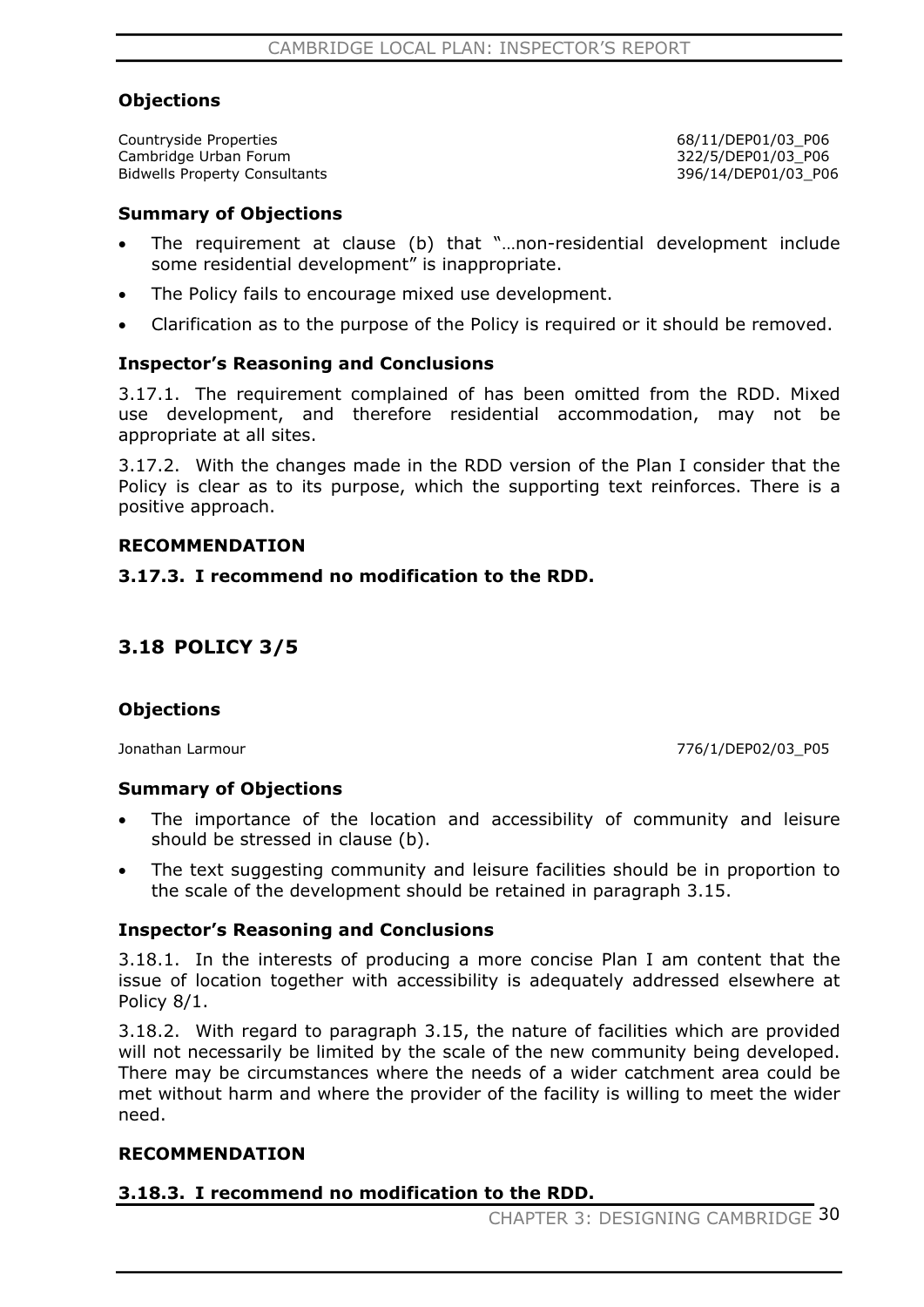## **3.19 PARAGRAPH 3.15**

### **Objections**

Windsor Road Residents 366/9/DEP02/03\_15

## **Summary of Objections**

Additional reference to the unsatisfied needs of nearby areas is sought.

## **Inspector's Reasoning and Conclusions**

3.19.1. Developers cannot be required to provide for more than the needs generated by their development.

### **RECOMMENDATION**

## **3.19.2. I recommend no modification to the RDD.**

## **3.20 POLICY 3/7 (FDD)**

## **Objections**

Camstead Homes 74/3/DEP01/03\_P07 Land Securities Properties Ltd 371/3/DEP01/03\_P07 James Development Co. Ltd. 378/3/DEP01/03\_P07 Bidwells Property Consultants 396/15/DEP01/03\_P07 Laing Homes Ltd **708/11/DEP01/03\_P07** Wrenbridge Land Ltd 709/11/DEP01/03\_P07 Taylor Woodrow Developments Limited  $710/11/DEP01/03\_PO7$ 

## **Summary of Objections**

- The requirements of the Policy are adequately addressed elsewhere in the Plan.
- Development may be hindered by the requirements of the Policy as factors affecting neighbouring areas are difficult to predict.
- x Encouragement is given to neighbouring sites being held to "ransom" by third parties.
- The Policy should be restricted to allocated or UCS sites and partial development accommodated unless harm to wider potential is demonstrated.

## **Inspector's Reasoning and Conclusions**

3.20.1. I consider that there is justification for the Plan seeking to ensure that a development coming forward pays regard to further potential for development on another part of the site or adjoining sites, and does not unreasonably foreclose future development opportunities. The Policy has been changed in the RDD, which makes the Policy more positive, requiring demonstration that due consideration has been given to these issues. I support the Policy in its revised form.

## **RECOMMENDATION**

## **3.20.2. I recommend no modification of the RDD.**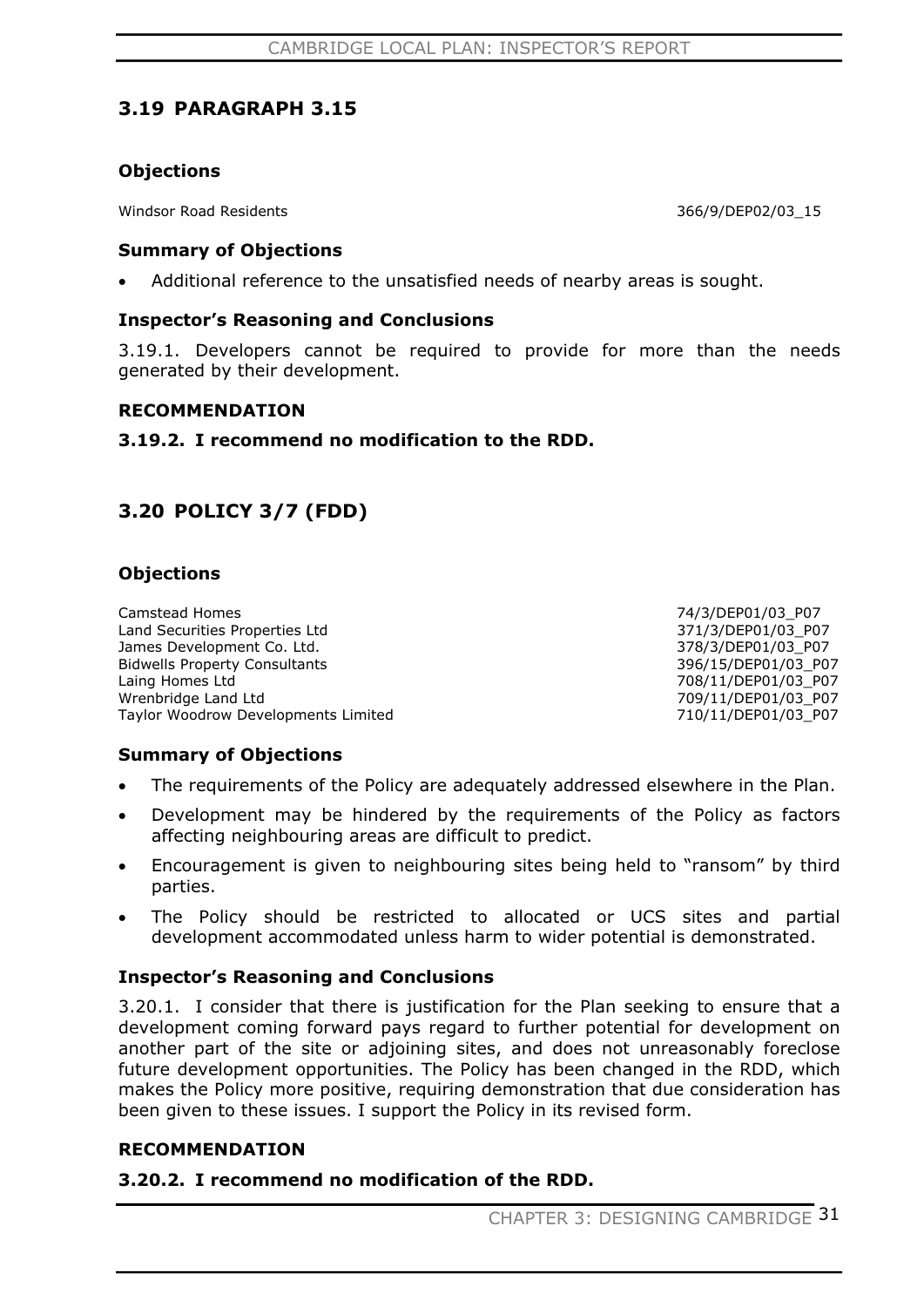## **3.21 PARAGRAPH 3.23 (FDD)**

### **Objections**

Laing Homes Ltd<br>
Wrenbridge Land Ltd<br>
23 709/12/DEP01/03\_23 Taylor Woodrow Developments Limited 710/12/DEP01/03\_23

**Summary of Objections** 

x Circumstances where development on part of a site is appropriate should also be accommodated.

### **Inspector's Reasoning and Conclusions**

3.21.1. The Policy and its supporting text do not prevent development on part of a site. With the revision to the Policy in the RDD, which I have referred to above, I consider that there is no modification needed in response to these objections.

#### **RECOMMENDATION**

### **3.21.2. I recommend no modification to the RDD.**

## **3.22 PARAGRAPH 3.16**

#### **Objections**

Windsor Road Residents 366/13/DEP02/03\_16

#### **Summary of Objections**

Master Plans and development briefs should be obligatory.

### **Inspector's Reasoning and Conclusions**

3.22.1. I concur with the Council view that the need for Master Plans and design briefs is closely related to the scale and complexity of development proposed. Such exercises may not be appropriate in certain circumstances nor at all sites.

#### **RECOMMENDATION**

**3.22.2. I recommend no modification to the RDD.** 

## **3.23 POLICY 3/8 (FDD)**

### **Objections**

The objections to this aspect of the Plan are listed in Annex 3.

### **Summary of Objections**

709/12/DEP01/03\_23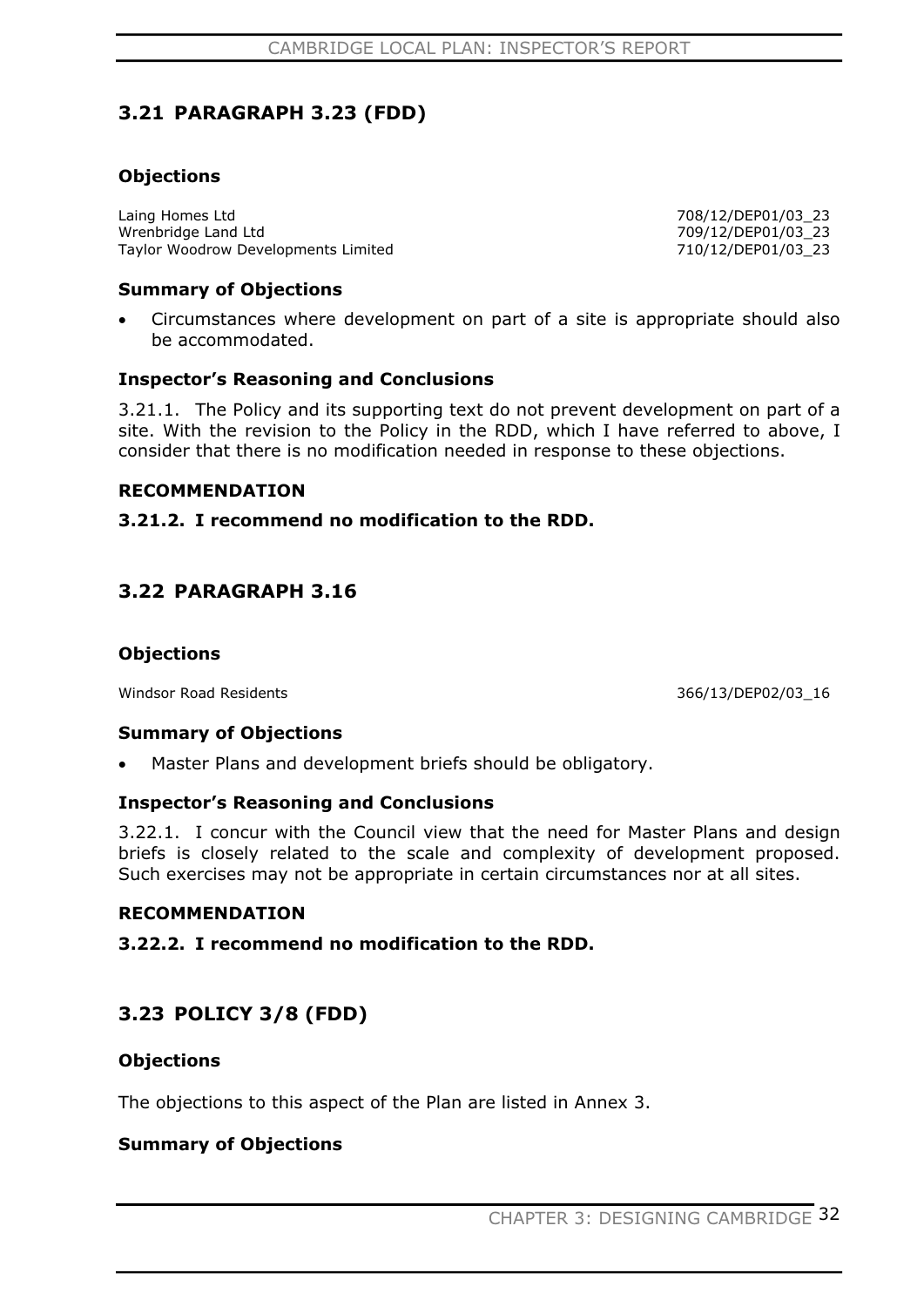- Reference to the use of planning obligations is best dealt with in the proposed SPG on that matter, and should be limited to commercial development.
- Public art and public realm improvements should only be sought where they involve areas accessible to the general public, and cannot be mandatory. Development proposals should be required to enhance or maintain the public realm but not both.
- x A clause relating to inclusiveness or accessibility should be included.
- The Policy should also be used to initiate improvements within existing areas.
- The location of supported housing should be considered in terms of any likely negative impact on the community.
- The role of Urban Design in creating successful places should be recognised.
- x A variety and quality of materials appropriate to the differing localities in Cambridge should be encouraged.
- x Only larger developments should generally be required to contribute to wider improvements. Planning conditions, rather than obligations, can secure what is sought. Key considerations are the nature and scale of proposals.
- Without a specific policy requiring public art within new developments, the requirement for development to demonstrate the issue has been considered is inappropriate.

## **Inspector's Reasoning and Conclusions**

3.23.1. The references to planning obligations have been removed from this Policy in the RDD on the basis that there is reference elsewhere. I consider that the relevant objections have been met.

3.23.2. Public art is only public when it is in a place accessible to the public or when it can be seen from a publicly accessible place. It is important that the improvement and enhancement of the public realm should be considered in development of all kinds. The Policy is not inflexibly worded, and there is guidance which the Council has produced in relation to public art and in the Planning Obligations Strategy which deals with contributions towards the public realm and public art I see no reason to amend the Policy in this respect.

3.23.3. Concerns relating to accessibility and inclusiveness have been overcome through the insertion of an additional clause (m). I note the RDD Policy has also been reworded in a more flexible manner.

3.23.4. Improvement within existing areas of development, without new development being available to make such provision, would, it seems to me, necessarily involve expenditure of public money. The development plan is not the place for corporate policies, but rather matters of this sort can be addressed in, for instance, Conservation Area Appraisals.

3.23.5. I agree with the Council that concerns raised by Save Midsummer Common about likely or perceived negative impacts of certain types of housing development are best addressed through application of a number of relevant policies. This approach is preferable to the inclusion of a separate Policy. Therefore, I am satisfied that the Plan goes sufficiently far in this Policy, addressing issues concerning the location of such development through clause (h) which includes appropriate design considerations.

3.23.6. In order for the Plan to be concise in nature it is acceptable for the design of public spaces to be excluded from FDD Policy 3/8 as it is covered in detail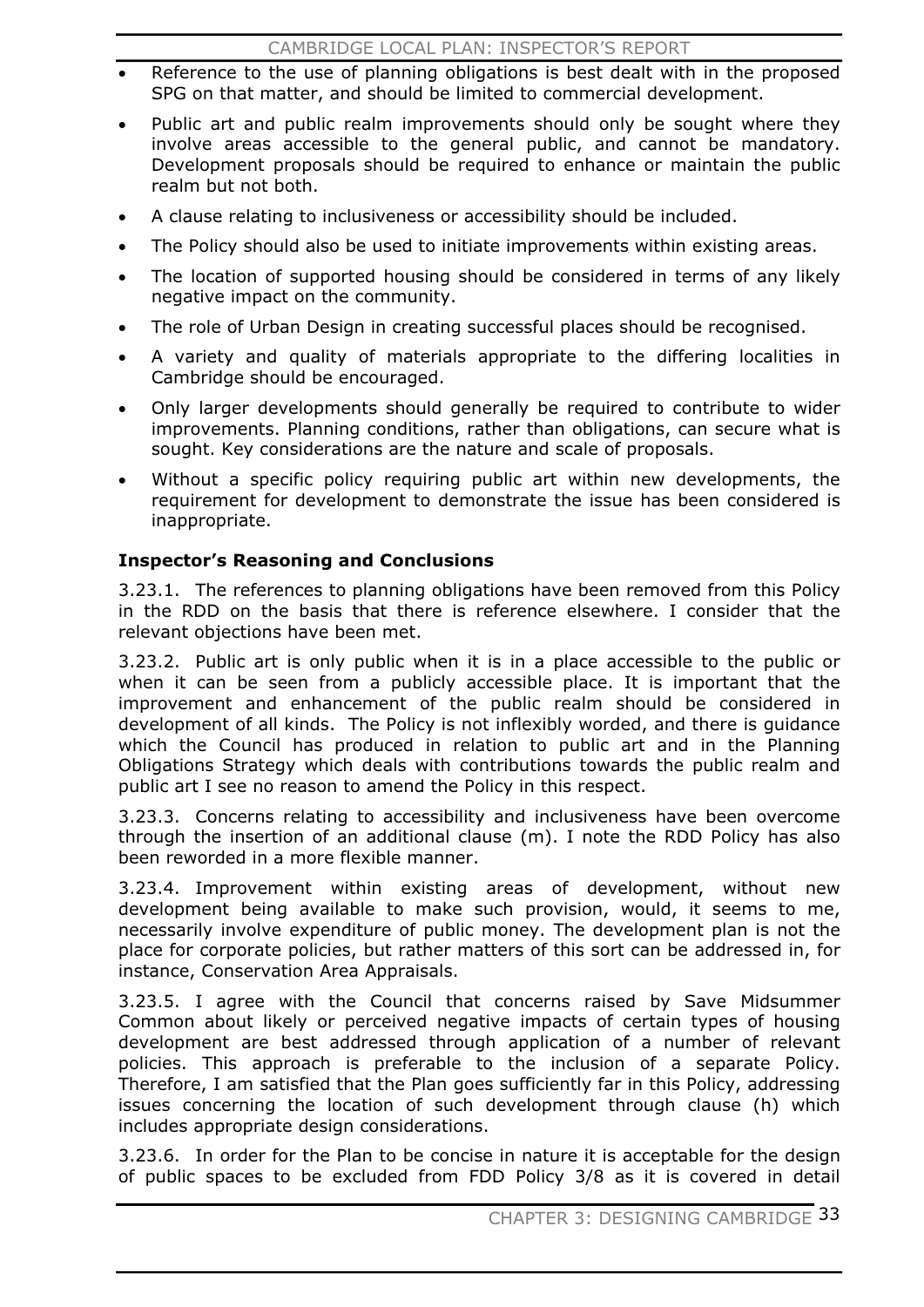elsewhere, at RDD Policy 3/11.

3.23.7. The Council has in expanding clause (i) in the RDD included additional factors to consider in terms of building materials but does not go so far as to detail the "palette" of materials as requested. However, I agree that this would make the particular consideration too detailed. It would also repeat the provisions contained in paragraph 3.10 which includes full reference to the "palette" of building materials present in the various areas of the City.

3.23.8. With regard to the objections by the House Builders Federation, there is no emphasis on planning obligations. Conditions can also be considered in the context of what is appropriate in any given development proposal, although there clearly will be occasions when obligations will be appropriate, and conditions inappropriate. As for the point about public art, the Council draws attention to the Public Art Strategy, but the requirement for blanket fulfilment of all criteria has been removed, and I consider that this deals satisfactorily with this part of the objections.

3.23.9. I cannot see that there is anything wrong with seeking improvement and enhancement of the public realm, since it would be wrong to maintain unattractive areas. A contribution would not be necessary to "maintain" the public realm in its existing state. Such improvement and enhancement will always be a matter of negotiation. It is also pertinent to note here that the requirement for blanket fulfilment of all criteria has been removed (also see 3.24.3 below).

3.23.10. I see no reason for there to be a specific policy on public art, which I regard as satisfactorily covered in this Policy, bearing in mind the changes made to the Policy in the RDD.

#### **RECOMMENDATION**

### **3.23.11. I recommend no modification to the RDD.**

## **3.24 POLICY 3/7**

### **Objections**

Jonathan Larmour 776/2/DEP02/03\_P07

Sohnius And Perry Ltd 784/2/DEP02/03\_P07

#### **Summary of Objections**

- The requirement for public art can be sought through the requirements of clause (c) and the force of part 1 of the Policy is not needed.
- Dictating the orientation of habitable rooms is inappropriate, due to a number of factors relating to the way modern lifestyle influences the way living space is used.

#### **Inspector's Reasoning and Conclusions**

3.24.1. I consider that public art should be one of the elements sought by this Policy. There is elaboration in Supplementary Planning Guidance "Provision of Public Art as Part of New Development Schemes" which seeks to ensure that public art is appropriate to and well integrated with its development context.

3.24.2. Greater flexibility and freedom for designers to take account of the many and varied factors influencing design would be achieved by the rewording of the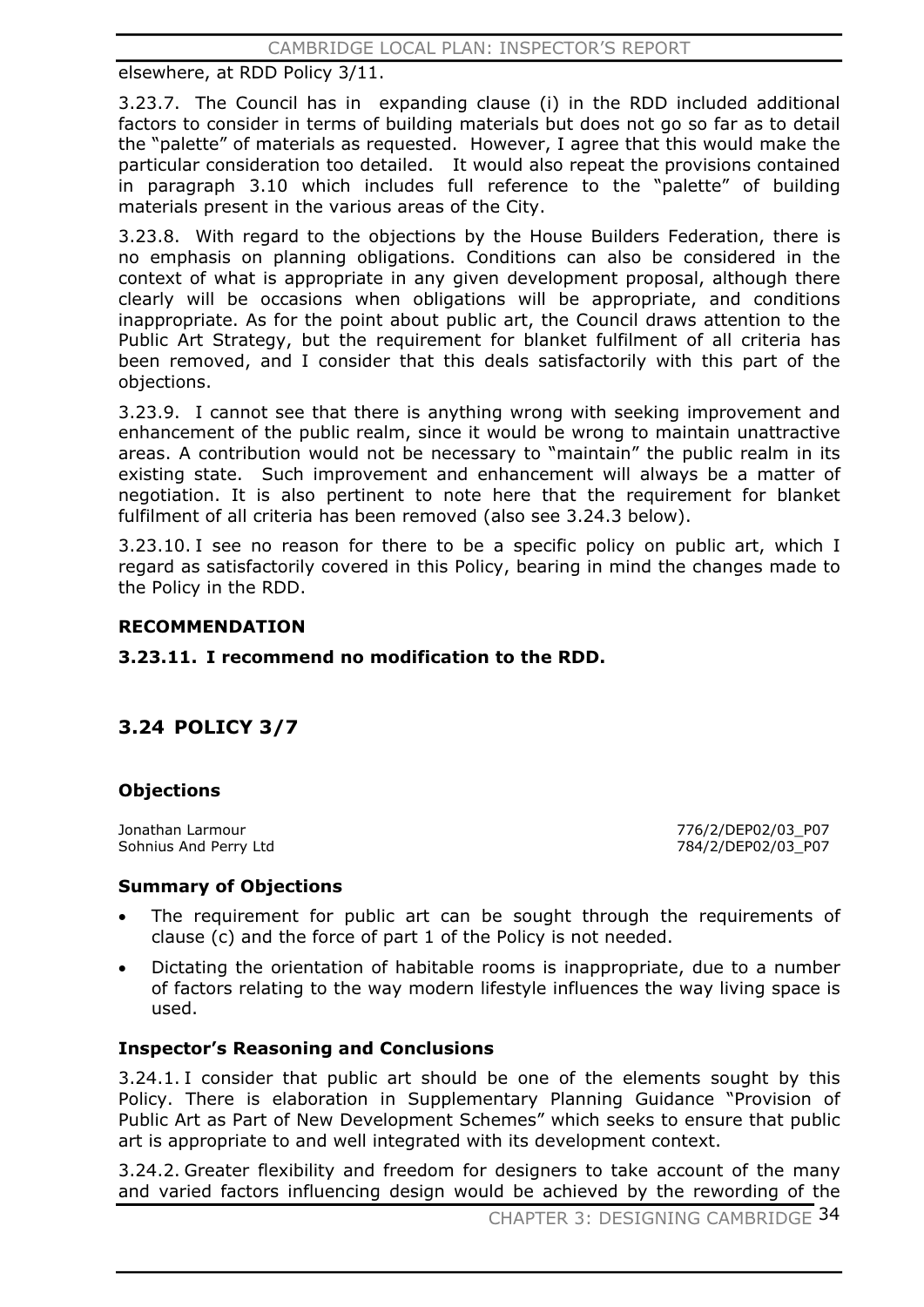phrase introducing the criteria of this Policy, and the Council agreed relevant wording at the inquiry. Otherwise, the provision of active edges onto public spaces is very much in line with national guidance, which refers to methods of making such provision whilst maintaining privacy. Sustainable energy, and the role of orientation, are considered in Policy 8/16 and the supporting text. Criterion (e) of Policy 3/7 does not require all entrances and habitable room windows to be located next to the street. I conclude that the criterion is not too prescriptive, with the modification I recommend.

### **RECOMMENDATIONS**

**3.24.3. I recommend that the RDD be modified by the deletion from Policy 3/7 of the words "Such developments should demonstrate:" and their replacement by "Factors to be taken into account are:".** 

## **3.25 PARAGRAPH 3.24 (FDD)**

### **Objections**

Cambridge Preservation Society 26/10/DEP01/03\_24

#### **Summary of Objections**

x "Where appropriate" should be deleted from the final sentence.

### **Inspector's Reasoning and Conclusions**

3.25.1. The phrase "Where appropriate" has been deleted from renumbered RDD paragraph 3.17, strengthening the expectations for new development to contribute to both the existing public realm and new spaces. The objection is therefore overcome.

#### **RECOMMENDATION**

#### **3.25.2. I recommend no modification to the RDD.**

### **3.26 PARAGRAPH 3.27 (FDD)**

#### **Objections**

Windsor Road Residents 366/8/DEP01/03 27

#### **Summary of Objections**

The requirements are considered unachievable and should be deleted.

#### **Inspector's Reasoning and Conclusions**

3.26.1. I see nothing wrong with this paragraph. It follows current guidance and good practice.

#### **RECOMMENDATION**

#### **3.26.2. I recommend no modification to the RDD.**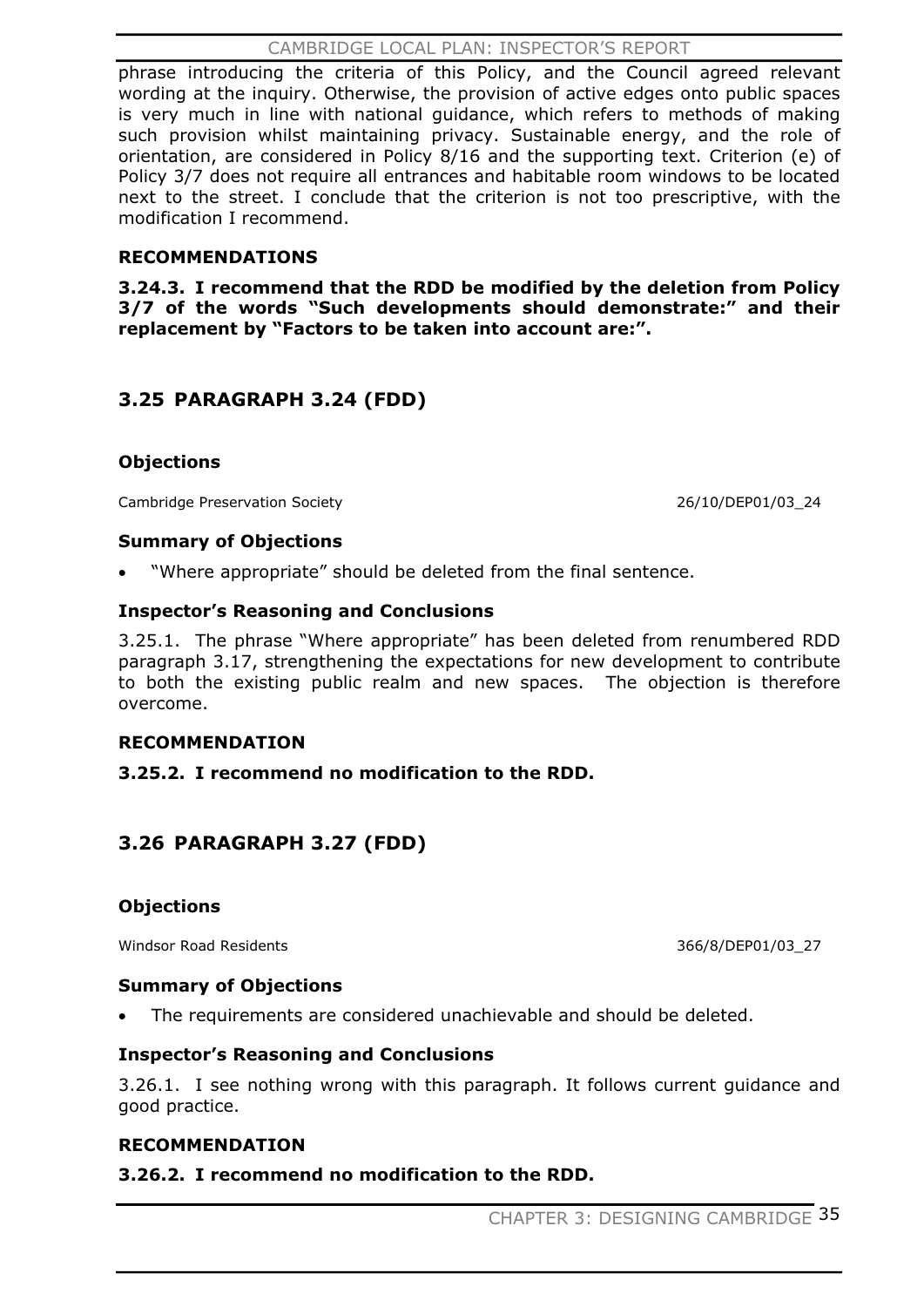## **3.27 PARAGRAPH 3.28 (FDD)**

### **Objections**

Windsor Road Residents 366/9/DEP01/03\_28

### **Summary of Objections**

x Advocating design that allows for well connected movement for pedestrians can provide criminals with escape routes.

### **Inspector's Reasoning and Conclusions**

3.27.1. This is dealt with below.

### **RECOMMENDATION**

**3.27.2. I recommend no modification to the RDD.** 

### **3.28 PARAGRAPH 3.21**

#### **Objections**

Windsor Road Residents 366/20/DEP02/03\_21

#### **Summary of Objections**

Pedestrian networks should be designed so as not to provide criminals with escape routes.

### **Inspector's Reasoning and Conclusions**

3.28.1. Whilst recognising the relationship between accessibility, especially in relation to pedestrian networks, and criminal activity, this supporting text is concerned with giving priority to travel modes other than the private car. I agree with the Council that Policy 3/7 adequately addresses the issue of the threat of criminal activity through the measures contained in clauses (d) and (h). These can be considered in the design and layout of proposals such as through the degree of natural surveillance that may be incorporated.

#### **RECOMMENDATION**

**3.28.2. I recommend no modification to the RDD.** 

## **3.29 PARAGRAPH 3.29 (FDD)**

#### **Objections**

Windsor Road Residents 366/10/DEP01/03\_29

#### **Summary of Objections**

CHAPTER 3: DESIGNING CAMBRIDGE 36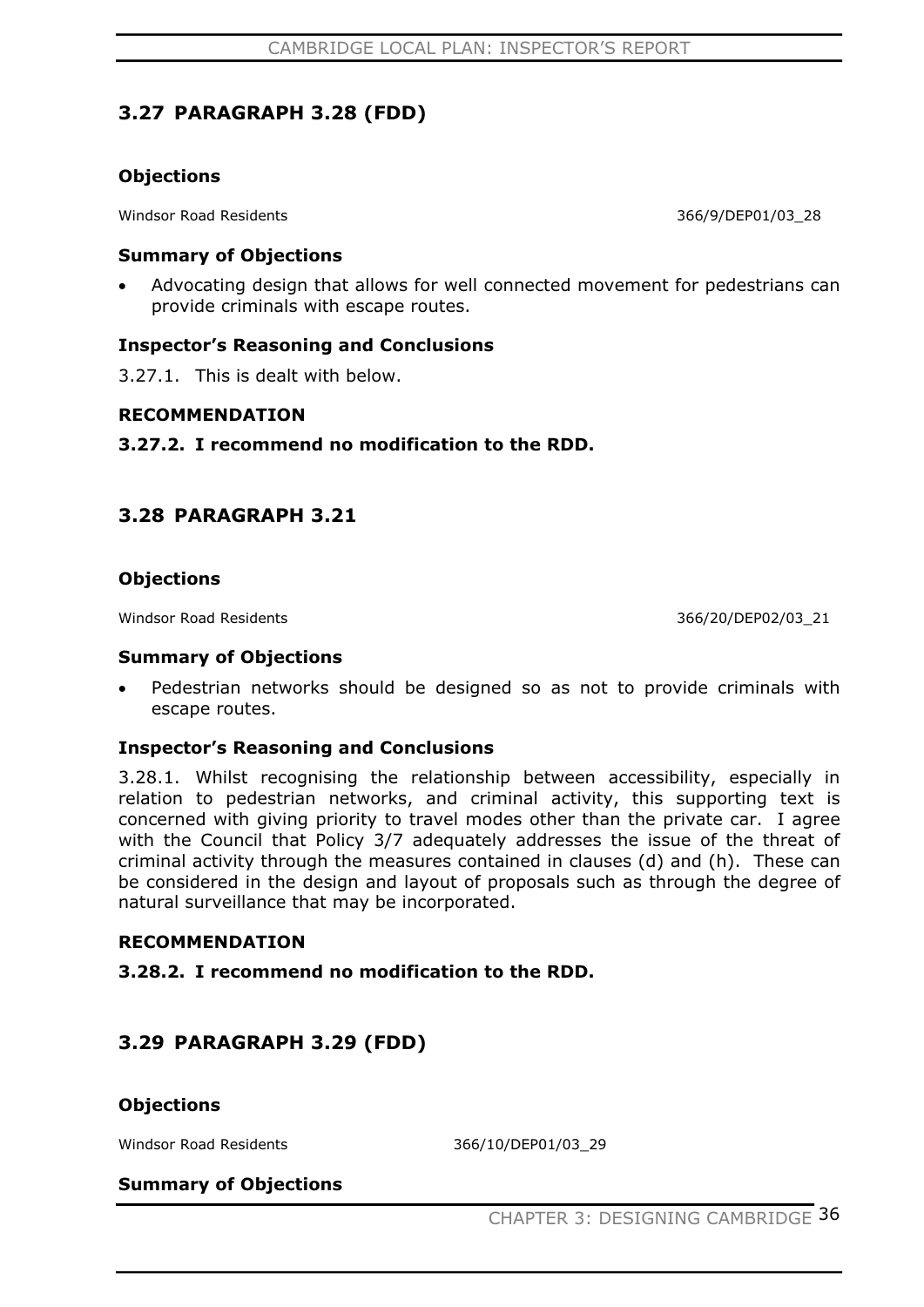Strengthen and include the need for close consultation with the community.

### **Inspector's Reasoning and Conclusions**

3.29.1. This is dealt with below.

### **RECOMMENDATION**

**3.29.2. I recommend no modification to the RDD.** 

## **3.30 PARAGRAPH 3.22**

### **Objections**

Windsor Road Residents 366/17/DEP02/03\_22

### **Summary of Objections**

Community consultation should take place throughout the process.

### **Inspector's Reasoning and Conclusions**

3.30.1. I note that reference to consultation with the local community is contained elsewhere at RDD paragraph 2.12 and applies to all Plan policies. In the interest of conciseness and to avoid repetition such a reference is not required in relation to individual policies.

### **RECOMMENDATION**

### **3.30.2. I recommend no modification to the RDD.**

## **3.31 POLICY 3/9 (FDD)**

### **Objections**

The objections to this aspect of the Plan are listed in Annex 3.

### **Summary of Objections**

- The Policy should be applied proportionately and the contributions sought should be the subject of individual negotiation.
- x All development should be subject to the provisions of the Policy and should consider open space as an integral part of the design.
- x College development should be excluded from any requirement for provision of public open space and sports facilities.
- Should all open space required be public?
- x Encouragement to improving accessibility to the countryside and use of the public rights of way network should be included here.
- Contributions should only be expected from residential development when it is appropriate to the scale and nature of the proposal.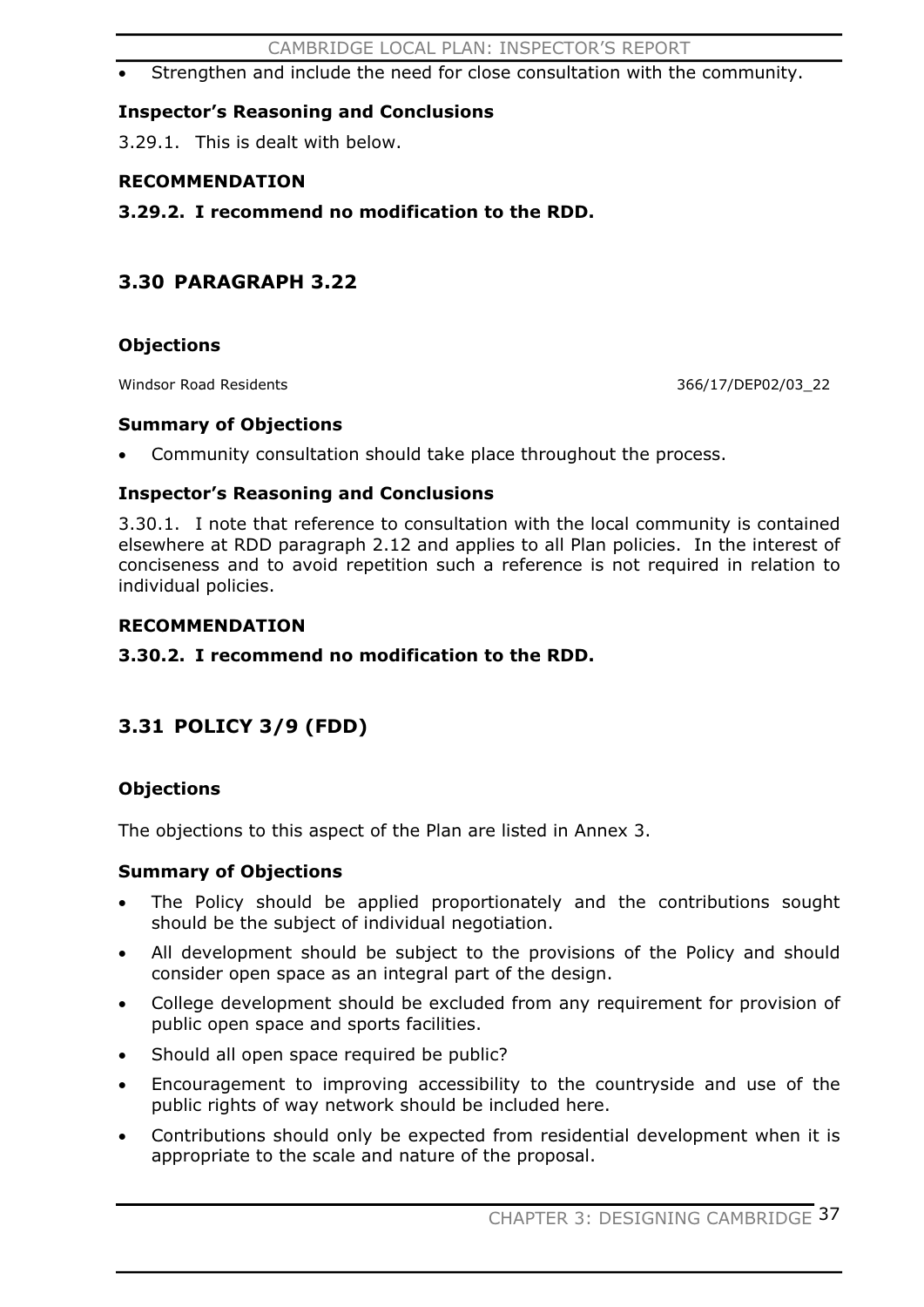x Open space should not be encouraged alongside railways and should only be sought where audit suggests existing facilities are not adequate.

### **Inspector's Reasoning and Conclusions**

3.31.1. Between the publication of the FDD and RDD, the Open Space and Recreation Strategy was adopted, and Policy 3/9 has been revised and becomes 3/8. In the Redeposit version, the Open Space and Recreation Standards are set out in Appendix A. This Appendix only sets out standards for residential development. This is because there is no national or regional guidance on the provision of open space through non-residential development, and the Council considers it inappropriate to include a reference to open space provision in nonresidential development given the lack of guidance. However, Policy P1/3 of the Cambridgeshire and Peterborough Structure Plan has a requirement for all new development to include attractive green spaces and corridors for recreation and biodiversity. Under the adopted Cambridge Local Plan Policy RL3 requires new housing and other appropriate development, including major centres of employment, to include provision of open space. In relation to Addenbrooke's Hospital, given as an example by the objector, through the masterplanning process, it is intended to create centralised and localised areas of open space well related to their facilities. Whilst I consider, for the reasons indicated by the Council, that the Policy should not require non-residential development to provide open space when there are no standards for such requirements in the Plan, I consider that there should be a reference in the supporting text to the need for such consideration to be given in appropriate other development including major centres of employment.

3.31.2. I see no reason why College development should be excluded from any requirement for provision of public open space and sports facilities. The standards in Appendix A make specific provision for student housing. Other college development does not fall within the standards for residential development.

3.31.3. The County Council's objection is met in paragraph 3.26 through SC3.009.

3.31.4. I note that the issue of space being an integral part of the design of new development is considered elsewhere within Policy 3/7 clause (f). It is clear that this consideration will encompass open space. Combined with revisions to Policy 3/9 this makes it clear that open space should be public.

3.31.5. The detailed point raised by Network Rail about safety fencing requirements is more appropriately dealt with at planning application stage.

3.31.6. Under the Policy, open space is sought to provide for the needs of residents, and subject to my recommendation, should be provided in relation to other development where it is an appropriate requirement in relation to that development. In this latter case it would be pertinent to take account of the adequacy of existing facilities at the location.

3.31.7. To ensure openness, a framework is needed for the provision of or contributions towards facilities required in connection with new developments. Thus it is necessary to have a clear set of standards, as set out in Appendix A. However, other material considerations will also need to be taken into account in determining the contributions for particular sites.

### **RECOMMENDATION**

**3.31.8. I recommend that the RDD be modified by adding an extra sentence at the end of paragraph 3.26 as follows: "Where appropriate, other non-residential development, including major centres of**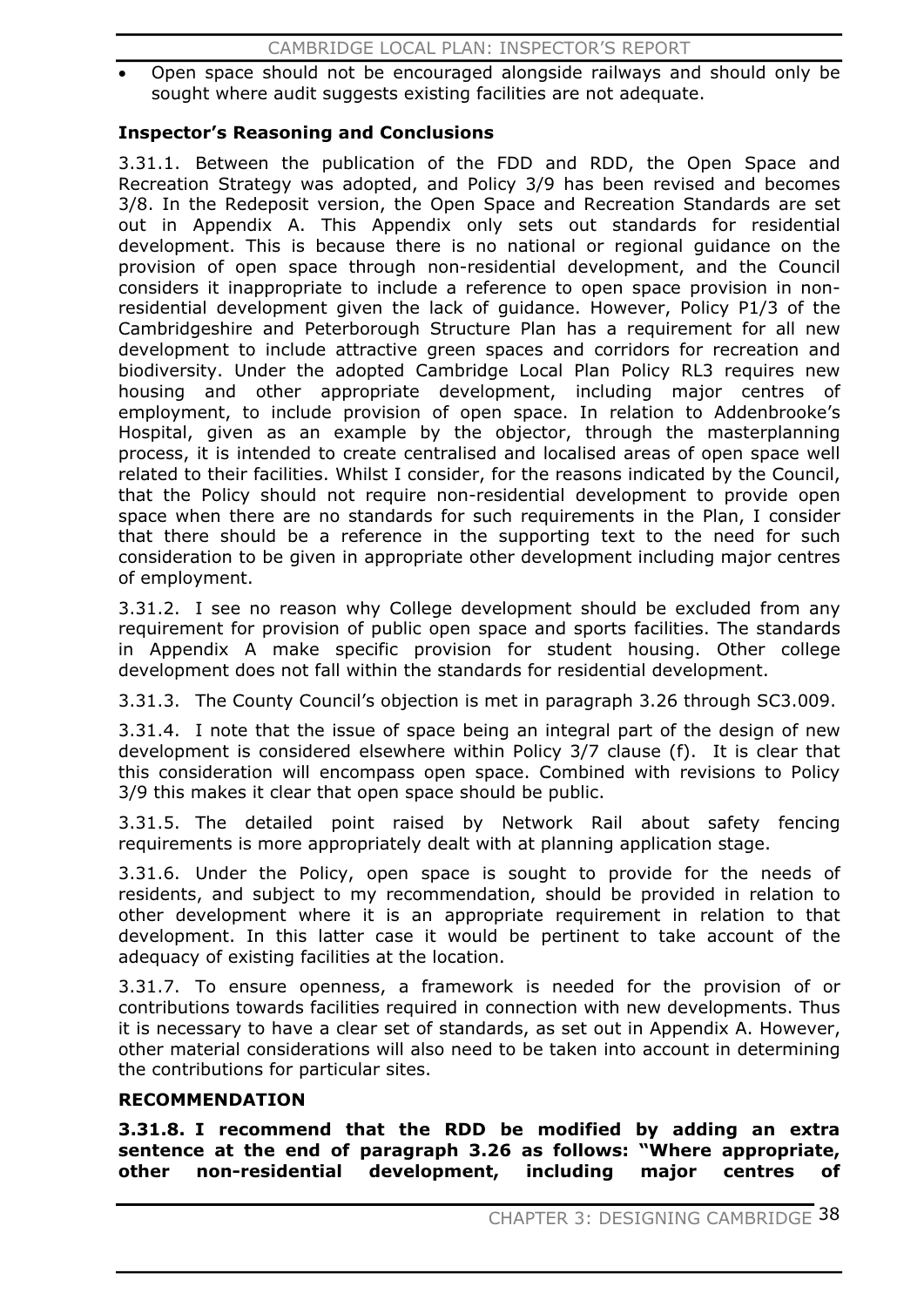**employment, may require the provision of open space. This will be dealt with through masterplanning or design briefs."** 

# **3.32 POLICY 3/8**

### **Objections**

Countryside Agency 14/1/DEP02/03\_P08 Cambridgeshire County Council 55/21/DEP02/03\_P08 Countryside Properties **68/1/DEP02/03\_P08** The Bell Educational Trust 83/2/DEP02/03 P08 The House Builders Federation<br>
Windsor Road Residents<br>
266/18/DEP02/03\_P08<br>
366/18/DEP02/03\_P08 GO-East 383/3/DEP02/03\_P08 Trumpington Meadows Land Company

366/18/DEP02/03\_P08 766/2/DEP02/03\_P08<br>798/9/DEP02/03\_P08

### **Summary of Objections**

- The wording of the Policy should also emphasise the requirement to include new informal open space provision by reinstating references to common land and country parks.
- x Residential development should support the development of accessible countryside areas.
- The variety of potential uses of significant areas of open space should be emphasised, such as use of formal pitches for informal recreation.
- Clarification is sought that the open space standards are fixed for the Plan period and that the Policy will apply only to development that generates demand for additional open space provision. Provision need not always be made on site.
- The Policy should be clear that provision of open space is not a 'blanket' requirement and can only be sought through negotiation when appropriate to the development concerned.
- Safeguards should be included to compensate for any under provision arising from commuted payments.
- x Reference should be made to a commitment to protect the River Cam as a threatened recreational asset.

### **Inspector's Reasoning and Conclusions**

3.32.1. I note the inclusion of a suitable cross reference to the Open Space and Recreation Standards. Consequently, I agree that specific reference in Policy 3/8 to informal open space is unnecessary. Changes to the Table 1, Appendix A definitions to refer to natural green spaces as part of the informal provision also help further meet the concerns of the Countryside Agency.

3.32.2. The Council has proposed a pre-inquiry change to paragraph 3.26 (SC3.009) which adds the sentence: "Some of the open space provided will be outside the City boundary, and will include accessible countryside areas." I consider that this meets the objection that residential development should be shown as supporting development of accessible countryside areas.

3.32.3. I consider that, in general, formal and informal open space serve to meet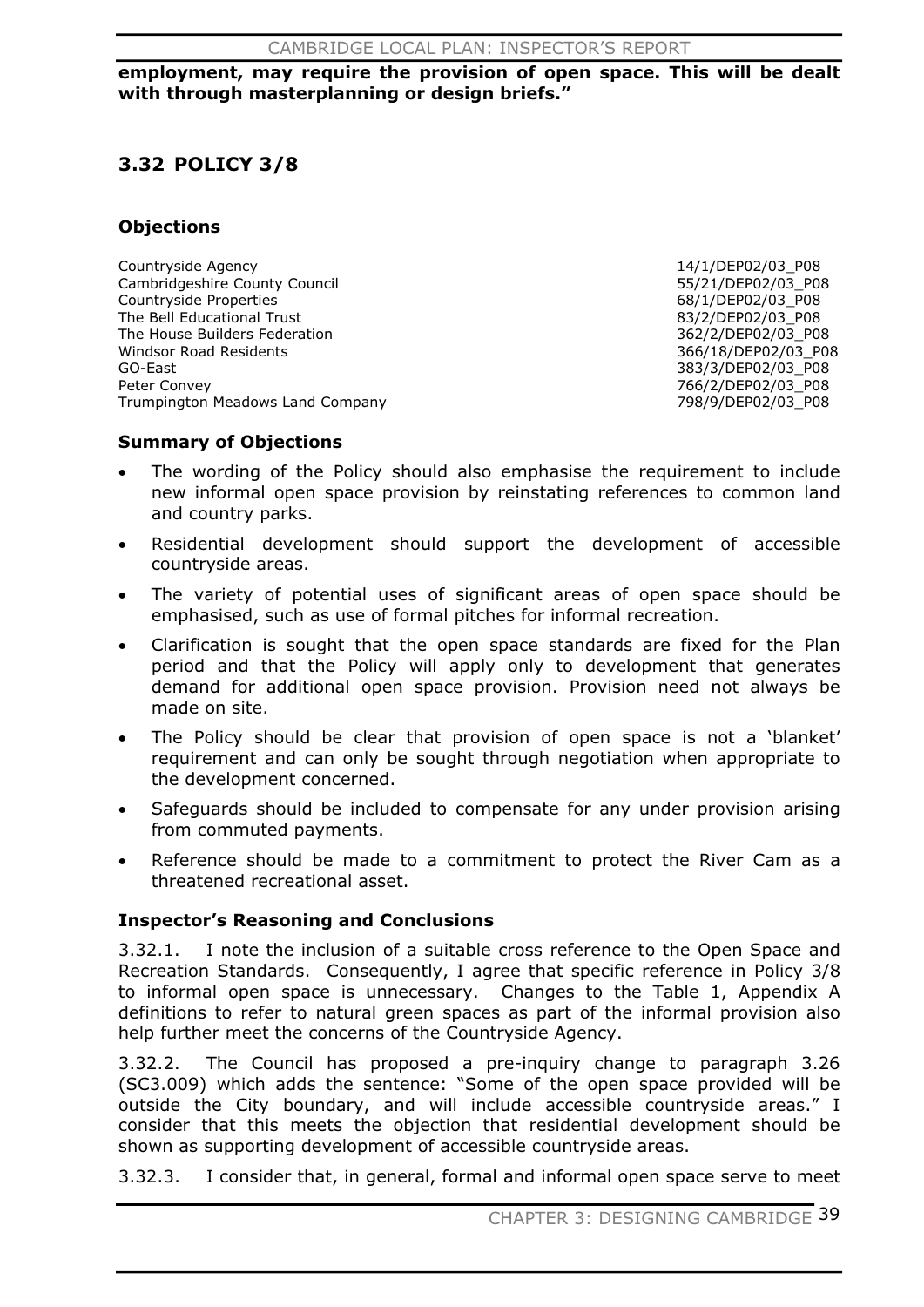separate needs, and the same piece of land does not meet the needs of more than one type of use. In individual particular circumstances it may be that an open space can fulfil more than one need, but this does not justify any change to the Policy.

3.32.4. The Plan cannot be altered by SPG (or SPDs under the new system of Local Development Frameworks), which can be used to amplify the Plan's provisions but cannot themselves substitute new policy. The provisions of the Plan, including Appendix A, will therefore remain until such time as the Plan is superseded.

3.32.5. I am told that there is currently no surplus open space, as set out in the Open Space and Recreation Strategy 2004. The standards set out in Appendix A of the Plan are necessary to provide an appropriate level of open space to meet the needs of the development.

3.32.6. Whilst I agree entirely that open space provision associated with new development need not always be met on site, I am satisfied that the Policy is sufficiently clear in suggesting how off site provision will be achieved. Therefore commuted payments may be appropriate in certain circumstances and additional safeguards are unnecessary, given that further guidance in the Open Space and Recreation Strategy supports the prioritising of on site provision. Paragraph 3.25 in the RDD has added text which refers to further guidance for the Areas of Major Change being produced which will, no doubt, address matters in, for instance, the Southern Fringe.

3.32.7. The Policy and the standards in Appendix A are to provide an appropriate level of open space to meet the needs of the development. Since there is at present no surplus of open space, all development will produce a need which should be met since otherwise there would be a shortfall.

3.32.8. The importance of the River Cam in a recreational context is a separate issue to the matters contained in this Policy. When reading the Plan as a whole I agree that the river is dealt with adequately elsewhere at RDD Policy 3/9 and its subsequent supporting paragraphs as well as through reference within Chapter Four, Conserving Cambridge.

### **RECOMMENDATION**

**3.32.9. I recommend that the RDD be modified by the incorporation of SC3.009.**

## **3.33 PARAGRAPH 3.33 (FDD)**

### **Objections**

Christ"s College 2364/11/DEP01/03\_33 Laing Homes Ltd 708/15/DEP01/03\_33 Wrenbridge Land Ltd 709/15/DEP01/03\_33 Taylor Woodrow Developments Limited  $710/15/DE$ PDEP01/03\_33

### **Summary of Objections**

College development should be excluded from any requirement for the provision of public open space and sports facilities.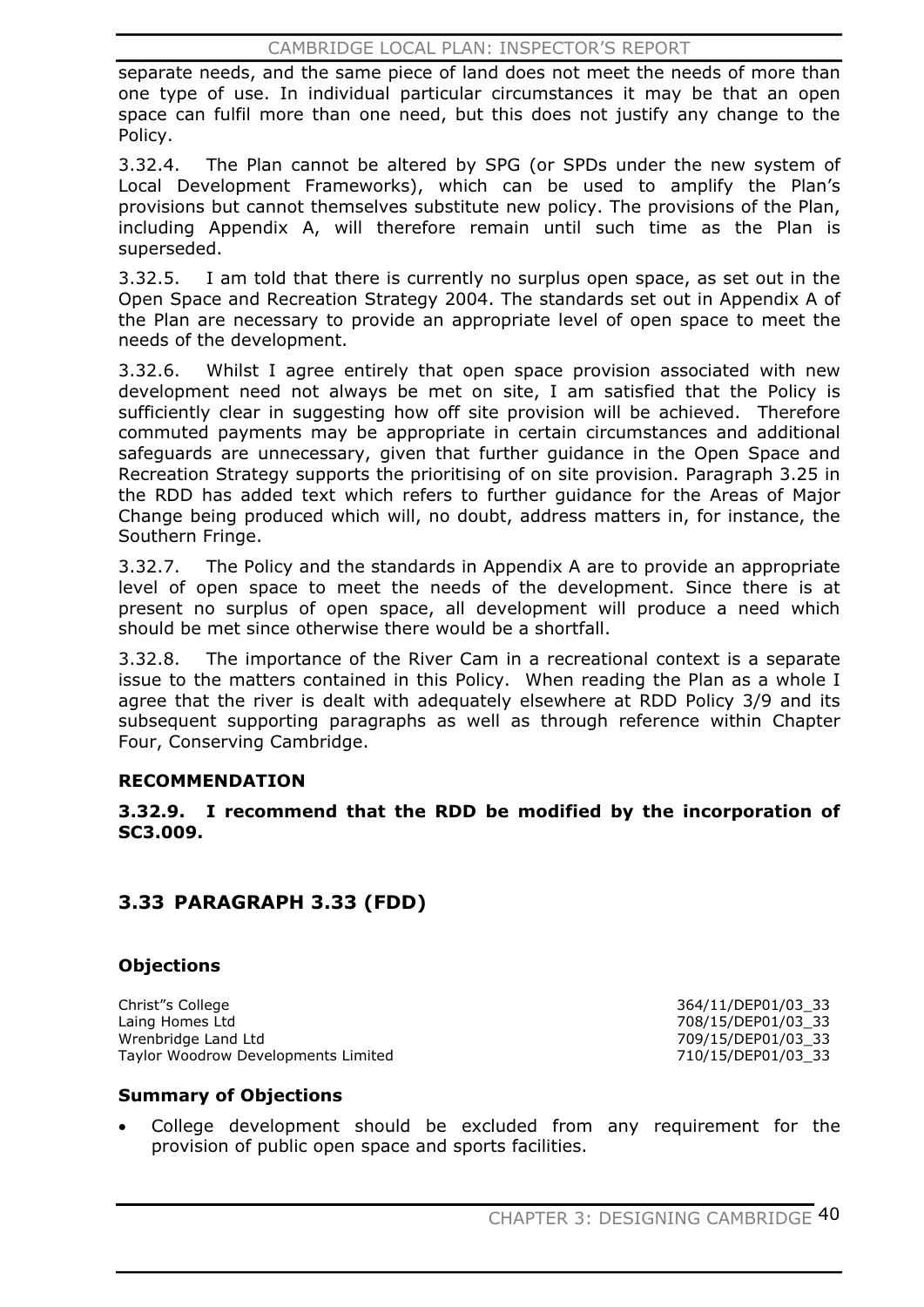Contributions should only be expected from development when it is appropriate to the scale and nature of the proposal and should be subject to individual negotiation.

### **Inspector's Reasoning and Conclusions**

3.33.1. I have dealt above with the substance of both of these objections.

### **RECOMMENDATION**

**3.33.2. I recommend no modification to the RDD.** 

## **3.34 PARAGRAPH 3.26**

### **Objections Pre-Inquiry Changes: SC3.008 & SC3.009**

E P Southern 540/1/DEP04/03\_26

### **Summary of Objections**

- The Plan provides a lower standard (1.2ha per 1000 persons) of provision than at FDD stage (1.6ha).
- Query as to whether provision for the ratio of children/teenagers is additional and includes informal open spaces.

### **Inspector's Reasoning and Conclusions**

3.34.1. The proposed changes are to paragraph 3.26, not to the standards.

### **RECOMMENDATION**

**3.34.2. I recommend that the RDD be modified by the incorporation of SC3.008 and SC3.009.** 

## **3.35 POLICY 5/4 (FDD)**

### **Objections**

The Bursars' Committee of The Cambridge Colleges 87/15/DEP01/05\_P04 English Nature 368/10/DEP01/05\_P04

### **Summary of Objections**

- Development should not necessarily require public access where none currently exists.
- There should be a cross reference to Policy 3/15

### **Inspector's Reasoning and Conclusions**

3.35.1. The Policy clearly states that waterside or water related development "maintain or improve public access". Therefore if improvement is not possible the Policy already implies that where provision of public access is not suitable it is acceptable for this situation to remain. Accordingly no further addition to clause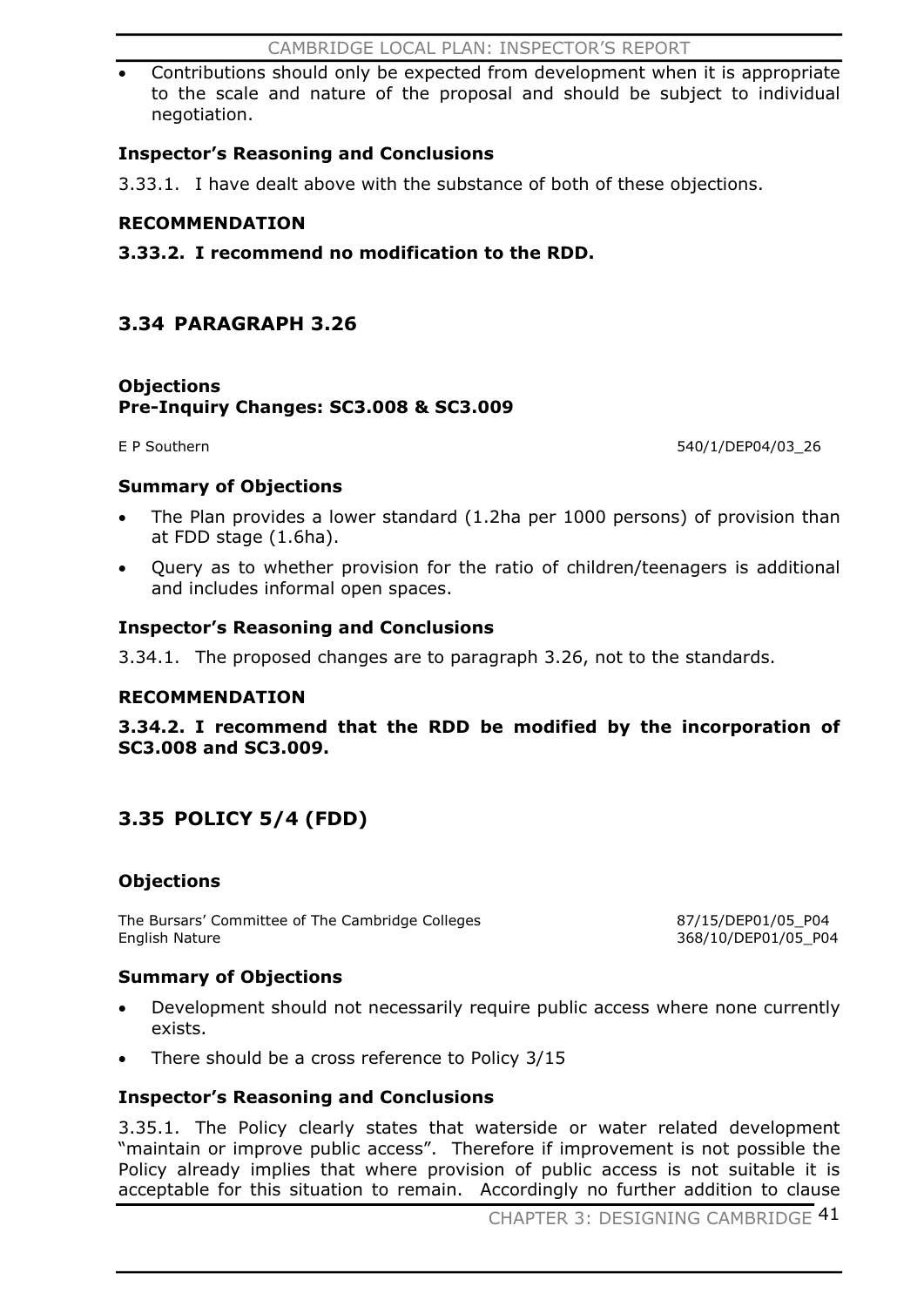(b) is required.

3.35.2. The Plan should be read as a whole, and cross-referencing is not necessary.

#### **RECOMMENDATION**

**3.35.3. I recommend no modification to the RDD.** 

## **3.36 POLICY 3/9**

### **Objections**

The objections to this aspect of the Plan are listed in Annex 3.

### **Summary of Objections**

- The importance of the River Cam should be appropriately acknowledged and protected here.
- The problems of mooring and congestion should be included here, with proposals to resolve them.

### **Inspector's Reasoning and Conclusions**

3.36.1. I am content that the concerns of those objectors who take issue with the prominence given to the river, or are concerned with the impacts of additional activities, are met with Policy protection appropriate to the nature and scale of the issue. Policy 3/9, the principal river related Policy, is supported with appropriate justification along with a number of other policies contained in the Conserving Cambridge Chapter, and the Plan should be read as a whole. I also agree with the Council view that these parts of the Plan go sufficiently far in promoting leisure and recreation activities on the River as long as it is not at the expense of the environment. In addition the Plan is not concerned with managing the existing problems identified which are not land use matters.

3.36.2. There is added emphasis in recent government guidance on the need for Plans to be succinct. Clause (d) is clear that new recreational development affecting the River Cam must prove additional capacity is available to absorb the resulting impact. Therefore it is unnecessary to increase the restrictions of the Policy by specific reference to controls for additional hire stations. I deal with specific concerns relating to the need for off river mooring below.

#### **RECOMMENDATION**

#### **3.36.3. I recommend no modification to the RDD.**

## **3.37 PARAGRAPH 3.27**

#### **Objections**

Conservators of the River Cam 755/7/DEP02/03\_27

#### **Summary of Objections**

CHAPTER 3: DESIGNING CAMBRIDGE 42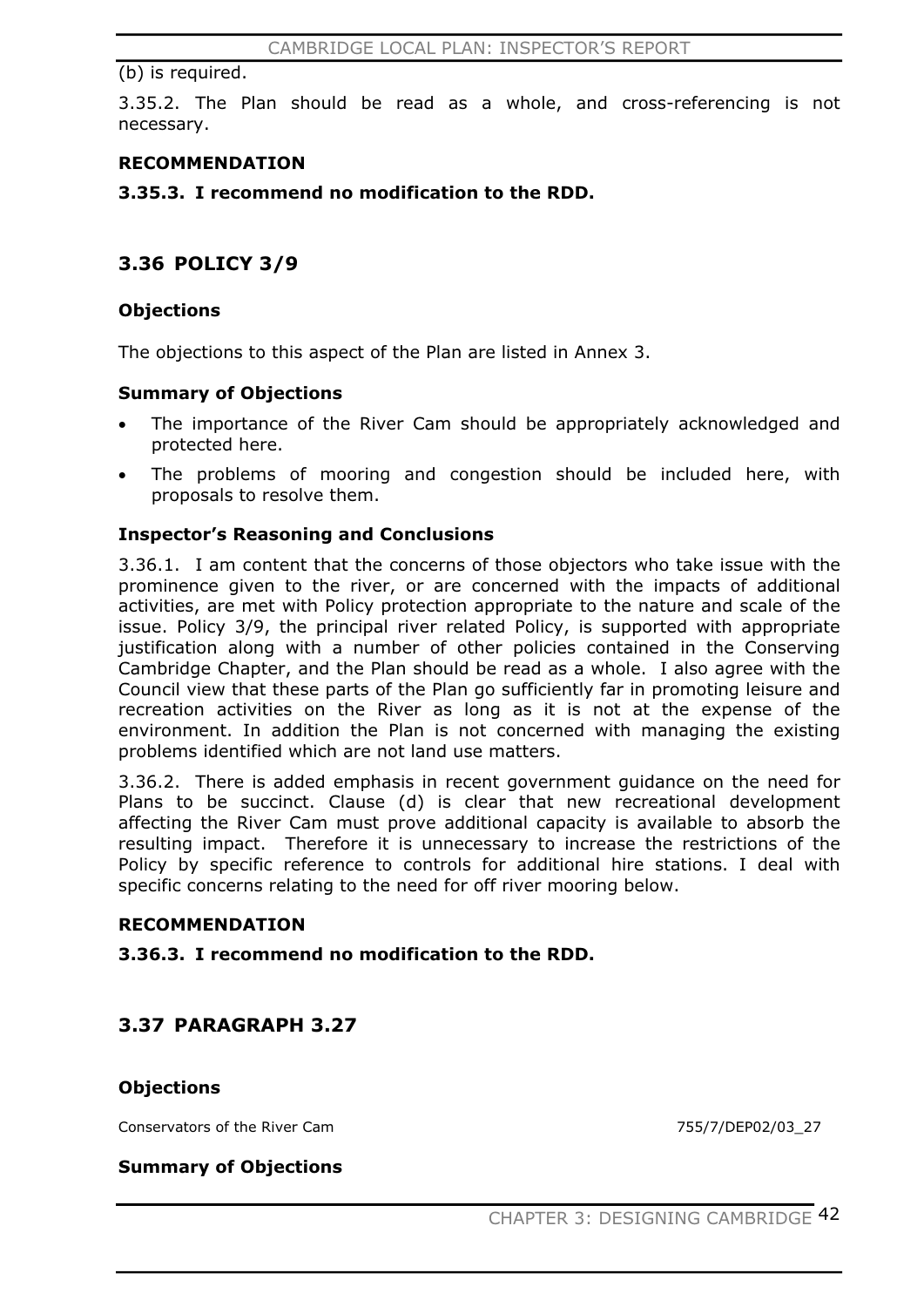Off river mooring facilities should be introduced to alleviate the pressure caused by increased mooring of houseboats.

### **Inspector's Reasoning and Conclusions**

3.37.1. This is dealt with below.

### **RECOMMENDATION**

**3.37.2. I recommend no modification to the RDD.** 

## **3.38 PARAGRAPH 3.28**

### **Objections**

Conservators of The River Cam  $755/8/DEP02/0328$ 

### **Summary of Objections**

Off river mooring facilities should be introduced to alleviate the pressure caused by the increased mooring of houseboats.

### **Inspector's Reasoning and Conclusions**

3.38.1. I deal with the matter of additional moorings at the end of this Chapter.

### **RECOMMENDATION**

### **3.38.2. See my recommendation at the end of this Chapter.**

## **3.39 POLICY 3/18 (FDD)**

### **Objections**

Camstead Homes 74/5/DEP01/03\_P18 James Development Co. Ltd. 378/5/DEP01/03\_P18 Keymer Cavendish **Accord 2012** 2013 12:00 12:00 13:00 1431/1/DEP01/03 P18

### **Summary of Objections**

- The requirements of this Policy are met elsewhere in the Plan and clause (f) could potentially delay development where there is potential to develop adjoining land.
- The Policy discourages increasing the density of existing residential areas.

### **Inspector's Reasoning and Conclusions**

3.39.1. I consider that there is justification for having a Policy which explicitly deals with the sub-division of existing plots, since this is a common form of development. Even if there are some aspects of the Policy which can be divined from elsewhere in the Plan, and it is generally desirable to avoid repetition, there is sufficient utility and clarity in having this specific Policy. Nor do I find that clause (f) should be deleted since it is important that consideration be given to wider, comprehensive, development opportunities when considering this form of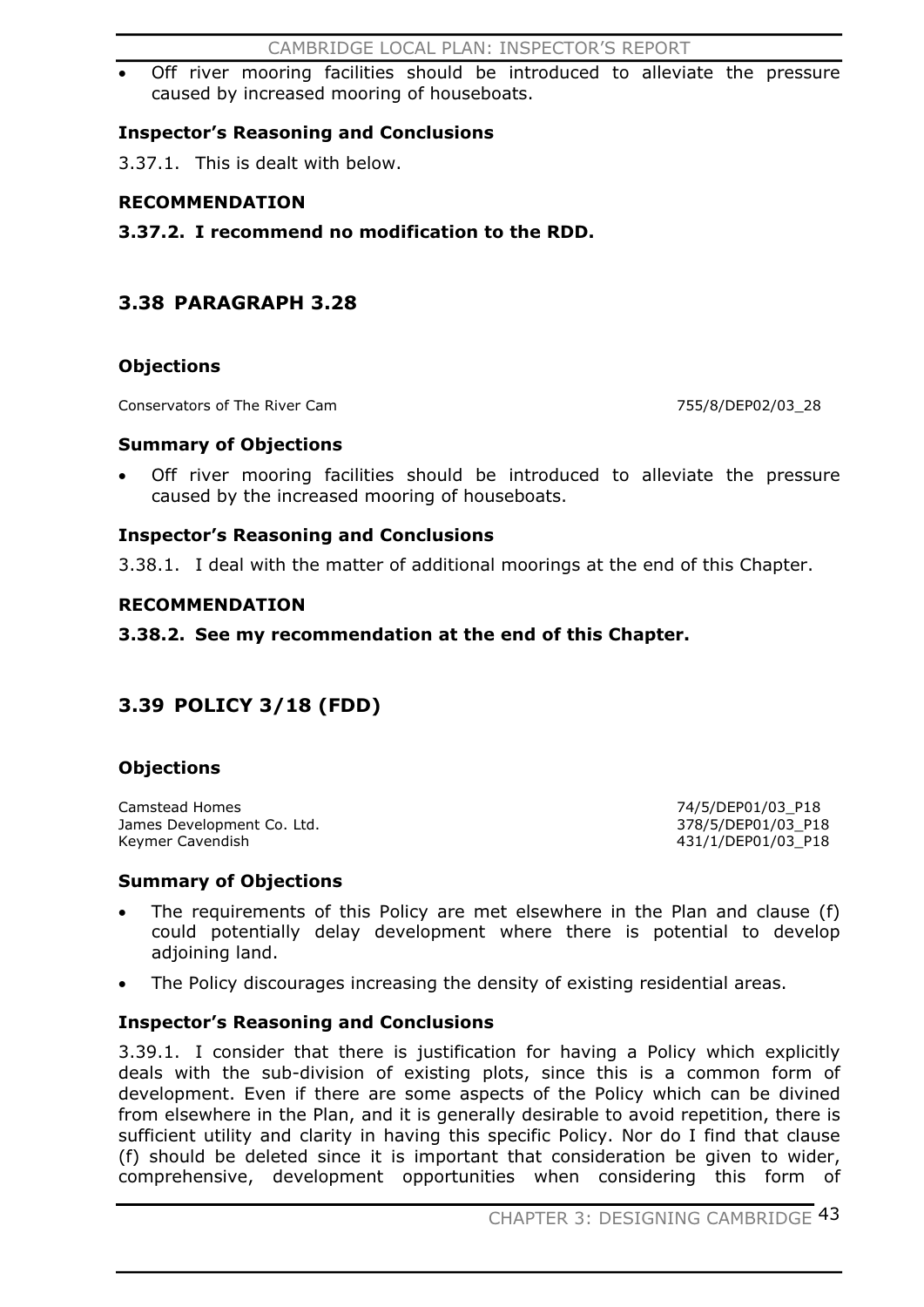#### development.

3.39.2. Although not specifically encouraging greater densities the Policy does not prevent them either. Furthermore the justification to the Policy is clear in welcoming new accommodation whilst wisely expressing caution as to how this is achieved within existing curtilages.

#### **RECOMMENDATION**

### **3.39.3. I recommend no modification to the RDD.**

## **3.40 POLICY 3/10 (FDD)**

#### **Objections**

English Heritage 338/7/DEP01/03 P10

#### **Summary of Objections**

A variety and quality of materials appropriate to the differing localities in Cambridge should be encouraged.

#### **Inspector's Reasoning and Conclusions**

3.40.1. Reference to the Cambridge palette of construction materials has already been incorporated at paragraph 3.10 in relation to responding to context.

#### **RECOMMENDATION**

#### **3.40.2. I recommend no modification to the RDD.**

### **3.41 POLICY 3/11**

#### **Objections**

English Heritage 338/11/DEP02/03 P11 Mrs Penny Heath 832/6/DEP02/03\_P11

#### **Summary of Objections**

- x "Historic interest" should be added to the criteria to be taken account of at clause (b).
- Stricter criteria for street furniture should be incorporated into the Policy and wider consultation undertaken.

#### **Inspector's Reasoning and Conclusions**

3.41.1. In order to maintain the conciseness of the Policy, it is reasonable to accept that "historic interest" is one of a number of factors that are considered in assessing which existing features positively contribute to the "character" and "amenity" of a site.

3.41.2. Many traffic signs are not subject to City Council approval. I am told that consultation takes place in respect of signage and furniture where appropriate and beneficial. Nevertheless some street furniture is under the direct control of the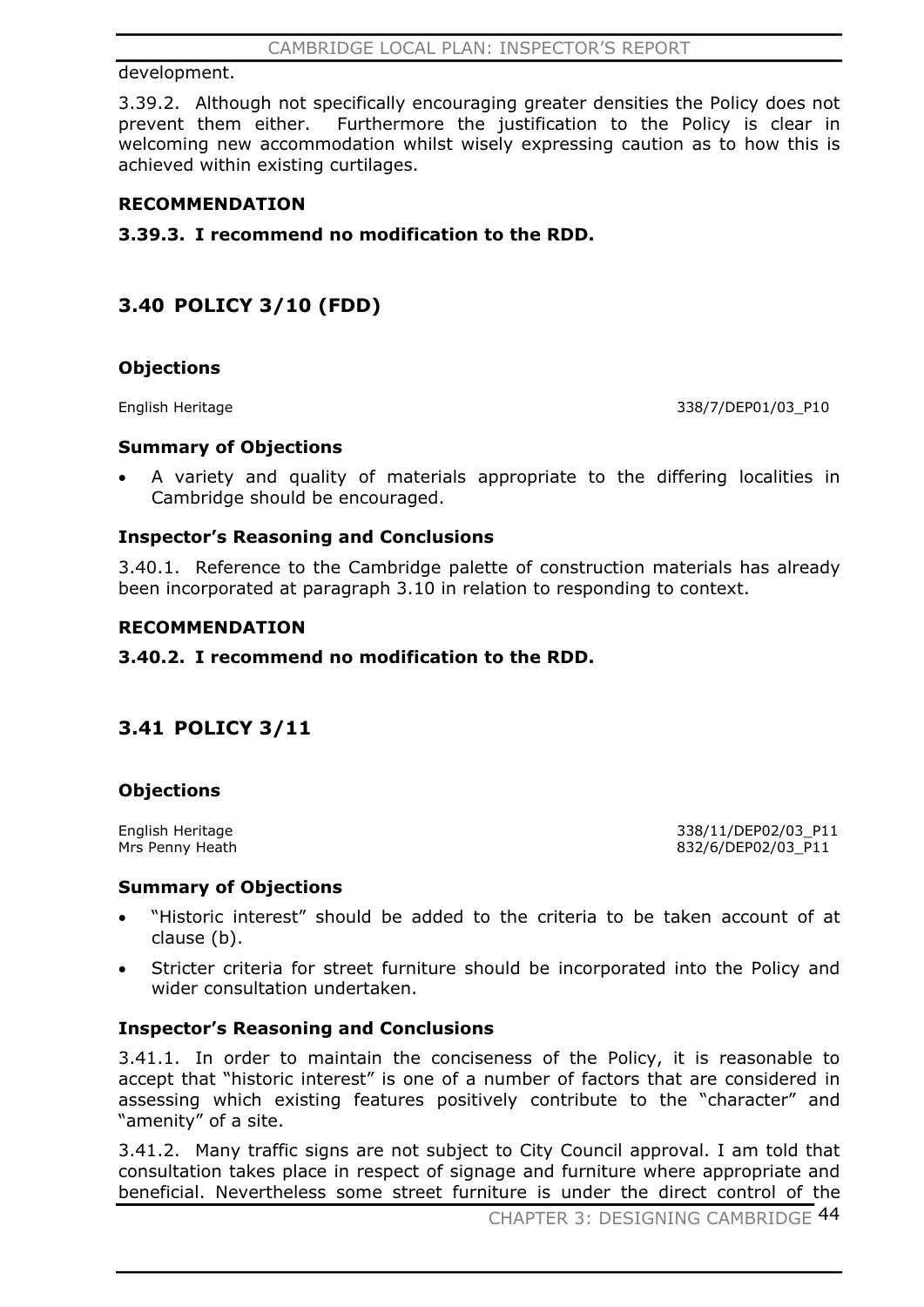Council in considering development proposals. Part (c) of the Policy deals with this, bringing into play, among other matters, an uncluttered appearance and appropriateness to the context. I consider that this is adequate to enable the Council to control matters which are within the purview of planning control and to engage in consultation where relevant.

#### **RECOMMENDATION**

### **3.41.3. I recommend no modification to the RDD.**

## **3.42 POLICY 3/11 (FDD)**

### **Objections**

Cambridge Preservation Society 26/13/DEP01/03\_P11<br>
Cambridge Urban Forum 2001 2012 22/8/DEP01/03\_P11 Cambridge Urban Forum English Heritage 2012 2020 12:00 12:00 2020 12:00 2020 138/8/DEP01/03\_P11 The House Builders Federation 362/6/DEP01/03 P11 GO-East 383/12/DEP01/03\_P11 Bidwells Property Consultants 396/17/DEP01/03 P11

### **Summary of Objections**

- x "Sustainably constructed" requires further explanation.
- The requirement for a building to be adaptable may be inappropriate in some circumstances.
- Accessibility is adequately dealt with in legislation elsewhere.
- x A variety and quality of materials appropriate to the differing localities in Cambridge should be encouraged.
- The Policy deserves a more prominent location.
- It is not possible to apply the positively worded Policy to development control.

### **Inspector's Reasoning and Conclusions**

3.42.1. Policy 3/11, which becomes Policy 3/12 in the RDD, is reworded so as to refer to buildings being constructed in a sustainable manner. This change, and the Policy's supporting paragraphs, now explain the Policy's intentions more clearly. Additional reference to energy efficiency contained in the final sentence of paragraph 3.33 further clarifies the requirements to be incorporated in new build construction.

3.42.2. It is now well established government Policy that new development should be well designed. Therefore I support the intentions behind this Policy. Whilst some of the specific matters dealt with are also covered by other legislation, such as the Building Regulations, this Policy is concerned with principle which is legitimate in a development plan. As to the question of design methodologies and their role in arriving at the final design, this is of legitimate interest in determining whether a design is of sufficiently high quality to be granted planning permission.

3.42.3. Given the previously mentioned reference to the Cambridge palette of construction materials at paragraph 3.10, and in the interests of maintaining the conciseness of the Policy, the Council view of the dangers of including this additional information is reasonable. I agree that the information is also more appropriately detailed elsewhere in Conservation Area Appraisals and to an extent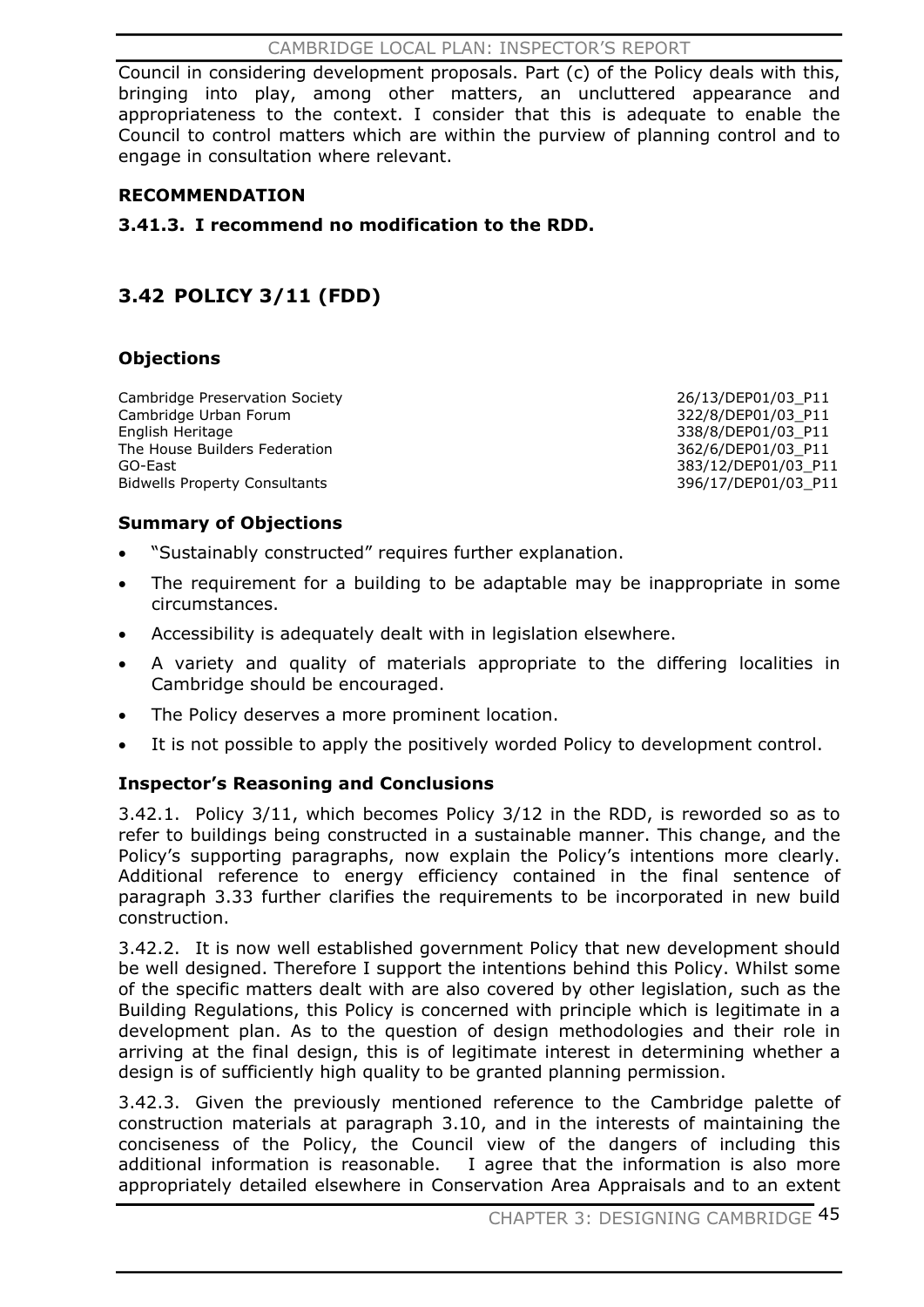### in the Cambridge Landscape Assessment.

3.42.4. I am satisfied that the Policy is located appropriately within the Plan and is consistent with ordering elsewhere. Each chapter starts with those policies concerned with wider issues. Chapter Three starts with policies that relate to sustainability and the City as a whole. It then moves on to add more detailed policies, and this particular Policy is concerned with individual buildings.

3.42.5. I do not agree that this Policy should be deleted on the basis that it is expressed in positive terms. It should be possible for a developer and designer to demonstrate the quality of the proposal in its context. This is desirable in view of the government's wish to raise the quality of design so that only good design is permitted.

### **RECOMMENDATION**

**3.42.6. I recommend no modification to the RDD.** 

## **3.43 PARAGRAPH 3.36 (FDD)**

### **Objections**

The House Builders Federation 362/29/DEP01/03\_36

### **Summary of Objections**

The internal layout of buildings should not be included here as it is not material to the consideration of a planning application.

### **Inspector's Reasoning and Conclusions**

3.43.1. I cannot see that the reasoned justification to Policy 3/12 seeks to control the internal layout of buildings.

#### **RECOMMENDATION**

### **3.43.2. I recommend no modification to the RDD.**

### **3.44 PARAGRAPH 3.33**

#### **Objections**

The House Builders Federation 362/3/DEP02/03\_33 The Wildlife Trust 382/3/DEP02/03\_33

### **Summary of Objections**

- Energy conservation is adequately dealt with in other legislation.
- Specific reference should be made to water conservation.

### **Inspector's Reasoning and Conclusions**

3.44.1. I agree that national policy contained in PPS1 is clear in that development plans should reflect the need to be prudent in the use of natural resources by promoting resources or activities which meet this requirement. This is justifiably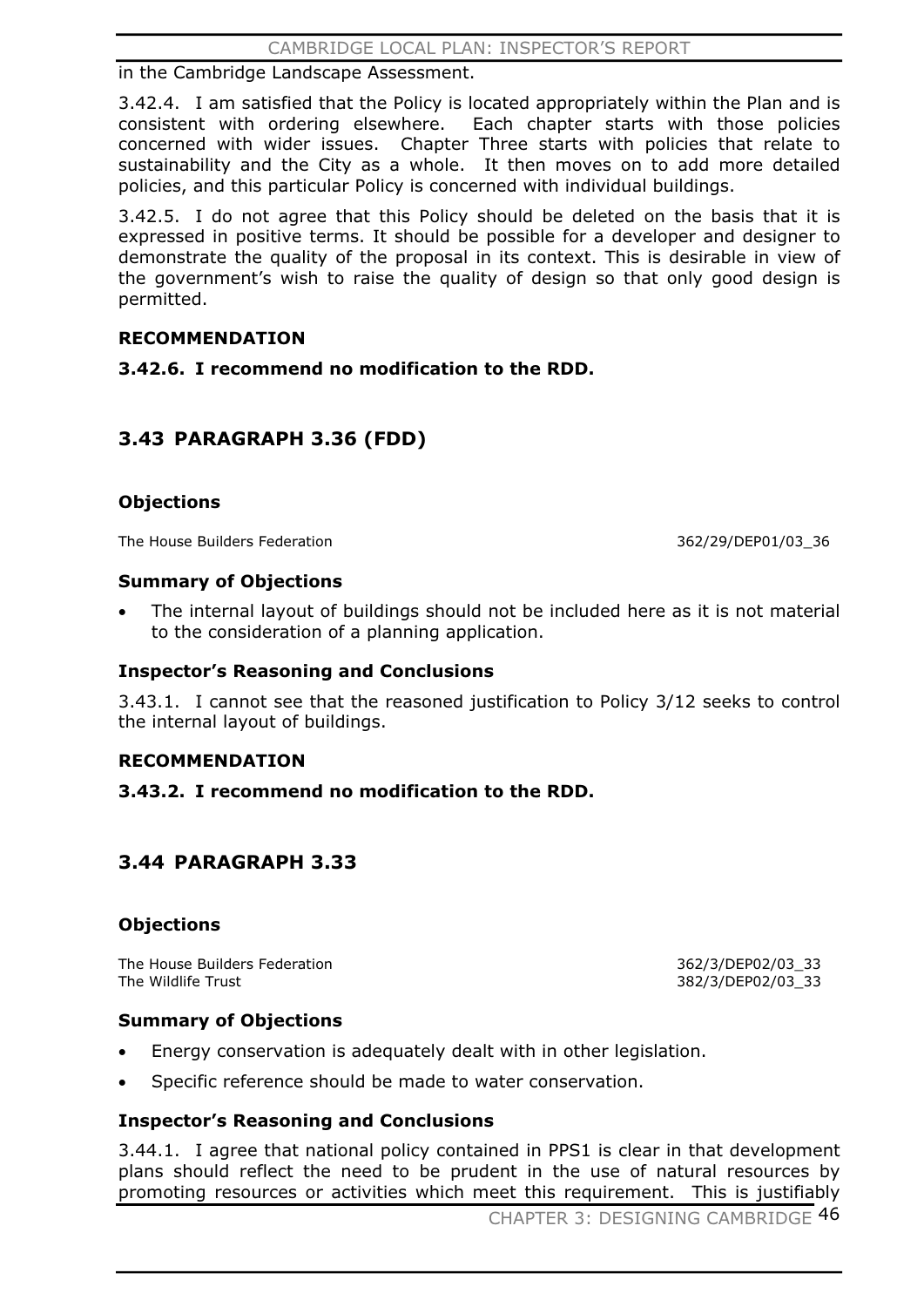reflected in the additional sentence added to the RDD, requiring buildings to be energy efficient in their construction and running costs.

3.44.2. There are only limited ways in which planning control can influence the efficient use of water resources in development. I do not consider that this is a topic that should be covered in the Policy and its reasoned justification, but rather it should be left to be dealt with in the Supplementary Planning Guidance which has been produced entitled 'Cambridge Sustainable Development Guidelines'.

#### **RECOMMENDATION**

### **3.44.3. I recommend no modification to the RDD.**

## **3.45 PARAGRAPH 3.37 (FDD)**

### **Objections**

English Heritage 338/9/DEP01/03\_37 The House Builders Federation 362/30/DEP01/03\_37

### **Summary of Objections**

- x A variety and quality of materials appropriate to the differing localities in Cambridge should be encouraged.
- Construction methods are adequately dealt with in other legislation.

### **Inspector's Reasoning and Conclusions**

3.45.1. The first objection is dealt with above.

3.45.2. In my understanding, this paragraph is not duplicating other legislation, but is setting out material considerations relating to an appraisal of a development proposal for planning permission.

#### **RECOMMENDATION**

#### **3.45.3. I recommend no modification to the RDD.**

## **3.46 PARAGRAPH 3.38 (FDD)**

#### **Objections**

The House Builders Federation 362/31/DEP01/03\_38

#### **Summary of Objections**

• The deletion of all matters that go beyond planning control is requested.

#### **Inspector's Reasoning and Conclusions**

3.46.1. In my understanding, this paragraph is not duplicating other legislation, but is setting out material considerations relating to an appraisal of a development proposal for Planning permission.

#### **RECOMMENDATION**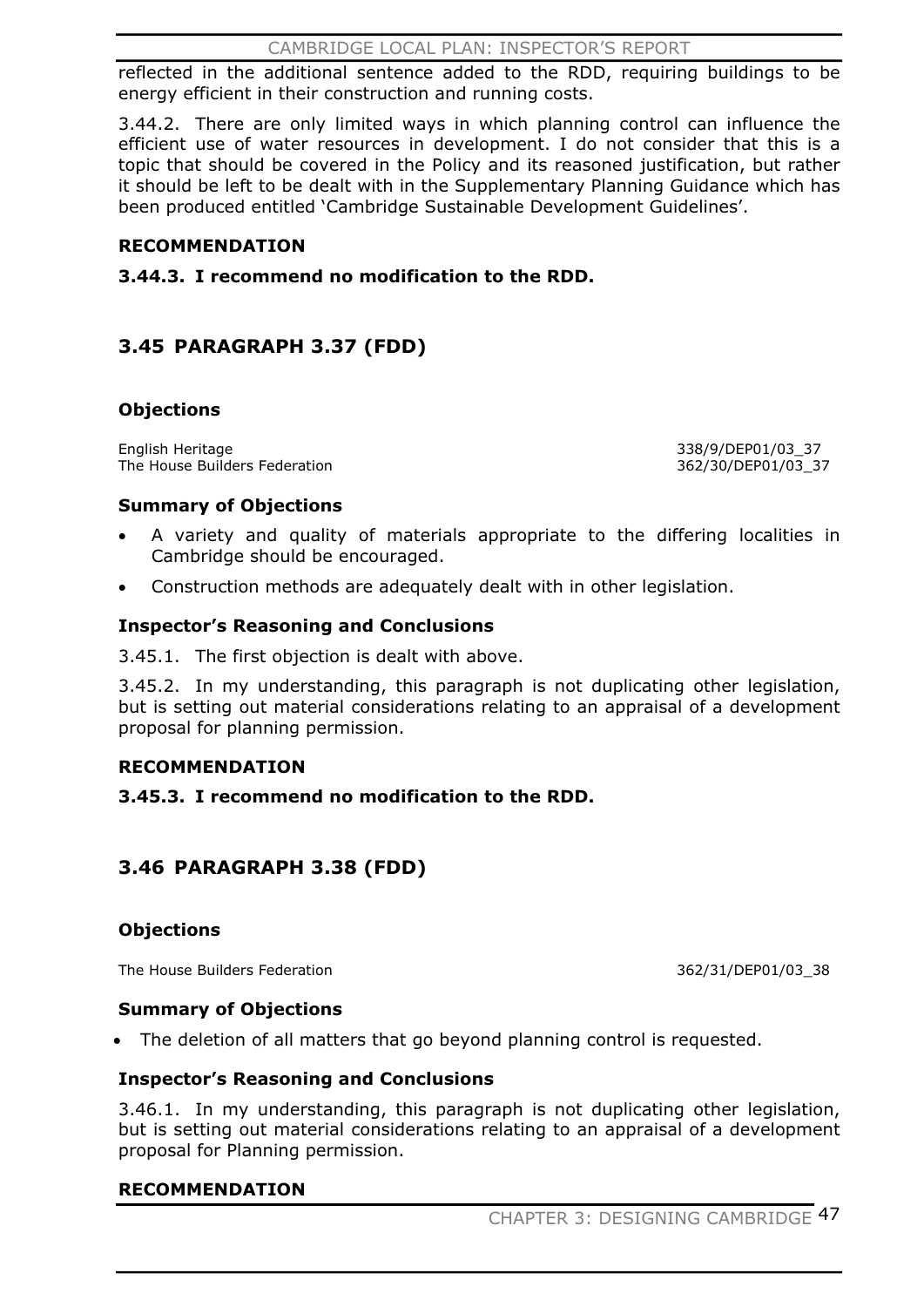### **3.46.2. I recommend no modification to the RDD.**

## **3.47 PARAGRAPH 3.39 (FDD)**

### **Objections**

The House Builders Federation 362/32/DEP01/03\_39

### **Summary of Objections**

x Removal of references to matters that are beyond the scope of planning control, particularly Design Quality Indicators, is sought.

#### **Inspector's Reasoning and Conclusions**

3.47.1. The omission of reference to Design Quality Indicators in paragraph 3.36 overcomes the concern of the HBF on this issue.

#### **RECOMMENDATION**

### **3.47.2. I recommend no modification to the RDD.**

## **3.48 POLICY 3/12 (FDD)**

### **Objections**

Cambridge Preservation Society 26/14/DEP01/03\_P12 Camstead Homes 74/4/DEP01/03\_P12 English Heritage 338/10/DEP01/03\_P12 James Development Co Ltd. 378/4/DEP01/03\_P12 Bidwells Property Consultants 396/18/DEP01/03 P12 South Cambridgeshire District Council 461/13/DEP01/03\_P12

318/2/DEP01/03\_P12

#### **Summary of Objections**

- Propose the insertion of "only" before "be permitted".
- Suitable locations for tall buildings should be identified on the Proposals Map.
- Criteria for tall buildings should be less rigidly defined, due to pressure to develop more densely.
- Criteria for tall buildings should be more strictly defined to preserve the character of Cambridge and prevent major high rise development.
- Clause (f) relating to positive townscapes is reliant on subjective judgement and should be removed.
- The Policy should give details of the circumstances when tall buildings may be permitted, including their locations and heights. It should either be refocused as a City Skyline Policy or amalgamated with Policy 3/2.

### **Inspector's Reasoning and Conclusions**

3.48.1. The addition of "only" between "will" and "be permitted" within RDD Policy 3/13 fully overcomes the objection of the Preservation Society.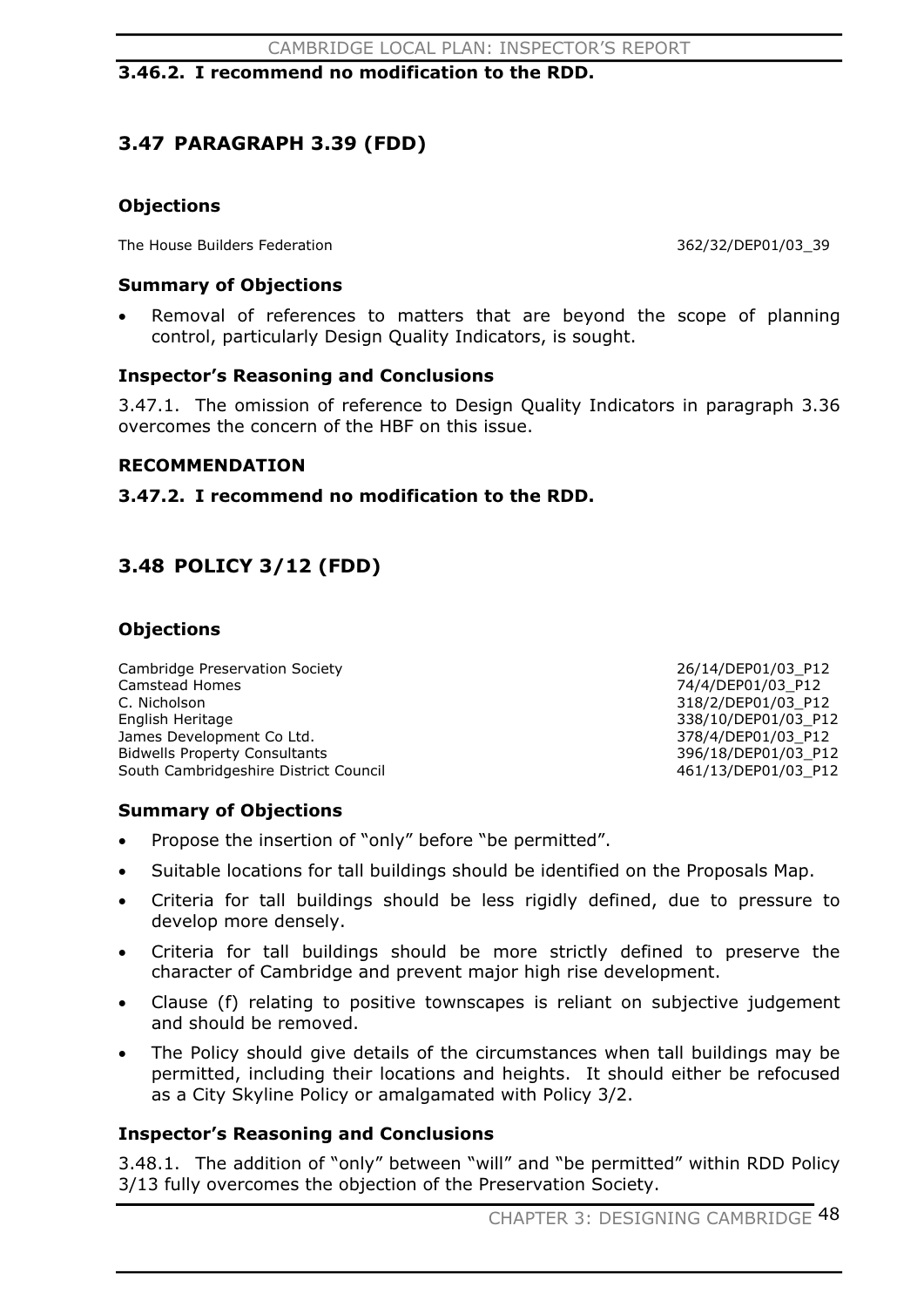3.48.2. Whilst CABE emphasises the need for cities to recognise that tall buildings provide a way of providing sustainable communities on brownfield sites, this is general guidance. Cambridge is a particular place requiring policies which reflect its nature, character and history. I do not consider that it would be right to take a "positive" approach to tall buildings. Rather the Policy allows for tall buildings in the right circumstances. Nor do I consider that it would be a practical possibility, certainly at this stage in the Plan's preparation, to identify suitable locations for tall buildings on the Proposals Map. Whilst over time visual perceptions may change, the Plan should certainly not embrace tall buildings as a frequent means of achieving development aims.

3.48.3. As for the counter view that the Policy should be explicitly against tall buildings, I reject this as being too restrictive. The Policy is about protecting the City's character and is clear that tall buildings will only be acceptable if they do not harm the issues listed; and the word "only" has been introduced into the policy in the RDD. I consider that this is the right approach.

3.48.4. The original clause (f) has been deleted.

3.48.5. I agree it is impractical to contain details relating to the heights and locations of potential new tall buildings within Policy 3/13. However, I am satisfied that, in adding the consideration of views from outside the City to RDD clause (f), the objection by South Cambridgeshire District Council is met in part. Harm to views to and over the City is prevented. Policy 3/2 is concerned with other matters.

### **RECOMMENDATION**

### **3.48.6. I recommend no modification to the RDD.**

## **3.49 POLICY 3/13**

### **Objections**

English Heritage 338/12/DEP02/03\_P13 Windsor Road Residents 366/21/DEP02/03\_P13 South Cambridgeshire District Council 461/4/DEP02/03\_P13

### **Summary of Objections**

- Criteria for tall buildings should be more strictly defined to preserve the character of Cambridge and prevent major high rise development.
- High rise development should be prevented from becoming the focus for new residential development.
- The replacement of criterion  $(g)$  is requested along with recognition of the need for detailed consideration of the cumulative impact of tall buildings.

### **Inspector's Reasoning and Conclusions**

3.49.1. I reject the view that the Policy should be explicitly against tall buildings as being too restrictive. The Policy is about protecting the City's character and is clear that tall buildings will only be acceptable if they do not harm the issues listed. I consider that this is the right approach.

3.49.2. I do not consider that there is a need for the Policy to explicitly guard against high rise residential buildings on new residential sites. The Policy is clear that the criteria listed in items (a)–(f) refer to all buildings, residential or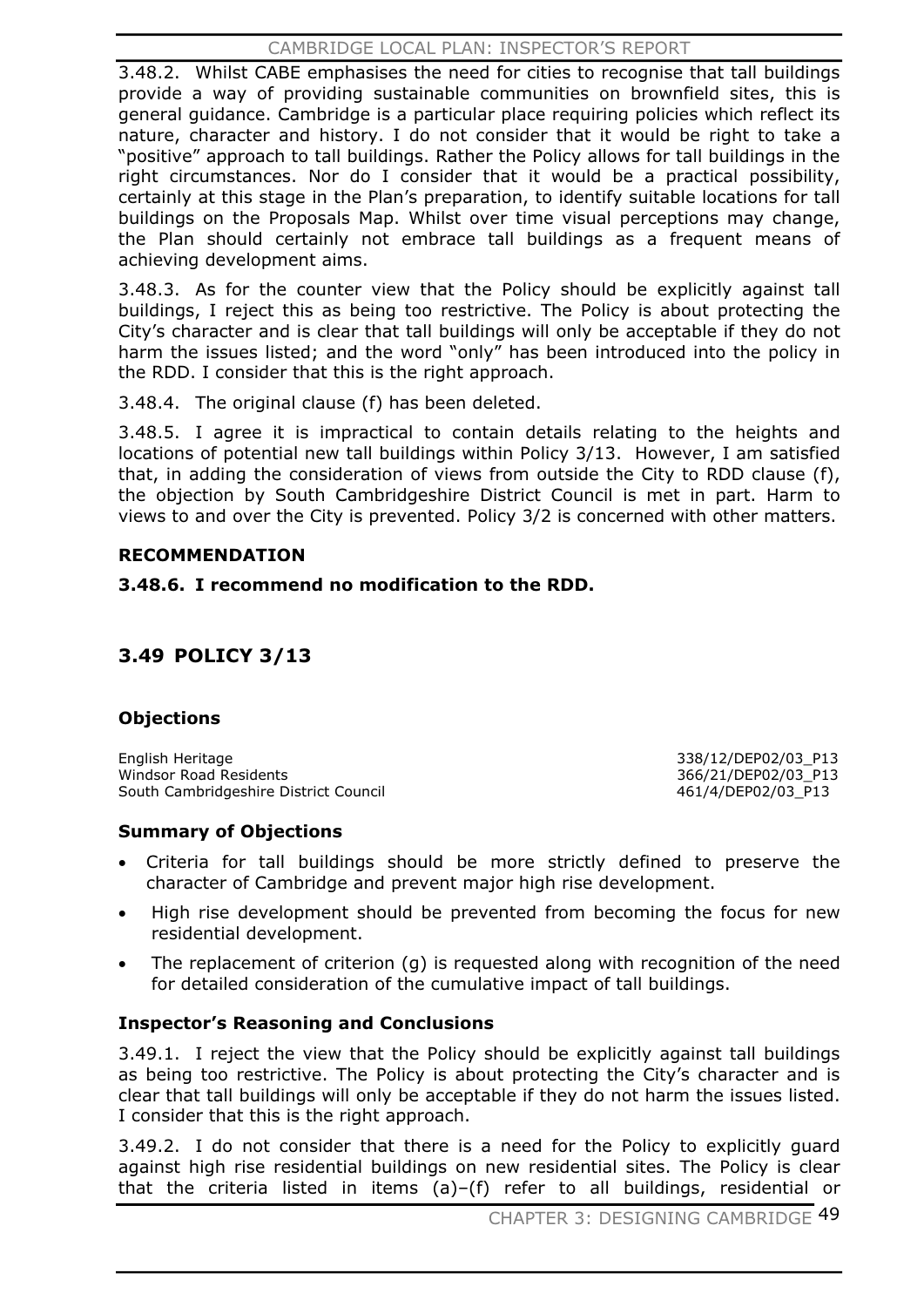#### otherwise.

3.49.3. In relation to the third point of objection, the reference to item (g) appears to be misplaced, since there is no item (g) in the RDD. However, taking the point about cumulative impact, I consider that the Policy must inevitably be operated to include such considerations. The assessment of whether a new tall building is acceptable will inherently require the consideration of the cumulative impact of other tall buildings. Part (f) includes the word "skyline" which requires the new building to be considered in its context which will embrace the cumulative effect.

### **RECOMMENDATION**

**3.49.4. I recommend no modification to the RDD.** 

## **3.50 PARAGRAPH 3.41 (FDD)**

### **Objections**

Windsor Road Residents 366/16/DEP01/03\_41

#### **Summary of Objections**

High rise development should be prevented from becoming the focus for new residential development.

### **Inspector's Reasoning and Conclusions**

3.50.1. See my conclusions set out above.

### **RECOMMENDATION**

### **3.50.2. I recommend no modification to the RDD.**

### **3.51 PARAGRAPH 3.38**

#### **Objections**

Windsor Road Residents 366/70/DEP02/03\_38

### **Summary of Objections**

High rise development should be prevented from becoming the focus for new residential development.

### **Inspector's Reasoning and Conclusions**

3.51.1. See my conclusions set out above.

#### **RECOMMENDATION**

### **3.51.2. I recommend no modification to the RDD.**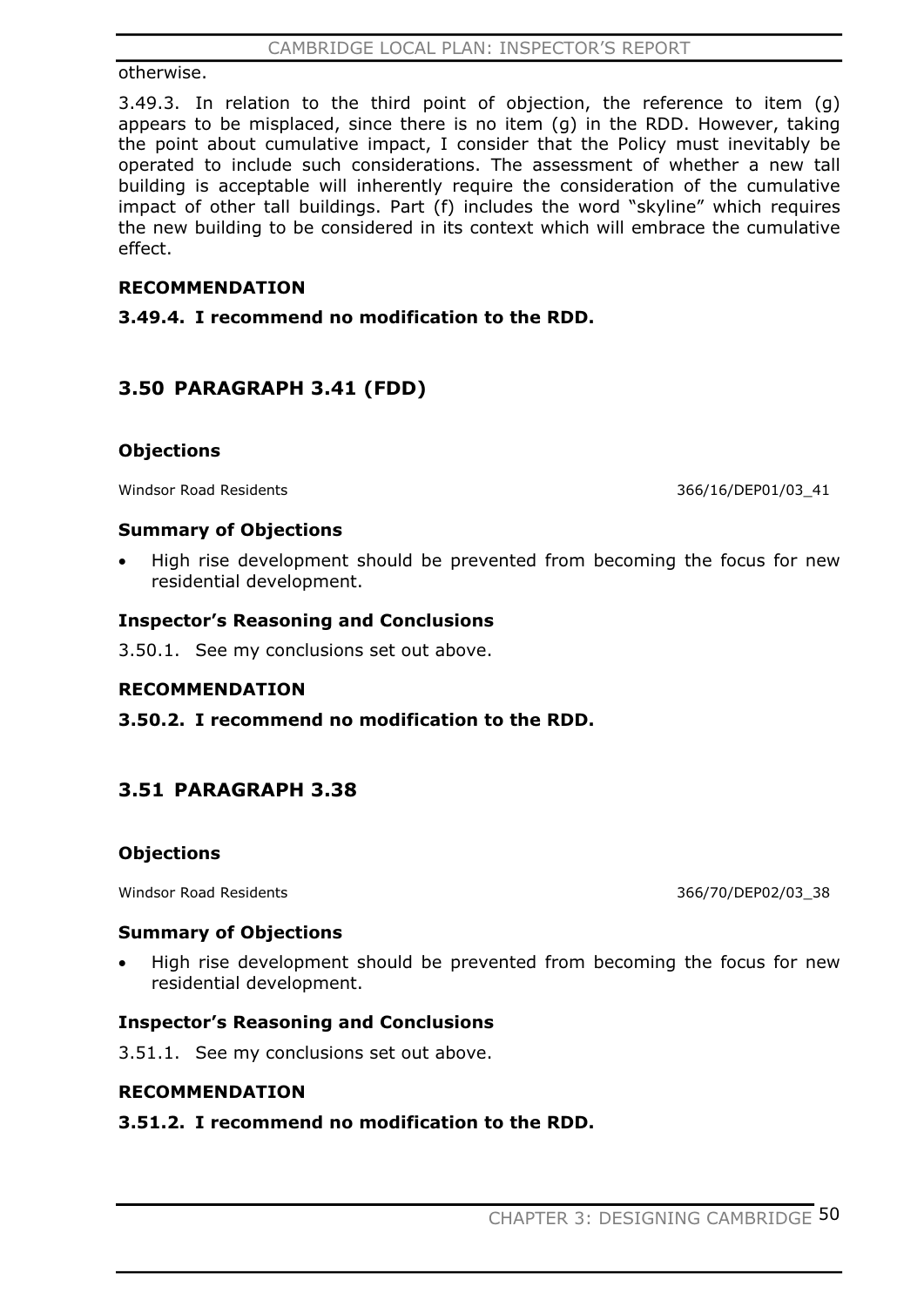## **3.52 PARAGRAPH 3.43 (FDD)**

### **Objections**

North Newnham Residents Association 678/9/DEP01/03\_43

#### **Summary of Objections**

The views referred to should be appropriately cross referenced on the Proposals Map rather than to the unpublished Cambridge Landscape Character Assessment.

### **Inspector's Reasoning and Conclusions**

3.52.1. I note that the Council says that cones of view have been deliberately dropped in view of their consistent failure when cited in planning appeals. In the light of this, I cannot reasonably recommend that they be reinstated. Important vistas and views are, however, identified in Cambridge Character Assessment and Conservation Area Appraisals.

#### **RECOMMENDATION**

#### **3.52.2. I recommend no modification to the RDD.**

## **3.53 POLICY 3/13 (FDD)**

#### **Objections**

Cambridge Preservation Society 26/15/DEP01/03\_P13

#### **Summary of Objections**

The Policy is unclear and should be expressed more strongly.

#### **Inspector's Reasoning and Conclusions**

3.53.1. The strengthening of the wording of the Policy through the addition of "only" between "will" and "be permitted", together with revisions to clause (f) to incorporate views from outside the City as a consideration, goes sufficiently far in strengthening the Policy.

#### **RECOMMENDATION**

#### **3.53.2. I recommend no modification to the RDD.**

### **3.54 POLICY 3/14**

#### **Objections**

Jonathan Larmour 776/3/DEP02/03\_P14

### **Pre-Inquiry Changes: SC3.006 & SC3.007**

CHAPTER 3: DESIGNING CAMBRIDGE 51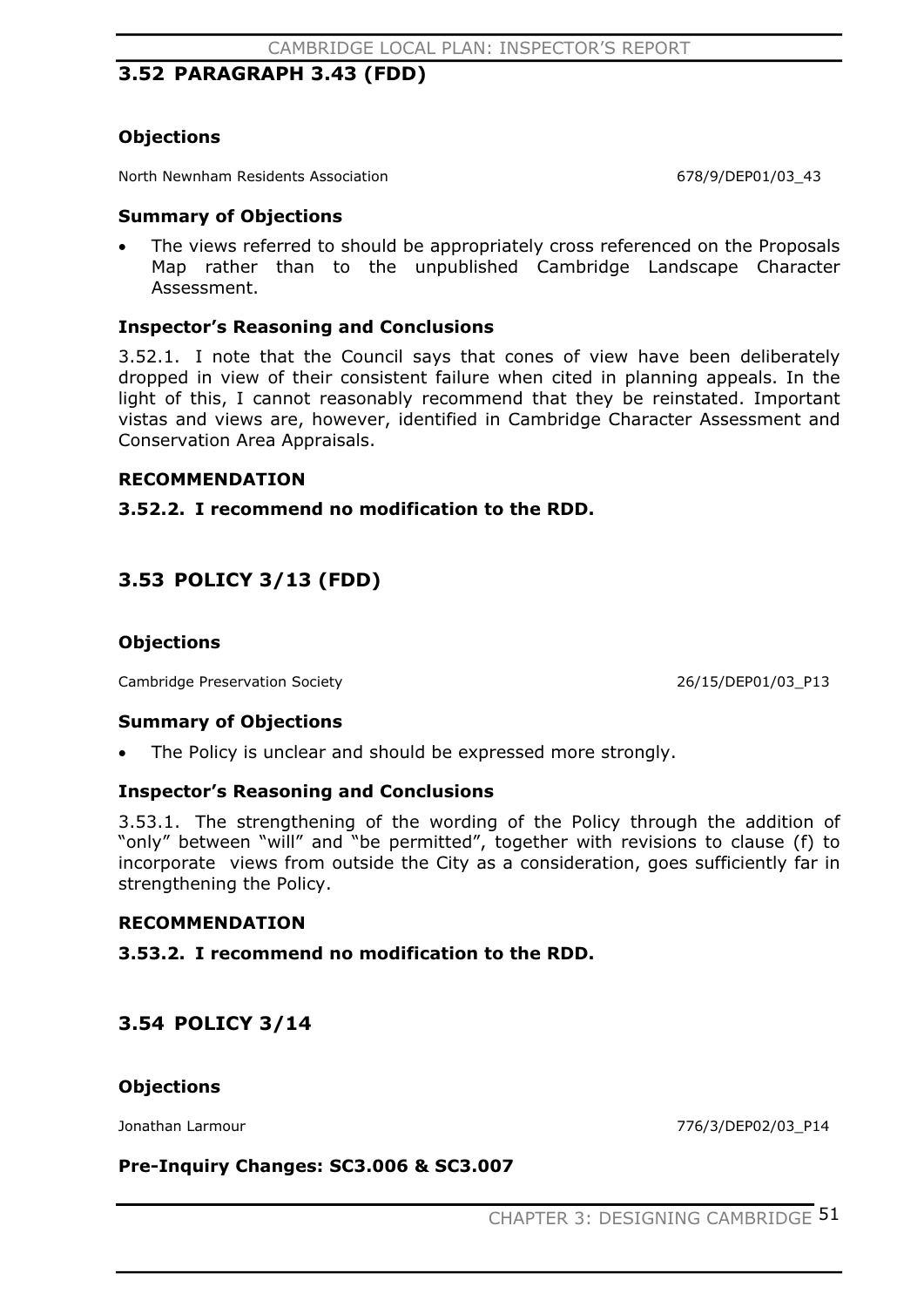#### **Summary of Objections**

The Policy should be expanded.

#### **Inspector's Reasoning and Conclusions**

3.54.1. Suggested changes are put forward to overcome this concern by the inclusion of reference to bin storage and cycle parking at clause (c).

#### **RECOMMENDATION**

**3.54.2. I recommend that the RDD be modified by the incorporation of SC3.006 and SC3.007.** 

## **3.55 OMISSION SITE 17 – FIELD AT FEN END**

#### **Objections**

Conservators of the River Cam 755/6/DEP02/O17 Shirley Fieldhouse 278/6/DEP03/O17 Transport 2000 Cambridgeshire & West Suffolk 374/6/DEP03/O17 Residents Against Village Extinction (RAVE) 561/8/DEP03/O17 Dr. N. S. Galbraith 1127/1/DEP03/O17 Dr. Irene Gomez 1209/1/DEP03/O17 Richard Moseley 1241/1/DEP03/O17 John Kerry 1304/1/DEP03/O17 Andrew Brown 2008 and 2008 and 2008 and 2008 and 2008 and 2008 and 2008 and 2008 and 2008 and 2008 and 2008 and 2008 and 2008 and 2008 and 2008 and 2008 and 2008 and 2008 and 2008 and 2008 and 2008 and 2008 and 2008 and 20 James Matthews 1370/1/DEP03/O17

### **Further Proposed Changes: FPC10 and FPC11**

#### **Summary of Objections**

- This site should be identified for off-river moorings.
- x Moorings would not be consistent with the Green Belt designation of the land.
- There would be obstruction of the towpath and river. Road access is inadequate. Noise and ugly development are possibilities. There are few facilities in the area.

#### **Inspector's Reasoning and Conclusions**

3.55.1. The proposed allocation is not necessarily incompatible with the land"s Green Belt designation: as the Council intimates, the use could be of a scale and intensity which would maintain the openness of the Green Belt and not conflict with the purposes of including land in the Green Belt. There would be recreational and other benefits. There is evidence of need, but no technical evidence that the road access would be inadequate for the traffic which would result. The towpath could be rebuilt to accommodate all users. Although some distance away, there are facilities and services in Chesterton. The site itself could provide low-key facilities like water points and rubbish collection. It does not seem to me that boat moorings as a matter of principle would be a noisy and disturbing use, but there are possibilities in the layout and design of the scheme for minimising potential disturbance. The evidence of objectors and supporters regarding obstruction to other river users is conflicting.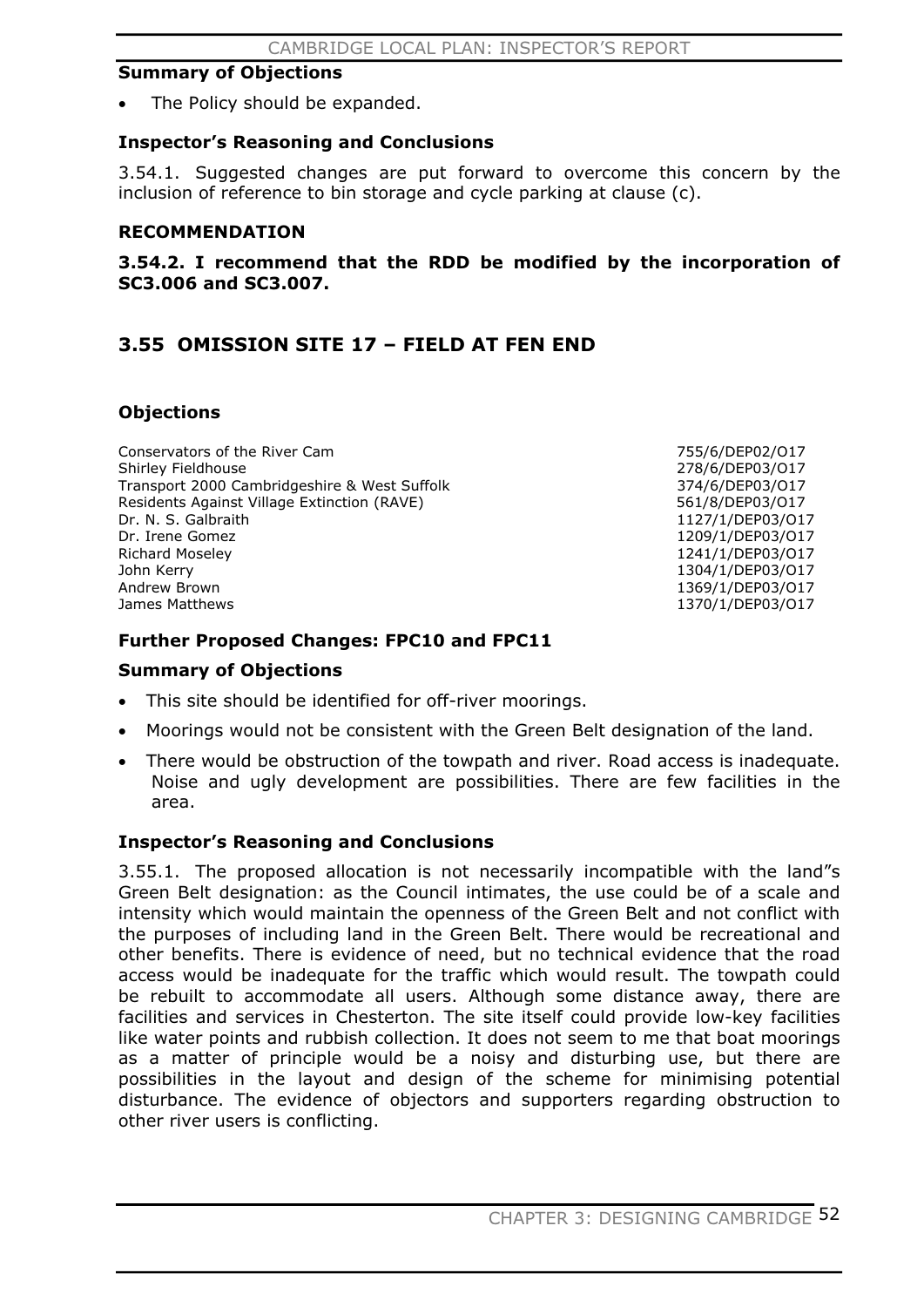3.55.2. The Council suggests in its evidence that the Plan should be changed to accommodate the objection by the Conservators of the River Cam and their supporters and puts forward 2 changes to accomplish this.

#### **RECOMMENDATION**

**3.55.3. I recommend that the RDD be modified by the incorporation of FPCs 10 and 11.**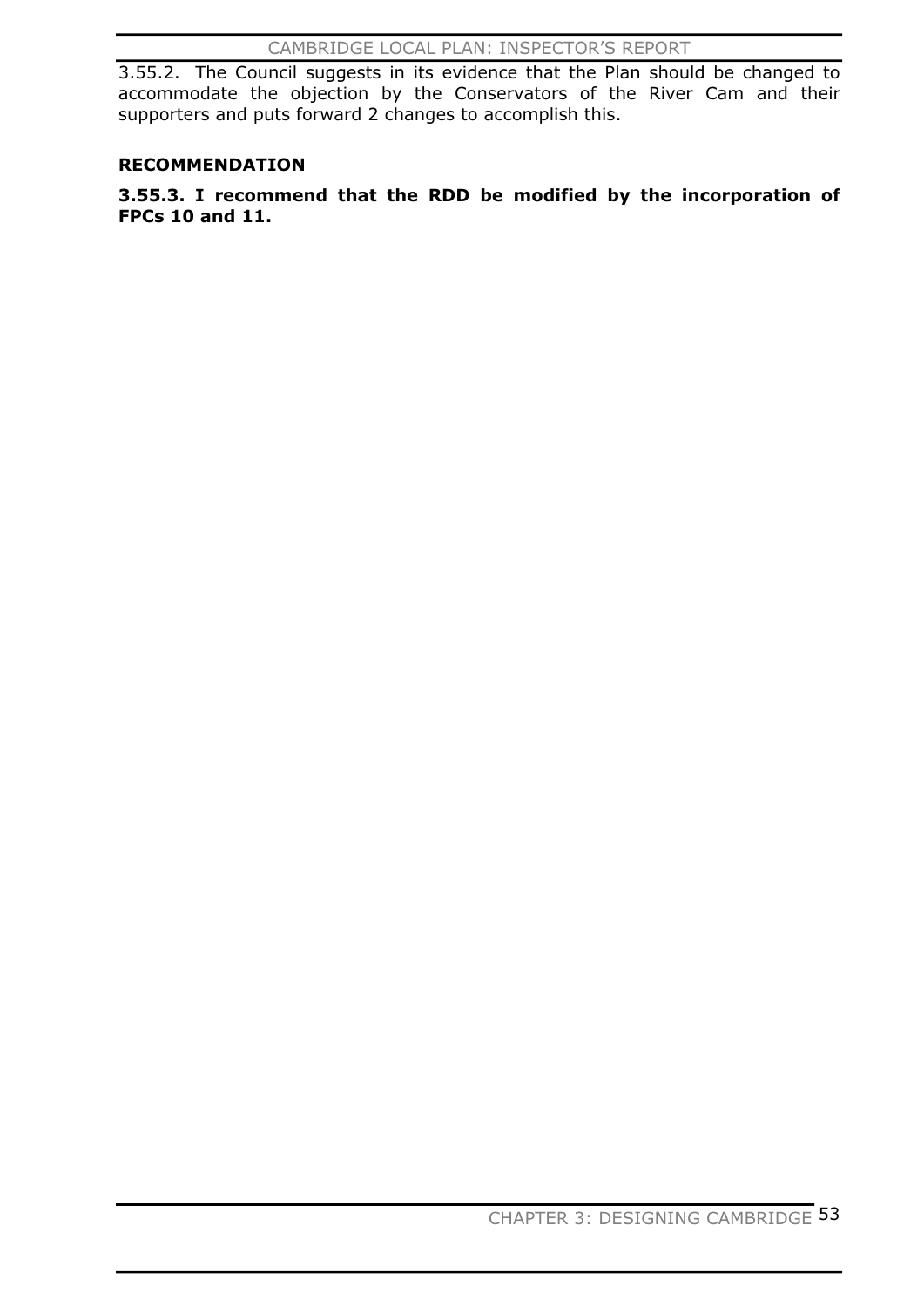# **4. CONSERVING CAMBRIDGE**

## **4.1 WHOLE CHAPTER**

### **Objections**

Taylor Woodrow Developments Limited 2/7/DEP02/04 Cambridgeshire County Council 55/22/DEP02/04 English Heritage 338/14/DEP02/04 South Cambridgeshire District Council 461/5/DEP02/04

**Summary of Objections** 

- There is no policy reference to safeguarded land or Green Belt review.
- Objectives should refer to nature conservation areas, the historic fabric of the City, and the appearance and setting of the City.

### **Inspector's Reasoning and Conclusions**

4.1.1. The Cambridge Green Belt has been subject to review, and the Structure Plan indicates at the strategic level that specific areas are to be released from the Green Belt. The detailed boundaries of the Green Belt in some areas need to be determined through further work on urban extensions. The Council identifies that some land in these areas will not be available for development until after 2016 and will therefore be safeguarded for the period after 2016. This information is contained in the RDD, in footnote 3 to Table 5.1. As further work is necessary on the urban extensions, the boundaries and capacities of safeguarded land areas cannot be given yet. However the size of the East Cambridge Area of Major Change suggests there will be a large amount of safeguarded land. I conclude elsewhere (Chapter 9) that Airport relocation should be possible: the Council will be in a position to monitor this. In all the circumstances I consider there should not be any policy reference to Green Belt review or safeguarding.

4.1.2. As for the objectives of Chapter 4 of the Plan, I accept the Council's argument that the various matters mentioned in the objections are covered adequately already. Objective 1 refers to green spaces rich in biodiversity. Objectives 1 and 3 make mention of unique qualities, character of urban areas, and built facilities. The last phrase is opaque jargon, and would be better replaced by something more direct and readily understandable, such as 'buildings'. In case the Council has in mind more than just buildings, other features could be added. Finally, in my opinion 'character' encompasses 'appearance', and the third objective includes the setting of the City. Enhancement is a matter sought in the Chapter 3 objectives.

### **RECOMMENDATION**

**4.1.3 I recommend that the RDD be modified by the deletion of objective 3 and its replacement by "To protect open spaces, buildings and other features which contribute to the setting, character and enjoyment of the City".**

### **4.2 PARAGRAPH 4.1**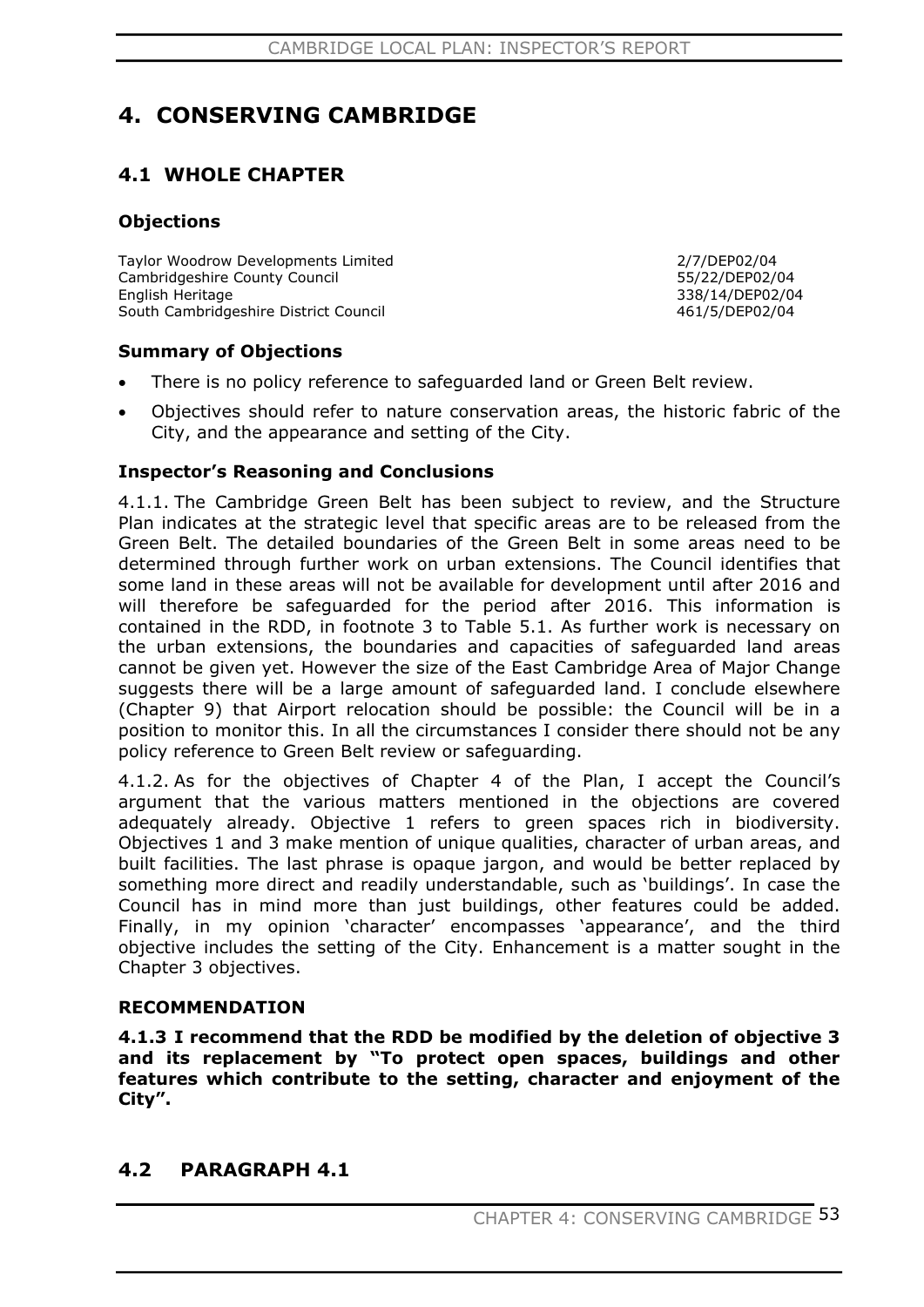#### **Objections**

Cambridgeshire County Council 65/23/DEP02/04\_01

#### **Summary of Objections**

The paragraph should refer to nature conservation areas, and to policies for enhancement.

#### **Inspector's Reasoning and Conclusions**

4.2.1. There are several policies in this Chapter of the Plan which address nature conservation, and objective 1 mentions biodiversity. The topic should feature in the introductory paragraph but in my view the reference should be to biodiversity rather than to areas, in order to avoid the impression that only specific sites matter. I refer above to enhancement: this is a feature of Chapter 3 of the Plan.

#### **RECOMMENDATION**

**4.2.2. I recommend that the RDD be modified by the replacement of "and open spaces" at the end of paragraph 4.1 by " open spaces and biodiversity".**

### **4.3 PARAGRAPH 4.4**

#### **Objections**

Cambridgeshire County Council 65/24/DEP02/04\_04

#### **Summary of Objections**

The paragraph should refer to design in relation to SUDS and flooding.

#### **Inspector's Reasoning and Conclusions**

4.3.1. The matter is adequately dealt with under Policy 4/15.

#### **RECOMMENDATION**

**4.3.2. I recommend no modification to the RDD.** 

### **4.4 POLICY 5/2 (FDD) AND POLICY 4/1 (RDD)**

#### **Objections to Policy 5/2**

The objections to this aspect of the plan are listed in Annex 3.

#### **Objections to Policy 4/1**

Taylor Woodrow Developments Limited 2/3/DEP02/04 P01 English Heritage 338/15/DEP02/04\_P01<br>
GO-Fast 383/11/DEP02/TWP Ashwell (Barton Road) Limited 659/3/DEP02/04 P01

383/11/DEP02/TWP

CHAPTER 4: CONSERVING CAMBRIDGE 54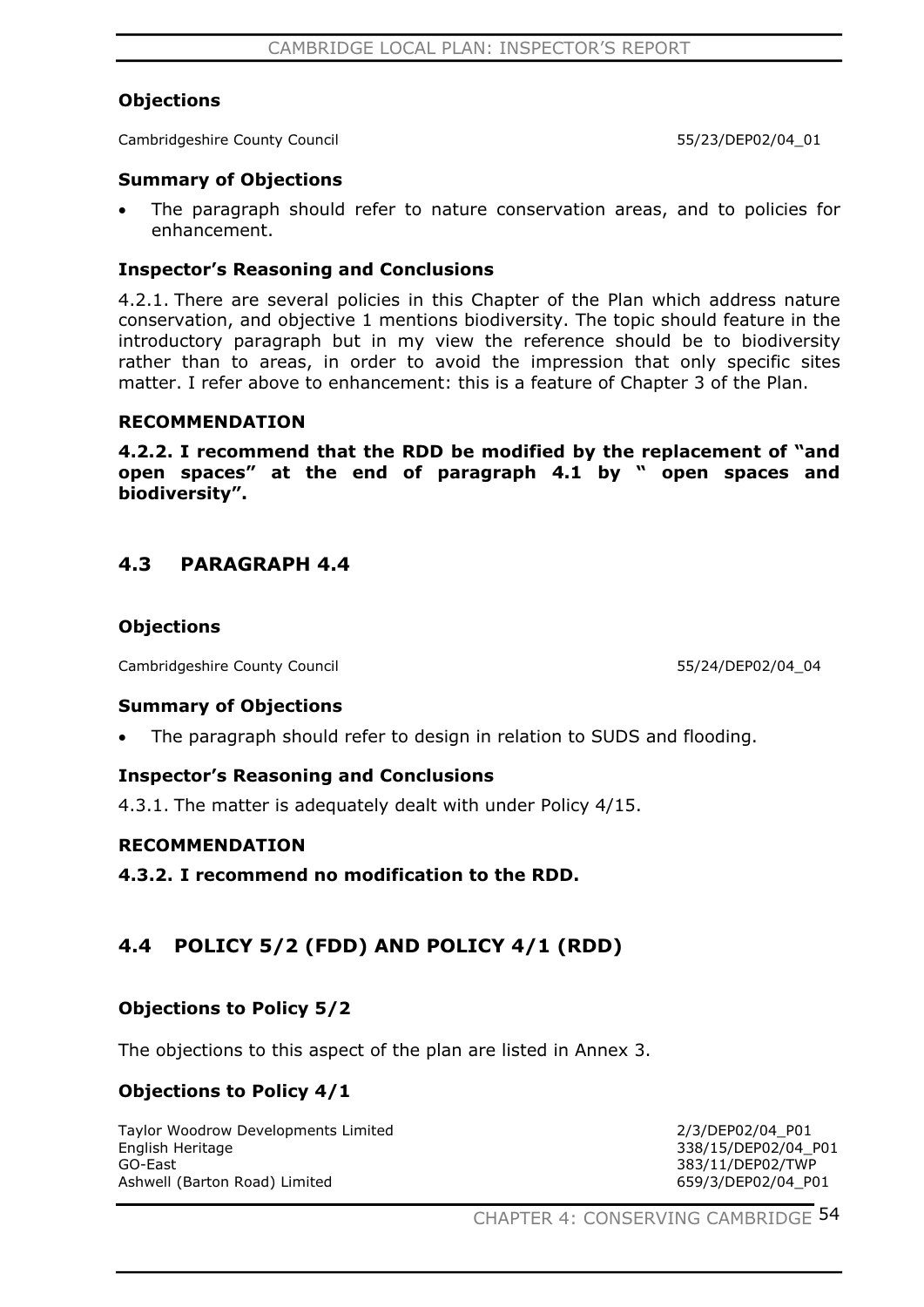### **Summary of Objections**

- Several specific sites are put forward for omission from, or retention in, the Green Belt.
- The Green Belt as defined by the Proposals Map is objected to as it has not yet been properly tested. The inclusion of urban green corridors is queried.
- The policy only repeats national planning guidance.
- The Policy should be strengthened. An Area Action Plan (AAP) for the entire Green Belt would be helpful.
- The word "inappropriate" should be deleted from the policy.
- The role of the Cambridge Green Belt should be made clear in the policy, because the Structure Plan will eventually be replaced by the RSS. The policy might be better as a stand-alone policy.
- The amenity value of land identified as Green Belt should be emphasised.
- Rail corridors should be removed from the Green Belt designation.

### **Inspector's Reasoning and Conclusions**

4.4.1. I deal below (Chapters 5, 9, and 11) with those sites (Netherhall Farm, Huntingdon Road/Histon Road, land west of the Technology Park, land at the rear of Queen Edith's Way et al.) which are omission sites or development proposals of the Plan.

4.4.2. The appropriate place to test the proposed boundaries of the Green Belt is through the Local Plan process. The approach of including within the Cambridge Green Belt a number of green corridors extending into the urban area is a longstanding one. Given the special character of these corridors and the contribution they make to the unique character and setting of the City, and bearing in mind the purposes of the Green Belt as set out in the Structure Plan, I see no justification for excluding them from the Green Belt now.

4.4.3. The Council has chosen not to expand on the guidance in PPG 2 "Green Belts", and there is no evidence that the strict controls in that document are inadequate to protect the Cambridge Green Belt. The supporting text places the burden on developers to demonstrate why development should be permitted. No further explanation of the Policy is needed. It is up to the Council to decide, when it prepares its LDS, whether an AAP should be prepared in respect of the Green Belt.

4.4.4. The phrase "inappropriate development" is widely understood and no elaboration is necessary to make the Policy effective. Deletion of "inappropriate" from the policy would, however, lead to conflict with PPG2 advice.

4.4.5. Structure Plan Policy P9/2a sets out the purposes of the Cambridge Green Belt. Although Appendix E of the draft RSS proposes that guidance in Policy P9/2a on uses within the Green Belt should be saved, it is not clear that the purposes of the Green Belt as set out in that Policy are to be saved. For completeness, and to ensure that the special purposes of the Cambridge Green Belt are clearly understood, it would be appropriate to include in explanatory paragraph 4.5 the purposes set out in Policy P9/2a.

Paragraph 4.5 of the RDD now refers to the amenity and wildlife value of parts of the Green Belt.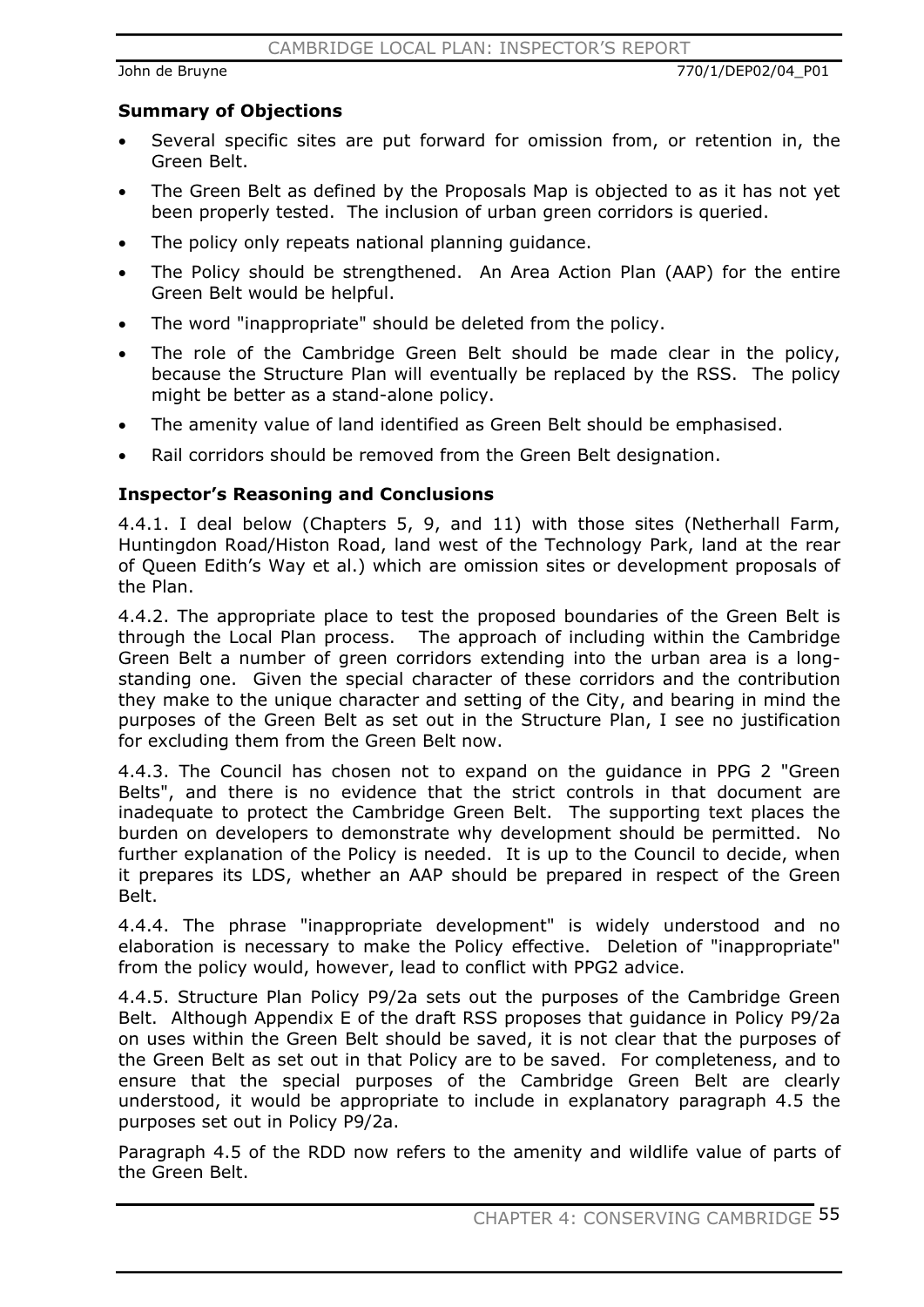4.4.6. There is no justification for the exclusion of rail corridors from the Green Belt, and any proposals for development within those areas would be considered in the light of the advice in PPG 2.

4.4.7. Reference to land west of Trumpington Road is not necessary as the investigation undertaken in response to the Structure Plan concern about this land has indicated that it is not suitable for development.

### **RECOMMENDATION**

**4.4.8. I recommend that the RDD be modified by the insertion of the following material at the beginning of paragraph 4.5:** 

**The purposes of the Green Belt are to:** 

- x **preserve the unique character of Cambridge as a compact, dynamic City with a thriving historic centre;**
- x **maintain and enhance the quality of its setting;**
- **• prevent communities in the environs of Cambridge from merging into one another and with the City.**

## **4.5 PARAGRAPH 5.4 (FDD)**

### **Objections**

Addenbrooke's NHS Trust 399/14/DEP01/05\_04

#### **Summary of Objections**

The boundary of the Green Belt in southern Cambridge is wrongly drawn on the Proposals Map, and the supporting text to policy 5/2 should indicate that the boundary has been revised to provide a new and appropriate long-term boundary to allow for urban expansion and to include safeguarded land.

### **Inspector's Reasoning and Conclusions**

4.5.1. The boundary of the Green Belt has been amended in the RDD to provide a long-term defensible boundary along a physical feature on the ground, and also to include the Forvie site to allow for the long-term expansion of Addenbrooke's. The proposals schedule in the RDD makes it clear that Site 9.10 is safeguarded land for post 2016. It is unnecessary, and would only add to the length of the plan, to record in the explanatory paragraphs the fact that the Green Belt boundary has been revised.

#### **RECOMMENDATION**

**4.5.2. I recommend no modification to the RDD.** 

## **4.6 PARAGRAPH 4.5**

### **Objections**

South Cambridgeshire District Council 461/6/DEP02/04\_05

CHAPTER 4: CONSERVING CAMBRIDGE 56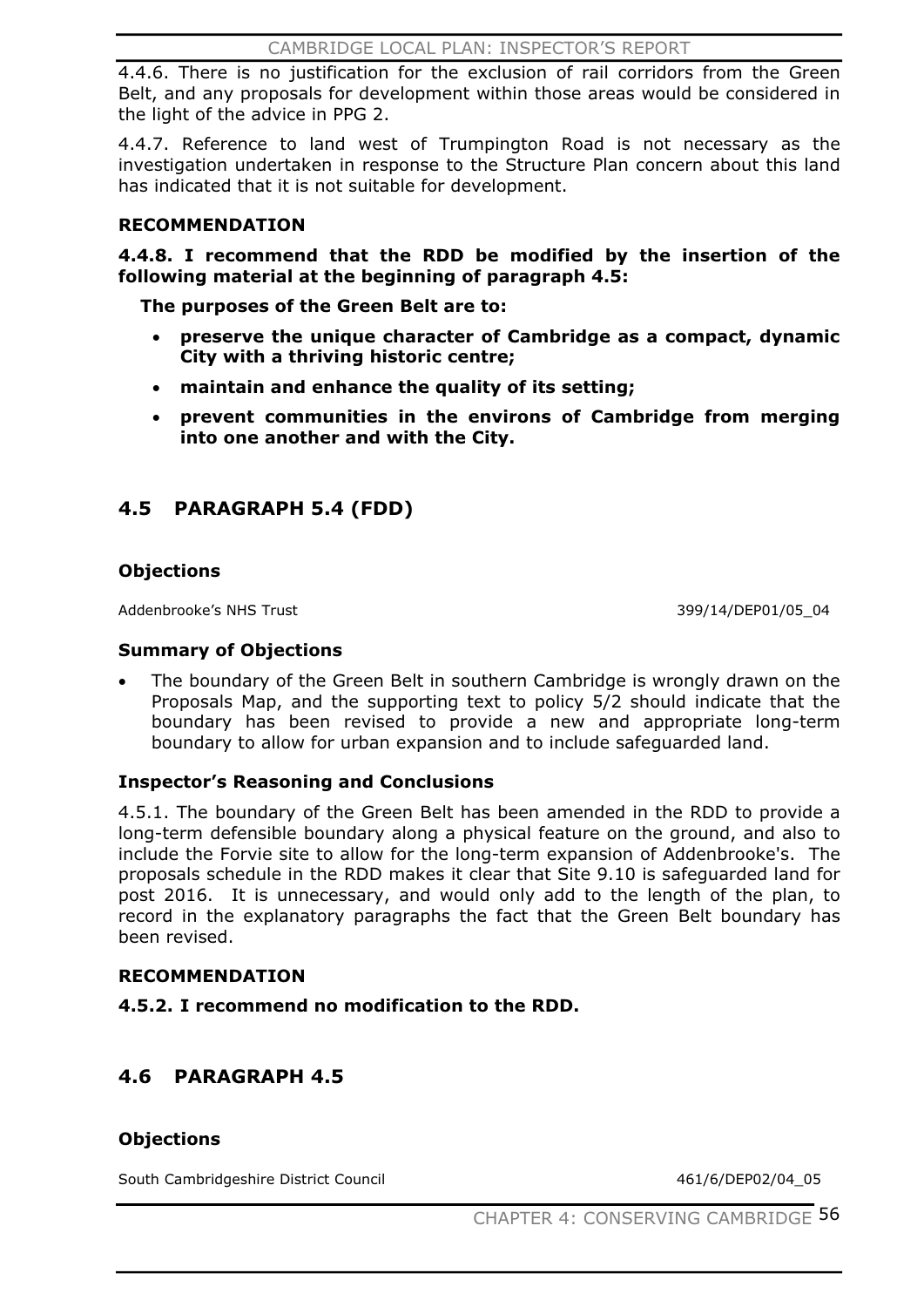### **Pre-Inquiry Changes: SC4.001**

### **Summary of Objections**

The final sentence of paragraph 4.5 should make it clear that regard will be had to national planning policy guidance when considering *any* applications in the Green Belt.

### **Inspector's Reasoning and Conclusions**

4.6.1. The Council has proposed a change to paragraph 4.5 that would meet this objection in full.

### **RECOMMENDATION**

**4.6.2. I recommend that the RDD be modified by the incorporation of SC4.001.**

## **4.7 POLICY 5/3 (FDD) AND POLICY 4/2 (RDD)**

### **Objections**

The objections to this aspect of the plan are listed in Annex 3.

### **Summary of Objections**

- Several specific sites should be omitted from or added to the Proposals Map as Protected Open Space.
- The Policy is negative and too restrictive. It should allow for more flexibility, the provision of replacement land, and exceptions.
- The Policy should not apply to private land, or to every piece of open land.
- The wording of the Policy or supporting text is unclear, or should be expanded to cover green corridors, trees, allotments, the River Cam, public access to open space, and the setting of pedestrian and cycle routes.
- The proposed change is too restrictive or too lax.

### **Pre-Inquiry Changes: SC4.002, SC PM.003 and CCC313**

### **Inspector's Reasoning and Conclusions**

#### *Various Site Specific Objections*

4.7.1. Some objections have been met by the inclusion of sites on the RDD Proposals Map as Protected Open Space. This applies to land south-east of Cam Causeway and to Donkeys Common. Cannons Green and land at Shelly Row are small and would be protected by paragraph 4/7(c). The Council gives little information concerning land at George Nuttall Close. From my site visit it appears that the site is committed for development and I do not conclude that it should be designated Protected Open Space.

4.7.2. Some sites suggested for deletion are omission sites in the Plan and are dealt with elsewhere in this report. Those parts of the Land Securities objection which are in reality objections to paragraph 4.7(b) and to Appendix B are considered in the relevant parts of this report.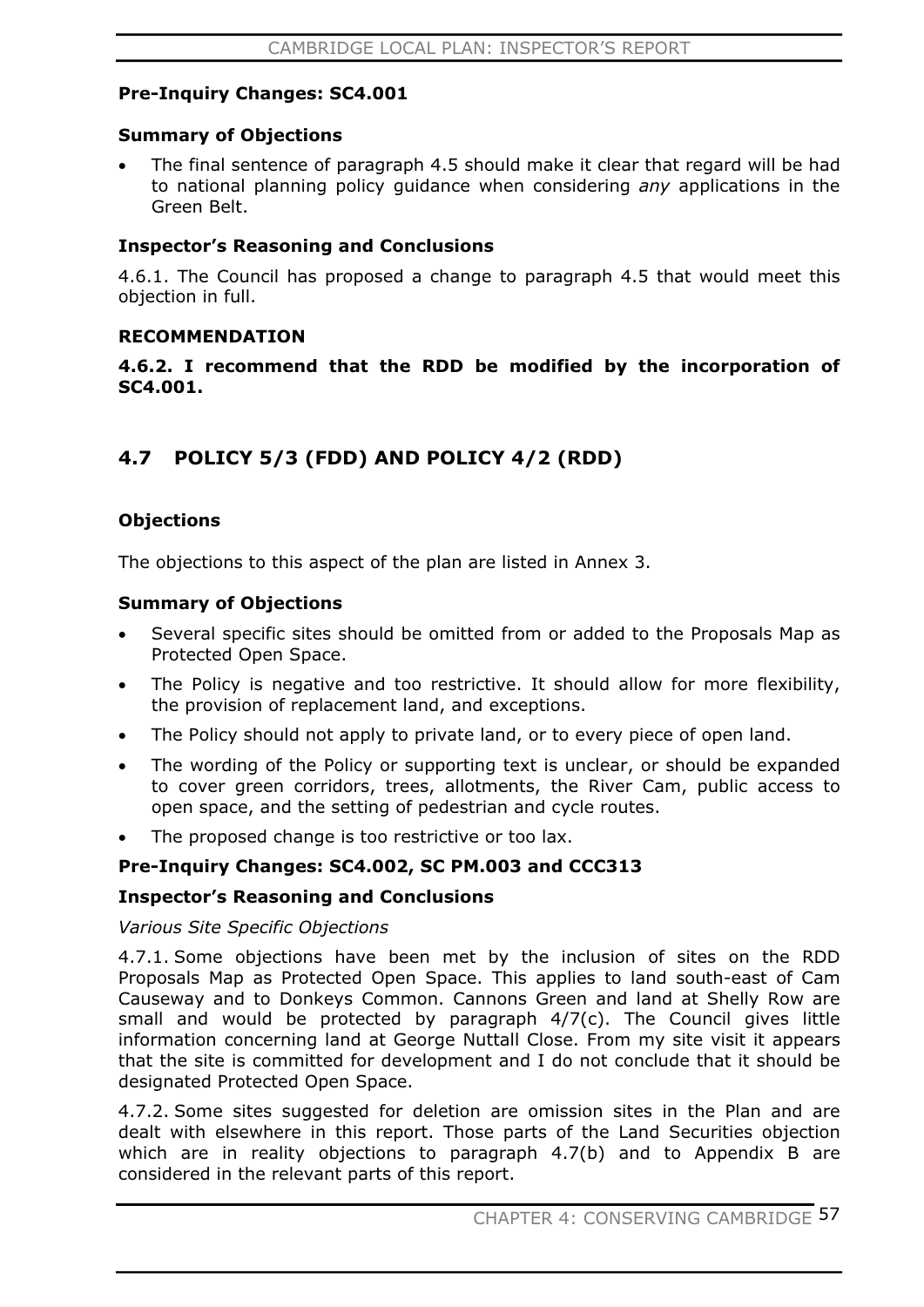4.7.3. Pending further work on Areas of Major Change, allotments in such areas should be protected against development because of their value as open space. The same argument applies to the playing fields on the Fawcett School site.

*The Former Blue Circle Lakes Site and Adjoining Peterhouse Land* 

4.7.4. I deal elsewhere with the Phase II and Western Blue Circle sites (see Omission Site 6 in Chapter 5, and Chapter 14). I conclude against the protected open space allocation for the latter site, and change CCC313 should not be made. Protection open space designation should remain for the Phase II site in view of its designation as a City Wildlife Site.

4.7.5. The Lakes Site is a large area of former quarries, much of which is now water-filled. Although the lakes are not accessible to the public, there are pedestrian and cycle routes alongside the land. The site, including the water bodies, is visible from these routes. The exposed chalk cliffs above the water are a striking and unusual sight in an urban context. The combination of land, trees, and water, and the scale of the undeveloped land with this combination of features, give the site substantial importance as an attractive major break in the built-up area.

4.7.6. The site is part of a larger open area. To the south, south-east and northwest is more open land and a further water body. There are interruptions in what the Council sees as a linear open space from the Green Belt south-east of the City to Coldhams Common and beyond. Nevertheless even the Lakes Site and its more immediate surroundings as described above constitutes a linear open space of importance to this quarter of the City.

4.7.7. I conclude that designation as protected open space reflects the value of this site.

4.7.8. The Peterhouse site partly overlaps with and partly adjoins the Lakes site. I deal with it as a housing omission site in Chapter 5, and conclude that it should not be allocated in part for housing. There would be advantages in using the proceeds of housing development to make the area safe and to improve recreational resources. However the Lakes element of the Peterhouse site is of value as open space for reasons given above, and much of the rest of the land is of value as allotments. Again, I conclude that designation as protected open space reflects the value of this site.

#### *The Bell School Site*

4.7.9. That part of the school grounds designated as protected open space has public value on a number of counts.

4.7.10. There are public views from the eastern part of Red Cross Lane at points where access to the school site is gained. Otherwise public views from close to are limited to views of the boundary hedge and the upper parts of trees forming the screen alongside Babraham Road. However these views are of significance in providing variety in the urban scene, and a change from the built up parts of the urban area.

4.7.11. The grounds of the school are visually attractive and the sight of them is enjoyed by the staff, students and visitors. Apart from the fact that the grounds are visible from the buildings, they are well seen from the terrace outside the canteen. The grounds contain extensive lawns and areas bearing trees and shrubs. There are items of garden furniture and a summer house with barbecueing equipment. The evidence suggests to me that the grounds are likely to be used, as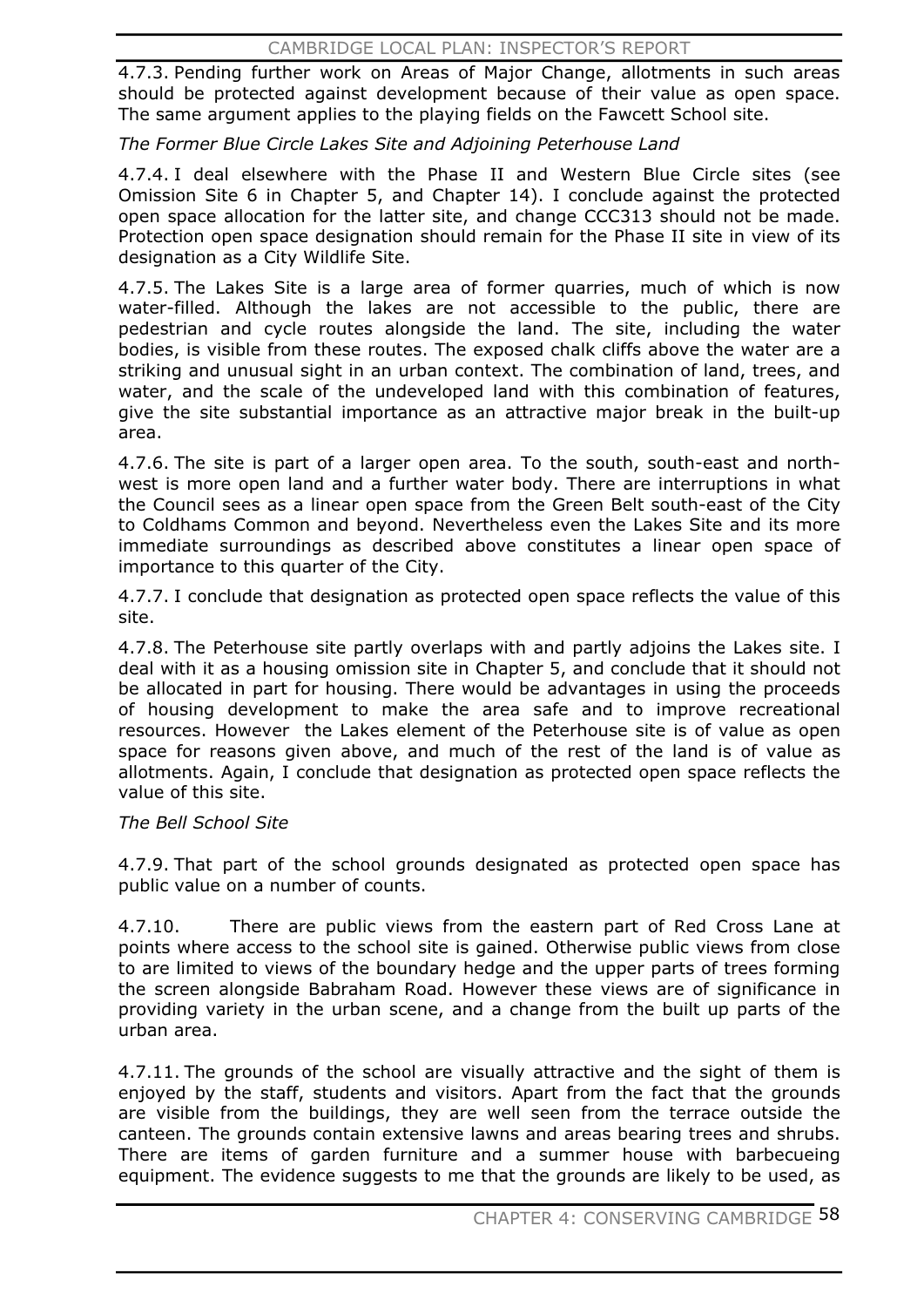well as seen, by those on the site. There are also views over the site from houses in Stansgate Avenue and Greenlands.

4.7.12. Part of the protected land contains tennis and basketball facilities. In conjunction with the contribution which the site makes to the appearance and character of the area, the objection land fulfils several of the functions of open space listed in the Annex to PPG17. I do not see that this national guidance is limited to public land; it refers to domestic gardens, for example. In my opinion also the positive contribution of the land as private land used and/or seen by many people on and near the site amounts to public value.

4.7.13. Some of the tree-covered areas are subject to a Tree Preservation Order, but this applies only to part of the land and I consider that the worth of the land derives from more than just its trees. The protection of the open space by means of Policy 4/2 does not represent unnecessary duplication of protection.

4.7.14. The fact that there are other open spaces in Cambridge which have perhaps greater public value than the objection land but are not designated under Policy 4/2 does not diminish the contribution the site makes. The Council will be able to extend designation to such sites as necessary when the development plan is reviewed. In the meantime land of value is protected by the Policy by virtue of paragraph 4.7 (c) of the Plan.

4.7.15. The protected open space designation should remain. The question of future development on the land is one to be decided on the merits of any proposal which comes forward.

#### *St Matthew's Piece*

4.7.16. This land is a grassed open area which contains fine trees. It is small, narrow, and located to the rear of the Dawe Media building. These characteristics do not prevent it, in conjunction with the larger open area to the south, from providing a 'breathing space' in a densely built-up area. This function, and the attractive appearance of the land, are positive aspects of the Mill Road and St Matthew's Conservation Area. These attributes of the land are worthy of protection.

4.7.17. The prospect of a development to enable young people to set up new businesses, and to provide community and educational facilities, important as these objectives are, does not outweigh the need to protect the functions of the land. The redevelopment of the existing building complex can be considered, with the necessary consultations, in the context of these functions.

4.7.18. The protected open space designation was introduced by a Pre-Inquiry Change in response to an objection, and the change should be incorporated in the Plan.

#### *The Nature of the Policy*

4.7.19. Proposed change SC4.002 includes in the Policy a major exception to the main policy thrust preventing the harmful development of important open space. For this reason, and because other Plan policies and material considerations would be taken into account in the assessment of individual proposals, this Policy does not introduce a blanket ban on development of open land. The change meets the objections of several parties but has given rise to counter-objections.

4.7.20. The Policy is appropriately expressed in negative fashion because it aims to protect open spaces of public value. That value can be for either recreational or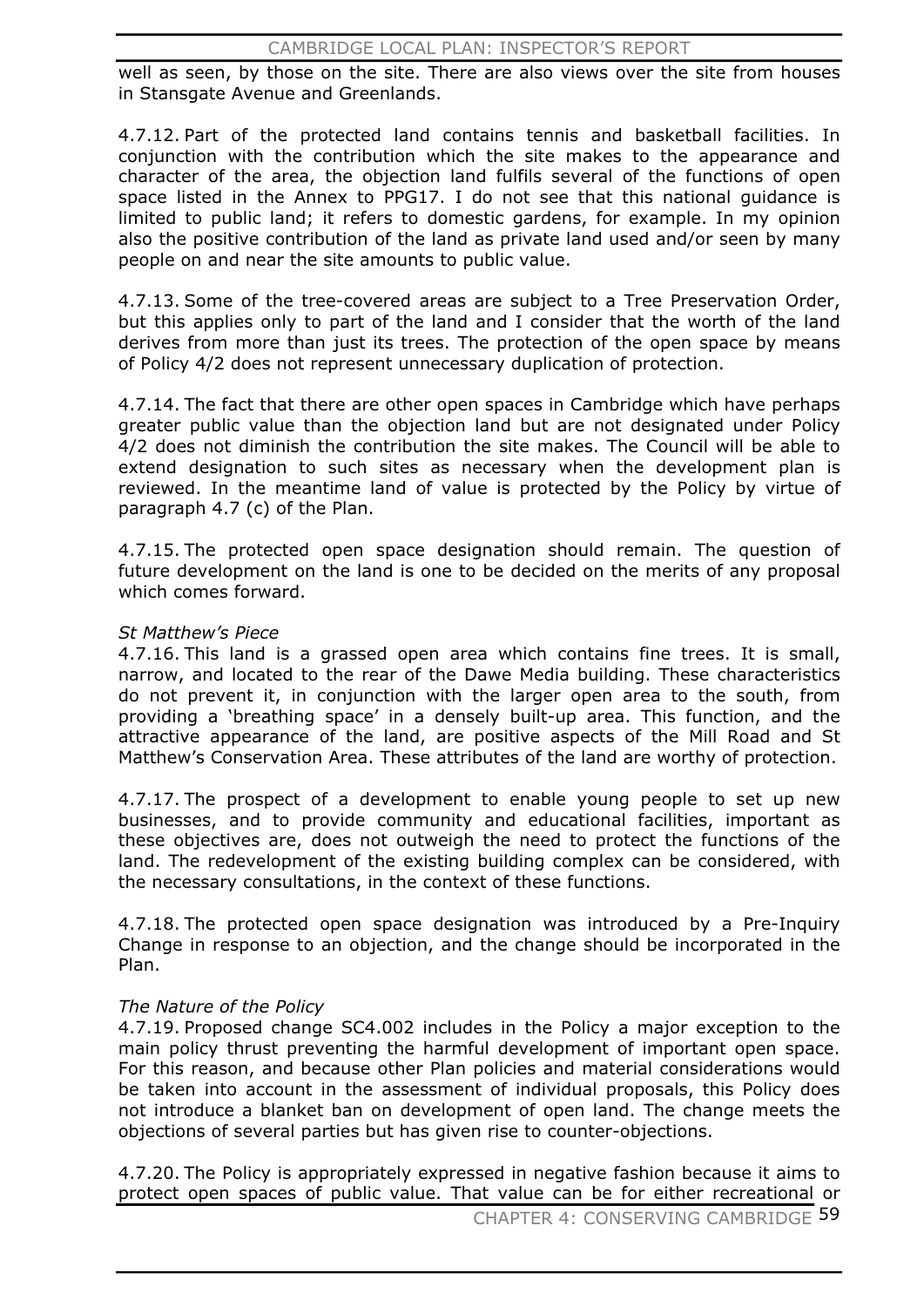environmental reasons, or both. Such value can be found in active or passive recreational use, and through contributions to the character, appearance and biodiversity of an area. Private land as well as public land can have such value. It is only land of importance which is to be protected according to the Policy wording, not all undeveloped land.

4.7.21. The proposed change properly reflects national policy in PPG17. It promotes from the supporting text to the Policy the exception for those instances where open space can be satisfactorily replaced elsewhere. This is where the exception should be located, as it would be used in the control of development and is the principal likely exception. Long lists of possible exceptions, or mitigating or balancing factors which might lead to exceptions being made, should not encumber the Policy or be allowed to weaken it.

4.7.22. The Policy does not have to repeat all of the exceptions in the Council's Recreation and Open Space Strategy. The Council will need to judge how the Strategy reflects the Plan when the latter document has been adopted. The Policy and supporting text have been subject to public participation as part of the Plan.

4.7.23. It is not necessary to repeat the lengthy national policy material regarding playing fields. The proposed change and the national guidance itself will be able to form the basis for consideration of proposals affecting playing fields, including school fields. Development affecting educational playing fields should be assessed for its planning as well as its educational merits.

4.7.24. The application of the Policy to individual development proposals will be a matter for the decision maker, who will be able to decide whether any replacement open space is located near enough to the population to be served and whether the existing open space is of environmental value. It is right that the possibility of uses sharing a site is not ruled out, because investment in such a site could enable improved open space provision to be made.

4.7.25. As the Policy is concerned to protect 2 kinds of public value the exception should both require satisfactory replacement, for example where recreational use needs to be provided on replacement open space near a particular housing area, and an environmental test to ensure that areas of environmental significance are not lost through the replacement process.

4.7.26. Both the Green Belt and urban open spaces are valuable. The Cambridge Green Belt has been reviewed and strategic decisions have been taken regarding release where necessary of some Green Belt land. The contribution of open spaces within the urban area is emphasised, not decreased, by the densely built nature of the City.

### *Suggested Expansions of the Policy to Cover Other Features*

4.7.27. Work on the detailed identification of green corridors has not progressed sufficiently to enable all of them to be delineated in the Plan. The Southern Fringe corridor is specifically protected by its designation as Green Belt, which offers a high degree of protection. Undefined corridors are protected by Policy 4/2, as explained by paragraph 4.7 (c) of the Plan. Whether individual proposals in the Green Belt are approved or not is a matter for decision by the Council in considering planning applications and Master Plans for particular areas. My overall conclusion is that there is no need to add further to these references and protective elements of the Plan.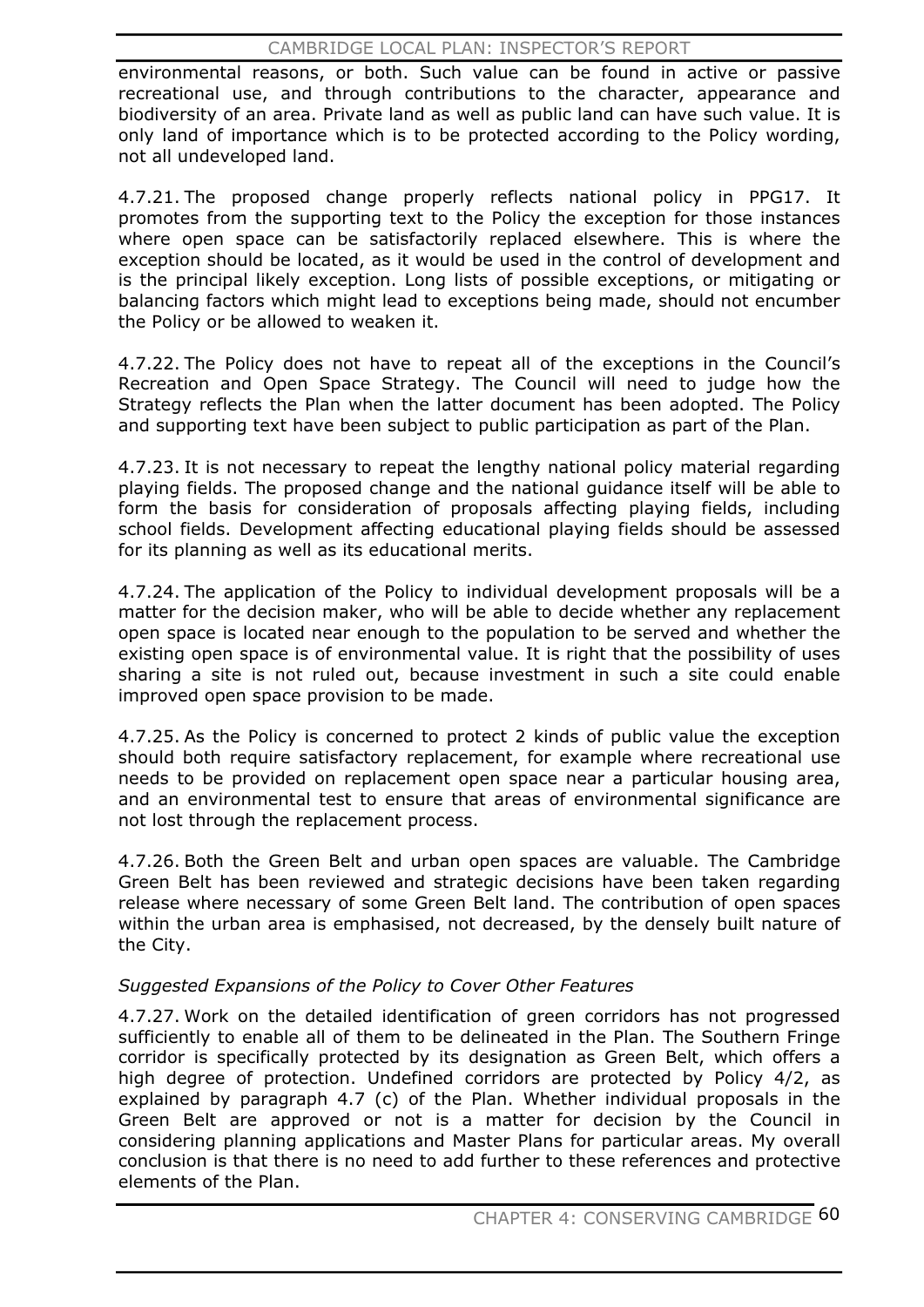4.7.28. Allotments are protected under the terms of Policy 4/2, and are generally shown as Protected Open Space on the Proposals Map. I do not have evidence that resources are available for the Council to provide new allotments. Open space provision will be required of new developments where a need for it arises because of that development. Whether such space is used for allotments will depend on the merits of the case. Accordingly I do not conclude that a policy requiring new allotment provision should be included in the Plan. The provision of new open space will improve access to open space for the City's population, especially where links to the countryside are set up, as referred to in Chapter 3 of the RDD, and where new development allows improved access. It is not appropriate to require access to private land.

4.7.29. Trees are protected by other elements of the RDD. Areas of trees which have environmental or recreational value would be protected by Policy 4/2. Where open spaces provide the setting for pedestrian or cycle routes they are likely to have environmental importance and therefore to be protected under the Policy.

4.7.30. One objector argues that the threshold for protecting sites under the Policy is too low, and that the Policy should be re-worded to protect sites of major importance, rather than just sites of importance. However the inclusion of the word "importance" itself should be a safeguard to ensure that unimportant sites, and every piece of waste land, are not protected. The change is unnecessary. The designation of sites is a detailed matter. I discuss below under Appendix B in Chapter 11 the criteria used by the Council in deciding on the sites to be protected.

4.7.31. I consider the River Cam in Chapter 3 of this report.

#### **RECOMMENDATION**

**4.7.32. I recommend that the RDD be modified by the incorporation of SC4.002 and SC PM.003.** 

## **4.8 PARAGRAPH 5.5 (FDD)**

#### **Objections**

Bidwells Property Consultants 396/38/DEP01/05\_05

### **Summary of Objections**

The meaning of the reference to private spaces needs clarification.

### **Inspector's Reasoning and Conclusions**

4.8.1. Clarification has been provided in the RDD.

#### **RECOMMENDATION**

**4.8.2. I recommend no modification to the RDD.** 

### **4.9 PARAGRAPH 4.6**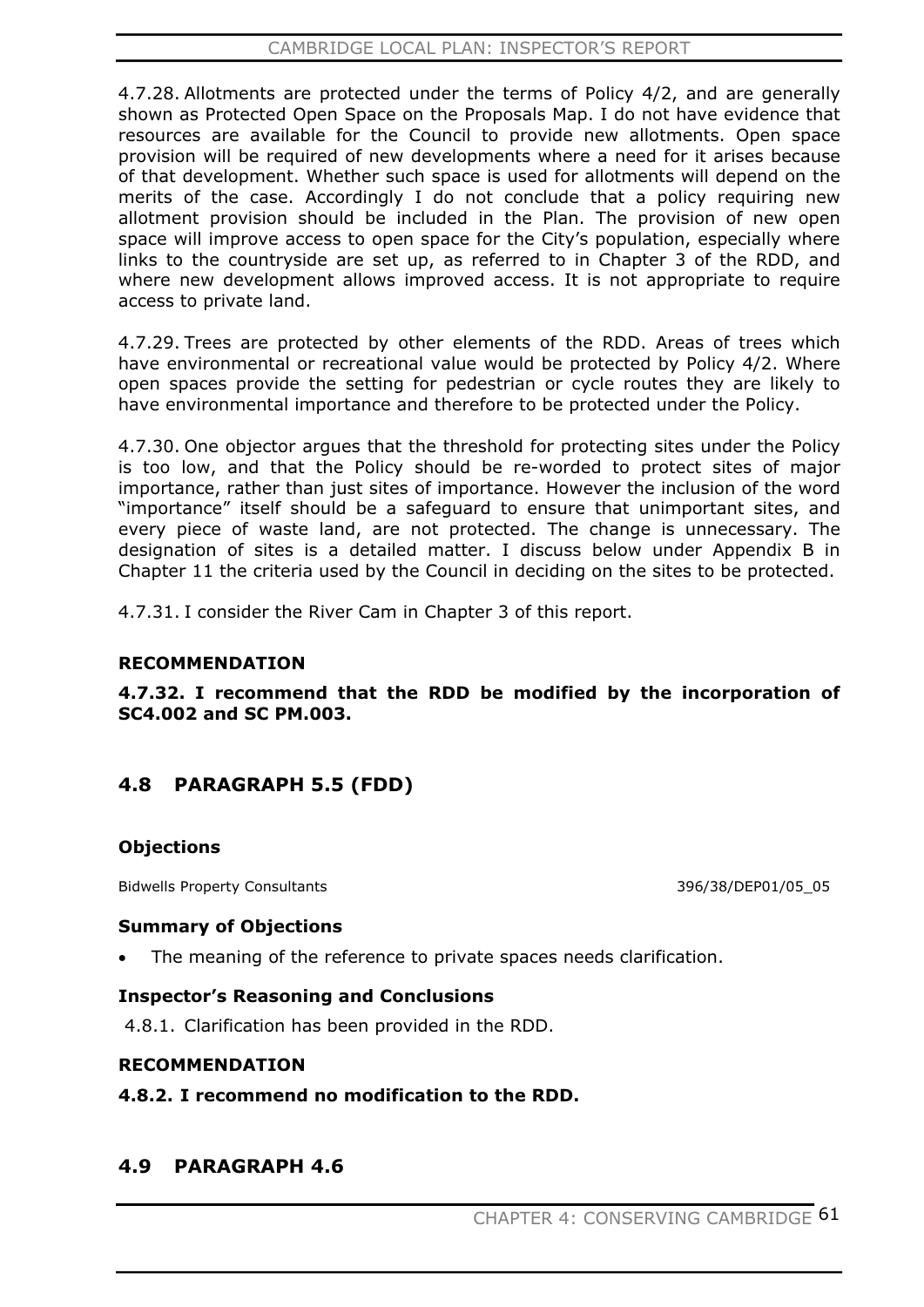### **Objections**

### **Summary of Objections**

There is no proper reference to the River Cam.

### **Inspector's Reasoning and Conclusions**

4.9.1. This is dealt with in Chapter 3 of this report.

### **RECOMMENDATION**

**4.9.2. I recommend no modification to the RDD.** 

## **4.10 PARAGRAPH 5.6 (FDD)**

### **Objections**

Bidwells Property Consultants 396/39/DEP01/05\_06

### **Summary of Objections**

The status of the report mentioned in sub-paragraph  $(c)$  should be explained.

### **Inspector's Reasoning and Conclusions**

4.10.1. The reference to this report has been removed in the RDD.

### **RECOMMENDATION**

### **4.10.2. I recommend no modification to the RDD.**

## **4.11 PARAGRAPH 4.7**

### **Objections**

Cambridgeshire County Council 655/26/DEP02/04\_07 Peter Convey 266/12/DEP02/04\_07 Land Securities Group PLC and Securities Group PLC

#### **Summary of Objections**

- $\bullet$  The relationship between paragraphs 4.6 and 4.7 is not clear.
- There is no proper reference to the River Cam.
- The assessment of sites for designation, and the application of Policy 4/2 to undesignated areas by paragraph 4.7 (c), are inappropriate.

### **Inspector's Reasoning and Conclusions**

4.11.1. The River Cam is dealt with elsewhere in this report.

4.11.2. Paragraph 4.6 lists some of the types of open space which are protected.

#### Peter Convey 266/11/DEP02/04\_06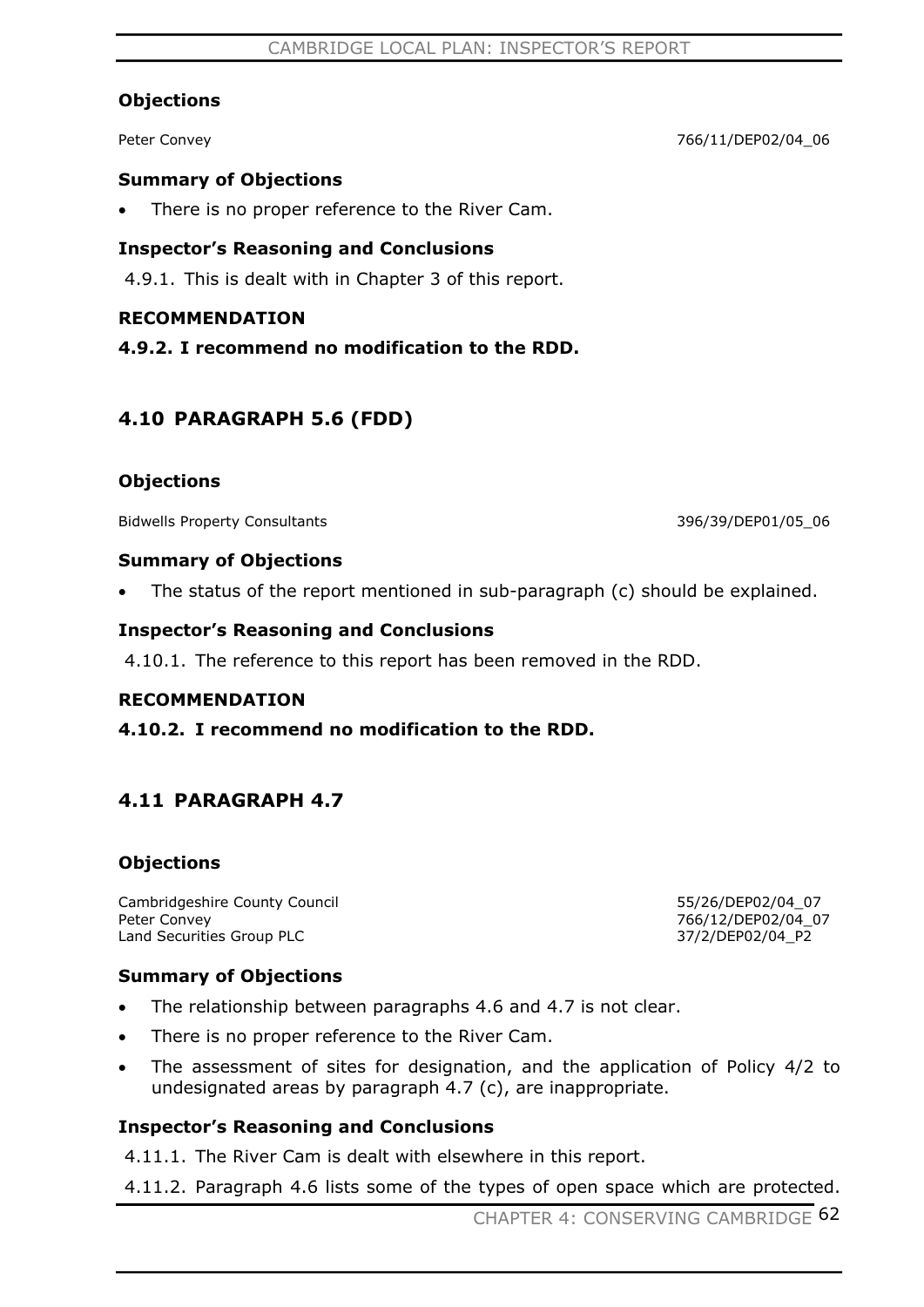Paragraph 4.7 sets out the 3 categories of area protected, by reference to the Proposals Map and to undesignated areas which meet the necessary criteria. It is perfectly reasonable for areas designated on the Proposals Map to be protected, and vice-versa. Similarly, as the Council is not aware of every individual area of open space in the City, and as some areas are too small to be shown on the Proposals Map, 4.7(c) rightly applies to undesignated areas the protection of Policy 4/2 where the area meets the criteria which establish that it has value as open space. The criteria for assessment are given in Appendix B to the Plan (see below). The application of the criteria is basically a site specific matter.

### **RECOMMENDATION**

**4.11.3. I recommend no modification to the RDD.** 

## **4.12 PARAGRAPH 4.8**

### **Objections**

Peter Convey 266/13/DEP02/04\_08

### **Summary of Objections**

There is no proper reference to the River Cam.

### **Inspector's Reasoning and Conclusions**

4.12.1. This is dealt with elsewhere in this report.

#### **RECOMMENDATION**

**4.12.2. I recommend no modification to the RDD.** 

## **4.13 PARAGRAPH 5.8 (FDD)**

### **Objections**

Bidwells Property Consultants 396/40/DEP01/05\_08

#### **Summary of Objections**

The timing and status of open space assessments/strategies is queried.

### **Inspector's Reasoning and Conclusions**

4.13.1. The wording in 2 relevant paragraphs has been clarified and updated in the RDD.

#### **RECOMMENDATION**

**4.13.2. I recommend no modification to the RDD.** 

### **4.14 PARAGRAPH 4.9**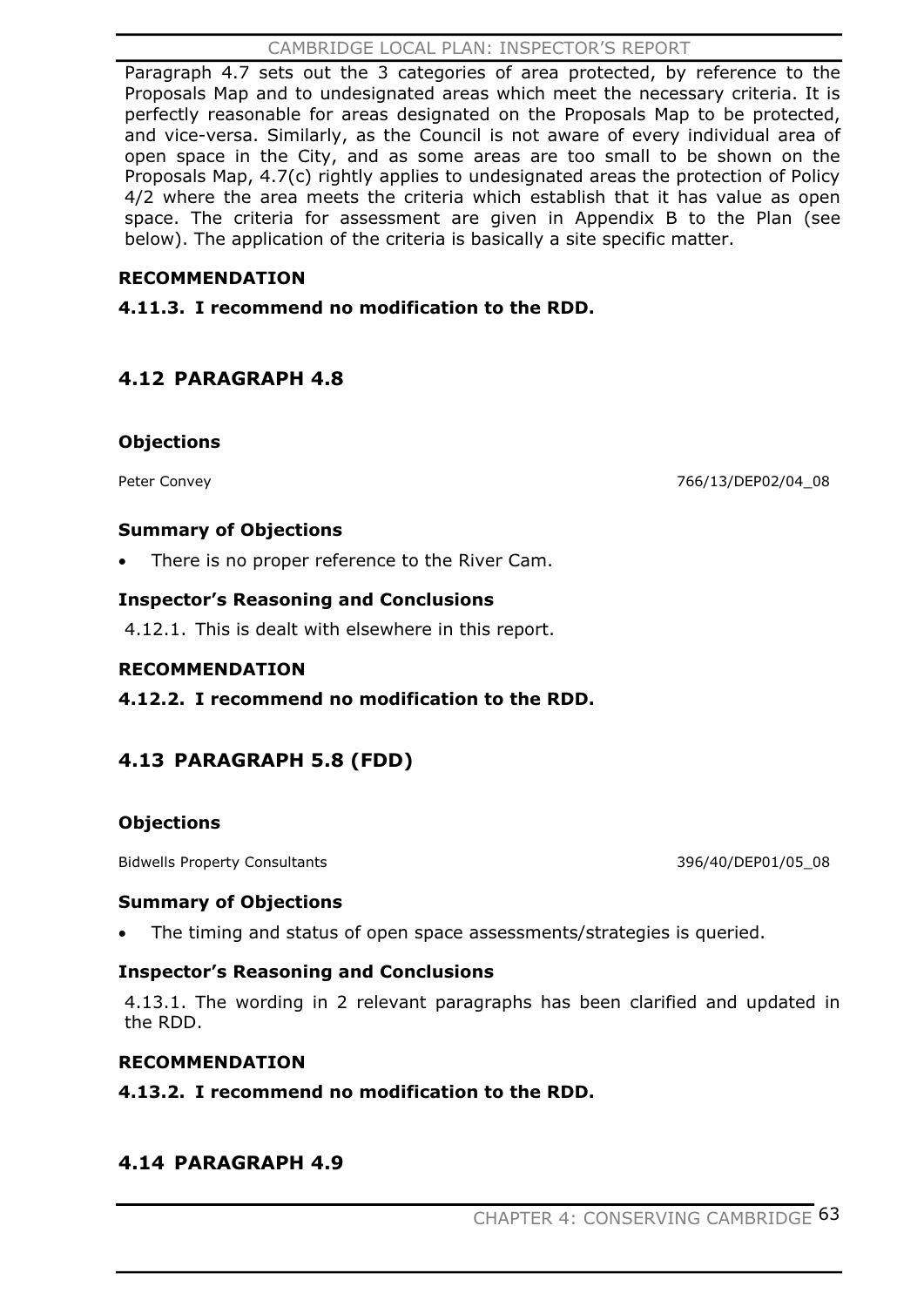### **Objections**

North Newnham Residents Association 678/1/DEP02/04 09 Clerk Maxwell Road Residents Association 795/6/DEP02/04\_09 Bulstrode Gardens Residents Association 796/1/DEP02/04\_09 Penny Heath 832/8/DEP02/04\_09

#### **Summary of Objections**

- It should be left to paragraph 4.7 alone to determine whether an open space should be protected from development, and paragraph 4.9 should be deleted.
- Proposal Site 7.07 should be Protected Open Space.

### **Inspector's Reasoning and Conclusions**

4.14.1. As paragraph 4.9 says, the Open Space and Recreation Strategy assesses sites identified (as Protected Open Space) on the Proposals Map. Paragraph 4.7 does not contain such assessments, or criteria for assessment – nor could it without becoming over-lengthy. Local Plans themselves do not normally include site specific open space assessments, again for reasons of length. The inclusion of the assessments in another public document enables interested parties to have access to the Council's reasoning in relation to open space designations.

4.14.2. Site 7.07 is dealt with in Chapter 7 of this report, under Policy 7/6.

#### **RECOMMENDATION**

### **4.14.3. I recommend no modification to paragraph 4.9 of the RDD.**

### **4.14.4. My recommendation regarding Site 7.07 is given in Chapter 7 of the report.**

### **4.15 PARAGRAPH 4.10**

#### **Objections**

The Perse School For Boys 754/6/DEP02/04\_10

766/14/DEP02/04\_10

### **Pre-Inquiry Changes: SC4.004**

#### **Summary of Objections**

- The final sentence of the paragraph is unclear.
- There is no proper reference to the River Cam.

#### **Inspector's Reasoning and Conclusions**

4.15.1. The final sentence of the paragraph is proposed by the pre-inquiry change for deletion. The River Cam is dealt with in Chapter of this report.

#### **RECOMMENDATION**

**4.15.2. I recommend that the RDD be modified by the inclusion of SC4.004.**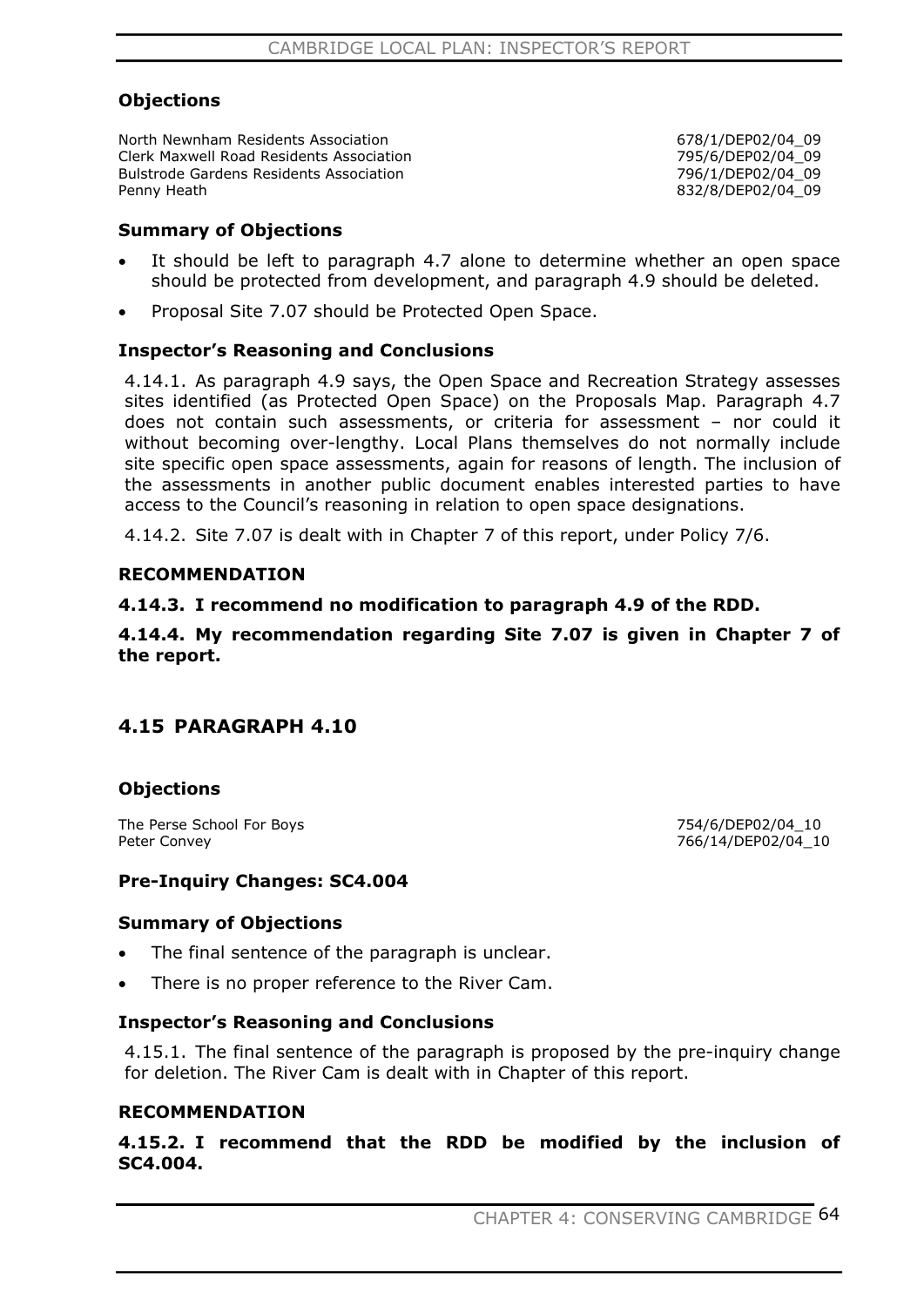# **4.16 POLICY 3/16 (FDD) AND POLICY 4/3 (RDD)**

### **Objections**

Cambridge Preservation Society 26/18/DEP01/03\_P16 Cambridgeshire County Council 55/25/DEP01/03\_P16 Bidwells Property Consultants **396/20/DEP01/03\_P16** Trumpington Environmental Action Group (TEAG) 460/9/DEP01/03\_P16 North Newnham Residents Association 678/8/DEP01/03\_P16 English Heritage 338/16/DEP02/04 P03 GO-East 383/4/DEP02/04\_P03 Trumpington Environmental Action Group (TEAG) 460/8/DEP02/04\_P03

 460/33/DEP02/04\_P03 Peter Convey **266/5/DEP02/04\_P03** 

### **Summary of Objections**

- The Policy is unclear and does not offer proper protection for green corridors, wildlife corridors, the River Cam, and roadside features.
- The Policy protects features of only minor significance and imposes onerous requirements.
- x Various detailed additions to the Policy and reasoned justification are suggested.

### **Inspector's Reasoning and Conclusions**

4.16.1. The Policy is appropriately located in the Chapter. The earlier parts of the Chapter are concerned with strategic matters but this Policy is one of several dealing with site specific controls, coming later in the Chapter.

4.16.2. The Policy has been re-written in the RDD. Its wording clearly relates to the protection and enhancement of features of the landscape which are of amenity or nature conservation importance. Not all such features are located in designated sites. However the important elements which objectors fear are not covered by the Policy would be protected where they are of amenity or nature conservation importance. This would cover the River Cam, upon which I also comment in Chapter 3 above.

4.16.3. The wildlife value of the Southern Fringe green corridor is recognised in the Plan, for example in paragraph 9.24. There are also references to the value of corridors, included in the Green Belt, which penetrate the urban area. Paragraph 2.11 of the Plan seeks to protect and enhance existing green spaces, and improve their biodiversity and their accessibility to the community. This objective is part of the Plan's Spatial Strategy and as such is intended to bestow on biodiversity the importance given to it in the existing Local Plan.

4.16.4. Detailed matters raised by objectors are dealt with in other parts of the RDD. In particular Policy 3/4 requires new development to respond positively to existing historic features, so this matter does not need repetition in Policy 4/3.

4.16.5. There is no need to add further to these references and protective elements of the Plan.

4.16.6. Mitigation of the adverse effects of a development on nature conservation interests, through reinstatement or replacement of the affected feature, is likely to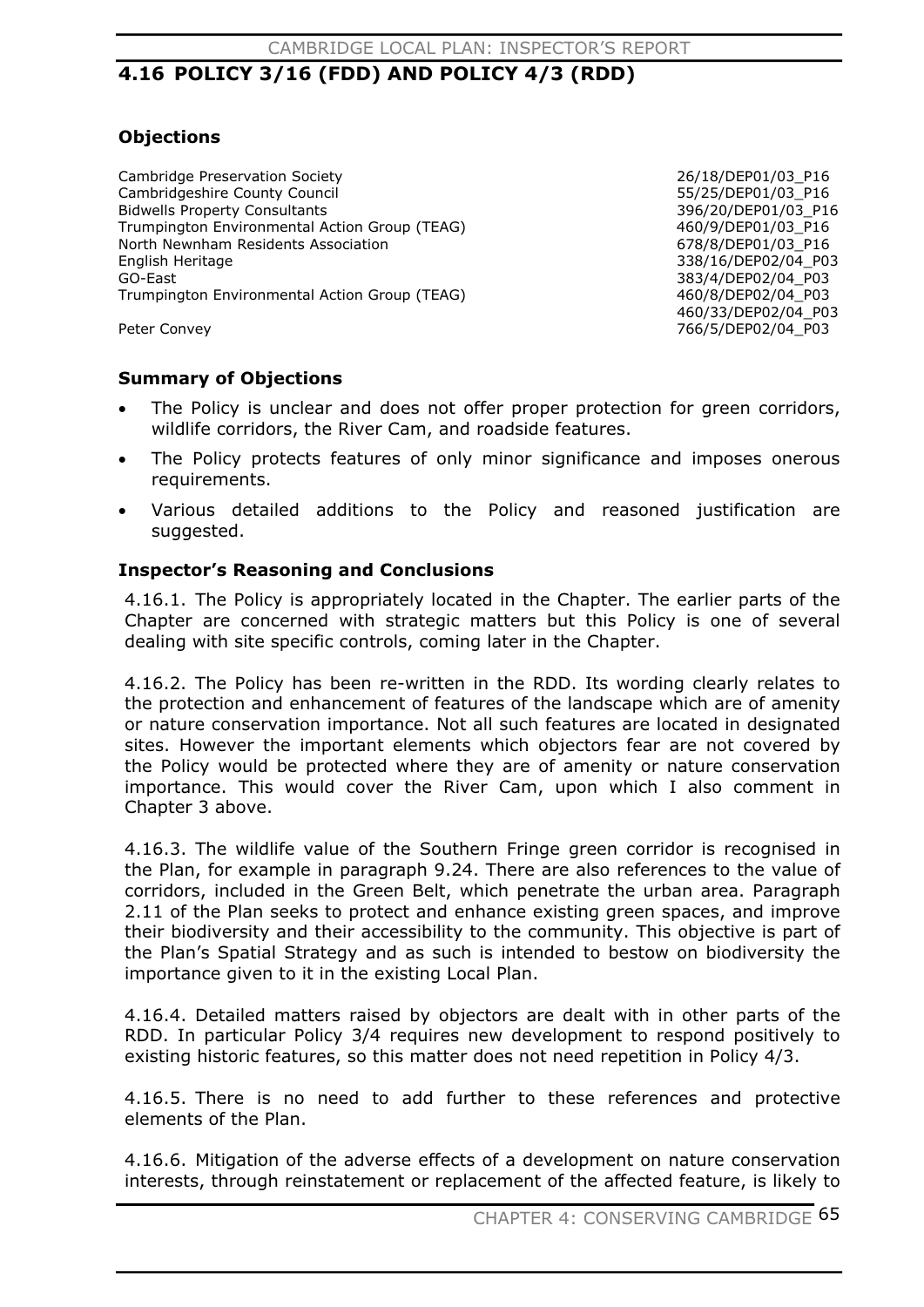require long term management in order to ensure no net loss of nature conservation value. I do not consider this places onerous burdens on developers in principle. The length of time covered by any management plan would be subject to negotiation.

### **RECOMMENDATION**

**4.16.7. I recommend no modification to the RDD.** 

## **4.17 PARAGRAPH 4.11**

### **Objections**

English Heritage 338/17/DEP02/04 11

### **Summary of Objections**

x There should be a reference to the Historic Landscape Characterisation database.

### **Inspector's Reasoning and Conclusions**

4.17.1. This reference would be added to paragraph 3.8 by a proposed change (see Chapter 3 above).

### **RECOMMENDATION**

**4.17.2. I recommend no modification to the RDD.** 

## **4.18 PARAGRAPH 4.12**

### **Objections**

John de Bruyne 770/4/DEP02/04\_12

#### **Summary of Objections**

Anstey Hall Farm should be omitted from the Green Belt.

#### **Inspector's Reasoning and Conclusions**

4.18.1. This is an omission site and the objections relating to it are considered in the Housing Chapter of this report. Paragraph 4.12 is not concerned with the Green Belt.

#### **RECOMMENDATION**

**4.18.2. I recommend no modification to the RDD.** 

### **4.19 PARAGRAPH 4.14**

#### **Objections**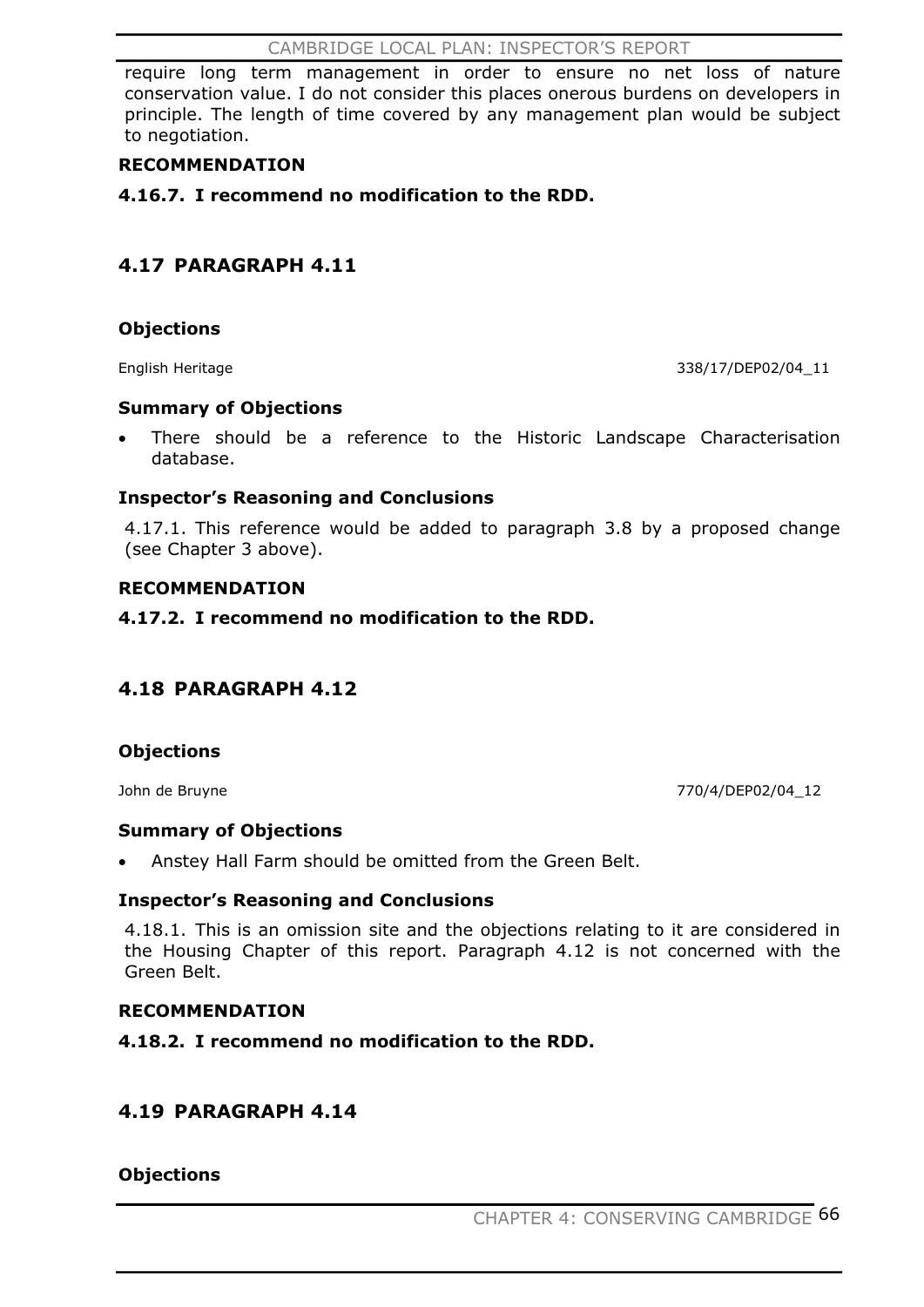Peter Convey 266/15/DEP02/04 14

#### **Summary of Objections**

Moored boats narrow the River Cam, affect water flow, and cause silting.

#### **Inspector's Reasoning and Conclusions**

4.19.1. Policy 4/3 protects the River as a feature of amenity and nature conservation value.

#### **RECOMMENDATION**

**4.19.2. I recommend no modification to the RDD.** 

## **4.20 POLICY 3/17 (FDD) AND 4/4 (RDD)**

#### **Objections**

Cambridge Preservation Society 26/19/DEP01/03\_P17 Turnstone Estates 1999 12 and 1999 12 and 1999 12 and 1999 12 and 1999 12 and 1999 12 and 1999 12 and 1999 12 Cambridgeshire County Council 55/26/DEP01/03\_P17 The Wildlife Trust 382/7/DEP01/03\_P17 Dernford (Regent) Ltd 391/8/DEP01/03\_P17 Bidwells Property Consultants 396/21/DEP01/03 P17 Dr. F. & Mrs. M. Wilson 563/1/DEP01/03\_P17 Januarys 691/3/DEP01/03\_P17 J.C.S. Mott 59/1/DEP02/04\_P04 The Perse School for Boys

#### **Summary of Objections**

- The Policy should not apply to trees of little worth.
- The Policy should be deleted, toned down, or otherwise altered.
- Particular groups of trees should be protected.
- x Replacement tree planting should always be required, or should favour native tree species in the main.

#### **Inspector's Reasoning and Conclusions**

4.20.1. Not all trees make a material contribution to amenity: they may be too young, damaged or diseased. In my view only trees of value should be protected by Plan policy. The principal type of value will be amenity value, although some trees have other types of value, e.g. for historical or biodiversity reasons. However a policy of this kind is necessary as many trees are important to the appearance and character of particular areas.

4.20.2. The preservation of specific trees is not the province of the development plan.

4.20.3. The term "public benefits" is appropriately used in the Policy but the suggestion that the Policy should contain a presumption against development in certain circumstances is to import too strong a test into the Policy.

4.20.4. Replacement planting would not always be necessary, depending on the merits of the case. Similarly the nature of such planting should not be specified in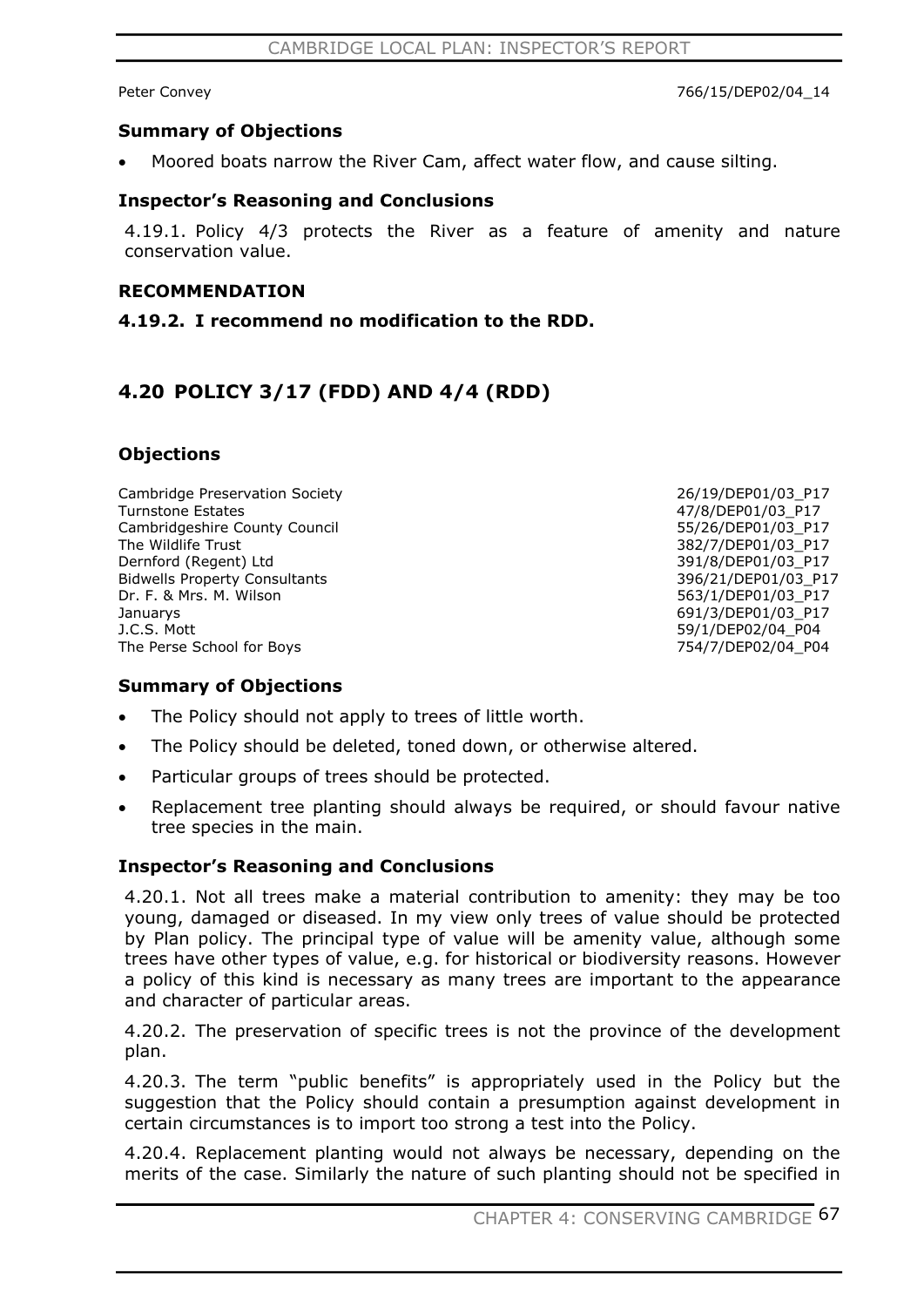the Plan, because the circumstances of particular proposals differ.

4.20.5. The RDD Policy does not repeat the wording in paragraph 4.19.

#### **RECOMMENDATION**

**4.20.6. I recommend that the RDD be modified by the addition to Policy 4/4 of the words "------ of amenity or other value-----" after "trees" in line 3.**

## **4.21 POLICY 5/6 (FDD) AND POLICY 4/6 (RDD)**

### **Objections**

Cambridgeshire County Council 65/32/DEP01/05 P06 Land Securities Group PLC 37/3/DEP02/04 P06 Jonathan Larmour 1999 and 1999 and 1999 and 1999 and 1999 and 1999 and 1999 and 1999 and 1999 and 1999 and 199

### **Summary of Objections**

- The Plan does not identify key habitats and develop policies for the protection of species.
- The locally designated sites are not based on up-to-date survey data. The criteria for designation are too easily satisfied. None of the former Blue Circle site should be designated under this Policy.
- Development affecting local sites harms amenity.

### **Inspector's Reasoning and Conclusions**

4.21.1. Designated sites are protected, together with features of nature conservation importance outside designated sites. The development of more detail can be left to SPD. I consider species protection below.

4.21.2. The designation of sites of local importance for nature conservation is based on survey data from 1998-2000 for most sites, although some earlier surveys identified sites for previously-produced documents like the existing Local Plan. This material is up-to-date in my view. I deal with the criteria for assessment of open space on wildlife grounds below, in Chapter 11. The criteria for the designation of City Wildlife Sites are part of the existing Local Plan, and not part of the RDD. It was agreed at the inquiry that I have no basis for making specific recommendations in relation to them.

4.21.3. I consider the Phase II part of the former Blue Circle land as a housing omission site in Chapter 5. There I conclude that the Phase II site should continue to be designated under Policy 4/6. The Lakes site has only recently been surveyed. There are several habitat types present in a mosaic of habitats. It seems to me that the size of the site, with its 2 lakes and surrounding land and vegetation, is an important consideration too. The lakes are sited within a large series of open areas linked by a brook. In my opinion this gives the site significance as part of a network of sites. There is evidence that the Lakes area is likely to be amongst the most species-rich areas in the City. The City Wildlife Site designation is appropriate.

4.21.4. The locally designated sites are also Protected Open Space and so potential damage to local amenity from development is recognised in Policy 4/2.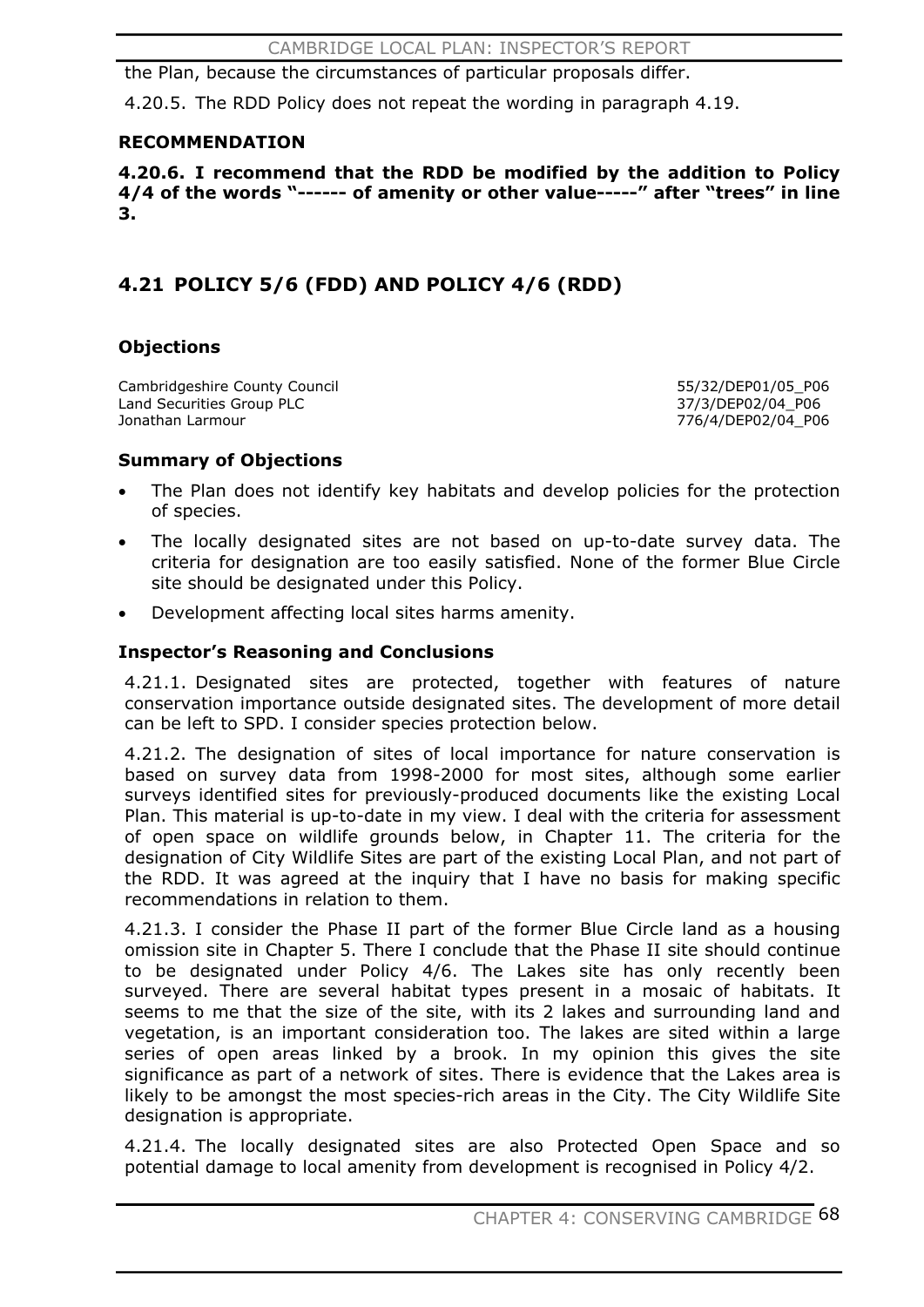#### **RECOMMENDATION**

**4.21.5. I recommend no modification to the RDD.** 

# **4.22 PARAGRAPH 4.26**

## **Objections**

The Wildlife Trust 382/14/DEP02/04 26

## **Summary of Objections**

More flexibility should be allowed in the design of mitigation and compensation measures.

## **Inspector's Reasoning and Conclusions**

4.22.1. The paragraph does appear to be too reliant on translocation to secure mitigation and compensation for nature conservation losses. Translocation is not sufficiently reliable to bear the apparent weight placed on it by the existing wording. Some of the additional wording suggested by the objector would introduce more flexibility.

## **RECOMMENDATION**

**4.22.2. I recommend that the RDD be modified by rewording the last part of the first sentence of paragraph 4.26 as follows:** 

**"-------- equal worth through appropriate habitat management, enhancement and creation, and relocating flora and/or fauna."** 

# **4.23 POLICY 5/7 (FDD) AND POLICY 4/7 (RDD)**

#### **Objections**

Cambridgeshire County Council 600 and the county Council 55/33/DEP01/05 P07 GO-East 383/29/DEP01/05\_P07 GO-East 383/5/DEP02/04\_P07

#### **Summary of Objections**

- The Plan does not identify key habitats and develop policies for the protection of species.
- The Policy is unnecessary as it repeats statutory provisions.

#### **Inspector's Reasoning and Conclusions**

4.23.1. As the Policy is concerned with sites which support protected species, rather than with the protection of the species themselves, or of individual animals or plants, the Policy should remain. The Policy is also concerned with the imposition of planning conditions and obligations.

#### **RECOMMENDATION**

#### **4.23.2. I recommend no modification to the RDD.**

CHAPTER 4: CONSERVING CAMBRIDGE 69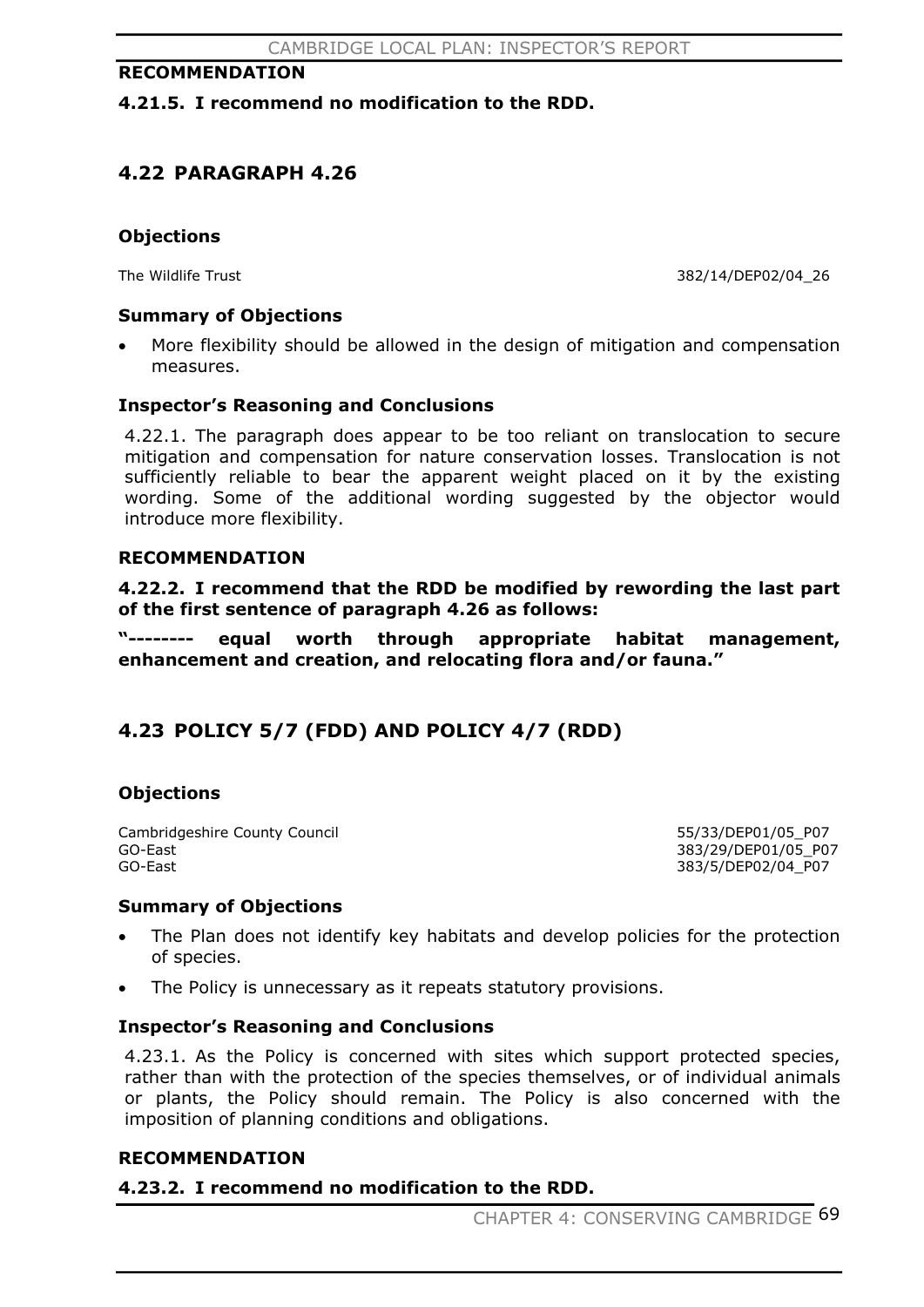# **4.24 PARAGRAPHS 5.20 (FDD) AND 4.28 (RDD)**

## **Objections**

The Wildlife Trust 382/16/DEP01/05\_20 382/16/DEP02/04\_28

## **Pre-Inquiry Changes: SC4.003**

#### **Summary of Objections**

The paragraph should be reworded to make it factually accurate.

#### **Inspector's Reasoning and Conclusions**

4.24.1. The majority of necessary changes were made to the RDD, but a proposed change has also been put forward by the Council to achieve complete accuracy.

#### **RECOMMENDATION**

**4.24.2. I recommend the modification of the RDD by the incorporation of SC4.003.**

## **4.25 PARAGRAPH 4.29**

#### **Objections**

GO-East 383/12/DEP02/04\_29

#### **Summary of Objections**

The paragraph appears incongruous, and should be raised to policy status.

#### **Inspector's Reasoning and Conclusions**

4.25.1. The paragraph appears to me to make sense. Together with paragraph 4.30 it expresses a policy intent to protect certain habitats, reflecting elements of Chapter 7 of the Structure Plan. The paragraph should be given the status of a policy. In fact the paragraph introduces a new topic, which deserves a section of its own within the Chapter. Consequent minor amendments to wording of supporting material, and the introduction of a cross-reference, would also be necessary.

#### **RECOMMENDATION**

#### **4.25.2. I recommend that the RDD be modified as follows:**

**a) add a new policy 4/8 after existing paragraph 4.31, entitled "Local Biodiversity Action Plans", to read "Rare or vulnerable habitats identified in Cambridgeshire's Local Biodiversity Action Plans, and habitats which support species identified in those Plans, will be protected from harmful development. Such development will not be permitted unless the need for it outweighs the harmful effects. Where such development is permitted, proposals should**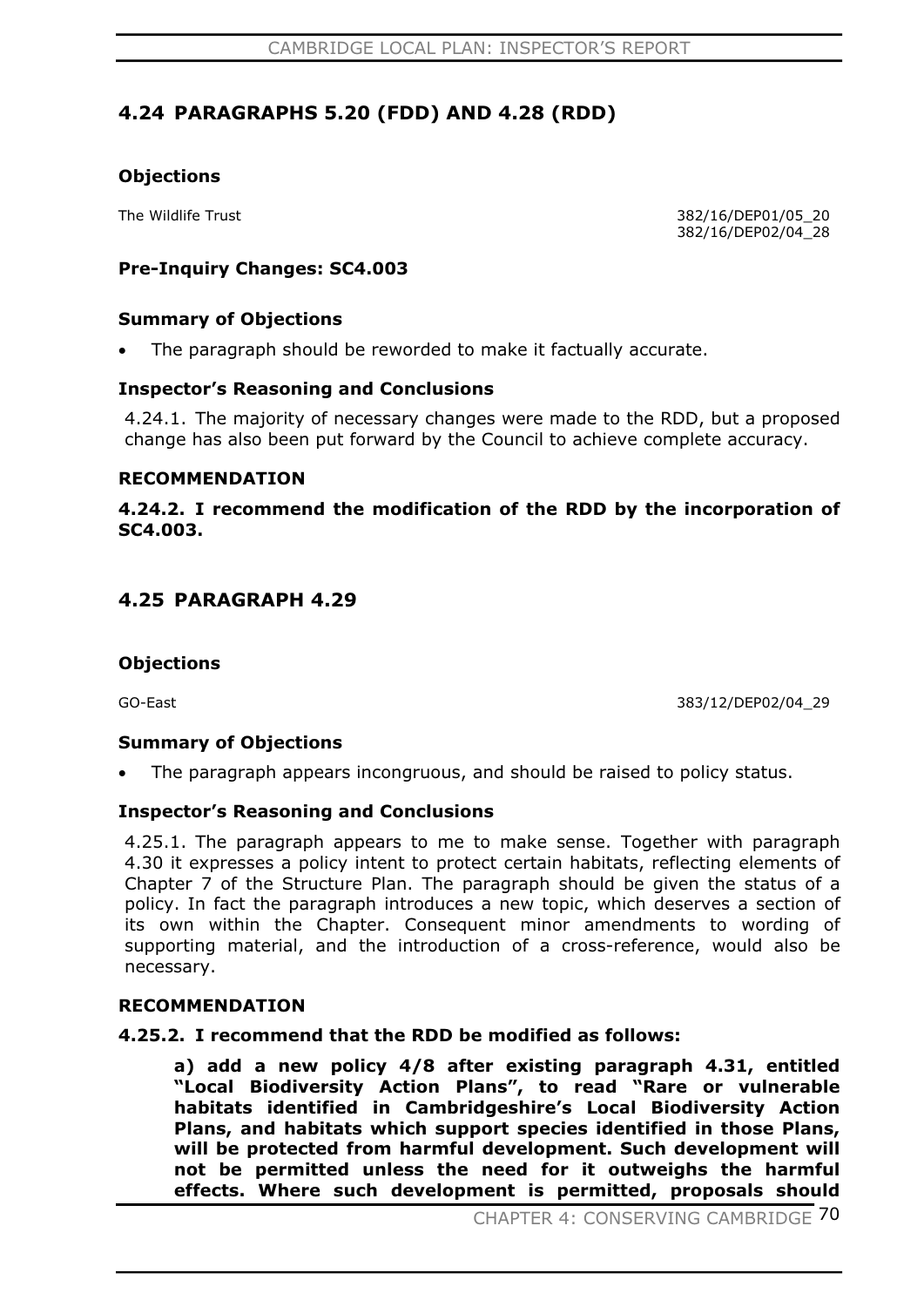**include measures to minimise harm and mitigate the harmful impacts."**

**b) relocate paragraph 4.29 to follow new Policy 4/8, delete the first 2 words from the paragraph, and include a cross-reference to existing paragraph 4.30.** 

**c) re-number Policies and paragraphs as necessary.** 

# **4.26 PARAGRAPH 4.30**

## **Objections**

Cambridgeshire County Council 65/30/DEP02/04 30

#### **Summary of Objections**

Planning conditions/obligations would not prevent harm where harmful development has to be allowed.

#### **Inspector's Reasoning and Conclusions**

4.26.1. The wording of the end of the paragraph is intended to convey the message that conditions would prevent harm overall.

#### **RECOMMENDATION**

## **4.26.2. I recommend no modification to the RDD.**

# **4.27 PARAGRAPH 4.31**

#### **Objections**

The Wildlife Trust 382/19/DEP02/04 31

#### **Pre-Inquiry Changes: SC4.005**

#### **Summary of Objections**

• A correction of an error is suggested.

#### **Inspector's Reasoning and Conclusions**

4.27.1. There is a clear error in the RDD here and this should be put right.

#### **RECOMMENDATION**

**4.27.2. I recommend that the RDD be modified by the incorporation of SC4.005.**

# **4.28 POLICY 3/19 (FDD)**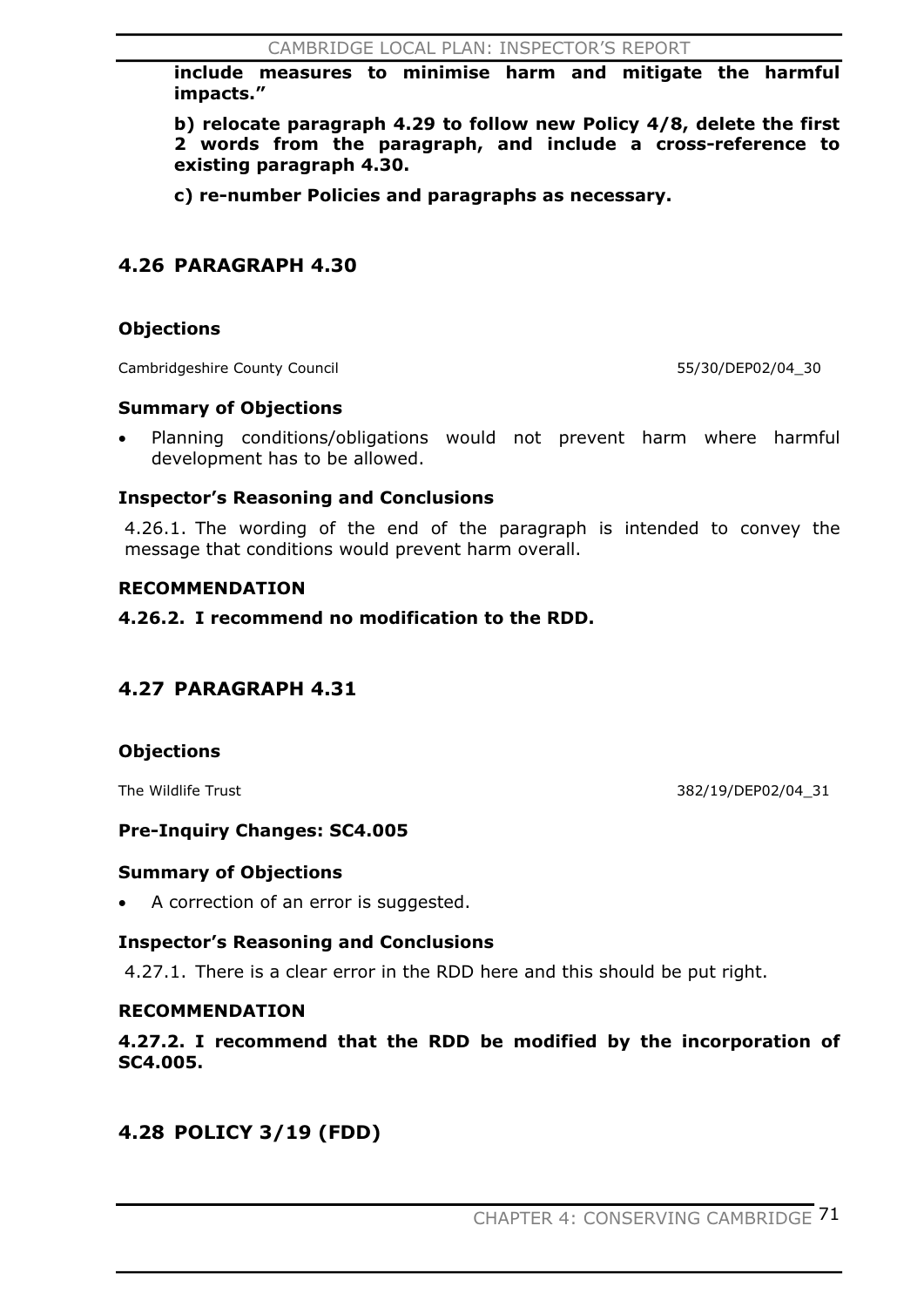#### **Objections**

Countryside Properties **68/2/DEP01/03\_P19** 

English Heritage 338/11/DEP01/03\_P19<br>
GO-East 383/16/DEP01/03 P19 383/16/DEP01/03 P19

#### **Summary of Objections**

- The Policy repeats statutory provisions.
- Minor changes would correct inaccuracies/omissions.

## **Inspector's Reasoning and Conclusions**

4.28.1. The Policy sets out succinctly how development affecting Scheduled Ancient Monuments in the City, and their settings, will be controlled.

#### **RECOMMENDATION**

## **4.28.2. I recommend no modification to the RDD.**

# **4.29 PARAGRAPH 4.34**

## **Objections**

English Heritage 338/18/DEP02/04 34

#### **Pre-Inquiry Change: SC3.005**

#### **Summary of Objections**

There should be a reference to the Historic Landscape Characterisation of Cambridgeshire.

#### **Inspector's Reasoning and Conclusions**

4.29.1. The work referred to in the objection will help in the understanding of the historical context of monuments. The necessary modification should be made, but to paragraph 3.12, which deals with development context. The Council puts forward proposed change SC3.005, with which I concur.

#### **RECOMMENDATION**

**4.29.2. I recommend that the RDD be modified by the incorporation of SC3.005.**

# **4.30 POLICY 3/20 (FDD) AND POLICY 4/9 (RDD)**

#### **Objections**

Countryside Properties 68/3/DEP01/03\_P20 Network Rail 370/4/DEP01/03\_P20 Cllr John Durrant 838/1/DEP02/04\_P09

English Heritage 338/13/DEP01/03\_P20 GO-East 383/17/DEP01/03\_P20 838/2/DEP02/04\_P09

CHAPTER 4: CONSERVING CAMBRIDGE 72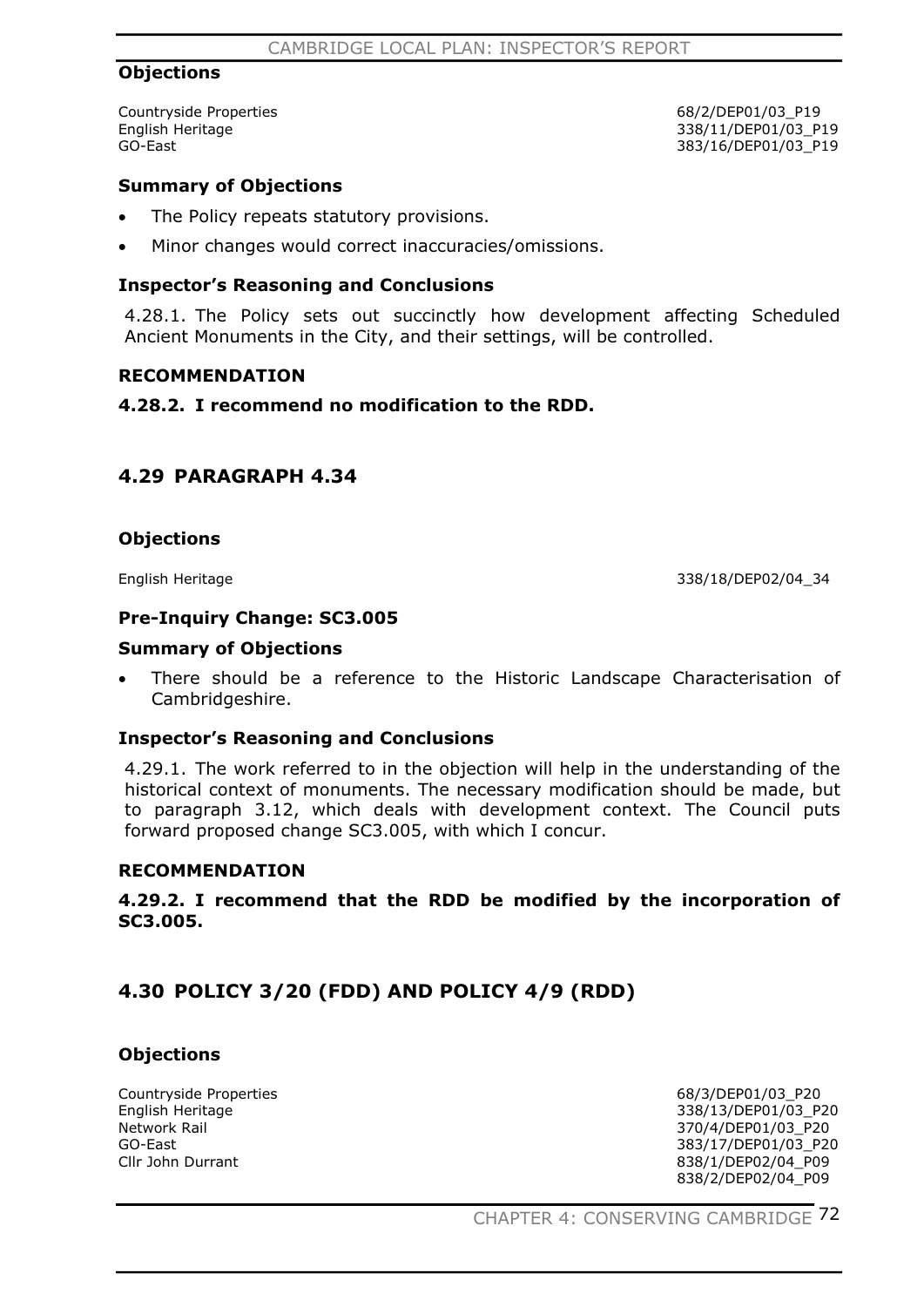## **Pre-Inquiry Changes: SC4.006**

## **Summary of Objections**

- The Policy repeats statutory provisions.
- x A Policy should encompass changes of use affecting Listed Buildings.
- x Operational requirements sometimes make it necessary to alter or demolish a listed structure.
- Demolition works should not be permitted.
- The final section of the Policy should be strengthened.

## **Inspector's Reasoning and Conclusions**

4.30.1. The Policy sets out clearly how development affecting Listed Buildings in the City will be controlled. Changes of use are potentially significant developments which could affect Listed Buildings, and should be referred to in the Policy. Details of material which should be supplied with planning applications should not be set out in the Plan, in the interests of brevity.

4.30.2. There are circumstances where demolition works would be allowable. It is right for the Policy to say so, and the Policy does this. The final section of the Policy is clear and enables a balance to be struck between the harm and benefits of demolition in appropriate circumstances.

4.30.3. I note that proposed change SC4.006 has been put forward in response to an objection which has been withdrawn. However the reference to setting in the Policy reflects the importance which Listed Building settings have, and I conclude that the proposed change should be made.

#### **RECOMMENDATION**

**4.30.4. I recommend that the RDD be modified by the incorporation of SC4.006.**

# **4.31 POLICY 3/21 (FDD) AND POLICY 4/10 (RDD)**

## **Objections**

Cambridge Preservation Society 26/20/DEP01/03\_P21 Countryside Properties **68/4/DEP01/03\_P21** The House Builders Federation 362/7/DEP01/03\_P21 Network Rail 370/5/DEP01/03\_P21 GO-East 383/18/DEP01/03\_P21 Ventress Property Developments Limited 690/3/DEP01/03\_P21 English Heritage 338/20/DEP02/04 P10 Bidwells Property Consultants<br>1996/1/DEP02/04\_P10 396/1/DEP02/04\_P10<br>276/5/DEP02/04\_P10

776/5/DEP02/04 P10

## **Pre-Inquiry Changes: SC4.007**

#### **Summary of Objections**

- The Policy merely repeats statutory provisions.
- The Policy is too harsh or restrictive in various respects.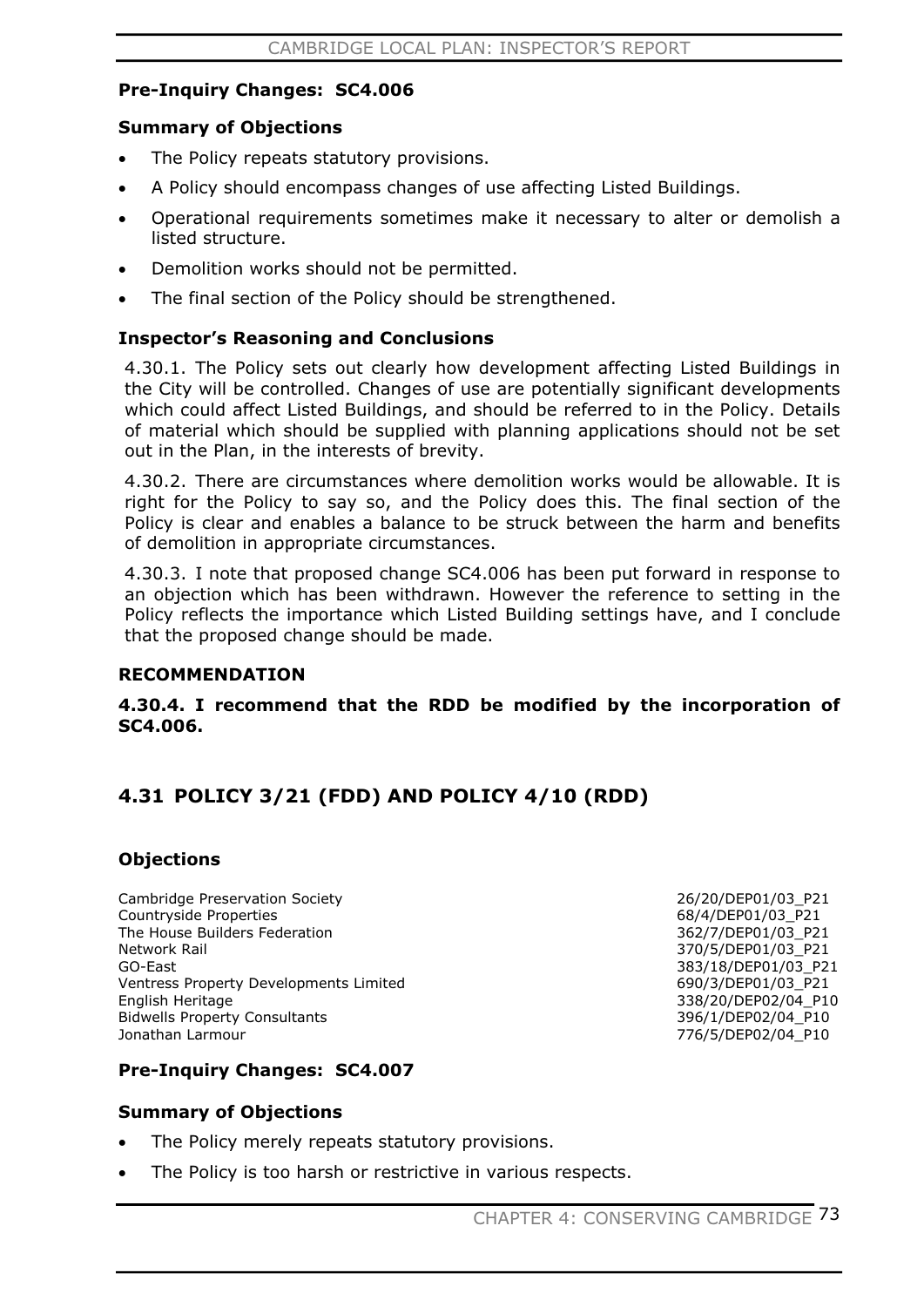- Further matters should be included in the Policy.
- Development which contrasts with the character of a Conservation Area should not be permitted.
- Conservation Areas should be reviewed.

#### **Inspector's Reasoning and Conclusions**

4.31.1. The Policy sets out succinctly how development affecting Conservation Areas in the City, and their settings, will be controlled.

4.31.2. The retention of features which contribute to character or appearance is a worthwhile objective in such areas and the Policy wording which requires this should not be weakened. Other material considerations, such as wider public benefits from development, or the necessary locations for accesses, will be weighed in the balance in the consideration of individual proposals.

4.31.3. As it is the character or appearance of a Conservation Area which matters, both these factors should appear in the Policy, as proposed change SC4.007 intends. However the proposed change should be applied to both parts a and b of the Policy, where in the RDD character alone is mentioned. In the RDD the Policy applies to extensions as well as new buildings.

4.31.4. Conservation Areas are a key part of Cambridge's historic importance. Paragraph 4.18 of PPG15 says that local authorities will often need to ask for detailed plans and drawings of proposed new development. In my view the Policy's bar on outline applications in Conservation Areas is justified. Its inclusion in the Policy is likely to be more useful to applicants than its relocation to supporting text.

4.31.5. It is not always necessary for development to preserve the character or appearance of a Conservation Area: development may also, or instead, enhance the area. Enhancement can be achieved by imaginative designs which provide a successful contrast with their context, and this can be seen in the historical development of some of the areas which are now Conservation Areas. The reference to "successful contrast" is not inappropriate.

4.31.6. PPG15, at paragraph 2.9, indicates that plans should set out authorities' broad criteria for designating and reviewing Conservation Areas. The RDD does not do this. I do not have the evidence to enable me to advise on the criteria which should be adopted in Cambridge. The Council might like to consider this matter when preparing DPDs. The review of particular areas is not a matter for the RDD.

#### **RECOMMENDATION**

**4.31.7. I recommend that the RDD be modified by the insertion of "or appearance" after the word "character" in parts a and b of Policy 4/10.** 

# **4.32 PARAGRAPH 3.72 (FDD)**

#### **Objections**

Ventress Property Developments Limited 690/1/DEP01/03\_72

#### **Summary of Objections**

CHAPTER 4: CONSERVING CAMBRIDGE 74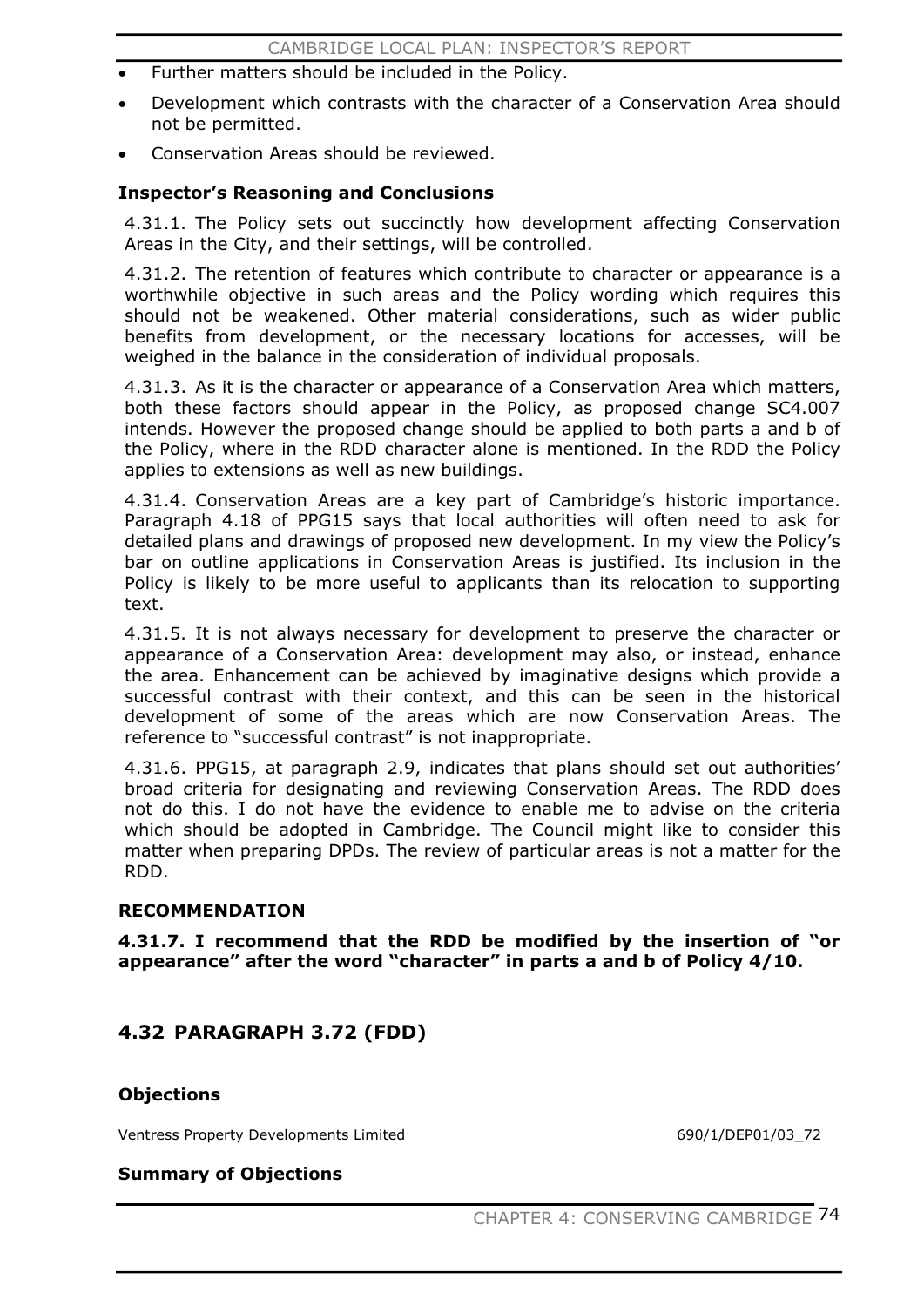The demolition of unlisted buildings in Conservation Areas should not be subject to the same tests as the demolition of Listed Buildings.

## **Inspector's Reasoning and Conclusions**

4.32.1. The RDD follows advice in paragraph 4.27 of PPG15.

## **RECOMMENDATION**

**4.32.2. I recommend no modification to the RDD.** 

# **4.33 POLICY 3/22 (FDD) AND POLICY 4/11 (RDD)**

# **Objections**

Peterhouse 71/1/DEP01/03\_P22 Camstead Homes 74/7/DEP01/03\_P22 The Bursars' Committee of the Cambridge Colleges and the Sample Bourge 87/10/DEP01/03 P22 English Heritage 338/14/DEP01/03\_P22 James Development Co. Ltd 378/6/DEP01/03\_P22 St John's College 81/1/DEP02/04\_P11<br>The Bursars' Committee of the Cambridge Colleges 81/1/DEP02/04 P11 The Bursars' Committee of the Cambridge Colleges Bidwells Property Consultants **396/2/DEP02/04** P11

# **Pre-Inquiry Change: FPC18**

## **Summary of Objections**

- This Policy is too onerous. It should take a more flexible and positive approach.
- The Policy should be strengthened by the addition of an introductory sentence.
- The whole matter of Buildings of Local Interest should be reviewed.

## **Inspector's Reasoning and Conclusions**

4.33.1. Some of the objections have been met in part by changes introduced in the RDD. The settings of these buildings are not protected, and an introductory sentence has been inserted to make it clear that the buildings do not have the status of Listed Buildings, but merit protection. I agree with the Council that the Policy is worthy of inclusion in the Plan. The buildings contribute to the character and distinctiveness of an important City. Their contribution in this regard merits protection from demolition and harmful alteration. In more detail, the wording of the second sentence of the Policy is appropriate to the control of demolition but too restrictive in relation to alterations, especially alterations to buildings which are not included on the statutory list. The Council's suggested altered wording is better. Reference to internal works is not necessary.

4.33.2. A Policy based on the Council working with applicants would weaken the protection of the buildings, and would merely be an expression of intent.

4.33.3. The 'listing' of these buildings has been subject to public participation. I cannot comment upon whether the number of buildings the Council considers are of local interest is reasonable or accurate. Further information on who holds the 'list', and where, would lengthen the Plan.

## **RECOMMENDATION**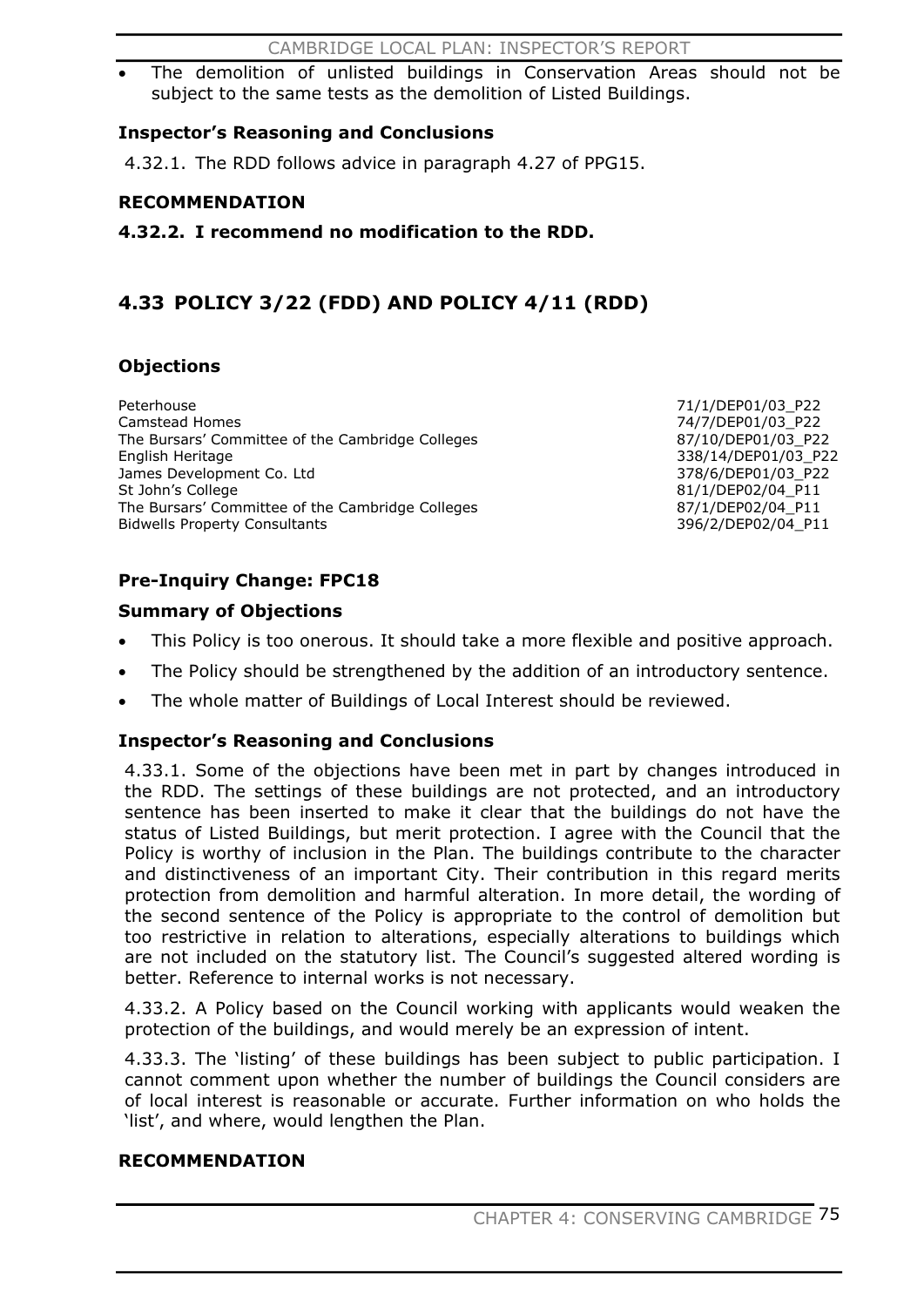**4.33.4. I recommend that the RDD be modified by the deletion from the second sentence of Policy 4/11 of the reference to alteration, and by the incorporation of FPC18.** 

# **4.34 PARAGRAPHS 3.74 (FDD), 4.42 AND 4.43 (RDD)**

#### **Objections**

Camstead Homes 74/6/DEP01/03\_74 James Development Co. Ltd 378/7/DEP01/03\_74 The Bursars' Committee of the Cambridge Colleges and the State 87/9/DEP02/04 42 The Bursars' Committee of the Cambridge Colleges 87/10/DEP02/04\_43

## **Summary of Objections**

- x A 'local list' has not been prepared.
- Paragraph 3.74 (now 4.42) should say that the buildings do not meet current criteria for statutory listing.
- Paragraphs 4.42 and 4.43 should not mention the preparation of a list of Buildings of Local Interest.

#### **Inspector's Reasoning and Conclusions**

4.34.1. The list, and associated preparatory and supporting work, have been completed and consulted upon. The meaning of paragraph 4.42 is clear and there is no need to change it. However in view of the completion of work on the list paragraph 4.43 can be brought up to date as suggested by the Council. I have made minor amendments to the Council's suggested change.

#### **RECOMMENDATION**

**4.34.2. I recommend that the RDD be modified by the deletion of paragraph 4.43 and its replacement by the following:** 

**"Guidance on the approach to be adopted when considering works to such buildings, and the criteria by which buildings will be added to the list in future, were produced and agreed by the Council as material considerations in 2005."** 

# **4.35 POLICY 3/2 (FDD) AND POLICY 4/12 (RDD)**

#### **Objections**

English Heritage 338/3/DEP01/03\_P02 Bidwells Property Consultants 396/12/DEP01/03\_P02 Trumpington Environmental Action Group (TEAG) 460/34/DEP02/04\_P12

#### **Summary of Objections**

- The Policy should encompass the whole environment and "significant" should be deleted.
- The positive form of the Policy has led to clumsy English.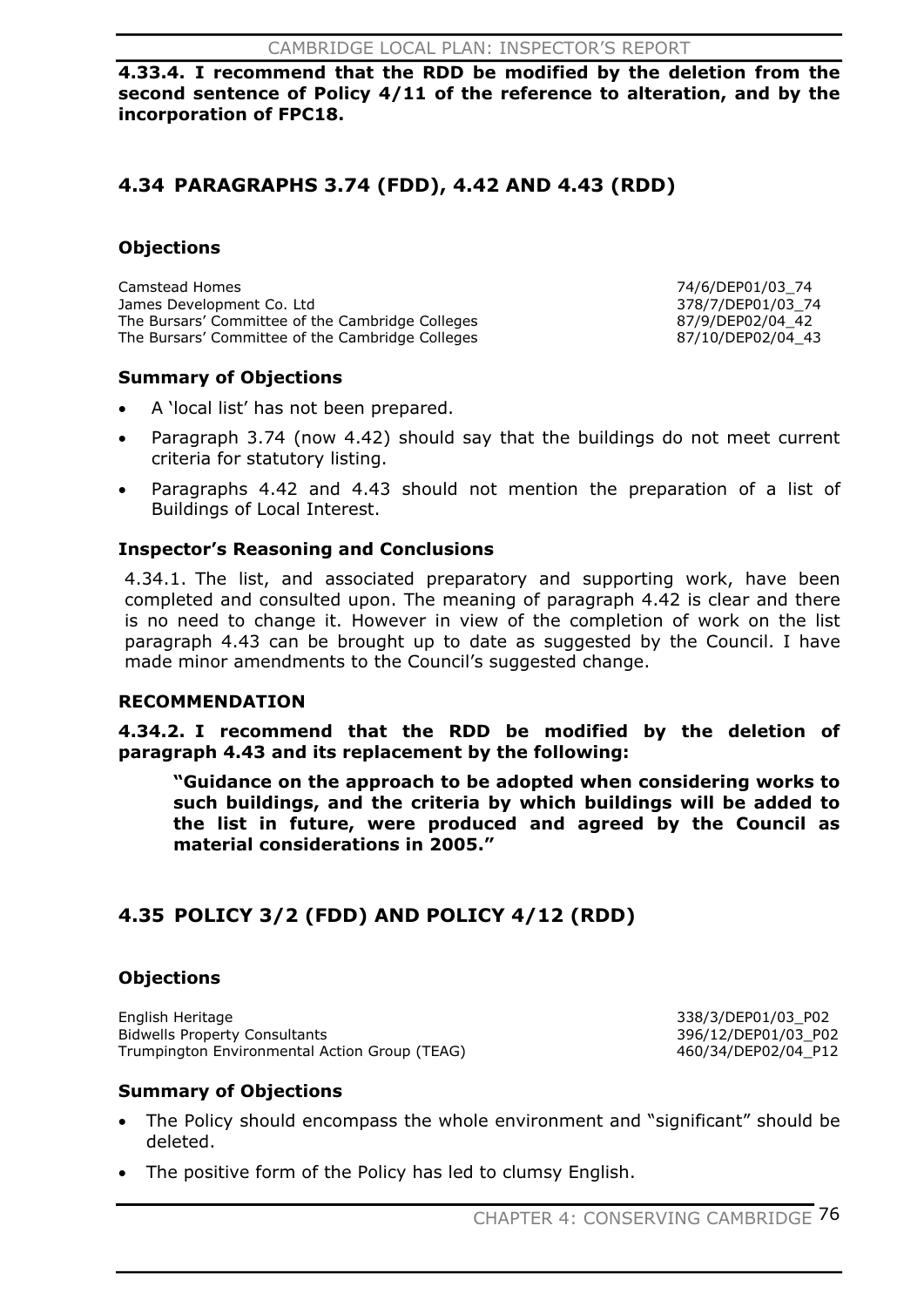The Policy is weakened by its section b. A wording change is suggested.

## **Inspector's Reasoning and Conclusions**

4.35.1. In the RDD the Policy does encompass the whole environment. Otherwise, most of the suggested wording changes are in my opinion too minor to affect the operation of the Policy. Generally, they offer no advantages over the existing expression of the Policy. However, a simple change to the final sentence of the Policy would improve the English.

#### **RECOMMENDATION**

**4.35.2. I recommend that the RDD be modified by the deletion of the final sentence of Policy 4/12 and its replacement by:** 

**"Proposals that are sensitive to pollution, and located close to existing pollution sources, will be permitted only where adequate pollution mitigation measures are provided as part of the development package."** 

# **4.36 PARAGRAPH 3.12 (FDD)**

## **Objections**

Bidwells Property Consultants **396/13/DEP01/03\_12** 

#### **Summary of Objections**

The Plan should not appear to trespass into areas subject to other statutory controls.

#### **Inspector's Reasoning and Conclusions**

4.36.1. The paragraph does not appear to me to give the impression complained about. The principal burden of the paragraph is that other agencies will be consulted when necessary.

#### **RECOMMENDATION**

#### **4.36.2. I recommend no modification to the RDD.**

# **4.37 POLICY 3/3 (FDD)**

#### **Objections**

Cambridgeshire County Council 55/23/DEP01/03\_P03

#### **Summary of Objections**

The Policy should also cover development outside Air Quality Management Areas but which could have an impact on such areas.

## **Inspector's Reasoning and Conclusions**

4.37.1. The Policy wording is based on national policy and should not be changed.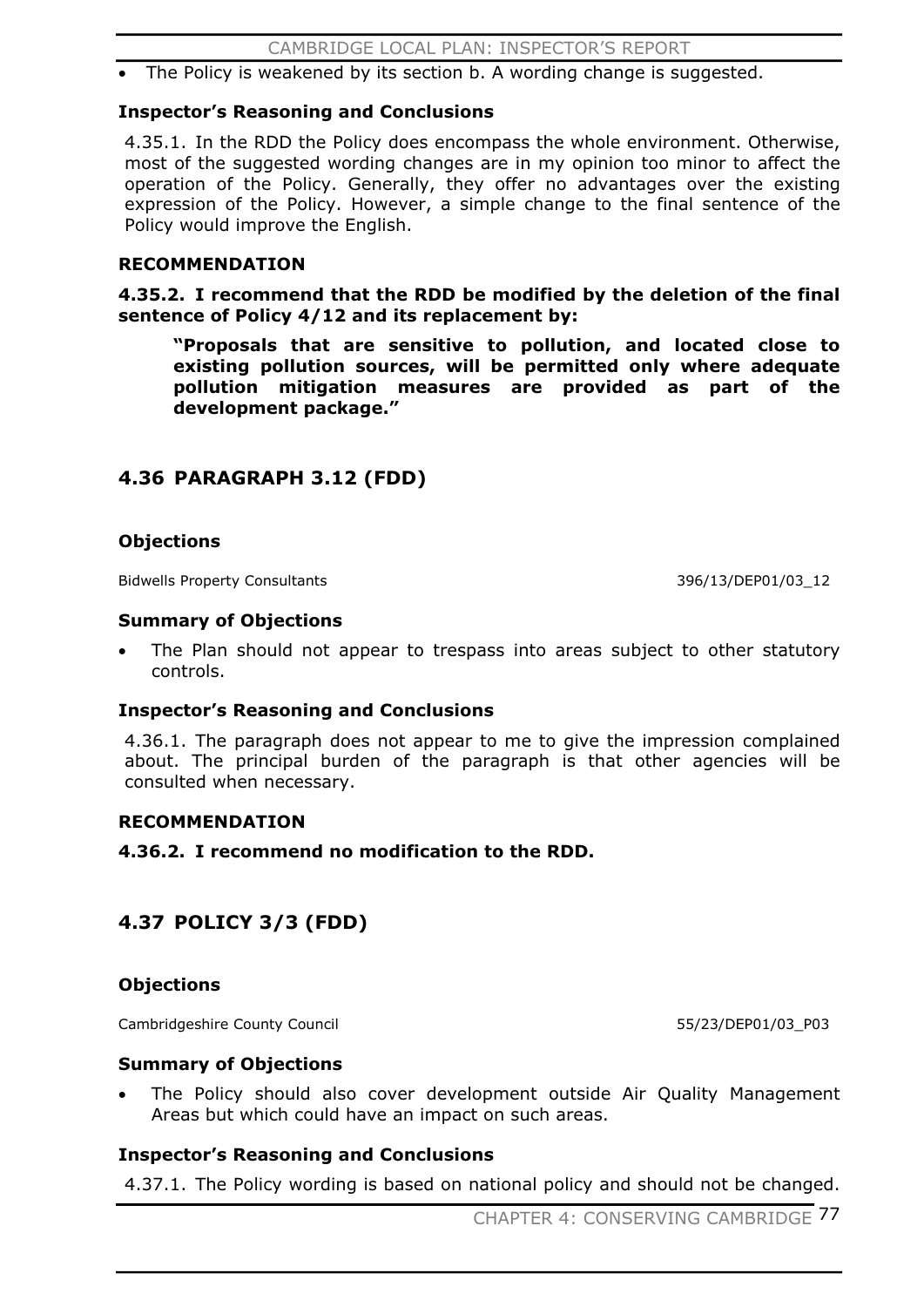Nevertheless the Council has made a suitable reference in the supporting text.

#### **RECOMMENDATION**

## **4.37.2. I recommend no modification to the RDD.**

# **4.38 POLICY 4/14**

## **Objections**

The Perse School for Boys 754/8/DEP02/04\_P14

#### **Summary of Objections**

Harm from lighting sports pitches should be balanced against community benefits.

#### **Inspector's Reasoning and Conclusions**

4.38.1. The Policy seeks to minimise the impact from lighting and is not expressed in a negative fashion. The benefits of lighting sports pitches would automatically be taken into account and need not be mentioned in the Policy.

#### **RECOMMENDATION**

## **4.38.2. I recommend no modification to the RDD.**

# **4.39 POLICY 3/15 (FDD)**

## **Objections**

Network Rail 370/2/DEP01/03\_P15<br>Bidwells Property Consultants and the set of the set of the set of the set of the set of the set of the set of Bidwells Property Consultants

## **Summary of Objections**

- The Policy merely rehearses national policy.
- Essential infra-structure should be permitted in flood plains.

## **Inspector's Reasoning and Conclusions**

4.39.1. The Policy should be retained because of the risk of flooding from the River Cam and its tributaries. In many places the flood plain is directly adjacent to the built-up area.

4.39.2. Paragraph 4.57 refers to some of the circumstances in which development would be permitted and further detail is unnecessary.

#### **RECOMMENDATION**

**4.39.3. I recommend no modification to the RDD.** 

## **4.40 PARAGRAPH 4.56**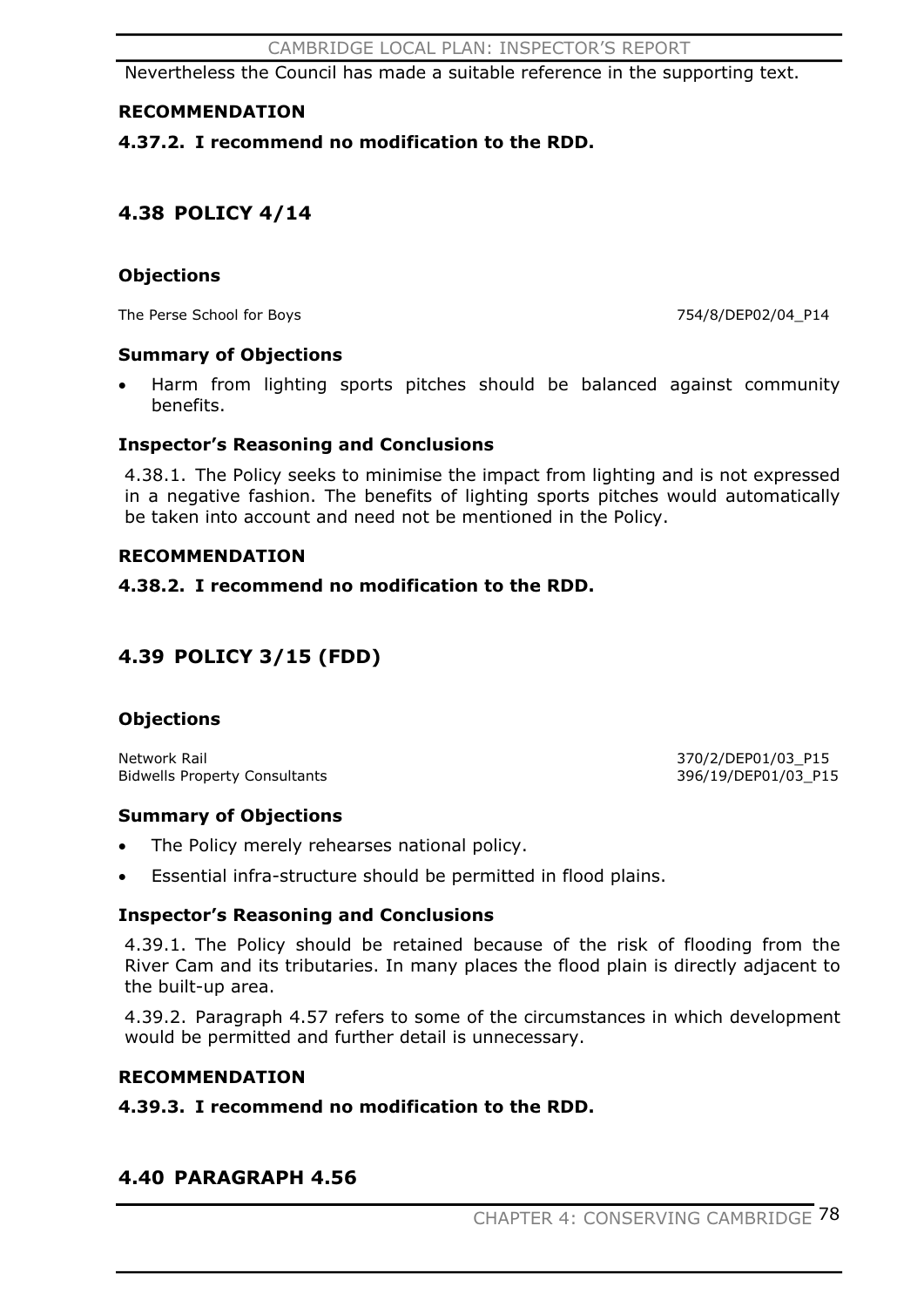## **Objections**

Countryside Properties 68/3/DEP02/04\_56 Addenbrooke's NHS Trust 399/4/DEP02/04\_56 Countryside Properties & Liberty Property Trust 837/3/DEP02/04\_56

#### **Summary of Objections**

The extent of Flood Zones is not reliable on a site specific basis, especially in the Southern Fringe. Allocated sites within Flood Zones should not be subject to an initial presumption against development.

## **Inspector's Reasoning and Conclusions**

4.40.1. The Flood Zone information comes from the Environment Agency. The Proposals Map and paragraph 4.56 both contain references to the Agency's website and no other qualification of the information is needed. Allocations are based on earlier data, so it would be inadvisable to reword the paragraph to suggest that development might take place on land which could flood. Developers will be required to carry out a site based Flood Risk Assessment. Paragraph 4.56 explains how the initial presumption against development in Flood Zones might be overcome, in line with Policy 4.15. Paragraph 4.57 makes it plain that not all development in Flood Zones will be prevented.

#### **RECOMMENDATION**

**4.40.2. I recommend no modification to the RDD.** 

# **4.41 PARAGRAPH 3.47 (FDD)**

## **Objections**

Cambridge Preservation Society 26/16/DEP01/03 47

#### **Summary of Objections**

Developments must avoid reducing the flood storage capacity of the flood plain.

#### **Inspector's Reasoning and Conclusions**

4.41.1. This matter is adequately covered both in the relevant paragraph and in Policy 4/15.

#### **RECOMMENDATION**

**4.41.2. I recommend no modification to the RDD.** 

# **4.42 PARAGRAPH 3.49 (FDD)**

#### **Objections**

Cambridge Preservation Society 26/17/DEP01/03\_49

CHAPTER 4: CONSERVING CAMBRIDGE 79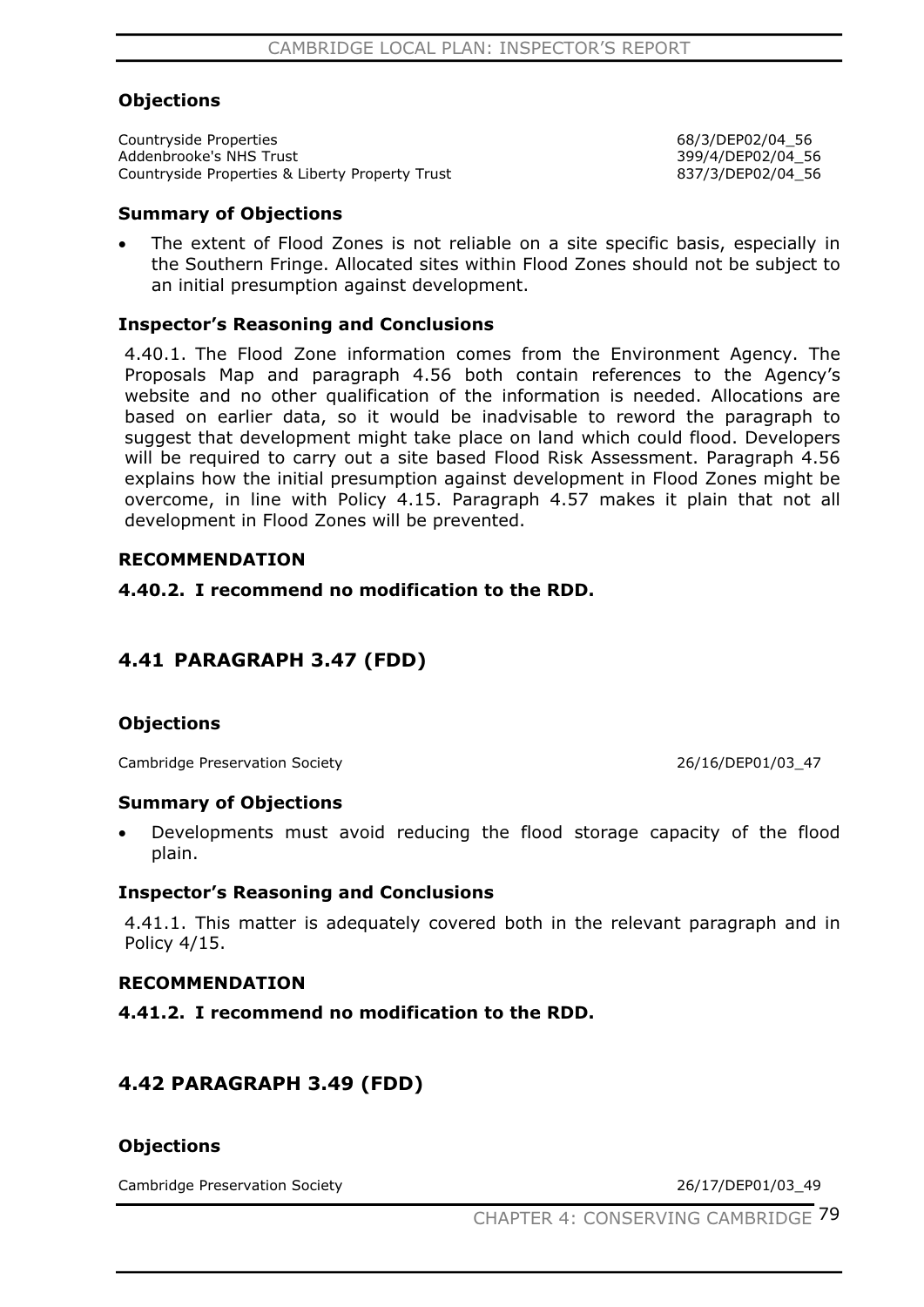## **Summary of Objections**

The paragraph is redundant.

## **Inspector's Reasoning and Conclusions**

4.42.1. Recognition of the Environment Agency as a key consultee is desirable.

#### **RECOMMENDATION**

**4.42.2. I recommend no modification to the RDD.** 

# **4.43 PARAGRAPH 4.62**

## **Objections**

The Bell Educational Trust 83/3/DEP02/04\_62

## **Summary of Objections**

Drainage systems should be adopted by the relevant authority.

## **Inspector's Reasoning and Conclusions**

4.43.1. The development plan cannot force water companies or other agencies to adopt drainage systems put in place to accommodate new developments.

## **RECOMMENDATION**

**4.43.2. I recommend no modification to the RDD.** 

# **4.44. OMISSION SITE 19 – HOMERTON COLLEGE,**

# **PROTECTED OPEN SPACE**

## **Objections**

The objections to this aspect of the plan are listed in Annex 3.

#### **Summary of Objections**

• Land at Homerton College should not be designated as protected open space.

## **Inspector's Reasoning and Conclusions**

4.44.1. This site has been identified by the Council in its Open Space and Recreation Strategy (CD 5.4.1) as having both environmental and recreational importance. Notwithstanding that there are only limited public views of the site, in my opinion the open space benefits not only the staff and students at the College but also nearby residents. No convincing evidence has been produced to suggest that the Council was wrong in its assessment of the value of this site. There has been no assessment of the need for open space in this location, and removing the protection from the site would therefore conflict with the aims of PPG17.

4.44.2. A number of the objections to the proposed change in designation are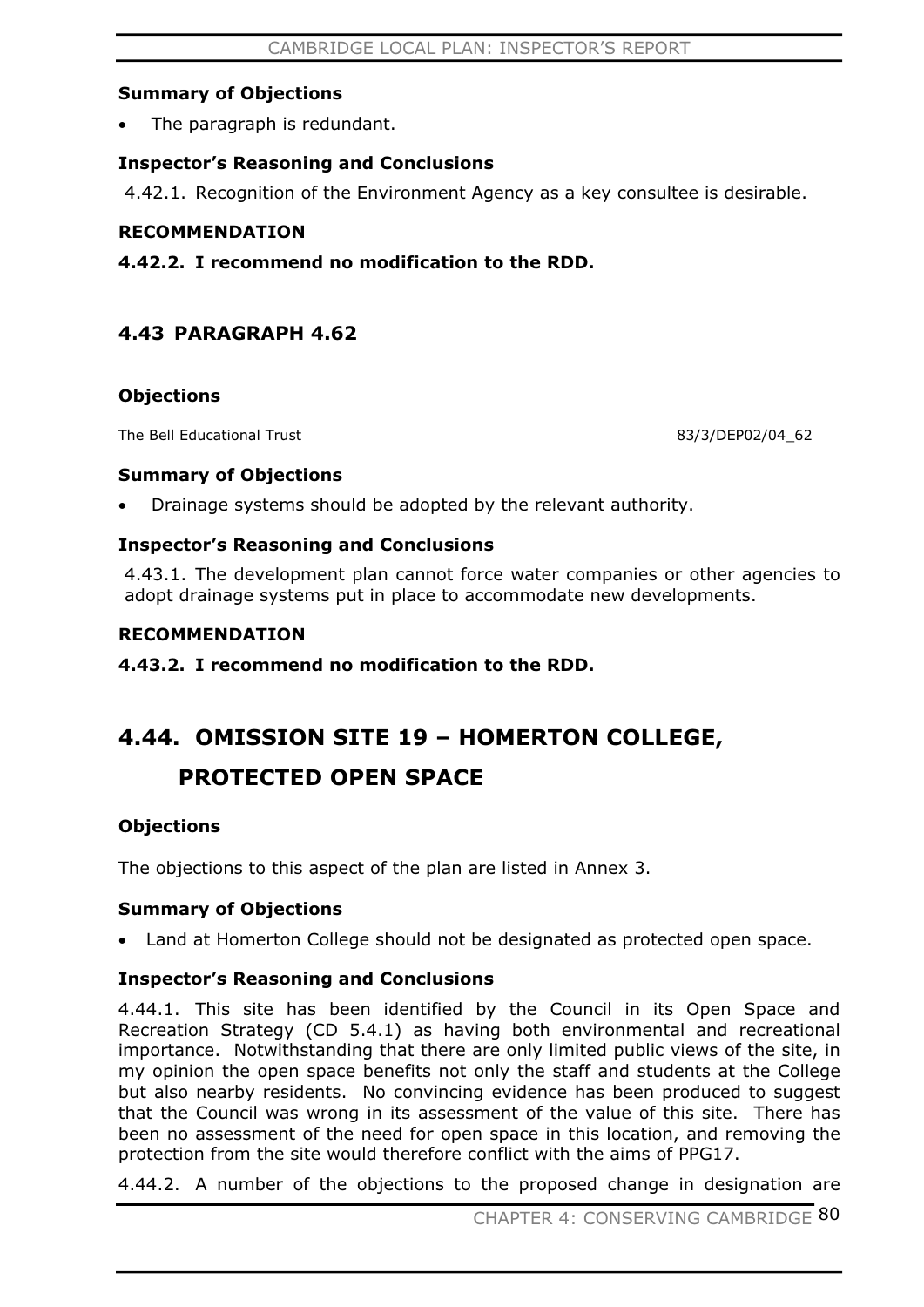#### CAMBRIDGE LOCAL PLAN: INSPECTOR'S REPORT

effectively objections to the possibility of development within the site, and there is no such proposal before the Local Plan Inquiry. The Council has pointed out that the plan does not impose a complete embargo on any development within the designated area, although retaining the designation of protected open space will limit the development that can take place.

## **RECOMMENDATION**

## **4.44.3. I recommend no modification to the RDD.**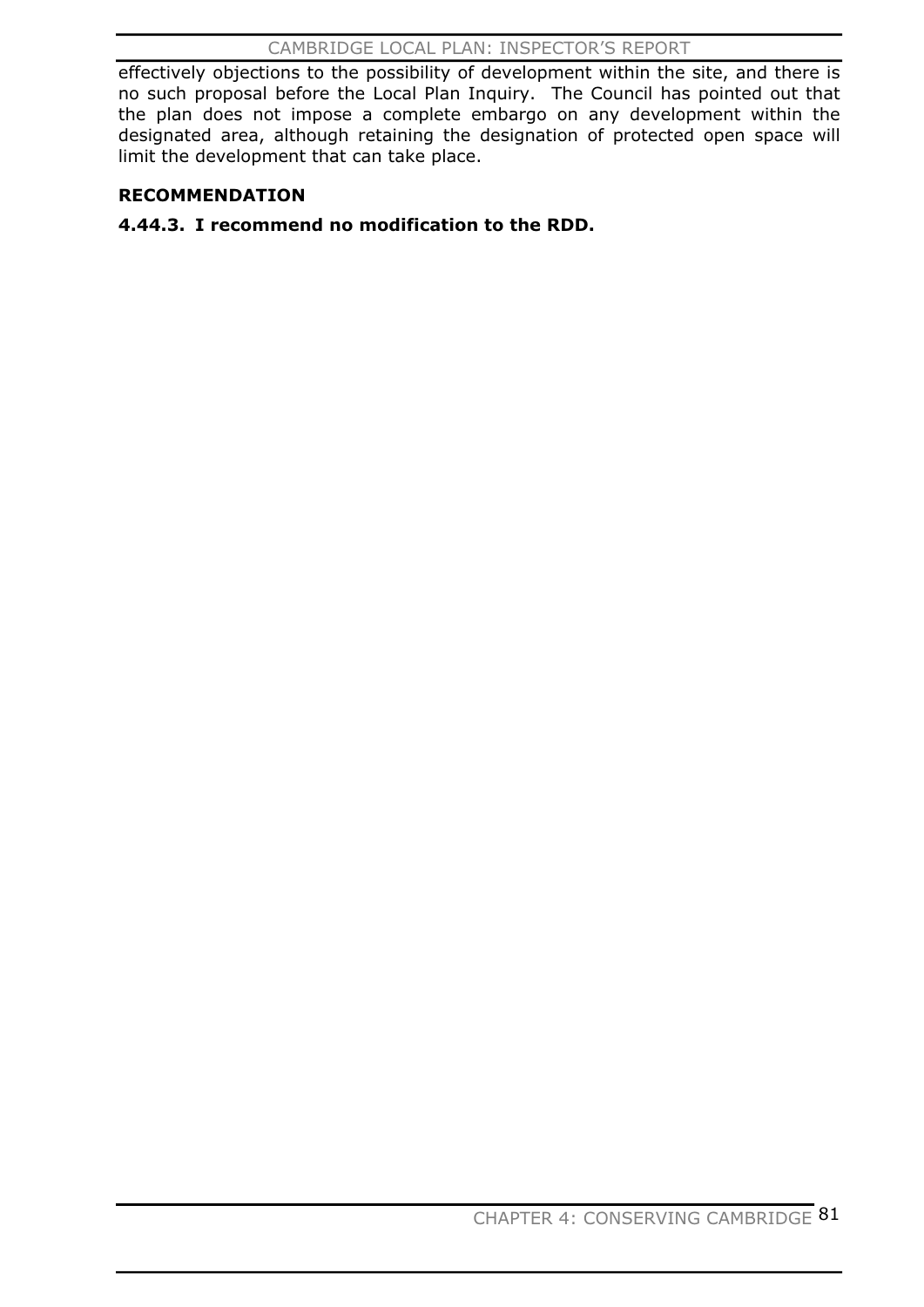# **5. LIVING IN CAMBRIDGE**

# **INSPECTOR'S NOTE**

The Plan has been prepared against the background of national guidance in PPG3 "Housing", published in March 2000. Since the Inquiry closed the government has published a draft replacement, PPS3 "Housing", which sets out significant proposed changes to the planning and delivery system for housing with the aim of ensuring that everyone has the opportunity of living in a decent home, which they can afford, in a community where they want to live. In the context of proposed changes to the strategic planning process, the government is keen to deliver a better balance between housing demand and supply in every housing market, and to improve affordability where necessary, as well as creating sustainable, inclusive and mixed communities.

This document is subject to consultation with the full range of interested parties, and is a material consideration in the assessment and analysis of the presently proposed Plan policies. Although the emerging PPS3 is a material consideration, I am able to give it only the weight which is appropriate to the early stage which has been reached in the preparation processes. The imminence of published new national guidance is such that it is likely that the Council will need to review its policies for overall housing provision and delivery in general, and for affordable housing in particular, at an early stage as part of the new LDF system.

# **5.1 WHOLE CHAPTER**

## **Objections**

Adrian Kent 330/1/DEP01/04<br>
H M Prison Service 385/1/DEP01/04 J Fuller 558/1/DEP01/04

385/1/DEP01/04

## **Summary of Objections**

- There should be a radical reconsideration of housing provision, with far fewer new homes being built on Green Belt land and high quality liveable family dwellings being preferred for brownfield sites.
- The Plan should allocate a site for a new prison, or include a policy allowing a proposal to come forward speedily should a suitable site be identified.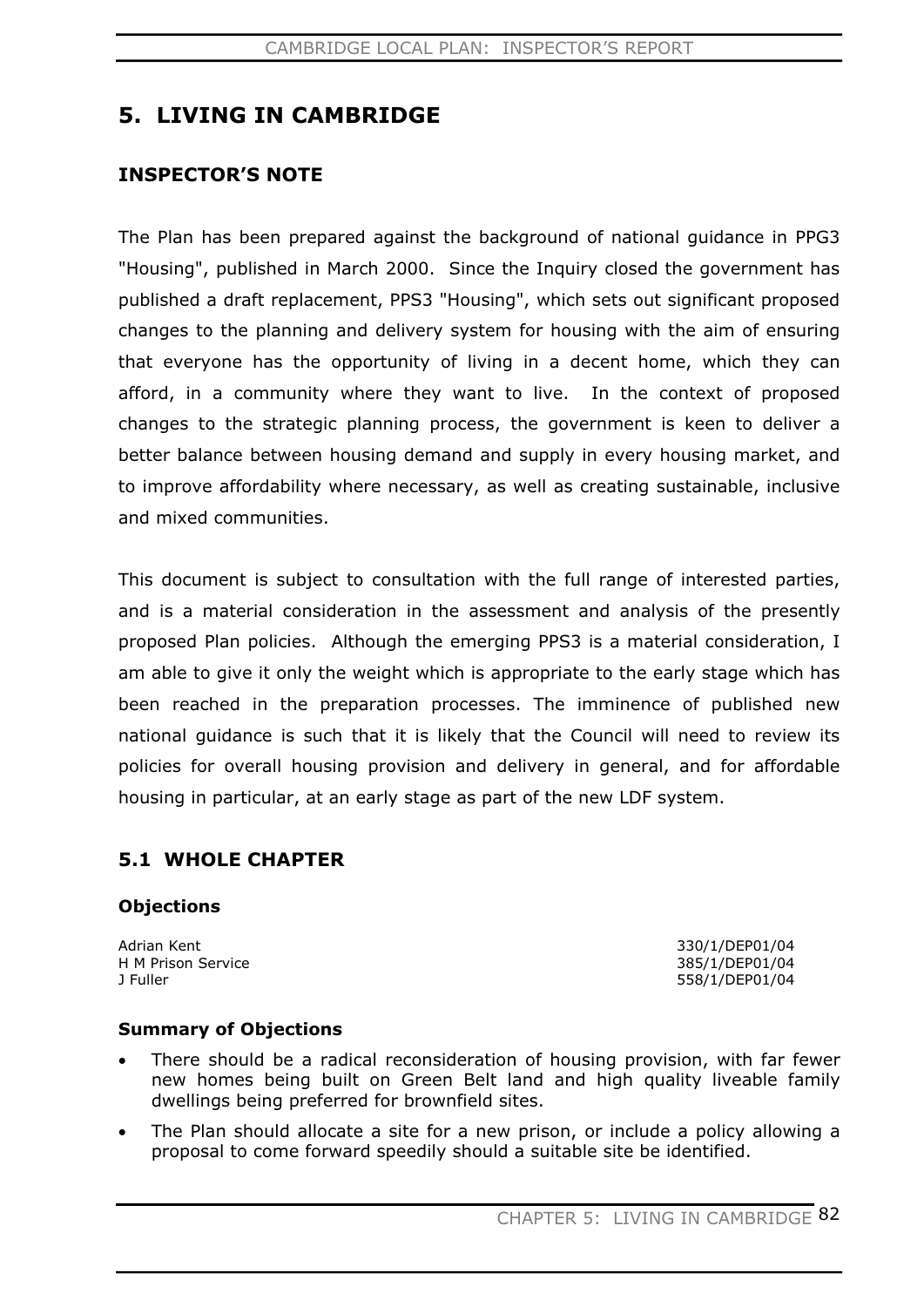The University and Colleges should be prevented from replacing residents in the historic centre of Cambridge with students, because of the effect on the viability of the City Centre.

## **Inspector's Reasoning and Conclusions**

5.1.1. The Local Plan is required to be consistent with RPG 6 and the Structure Plan. The allocations of land for housing in the Plan are intended to meet the requirements placed on the City by these documents, and in particular by the Structure Plan. If the strategy proposed in the first bullet point were to be adopted in the Plan, then it would not be consistent with regional and strategic policy guidance.

5.1.2. During the period of consultation leading to publication of the RDD, no potential site that might be suitable for a prison has been identified within the Plan area. According to the Council, land values in the area are very high and there is a high demand for land for new dwellings and other competing land uses. This is reflected in the requirements of Structure Plan Policy P9/7, which aims at the selective management of the local economy by reserving employment land in the area for development that can demonstrate a clear need to be located there, in order to serve local requirements or contribute to the continuing success of the Sub-Region as a centre of high technology and research. Under these circumstances, it seems unlikely that a suitable site for a prison that would meet the criteria set out in Circular 3/98 "Planning for Future Prison Development" could be identified within such a compact and constrained local authority area.

5.1.3. HM Prison Service proposes that the Plan should establish a policy framework to allow any proposals for a prison to come forward. But no detailed policy wording has been suggested, and in the absence of any convincing evidence indicating any likelihood of identifying a suitable site in the Plan area, I am not satisfied that the inclusion in the Plan of a criteria-based policy is justified. In the unlikely event of a site being identified outside the local Plan process, it would need to be treated as a departure from the current Plan in the usual way, as Circular 3/98 recognises.

5.1.4. The Council has only limited control over changes of occupation of residential properties within the historic centre to student occupation, as in many instances there will be no change of use requiring planning permission. However, notwithstanding that for several months of the year student accommodation is unlikely to be occupied, the very high level of residential accommodation within the City Centre contributes to the viability of what is clearly a busy and lively centre. In addition, Policy 5/3 aims for the return to housing of buildings originally built as housing but currently in a non-residential use. Although local residents regret the loss of town centre housing to student accommodation, in planning terms this process, which appears to have been continuing over a long period of time, is not likely to undermine significantly the viability of the City Centre.

## **RECOMMENDATION**

## **5.1.5. I recommend no modification to the RDD.**

## **OBJECTIVES**

## **5.2 OBJECTIVE 1**

#### **Objections**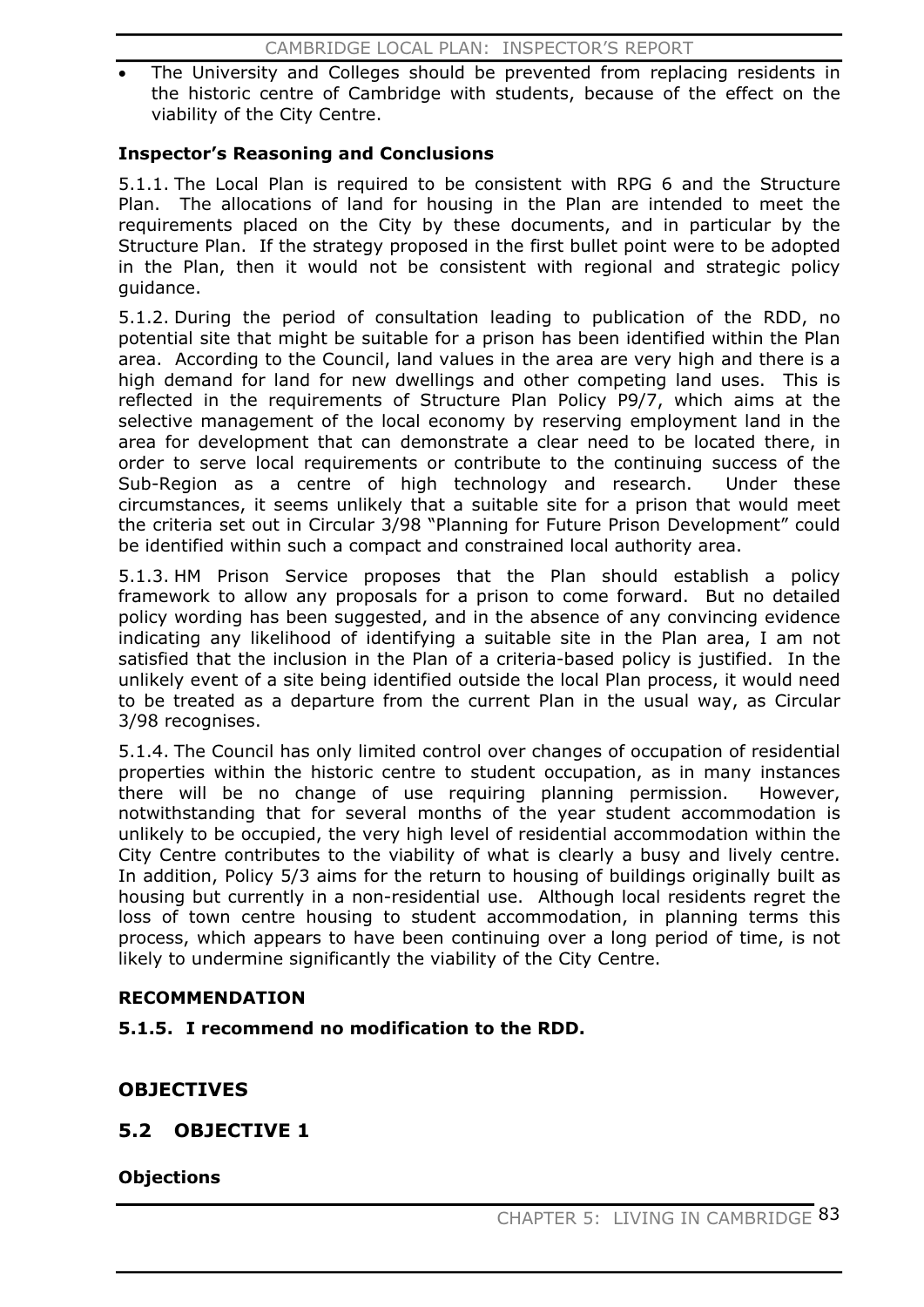Bidwells Property Consultants 1996/22/DEP01/04 OB1

## **Summary of Objections**

Objective 1 should make it clear that the City is not providing for all the needs of the Sub-Region.

## **Inspector's Reasoning and Conclusions**

5.2.1. The Council has accepted that the wording of the objective as it appears in the FDD could be improved, and the objective in the RDD is now to "contribute to meeting the needs of the Cambridge Sub-Region".

## **RECOMMENDATION**

## **5.2.2. I recommend no modification to the RDD.**

## **HOUSING**

# **5.3 POLICY 4/1 (FDD) AND POLICY 5/1 (RDD)**

## **Objections**

The objections to this aspect of the Plan are listed in Annex 3.

#### **Summary of Objections**

- The housing requirement is too high. The Council should resist outside pressures for growth, and concentrate on higher density urban schemes.
- There are unjustifiable differences compared with the Structure Plan.
- The Local Plan housing supply is not achievable, and the Plan does not show how it could be achieved. Individual elements of the supply are criticised.
- The sites included in the elements of supply should be specified, with their capacities and anticipated dates for construction.
- Policy wording restricts the ability of owners to develop commercial sites.
- Objections are made to site allocations and omissions.

## **Inspector's Reasoning and Conclusions**

#### *The Structure Plan*

5.3.1. The housing requirement is set by the Structure Plan and it is not for me to raise again arguments about growth, its strategic distribution, and the role of Cambridge, which were considered in the preparation of that Plan and earlier strategic work. The Structure Plan also identifies particular areas for development, and the Local Plan must be in conformity with the Structure Plan. Hence the draft Local Plan rightly proposes major development at locations like the Southern Fringe and in North-West Cambridge. Otherwise my comments on the allocations and omission sites are made elsewhere in this report, with one minor exception discussed below.

5.3.2. However, I can add here that the RDD does rely on substantially higher densities for housing development, and on the use of previously developed land, to help in meeting the housing requirement. There is no need to repeat the density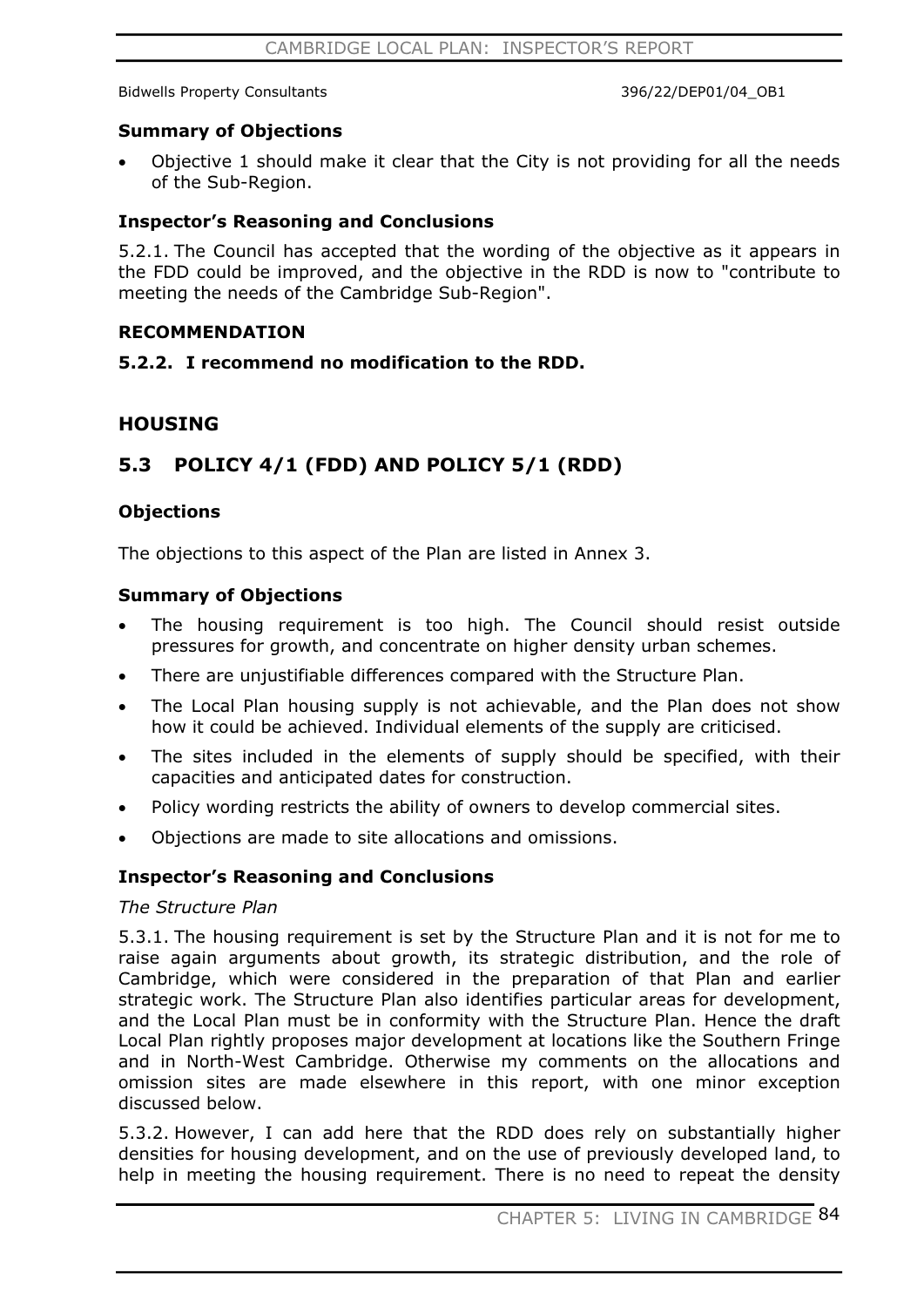policies of national guidance and the Structure Plan. The proposed change to paragraph 3.6(b), giving priority to previously developed land, accords with national policy but cannot delay the release of land in urban extensions identified in the Structure Plan.

5.3.3. The Structure Plan sets out a house building requirement for Cambridge City of 12,500 additional homes 1999-2016, 6,500 within the built-up area and 6,000 on the edge of Cambridge. The requirement is not to be regarded as a ceiling or cap, as the housing figures for each District are described as "indicative". By the same token the housing figure for Cambridge should not be treated as being a minimum. In my view the figure should be met as nearly as possible, but some latitude both above and below the figure is allowed. The use of the word "approximately" to qualify the new dwelling totals in Policy 5/1 is appropriate, and does not suggest that the totals are rigidly fixed.

5.3.4. In this context, and as background to what follows in this report, my recommendations are likely to result in some additional housing supply, for example from the higher proportion of market houses on the University land south of Huntingdon Road. This gives comfort, should some of the complex sites allocated fail to come forward in the Plan period.

5.3.5. It has been suggested that the Housing Needs Survey reveals such a high level of need that the housing requirement is actually higher than that included in the RDD. It seems to me that this argument seeks to go behind the Structure Plan requirement, but it is the latter which the RDD must meet, and not a figure which is based on the inclusion of other data.

5.3.6. I consider that the Structure Plan reference to "additional homes" does not render objectionable the RDD use of "dwellings" in calculating and describing its housing supply. Other apparent differences from the Structure Plan, included in Policy 4/1, have been omitted from the RDD. The RSS is, at the time of writing, in draft form and the RDD should not be modified to accord with a document which could change. Suggestions that the Sub-Regional housing context be reviewed, that more land be released in South Cambridgeshire, or that particular sites in South Cambridgeshire be supported, are not for me. The evidence regarding alleged delays in bringing forward sites in South Cambridgeshire comes only from part of the development industry. It does not allow me to reach reliable conclusions that this is a sound reason for allocating more land in Cambridge City.

## *The Elements of Supply*

5.3.7. The Council has applied a 10% discount to sites with unimplemented planning permission or resolutions to grant permission. The 10% figure is derived from research. The figure should not be applied to sites where construction has started because there is strong evidence that the development of such sites is completed.

5.3.8. The Urban Capacity Study (UCS) undertaken to assist the examination of the Structure Plan estimates the discounted potential capacity of the urban area as 3,671. The Structure Plan EIP Panel Report found the UCS to be sound, and as likely to under-estimate capacity as to over-estimate it.

5.3.9. A discount of 50% has been applied to the redevelopment of many of the sites in existing use. This is based on experience and the UCS suggests that a cautious approach has been taken. Most of the sites are in employment use, and this has been the primary source of urban completions in the City in recent years. The alternative discount of 65% put forward by an objector has no statistical basis, but reflects the highest discount contained in the discount Table in 'Tapping The Potential', which suggests that local authorities tend in fact to under-estimate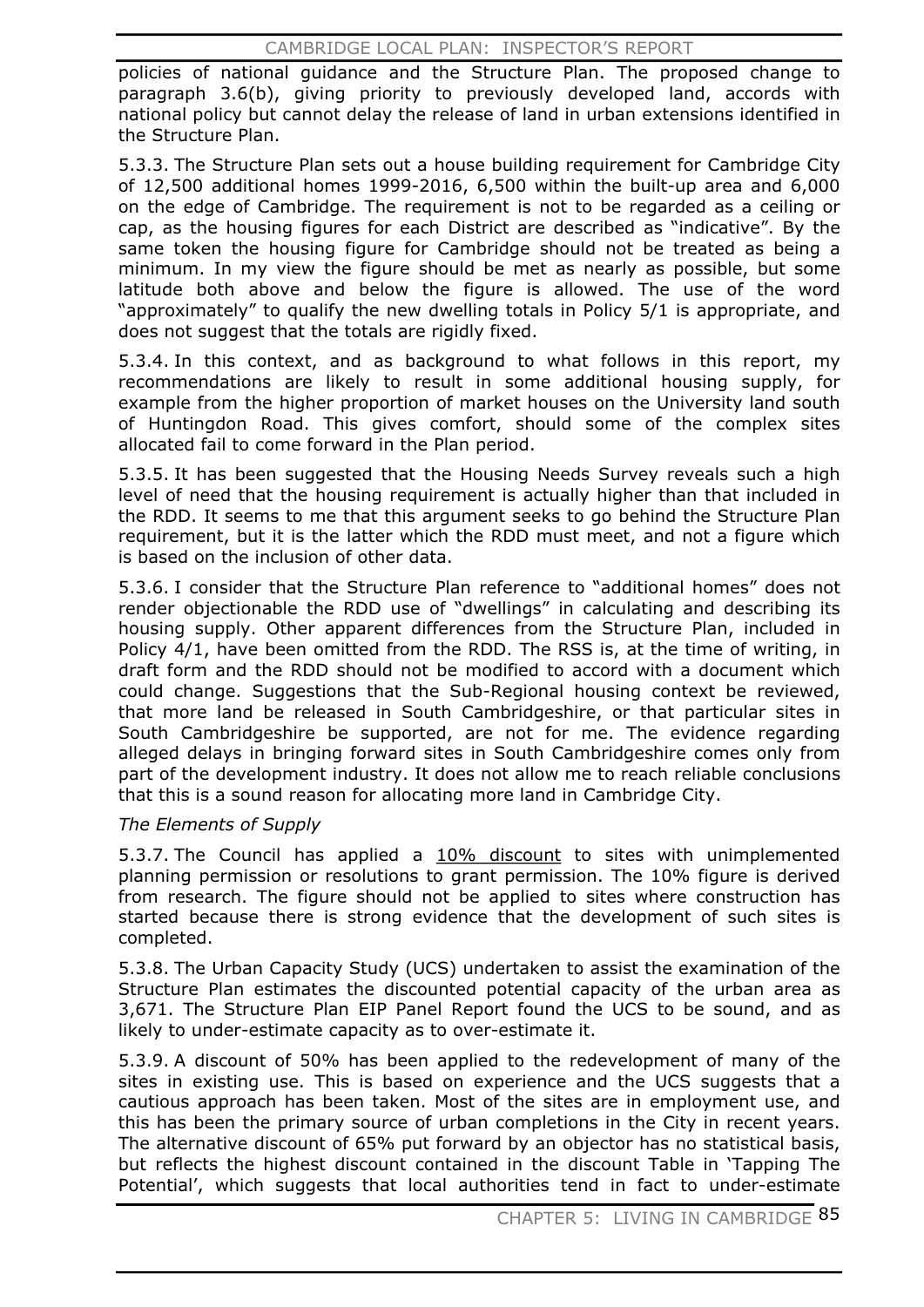dwelling production from various sources.

5.3.10. It is clear that redevelopment for housing, even where land is already in use, is a significant force in Cambridge. Petrol filling stations and other sites can be costly to redevelop but the housing market in the City is buoyant, residential land is valuable, there is a large number of sites, and the Council is in discussion with interested parties with regard to many sites. There are particular difficulties with the redevelopment of the Northern Fringe, but several years are available to Plan and prepare for this development. On the other hand the UCS figure is based on under-estimates for other large sites.

5.3.11. The assumed average density for housing sites in and around the central area is 75 dph, and for areas somewhat further out 55 dph. Objectors consider these figures too high, but they are effectively being achieved. Some Conservation Areas already feature high density housing, even with landscaping and low rise buildings.

5.3.12. High densities are particularly justified in the station area and near the proposed new station in the Northern Fringe, because of the high levels of accessibility to public transport.

5.3.13. I consider that the UCS capacity estimate should not be changed.

5.3.14. It is said by several objectors that the housing totals assumed by the Council for urban extensions are not deliverable. The housing supply is not dependent on production of dwellings on the Airport site during the Plan period: this site is expected to come forward after 2016.

5.3.15. The other urban extensions are being progressed so that construction start dates of 2008 or 2009 in most are feasible. A new access road is needed for the Southern Fringe and a planning application was expected, at the time of my inquiry, in January 2006. Funding is available to the County Council as Highway Authority and developer contributions will be sought. Not all development in the urban extensions is dependent on major infra-structure provision, and there are few relevant flooding problems. As with the Northern Fringe (see above) there are several years available to address problems in principle, and in the case of the urban extensions it is a case of when, not if, development would proceed. Although there are complications with many sites, and further work is needed in the form of Master Plans or similar, I do not consider that it should be assumed at this stage that the urban extensions will be unlikely to produce the proposed numbers of dwellings because of anticipated delays.

5.3.16. As for the possibility that the housing market might not be able to accommodate the anticipated numbers of new houses for sale when the urban extensions come on stream, this objection could apply to omission sites too, depending on when development on them might go ahead. However given the buoyancy of the Cambridge market the situation is unlikely to arise.

5.3.17. The indicative housing densities used by the Council to arrive at a housing supply for the urban extensions are based on the assumptions used in the Cambridge Sub-Region Study. The Study contributed to the Structure Plan. The latter Plan calls for densities to be increased, to at least 40 dph in areas well served by public transport and other facilities, and to significantly higher levels in some areas. Specifically, new development in Cambridge will be high density. The highest densities compatible with maintaining local character should be applied. Relatively low densities have been achieved in the Region but Cambridge is a City with good public transport, services, and existing high density areas. I do not draw a parallel between Cambridge and Cambourne, where the First Secretary of State dismissed an appeal for a housing development in June 2005. Cambridge is a City,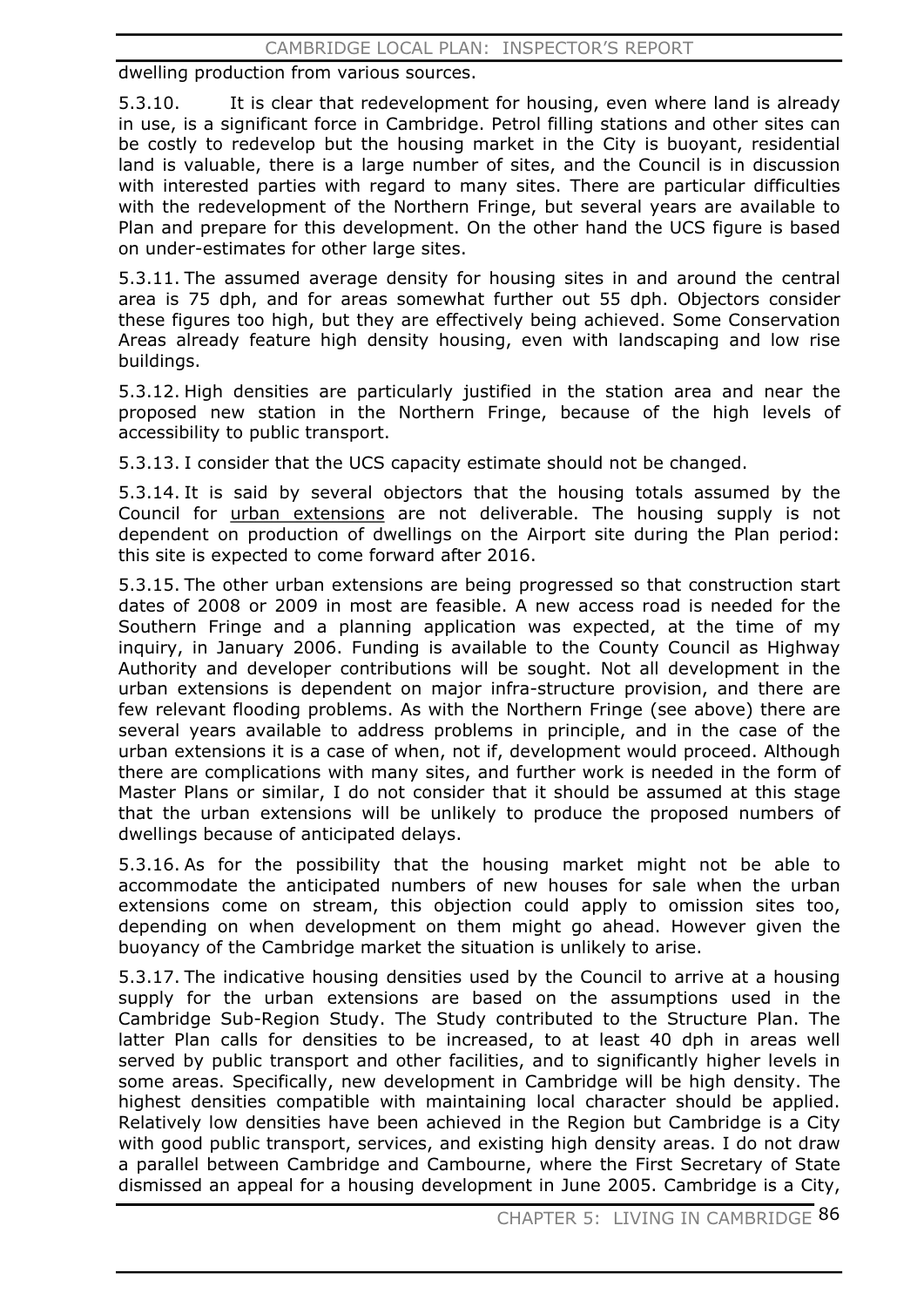whereas Cambourne is a small town subject to different policies.

5.3.18. In several urban extensions the Council assumes average densities of 45 dph. Given the existing and proposed levels of public transport and other services this is reasonable, in the light of the background of the RDD outlined above. Densities of 65 dph are assumed in other locations nearer existing or proposed centres. I do not consider these densities would harm local character or the setting of the City, in the light of the possibilities for detailed design and landscaping. At East Cambridge, views of the urban edge are not such as to require preservation. The Airport and relatively flat landscape do not provide an important setting for the City. Separation from existing independent settlements will be possible. Some of the development in the Southern Fringe will have the advantage of screening by existing vegetation, and will be seen in the context of the massive buildings of Addenbrooke's Hospital, which provide a visual context for high density development. In my opinion neither area's development would compromise valuable views.

5.3.19. Finally on densities, it is possible to provide SUDS in high density schemes, for example where there is open land nearby or within a scheme. The whole point of high densities is to provide for housing needs in a sustainable way.

5.3.20. The UCS effectively includes windfall sites in its figures. A comprehensive survey of potential sites has been undertaken. Where site survey was not possible/appropriate, and past trends were the only information available for a particular supply source, these trends were used to estimate the capacity of that source. Past trends were also used as a check on the potential of sources where survey has been possible. Additional sites which come forward, which were not identified in the survey, will help to make up the 6,500 dwellings expected from the urban area. Policy 5/1 permits windfall sites to come forward. The tests in this part of the Policy are appropriate. A list of land uses where replacement by housing would not be permitted should not be given: it would introduce too great a level of detail, and individual land uses are subject to other policies of the Plan.

5.3.21. Objectors refer to low rates of housing construction since the beginning of the Plan period in 1999. Until about 2003 dwelling completions were particularly low at 164 per annum, following a recession in the housing market in the late 1990s. The required rate averaged over the whole Plan period is 735pa. A similar rate has however been achieved in 2004/5, and the trend in completions is upwards. The upward trend is only 2 years old, and historical data shows that in earlier periods the City saw completion rates well below that required to meet the Structure Plan figure. From 1 April 2005 the required build rate for urban sites was 425pa, and this was being achieved 2003-5.

5.3.22. However the recent upward trend and historically high figure have been achieved before the release of any of the large urban extensions allocated in the RDD. Land from this source has not yet entered the supply pipeline, but the pipeline does include urban land, especially employment sites to be redeveloped, and the Council's experience is that such sites are developed when permission has been granted.

5.3.23. The actual lead-in times for further planning, gaining permissions, and site preparation/infra-structure provision in the urban extensions are not known, but the Council's estimated start times are given above. In the Southern Fringe planning applications are expected soon. The annual production of dwellings per area and therefore the total annual production post-2008 are likewise unknown at present. The requirement averaged over the remaining Plan period would be high, at about 750pa, but there are several substantial sites upon which to meet it. The Council is working closely with other parties concerned and is well aware of the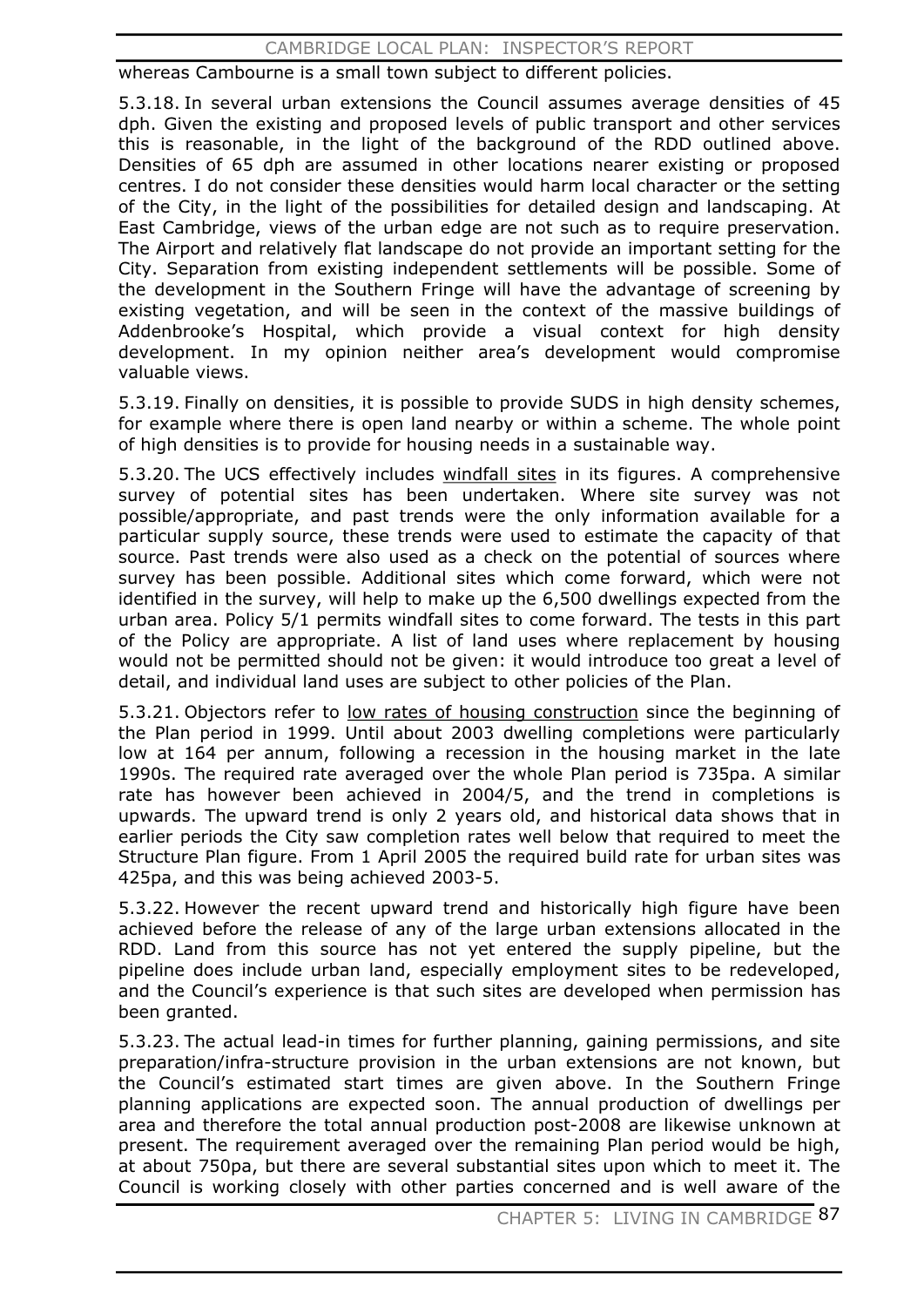urgent need to make progress quickly. There is also a clear need in a buoyant market. Information supplied to the Council by the relevant developers suggests that construction rates could rise to a maximum of 350pa in each Area of Major Change.

5.3.24. With regard to draft PPS3, the allocation of substantial areas of land in a buoyant market area is likely to give people opportunities of living in a decent home where they want to live.

5.3.25. Although the housing figures for the City were being developed during the preparation of the Structure Plan, that Plan was adopted only in late 2003. My conclusion from all of the above is that it is too early to assume that the required completion rate will not be forthcoming. The Council is in a position to monitor the situation and take action should the need for it become apparent. I consider that at present there is no need to allocate additional land, as I am not convinced by the objections that the housing land supply provisions of the RDD are unrealistic.

## *Other Matters*

5.3.26. Table 5.1, rather than Policy 5/1, shows how the housing supply is made up. The entry for the urban extensions does not give the number of dwellings for each proposed extension. Such figures cannot be given as they depend on further work, but indicative capacities are given in Chapter 9 of the Local Plan. In the urban area, the UCS provides much detail on site specific capacities and expected contributions from different categories of site. Details of dwelling capacities and anticipated development dates for all sites do not need to be included in the Plan, and would soon become out of date.

5.3.27. Restrictive wording in Policy 4/1, allowing established firms on proposed housing land only up to 10% additions to floorspace, has been removed from Policy 5/1 in the RDD. This gives more flexibility for investment in their existing sites to firms wishing to remain on proposed housing land. More flexibility, for example to redevelop the sites for retail purposes, would cast doubt on the Plan's ability to produce the requisite number of dwellings. The RDD version of the Policy provides a suitable balance between meeting the housing requirement and allowing successful businesses to invest.

5.3.28. Long term housing land supply, beyond 2016, is provided for by the amount of land which makes up the urban extensions. East Cambridge, for example, includes Cambridge Airport, which is unlikely to be developed for housing before 2016 and will therefore supply land for housing after the Plan period.

5.3.29. One site specific objection is recorded by the Council under Policy 4/1 and nowhere else, so I deal with it here. The site is the Peverel Road allotments, a proposed housing site. Parts of this site are in use as allotments but much is unused. It seems to me that, as the site forms part of the East Cambridge Area of Major Change, there will be ample opportunities to provide replacement allotments. The housing proposal should remain in the Plan.

## **RECOMMENDATION**

**5.3.27. I recommend no modification to the RDD.** 

# **5.4 PARAGRAPH 4.3 (FDD)**

## **Objections**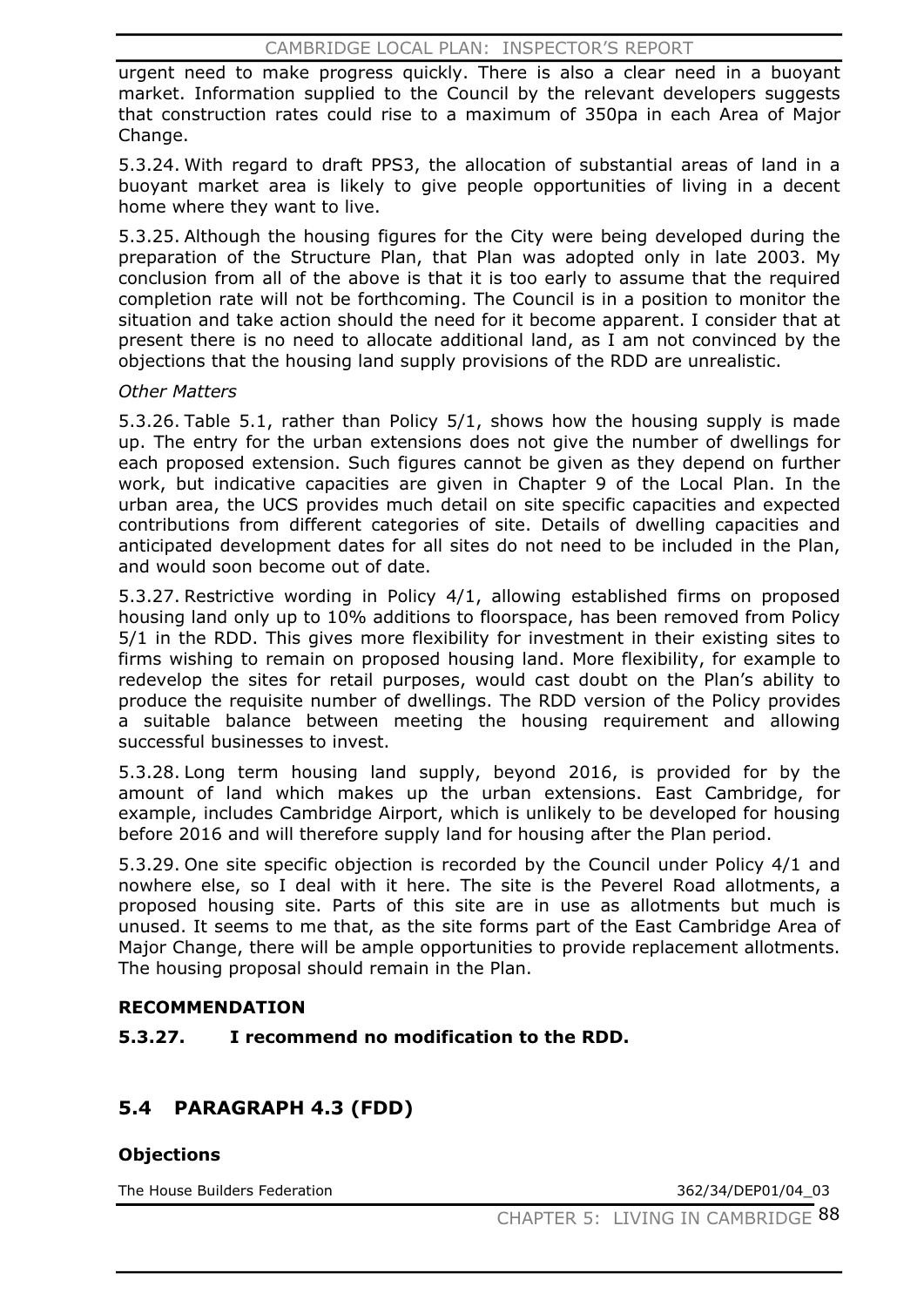Monsanto UK Ltd 392/9/DEP01/04\_03

#### **Summary of Objections**

- Several proposed housing sites are actually in existing business use.
- x A large part of the Monsanto site is in Class B use and could be redeveloped for housing.

## **Inspector's Reasoning and Conclusions**

5.4.1. The question of the existing business use of housing proposal sites is dealt with in the preceding section of this report. The UCS does indeed rely on housing redevelopment of sites in existing non-residential use, but this is a major source of new housing in Cambridge, and the UCS heavily discounts the potential dwelling production from this source.

5.4.2. The Monsanto site is considered in paragraphs 5.40.1 et seq of this report.

#### **RECOMMENDATION**

## **5.4.3. I recommend no modification to the RDD.**

# **5.5 PARAGRAPH 5.4**

#### **Objections**

NIAB and others 34/6/DEP02/05\_04

#### **Summary of Objections**

It would be helpful to list the extant planning permissions.

#### **Inspector's Reasoning and Conclusions**

5.5.1. This information is unnecessarily detailed for inclusion in the Plan, and is a snapshot taken at one point in time. It could soon become out of date. It is, however, included in the UCS.

#### **RECOMMENDATION**

#### **5.5.2. I recommend no modification to the RDD.**

# **5.6 TABLE 4.1 (FDD) AND TABLE 5.1 (RDD)**

#### **Objections**

Taylor Woodrow Developments Limited 2/1/DEP01/04\_T01 Countryside Properties **68/12/DEP01/04** T01 The House Builders Federation 362/33/DEP01/04 T01 GO-East 383/20/DEP01/04 T01 Bidwells Property Consultants **396/24/DEP01/04\_T01** Addenbrooke's NHS Trust 399/4/DEP01/04\_T01 Taylor Woodrow Developments Limited 2/12/DEP02/05 T01 NIAB and others 34/10/DEP02/05 T01

## **Summary of Objections**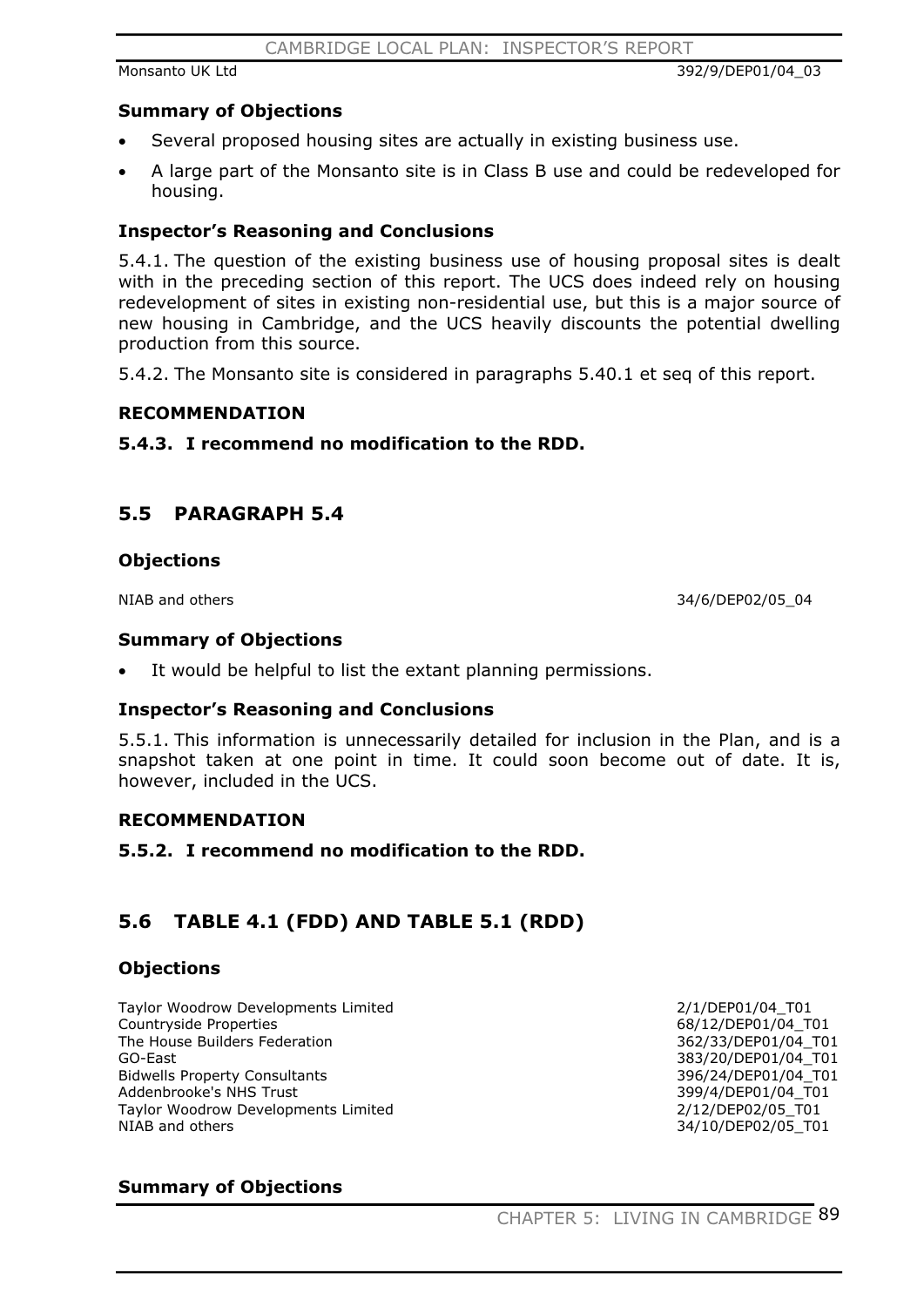- Several of the objections to Policies 4/1 and 5/1 are repeated here.
- A 10% discount for sites with planning permission seems high.
- The Plan shows nowhere how the housing requirement will actually be met.
- Footnote 3 to the Table refers to safeguarded land but the Plan does not identify this land or its dwelling capacity, or land safeguarded for non-housing uses.

## **Inspector's Reasoning and Conclusions**

5.6.1. I deal with the matters covered by these objections in various places in this report. The objections to Policies 4/1 and 5/1 are considered in the earlier part of this Chapter, together with discounting dwelling production from different sources. Safeguarded land objections are considered in chapter 4 of this report. RDD paragraph 5.4, including Table 5.1, shows how the housing requirement is met. The components of supply are discussed above, and, for individual Areas of Major Change and proposal sites, in Chapters 9 and 11 of this report. As far as safeguarding land for long term non-housing uses is concerned, the post-2016 needs for such uses are not known.

## **RECOMMENDATION**

## **5.6.2. I recommend no modification to the RDD.**

# **5.7 POLICY 4/2 (FDD)**

## **Objections**

Cambridgeshire County Council 600 and the county Council 55/27/DEP01/04 P02 English Heritage 338/15/DEP01/04\_P02 Ventress Property Developments Limited 690/2/DEP01/04 P02

## **Summary of Objections**

- There is no reference to how the impact of property conversions upon on-street parking is to be assessed.
- The Policy should be cross-referenced to the policies relating to listed buildings and conservation areas.
- The Policy should include an obligation, in the case of conversion of large properties with substantial grounds, to use land within the grounds for housing.

## **Inspector's Reasoning and Conclusions**

5.7.1. There is no need for the Policy to contain details as to how the impact of a conversion would affect on-street parking. To include such detail would add unnecessarily to the length of the Plan. In addition, there is no need to include cross-references in the Policy, given that the Plan should be read as a whole.

5.7.2. Proposals for infill development in the grounds of large properties give rise to different issues from those which arise on proposals to convert large properties into multi-occupation. Other policies in the Plan give adequate guidance as to how infill proposals should be assessed. It would be inappropriate to include a blanket presumption that such infilling would take place, without allowing proposals to be assessed under other parts of the Plan.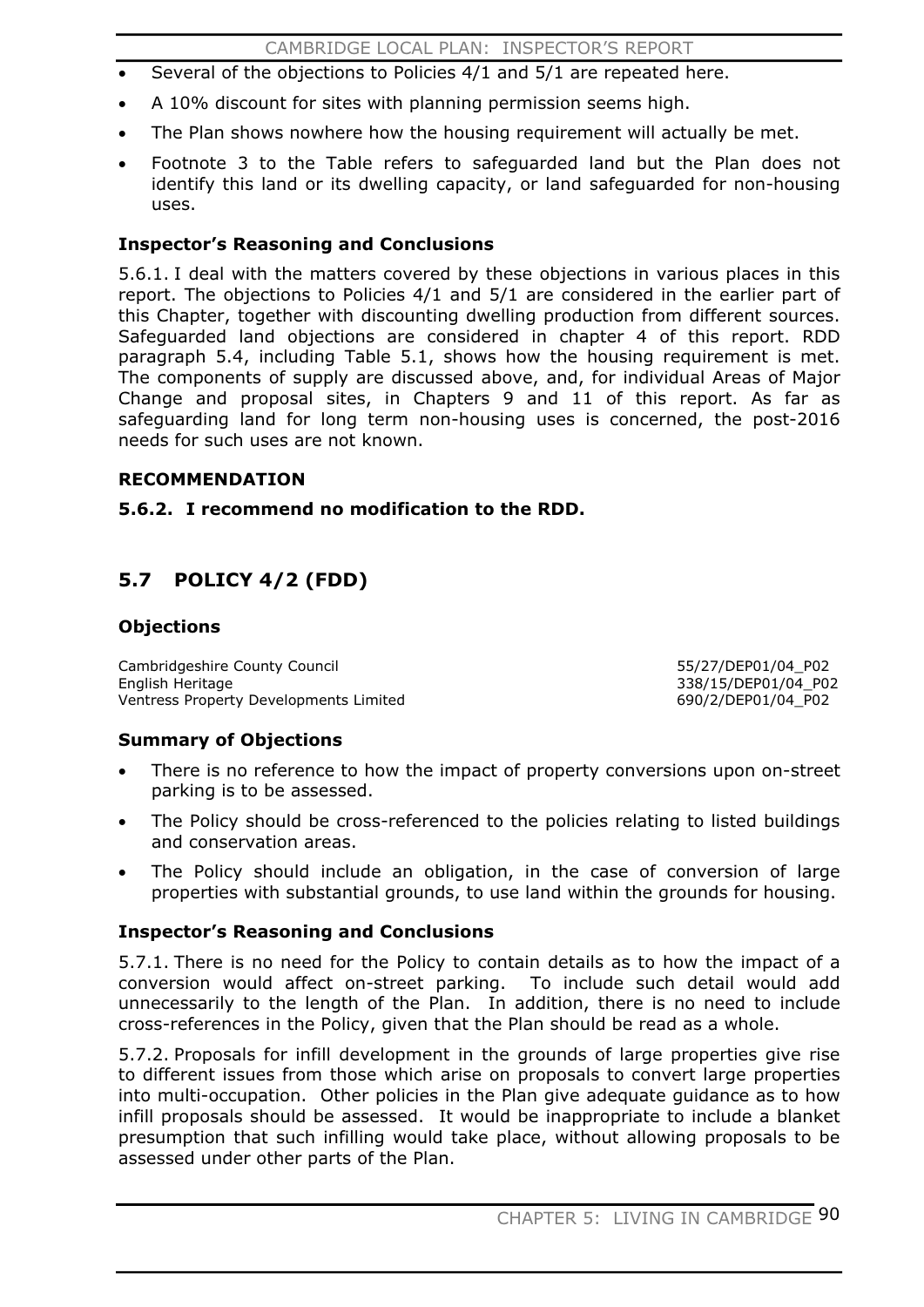## **RECOMMENDATION**

#### **5.7.3. I recommend no modification to the RDD.**

# **5.8 POLICY 4/3 (FDD)**

#### **Objections**

Peterhouse 71/3/DEP01/04\_P03

#### **Summary of Objections**

The Policy should be made more flexible to incorporate alternative uses in certain circumstances, bearing in mind that many properties in the City Centre originally built as dwellings are several hundred years old and may not have been used for housing for many years.

## **Inspector's Reasoning and Conclusions**

5.8.1. The Policy aim of increasing the number of dwellings in the City is, in my view, worthy of support as it is likely to assist in meeting the demand for housing and maintaining the vitality of the City Centre. The Policy already allows for a degree of flexibility. No specific change of wording has been suggested by the objector and it is not clear what circumstances the objector has in mind. It would therefore be difficult to formulate wording that might allow more flexibility without undermining the aims of the Policy. The Policy as worded will not prevent other material considerations being taken into account on a case by case basis.

#### **RECOMMENDATION**

#### **5.8.2. I recommend no modification to the RDD.**

# **5.9 POLICY 5/3**

#### **Objections**

Bidwells Property Consultants **396/3/DEP02/05\_P03** 

#### **Summary of Objections**

The Policy should be prefaced with the words "planning applications for..." in order to make it clear when the Policy would bite.

#### **Inspector's Reasoning and Conclusions**

5.9.1. The proposed addition is unnecessary. It does not need to be explicitly stated that the Policy will only bite when a planning application is needed.

#### **RECOMMENDATION**

#### **5.9.2. I recommend no modification to the RDD.**

# **5.10 POLICY 4/4 (FDD) AND POLICY 5/4 (RDD)**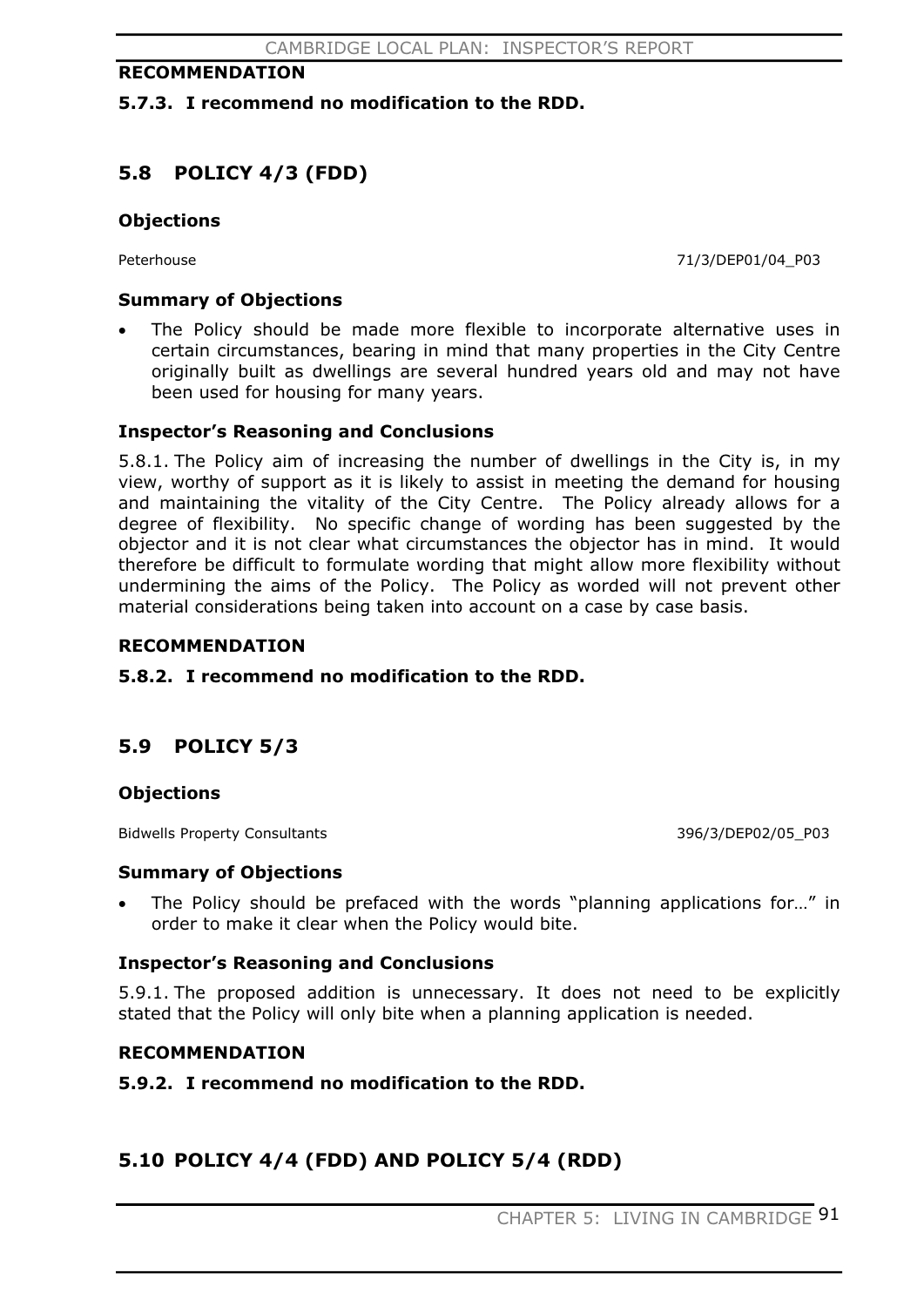#### **Objections**

Cambridge Preservation Society 26/22/DEP01/04\_P04

Camstead Homes 74/9/DEP01/04\_P04 James Development Co. Ltd<br>
The Bell Educational Trust<br>
378/9/DEP02/05 P04 The Bell Educational Trust

26/33/DEP01/04\_P04

#### **Summary of Objections**

- A minor word change to the FDD Policy 4/4 is suggested. There should also be a Policy restricting or resisting changes of use of existing residential accommodation to student housing.
- Part (e) of the Policy is overly restrictive. A reference to replacement bed spaces rather than residential floor space would allow change of use to a mixed use. It is also not clear from the Policy what the alternative would be to replacement provision on site.
- The Policy should make it clear that the conversion of properties to student accommodation conforms to this Policy.

## **Inspector's Reasoning and Conclusions**

5.10.1. The overall thrust of policies of the Plan is to prevent the loss of housing to other uses, and to seek to bring back into housing use dwellings lost to residential use in the past. In the majority of cases it is not possible to control the identity of the occupiers of residential accommodation, and generally a change in the nature of the occupiers would not require planning permission. Nothing in the Policy as drafted would prevent the conversion of existing residential properties to student accommodation. Furthermore, for the above reasons it would not be practical to introduce a policy restricting the change of use of existing residential accommodation to student housing, even if such a policy were desirable.

5.10.2. The principle of resisting the loss of housing is worthy of support, given the pressures and the identified need for additional housing within the Plan area. The requirement that any lost accommodation is replaced by an equivalent amount in residential floor space is clear and is less likely to lead to disagreements and difficulties in implementation than the use of a replacement bed space measure. The use of bed spaces as a measure of replacement could also lead to an overall reduction in residential floor space, if the new bedrooms were smaller than the originals. The advantages of a clear policy in my view outweigh any reduction in the ability of developers to convert to mixed use development, although there need be no loss of flexibility where the redevelopment would result in an overall increase in the amount of floor space on the site. The starting point in the Policy is that replacement provision will be made on site. There is no need for any further detail as to what the alternative might be, as this would be a matter for discussion at the development control stage.

5.10.3. A minor change of wording has been made to the original Policy 4/4 to improve its readability, addressing part of the objection by Cambridge Preservation Society.

#### **RECOMMENDATION**

**5.10.4. I recommend no modification to the RDD.** 

# **5.11 POLICY 4/5 FIRST PARAGRAPH (FDD) AND POLICY 5/5 (RDD)**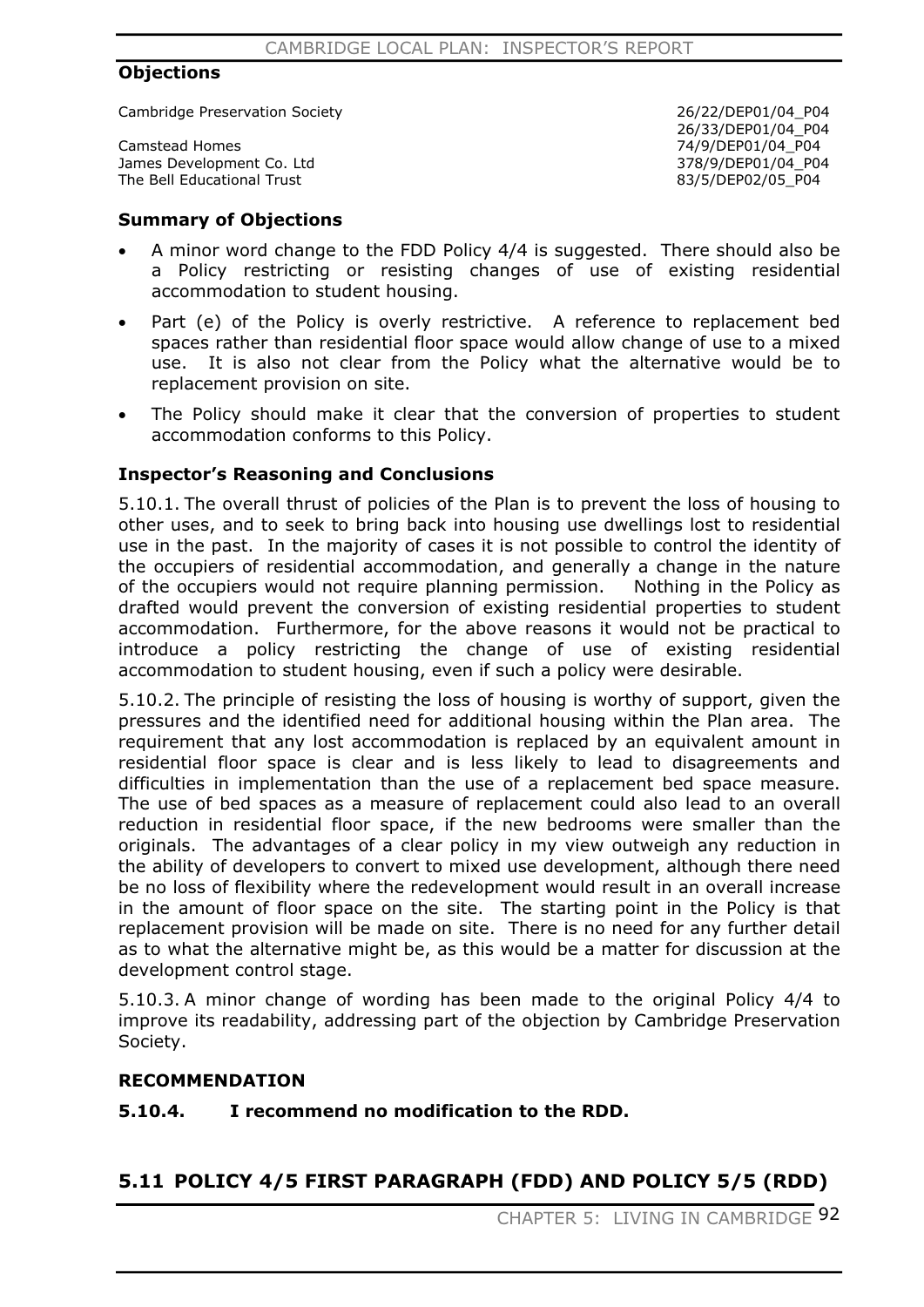## **Objections**

The objections to this aspect of the Plan are listed in Annex 3.

## **Summary of Objections**

- There is insufficient evidence to support the Policy.
- The Policy does not have regard to current government advice in a number of respects, including that of site size threshold.
- Objections are made to the 50% figure in the Policy.
- There are objections concerning the types of affordable housing to be provided and the definition of affordability.
- The viability of what is sought under the Policy is questioned.
- Objections are made to the key worker element of the Policy.
- There are objections to the detail of the Policy.

## **Inspector's Reasoning and Conclusions**

#### *The need for affordable housing in the Plan area*

5.11.1. According to the report of the EIP panel on objections to the Structure Plan all participants at the EIP accepted that there was a severe shortage of affordable housing, particularly in the Cambridge Sub-Region. The Panel considered the scale of identified need to be a matter of strategic significance which should be addressed in the Structure Plan. It also considered a target of 30% or more to be fully justified, although in the absence of a firm basis on which to amend the 30% target it recommended that the figure of 30%, which appeared in the draft Structure Plan, should be reviewed in the light of the publication of the outcome of a Sub-Regional housing needs survey. In the event, the adopted Structure Plan included a target for affordable housing for the Cambridge Sub-Region of 40% or more of the new housing in the Sub-Region. Although the Structure Plan was adopted before publication of the Cambridge Sub-Region Housing Needs Survey 2003, that report did contain a recommendation for a Sub-Regional target of 40%, which it noted would still require targets to be set at local level by each Council "to address the specific scale of local need and supply".

5.11.2. The evidence on which the Council relies for Policy 5/5 also includes the Cambridge City Council 2002 Housing Needs Survey (CD5.2.2). This survey indicates an annual need for 734 affordable homes to clear the existing backlog of need and to meet newly arising need, which is almost identical to the target building rate of 735 dwellings a year set in the Structure Plan. The Sub-Regional HNS identifies a higher annual shortfall for Cambridge of 969 if the backlog is to be cleared and newly arising need addressed over 5 years.

5.11.3. A number of detailed criticisms have been made of these surveys, but there has been no serious dispute that there is a high level of need for affordable housing in the area. In addition, no evidence to contradict the findings of these published surveys or to support a lower level of need than they have identified has been produced to the Inquiry. Even if some of the criticisms were justified, the level of need identified is far higher than the level of affordable housing that could be provided under Policy 5/5 as drafted. It therefore seems highly unlikely that a reworking of the surveys taking account of those criticisms would reduce the level of need below what could be provided under the Policy. Overall the evidence all points in the same direction. None of the information before the Inquiry leads me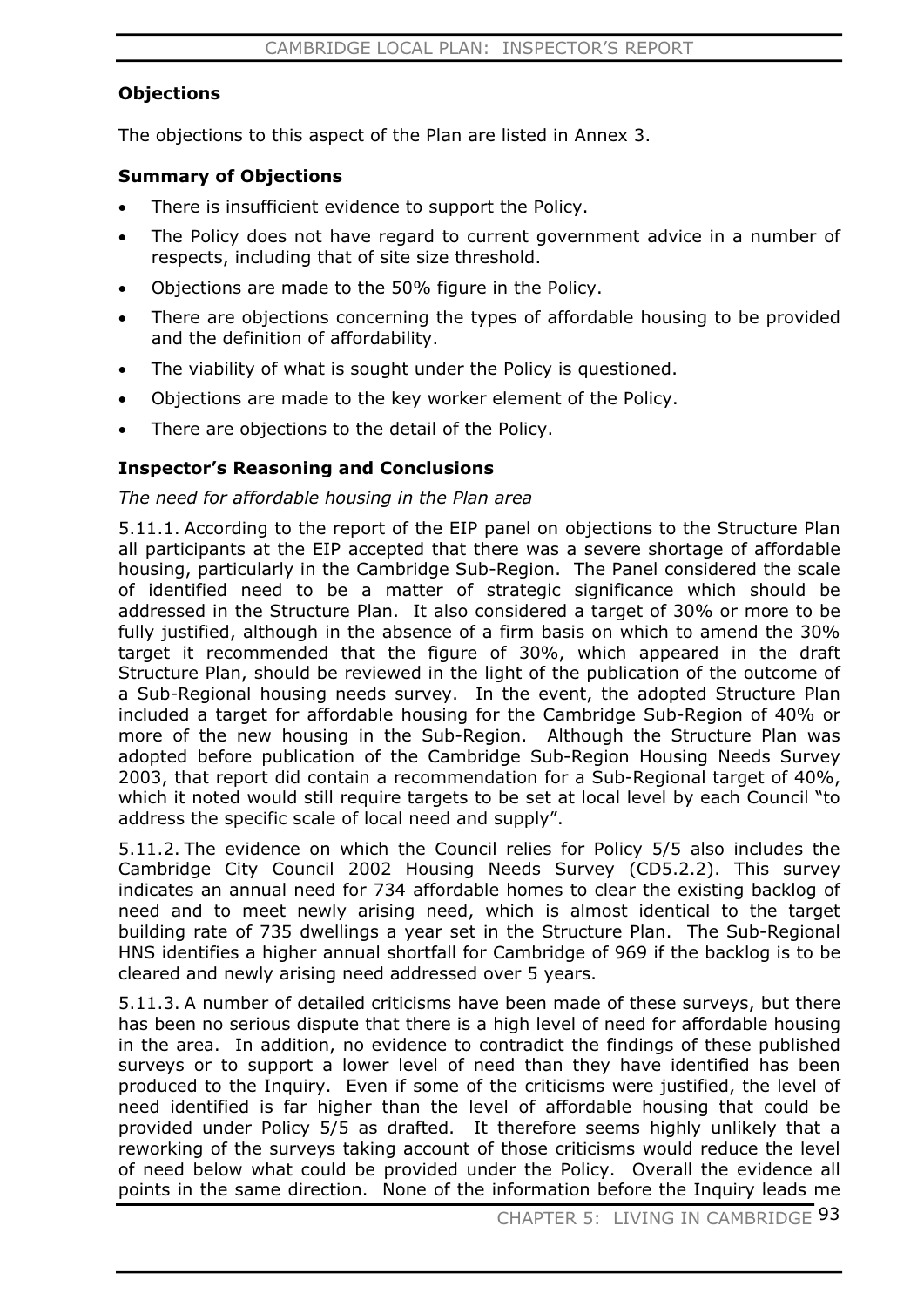to disagree with the assessment that there is a severe shortage of affordable housing in the area, and I also conclude on the available evidence that on the basis of need alone, a target of 50% would be justified.

*The threshold site size to be included in the Policy* 

5.11.4. Circular 6/98 advises that a lower site size threshold than 25 houses or residential sites of 1 hectare may be adopted where exceptional local constraints can be demonstrated. Policy 10 of RPG 6 requires development Plans in the Cambridge Sub-Region to consider whether there is evidence to justify the lowering of the site threshold. The EIP Panel Report indicated their satisfaction that the scale and severity of need for affordable housing fully justified the adoption of the lower threshold in the Sub-Region, and there is no evidence to suggest that the situation has improved since then. I also note that the threshold in the adopted Local Plan is 0.5 hectares or 20 dwellings, but the need for affordable housing in the Plan area appears to have worsened since the adoption of that Plan, notwithstanding the application of that Policy.

5.11.5. In view of the significant need for affordable housing in the Plan area, and bearing in mind that, even as drafted, the RDD will not result in the need being met, it is important to maximise all reasonable opportunities to provide affordable housing. The adoption of the lower threshold identified in Circular 6/98 would assist in this. I conclude, therefore, that the exceptional circumstances required by the Circular do exist here. I also note that this lower threshold would be in line with the indicative national minimum threshold of 15 dwellings that appears in Draft PPS3.

5.11.6. One objector suggested that the Policy should apply only to sites above the threshold that were in one ownership, but such a provision might lead to developers seeking to avoid making provision for affordable housing by artificially subdividing sites. In the circumstances pertaining in this Plan area this would not be desirable, and I do not support this change.

## *The target figure to be included in the Policy*

5.11.7. As a preliminary matter, some objectors suggested that it was inappropriate to have a target percentage figure applying across the whole of the Plan area. However, although Circular 6/98 requires the Plan to indicate how many affordable homes need to be provided across the Plan area and set indicative targets for specific suitable sites, it is not uncommon for Local Plans to adopt the approach followed here. Cambridge is a single compact settlement, and in these circumstances it is appropriate to assess need for affordable housing on a districtwide basis. Whilst it might be preferable to set targets for individual sites, there is no evidence available to the Inquiry which would allow that to be done, particularly in the case of the Areas of Major Change, and delaying adoption of the Plan to allow such information to be obtained is not a practical option. The absence of such information should not prevent the Plan from giving guidance on the amount that the Council would be seeking as a starting point, and the individual circumstances of each site, as well as matters such as the availability of public subsidy, can be taken into account in negotiations. That approach does not conflict in principle with the advice in the Circular.

5.11.8. CD5.2.2 identifies a need for affordable housing that would, it argues, justify a target of "up to at least 80%". Its recommendation of a target of 50% appears to be derived from what is described as "custom and practice" which "indicates target levels that are around 40% and rising" (paragraph 13.4), although there is no other information to explain why 50% has been chosen. Information provided to the Inquiry indicated that a 50% target had been included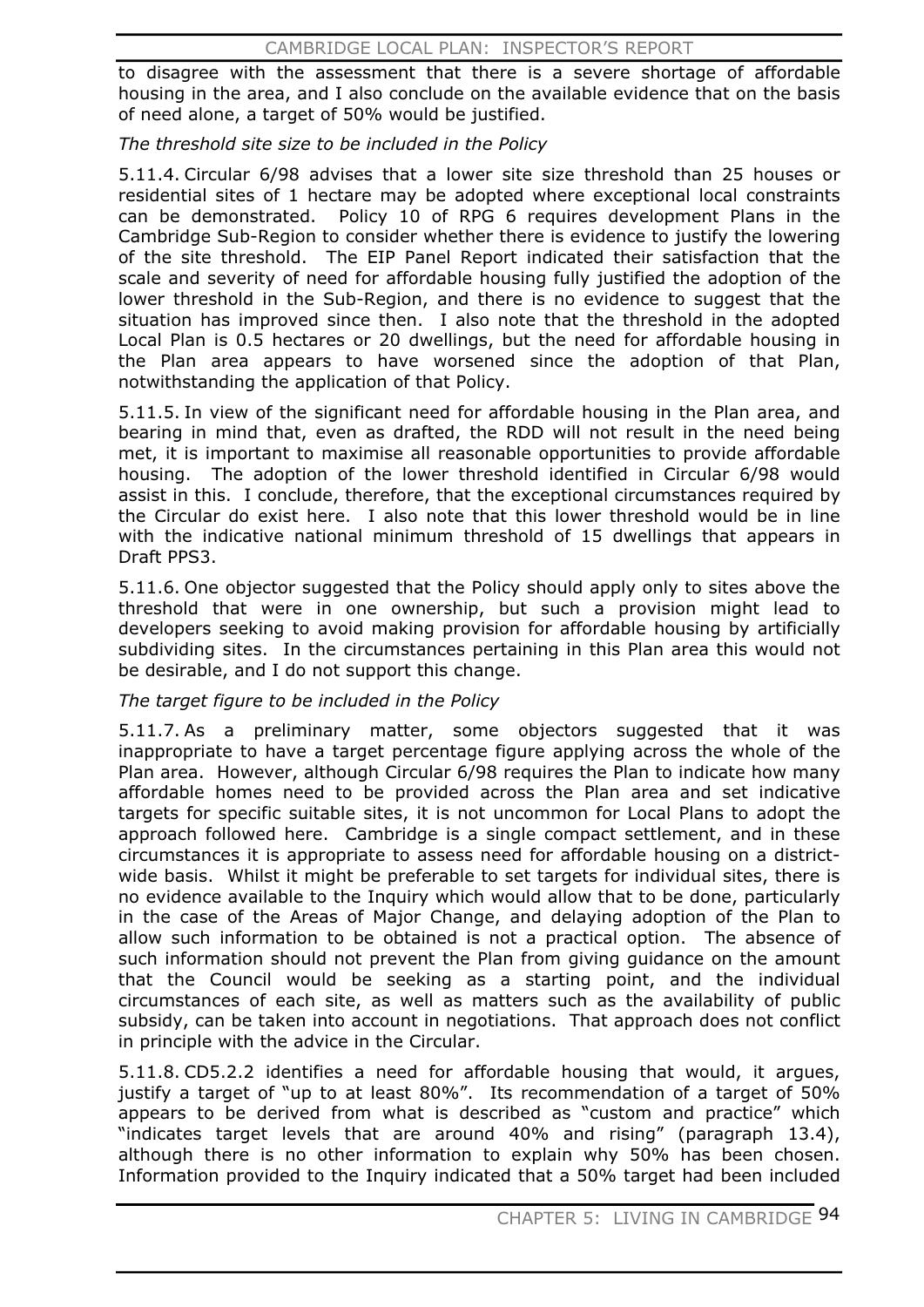#### CAMBRIDGE LOCAL PLAN: INSPECTOR'S REPORT

in adopted Plans by Spelthorne Borough Council, and by Harrogate Borough Council in respect of specified allocated sites. Luton Borough Council and Oxford City Council were both about to adopt Plans including a 50% target following receipt of the Inspectors' reports. Other local authorities had included a target of 50% in their draft Plans, but these had not yet proceeded to adoption. Whilst the examples produced show that there has been a move in a small number of cases towards adopting an affordable housing target of 50%, they do not show a widespread "custom and practice" of adopting such a target.

5.11.9. In my view, in setting a target for affordable housing it is not enough to consider the identified need. It is also necessary to take into account local circumstances, and for this reason the targets adopted by other authorities are not entirely helpful in determining what target should be adopted in Cambridge. It is not clear that the circumstances of these other local authority areas are similar to Cambridge, which is expected to play a key role in providing the growth expected in the Sustainable Communities Plan. The case of Oxford, relied on by the Council, clearly differs as that Plan does not propose major urban extensions in which housing needs could be met. In that case also, it appears from the Inspector's Report that there was evidence from the Council on housing viability to inform that inquiry.

5.11.10. Here, the Council has not provided any evidence to show that a target of 50% across the Plan area would be realistic or achievable. There was also an absence of detailed evidence from many objectors to support their assertions that the 50% target would be unviable. However, evidence produced on behalf of Cambridge University indicated that, in the particular circumstances of the University's land between Madingley Road and Huntingdon Road, a requirement for 50% of affordable housing on the basis of the quantum of development proposed in the RDD could generate a deficit. I treat these figures with some caution insofar as they might offer any lessons for development elsewhere in the Plan area. They relate specifically to the University's own proposals for the mixed development of that site and adjoining land in South Cambridgeshire District and are based on various assumptions that will not necessarily be relevant on other sites. I say more about that evidence in Chapter 9 of this Report. But in the absence of any other evidence as to viability it raises strong doubts in my mind as to the soundness of the 50% target.

5.11.11. The Council has indicated that the target is "aspirational". However, any figure set down in the Policy will be the starting point for negotiations, and I see little point in including a figure, however aspirational, if there may be little chance of it being achieved. Given the importance of Cambridge as a key location for growth, a careful balance has to be achieved between making provision for affordable housing and providing the environment in which the required growth levels are likely to come forward. It is particularly important in the special circumstances pertaining in Cambridge that the Plan should not hamper development by setting an unreasonably high target. Otherwise that might, during periods of market weakness, encourage developers to delay bringing sites forward until market conditions were considered to be favourable enough to allow the target to be met. On the basis of the evidence presently available, I am not satisfied that setting a starting point of 50% throughout the Plan area is realistic. I do, however, accept the possibility that it would be achievable on some sites, and the Policy should allow for that possibility to be realised, bearing in mind that there is no evidence available at this stage that would allow targets to be set on a site by site basis.

5.11.12. Some objectors argued for a figure of 30%, but if only 30% were to be achieved across the Plan area, there would be a significant shortfall as set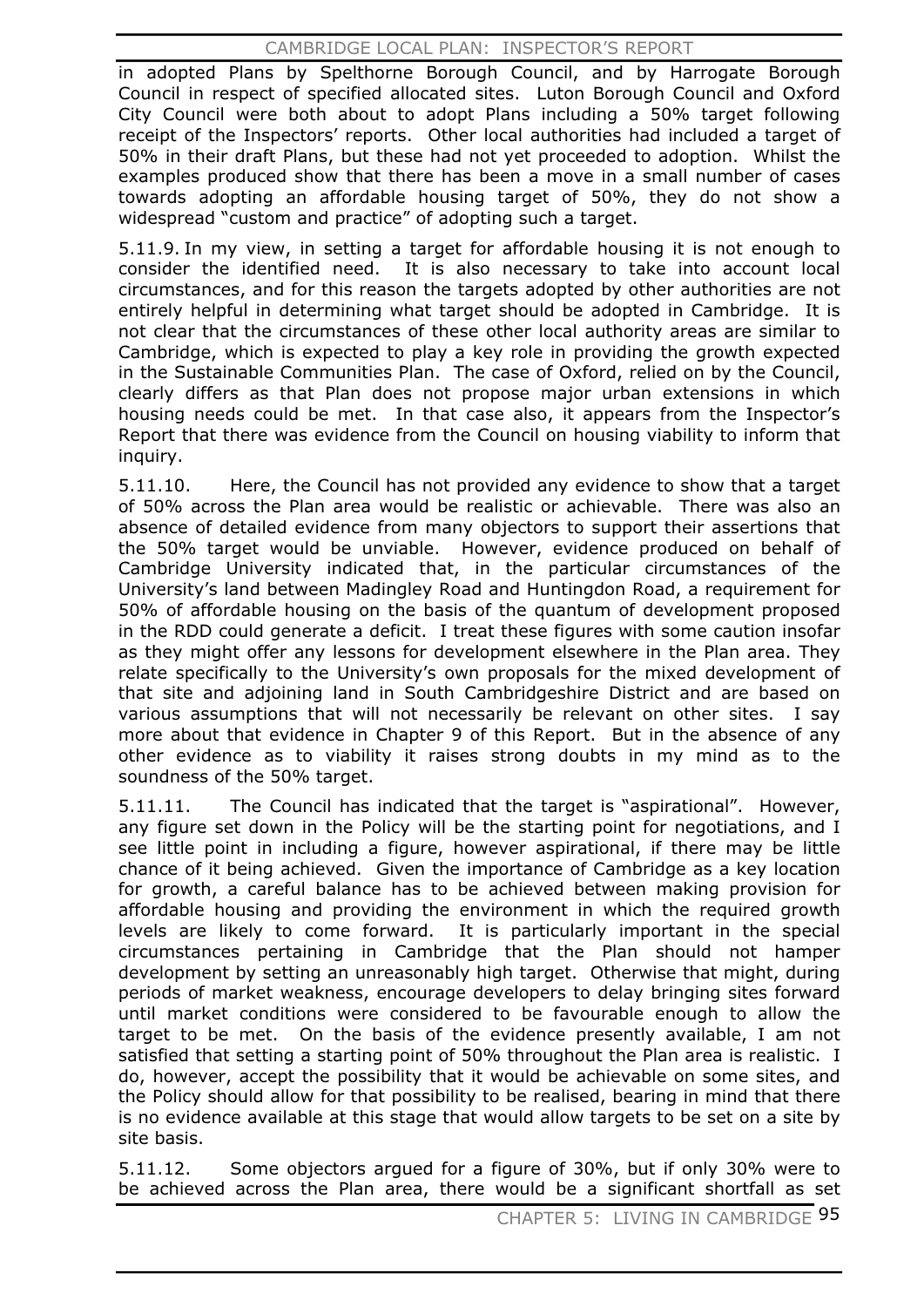against the Structure Plan aspiration of 40% or more. I also find some force in the Council's argument that, if the Structure Plan aim of 40% or more for the Sub-Region is to be achieved then Cambridge, as a key location for new development, is likely to have to contribute a greater proportion. Some objectors also argued for a two-tier target of 30% for Areas of Major Change (excluding the land between Madingley Road and Huntingdon Road, which I examine in more detail in Chapter 9 of this Report) and 50% for the remainder. But what evidence is available is far from conclusive as to whether 40% would be unrealistic in the Areas of Major Change, and there is no evidence that 50% would be realistic for the remainder. There is also no convincing evidence that the costs of developing the Areas of Major Change will inevitably be higher than the costs of developing other sites. In addition, I consider that the target needs to reflect the scale of need even if it may not aspire to meet it in full. For these reasons I consider that the Policy should, instead of referring to 50%, refer to "40% or more", in line with the Structure Plan.

5.11.13. I do not support the inclusion of the words "up to" before the target figure, because this would be too imprecise, suggesting that any figure below 40% might be acceptable, however low. It would also imply that developers would not be required to provide more than 40%, even if a greater amount of affordable housing proved to be viable, and that would not be consistent with the Structure Plan. There are uncertainties involved in making an assessment of viability at this stage, before the Council has been able to finalise its "toolkit" for assessing the viability of development. National and strategic policy advice, including draft PPS3, places considerable importance on increasing the amount of affordable housing. The Policy therefore needs to be flexible enough to allow a higher figure to be sought if appropriate.

5.11.14. Concerns were expressed by a number of objectors that a proportion of affordable housing as high as 50% or even lower would fail to result in a successfully socially balanced community. The publication "Challenging Perceptions", relied on by several objectors in this regard, examined three "dispersed tenure" developments and one mixed but not dispersed tenure development. Its conclusion was that "about thirty percent is likely to be the maximum level at which affordable housing can be successfully integrated into most large scale dispersed tenure developments and that figure should include an amount of equity share of some kind". Given the small size of the research sample, I am not satisfied that this conclusion is a sufficiently sound basis for restricting the proportion of affordable housing sought.

5.11.15. Cambridgeshire Horizons has commissioned its own report into the development of balanced communities, and it is clear from the Council's evidence to the inquiry that it is giving serious consideration to the creation of mixed and balanced communities and that its own policy and practice in this area is still developing. In the case of Cambridge, it is also relevant that a proportion of the affordable housing requirement is likely to be in the form of key worker housing, which will add to the available mix. The information currently available does not indicate decisively whether a 40% or more affordable housing contribution would result in an unsuccessful development. But in any event Policy 5/5 indicates that account will be taken of whether other planning objectives need to be given priority in determining the amount of affordable housing on any site, and this would enable the need to create a mixed and balanced community to be taken into account on a site by site basis, in the light of circumstances at that time.

*The type of affordable housing to be provided and the definition of affordability* 

5.11.16. Some objectors have proposed that the Policy should also indicate the proportions of social rented and intermediate housing that should be provided, an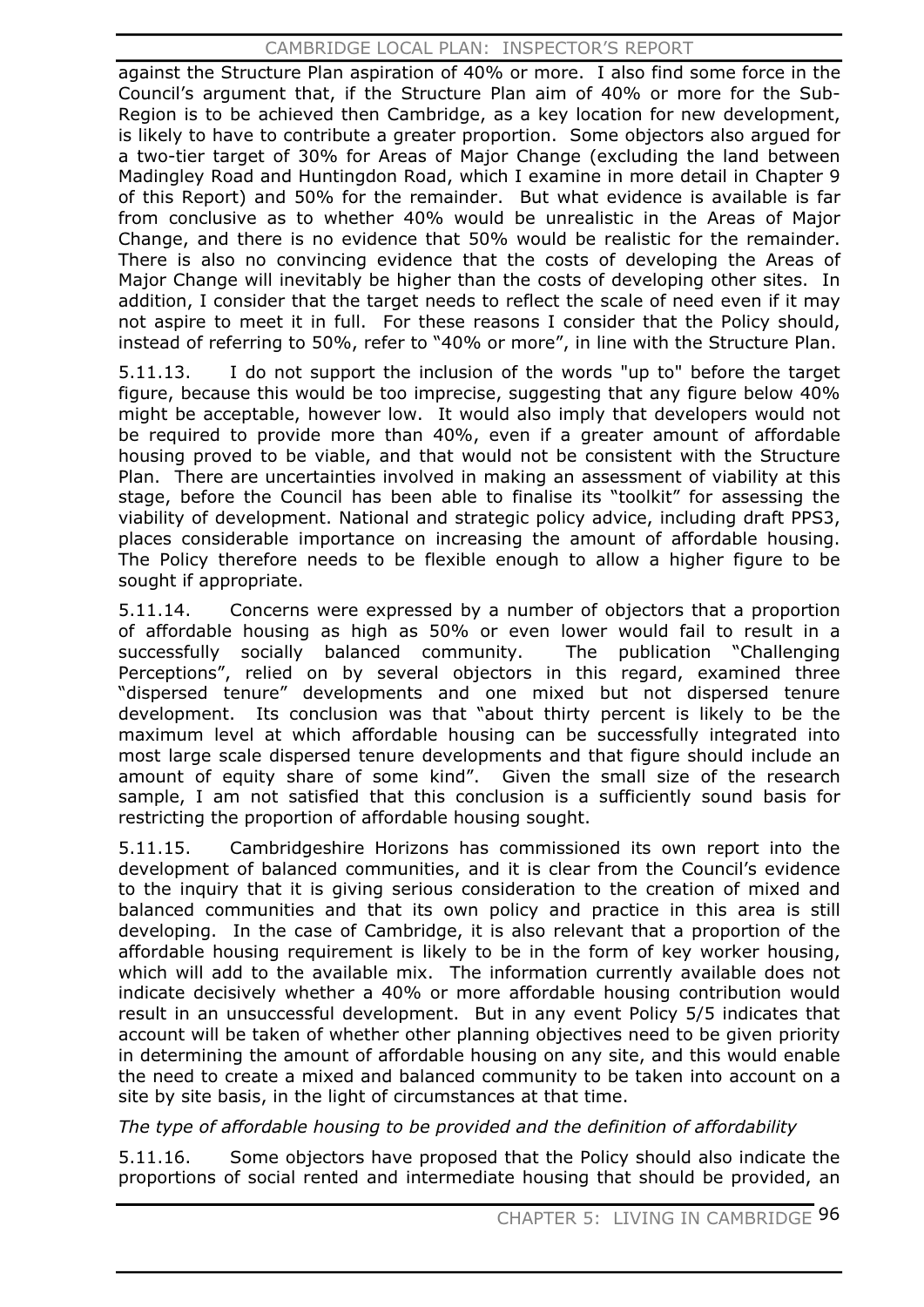approach in line with emerging advice in draft PPS3. However, there is insufficient evidence before the inquiry to support the 50/50 split proposed in these objections. The Council has not sought to carry into the RDD the conclusions of CD5.2.2 that only social rented housing can meet housing need. The types of affordable housing that can be provided may well depend on the availability of public finance, the evidence on which is unclear and which is in any event a matter that is likely to change over the Plan period. Different splits may also be appropriate on different sites, depending on their particular circumstances, and at different times during the Plan period. The type of affordable housing to be provided would be a matter for negotiation between the Council and the developer at the planning application stage. To specify in the Plan what types of housing would be sought would result in an inflexible approach that would prevent changing circumstances and changing needs in the future from being taken into account in negotiations. Given the available evidence, there is no firm basis for any change to the Policy in this regard.

5.11.17. The Plan does not express a preference for any particular form of tenure, and I support that approach because it accords with current national advice. The EIP Panel report noted that in Cambridge even the lowest cost housing for sale on the open market is out of reach of many low paid workers, and recommended that the Structure Plan should define affordable housing as "discounted low cost market housing". The RDD definition is consistent with this approach, and I support it because there is no point in including within the definition of "affordable housing" something which patently is not affordable, as this would undermine the whole purpose of the Policy. It is also consistent with the emerging advice in draft PPS 3, which makes it clear that the government does not consider low-cost market housing to be affordable. Because the RDD defines what it considers to be affordable by reference to the relationship between local incomes and rents as required by Circular 6/98, I also find no conflict with the advice in that Circular.

5.11.18. Circular 6/98 requires the Plan to contain a definition of what the Council considers to be affordable. The definition in the Plan broadly accords with the definition in "Local Housing Needs Assessment: A Guide to Good Practice" (CD1.46), which recommends using 25 - 30% of net income as a measure of affordable rent, and it is also the definition used in CD5.2.2. Whilst CD1.46 notes that a higher ratio *may* be appropriate for home ownership options, there is no evidence that a higher ratio *would* be appropriate in Cambridge. The use of median incomes is justified by the Council because it better represents the salaries of middle earners, in an area where income distribution is skewed due to the local concentration of high earners. There is no convincing evidence that the Council's approach is unreasonable, and it represents a flexible response to the particular circumstances of the area whilst also reflecting national advice.

5.11.19. There is no evidence that paragraph 5.9 of the RDD would prevent new types of affordable housing coming forward. Although an objection has been made to the reference to Housing Corporation-controlled rent levels, and to Registered Social Landlords (RSLs), these do not appear to me to be inappropriate in the context in which they appear, and the definition of social rented housing is not confined to housing provided by RSLs.

## *Viability*

5.11.20. The Council has acknowledged that viability will be taken into account in determining the numbers of affordable units to be provided on any site, and it has commissioned the development of a financial appraisal toolkit for use in assessing site viability in the Sub-Region. The Policy makes specific reference to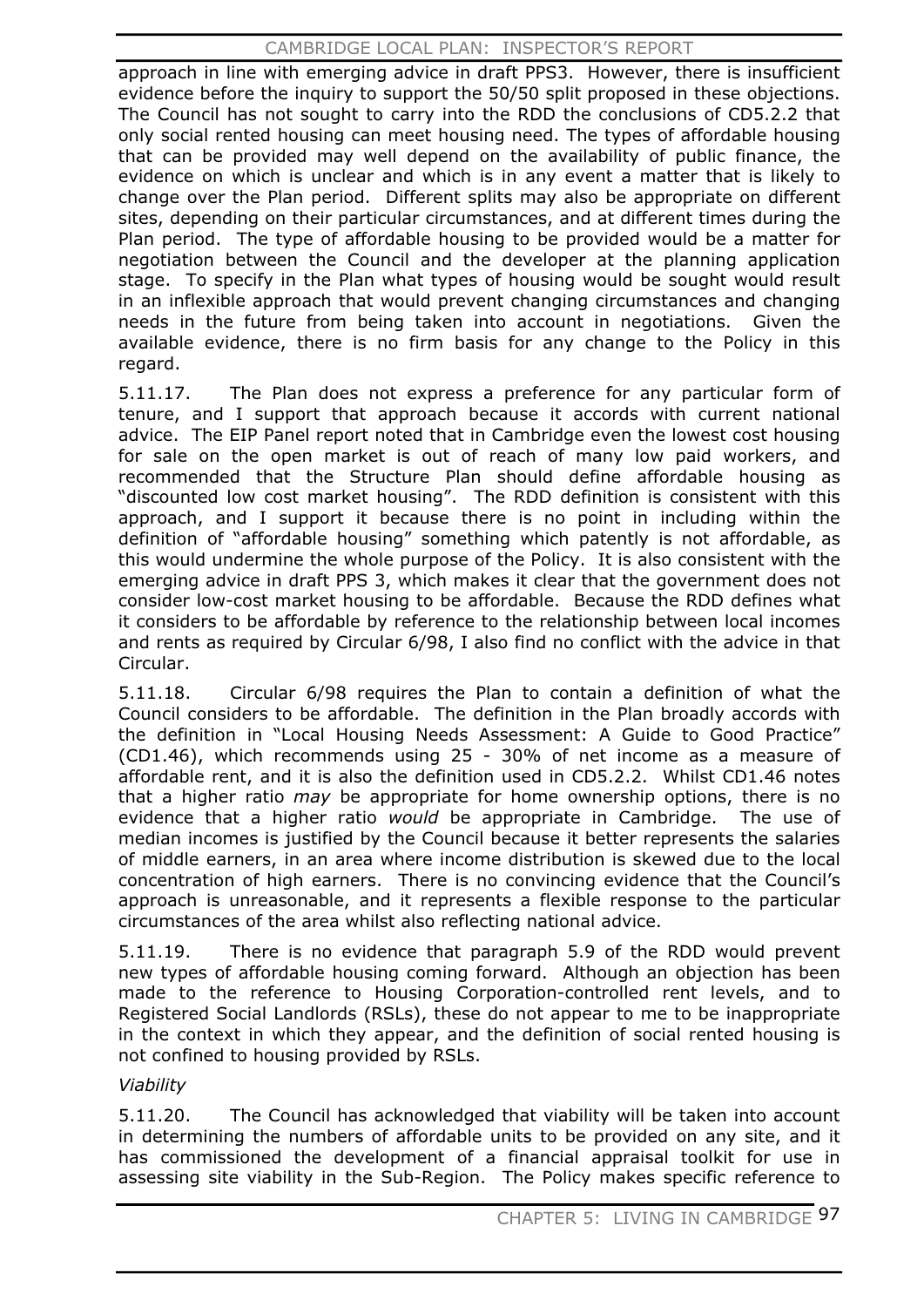#### CAMBRIDGE LOCAL PLAN: INSPECTOR'S REPORT

particular costs associated with the development and whether there are other planning objectives that need to be given priority. In my view this wording is sufficiently flexible to allow site remediation and infrastructure provision, the costs of which will vary from site to site, to be taken into account, as well as other planning objectives identified in national, strategic and local policy documents from time to time. I am not satisfied that any of the changes of wording proposed in this regard by various objectors would improve the Policy. However, the clarity of the Policy would be improved by an explicit reference to viability, and I recommend an appropriate modification.

5.11.21. The Policy requires developments to provide "an agreed mix of affordable housing types" and it provides for its target amount of affordable housing to be "sought". The Council was clear in its submissions to the inquiry that the final amount of affordable housing on any given site would be a matter for negotiation with developers, but I share the concerns of some objectors that the wording of the Policy is not entirely clear in that respect. I therefore recommend that the Policy should contain a reference to negotiation.

5.11.22. The objection by the Marshall Group concerning the effect of relocation costs in the case of East Cambridge has been met by FPC39, which adds material to Plan paragraph 9.19. Viability may well be an especially important consideration in this area.

## *Key Workers*

5.11.23. Footnote 3 to the Policy makes it clear that affordable housing includes key worker housing. I deal with objections to the definition of key workers in the Glossary Chapter of this Report.

5.11.24. The evidence demonstrates a clear need for key worker housing, much of it for staff at Addenbrooke's, and that need is reflected adequately in paragraph 5.8 of the exPlanatory text. I deal with objections to the detailed wording of paragraph 5.10 below (see section 5.14). But in general terms, I support the requirement for key worker housing to be located within 30 minutes' travel time of the place of work. This would permit key worker housing for Addenbrooke's to be located in various places around the City, and not be concentrated in the southern part of the Plan area, which could lead to an undesirable lack of balance in housing types. As indicated above, I support a reduction in the 50% figure in the Policy, but given the scale of the need for affordable housing generally I do not support an increase in the proportion of key worker housing that may be provided, because that would lead to precedence being given to key workers over the needs of other groups, particularly those most in need of social rented housing.

## *Other matters*

5.11.25. CD5.2.2 took account of affordable housing likely to be provided from sources other than residential developments, in making its assessment of housing need. There is therefore no justification for taking it into account again, in calculating what is sought from developers.

5.11.26. The Plan requires affordable housing to be made available over the long term. This approach is not inconsistent with advice in Circular 6/98 or with emerging advice in draft PPS 3. The evidence does not persuade me that there is a good reason in Cambridge to adopt a different approach to that generally advised.

5.11.27. One objector sought the exclusion from the affordable housing requirement of accommodation whose occupation is restricted. I do not support this as there would be no guarantee that any of the restricted housing would itself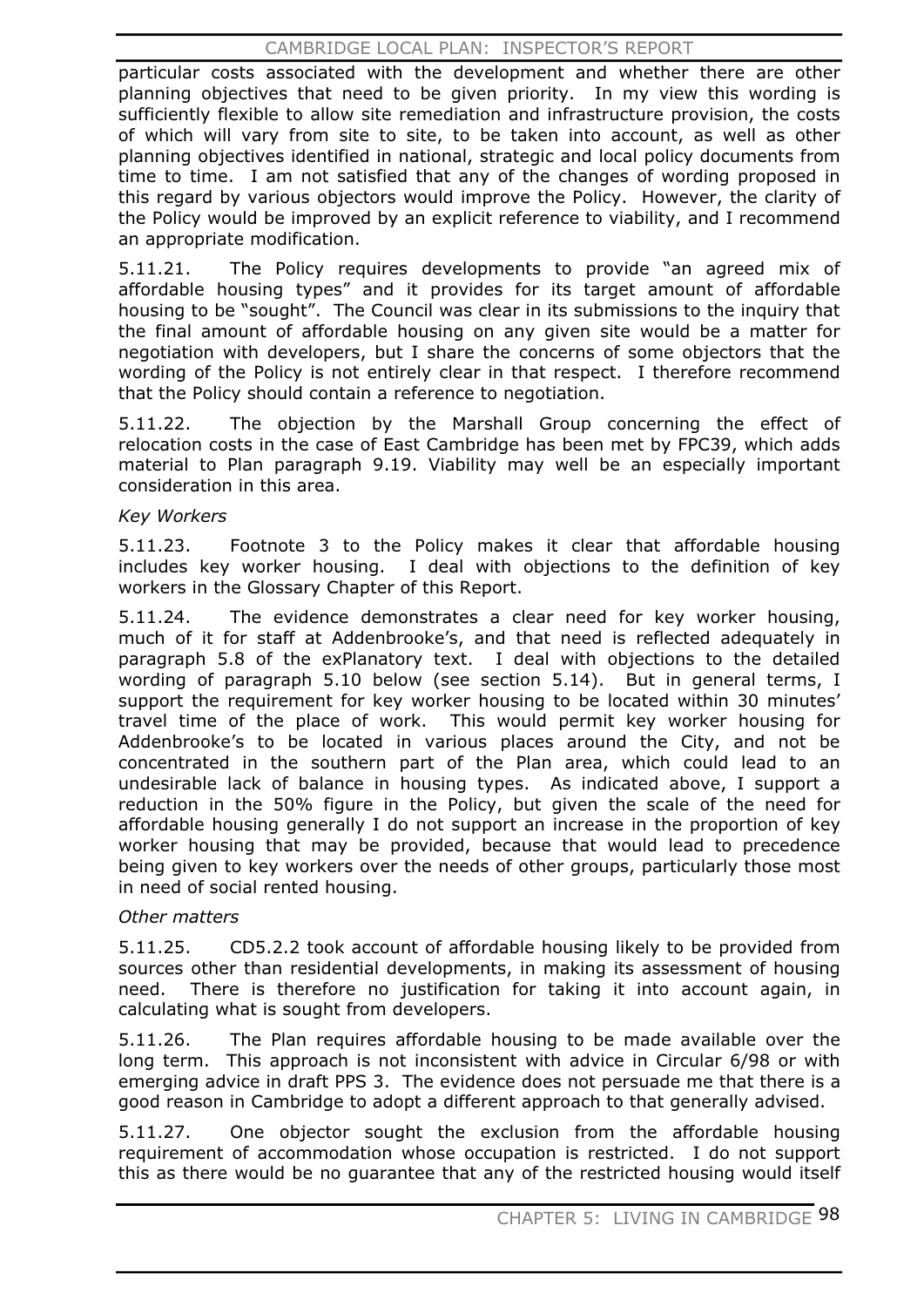be affordable.

5.11.28. Criticisms have been made of the Council's proposed use of SPD, but those documents are not before me. It is for the Council to decide whether SPD is required, and I agree that, in the circumstances pertaining in Cambridge, matters of detail, such as the use of "cascade" or fallback mechanisms where there is some doubt as to the extent of available public subsidy, would be more appropriately dealt with in SPD than in the Plan itself. Furthermore, national policy guidance on affordable housing is likely to change, and the availability of public subsidy also varies from time to time. SPD represents a more flexible means of responding to changing circumstances, and its use is supported by PPS12. The Council is clearly aware of the advice in PPS12 concerning the contents and preparation of SPD. The weight that will be attached to the contents of SPD will depend on the extent to which it complies, and is prepared in accordance, with national policy advice.

5.11.29. There is no evidence that the off-river mooring proposed in one objection would be sufficiently financially viable to generate any affordable housing. Any specific proposal would have to be considered under other policies of the Plan, and it would not be appropriate to suggest any general support for such a proposal here.

5.11.30. One objection sought a change to the second sentence of the Policy from "account will be taken.." to "account must be taken". This would make no significant change to the Policy and is therefore unnecessary.

5.11.31. I deal with Policy 5/6 below.

#### **RECOMMENDATION**

#### **5.11.31. I recommend that the RDD be modified as follows:**

**Delete the second sentence of Policy 5/5 and replace it with:** 

**"The Council will seek as affordable housing 40% or more of the dwellings or an equivalent site area. The precise amount of such housing to be provided on each site will be negotiated taking into account the viability of the development, any particular costs associated with the development and whether there are other planning objectives which need to be given priority."**

# **5.12 PARAGRAPH 5.8**

#### **Objections**

Berkeley Partnership Homes 339/2/DEP02/05\_08 GO-East 383/13/DEP02/05\_08 Conservators of the River Cam 755/9/DEP02/05\_08 Trumpington Meadows Land Company 798/12/DEP02/05\_08

## **Summary of Objections**

- The amount of affordable housing sought will come from all sources, and not just through the mechanism of section 106 agreements linked to private housebuilding.
- Concerns over the viability and realism of this Policy remain.
- Off-river mooring in Cambridge would assist in providing affordable housing.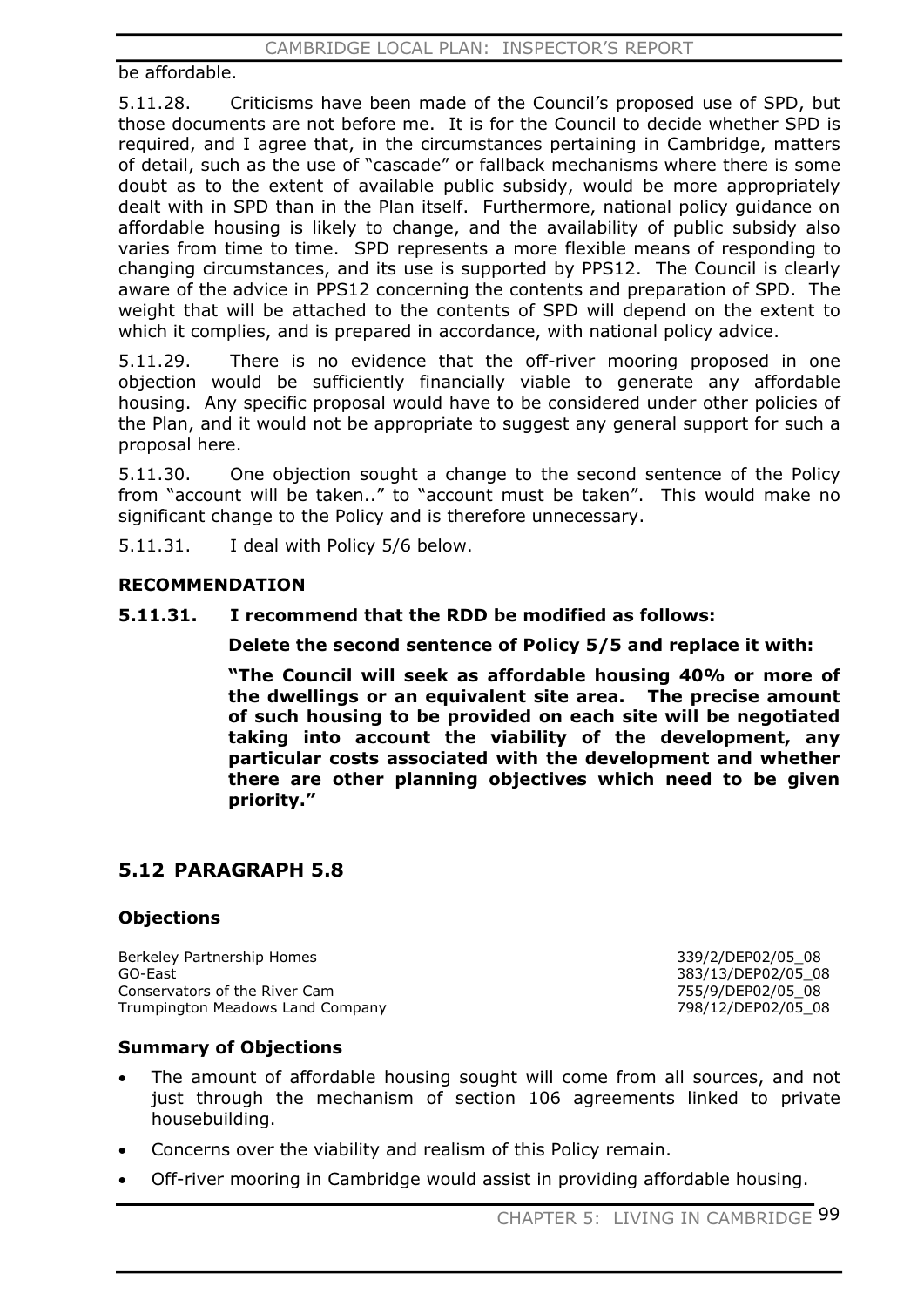Paragraph 5.8 should be updated to refer to the adopted Structure Plan.

## **Inspector's Reasoning and Conclusions**

5.12.1. I deal with the majority of these objections above when considering Policy 5/5. Paragraph 5.8 should, however, be modified to reflect my recommendation concerning the target for affordable housing to be inserted into the Policy. In this context, it would add to the clarity of the Plan to include a reference to the Structure Plan requirements.

## **RECOMMENDATION**

#### **5.12.2. I recommend that the RDD be modified as follows:**

## **Insert the following sentence at the end of paragraph 5.8:**

**A target of "40% or more", which would reflect the requirements of the Structure Plan, is considered to be a more realistic and achievable target to include in the Policy than that recommended in the Housing Needs Survey.** 

# **5.13 PARAGRAPH 4.8 (FDD) AND PARAGRAPH 5.9 (RDD)**

## **Objections**

The Marshall Group of Companies 66/7/DEP01/04\_08 Addenbrooke's NHS Trust 399/7/DEP01/04\_08 Laing Homes Ltd 708/22/DEP01/04\_08 Wrenbridge Land Ltd<br>Taylor Woodrow Developments Limited Taylor 2007/22/DEP01/04\_08 Taylor Woodrow Developments Limited Cambridgeshire County Council 55/2/DEP02/05\_09 The House Builders Federation 362/4/DEP02/05\_09 GO-East 383/14/DEP02/05\_09 Trumpington Meadows Land Company 1988 13/0EP02/05\_09

## **Summary of Objections**

- It is important to provide a range of affordable housing types. The Plan should specify the amount of social rented housing to be provided.
- The second sentence of 4.8 should have added: "and key worker housing".
- Affordable housing should not be required when it is unviable.
- Objection is made to the definition of affordability and the requirement for affordable housing to be made available over the long term.
- Different mixes of house types and tenures will have impacts on viability and deliverability.
- Student hostels and halls of residence should be included within the definition of affordable housing.

## **Inspector's Reasoning and Conclusions**

5.13.1. The Plan does not restrict the definition of affordable housing to "social rented housing", notwithstanding the comments in CD5.2.2. It does, however, require an agreed mix of affordable housing types to be provided. There is insufficient evidence to allow the Plan to specify what proportion of that housing should be social rented housing. That is a matter to be determined at the planning application stage.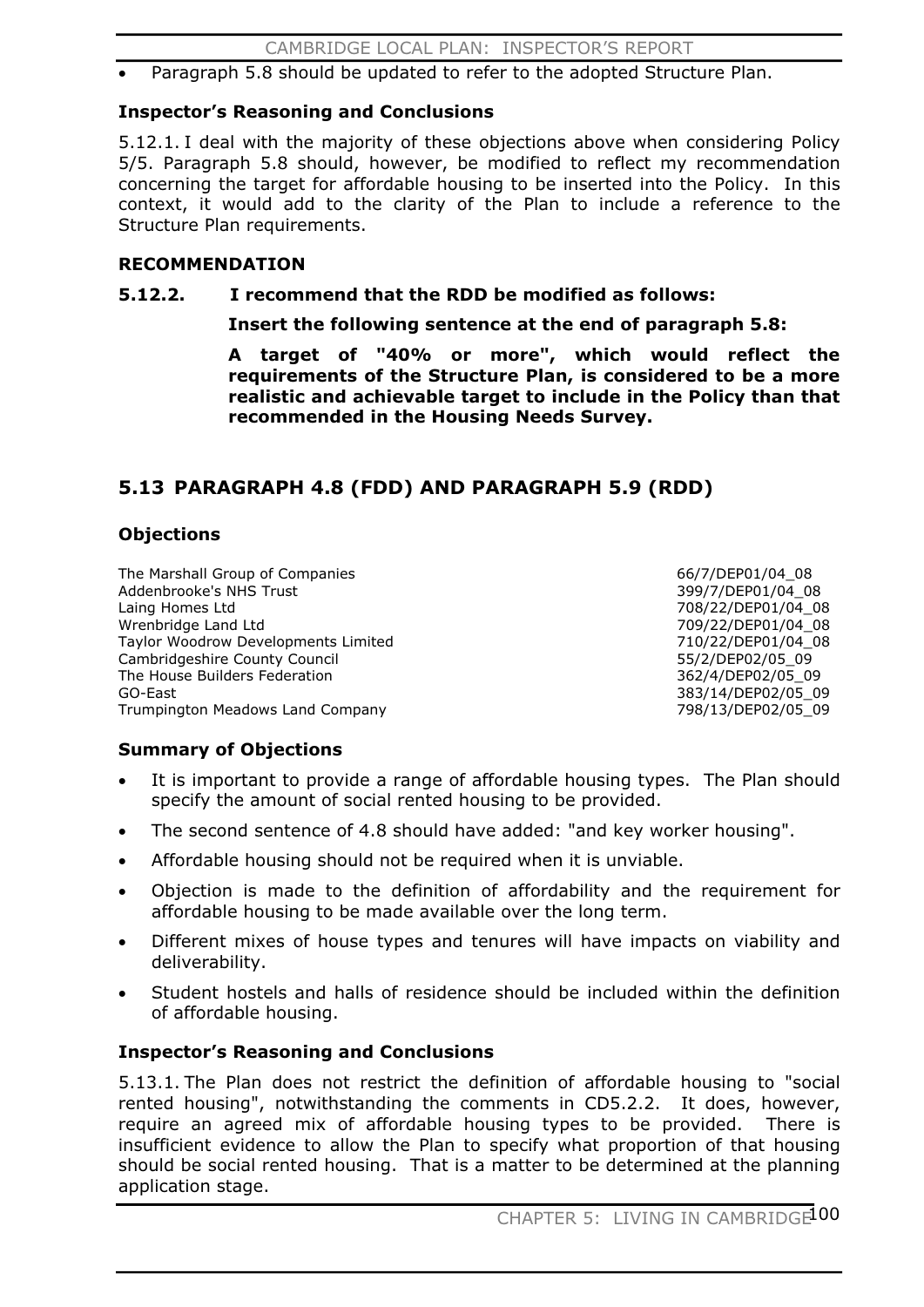5.13.2. The Plan makes it clear that affordable housing includes key worker housing. A further reference to such housing in paragraph 5.9 is unnecessary.

5.13.3. The Policy as I recommend it to be modified will also make it clear that viability is an issue to be taken into account when determining the affordable housing contribution to be made by any particular development. There is no need for a further reference to the matter in this paragraph.

5.13.4. Information is not available at this stage as to how different assumptions about the mix of affordable housing types and tenures, and their funding, would affect viability and deliverability. These are issues that will have to be taken into account when negotiating site specific affordable housing contributions, but in the absence of the relevant information it would not be appropriate to make any general reference to these matters in this part of the Plan.

5.13.5. CD5.2.2 did not, in reaching its assessment of housing need within the Plan area, take account of the needs of students, and Policy 5/5 does not, therefore, address their needs. The accommodation needs of Cambridge University students are met largely through the Colleges, and student accommodation for Anglia Ruskin University is provided for in Chapter 7. Under these circumstances it is neither necessary nor desirable for the definition of affordable housing to be extended to include student accommodation.

5.13.6. I deal with the Plan definition of affordability in paragraph 5.11.16 et seq, and the requirement for affordable housing to be made available in the long term in paragraph 5.11.26.

## **RECOMMENDATION**

## **5.13.7. I recommend no modification to the RDD.**

# **5.14 PARAGRAPH 5.10**

## **Objections**

| Cambridgeshire County Council                       |
|-----------------------------------------------------|
| The Marshall Group of Companies                     |
| Countryside Properties                              |
| The Bell Educational Trust                          |
| The House Builders Federation                       |
| Resources Directorate Cambridgeshire County Council |
| Addenbrooke's NHS Trust                             |
| South Cambridgeshire District Council               |
| Patrick Schicker                                    |

55/3/DEP02/05\_10 66/1/DEP02/05\_10 68/6/DEP02/05\_10 83/7/DEP02/05\_10 362/5/DEP02/05\_10 879/1/DEP02/05\_10 399/7/DEP02/05\_10 461/7/DEP02/05\_10 735/1/DEP02/05\_10

## **Summary of Objections**

- There should be no upper limit on the level of key worker housing on individual sites. This requirement contradicts Policy 9/7.
- The definition of key workers should include references to appropriate sections of the private sector.
- The Plan should permit proximity to established major employment sites to support a higher than normal percentage of key worker housing.
- x The location of key worker housing should be within a 30 minute *journey* time of place of employment, and not a 30 minute *drive* time. It should also be close to public transport nodes.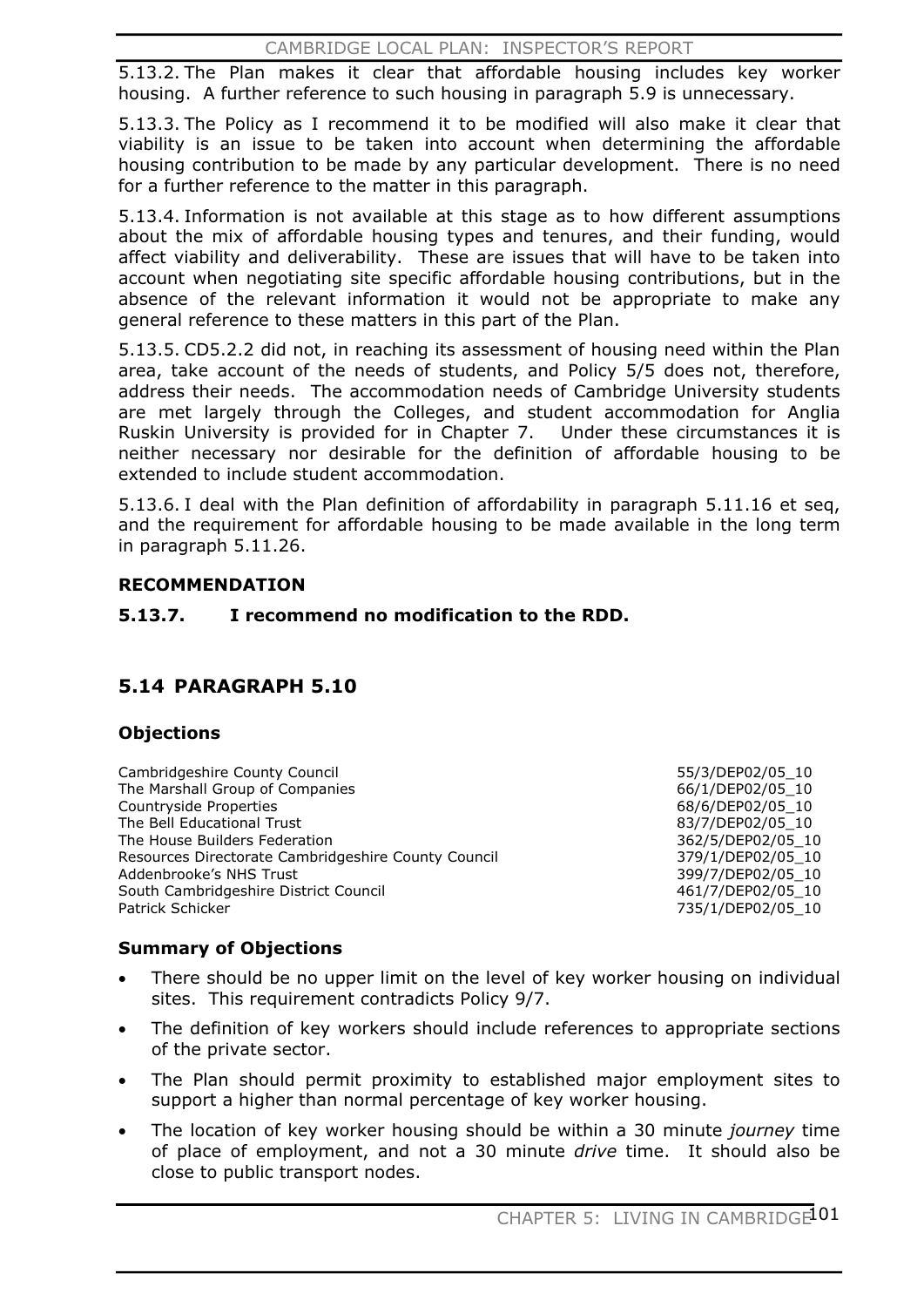The proposed register is overly bureaucratic; key workers simply need to fall within the glossary definition.

## **Inspector's Reasoning and Conclusions**

5.14.1. Given the scale of the need for affordable housing generally in the area I do not support an increase in the proportion of key worker housing that would normally be provided, because that would lead to precedence being given to key workers over the needs of other groups, particularly those most in need of social rented housing. However, as paragraph 5.10 is presently worded the proportion of key worker housing to be provided could be increased in appropriate cases. The Council will wish to consider whether that might be appropriate in the vicinity of Addenbrooke's, but I do not support a specific reference to that possibility in the Plan because the need to achieve a successful and balanced development also needs to be taken into account. The Area of Major Change referred to in Policy 9/7 has been released from the Green Belt specifically to allow the needs of Cambridge University to be met, and for that reason a different approach to requirements for key worker housing on that site is warranted.

5.14.2. Whilst key workers are normally public sector employees, the definition in the Glossary does not confine them to the public sector. I say more about the Glossary definition in Chapter 13. There is sufficient flexibility in the Plan to allow key worker housing to be extended to private sector employees in appropriate circumstances. It is important that there is a mechanism for determining who might be eligible for key worker housing, to ensure that subsidised housing is used for the intended purpose in the long term, and for that reason I do not support any change to the proposed register mechanism.

5.14.3. The locational criteria for key worker housing requires it to be within a 30 minutes drive time of the place of work. Some objectors sought a reference instead to a 30 minute travel time. It is not clear what difference such a change would make in practice, given the compact nature of the Plan area. But the current wording of the Plan has some support from the findings of the Cambridge Sub-Region Key Worker Housing Research Final Report relating to existing journey to work time. There is insufficient evidence at this stage to support a change to the wording of the Plan in this respect, although the Council will wish to keep the situation under review to ensure that the distance requirement does not prove an obstacle to the provision of adequate key worker housing. In terms of proximity to public transport nodes, key worker housing should be no different from other forms of new housing, all of which needs to be located so as to offer a choice of modes of transport.

#### **RECOMMENDATION**

## **5.15.4. I recommend no modification to the RDD.**

# **5.15 PARAGRAPH 4.12 (FDD)**

## **Objections**

The House Builders Federation 362/35/DEP01/04 12

## **Summary of Objections**

The 50% affordable housing requirement is unjustified and the site size threshold is too low.

CHAPTER 5: LIVING IN CAMBRIDGE102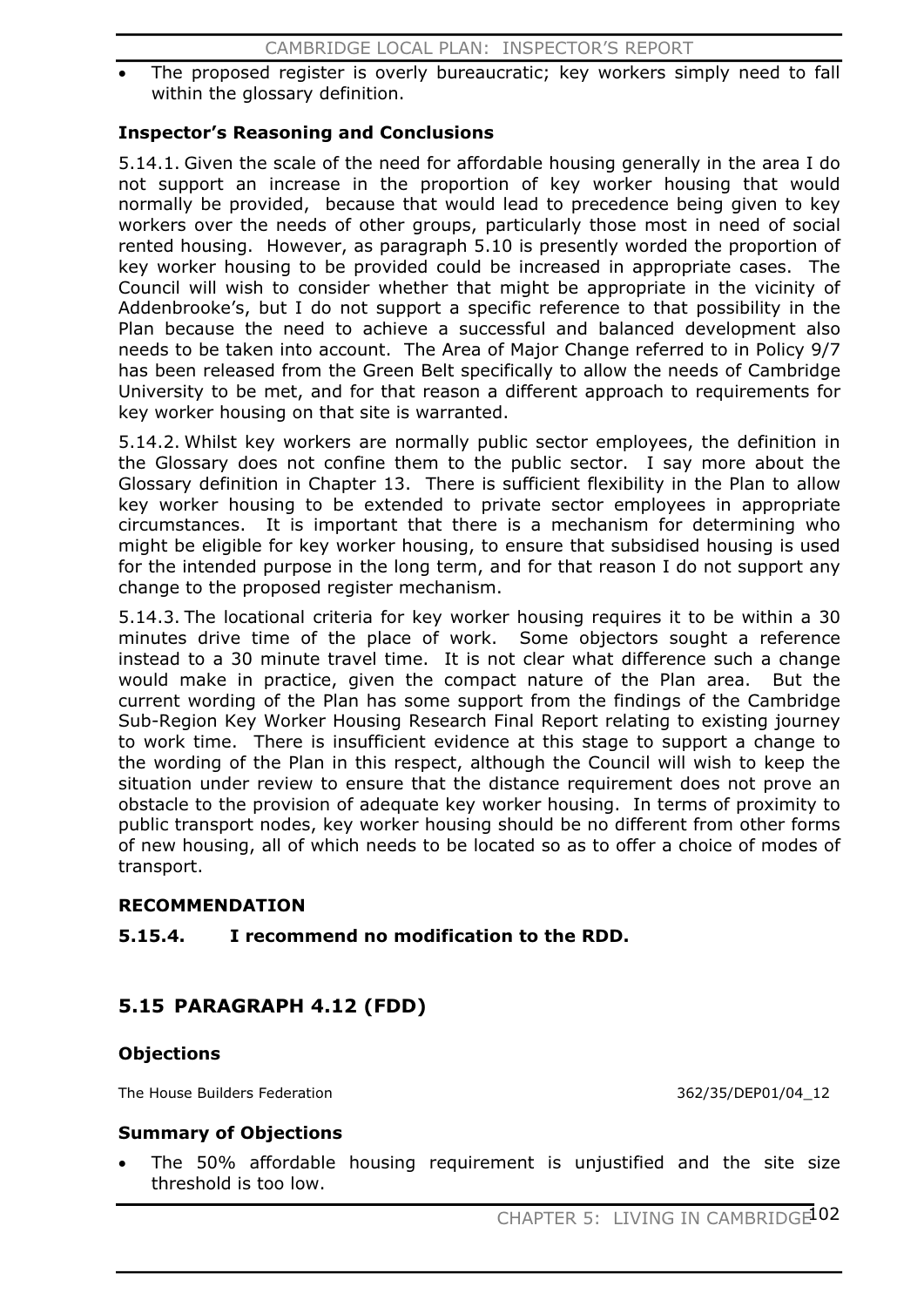## **Inspector's Reasoning and Conclusions**

5.15.1. Paragraph 4.12 has been deleted and does not appear in the RDD. I deal with the substance of these objections in section 5.11.

#### **RECOMMENDATION**

## **5.15.2. I recommend no modification to the RDD.**

# **5.16 PARAGRAPH 4.13 (FDD) AND PARAGRAPH 5.12 (RDD)**

## **Objections**

The Bell Educational Trust 63/5/DEP01/04 13

The House Builders Federation

83/8/DEP02/05\_12<br>362/6/DEP02/05\_12

## **Summary of Objections**

- Objection is made to the use of Supplementary Planning Guidance.
- Is this SPD programmed in the Council's LDS?

## **Inspector's Reasoning and Conclusions**

5.16.1. I deal with the substance of these objections elsewhere. SPD on affordable housing is programmed in the Council's LDS.

## **RECOMMENDATION**

## **5.16.2. I recommend no modification to the RDD.**

# **5.17 PART OF POLICY 4/5 (FDD) AND POLICY 5/6 (RDD)**

## **Objections**

The objections to this aspect of the Plan are listed in Annex 3.

#### **Summary of Objections**

- The Policy is unreasonable and not supported by national policy advice.
- No further provision of affordable housing is required as the target in Policy 5/5 already reflects forecast housing need.
- The Policy will be difficult to enforce because of difficulty in measuring impact.
- The requirement could prejudice economic growth.
- Contributions should only be required when they meet the tests in Circular 1/97.
- The Policy should not apply to Areas of Major Change as they will already be providing affordable housing.
- The Policy should not apply to small sites or to redevelopment of existing employment sites. There is no rationale for the floorspace threshold.
- The Policy should not apply to developments funded within the public sector or University-associated research establishments and institutions.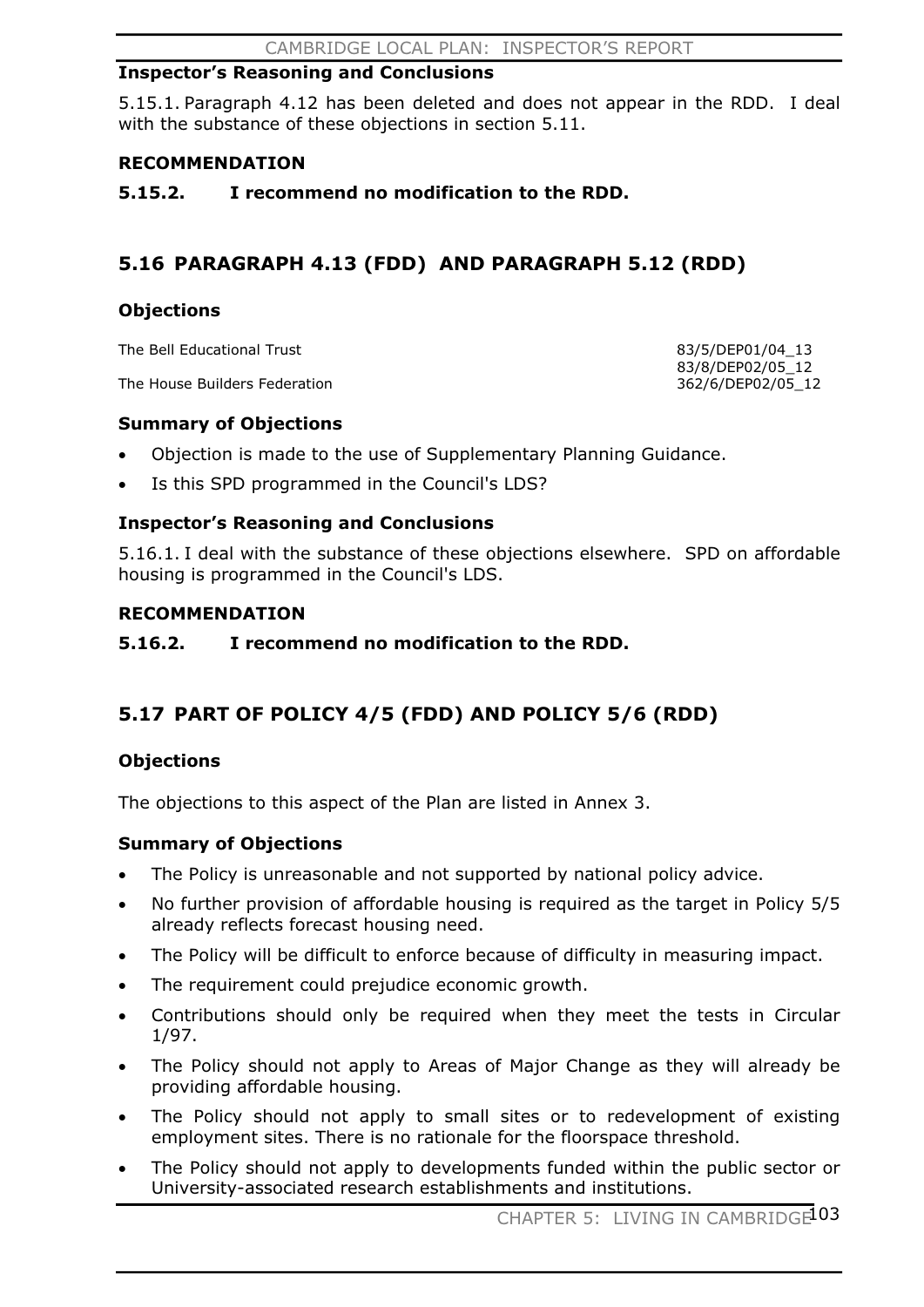## The word "new" should be added at the beginning of the Policy.

## **Inspector's Reasoning and Conclusions**

#### *The principle of the Policy*

5.17.1. Policy P9/8 of the Structure Plan requires all development likely to have a definable impact on infrastructure requirements to make provision for infrastructure accommodating local impacts. The list of infrastructure included in the Policy includes affordable and key worker housing. Policy P9/1, dealing with housing distribution in the Cambridge Sub-Region, provides that employment developments will be expected to contribute towards affordable housing through developer contributions, in accordance with Policy P9/8. Some objectors argue that the Structure Plan requirement is limited to cluster developments, but although Policy P2/4 dealing with clusters does include a requirement for cluster businesses to contribute towards affordable housing, Policy P9/8 is clearly worded to apply to *all* employment developments. Policy 5/6 is consistent with the Structure Plan requirements, as well as with the expectation in paragraph 5.114 of the Draft East of England Plan.

5.17.2. The EIP Panel report noted that there was nothing in Circular 6/98 which specifically advocates a contribution to affordable housing from employment developments, but nothing which precludes it either. In the Panel's view such a requirement would comply with the five tests in paragraph 7 of Circular 1/97, a view that I share. These tests now appear, substantially unaltered, in Circular 5/2005. That Circular gives the specific example, in paragraphs B12 et seq. of Annex B, of a planning obligation that could be used to secure an element of affordable housing in a residential or mixed-use development. But nothing in that Circular rules out the securing of affordable housing from an employment development, and indeed paragraph B11 points out that the examples given are not exhaustive. I find no conflict between the advice in the Circular and the principle of Policy 5/6.

5.17.3. Although Policy 5/5 requires residential development to make provision for affordable housing, it is clear from the various surveys before the Inquiry that identified need will not be satisfied in full through that Policy, and that there will still be unfulfilled need for affordable housing. The Policy specifically applies only to employment developments likely to have an impact on demand for affordable housing, and requires mitigation of such impacts. In situations where there was no such impact, therefore, no contribution would be required. There is a lack of detail as to how the Policy would operate in practice, and particularly as to how an impact would be measured. This could present particular problems in the case of speculative development. However, the Council proposes to elaborate on the operation of the Policy in SPD, and I am not satisfied on the available information that these problems are incapable of resolution.

5.17.4. Some criticism has again been made of the Council's proposed use of SPD. But PPS12 is supportive of its use provided it is consistent with national and regional planning policies and is prepared in accordance with advice. That includes a requirement for rigorous procedures of community involvement. What is proposed by the Council is not in conflict with that advice.

#### *Viability issues*

5.17.5. Some objectors have expressed concern that the Policy runs counter to the Structure Plan strategy for economic growth. But that was clearly not a concern of the EIP Panel in considering Structure Plan policy. However, the Council will need to monitor the operation of the Policy closely, as well as the bringing forward of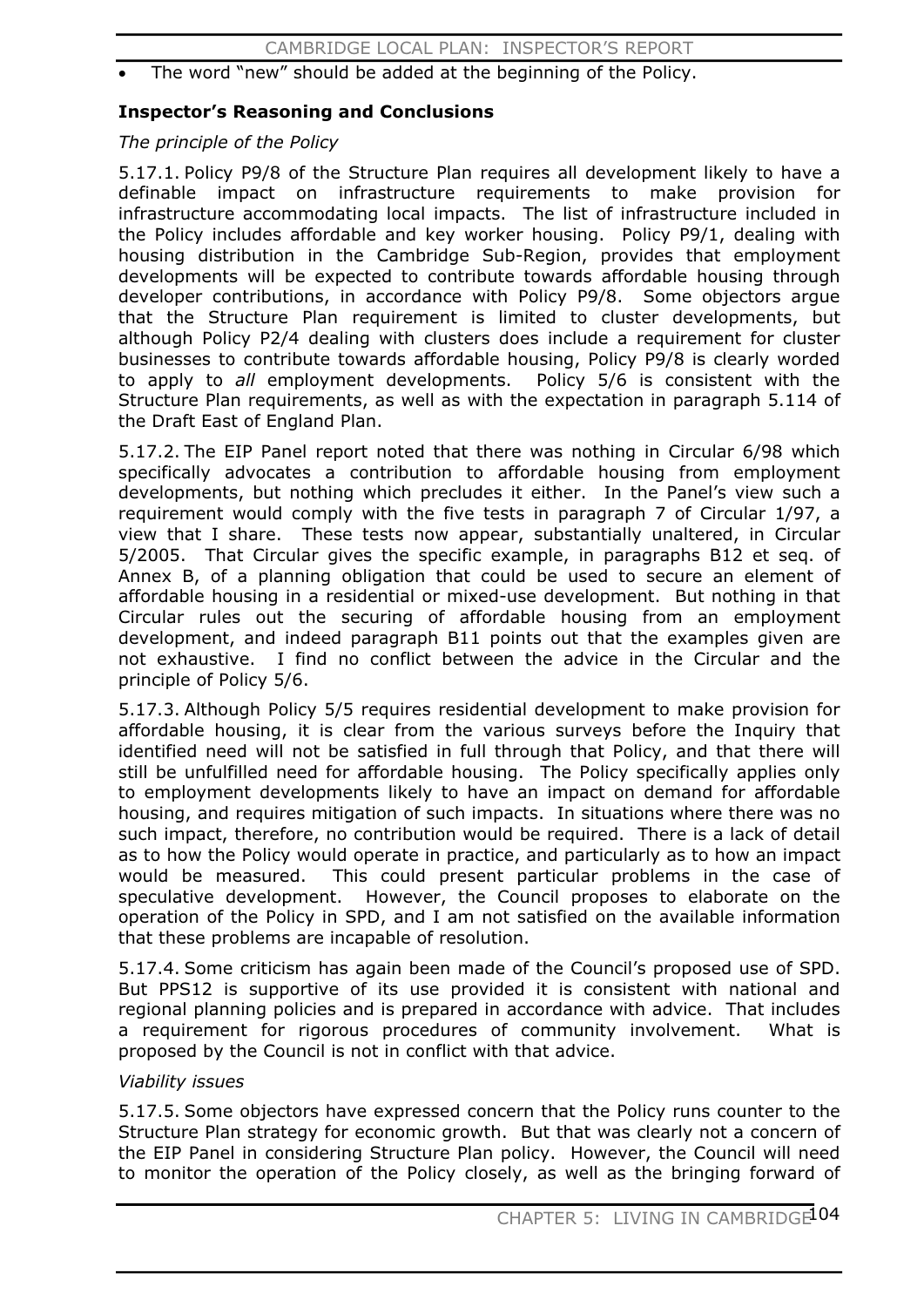#### CAMBRIDGE LOCAL PLAN: INSPECTOR'S REPORT

employment land allocations in the Plan, and take corrective action if it appears that the Policy is having a harmful effect on growth. It is possible that the requirement would have a positive effect on the recruitment and retention of staff, and would thus improve the attractiveness of Cambridge as a location for employment. But it would clearly undermine the objectives of the Plan, and those of the Government's Sustainable Communities strategy, for the requirements of this Policy to prevent otherwise desirable development from coming forward.

5.17.6. Circular 5/2005, to which the Council will have to have regard when considering employment development proposals, requires planning obligations to be fairly and reasonably related in scale and kind to the proposed development. It also advises in paragraph B10 that when issues of viability arise, decisions on the level of contribution should be based on negotiation over the level that might be reasonable whilst still allowing development to take place. I do not, however, support the inclusion of the Circular 5/2005 tests in the Plan itself, as this would add nothing of value.

#### *Relationship with Policy 5/5*

5.17.7. It is not completely clear from the Plan itself how Policy 5/6 would relate to the requirements of Policy 5/5 in mixed development areas, including the Areas of Major Change. It seems to me that there is a fundamental difference between the two policies, in that Policy 5/6 relates to the mitigation of a harmful impact, whereas Policy 5/5 addresses the national planning policy that residential development should include a proportion of affordable dwellings. There is, therefore, no reason in principle why both parts of a mixed employment and residential development should not be required to contribute an element of affordable housing.

5.17.8. The Council has indicated that where the affordable element of the residential part of a scheme is intended to meet the affordable housing needs of the employment part of the development, that would satisfy the requirements of Policy 5/6. In measuring the impact of an employment development on the need for affordable housing in the area, it would also be necessary to take into account any provision being made by the employer. It seems to me that a more complex relationship between employment and housing development may emerge in some of the Areas of Major Change than is envisaged in the second paragraph of the Policy. But this is a matter that would be better dealt with in SPD. I do not find the absence of clarity on this particular point to be fatal to the principle of the Policy, and the use of SPD to expand on the operation of the Policy would not conflict with the advice in PPS 12.

#### *Application to existing businesses and small sites*

5.17.9. The Structure Plan requirement is clearly intended to apply to existing businesses as well as those that are established or expanded in the area. The key question, in determining whether the Policy should apply, is whether an employment development will have an impact on the demand for affordable housing in Cambridge or the Sub-Region, not whether it is new to the area or already based there. If there is an impact, then in principle the development should be required to mitigate that impact. For the same reason there is no justification in principle for applying a threshold for new development below which the Policy should not apply, and I support the removal from the FDD Policy 4/5 of such a threshold.

#### *Should the Policy apply to public sector developments?*

5.17.10. There is nothing in either the Structure Plan or the emerging RSS that suggests that community infrastructure providers or University-related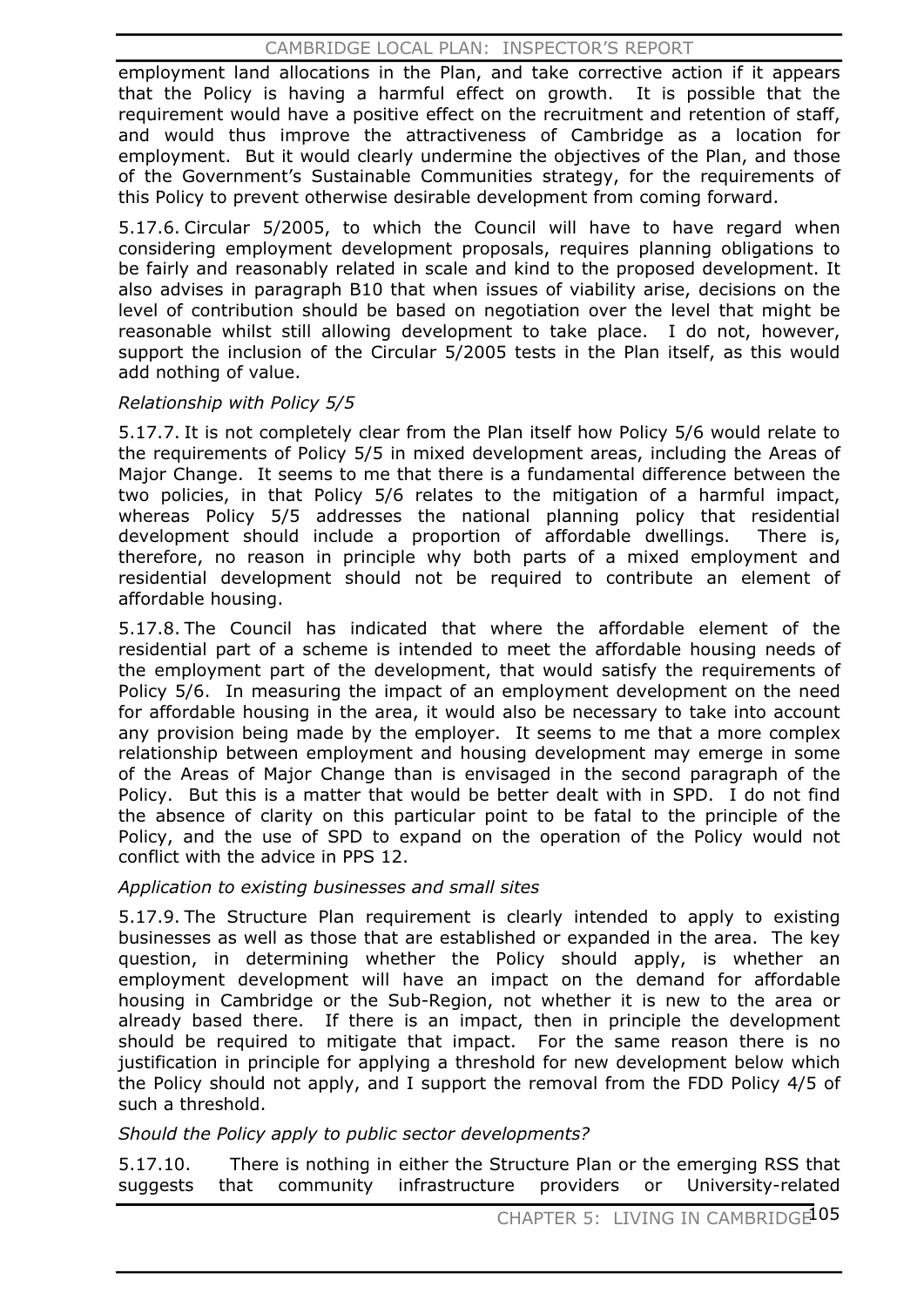CAMBRIDGE LOCAL PLAN: INSPECTOR'S REPORT

development should be exempted from the requirement for employment development to contribute towards affordable housing. The EIP panel acknowledged in their report that both the University of Cambridge and Addenbrooke's Hospital were proposing to meet some of their affordable/key worker housing needs from large-scale releases of land from the Green Belt, and noted that in both cases this would represent a contribution towards the overall infrastructure requirement under the terms of what is now Policy P9/8. There was no suggestion in that part of the report that either of these bodies should not be subject to the requirement. Nor do I read Policy P9/8 as excluding infrastructure developments from the requirement to address their own impacts on infrastructure.

5.17.11. The Council will need to have regard, in negotiating contributions from public bodies, to the advice in paragraph B10 of Circular 5/2005, that decisions on the level of contributions should be based on negotiation over the level of contribution that can be demonstrated is reasonable to be made whilst still allowing development to take place. But it is not necessary to repeat in the Policy this matter already set out in a national policy statement. The Council will also need to have regard to the extent to which a strict application of the Policy might result in the diverting of funds from other desirable activities, such as clinical services, or might make a desirable development unviable. But these are matters that are more appropriately addressed in SPD than in the Policy. I do not therefore support any modification to the Policy in these respects.

5.17.12. I have taken account of the comments made by the Inspector considering objections into the Oxford Local Plan. However, one of the functions of local planning policy documents is to reflect local circumstances, and it is not at all clear from the Oxford Inspector's report that the circumstances pertaining in Oxford are reflected in Cambridge's case. In particular, in Cambridge Addenbrooke's is the chief generator of key worker housing demand. Whilst it is clear from the evidence that Addenbrooke's is already addressing the need to house its own staff, I agree with the Council that it is essential that the Trust continues to do that. Similarly, Cambridge University is proposing additional developments, either directly or indirectly, and it is important that any resulting impacts on the need locally for affordable housing are capable of being addressed. Similar considerations apply to other public sector development likely to affect the need for affordable housing in the area.

5.17.13. I am not persuaded by the views of the Board of Cambridgeshire Horizons that this Policy should not in principle apply to health care services, given the potential size of the impact on affordable housing requirements arising from such developments. As that body is charged with programming and co-ordinating infrastructure delivery in the Cambridge Sub-Region, it can, if it wishes in any particular case, indicate its view that the need for the development is more important than the need for the development to mitigate its impact. That is a view that would be entirely legitimate for the Council to take in any particular case, in view of the advice in Circular 5/2005, but it does not undermine the need for the Policy to apply across the board in principle.

#### *Other matters*

5.17.14. The Policy will only apply to employment proposals that require planning permission, which are by definition new. Adding that word to the Policy is therefore unnecessary.

#### **RECOMMENDATION**

#### **5.17.15. I recommend no modification to the RDD.**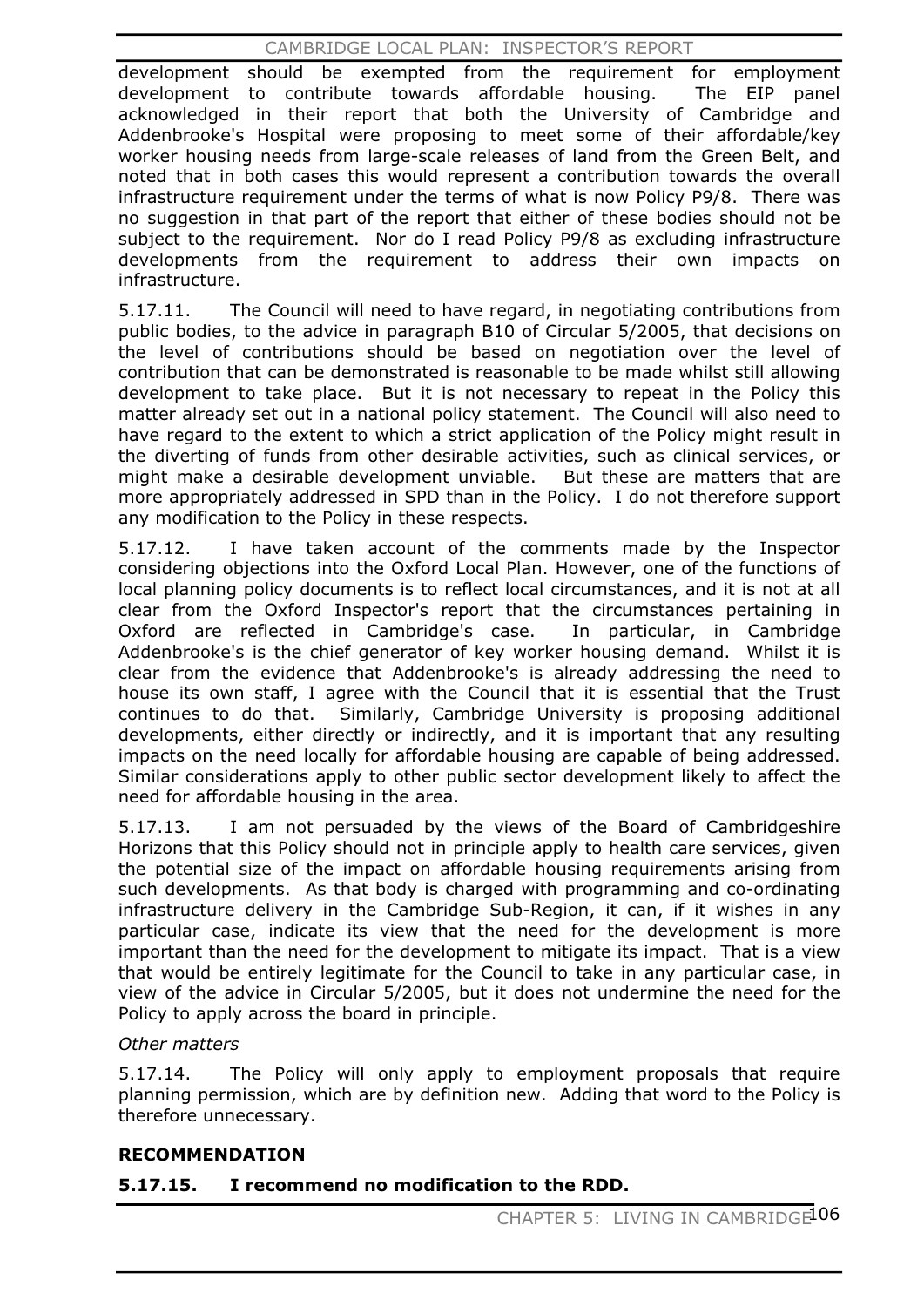# **5.18 PARAGRAPH 4.9 (FDD)**

#### **Objections**

The Chancellor, Masters and Scholars of the University of Cambridge 33/13/DEP01/04\_09 Countryside Properties **68/16/DEP01/04\_09** Addenbrooke's NHS Trust 399/8/DEP01/04\_09

#### **Summary of Objections**

- x Key worker housing developments should be exempt from further affordable housing requirements and affordable housing contributions should not be sought from University related employment development.
- The type of evidence required in this paragraph to justify key worker housing is not a land use matter.
- Housing developers, especially in South Cambridge, should be expected to provide a significant proportion of new affordable housing as key worker housing.

#### **Inspector's Reasoning and Conclusions**

5.18.1. This paragraph, and the reference to production of evidence to justify key worker housing, have not been carried forward into the RDD.

5.18.2. Key worker housing as defined is a subset of affordable housing, and in the case of the development of key worker housing the Plan would not require additional affordable housing.

5.18.3. I deal with the question of affordable housing contributions from employment development in section 5.17, and I deal with the question of key worker housing in South Cambridge in paragraph 5.11.24.

#### **RECOMMENDATION**

#### **5.18.4. I recommend no modification to the RDD.**

### **5.19 PARAGRAPH 4.10 (FDD)**

#### **Objections**

Countryside Properties **68/17/DEP01/04** 10 Addenbrooke's NHS Trust 399/10/DEP01/04\_10 The Anglia Support Partnership 704/2/DEP01/04 10 Cambridgeshire & Peterborough Mental Healthcare Partnership 705/2/DEP01/04\_10 Cambridge City Primary Care NHS Trust 706/2/DEP01/04 10

#### **Summary of Objections**

- Employers cannot be required to reserve any of their land for housing, and what is proposed would be very difficult to implement in practice.
- x Promoters of clinical developments and related R&D developments should be excluded.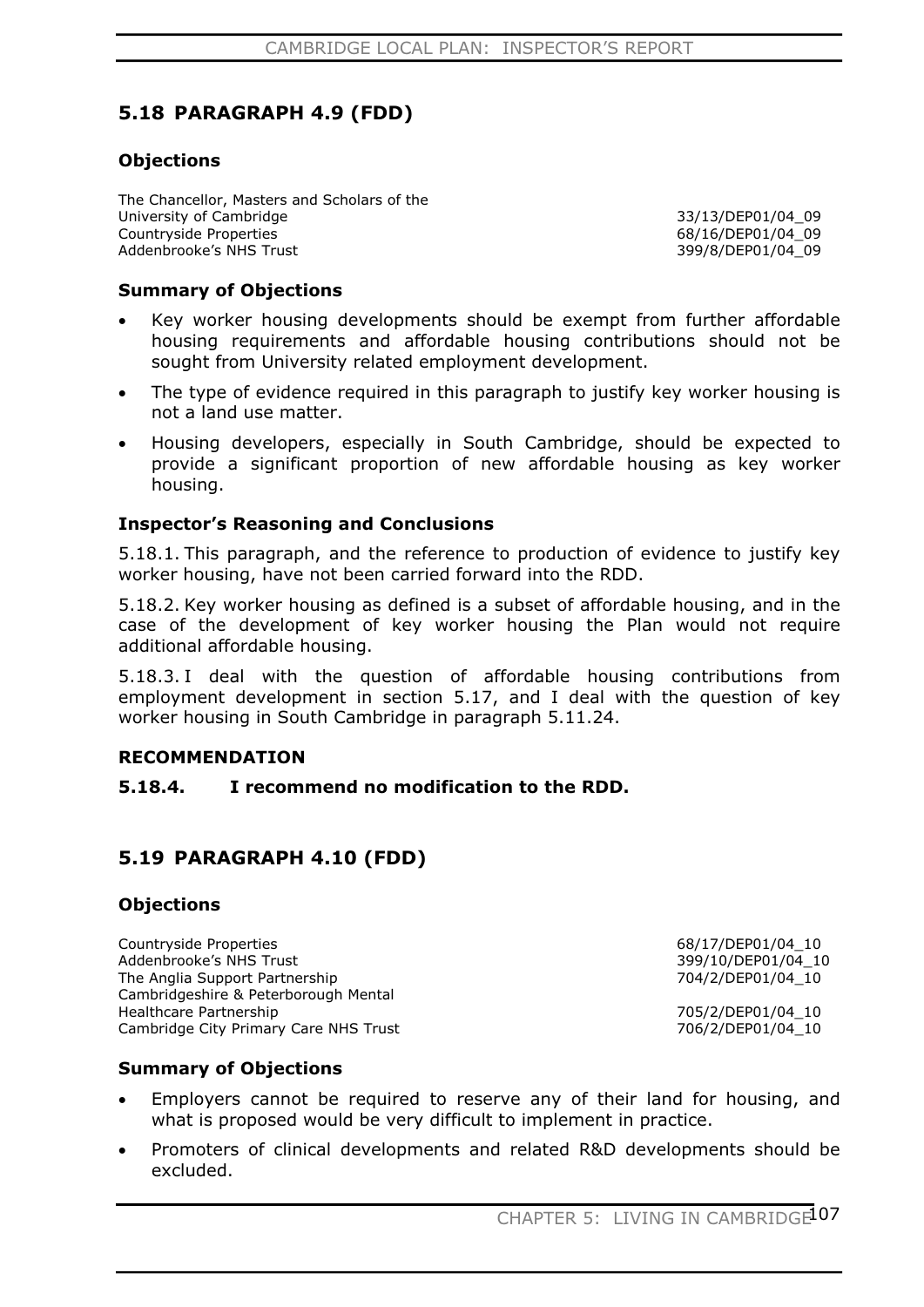NHS trusts in Cambridge should not be required to accommodate their own staff on surplus land rather than disposing of it on the open market to finance improvements.

### **Inspector's Reasoning and Conclusions**

5.19.1. Although paragraph 4.10 of the FDD has been deleted, the same words appear in paragraph 5.13 of the RDD. In my view, to set out a blanket requirement that any land owned locally by employers, regardless of its location, should be developed for housing for their own workers before such provision can be made elsewhere, is unreasonable. There might be circumstances not envisaged at this stage, other than those allowed for in what is now paragraph 5.13, which would justify off-site housing provision. I therefore recommend that the sentence be deleted.

#### **RECOMMENDATION**

# **5.19.2. I recommend that the RDD be modified as follows: In paragraph 5.13 delete the whole of the third sentence.**

# **5.20 POLICY 4/7 (FDD), POLICY 5/8 AND PARAGRAPH 5.15 (RDD)**

### **Objections**

Cambridge Preservation Society 26/23/DEP01/04\_P07<br>
GO-East 283/10/DEP02/05 GO-East 383/10/DEP02/05

766/10/DEP02/05 P08 766/16/DEP02/05\_15

#### **Summary of Objections**

- Some changes of wording are sought. It is not clear what an "emergency" stopping site is.
- An assessment of travellers' housing needs is required as a basis for deciding whether a policy relating to gypsy/travellers' site provision is needed.
- Travellers' sites within the City lead to loss of amenity and quality of life for residents and river users. The lost amenity and space should be returned to the community.

#### **Inspector's Reasoning and Conclusions**

5.20.1. The wording change proposed in objection 26/23/DEP01/04\_P07 has been incorporated into RDD Policy 5/8.

5.20.2. There is some force in the argument that it is not clear what an "emergency" might be, but as the intention of the Policy seems to be directed at temporary stops, it would be clearer if both the Policy and the explanatory paragraph made reference instead to a "temporary stopping place".

5.20.3. There is no evidence before the Inquiry as to whether there is any need for the provision of additional gypsy sites within the Plan area. It is not, therefore, clear whether the Council has taken into consideration the needs of gypsies in preparing the RDD. This is a matter that the Council will have to address in preparing its LDF, in the light of national policy advice current at that stage. However, in the absence of any evidence as to need it would not be appropriate to recommend any modification to this Plan.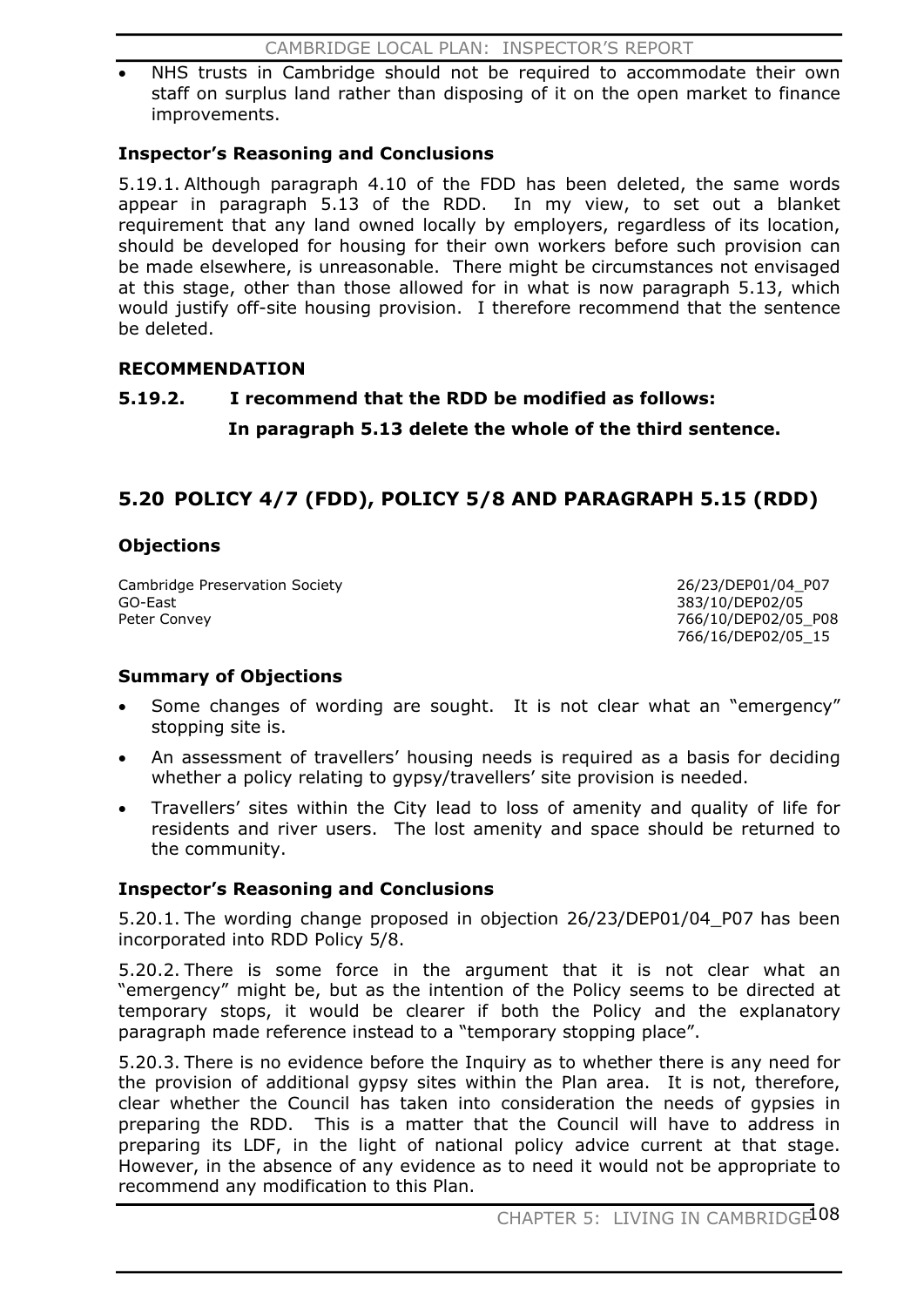5.20.4. The question of unauthorised travellers' sites is a matter of enforcement for the Council, rather than one to be addressed through policies in this Plan.

#### **RECOMMENDATION**

**5.20.5. I recommend that the RDD be modified as follows:** 

**In Policy 5/8 and paragraph 5.15 delete "emergency stopping site" and replace with "temporary stopping place".**

## **5.21 POLICY 4/8 AND PARAGRAPHS 4.18, 4.16, 4.17 (FDD), POLICY 5/9 (RDD)**

### **Objections**

Camstead Homes 74/11/DEP01/04\_P08 The House Builders Federation 362/10/DEP01/04 P08

Network Rail 370/8/DEP01/04\_P08 James Development Co. Ltd 378/11/DEP01/04\_P08 Laing Homes Ltd **2008/23/DEP01/04\_P08** Wrenbridge Land Ltd 709/23/DEP01/04\_P08 Taylor Woodrow Developments Limited 710/23/DEP01/04\_P08 The Marshall Group of Companies 66/16/DEP02/05 P09 The Bell Educational Trust 83/9/DEP02/05 P09 Addenbrooke's NHS Trust 399/8/DEP02/05\_P09

 362/38/DEP01/04\_18 362/36/DEP01/04\_16 362/37/DEP01/04\_17

### **Summary of Objections**

- The Policy should be more flexible and provide that the amount of such housing will be negotiated taking into account practical considerations such as density, housing mix and design, site circumstances and other Plan objectives.
- The internal layout of buildings is not normally material to the consideration of planning permission, and dwelling access arrangements are a building regulation matter, which should not be duplicated in Local Plans.
- The Policy is unreasonable and should be deleted, as the purported benefits of Lifetime Homes are unproven, and it is not clear that there is a genuine demand or unmet need for such homes.
- There is no justification for the 15% threshold, which should be deleted.
- The Policy should refer to elderly people in addition to people with disabilities.

### **Inspector's Reasoning and Conclusions**

5.21.1. PPS 1 requires development Plan policies to take account of the needs of all of the community, including particular requirements relating to age and disability. PPG 3 advises that local authorities should take account of assessments of local housing need, including the needs of the elderly and disabled, and formulate Plans which secure an appropriate mix of dwellings to meet the needs of the area. Structure Plan Policy P5/4 requires local Plans to make provision to meet the locally assessed need for housing suitable for the elderly and those with mobility problems. All of this advice and guidance supports the principle of a policy requiring a proportion of homes to be provided to be suitable for occupation by people with disabilities.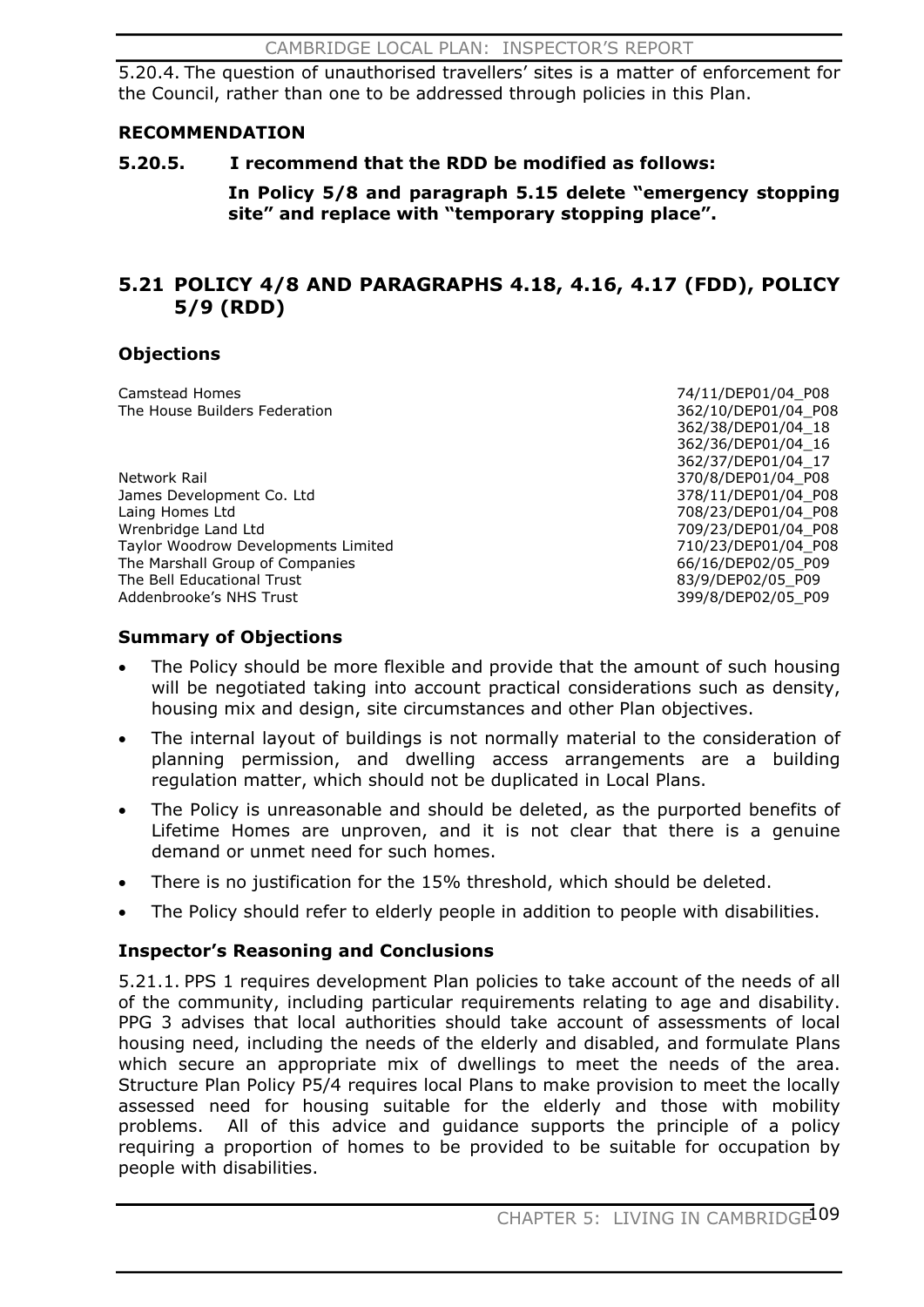#### CAMBRIDGE LOCAL PLAN: INSPECTOR'S REPORT

5.21.2. Generally speaking the internal layout of buildings is not normally a matter to be considered in determining planning applications, and the Policy should not either duplicate or seek to supplement the requirements of Part M of the Building Regulations in this regard. PPS 1 advises that development Plans should contain clear, comprehensive and inclusive access policies in terms of both location and external physical access. But there is nothing in that guidance, or in the ODPM publication "Planning and Access for Disabled People: a Good Practice Guide", that would support the inclusion in a local Plan of a policy dictating the internal design of buildings.

5.21.3. The reference to the Lifetime Homes Standard originally included in Policy 4/8 does not appear in Policy 5/9 of the RDD. But for the reasons set out above I am not satisfied that a reference to the standard in the explanatory text would be appropriate either, and I note in this regard the comments of the First Secretary of State in his decision dated 9th January 2003 on a planning application by Quedgeley Urban Village Ltd. However, I consider that a policy relating to external design would be reasonable in principle, bearing in mind the requirements of both national and Structure Plan policy with regard to housing for the elderly and those with mobility problems. I therefore recommend an appropriate modification to both the Policy and the supporting text.

5.21.4. Furthermore, given the findings of the Cambridge Housing Needs Survey (CD5.2.2) that around 13% of households contain people with disabilities and the frail elderly, and bearing in mind the ageing population in the area, the figure of 15% to be sought through the Policy is also not unreasonable. However, the wording of the Policy, even following the amendments made in the RDD, does not make it clear that the number of homes on any given site to be suitable for occupation by people with disabilities will be a matter for negotiation, and as this appears to be the intention of the Council the Policy should be modified in the interests of clarity. This will allow matters such as viability and site circumstances to be taken into account in applying the Policy.

5.21.5. There is no need for a specific reference in the Policy to elderly people. Iagree with the Council that this would not improve the Policy, because simply being elderly does not give rise to a need for a specially designed home. Nor, for the reasons set out above, would it be appropriate to require homes to be designed to address the needs of the frail elderly.

#### **RECOMMENDATION**

#### **5.21.5. I recommend that the RDD be modified as follows:**

**1. Policy 5/9 be modified to read "Housing developments of 15 or more dwellings will only be permitted if they provide housing with external design, layout and access suitable for occupation by people with disabilities. The amount of such housing sought will be 15% of the market housing and 15% of the affordable housing, subject to negotiation. The housing should be designed or capable of adaptation to meet long-term housing needs."** 

**2. Delete paragraphs 5.17 and 5.18 and replace them with:** 

**"Housing provided for first occupation by people with specific disabilities would satisfy the requirements of Policy 5/9".** 

### **5.22 POLICY 4/9 (FDD) AND POLICY 5/10 (RDD)**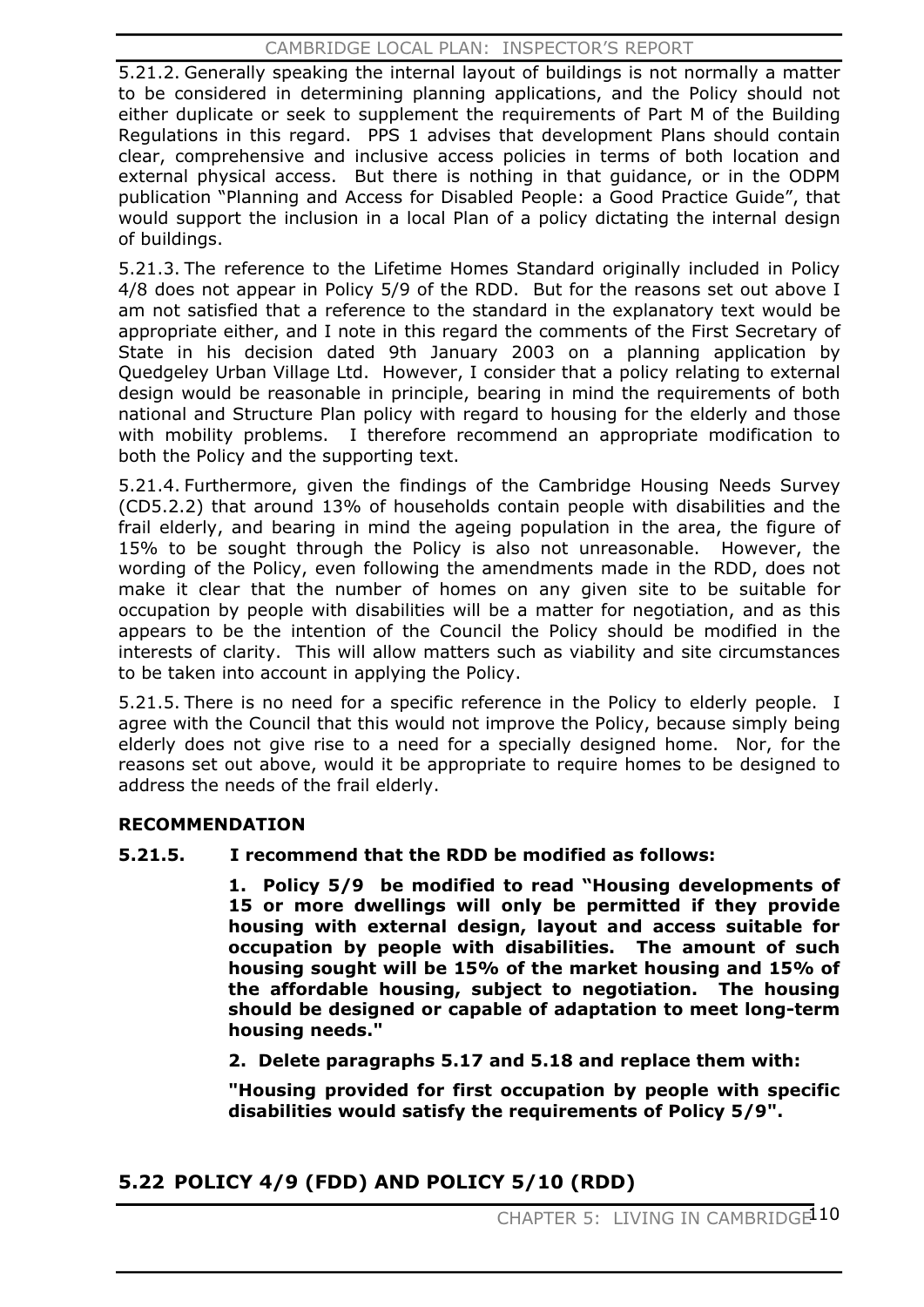### **Objections**

Cambridge Preservation Society<br>
The Marshall Group of Companies<br>
26/25/DEP01/04\_P09 The Marshall Group of Companies Camstead Homes<br>
James Development Co. Ltd<br>
378/12/DEP01/04 P09 James Development Co. Ltd GO-East 383/23/DEP01/04\_P09 The Marshall Group of Companies 66/17/DEP02/05\_P10 GO-East 383/7/DEP02/05\_P10 Bidwells Property Consultants 396/6/DEP02/05\_P10 Anne Campbell 768/3/DEP02/05\_P10

### **Summary of Objections**

- The Policy needs to define more clearly the mix of housing aimed at, as the main lack is for housing in the middle of the housing market. Provision should also be made for people who work at home.
- The scope of the Policy should be extended to encompass "dwelling sizes, types, affordability and tenures".
- The Policy should recognise that it may be impractical to provide a mix of dwelling sizes and types on developments of as few as 15 dwellings.
- It would be helpful if the Plan gave an indication of the types and sizes of new dwellings that will be sought within the context of the existing housing stock.
- There should be no lower limit for a mix of housing to be provided, and the mix of dwellings sought should be made clearer.

### **Inspector's Reasoning and Conclusions**

5.22.1. The Council's Housing Needs Survey indicates that the vast bulk of the need for new housing is for smaller units. But the aim in PPG 3 of mixed and balanced communities would not be achieved, particularly in the urban extensions, by seeking a preponderance of one particular type of housing. In different areas of the City, depending on local characteristics, the appropriate mix that should be sought could well vary. Furthermore, over the Plan period to 2016, needs could change. There is also insufficient information before the inquiry to be certain what the appropriate mix should be. For these reasons, the Council's approach in not specifying in the Policy the precise mix to be sought is reasonable.

5.22.2. The Policy as drafted would permit larger homes suitable for those who wish to work from home to be provided, if appropriate. There is no need for a reference to affordability in this Policy, as the issue of affordable housing is dealt with in Policy 5/5. Nor is it appropriate for the Policy to express a preference for a particular form of tenure, bearing in mind the advice in Circular 6/98.

5.22.3. I share the Council's view that it could be impractical to provide a mix of dwellings on sites below the threshold specified in the Policy. However, there is no evidence that this would not be possible on sites above the threshold, bearing in mind the flexible requirements of the Policy.

#### **RECOMMENDATION**

#### **5.22.4. I recommend no modification to the RDD.**

### **COMMUNITY FACILITIES**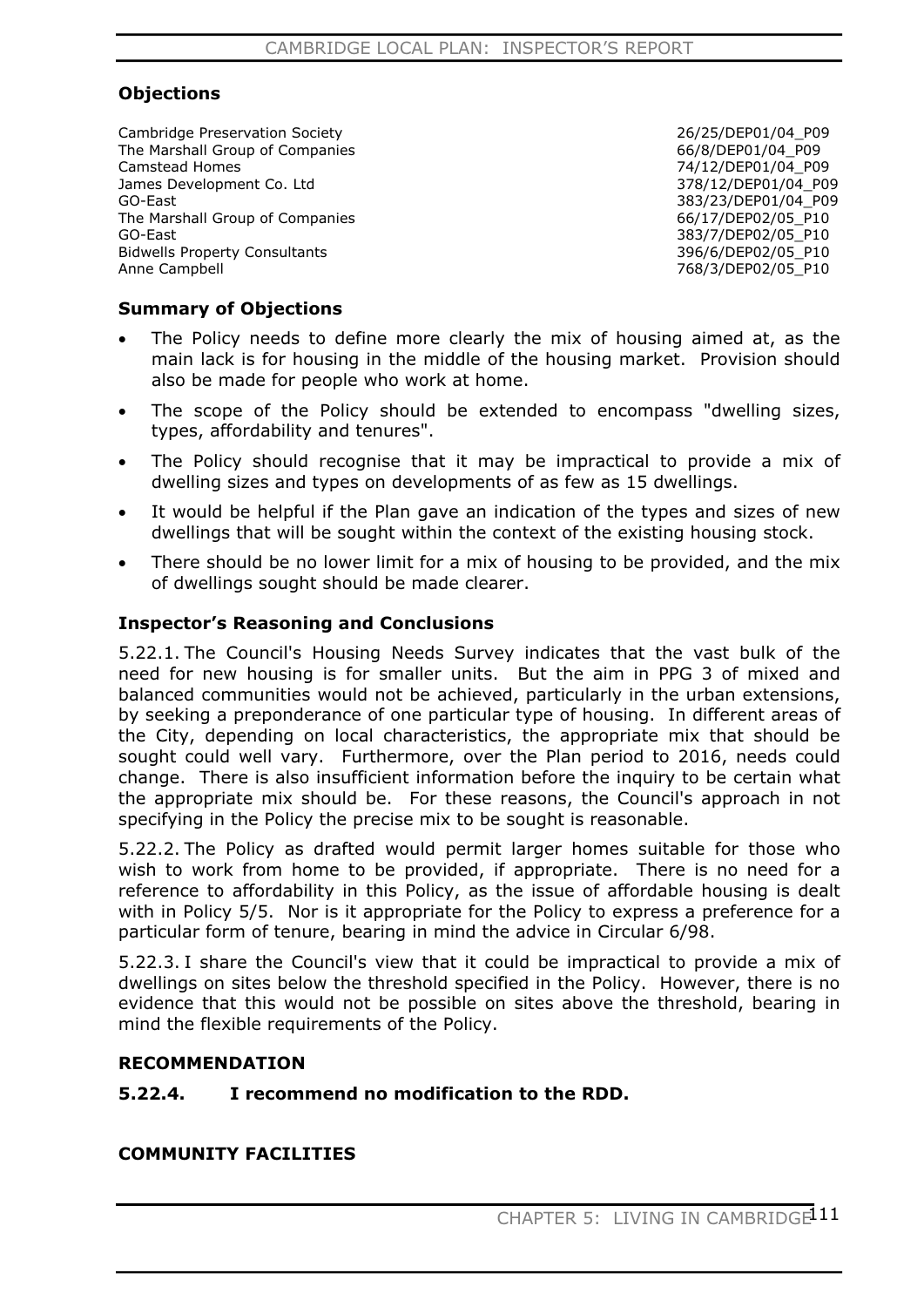### **5.23 POLICY 4/11 AND PARAGRAPH 4.27 (FDD); POLICY 5/11 AND PARAGRAPHS 5.21 - 5.26 (RDD)**

#### **Objections**

Cambridgeshire County Council 55/6/DEP02/05\_26

Dr. G. E. Rogers 337/17/DEP01/04\_27 Resources Directorate, Cambridgeshire County Council 379/1/DEP01/04 P11 Bidwells Property Consultants **396/4/DEP02/05** P11

Resources Directorate, Cambridgeshire County Council 379/2/DEP02/05\_26

Cambridge Citizens Advice Bureau 802/1/DEP02/05 24 Cambridgeshire Fire and Rescue Service 810/1/DEP02/05\_P11

 55/29/DEP01/04\_P11 396/7/DEP02/05\_22 396/31/DEP01/04\_P11 379/3/DEP02/05\_P11 810/3/DEP02/05\_21 810/4/DEP02/05\_24 810/5/DEP02/05\_25

#### **Summary of Objections**

- Changes are sought to the wording of the Policy and paragraph 5.26.
- There should be an independent assessment of local need.
- Why should this Policy apply to private sector schools and why, if the school is no longer needed, should "other community use" be the next preferred choice?
- Why should private education sites be retained even if there is no business need to keep them?
- The Plan should refer to the community importance of modern fire station facilities in the context of the site at Parkside, given that there will be a need for enabling development to finance the new fire station.
- The Citizens Advice Bureau should be added to the list of community facilities to be protected in the event of development of their premises.

#### **Inspector's Reasoning and Conclusions**

5.23.1. The words "or other community" have not been carried forward into RDD Policy 5/11. I am not satisfied that, in the context of the redevelopment of school sites, there is any need for the Policy to be further modified to make reference to the relocation of other community uses.

5.23.2. It is reasonable for the Policy to require need to be assessed in the longer term, given that the Plan makes provision for development that is likely to continue beyond the Plan's time horizon. For that reason, too, it would be inappropriate to limit "longer term" to the Plan period. Whilst the phrase "in the longer term" is somewhat imprecise, circumstances pertaining at the time of any planning application would allow an appropriate time horizon to be determined.

5.23.3. Given the extensive new development provided for in the Plan, which is likely to place additional demands upon available education facilities, the statement in paragraph 5.26 concerning schools surplus to requirements is not unreasonable, and I do not support any modification. The inclusion of this statement would not prevent the redevelopment of a school site under Policy 5/11 if the requirements of that Policy were satisfied. Nor would it prevent the numerous factors relevant to a decision on the need to retain a school from being taken into account. The explanatory paragraphs make it clear that the City Council will liaise with the County Council on the question of need for school sites, and the amendment suggested by the County Council would add nothing of substance to the text.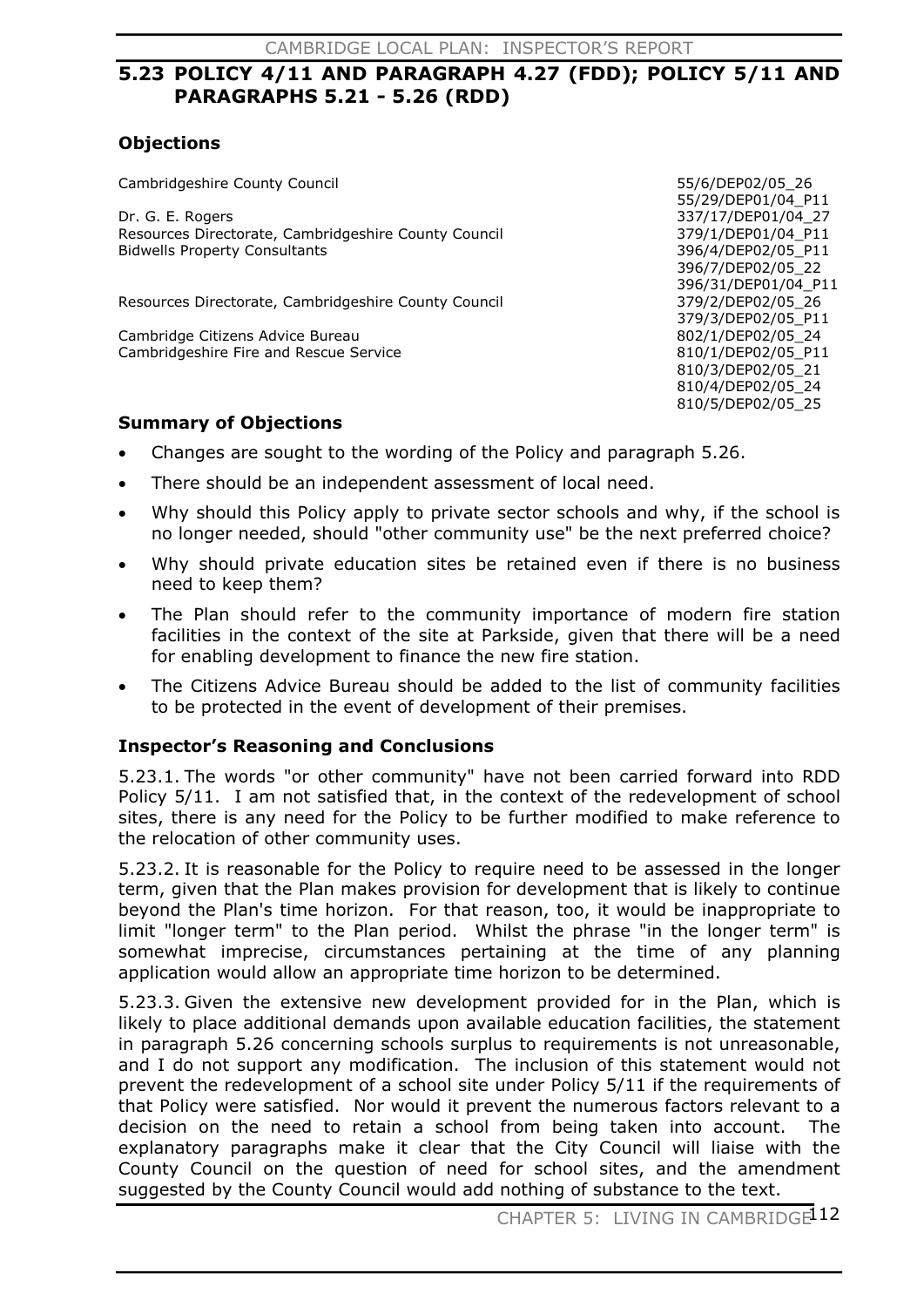5.23.4. There is nothing in the Policy that would prevent the absence of business need for educational facilities from being taken into account in applying the Policy.

5.23.5. It is appropriate that paragraph 5.25 (4.27 in the FDD) should place the burden of producing adequate evidence of a lack of local need on the developers. However, any information submitted will need to be examined by the Council, who will be able to assess whether the information satisfies the requirements of the Policy in the light of its knowledge of local circumstances. It is not necessary to require in addition an assessment of local need independent of that carried out by the Council.

5.23.6. There is nothing in the Policy to suggest that it does not apply to private educational establishments, other than those specifically excluded by paragraph 5.22. The Council is justified, in my opinion, in applying the Policy to private schools because there is only a limited amount of land available for development within the Plan area, and even the closure of a private school has the potential to lead to demand for replacement school places elsewhere which could be difficult to meet. In the event that it can be demonstrated that there is no longer a need, then the Policy would permit the site to be redeveloped.

5.23.7. Paragraph 5.24 makes it clear that facilities for the emergency services are included within the remit of the Policy, and given the express allocation of the Parkside police and fire stations for redevelopment for housing and community facilities (Site 5.13 in the RDD), there is no need for any further reference to that particular site to be made in this part of the Plan.

5.23.8. The Plan lists the various uses of land that would constitute community facilities to be protected by the Policy. It is, in my view, right that the Plan should seek to protect specified uses rather than premises occupied by named bodies. Ido not, therefore, support the inclusion of a reference to the Citizens Advice Bureau in the Plan, and I am not satisfied on the information before the inquiry that there is a good case for including advice points in the list of facilities to be protected.

### **RECOMMENDATION**

#### **5.23.9. I recommend no modification to the RDD.**

### **5.24 POLICY 4/12 (FDD) AND POLICY 5/12, PARAGRAPHS 5.27 AND 5.28 (RDD)**

#### **Objections**

Cambridge Preservation Society 26/27/DEP01/04\_P12 Januarys 691/1/DEP01/04\_P12 Cambridge City & South Cambridgeshire PCTs 388/4/DEP02/05 P12

Cambridge Community Church Trust 783/2/DEP02/05\_P12

 388/13/DEP02/05\_27 783/3/DEP02/05\_28

#### **Summary of Objections**

- The words "or demand" should be inserted after "need".
- There should also be a criteria based policy that deals with proposed developments as they may come forward on private or state education sites, to give comfort to education providers that developments beneficial to the product they are able to offer pupils will be favourably viewed.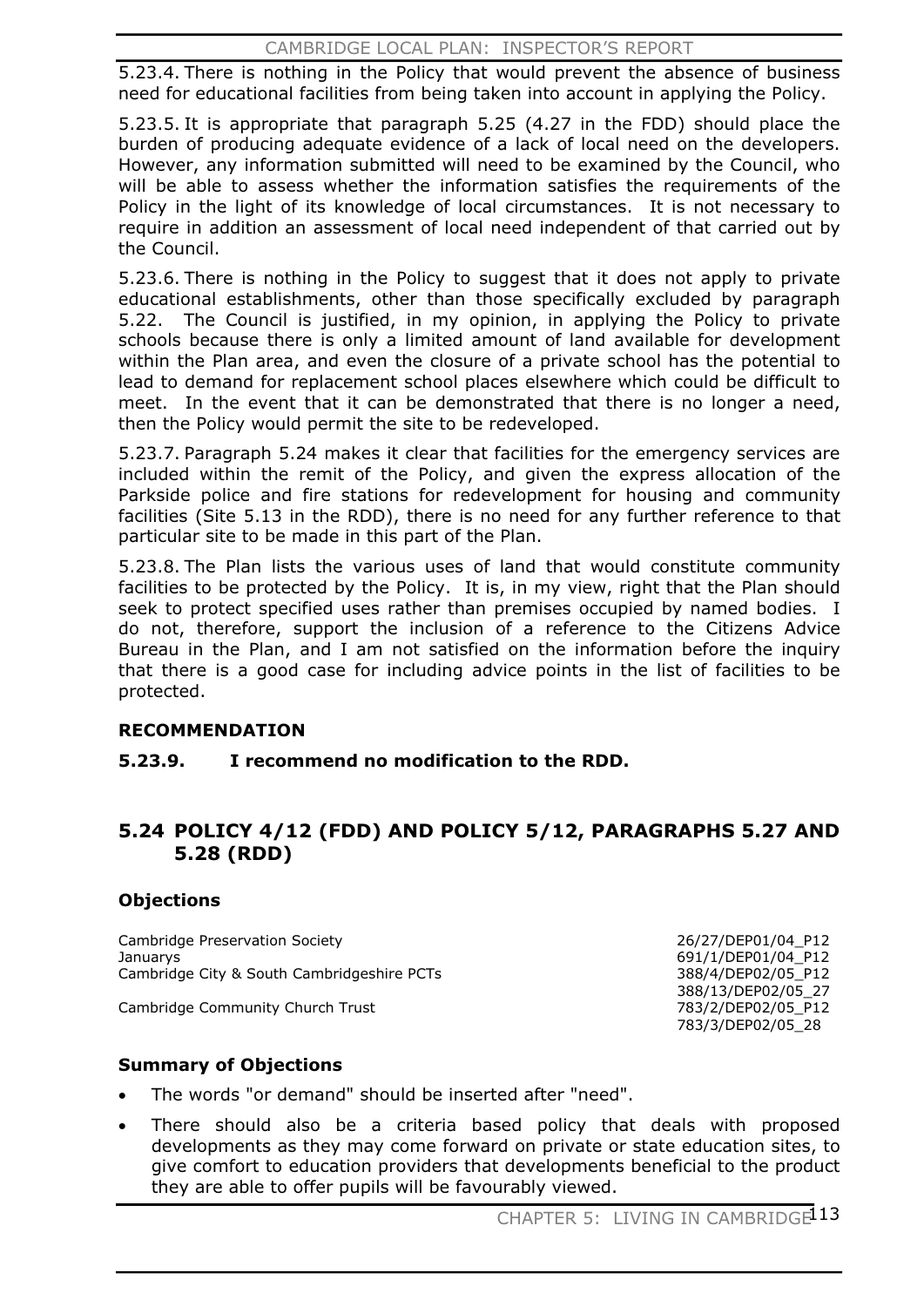- There is little mention of co-location of services and facilities. The reference to hospitals and health facilities should be changed to "facilities to provide Health and Social Care in community settings".
- It is unreasonable to apply the sequential test to charitable organisations, and either the final sentence of paragraph 5.28 should be deleted or charitable organisations should be specifically excluded.

### **Inspector's Reasoning and Conclusions**

5.24.1. I am not satisfied that including the words "or demand" in the Policy would add anything to the Plan.

5.24.2. Any proposals for new educational developments would be subject to consideration under Policy 5/12, which relates to new community facilities including schools. That Policy, together with other policies in the Plan, provides an adequate policy framework within which such proposals could be considered, and there is no convincing need for an additional policy in this regard.

5.24.3. There is nothing in the Policy that would rule out the co-location of services and facilities, and paragraph 5.27 gives positive encouragement to shared use. This paragraph is worded in general terms, and there is no need to add to the length of the Plan by listing every type of community facility that might be required. The references in the supporting paragraphs to hospitals and other health facilities would include facilities to provide health and social care in community settings, as well as in other locations, and I see no reason to limit the wording of the text in the way suggested by the objector.

5.24.4. It is important that facilities that are likely to be well used and which serve a large catchment area are located so that they can benefit from good public transport links, to avoid unnecessary reliance on the use of the private car. There is no justification for excluding charitable groups from this requirement, which is entirely in accordance with national policy guidance on the location of significant trip-generating development.

#### **RECOMMENDATION**

#### **5.24.5. I recommend no modification to the RDD.**

### **5.25 PARAGRAPH 4.29 (FDD)**

#### **Objection**

Bidwells Property Consultants 396/32/DEP01/04\_29

#### **Summary of Objection**

It is wholly inappropriate to use planning powers to impose public use on the operators of private facilities.

#### **Inspector's Reasoning and Conclusions**

5.25.1. The sentence objected to has not been carried forward into the RDD.

#### **RECOMMENDATION**

#### **5.25.2. I recommend no modification to the RDD in response to this objection.**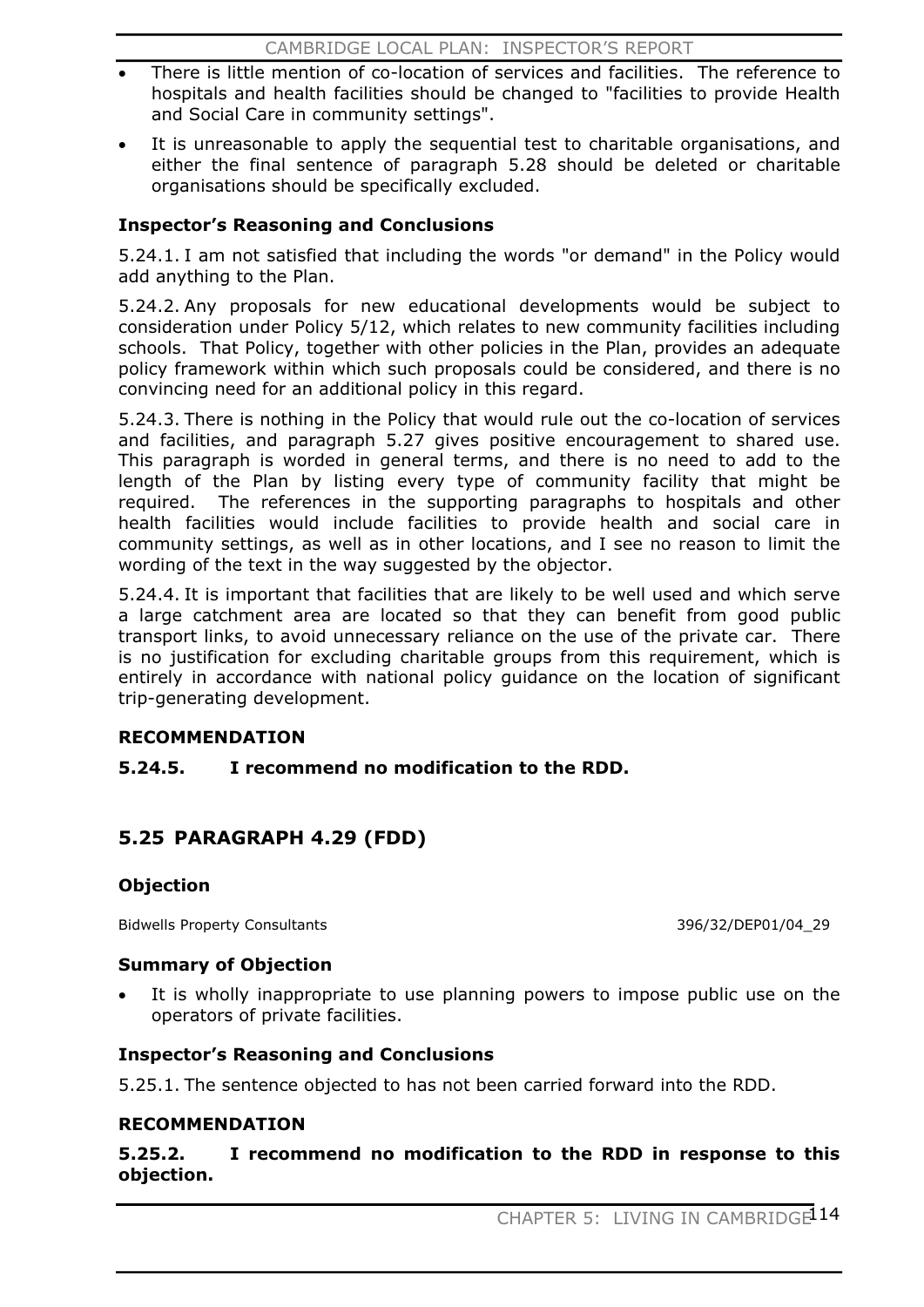# **5.26 POLICY 4/13 (FDD)**

### **Objections**

Cambridge Preservation Society The Marshall Group of Companies Countryside Properties The House Builders Federation Network Rail Bidwells Property Consultants Addenbrooke's NHS Trust Trumpington Environmental Action Group (TEAG)

 26/28/DEP01/04\_P13 66/11/DEP01/04\_P13 68/19/DEP01/04\_P13 362/12/DEP01/04\_P13 370/9/DEP01/04\_P13 396/33/DEP01/04\_P13 399/11/DEP01/04\_P13 460/13/DEP01/04\_P13

#### **Summary of Objections**

- The final sentence of the Policy is contrary to national policy. Requirements must be reasonable, and not too costly.
- The Policy is too general and is superfluous in the light of other policies.
- New facilities should be integrated with existing communities.

#### **Inspector's Reasoning and Conclusions**

5.26.1. The final sentence of the Policy has been omitted in the RDD. Otherwise, the questions of what is needed, and of reasonableness and cost of requirements for the provision of new facilities in new developments, if needed, are to be decided in conjunction with specific proposals.

5.26.2. There are other policies in the Plan which cover the same ground as that part of Policy 4/13 surviving in the RDD, but Policy 5/13 covers additional matter and on balance I consider that the Policy should not be deleted. A general policy should not seek to enter into too much detail, but community facilities are defined in various places in Chapter 5 of the RDD. The question of provision arising from hospital and similar development is addressed under Policy 5/14 below.

5.26.3. Integration with existing communities is discussed below.

#### **RECOMMENDATION**

#### **5.26.4. I recommend no modification to Policy 5/13 of the RDD as a result of these objections.**

### **5.27 POLICY 5/13**

#### **Objections**

Countryside Properties The Bell Educational Trust English Heritage Cambridge City & South Cambridgeshire PCTs Addenbrooke's NHS Trust Trumpington Environmental Action Group (TEAG) Countryside Properties/Liberty Property Trust

 68/7/DEP02/05\_P13 83/10/DEP02/05\_P13 338/21/DEP02/05\_P13 388/14/DEP02/05\_P13 399/9/DEP02/05\_P13 460/27/DEP02/05\_P13 837/5/DEP02/05\_P13

#### **Pre-Inquiry Changes: SC5.001**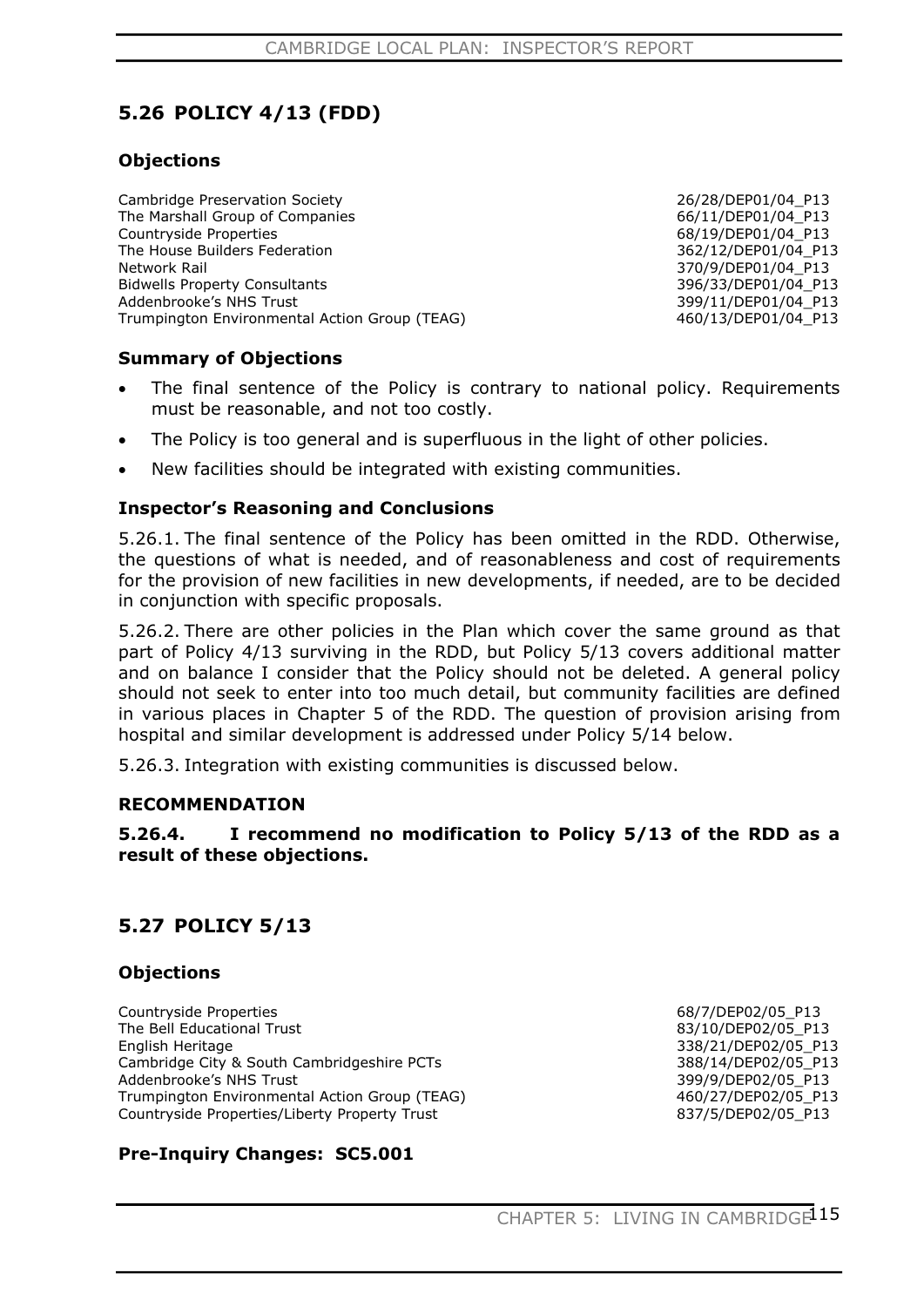#### **Summary of Objections**

- The subject of the final 2 sentences could be transferred to Chapter 9.
- The Policy discriminates against urban extensions.
- There is little coverage of health and social care facilities.
- Only the needs arising from new development should be met. New facilities should be sustainable and integrated with existing communities.

#### **Inspector's Reasoning and Conclusions**

5.27.1. Structure Plan Policy P9/8 envisages development contributing to the needs of the Sub-Region as a whole. The possibility of providing City-wide or sub-regional facilities in urban extensions properly follows on from this and from Policy 5/12. The circumstances where this might occur are explained in paragraph 5.30. The urban extensions are extensive and their development could both lead to the need for large scale facilities and present opportunities for the accommodation of such facilities. Whether there is such a need or opportunity on a particular site will be determined on the merits of the specific case, as will the mechanism for securing facilities. These matters are not yet known and so cannot easily be defined in the Plan.

5.27.2. Proposed changes rightly apply the Policy, and paragraph 5.30, to all Areas of Major Change. It is not only the urban extensions which are of a scale which could require new facilities arising from new development: the urban Areas of Major Change are large and might require new facilities.

5.27.3. Community facilities are defined in paragraphs 5.21-5.24. The Policy should not be encumbered with lists of uses which could be provided or which could generate needs. The Policy does not require the needs of existing development to be met by new development. Paragraph 5.30 explains in what circumstances provision for City-wide or sub-regional facilities might need to be made. This might happen where no site is available in the urban area. With regard to locating new facilities, the Plan's reasoned justification refers to "the sequential test".

5.27.4. TEAG does not ask for developers to be required to provide facilities to meet the needs of existing communities, but asks that new facilities provided to meet the needs arising because of new developments be located so as to assist with integration.

5.27.5. The Council proposes a change to the draft Plan (SC5.003, changing paragraph 5.31), to add location to the list of factors to be considered in determining the provision of community facilities in Areas of Major Change. In fact the Council, in its further work on these areas, has as one objective the location of such facilities so as to encourage integration. Although this is one of a number of objectives, its inclusion in the Plan would not elevate it to a position of undue prominence. Other parts of the draft Plan refer to sustainability but in my view integration of new populations with existing communities is sufficiently important in its own right to warrant a place in the Plan.

5.27.6. I consider that it should be referred to in the Plan. Wording, and the appropriate location of such wording in the Plan, were discussed at the inquiry. A modification to Policy 9/3 would be the best way of incorporating the objective of integration, and I make a recommendation to modify that Policy in the relevant part of this report.

#### **RECOMMENDATIONS**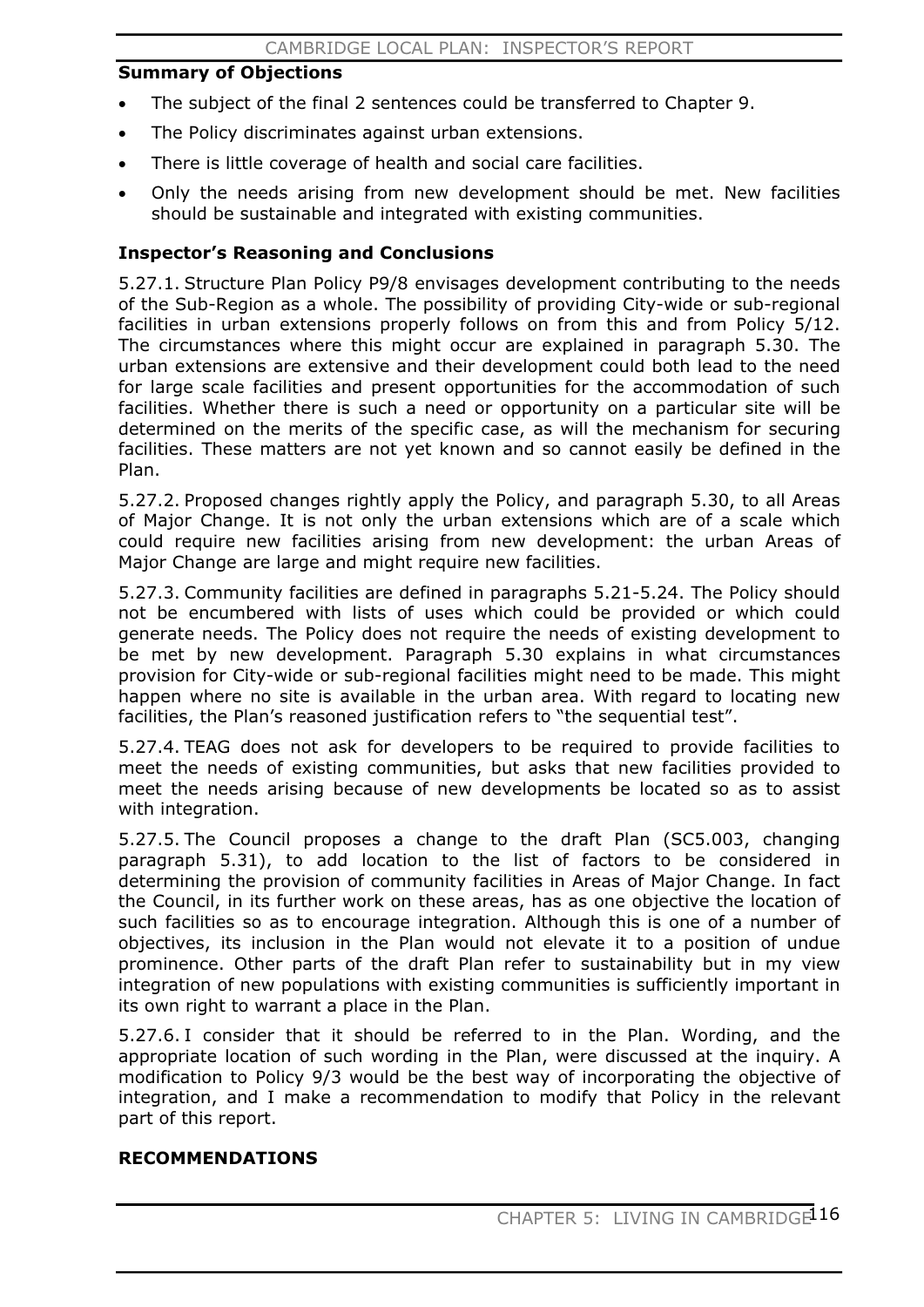**5.27.7. I recommend that the RDD be modified by the incorporation of SC5.001 and SC5.003.** 

### **5.28 PARAGRAPH 4.30 (FDD)**

#### **Objections**

Windsor Road Residents 366/21/DEP01/04\_30

#### **Summary of Objections**

There should be severe penalties for failing to provide for needs generated by new development.

#### **Inspector's Reasoning and Conclusions**

5.28.1. This matter is dealt with elsewhere in this report.

#### **RECOMMENDATION**

**5.28.2. I recommend no modification to the RDD.** 

### **5.29 PARAGRAPH 5.30**

#### **Objections**

Windsor Road Residents 366/57/DEP02/05

#### **Pre-Inquiry Changes: SC5.002**

#### **Summary of Objections**

The deleted parts of paragraph 4.30 in the FDD should be restored.

#### **Inspector's Reasoning and Conclusions**

5.29.1. The Plan should not appear to require new development to make up existing deficiencies in facilities. I comment above (section 5.27) on the proposed change.

#### **RECOMMENDATION**

**5.29.2. I recommend that the RDD be modified by the incorporation of SC5.002.**

### **5.30 POLICY 4/14 (FDD)**

#### **Objections**

The objections to this aspect of the Plan are listed in Annex 3.

#### **Summary of Objections**

The Policy requires all major/residential developments to provide new facilities.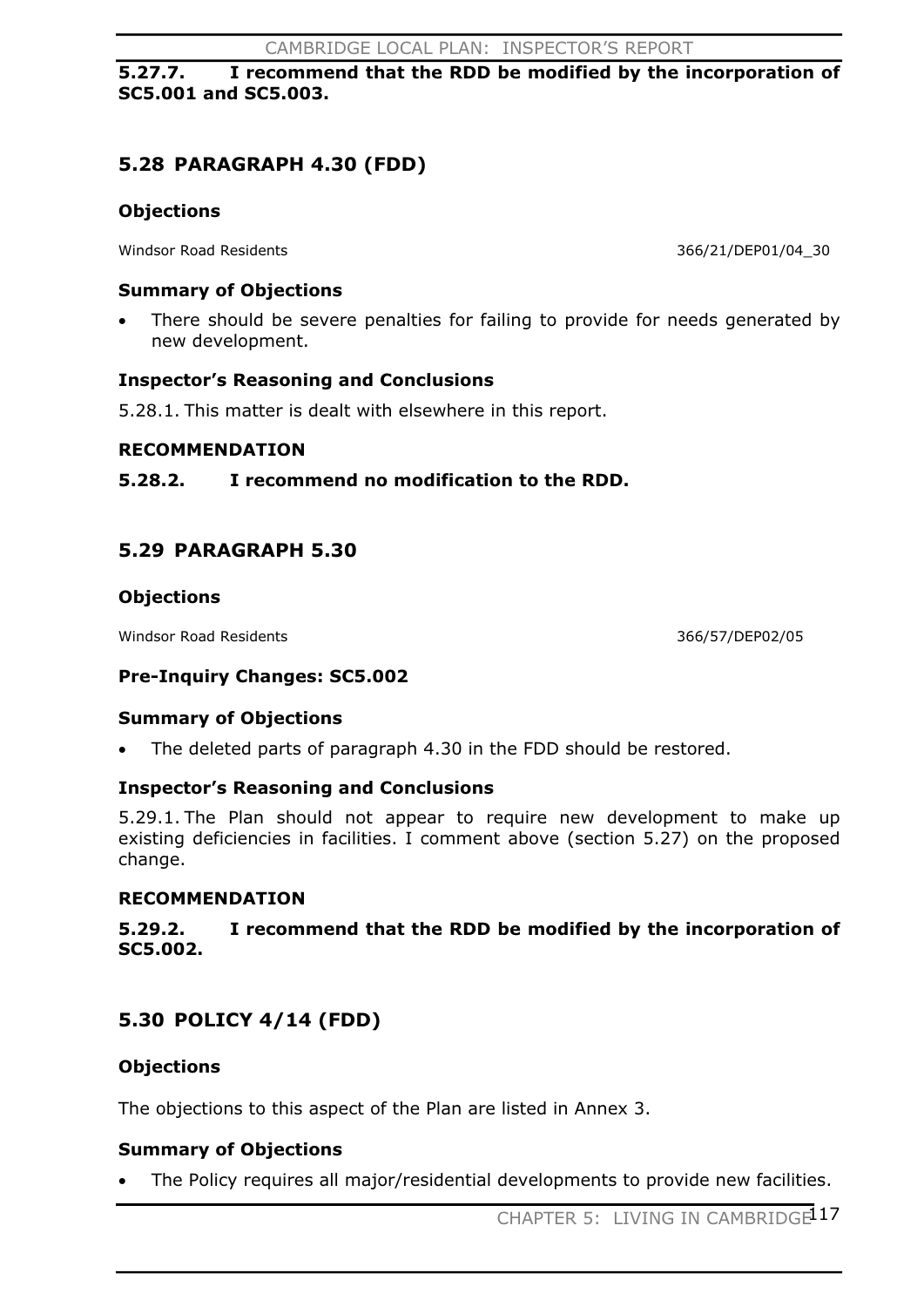- "Major" is not properly defined.
- The footnote reference to education should be deleted.
- More detail is required on the nature of contributions and the use of negotiation to arrive at contributions.
- New facilities should be integrated with existing communities.

#### **Inspector's Reasoning and Conclusions**

5.30.1. In the RDD Policy 5/14 makes it clear that only new developments which lead to an increased demand will be expected to provide or contribute to new provision of community facilities. The footnote, and references to major development and residential development, have been deleted.

5.30.2. I deal above (section 5.27) with the question of integration of new facilities with existing communities.

5.30.3. Paragraph 5.32 and Chapter 10 of the RDD expand on the requirements for meeting needs generated by new development, and refer to the Council's Planning Obligations Strategy. There is no need in my opinion for further detail regarding the process of arriving at the contributions which will actually be required, nor to repeat criteria included in national policy.

#### **RECOMMENDATION**

#### **5.30.4. I recommend no modification to the RDD.**

### **5.31 POLICY 5/14**

#### **Objections**

Cambridgeshire County Council 65/7/DEP02/05 P14 Addenbrooke's NHS Trust 399/10/DEP02/05\_P14 Trumpington Environmental Action Group (TEAG) 460/28/DEP02/05\_P14 Norfolk, Suffolk & Cambridgeshire Strategic Health Authority 787/1/DEP02/05\_P14 Cambridgeshire Fire and Rescue Services 810/2/DEP02/05\_P14 Papworth Hospital NHS Foundation Trust 834/2/DEP02/05\_P14

834/7/DEP02/05\_P14

#### **Summary of Objections**

- There should be reference to meeting sub-regional needs.
- An updated fire station, dependent on enabling development, is needed at Parkside.
- Health care facilities should be included in the Policy, but should not be required to contribute to the provision of other facilities.
- New facilities should be integrated with existing communities.

#### **Inspector's Reasoning and Conclusions**

5.31.1. Chapter 10 deals with sub-regional needs and refers to relevant Structure Plan policies. This Policy and its supporting text is not the place to discuss site specific proposals. Contributions in these cases, where necessary, will be decided on the merits of the particular proposals.

5.31.2. The question of integrating new facilities is considered in section 5.27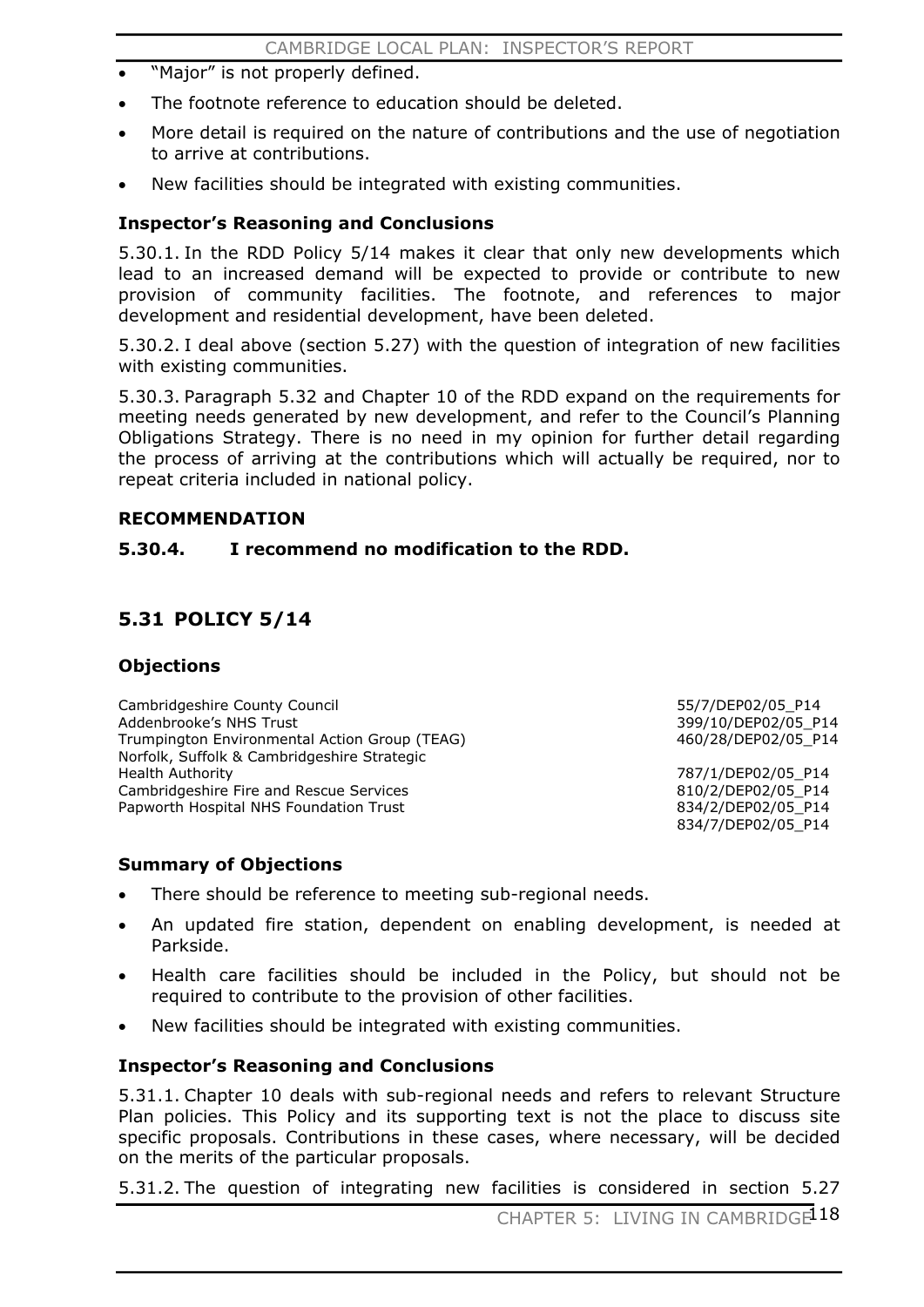#### above.

5.31.3. There are adequate definitions of community facilities in RDD Chapter 5. It is clear that hospitals and health care facilities fall within the definitions. A change to paragraph 5.32 proposed during the inquiry (FPC40) describes circumstances where providers of essential public infra-structure would satisfy the requirements of Policy 5/14. I support this proposed change. Finally, the Policy already allows for developers' contributions to be spent on health facilities. The fact that SPG does not is a matter for other parties, but I consider that a specific reference to health facilities alone in this general policy would not be appropriate.

#### **RECOMMENDATION**

**5.31.4. I recommend no modification to this Policy of the RDD, but there is a relevant recommendation concerning paragraph 5.32.** 

### **5.32 PARAGRAPH 4.32(FDD)**

#### **Objections**

The House Builders Federation 362/39/DEP01/04\_32 Windsor Road Residents 366/19/DEP01/04 32 Laing Homes Ltd 708/27/DEP01/04\_32 Wrenbridge Land Ltd 709/27/DEP01/04\_32 Taylor Woodrow Developments Limited  $710/27/DEF01/04$  32

#### **Summary of Objections**

- Planning obligations can only be sought. They cannot be demanded.
- More detail is required on the use of negotiation to arrive at contributions.
- There should be severe penalties for failing to provide for needs generated by new development.

#### **Inspector's Reasoning and Conclusions**

5.32.1. There is no need in my opinion for further detail regarding the process of arriving at the contributions which will actually be required, nor to repeat criteria included in national policy. Paragraph 5.32 mentions the role of other material considerations in relation to the provision of community facilities through new development.

5.32.2. The matter of penalties for failing to provide facilities is dealt with elsewhere in this report.

#### **RECOMMENDATION**

**5.32.3. I recommend no modification to the RDD as a result of these objections.**

### **5.33 PARAGRAPH 5.32**

#### **Objections**

Windsor Road Residents 30 and 366/29/DEP02/05 32

CHAPTER 5: LIVING IN CAMBRIDGE 19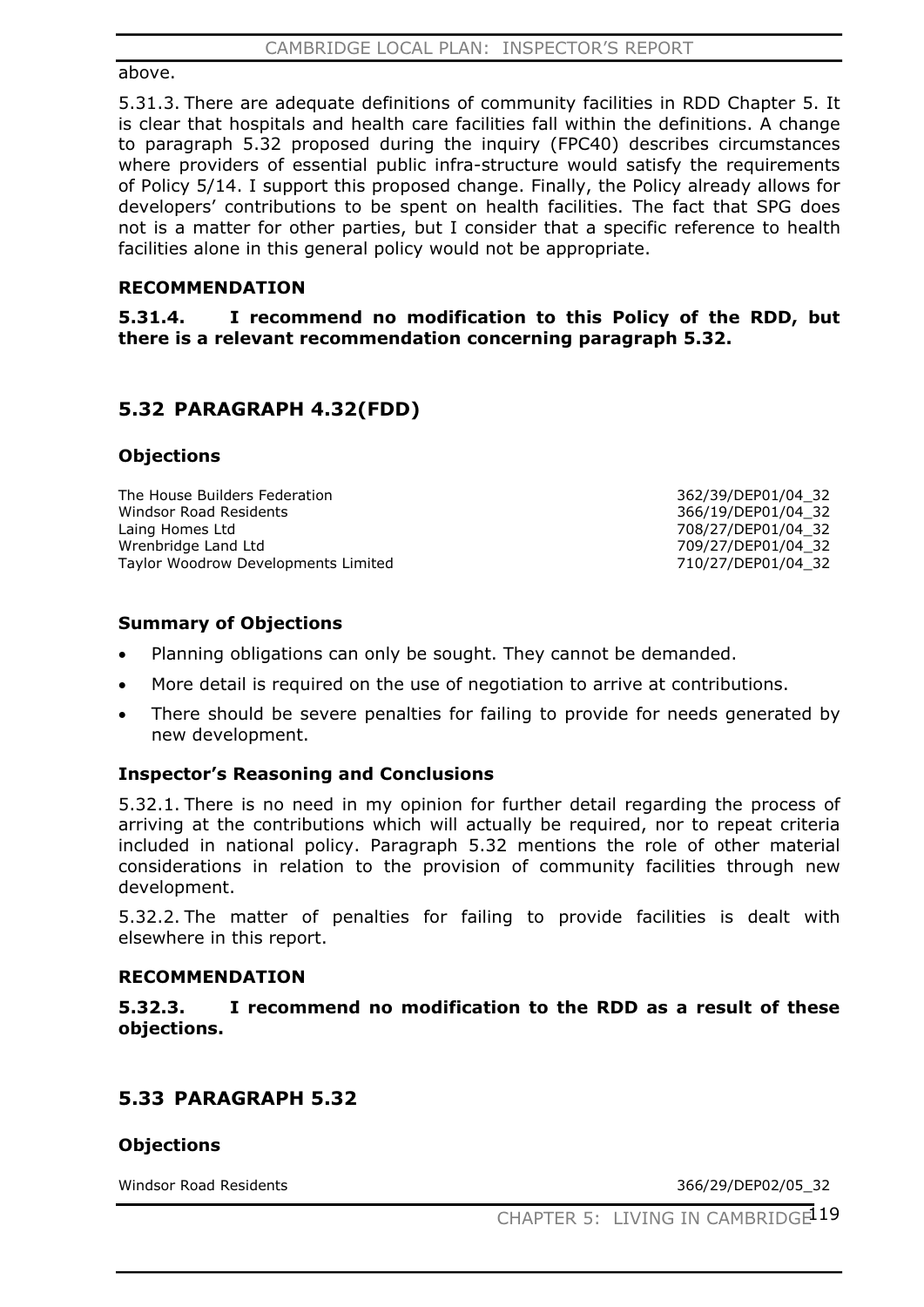Cambridge Citizens Advice Bureau 802/2/DEP02/05 32 Cambridgeshire Fire and Rescue Service 810/7/DEP02/05 32

#### **Summary of Objections**

- There should be severe penalties for failing to provide for needs generated by new development.
- x The Citizens Advice Bureau Advice Hub should be specifically identified as a community facility that could be funded through planning obligations.
- An updated fire station, dependent on enabling development, is needed at Parkside.

#### **Inspector's Reasoning and Conclusions**

5.33.1. The first and third of the above objections are considered elsewhere in this report. The final sentence of the paragraph is correct and clear in its reference to the role of other material considerations. The Advice Hub is a specific facility which in my view should not be picked out for special treatment in this section of the Plan dealing with community facilities in general. My recommendation reflects my conclusions concerning Policy 5/14.

#### **RECOMMENDATION**

#### **5.33.2. I recommend the modification of the RDD by the incorporation of FPC40.**

### **5.34 PARAGRAPH 4.33 AND 4.34 (FDD)**

#### **Objections**

The House Builders Federation 362/40/DEP01/04 33 Laing Homes Ltd 708/48/DEP01/04\_33 Wrenbridge Land Ltd 709/48/DEP01/04\_33 Taylor Woodrow Developments Limited  $710/48/DEP01/04\_33$ Laing Homes Ltd **2008** 2008 2012 12:00 12:00 2012 12:00 2012 12:00 2012 12:00 2012 12:00 2012 12:00 2012 12:00 20 Wrenbridge Land Ltd 709/49/DEP01/04\_34 Taylor Woodrow Developments Limited 710/49/DEP01/04\_34

#### **Summary of Objections**

- More detail is required on the use of negotiation to arrive at contributions.
- x Residential developers should not have to provide contributions towards childcare facilities such as nurseries and other features mentioned in paragraph 4.33.

#### **Inspector's Reasoning and Conclusions**

5.34.1. Policy 5/14 and its supporting text are not limited to the effects of residential development alone, and childcare facilities are an element of community facilities. Otherwise, these objections are addressed above.

#### **RECOMMENDATION**

#### **5.34.2. I recommend no modification to the RDD.**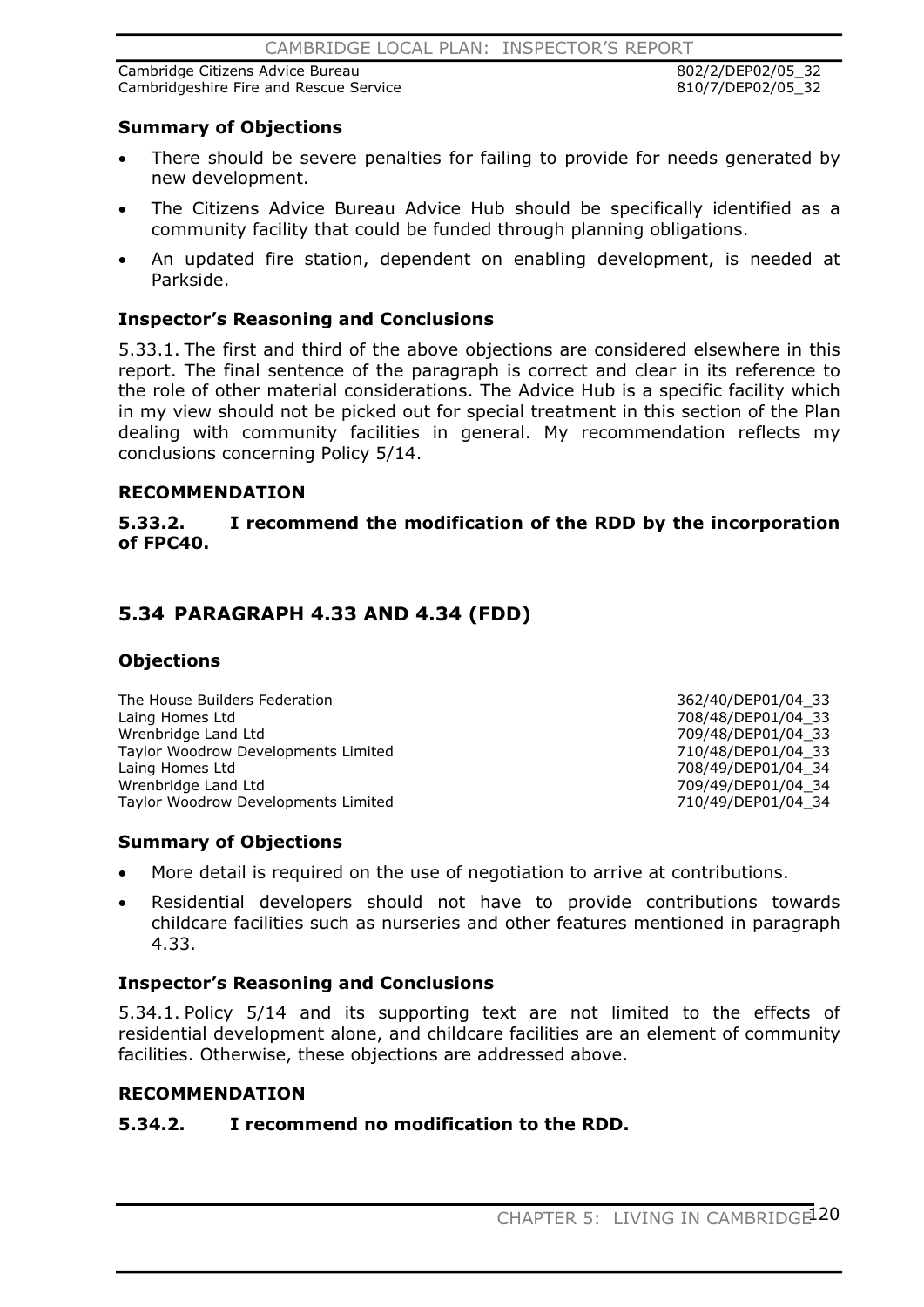CAMBRIDGE LOCAL PLAN: INSPECTOR'S REPORT

### **5.35 PARAGRAPH 4.36 (FDD)**

#### **Objections**

Bidwells Property Consultants 396/35/DEP01/04\_36

#### **Summary of Objections**

It is difficult to see the practical consequence or benefit of subjecting privatelyrun schools to the sequential test.

#### **Inspector's Reasoning and Conclusions**

5.35.1. This paragraph has been renumbered 5.29 in the RDD, but otherwise remains unchanged. Applying the sequential test to major trip generating uses accords with national policy guidance relating to the location of development, and is aimed at reducing reliance on the private car for transport means. Bearing in mind the congestion that can be caused in the vicinity of schools as a result of children arriving or departing by private car, it is desirable for such uses to be located where there are alternative transport choices.

#### **RECOMMENDATION**

**5.35.2. I recommend no modification to the RDD in response to this objection.**

# **5.36 POLICY 4/16 (FDD) AND POLICY 5/15 (RDD)**

#### **Objections**

Countryside Properties **68/20/DEP01/04\_P16** Mr. E. F. Holden 266/1/DEP01/04 P16 Medical Research Council 373/5/DEP01/04\_P16 Addenbrooke's NHS Trust 399/12/DEP01/04 P16 Trumpington Environmental Action Group (TEAG) 460/15/DEP01/04\_P16 South Cambridgeshire District Council 461/11/DEP01/04\_P16 Addenbrooke's NHS Trust 399/11/DEP02/05\_P15

Trumpington Environmental Action Group (TEAG) 460/29/DEP02/05\_P15 South Cambridgeshire District Council and the control of the 461/8/DEP02/05 P15 Papworth Hospital NHS Foundation Trust 834/3/DEP02/05 P15 Countryside Properties/Liberty Property Trust 837/6/DEP02/05\_P15

# **Pre-Inquiry Changes: SC5.004**

#### **Summary of Objections**

- Reservations are expressed on point c of Policy 4/16.
- Large parts of the Policy repeat other policies or are unnecessarily negative.
- x Concerns are expressed about problems of traffic and parking at Addenbrooke's Hospital.
- The site is not suitable for business uses.
- The range of possible uses should be widened.

#### **Inspector's Reasoning and Conclusions**

CHAPTER 5: LIVING IN CAMBRIDGE<sup>121</sup>

399/12/DEP02/05\_P15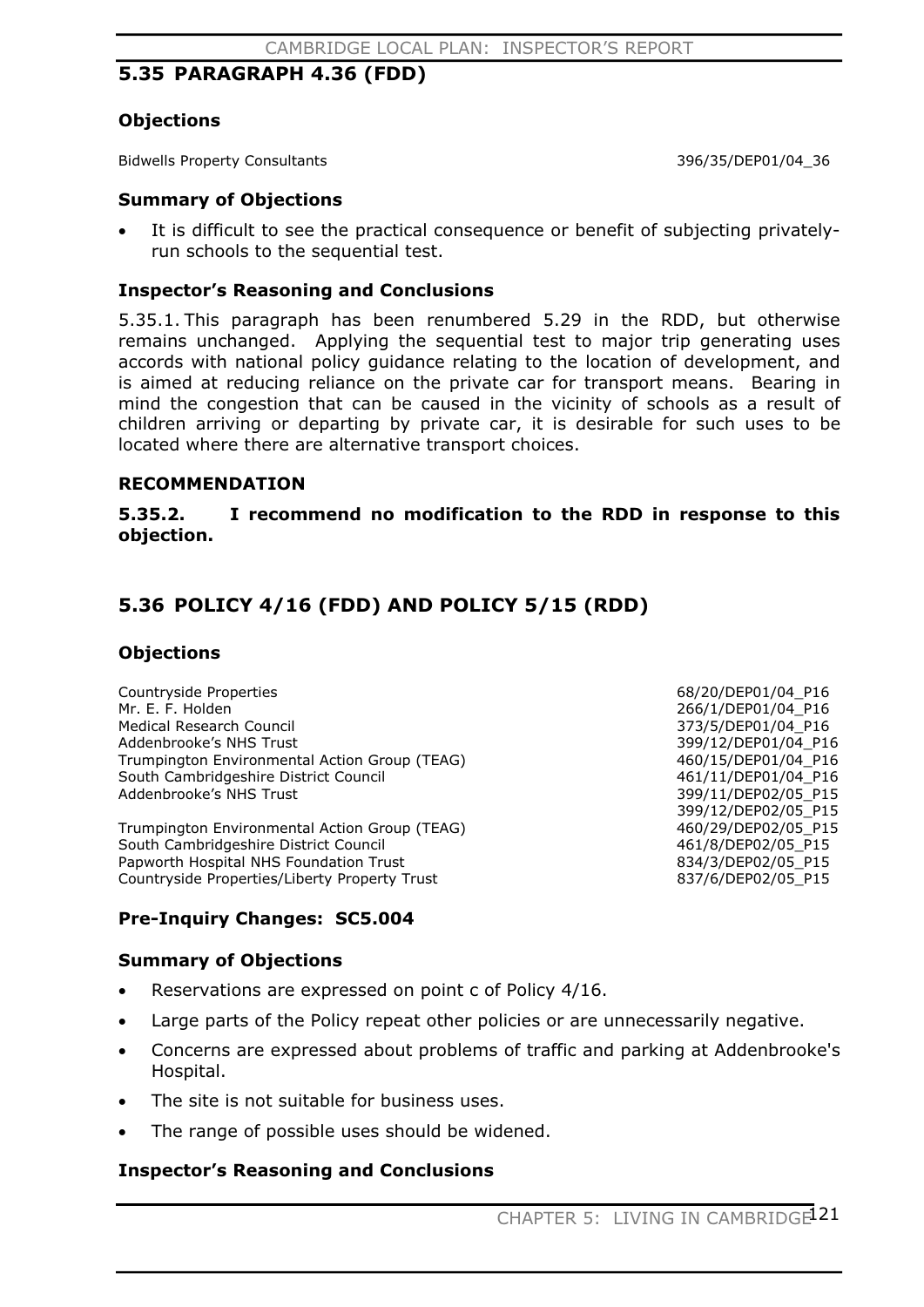5.36.1. Policy 5/15 in the RDD, which is the equivalent of Policy 4/16 in the FDD, no longer contains criteria making reference to traffic impacts and car parking, but requires development to be carried out in accordance with an agreed site Master Plan. There is also an Area Development Framework for the Southern Fringe Area, and preparation of this is well advanced. These changes address several of the objections to the FDD, although policies in Chapter 8 of the Plan will require the transport impacts of developments to be assessed and where necessary mitigated. There is clearly concern locally as to the parking and traffic arising from the Addenbrooke's development, but there is no need for a specific reference to these matters in the Policy as they will need to be addressed when detailed proposals are considered.

5.36.2. The major objector wishing to remove parts of the Policy because they repeat other policies supports the principle of a policy for Addenbrooke's, which is an institution of sufficient importance to the City and wider area to warrant particular attention in the Local Plan. To my mind it therefore merely remains to ensure that this Policy is consistent with other policies which have a substantial effect on Addenbrooke's. Given the advanced nature of the Area Development Framework, and the developers' intention to prepare a Master Plan (see Chapter 9), the reference to the Master Plan should remain in Policy 5/15. Land uses were debated as part of the inquiry sessions on the Southern Fringe. As a result, in Chapter 9 I conclude that Policy 9/5 should be amended to recognise the role played by wider medicine-related and support activities, some of them commercial. This is important to the local and wider economy. S106 agreements can be used to control land uses, as provided for in Policy 9/5 as recommended for modification. A change to Policy 5/15 is needed to reflect my conclusions.

5.36.3. As the Council agrees, the reference to secondary health care is not needed as this type of care is covered in other parts of the Policy wording.

#### **RECOMMENDATION**

#### **5.36.3. I recommend that the RDD be modified by**

- **a) the deletion from Policy 5/15 of the words "activities, higher education or research institutes" and their replacement by the words "research and development activities within Class B1(b), related support activities, related higher education and sui generis medical research institutions".**
- **b) the deletion from Policy 5/15 of the word "secondary".**

### **5.37 PARAGRAPH 4.37 (FDD) AND PARAGRAPH 5.35 (RDD)**

#### **Objections**

Medical Research Council 373/6/DEP01/04 37 Addenbrooke's NHS Trust 399/13/DEP01/04\_37 Addenbrooke's NHS Trust 399/13/DEP02/05\_35 Countryside Properties/Liberty Property Trust 837/7/DEP02/05\_35

### **Pre-Inquiry Changes: SC5.005**

#### **Summary of Objections**

It is unnecessary and gratuitous to refer here to Addenbrooke's being the largest generator of traffic in Cambridge.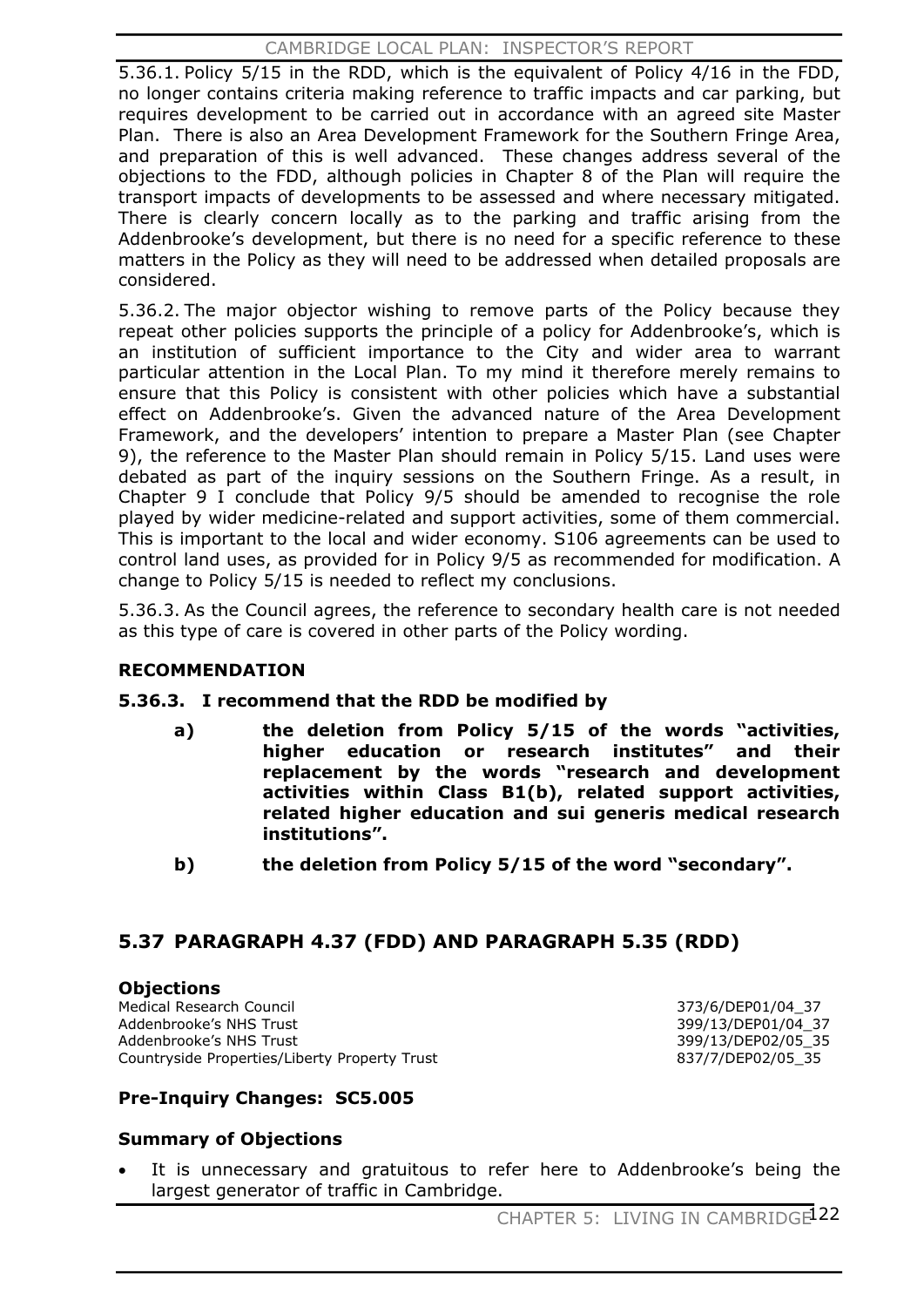A wider range of land uses should be permitted at Addenbrooke's.

#### **Inspector's Reasoning and Conclusions**

5.37.1. The reference to Addenbrooke's traffic generation in paragraph 4.37 does not appear in the RDD, and other changes introduced in the RDD answer some other objections.

5.37.2. The land use references should be consistent with Policy 5/15.

#### **RECOMMENDATION**

**5.37.3. I recommend that the RDD be modified by the deletion from paragraph 5.35 of the words "activities, higher education and research institutes" and their replacement by the words "research and development activities within Class B1(b), related support activities, related higher education and sui generis medical research institutions".** 

### **HOUSING AND EDUCATION OMISSION SITES**

### **5.38 GENERAL POINTS CONCERNING HOUSING OMISSION SITES**

5.38.1. Paragraph 30 of PPG 3 says that local Planning authorities should seek only to identify sufficient land to meet the housing requirement set as a result of the RPG and strategic planning processes. In doing so they do not need to consider all the land in their area and should not extend the search further than required to provide sufficient capacity to meet the agreed housing requirement.

5.38.2. Section 5.3 of this Chapter indicates that the housing requirement for Cambridge can be met by the Plan's provisions.

5.38.3. I have considered the objections made in respect of the omission from the Plan of the sites dealt with in the pages below, against the general background of a lack of need for further allocations. My assessment of each site is based on Policy 22 of RPG6; on the criteria of paragraph 31 of PPG 3; on my site visits; and on the evidence submitted by objectors and the Council. In some cases evidence on certain of the tests set out in PPG3 paragraph 31 is missing.

### **5.39 OMISSION SITE 2 – GLEBE FARM**

#### **Objections**

Countryside Properties 68/23/DEP02/O2 Cambridge Preservation Society 26/3/DEP03/O2 D. Kendall 291/10/DEP03/O2 English Heritage 338/2/DEP03/O2 Trumpington Environmental Action Group (TEAG) 460/1/DEP03/O2 Residents Against Village Extinction (RAVE) 561/1/DEP03/O2 Highways Agency 697/1/DEP03/O2 RLW Estates 774/2/DEP03/O2 Malcolm Turner 827/2/DEP03/O2 Ms. U. Stubbings 859/2/DEP03/O2

#### **Further Proposed Changes: FPC28 and FPC29**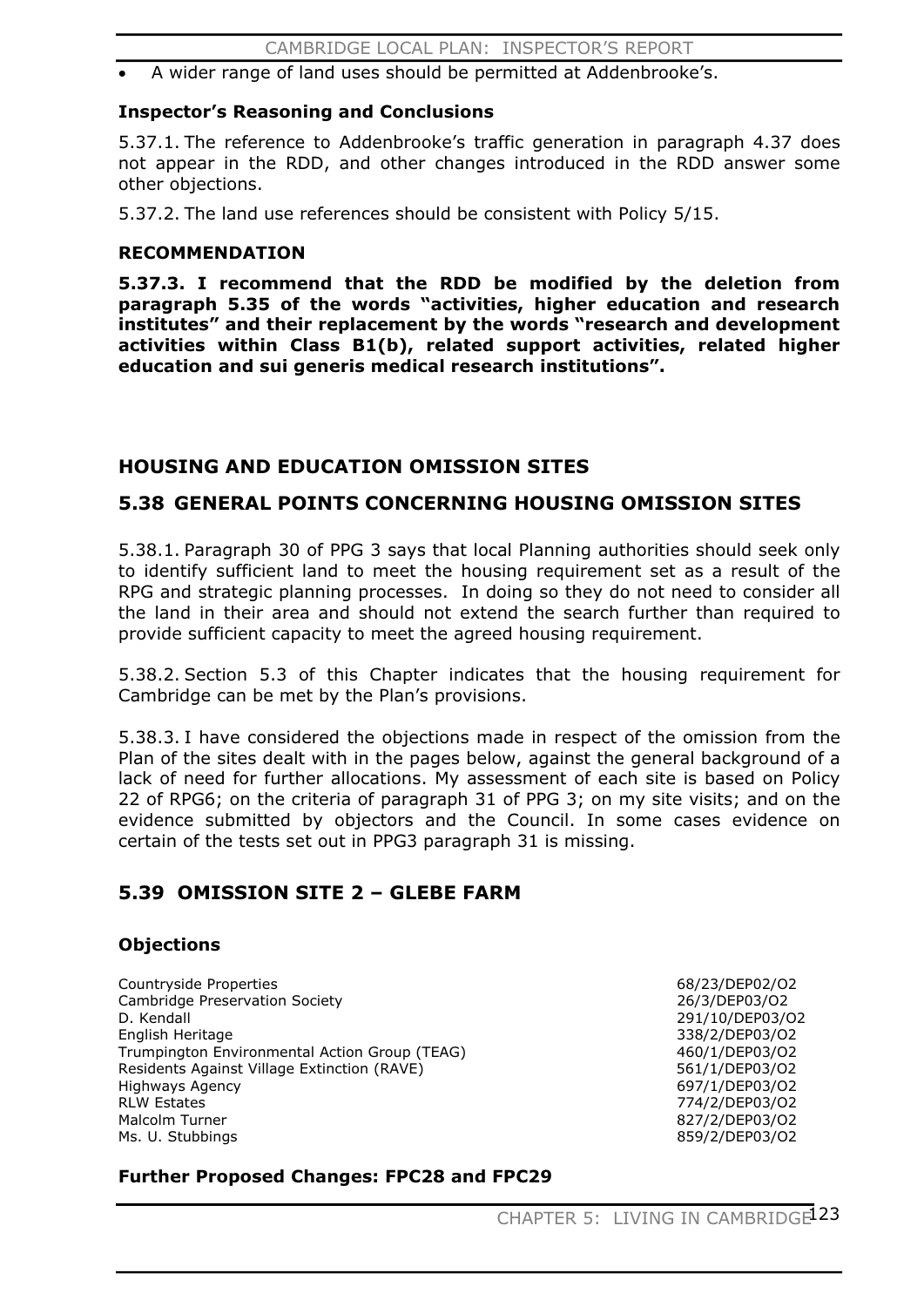### **Summary of Objections**

- The Glebe Farm site should be extended up to the line of the proposed Addenbrooke's access road, and Policy 9/5 should refer to this.
- The southern extension of the Glebe Farm site would take more Green Belt land, spoil the southern edge of the City, and harm the amenities of residents.
- There might be a cumulative effect on the M11.
- The City would be grid-locked.

#### **Inspector's Reasoning and Conclusions**

5.39.1. The southern boundary of the Glebe Farm allocation (Site 9.14) in the Southern Fringe should follow the line of the Addenbrooke's access road between Hauxton Road and Shelford Road. This gives a firm boundary to the new urban edge, which can be landscaped as the detailed nature of the development and the area requires. The site is close to the Trumpington Park and Ride, to the proposed CGB, and to the community of Trumpington, with its existing and proposed facilities and services. Public transport will be available to Addenbrooke's and other employment sites, as well as to the City Centre. In my opinion the sustainability of the allocation and the need to take the urban boundary up to the new road outweigh the consideration that the additional land is not previously developed land.

5.39.2. The Council's proposed amendment of the Proposals Map to show the larger Glebe Farm site is sufficient response to the Countryside Properties objection.

5.39.3. The Highways Agency comment is not an objection: the Agency agrees that any effects would need to be dealt with, including developer contributions as necessary. Some of the objections are predicated on the assumption that the site extension would be south of the new road, but that is not proposed. Otherwise, the objections are very similar to those against the original Glebe Farm site. I deal with the objections to the Glebe Farm site in Chapters 9 and 11. The overall scale of development in Cambridge is set by the Structure Plan, which has taken into account the levels of congestion in the City. The traffic effects of development will be considered by the relevant authorities, and both strategic and local provision should be made if needed, to limit demand and to cater for additional traffic. The Addenbrooke's access road is an example of this.

#### **RECOMMENDATION**

**5.39.4. I recommend that the RDD be modified by the incorporation of FPC28 and FPC29.** 

### **5.40 OMISSION SITE 3 – MONSANTO SITE, TRUMPINGTON**

#### **Objections**

Trumpington Meadows Land Company 798/30/DEP02/O3 D. Kendall 291/9/DEP03/O3 English Heritage 338/1/DEP03/O3 Trumpington Environmental Action Group (TEAG) 460/2/DEP03/O3 Mr. J. Fuller 558/1/DEP03/O3 Highways Agency 697/2/DEP03/O3 RLW Estates **774/3/DEP03/O3** Elizabeth Turner 826/1/DEP03/O3 Malcolm Turner 827/1/DEP03/O3

CHAPTER 5: LIVING IN CAMBRIDGE<sup>124</sup>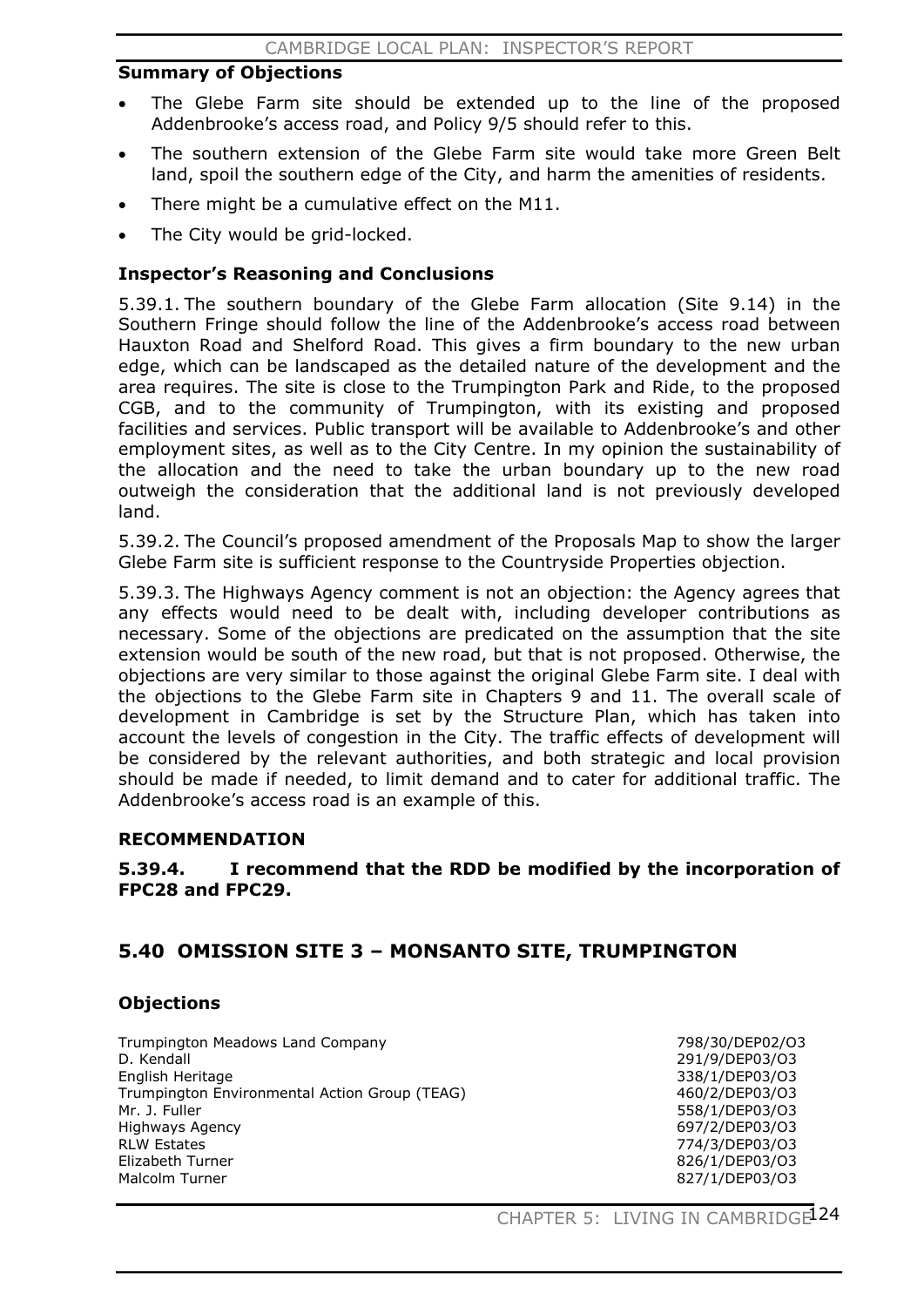### **Pre-Inquiry Changes: SCPM.002 and SCPS.004**

#### **Summary of Objections**

- The boundaries of this site should be re-drawn to reflect topography and the proposed junction of the Addenbrooke's access road with Hauxton Road. The Council accepts that the site should be expanded to take in land to the west, plus the Park and Ride site together with some further land to the south, insofar as that land is within the City.
- The extension southwards would erode the Green Belt separating the City from the M11, spoil the southern approach to the City, cause too much traffic, and be harmful in other ways.
- There will be too much housing land unless some balancing deletion of allocations is made elsewhere.
- There could be some traffic impact on the M11.

#### **Inspector's Reasoning and Conclusions**

5.40.1. The Monsanto site is largely made up of previously developed land but this proposal would add further greenfield land which is at present within the Green Belt. There is no need for more such land in principle, but there are substantial advantages to increasing the size of the site, set out below.

5.40.2. The site will be sustainable in terms of its location and accessibility to jobs, shops and services by modes other than the car. In association with the development, a new primary school will be provided, together with other community facilities. The development aims to meet the day-to-day retail, community, leisure and alternative travel needs of residents on site. New facilities provided would be available to the existing population of Trumpington. The Park and Ride service will remain and the additional housing south of it would be very well served by public transport. Residents would be able to walk, cycle or catch a bus to the village centre. A Waitrose store is also nearby, closer to the site than the village centre. Buses and the proposed CGB will connect the development to the City Centre and to major employment sites. Public open space is to be provided on and near the land.

5.40.3. In the light of the proposed CGB and the Addenbrooke's access road, together with the existing public transport facilities, additional traffic will be minimised. The road can be expected not only to take traffic generated by the new development, but also to intercept traffic which would otherwise travel through Trumpington. There is no technical evidence that infra-structure inadequacies should prevent development here.

5.40.4. The proposal would extend development further along Hauxton Road, but there are excellent opportunities for building communities in this location. The proposal should form an extension of the existing community of Trumpington, and will support services and facilities in that village. The additional land should in my opinion be regarded as a sustainable addition to the existing community, lacking the disadvantages which can be associated with linear development.

5.40.5. There is, again, no technical evidence of physical or environmental constraints. M11 noise will be taken into account in the detailed planning of the scheme. As far as other objections are concerned, buildings of interest could be protected from harm by the detailed planning of the new development. The comment by the Highways Agency is not an objection, but the scheme would have to provide for impacts on the M11, if necessary.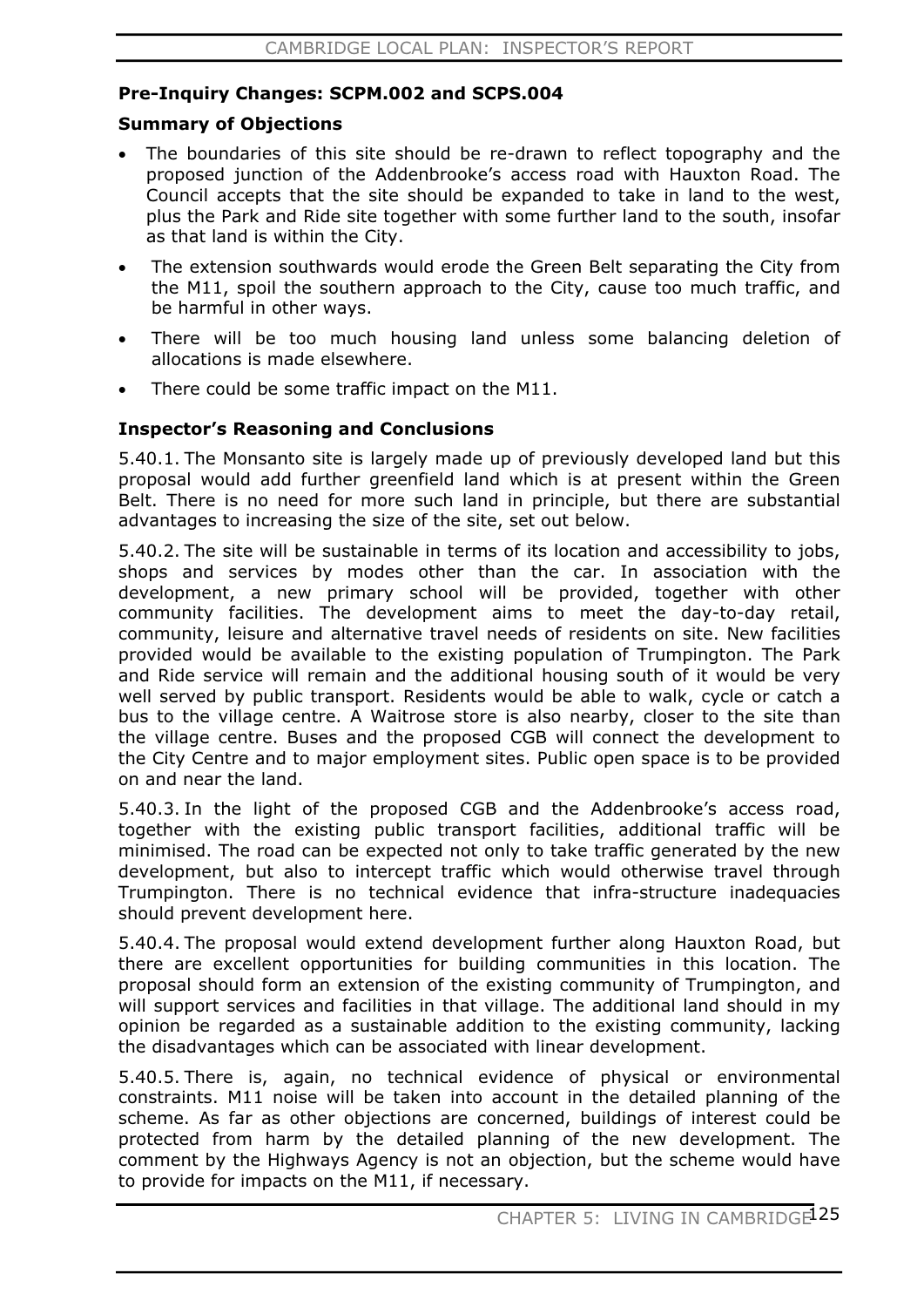5.40.6. Overall the extension of the Monsanto site meets all of the tests of paragraph 31 of PPG3, with the exception that it adds significant open land to the site. However the expanded site is based on a large core of previously developed land which is allocated for building.

5.40.7. There are further arguments in favour of allocating the additional land. I note that the proposed new north-western boundary of the site would depart only a little from the track on that side of the site. It is at the southern end of the site alongside Hauxton Road where the main addition of land would be.

5.40.8. At present the southern approach to Cambridge along Hauxton Road is not attractive because the first feature met with on the west side of the road is the Park and Ride site, with its large scale hard surfacing, parked cars, lighting, and fencing. The extension of the Monsanto site to take in land south of the Park and Ride offers the opportunity of placing a more attractive development at the gateway to the City. In addition, the new junction with the Addenbrooke's access road will be located in the vicinity, with housing beyond it on the eastern side of Hauxton Road. The combination of features, even without the additional land, will announce that the City has been entered.

5.40.9. It seems to me that the justification for allocating the land, including the advantages it would bring, set out above, outweigh the objections to it.

5.40.10. The question of impact on housing supply I deal with in section 5.3 above.

### **RECOMMENDATION**

**5.40.11. I recommend that the RDD be modified by the incorporation of SC PM.002 and SC PS.004.** 

# **5.41 OMISSION SITE 4 – NETHERHALL UPPER SCHOOL**

### **Objections**

The objections to this aspect of the Plan are listed in Annex 3.

#### **Pre-Inquiry Changes: SCPM.001 and SCPS.006**

#### **Summary of Objections**

- The Green Belt boundary should be drawn back to exclude part of the school site, as it severely limits scope for further expansion of the school.
- Such a proposed change is objected to on the grounds of loss of valuable amenity land, the effect on a nearby wildlife site and precedent. The proposed merger of the Upper and Lower Schools is opposed on the grounds of noise, increase in vehicular and cyclist traffic and litter.

### **Inspector's Reasoning and Conclusions**

5.41.1. SC PM.001 and SC PS.006 would exclude the Omission site from the Green Belt and allocate it for school expansion. The area of land proposed to be excluded from the Green Belt does not contribute significantly to the compact character of Cambridge, plays only a minor part in the setting of the City and does not play a role in preventing the City from merging with other communities in the area. It would not, therefore, compromise the purposes of the Green Belt as set out in Policy P 9/2a of the Structure Plan. Structure Plan Policy P 9/2b sets out a number of matters the Council should have regard to in determining the boundaries of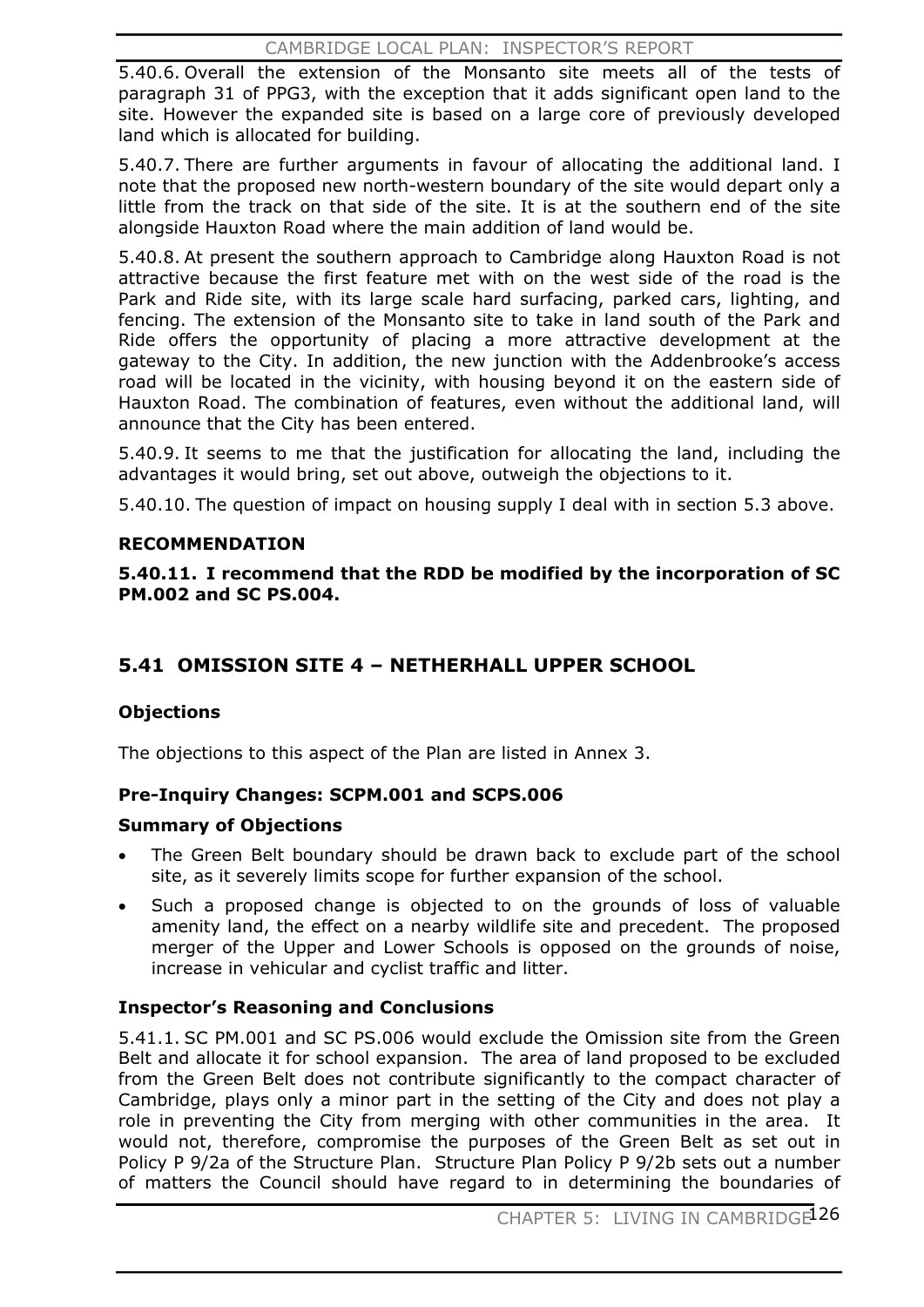areas to be released from the Green Belt. In my opinion the release of this piece of land would not cause harm in respect of any of those matters.

5.41.2. The proposed change, which would only involve a small piece of land, would not affect any of the existing playing fields. Although the school site as a whole adjoins a designated wildlife site, a buffer of Green Belt land would remain between that site and the land to be excluded from the Green Belt. There is no evidence that this change would cause undue harm to any wildlife interests. Because of the very small area of land involved, and because the objectives of the Green Belt would not be compromised by this change in boundary, it would not create a harmful precedent.

5.41.3. Many of the objections to the proposal to modify the Green Belt boundary are, in essence, objections to the proposed amalgamation of Netherhall Upper and Lower Schools on the present site of the Upper School. Whether or not these two schools should be amalgamated is a matter for the County Council as education authority, and not for this Plan. There is no detailed proposal before this inquiry for the construction of new school buildings, and objections relating to the physical consequences of any new buildings are more appropriately addressed at planning application stage.

### **RECOMMENDATION**

**5.41.4. I recommend that the RDD be modified by the incorporation of SC PM.001 and SC PS.006.** 

### **5.42 OMISSION SITE 5 – NETHERHALL FARM**

### **Objections**

The objections to this aspect of the Plan are listed in Annex 3.

#### **Summary of Objections**

- x This land should be allocated as an urban extension. It is near employment, public transport and other facilities and services. Not all of the site would be developed.
- The site should not be allocated for environmental, amenity and traffic reasons.

#### **Inspector's Reasoning and Conclusions**

5.42.1. This land is in a sustainable location in respect of accessibility to services and employment. There are no objections based on infra-structure problems or difficulties in building communities. The site is on the other hand a large area of open land, within the Green Belt and outside the built-up area. It is not needed to make up the City's housing supply. The Structure Plan, having considered this site specifically, does not provide for the release of land from the Green Belt in this area.

5.42.2. Even if development were to be limited to the western part of the site, the open land of that part of the site would be lost, and this land is well seen in the foreground in views from Lime Kiln Hill and Worts Causeway. The land is seen more distantly in views from the Gog Magog Hills. In some of the relevant views the site is part of the green foreground in wider prospects over the urban area. The site is important to the setting of the City and should remain part of the Green Belt. The land does not have the advantages for development which the Southern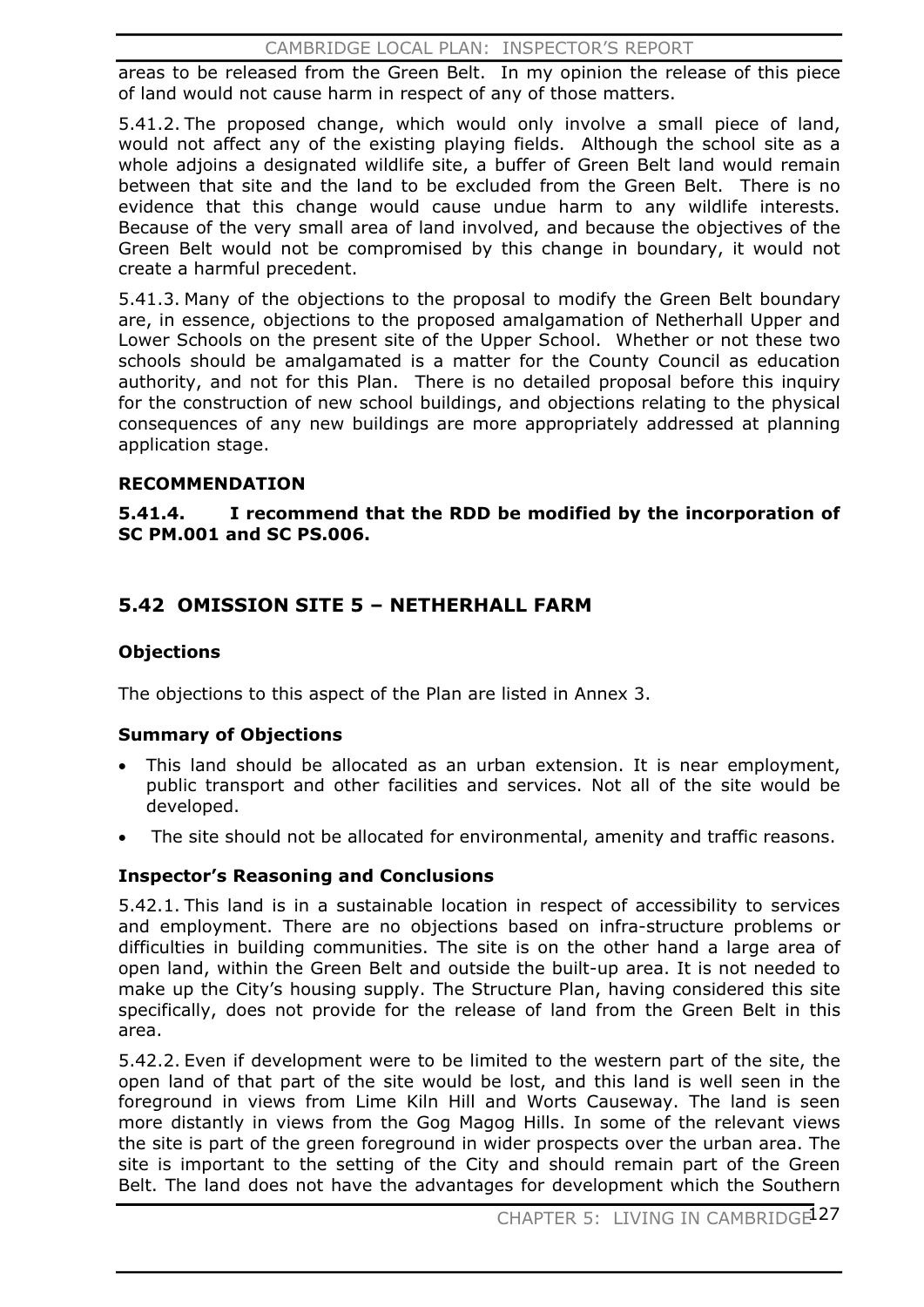Fringe offers. It is not seen against the background of Addenbrooke's and does not have the kind of screening enjoyed by parts of the Southern Fringe.

5.42.3. There are not exceptional circumstances to justify removing the site from the Green Belt.

#### **RECOMMENDATION**

**5.42.3. I recommend no modification to the RDD.** 

### **5.43 OMISSION SITE 6 – PHASE II OF THE FORMER BLUE CIRCLE SITE, COLDHAM'S LANE**

#### **Objections**

The objections to this aspect of the Plan are listed in Annex 3.

#### **Summary of Objections**

- The site is more sustainable than many of the allocated housing sites and should therefore be allocated for housing, with commercial uses on the Coldhams Lane frontage.
- The gas generation from the contaminated land underlying the site can be managed satisfactorily.
- The land has insufficient wildlife or open space value to warrant protection for these reasons.
- It would be unsafe to develop this site. Development would harm wildlife, reduce open space available, increase traffic and overload services.

#### **Inspector's Reasoning and Conclusions**

5.43.1. The Council accepts that the Phase II element of the former Blue Circle land is previously developed land, as a former landfill site, and that it would be a sustainable housing site by virtue of its accessibility to services. It is within the built-up area.

#### *Contaminated Land*

5.43.2. This site has been landfilled and contains some very high concentrations of methane. The concentrations are higher than in the sites referred to by the landowner, where housing development has taken place or is in course of preparation. High concentrations give high risk. Low flows of gas reduce the risk, and there is some evidence of low flows at this site. However, the information available on flows is limited to 2 months of measurement, rather than the 6 months which would reduce the risk level from its present 6 (the highest) to 5. There is insufficient information to enable a good understanding of the site's characteristics.

5.43.3. A suite of measures is available to block the pathway of methane to houses and parking spaces. A high permeability layer would be inserted into the tip to collect gas, which could then be vented harmlessly. Above this layer would be a low permeability barrier to gas movement. Roads and services would be raised above this layer. Buildings would be raised above ground level, with undercroft parking beneath them. A management company would, amongst other things, police the site to prevent unsuitable repairs or alterations to properties and to the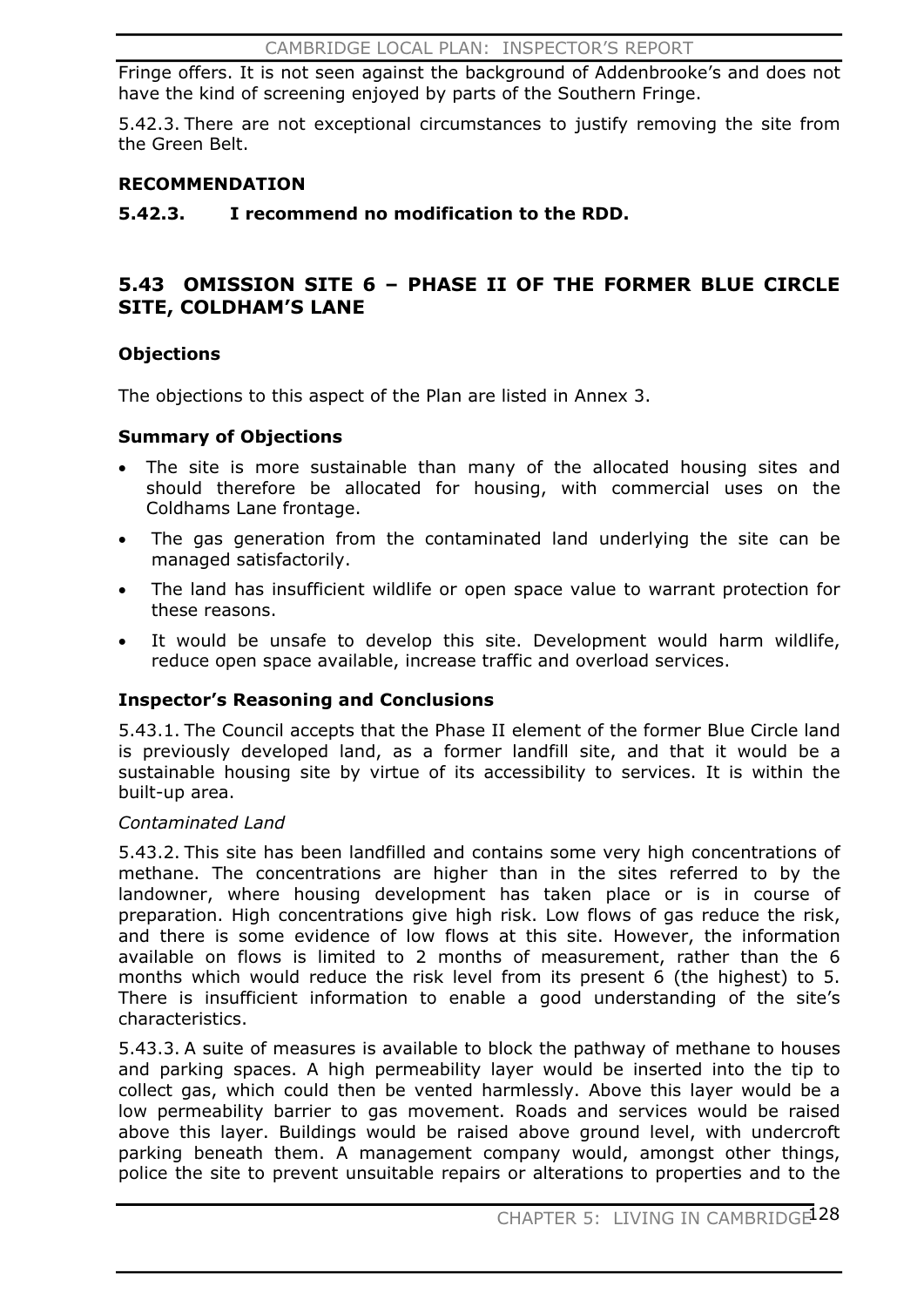parking areas.

5.43.4. Many other measures could also be taken, but there are possible scenarios which would lead to the danger of explosion and the risk of fatalities. The management of the development may not always be effective, and enclosed spaces might be introduced into undercrofts, or the barrier might be penetrated even if garden areas are intended to be communal. No barrier is completely safe.

5.43.5. The onus is on the landowner to show that the site can be developed safely. The owner has not carried out a quantitative audit, which is in my opinion necessary at this stage because of the high concentrations of gas and the imperfect knowledge of other site characteristics. Without a full risk assessment there is insufficient evidence to show that there would be no residual risk. In my view a precautionary approach should be taken to the proposal: housing is a use which is particularly sensitive to contamination, there is no need for housing here, and there is a residual risk to the safety of prospective residents.

5.43.6. The objector intends to carry out a quantitative audit at the planning application stage. No party knows whether a housing development, which has not yet been detailed, would pass the necessary tests at the application stage. On the other hand land contamination is a material consideration at the development Plan stage, and PPS23 is clear that contamination can preclude certain uses.

5.43.7. Although the Environment Agency does not object to the principle of development, there is a fundamental land use objection to the allocation of this land for housing on the basis of present evidence.

5.43.8. A decision not to allocate in this case does not threaten the national drive to redevelop previously developed land. PPS 23 paragraph 16 requires a balanced approach, which in this instance leads me to conclude against allocation.

#### *Wildlife Value*

5.43.9. Recent survey information is available for the site. The objector agrees with the Council that the site meets the criteria for City Wildlife Sites, but argues that the criteria are set so low that the site is effectively of limited interest. These criteria are not part of the RDD and I do not make recommendations in relation to them.

5.43.10. There is a mosaic of habitats, although one which is not unusual on urban wasteland. However the site contains one of the largest areas of scrub in the City, where there is little scrub generally. The species found are common, again typical of species found in these situations and in urban gardens, but there are 19 breeding bird species, with a high density of individual territories. About 30 bird species were recorded on the site. The bird species assemblage is good for Cambridge. There is a small population of common lizards, which occur only sporadically in the City.

5.43.11. The site's function in relation to a possible network of habitats is limited by the built-up surroundings on most sides and the railway which separates it from the open land to the south-west. However the railway will not be a barrier to bird species.

5.43.12. Overall I conclude that the site has importance for biodiversity in the local, Cambridge, context. It appears to me that this is a valid level at which to make an assessment as the City is a community with a population of over 100,000. For this reason, and in recognition of the fact that the site fulfils the necessary criteria, designation as a City Wildlife Site is appropriate.

5.43.13. West of the site is a developed area and beyond that is a further completed landfill site owned by Land Securities Group Plc. This former landfill site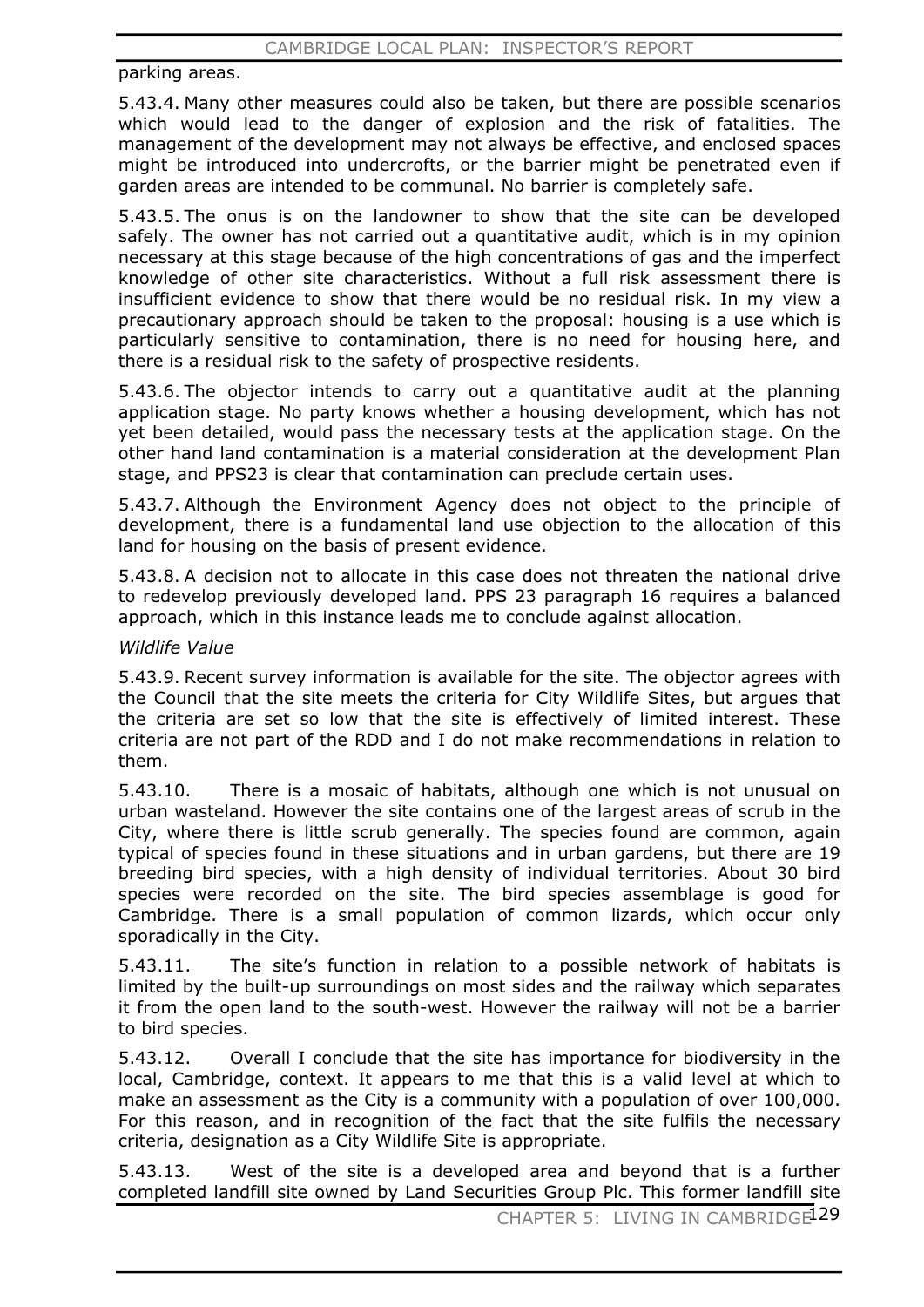is capable of providing sufficient mitigation to replace the value for biodiversity of the objection site. It seems to me therefore that the City Wildlife Site designation of the Phase II site should not prevent the allocation of the site for housing.

#### *Open Space Value and Overall Conclusion*

5.43.14. This site is best described as urban wasteland. It is unkempt, overgrown and unattractive, with substantial areas of scrub and bare ground. It is cut off from other open land by development and by the railway: nearby buildings can be seen from much of the land. It should not be designated as protected open space for any other reason than its designation as a City Wildlife Site. However, again, the designation need not prevent an allocation for housing as the wildlife value could be recreated on the western site.

5.43.15. Although I conclude that the site does not have appreciable value as open space, other than its biodiversity value, and that its contribution to biodiversity could be recreated on land further west, I also conclude that it should not be allocated for housing. This is because of the over-riding risk arising from the contaminated land.

### **RECOMMENDATION**

**5.43.16. I recommend no modification to the RDD in response to the housing allocation objection. My recommendations concerning related objections are given elsewhere in this report.** 

### **5.44 OMISSION SITE 7 – LAND ADJOINING PETERHOUSE TECHNOLOGY PARK**

### **Objections**

The objections to this aspect of the Plan are listed in Annex 3.

### **Summary of Objections**

- This land should be removed from the Green Belt and allocated for housing and/or employment uses.
- The land should not be allocated for environmental, Green Belt, recreational, wildlife and traffic reasons.

#### **Inspector's Reasoning and Conclusions**

5.44.1. I deal here with the possible housing allocation. The employment allocation objection is considered below, at the end of Chapter 7.

5.44.2. The landowner's evidence, unanswered by the Council, is that the site is sustainable in that there are good bus services along the nearby main road. There are employment opportunities on the adjoining Technology Park. No infra-structure problems would prevent development. Evidence is lacking as to whether housing development would help to build communities, and there is no technical evidence regarding other matters such as wildlife.

5.44.3. However I give greater weight to the facts that the objection site is open land, in the Green Belt, and outside the urban area. The Green Belt boundary here is clear and firm, and the site acts to safeguard the countryside on the edge of Cambridge from further encroachment. There is also no need for the land to be released for housing: the RDD, following the Structure Plan, releases sufficient land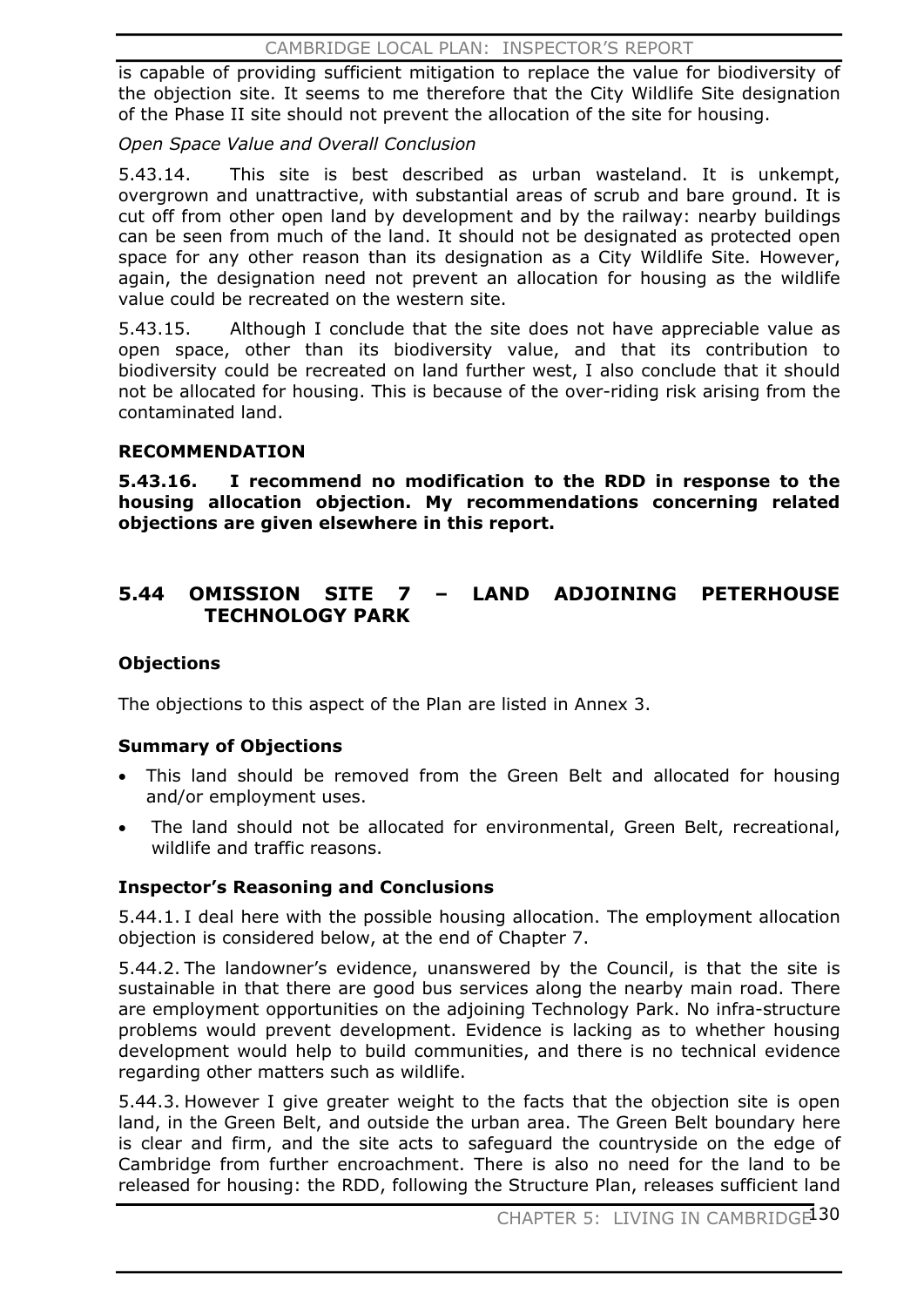from the Green Belt elsewhere in the City. The allocation requested in this objection should not be made.

#### **RECOMMENDATION**

**5.44.3. I recommend no modification to the RDD.** 

### **5.45 OMISSION SITE 8 – PORSON ROAD PLAYING FIELD**

#### **Objections**

The objections to this aspect of the Plan are listed in Annex 3.

#### **Summary of Objections**

- This sustainable site should be allocated for housing, as it has little open space value which could not be replaced elsewhere.
- The site should not be allocated, principally for visual, recreational and traffic reasons.

#### **Inspector's Reasoning and Conclusions**

5.45.1. The Council does not argue that the site is unsustainable, or that it would not meet most of the requirements of paragraph 31 of PPG3, with one important exception.

5.45.2. The site has some visual value to residents of neighbouring houses but is not visible from public places, and those trees of good quality located on the edges of the land could be retained in any development.

5.45.3. However the site is used as playing fields by a nearby school, and therefore has recreational and educational value. There is no indication that replacement land of equal value could be provided, and the Council's assessment of open space in the City finds that there is very little recreational land surplus to requirements. On the other hand there is adequate housing land available without the need to build on this site.

5.45.4. A housing allocation is not justified.

#### **RECOMMENDATION**

#### **5.45.5. I recommend no modification to the RDD.**

#### **5.46 OMISSION SITE 9 – DAWS LANE**

#### **Objections**

The objections to this aspect of the Plan are listed in Annex 3.

#### **Summary of Objections**

Development could take place on the allotments forming part of this site, and on vacant land north of Cherry Hinton Brook, with the disused chalk pit remaining as open space.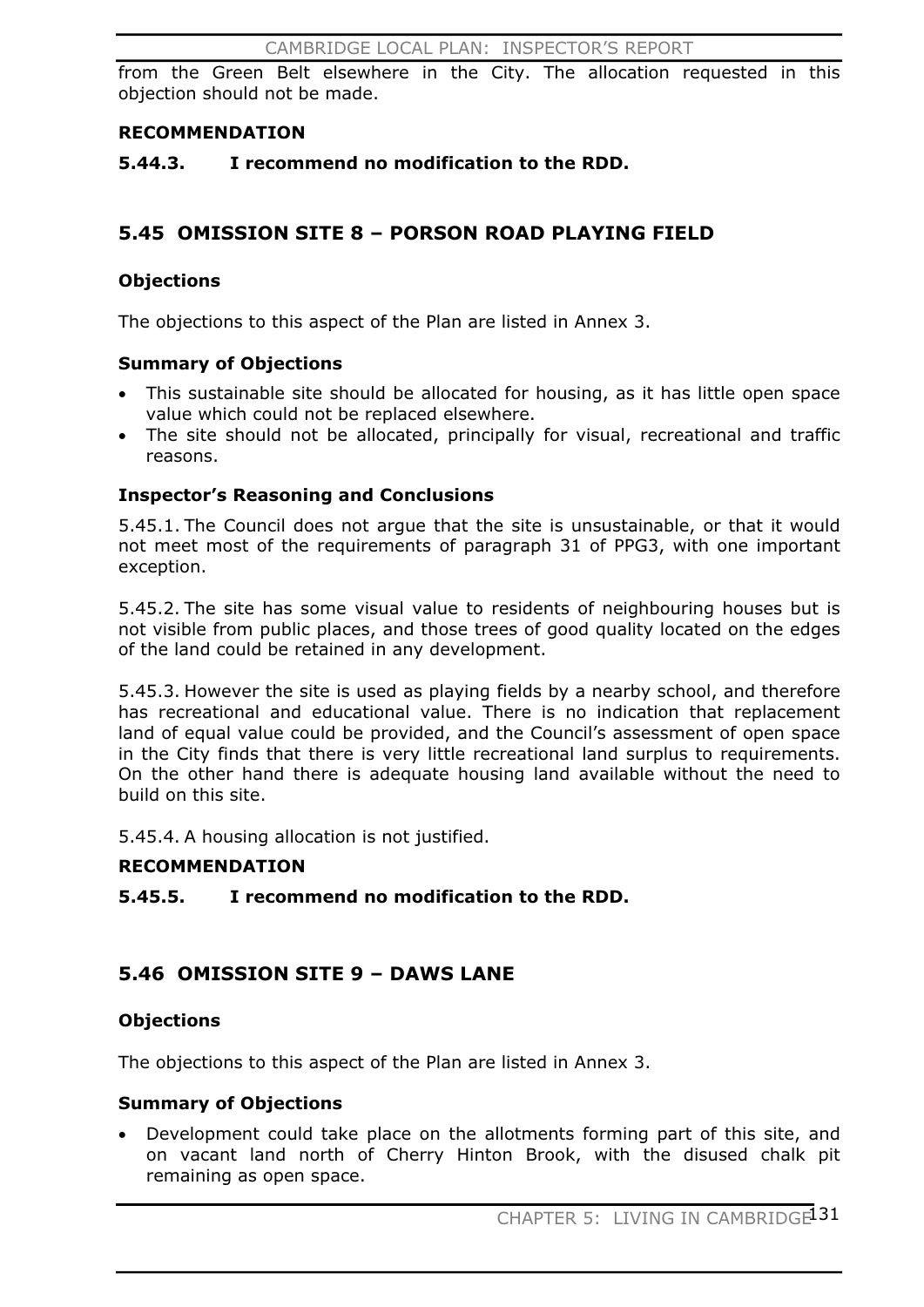- None of the land should be allocated for housing. It is of wildlife value and forms a green corridor and buffer linking other open spaces and giving communities separate identities.
- Further objections to allocation are that the allotments are used, access and local roads are inadequate, and footpaths and cycleways through the area are well used and very pleasant.

### **Inspector's Reasoning and Conclusions**

5.46.1. The site is in a sustainable location, on the basis of the evidence I have, and there is no evidence of infra-structure problems with the development of the southern area as suggested. The land is close to Cherry Hinton and could form part of that community.

5.46.2. However a major part of the site suggested for development is allotments, and there is no specific proposal to replace them on a suitable site. The objection land as a whole forms part of a larger and important area of open space which should be protected as a green 'lung'. I conclude in paragraph 4.7.8 that the area as a whole should be protected open space, and the objector's proposal to provide recreational facilities with other landowners is inappropriate as part of a development scheme.

5.46.3. To my mind the value of the land as open space is a substantial environmental reason why the land should not be allocated for development, and outweighs the ways in which the site measures up positively against other tests in paragraph 31 of PPG3.

### **RECOMMENDATION**

### **5.46.4. I recommend no modification to the RDD.**

# **5.47 OMISSION SITE 11 – LAND BEHIND QUEEN EDITH'S WAY**

### **Objections**

The objections to this aspect of the Plan are listed in Annex 3.

### **Summary of Objections**

- This small site between houses and a caravan park would be suitable for housing development.
- No housing allocation should be made. The land is Green Belt, there is no suitable access and no direct pedestrian linkages to the built-up area. The site and surroundings are of considerable wildlife value.

### **Inspector's Reasoning and Conclusions**

5.47.1. There is little evidence as to the sustainability of this site in terms of accessibility to jobs and services by means of transport other than the car. There is no technical evidence regarding wildlife and access/traffic problems. However the over-riding consideration in my view is that the site is open land forming part of the Green Belt and outside the built-up area of the City. The caravan park and other land to the south and south-west of the site is also part of the Green Belt. The site helps to safeguard the countryside on the edge of Cambridge from further encroachment. In addition there is no need for the land to be developed.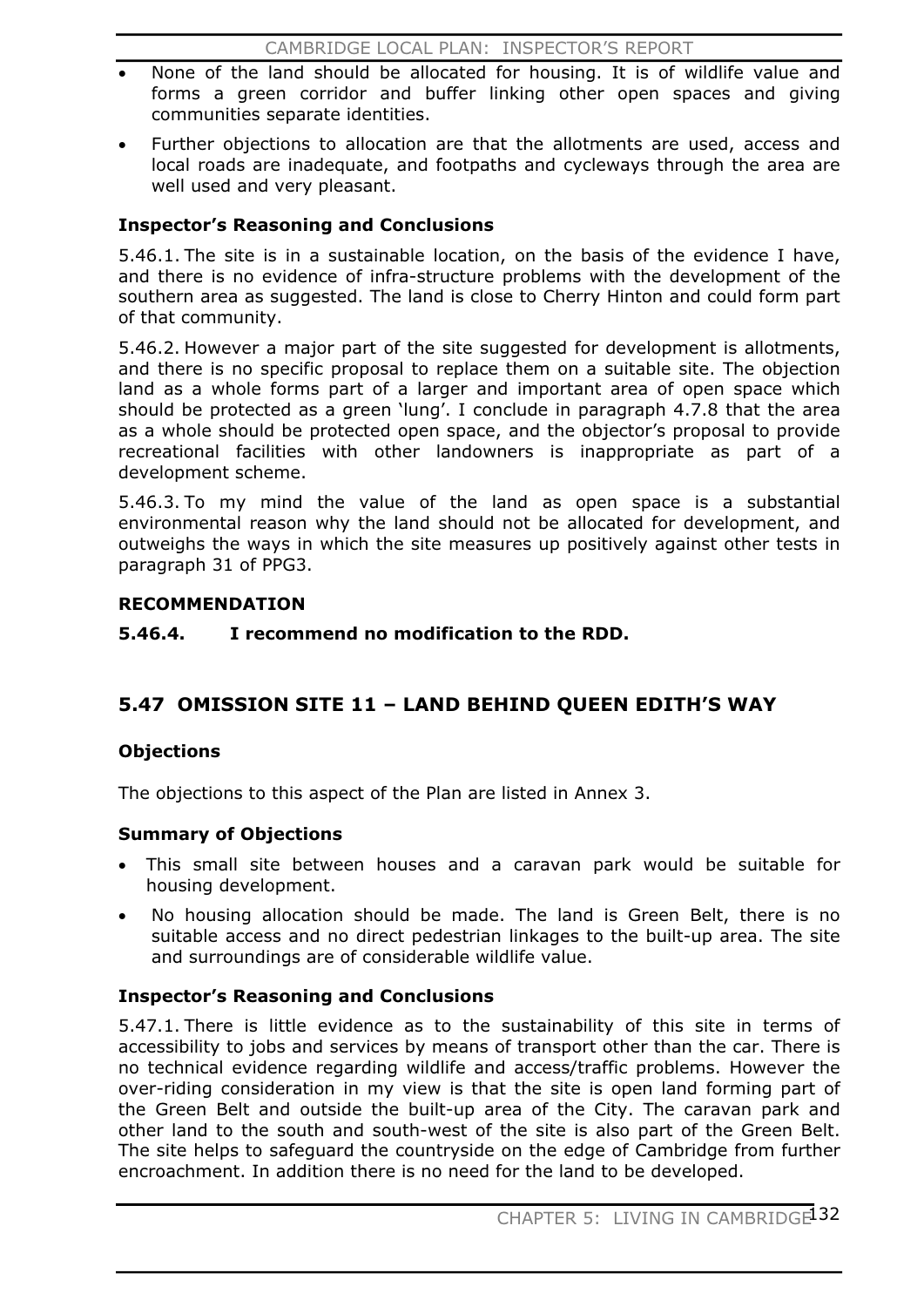#### **RECOMMENDATION**

#### **5.47.2. I recommend no modification to the RDD.**

### **5.48 OMISSION SITE 12 – LAND TO THE WEST OF LECKHAMPTON HOUSE Objections**

The objections to this aspect of the Plan are listed in Annex 3.

#### **Summary of Objections**

- Land to the west of Leckhampton House should be allocated for open market housing.
- x Objections are made to the allocation of the site on the grounds of loss of a sports facility, absence of need, risk of flooding, increased traffic, harm to wildlife interests and the effect on the setting of Leckhampton House.

#### **Inspector's Reasoning and Conclusions**

5.48.1. This site is a sports ground, and the Council in its open space and recreation strategy has identified it as being of recreational importance. There is no evidence that any assessment has been undertaken as to whether this open space is surplus to requirements. For that reason, the allocation of the site for housing would not accord with the advice in PPG 17.

5.48.2. The majority of the site is also shown on the Proposals Map as lying within a flood zone, with one of its boundaries being formed by the Bin Brook, and counter objections to the allocation indicate flooding of the site as recently as 2001. Given that adequate land has already been identified in the Plan to meet the strategic housing requirement, the allocation of this site for housing would be in conflict with the advice in PPG 25.

5.48.3. These two significant constraints on development make the site unsuitable for allocation for housing.

#### **RECOMMENDATION**

#### **5.48.4. I recommend no modification to the RDD.**

### **5.49 OMISSION SITE 13 – LAND WEST OF DITTON WALK**

#### **Objections**

Gonville & Caius 398/1/DEP01/PM/O13 Cambridge Preservation Society 26/14/DEP03/O13 RLW Estates 774/11/DEP03/O13

#### **Summary of Objections**

- Land at Ditton Walk should be allocated for housing. It is in a sustainable location and historically an area of mixed residential and employment use.
- The setting of the City may be affected, there is no need for additional allocations for housing, and the site is needed for University purposes.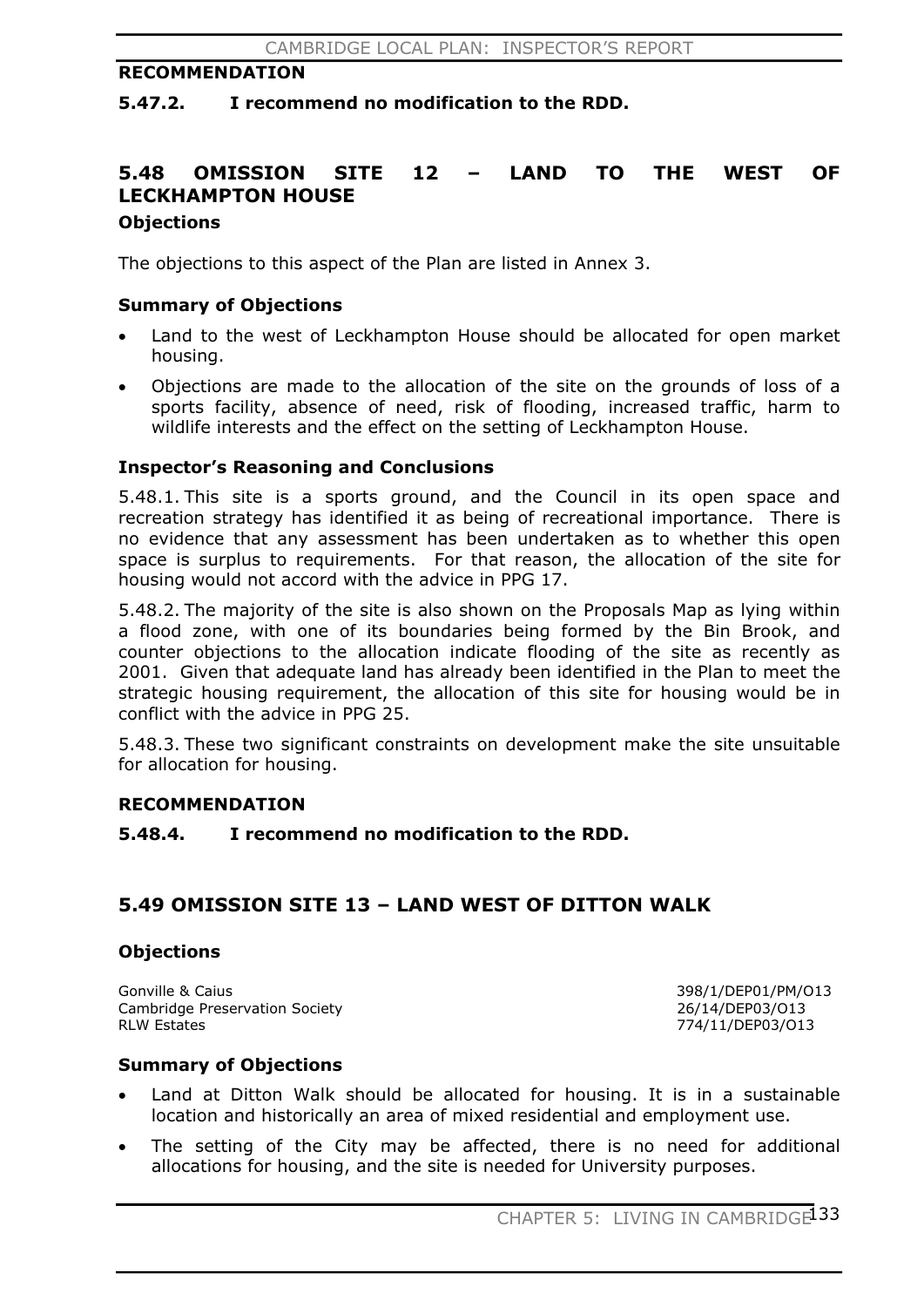#### **Inspector's Reasoning and Conclusions**

5.49.1. This site lies within the urban area and is previously developed land in a mixed use area with housing on the opposite side of the road. It is not allocated for any other purpose in the Plan, and subject to appropriate design there would be no need for development to affect the setting of the City, despite the site's location adjoining the Green Belt boundary. The Council acknowledges that there may be some potential for residential development in this location, and notes that the site was included in the Urban Capacity Study. However, only sites of 0.5 ha or more have been specifically allocated for housing under Policy 5/1. This site, at 0.276 ha, is therefore too small to be included as an allocation.

#### **RECOMMENDATION**

#### **5.49.2. I recommend no modification to the RDD.**

### **5.50 OMISSION SITE 14 – LAND NORTH OF LONG ROAD**

#### **Objections**

The objections to this aspect of the Plan are listed in Annex 3.

#### **Summary of Objections**

- This land does not fulfil any of the purposes of including land in the Green Belt. The eastern part could be allocated for housing development, leaving the western section to function as a green corridor.
- There should be no housing allocation. The land is important for Green Belt, recreational, and wildlife reasons. There are also access and traffic objections.

#### **Inspector's Reasoning and Conclusions**

5.50.1. The site is within the built-up area but is a greenfield site. Although the land is in a sustainable location, the site as a whole performs the function of a green corridor. Such corridors are part of the character of the City, and those penetrating the built-up area, as in this case, are often included in the Green Belt. The width of the land north of Long Road is an important part of its character and assists its corridor function. There is no shortage of housing land, and a housing allocation would not be appropriate, whereas the current Green Belt designation is appropriate.

#### **RECOMMENDATION**

#### **5.50.2. I recommend no modification to the RDD.**

### **5.51 OMISSION SITE 15 – LAND NORTH OF BARTON ROAD**

#### **Objections**

The objections to this aspect of the Plan are listed in Annex 3.

#### **Summary of Objections**

• Land at Barton Road should be allocated for development.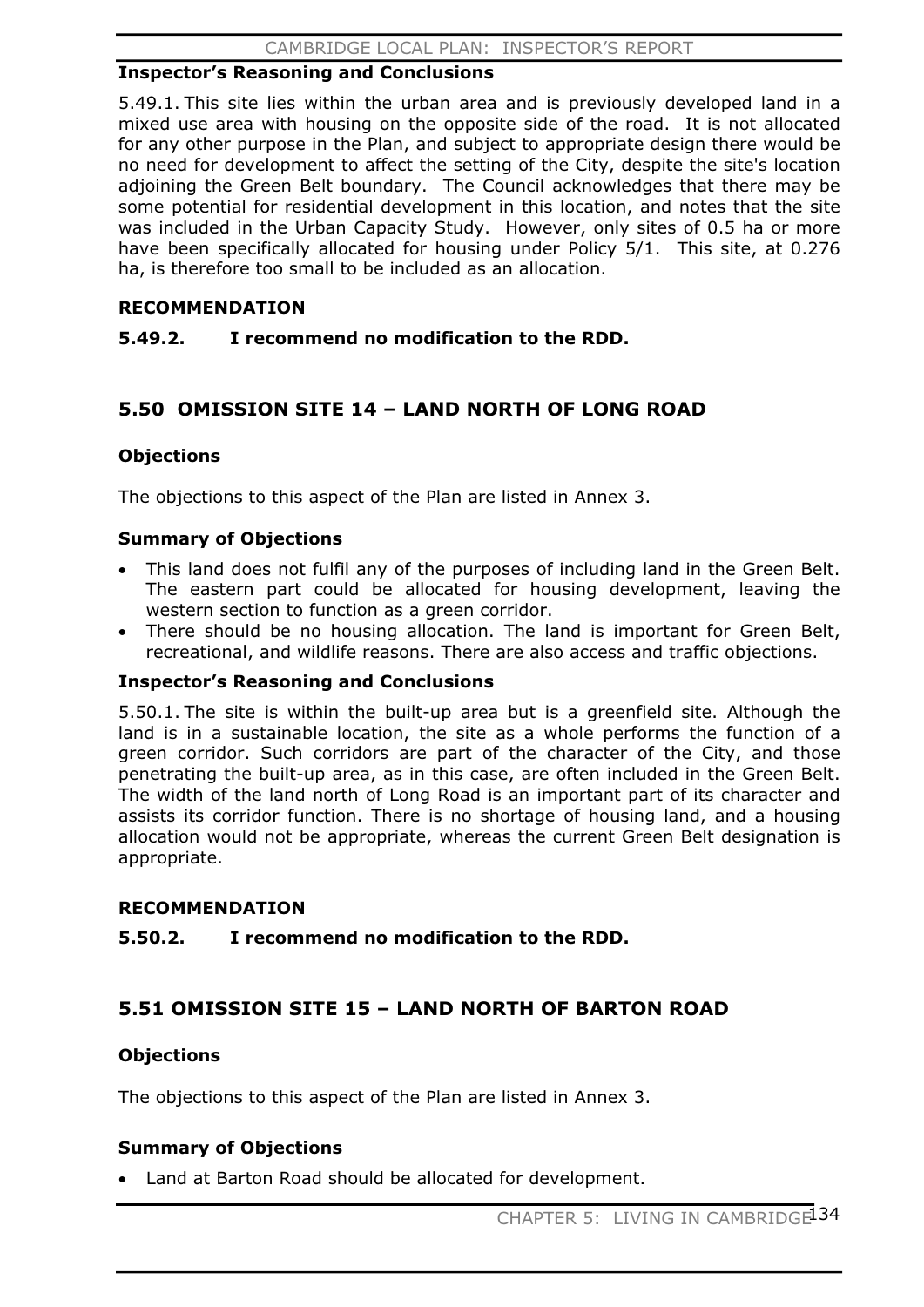- The allocation of the site is objected to on the following grounds: the land is in the Green Belt, good-quality agricultural land would be lost, the setting of the City would be harmed, the proposal is premature, there would be a risk of flooding, the proposal would lead to traffic congestion, there would be harm to wildlife and recreation interests and to archaeological interests, and there is insufficient infrastructure.
- The proposed allocation is supported subject to the provision of a balancing pond and bus service, as the land does not fulfil a Green Belt function.

### **Inspector's Reasoning and Conclusions**

5.51.1. This area of Cambridge is not one of those identified in Structure Plan Policy P 9/2 c for housing and mixed use development, and where local planning authorities are required to carry out a review of the Green Belt. Studies of the wider Green Belt west of the City have identified little scope for change if the purposes of this part of the Green Belt are to be maintained, a conclusion endorsed by the Structure Plan EIP panel in considering a proposal for development in this location of a far larger scale than proposed now.

5.51.2. The Council's own more detailed review of the inner Green Belt boundaries identifies a smaller area including this omission site as having only a medium importance to the setting of the City and a medium importance to the Green Belt itself. However, it did not recommend removing the area from the Green Belt. Iagree with the Council that development on the omission site would have at least a medium effect on the Green Belt, as it would have a detrimental impact on views of the City Centre from rising ground to the west. I also note that the objection would result, for the present at least, in a boundary that is not defined on the ground.

5.51.3. Land has been released from the Green Belt south of Addenbrooke's Hospital and between Madingley Road and Huntingdon Road, but that is as a result of the recommendations of the Structure Plan EIP Panel. There is no justification in terms of housing need for the removal of this site from the Green Belt.

5.51.4. Turning to the tests in paragraph 31 of PPG3, the major objections raised by the Council to the site's allocation relate to accessibility by public transport to jobs, shops and services, and flooding issues. On accessibility, the site is not particularly close to local services and facilities. Whilst cycle and pedestrian accessibility to the City and Cambridge University's West Cambridge site is reasonable, bus services would need significant improvement to make the site reasonably accessible by public transport to the City Centre and to employment areas. The Structure Plan EIP Panel expressed serious doubts as to whether even the significantly larger development proposed at that stage at Barton Road would be able to deliver the high level of patronage to support a high quality public transport system. What is proposed here would be much smaller, even if it incorporated land in South Cambridgeshire, and would be even less able to support long-term public transport improvements.

5.51.5. A significant part of the site is identified as being at risk of flooding. It might be possible for improvements to be made to the Bin Brook to increase flood capacity, both to increase the developable area of the site and to alleviate existing problems affecting nearby residents. But the absence of any evidence as to whether the development would be able to fund adequate improvements, or any details as to the views of the Environment Agency on the proposed allocation, leads me to conclude that the current risk of flooding represents a significant constraint on the development of the site.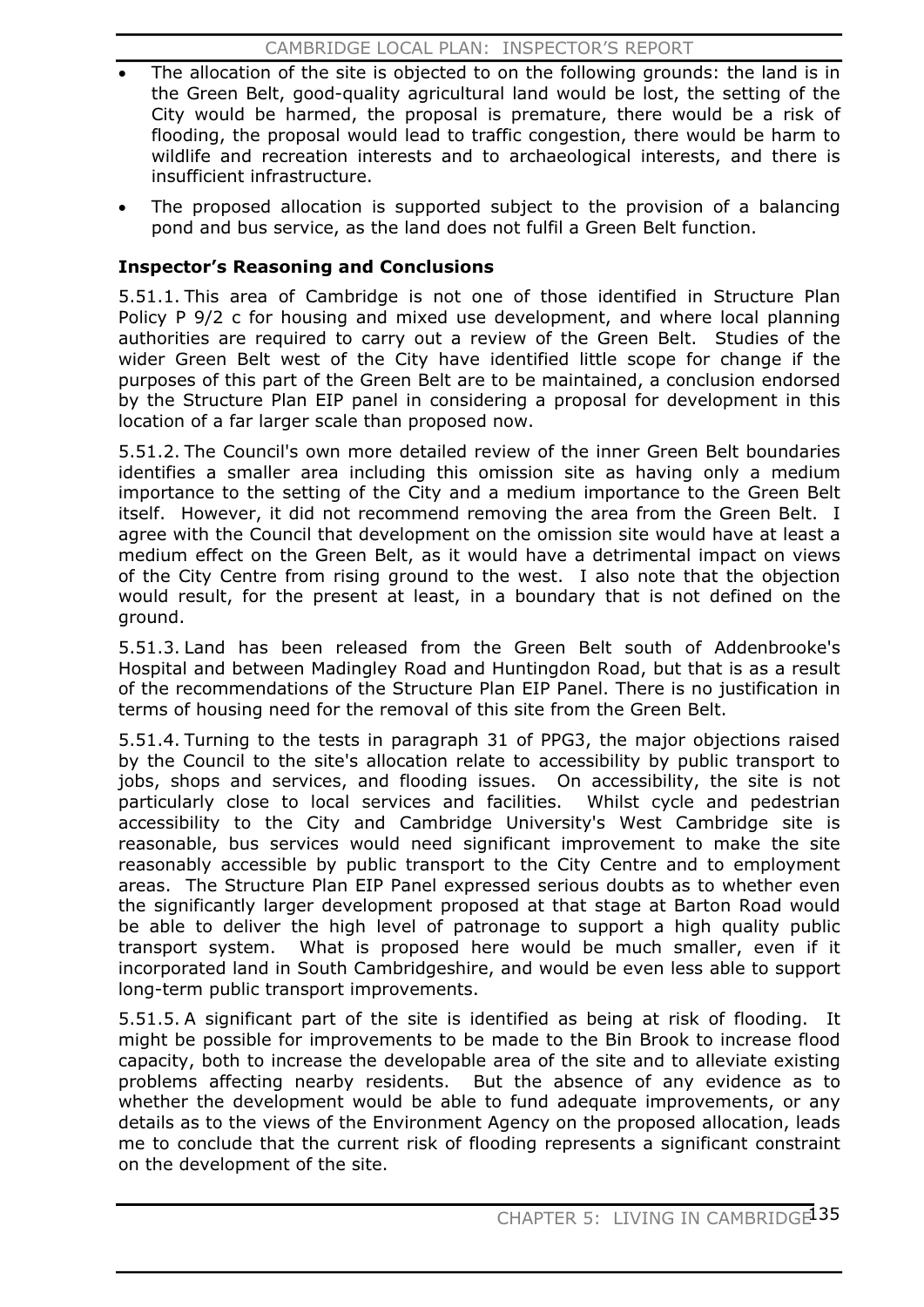5.51.6. For all of these reasons, I conclude that this site should not be allocated for housing, and that there are no exceptional grounds for altering the Green Belt boundary in this location.

#### **RECOMMENDATION**

### **5.51.7. I recommend no modification to the RDD.**

### **5.52 OMISSION SITE 18 – ANSTEY HALL FARM**

#### **Objections**

The objections to this aspect of the Plan are listed in Annex 3.

#### **Summary of Objections**

- The site should be excluded from the Green Belt so that it could be used for housing/care home facilities with associated community functions.
- x These Listed Buildings next to Trumpington Church and facing the approach road to the village should remain in the Green Belt.
- Trumpington is facing massive development even without this site.

### **Inspector's Reasoning and Conclusions**

5.52.1. The site is well placed in a sustainable location on the edge of Trumpington. It has several of the advantages of the neighbouring Monsanto site. However it is partly open land and partly occupied by disused agricultural buildings. It is not previously developed land, but is located within the Green Belt outside the built-up area of the City. The open land on the western side of the site, and the long range of old buildings facing this land, are an important part of the setting of Trumpington and of the Conservation Area. The village ends where a group of cottages is situated opposite the church, and this is where the Green Belt boundary is appropriately located.

5.52.2. There is no need for the land to be allocated for housing, and, as a positive element contributing to the character of the City, the site fulfils a Green Belt purpose. The opportunity to provide a link between new development to the south and village facilities does not outweigh the above considerations. There are not exceptional circumstances which would necessitate a revision of the Green Belt boundary here.

5.52.3. The question of re-using the existing buildings is for the Council to decide in the context of any proposal placed before them.

#### **RECOMMENDATION**

**5.52.4. I recommend no modification to the RDD.** 

### **5.53 OMISSION SITE 20 – FITZWILLIAM COLLEGE SPORTS FIELD AT OXFORD ROAD**

#### **Objections**

The objections to this aspect of the Plan are listed in Annex 3.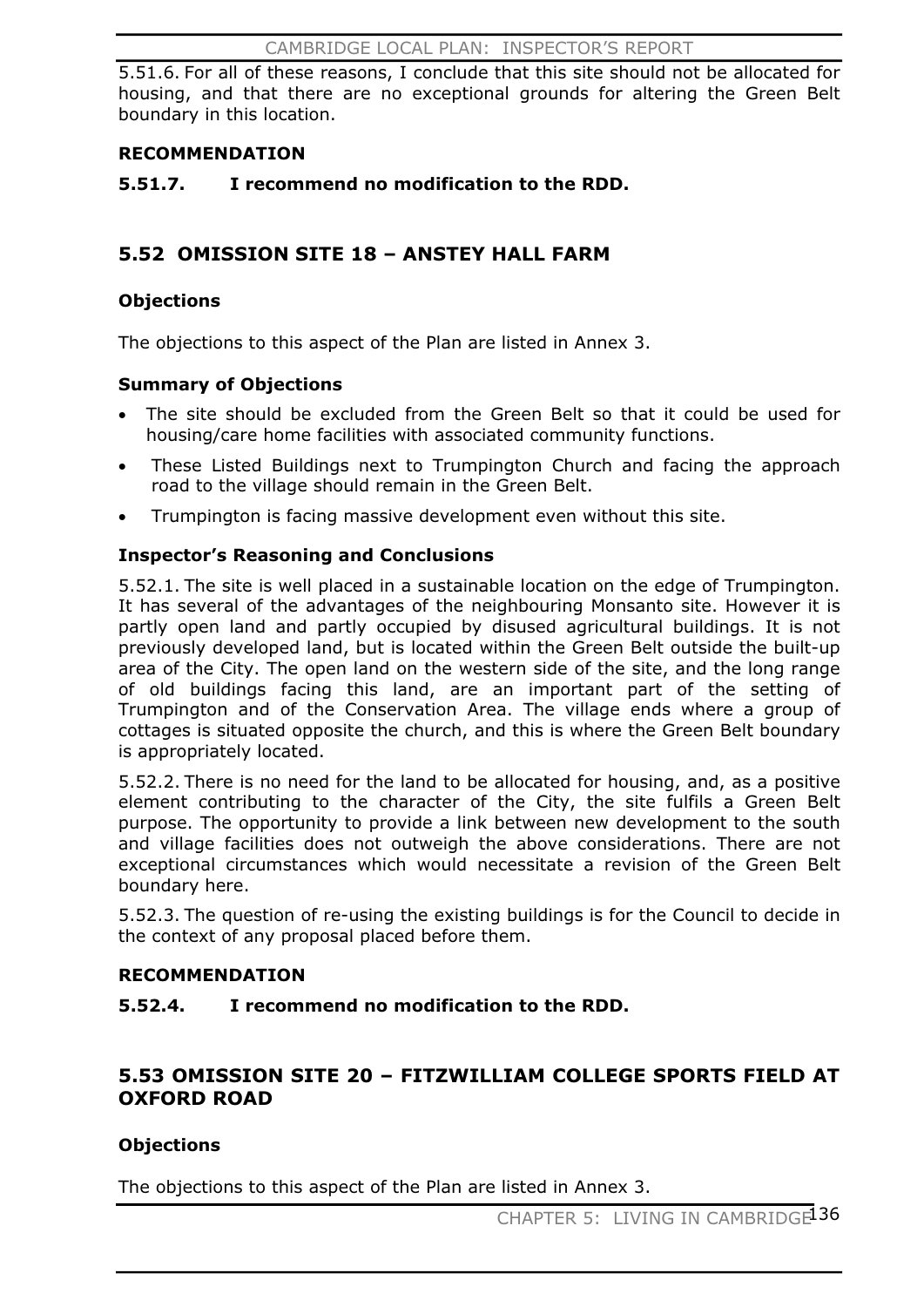#### **Summary of Objections**

- The site should not be designated as a protected open space, but should be allocated for housing.
- Objections are made to the proposed allocation on the grounds of loss of recreational facilities and open space, harmful increase in traffic, flooding, effect on wildlife interests, pressure on local services and harm to residential amenity. The ground is a war memorial and should be retained.
- Cambridge University supports the proposed allocation and is prepared to provide land for replacement playing fields.

#### **Inspector's Reasoning and Conclusions**

5.53.1. The site is a sports field, and in its Open Space and Recreation Strategy the Council has identified it as having both environmental and recreational importance. There is no evidence of any assessment having been undertaken showing that the site is clearly surplus to requirements, and indeed the representations to the Inquiry suggest that it is a well used sports field, in an area where there is a deficiency in recreational facilities. Although it appears that alternative land can be made available to replace the sports facilities on this site, there is no assessment as to whether that would be at least as accessible to current and potential new users as the site, and at least equivalent in terms of size, usefulness, attractiveness and quality. Clearly, however, the development of this site would deprive the occupiers of properties immediately adjoining it of the benefit of the open space, and that benefit would not be replaceable. The allocation of the site would therefore conflict with the advice in PPG17.

5.53.2. Turning to the tests in paragraph 31 of PPG3, the site is not previously developed land, but it is clear that the strategic housing requirement could not be met entirely on previously developed land in the City. The site is located in the urban area, and is reasonably accessible to jobs, shops and services by modes other than the car. The question of infrastructure provision is dealt with elsewhere in the Plan, but there is no evidence that infrastructure could not be provided to serve this site. As the site is located in a relatively densely developed residential part of the City, the question of ability to build new communities does not arise. However, the environmental and recreational importance of the site represents a significant physical constraint on its development, leading me to conclude that the site should not be allocated for housing.

#### **RECOMMENDATION**

#### **5.53.3. I recommend no modification to the RDD.**

### **5.54 OMISSION SITE 21 – FIELD TO WEST OF PROPERTIES FRONTING SHELFORD ROAD**

#### **Objections**

The objections to this aspect of the Plan are listed in Annex 3.

#### **Summary of Objections**

x Allocation 9.14 should be extended southwards to achieve a defensible Green Belt boundary and provide more housing.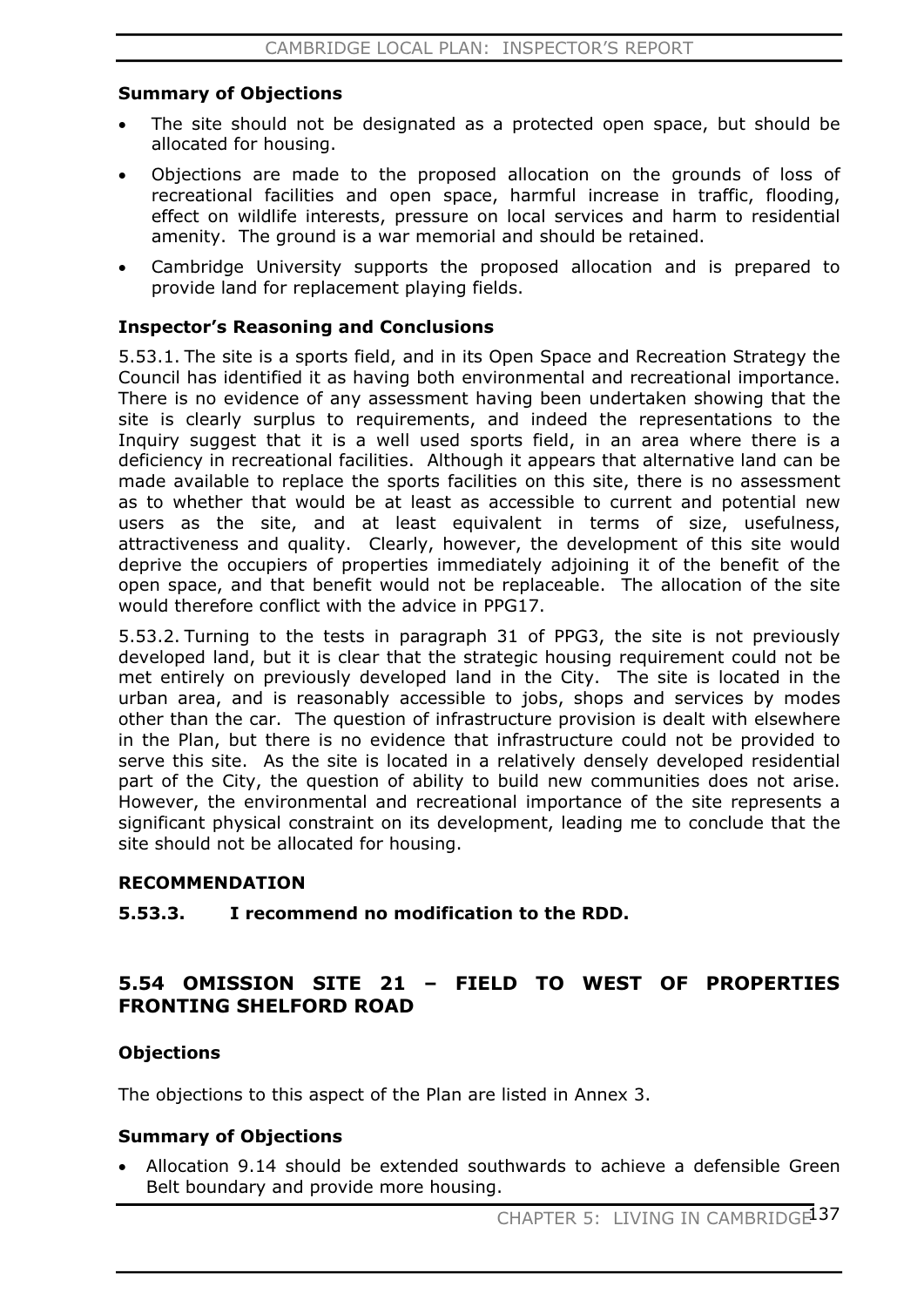There is no need for this Green Belt land to be allocated for housing.

#### **Inspector's Reasoning and Conclusions**

5.54.1. As an extension to Site 9.14 the objection land would be an expansion of Trumpington and might be expected to share some of the sustainability advantages of other sites near the village, although the parties do not provide evidence on this point.

5.54.2. However the extension would breach the line of the Addenbrooke's access road, extending and adding to the urban development to the south. The road is the best boundary between the urban area and the Green Belt, and will provide a firm boundary across the extensive sector between Hauxton Road and Shelford Road. The site is open land within the Green Belt and outside the built-up area. There is no need for it to be allocated for housing.

#### **RECOMMENDATION**

### **5.54.3. I recommend no modification to the RDD.**

### **5.55 OMISSION SITE 22 – LAND BETWEEN CLAY FARM SITE AND ADDENBROOKE'S HOSPITAL**

#### **Objections**

The objections to this aspect of the Plan are listed in Annex 3.

#### **Summary of Objections**

- This land should be safeguarded for housing in the long term because of the inadequacy of such provision.
- The land should remain in the Green Belt, principally for environmental reasons.

### **Inspector's Reasoning and Conclusions**

5.55.1. There is no need for the land to be released to provide housing during the Plan period. The East Cambridge Area of Major Change will provide substantial areas for housing development post-2016. The urban area can be expected to offer further opportunities for long term development. The location of a waste recycling facility for Cambridge has yet to be decided. I do not consider that it is necessary to make additional housing land provision on this objection site, to replace land lost to a potential recycling centre, as the recycling centre will not necessarily be located in the Southern Fringe. There is no evidence that the use of land for a secondary school will prevent the Southern Fringe from providing the number of dwellings estimated in the RDD.

5.55.2. The objection site is located within the Green Belt corridor separating the new developments proposed for Addenbrooke's and east of Trumpington. The allocation proposed by the objector would in the long term narrow the green corridor so much as to threaten its function as a major open space and Green Belt finger connecting the countryside with the City's main built-up area. The green corridor as proposed in the RDD need not have the appearance of the relatively featureless arable land occupying the objection site now.

5.55.3. The objection site will be separated from Trumpington and its facilities by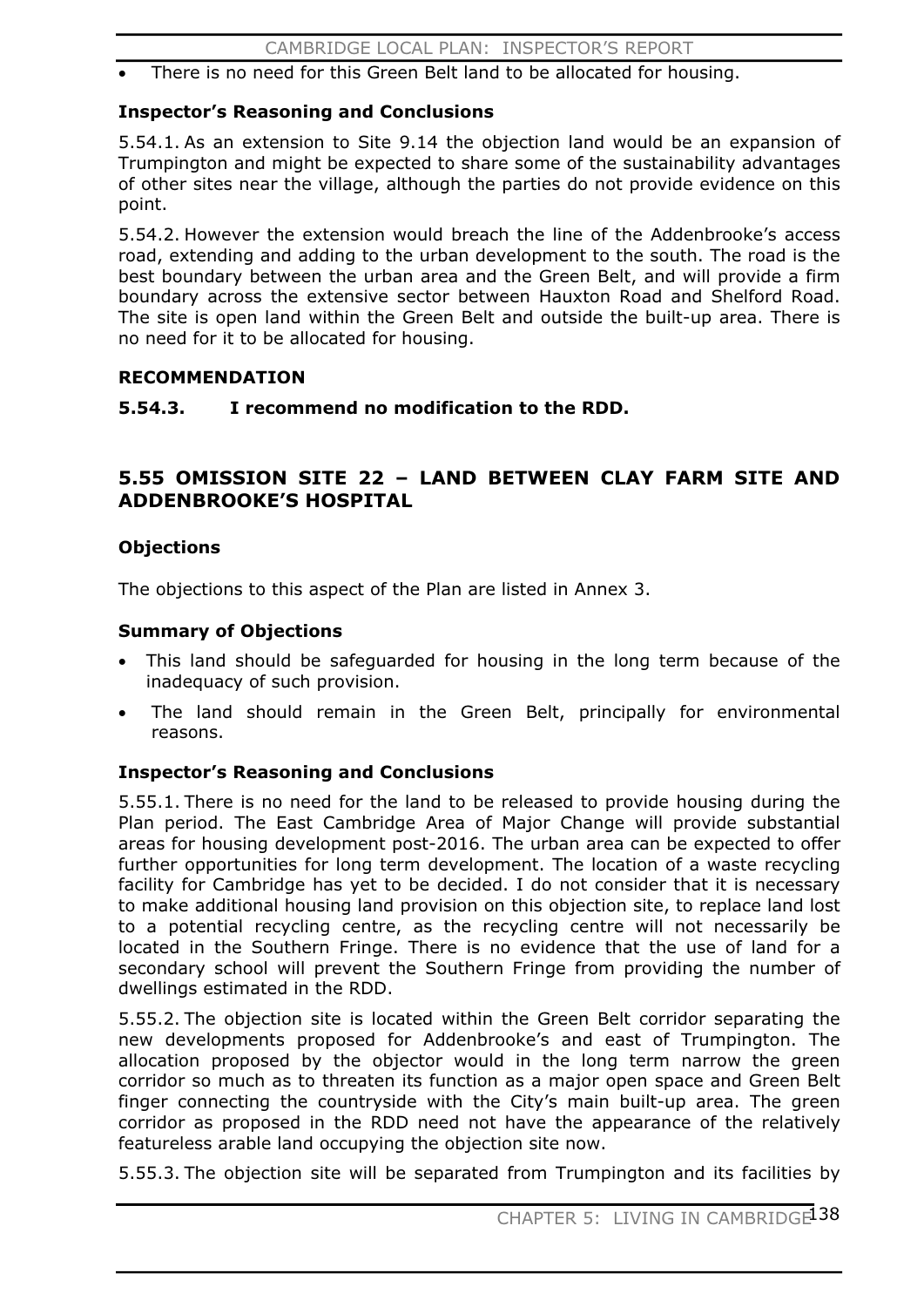distance and by the remains of the green corridor. The existing railway line forms a suitable boundary to development, but if housing is built to the west of the line, both the railway and the proposed CGB will be partial barriers to movement. Housing here would have some accessibility disadvantages.

5.55.4. The ability of housing on the site to improve security in the green corridor is a less weighty consideration than those I consider above.

### **RECOMMENDATION**

### **5.55.5. I recommend no modification to the RDD.**

# **5.56 OMISSION SITE 23 – CAMBRIDGE UNITED FOOTBALL CLUB**

### **Objections**

Cambridge United Football Club/Bideawhile 445 Ltd 789/3/DEP02/PS/O23 Cambridge Preservation Society 26/24/DEP03/O23 D. Kendall 291/1/DEP03/O23 Sport England 365/4/DEP03/O23 RLW Estates 774/18/DEP03/O23 John Young 897/1/DEP03/O23 Peter Fenton 2008 1253/1/DEP03/O23 Tony Tarrant 1319/1/DEP03/O23 Michael Bond 1356/5/DEP03/O23

### **Summary of Objections**

- The club could relocate, and so the existing ground should be allocated for housing, on the same basis as in the existing Cambridge Local Plan.
- This is a strategic sports facility and playing field in an accessible location.

### **Inspector's Reasoning and Conclusions**

5.56.1. The club is a recreational and entertainment resource accessible to the people of the City. Policies of the RDD as proposed to be changed would allow for the relocation of the club and the redevelopment of the site for housing. However, a suitable relocation site would have to be found, bearing in mind the accessibility of the existing stadium. There is no evidence that such a site has yet been found, and therefore the housing allocation should not be made.

5.56.2. It appears that the Cambridge City ground, dealt with in Chapter 11 of this report, is being treated differently in the RDD from Cambridge United's Abbey Stadium. However it may be that there are planning reasons for this of which I am not aware. Therefore, and particularly in the absence of further information concerning the position of Cambridge City, I take the view that I do not have a sufficient basis to conclude that the same recommendation to allocate the grounds for housing should be made for both grounds.

#### **RECOMMENDATION**

### **5.56.3. I recommend no modification to the RDD.**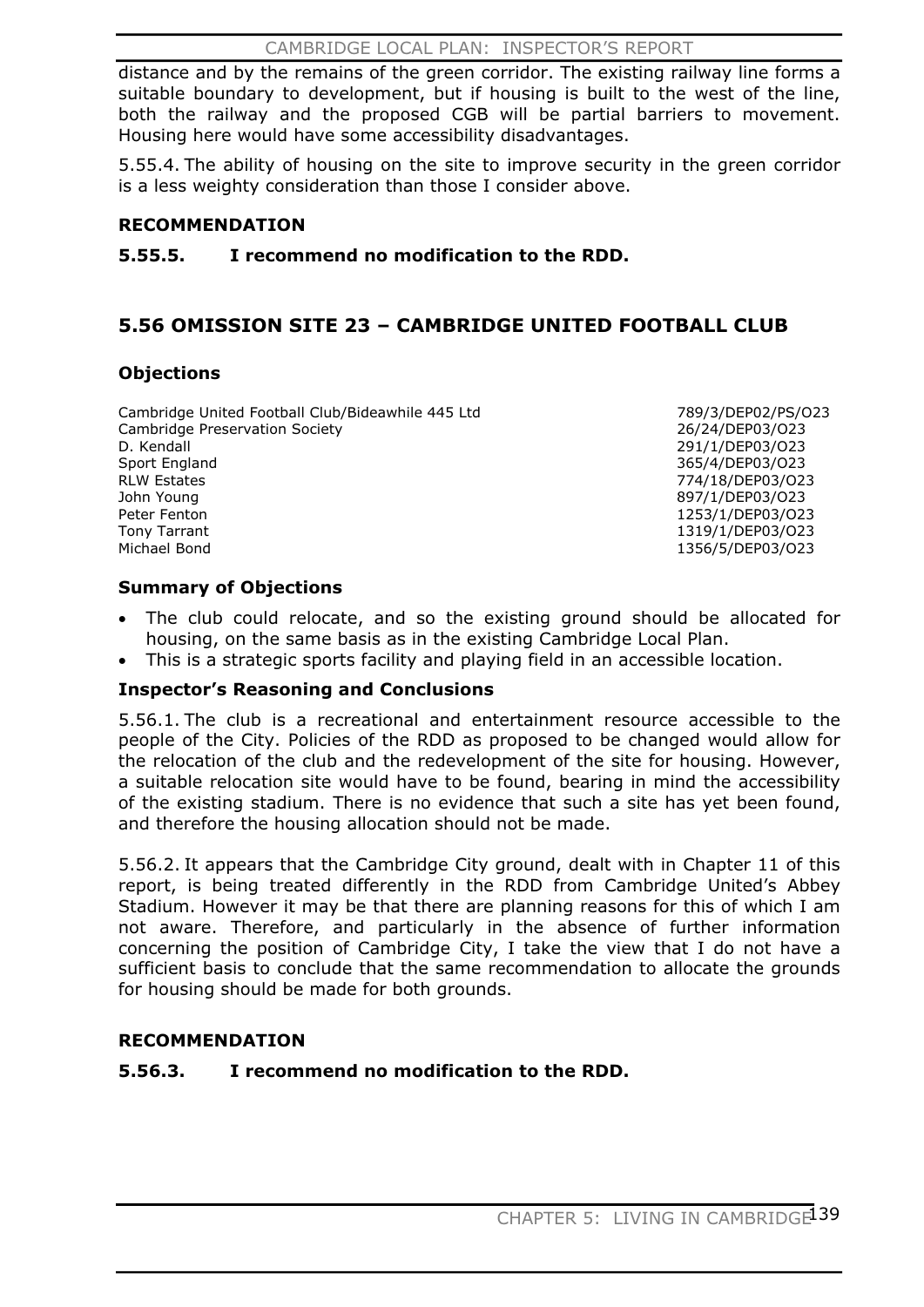# **6. ENJOYING CAMBRIDGE**

### **6.1 WHOLE CHAPTER**

#### **Objections**

Trumpington Environmental Action Group (TEAG) 460/17/DEP01/05 Brunswick & North Kite Residents Association 676/1/DEP01/05 Whiteley & Creasey (Anglia) Limited 699/2/DEP01/05 Teresa Brett 729/1/DEP02/06

#### **Summary of Objections**

• There are no policies to protect roadside verges, or wildlife sites generally, to replace/promote local amenities lost on redevelopment, or to encourage retail warehousing especially on Newmarket Road.

#### **Inspector's Reasoning and Conclusions**

6.1.1. The wording of Policy 4/3 clearly relates to the protection and enhancement of features of the landscape which are of amenity or nature conservation importance. Not all such features are located in designated sites. However the important elements which TEAG fears are not covered by the Plan would be protected where they are of amenity or nature conservation importance. Policies 4/5 and 4/6 protect sites known to be of wildlife value.

6.1.2. There are several policies protecting existing facilities of various types. The loss of a valuable facility would be a material consideration in the assessment of a development proposal, if relevant, and could lead to the incorporation of a replacement. However changes of use within a Use Class can occur without the need for planning permission, and it is not feasible for the Plan to attempt to reserve shops in Burleigh Street for local traders. Also, whether a facility such as a new or replacement shop is actually occupied depends on the market. Similarly the Plan cannot determine whether finance could be made available for new or replacement facilities.

6.1.3. The new policies suggested should not therefore be added to the Plan.

6.1.4. I consider retail warehousing below.

#### **RECOMMENDATION**

**6.1.5. I recommend no modification to the RDD.** 

### **6.2 POLICY 5/8 (FDD), POLICY 6/1, AND PARAGRAPH 6.3 (RDD)**

#### **Objections**

The Bursars' Committee of the Cambridge Colleges 687/16/DEP01/05 P08 Green Property 337/3/DEP01/05\_P08 Bidwells Property Consultants **396/41/DEP01/05\_P08** Peter Convey 266/6/DEP02/06\_P01

CHAPTER 6: ENJOYING CAMBRIDGE<sup>140</sup>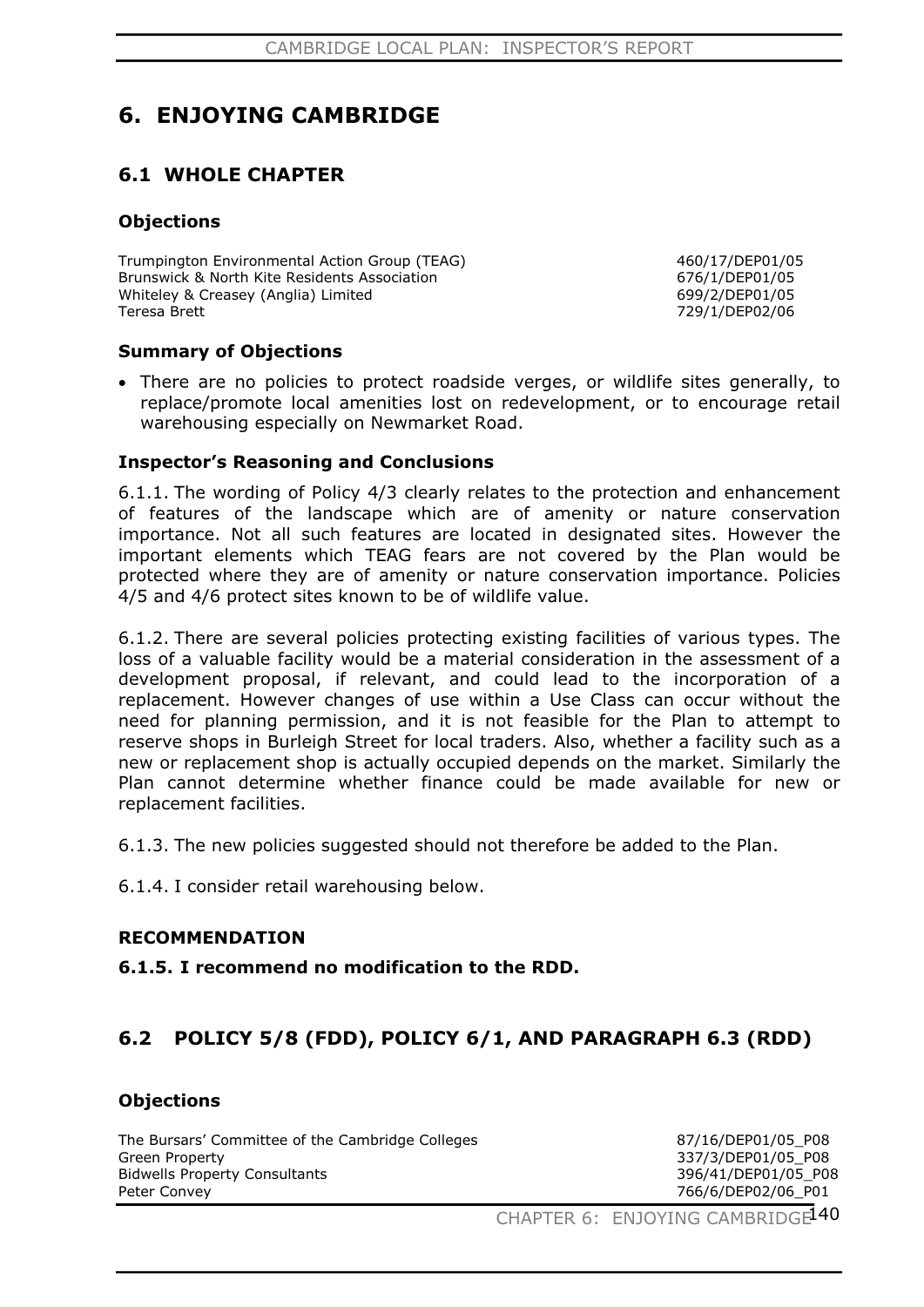766/17/DEP02/06\_03

#### **Summary of Objections**

- Redevelopment of existing leisure uses should be permitted where the need for a particular leisure facility has reduced.
- It is wrong to include private sector facilities which rely on the market.
- Recreational sites and premises should be retained in uses which are orientated towards recreation and leisure.
- $\bullet$  The River Cam is not covered.

#### **Inspector's Reasoning and Conclusions**

6.2.1. The first of the above objections has been partly met by the inclusion of paragraph 6.4 in the RDD, but given the expanding population of Cambridge efforts should be made to find alternative leisure uses before permitting development for other uses. Private sector facilities can often have public benefits and it is reasonable for the Policy to protect these benefits.

6.2.2. Not all recreational and leisure sites can be retained in such uses, for example where need or demand declines and no suitable alternative recreational or leisure use can be found which is suitable for the site. In these circumstances it is better to find another use rather than, perhaps, keep a building empty. There are also circumstances, set out in the Policy, where replacement or relocation would be acceptable or would lead to better provision.

6.2.3. I deal with the River Cam in Chapter 3 above.

#### **RECOMMENDATION**

**6.2.4. I recommend no modification to the RDD.** 

# **6.3 POLICY 5/9 (FDD), POLICY 6/2 AND PARAGRAPH 6.5 (RDD)**

#### **Objections**

Sport England<br>Bidwells Property Consultants and Social State of the Society of the Society of the Society of the Society of<br>396/42/DEP01/05\_P09 Bidwells Property Consultants The Perse School for Boys<br>
Land Securities Group Plc<br>
27/4/DEP04/06\_P02 Land Securities Group Plc

37/8/DEP04/06\_05

## **Pre-Inquiry Changes: CCC301 and CCC302**

#### **Summary of Objections**

- Impact on all leisure facilities should be considered, not just that on City Centre facilities.
- Public access to private facilities cannot be expected.
- The former Blue Circle land should not be included.

#### **Inspector's Reasoning and Conclusions**

6.3.1. Following national policy, it is centres which should be promoted. Commercial competition should not be limited by Plan policies. Impacts on facilities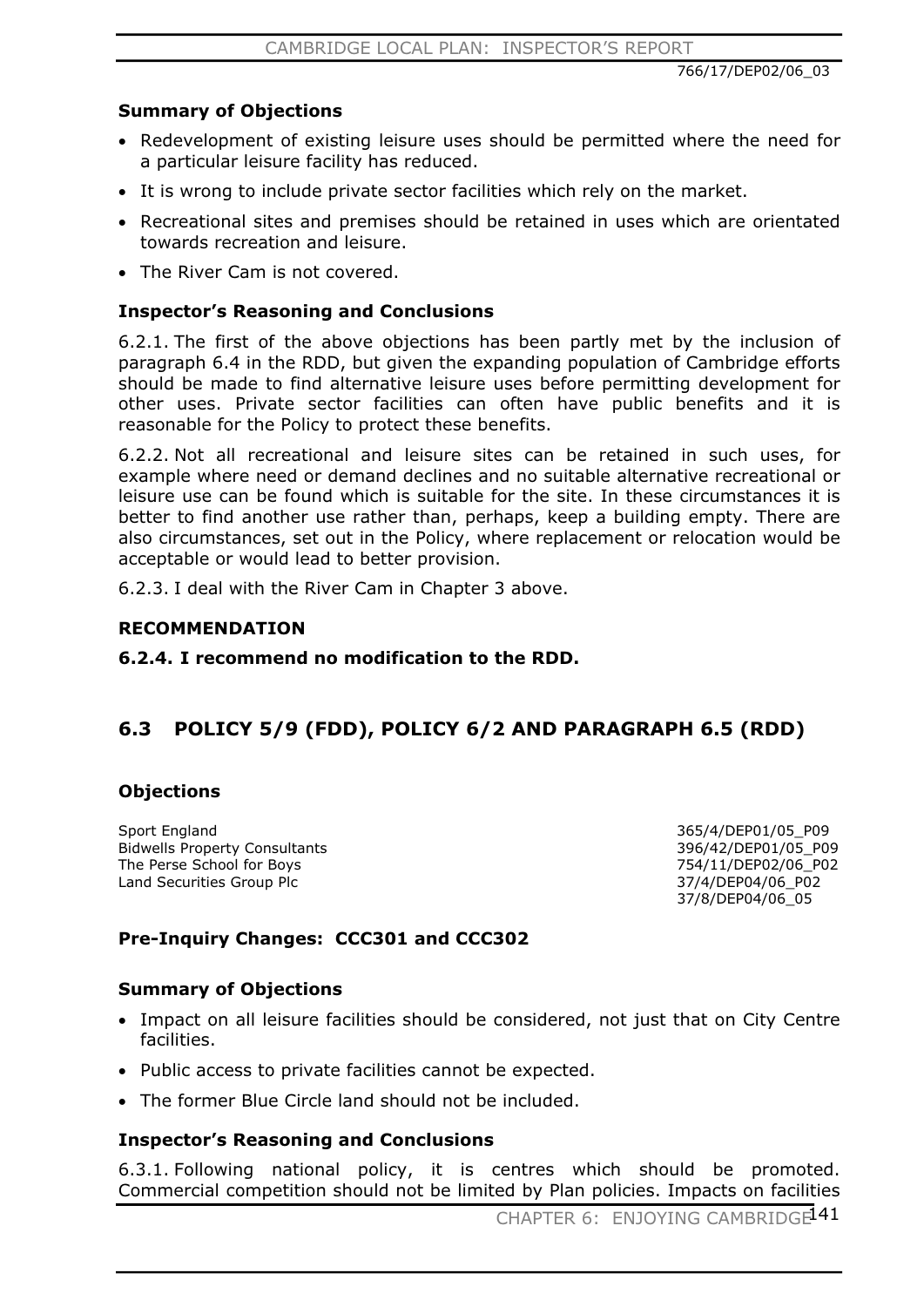CAMBRIDGE LOCAL PLAN: INSPECTOR'S REPORT

outside the City Centre should not be the concern of this Policy.

6.3.2. In the RDD public access to private facilities is not required, but it is reasonable to expect such access in some cases where leisure facilities are being provided through educational development. Even here, there will be instances where a purely private facility is being provided. Thus I support the use of "may" rather than "will" in the Policy.

6.3.3. I deal with the former Blue Circle site elsewhere in this report (see especially under Proposal Site 6.01 in Chapter 11). As far as this particular objection is concerned, as there are no realistic proposals to provide new leisure or recreational facilities or uses on any of the land, there should be no reference to the land under Policy 6/2. A recommendation regarding the site is not needed under this Policy as the matter arises only as a result of a proposed change.

#### **RECOMMENDATION**

**6.3.4. I recommend that the RDD be modified by replacing "will" with "may" in the penultimate line of Policy 6/2, and that the pre-inquiry changes CCC301 and CCC302 should not be incorporated.** 

## **6.4 PARAGRAPH 6.6**

## **Objections**

South Cambridgeshire District Council 461/9/DEP02/06\_06

#### **Pre-Inquiry Changes: SC6.001**

#### **Summary of Objections**

• Cambridge is a sub-regional, not a regional, centre.

## **Inspector's Reasoning and Conclusions**

6.4.1. The proposed change answers the objection. Additional wording about the exceptional position of regional facilities is not necessary.

#### **RECOMMENDATION**

**6.4.2. I recommend that the RDD be modified by the incorporation of SC6.001.**

## **6.5 POLICY 6/3 AND PARAGRAPH 6.9**

## **Objections**

Peter Convey **266/7/DEP02/06\_P03** 766/18/DEP02/06\_09

#### **Summary of Objections**

• The Plan must include explicit recognition of the tourist boat fraternity and their needs.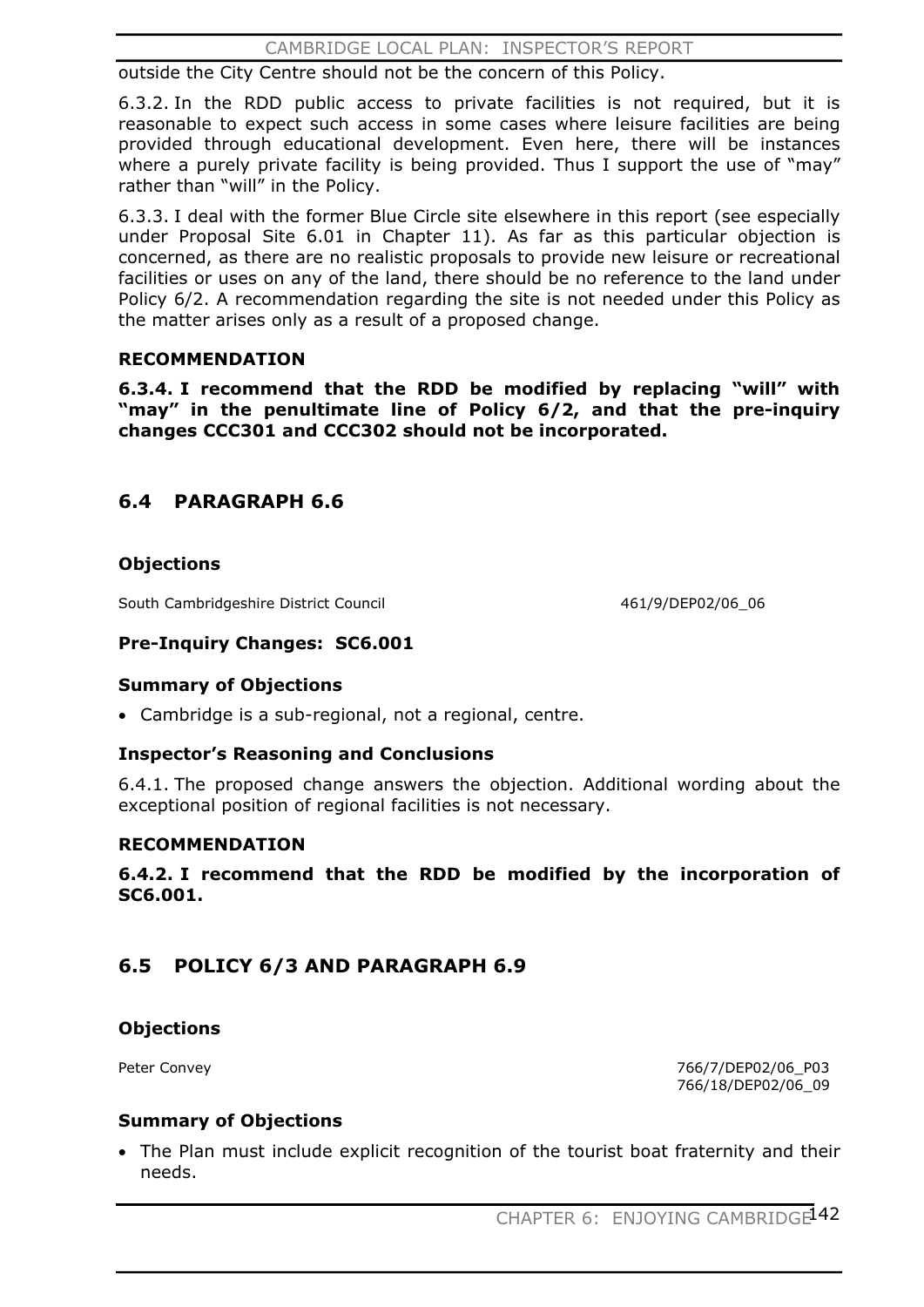#### **Inspector's Reasoning and Conclusions**

6.5.1. I deal with the River Cam in Chapter 3 of this report.

#### **RECOMMENDATION**

#### **6.5.2. I recommend no modification to the RDD.**

## **6.6 POLICY 5/11 (FDD), POLICY 6/4, AND PARAGRAPHS 6.12 AND 6.13 (RDD)**

#### **Objections**

Cambridge Preservation Society<br>
Bidwells Property Consultants<br>
26/29/DEP01/05\_P11 Bidwells Property Consultants Conservators of the River Cam **755/1/DEP02/06** P04

 755/10/DEP02/06\_12 755/11/DEP02/06\_13

#### **Summary of Objections**

- The Policy is ambiguous and aspirational. It does not control development.
- There is a need for more off-river moorings.

#### **Inspector's Reasoning and Conclusions**

6.6.1. In the RDD the Policy and supporting text have been reworded to avoid ambiguity and to focus on the cultural heritage and interpretation of the City. Cambridge is an important destination for tourists. A policy is necessary to control development but a blanket refusal to permit further visitor attractions would be very onerous. The Policy contains a test which would be effective in development control.

6.6.2. I consider moorings on the River Cam in Chapter 3, under omission site 17 Fen Road.

#### **RECOMMENDATION**

## **6.6.3. I recommend no modification to the RDD.**

#### **SHOPPING**

## **6.7 PARAGRAPH 6.14**

#### **Objections**

Cambridgeshire County Council 65/32/DEP02/06 14

#### **Summary of Objections**

• RSS14 includes a policy encouraging development supporting the use of local produce.

#### **Inspector's Reasoning and Conclusions**

6.7.1. The objection refers to a draft document. It would be premature to include

CHAPTER 6: ENJOYING CAMBRIDGE<sup>143</sup>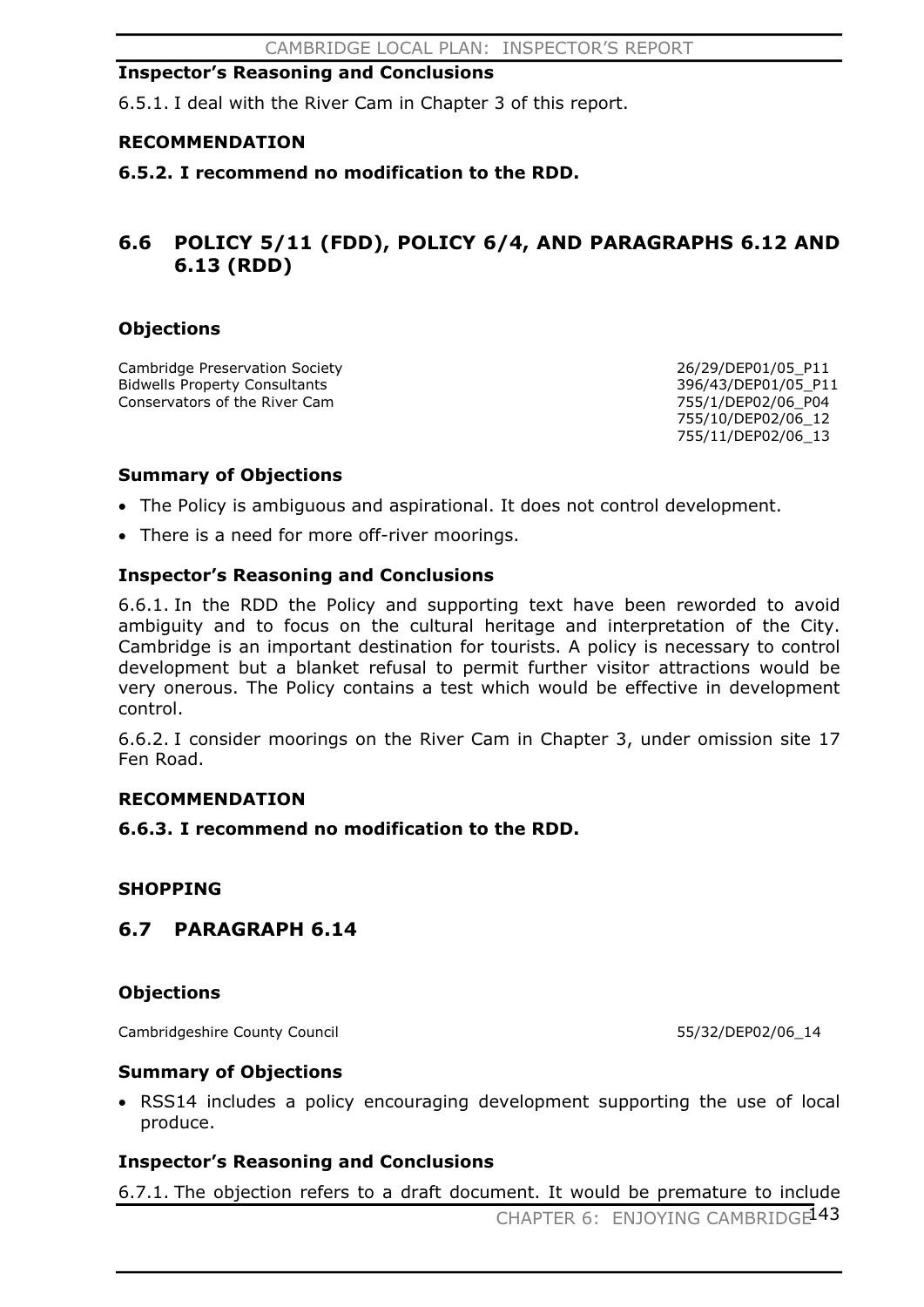such a policy in the Local Plan.

#### **RECOMMENDATION**

#### **6.7.2. I recommend no modification to the RDD.**

# **6.8 POLICY 5/12 AND PARAGRAPHS 5.32-5.33 (FDD) POLICY 6/5 AND PARAGRAPHS 6.15-6.19 (RDD)**

#### **Objections**

Marks and Spencer Plc 367/3/DEP01/05\_P12<br>
Land Securities Properties Ltd 371/6/DEP01/05 P12 Land Securities Properties Ltd

Bidwells Property Consultants<br>
WM Morrison Supermarkets Plc 88 and 2008 12 and 396/44/DEP01/05 32 WM Morrison Supermarkets Plc

Turnstone Estates 47/13/DEP01/05\_32 47/12/DEP01/05\_P12 371/8/DEP01/05\_33 BT Plc 376/12/DEP01/05\_P12 376/1/DEP02/06\_P05 406/1/DEP02/06\_17 406/1/DEP01/05\_P12 406/2/DEP02/06\_P05 406/7/DEP01/05\_33

South Cambridgeshire District Council 461/8/DEP01/05\_P12 Miss G. M. Owst 537/4/DEP01/05\_P12 Prudential Assurance Company Limited 696/1/DEP02/06 19

## **Summary of Objections**

- There is a need for further major retail development. Retail development is especially important for the City Centre.
- A criteria-based retail policy and a requirement for need analysis should form part of the Plan.
- Various wording changes to Policy 6/5 and to supporting text are suggested.
- The Grand Arcade shopping proposal and the Grafton Centre extension should be allocations.
- Further extensions to the Grafton Centre would be prevented by the Plan.
- There are too many eating establishments and too few food and other shops.

## **Inspector's Reasoning and Conclusions**

6.8.1. There have been several changes between the FDD and the RDD, which meet many of the objections in part or in whole. Thus the Plan now includes a rewritten City Centre retail policy, and references to the national policy tests for retail development. These references, in paragraph 6.17, do not wrongly apply the tests to City Centre proposals. The expansion of paragraph 6.19 to refer to the redevelopment of Bradwells Court (an allocation in the Plan) reflects the possibilities of redevelopment and reorganisation of retailing in the City Centre already mentioned in the paragraph.

6.8.2. The evidence before me is that there is not a need for major new retail development, and this is commented upon in the Structure Plan. There is also a shortage of potential development sites in this centre, where large scale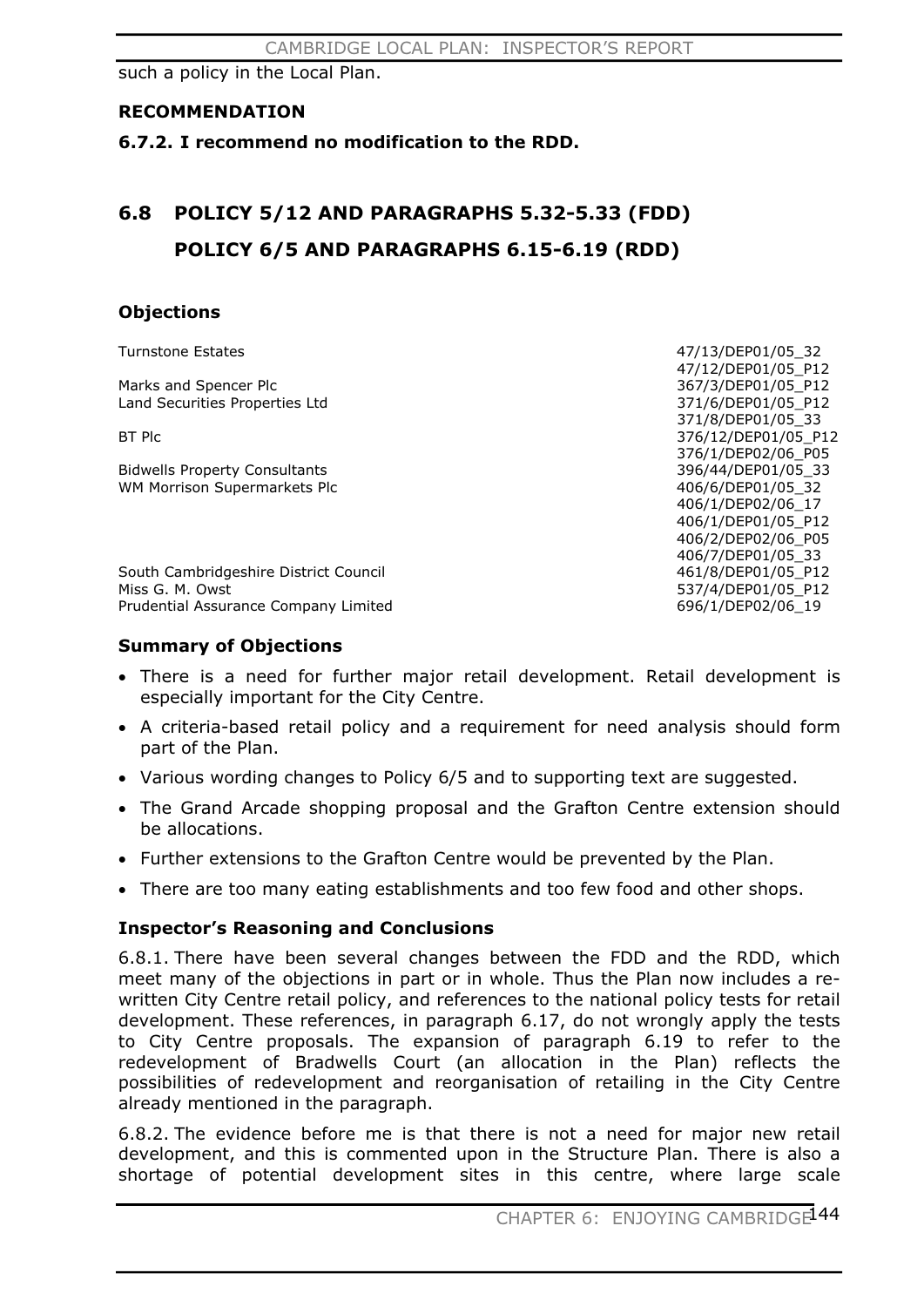development opportunities are constrained by the historic nature of the centre. Allied to the need for a succinct Plan, this justifies the Council's approach that a policy setting out the sequential approach, which in any case is fully set out in PPS6, is unnecessary. Thus local circumstances govern the retail section of the Plan. Changing circumstances can be monitored and catered for in future development planning, and I note that the Council intends to carry out a shopping study as part of the preparation of the LDF.

6.8.3. There is not an embargo on development in the City Centre and the Policy has been re-written to emphasise the maintenance and enhancement of the vitality and viability of the City Centre. Given the promotion of centres in national policy and the sub-regional role of Cambridge City Centre, the wording of the Policy should seek both maintenance and enhancement from individual proposals. Developments already committed will maintain the competitiveness of the City Centre. The form of Policy 6/5 will also ensure that any further development is consistent with the role of the City Centre.

6.8.4. The new Policy's concern with the nature and scale of City Centre retail development is supported by the reasoned justification which explains the Structure Plan context, to show why only small scale additions to City Centre floorspace are now required. There is a notional control total of floorspace set by the Structure Plan. Much of this has been taken up by commitments, but some capacity remains for additional floorspace, for example in the form of further development at the Grafton Centre. A minor amendment to paragraphs 6.18 and 6.19 would update the position and make it plain that some scope for further floorspace exists, without repeating the Structure Plan material or relying on figures for commitments which could quickly become out of date. The Structure Plan assists with the definition of "small scale" and repeating that definition would be otiose.

6.8.5. However as PPS6 does not require need to be shown for new development in primary shopping frontages there is no necessity to refer to the Grafton Centre in paragraph 6.19. Unlike at Bradwells Court there is no allocation at the Grafton Centre, and the inclusion of more examples of possible development sites would give an inaccurate impression of the availability of development opportunities in the City Centre.

6.8.6. The Grand Arcade scheme and the permitted extension to the Grafton Centre are important commitments in the City Centre, but the Plan does not show commitments, in order to maintain the clarity of the Proposals Map and Plan strategy. This is a reasonable approach on the part of the Council.

6.8.7. As for the number of eating establishments, this is partly a response to demand in a City with major educational establishments and many visitors. The loss of shops to this, and other, types of use is controlled to an extent by Policies 6/6 and 6/7, but changes of use within Use Classes are not so controlled, and the type of retail trader occupying a particular shop cannot be determined by the Plan.

## **RECOMMENDATION**

**6.8.8. I recommend that the RDD be modified as follows;** 

**a) delete the words "which has been granted planning permission" from the end of paragraph 6.18.** 

**b) delete the first sentence of paragraph 6.19 and replace it with "Some of the capacity identified by the Structure Plan is committed, but this leaves scope for further small scale additions of retail floorspace, within the total allowed for in the Structure Plan".**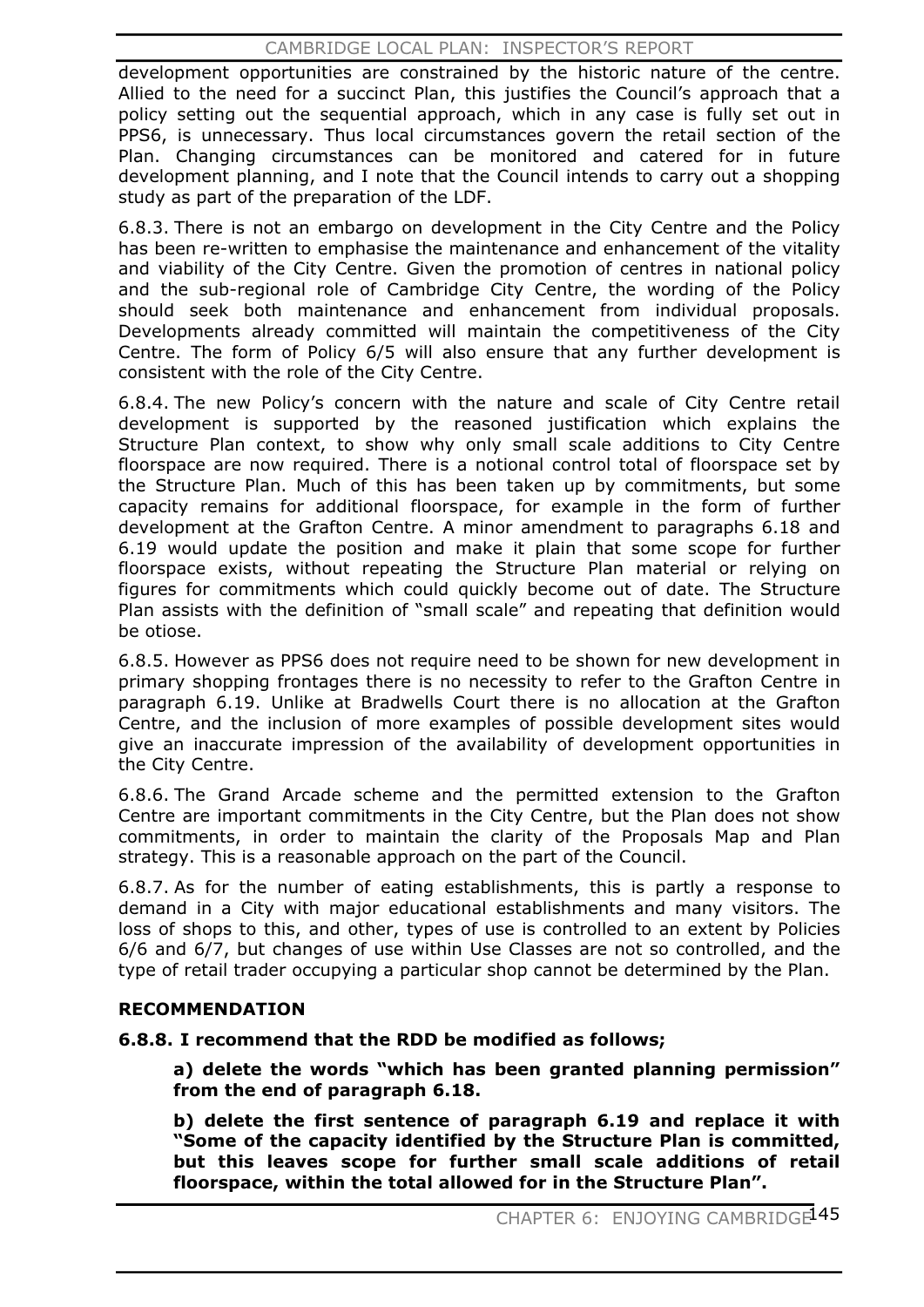# **6.9 POLICY 5/13 (FDD) AND 6/6 (RDD)**

#### **Objections**

Unilever 32/1/DEP01/05\_P13<br>Turnstone Estates 47/14/DEP01/05\_P13 Tony Waite 785/1/DEP02/06 P06

47/14/DEP01/05 P13 Dernford (Regent) Ltd 391/12/DEP01/05\_P13

#### **Summary of Objections**

- This is an arbitrary and inflexible policy which hinders the provision of a diversity of uses in the City Centre.
- In secondary frontages changes of use from A1 to A3 should be permitted.

#### **Inspector's Reasoning and Conclusions**

6.9.1. As I have seen, the City Centre already contains a diversity of uses, but changes of use from A1 to A2 and A3 uses are permitted by Policy 6/6 subject to specified tests. Policy 6/6 therefore incorporates a degree of flexibility, but the tests against which proposals in primary frontages would be judged do appear to me to be arbitrary, depending as they do on the use of the adjoining unit, or whether or not a large unit is involved. "Large" is not defined, and a high proportion of frontage could conceivably change its use without involving adjacent units. The Council says that the Policy is based on existing Local Plan Policy SH2, but I do not see the above tests set out in that Policy.

6.9.2. The purpose of the tests is not set out. It would assist the understanding and effectiveness of the Policy if it was. The Policy should also reflect the disaggregation of the former Use Class A3 (see Section 6.14).

6.9.3. Objectors suggest a policy based on the individual merits of each case. If the interests underlying those merits, and which the Policy is trying to protect, are specified, I consider that this approach is preferable to that of the RDD. The change of use should be consistent with protecting the vitality and viability of primary frontages in particular, which is of over-riding importance in this City Centre of sub-regional significance.

6.9.4. In relation to secondary frontages, the Council acknowledges the problems inherent in using a test dependent upon the percentage of frontage in A1 use. However, objectors do not put forward alternatives which are preferable. Changes to residential use at ground floor level would create dead frontages and reduce the availability of shops and services. A policy effectively permitting all changes of use in secondary frontages would do nothing to safeguard the shopping function of the substantial areas involved. On the other hand, it seems to me that what is in effect a 40% allowance for non-A1 uses in secondary frontages (except in 2 specified cases) would permit a sufficient degree of diversity of uses whilst retaining A1 uses in a majority and thus protecting the retail function of the secondary area.

#### **RECOMMENDATION**

**6.9.5. I recommend that the RDD be modified a) by deleting criterion (a) of Policy 6/6 and replacing it with the following:-**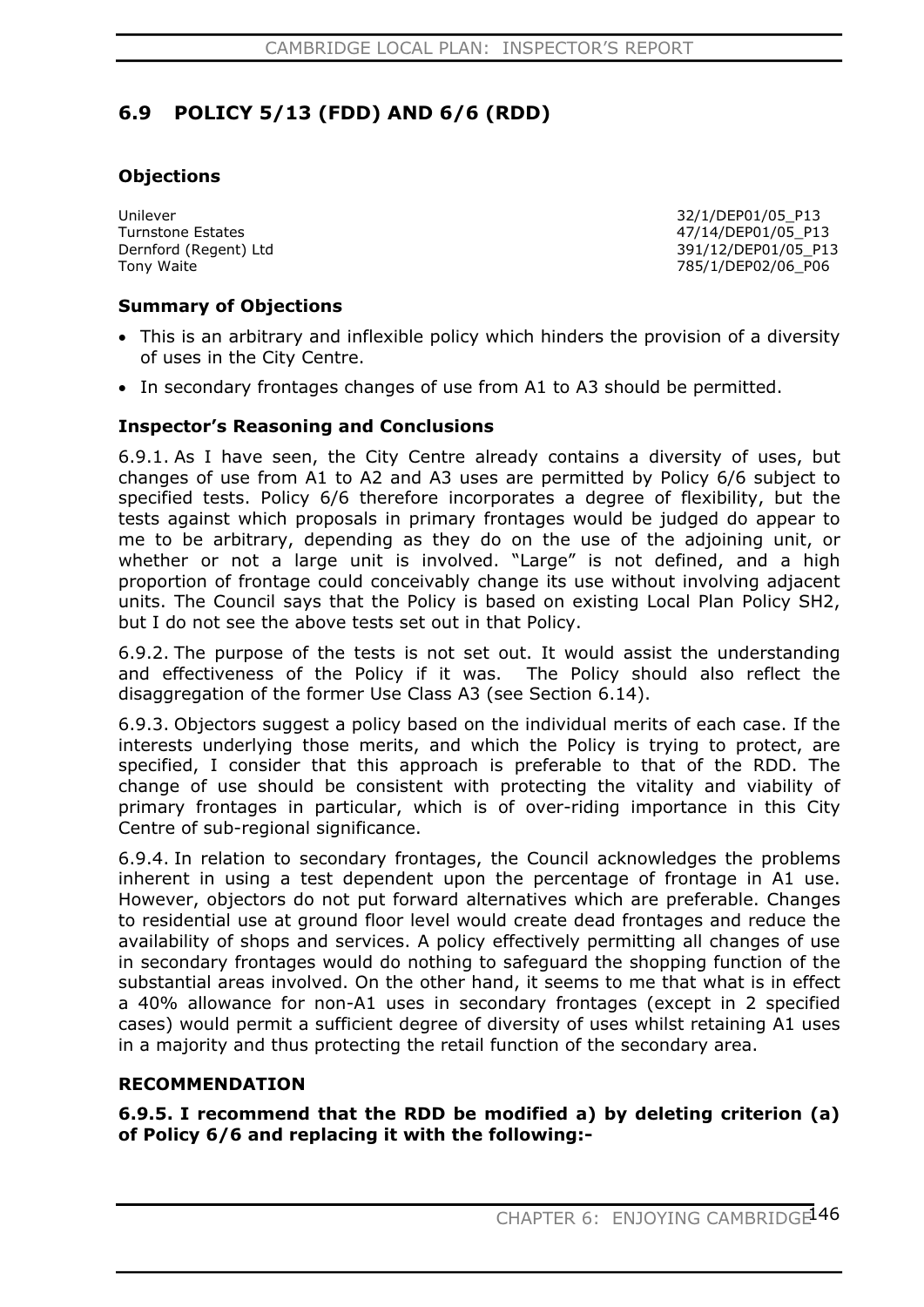**"a – in primary shopping frontages where the proposal would not harm the contribution the frontage makes to the vitality and viability of the City Centre: and";** 

**and b) by deleting "A2 or A3" in the first line of Policy 6/6 and replacing it with "A2, A3, A4 or A5".** 

## **6.10 POLICY 5/14 AND PARAGRAPH 5.36 (FDD), POLICY 6/7 (RDD)**

## **Objections**

British Land Universal 2008 and 2008 and 2008 and 30/3/DEP01/05\_P14 30/3/DEP01/05\_P14 30/3/DEP01/05\_P14 30/3/DEP01/05 P14 Turnstone Estates 47/15/DEP01/05\_P14<br>BT Plc 47/15/DEP01/05\_P14 Dernford (Regent) Ltd 391/13/DEP01/05\_P14 Bidwells Property Consultants 396/46/DEP01/05 P14 WM Morrison Supermarkets Plc 406/2/DEP01/05\_P14

376/13/DEP01/05\_P14 406/8/DEP01/05\_36 406/3/DEP02/06\_P07

Cambridge Ethnic Community Forum 765/1/DEP02/06\_P07 Ismaeel Malik 769/1/DEP02/06\_P07 Tony Waite 785/2/DEP02/06\_P07

## **Summary of Objections**

- The Policy is restrictive. A criteria-based retail policy and a requirement for need analysis should form part of the Plan.
- There is an arbitrary limit on the proportion of non-A1 uses allowable in district and local centres. The limit should be removed or made more flexible, especially in respect of A3 uses.
- The Beehive Centre should be classed as a district centre.

## **Inspector's Reasoning and Conclusions**

6.10.1. Policy 6/7 is permissive of shopping development which serves the local community. This reflects the role of district and local centres. Need analysis and the local circumstances which affect retail policies in Cambridge are discussed above under Policy 6/5. I do not see there being a requirement for a need/criteria based policy regarding district and local centres. The scale of development should relate to the role and function of the centre: this should not be qualified in the absence of evidence that these types of centre are losing ground against other centres.

6.10.2. My conclusions above regarding changes of use in secondary frontages, again under Policy 6/5, are relevant to a consideration of similar types of proposal in district and local centres. While providing for a diversity of uses, the shopping role of centres should be protected so that the day to day needs of local people to buy goods can be met locally. In the case of these centres, the Council has carried out a survey to determine the appropriate level at which further changes of use would not be permitted. The Council considers that the proportion reflects the overall level of service provided by the centres. The Council has chosen a method of measurement, by number of units, which can be used efficiently. The Policy does permit changes of use up to the 60% limit, still enabling shop units to reinforce each other, but too wide a loss of Class A1 shops to Class A3, A4 or A5 uses would reduce the ability of centres to compete with out of centre shops, and could cause amenity problems. I do not comment on individual proposals for A3 use. But the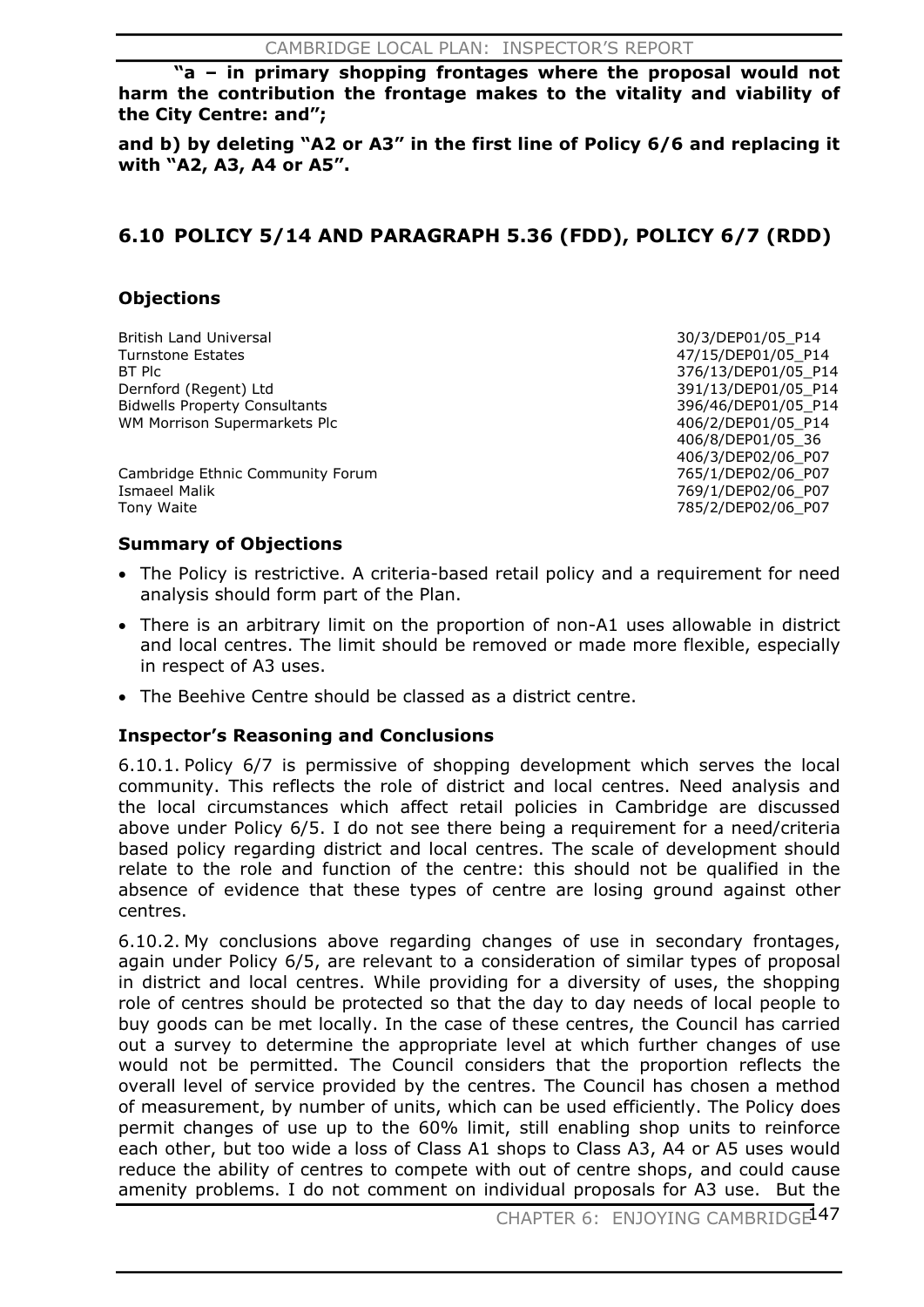Policy should reflect the disaggregation of the former Use Class A3 (see Section 6.14).

6.10.3. The Beehive Centre is an out of centre group of stores including several retail warehouses and serving car-borne customers. PPS6 says that local planning authorities should not regard out of centre developments as centres.

## **RECOMMENDATION**

**6.10.4. I recommend that the RDD be modified by deleting from Policy 6/7 "A2 and A3" in the first paragraph and replacing it with "A2, A3, A4 and A5" and by deleting "A2 or A3" in the second paragraph and replacing it with "A2, A3, A4 or A5".** 

# **6.11 POLICY 5/15 AND PARAGRAPH 5.37 (FDD), POLICY 6/8 (RDD)**

## **Objections**

Marks and Spencer Plc 367/4/DEP01/05\_P15 Tesco Stores Ltd<br>BT Plc 372/4/DEP01/05\_P15 WM Morrison Supermarkets Plc 406/3/DEP01/05\_P15

Mr. S. P. Conrad 11/1/DEP01/05\_P15<br>
Sainsbury's Supermarkets Ltd 686/2/DEP01/05 P15 Sainsbury's Supermarkets Ltd

## **Summary of Objections**

- Further retail development would be acceptable if need is established and the sequential approach applied. The Plan should allow for this in a criteria based policy. Need does not have to be shown in centres.
- Policies are inadequate to protect daily needs shopping.
- Small convenience shops should be encouraged in residential areas.

## **Inspector's Reasoning and Conclusions**

6.11.1. Criterion (a) in the Policy is designed not to establish a test of need in centres but to ensure that developments are of a scale which would be compatible with existing centres in environmental and traffic terms. Therefore paragraph 6.26 (formerly 5.37 in the FDD) should refer to the environmental and traffic problems associated with large shops. The first sentence of the paragraph at present refers only to need.

6.11.2. Otherwise the points made above under Policy 6/5 are relevant (see paragraph 6.8.2). Even with proposed housing provision, the Hillier Parker retail study anticipated an over-supply of out of centre floorspace, given the amount of recent retail development. Tesco point to increases in expenditure since the shopping study was prepared in 2001, but I note that the Council intends to carry out a shopping study as part of the preparation of the LDF.

6.11.3. The RDD contains a definition of minor extensions (criterion (b)).

6.11.4. It is not possible for a policy to specify daily needs shopping, or some such detailed term. Changes of use between shops are permitted by the Use Classes Order. However a satisfactory degree of protection is given to shops in centres by

376/14/DEP01/05 P15 406/9/DEP01/05\_37 686/1/DEP01/05\_37 Sohnius And Perry Ltd **784/5/DEP02/06\_P08**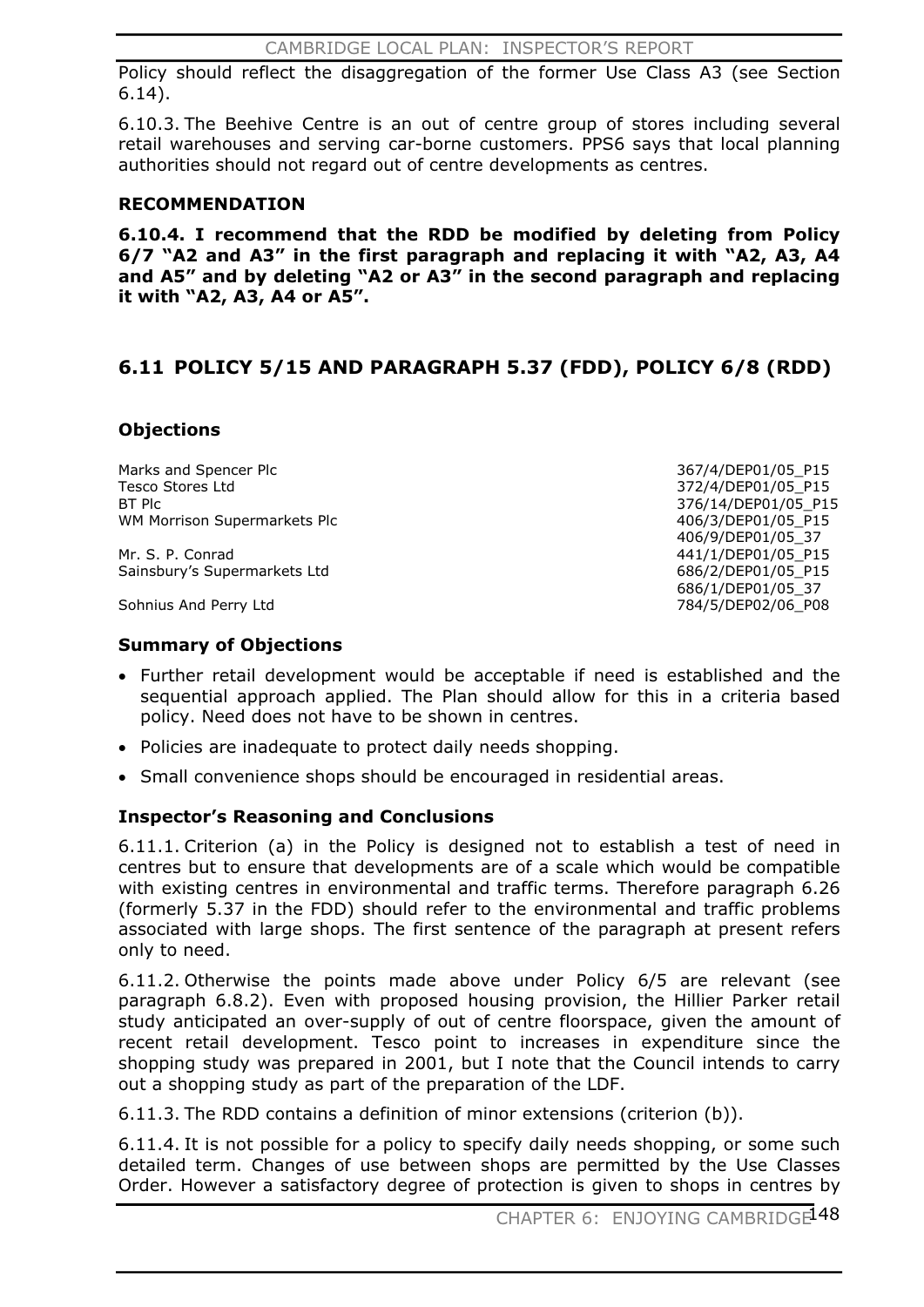other policies of the Plan.

6.11.5. The City contains a network of local and other centres which include small convenience shops. I am satisfied that the Council has properly identified centres. About 92% of the properties in the City are within 750m of a centre (a distance used by the objector) and about 66% are within 500m. In addition there are individual shops outside centres, and new provision will accompany some of the development in Areas of Major Change. In my opinion there is a good coverage of local shops, and the Council has complied with national guidance to investigate whether there are deficiencies in provision.

6.11.6. Individual small shops struggle to survive, and the best locations for meeting local needs are in local centres, where services are able to support each other and maximise accessibility to their catchment areas. A more permissive policy towards shops outside centres could lead to the development of small high turnover shops which could harm local centres. As it stands, the Plan does permit new convenience retailing in some circumstances.

## **RECOMMENDATION**

**6.11.7. I recommend that the RDD be modified by the deletion of the first sentence of paragraph 6.26, and its replacement by the following:-** 

**"There is no further need for major convenience goods net floorspace in Cambridge until 2016. In existing centres, smaller shops are allowed as set out in Policy 6/8. Larger shops would be likely to cause environmental and traffic problems, bearing in mind the character of the City Centre and other centres."** 

# **6.12 POLICY 5/16 (FDD)**

## **Objections**

The objections to this aspect of the plan are listed in Annex 3.

## **Pre-Inquiry Change: CCC303**

## **Summary of Objections**

- The Policy is restrictive and inflexible. New retail warehousing development could be allowed if it met the test of need and other national policy tests.
- Existing sites with established retail warehouses should be designated on the Proposals Map and given policy protection and encouragement for investment.
- Newmarket Road and urban extensions would, or could, be suitable for retail warehousing.
- Amendments and additions to the Policy are proposed.

## **Inspector's Reasoning and Conclusions**

6.12.1. The Hillier Parker retail study, prepared for the Structure Plan well after the adoption of the existing Cambridge Local Plan, considered that retail warehouses in Cambridge are under-performing. There was no capacity for additional retail warehousing floorspace. An over-supply of retail warehousing throughout the Structure Plan period was predicted as a result of the development of the Cambridge Retail Park. In this situation of an absence of need the form of Policy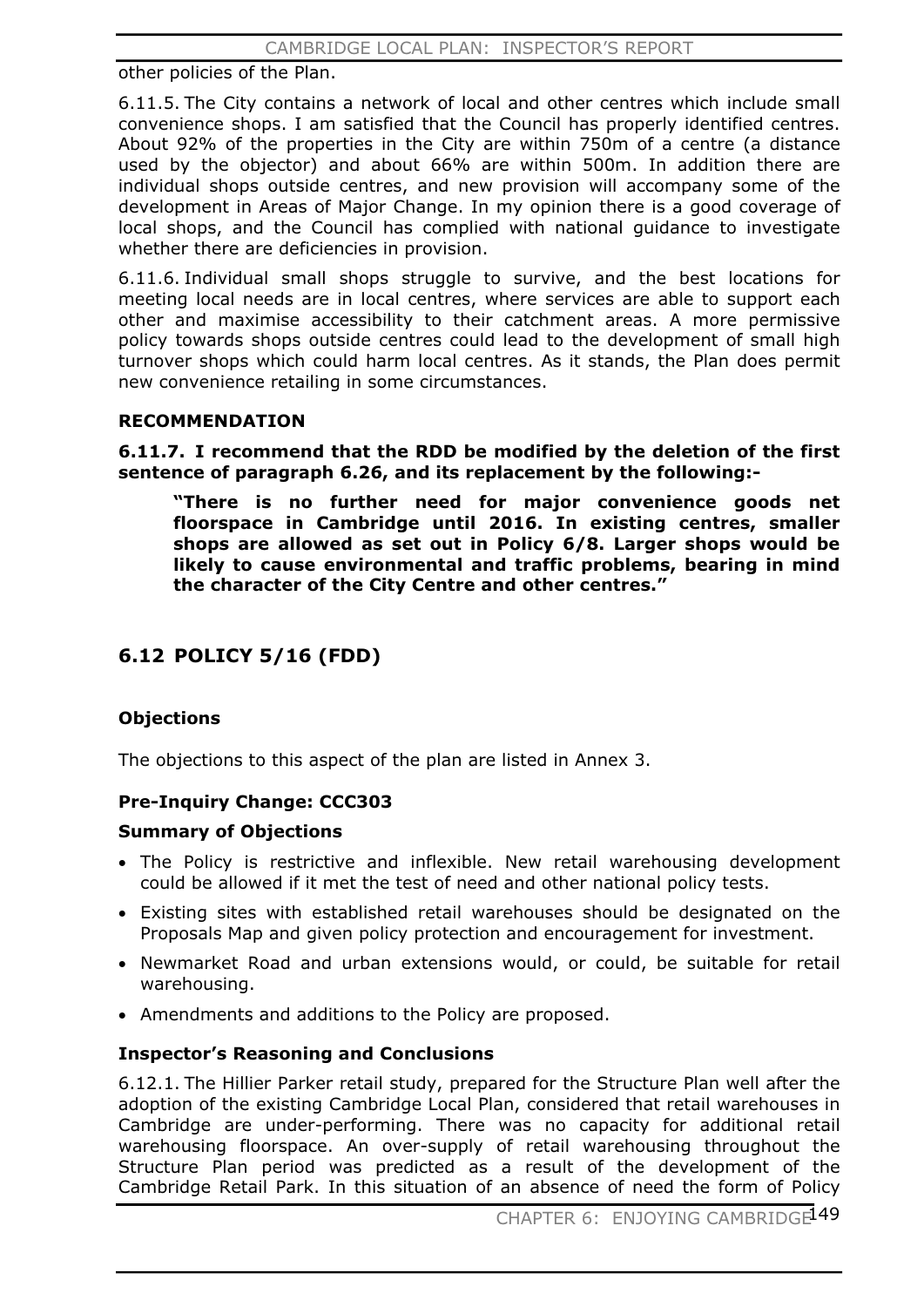#### CAMBRIDGE LOCAL PLAN: INSPECTOR'S REPORT

6/9 should not be changed, and I do not support the designation or allocation of sites for retail warehousing development. Applications for consolidation and modernisation of floorspace at Cambridge Retail Park can be assessed on the basis of Policy 6/9 and other material considerations. Where redevelopment on existing sites is concerned, there seems to be no need to increase floorspace. I do not see the possible environmental improvements, from further retail warehouse development on Newmarket Road, as justifying additional shopping at this out of centre location.

6.12.2. As far as more minor objections are concerned, residential development of retail warehousing can be judged against other Plan policies and material considerations without having a specific policy to permit it.

#### **RECOMMENDATION**

## **6.12.3. I recommend no modification to the RDD.**

# **6.13 PARAGRAPH 5.38 (FDD)**

#### **Objections**

Bidwells Property Consultants 396/47/DEP01/05 38

#### **Summary of Objections**

• There is no over-supply of retail warehousing.

#### **Inspector's Reasoning and Conclusions**

6.13.1. As stated above, a major retail study has found there to be an over-supply. I prefer this evidence to the suggestion that there is continuing strong demand: demand from operators does not necessarily signify that there is a need. Should circumstances change Policy 6/9 can be reviewed.

## **RECOMMENDATION**

**6.13.2. I recommend no modification to the RDD.** 

## **6.14 POLICY 5/17 (FDD), POLICY 6/10 AND PARAGRAPH 6.28 (RDD)**

## **Objections**

The Green Party 229/3/DEP01/05\_P17 Transport 2000 Cambridgeshire & West Suffolk 374/7/DEP01/05\_P17 Bidwells Property Consultants 396/48/DEP01/05\_P17 Miss G. M. Owst 2008 2009 12:00 12:00 13:00 13:00 13:00 13:00 14:00 14:00 14:00 14:00 14:00 14:00 14:00 14:00 14:00 14:00 14:00 14:00 14:00 14:00 14:00 14:00 14:00 14:00 14:00 14:00 14:00 14:00 14:00 14:00 14:00 14:00 14:0 Whiteley & Creasey (Anglia) Limited 699/4/DEP01/05\_P17 Sohnius And Perry Ltd 784/4/DEP02/06\_P10

784/7/DEP02/06\_28

## **Summary of Objections**

x The Policy is too restrictive. A3 uses are acceptable in areas such as the Retail Park.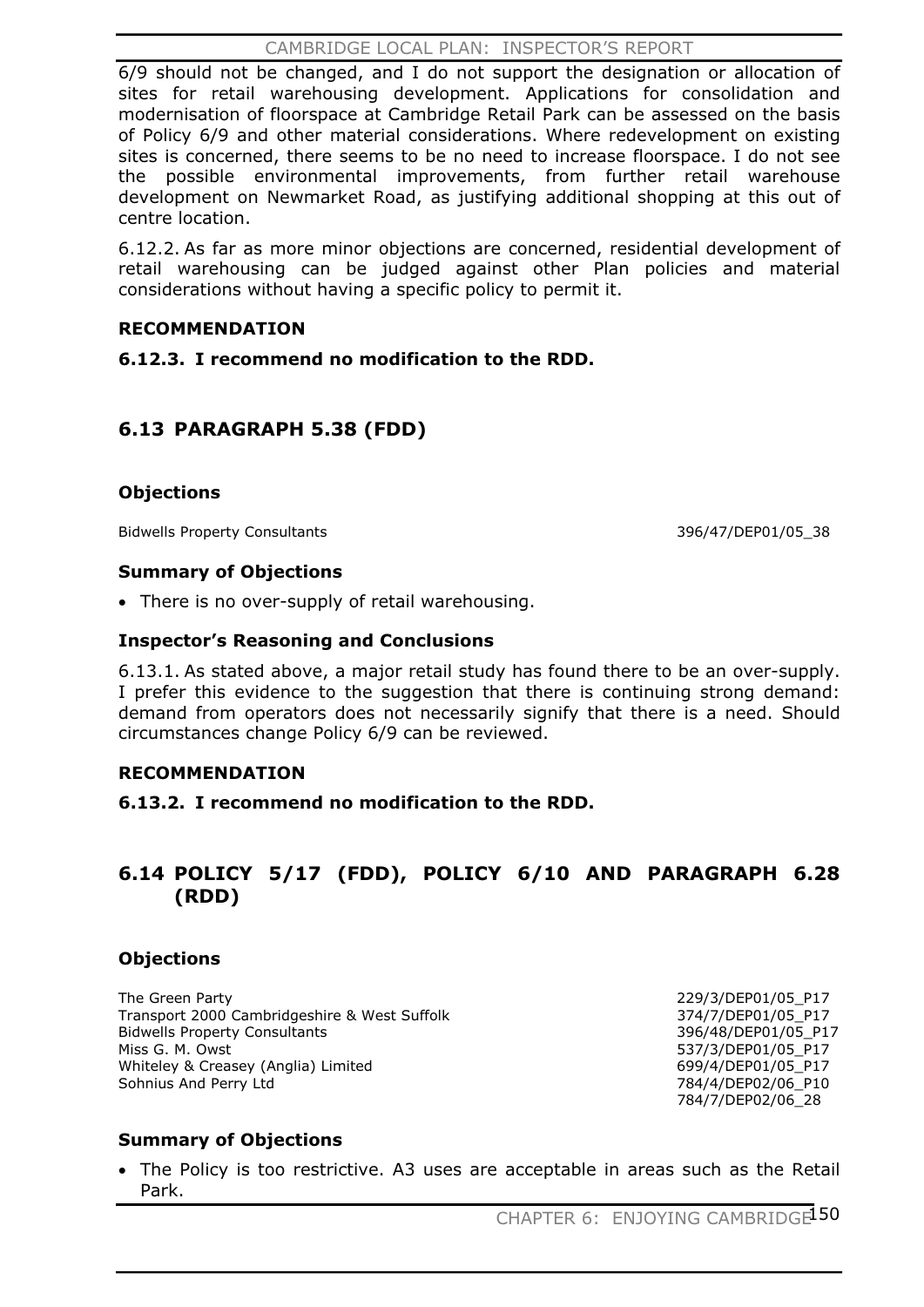- Take-away food outlets should be encouraged in the central area.
- The Policy contains too few restrictions. There are too many A3 uses.
- Small restaurants should be encouraged in residential areas, away from centres.

## **Inspector's Reasoning and Conclusions**

6.14.1. The former Use Class A3 has been disaggregated into Classes A3 (restaurants and cafes), A4 (drinking establishments) and A5 (hot food takeaways). PPS6 identifies restaurants, bars and pubs as being amongst the main town centre uses, and Circular 03/2005 identifies all of the Part A uses as uses which will generally be found in shopping areas. Policy 6/10 is therefore correct to seek to confine such uses to centres, amongst other specified and limited types of area. In centres they can contribute to the vitality and viability of the centres and benefit from the accessibility, and therefore sustainability, advantages of the centres. Cambridge Retail Park is an out of centre shopping area and the Policy should not be relaxed in order to encourage out of centre proposals.

6.14.2. On the other hand these uses help to make centres diverse and attractive to visitors. They should be permitted in centres, and the Policy does already have this effect. There are many outlets in the centre, and some near the bus station. The balance of food and drink uses compared with shops is however controlled by other Plan policies. There is not therefore a 'free for all', but too permissive a policy in the City Centre could harm City Centre retailing, amenity and character. The environmental impact of uses, even in centres, is controlled by clause (a) of the Policy and further restrictions are not needed.

6.14.3. With regard to the objection suggesting the opening of small restaurants in residential areas, my conclusions above concerning a similar objection favouring small convenience shops in such areas are relevant, and reference should be made to those conclusions (paragraphs 6.11.5 and 6.11.6). There is the additional consideration of amenity problems for residents. These can be controlled but the avoidance of such problems would constrain the number of possible sites and the viability of individual uses. This is another reason for not changing the Plan. The appearance of widening the choice of locations might in practical terms result in very few new outlets.

6.14.4. However the Policy should be amended to reflect the disaggregation of the former Use Class A3.

#### **RECOMMENDATION**

**6.14.5. I recommend that the RDD be modified by deleting the words "Use Class A3" in the first lines of Policy 6/10 and paragraph 6.28 and replacing them with "Use Classes A3, A4 and A5".** 

## **6.15 PARAGRAPH 6.29**

#### **Objections**

Jonathan Larmour 776/6/DEP02/06 29

#### **Summary of Objections**

• There may need to be restrictions on delivery timing and locations for unloading at food and drink outlets.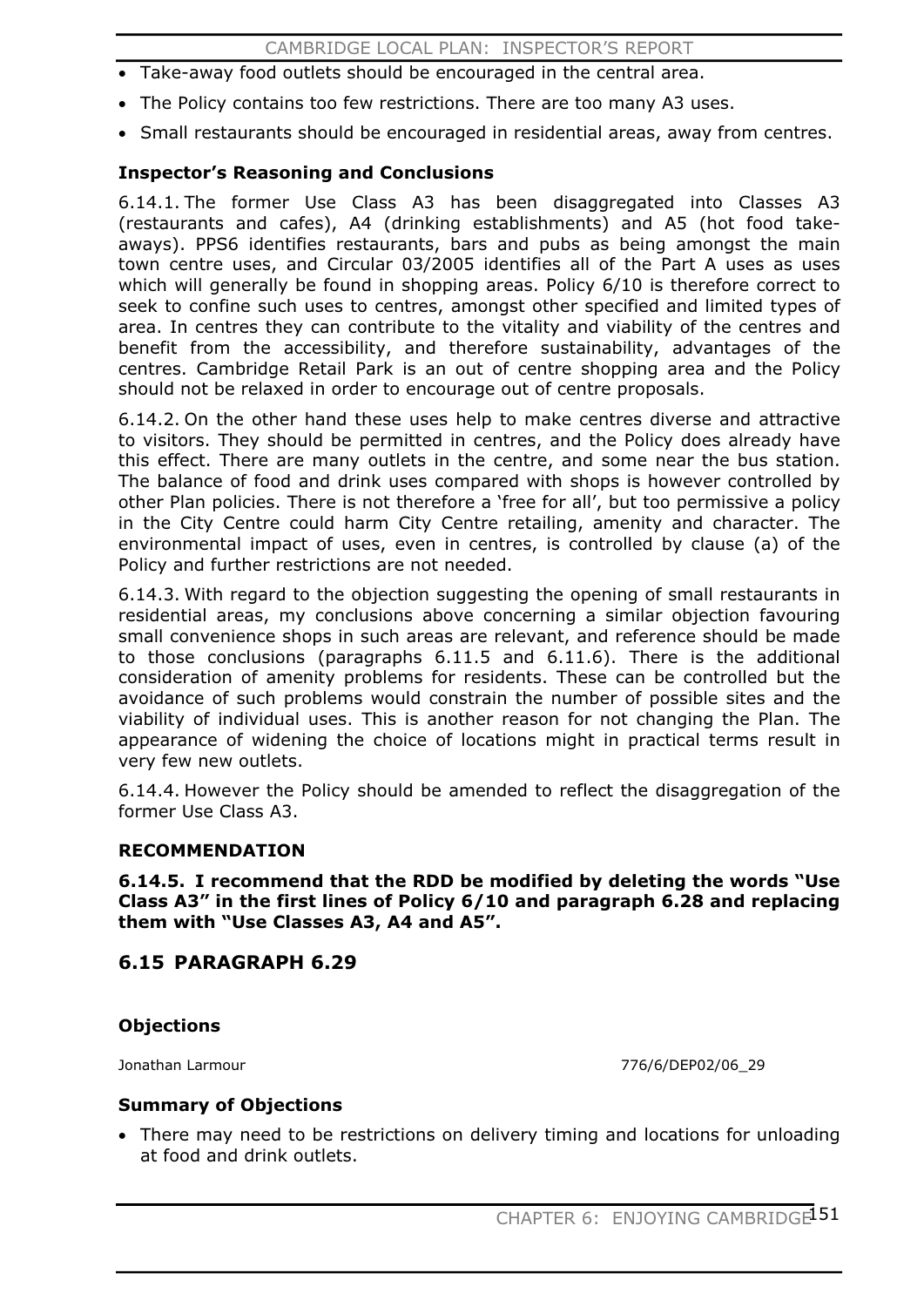#### **Inspector's Reasoning and Conclusions**

6.15.1. This paragraph merely gives examples of some of the conditions which might be imposed in permissions for food and drink outlets. Policy 8/9 deals with access and parking for service and delivery vehicles.

#### **RECOMMENDATION**

**6.15.2. I recommend no modification to the RDD.** 

## **6.16 OMISSION SITE 16 – SITE 11.6 IN THE 1996 LOCAL PLAN,**

## **NEWMARKET ROAD**

#### **Objections**

Whiteley and Creasey (Anglia) Limited<br>
Cambridge Preservation Society<br>
26/17/DEP03/016 Cambridge Preservation Society Transport 2000 Cambridgeshire & West Suffolk 374/5/DEP03/O16

#### **Summary of Objections**

• The RDD fails to allocate any sites for retail warehousing. This land is so allocated in the existing Local Plan. Its continued allocation is needed so as to encourage investment and linked shopping trips.

#### **Inspector's Reasoning and Conclusions**

6.16.1. I deal with the question of retail warehousing above. As a result of my conclusions there, the objection site should not be allocated.

#### **RECOMMENDATION**

**6.16.2. I recommend no modification to the RDD.**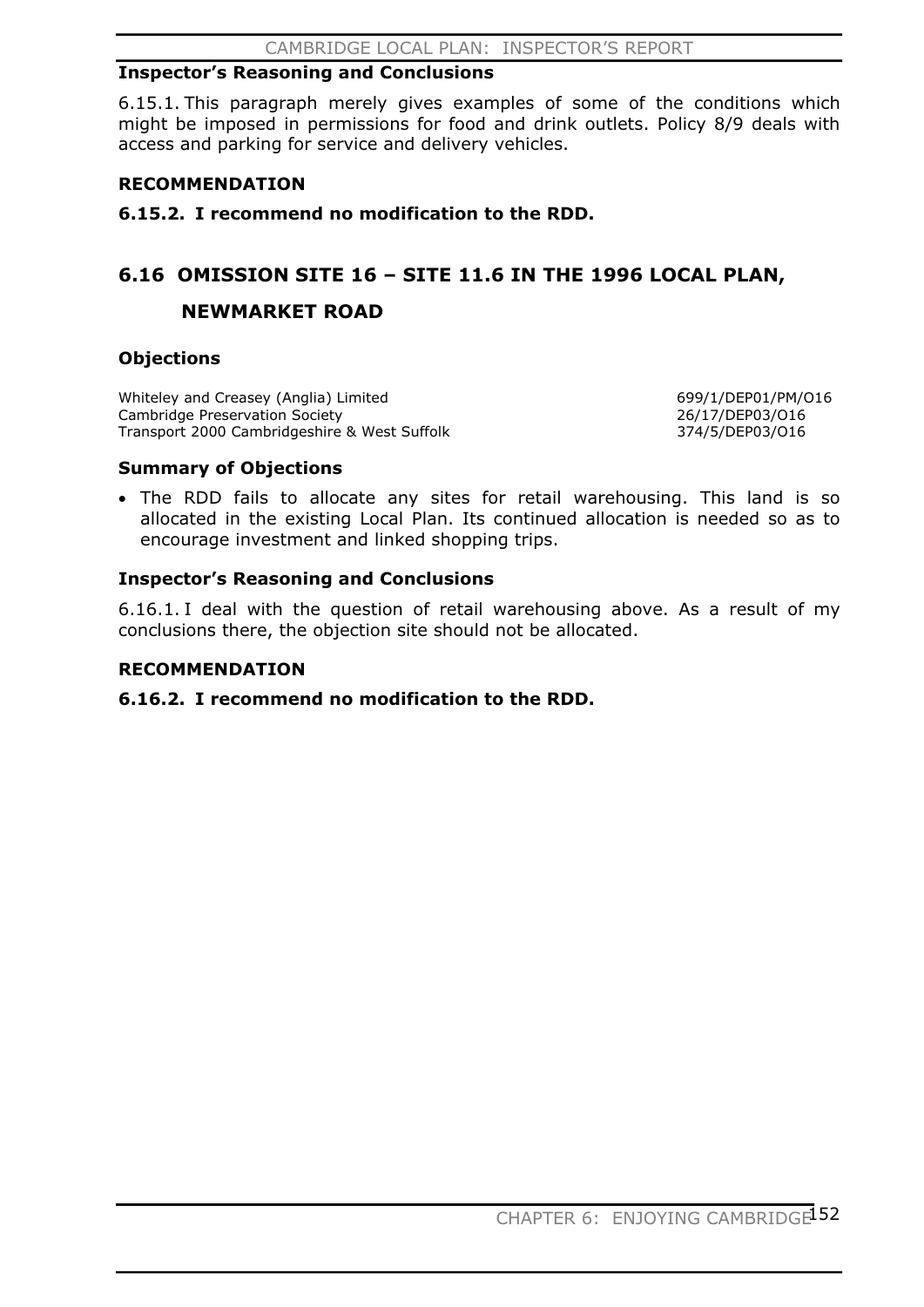# **7. WORKING & STUDYING IN CAMBRIDGE**

# **7.1 WHOLE CHAPTER**

#### **Objection**

| 42/1/DEP01/06                    |
|----------------------------------|
| 42/2/DEP01/06<br>395/1/DEP01/06  |
| 395/4/DEP01/06<br>398/2/DEP01/06 |
|                                  |

## **Summary of Objections**

- There should be a separate chapter on Colleges, or all the education-related policies should be grouped together.
- The needs of Colleges as non-commercial organisations should be recognised.
- Policies should facilitate the continued functioning and well-being of educational establishments.
- The Plan should explain the difference between Higher and Further Education.
- The Plan should support future expansion of the University and the Colleges.

## **Inspector's Reasoning and Conclusions**

7.1.1. As I have indicated in Chapter 2, there is logic in the Council's approach of linking higher and further education with working in Cambridge. It does not mean that the separate identities and needs of the Colleges are not recognised or that they are regarded in the same way as commercial organisations. It also assists in reducing the length of the Plan. I am not satisfied that there would be any significant benefit in grouping education-related policies together, given that schools largely serve the local community, whereas higher and further education serve a far wider catchment as well as playing a significant role in the local economy. Nothing in the objections persuades me that there is anything unsound in the Council's approach. I deal in Chapter 11 of this report with objections to the car parking standards.

7.1.2. The distinction between higher and further education does not appear to be of great relevance to the way in which development proposals would be considered. For this reason there is no need for the Plan to explain the difference between the two types of education.

7.1.3. Policy 7/4 deals with the promotion of cluster development and reflects the important role of the University and Colleges in their establishment. The Plan also makes provision for faculty development in the central area and for higher education and associated research facilities on land between Madingley Road and Huntingdon Road. Other policies of the Plan provide an adequate framework within which any other proposals for University, College-related or other educational development can be considered on their own merits. In these circumstances there is no need for a separate policy relating to the further expansion of the University and the Colleges. Nor has a case been made for including a general policy of support for educational establishments.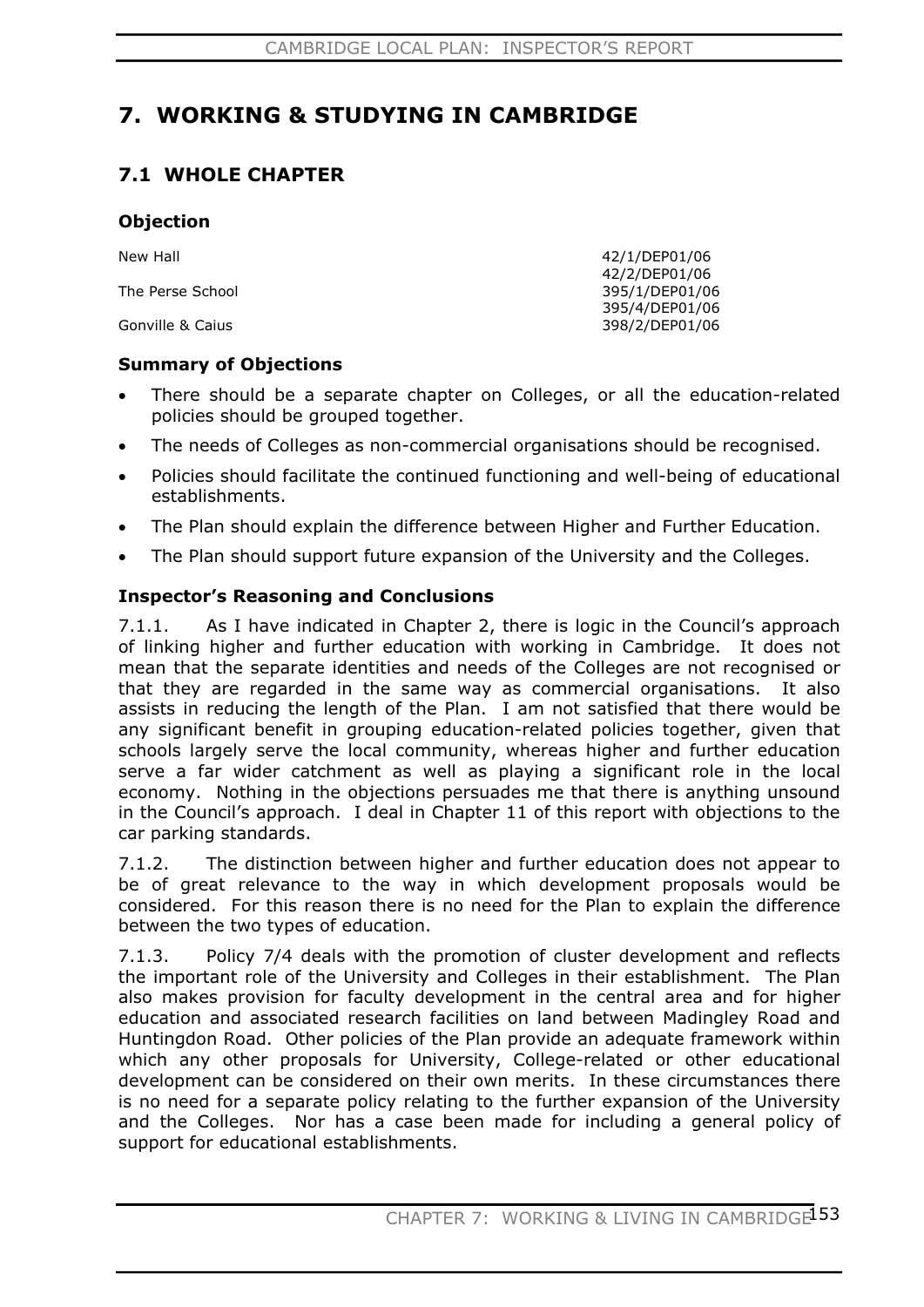#### **RECOMMENDATION**

#### **7.1.4. I recommend no modification to the RDD.**

# **7.2 OBJECTIVE 1**

#### **Objections**

Cambridge Preservation Society 26/31/DEP01/06\_OBS

#### **Summary of Objections**

The relocation of non-conforming uses should be an objective.

## **Inspector's Reasoning and Conclusions**

7.2.1. There is no evidence before the inquiry of a problem of non-conforming uses in the Plan area that needs to be addressed specifically, and indeed there are no policies in the Plan on this matter. It would not, therefore, be appropriate to make the relocation of non-conforming uses an objective of the Plan.

#### **RECOMMENDATION**

## **7.2.2. I recommend no modification to the RDD.**

# **7.3 OBJECTIVE 3**

#### **Objections**

Cambridge Preservation Society 26/30/DEP01/06\_0B3<br>
St John's College 26/30/DEP01/06\_0B3

81/9/DEP01/06\_OB3

## **Summary of Objections**

- x Objective 3 should provide for the *enabling* of Cambridge's role.
- Objective 3 should also refer to innovation.

## **Inspector's Reasoning and Conclusions**

7.3.1. Objective 3 of the RDD now refers to enabling and innovation.

## **RECOMMENDATION**

**7.3.2. I recommend no modification to the RDD.** 

# **7.4 PARAGRAPH 6.1 (FDD) AND PARAGRAPH 7.1 (RDD)**

## **Objections**

The Bursars' Committee of the Cambridge Colleges 87/18/DEP01/06\_01 Cambridgeshire County Council 655/33/DEP02/07\_01

## **Summary of Objections**

Higher and Further Education should be the subject of a separate chapter and more detailed consideration.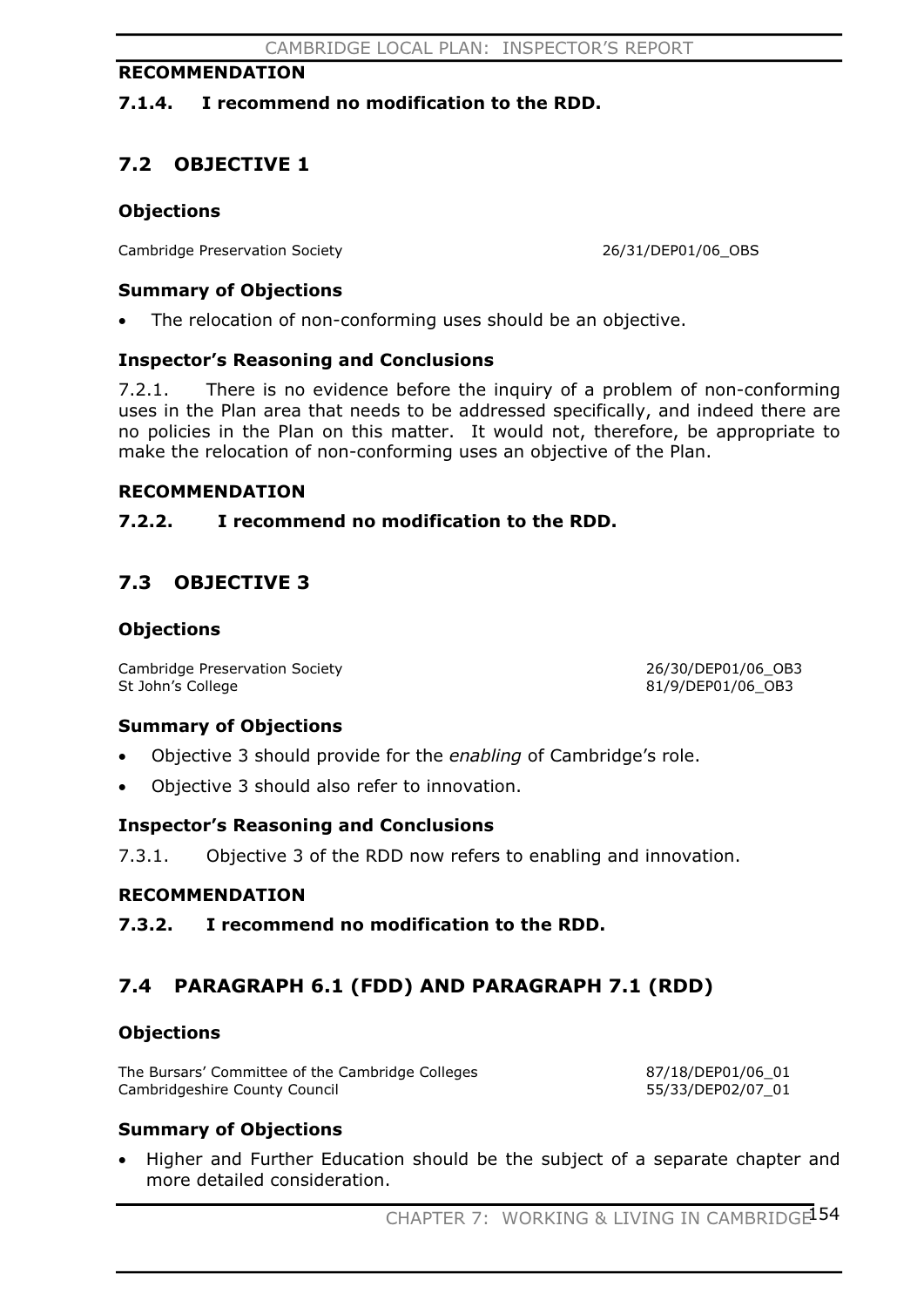The Plan should refer to the fact that employment sites straddle the boundary with South Cambridgeshire, and to the numbers of high-tech jobs.

## **Inspector's Reasoning and Conclusions**

7.4.1. I have dealt with the thrust of the objection by the Bursars' Committee in Chapter 2.

7.4.2. The Areas of Major Change are dealt with in Chapter 9 of the Plan, which also acknowledges that some of the sites are partly situated in South Cambridgeshire. I am not satisfied that any further reference in this Chapter to either existing or proposed sites that straddle the City boundary would add significantly to the understanding of the Plan's policies.

7.4.3. Statistics on the numbers employed in various sectors, which are available in regular monitoring reports, become out-of-date relatively rapidly, and for this reason I do not support their inclusion in the Plan.

#### **RECOMMENDATION**

## **7.4.4. I recommend no modification to the RDD.**

# **7.5 POLICY 6/1 (FDD)**

## **Objections**

St John's College 81/6/DEP01/06\_P01<br>Arlington Securities Plc 81/6/DEP01/06\_P01 Network Rail 370/34/DEP01/06\_P01 Land Securities Properties Limited 371/7/DEP01/06\_P01 Addenbrooke's NHS Trust 399/15/DEP01/06\_P01

369/1/DEP01/06 P01

## **Summary of Objections**

- The omission site being promoted by St. John's College should be referred to.
- The Policy is not robust enough to ensure the delivery of sufficient employment land, and further strategic employment allocations should be identified.
- The Policy should state that employment development will be acceptable within urban extensions and action areas.
- Bradwell's Court should not be allocated for employment.
- Table 6.1 in the FDD should be in the supporting text, not the Policy.

## **Inspector's Reasoning and Conclusions**

7.5.1. The Structure Plan estimates that the amount of employment land that will be taken up during the Plan period is 56 hectares, although this assumes a substantial increase in annual take-up during the Plan period when compared with the average completion rate over the 10 years up to 2002. Of the 56 hectares shown as being provided for in Table 7.2 of the Plan, 10 hectares is at East Cambridge. Development at East Cambridge is dependent on the relocation of the Airport, and the timescale for that is unclear. In allocating sites to meet the area's housing requirement to 2016, no reliance is placed on any dwelling coming forward at East Cambridge. In the light of this, there is considerable uncertainty as to whether any employment land will be forthcoming from this location before 2016.

7.5.2. The criticism that the Policy does not ensure that development will be delivered in the Plan period therefore has some justification. But it is not practical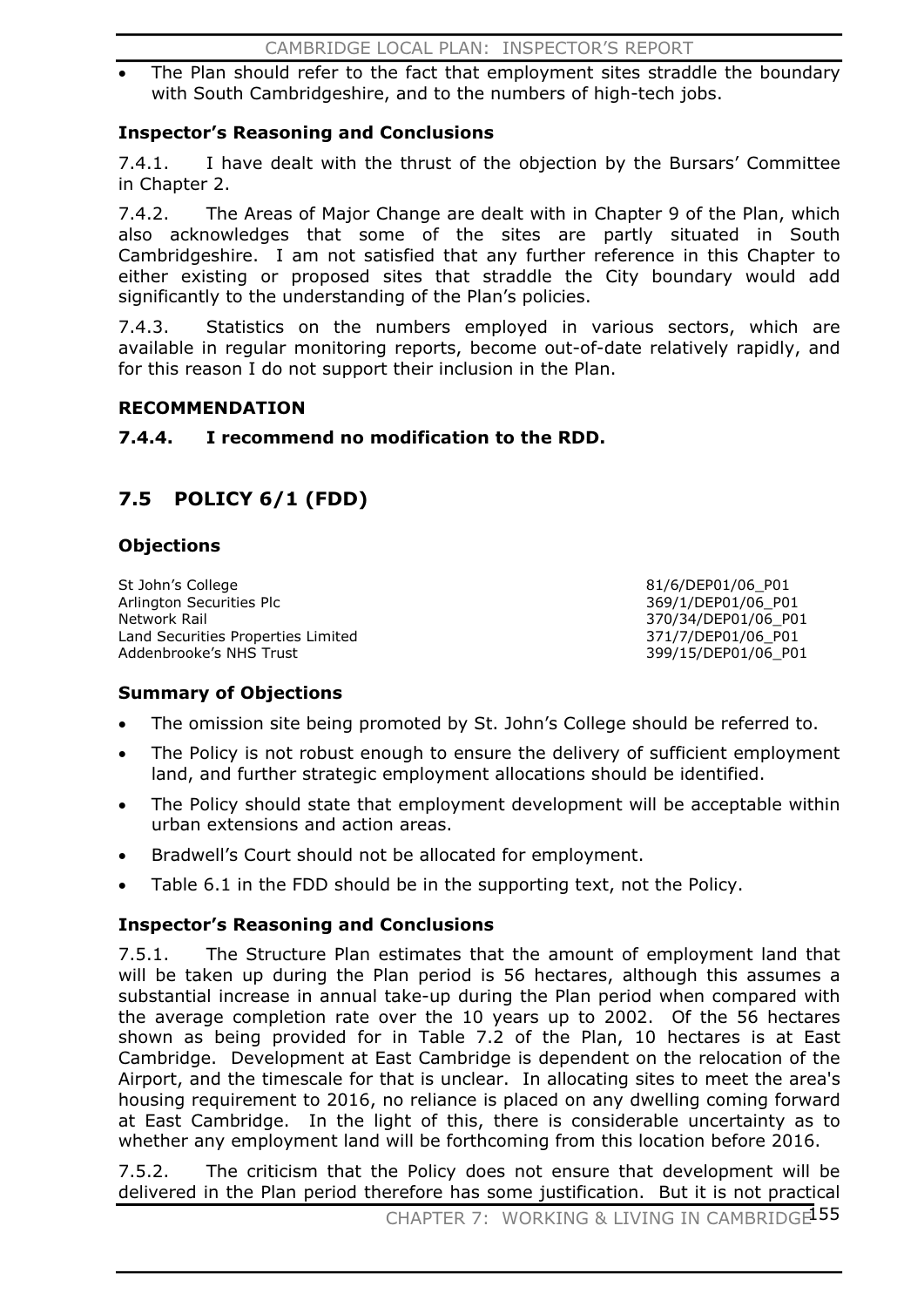to delay adoption of the Plan whilst additional suitable employment land is identified. Instead, therefore, it will be necessary for the Council to carry out close monitoring of the supply of employment land and if necessary consider the need to bring forward in its Development Plan Documents either other sites or another mechanism for meeting any likely shortfall, as required by Structure Plan Policy P1/4.

7.5.3. The policies in Chapter 9 of the RDD make specific provision for employment development within urban extensions.

7.5.4. In the RDD, Bradwell's Court (Site 6.02) is no longer allocated for employment development, and a specific reference to the Bradwell's Court Planning Brief is included in the Plan.

7.5.5. Employment land take up is set out in Table 7.1 in the RDD, formerly Table 6.1 in the FDD. It is clear from the layout of the Plan that this Table is not part of the Policy.

7.5.6. In view of my conclusion in Section 7.29 below, it is not appropriate to refer to the omission site being promoted by St. John's College.

## **RECOMMENDATION**

## **7.5.7. I recommend no modification to the RDD.**

# **7.6 TABLE 6.2 (FDD) AND TABLE 7.2 (RDD)**

## **Objections**

Countryside Properties and the countryside Properties and the countryside Properties and the country of  $68/13/DEP01/06$  T02 St John's College 81/8/DEP01/06\_T02<br>Turnstone Estates 81/8/DEP02/07 T02 Cambridgeshire County Council 1998 1998 1999 155/34/DEP02/07\_T02<br>South Cambridgeshire District Council 1999 1999 1999 1999 1999 1999 South Cambridgeshire District Council

47/2/DEP02/07\_T02

## **Pre-Inquiry Changes: SC7.007 and CCC305**

## **Summary of Objections**

- The Table should indicate safeguarded land for employment, and the Proposals Map should identify areas of land to be safeguarded post-2016.
- Table 6.2 (Table 7.2 in the RDD) should refer to the omission site being promoted by St. John's College.
- The Northern Fringe employment allocation should be at least 5 hectares.
- The footnote should state that the level of employment provision for Cambridge East is uncertain. There should be a reference to the proposed joint Area Action Plan (AAP) with South Cambridgeshire.
- More should be said on the amount of employment land proposed in Cambridge East as a whole. Provision should be expressed in terms of jobs not land area.

## **Inspector's Reasoning and Conclusions**

7.6.1. The Plan does not propose any specific safeguarding of land for future employment development post-2016 other than the land to the south of Addenbrooke's (Site 9.10), and it would therefore be inappropriate to make any reference to safeguarding either in Table 7.2 or on the Proposals Map.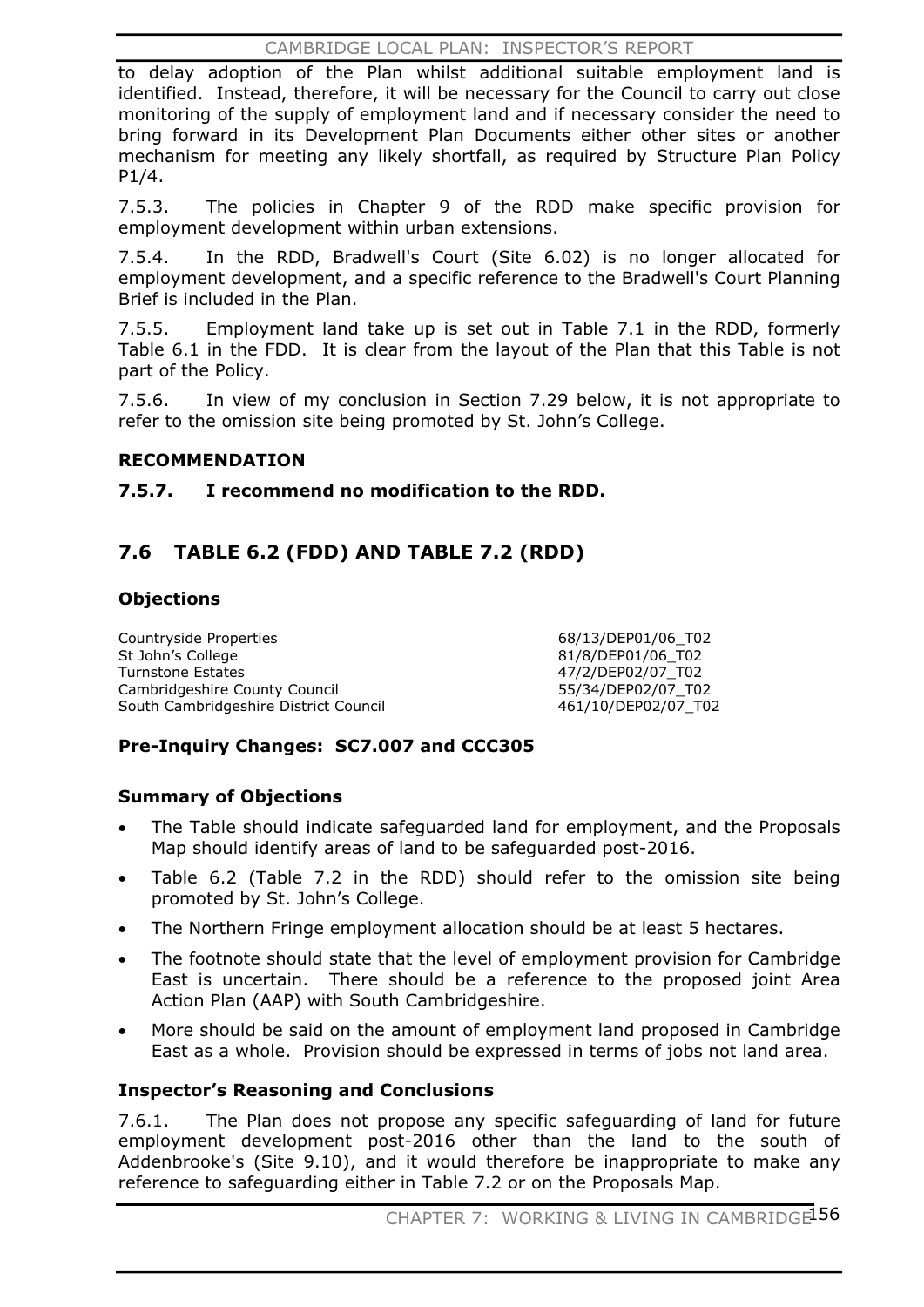7.6.2. The Northern Fringe development will play a significant role in meeting the City's housing requirement and in meeting the target set by the Structure Plan for housing development on previously developed land. For these reasons I consider that the Council's view of the development as being housing-led is sound. If the size of the employment allocation is increased, that is likely to be at the expense of the housing allocation. I have noted above the uncertainty surrounding the timing of the Cambridge East development and the need for frequent monitoring of the employment land supply position, and it may be appropriate for the Council to reconsider the precise allocation of land uses in this area when the master planning process is further advanced. However, in view of the identified need to improve the imbalance between housing and employment in the Sub-Region it is not a change that I support at this stage.

7.6.3. The Pre-Inquiry Change SC7.007 to the footnotes to Table 7.2 would add further explanation of the proposals for the whole of the East Cambridge area including that part situated in South Cambridgeshire District. This would address Objection 55/34/DEP02/07\_T02 and part of Objection 461/10/DEP02/07\_T02. But I am not satisfied that it is necessary to refer to jobs rather than land area. The Structure Plan expresses estimated employment land take-up in terms of land area and one of the functions of Table 7.2 is to demonstrate how that requirement is to be met both through existing planning permissions as well as through allocations. It would be unnecessarily confusing to use two separate measures in the same Table, and it is more important to have consistency within the Plan than consistency between one part of Table 7.2 and the proposed AAP for East Cambridge.

7.6.4. In view of my conclusion in Section 7.29 below, it is not appropriate to refer to the omission site being promoted by St. John's College.

7.6.5. Pre-inquiry change CCC305 proposes a change to delete the quantum of employment land shown in Table 7.2 for the Station Area, and I support this in order to introduce consistency between the Table and Footnote 5.

## **RECOMMENDATION**

**7.6.6. I recommend that the RDD be modified by the incorporation of SC7.007 and CCC305.** 

# **7.7 PARAGRAPH 6.7 (FDD) AND PARAGRAPH 7.7 (RDD)**

## **Objections**

Cambridgeshire County Council 55/35/DEP01/06\_07 Cllr John Durrant 838/3/DEP02/07\_07

## **Summary of Objections**

- It is questioned whether carried-forward employment allocations have been reviewed in the light of Structure Plan requirements.
- The word "clear" should be deleted from the final sentence of paragraph 7.7.

## **Inspector's Reasoning and Conclusions**

7.7.1. There is no evidence that the outstanding employment allocations from the adopted Local Plan (now referred to in paragraph 7.8 of the RDD and in Table 7.2) are not suitable for employment development or are not likely to come forward during the Plan period. The Council will need to keep the situation under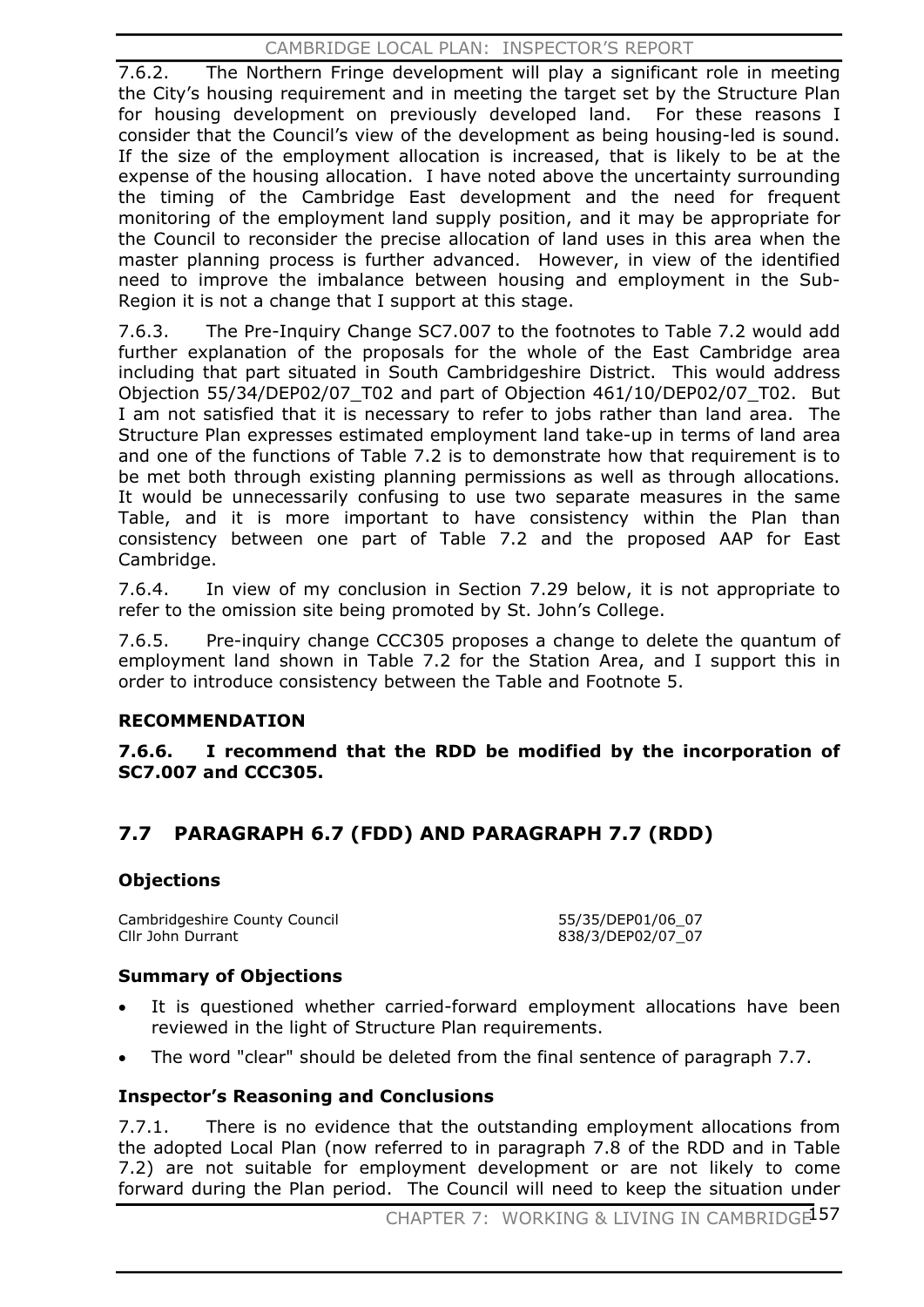CAMBRIDGE LOCAL PLAN: INSPECTOR'S REPORT

review, and may need to consider taking action to bring the sites forward for development at some future date, but there are no grounds now for removing the allocations from the Plan.

7.7.2. The requirement in paragraph 7.7 of the RDD, for the University to show a clear need for the land between Madingley Road and Huntingdon Road before it can be brought forward for development, repeats the wording of Structure Plan Policy P9/2c.

## **RECOMMENDATION**

## **7.7.3. I recommend no modification to the RDD.**

# **7.8 PARAGRAPH 6.8 (FDD)**

## **Objections**

Addenbrooke's NHS Trust 399/20/DEP01/06\_08

## **Summary of Objections**

The issue of safeguarding land for development post-2016 should be dealt with. Table 2 should be cross-referenced to Para 6.8 and should cover safeguarded land.

## **Inspector's Reasoning and Conclusions**

7.8.1. The RDD now safeguards land south of Addenbrooke's (Site 9.10) for future clinical development after 2016. Further details are given in Chapter 9 of the RDD. There is also the possibility that some land allocated for employment during the Plan period in North West Cambridge may come forward after 2016. There is no need to make further reference to the issue of safeguarding in this part of the Plan.

## **RECOMMENDATION**

## **7.8.2. I recommend no modification to the RDD.**

# **7.9 PARAGRAPH 7.9**

## **Objections**

Turnstone Estates 47/3/DEP02/07\_09

## **Summary of Objections**

Further employment allocations are required to ensure that the Structure Plan figure for new employment development is achieved on a net increase basis.

## **Inspector's Reasoning and Conclusions**

7.9.1. The figures in Table 7.2 are gross. Paragraph 7.9 of the supporting text acknowledges that there are likely to be losses of employment land, and indicates that the situation will be monitored and kept under review. Neither the Council nor the Objector has tried to quantify the extent of the likely loss of employment land, which I agree is difficult to predict. Bearing that in mind, and given that an overallocation of employment land would not further the Structure Plan objective of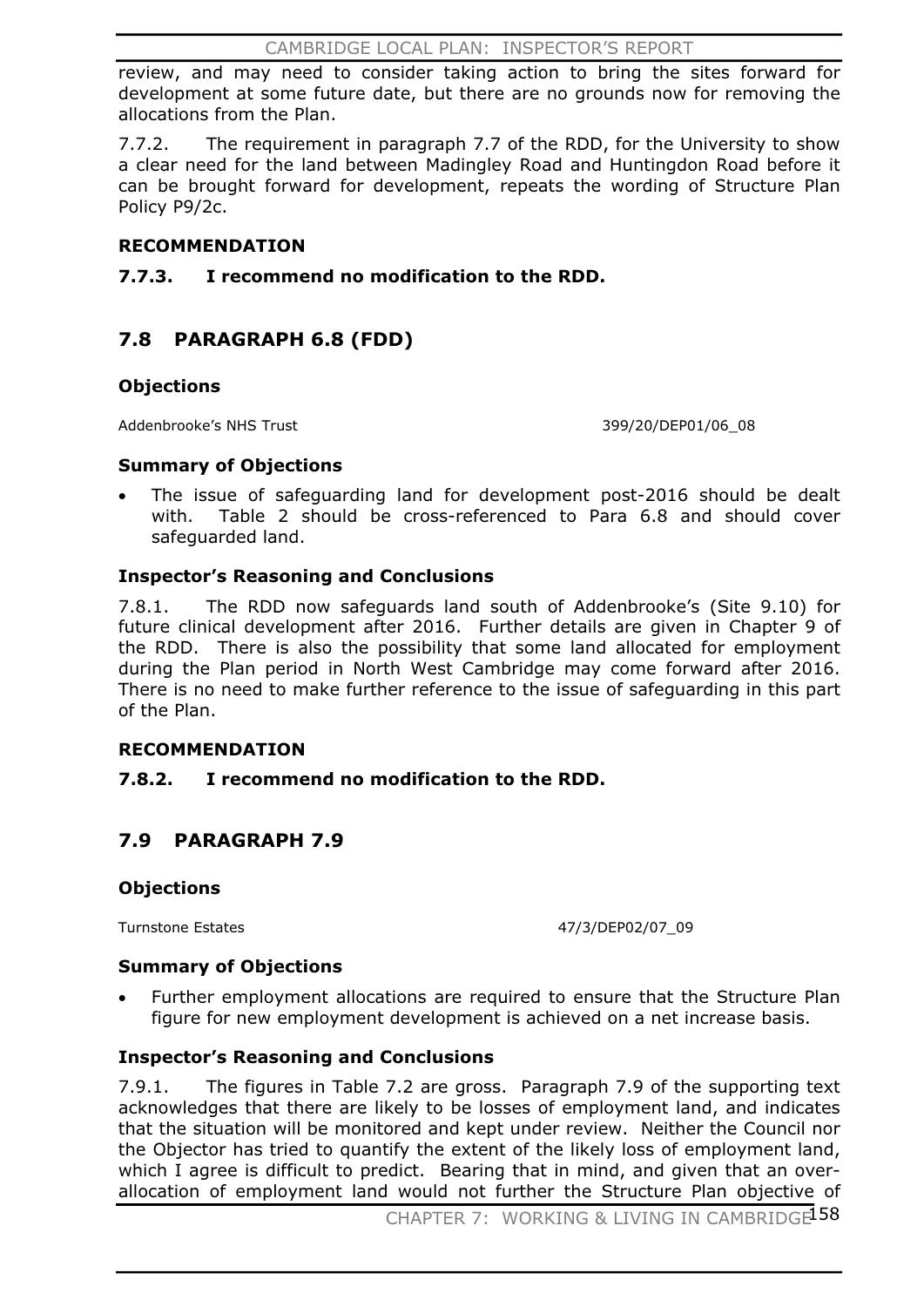restoring the balance between jobs and housing, I support the Council's approach of not allocating additional employment land at this stage.

## **RECOMMENDATION**

## **7.9.2. I recommend no modification to the RDD.**

# **7.10 POLICY 6/2 (FDD) AND POLICY 7/2 (RDD)**

## **Objections**

The objections to this aspect of the Plan are listed in Annex 3.

## **Summary of Objections**

- The Policy should allow employment development in many more situations.
- Only office style employment for regional government agencies and public bodies with a proven need to be located in Cambridge should be allowed.
- x The Citizens Advice Bureau and schools should be regarded as essential services. The word "new" should be inserted before "employment development proposals", and the use of the word "firms" is inappropriate.
- Subparagraph (b) should include Addenbrooke's campus. The footnote should also refer to the Medical Research Council, Addenbrooke's, the University and other related research occupiers.
- Pre-commercial University research development, and ancillary uses, should be allowed.
- Employment development should be acceptable within urban extensions and action areas. There should be a further proposal for a new technology and research park.
- The Policy should not apply to small sites or sites already in employment use. It should provide for the relocation of firms which have been established in Cambridge for at least two years. It should protect existing sites employing skilled/semi/unskilled manual workers.
- Objections are made to the requirement for new employment development to contribute towards affordable housing. The reference is unnecessary as it duplicates policy provision elsewhere in the RDD.

## **Inspector's Reasoning and Conclusions**

7.10.1. The principle of a policy for the selective management of employment development within the Plan area is of long standing. It accords with Policy 26 of RPG 6 and with Policy P9/7 of the Structure Plan. The categories of employment development that would be permitted under the Policy are not significantly different from those in Policy ET2 of the adopted Plan, and broadly follow Structure Plan Policy P9/7. There is no evidence that the adopted Policy has not worked well in practice, or to justify a widening of the permitted categories. It is unnecessary to insert "New" before "employment development proposals" in the first line of the Policy, as it will clearly only apply to proposals requiring planning permission.

7.10.2. The equivalent policy in the adopted Plan applies to all employment sites regardless of size and regardless of the existing use, and there is no evidence before the inquiry that this has had a harmful effect on the local economy. In view of the strategic policy background, I find no justification for recommending a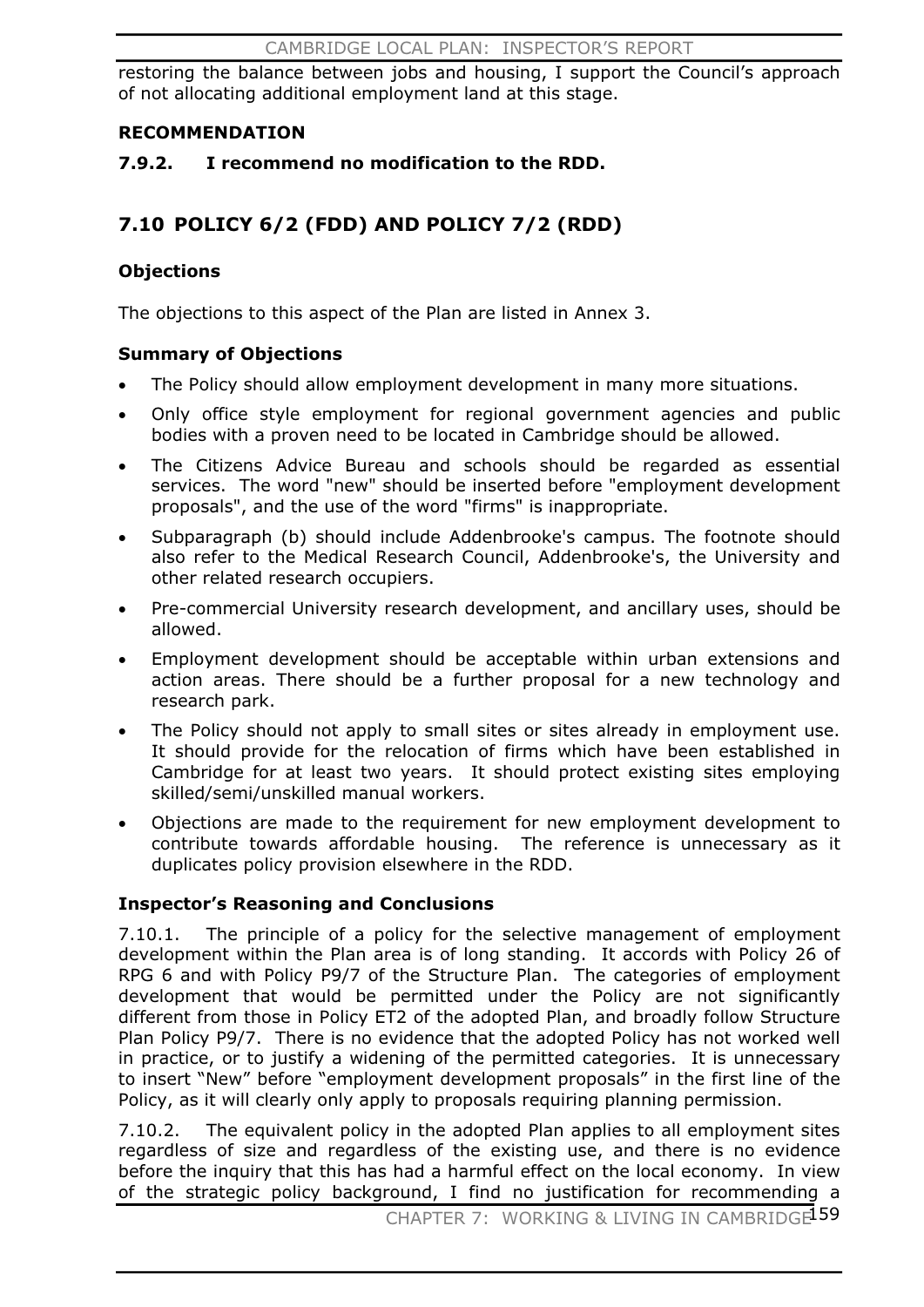change to the Policy in this regard.

7.10.3. The last part of sub-paragraph (a) of the Policy, relating to developments within Use Class B1(a), which would exceptionally allow development with a proven need for a regional function, goes somewhat further than Structure Plan Policy  $P9/7(c)$ , but reflects and is consistent with that Policy's supporting text. principle, I see no reason why a Local Plan policy should not incorporate guidance that appears in the Structure Plan supporting text, given the Local Plan's function of interpreting the Structure Plan in the local context. The RDD contains in paragraph 7.14 more explanation on the last part of sub-paragraph (a). In my view this gives sufficient guidance as to how that part of the Policy might operate. The Structure Plan does not restrict the exception to government or public bodies, and given the exceptional nature of the category, it would be difficult to give any more guidance as to the types of uses that might be acceptable. I do not therefore support any modification of the supporting text in this regard.

7.10.4. I agree with the Council that the footnote to sub-paragraph (a) should give a general definition of "essential service" rather than naming specific bodies. It is therefore unnecessary to include a specific reference to the Citizens Advice Bureau, although the Council's view is that the CAB is likely to be classified as an essential sub-regional service in any event. In the RDD paragraph 7.13 clarifies that sub-paragraph (d) of the Policy applies to further and higher educational uses, not to schools. It is clear that the Council does not intend the Policy to exclude pre-commercial research, and in my view this activity would be one that could be permitted under the terms of the Policy. There is therefore no need to include an explicit reference to this in the Policy.

7.10.5. The restriction in sub-paragraph (b) to Use Class B1(b) is carried forward from the adopted Plan, and is consistent with Structure Plan Policy P9/7. There is no convincing evidence before the inquiry to justify its removal. I do not support a specific reference in this sub-paragraph to Addenbrooke's; the Policy relates to the whole of the Plan area, but it is implicit within the sub-paragraph that a special need to be located close to Addenbrooke's would satisfy the Policy. The absence of a reference here to Addenbrooke's does not in any way undermine the significance of development in the Addenbrooke's area, as there are several references elsewhere in the RDD which adequately reflect the importance of the biotechnology and biomedical cluster in this area.

7.10.6. There is no reason why ancillary uses could not be included in a development if the case could be made out for them, but I agree with the Council that to make reference to them in the Policy would overly complicate it. In the RDD, Footnote 5 now makes reference specifically to the Medical Research Council and Addenbrooke's Hospital, as well as the Universities. Any further changes to the definition of research institutes in Footnote 5 would be likely to widen it to an extent that could undermine the aims of the Policy.

7.10.7. An exception is made for established firms, both in the Policy itself and in Policy 5/1. The use of the word "firms" in the penultimate paragraph of the Policy does appear inappropriate as the Policy clearly applies to a wider range of organisations than that word might imply. I recommend that it is changed to "bodies". Although the definition of "established" in the RDD is changed from that in the adopted Plan, I agree with the Council that the requirement for five years in Cambridge is a more appropriate test that a body has become truly established.

7.10.8. Policy 7/3 protects existing industrial and storage space on identified sites, and elsewhere unless certain criteria are met. The objective of this Policy is to preserve the diversity of employment opportunities, and in my view it goes as far as is reasonable in seeking to maintain some balance in the economy. To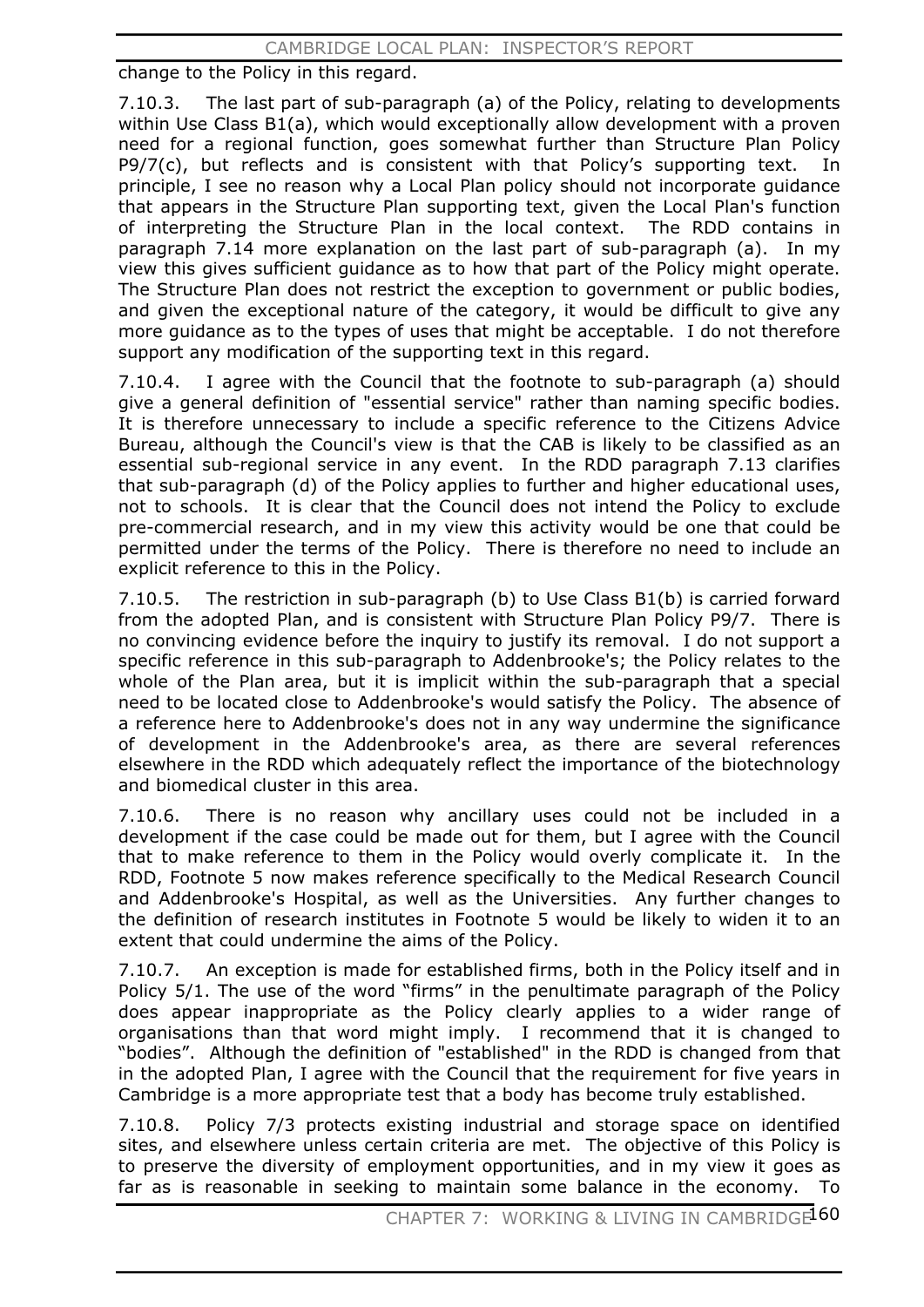provide complete protection from redevelopment to sites currently employing skilled/semi/unskilled manual workers and those not connected with education and research, would be unduly restrictive.

7.10.9. It is unnecessary to refer in the Policy to the acceptability of employment development within urban extensions and action areas as specific provision for employment development in these areas is made in Chapter 9 of the Plan.

7.10.10. I deal with the objection by Arlington Securities in Section 7.5 above.

7.10.11. Objections relating to the contributions of employment developments towards affordable housing are dealt with in Chapter 5. As I have indicated there, some of the issues raised in objections to this aspect of the Policy are more appropriately addressed in the Council's proposed SPD than in Policy 5/6. It should be noted that only development likely to have an impact on demand for affordable housing would be required under that Policy to make some provision for affordable housing. I have also commented there on the question of the impact of the Policy requirements on the viability of developments. Whether or not the provision by the University of key worker housing on its land should remove the need for University-associated Research Establishments and Institutes to make such provision would have to be determined on a case by case basis. In making such determinations the Council will need to bear in mind the advice in Circular 5/2005 "Planning Obligations" on the issue of viability.

7.10.12. However, Policy 5/6 will apply to new employment development whether it is referred to here or not. There is no particular need for the cross-reference to that Policy, when there are no similar cross-references to the other policies that would apply to development proposals, and it should therefore be deleted.

## **RECOMMENDATION**

#### **7.10.13. I recommend that the RDD be modified as follows:**

- **a) In the second paragraph of Policy 7/2 delete "firms" and insert "bodies".**
- **b) Delete the final paragraph of the Policy.**

# **7.11 PARAGRAPHS 6.11 AND 6.12 (FDD)**

#### **Objections**

The Perse School 295/3/DEP01/06 11 395/6/DEP01/06\_12

## **Summary of Objections**

• Are new educational uses to be directed only to employment land?

## **Inspector's Reasoning and Conclusions**

7.11.1. Paragraph 7.13 of the RDD (formerly paragraph 6.12) now includes the clarification that Policy 7/2 applies only to further and higher educational uses within Use Class D1, and not to schools.

#### **RECOMMENDATION**

## **7.11.2. I recommend no modification to the RDD.**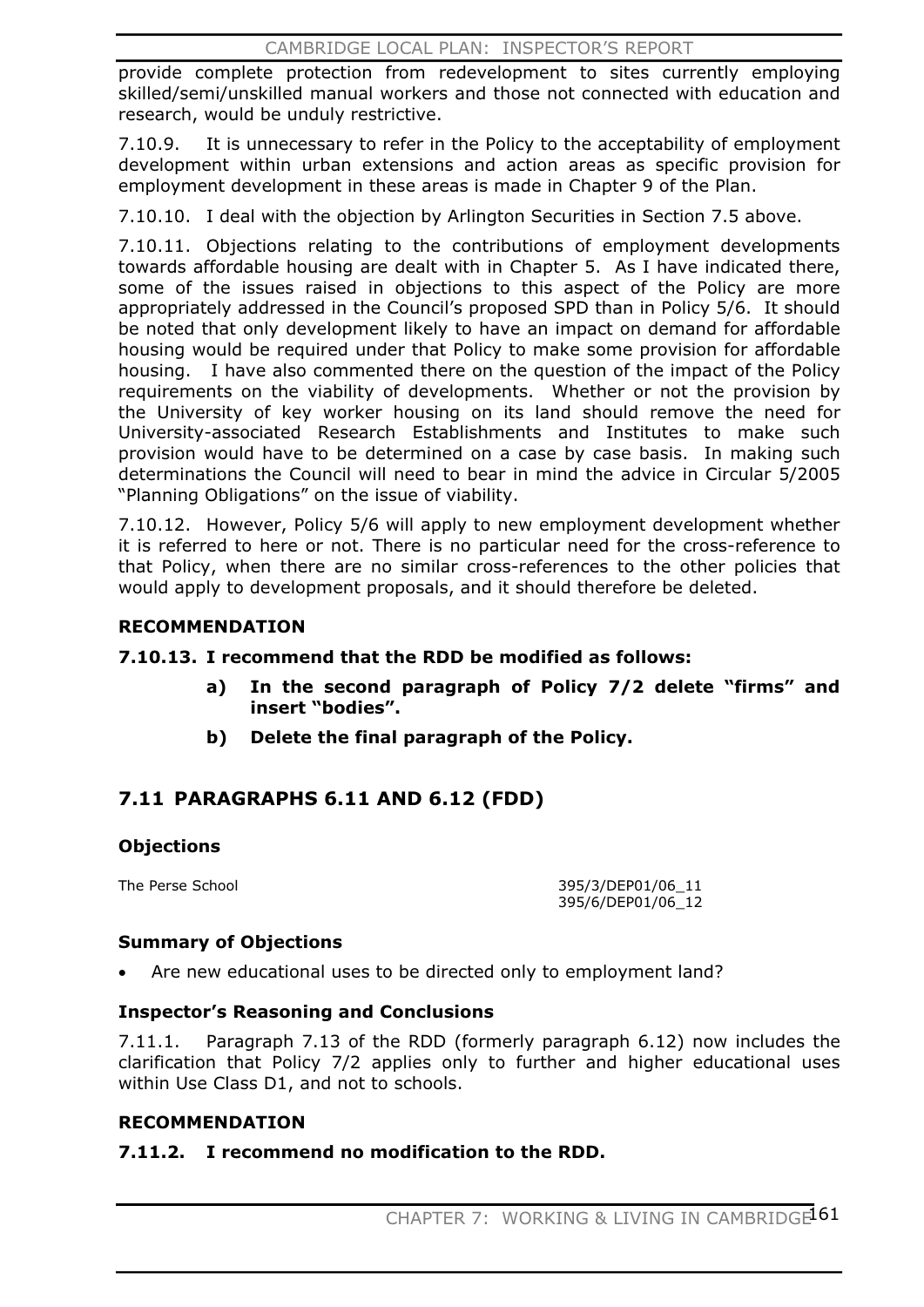## **7.12 PARAGRAPHS 7.12 AND 7.15**

## **Objections**

Dr. Peter G.I. Stovin 287/6/DEP02/07\_12

287/2/DEP02/07\_15

#### **Summary of Objections**

There should be employment opportunities for people of all grades of ability.

#### **Inspector's Reasoning and Conclusions**

7.12.1. There is currently an imbalance between jobs and housing in Cambridge, and the Structure Plan has sought to address that through the provision of a significant number of new homes as well as through the selective management of the economy. The approach in the Local Plan is derived from policies in RPG 6 and in the Structure Plan with which the Local Plan must conform. Other policies of the Plan would allow industrial development in addition to those categories permitted under Policy 7/2a and b, but only on a small-scale. I support this approach as any larger-scale manufacturing would be inappropriate given the limited amount of employment land. Some encouragement is also given to tourism in the Plan, but on the basis of managing rather than promoting it. All these provisions will provide some diversification of employment.

7.12.2. The Council has acknowledged the need to address the employment implications of the development of Cambridge Airport and the relocation of Marshalls at the appropriate time as part of its economic development strategy, but in the meantime the identification of the Airport as an Area of Major Change accords with Structure Plan requirements.

#### **RECOMMENDATION**

#### **7.12.3. I recommend no modification to the RDD.**

## **7.13 PARAGRAPH 7.14**

#### **Objections**

South Cambridgeshire District Council 461/12/DEP02/07\_14

#### **Summary of Objections**

The exception for regional facilities should be limited to regional government agencies and public bodies that need to be located in Cambridge.

## **Inspector's Reasoning and Conclusions**

7.13.1. I deal with the thrust of this objection in Section 7.10 above.

#### **RECOMMENDATION**

**7.13.2. I recommend no modification to the RDD.** 

# **7.14 POLICY 6/3 AND PARAGRAPH 6.18 (FDD), POLICY 7/3 (RDD)**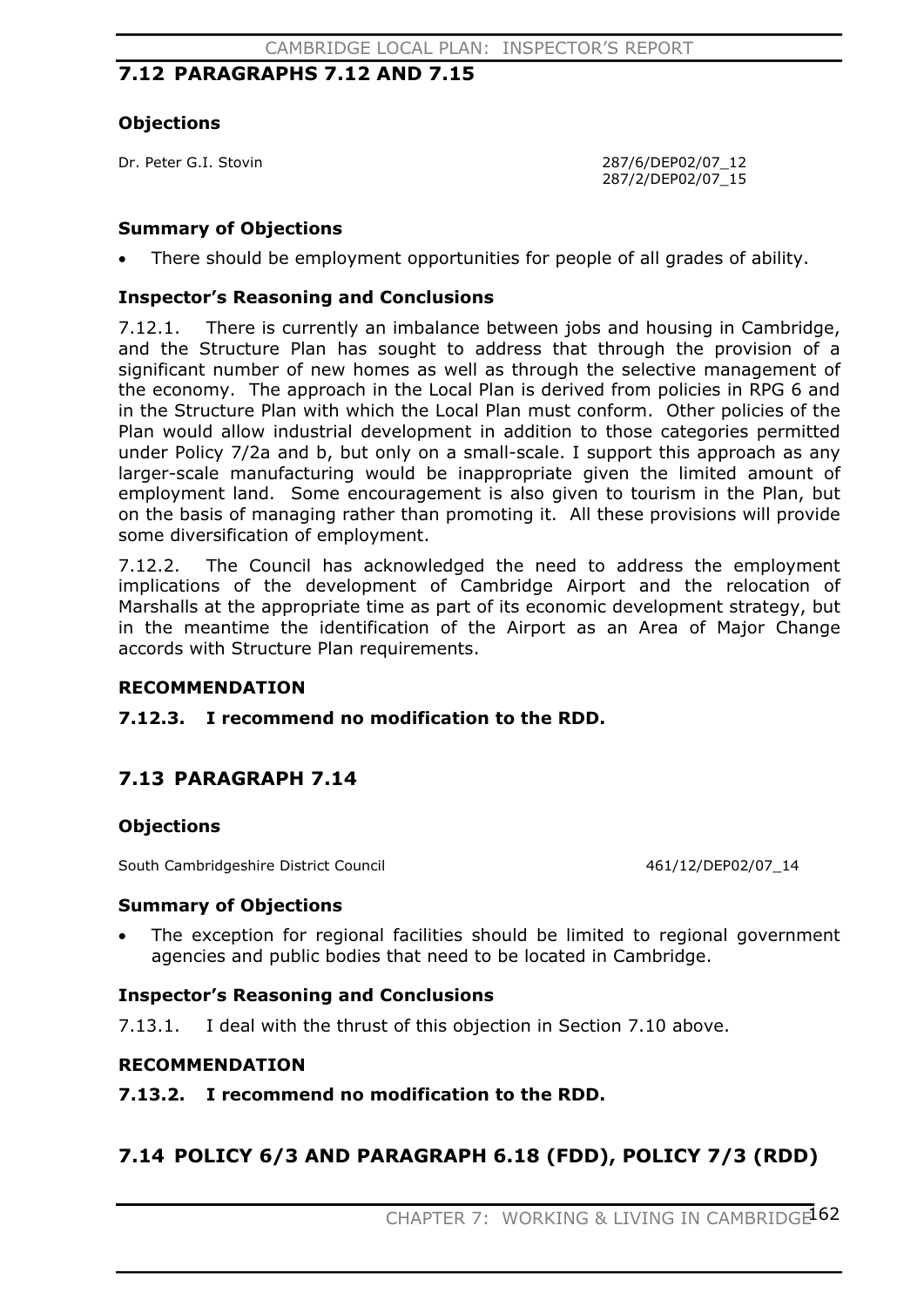## **Objections**

Land Securities 37/2/DEP01/06 P03 Network Rail 370/36/DEP01/06\_P03<br>Bidwells Property Consultants 396/49/DEP01/06\_P03 Bidwells Property Consultants

The Marshall Group of Companies Cambridge Community Church Trust 783/1/DEP02/07\_P03

396/55/DEP01/06\_18<br>66/3/DEP02/07 P03

#### **Pre-Inquiry Changes: SCDS.001 and SCPM.007**

#### **Summary of Objections**

- The first sentence and the list of protected industrial sites in the Designations Schedule should be deleted.
- This Policy should not apply within the Action Area proposals sites, where appropriate levels of employment should be determined by the Action Plan.
- The criteria for designation are not clear.
- The Quorum at Barnwell Road should not be included as a designated site.

## **Inspector's Reasoning and Conclusions**

7.14.1. The City does not have a significant amount of industrial floorspace. In order to complement the Policy for selective management of the economy, it is important that the Plan seeks to prevent the range of job opportunities and services in the Plan area being restricted and the employment sector becoming unduly unbalanced, by protecting existing industrial sites from pressures for development for other uses. The Policy is more restrictive than Policy ET5 of the adopted Local Plan. But the Policy approach of identifying a core of industrial sites which should be protected from changes of use is justified by the small amount of industrial land in the City, the redevelopment pressures in the area and the fact that the adopted Policy has not been effective in preventing the loss of industrial land. In view of these circumstances I am not persuaded that the Plan approach is unreasonable or unduly inflexible.

7.14.2. The Industrial Land Review commissioned by the Council reviewed existing industrial floorspace in Cambridge and allocated scores to sites on the basis of such matters as size, age and access. Of the 31 sites analysed, 10 with the higher scores have been designated, indicating a measured approach of selecting only the best sites for greater protection. The Coldhams Lane Business Park, the subject of one objection, is a recent site that scored particularly highly by comparison with other sites, and therefore deserves protection. The uses that would be permitted under the Policy are sufficiently wide to allow a range of alternative uses if existing users wished to vacate the premises.

7.14.3. The Council will need to monitor the situation to ensure that the sites currently designated continue to warrant that protection, but at this stage there is no substantial evidence to warrant removing any of the sites from the Designations Schedule.

7.14.4. Sites in need of physical improvement, even protected sites, would not be precluded from redevelopment as long as the uses remained within those specified in the Policy. There is no justification for removing existing sites within Areas of Major Change from the protection of the second part of the Policy. Criterion (e) would allow redevelopment if mixed use or housing would be more appropriate, and development in these areas will in any event be subject to further guidance to be produced under Policy 9/1.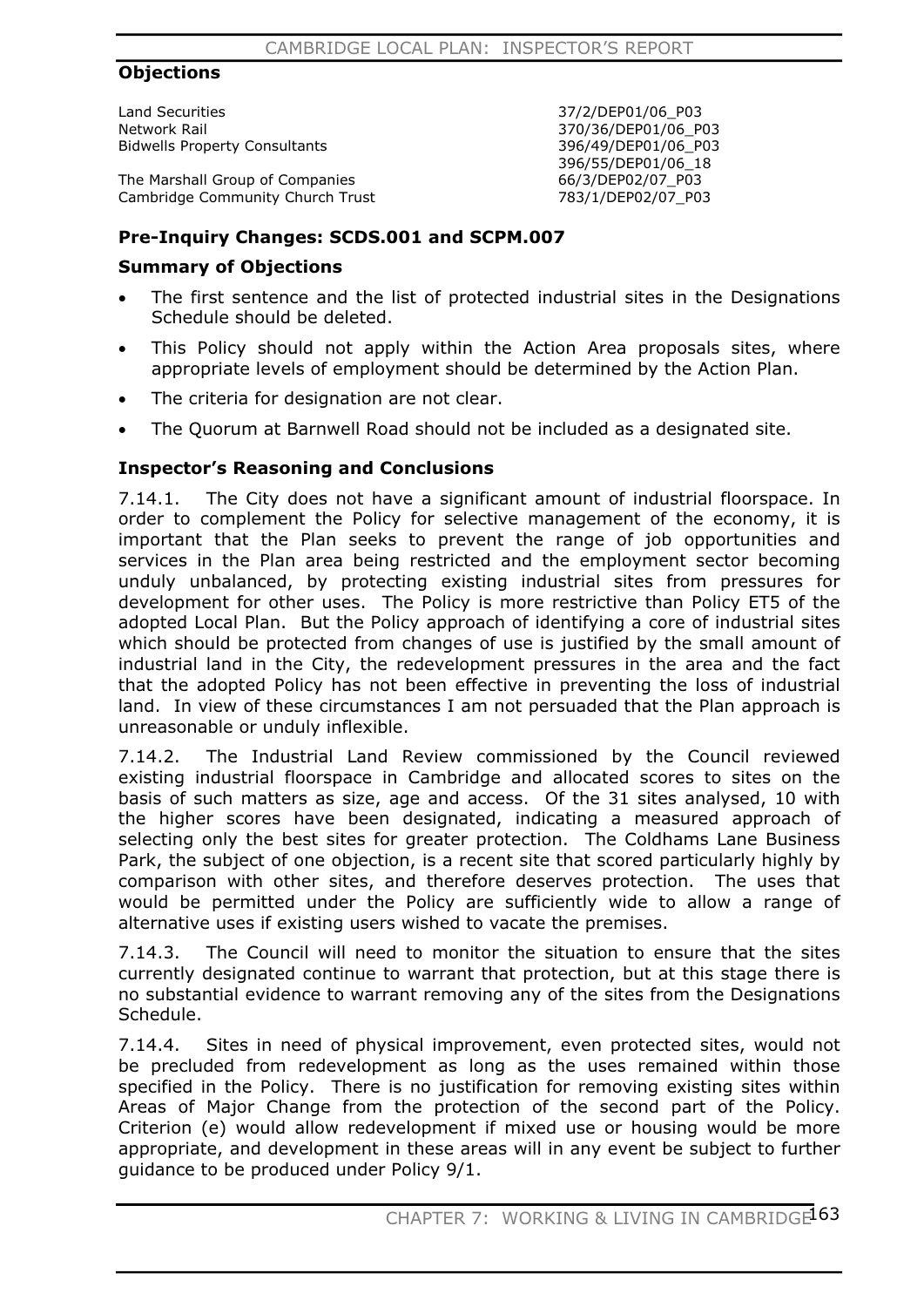7.14.5. The Council has agreed that it is inappropriate to include The Quorum within the protected designation because it is not used for one of the protected uses, and proposes changes to the Designations Schedule and the Proposals Map accordingly (SC DS.001 and SC PM.007).

## **RECOMMENDATION**

## **7.14.6. I recommend that the RDD be modified by the incorporation of SC DS.001 and SC PM.007.**

# **7.15 POLICY 6/4 (FDD) AND POLICY 7/4 (RDD)**

# **Objections to Policy 6/4**

The objections to this aspect of the Plan are listed in Annex 3.

## **Objections to Policy 7/4**

Addenbrooke's NHS Trust 399/16/DEP02/07\_P04<br>Countryside Properties/Liberty Property Trust 337/10/DEP02/07 P04 Countryside Properties/Liberty Property Trust

## **Pre-Inquiry Changes: SC7.001**

## **Summary of Objections**

- Clear supporting evidence of a need for a Cambridge location should be a requirement. The Policy should apply to alterations and extensions, and should refer to innovation, and to biomedical research and development.
- The Policy should apply to non-animal research facilities only. The Plan should include a proposal to encourage non-animal research laboratories.
- Employment clusters should develop travel plans to minimise car commuting.
- The Policy should refer to "land south and west of Addenbrooke's Hospital for health care, teaching and research".
- x Commercial research facilities and other supportive services should be allowed.

## **Inspector's Reasoning and Conclusions**

7.15.1. Structure Plan Policy P9/7 requires employment land in and close to Cambridge to be reserved for development which can demonstrate a clear need to be located in the area in order to serve local requirements or contribute to the continuing success of the Sub-Region as a centre of high technology and research. I find Policy 7/4 somewhat ambiguous in its reference to the need for a Cambridge location in the second paragraph, and it would be clearer if the requirement to demonstrate a need for a Cambridge location was stated in the first sentence. Irecommend an appropriate modification.

7.15.2. The Policy applies to "development", which would include both new development and alterations and extensions to existing development. It now refers to the need to foster innovation. It also includes references to biomedical activities. These references address the substance of the objection by the Medical Research Council, and I consider that no further modification is necessary in respect of that objection.

7.15.3. Some objections have expressed concerns as to the possibility that activities permitted under this Policy might include experiments on animals.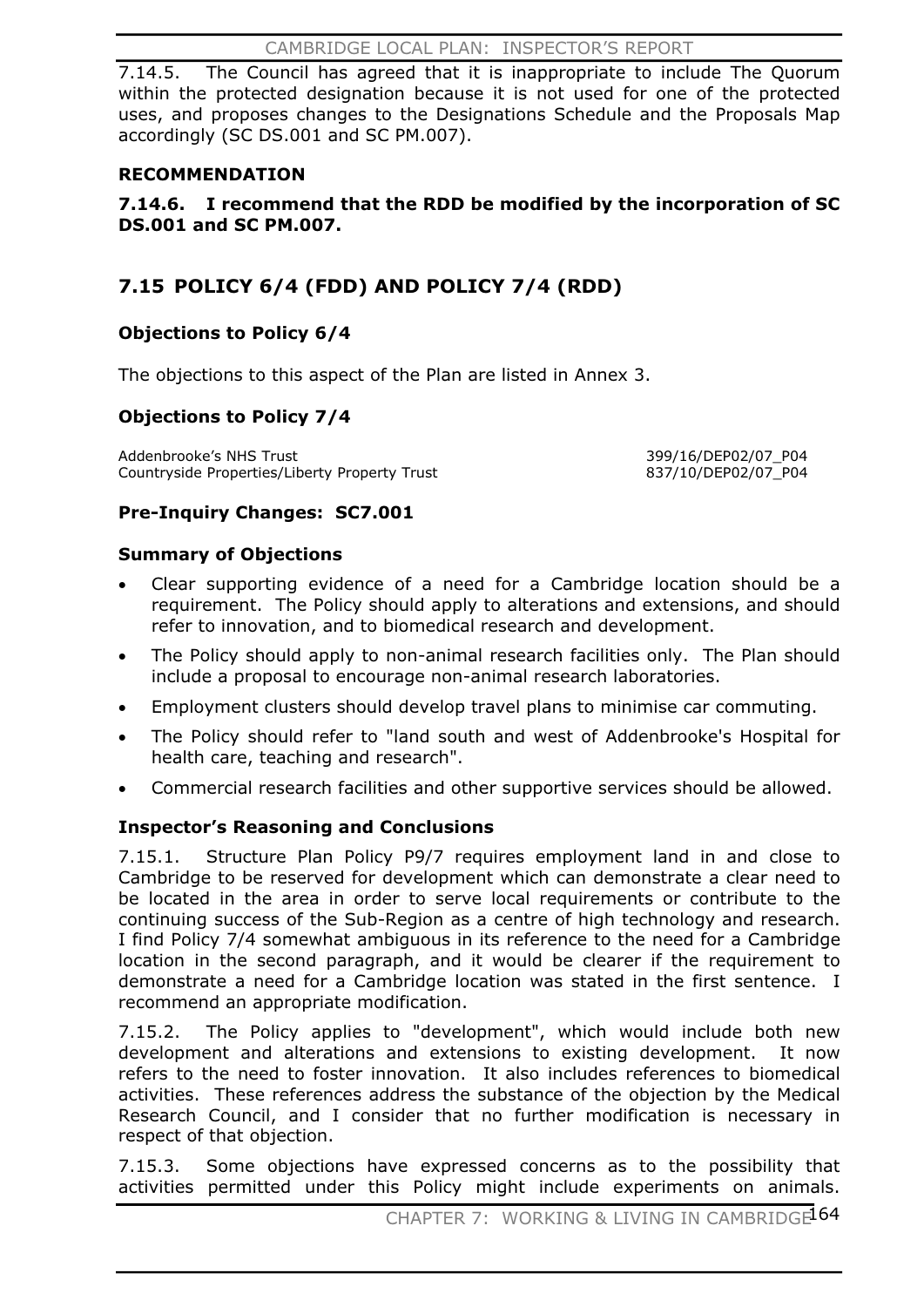However, the Local Plan is limited to considering the land use planning implications of development. If an activity is acceptable in land use planning terms, then provided it is lawful, the ethical implications of the activity are unlikely to be relevant. What would be permitted under the Policy falls within the framework of Structure Plan Policy P9/7, and objections that the wording is too vague are not, in my view, justified. I do not support the proposal by one objector for the Plan to promote non-animal research facilities. Such facilities would not be ruled out by the Policy, but it is for those who sponsor research rather than for the Council to decide what precise type of facilities might be needed.

7.15.4. Policies 8/2 and 8/3 of the RDD require the transport impact of development to be assessed, and mitigating measures are required where development places demand on the transport system. Staff travel plans are required for non-residential developments. A travel plan could be required from the developer of a business park or other cluster development situated in one discrete location. But in the case of more geographically dispersed clusters, such as the computer software and telecommunications cluster spread across much of the sub-region, the responsibility for providing a travel plan must, from a practical point of view, rest with the individual firm. I agree with the Council that the Plan is sufficiently clear in this respect, and I do not recommend any modification.

7.15.5. Policy 7/4 now refers to "land west of Addenbrooke's Hospital for healthcare biomedical and biotechnology activities". In addition, the Council proposes a further change (SC7.001) to insert "research and development" before "activities". The land to the south of Addenbrooke's has been identified for safeguarding for the period beyond 2016 and there is therefore no need for a reference to that land in this Policy.

7.15.6. The change proposed in SC7.001 would not preclude commercial research and development. The Council also proposes a further amendment to Policy 7/4 to insert a reference to related support activities in the sub-paragraph dealing with land west of Addenbrooke's Hospital (in PR27/837/CCC). Other changes are also proposed to Policy 9/5, which I deal with in Chapter 9. In the light of those changes, I support SC7.001 and the further amendment suggested by the Council.

## **RECOMMENDATION**

- **7.15.7. I recommend that the RDD be modified as follows:** 
	- **a) delete the first sentence of Policy 7/4 and replace it with:**

**"Development will be permitted which fosters innovation and helps reinforce the existing high technology and research clusters of Cambridge, and which can demonstrate a clear need to be located in the area."** 

**b) delete "land west of Addenbrooke's Hospital for healthcare biomedical and biotechnology activities; related higher education and research institutes;" from Policy 7/4 and replace it with** 

**"land west of Addenbrooke's Hospital for healthcare biomedical and biotechnology research and development activities, related support activities, related higher education and sui generis research institutes;".** 

# **7.16 PARAGRAPH 6.23 (FDD)**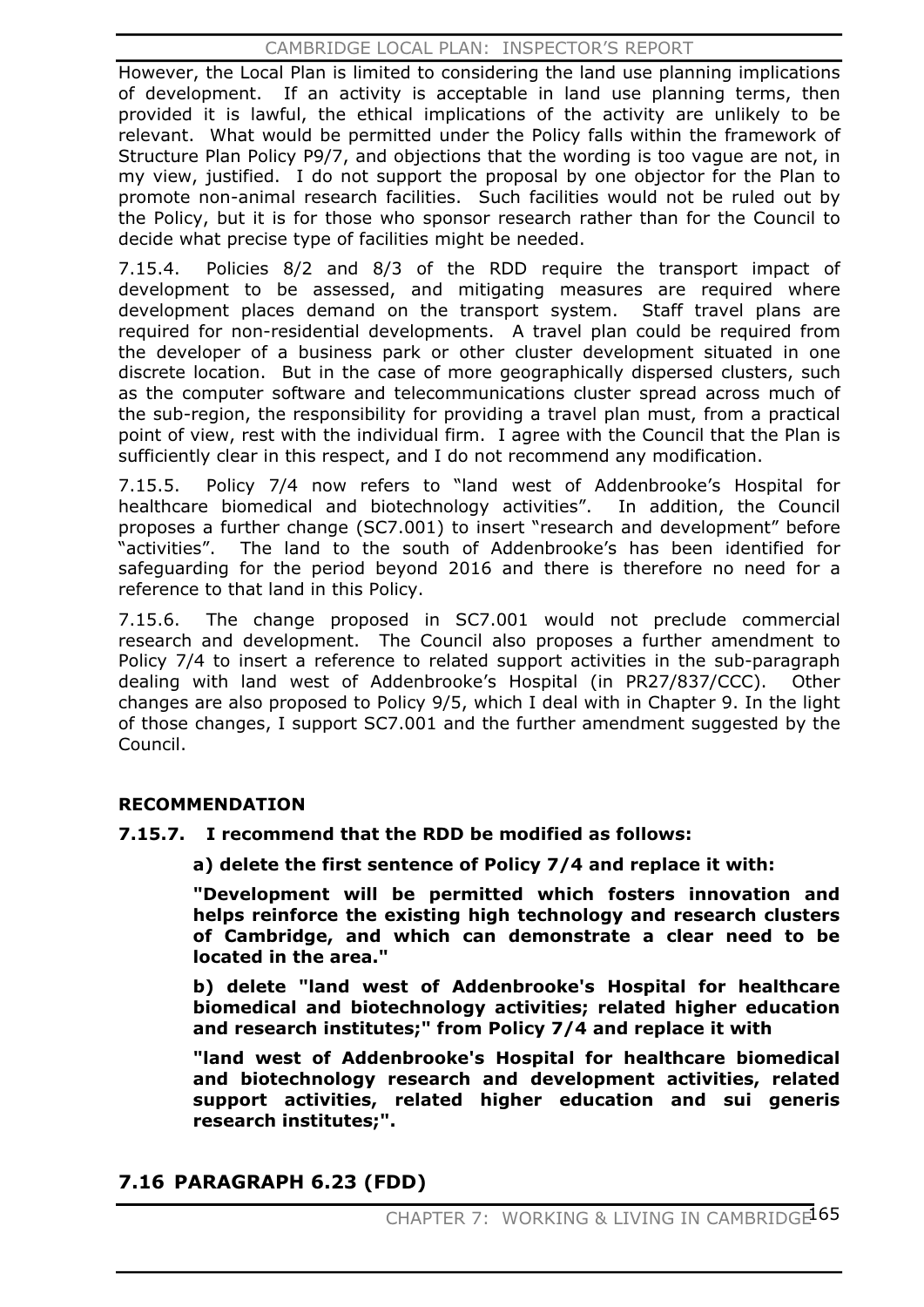#### **Objections**

Medical Research Council 373/10/DEP01/06\_25

#### **Summary of Objections**

The paragraph should include a reference to biomedical and clinical research.

#### **Inspector's Reasoning and Conclusions**

7.16.1. Policy 7/4 refers to biomedical and biotechnology development. Adding the suggested reference to the supporting paragraph as well would add nothing of substance to the Plan.

#### **RECOMMENDATION**

#### **7.16.2. I recommend no modification to the RDD.**

# **7.17 PARAGRAPHS 6.25 (FDD) AND 7.27 (RDD)**

#### **Objections**

Medical Research Council 373/9/DEP01/06\_25 Addenbrooke's NHS Trust 399/17/DEP02/07\_27 Countryside Properties/Liberty Property Trust 837/11/DEP02/07\_27

#### **Summary of Objections**

- The paragraph should refer to specific needs to be close to other research facilities such as Cambridge University, the Medical Research Council or the teaching hospital.
- The Policy should allow appropriate ancillary functions.

#### **Inspector's Reasoning and Conclusions**

7.17.1. Paragraph 7.27 of the RDD now specifically refers to the Medical Research Council.

7.17.2. I have recommended that Policy 7/4 should be modified to include a reference to "related support activities" in its reference to land west of Addenbrooke's Hospital. However, I agree with the Council that it would not be appropriate to modify paragraph 7.27 in a similar way as it is primarily concerned with what might constitute considerations of national interest.

#### **RECOMMENDATION**

#### **7.17.3. I recommend no modification to the RDD.**

## **7.18 PARAGRAPH 7.29**

#### **Objections**

Addenbrooke's NHS Trust 399/18/DEP02/07\_29 Countryside Properties/Liberty Property Trust 837/12/DEP02/07\_29

#### **Summary of Objections**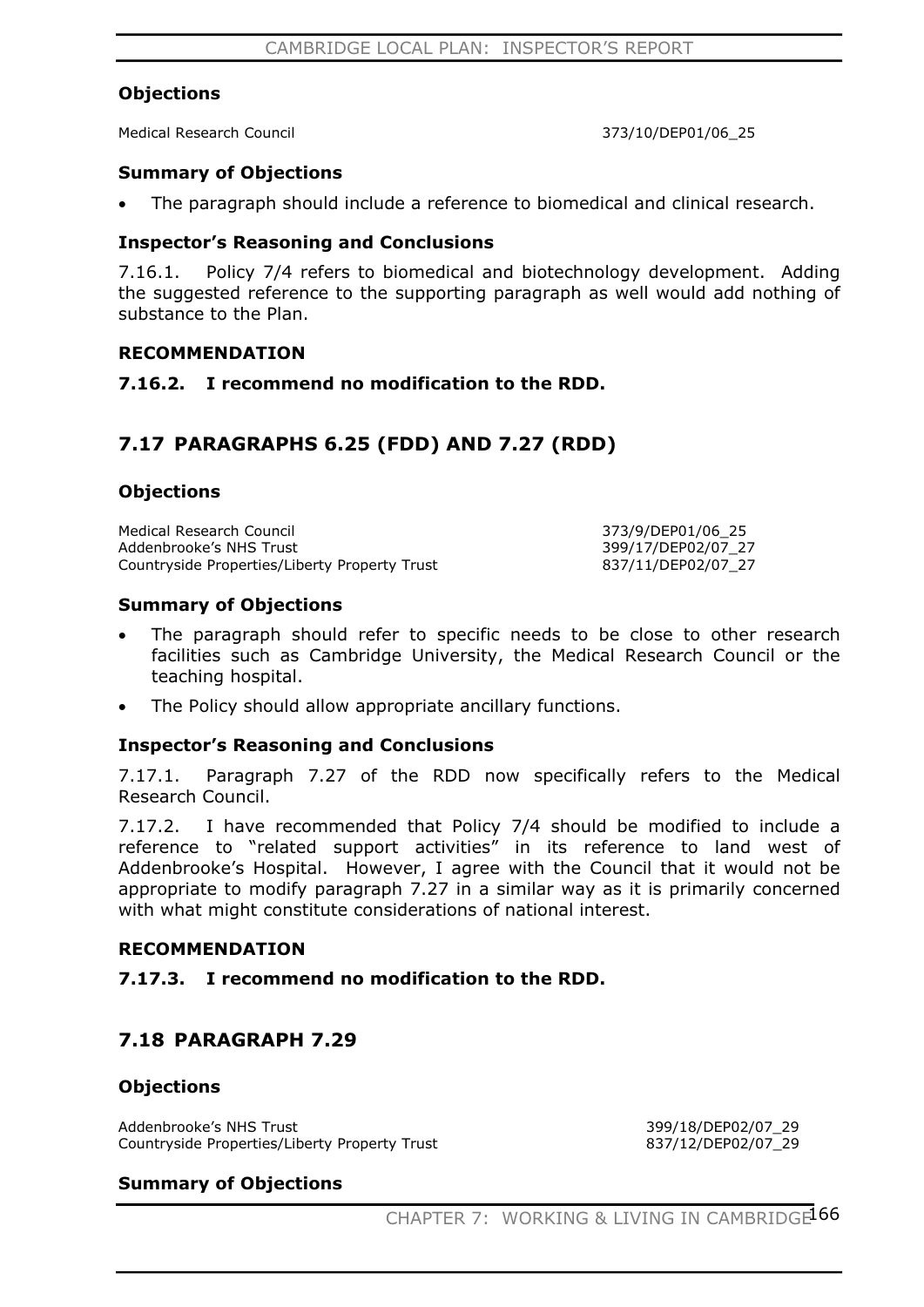The reference to a legal agreement should be deleted, as occupation is properly dealt with by way of condition.

## **Inspector's Reasoning and Conclusions**

7.18.1. There may be some circumstances where occupation could be suitably controlled by condition, and where the use of a condition is therefore preferable in accordance with the advice in Circular 5/2005. But it is clear that in other circumstances the use of conditions would not enable the occupation of premises to be regulated as required by either Local or Structure Plan policy. In such circumstances a legal agreement would be necessary.

#### **RECOMMENDATION**

## **7.18.2. I recommend no modification to the RDD.**

# **7.19 POLICY 6/5 (FDD) AND POLICY 7/5 (RDD)**

## **Objections**

| Addenbrooke's NHS Trust<br>The Chancellor, Masters and Scholars of the | 399/19/DEP01/06 P05 |
|------------------------------------------------------------------------|---------------------|
| University of Cambridge                                                | 33/4/DEP02/07 P05   |
| The Bursars' Committee of the Cambridge Colleges                       | 87/3/DEP02/07 P05   |

#### **Summary of Objections**

- There should be a reference to the Addenbrooke's site (2020), including the Clinical School, Forvie site and within the hospital buildings, in paragraph 6.28.
- The Policy should be more specific about the extent of mixed use that would be acceptable.
- The Policy should also encourage collegiate uses of these sites.

## **Inspector's Reasoning and Conclusions**

7.19.1. Paragraph 7.30 of the RDD (formerly paragraph 6.28) now includes a reference to Addenbrooke's and its clinical school.

7.19.2. Neither Policy 7/5 nor its supporting paragraphs give any indication of the types of mixed uses that might be appropriate on the sites specified in the Policy. The Council intends that planning briefs should be prepared in respect of these two sites, and I agree that a more appropriate time to determine these matters would be during the preparation of the briefs.

7.19.3. It is unnecessary to make any reference in the Policy to the possibility of collegiate uses taking place on these sites. The absence of such a reference would not prevent a proposal for a collegiate use of any of the sites being dealt with on its own merits.

#### **RECOMMENDATION**

## **7.19.4. I recommend no modification to the RDD.**

# **7.20 POLICY 7/6 AND PARAGRAPH 7.36**

## **Objections**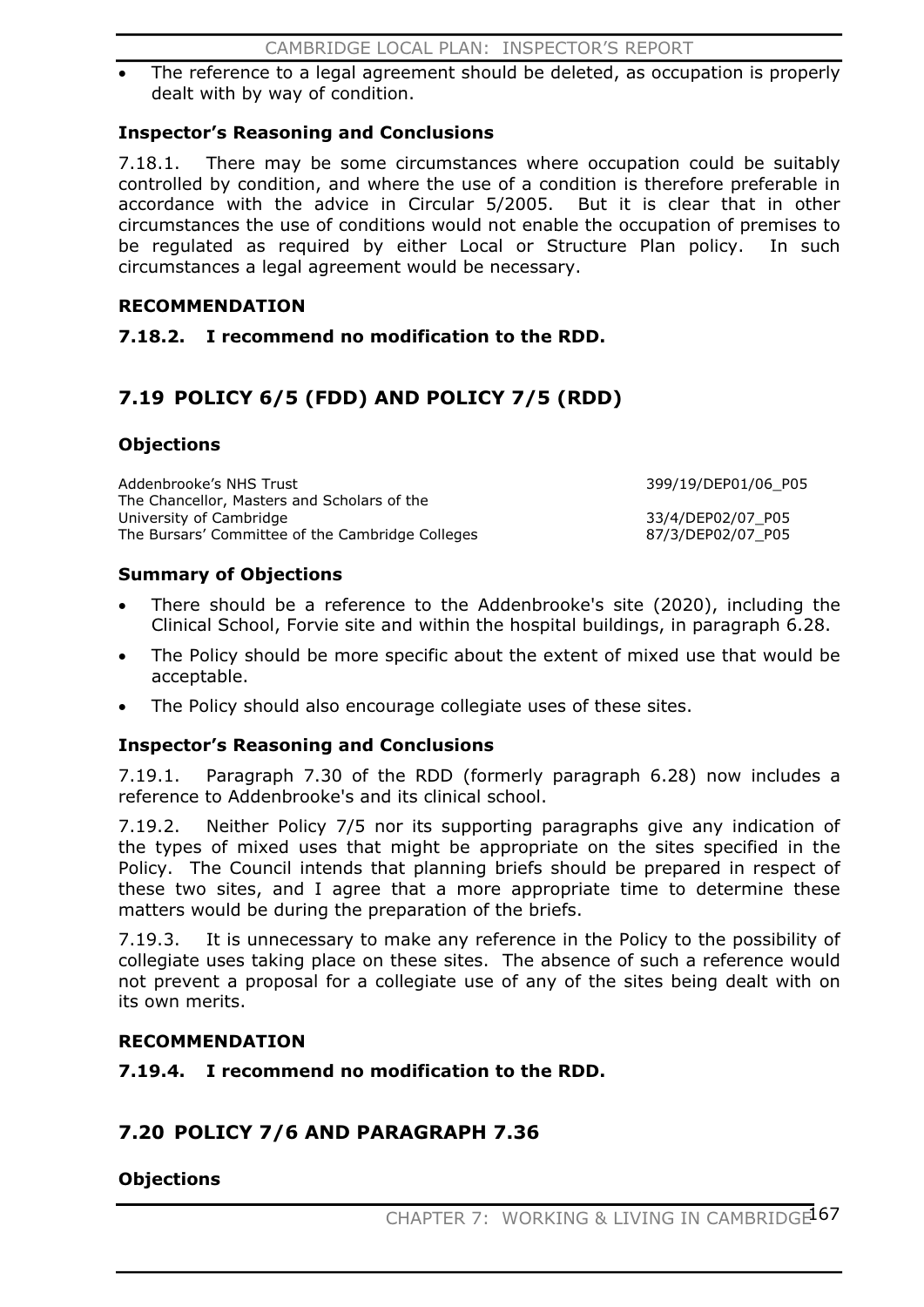North Newnham Residents Association 678/3/DEP02/07 36 678/4/DEP02/07\_P06 Clerk Maxwell Road Residents Association 795/1/DEP02/07\_P06 795/7/DEP02/07\_36 Bulstrode Gardens Residents Association 796/2/DEP02/07\_P06 796/3/DEP02/07\_36 Mrs Penny Heath 832/2/DEP02/07\_P06

## **Summary of Objections**

Site 7.07 (Emmanuel/City Hockey Club Sports Ground) should be removed from Policy 7.07 and designated as a protected open space. If it is not removed, its special environmental qualities should be specifically protected and it should not be developed until the West Cambridge site has been fully developed.

## **Inspector's Reasoning and Conclusions**

7.20.1. The allocation of the Emanuel/City Hockey Club Sports Ground site for College or University development is carried forward from the adopted Local Plan. The Inspector who reported on objections to that Plan, in considering objections to the allocation of this site, expressed the view that its value in meeting future University needs outweighed its environmental contribution to the City, although she also noted the importance and sensitivity of the site in environmental terms.

7.20.2. The justification for this allocation is to meet the needs of Cambridge University over the long-term. Although the Council has made significant provision for the needs of the University in this Plan, it considers that non-Green Belt land should be reused before land to be released from the Green Belt, and its calculations show that if this site were not to be developed as allocated it would be likely to lead to the further release of Green Belt land.

7.20.3. On the other hand, Emanuel, Corpus Christi and Gonville and Caius Colleges, the owners of the site, have objected to the Plan, seeking the allocation of the site for general-purpose housing. In their objections they have stated that there has been no interest expressed in the site either by the University or by any other College for University or College-related purposes, and that it is not needed for either purpose. In similar vein, the University itself in its submissions to the inquiry has stated that the development of the site by the University would not be economically viable, and that there is no realistic prospect of implementation of the allocation for University purposes. In the light of this there appears to be little evidence that the allocation will come forward for the purposes stated in the Policy or that its allocation will reduce the amount of Green Belt land needed to be released.

7.20.4. The Council's review of open spaces carried out in 2000 assessed sites to determine whether they are important for environmental reasons, recreational reasons or both, and indicated that the Emanuel/City Hockey Club Sports Ground site was of recreational importance only. However, in its evidence to this inquiry the Council acknowledges that the site also meets the criteria for environmental importance. Nothing I have seen on site or read in the evidence leads me to disagree with that assessment. It is also clear from the evidence that much of the site is well used for predominantly formal recreation. Although the City Hockey Club part of the site does not appear to have been used for formal sport for some time, it is used informally by local residents.

7.20.5. Paragraph 4.10 of the Plan indicates that there is currently very little recreational open space surplus to requirements, and notes that the majority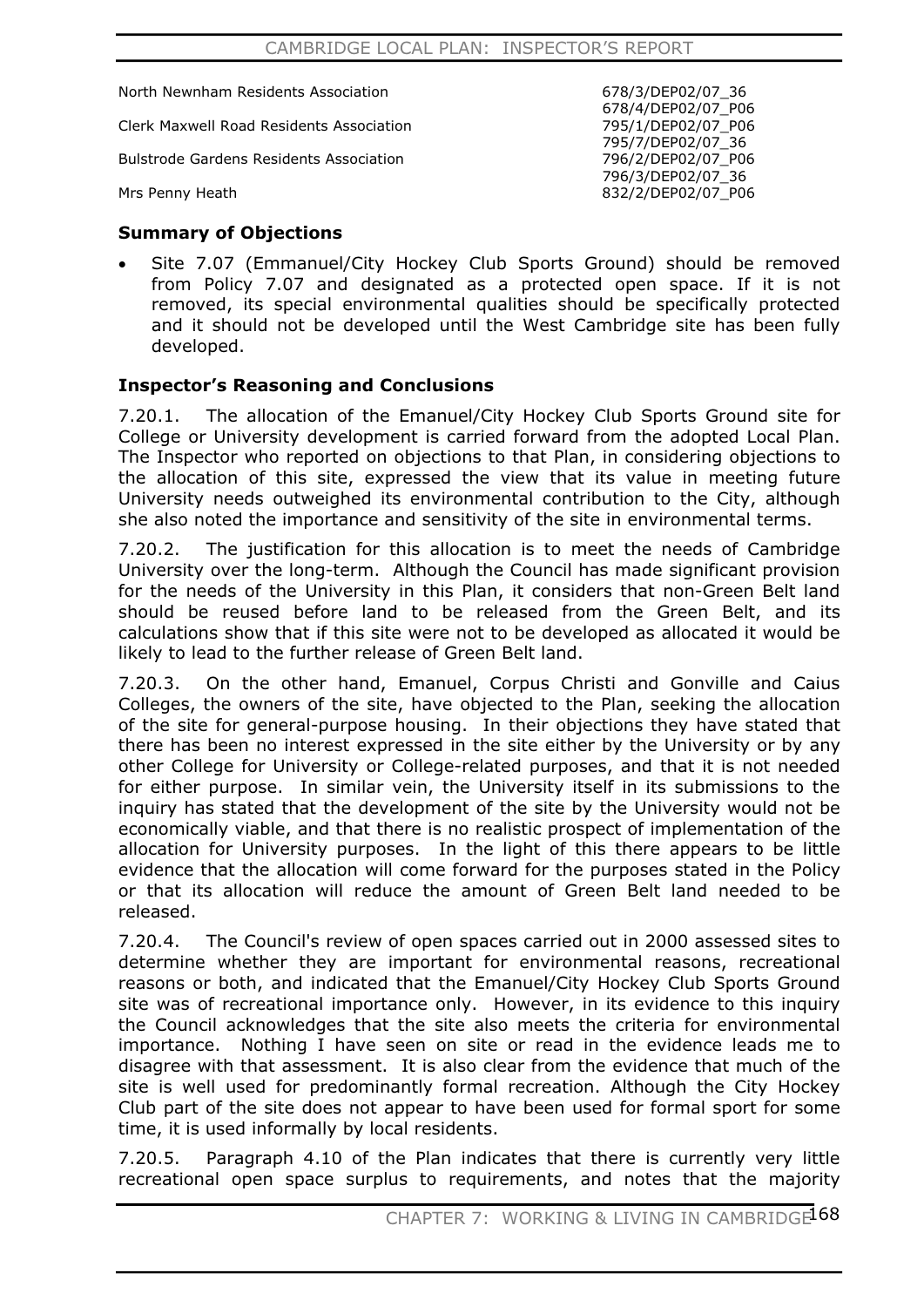makes a major contribution to the recreational resources of the local area and could not be re-created elsewhere. PPG17, which postdates the previous Local Plan inquiry, advises that existing open space and sports and recreational land should not be built on unless it is clearly surplus to requirements. Policy 7/6 of the RDD would require any displaced recreational facilities from the site to be satisfactorily relocated, but the site does not appear to be surplus to requirements at present, and although, according to the Council, a planning approval has been secured for a replacement playing field on Long Road, that is some distance from the site. Even if all the sports facilities available on the site were to be relocated to Long Road (and it is not clear whether that would be the case), there is no evidence that the replacement site would be as accessible to current users as the existing site.

7.20.6. In addition the formal and informal recreational benefits of the site to local residents would be lost, as well as some of its value as open space to the Conservation Area. It is by no means clear, therefore, that the replacement site would provide a qualitative improvement in facilities. For these reasons, the allocation of this site for development would not accord with the advice in PPG17. In view of this, and given the absence now of convincing evidence that the site has any value in meeting the needs of the University, I conclude that the allocation should be deleted from the Plan. As the Council has accepted that the site as open space also has both recreational and environmental value, it would be consistent with the approach of the Plan to other such areas that it should be protected under Policy 4/2, and shown thus on the Proposals Map.

## **RECOMMENDATION**

**7.20.7. I recommend that the RDD be modified as follows:** 

**a) in the first sentence of Policy 7/6 delete "sites" and replace with "site".** 

**b) in Policy 7/6 delete "Site 7.07 Emmanuel/City Hockey Club sports grounds off Wilberforce Road" and the subsequent paragraph.**

**c) delete paragraph 7.36.** 

**d) include the site as a protected open space on the Proposals Map.**

# **7.21 POLICY 6/7 (FDD) AND POLICY 7/7 (RDD)**

## **Objections**

Homerton College 19/2/DEP01/06 P07 Robinson College 24/1/DEP01/06\_P07 St John's College 81/1/DEP01/06 P07 The Bursars' Committee of the Cambridge Colleges 87/22/DEP01/06\_P07 Gonville & Caius 398/3/DEP01/06\_P07<br>398/3/DEP01/06\_P07<br>398/2/DEP01/06\_P07 North Newnham Residents Association 678/5/DEP01/06 P07

Concerned Residents of NW Cambridge (CRONC) 715/3/DEP01/06\_P07 Homerton College 19/4/DEP02/07\_P07 Clerk Maxwell Road Residents Association 795/5/DEP02/07\_P07 Bulstrode Gardens Residents Association 1996/4/DEP02/07 P07

558/2/DEP01/06 P07 678/5/DEP02/07\_P07

CHAPTER 7: WORKING & LIVING IN CAMBRIDGE 169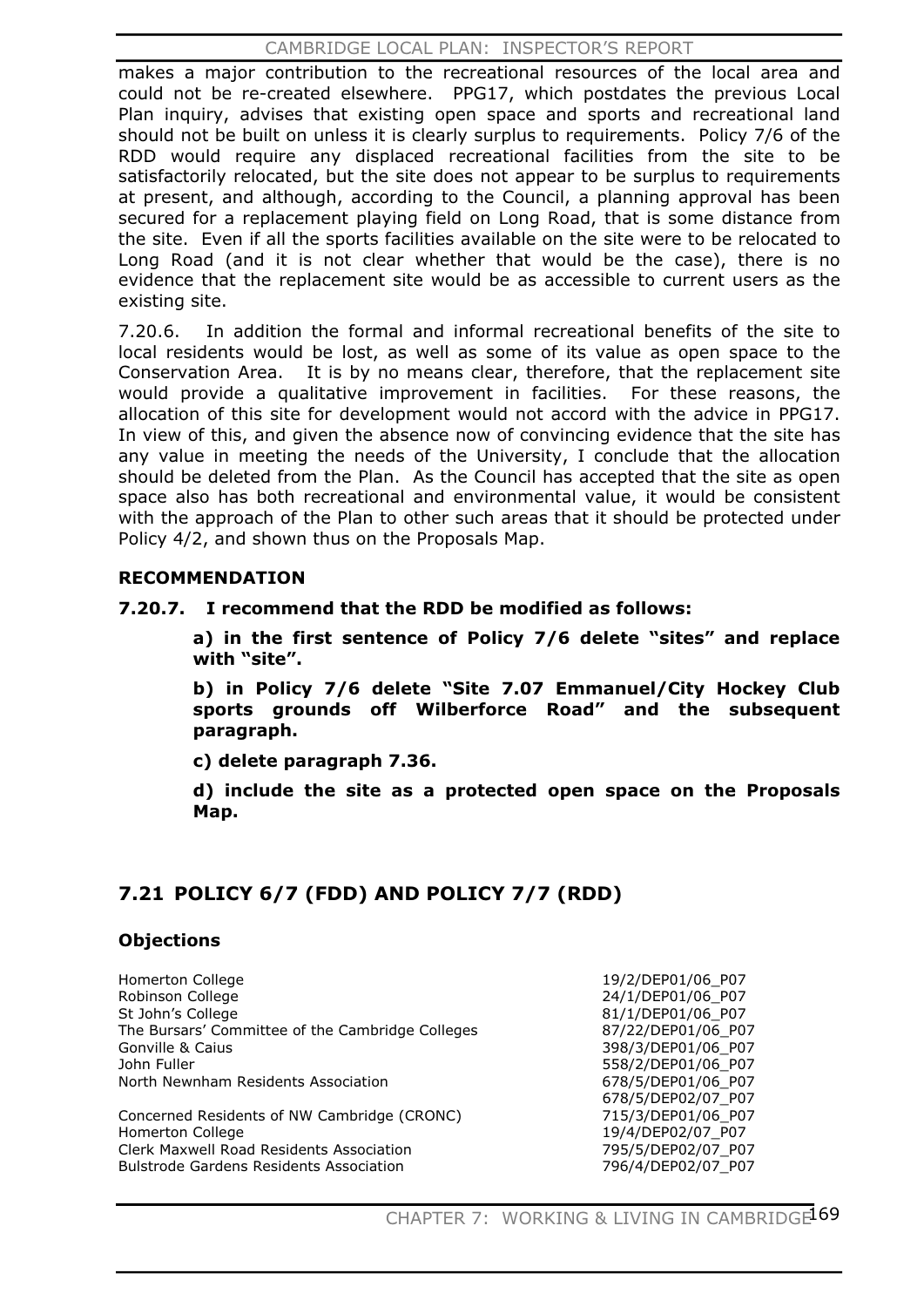## **Pre-Inquiry Changes: SC7.002 and FPC1**

#### **Summary of Objections**

- The Policy should apply to the Colleges as well as the University.
- x Windfall sites should be allowed to be used for student hostels and affordable housing. The presumption against development other than on college sites should be removed. There should be a new policy supportive of further student accommodation outside the specifically identified sites.
- The Plan should clarify whether "affordable housing" as defined includes housing provided for College and University key workers and graduate students.
- If sites for students and College and University key workers also provide residential development they should not have to include "affordable housing".
- The Plan should distinguish between sites held for student residential purposes and those available for University staff or other housing purposes.
- x Areas occupied by the University which become vacant should be used for City purposes.
- x Emmanuel/City Hockey Club Sports Ground should not be allocated for student/University housing.
- Land already removed from the Green Belt for student housing development including sites 6.8, 6.11 and 6.12, should be returned to the Green Belt; no further encroachment on the Green Belt should be allowed unless immediate and pressing need and the absence of alternative sites is shown; the approach to Cambridge from the NW should be fully protected.

## **Inspector's Reasoning and Conclusions**

7.21.1. Policy 7/7 of the RDD now refers to housing for the Colleges as well as for the University. In addition, the Proposals Schedule has been amended to distinguish between uses on sites controlled by Colleges and on those controlled by the University. Paragraph 7.42 also now states that a positive attitude will be taken towards additional windfall student hostel sites. Proposed change FPC1, superseding SC7.002, inserts this statement of support into the Policy itself, which is a more appropriate location for what is effectively an additional policy statement.

7.21.2. According to Paragraph 5.12, Policy 5/5 dealing with affordable housing will not apply on sites where the only residential accommodation to be provided will be in the form of a student hostel. But any other housing provided for College and University workers and graduate students will be subject to the requirement in Policy 5/5 (or Policy 9/7 as appropriate) that an element of that housing should be "affordable" as defined. Given the identified need for affordable housing for University employees and graduate students, there is no justification for excluding such housing from that requirement.

7.21.3. Policy 7/9 exempts residential accommodation from the requirement to provide affordable housing on sites identified in the Proposals Map which also provides student hostel accommodation for Anglia Polytechnic University. I deal with objections to that Policy in more detail below. However, although I find there special circumstances to justify that approach, there is no evidence of similar special circumstances in the case of student housing provided by the Cambridge University Colleges.

7.21.4. Mr Fuller's objection suggested that areas formerly occupied by the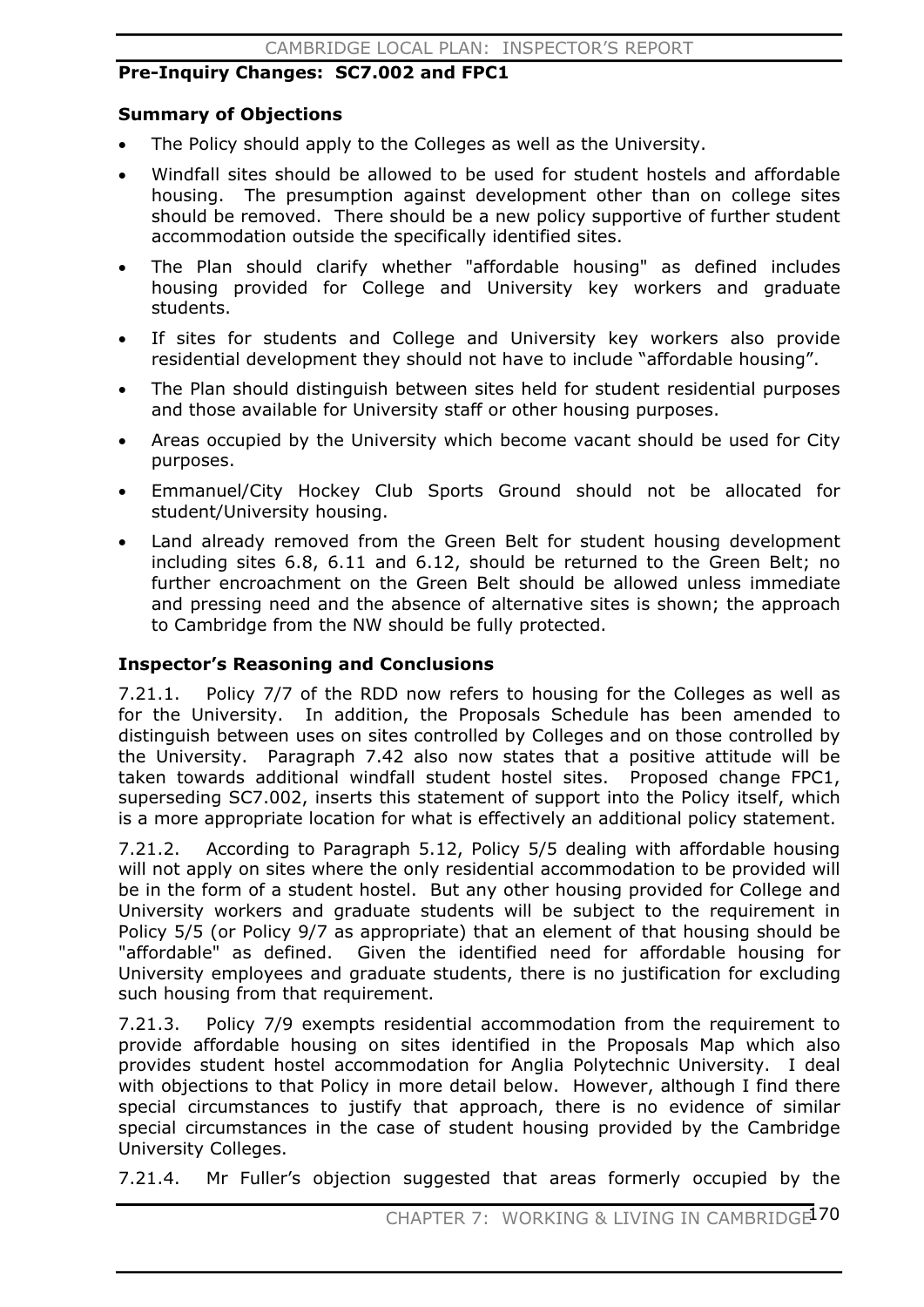University that become vacant should be subject to negotiation for use for City purposes. But that would depend on the City Council or other public body having the resources to acquire the property. Local residents are concerned at the trend in the City centre for residential properties to be taken over for College or University occupation, or to be disposed of for commercial purposes. But changes in the types of residential occupier are not always subject to planning control, and even when they are, there are not necessarily sound planning reasons for preventing a change. The City Centre benefits from its large numbers of residents, who add to the vitality and viability of the area whether they are associated with the University or not. Proposals for other changes of use of University or College property would need to be considered on their planning merits and in the light of relevant development plan policies. For these reasons I do not support any change to the Plan in respect of this objection.

7.21.5. I deal with objections relating to the allocation of Emmanuel/City Hockey Club Sports Ground in Section 7.20 above.

7.21.6. Sites 9.12, 9.15 and 9.16 in the RDD (formerly 6.08, 6.11 and 6.12 in the FDD) were allocated for development in the adopted Local Plan and are not currently in the Green Belt. The larger North West Cambridge site, including land currently in the Green Belt, has been identified in the Structure Plan for development to meet the needs of the University, and the allocations in this Plan accord with Structure Plan policy. I say more about these in Chapter 9. But there are no grounds for removing these sites from the Proposals Schedule or returning them to the Green Belt.

## **RECOMMENDATION**

**7.21.7. I recommend that the RDD be modified by the incorporation of Further Proposed Change FPC1.** 

# **7.22 PARAGRAPH 7.41**

**Objections**

The Bursars' Committee of the Cambridge Colleges 87/4/DEP02/07\_41

# **Pre-Inquiry Changes: SC7.003 and FPC20**

## **Summary of Objections**

The level of provision for disabled students is unreasonable and unjustified.

## **Inspector's Reasoning and Conclusions**

7.22.1. No evidence has been provided to support the level of specially adapted student rooms referred to in paragraph 7.41 of the RDD. The wording proposed in FPC20 (superseding SC7.003) in response to this objection, requiring "adequate" provision to be made, and including a less specific reference to relevant legislation, is more appropriate.

7.22.2. Paragraph 7.41 is repeated with identical wording in paragraphs 7.51 and 7.56. For the reasons set out above, and in the interests of consistency, those paragraphs should not remain in the Plan in the form in which they appear in the RDD or as proposed to be changed in SC7.005 and SC7.006. Paragraph 7.41, although it appears in the supporting text to Policy 7/7 which only deals with College and University of Cambridge student housing, is directed at all applications for new student accommodation, or for alterations to existing. In the light of that,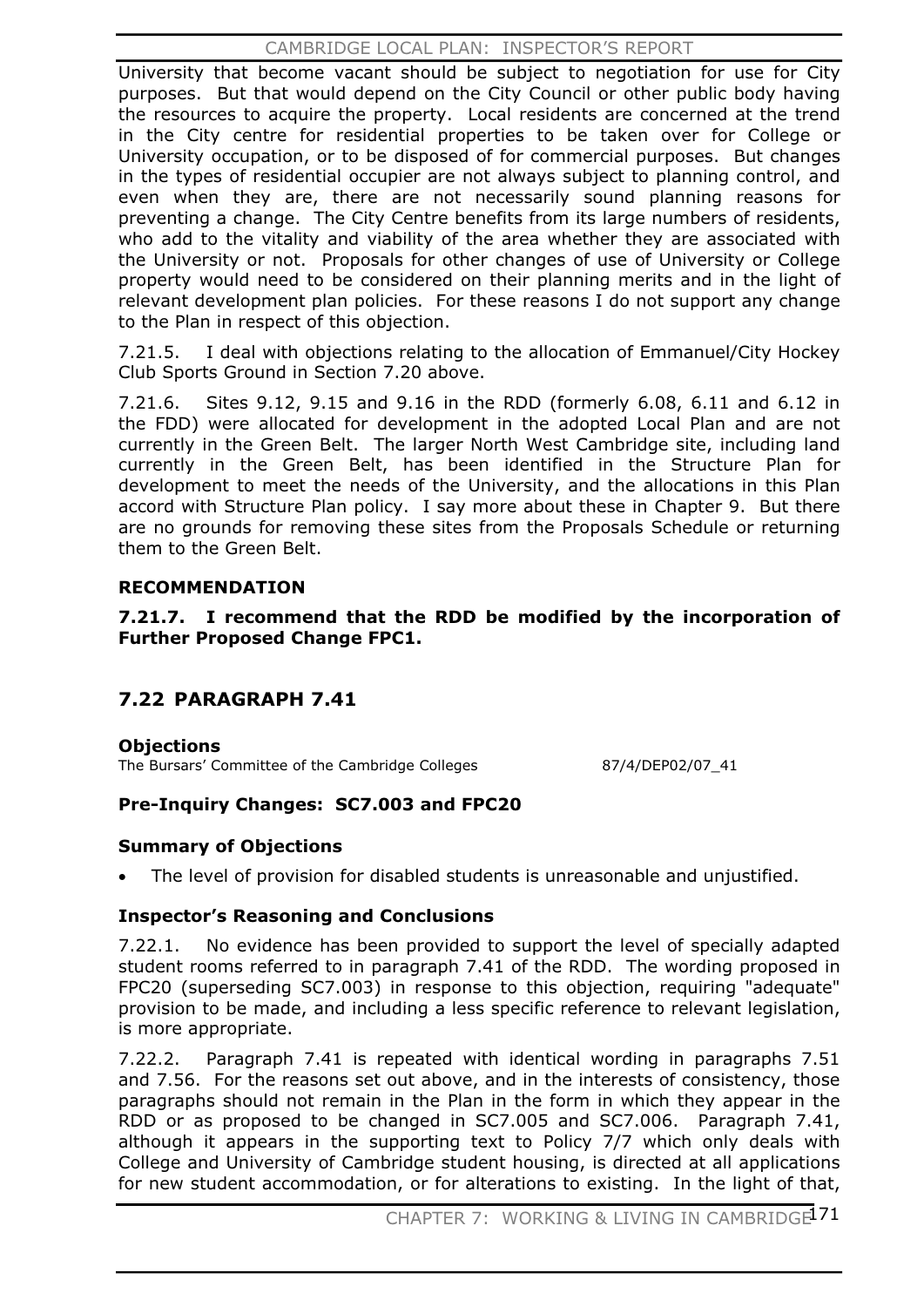paragraphs 7.51 and 7.56 are unnecessary, and I recommend that they are deleted.

## **RECOMMENDATION**

## **7.22.3. I recommend that the RDD be modified as follows:**

- **a) incorporate FPC20;**
- **b) delete paragraphs 7.51 and 7.56.**

# **7.23 PARAGRAPH 7.42**

## **Objections**

Robinson College 24/1/DEP02/07 42 The Bursars' Committee of the Cambridge Colleges 87/2/DEP02/07 42

#### **Pre-Inquiry Changes: SC7.004 and FPC2**

#### **Summary of Objections**

It is unnecessary and unreasonable to require caretaker accommodation.

#### **Inspector's Reasoning and Conclusions**

7.23.1. Given the nature of student hostels, it is reasonable for the RDD to acknowledge that there is a need to consider whether some form of supervision is necessary. However, the requirement for caretaker accommodation is unduly inflexible and does not allow site- and occupier-specific considerations to be taken into account.

7.23.2. Pre-inquiry changes SC7.002 and SC7.004 propose to include the statement of support for student accommodation on windfall sites in Policy 7/7 itself and make consequential changes to paragraph 7.42. FPC1 and FPC2 would further modify the RDD to acknowledge that the need for supervision arrangements would depend on such matters as size, location, distance from the institution served and the nature of the occupants. I consider that a specific reference to caretaker accommodation is unnecessary and so do not support SC7.004. However, FPC2 is more flexible in requiring all relevant matters to be taken into account in determining whether supervision is necessary, and for these reasons I recommend that it is incorporated in the Plan.

#### **RECOMMENDATION**

**7.23.3. I recommend that the RDD is modified by the incorporation of FPC2.**

## **7.24 POLICY 6/9 AND PARAGRAPH 6.51 (FDD), POLICY 7/9 (RDD)**

## **Objections**

St John's College 81/3/DEP01/06\_P09 The Bursars' Committee of the Cambridge Colleges 687/23/DEP01/06 P09 C. Nicholson 318/6/DEP01/06\_P09

Cambridge Regional College 698/1/DEP02/07\_P09

318/9/DEP01/06\_51

CHAPTER 7: WORKING & LIVING IN CAMBRIDGE 172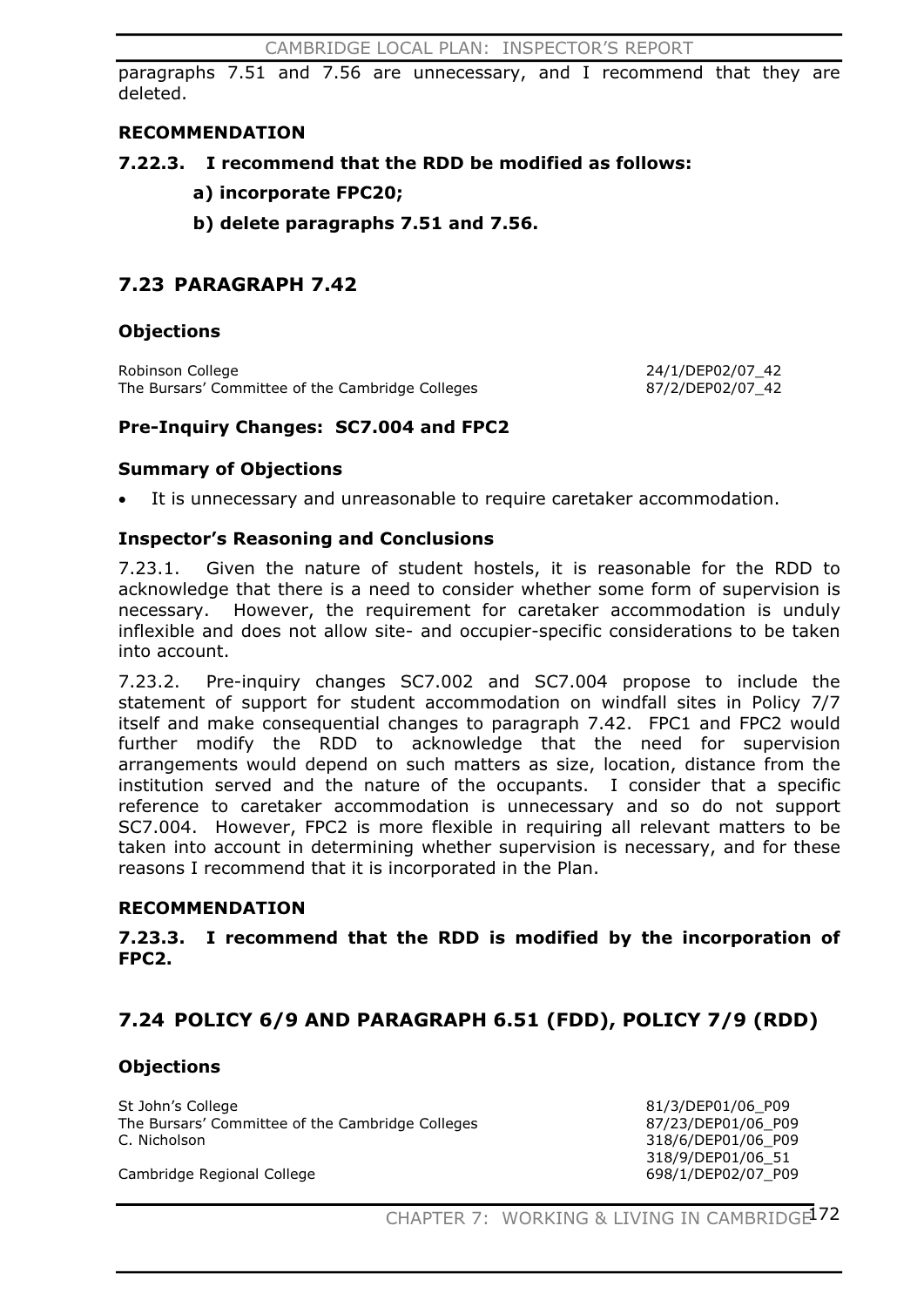#### **Summary of Objections**

- The concession concerning affordable housing on sites provided under this Policy should apply to all student accommodation including University of Cambridge colleges as well as Anglia Polytechnic University (APU).
- Proper consideration should be given to external and internal design.
- The Policy is too prescriptive in favour of APU, and should refer to scope for other potential uses of proposals sites.

#### **Inspector's Reasoning and Conclusions**

7.24.1. The Council's justification for the concession in Policy 7/9 in favour of APU is the difficulty faced by APU in providing student accommodation on land it does not control. Only a very small number of APU students will be housed in University-controlled hostels even when APU's current building programme is completed, by comparison with the very large number of Cambridge University students housed by the Colleges. There are also severe pressures on the local housing market. If the intention of the Policy is for the cross subsidy that would otherwise have gone towards affordable housing to be used instead to support student housing, this does not appear to be unreasonable in principle in the light of these local circumstances. Although such a policy would not apply to Cambridge University Colleges or other local education providers, these are good planning reasons for treating APU differently.

7.24.2. However, the Policy is very vague as to how much student hostel accommodation would need to be provided in order for the exemption to apply, and there is no guidance in the supporting text as to how the Policy would operate in practice. Clearly there would be no planning merit in allowing the exemption if it could be triggered by the provision of a very small proportion of student accommodation.

7.24.3. There is no information as to the proportions of market housing that the Council would consider acceptable on these sites. But in my view the Policy should prevent the exemption from affordable housing from arising where there is only a token amount of student accommodation. I therefore recommend an appropriate change to the wording of the Policy.

7.24.4. In respect of the design of student accommodation, this is more appropriately dealt with at the detailed planning application stage. Other policies of the Plan give adequate guidance on design matters, and no change is needed to the Plan in this respect.

#### **RECOMMENDATION**

#### **7.24.5. I recommend that the RDD be modified as follows:**

**a) modify the third sentence of Policy 7/9 to read:** 

**If these sites are also providing residential accommodation no requirement for affordable housing will be sought under Policy 5/5 provided a significant proportion of student hostel accommodation is included to meet the needs of Anglia Polytechnic University.** 

**b) In second sentence delete "firms" and insert "bodies".** 

## **7.25 POLICY 6/10 (FDD)**

**Objections**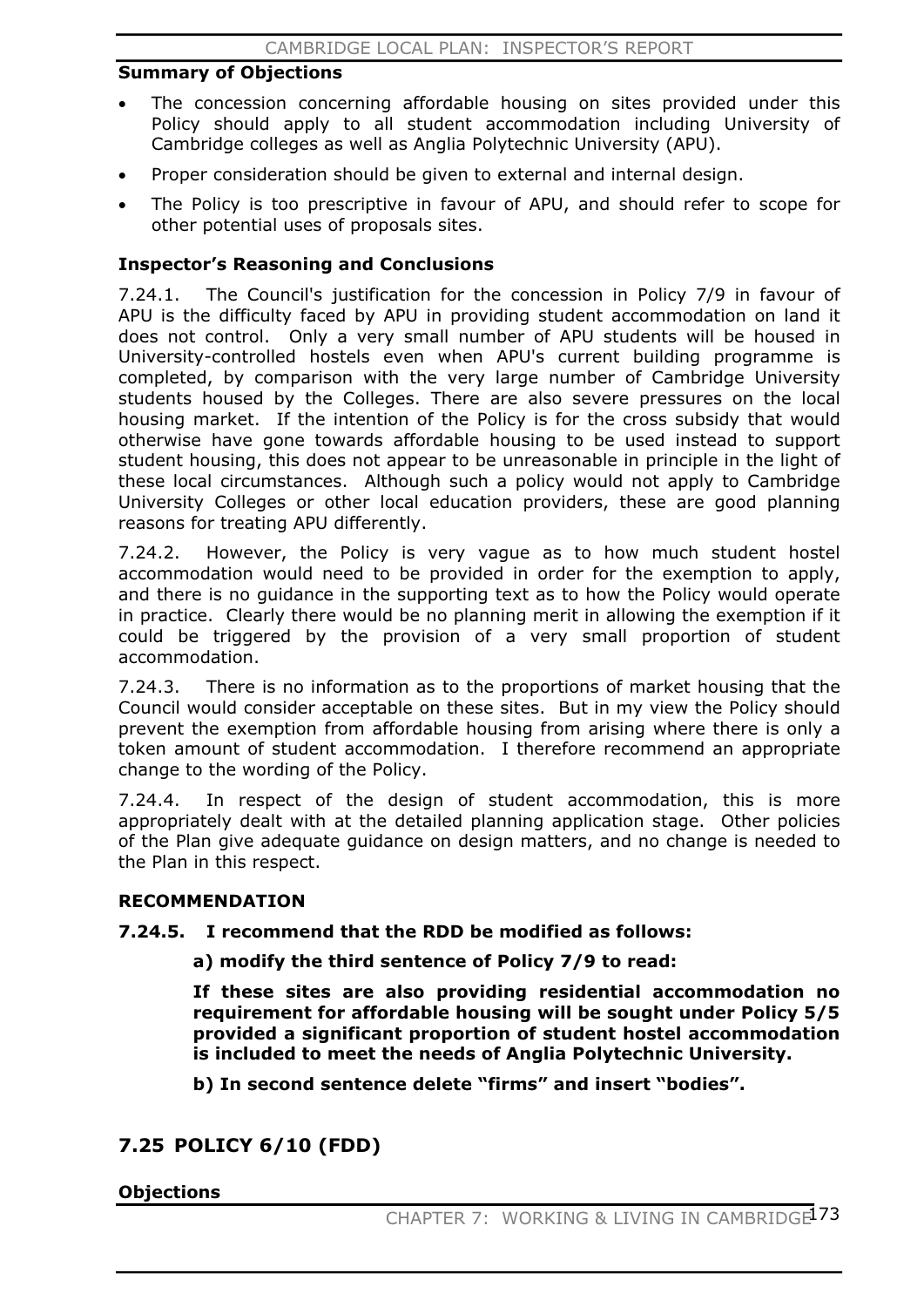Turnstone Estates and the states and the states and the 47/19/DEP01/06 P10 Januarys 691/5/DEP01/06 P10

#### **Summary of Objections**

It is not appropriate to restrict occupancy of development to selected groups.

#### **Inspector's Reasoning and Conclusions**

7.25.1. Circular 11/95 "The Use of Conditions in Planning Permissions" advises that conditions restricting the occupancy of premises to a particular occupier or class of occupier should only be used where special planning grounds can be demonstrated, and where the alternative would be a refusal of planning permission. In the particular circumstances of Cambridge, where there is severe pressure on the local housing market as well as a demonstrated significant shortage of accommodation for students, I consider that such special planning grounds have been demonstrated to justify the restriction on occupation of speculative student hostel accommodation set out in Policy 7/10 (Policy 6/10 in the FDD).

#### **RECOMMENDATION**

#### **7.25.2. I recommend no modification to the RDD.**

## **7.26 PARAGRAPH 7.52**

#### **Objections**

Cllr John Durrant 838/4/DEP02/07\_52

#### **Summary of Objections**

The words "during its teaching terms" should be deleted to prevent the accommodation from being let to car drivers who would be creating pressure on local streets.

#### **Inspector's Reasoning and Conclusions**

7.26.1. It would be unreasonable to prevent student accommodation being let to other types of tenant out of term time. Use by other occupiers during vacation time would not necessarily give rise to a greater demand for car parking spaces, given the temporary nature of such occupation. There is no clear evidence that properly enforced parking controls would not be capable of controlling any problems that might otherwise arise.

#### **RECOMMENDATION**

#### **7.26.2. I recommend no modification to the RDD.**

## **7.27 PARAGRAPH 6.49 (FDD)**

#### **Objections**

Turnstone Estates **1998** and 1999 and 1999 and 1999 and 1999 and 1999 and 1999 and 1999 and 1999 and 1999 and 19

#### **Summary of Objections**

CHAPTER 7: WORKING & LIVING IN CAMBRIDGE 174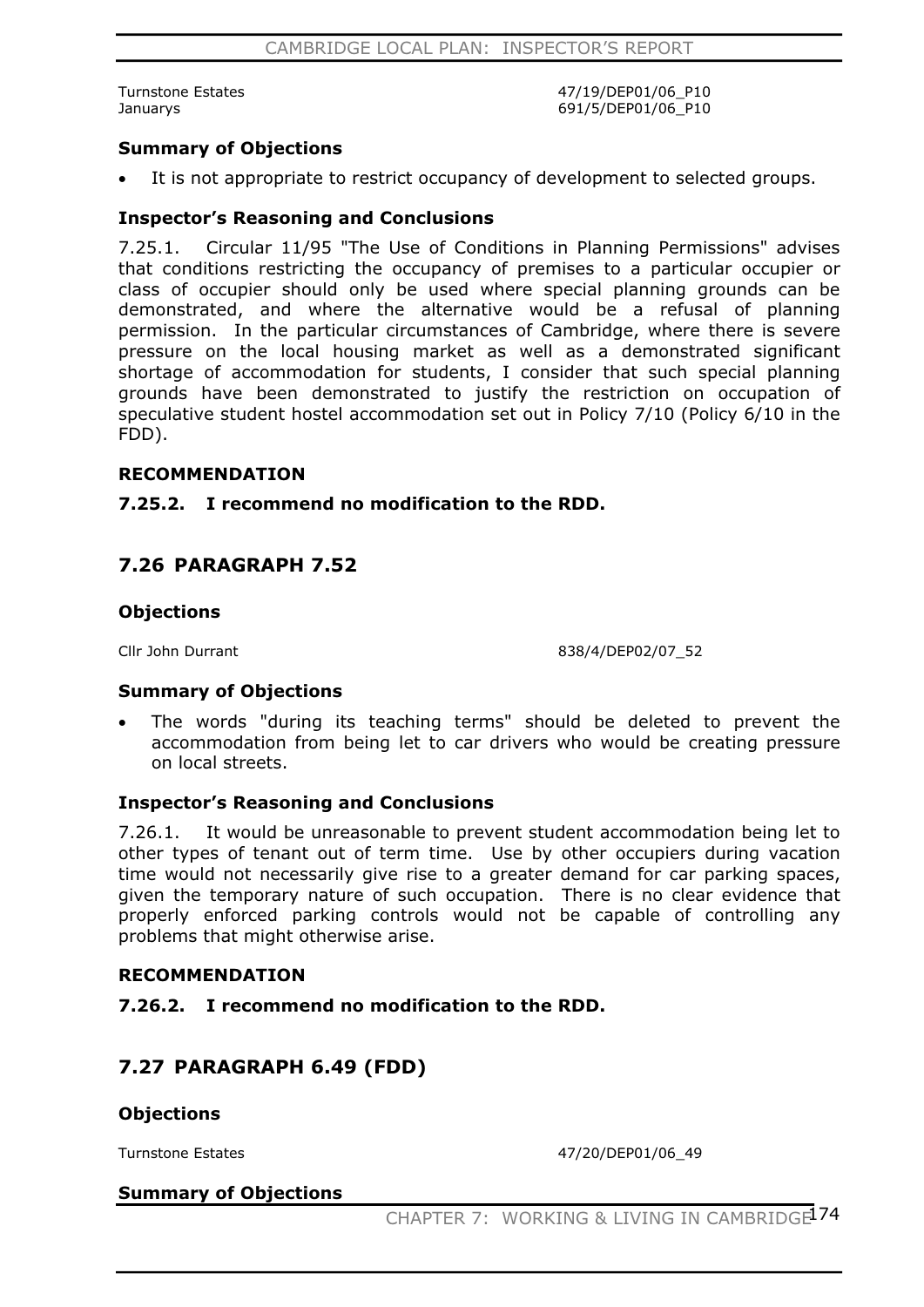Policy  $6/10$  is confused by the reference in paragraph  $6.49$  to non-speculative development for other institutions being considered "on their merits".

## **Inspector's Reasoning and Conclusions**

7.27.1. Paragraph 6.49 has not been carried forward into the RDD.

## **RECOMMENDATION**

**7.27.2. I recommend no modification to the RDD.** 

# **7.28 POLICY 7/11**

## **Objections**

The Bell Educational Trust **83/14/DEP02/07\_P11** 

## **Summary of Objections**

There should be no restriction on the expansion of existing language schools.

## **Inspector's Reasoning and Conclusions**

7.28.1. Policy 7/11 effectively carries forward the provisions of policies HE14 and HE15 of the adopted Local Plan, and long-standing policies restricting the establishment or expansion of language schools. These policies were originally adopted because of concerns as to the pressure such schools exerted on service sector employment growth, the housing supply (particularly the private rented sector) and public facilities and amenities. The Inspector considering objections to the now adopted Local Plan concluded that language schools have no significant local or sub regional functions and can add to local housing pressures. She also concluded that the extension of capacity at existing schools could undermine the policy of restraint.

7.28.2. Policy 26 of RPG 6 requires development plans to continue to include policies for the selective management of development within the area close to Cambridge, discriminating in favour of uses that have an essential need for a Cambridge location. This theme is continued into Policy P9/7 of the Structure Plan, which requires employment land in and close to Cambridge to be reserved for development which can demonstrate a clear need to be located in the area. The prohibition on the establishment of new language schools in Policy 7/11 accords with this strategic planning guidance. The objector has suggested that Policy P9/7 provides support for language schools, but although it specifically refers to Class D1 educational uses, these may only be permitted if they show a special need to be located close to the universities or other established research facilities or associated services in the Cambridge area. Language schools have no such need, and there is therefore no inconsistency between the Policy and the final sentence of paragraph 9.52 of the Structure Plan explanatory memorandum.

7.28.3. Although the Council has acknowledged that the evidence upon which the Policy is based has not been updated for some years, I see no reason to disagree with the previous Inspector's findings that language schools have no significant local or sub-regional functions. It also seems self-evident that an increase in the number of foreign students at language schools in the city, which would be likely to occur if the existing schools were allowed to extend their teaching space, would increase the demand for accommodation, in a city where it is acknowledged that there is a high level of need for housing. Even though the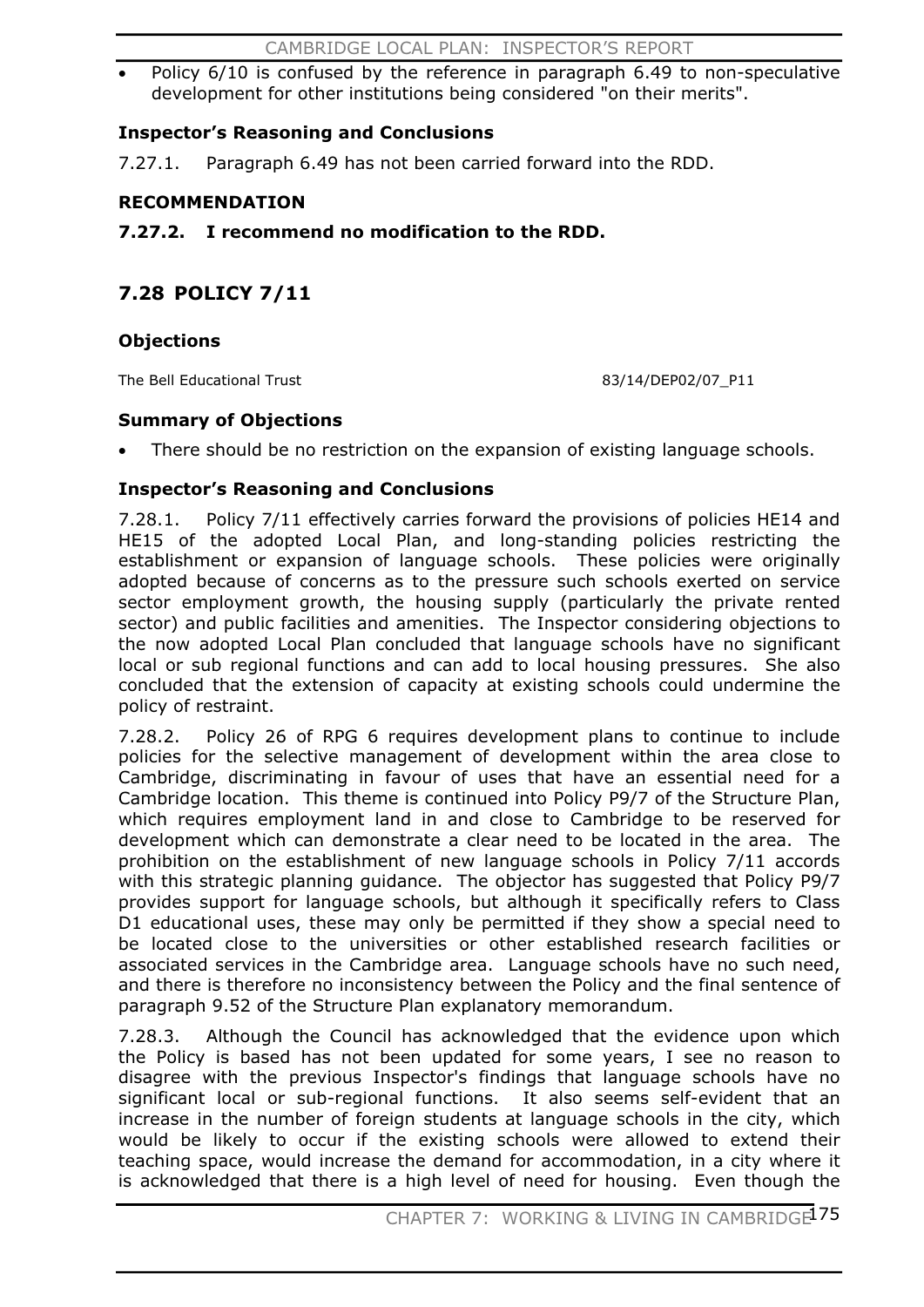objector relies heavily on accommodation provided by local families to house its students, that in itself deprives the city of a source of accommodation that might otherwise be made available to those employed in sectors that have an essential need to locate in Cambridge.

7.28.4. There is already a significant number of foreign language students studying in the City, and the Council acknowledges its lack of control over many of the temporary schools. In those circumstances, it is even more important to continue controls over existing schools. Whilst the 10% restriction might, at first sight, appear somewhat arbitrary, it is drawn from similar restrictions in the Planning Acts, and it does not appear to me to be unreasonable to provide for a relatively minor relaxation in an otherwise restrictive policy. To remove the 10% restriction would allow for unlimited and continued expansion of existing schools, and I share the view of the previous Inspector that this would undermine the existing restraint policy.

## **RECOMMENDATION**

**7.28.5. I recommend no modification to the RDD.** 

# **7.29 OMISSION SITE 10 – LAND SOUTH OF WEST CAMBRIDGE SITE**

## **Objections**

The objections to this aspect of the plan are listed in Annex 3.

## **Summary of Objection**

Land at Grange Farm Cambridge should be excluded from the Green Belt and allocated for a new College and Innovation Centre.

## **Inspector's Reasoning and Conclusions**

7.29.1. This area of Cambridge is not one of those identified in Structure Plan Policy P9/2c for housing and mixed use development, and where local planning authorities are required to carry out a review of Green Belt boundaries. Studies of the wider Green Belt west of the City have identified little scope for change if the purposes of this part of the Green Belt are to be maintained, a conclusion endorsed by the Structure Plan EIP panel. The Council's Inner Green Belt Boundary Study identified this omission site as lying within an area of land having a high or medium importance to the Green Belt in terms of its contribution towards the character and setting of the City, and considered that development would be of high or medium significance to the Green Belt. It did not recommend that this site should be released from the Green Belt.

7.29.2. I find no reason to disagree with this assessment, despite this omission site's location adjoining the University's West Cambridge site. This site lies beyond the existing highly visible and firm boundary to the built up area to the north of the site. In my view development on the site, however carefully designed, would intrude to some extent on views from the west towards the City Centre, and would have a particular impact when seen from that part of the Coton footpath immediately west of this omission site, narrowing available views of the historic core. It would also narrow the views of the countryside available to the west at present from the built-up area, reducing the green corridor that at present penetrates into the built-up area and contributes towards the setting of the City.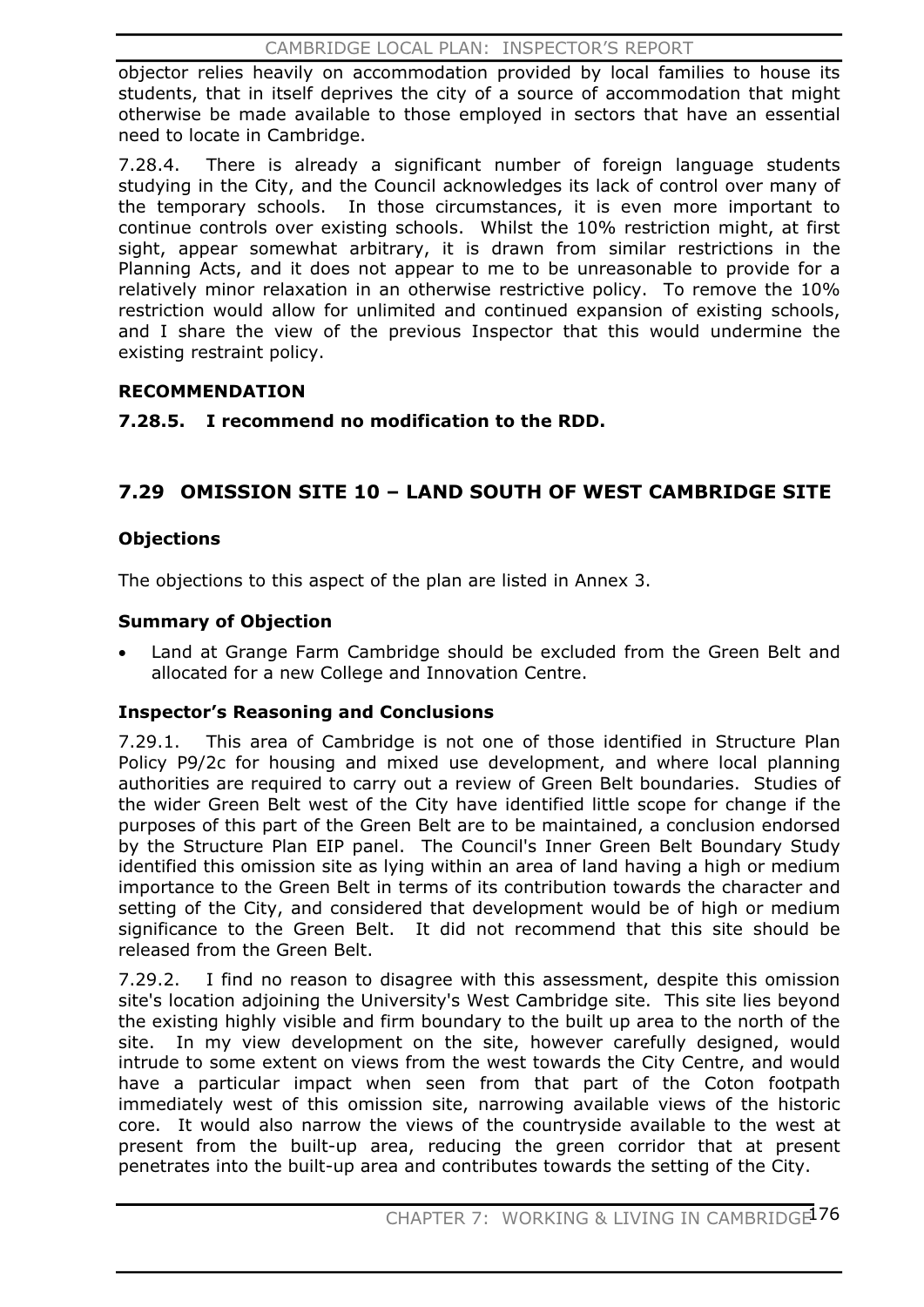7.29.3. The Plan has made provision for land for University related uses under Policy 9/7 between Madingley Road and Huntingdon Road, one of the locations identified in the Structure Plan, such uses to include new Collegiate provision. In addition, the West Cambridge site (site 7.06), which was allocated in the 1996 Local Plan, has not been fully developed.

7.29.4. The 1996 Plan also allocated two sites, Emmanuel Sports Ground and the 19 Acre Field, as being suitable for College development, neither of which has been taken up. I have recommended that the Emmanuel Sports Ground allocation should be deleted from this Plan, but the 19 Acre Field remains available should the need arise. There is no evidence that there is any need for College development that could not be met through other allocations in the Plan.

7.29.5. There is also no evidence that any need for an innovation centre could not be met on land already allocated for employment, including the West Cambridge site and other land specifically identified in Policy 7/4. Whilst the East Cambridge employment land allocation is unlikely to come forward during the Plan period, I am not satisfied that the appropriate response would be to modify Green Belt boundaries even further than already provided for, given the findings of various Green Belt studies on the effect of development in this area.

7.29.6. Under these circumstances, there appear to be no exceptional circumstances that would justify allocating the site for development or modifying the Green Belt boundary in this location.

## **RECOMMENDATION**

**7.29.7. I recommend no modification to the RDD.** 

# **7.30 OMISSION SITE 7 – LAND ADJOINING PETERHOUSE TECHNOLOGY PARK**

## **Objections**

The objections to this aspect of the plan are listed in Annex 3.

# **Summary of Objections**

- This land should be removed from the Green Belt and allocated for housing and/or employment uses.
- The land should not be allocated for environmental, Green Belt, recreational, wildlife and traffic reasons.

## **Inspector's Reasoning and Conclusions**

7.30.1. I deal here with the possible employment allocation. The housing allocation objection is considered in Chapter 5 above.

7.30.2. This site is open land, in the Green Belt and outside the urban area, and I consider that these factors outweigh the possibility of a shortfall in employment land during the Plan period. It is more appropriate for the Council to monitor the situation closely and take corrective action having reviewed the availability of land across the Plan area, rather than allocate Green Belt land on an ad hoc basis. I do not support the allocation of this site for employment purposes.

## **RECOMMENDATION**

## **7.30.3. I recommend no modification to the RDD.**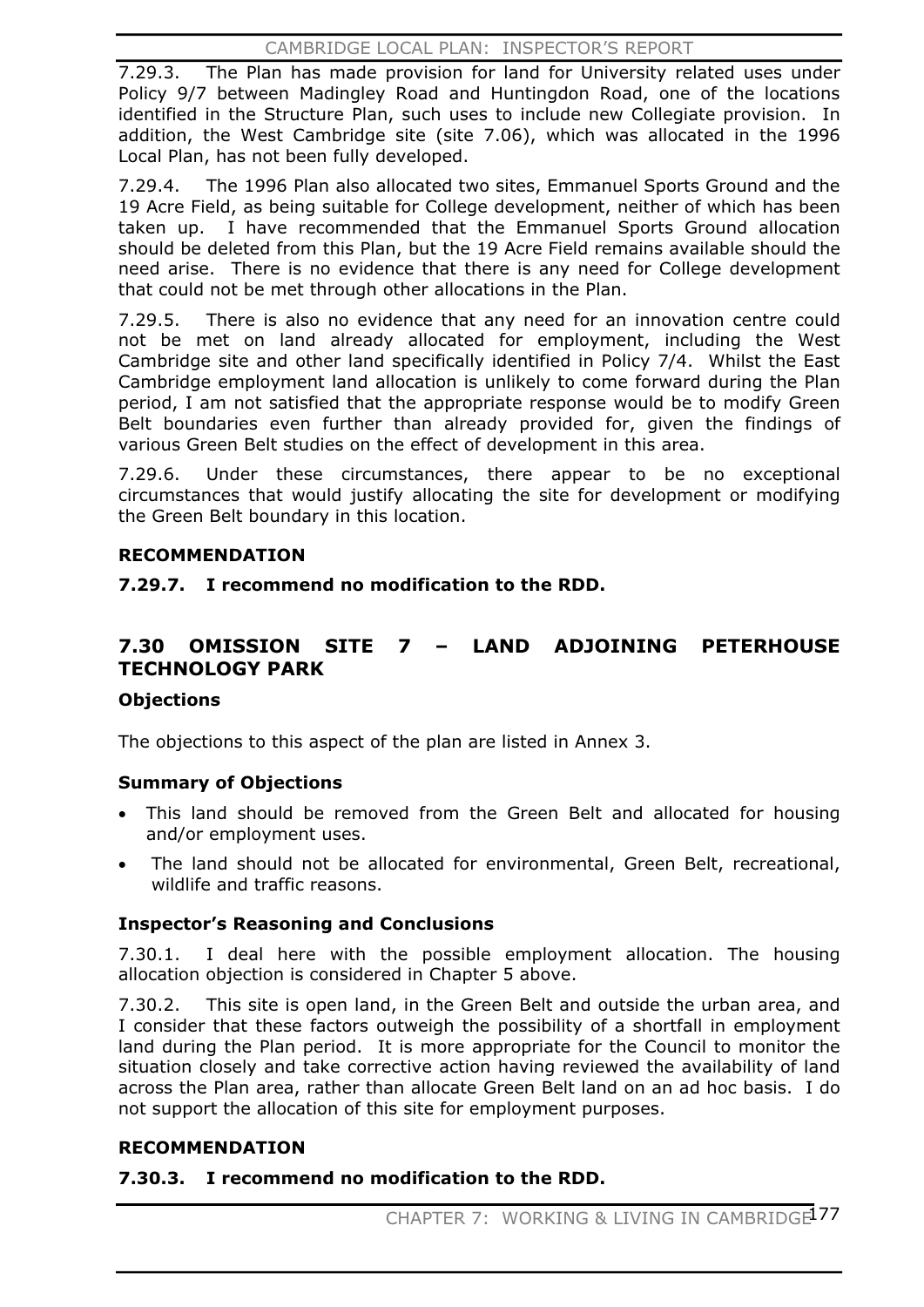# **8 CONNECTING & SERVICING CAMBRIDGE**

# **8.1 WHOLE CHAPTER**

## **Objections**

Cambridge Preservation Society 26/6/DEP01/07 Owen 252/1/DEP01/07 C. Nicholson 318/7/DEP01/07 Keymer Cavendish 431/2/DEP01/07 Environment Agency 434/6/DEP01/07 Elaine Wheatley 727/1/DEP02/08 Nick Jackson 749/1/DEP02/09 Kristine Vaaler 767/1/DEP02/08

## **Summary of Objections**

- There is a need for some new roads but the access road linking Addenbrooke's to Hauxton Road should be in a tunnel.
- The FDD ignores Structure Plan policies concerning transport.
- Bradwell's Court should be developed as a new transport hub. The central bus station is totally inadequate.
- There should be stations at Chesterton Sidings and Addenbrooke's.
- Development should not be committed ahead of secure water supplies, and water efficiency should be built into new developments.
- Car parks should be more efficiently provided so as not to waste land.
- Public rights of way should be upgraded to bridleways, and riding encouraged.

# **Inspector's Reasoning and Conclusions**

8.1.1. The Plan concentrates major development areas close to Cambridge at relatively high densities, which is intended to meet development needs whilst reducing the need to travel. It requires new large-scale developments to be accessible by public transport, and also requires consideration to be given to use of rail or water for freight where appropriate. The Plan also facilitates the provision of a station at Chesterton Sidings within South Cambridgeshire district. Under these circumstances the criticism that the Structure Plan's transport policies have been ignored is unwarranted.

8.1.2. There is no proposal for a new transport hub to be provided in the City Centre, and therefore no justification for including a policy for one in the Plan. The issue of provision for buses is largely one for the Local Transport Plan to address, and the absence of any specific policy relating to the bus station in the Plan does not mean that action is not being considered or taken.

8.1.3. The location of the large new developments provided for in the Plan has already been determined by the Structure Plan. Policy 8/18 addresses the need to secure water, sewerage and drainage systems before development is permitted, and Policy 3/1 deals with sustainable forms of development. Its main supporting paragraph contains a reference to reducing the use of natural resources, including water, and to the Council's Sustainable Development Guidelines which refer to water efficiency. I am not satisfied that any further reference to these matters is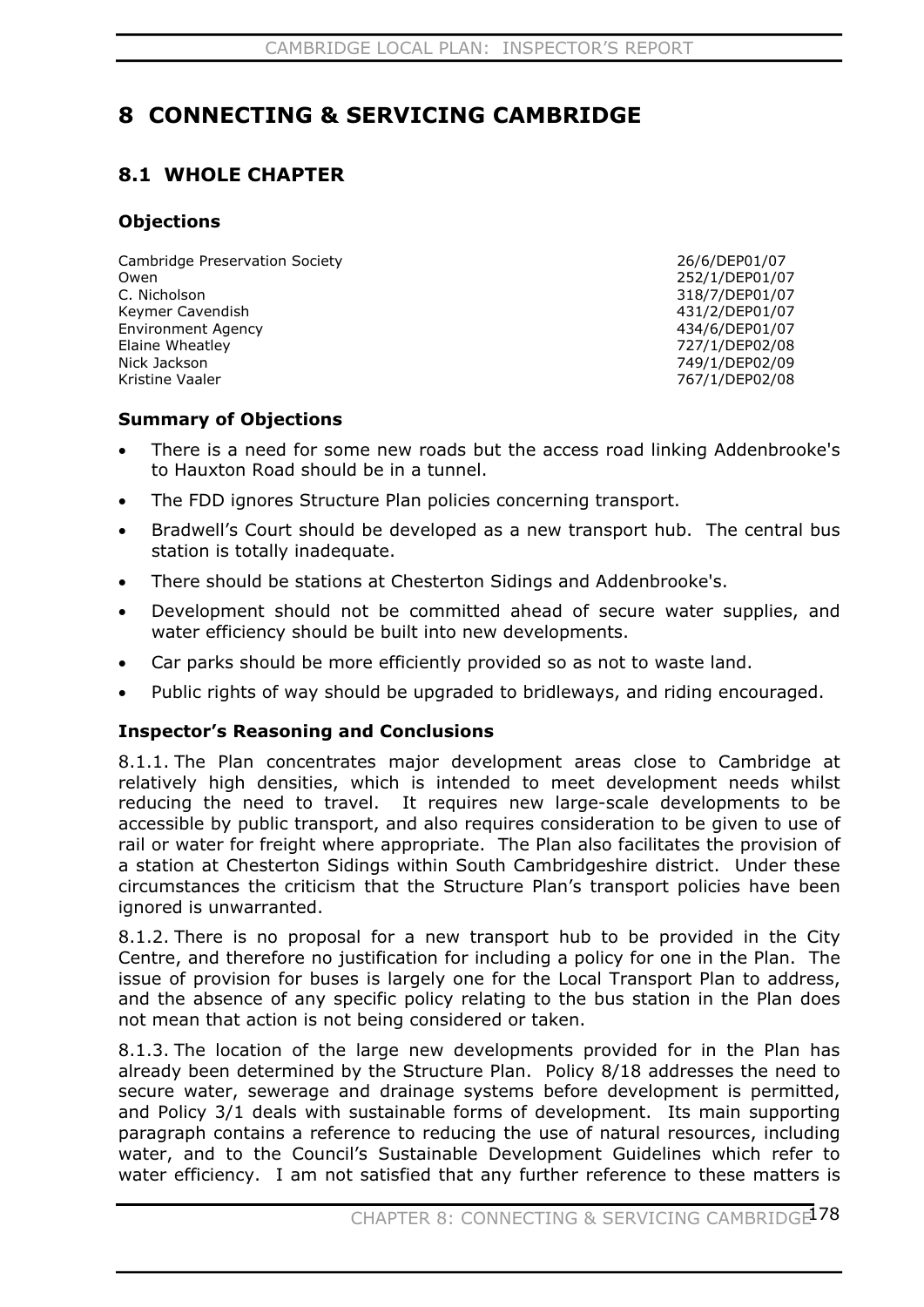needed in the Plan.

8.1.4. It is up to the highway authority, and not for this Plan, to decide whether further road capacity is required in the City.

8.1.5. One of the objectives of Chapter 8 is to minimise the distances people need to travel, particularly by car. The Plan therefore seeks to promote lower levels of private car parking in parallel with improvements to public transport. Chapter 3 of the Plan seeks to achieve the highest design quality in developments, and the aim of achieving a more efficient use of land would point towards allowing less land to be taken up by car parking. The precise design of any car parking would, however, be a matter to be addressed as part of the development control process.

8.1.6. The upgrading of public rights of way to bridleways is the subject of a separate statutory regime. As each case would need to be examined on its merits, a general commitment to upgrading would not be appropriate, whether in this Plan or elsewhere. The Council's Open Space Strategy aims to improve access to the open countryside by foot, cycle and horse, and the master planning of the urban extensions provides an opportunity for the provision of further bridleways to be considered. In the light of this, I am not satisfied that any reference to the subject of bridleways is needed in this Chapter of the Plan. It is not appropriate for this Plan to encourage the provision of riding schools or similar establishments. But other policies of the Plan provide a policy framework within which proposals for new equestrian establishments would be considered.

8.1.7. I deal in more detail with the question of the Addenbrooke's access road in Chapter 9. According to the Council, the road is likely to be constructed under highway authority powers and subject to a separate procedure. However, there is no evidence that a tunnel would be affordable. The issue of providing for a station at Addenbrooke's is dealt with in Chapter 2.

## **RECOMMENDATION**

## **8.1.8. I recommend no modification to the RDD.**

# **8.2 OBJECTIVE 1**

## **Objections**

Ventress Property Developments Limited 690/4/DEP01/07\_OB1 Anne Campbell 768/5/DEP02/08\_OB1

## **Summary of Objections**

- There should be park and ride facilities at all major entry points to the City. Road charging should only be introduced at peak hours and where there is a clear and attractive alternative.
- Objective 1 should include reduction of journey times.

#### **Inspector's Reasoning and Conclusions**

8.2.1. Were any additional park and ride sites to be proposed for the City, it would be likely that they would be located within South Cambridgeshire district, and so would not be a matter for this Plan. The question of road charging would be a matter for the County Council as highway authority to consider, although reference is made to this at the end of paragraph 8.3 of the RDD.

8.2.2. In my view the Council is right in Objective 1 to concentrate on minimisation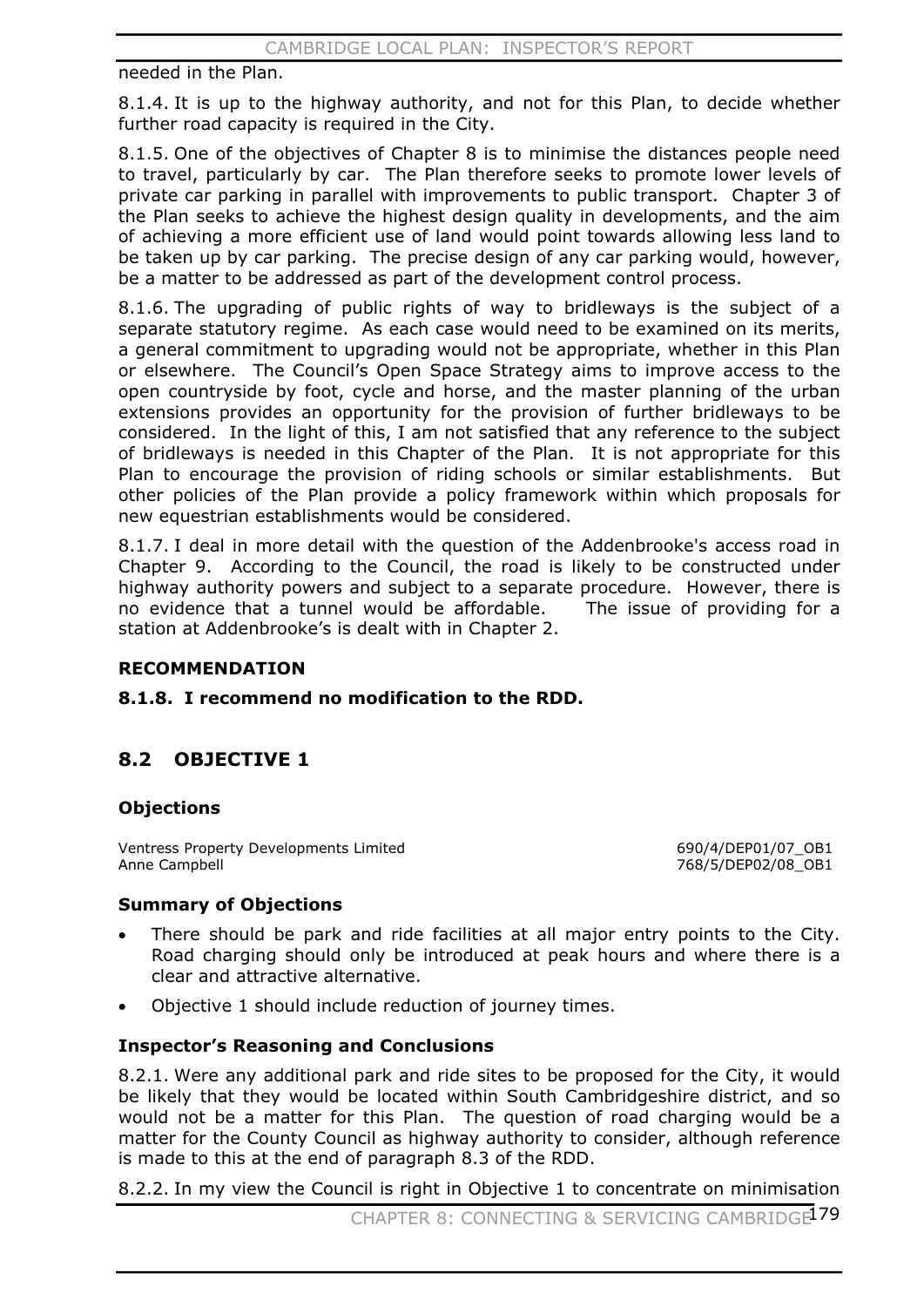of the distances people need to travel, as this is a very significant factor in determining environmental impact. Whilst reducing journey times on public transport is likely to make it more attractive, this is not a matter over which the local plan has a great deal of influence.

## **RECOMMENDATION**

## **8.2.3. I recommend no modification to the RDD.**

# **8.3 PARAGRAPH 7.2 (FDD)**

#### **Objections**

Windsor Road Residents 366/26/DEP01/07\_02

#### **Summary of Objections**

Public transport must be improved before a reduction in car use will occur.

## **Inspector's Reasoning and Conclusions**

8.3.1. The Plan contains a policy relating to public transport services within the urban extensions, a matter over which it can have some influence. However, the improvement of public transport serving existing areas of the City is not within the remit of this Plan.

#### **RECOMMENDATION**

#### **8.3.2. I recommend no modification to the RDD.**

# **8.4 PARAGRAPH 7.3 (FDD) AND PARAGRAPH 8.3 (RDD)**

## **Objections**

The Bursars' Committee of the Cambridge Colleges 87/24/DEP01/07\_03 Christ's College 364/7/DEP01/07\_03

 364/8/DEP01/07\_03 364/9/DEP01/07\_03<br>'0 / 366/27/DEP01/07\_03 للمستخدم المستخدم المستخدم المستخدم المستخدم المستخدم المستخدم المستخدم المستخدم المستخدم 366/27/DEP01/07\_03 366/52/DEP02/08\_03 366/62/DEP01/07\_03 Dr. G. E. Rogers 377/19/DEP01/07\_03

#### **Summary of Objections**

- Fiscal measures are matters for the highway authority. A policy on road charging should not be introduced until public transport has been improved.
- Policy statements should be included as policies and not hidden in the supporting text.
- Objections are made to the car parking standards for the University and Colleges.
- It is questioned whether "a modal shift away from car use" is achievable.
- More specific plans are needed to ensure the implementation of the policies.

## **Inspector's Reasoning and Conclusions**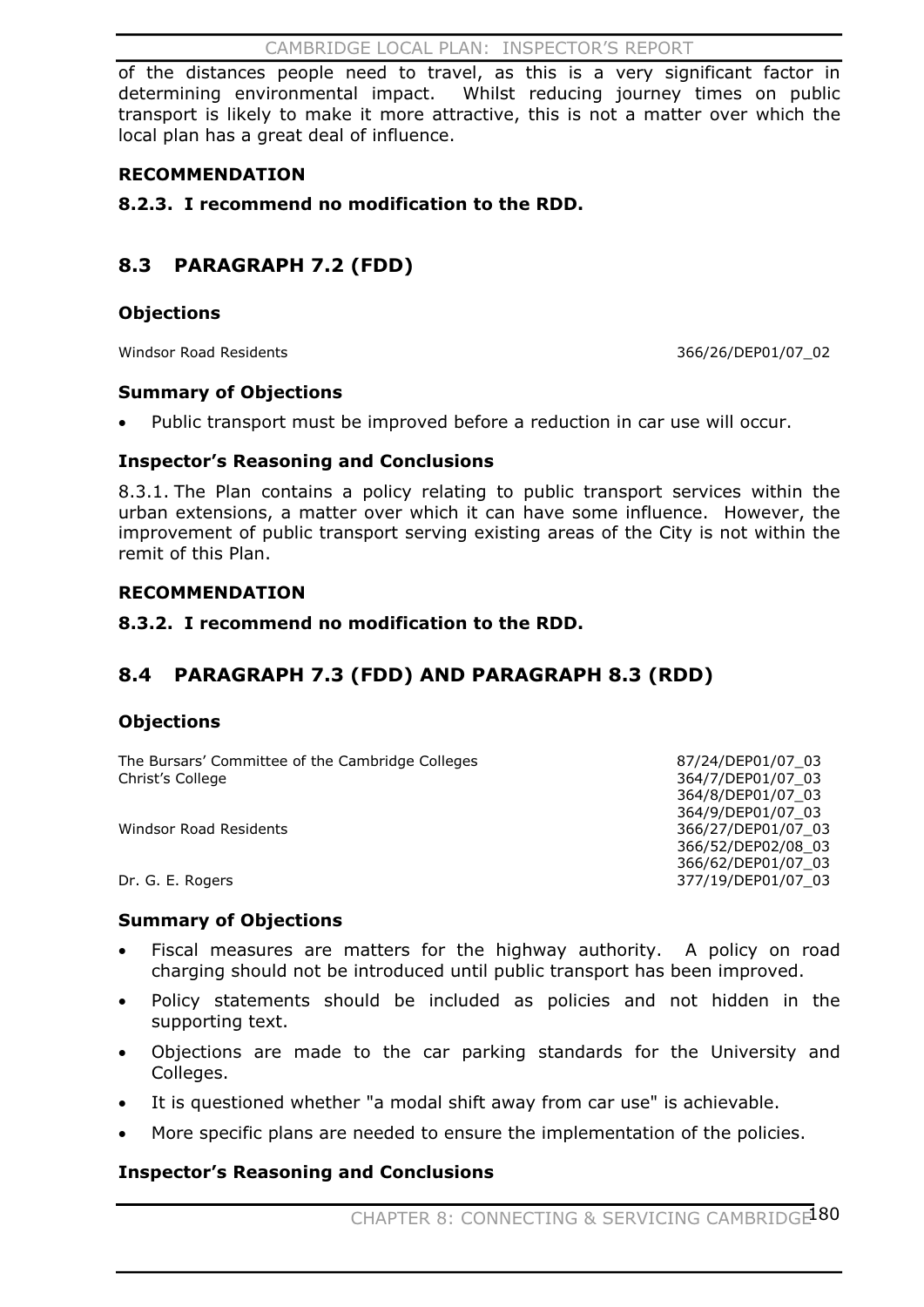8.4.1. As the final sentence of Paragraph 8.3 of the RDD sets out the Council's aspirations in respect of road user charging or workplace parking levies, whilst making it clear that these are matters within the County Council's remit, I see no reason why it should be omitted from the Plan. As they are statements of the City Council's view, but not policies, they are appropriately included in the supporting text. It is not necessary to itemise here all of the matters that the County Council will need to take into account when it considers the feasibility and likely effectiveness of fiscal measures in controlling private car use.

8.4.2. The Local Plan is not the document through which transport proposals will be implemented, and therefore more detail as to implementation would not be appropriate here.

8.4.3. I deal with objections to the car parking standards in Chapter 11. Those standards have been subject to public consultation as part of the Local Plan review.

## **RECOMMENDATION**

## **8.4.4. I recommend no modification to the RDD.**

# **8.5 PARAGRAPH 8.4**

#### **Objections**

Dr. J. I. Coates 790/2/DEP02/08\_04

# **Summary of Objections**

Objection is made to the CGB scheme.

## **Inspector's Reasoning and Conclusions**

8.5.1. The CGB scheme, which is being promoted by the County Council, is the subject of a separate statutory approval process and is outside the remit of this Local Plan.

#### **RECOMMENDATION**

## **8.5.2. I recommend no modification to the RDD.**

# **8.6 POLICY 7/1 (FDD) AND POLICY 8/1 (RDD)**

#### **Objections**

Cambridge Preservation Society 26/34/DEP01/07\_P01

Turnstone Estates **47/21/DEP01/07\_P01** Cambridgeshire County Council **1996** Cambridgeshire County Council **55/36/DEP01/07** Marks and Spencer Plc 367/6/DEP01/07\_P01 Dernford (Regent) Ltd 391/17/DEP01/07\_P01 Bidwells Property Consultants **396/56/DEP01/07\_P01** Addenbrooke's NHS Trust 399/21/DEP01/07\_P01 V & M Whittaker 2008 2009 2012 2020 2030 20439/3/DEP01/07\_P01 H. Tyson 462/3/DEP01/07\_P01 The Perse School for Boys 754/12/DEP02/08\_P01 Anne Campbell 2008 and 2008 and 2008 and 2008 and 2008 and 2008 and 2008 and 2008 and 2008 and 2008 and 2008 and 2008 and 2008 and 2008 and 2008 and 2008 and 2008 and 2008 and 2008 and 2008 and 2008 and 2008 and 2008 and 2

26/35/DEP01/07\_P01

## **Summary of Objections**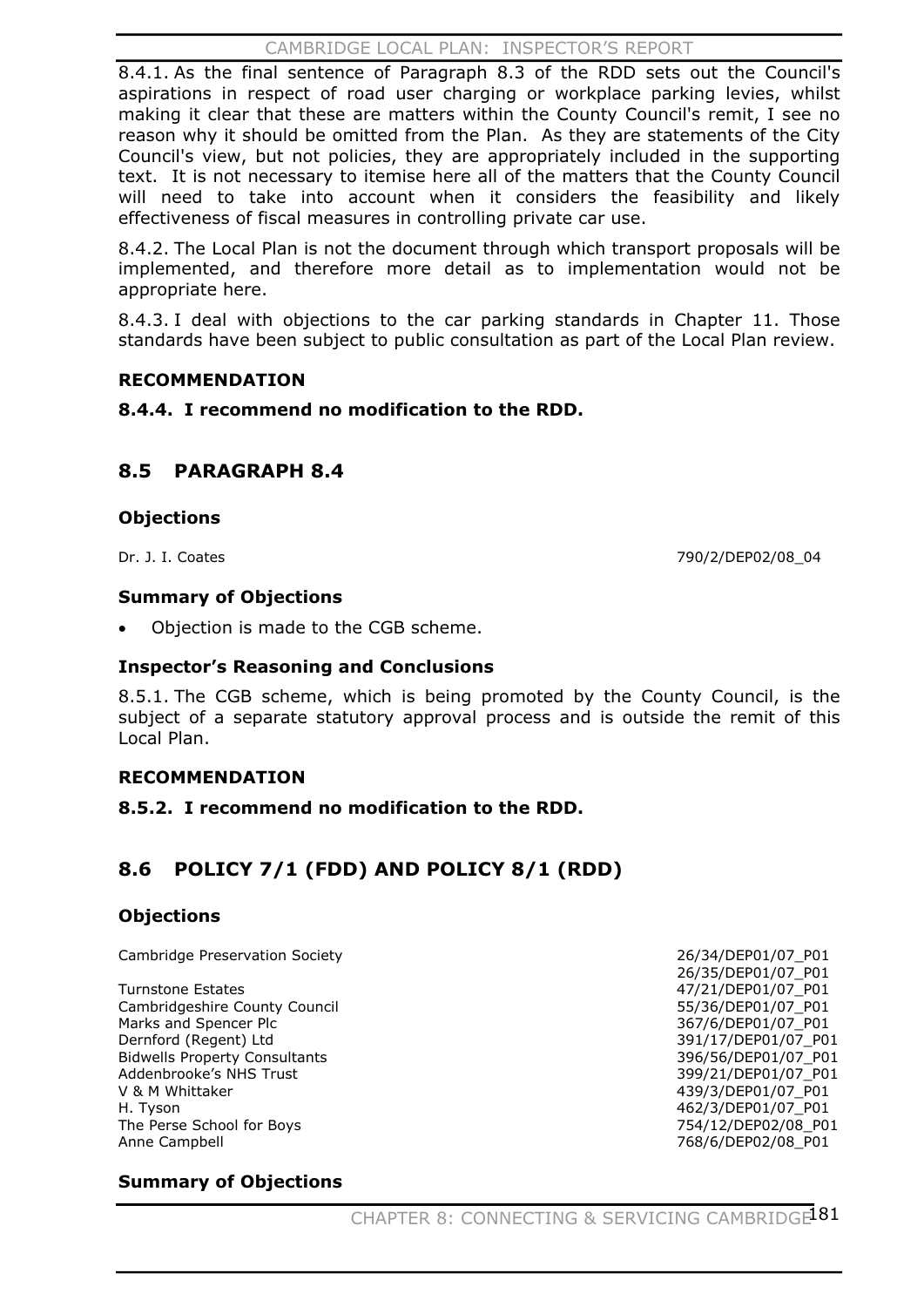- The wording of the Policy is impractical. The most sustainable location may not be available, and it is questioned which sequential test is being referred to. Compliance with the sequential test would not necessarily mean the location is sustainable
- Disaggregation of uses is not always appropriate. "Major new development" needs further explanation and it should exclude clinical and related research developments.
- Developments that reduce the need to travel should be favoured, and there should be more cross-referencing.
- The Plan should incorporate national advice concerning the trigger points for TAs.
- The anti-car bias of the Local Plan should be eliminated. New developments should be placed at park and ride sites.
- The Policy should only relate to new development and not extensions to existing uses.
- The Policy should apply equally to residential development.

## **Inspector's Reasoning and Conclusions**

8.6.1. Policy 7/1 of the FDD has been redrafted, and its replacement, Policy 8/1 in the RDD, deals with the location of development. The Plan cannot govern how people choose to travel, but by requiring development to be located where access is available by public transport, cycling and walking it can ensure that a choice of modes of transport is available. The sequential test is now briefly defined, and there is no longer a reference to sustainable location. It is clear from government guidance what the sequential test requires; further explanation is unnecessary.

8.6.2. Policy 8/1 refers to "proposals likely to attract a large number of trips" which is clearer than the reference to "major new developments" in the FDD. The question of what is "a large number" would be determined on a case-by-case basis. It would not be appropriate to use the national indicative trigger points for TAs in this somewhat different context. There is now no reference in the Policy to disaggregation.

8.6.3. The Plan's strategy of concentrating new development close to Cambridge is likely in practice to reduce the need to travel, but the Plan would not be improved significantly by a reference to reducing the need to travel in this Policy. As the Plan is to be read as a whole, cross-referencing to other policies in the Plan is not necessary.

8.6.4. The effect of traffic generated by clinical and related research developments is no different from the effect of traffic generated by other developments. There is therefore no convincing reason to exempt such developments from the requirements of this Policy.

8.6.5. One objection has suggested a policy incorporating a number of matters which are the responsibility of the highway authority and not the City Council, and are not therefore appropriate for inclusion in the Plan. The aim of the Plan is to facilitate a choice of transport modes in order to encourage a shift away from car use, and that accords with national policy guidance. This Plan does not contain any proposals for central underground car parks, and in the absence of any evidence that such car parks are a realistic possibility it would not be appropriate to refer to them in the Plan. The Station Area Development Framework does, however, indicate the provision of a multi-storey car park at the Station area. The question of car parking provision at Addenbrooke's Hospital is a matter that will have to be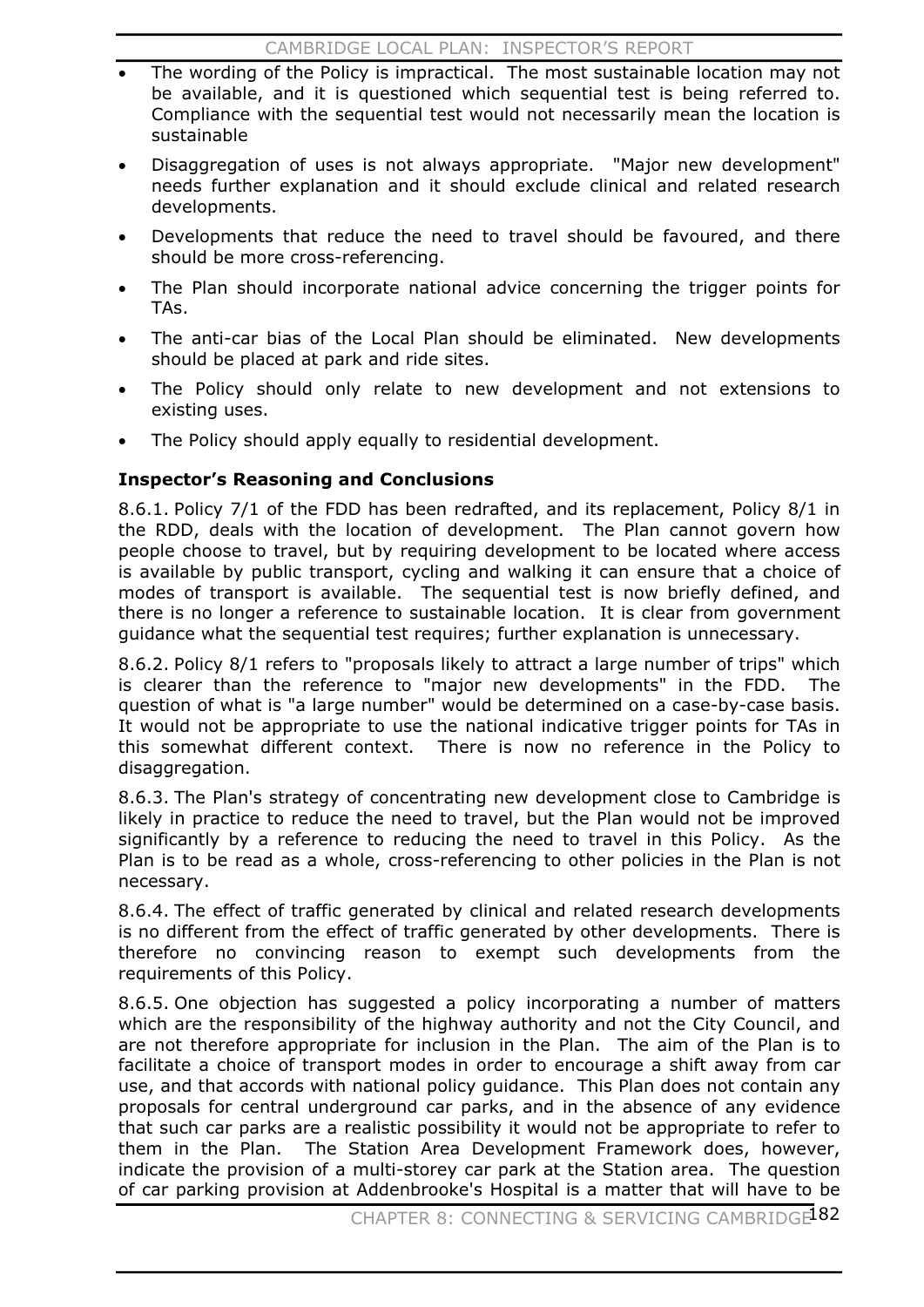considered when development proposals for that area come forward.

8.6.6. Locating new developments at park and ride sites would be contrary to national policy guidance in PPG 6 and in the case of Cambridge would also result in inappropriate development in the Green Belt.

8.6.7. It is reasonable for the Policy to apply to extensions to existing development that are likely to attract a large number of trips, as its aim is to locate such developments in order to minimise the need for private car use. The priority given by the Policy to locating non-residential proposals in central locations is appropriate because residential development generally tends to generate a lower number of trips than many non-residential uses.

## **RECOMMENDATION**

#### **8.6.8. I recommend no modification to the RDD.**

# **8.7 PARAGRAPH 7.4 (FDD)**

#### **Objections**

Cambridgeshire County Council 55/37/DEP01/07\_04

#### **Summary of Objections**

Parking standards should be used as a way of reducing car travel.

## **Inspector's Reasoning and Conclusions**

8.7.1. The use of parking standards to reduce parking provision does not by itself reduce the need to travel by car, and such a reference would not therefore be appropriate.

#### **RECOMMENDATION**

## **8.7.2. I recommend no modification to the RDD.**

# **8.8 PARAGRAPH 8.6**

## **Objections**

Anne Campbell 768/7/DEP02/08\_06 Jonathan Larmour 776/15/DEP02/08\_06

#### **Summary of Objections**

- The reference to out-of-centre non-residential development should be removed for consistency with Policy 8/1.
- Paragraph 8.6 should also mention accessibility by cycle.

## **Inspector's Reasoning and Conclusions**

8.8.1. As I have not recommended that Policy 8/1 should apply to residential development, there is no need for any consequential change to this paragraph.

8.8.2. Policy 8/1 makes specific reference to access by cycle, and there is no need to repeat that in this paragraph.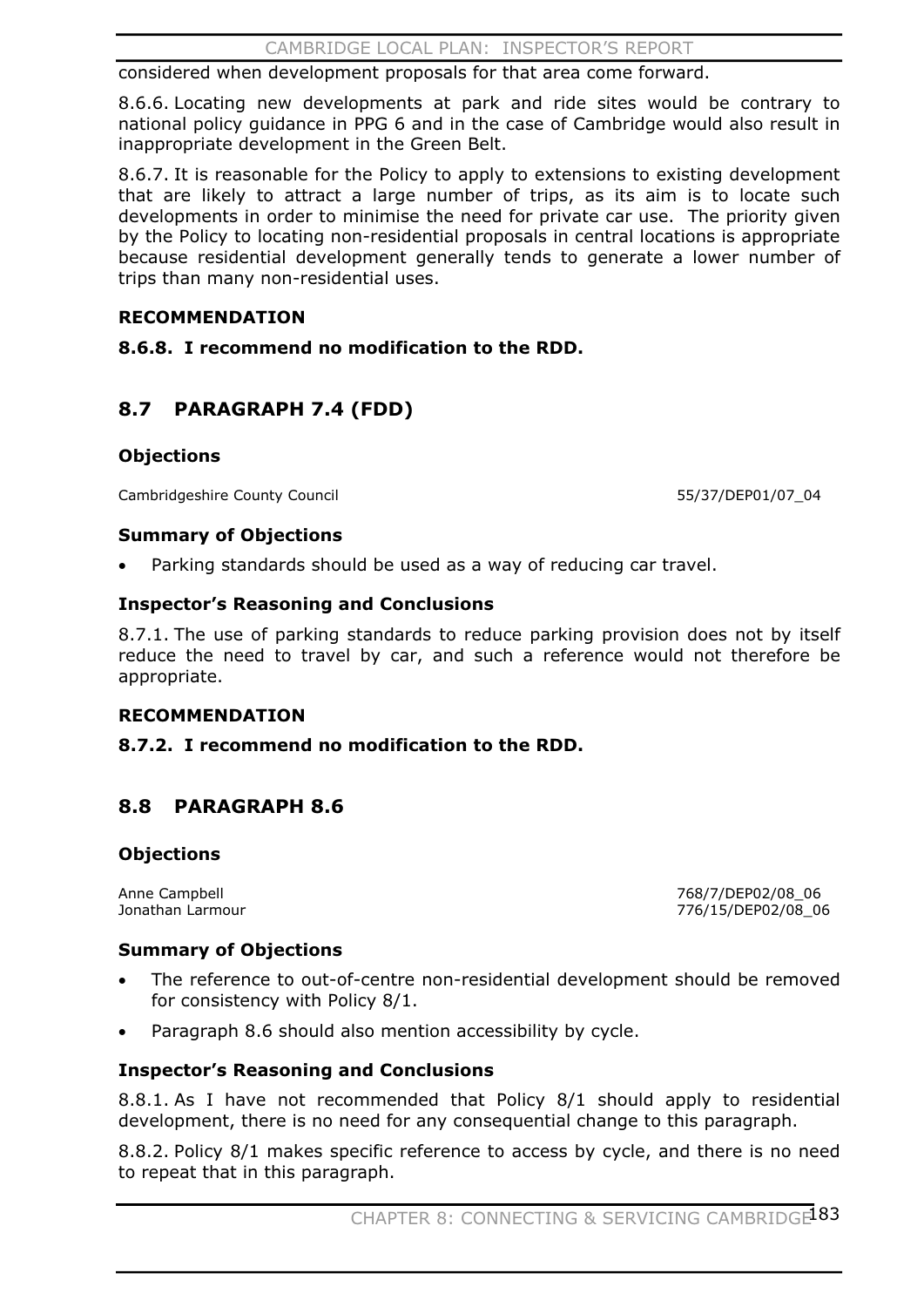#### **RECOMMENDATION**

#### **8.8.3. I recommend no modification to the RDD.**

# **8.9 POLICY 7/2 (FDD) AND POLICY 8/2 (RDD)**

#### **Objections to Policy 7/2**

The objections to this aspect of the Plan are listed in Annex 3.

#### **Objections to Policy 8/2**

Windsor Road Residents 366/53/DEP02/08 P02 Anne Campbell 768/8/DEP02/08\_P02

#### **Summary of Objections**

- HQPT provision should be assured for the future.
- The use of SPD is objected to if it is not included in the Plan. The Policy should reflect that contributions towards transport improvement can only be sought, not demanded, and actual contributions should be subject to negotiation.
- All local impacts will need to be mitigated. There should be a reference to area action plans, and a requirement for travel plans for new non-residential development.
- There should be more detail on how TAs will be judged and monitored. The impact on Cambridge of developments outside the City should be considered.
- The Plan should incorporate national advice concerning the trigger points for TAs.
- The definition of "major new developments" should be consistent with that in Policy 7/1, and should exclude clinical and related research development.
- The Policy should refer to the Highways Agency's requirements in respect of development in the vicinity of trunk roads.
- The size of any development should be restricted to the availability of a good transport infrastructure to support it.

#### **Inspector's Reasoning and Conclusions**

8.9.1. It is reasonable that where new development is required to provide public transport services, those services should be secured for a reasonable period of time. Policy 8/7 deals with this point specifically in respect of the urban extensions.

8.9.2. The reference in Policy 7/2 of the FDD to a requirement for contributions towards transport improvements has not been carried forward into Policy 8/2 of the RDD, and Policy 8/3 indicates that financial contributions will be sought, not required. There is no longer any reference in this part of the Plan to SPD.

8.9.3. Policy 8/3 of the RDD indicates the circumstances where mitigating measures will be required, and also makes reference to staff travel plans. The Areas of Major Change are dealt with in Chapter 9, which identifies some of the transport measures that will be needed in respect of these developments. It is not necessary to repeat that in this Policy.

8.9.4. It is not appropriate to include in this Policy details as to how TAs will be judged and monitored, as enforcement is beyond the scope of the Local Plan. Policies of the Local Plan can only apply to development within Cambridge,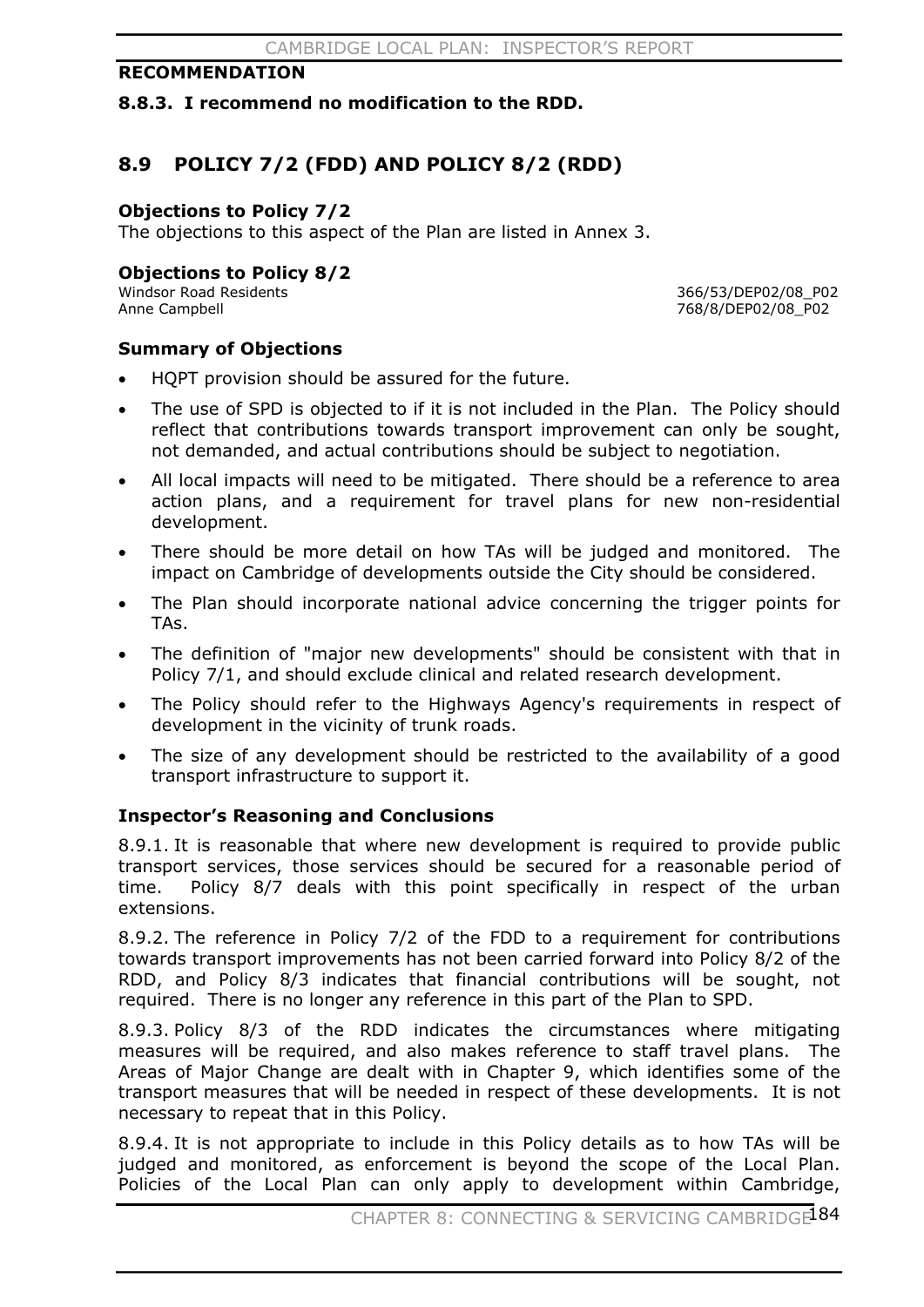although the City Council would no doubt wish to make representations in respect of development proposals outside its boundary that might affect the City.

8.9.5. There is no need to repeat in this Policy national advice concerning the trigger points for TAs. Policy 8/2 no longer refers to "major new developments". I deal in sections 8.13 and 8.21 with the question of clinical and related research development.

8.9.6. The Highways Agency has powers in respect of development affecting trunk roads. A specific reference to those powers is unnecessary, as they will be exercisable in any event.

8.9.7. The Policy provides that developments will not be permitted if they have an unacceptable transport impact. This will effectively restrict the size of any development to what can be supported by the existing and/or proposed transport infrastructure.

## **RECOMMENDATION**

## **8.9.8. I recommend no modification to the RDD.**

# **8.10 PARAGRAPH 7.5 (FDD)**

## **Objections**

Windsor Road Residents 366/63/DEP01/07\_05 Bidwells Property Consultants 396/57/DEP01/07\_05

#### **Summary of Objections**

- There should be more detail on how TAs will be judged and monitored. The impact on Cambridge of developments outside the City should also be considered.
- The Plan should incorporate national advice concerning the trigger points for TAs.

## **Inspector's Reasoning and Conclusions**

8.10.1. I deal with these objections in section 8.9.

## **RECOMMENDATION**

## **8.10.2. I recommend no modification to the RDD.**

# **8.11 PARAGRAPH 8.7**

## **Objections**

Cambridgeshire County Council 55/38/DEP02/08\_07 Windsor Road Residents 366/74/DEP02/08\_07 Network Rail 370/1/DEP02/08\_07 South Cambridgeshire District Council 461/13/DEP02/08\_07

## **Summary of Objections**

- The level of on-site parking should be determined before the TA is carried out.
- There should be more detail of how TAs will be judged and monitored.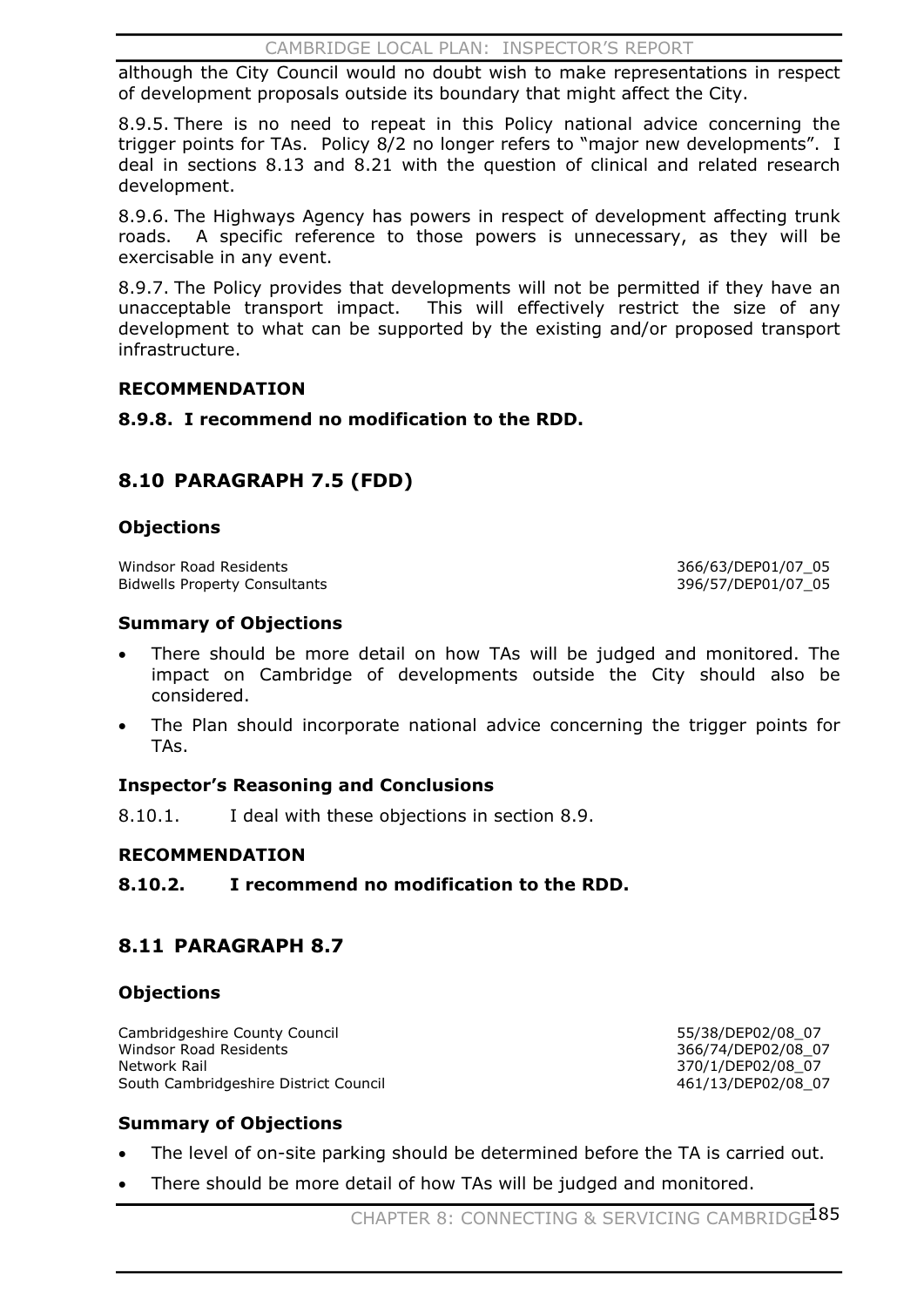- The paragraph should refer to pedestrian impact on the station.
- The second sentence could be read as promoting car free development at major development sites. Policy should not be made in the supporting text.

## **Inspector's Reasoning and Conclusions**

8.11.1. The final sentence of paragraph 8.7 requires consistency between the TA and the level of parking proposed in the development. This is not an unreasonable requirement, and does not imply that the level of car parking will not have been agreed prior to the TA being carried out.

8.11.2. I deal with the objections in the second bullet point in section 8.9.

8.11.3. The level of pedestrian activity within the station itself will be directly related to the rail services provided, and it is primarily the responsibility of the station managers and the train operating companies to address the capacity of the station to cope with the services provided. Whilst national planning guidance does not rule out the use of developer contributions for funding rail infrastructure, there is no requirement that this should be the case. The Council has chosen not to seek funding from this source for improvements to the station. Rail passengers will, however, benefit from the proposed improvements to the area around the station which will be funded in part through developer contributions.

8.11.4. The Council's view is that additional rail passengers passing through a station due to increased development should not be regarded as a negative impact for the purposes of Policy 8/2. There is no convincing evidence that this view is unreasonable, and as an increase in rail passengers should result in an increase in ticket revenues it is appropriate that any improvements to Cambridge Station should remain the responsibility of the station operator.

8.11.5. According to the Council, the reference to zero increase or reduction in car traffic generation is aimed at more central sites where traffic problems are acute. The car parking standards in Appendix C contemplate the possibility of carfree developments outside the controlled parking zone which covers the central area. Whether or not a "car-free" development would be acceptable would depend on the particular circumstances of each development proposal. However, the sentence referring to car-free development is not seeking to make policy, but is explaining how policy will be applied.

#### **RECOMMENDATION**

#### **8.11.6. I recommend no modification to the RDD.**

# **8.12 PARAGRAPH 7.6 (FDD)**

#### **Objections**

British Land Universal 30/2/DEP01/07\_06 Windsor Road Residents 366/64/DEP01/07\_06 Windsor Road Residents 366/56/DEP02/08

## **Summary of Objections**

Contributions towards transport improvement should be negotiated on a caseby-case basis.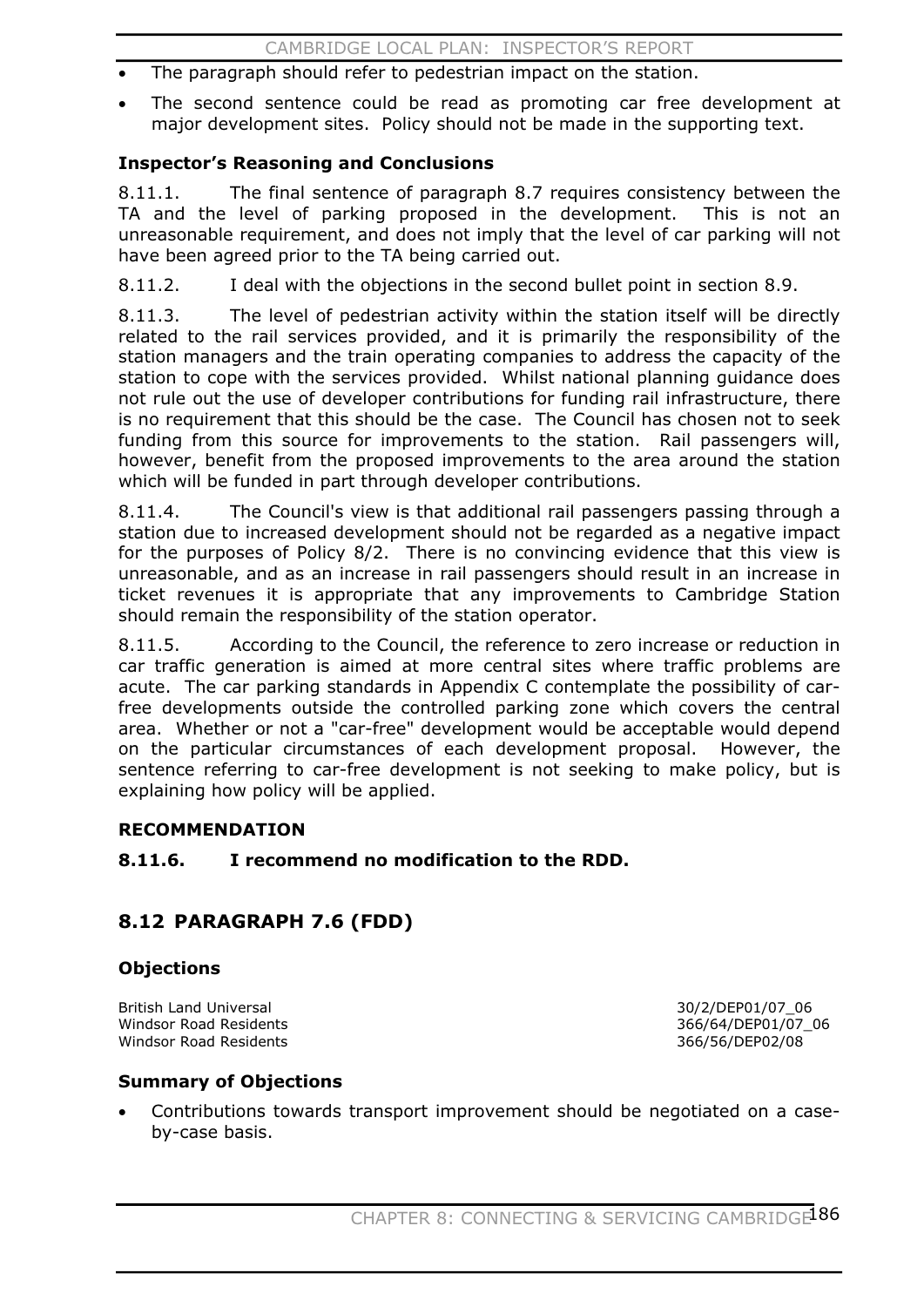- There should be more detail of how TAs will be judged and monitored. The impact on Cambridge of developments outside the City should also be considered.
- Paragraph 7.6 from the FDD should be reinserted.

## **Inspector's Reasoning and Conclusions**

8.12.1. This paragraph does not appear in the RDD, as Policy 7/2, which it supported, has been replaced. Policy 8/3 of the RDD provides that contributions towards infrastructure improvements will be sought, and not required. It would not be appropriate to reinstate paragraph 7.6, because it refers to matters which no longer appear in the Policy.

8.12.2. I deal with the objections in the second bullet point in section 8.9.

## **RECOMMENDATION**

## **8.12.3. I recommend no modification to the RDD.**

# **8.13 POLICY 8/3**

## **Objections**

Land Securities Group Plc 37/7/DEP02/08 P03 Network Rail 370/2/DEP02/08\_P03 Laing Homes North Thames 380/3/DEP02/08 P03 Addenbrooke's NHS Trust 399/19/DEP02/08\_P03<br>Ashwell Developments Limited 399/19/DEP02/08\_P3 Ashwell Developments Limited Papworth Hospital NHS Foundation Trust **834/1/DEP02/08\_P03** Countryside Properties/Liberty Property Trust 837/13/DEP02/08 P03

## **Summary of Objections**

- The wording of the Policy should be consistent with current government guidance on planning obligations.
- There should be a reference to station improvements.
- x Addenbrooke's clinical improvements and other hospital development should not have to contribute to other community infrastructure developments.
- The Policy should require the calculation of off-site contributions to take account of on-site improvements and the positive effects of travel plans.

## **Inspector's Reasoning and Conclusions**

8.13.1. The advice in Circular 5/2005 "Planning Obligations" (CD1.52) will be relevant in the site specific negotiations on transport infrastructure arising from planning applications. It is not, however, necessary to repeat that guidance in the Plan. It is inevitable that the Policy will lack the detail sought by some objectors given that the precise nature of mitigation will be determined on a case-by-case basis.

8.13.2. I deal with the objection in the second bullet point in section 8.11.

8.13.3. The Council's approach has been to set out general principles in the Policy itself, but to use SPD to provide detailed guidance on the application of the Policy. This approach accords with the advice in PPS 12, and in my view is sound. It is also not unreasonable for the Policy to require, as a matter of principle, that all developments should mitigate the impacts that they have on transport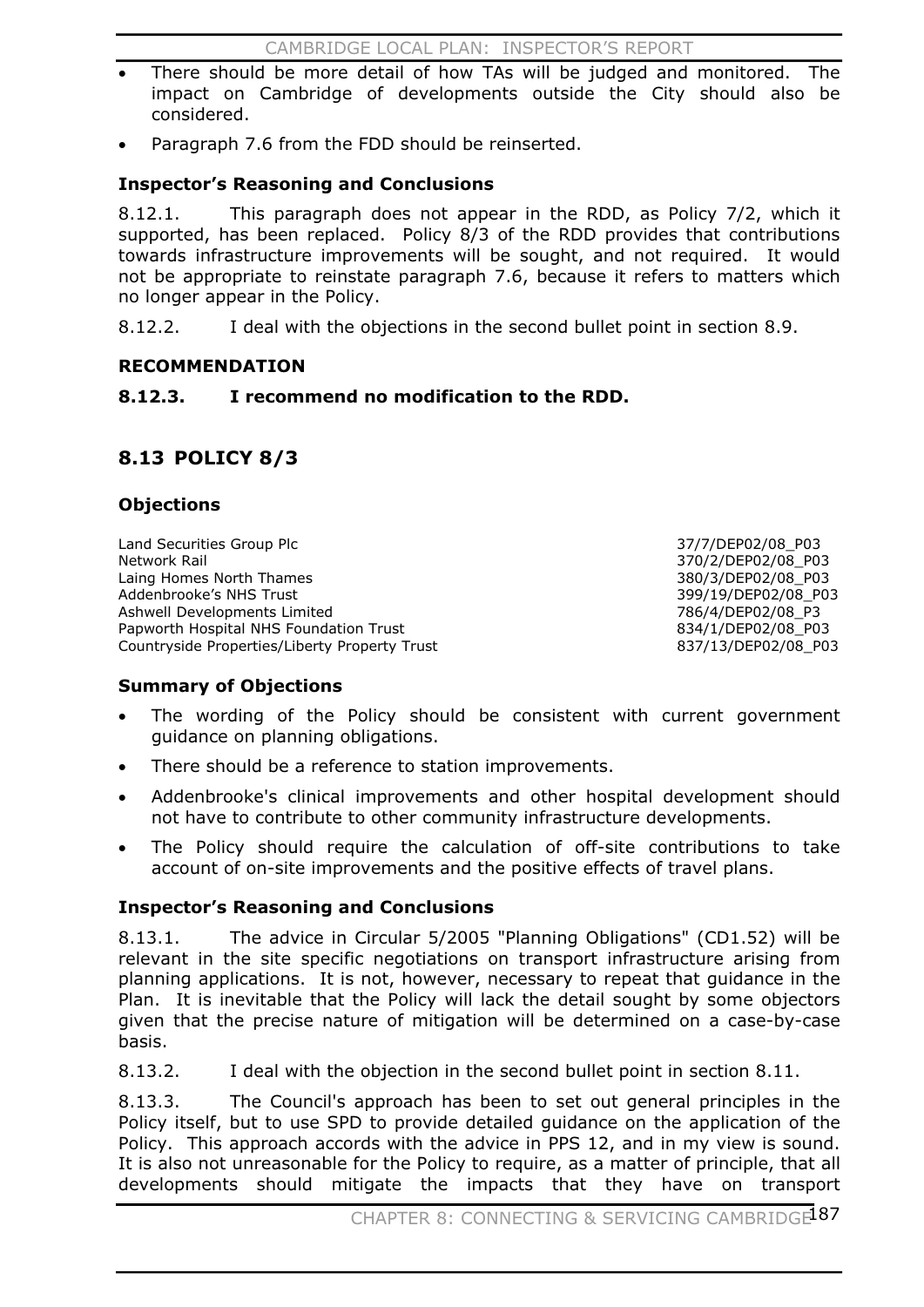infrastructure. The effect of traffic generated by clinical and related research developments is no different from the effect of traffic generated by other developments.

8.13.4. The assessment of those impacts would be carried out on a site by site basis, and would need to take into account all relevant matters, including the positive effects of existing travel plans. However, including details as to how assessments would be carried out is unnecessary and would result in an overlengthy Plan.

8.13.5. The Council will be able to require only contributions that meet the Secretary of State's policy tests set out in Circular 5/2005, which advises that it is for the local authority and other public sector agencies to decide what is to be the balance of contributions made by developers and by public sector infrastructure providers towards infrastructure needs. The Southern Area Corridor Transport Plan indicates that for sites providing essential public infrastructure to serve the needs of the community, a payment towards strategic transport mitigation requirements may not be appropriate. The Council has also indicated in evidence that the question whether strategic infrastructure requirements should be applied to clinical or health-related development is under review. However, in the light of the advice in Circular 5/2005, it is for the City Council to determine the circumstances in which it will or will not seek contributions in respect of particular developments. I find nothing unsound in the approach set out in Policy 8/3.

8.13.6. Policy P8/3 of the Structure Plan requires Area Transport Plans to be developed for Cambridge, which will identify transport improvements to be made over the Plan period and provide the basis for identifying transport contributions that will need to be made by developers. These are intended to link increased demand on the transport network to infrastructure requirements to meet those needs. The contributions to be required from developers under the Policy may be invested in infrastructure that will confer some wider benefit on the community, but provided the contribution is directly related in scale to the impact of the proposed development then in my view there will be no conflict with the advice in Circular 5/2005. The Circular also supports the pooling of associated developers' contributions in appropriate circumstances, provided there is a direct relationship between the development and the infrastructure and the scale of the contribution, as well as contributions to specific future provision of infrastructure. In my view, the approach set out in Policy 8/3 accords with both Structure Plan requirements and advice in the Circular.

8.13.7. Developments can have impacts on transport infrastructure both in the immediate vicinity and in the wider area, and it is not unreasonable in principle to require all of those impacts to be mitigated. Given the specific pressures on transport infrastructure in the City, and the lack of significant spare capacity, the Council is justified in taking the view that a development placing demand on an already strained transport system will be unacceptable in planning terms unless it provides mitigating measures. As indicated above, the assessment as to what might be appropriate in the way of mitigation would need to be carried out on a site by site basis having regard to the advice in Circular 5/2005, and it may be appropriate to take into account on-site improvements to public transport, depending on whether those improvements merely address the impact of the development or go beyond that. However, this is a level of detail that goes beyond what would be appropriate to include in the Plan.

8.13.8. I find no convincing evidence that the Policy as worded could be misused or would be likely to run the risk of double counting. However the final sentence of the Policy lacks clarity. I therefore recommend a modification to make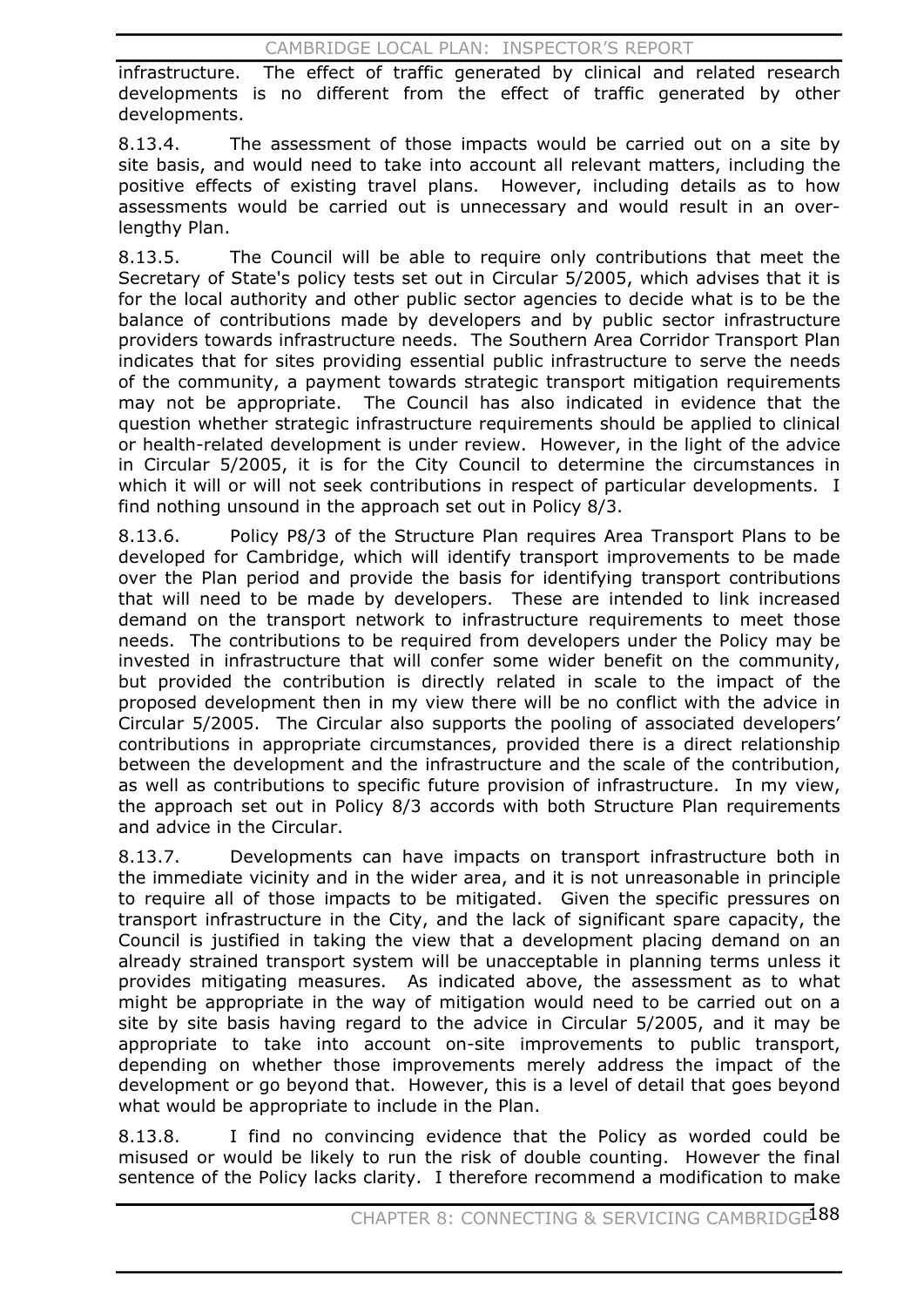it clear that necessary site specific measures will be required, as well as a staff travel plan for non-residential developments.

#### **RECOMMENDATION**

**8.13.9. I recommend that the RDD be modified as follows:**

**delete the final sentence of Policy 8/3 and replace it with "Developments will also be required to provide any necessary sitespecific measures, and a staff travel plan will be required for nonresidential developments".** 

# **8.14 PARAGRAPH 8.9**

## **Objections**

The Perse School for Boys 754/13/DEP02/08\_09

#### **Summary of Objections**

The provision of payments should be linked to the tests set out in government advice on planning obligations.

## **Inspector's Reasoning and Conclusions**

8.14.1. The advice in Circular 5/2005 will be relevant in assessing, on a site by site basis, what payments should be sought from particular developments. However, it is unnecessary to repeat that advice here.

#### **RECOMMENDATION**

## **8.14.2. I recommend no modification to the RDD.**

# **8.15 POLICY 7/3 AND PARAGRAPH 7.7 (FDD), POLICY 8/4 (RDD)**

## **Objections**

Windsor Road Residents 366/30/DEP01/07\_P03

Terry Spencer and the set of the set of the set of the set of the set of the set of the set of the set of the set of the set of the set of the set of the set of the set of the set of the set of the set of the set of the se Wrenbridge Land Ltd<br>Taylor Woodrow Developments Limited Taylor 2009/33/DEP01/07\_P03 Taylor Woodrow Developments Limited Peter Convey **266/8/DEP02/08\_P04** 

 366/65/DEP01/07\_07 708/33/DEP01/07\_P03

## **Summary of Objections**

- There should be more specific measures to ensure the implementation of stated policies, there is a need to consider potential conflicts between users, and it is essential to make alternative provision for those who cannot walk and cycle.
- Cycling should be made safer and more attractive.
- The Policy might prevent best use being made of previously developed sites.
- The river tow path should be used as a means of cycle access to the City.

## **Inspector's Reasoning and Conclusions**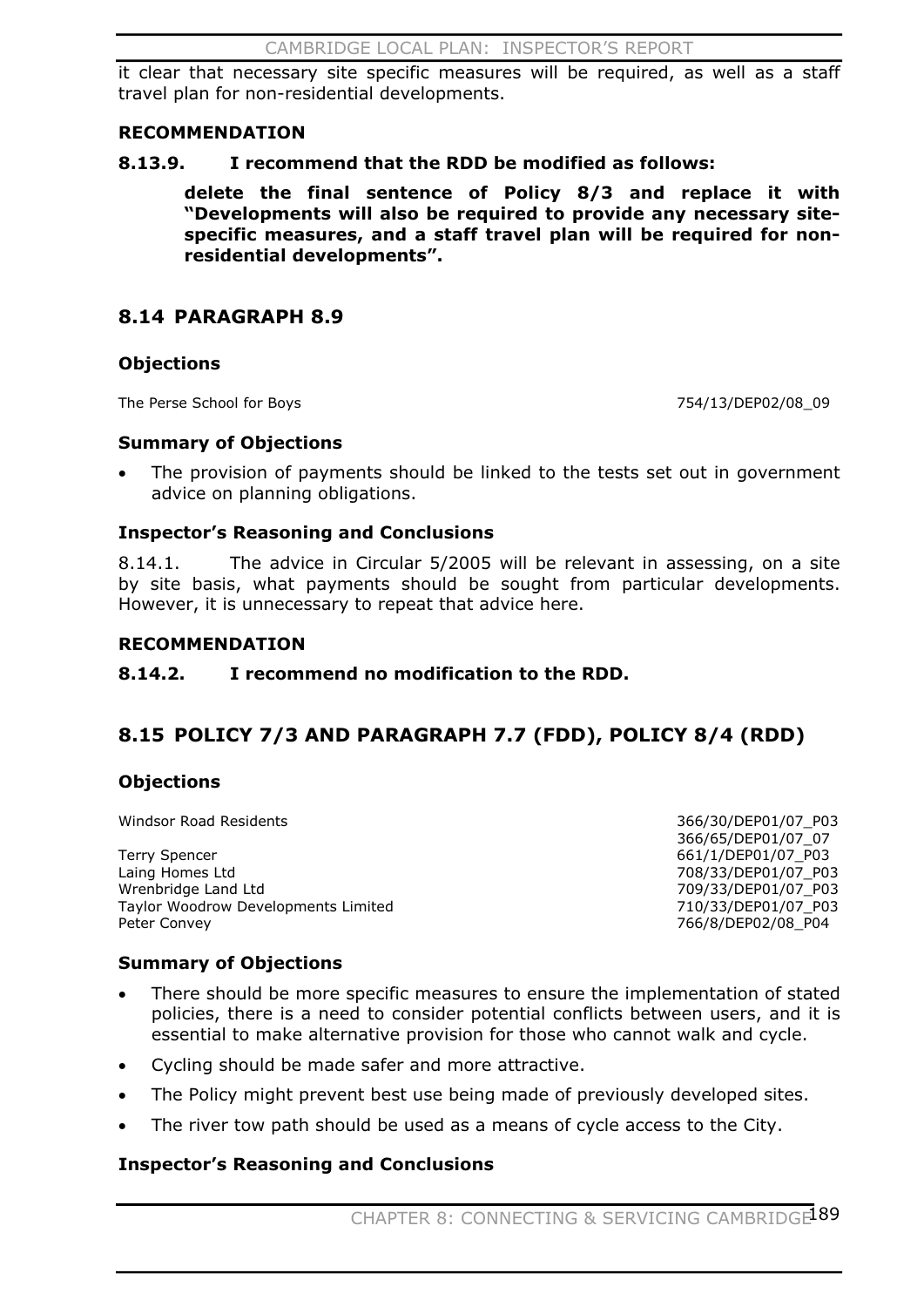8.15.1. The specific measures to be taken to secure implementation of stated policies are a development control management matter for the Council, and do not need to be included in the Plan. The detailed design of cycle lanes and footpaths, including giving more priority to cyclists, is also one to be addressed at the development control stage. However, paragraph 8.11 specifically makes reference to the need to consider safety and potential conflicts between users. The Policy does not prevent consideration also being given to the needs of those who cannot walk or cycle.

8.15.2. The Policy is aimed at furthering the Council's objective of encouraging walking and cycling, which itself accords with national policy guidance. There is no evidence to support the suggestion that application of the Policy may prevent best use being made of previously developed sites, and it is difficult to imagine the circumstances in which this might be so. However, the Council is able to take account of site conditions in assessing specific development proposals, and if these were to make compliance with the Policy impossible it would be able to deal with the matter as a special case.

8.15.3. The river tow path is to form part of the National Cycle Network, but it is not necessary to identify such routes in the Plan.

# **RECOMMENDATION**

# **8.15.4. I recommend no modification to the RDD.**

# **8.16 POLICY 7/4 (FDD) AND POLICY 8/5 (RDD)**

# **Objections**

Cambridge Preservation Society 26/37/DEP01/07\_P04

Cambridgeshire County Council 655/39/DEP01/07\_P04 The Bursars' Committee of the Cambridge Colleges 87/26/DEP01/07\_P04

Bidwells Property Consultants 2006 100 and 2006 100 and 396/51/DEP01/07\_P04 Cambridge Cycling Campaign 437/6/DEP01/07\_P04 The Bell Educational Trust 83/20/DEP02/08\_P05

 26/38/DEP01/07\_P04 87/27/DEP01/07\_P04

# **Further Proposed Change: FPC13**

# **Summary of Objections**

- High quality public transport (HQPT) provision should be assured for the future.
- Safeguarded routes should be shown on the proposals map. More detail is necessary about the access road to Addenbrooke's and connections to East Cambridge.
- The Plan should protect existing Public Rights of Way, and there should be links to open space and educational establishments.
- The Council should review cycling routes in the northern triangle of the City.
- Support should be given for transit between University and College sites.
- x A number of new cycle/pedestrian routes are suggested. Existing routes should be protected and new routes should be maintained by the developers.
- There should not be a route through the Bell site. Funding of the routes should be equitable.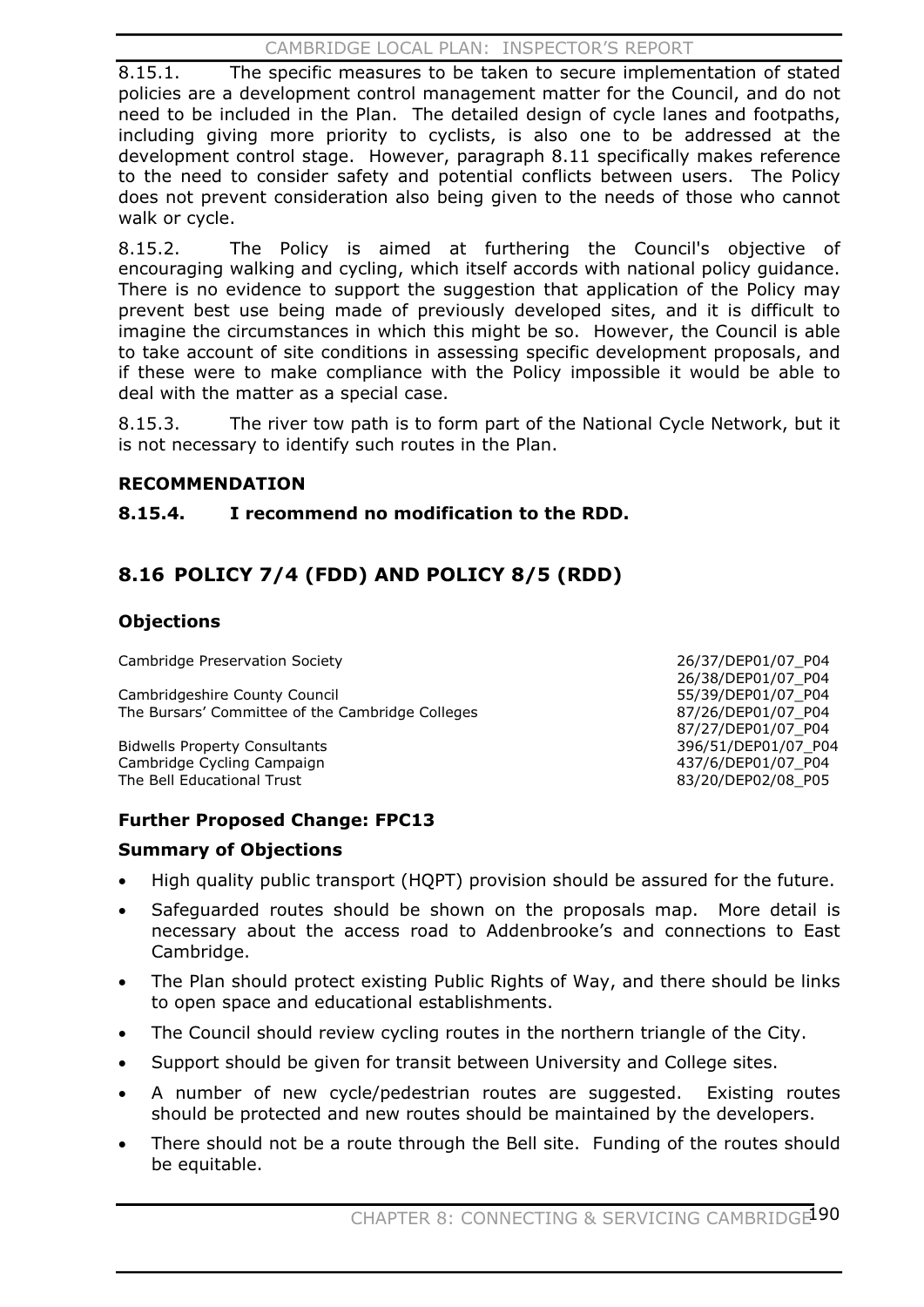#### **Inspector's Reasoning and Conclusions**

8.16.1. I deal with the securing of public transport services for the future in section 8.9 and section 8.21

8.16.2. Strategic routes to be safeguarded for cycling and public transport have been identified in guidance adopted by the Council, and links within new developments to meet local needs will be identified at a later stage. There is no need for these routes to be identified in the Plan itself. The planning application for the new access road to Addenbrooke's will require an environmental impact assessment and TA, and the landscape and environmental impact of the proposals will be examined at that stage. In the absence of those documents, it is not possible for the Plan to be any more detailed about the road. The transport strategy for Cambridge East is still in preparation, and until that has been completed the Plan cannot be more specific about high-quality public transport in that area.

8.16.3. The protection of public rights of way is a matter for the highway authority, and although in considering planning applications the Council will have to take account of any public rights of way, it is not necessary to make specific reference to that in the Plan. It is for the Council and the highway authority to consider appropriate locations for new routes, and the Council has indicated that attention will be paid to areas which have very high cycle and pedestrian flows. However this is a highway management matter, and it is not appropriate to include a reference in the Plan. Restrictions on cycling in the northern triangle of the City Centre are also traffic management matters for the highway authority, and making a reference to a review of these in the Plan is not appropriate.

8.16.4. The Policy itself requires existing routes to be retained and improved wherever possible, and paragraph 8.14 indicates the standards that should be achieved by new routes and the matters to be taken into account in their design. FPC 13 would reflect the consideration that the County Council is unlikely to publish the design guide referred to there, and I support it in the interests of accuracy. The Council is able to require developers to maintain cycleways through planning conditions or obligations, but that is something to be considered on a site by site basis and no change is needed to the Plan.

8.16.5. The safeguarding of routes for walking and cycling within developments accords in principle with the Council's objective of increasing walking and cycling, and with national policy guidance aimed at encouraging non car-borne modes of transport. Paragraph 8.13 notes that provision will be sought which is proportionate to the scale of development being undertaken. These routes are intended for use by those living within the development as well as others, and their provision by developers on the basis set out in the Plan is not an unreasonable requirement.

#### **RECOMMENDATION**

**8.16.1. I recommend that the RDD is modified by the incorporation of FPC 13.** 

# **8.17 PARAGRAPH 7.8 (FDD)**

#### **Objections**

Dr. G. E. Rogers 377/23/DEP01/07\_08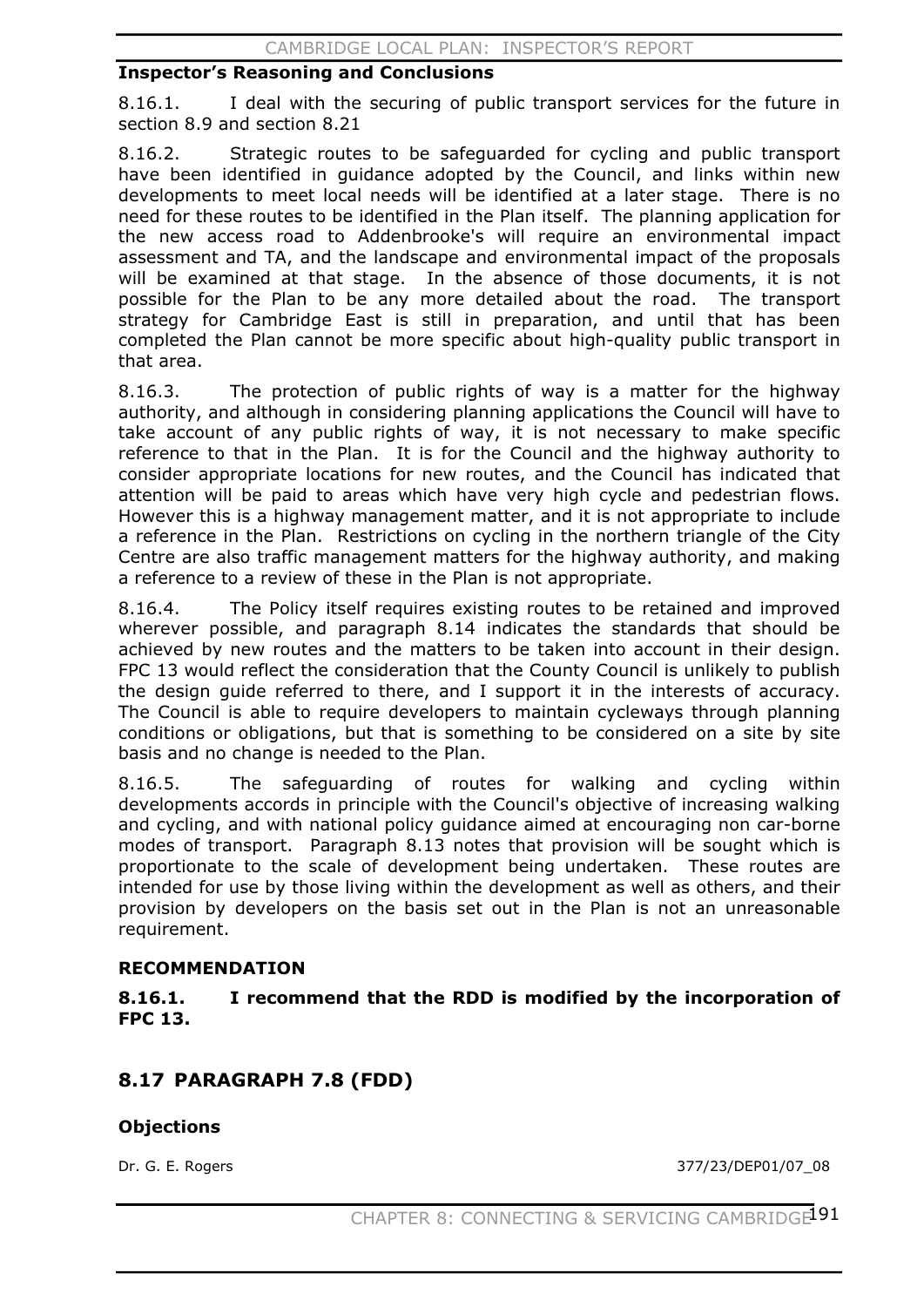#### **Summary of Objections**

Cycle paths should be improved, and should be consistent and interconnecting.

#### **Inspector's Reasoning and Conclusions**

8.17.1. Policy 8/5 in the RDD now requires the improvement of existing routes where possible. The need for consistency and interconnectivity of routes is a matter for implementation and no change to the Plan is necessary.

#### **RECOMMENDATION**

#### **8.17.2. I recommend no modification to the RDD.**

# **8.18 PARAGRAPH 8.13**

#### **Objections**

Jonathan Larmour 776/7/DEP02/08\_13

#### **Summary of Objections**

There should be wide on-road cycle lanes. Pavement provision should be physically segregated from pedestrians.

#### **Inspector's Reasoning and Conclusions**

8.18.1. The precise details of the form of provision for cyclists can be determined at the development control stage. It is not necessary to provide this level of detail in the Plan.

#### **RECOMMENDATION**

## **8.18.2. I recommend no modification to the RDD.**

# **8.19 POLICY 7/5 AND PARAGRAPH 7.9 (FDD)**

#### **Objections**

The House Builders Federation 362/15/DEP01/07\_P05 Cambridge Cycling Campaign 437/7/DEP01/07\_P05

#### **Summary of Objections**

- The requirement for on-street cycle parking needs rethinking.
- It is unreasonable to require individual cycle parking stands.
- There should be two policies, one dealing with cycle parking standards and one with on-street parking. The cycle parking standards should be made more enforceable, and a more detailed policy wording is suggested.

#### **Inspector's Reasoning and Conclusions**

8.19.1. RDD Policy 8/6, which replaces this Policy, no longer refers to onstreet cycle parking.

8.19.2. Cycle parking is important in a City where over 25% of residents cycle CHAPTER 8: CONNECTING & SERVICING CAMBRIDGE192

C. Nicholson 318/8/DEP01/07\_P05 318/10/DEP01/07\_09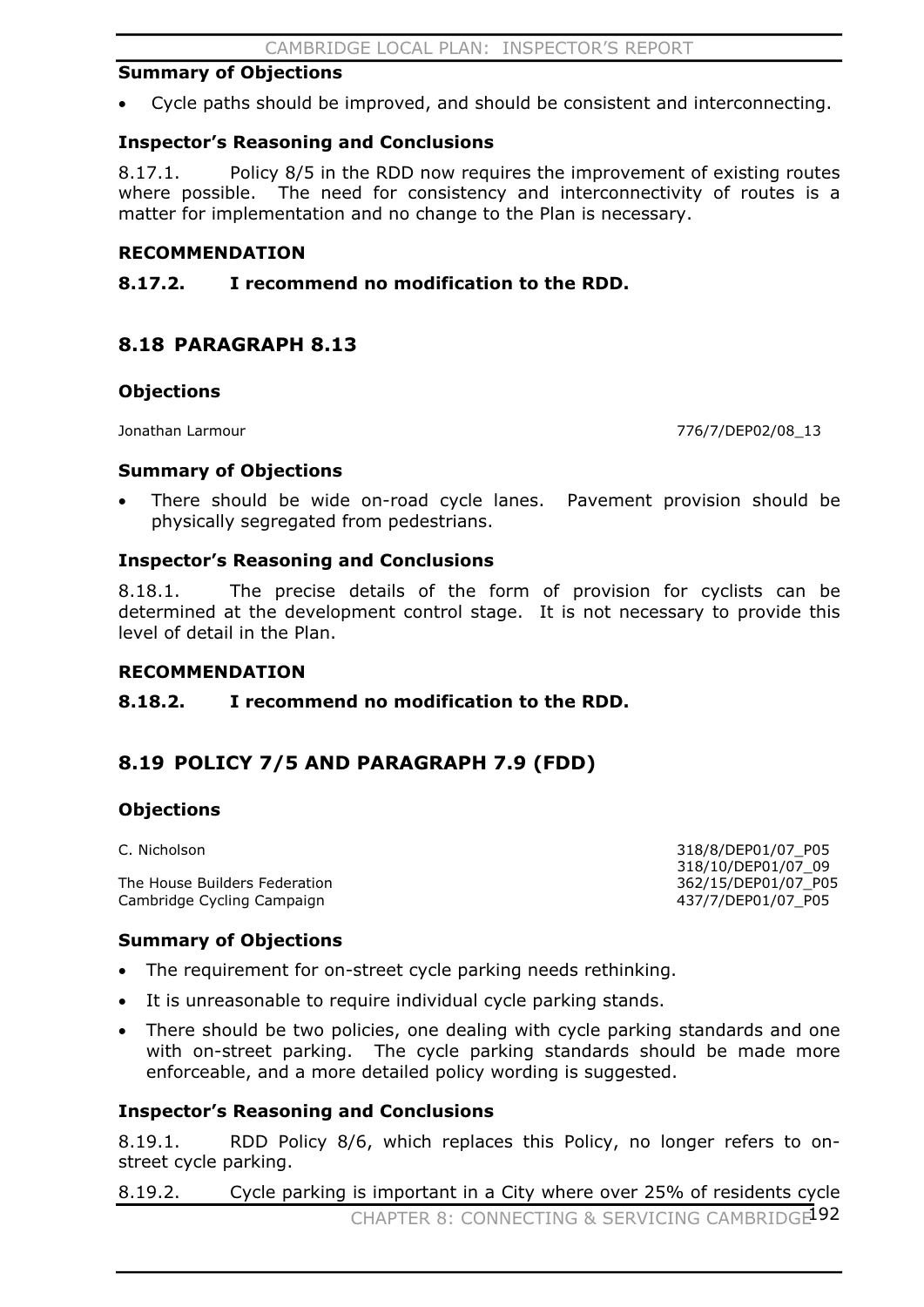to work. The explanatory paragraphs now make it clear that cycle parking should be provided on site. I agree with the Council that the key issue is security, but the detail of what should be provided is a matter for the cycle parking standards, which I consider further in Chapter 11.

8.19.3. Objection has been made to the Council's record of applying its policies on cycling. This is not a matter for me.

#### **RECOMMENDATION**

## **8.19.4. I recommend no modification to the RDD.**

# **8.20 POLICY 7/6 (FDD)**

## **Objections**

Turnstone Estates 47/22/DEP01/07\_P06<br>
Cambridgeshire County Council and the county of the county of the county of the county of the county of the county of the county of the county of the county of the county of the county Cambridgeshire County Council Railfuture/Transport 2000 282/1/DEP01/07\_P06 The House Builders Federation and the South 362/16/DEP01/07\_P06<br>
Windsor Road Residents 366/31/DEP01/07 P06 Dernford (Regent) Ltd 391/18/DEP01/07\_P06 Trumpington Environmental Action Group (TEAG) 460/20/DEP01/07\_P06

366/31/DEP01/07\_P06

#### **Summary of Objections**

- The Policy should not imply that developments not within 400m of a public transport node will not be permitted.
- The first sentence is too permissive. Local transport plan targets should also be referred to.
- The CGB will add to congestion in Cambridge.
- Contributions to bus services should only be required where development has a significant impact on the transportation network.
- More detail should be included in the Policy.

## **Inspector's Reasoning and Conclusions**

8.20.1. RDD Policy 8/7, which replaces FDD Policy 7/6, now requires all development within the urban extensions to be served by public transport within 400m. It no longer carries the implication objected to, and is not expressed permissively. The revised Policy does not include any reference to local transport plan targets, an approach I support because such a reference is unnecessary. The Policy also defines the minimum level of service to be provided.

8.20.2. The CGB scheme, which is being promoted by the County Council, is the subject of a separate statutory approval process. Decisions about it are outside the remit of this Local Plan.

8.20.3. I deal with the remaining objections under Policy 8/7 below.

## **RECOMMENDATION**

## **8.20.4. See below.**

# **8.21 POLICY 8/7**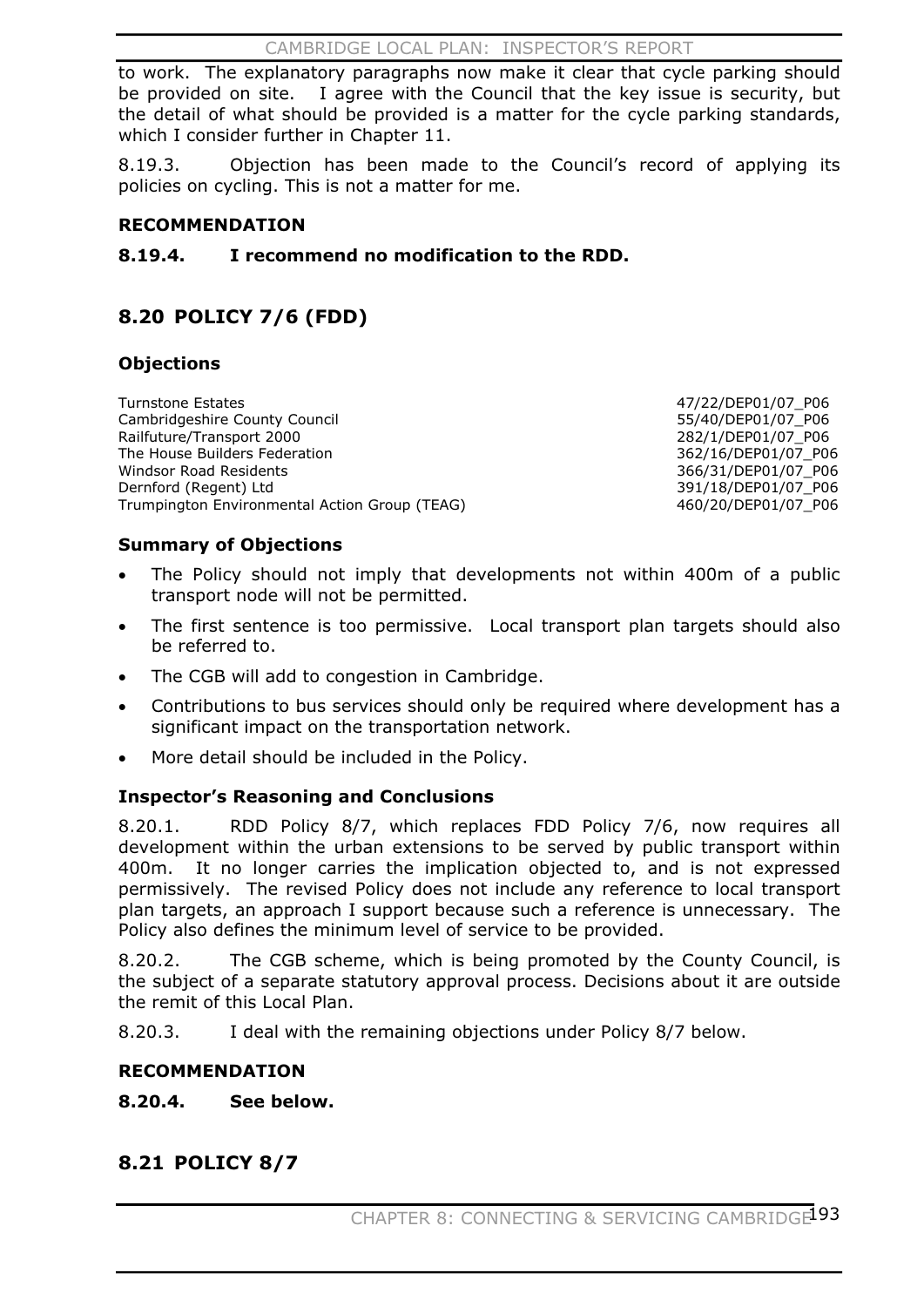#### **Objections**

The objections to this aspect of the Plan are listed in Annex 3.

#### **Further Proposed Change: FPC9**

#### **Summary of Objections**

- The Policy is too prescriptive, impractical and unreasonable.
- Objections are made to the detailed requirements of the Policy, and to absence of detail.
- The Structure Plan definition of HQPT should be used.
- Account should be taken of any particular costs of the development and any other planning objectives that need to be given priority.
- Bus services may not be necessary in every case. Monies for transport infrastructure should not be collected twice.
- It should be acknowledged that provision may be phased.
- The Plan should include consideration of the proposals by the Cam Too project.

#### **Inspector's Reasoning and Conclusions**

8.21.1. Policy 8/7 of the RDD now relates to development within the urban extensions where it is important that residents can have the opportunity of using a practical, convenient and affordable public transport system at an early stage in the development. If an urban extension is not already served by HQPT as defined, then it is in accord with the requirements of Structure Plan Policy P8/6 and with the overall objectives of the Plan to require one to be provided. However, existing public transport services will contribute towards satisfying the Policy's requirements.

8.21.2. Some objectors have expressed concern at the practicality of securing new services in these areas. However, the Cambridge area has a number of bus operators, and there is no convincing evidence that none of them would be prepared to provide the required bus service or that the developer would be open to ransom as a result of the Policy requirements. Although some level of subsidy may be required from the developer at least at the outset, developments in the urban extensions will be at a high density, which is likely to increase the viability of services by comparison with services in established lower density parts of the City.

8.21.3. The definition of HQPT in the RDD is the same as that in the Structure Plan in terms of frequency of service. It is important to inform developers as to the level of service expected, and for this reason the inclusion of the definition in this Plan, although it also appears in the Structure Plan, is appropriate. A peak frequency of service of every 10 minutes enables passengers to turn up at the bus stop without checking the timetable, which removes a significant obstacle to the attractiveness of bus use. As the planning of the urban extensions is at a relatively early stage the details sought by some objectors have not yet been determined. Even if they were available, the information would be too detailed to include in the Local Plan. The Structure Plan definition also makes reference to the standard of buses to be used, but I am not satisfied that it is necessary to repeat such detail here.

8.21.4. In order for residents to find the bus service attractive, it must be easily accessible. The distance of 400m to the nearest public transport service appears to be a reasonably well established standard in this context, and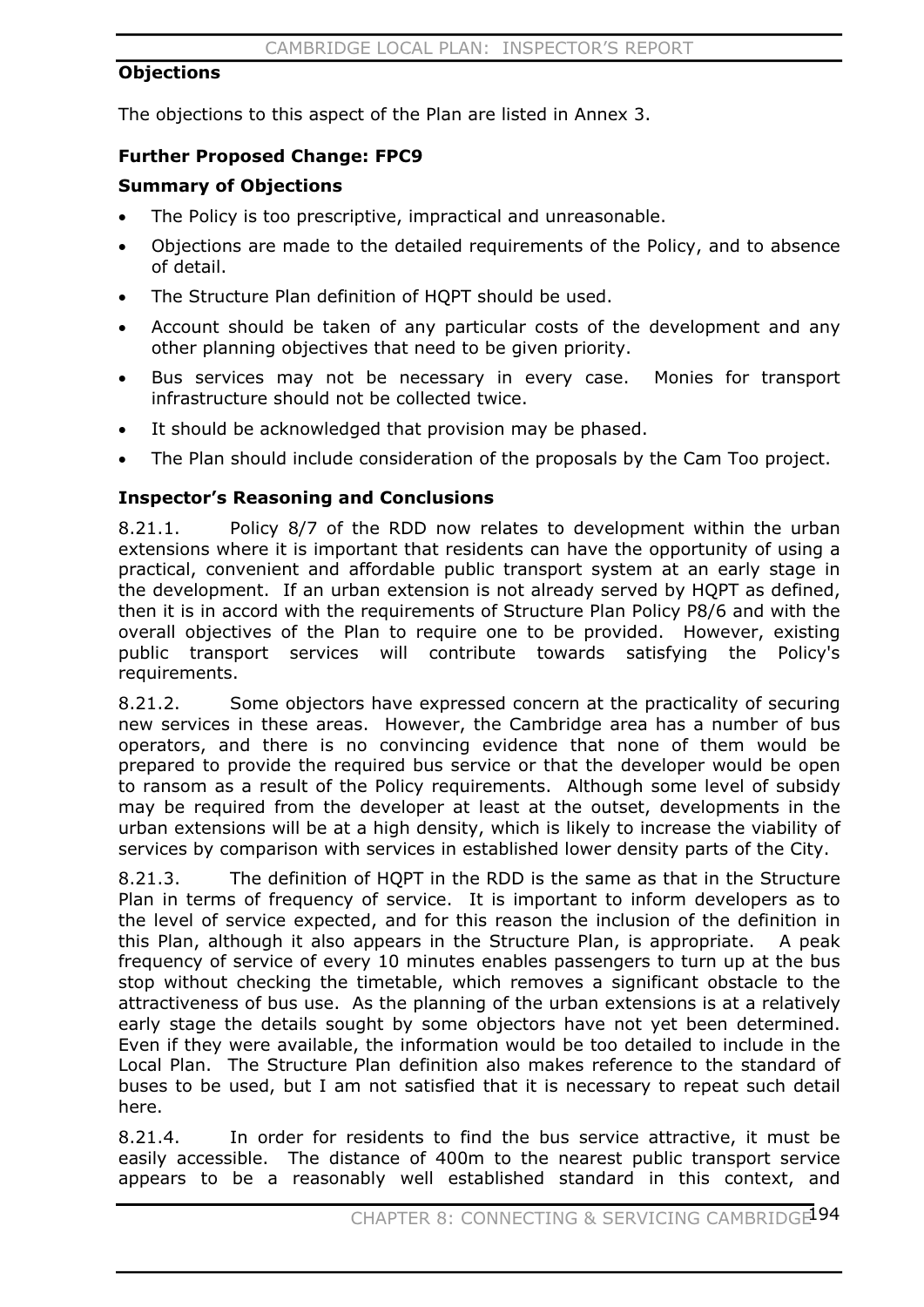represents a 5-minute walk or thereabouts. A longer distance would be likely to deter the elderly or less mobile, or those with heavy bags to carry, as well as many able-bodied people. The Council has acknowledged that in limited circumstances it may not be possible to bring all parts of a development within the 400m distance, but that is a matter that could be dealt with at the master planning or application stage. Given that there may always be circumstances where it is not appropriate to apply the Policy fully, there is no need to make specific reference to this in the Plan. Similarly, particular costs of development, and other planning objectives which might need to be given priority, are matters that the Council is able to take into account in appropriate circumstances, in the light of the advice in Circular 5/2005. There is no need for an explicit reference in the Policy.

8.21.5. The Council has acknowledged in its evidence to the inquiry that provision of a full public transport service may not be practical from first occupation of the development, and therefore the exact phasing of the introduction of the services will be determined at a later stage. In my opinion this clarification should be included in the supporting paragraphs to the Policy, because although the acknowledgement appears in inquiry documents, these are less accessible than the Plan itself.

8.21.6. Whilst some objectors have argued that the requirements to provide a service for a period of up to five years is unreasonable, Cambridgeshire County Council has argued that it may take longer than five years to establish a public transport system meeting its requirements. In my view, it is reasonable to require the provision of services for a period that will allow them to become established and viable without subsidy, otherwise there is a risk that at the end of the minimum period the services will be withdrawn by the operators. A maximum of three years suggested in one objection does not seem to me to be sufficiently long, particularly bearing in mind that this will be from first occupation of development. On the other hand, the requirement in the Policy would allow a period of less than five years to be required in appropriate circumstances. As drafted, in my view the Policy achieves an appropriate balance, and I do not recommend any modification in this regard.

8.21.7. Some objectors have argued for a greater level of detail to be included in the Policy of matters such as the mechanisms for guaranteeing the minimum level of service and a means of controlling costs. However, these are more appropriately addressed as part of the development control process, as they may vary on a case-by-case basis.

8.21.8. There appears to be no good reason for treating clinical or other health care development differently from commercial development. Such developments are likely to give rise to similar demands for transport as commercial developments, and these demands should be addressed by provision of public transport services in the same way. Addenbrooke's argue that green travel plans should also be taken into account in applying the Policy. But as such plans would be expected to take account of existing public transport services, it is not clear why the existence of such a plan would reduce the need to provide public transport. However, there would be nothing to prevent the Council from taking into account a green travel plan if it could be shown, in any particular case, that it was reducing the level of demand for public transport without increasing the use of private cars.

8.21.9. In my view, there is likely to be a relationship between the provision of public transport services under this Policy and the requirement to make mitigating measures under Policy 8/3. This is because the provision of public transport services is likely to affect the demand the development will place on the transport system and thus the extent of mitigation required. However, the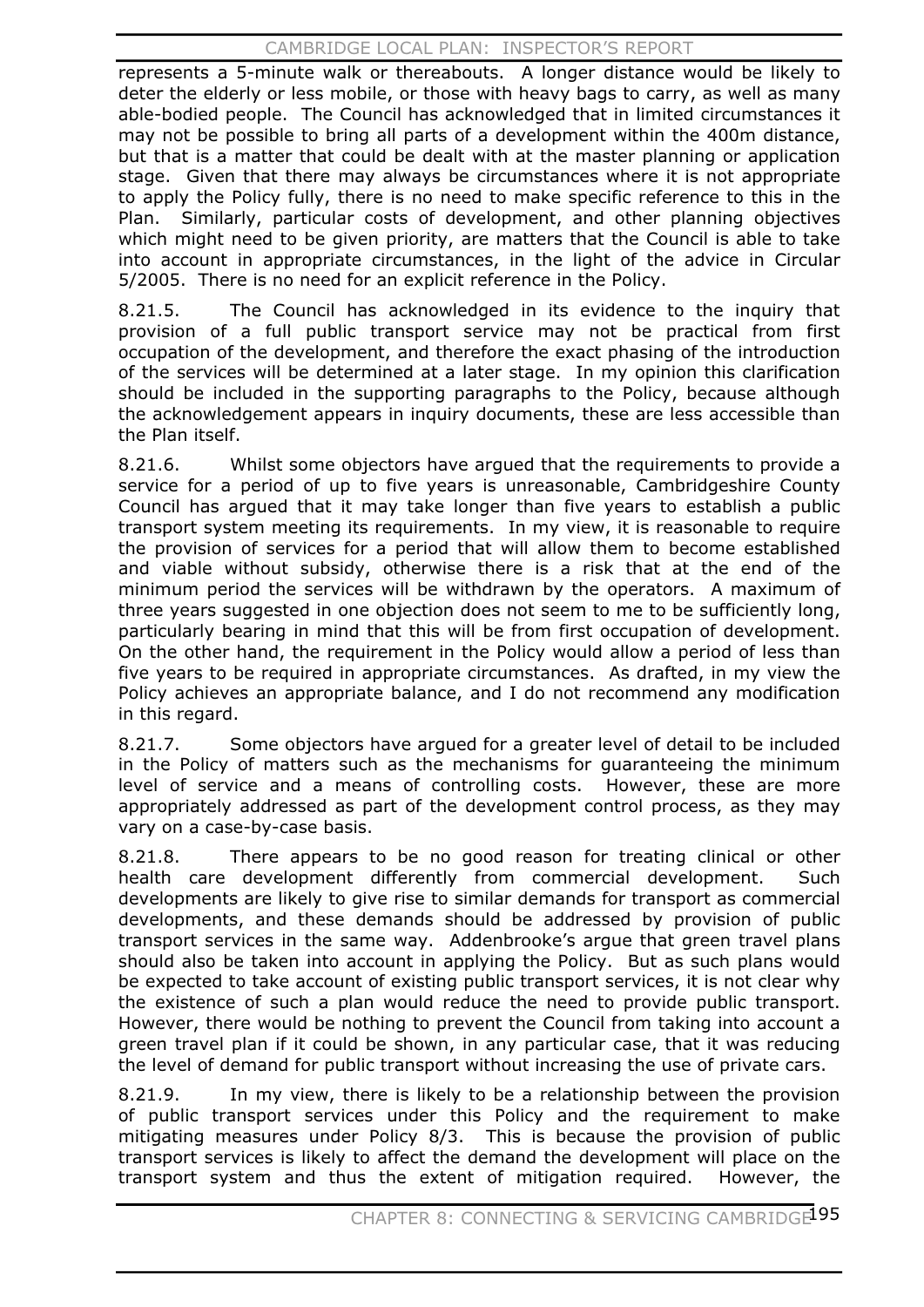relationship will vary on a site by site basis, and no express reference is necessary in this Policy.

8.21.10. A full social, environmental and economic appraisal of the major transport scheme proposed by the Cam Too Project would be required before it could be considered for inclusion in the development plan. But FPC 9 would add an additional paragraph to the Plan, agreed with the Cam Too Project, explaining what is proposed. This is as far as it would be appropriate for the Plan to go.

#### **RECOMMENDATION**

#### **8.21.11. I recommend that the RDD be modified as follows:**

**a) At the end of paragraph 8.17 add the following:** 

**It is important that, as far as possible, public transport is in place from the start for those occupying new developments. However, full provision may not be practical from first occupation, and therefore the exact phasing of the introduction of services will be determined at a later stage.**

**b) Incorporate FPC 9.** 

# **8.22 PARAGRAPH 8.16**

#### **Objections**

Windsor Road Residents 366/66/DEP02/08\_16

#### **Summary of Objections**

The transport needs of those in areas neighbouring the new developments should also be considered.

## **Inspector's Reasoning and Conclusions**

8.22.1. The provision of public transport for existing areas of development is outside the scope of the Plan. Such matters are for Cambridgeshire County Council to consider addressing either through its local transport plan or otherwise.

#### **RECOMMENDATION**

## **8.22.2. I recommend no modification to the RDD.**

# **8.23 PARAGRAPH 8.17**

**Objections** Cambridgeshire County Council 55/40/DEP02/08\_17

#### **Summary of Objections**

In major development sites it may take more than five years to establish an appropriate public transport system.

## **Inspector's Reasoning and Conclusions**

8.23.1. I deal with this objection in section 8.21.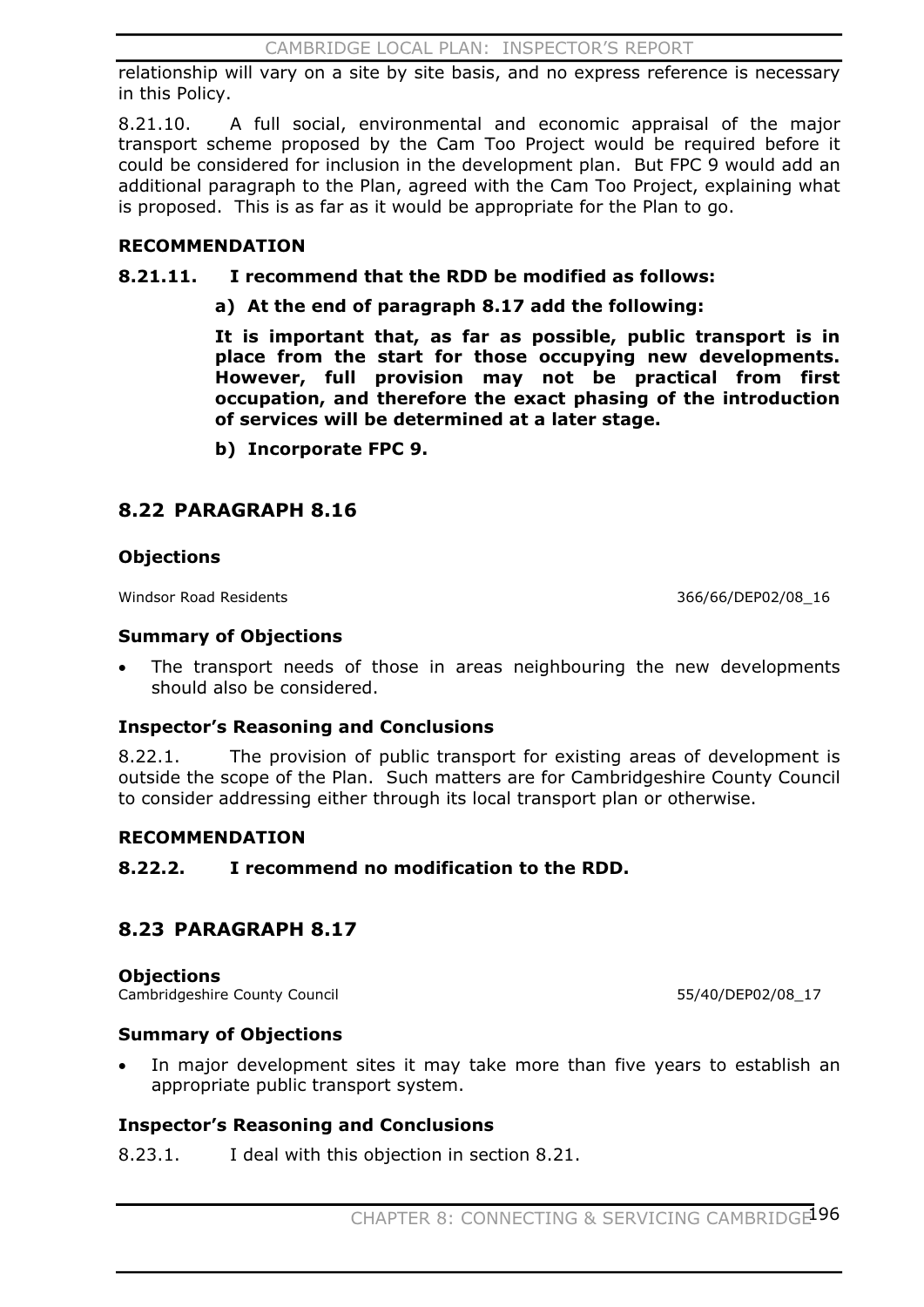#### **RECOMMENDATION**

#### **8.23.2. I recommend no modification to the RDD.**

# **8.24 PARAGRAPH 8.18**

#### **Objections**

Cambridgeshire County Council and Council the State of the State of State of the State of State of Tennis (SS/41/DEP02/08\_18<br>
State State Residents (SS/47/DEP02/08\_18, SS/41/DEP02/08\_18, SS/41/DEP02/08\_19, SS/41/DEP02/08\_1

366/67/DEP02/08\_18

#### **Summary of Objections**

- "Outer sites" should be amended to "Areas of Major Change".
- Stronger wording is required. Affordability and the need for subsidy are relevant.

#### **Inspector's Reasoning and Conclusions**

8.24.1. It is reasonably clear that "outer sites" means areas furthest from the City Centre, and no further clarification is required. This part of paragraph 8.18 will not necessarily apply to all of the Areas of Major Change, and the modification suggested would not therefore be appropriate.

8.24.2. The use of a stronger word than "encouraged" in this context would not be appropriate, given the limited control the Council has over the routeing of public transport services. The need for subsidy will be a matter to be considered in each individual case in determining how a developer will satisfy the requirements of the Policy. The affordability of bus services is referred to in paragraph 8.16.

#### **RECOMMENDATION**

## **8.24.3. I recommend no modification to the RDD.**

# **8.25 POLICY 7/7 (FDD) AND POLICY 8/8 (RDD)**

#### **Objections**

Railfuture/Transport 2000 282/2/DEP01/07\_P07 Green Property **337/6/DEP01/07\_P07** Network Rail 370/13/DEP01/07\_P07 Transport 2000 Cambridgeshire & West Suffolk 374/9/DEP01/07\_P07 Laing Homes Ltd **2006** 2007 2007 2008/34/DEP01/07 207 Wrenbridge Land Ltd 709/34/DEP01/07\_P07 Taylor Woodrow Developments Limited 710/34/DEP01/07\_P07 Jonathan Larmour 776/9/DEP02/08 P08 Dr. J. I. Coates 790/3/DEP02/08\_P08

## **Summary of Objections**

- Objection is made to the CGB scheme.
- The whole length of the CGB route should be shown on the Proposals Map.
- Land should be safeguarded unless it is operationally redundant and has no prospect of being used for public transport.
- The St Ives route needs to be safeguarded for a main line railway.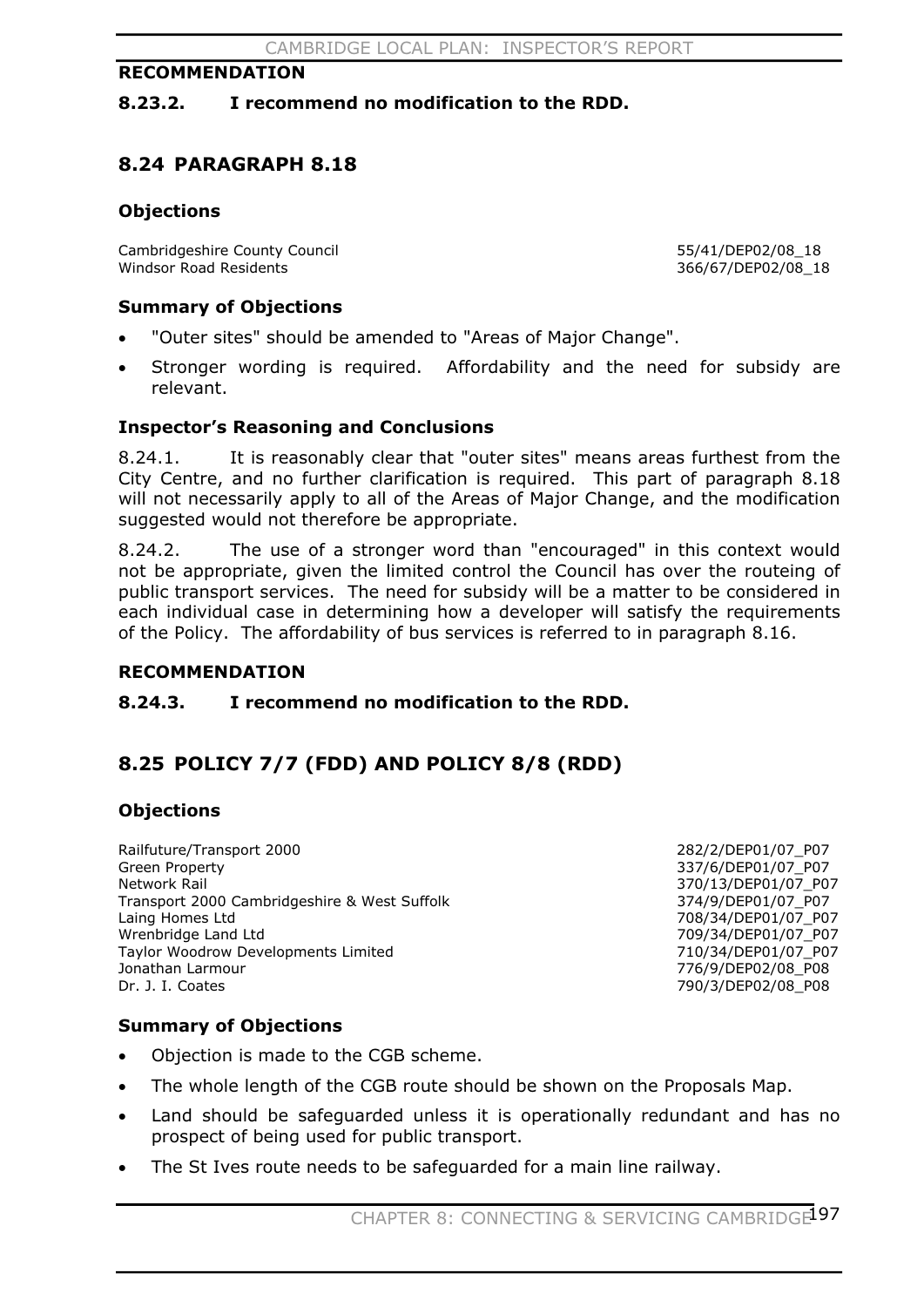- x Transport proposals should not prejudice the development potential of individual land holdings.
- Developments should include road space for bus lanes and bus priority measures on major new routes.
- The bus station should be moved out of the City Centre.

## **Inspector's Reasoning and Conclusions**

8.25.1. Whether or not the CGB scheme goes forward is not a matter either for Cambridge City Council or for this Plan. However, it is appropriate for the Plan to safeguard land not already forming part of the public highway if it is required for the CGB scheme. Cambridgeshire County Council, the promoting authority, have not required any land to be safeguarded along Histon Road or Milton Road, and it is neither necessary nor appropriate for that part of the route to be indicated on the Proposals Map.

8.25.2. All of the former railway line to St Ives within the Plan area is identified on the Proposals Map as being safeguarded for the expansion of HQPT under Policy 8/8. The Local Plan gives no indication of the exact form of public transport, which is a matter for the County Council to determine. It is also for the County Council to determine the line of the CGB scheme which it is promoting. As none of these matters are within the remit of the Local Plan, I do not support any modification in relation to them.

8.25.3. There is no evidence of any land being safeguarded for public transport in the Plan which is not needed for that purpose. However, where land is safeguarded, then it is a likely consequence that the development potential of individual land holdings will be constrained. It is appropriate in such cases for the needs of public transport to be given priority.

8.25.4. It is not necessary to make explicit reference in the Policy to bus priority measures in new developments, as these will be subject to consideration at the detailed planning stage when the layout and configuration of the road system to serve those developments will be determined.

8.25.5. The most appropriate location for a bus station is normally the City Centre, because that is likely to be the most popular destination for a large number of people. There is no evidence before the inquiry of any proposals to relocate the bus station and it would not therefore be appropriate to refer to this possibility in the Plan.

## **RECOMMENDATION**

**8.25.6. I recommend no modification to the RDD.** 

# **8.26 PARAGRAPH 7.11 (FDD) AND PARAGRAPH 8.19 (RDD)**

## **Objections**

Countryside Properties **68/25/DEP01/07\_11** Martin Thorne 761/1/DEP02/08\_19 RLW Estates **774/5/DEP02/08\_19** 

## **Summary of Objections**

The feasibility of a station to serve the Addenbrooke's Hospital area should be established between first and second deposit.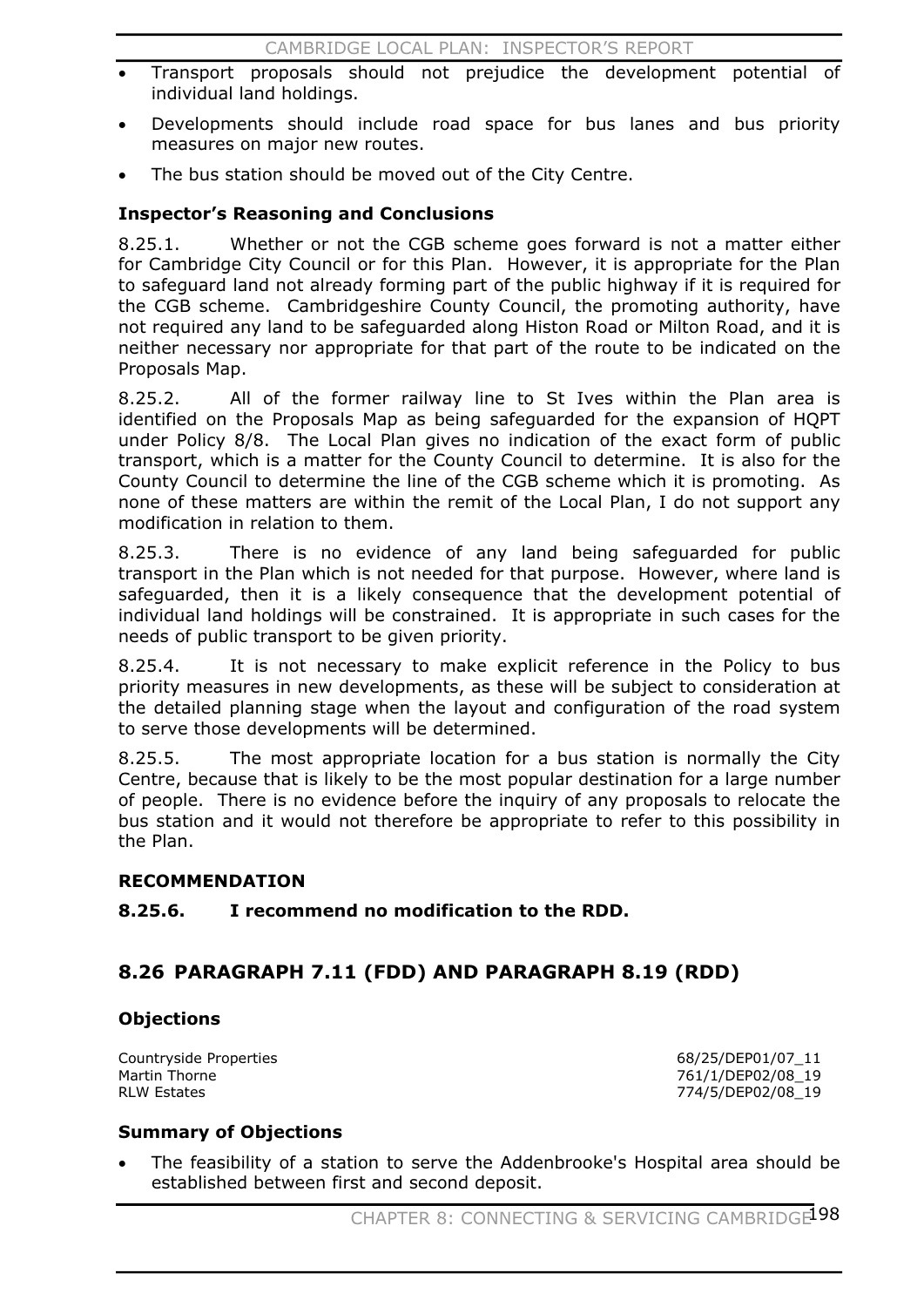The reference to such a railway station should be reinstated.

#### **Inspector's Reasoning and Conclusions**

8.26.1. Paragraph 7.11 of the FDD included a reference to the possibility of a station to serve the Addenbrooke's Hospital area. This reference has been deleted from the RDD, the Council taking the view that there is no strong public transport business case, there is no identifiable means of funding, and the development could significantly harm the environment of the Southern Fringe.

8.26.2. Whilst it is clear that there is some public support for the provision of a station in this location, there is no evidence that any public or private body with responsibility for such matters has the intention or the funds to proceed with such a development. Policies in the Plan should be realistic, and in the absence of any evidence that a proposal for a station to serve Addenbrooke's is likely to come forward during the Plan period there is no justification for any reference to it in the Plan.

#### **RECOMMENDATION**

**8.26.3. I recommend no modification to the RDD.** 

# **8.27 POLICY 7/8 (FDD) AND POLICY 8/9 (RDD)**

#### **Objections**

The Bursars' Committee of the Cambridge Colleges 87/30/DEP01/07 P08 Dr. G. E. Rogers 377/26/DEP01/07\_P08 Trumpington Environmental Action Group (TEAG) 460/21/DEP01/07\_P08 Windsor Road Residents 366/68/DEP02/08\_P09

#### **Summary of Objections**

- The Policy should acknowledge the need to service City Centre sites.
- Access for service vehicles to development sites should not be by existing residential roads if there is an alternative available.
- Access for delivery vehicles should be restricted outside the historic core.

## **Inspector's Reasoning and Conclusions**

8.27.1. Changes at revised deposit stage have removed references in the Plan to limiting access by delivery vehicles to the historic core of the City.

8.27.2. Access for service vehicles to new development sites is a matter for the highway authority, and would have to be considered at the planning application stage. The effect of development on the living conditions of residents in nearby roads could be taken into account at that time.

8.27.3. Whilst new proposals for commercial uses can be required to provide adequate off-street loading facilities, the enforcement of loading restrictions in respect of existing developments is up to the highway authority. The highway authority is also responsible for considering restrictions on the use of the public highway by HGV vehicles, and it is not appropriate to address these matters in the Local Plan.

#### **RECOMMENDATION**

#### **8.27.4. I recommend no modification to the RDD.**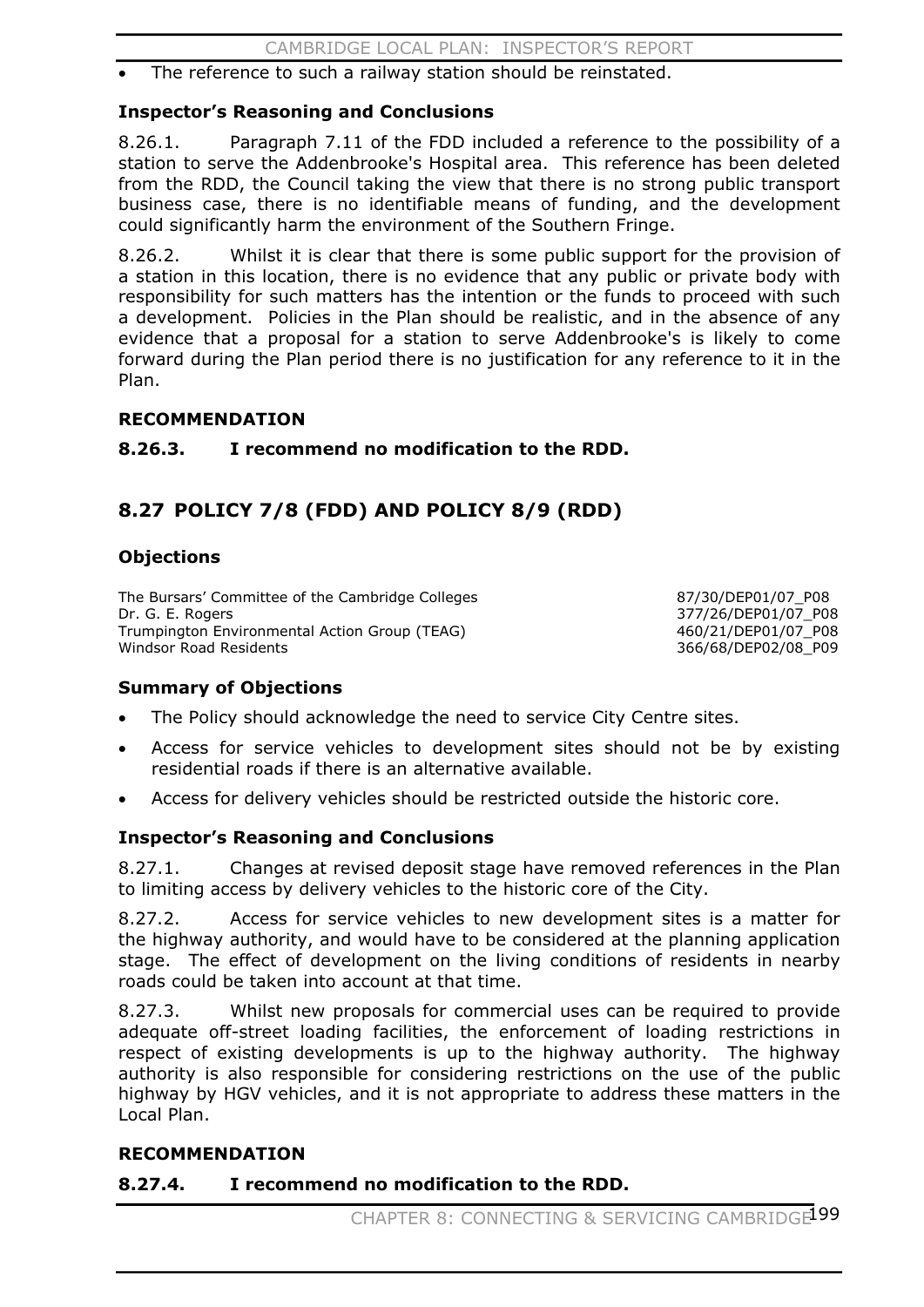# **8.28 PARAGRAPH 7.12 (FDD)**

#### **Objections**

The Bursars' Committee of the Cambridge Colleges 87/36/DEP01/07\_12

#### **Summary of Objections**

The paragraph should be amended to acknowledge the need for essential servicing to the City Centre sites of the University and Colleges.

#### **Inspector's Reasoning and Conclusions**

8.28.1. Paragraph 7.12 in the FDD has been deleted, and the reference to limiting access within the historic core of the City does not appear in the RDD.

#### **RECOMMENDATION**

#### **8.28.2. I recommend no modification to the RDD.**

# **8.29 POLICY 7/9 (FDD) AND POLICY 8/10 (RDD)**

#### **Objections**

Cambridgeshire County Council 655/7/DEP01/07 P09

Camstead Homes 24/13/DEP01/07\_P09 Shelia Redhead 131/1/DEP01/07\_P09 James Development Co. Ltd 378/13/DEP01/07\_P09 WM Morrison Supermarkets Plc 406/4/DEP01/07\_P09<br>The House Builders Federation 406/4/DEP02/08 P10 The House Builders Federation

55/41/DEP01/07\_P09

#### **Summary of Objections**

- Parking standards should conform to the Structure Plan. Standards on joint sites should be harmonised with South Cambridgeshire District Council.
- Impacts should be properly assessed where parking provision is set at low levels. Management of parking permits within the Controlled Parking Zone (CPZ) is also relevant.
- The Policy should contain more detail as to what is meant by "feasible", and references to shared parking should also be included.
- Forecourt car parking in residential areas should be controlled.
- The Policy and text should reflect the advice in PPG 13 paragraphs 35 and 56.
- Planning applications should not be determined solely in terms of the Council's parking standards.

#### **Inspector's Reasoning and Conclusions**

8.29.1. Policy P8/5 of the Structure Plan requires parking standards to be set as maximum standards. I am not satisfied that, as drafted, Policy 8/10 and Appendix C fully reflect either this Structure Plan requirement or the advice in PPG13. However, my concerns can be addressed by changes to Appendix C, and I say more about this in Chapter 11.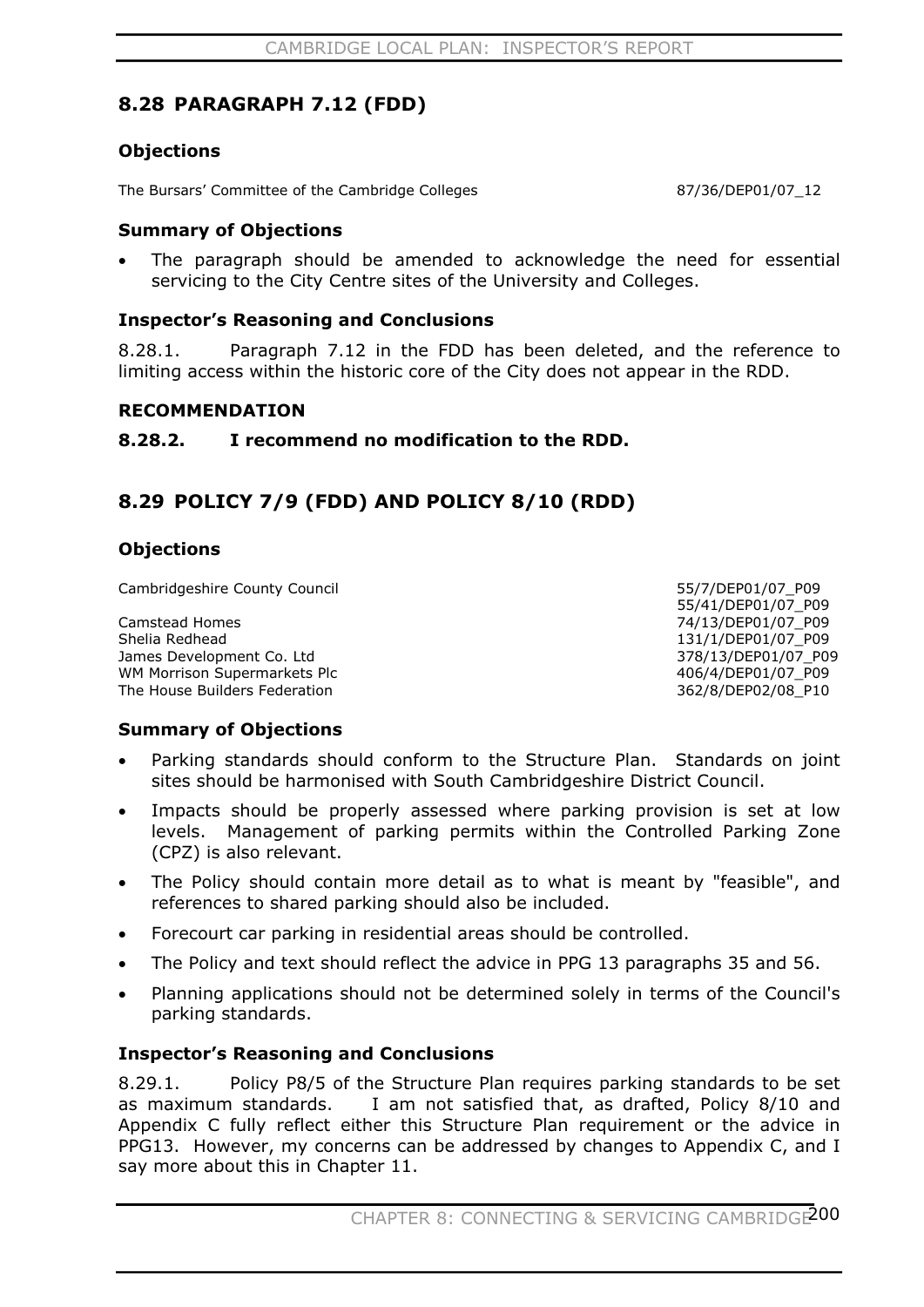8.29.2. The Council has acknowledged the need to harmonise standards for cross-boundary sites, but this is more appropriately dealt with in the detailed planning that will take place for the Areas of Major Change. The question of assessing impacts where lower parking levels are proposed is a development control matter. Appendix C notes that residents' parking permits are not provided for new developments within the CPZ.

8.29.3. The Policy no longer refers to the feasibility of providing parking below the standard. If the standards are expressed as maxima, the precise level of parking would be determined at the development control stage. I recommend modifications to Appendix C to delete paragraphs 1.5 and 1.6 as they do not accord with PPG 13 advice.

8.29.4. Although no specific reference is made in the Standards to shared parking, there is nothing there that would prevent the Council from agreeing to this in appropriate circumstances, or that conflicts with Policy P8/5 of the Structure Plan. No further modification of the Plan is needed in this regard.

8.29.5. Planning permission is not normally required for the provision of parking areas in front gardens. The question of providing appropriate screening for such parking is not, therefore, a matter for the Local Plan.

8.29.6. Appendix C indicates that the parking standards set out there should not be exceeded. Given the very severe traffic congestion experienced in Cambridge the Council are entitled to take that view in the Plan, notwithstanding the advice in paragraph 56 of PPG 13, particularly as there is no evidence that the vitality and viability of the City Centre is likely to be harmed as a result.

8.29.7. National policy guidance requires local planning authorities to set car parking standards, and it is an accepted principle that those standards should be applied in considering planning applications. There is, however, nothing in the Policy that would prevent the Council from not applying its standards in any particular case if there were good reasons not to. Any future change to the standards would, as the Council points out, have to be subject to an appropriate level of public consultation.

# **RECOMMENDATION**

**8.29.1. I recommend no modification to the RDD.** 

# **8.30 PARAGRAPH 7.13, PARAGRAPH 7.14 (FDD) AND PARAGRAPH 8.22 (RDD)**

## **Objections**

WM Morrison Supermarkets Plc 406/10/DEP01/07\_13

Windsor Road Residents 366/34/DEP01/07\_14

Mrs Penny Heath 832/7/DEP02/08\_22

## **Summary of Objections**

- The Policy and text should be amended to reflect the advice in PPG 13 paragraphs 35 and 56.
- Reduced car parking cannot be implemented without good public transport.
- Private cars should be allowed to enter and park in the City Centre in the evenings.

406/11/DEP01/07\_14

366/69/DEP02/08\_22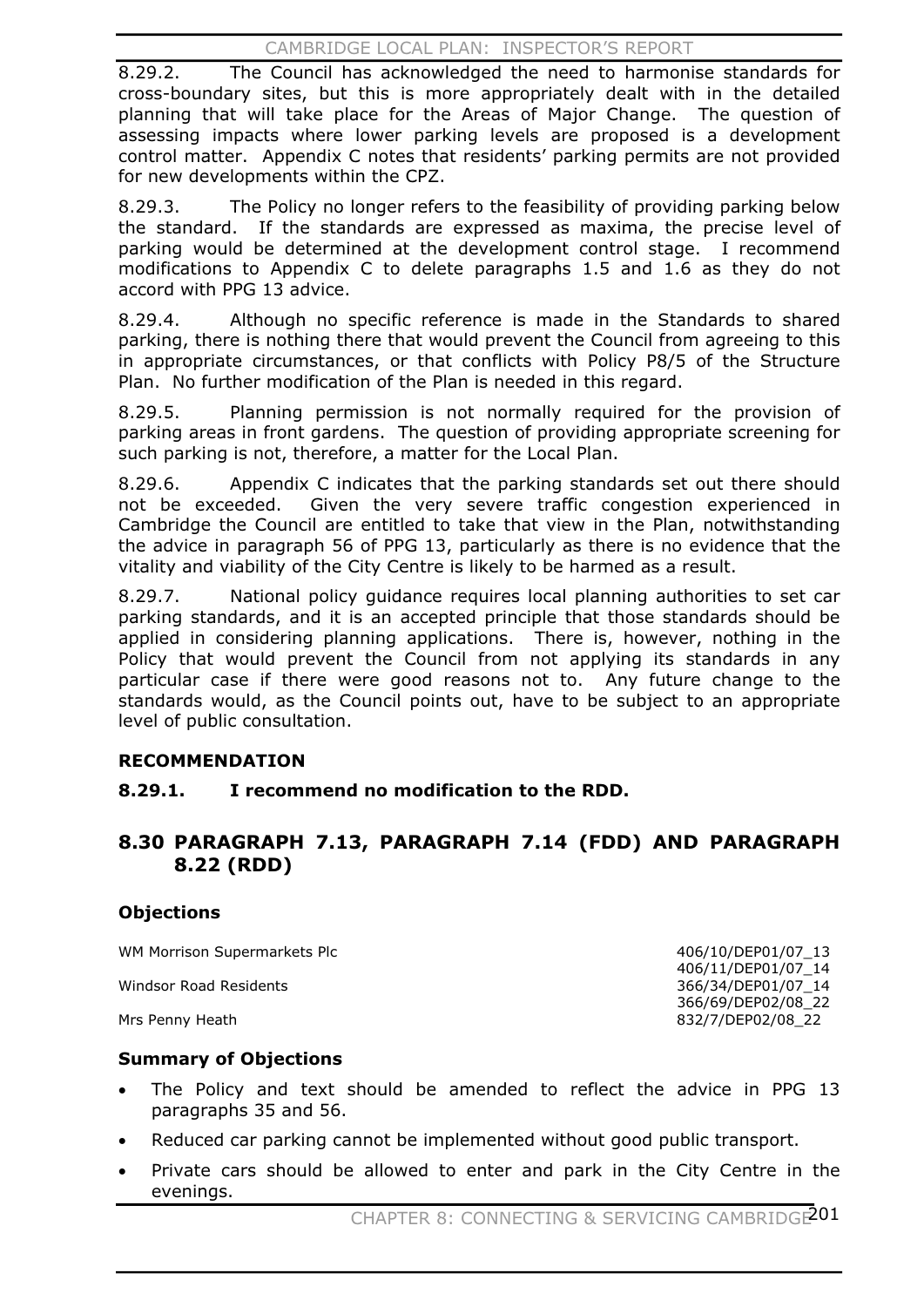#### **Inspector's Reasoning and Conclusions**

8.30.1. I deal with the points made in the objections by Wm Morrison Supermarkets Plc in section 8.29. Paragraph 7.13 of the FDD does not appear in the RDD.

8.30.2. According to the Council, public transport in the area has improved in recent years and the City and County Councils are working to improve bus services further. However this is a matter outside the remit of this Local Plan. Paragraph 8.22 acknowledges the link between lower levels of private car parking and good public transport accessibility, and no further change to the paragraph is warranted.

8.30.3. There is no evidence that existing car parks cannot cater for demand from people wishing to visit the City Centre for leisure purposes in the evening. The control of on-street car parking is a matter for the highway authority.

#### **RECOMMENDATION**

## **8.30.4. I recommend no modification to the RDD.**

# **8.31 POLICY 7/10 (FDD)**

#### **Objections**

Cambridge Preservation Society 26/39/DEP01/07\_P10 Turnstone Estates 47/5/DEP02/08 Windsor Road Residents 366/60/DEP02/08

#### **Summary of Objections**

- The last sentence of the Policy should be covered by SPD and is not necessary.
- x Residents' parking zones should be supported by the Council, and Policy 7/10 of the FDD should be reintroduced into the adopted Plan.

## **Inspector's Reasoning and Conclusions**

8.31.1. Policy 7/10 does not appear in the RDD. The creation of residents' parking zones, which was the subject of Policy 7/10 in the FDD, is not a responsibility of the City Council, and the Policy itself did not address specific land use implications. Its reinstatement in the Plan is therefore unnecessary.

## **RECOMMENDATION**

**8.31.2. I recommend no modification to the RDD.** 

# **8.32 POLICY 7/11 (FDD) AND POLICY 8/11 (RDD)**

#### **Objections**

Cambridge Preservation Society 26/40/DEP01/07\_P11 Windsor Road Residents 366/36/DEP01/07\_P11 Network Rail 370/38/DEP01/07\_P11 Cambridge Cycling Campaign and Campaign and Campaign and Campaign and Campaign and A37/8/DEP01/07 P11 Highways Agency **697/11/DEP01/07\_P11**<br>Cambridgeshire County Council **697/11/DEP01/07\_P11** Cambridgeshire County Council

55/43/DEP02/08\_P11<br>Mr N. G. Jackson 249/2/DEP02/08\_P11 749/2/DEP02/08\_P11 Cllr John Durrant 2008 2009 2009 2012 2012 2020 2038/7/DEP02/08 P11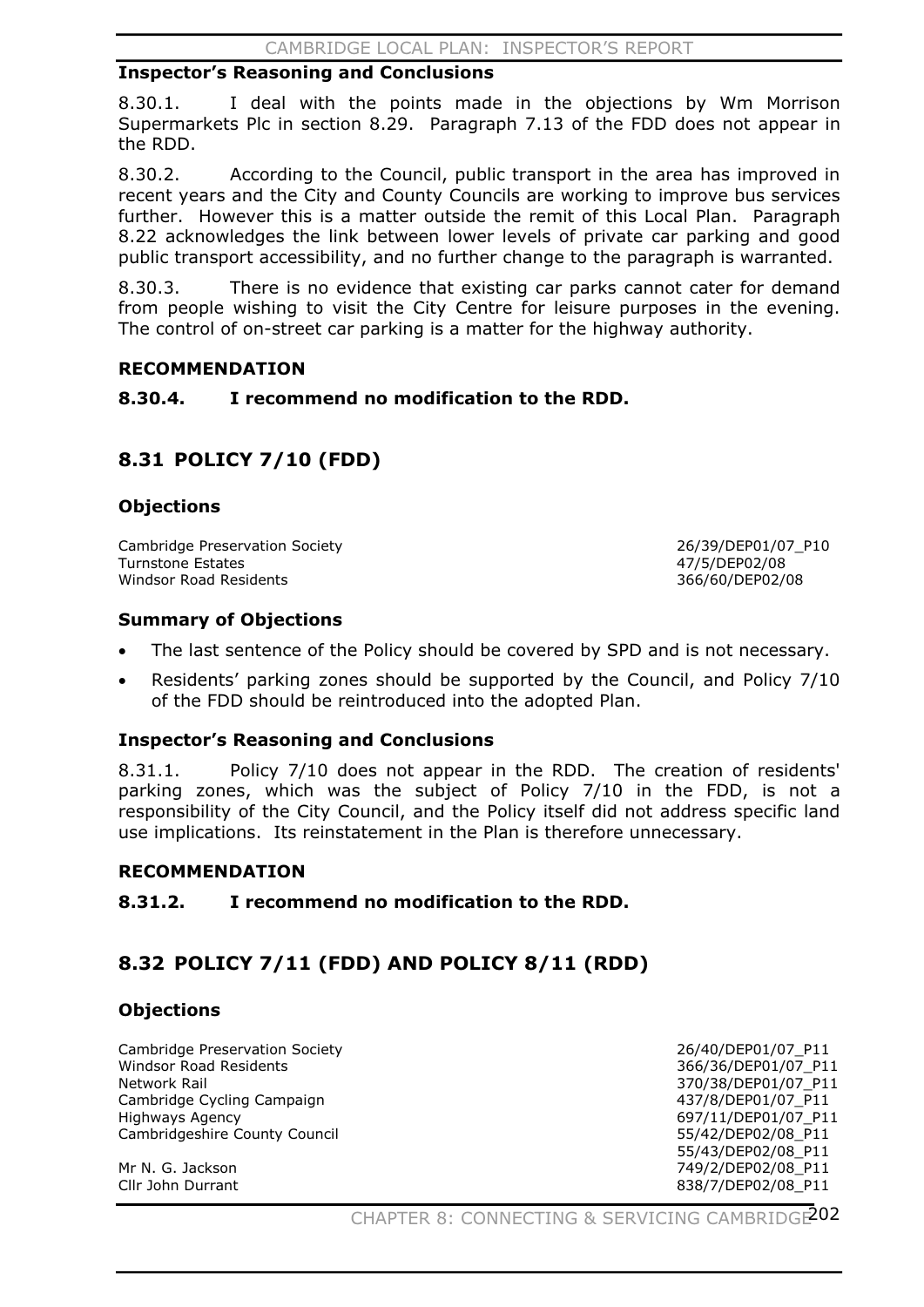## **Summary of Objections**

- The Policy should include a reference to cyclists.
- The creation of roads through existing residential areas (rat runs) should not be permitted.
- Criterion d of Policy 7/11 is objected to. New developments should be required to mitigate traffic resulting from their own schemes and where practicable minimise additional car traffic in the surrounding area.
- Through roads must be cycle friendly and not produce a barrier to desire lines. Cambridge access roads should not be made a no-go area for non-motorised vehicular traffic.
- New roads should be designed to minimise the use of the trunk road network by local distributor traffic.
- A change is needed to explain what is meant by a proposed road, and bus priority measures should be incorporated where necessary.
- Roads should be designed to give high priority to public transport users.
- x Through access should not be restricted if restriction would increase journey length and the number of vehicles using the alternative route.

## **Inspector's Reasoning and Conclusions**

8.32.1. Policy 8/11 of the RDD, formally numbered Policy 7/11, now includes a reference to cyclists.

8.32.2. As now drafted it also requires through access for general motor traffic to be restricted where possible, and the minimisation of additional car traffic in the surrounding area. It would not be practical to prohibit rat runs in the Policy, but the wording goes as far as is possible in allowing this phenomenon to be addressed.

8.32.3. Policies 8/2 and 8/3 of the RDD address the mitigation of the traffic impact of development. Paragraph d of Policy 7/11 (paragraph c of RDD Policy 8/11) is a reasonable requirement that could be met by measures not to increase traffic more than is necessary. National policy guidance on conditions and planning obligations would not permit unfeasible measures to be sought.

8.32.4. Policy 8/11 and paragraph 8.23 require high priority to be given to the needs of cyclists, including safety, and also requires the avoidance of any severance of existing pedestrian or cycle routes. The wording suggested in the objection by Cambridge Cycling Campaign is, however, over-detailed and imposes impractical requirements, and I do not recommend that it is incorporated in the Plan. Whilst the Council accepts that conditions for cyclists are not ideal on many main routes, this Policy goes as far as is reasonable in addressing cyclists' needs. The Policy would not be improved significantly by any further change in respect of non-motorised vehicular traffic.

8.32.5. The effect of traffic on the trunk road network would be a matter to be considered in any TA. However, there is no convincing evidence that a specific requirement in this Policy, for the use of the trunk road by local traffic to be minimised, is necessary.

8.32.6. It is clear that the Policy applies to any new road, and no further explanation is necessary. If a case could be made for the need to include bus priority measures in any particular proposal, then this could be required without an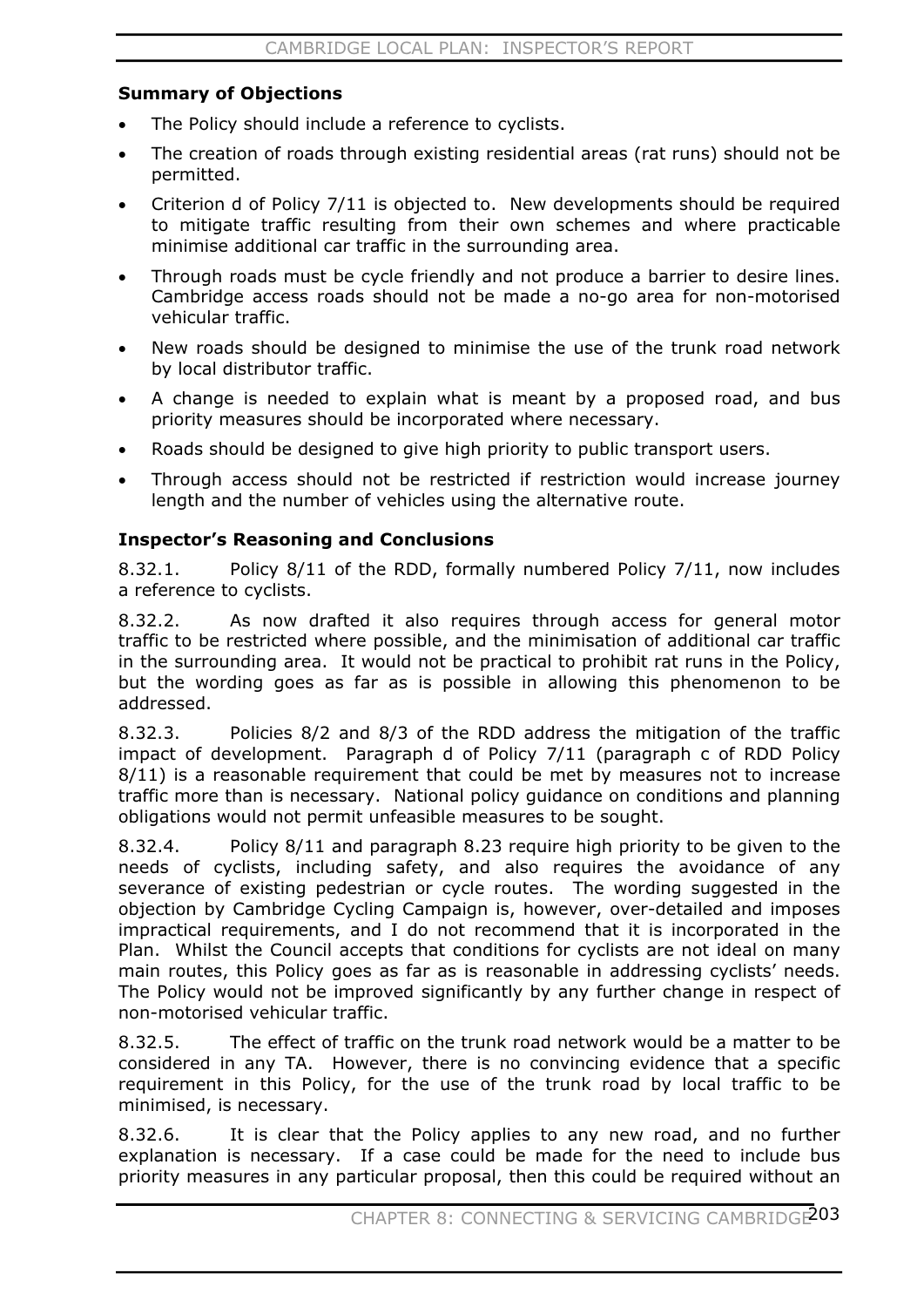explicit reference being made in the Policy.

8.32.7. The requirement in the Policy that through access for general motor traffic should be restricted where possible is, in my opinion, worthy of support, given that it is likely to go some way towards encouraging other modes of transport for short journeys. Inevitably, this may result in longer car journeys for those who choose not to adopt an alternative means of transport.

#### **RECOMMENDATION**

**8.32.8. I recommend no modification to the RDD.** 

# **8.33 PARAGRAPH 7.16 (FDD)**

#### **Objections**

Windsor Road Residents 366/37/DEP01/07\_16

#### **Summary of Objections**

More detail is required as to how the impact of new roads is to be assessed, measures to control taxis should be included, and the effect of parked cars on "access only" roads should also be assessed.

## **Inspector's Reasoning and Conclusions**

8.33.1. It would not be appropriate to include in the Plan details as to how traffic impact will be assessed, this being largely a matter for the County Council as highway authority. The control of taxis is also a matter outside the remit of this Plan. The effect of development on the demand for on-street parking would normally be included in any TA, but there is no need for a specific reference to this matter in the Plan.

## **RECOMMENDATION**

## **8.33.2. I recommend no modification to the RDD.**

# **8.34 PARAGRAPH 8.23**

#### **Objections**

Cambridgeshire County Council 655/44/DEP02/08\_23

#### **Summary of Objections**

x New roads should include segregated pedestrian and cycle routes adjacent to the carriageway.

#### **Inspector's Reasoning and Conclusions**

8.34.1. Policy 8/11 requires new roads to give high priority to the needs of pedestrians and cyclists, including safety. However it would be overly inflexible to express a view in the supporting text that this should always be done through the provision of segregated routes.

#### **RECOMMENDATION**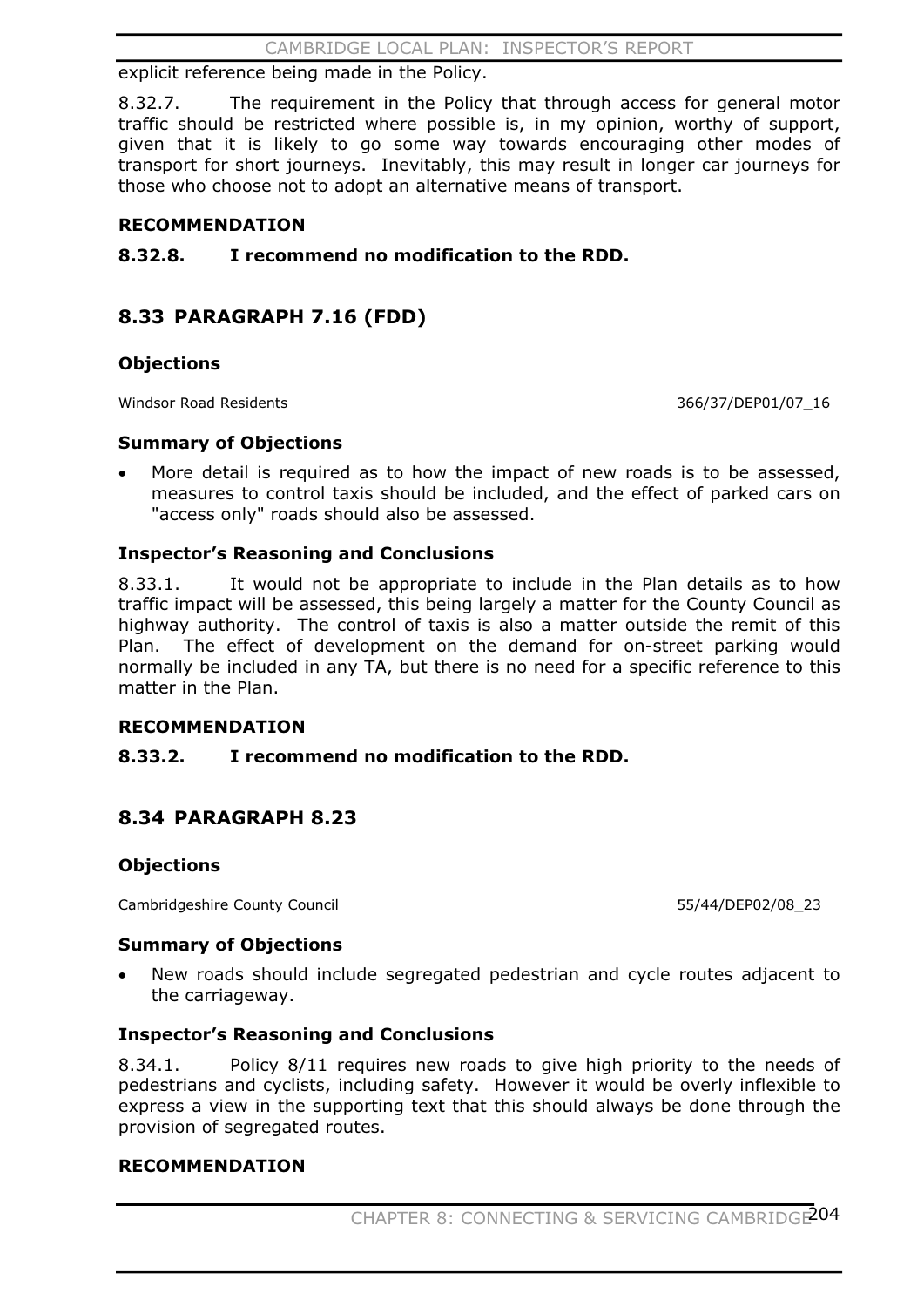## **8.34.2. I recommend no modification to the RDD.**

# **8.35 PARAGRAPH 8.24**

#### **Objections**

Windsor Road Residents 24 and 2008 24 and 366/41/DEP02/08

#### **Summary of Objections**

The methodology of quantitative assessment will be important; there is a need to control taxis, and to assess the effects of development on on-street parking.

#### **Inspector's Reasoning and Conclusions**

8.35.1. The substance of these objections is dealt with in section 8.33.

#### **RECOMMENDATION**

#### **8.35.2. I recommend no modification to the RDD.**

# **8.36 OMISSION – AIRPORT**

#### **Objections**

The objections to this aspect of the Plan are listed in Annex 3.

#### **Summary of Objections**

The Plan should include a policy restricting further aviation development at the Airport.

## **Inspector's Reasoning and Conclusions**

8.36.1. Policy 8/12 of the RDD now provides that aviation development at Cambridge Airport will not be permitted where there would be a significant adverse effect on the environment and residential amenity. Although some objectors seek a complete ban on aviation development, it would not be appropriate to prevent such activity where no significant harm would be caused.

#### **RECOMMENDATION**

## **8.36.2. I recommend no modification to the RDD.**

# **8.37 POLICY 8/12**

#### **Objections**

The Marshall Group Of Companies 66/4/DEP02/08 P12 South Cambridgeshire District Council 461/14/DEP02/08\_P12

## **Summary of Objections**

The Policy should be worded positively.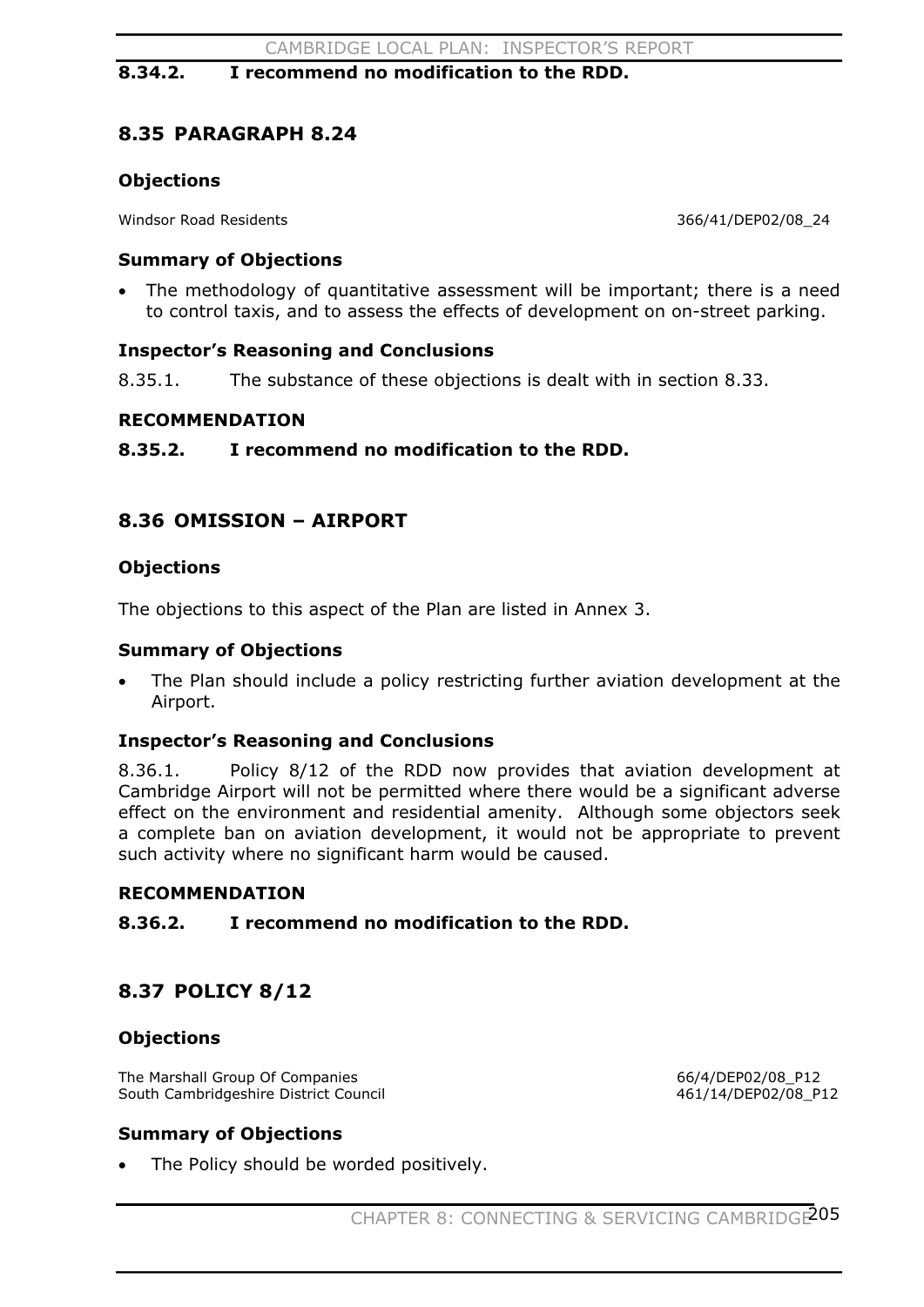An additional criterion should be added to prevent development that would prejudice the future relocation of the Airport and the redevelopment of the site.

## **Inspector's Reasoning and Conclusions**

8.37.1. The proposal to word the Policy positively would make no practical difference to its meaning, and is therefore unnecessary.

8.37.2. The Airport has been identified in the Structure Plan as a site for future major development. I am not satisfied that this allocation could be prejudiced by aviation development at the Airport that might otherwise be permissible under Policy 8/12 as worded, and it is not therefore necessary to add the extra criterion suggested.

#### **RECOMMENDATION**

## **8.37.3. I recommend no modification to the RDD.**

# **8.38 PARAGRAPH 8.27**

## **Objections**

South Cambridgeshire District Council 461/15/DEP02/08 27 Anne Campbell 768/9/DEP02/08\_27

838/13/DEP02/08 27

## **Summary of Objections**

- The Council should not advocate in its Plan the relocation of an operating Airport to another district.
- The paragraph contradicts the Policy, because it says there is no scope for significant development.
- The Plan should acknowledge that the closure of Marshall's and Cambridge Airport will also achieve the aim of freeing the Airport for redevelopment, by adding the words "or closure" after all references to "relocation".

## **Inspector's Reasoning and Conclusions**

8.38.1. Paragraph 8.27 is indicating the City Council's preferred relocation scenario. However, as the relocation site for the Airport is likely to be largely outside the control of the City Council, the second sentence of the paragraph adds nothing of value to the Plan, and should be omitted.

8.38.2. The Policy is worded clearly as to what new aviation development will not be permitted at Cambridge Airport. The third sentence of paragraph 8.27 as drafted expresses the Council's view on the scope for further development at the Airport, and does not contradict the Policy.

8.38.3. The Council has indicated that it is actively working with Marshall of Cambridge and other local authorities to achieve the relocation of Marshall Aerospace and the Airport. It would not therefore be accurate for the Plan to imply that the Council seeks the closure of the Airport.

#### **RECOMMENDATION**

**8.38.4. I recommend that the RDD be modified by the deletion from paragraph 8.27 of the second sentence of that paragraph.**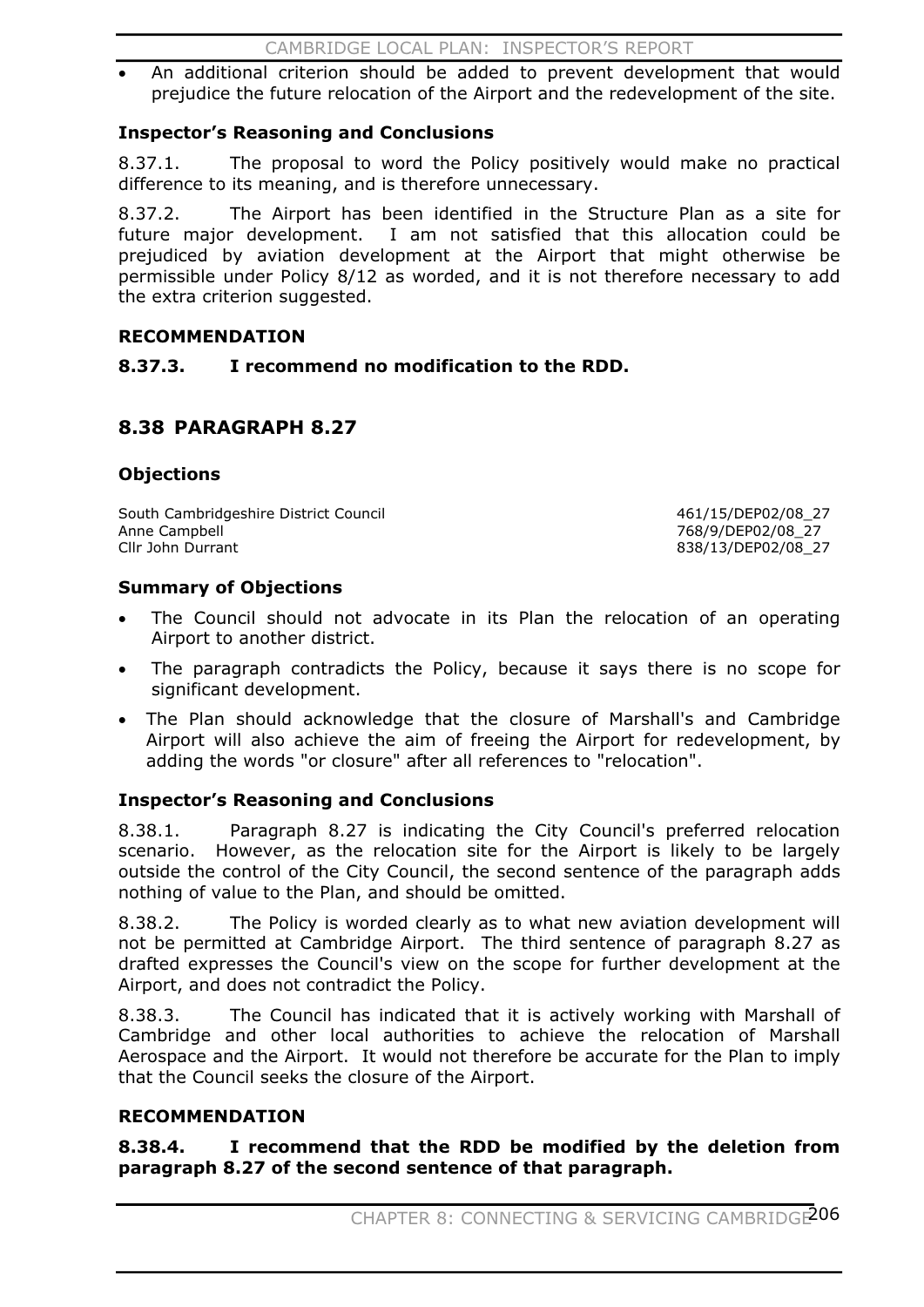# **8.39 POLICY 7/12 (FDD)**

#### **Objections**

Cambridge Preservation Society 26/41/DEP01/07\_P12 Orange PCS Ltd 242/1/DEP01/07\_P12<br>BT Plc 25 AT 242/1/DEP01/07\_P12

376/16/DEP01/07 P12

#### **Summary of Objections**

- x "Telecommunications" should be added before "development".
- Criterion (a) should be deleted and criterion (c) simplified.

## **Inspector's Reasoning and Conclusions**

8.39.1. The modification suggested to criterion (c), to include a specific reference to ICNIRP guidelines, would not alter the sense of the Policy, which already requires compliance with national guidelines. It is therefore unnecessary.

8.39.2. The other modifications sought in these objections were made at revised deposit stage.

#### **RECOMMENDATION**

## **8.39.3. I recommend no modifications to the RDD in response to these objections.**

# **8.40 POLICY 7/13 (FDD)**

#### **Objections**

Cambridge Preservation Society 26/42/DEP01/07\_P13

## **Summary of Objections**

The Policy is too negative.

## **Inspector's Reasoning and Conclusions**

8.40.1. This Policy has been deleted from the Plan.

#### **RECOMMENDATION**

**8.40.2. I recommend no modification to the RDD.** 

# **8.41 POLICY 8/16**

#### **Objections**

The objections to this aspect of the Plan are listed in Annex 3.

## **Summary of Objections to Policy 8/16**

- The final paragraph weakens the Policy and should be clarified.
- The Policy is unreasonable as it goes beyond the current Building Regulations.
- The requirement for on-site renewable power generation is unjustifiable.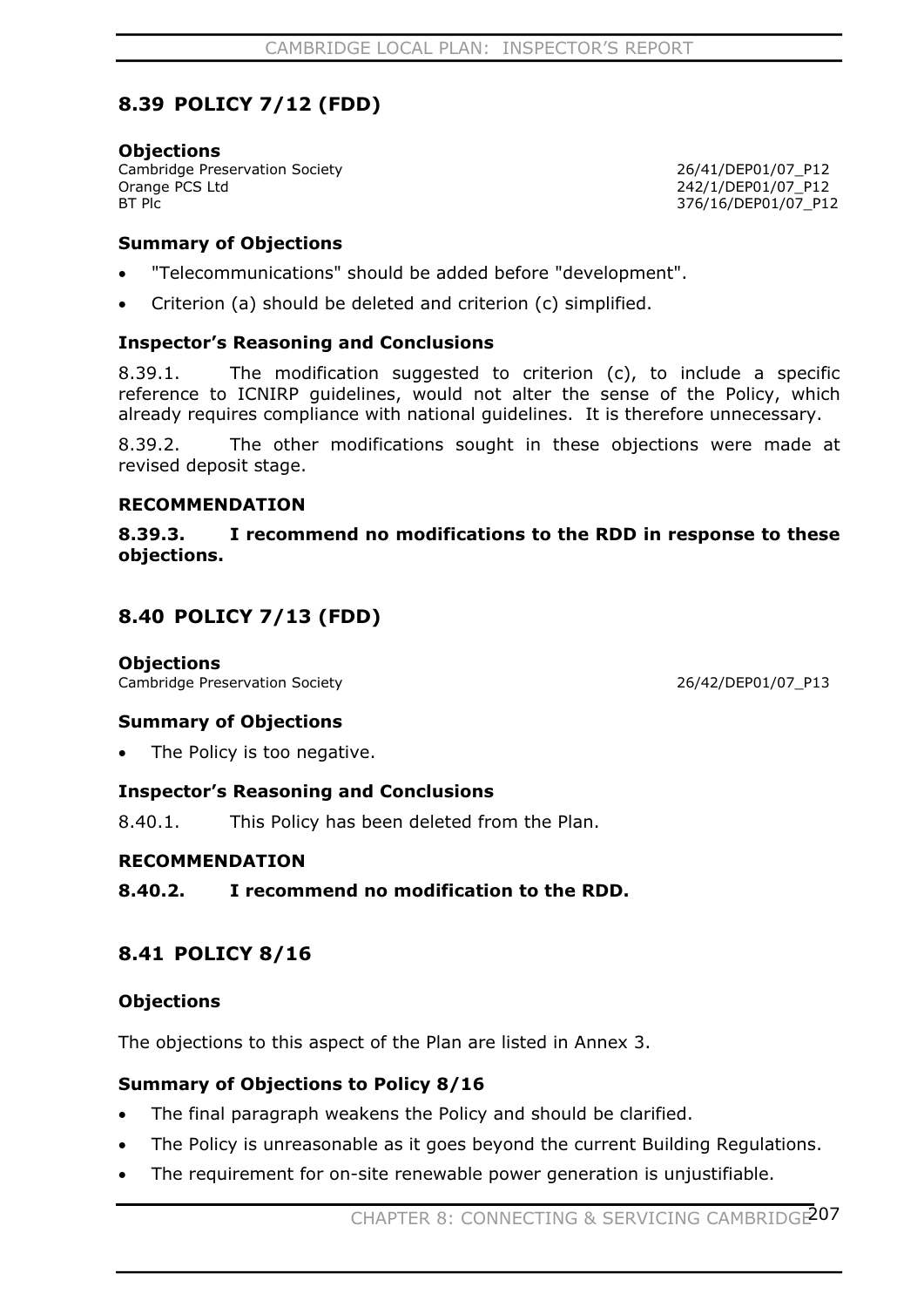- The threshold should be raised to 50 dwellings, or 1850 square metres.
- The Policy does not reflect quidance in PPS 22.
- The Policy should apply to refurbishments, and the wording should be more robust and go beyond Part L of the Building Regulations.

#### **Pre-Inquiry Changes: SC8. 01**

#### **Objections**

The objections to this Pre-Inquiry change are listed in Annex 3.

#### **Summary of objections to Pre-Inquiry Change SC8.001**

- The Policy requirements are not practical.
- The Policy should not apply where significant efforts to maximise energy efficiency have been demonstrated, or where there are exceptional site considerations.
- The Policy should apply to refurbishment as well as new build.
- The Policy should not apply to small developments.

#### **Inspector's Reasoning and Conclusions**

8.41.1. The Council has proposed in Pre-Inquiry Change SC8.01 that this Policy should be deleted and replaced with a policy solely dealing with renewable energy in major new developments. I support the deletion of the Policy, which seems to me to be unreasonable to the extent that it imposes more onerous requirements than the Building Regulations.

8.41.2. Turning now to the Policy proposed in the Pre-Inquiry Change, PPS 22 advises that local planning authorities may adopt policies requiring a percentage of the energy to be used in new developments to come from on-site renewable energy sources. However, policies should ensure that such a requirement is applied only where the installation of renewable energy generation equipment is viable given the type of development proposed, its location and design. The Companion Guide to PPS 22 advises that the proportion of renewable energy that it would be feasible to generate within developments would need to be explored with the development industry before specific targets are set.

8.41.3. The principle of what is proposed by the Council accords with the advice in PPS 22, and I support the inclusion of a policy dealing with this matter in view of the importance the Government places on the development of renewable energy in the reduction of UK carbon dioxide emissions. However, there is no evidence available to the inquiry as to the viability of requiring either the installation of renewable energy generation equipment or the use of passive solar design techniques, and there appears to have been no discussion with the development industry as to the feasibility of the target set. Because of this, I find the requirements of the proposed Policy to be stated in too inflexible a manner. I therefore recommend a modification to allow the requirements of the Policy to be relaxed if full compliance would not be viable.

8.41.4. Concern was expressed by one objector as to the potential costs of the requirements in the Policy, its possible impact on housing delivery rates, and whether the Council's officers possess the necessary technical knowledge to apply the Policy. Bearing in mind the importance of renewable energy, these concerns do not carry sufficient weight to lead me to recommend any further modification. However, the Council will need to monitor the application of the Policy in practice, with particular regard to its effect on housing delivery. The Council will also need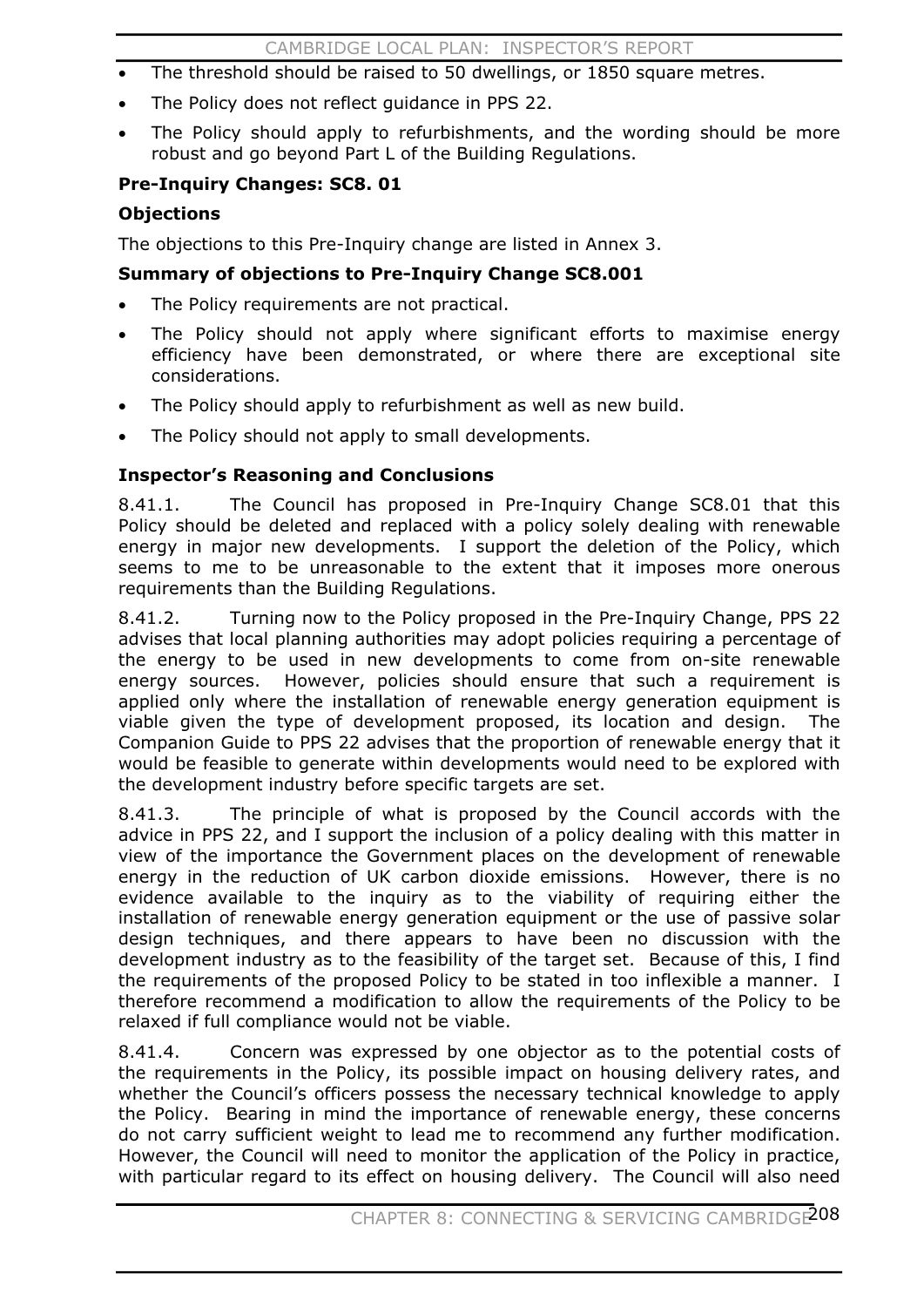to ensure that it has access to the relevant technical knowledge to enable it to apply the Policy in a timely manner, but this is a matter of resource management and does not affect the merits of the Policy.

8.41.5. The Policy allows passive solar design to be used to satisfy its requirements. Some objectors argue that the Policy requirements should also be relaxed if energy efficiency is maximised through design and construction. There is insufficient evidence to indicate the extent to which this might be comparable to the provision of on-site renewable energy generation, and I do not therefore recommend it. However, the Council may wish to consider in the preparation of its further guidance whether some allowance should be given for energy efficiency maximisation other than passive solar design.

8.41.6. The imposition of any threshold in a policy is inevitably somewhat arbitrary. The Council have chosen to adopt as a threshold for the application of this Policy the definition of major development contained in Article 8 of the Town and Country Planning (General Development Procedure) Order 1995. This is, in my view, a reasonable approach, and in addition the modification I recommend would allow viability to be taken into account. Finally, the application of the Policy to refurbishment as well as new build developments goes beyond what is advised in PPS 22.

## **RECOMMENDATION**

## **8.41.7. I recommend that the RDD be modified as follows:**

**a) Incorporate SC8.001.** 

**b) Add the following sentence at the end of Policy 8/16 as recommended to be modified:** 

**These requirements may be relaxed if it can be clearly demonstrated that to require full compliance would not be viable.** 

# **8.42 PARAGRAPH 8.41**

#### **Objections Pre-Inquiry Changes: SC8.002 and SC8.003**

The Chancellor, Masters and Scholars of the University of Cambridge 33/9/DEP04/08\_41

## **Summary of Objections**

In line 1 of paragraph 8.41 the word "could" should be replaced by the word "can", to provide greater certainty.

## **Inspector's Reasoning and Conclusions**

8.42.1. Paragraph 8.41 as proposed to be changed in SC8.002 explains what technologies would be regarded as renewable energy, and gives further explanation on passive solar design. It is a necessary consequence of the Pre-Inquiry Change proposed to Policy 8/16. It is clear, from paragraph 8.41 as proposed to be changed, what forms of renewable energy are acceptable to the City Council. The change suggested by the objector would add little to the Plan, and I do not support it.

8.42.2. Pre-Inquiry Change SC8.003 proposes changes to paragraph 8.42, also consequential on the changes proposed to Policy 8/16, and would add clarity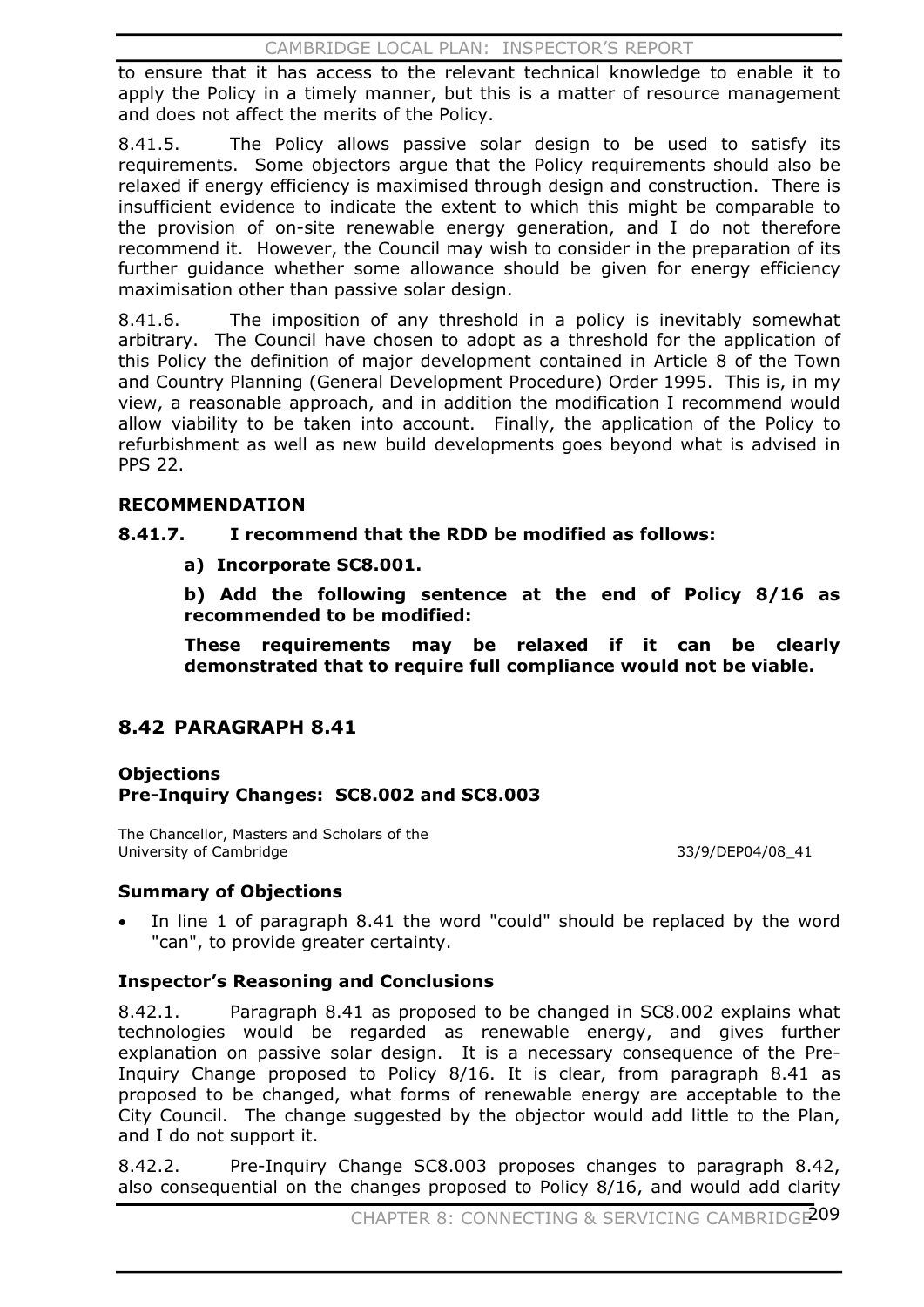to the Plan.

#### **RECOMMENDATION**

**8.42.3. I recommend that the RDD is modified by the incorporation of SC8.002 and SC8.003.** 

# **8.43 PARAGRAPH 8.43**

## **Objections Pre-Inquiry Changes: SC8.004**

The House Builders Federation 362/5/DEP04/08 43

#### **Summary of Objections**

The requirements of Policy 8/16 are not practicably deliverable.

#### **Inspector's Reasoning and Conclusions**

8.43.1. I deal with this objection in section 8.41.

8.43.2. The Council's Pre-Inquiry Change is consequential upon its proposed change to Policy 8/16, and explains the requirements on developers to show how they have complied with the Policy. I support it as it aids understanding of the Policy.

#### **RECOMMENDATION**

**8.43.3. I recommend that the RDD is modified by the incorporation of SC8.004.**

## **8.44 PARAGRAPH 8.44**

#### **Objections**

Turnstone Estates **47/6/DEP02/08** 44

#### **Pre-Inquiry Changes: SC8.005**

The Chancellor, Masters and Scholars of the University of Cambridge 33/10/DEP04/08 44

## **Summary of Objections to Paragraph 8.44**

The Plan should require a "good" Ecohomes or BREEAM rating, not the highest.

#### **Summary of Objections to Pre-Inquiry Changes SC8.005**

Paragraph 8.44 should be retained. If developments maximise energy efficiency from sustainable design and construction, the requirements for onsite power generation should be relaxed.

#### **Inspector's Reasoning and Conclusions**

8.44.1. The Council proposes in SC8.005 to delete paragraph 8.44 as it appears in the RDD, and there will be no references to the ratings referred to in the objection.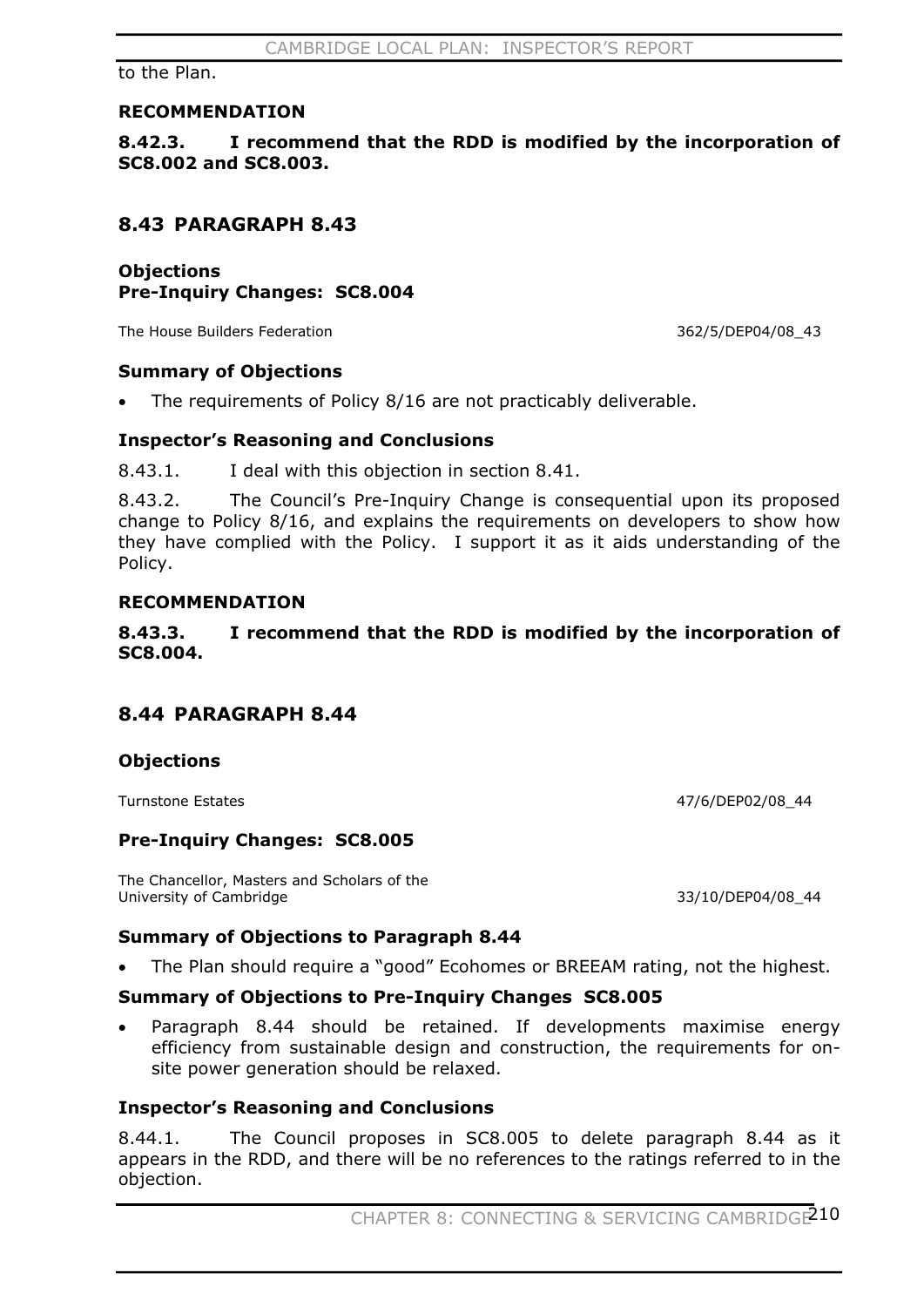8.44.2. I support the deletion of paragraph 8.44 as the use of energy efficient construction is largely a matter for the Building Regulations. I deal with the issue of making an allowance for energy efficiency maximisation in section 8.41. Pre-Inquiry Change SC8.006 proposes a new paragraph explaining the Council's intention to produce further guidance on the operation of Policy 8/16, and it adds clarity to the Plan.

## **RECOMMENDATION**

**8.44.3. I recommend that the RDD is modified by the incorporation of SC8.005 and SC8.006.** 

# **8.45 POLICY 8/17**

## **Objections**

British Wind Energy Association 777/2/DEP02/08\_P17

## **Pre-Inquiry Changes: SC8.007**

## **Summary of Objections**

- The word "adverse" should be inserted in the Policy before "impacts".
- x Clause b should be worded more positively.

## **Inspector's Reasoning and Conclusions**

8.45.1. The Council's Pre-Inquiry Change would insert "adverse" in the Policy, making it clear that only harmful impacts need to be minimised. The objector's suggested change to clause b of the Policy would make no difference to its overall meaning, and is unnecessary.

## **RECOMMENDATION**

## **8.45.2. I recommend that the RDD is modified by the incorporation of SC8.007.**

# **8.46 PARAGRAPH 8.46**

## **Objections**

Cambridgeshire County Council and Council and County Council 55/47/DEP02/08\_46<br>
Future Energy Solutions and Council and Council and Council and Council and Council and Council and Council an<br>
Sol/13/DEP02/08\_46 Future Energy Solutions

801/14/DEP02/08\_46

# **Pre-Inquiry Changes: SC8.008**

## **Summary of Objections**

- The paragraph should refer to PPS22 and to regional targets for renewable energy provision.
- The paragraph should reflect that the Government target for renewable energy provision by 2020 is aspirational.

## **Inspector's Reasoning and Conclusions**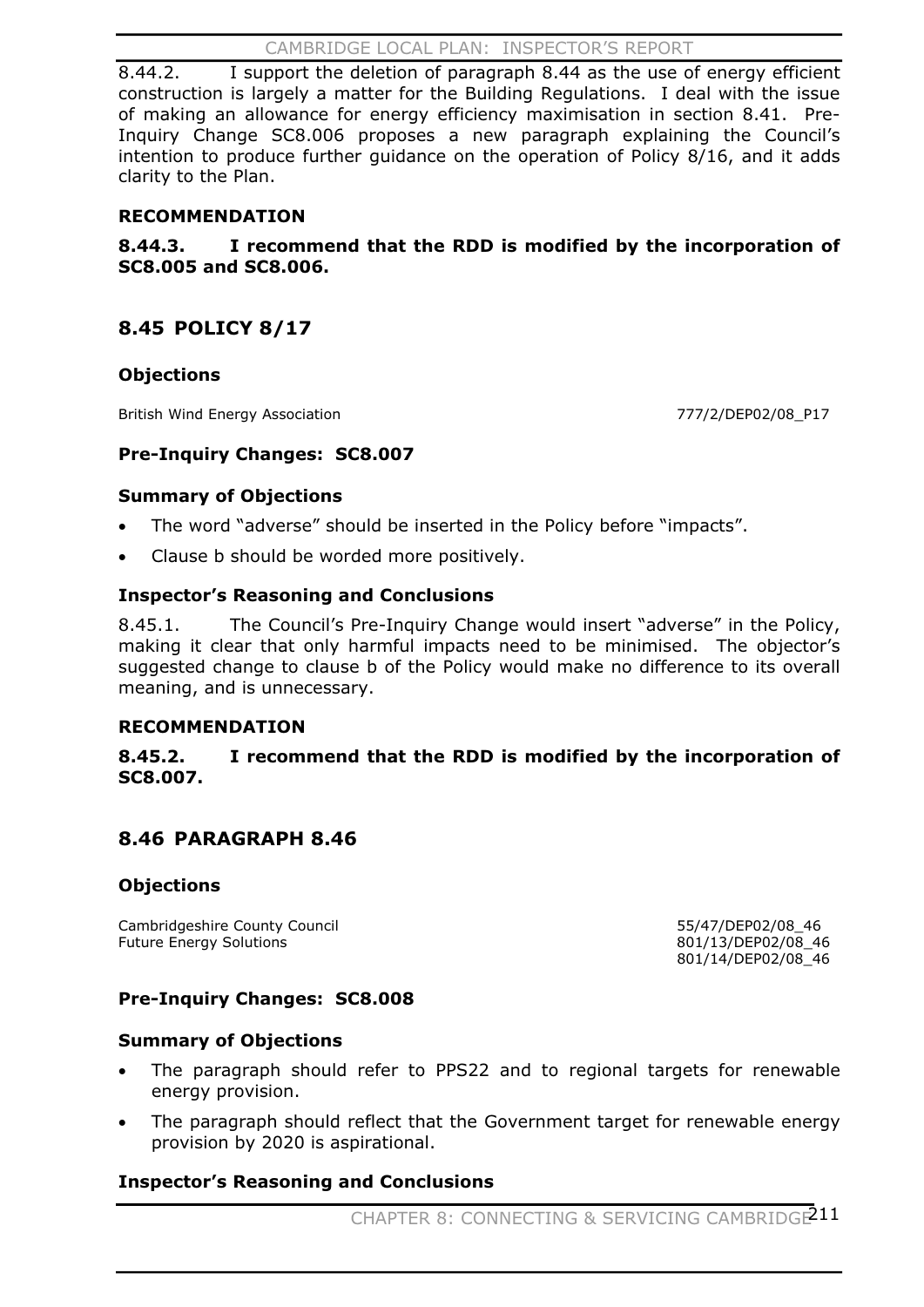CAMBRIDGE LOCAL PLAN: INSPECTOR'S REPORT

8.46.1. The Regional Spatial Strategy for the East of England will, when it is adopted, form part of the development plan, and there is no need to repeat in this Plan any targets set out there.

8.46.2. The Council's approach in drafting the Plan has generally been not to make specific reference to Government advice in the interests of keeping the Plan relatively short. Such a reference as proposed here would add little to the Plan, and is therefore unnecessary.

8.46.3. Pre-Inquiry Change SC8.008 would clarify that the Government's target for renewable energy for 2020 is aspirational, and I support it as a more accurate statement of the position.

## **RECOMMENDATION**

**8.46.4. I recommend that the RDD is modified by the incorporation of SC8.008.**

# **8.47 PARAGRAPH 8.48**

## **Objections**

The Wildlife Trust 382/22/DEP02/08\_48

#### **Summary of Objections**

The words "and other emissions" should be inserted in the first sentence.

#### **Inspector's Reasoning and Conclusions**

8.47.1. This proposed amendment is intended to compensate for the deletion of paragraph 8.49, also proposed by this objector. As I do not support the deletion of paragraph 8.49, this further change would add nothing to the Plan.

#### **RECOMMENDATION**

## **8.47.2. I recommend no modification to the RDD.**

# **8.48 PARAGRAPH 8.49**

#### **Objections**

The Wildlife Trust 382/23/DEP02/08 49 British Wind Energy Association **1990** and 1990 and 1990 and 1990 and 1990 and 1990 and 1990 and 1990 and 1990 and 1990 and 1990 and 1990 and 1990 and 1990 and 1990 and 1990 and 1990 and 1990 and 1990 and 1990 and 1990 and

## **Summary of Objections**

- This paragraph endorses the sacrifice of ecological interests to renewable energy schemes.
- The paragraph should be more positive about renewable energy developments in the Green Belt.

#### **Inspector's Reasoning and Conclusions**

8.48.1. PPS22 does not rule out renewable energy schemes in internationally, nationally or locally designated sites, and the contents of this paragraph reflect that position.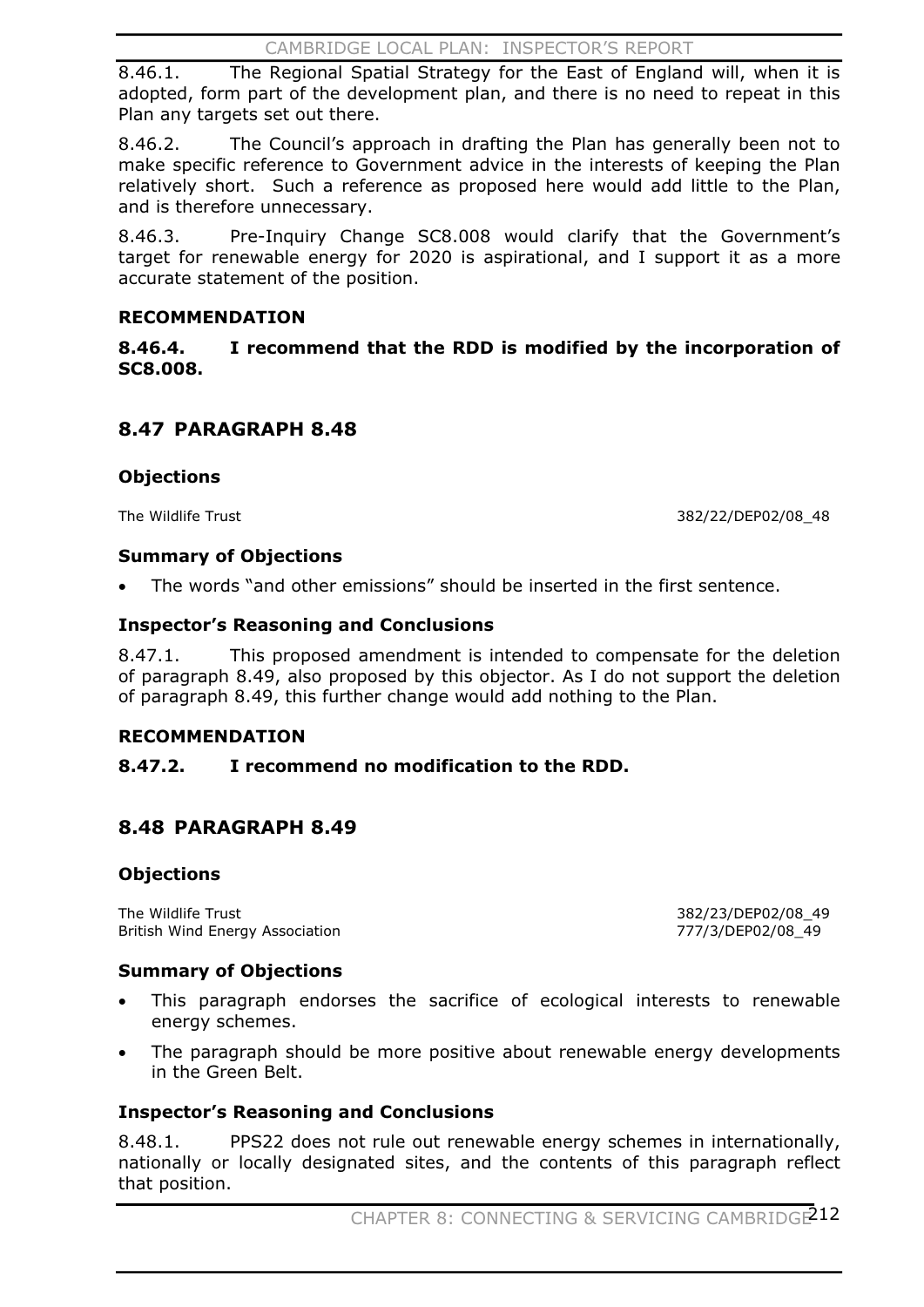8.48.2. The text of the paragraph also reflects the advice in PPS22 on renewable energy developments in the Green Belt.

### **RECOMMENDATION**

**8.48.3. I recommend no modification to the RDD.** 

### **8.49 POLICY 8/18**

### **Objections**

Windsor Road Residents 366/43/DEP02/08\_P18 The Wildlife Trust 382/24/DEP02/08\_P18 Anglian Water Services Limited **782/9/DEP02/08\_P18** 

### **Summary of Objections**

- x The "knock-on" effects of new development on infrastructure serving existing developments needs consideration.
- There should be a policy on water efficiency and sustainable water resources.
- The Policy should require better communication from developers of major schemes or where new infrastructure is required.

### **Inspector's Reasoning and Conclusions**

8.49.1. The Policy already requires the "knock-on" effects of development on existing infrastructure to be considered, and the provision of additional infrastructure to serve the development if existing infrastructure is inadequate.

8.49.2. There is no Government advice on including water efficiency policies in Local Plans. However, these matters are referred to in the supporting paragraphs to Policy 3/1 and in the Council's Sustainable Development Guidelines. Under the circumstances it is reasonable for the Council to decide not to include such a policy in the Plan.

8.49.3. Communication between developers and infrastructure providers will be essential to the implementation of the Policy, but is a matter for implementation rather than something that needs mentioning in the Plan itself.

### **RECOMMENDATION**

### **8.49.4. I recommend no modification to the RDD.**

### **8.50 PARAGRAPH 8.50**

### **Objections**

Cambridgeshire County Council 655/48/DEP02/08\_50

### **Summary of Objections**

The paragraph should *require* the use of sustainable drainage systems.

### **Inspector's Reasoning and Conclusions**

8.50.1. Policy 9/3 (m) indicates that (SUDS) should be used in the urban extensions where practicable, but there is no other policy requirement for such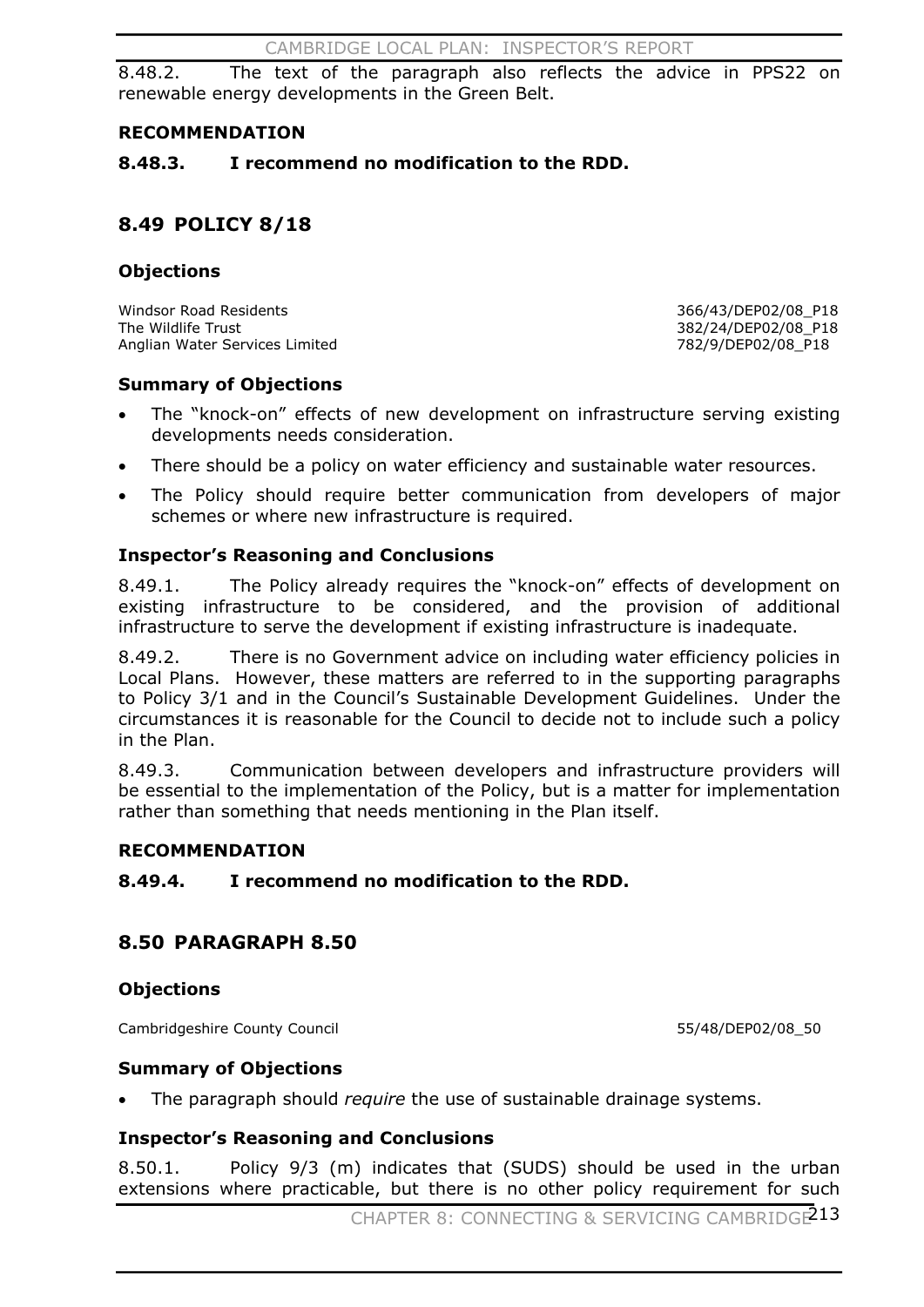systems. However, that would not prevent the Council from requiring SUDS in other developments if appropriate, and the Council's Sustainable Development Guidelines also support the use of SUDS. Under these circumstances, the change proposed in the objection would not add significantly to the Plan.

### **RECOMMENDATION**

# **8.50.2. I recommend no modification to the RDD.**

# **8.51 PARAGRAPHS 7.24 – 7.27 (FDD) AND 8.53 – 8.56 (RDD)**

# **Objections**

Cambridgeshire County Council and Council 55/42/DEP01/07\_24<br>
Countryside Properties 68/11/DEP02/08 53 Countryside Properties Countryside Properties 68/26/DEP02/08\_54 The Marshall Group Of Companies 66/14/DEP01/07\_26 Cambridgeshire County Council 55/49/DEP02/08\_55 Countryside Properties 68/27/DEP02/08\_55 Cambridgeshire County Council 55/50/DEP02/08\_56 Countryside Properties **68/28/DEP02/08\_56** Addenbrooke's NHS Trust 399/22/DEP02/08\_56 Countryside Properties/Liberty Property Trust 837/16/DEP02/08\_56

### **Pre-Inquiry Change: CCC306**

### **Summary of Objections**

- There should be a stronger statement of the need for major waste management facilities and household waste recycling centres (HWRCs). Reference should be made to "at least" two HWRCs.
- There should be additions which set out the fact that the Waste Local Plan allocates Cambridge East as an Area of Search for a major waste facility
- Waste is properly dealt with in the Waste Local Plan, and this paragraph should be omitted.
- Supports the investigation of the potential of land at Cambridge Airport for a major waste management facility, on the basis that the exercise may conclude that it ought to be located elsewhere.
- It should be made plain that sites 9.02 and 9.10 are not appropriate locations for the HWRC

# **Inspector's Reasoning and Conclusions**

8.51.1. I consider that the Plan should include a section on waste, explaining the relationship with the Waste Local Plan, and making it clear that proposals for waste development will also need to be considered against the City's policies in this plan. However, it is the Waste Local Plan which is the prime source of information and policy on waste matters and I consider that, subject to some of the changes made at Redeposit Draft, this Plan should not be augmented in the way that the County Council seeks. It is not the place of this Local Plan to amplify or interpret the provisions of the Waste Local Plan

8.51.2. However, the present Waste Local Plan does not identify specific sites for many waste facilities. The requirements for such facilities are being considered in the emerging Cambridgeshire and Peterborough Minerals and Waste Development Plan. That is the relevant document to determine the number and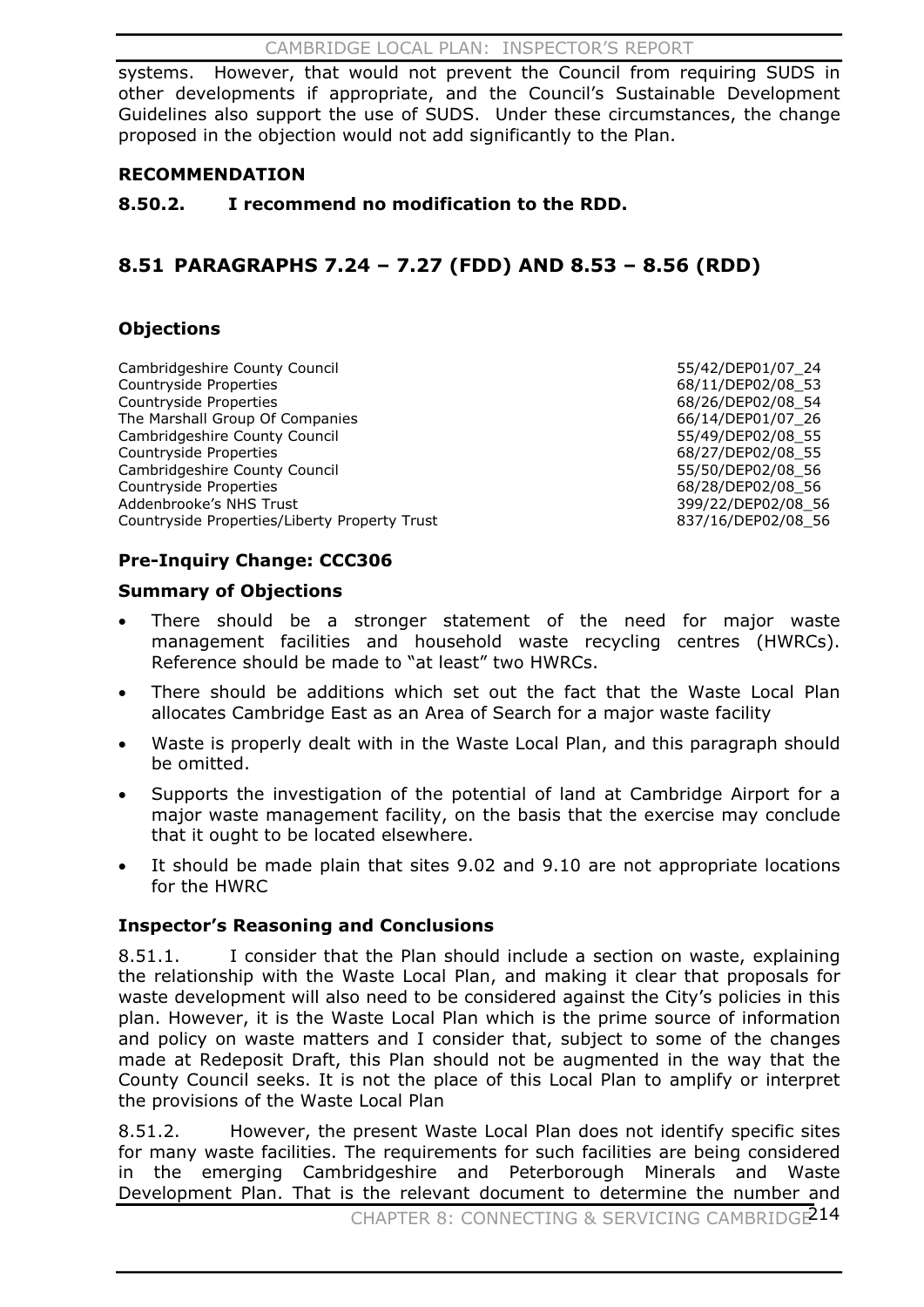siting of facilities, and area specific references in the Local Plan should be deleted unless they come from the existing Waste Local Plan.

8.51.3. There is a Pre-Inquiry Change (CCC306) which corrects a reference to Waste Local Plan Policy WLP18 from WLP17. This is incorporated in recommendation (b) below.

### **RECOMMENDATION**

**8.51.4. I recommend that the RDD be modified as follows:** 

- **a) By the deletion of the penultimate sentence of paragraph 8.54.**
- **b) By the amendment of the first sentence of paragraph 8.55 to read "There may be potential to provide a major waste management facility as part of a major new development (see Waste Local Plan Policy WLP18)".**
- **c) By the deletion of the second sentence from paragraph 8.55.**
- **d) By the deletion of the third and fourth sentences from paragraph 8.56.**
- **e) By the addition of a new paragraph 8.57, to read "The requirements for new facilities are being considered in the emerging Cambridgeshire and Peterborough Minerals and Waste Development Plan, which is the relevant document to establish the number and siting of facilities" and then to incorporate the final sentence of present paragraph 8.56.**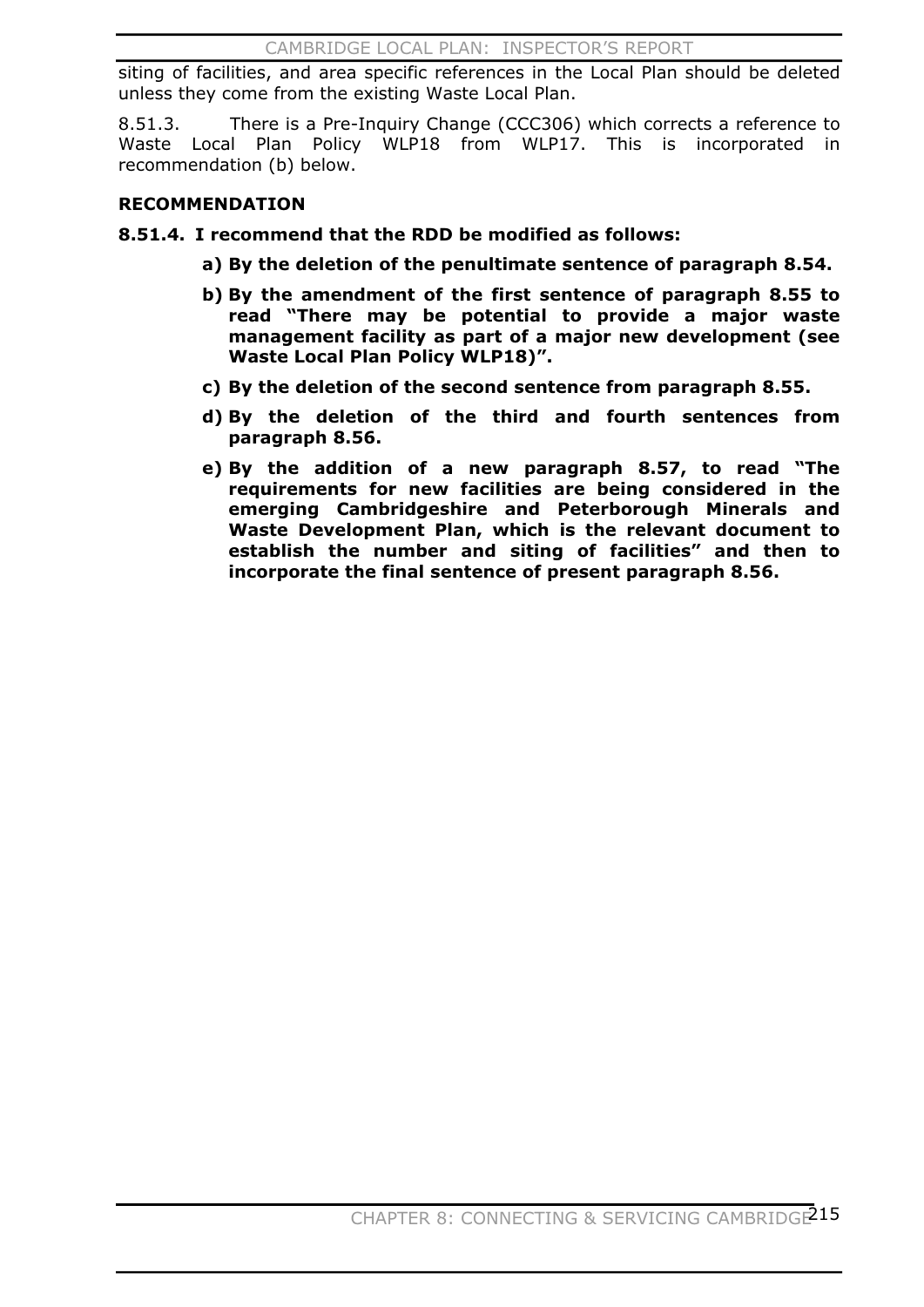# **9. AREAS OF MAJOR CHANGE**

# **9.1 TITLE**

### **Objections**

Cambridgeshire County Council 55/45/DEP01/AAP South Cambridgeshire District Council 461/14/DEP01/AAP

### **Summary of Objections**

- x "Traffic Impact Assessments" should read "Transport Impact Assessments".
- x Area Development Frameworks and Master Plans should be Supplementary Planning Guidance.

### **Inspector's Reasoning and Conclusions**

9.1.1. The Chapter which gave rise to these objections to the FDD has been rewritten, and relevant wording changes have been made to the Plan's Glossary.

### **RECOMMENDATION**

### **I recommend no modification to the RDD.**

### **9.2 WHOLE CHAPTER**

### **Objections**

English Heritage 338/25/DEP02/09 Windsor Road Residents 2008 and 2009 and 2008 and 2009 and 366/44/DEP02/09 Teresa Brett 729/2/DEP02/09 Mr Nick Jackson 749/1/DEP02/09 Catherine Millhouse 779/1/DEP02/09 Martin Thompson 297/1/DEP02/09

### **Summary of Objections**

- There is no need for Cambridge to grow as much as planned. Too much development is proposed and this will put a serious strain on the City. Empty houses and disused land should be developed instead of Green Belt areas.
- For each Area of Major Change there should be reference to the historic environment.
- More detail is needed about implementation.

### **Inspector's Reasoning and Conclusions**

9.2.1 The growth requirements are set by the Structure Plan following on from regional guidance. The preparation of these documents allowed the suitability of the City to accept the level of growth to be assessed. It is not for me to repeat these exercises. The UCS takes account of the potential of the built-up area to provide more housing.

9.2.2 There is a Chapter on implementation in the Plan. Otherwise I deal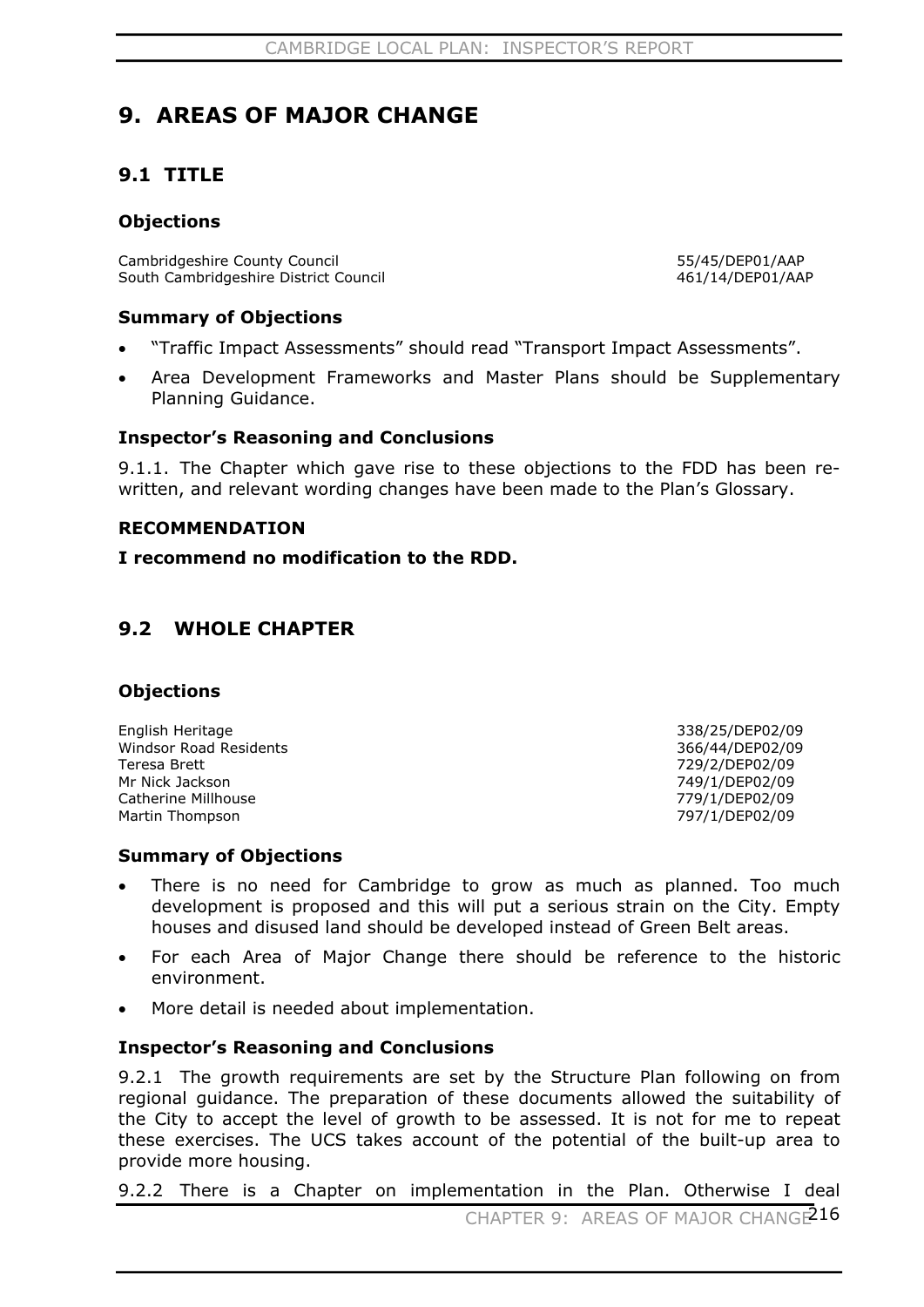elsewhere with questions of enforcement. Policies 3/4 and 4/8 deal with archaeology and historic landscape.

9.2.3 Mr Jackson's objection also contains objections to the omission of a policy on car parking, and to retail provision in East Cambridge. I consider the latter below in paragraph 9.17.21 and the former above in Section 8.1.

### **RECOMMENDATION**

**I recommend no modification to the RDD.** 

# **9.3 OBJECTIVES**

### **Objections**

South Cambridgeshire District Council 461/17/DEP02/09

### **Summary of Objections**

A new objective is suggested, concerning the quality and sustainability of major developments.

### **Inspector's Reasoning and Conclusions**

9.3.1 This is sufficiently covered by Policies 9/3 and 3/1.

### **RECOMMENDATION**

**9.3.2 I recommend no modification to the RDD.** 

# **9.4 PARAGRAPH 9.1**

### **Objections**

Ashwell (Barton Road) Limited 659/5/DEP02/09\_01

### **Summary of Objections**

The Barton Road omission site should be treated as an Area of Major Change.

### **Inspector's Reasoning and Conclusions**

9.4.1. I conclude in section 5.50 of this report that this land should not be allocated for development. In that case designation as an Area of Major Change is not appropriate.

### **RECOMMENDATION**

### **9.4.2. I recommend no modification to the RDD.**

# **9.5 PARAGRAPH 9.2**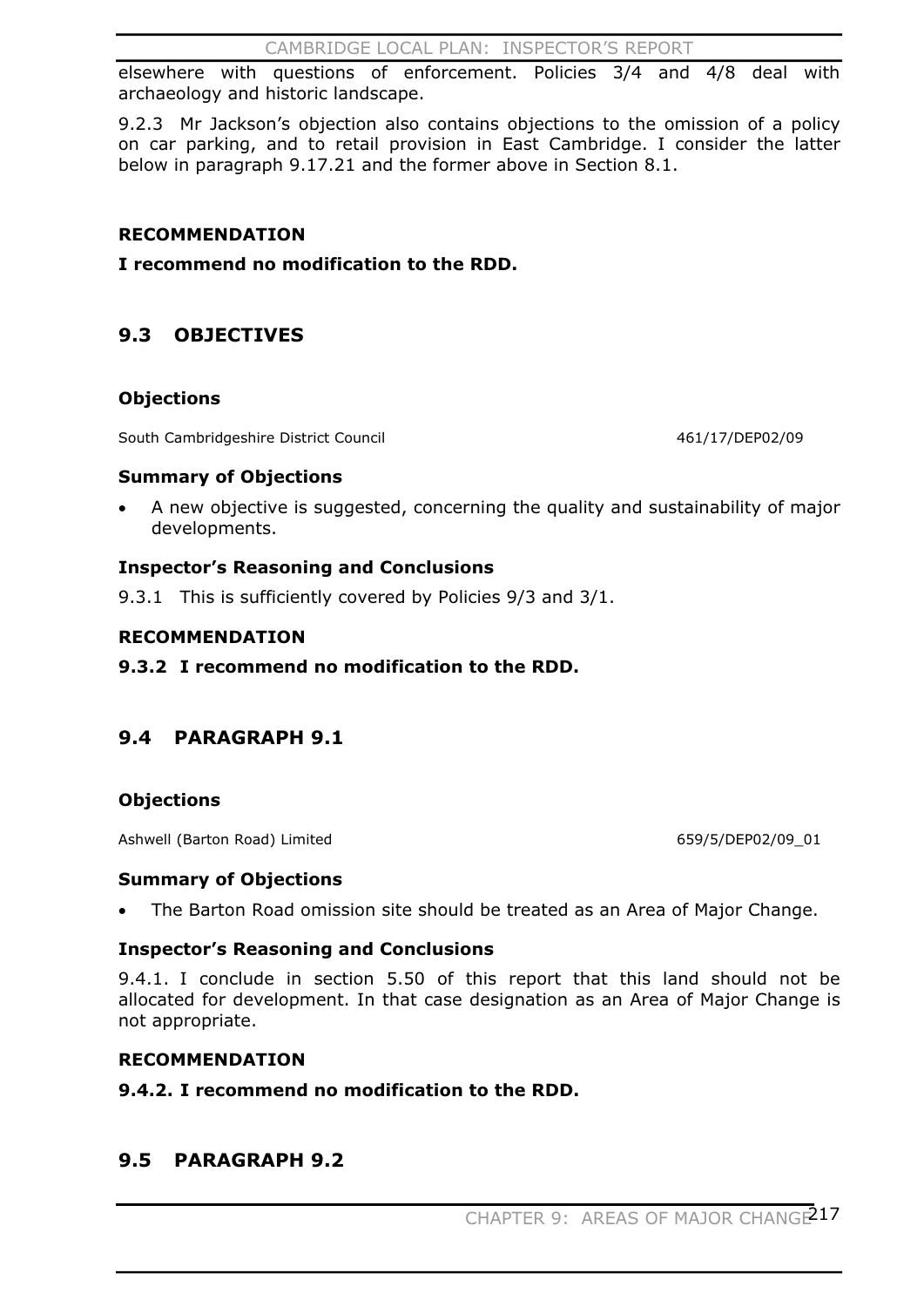### **Objections**

Windsor Road Residents 366/72/DEP02/09\_02

### **Summary of Objections**

More detail is needed about implementation and enforcement.

### **Inspector's Reasoning and Conclusions**

9.5.1 There is a Chapter on implementation in the Plan. Otherwise I deal elsewhere with questions of enforcement.

### **RECOMMENDATION**

### **9.5.2 I recommend no modification to the RDD.**

### **9.6 PARAGRAPH 9.3**

### **Objections**

Windsor Road Residents 366/45/DEP02/09\_03 Trumpington Environmental Action Group (TEAG) 460/22/DEP02/09\_03

#### **Summary of Objections**

Maximum limits should be specified for the dwelling capacities of Areas of Major Change.

### **Inspector's Reasoning and Conclusions**

9.6.1 Master Plans are quite capable of determining the precise numbers of dwellings for the Areas of Major Change. If harm or over-development is likely because of a particular level of development, the number of dwellings proposed can be adjusted.

#### **RECOMMENDATION**

**9.6.2 I recommend no modification to the RDD.** 

### **9.7 POLICY 8/1 AND PARAGRAPH 8.6 (FDD)**

### **Objections to Policy 8/1**

The objections to this aspect of the plan are listed in Annex 3.

# **Objections to Paragraph 8.6**<br>Windsor Road Residents

Addenbrooke's NHS Trust 399/25/DEP01/08\_06

366/66/DEP01/08\_06

### **Pre-Inquiry Changes: SC9.005**

The Chancellor, Masters and Scholars of the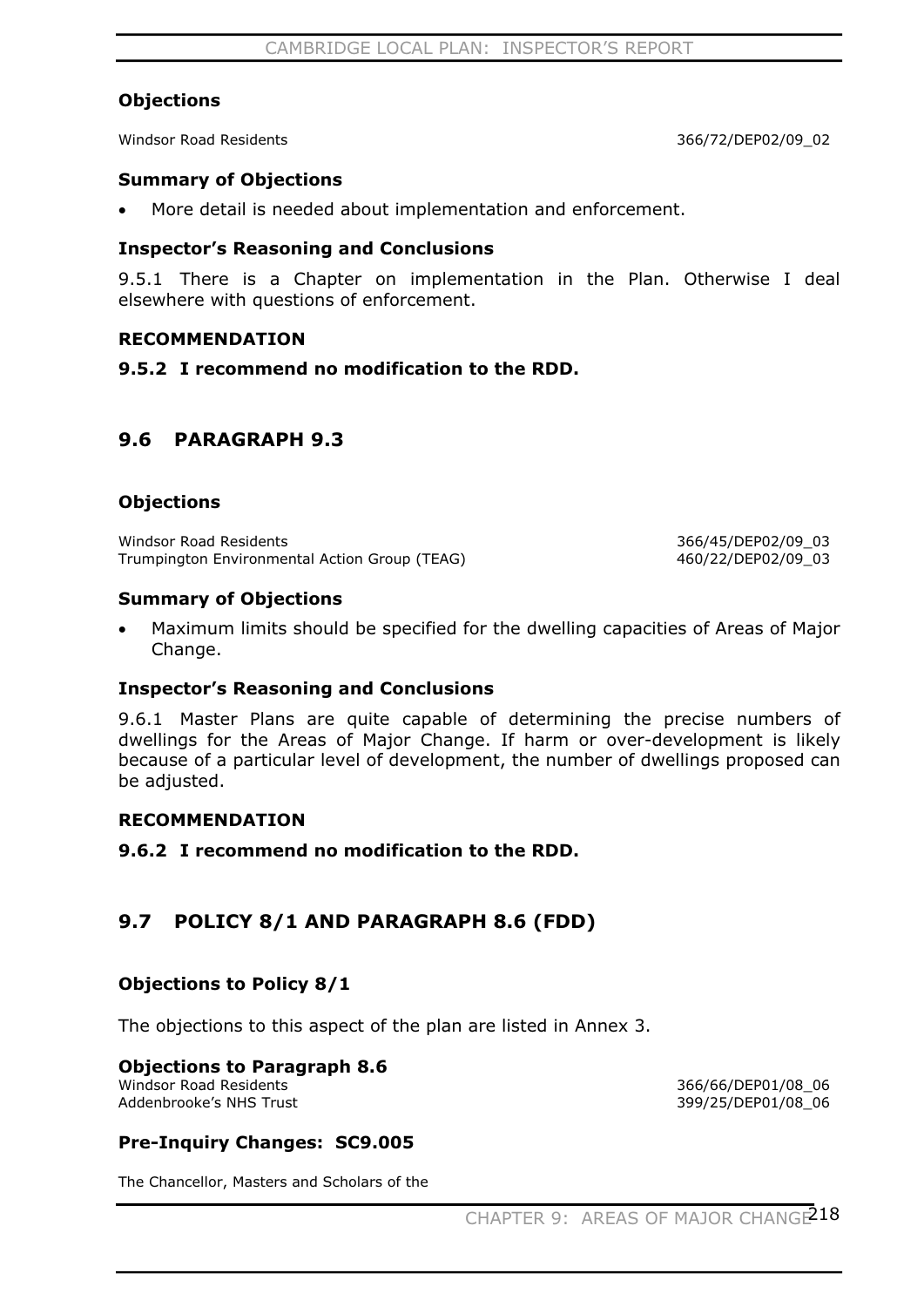#### CAMBRIDGE LOCAL PLAN: INSPECTOR'S REPORT

University of Cambridge 33/6/DEP04/09\_08 E. P. Southern 540/2/DEP04/09\_08

### **Summary of Objections**

- The Plan does not show anticipated numbers of dwelling completions in the urban extensions or whether these areas are readily available. Too much weight is given to SPG.
- There is too little explanation of the parties which would be involved in master planning work.
- The proposed scale of development and loss of Green Belt is too great.
- The treatment of North-West Cambridge should accord with the Structure Plan.
- An over-complex hierarchy of further guidance could slow development land coming forward.
- An AAP should be prepared for land west of Trumpington Road.
- There is a need for a new flagship research and technology park.
- More detail is necessary regarding the mechanism and timing of effective public consultation.

### **Inspector's Reasoning and Conclusions**

9.7.1 The objections about the scale of development, and effective public consultation, are concluded upon above and below respectively.

9.7.2 Several of the other objections have effectively been answered in whole or in part by the re-writing of the sections of the Plan dealing with Areas of Major Change, and by other developments since the objections were made.

9.7.3 Policy 9/1 in the RDD identifies parties who are likely to be involved in the preparation of further guidance for Areas of Major Change, and includes South Cambridgeshire District Council. There is no suggestion that some development interests would be given too prominent a role. North-West Cambridge is one of the Areas of Major Change for which further guidance is to be prepared. Land west of Trumpington Road has been the subject of further work, as required by the Structure Plan, and this work has led to the decision that the land should not be identified for development. Indicative dwelling capacities are given for each Area of Major Change. The steps necessary to make the areas available are explained. I deal elsewhere with objections questioning the realism of developing the Areas of Major Change and achieving the required housing supply.

9.7.4 The criticism that the Plan does not ensure that all necessary development will be delivered in the Plan period has some justification (see section 7.5 above). However it is not practical to delay adoption of the Plan whilst additional suitable employment land is identified. Instead, therefore, it will be necessary for the Council to carry out close monitoring of the supply of employment land and if necessary consider the need to bring forward in its Development Plan Documents either other sites or another mechanism for meeting any likely shortfall, as required by Structure Plan Policy P1/4.

9.7.5 Some objectors argue that the preparation of further plans will delay development. The Structure Plan calls for Master Plans or Design Frameworks to be prepared for all individual sites to be released from the Green Belt. These and other Areas of Major Change are complex, and for the most part large, sites. It is right that the RDD should contain a policy concerning further guidance to be produced for Areas of Major Change. The Policy and its supporting text provide a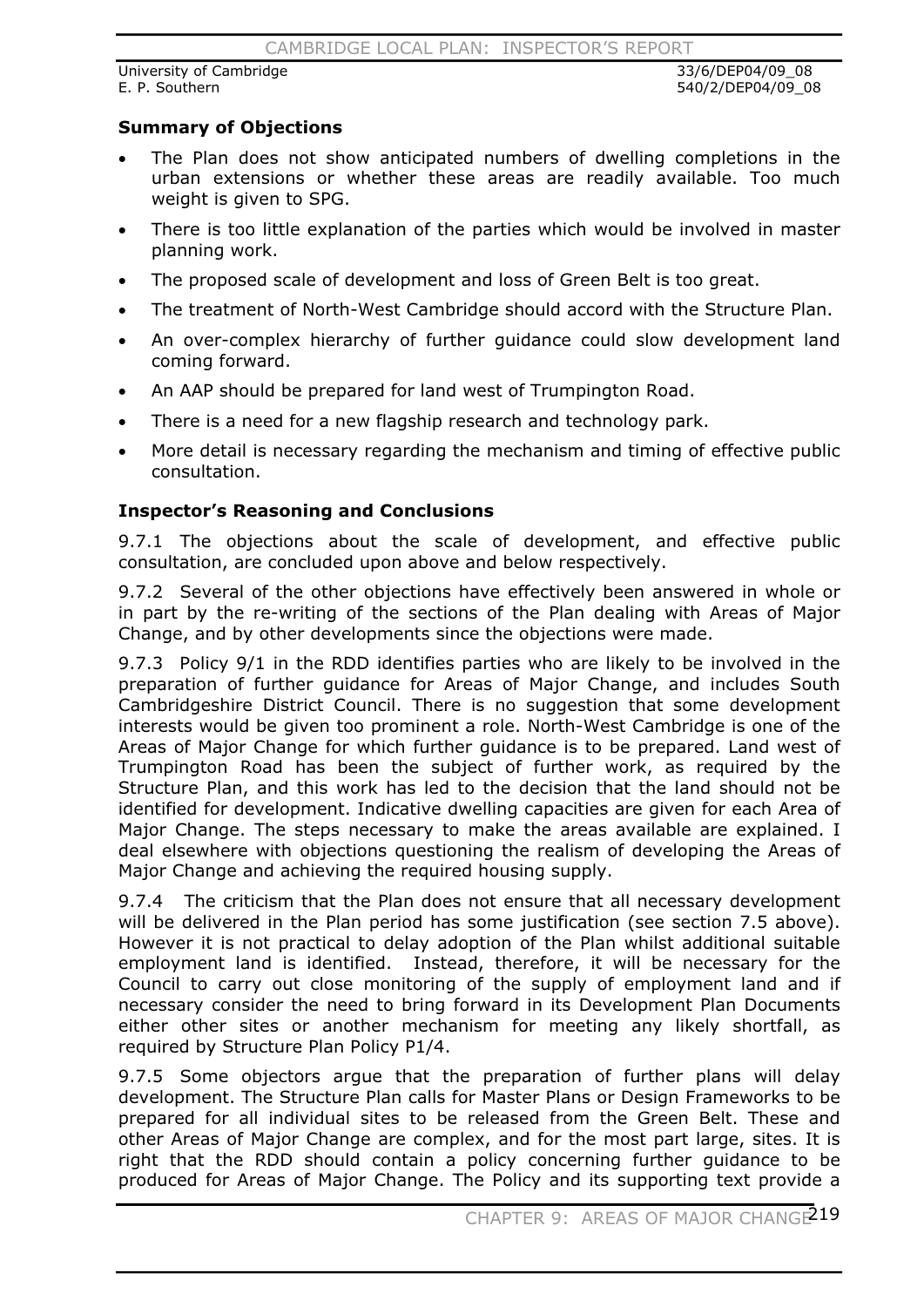flexible approach to the nature of the guidance to be produced. It would not necessarily be in the form of SPD, but there will be consultation on any further guidance prepared. I comment further in the subsequent sections of this Chapter of my report.

### **RECOMMENDATION**

**9.7.6 I recommend no modification to the RDD as a result of these objections.**

# **9.8 POLICY 9/1 AND PARAGRAPHS 9.5-9.10 (RDD)**

### **Objections to Policy 9/1**

The objections to this aspect of the plan are listed in Annex 3.

### **Objections to Paragraphs**

Martin Thorne 761/2/DEP02/09\_05 Addenbrooke's NHS Trust 399/24/DEP02/09\_06 Countryside Properties/Liberty Property Trust 837/18/DEP02/09\_06

Addenbrooke's NHS Trust 399/25/DEP02/09\_07 South Cambridgeshire District Council 461/18/DEP02/09\_07 Countryside Properties/Liberty Property Trust 837/19/DEP02/09\_07

Windsor Road Residents 366/73/DEP02/09\_08 Addenbrooke's NHS trust 399/26/DEP02/09\_08 Countryside Properties/Liberty Property Trust 837/20/DEP02/09\_08 Addenbrooke's NHS Trust 399/27/DEP02/09\_09 Countryside Properties/Liberty Property Trust 837/21/DEP02/09\_09

**PRE-INQUIRY CHANGES:SC9.001-SC9.008** 

### **Objections to Pre-inquiry changes**

The Chancellor, Masters and Scholars of the University of Cambridge 33/4-8/DEP04 E. P. Southern 540/2/DEP04/09\_08

837/23/DEP02/09\_06

837/22/DEP02/09\_07

### **Summary of Objections**

- There should be an indicative timetable for the production and adoption of each guidance document.
- x For North-West Cambridge, a Master Plan is needed now. The University's Master Plan should be developed as the further guidance for the area.
- The Policy and supporting paragraphs are too vague and all-embracing. They should specify what further guidance is necessary for each area. Little more is needed for the Southern Fringe.
- The Bell School site should be exempt from the requirement for further guidance.
- For the Northern Fringe, there should be a cross-reference to Policy 9/6.
- Local Development Documents are policy documents, not merely guidance.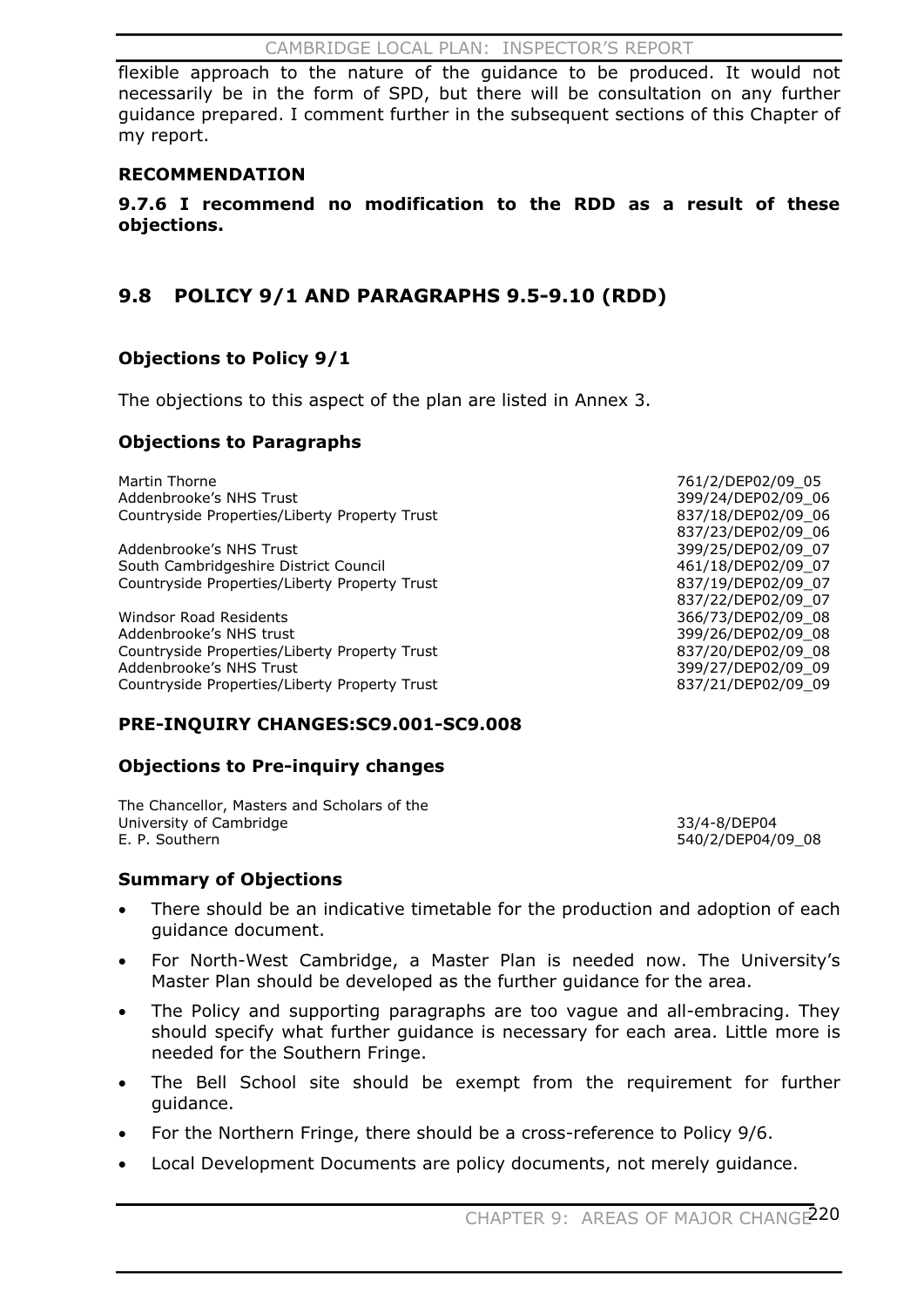More detail is necessary regarding the mechanism and timing of effective public consultation.

### **Inspector's Reasoning and Conclusions**

9.8.1 The Council's response to the first of the above objections is that the knowledge of what further guidance is necessary is insufficiently advanced to allow of the formulation of a list of guidance needed per area, what the guidance would involve, and a timetable for the production and adoption of the guidance. In this situation, I do not recommend the inclusion of a timetable in the Plan. I note that the Council refers to the LDS as a better source of such information. The preparation of the LDS is a matter for the Council.

9.8.2 In relation to the Southern Fringe, the advanced state of preparation of the ADF for this area has mitigated the concerns of some major objectors. The ADF is being prepared in conjunction with landowners/developers who are objectors. At the time of the inquiry Addenbrooke's were to submit a planning application in spring 2006 accompanied by a Master Plan. These documents meet the requirements of the Structure Plan and of Policy 9/1. No additional guidance is looked for or intended by the Council. I conclude that no changes to the Plan should be made as a result of these objections.

9.8.3 In relation to the Bell School site, Policy 9/1 is a general policy and should not be encumbered with site specific references. The progress on planning the Southern Fringe suggests that there is no need for the Bell School site to be specifically exempted in the Policy wording, particularly as the proposed treatment of the Addenbrooke's intended application (see above) indicates that the Council is applying Policy 9/1 with the flexibility written into the Policy and its supporting material.

9.8.4 The third sentence of the Policy permits limited development to go ahead in the absence of further guidance, subject to certain tests. The tests, and the wording of the Policy, would not prevent the provision of infra-structure for the development of Chesterton Sidings from going ahead before the availability of the Master Plan for the Northern Fringe. There is no need for the Policy to contain a cross-reference to the Northern Fringe section of the Plan.

9.8.5 I deal with the University's objections, and SC9.001-SC9.008 which led to them, in section 9.22 below.

9.8.6 The Local Plan should not be too detailed. It is not the place to set out the Council's consultation procedures on the further guidance regarding Areas of Major Change. The Council should use other means of making its procedures known to the public. The Planning Portal exists to help the public understand and use the planning system (see paragraph 10.2.4 of this report). RDD Paragraph 1.24 explains the position regarding SPG and SPD as far as Cambridge is concerned.

### **RECOMMENDATION**

**9.8.7 I recommend the modification of the RDD by the incorporation of SC9.001-9.008.**

### **9.9 POLICY 4/10 (FDD)**

**Objections**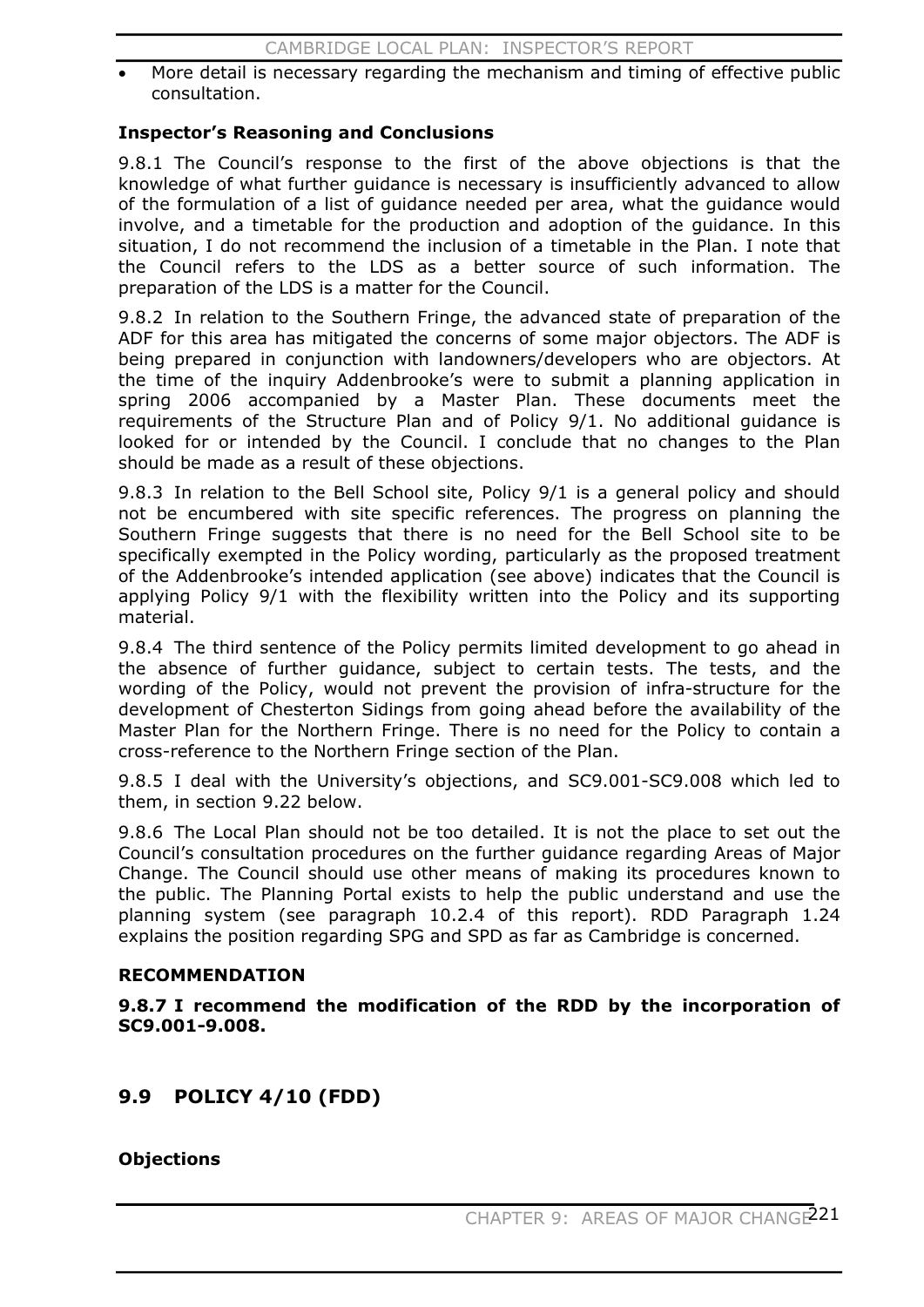The objections to this aspect of the plan are listed in Annex 3.

#### **Summary of Objections**

- Phasing is unnecessary. Arbitrary phasing should be avoided.
- The Local Plan itself should indicate the phasing of each urban extension, rather than leaving it for later documents. This is because of the urgency of meeting the housing requirement, which might call for the allocation of alternative sites.
- The Councils must take the lead in managing the demand for car travel into and within Cambridge. Measures must be realistic and must follow detailed studies of traffic generation and impact.
- The Policy needs strengthening. There is no reference to working with South Cambridgeshire.
- x Objectors mention individual sites or road schemes which should be allocated or upon which sites are dependent.

#### **Inspector's Reasoning and Conclusions**

9.9.1. The Council agrees that it would be wrong to introduce arbitrary phasing and has deleted Policy 4/10 in favour of a new phasing policy, Policy 9/2, and more detailed phasing for individual Areas of Major Change. The Plan therefore includes an indication of the phasing and dwelling numbers for each urban extension. Some form of phasing policy is required, because building substantial numbers of houses on some sites without the necessary infra-structure would cause harm. Therefore the houses should await the infra-structure provision. The RDD is clear in this matter and does not need to be strengthened. Joint working with other authorities and parties is not ignored

9.9.2. I deal with meeting the housing requirement in Chapter 5 above, and elsewhere in this report I consider individual sites. Policy 10/2 is the monitoring Policy in the RDD.

9.9.3. Sub-section (b) of Policy 4/10, concerning the management of demand for car travel, has been omitted from Policy 9/2 but the topic is included in the reasoned justification for the latter Policy. I comment below on this and related matters. However the suggestion of a policy statement on restrictions on car ownership in some or all housing is not appropriate in view of existing and potential parking problems in Cambridge. Such restrictions are a matter for consideration at the detailed stage, when circumstances particular to individual proposals can be assessed. Widespread or general restrictions would be onerous.

9.9.4. In the context of an urgent housing requirement, there is insufficient evidence for me to conclude that development of Areas of Major Change in north and east Cambridge should await the widening of the A14 before commencing (see also paragraph 9.17.25 below).

9.9.5. Previously developed land is not singled out for preferential treatment as far as contributing to necessary infra-structure is concerned. The Plan taken as a whole does not require green field sites to await the development of all previously developed land before they can be released.

9.9.6. Distinctions between Areas of Major Change and urban extensions are too small to warrant explanation in a succinct document.

9.9.7. I deal elsewhere with enforcement and penalties for failing to provide infrastructure.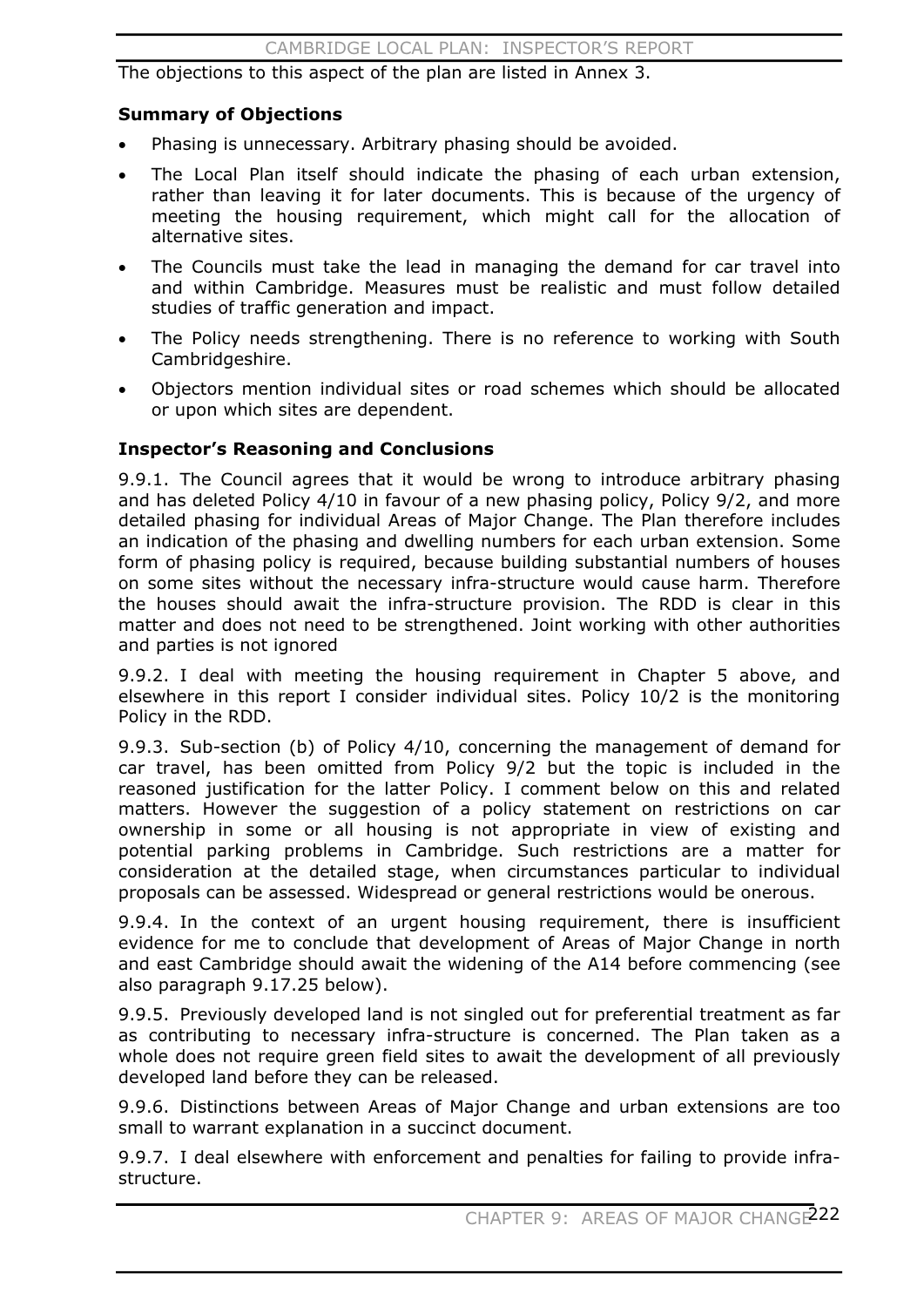### **RECOMMENDATION**

**9.9.8. I recommend no modification to the RDD.** 

### **9.10 POLICY 9/2 AND PARAGRAPH 9.11**

### **Objections to Policy 9/2**

The objections to this aspect of the plan are listed in Annex 3.

### **Objections to Paragraph 9.11**

The House Builders Federation 362/16/DEP02/09\_11

**Summary of Objections** 

- Policy 4/10 should be reinstated.
- x Measures to manage the demand for car travel could delay development.
- Transport assessment for the whole City is needed. Others object that assessments can be left to individual planning applications.
- The Policy does not show that the housing requirement can be met.
- Objections are made in relation to specific sites and road proposals.
- The Policy focuses only on transport infra-structure.
- More detail is needed in the Policy and supporting text.

### **Inspector's Reasoning and Conclusions**

9.10.1. There is no need to reinstate Policy 4/10 from the FDD because there is sufficient guidance in Policy 9/2 and its reasoned justification. Other parts of the Plan show how the housing requirement is to be met. However there is insufficient information available to permit the annual dwelling production from each Area of Major Change to be shown in the Plan. Other parts of the Plan contain policies for the provision of forms of infra-structure other than transport infra-structure.

9.10.2. This Policy is a general policy and is not the place for referring to individual sites and Areas of Major Change. I consider the site specific objections below, in relation to the Phasing Table of the RDD. I can say here however that no agency has a proposal for an eastern and southern ring road for Cambridge, and it would therefore be wrong for the Plan to include such a scheme. Monsanto suggest that the Policy should be reworded to refer to planning applications for, and the transport impacts of, development in each of the Areas of Major Change. A similar approach is recommended by Network Rail. However for reasons given below, concerning the Phasing Table, I consider that the change should not be made. In brief, it is necessary to have regard to relevant Structure Plan policies, and to assess the cumulative impacts of developments rather than merely the effects of individual sites.

9.10.3. On the subject of transportation and traffic, the level of detail in the RDD is appropriate to the state of knowledge at the time of the inquiry. The Plan already indicates through the Phasing Table the likely phasing of development, taking account of infra-structure requirements. Developers and others involved in bringing forward sites for development in my view have sufficient information to enable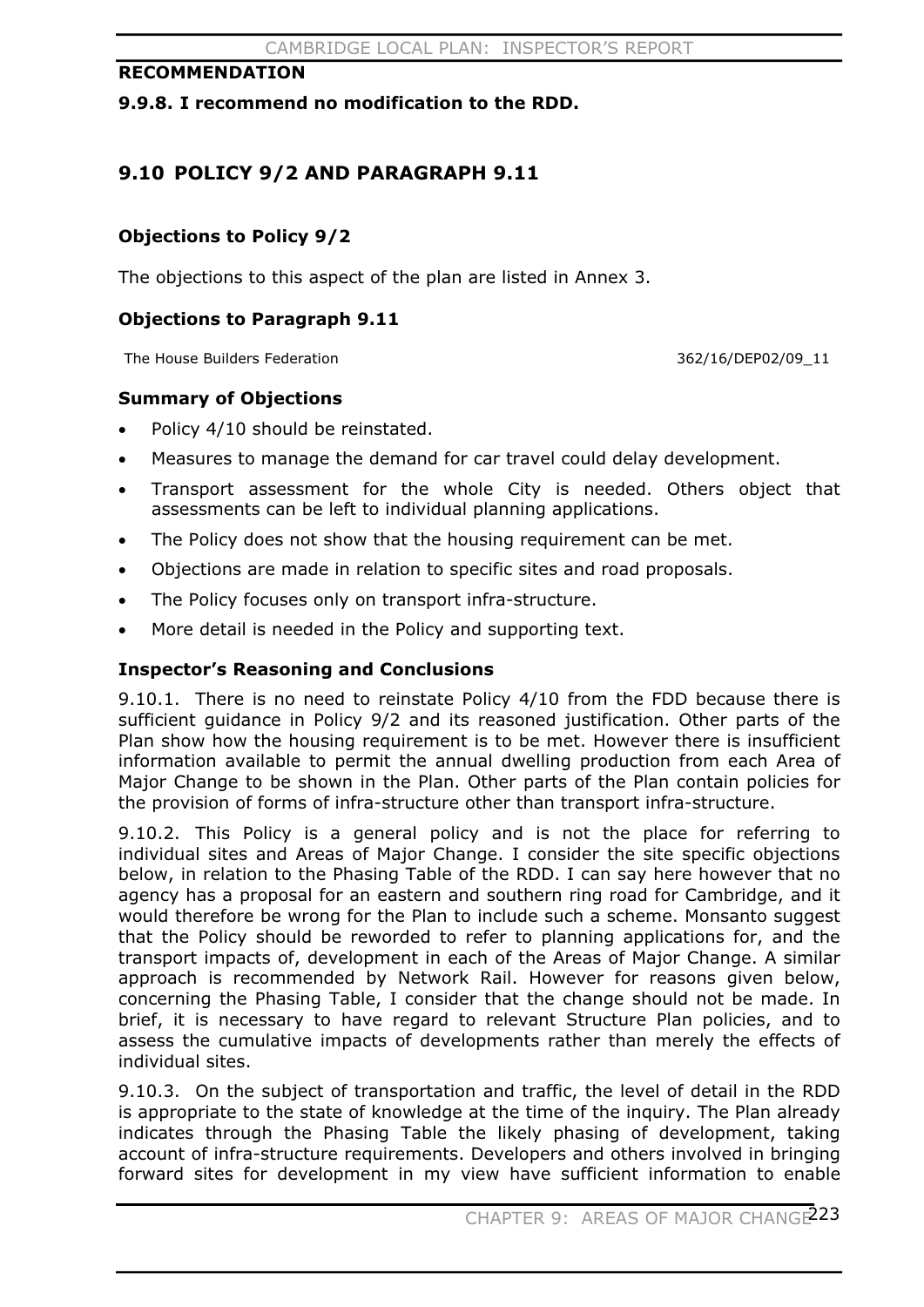them to undertake preparatory work to avoid delays.

9.10.4. The County Council is undertaking a County Strategic Transportation Study. This will assess the traffic and transport impacts of proposed development in and outside the City, providing the kind of assessment sought by some objectors. It is sufficient to leave it to the relevant authorities to carry out, and act upon, the study. It seems to me that this study should give the Council the information it needs to assess in more detail when the Areas of Major Change can be developed and how the necessary transport infra-structure will be secured. Site capacities too will be capable of assessment in more detail. Provision of transport infra-structure is a matter of public interest and so it is not necessary to specify for whom the provision is necessary.

9.10.5. The County's study will therefore assist in the preparation of TAs to be provided with planning applications. I do not see that the Policy will delay the process overall in the future. However the scale of development is such that account should be taken of possible effects both in terms of traffic generation and impacts, and requirements for highway and public transport infra-structure. It is right that this should include the multi-agency approach to minimising demand for car travel in this busy City, envisaged in paragraph 9.12.

9.10.6. For similar reasons as those given in the preceding paragraph, the first paragraph of Policy 9/2 should remain. The risk with a piecemeal approach to all Areas of Major Change is that the early developments would take up the infrastructure capacity available, placing the entire burden of provision of additional needed infra-structure on later proposals, which might not be able to finance them. The Policy does enable development to go ahead if it can be shown that its early development would not cause unacceptable traffic impacts.

9.10.7. The wording of Policy 9/2 and its supporting paragraphs gives the Council the necessary control over development without the need for more detail or stronger wording. The Areas of Major Change have emerged from the Structure Plan, which did not put them forward lightly but was itself the product of much analysis, following yet earlier work. It appears to me that there is a sound foundation for the choice of the Areas of Major Change. Attempts to define many of the terms used in this part of the Plan would result in an over-prescriptive document containing too much detail.

### **RECOMMENDATION**

**9.10.8. I recommend no modification to the RDD.** 

# **9.11 PARAGRAPH 4.20 (FDD)**

### **Objections**

Taylor Woodrow Developments Limited 2/4/DEP01/04\_20 Cambridge Preservation Society 26/26/DEP01/04\_20 Dr. G. E. Rogers 377/16/DEP01/04\_20 Bidwells Property Consultants 396/29/DEP01/04\_20

### **Summary of Objections**

- There are unsubstantiated and inaccurate statements in the paragraph.
- Previously developed land should be released before Green Belt land.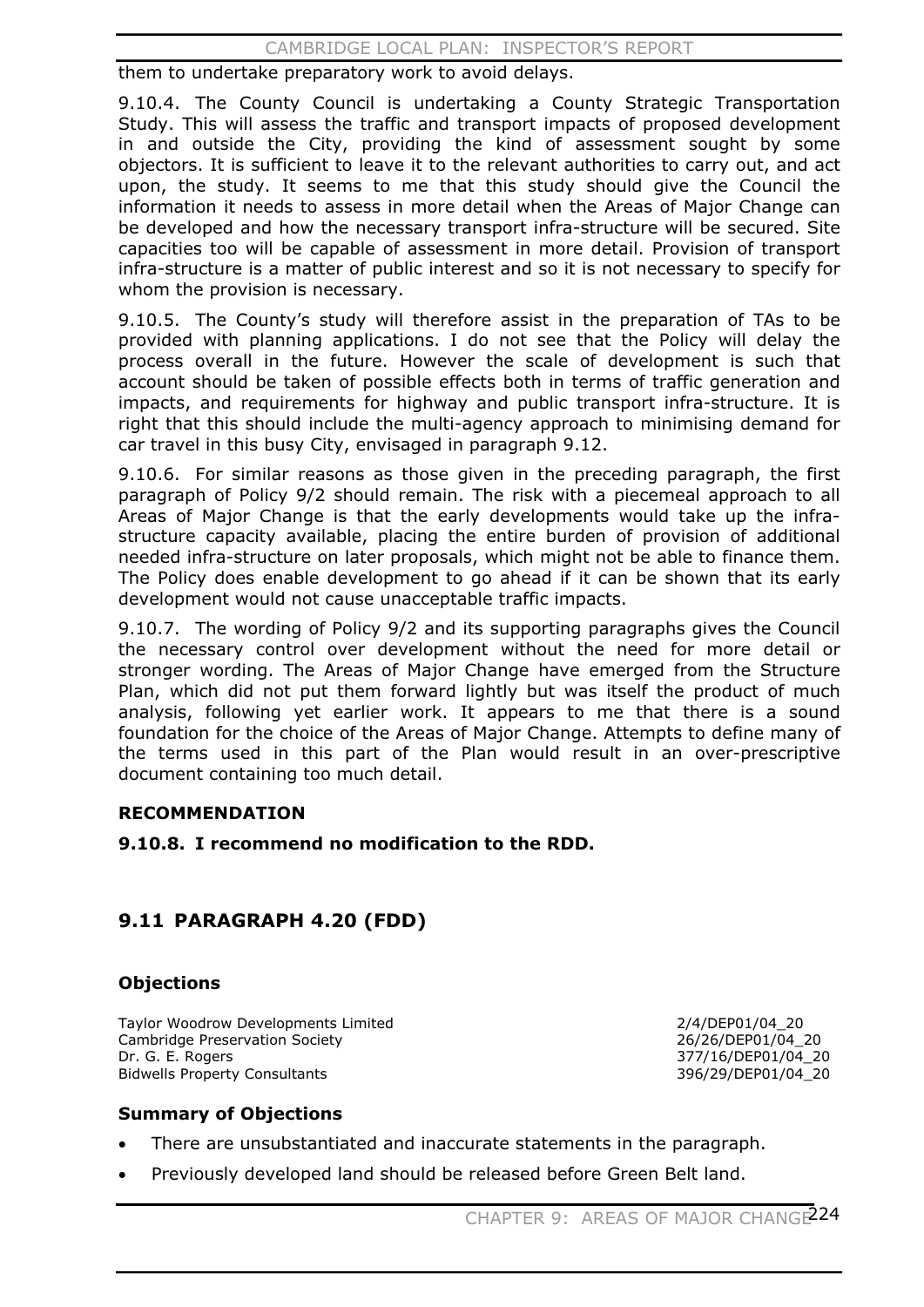### **Inspector's Reasoning and Conclusions**

9.11.1. Given the scale and urgency of the housing requirement, together with the delays inherent in bringing forward previously developed land in East Cambridge, some Green Belt land has to be released early, as the Structure Plan recognises.

9.11.2. Paragraph 4.20 has been deleted from the RDD. Accurate Structure Plan references are given in paragraph 1.7. There is no reliance on dwelling production from the Cambridge Airport site.

### **RECOMMENDATION**

**9.11.3. I recommend no modification to the RDD.** 

# **9.12 PARAGRAPH 4.21 (FDD)**

### **Objections**

Bidwells Property Consultants **396/30/DEP01/04** 21

### **Summary of Objections**

The reference to SPG demands explanation.

#### **Inspector's Reasoning and Conclusions**

9.12.1. This paragraph has been omitted from the RDD.

#### **RECOMMENDATION**

### **9.12.2. I recommend no modification to the RDD.**

### **9.13 PARAGRAPH 9.12**

### **Objections**

Windsor Road Residents<br>
South Cambridgeshire District Council<br>
366/49/DEP02/09\_12<br>
461/20/DEP02/09\_12 South Cambridgeshire District Council<br>50hnius & Perry Ltd

784/8/DEP02/09\_12

### **Summary of Objections**

- Cambridge Airport should be added as a site where land will be safeguarded for long-term development.
- The paragraph should be modified to specify that local convenience shops and small Class A3 facilities should proceed in step with housing development.
- A stronger and more detailed text should be provided.

### **Inspector's Reasoning and Conclusions**

9.13.1. The Airport is not a site for safeguarding. It is not being developed early because of the need for major relocations. If it became available earlier it would be a priority for development.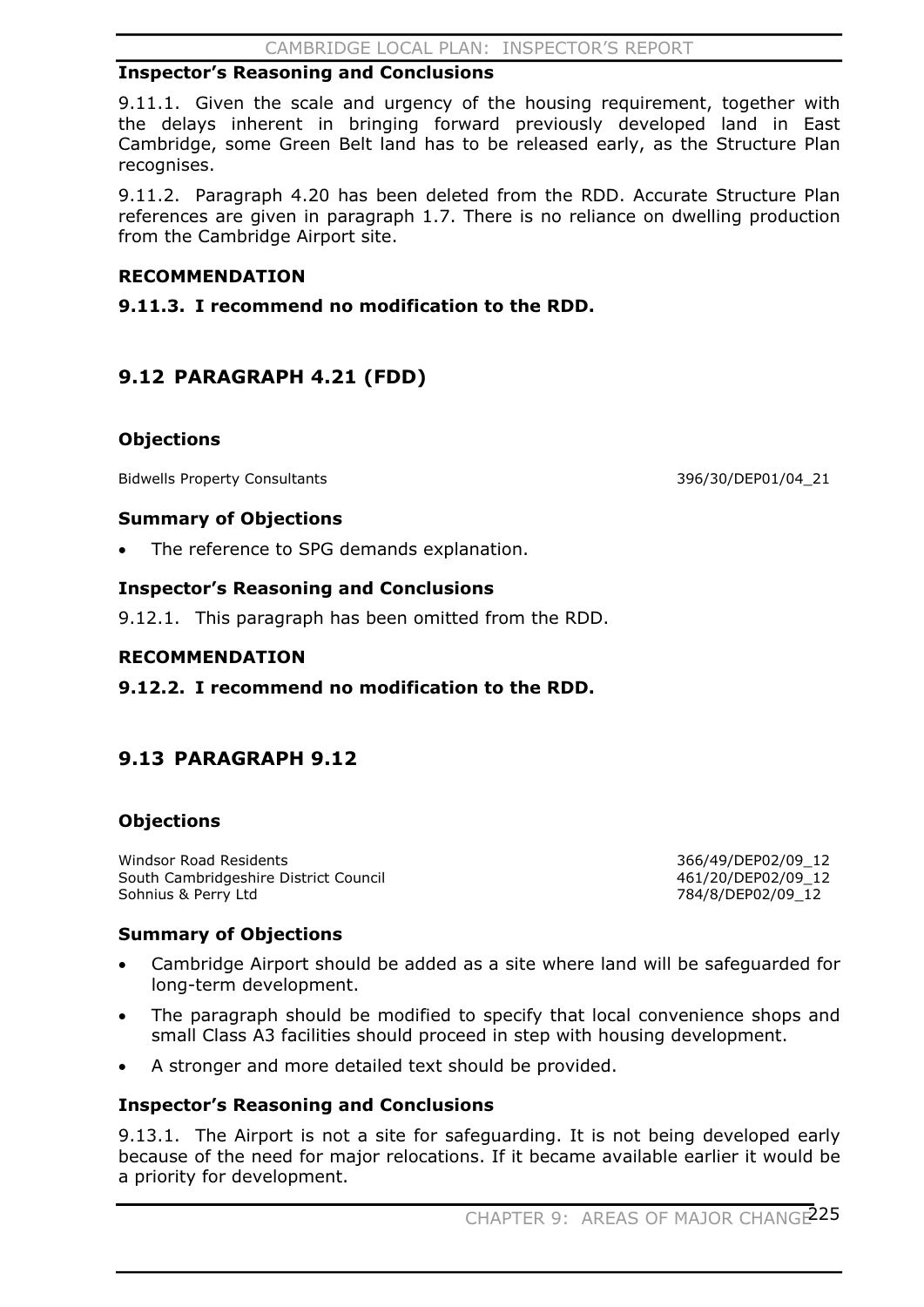9.13.2. I deal above with the question of strengthening Policy 9/2 and its supporting text. There is a battery of policies dealing with the provision of services and facilities. It is for more detailed work to decide what should be provided and where.

9.13.3. Policy 9/3 (j) requires the development of urban extensions to include a mix of uses within Classes A1-A3. On the face of it this should meet the objection regarding provision of such uses. The Council sees these facilities being provided in local centres, but the objector wishes them to locate throughout housing areas. Such uses often struggle to survive, and policy requirements to provide land or buildings in scattered locations would not necessarily secure occupation by the relevant types of business. The change sought should not be made.

### **RECOMMENDATION**

### **9.13.4. I recommend no modification to the RDD.**

# **9.14 TABLE 9.1 (PHASING TABLE)**

### **Objections**

Cambridgeshire County Council 55/53/DEP02/09\_T01 The Marshall Group Of Companies 66/7/DEP02/09 F01 The House Builders Federation 362/17/DEP02/09 T01 Windsor Road Residents 366/50/DEP02/09 T01 South Cambridgeshire District Council **1600 Council 1600 Council** 461/21/DEP02/09\_T01

Anne Campbell 2008/11/DEP02/09\_F01 Trumpington Meadows Land Company 798/26/DEP02/09\_F01

### **Pre-Inquiry Changes: SC9.009**

Transport 2000 Cambridgeshire & West Suffolk 374/5/DEP04/09

### **Summary of Objections**

- The object of the Table is unclear. It would be a good place to show dwelling capacities. Infra-structure costs will be very high.
- Various site specific objections are made in relation to the Table and Policy 9/2, principally as set out in the bullet points below.
- Northern Fringe the entry for this area should be consistent with the results of joint working. Access to the proposed station will be needed from other parts of the development. The Phasing Table should reflect the fact that Chesterton Sidings could be redeveloped early.
- East Cambridge reference to a link to the A14 should be deleted. It is too early to speak of a requirement for HQPT (HQPT) for Chesterton Sidings.
- Huntingdon Road/Histon Road no development should be allowed until a full traffic/transportation study has been carried out. The need for HQPT must be included, along with details of joint working with other local authorities and of the relationship with neighbouring development areas.

 461/22/DEP02/09\_F01 461/23/DEP02/09\_F01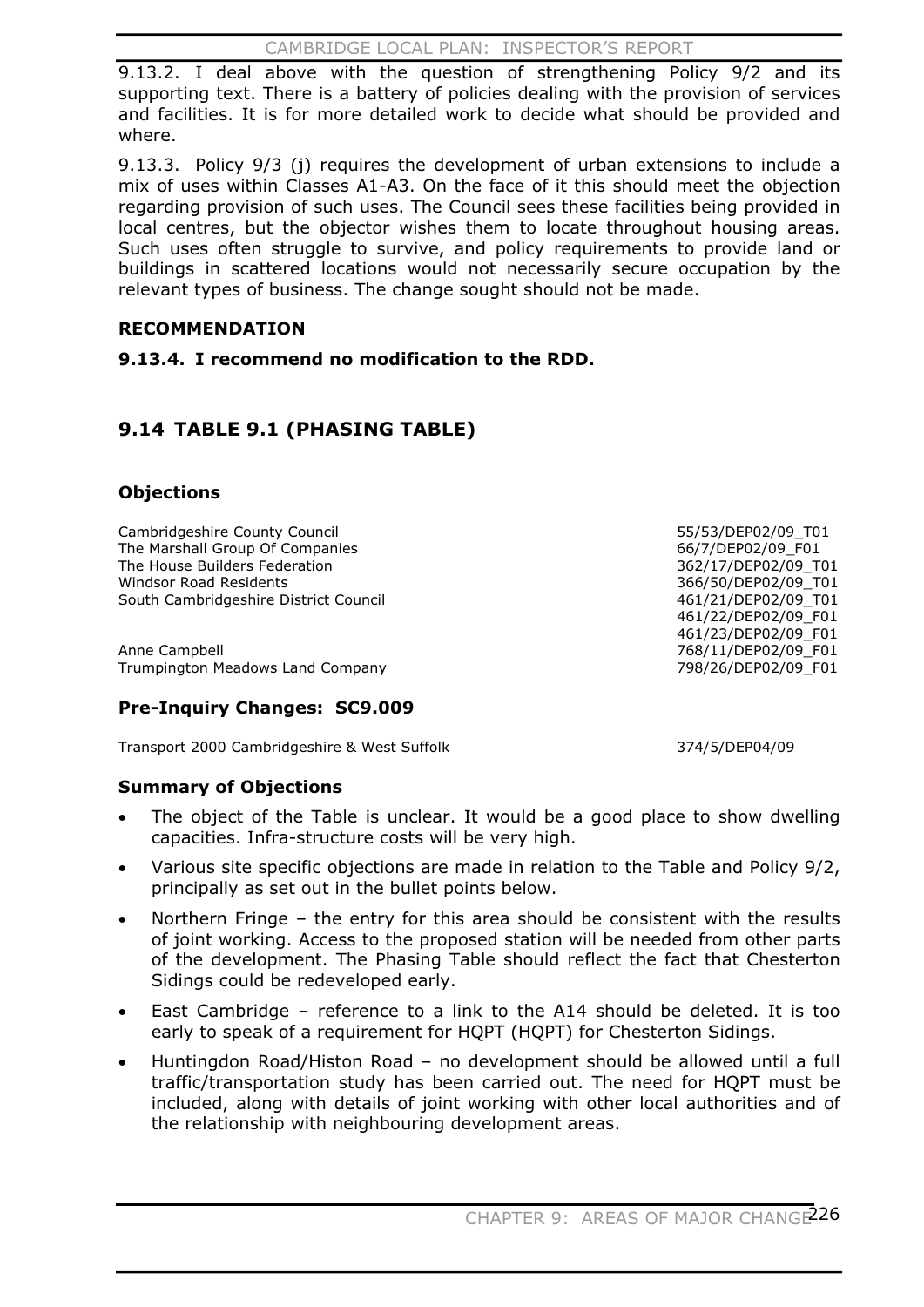Other areas – the station and the Bell School sites are not dependent on the CGB. The Monsanto site development is not dependent on the infra-structure required for the Southern Fringe generally.

### **Inspector's Reasoning and Conclusions**

9.14.1. The Table sets out what transport infra-structure is likely to be necessary to enable the development of each Area of Major Change to go ahead, and indicates the probable development periods for each area. This information is useful, should not be deleted and does not require further interpretation. Dwelling capacities are given in the specific sections on the individual Areas of Major Change. The promotion of the Phasing Table to policy status is unnecessary as Policy 9/2 refers to the Table. There is no lack of clarity between the Policy, its supporting text and the Table. The HBF objection is dealt with above under Policy 9/2.

9.14.2. As background, Structure Plan Policy P9/8 says that all development likely to have a definable impact on infra-structure requirements will be expected to make provision for infra-structure accommodating local impacts and also contributing to the needs of the Sub-Region as a whole.

### *East Cambridge*

9.14.3. The questions of a link to and junction with the A14 are considered under Policy 9/4 below. In order to be in conformity with the proposed change to that Policy, the relevant entry in Table 1 should be amended. The route for HQPT from East Cambridge to the proposed Chesterton Station lies through South Cambridgeshire, and that Council is not committed to such a provision. Indeed that authority refers to the need for more detailed studies into potential routes, and to environmental implications, for example for Fen Ditton. In these circumstances the reference to the requirement for HQPT to Chesterton Station from the whole of the East Cambridge Area of Major Change should be deleted.

### *Southern Fringe*

9.14.4. As at the end of the inquiry, the First Secretary of State's decision on the CGB was awaited. References to the CGB should remain in the Plan, as a matter of general principle.

9.14.5. It seems to me that the CGB will be an important factor in reducing the number of car journeys generated by Southern Fringe developments, and therefore in reducing the traffic impacts, and increasing the sustainability, of these proposals. Individual sites within the area, considered alone, might be capable of development without specific infra-structure items, such as the CGB or the Addenbrooke's access road. However the cumulative impacts of all developments in my view justify the content of the Phasing Table, requiring the CGB for all sites, and specific road schemes as set out in the Table. Structure Plan Policy P9/8 adopts a comprehensive approach to securing infra-structure. All development likely to have a definable impact on infra-structure requirements will be expected to make provision for infra-structure accommodating local impacts and also contributing to the needs of the Sub-Region as a whole.

9.14.6. The Bell School site would be within the catchment area of the CGB. To my mind this site falls within the area described as south and west of Addenbrooke's Hospital in Structure Plan Policy P9/9. The Policy in effect refers to the CGB as a requirement for the development of this area. The TA for the Bell School site is not an assessment of the impact of developing the remainder of the area in addition to the site individually, and in my opinion the Bell School site is a substantial site, as its indicative capacity is over 200 dwellings. The development of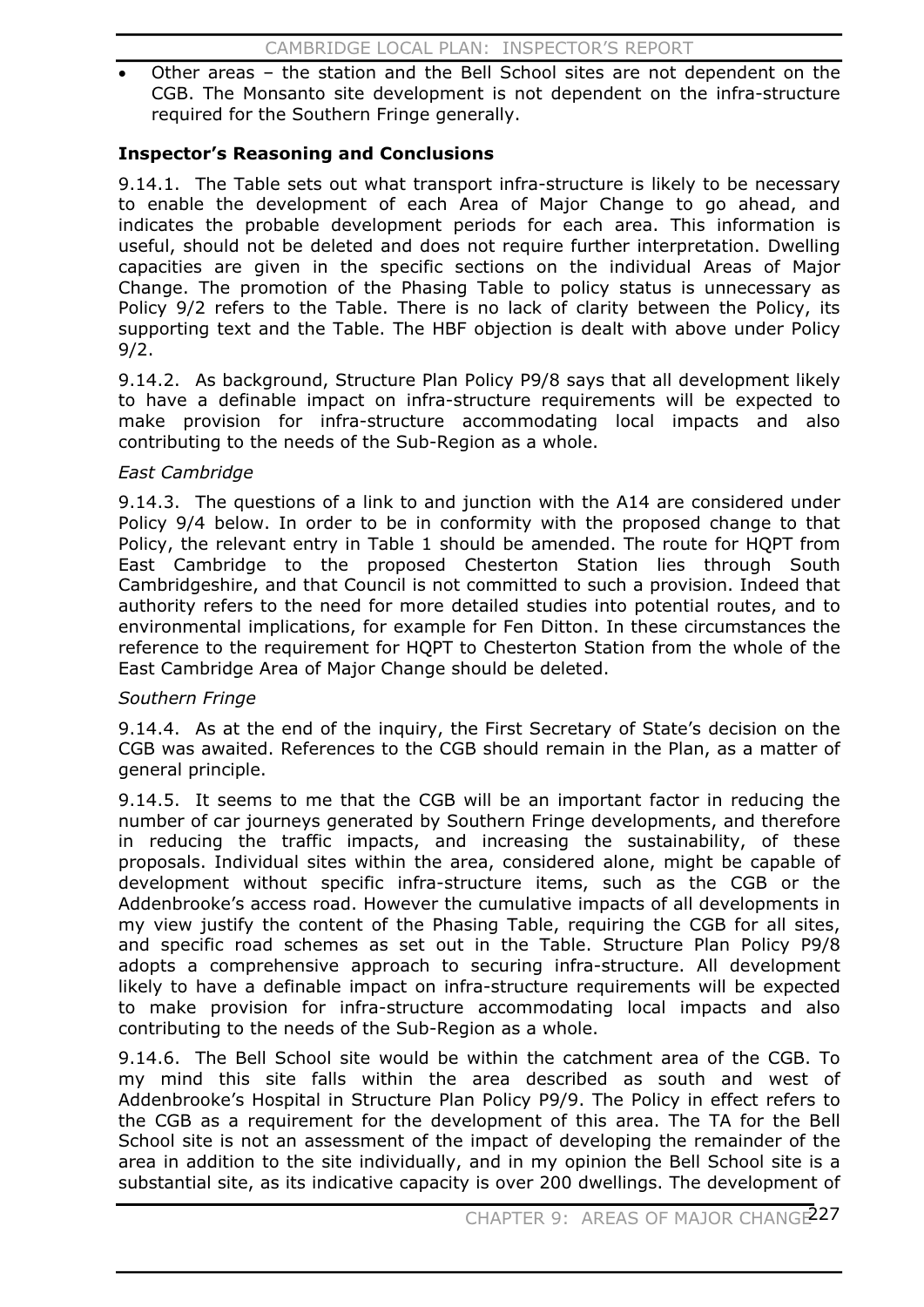this site alone might require limited infra-structure provision, but the cumulative impact with other areas in the Southern Fringe must be taken into account, and therefore the site's inclusion in the Phasing Table is justified.

9.14.7. The Phasing Table sets out the transport infra-structure needed to support the completed development of each area, not to support the commencement of development. The Bell School site is shown for early development. The Table suggests the CGB is necessary for the completion of the Southern Fringe as a whole, not before the commencement of individual parts of the area.

9.14.8. The Monsanto site is also a large site for development. It is not mentioned in Structure Plan Policy P9/9, but the points made above concerning cumulative impact and Policy P9/8 apply to the Monsanto site in my view. The requirements placed against the site in the Phasing Table should not be removed.

9.14.9. The wording of Policy 9/2 indicates that development can take place before infra-structure provision if it can be shown that harm would not be caused. It is for more detailed work to assess whether this applies to the Bell School and Monsanto sites.

9.14.10. During the inquiry the Council suggested that the Addenbrooke's development should be added to the relevant part of the Table. This would be sensible as that development is a major part of the Southern Fringe Area of Major Change. The Addenbrooke's access road is included as a requirement in the Table and in Policy 9/5. More detailed work will determine its timing.

### *Northern Fringe*

9.14.11. The Council agrees that the wording of the Northern Fringe infra-structure requirements should be amended to accord with the provisions arising from joint working. SC9.009 is the result. Access to the proposed station from the east would lie within South Cambridgeshire. There is no technical evidence that development areas in the City would require further accesses over and above those referred to in the RDD as proposed to be changed.

9.14.12. Chesterton Sidings is a housing redevelopment site in South Cambridgeshire adjoining the City boundary. Some if its infra-structure provision would fall within the City. It is available for early development but the neighbouring site in the City, Cambridge WWTW, has major relocation and infra-structure requirements. It is a difficult site to develop. The infra-structure provision required by the Chesterton Sidings site is more modest than that required for the redevelopment of Cambridge WWTW, but the sites are undifferentiated in the Phasing Table, with a considerable body of infra-structure works listed and a late development phasing. In view of the relative simplicity of developing the Sidings compared with Cambridge WWTW, and the prospect of early development, I agree with Network Rail that the former should be distinguished from the latter and given an early phasing in the Table.

9.14.13. Because of the possible delays in bringing forward the Cambridge WWTW for housing development, I consider that the Sidings should not be shown in the Table as being dependent on works to, or associated with, the A14. My conclusions on this site involve some amendments to SC9.009. The Cambridge WWTW should continue to feature in the Table because development during the Plan period is possible. Even if development takes place after 2016 the development of the site is being planned for at present.

### *Huntingdon Road/Histon Road*

9.14.14. The traffic study matter is dealt with above under Policy 9/2. Policies 8/2 and 8/3 are also relevant to the control of development in order to prevent harm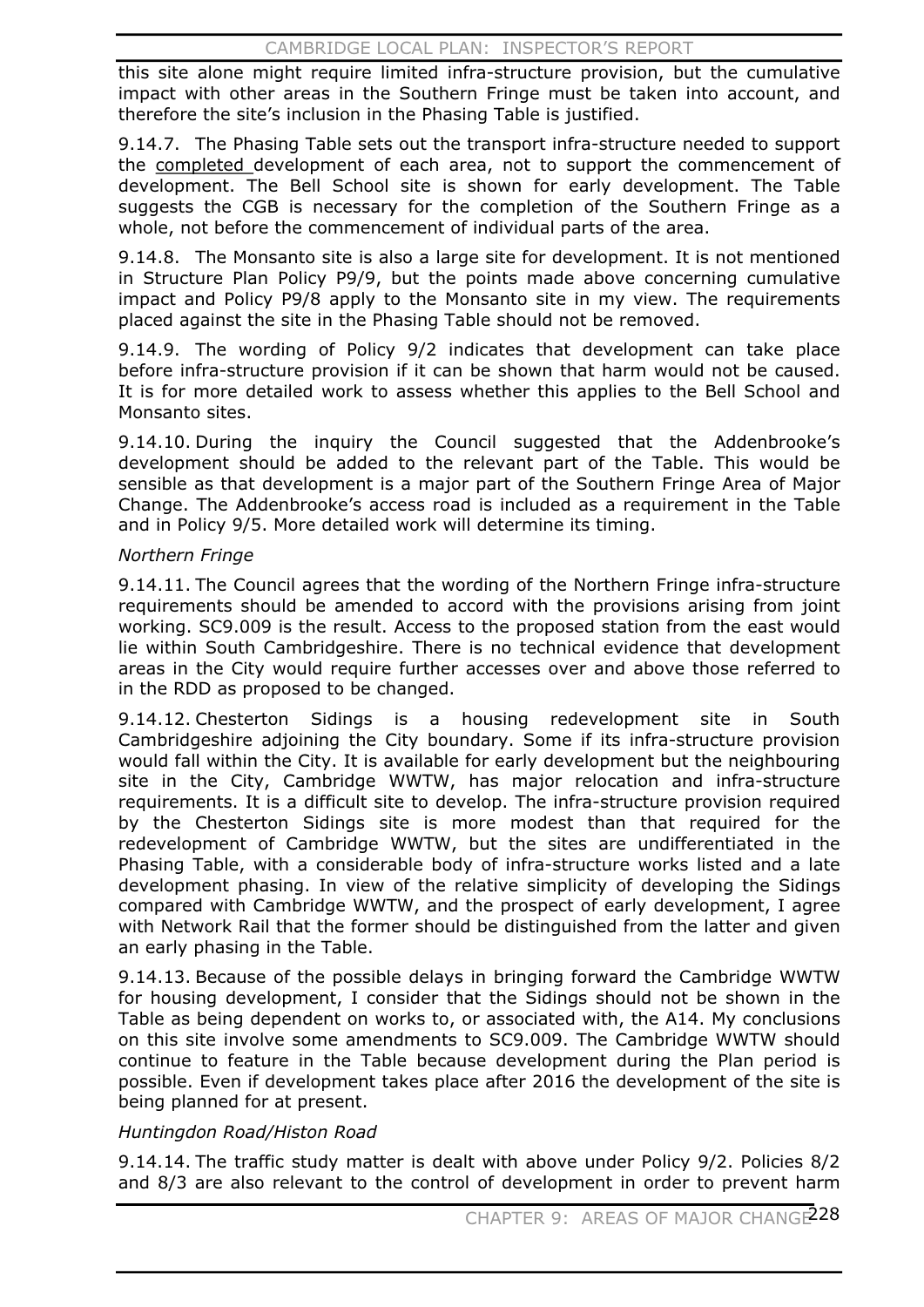from traffic. There are further references in Policy 9/8. The CGB will travel along Histon Road and will provide HQPT. There will be improved bus services on Huntingdon Road. The proposals for other land near the City part of the Area of Major Change are being developed. The working relationships of the local authorities involved are several, detailed, and subject to change. They should not be set out in the Plan, and the Phasing Table need not be expanded in ways sought by the objection. Policy 9/2 itself is a detailed policy with provision to ensure the timely provision of infra-structure.

### *The Station*

9.14.15. Policy 9/2 indicates that the transport infra-structure shown in the Phasing Table is that which will be required to support the completed development of each Area of Major Change. It does not indicate that the development of the Station Area cannot start until the CGB is in place. Although the CGB will benefit the developments at the Station, it need not delay their commencement, and the reference to the CGB here can remain.

### **RECOMMENDATION**

### **9.14.16. I recommend that the RDD be modified as follows:**

**a) replace the words "a new A14 link road to Airport Way by 2016" in the Cambridge Airport row with "provision of improved and satisfactory access arrangements to the A14";** 

**b) delete the words "Chesterton Station" from the "All East" row of the Phasing Table;** 

**c) delete "Clay Farm/Showground" from column 1 of row 5 of the Table and replace with "Clay Farm/Showground/Addenbrooke's development";**

**d) replace the "Northern Fringe" row with 2 rows, the first row to deal with Chesterton Sidings, with required transport infra-structure of access road from Milton Road to Chesterton Station, interchange facilities, and improved cycle, pedestrian and public transport links to Cambridge, phased before 2011, the second row to deal with Cambridge WWTW, with required transport infra-structure of A14 widening, junction improvements at the Milton A14 junction, CGB, new access road from Milton Road/Milton A14 junction, and improved cycle, pedestrian and public transport links to Cambridge, phased for 2011-2016.** 

# **9.15 POLICY 9/3**

### **Objections**

The objections to this aspect of the plan are listed in Annex 3.

### **Pre-Inquiry Changes: SC9.010, SC9.011, SC9.012**

### **Summary of Objections**

The criteria listed in this Policy should be expanded or amended. Some should be deleted entirely, or others added. Certain criteria should not be applied to specific sites.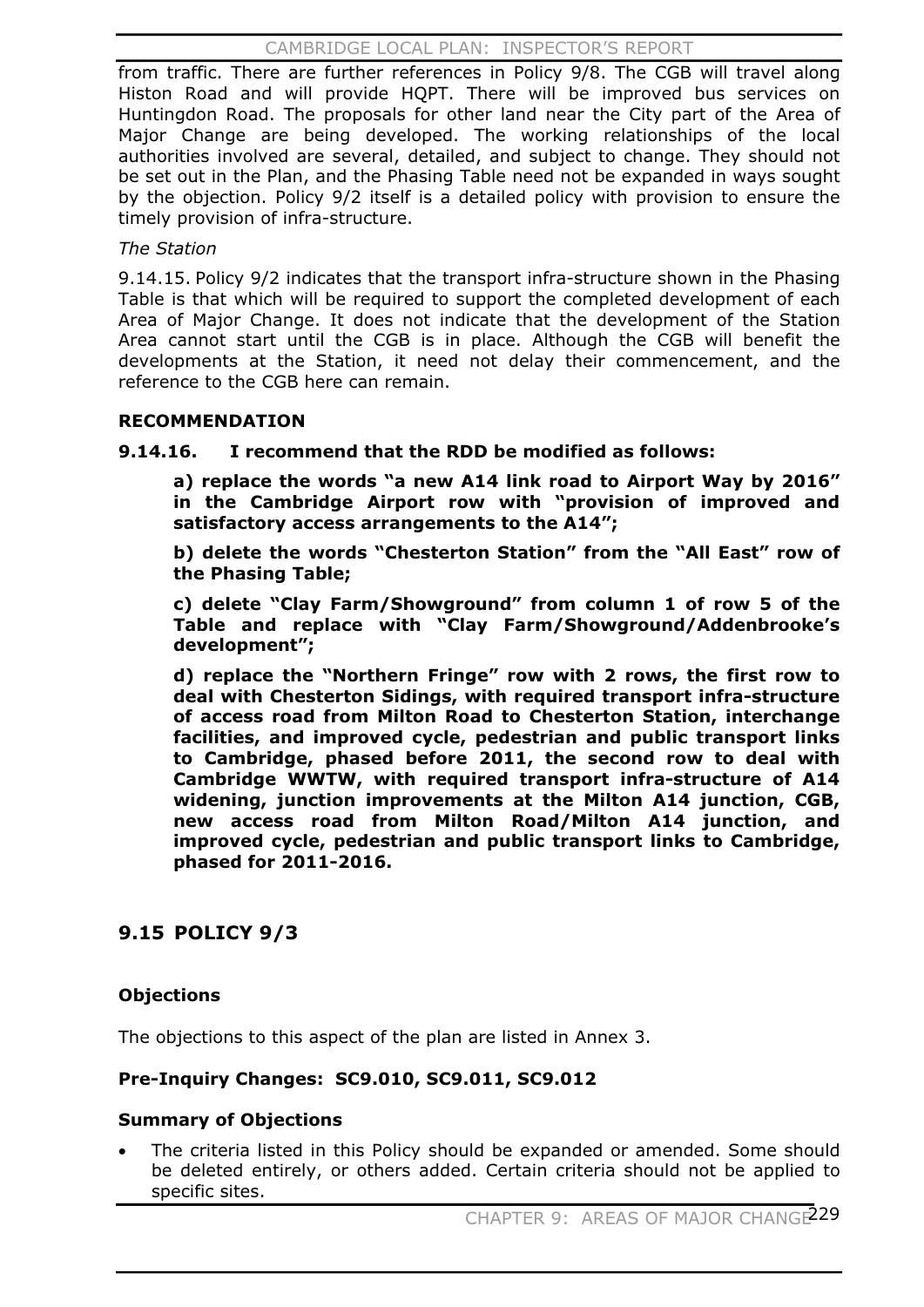- There are objections to the scale and location of proposed development.
- The list of matters to be the subject of planning obligations is excessive.
- The housing capacity of urban extensions needs to be established early.

### **Inspector's Reasoning and Conclusions**

9.15.1. The Council agrees that some changes should be made to the Policy as a result of certain of the objections. The changes would incorporate references to integration of development in the urban extensions with existing communities and with transport networks, to the need to be guided by historic character in developing landscape frameworks, and to service by HQPT. I accept that these amendments would improve the Policy.

9.15.2. Many other suggested additions to the Policy criteria are already the subject of other Plan policies and do not need to be repeated here. These include development density, access to open space, sustainability, energy efficiency, further references to the historic environment, and mitigation of effects on existing cycle facilities. To impose a general requirement on new development to improve existing facilities would be too onerous.

9.15.3. Some objectors suggest the inclusion of material and factors which would make a long policy over-complex and too detailed. I include in this description criteria for managing the effects of construction, a matter which could be dealt with in guidelines or in association with planning applications. Questions of enforcement and consultation I deal with elsewhere in this report. Definitions of words like "practicable" and "appropriate" would not help make the Plan a succinct document. There may be circumstances where it is not possible to provide structural landscaping. The provision of land in new developments for facilities needed for existing development, especially where there are no proposals for those facilities, would be unreasonable. Hence the qualifying words should remain in the Policy.

9.15.4. In my opinion the arguments used in the above cases by the Council also apply to the Policy requirement to use innovative construction techniques. In some instances traditional methods will be perfectly acceptable. Without qualification the requirement is harsh, and criterion (l) should be suitably qualified.

9.15.5. Similarly the use of SUDS will not be possible in all circumstances and criterion (m) is appropriately qualified. The adoption and maintenance of drainage systems is not a matter for the Policy.

9.15.6. Insofar as criterion (n) reflects Policy 8/16 as proposed to be changed and does not add to the requirements of the Policy, I see no problem with it. As the principle of requiring renewable energy is acceptable, there has to be a means of securing its provision. In my view it would be difficult to ensure compliance with the Policy solely by use of conditions. This would particularly be the case in a large development or if the developer was choosing to meet the requirement by using passive solar design rather than by providing some form of energy generating equipment, and so the use of planning obligations would be legitimate.

9.15.7. I agree with objectors that waste recycling is a matter for the Waste Authority rather than the Cambridge Local Plan. The policy requirement in Policy 9/3 (o) for recycling provision to be made, especially for strategic provision to be made, should be removed. Paragraphs 8.53-8.56 explain the relationship of this Plan with the Waste Local Plan.

9.15.8. On more general matters, the reasons for the scale of development at Cambridge are set out elsewhere in this report. Policy 9/3, along with other Plan policies, aims to ensure that the housing requirement is met in a sustainable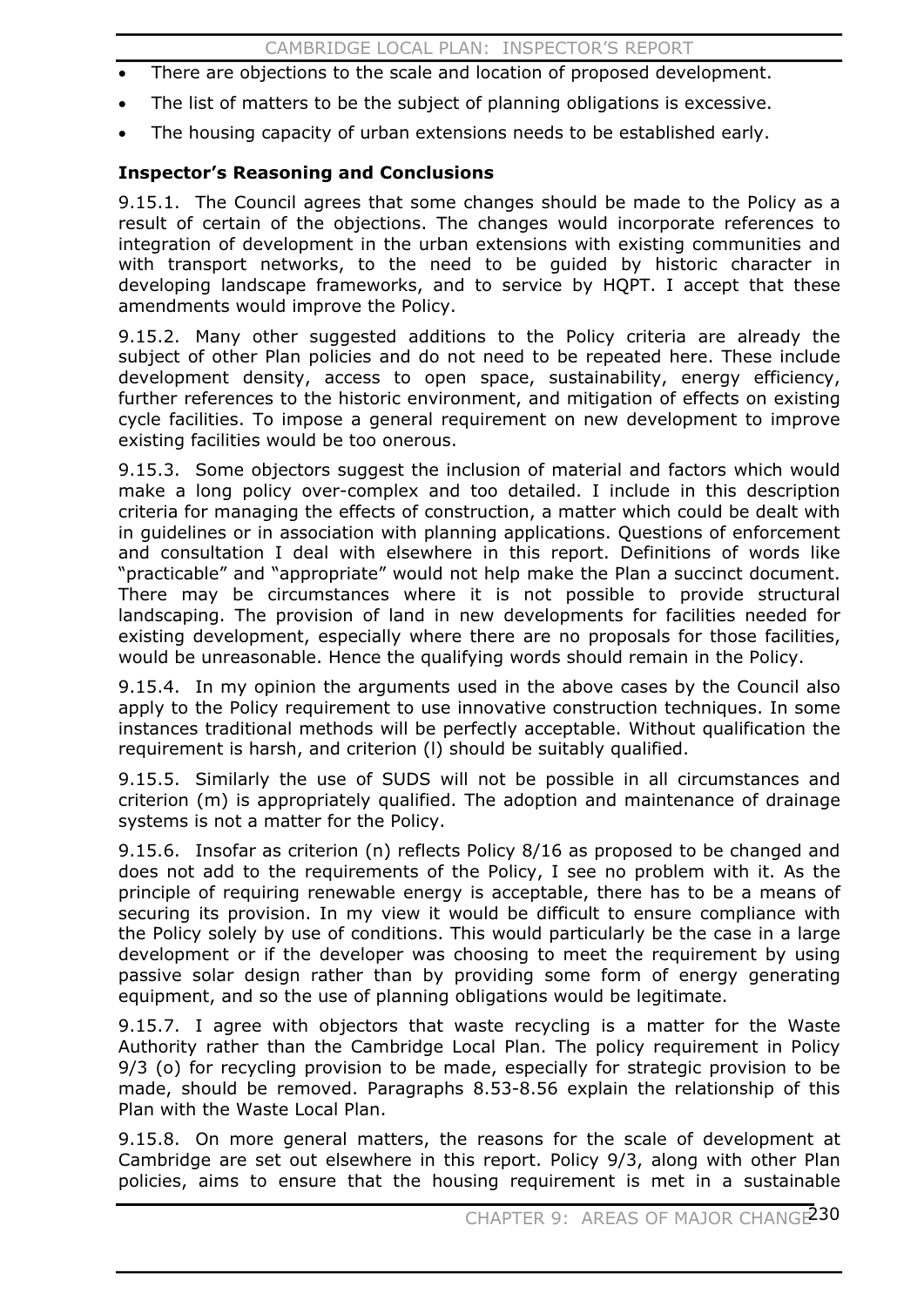fashion. Some loss of Green Belt is necessary, as is the provision of infra-structure. The Policy's criteria are suitable material for such a policy which seeks to integrate new development and mitigate its effects.

9.15.9. The Bell School site should not be exempt from the provisions of Policy 9/3. It is a substantial site, considered alone, and a significant part of the Southern Fringe urban extension. The Monsanto site is also discussed elsewhere.

9.15.10. The penultimate paragraph of the Policy is concerned with planning obligations in the urban extensions. The matters it covers are not excessive, given the size of the areas involved. The applicability of particular elements of the Policy to areas like the Northern Fringe, and to specific sites, will depend on the merits of the site, and paragraph 9.13 deals with this adequately. The site specific arrangements will also have to deal with maintenance, long term management, and any sums to be paid towards pooled contributions.

9.15.11. The final paragraph of the Policy considers housing capacity. Section 5 of this report explains my view that the Plan's provisions are sufficient to meet the Structure Plan housing requirement, and the Plan explains how. More details on housing capacity for each Area of Major Change will follow master planning. The information which should be available then justifies the use in the Policy of the term "actual housing capacity". A discussion here of the criteria to be used in establishing actual capacity would add unnecessarily to the length of the Plan.

9.15.12. Clause (j) is recommended for modification to reflect the disaggregation of the former Use Class A3 (see Section 6.14). Clause (k) of the Policy is recommended for modification as a result of my conclusions in 5.27.5/6 above.

### **RECOMMENDATION**

### **9.15.13. I recommend that the RDD be modified as follows:**

**a) incorporate SC9.010, SC9.011, and SC9.012.** 

**b) in element (j) of Policy 9/3 delete "A2 and A3" and replace with "A2, A3, A4 and A5"** 

**c) add to element (k) the words "--------, and located, where appropriate, to integrate well with existing communities."** 

**d) add at the beginning of element (l) the words "where appropriate,"**

**e) delete element (o).**

### **9.16 PARAGRAPH 9.13**

### **Objections**

Cambridgeshire County Council 655/58/DEP02/09\_13 Trumpington Environmental Action Group (TEAG) 460/38/DEP02/09\_13

### **Pre-Inquiry Changes: SC9.013**

### **Summary of Objections**

There should be references to the City and surrounding countryside, and to the Sustainable Development Guidelines.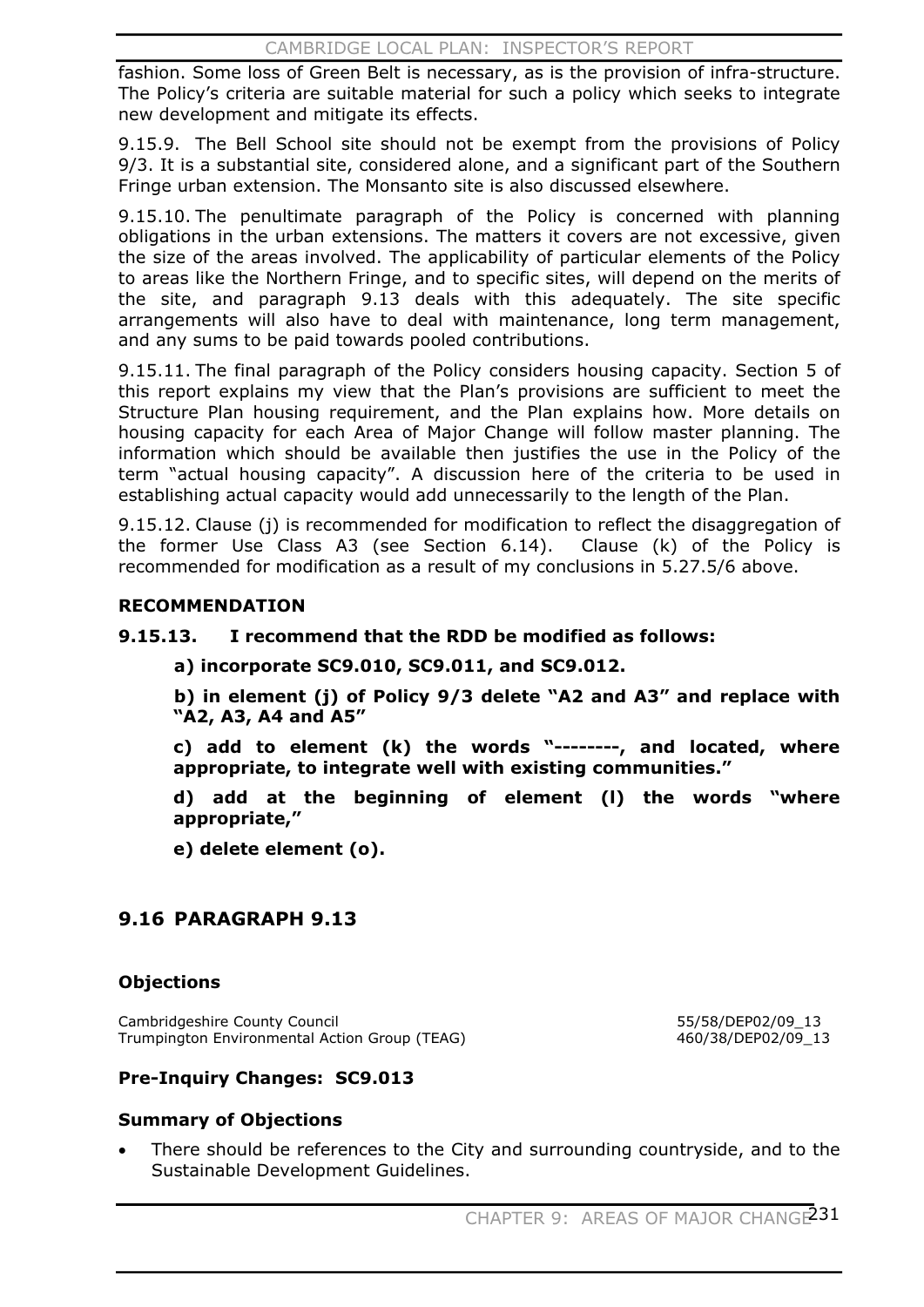### **Inspector's Reasoning and Conclusions**

9.16.1. The proposed change, which I support, meets the objection of the County Council. As for the Sustainable Development Guidelines, the reference in paragraph 3.6 is enough.

### **RECOMMENDATION**

**9.16.2. I recommend that the RDD be modified by the incorporation of SC9.013.**

### **EAST CAMBRIDGE**

### **9.17 AREA ACTION PLAN 1 (FDD), POLICY 9/4, PARAGRAPHS 9.14- 9.21, AND FIGURE 9/4 (RDD)**

### **Objections to AAP1 and Policy 9/4**

The objections to this aspect of the plan are listed in Annex 3.

### **Objections to the Paragraphs and Figure**

The Marshall Group Of Companies 66/11/DEP02/09 16 South Cambridgeshire District Council and the state of the 461/36/DEP02/09\_16

Robert Cassels 666/3/DEP02/09\_16 Robert Cassels **666/4/DEP02/09\_17** Stuart Anderson 738/2/DEP02/09\_17 Cambridgeshire County Council 65/61/DEP02/09 19 Mrs E. Connolly 2009 19 Cambridge Preservation Society 26/9/DEP02/09\_F04 South Cambridgeshire District Council **Accord 2010** 461/38/DEP02/09\_F04 Cllr James Quinlan 751/3/DEP02/09\_F04 Elizabeth Turner 826/1/DEP02/09\_F04

461/37/DEP02/09\_16

### **Pre-Inquiry Changes: SC9.014 - SC9.022**

### **Further Proposed Changes: FPCs 22, 24, 25 and 39**

### **Summary of Objections**

- The proposed redevelopment of this area is not a practical proposition because of the need first to relocate the Airport and Marshall's works, with a consequent loss of employment, and the creation of environmental problems for the relocation site and its surroundings.
- The area should not be developed because of loss of Green Belt, inadequate open space provision, traffic problems, lack of local services, harm to wildlife, social problems, noise, and lack of need.
- The proposals should be deleted as a DPD is being prepared for the whole cross-border area.
- There are objections to the phasing provisions concerning this area, and to the education, employment and waste provisions.
- The green corridor should be located differently, and should/should not be designated Green Belt.
- The highway and public transport proposals are inadequate. There is too much detail concerning road requirements.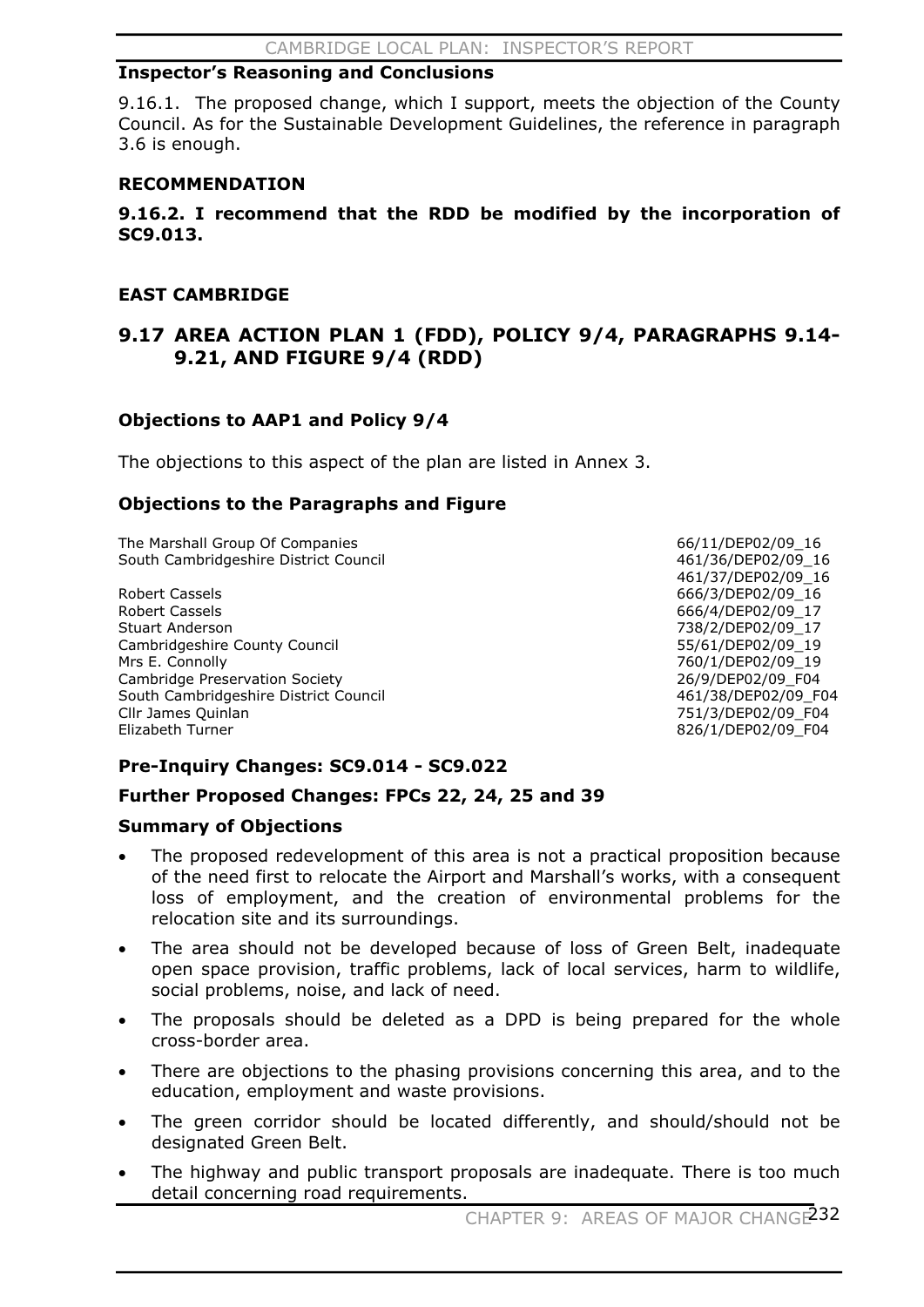There are detailed objections about dwelling capacity, the wording of the Policy and supporting text, landscape and countryside matters, relationships with South Cambridgeshire, density and design.

### **Inspector's Reasoning and Conclusions**

### *Should the East Cambridge Proposals Be Included in This Plan?*

9.17.1. Structure Plan Policy P9/2c requires the Local Plan to make provision for housing and mixed use development on land to be released from the Green Belt north of Cherry Hinton and at Cambridge Airport. The Local Plan is unable to avoid this release of Green Belt land, and I will not attempt to re-open the Structure Plan debate on these proposals. However the location of development on the edges of the City is preferable to a dispersed pattern of development elsewhere in the Sub-Region, for reasons of sustainability.

9.17.2. The scale of development required by regional guidance and the Structure Plan will inevitably lead to some loss of open land, and this has been taken into account in the strategic plans affecting the City. Wherever the growth of development is proposed there is likely to be temporary construction disturbance, additional traffic, and other impacts. Attention to detail in design and implementation should prevent untoward noise levels from being created.

9.17.3. The need to release land from the Green Belt will not delay development. Land owners are keen to progress development. Villages which are physically separate from the City will not be absorbed into the City's built-up area.

9.17.4. I deal with the former Blue Circle land and with Netherhall Farm in Chapter 5 above, as omission sites.

9.17.5. The County Council is carrying out a County Strategic Transportation Study, referred to elsewhere in this report. Before development takes place here a full TA will be undertaken, involving a consideration of the effects on the various roads and junctions about which objectors are concerned. Necessary provision of highway and other transportation schemes to cater for traffic impacts will be made. Rail schemes which are unrealistic should not be included in the Plan. The decision on the CGB rests with the First Secretary of State. Decisions on the nature of healthcare provision are not for the Local Plan to make, but the Local Plan has policies requiring the provision of services and facilities.

9.17.6. The RDD recognises the constraints affecting East Cambridge. The relocation of Marshall's and the Airport has been under consideration for some time and sites at Mildenhall, Wyton and, possibly, Alconbury (but not Duxford) are being investigated for this purpose. I do not see why this work should not result in a viable relocation proposal, given the commitment of interested parties and the time available. There is adequate land for housing in the City to meet Structure Plan requirements up to 2016 without using the Marshall's and Airport land. However these sites would make a major contribution to post-2016 needs, on previously developed land. As the relocation site has not yet been chosen it cannot be referred to in the Plan. The Council will be able to monitor progress on the relocation issue and take any necessary action should matters be delayed.

9.17.7. The analysis of the suitability of relocation sites will take account of the employment and sustainability effects of relocation, insofar as matters such as the relocation of jobs have not been assessed as part of the strategic planning process. There will be employment land in East Cambridge, and consideration can be given to the traffic effects of relocation and to any need for transportation provision to meet needs.

9.17.8. East Cambridge straddles the boundary with South Cambridgeshire. A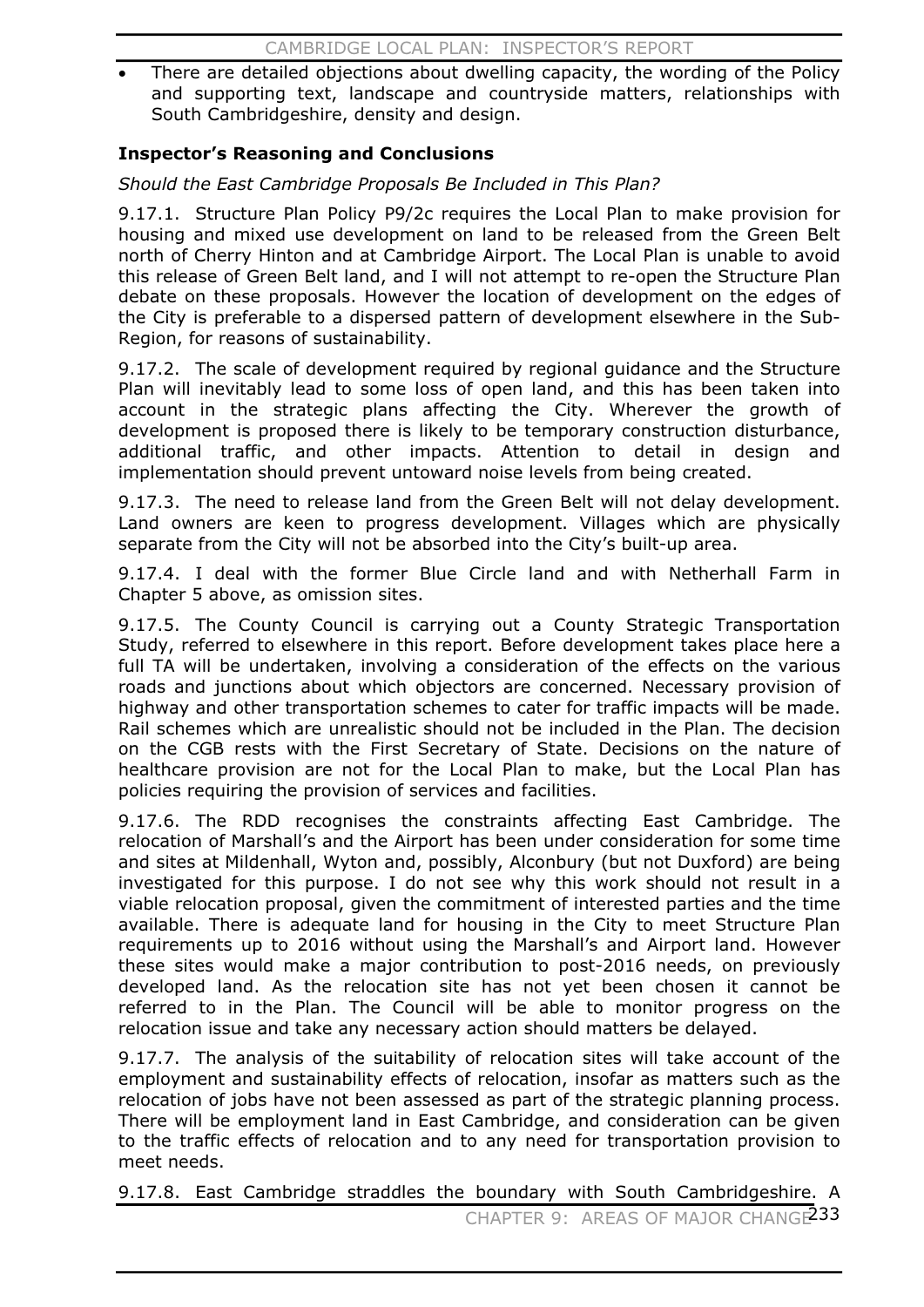DPD for the whole of East Cambridge is being prepared, but the Cambridge Local Plan will give guidance on the City part of the area until the DPD has been approved. I give weight to the certainty which an approved Local Plan will give to the parties involved in the relocations and in the other work necessary to bring this area forward for development. The availability of firm guidance will help the relevant parties to meet the costs of relocation. The preparation of the DPD indicates that the 2 local planning authorities responsible for the area are working together and that a co-ordinated approach is being followed.

9.17.9. There is no evidence to suggest that the area is noteworthy for its biodiversity. The biodiversity of the green corridor could be enhanced. Improvement of some existing habitats, and creation of new sites designed to attract wildlife, will be possible.

*The Green Corridor and Other Open Spaces* 

9.17.10. Policy 9/4c requires a strategic open space dedicated for recreational and amenity uses and protected as Green Belt. This is also referred to as a green corridor. The corridor is shown diagrammatically on Figure 9/4. It will provide open space for existing and new residents.

9.17.11. Some objections have been met by the large scale redrafting of this section of the Plan in the RDD version and by a variety of proposed changes. Other objections challenge the release of land in the area from the Green Belt, but as stated above the Structure Plan itself identifies this release. The maintenance of the Green Belt around the City is subject to the identification of areas for expansion.

9.17.12. The Council's Inner Green Belt Boundary Study 2002 was a principled review of the Green Belt, and identified this area as having low importance to the Green Belt. The green corridor will be retained as, in the words of Structure Plan Policy 9/2b, an area "required to maintain the purposes of the Green Belt as set out in Policy 9/2a in the context of delivering sustainable development and planned settlement form". The need to deliver sustainable development without creating a dispersed or extensive settlement form is met by the identification of the area generally for development. Separation between settlements can be achieved by the green corridor and the use of land in South Cambridgeshire. The strategic function of the Cambridge Green Belt will be fulfilled by the extensive belt remaining around the City and by the green corridors penetrating the City. Green corridors are a feature of Cambridge's character.

9.17.13. There is no need for the Local Plan to add to the full policy and supporting material already found in the Structure Plan. Although I am not here commenting on matters of public consultation, I note that the AAP is subject to community involvement.

9.17.14. As the green corridor will fulfil the functions of other green corridors in Cambridge which are part of the Green Belt, it is right that this green corridor too should be part of the Green Belt, as specified in Policy 9/4c. SC9.015 usefully sets out the corridor's role in connecting the open countryside with Coldhams Common, a point which is best made in sub-section (c), where the strategic open space is first mentioned.

9.17.15. The detailed uses of the green corridor and Green Belt will be established in the AAP. As for the boundary of the Green Belt, the Council suggested a change during the inquiry in response to an objection by South Cambridgeshire District Council. This would have the effect of showing a boundary on the Proposals Map and on Figure 9/4. The boundary appears to be diagrammatic and is likely to be subject to change. Notwithstanding the agreement of certain parties to this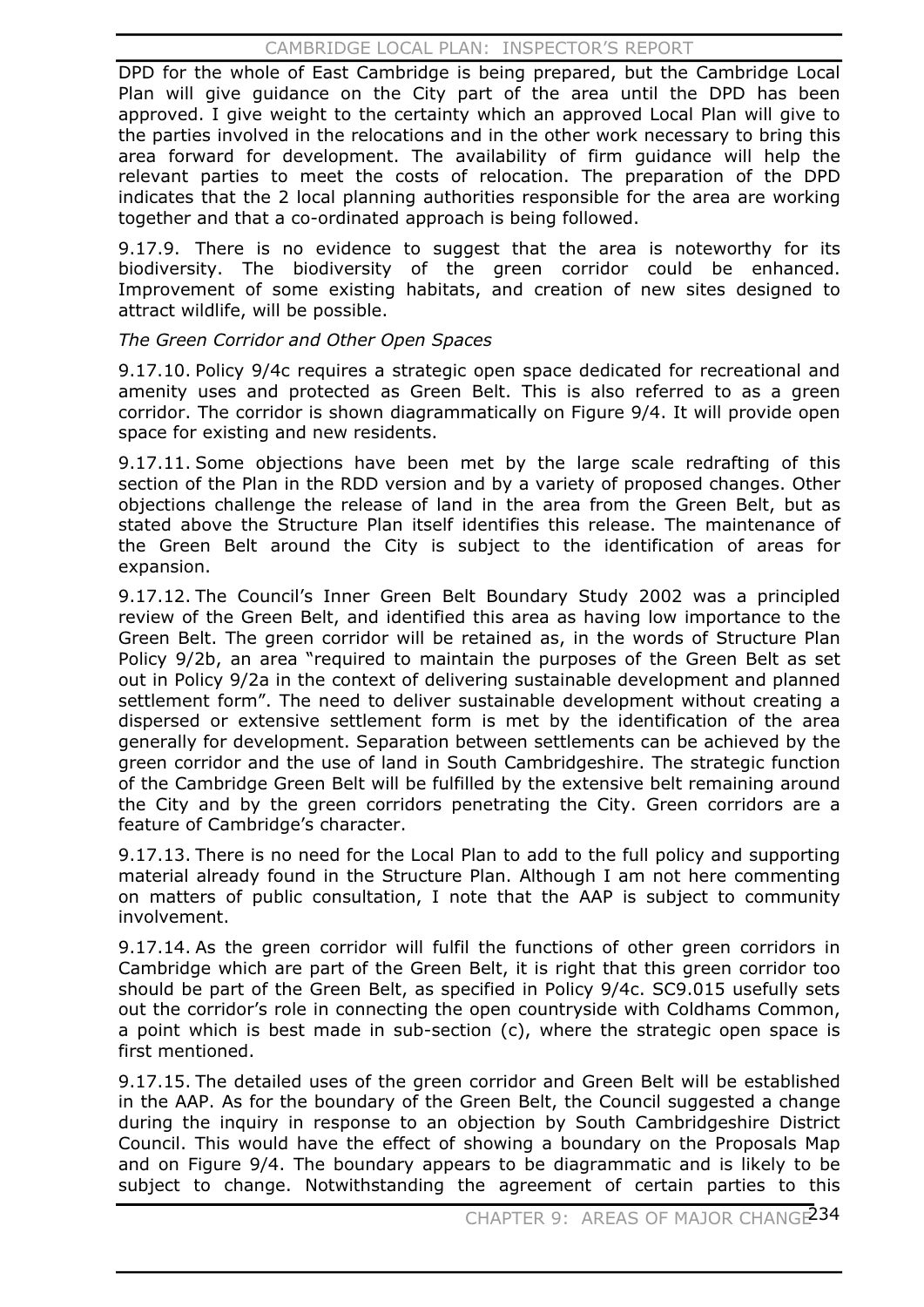approach to boundary definition, there are objectors who are not satisfied by the suggested change, and there may be other objections arising from consultation on the AAP. I therefore do not support the suggested change to the Proposals Map, which should merely indicate that the area is an Area of Major Change.

9.17.16. The diagrammatic depiction of the corridor in Figure 9/4 is appropriate for the stage which work on the area has reached, and in the absence of obvious boundaries within the City part of East Cambridge. The width of the corridor and its precise location await the AAP. However the work on the green corridor in the AAP suggests a different location for the corridor, and it is that, latest, location which should be shown on the Figure, in accordance with FPC22. In view of the latest work on the location of the corridor, its depiction in the Figure should not be changed to move it nearer to Cherry Hinton.

9.17.17. The suggested change to paragraph 9.17 improves the consistency of this part of the Plan and should be made.

### *Land Uses*

9.17.18. Cambridge Airport is a strategic employment site identified in the Structure Plan. Hence the reference in Policy 9/4 to the provision of employment land. The first footnote to the Policy, as usefully inserted by SC9.020, gives sufficient explanation regarding the amount of land and employment. I agree with the Council that more detail would be over-prescriptive in the light of the AAP which is under preparation.

9.17.19. As Anglia Polytechnic University intends to retain its existing main site in the built-up area of the City, relocation of the University to East Cambridge has no place in the Plan.

9.17.20. The principal land uses in Policy 9/4 in many cases could be situated in the City, in South Cambridgeshire, or in both. The use of footnotes, as set out in changes put forward by the Council both before the inquiry and during the inquiry, would make this plain. It is not possible with available evidence to say at this stage exactly which elements will be in the City, and my comment above regarding overprescriptive detail applies here too.

9.17.21. A district centre here is appropriate because of the likely number of new houses in the Area of Major Change, and the distance to existing shops. The nature and scale of the district centre to be provided in East Cambridge should take into account impact on the City Centre, as the City Centre is the main centre for the Sub-Region. The new district centre should therefore avoid harm to the vitality and viability of the City Centre. On the other hand there is no need to avoid impacts on the Newmarket Road out of centre shopping.

9.17.22. The waste element of Policy 9/4 should be deleted. Waste policy is a topic for the Waste Local Plan and its successor, which has not yet been prepared. The Waste Local Plan does not identify any specific sites here.

### *Transportation*

9.17.23. Structure Plan Policy P9/9 requires, for this area, the provision of a new access road/distributor for the land to be developed north of Cherry Hinton, and, for the Airport development, a new interchange on the A14, replacing Fen Ditton interchange, linked to Airport Way. As a result Local Plan Policy 9/4 requires a link to the A14. However the evidence before me is that it is yet to be determined how best to provide improved access to the A14. Accordingly the Council proposes a change, SC9.018, to keep open the options of improving an existing junction or creating a new junction. I support the change, despite the Highways Agency objection that a new link and access could harm the free flow of traffic on the A14.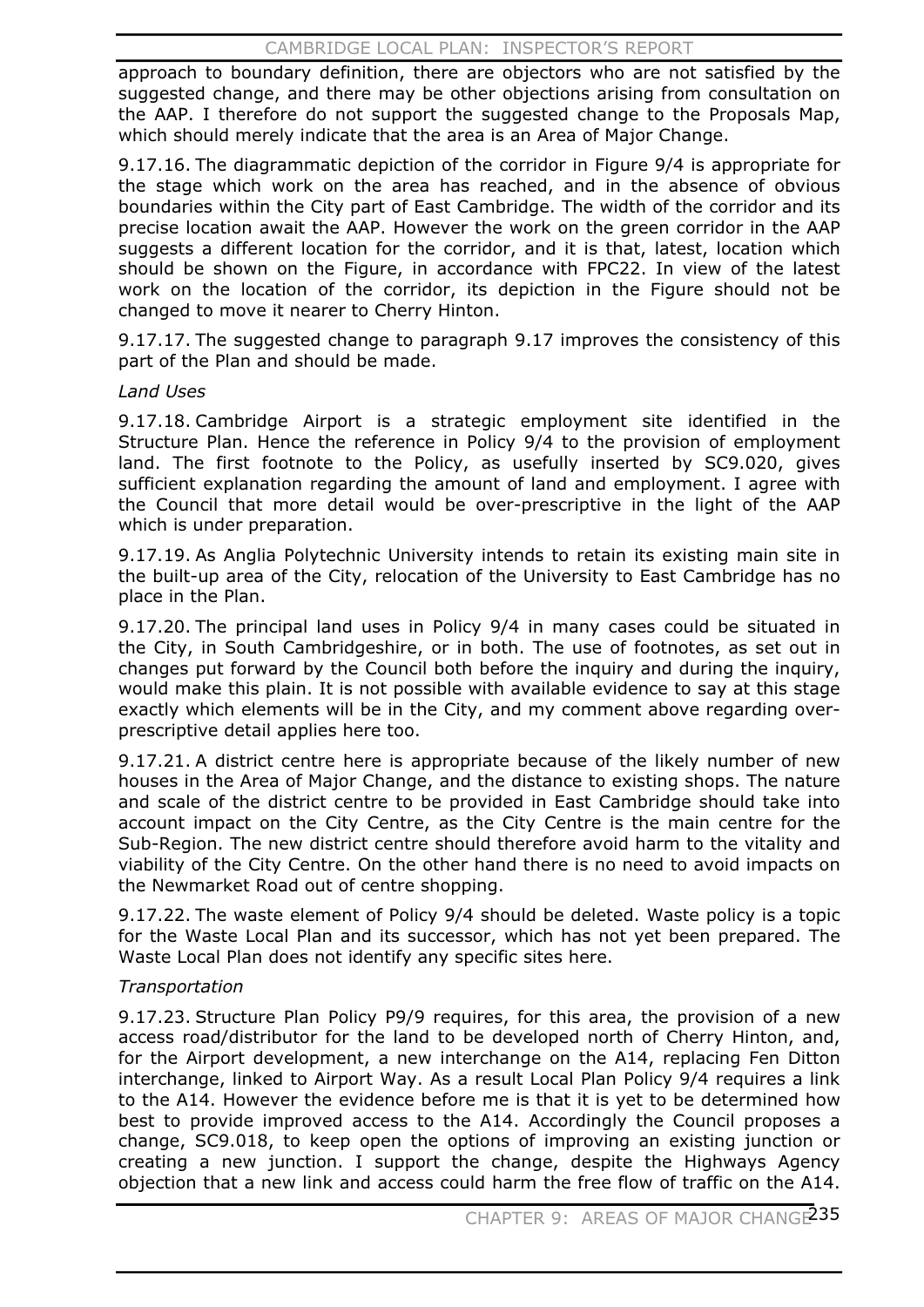It seems to me that some provision for access improvements to the A14 will be likely to be needed, given the scale of development and its importance.

9.17.24. I note that there are typing errors in SC9.018, which I correct in my recommendations.

9.17.25. The proposed development will add to traffic flows on the A14. Plan Policy 9/2 identifies that the widening of the A14 will be required to support the completed development of East Cambridge. Without specific evidence that the unimproved A14 would be unable to accommodate particular levels of development in East Cambridge I do not support any tighter restriction on the phasing of the East Cambridge proposal. However Policy 9/2 does require the agreement of a detailed transport network before the development of each Area of Major Change is commenced. Such a network would include public transport improvements. Proposed changes SC9.019 and 9.022 make sensible amendments to emphasise the importance of certain measures to assist non-car travel modes.

9.17.26. The Local Plan also provides for a new east-west link as part of the East Cambridge proposals. However other roads suggested by objectors, such as a southern and eastern ring road, are not supported by detailed evidence of need, support by the relevant parties which would progress them, and funding availability. Cowley Road is not in East Cambridge. I comment on closing Fen Road elsewhere in this report.

### *Other Matters*

9.17.27. I discuss housing density in Chapter 5 above. The indicative capacity of the Area of Major Change is given as 4,660. This figure has been arrived at by applying a density figure to the area likely to be available for development after making allowances for the green corridor and other land uses. The density figure reflects the likelihood that some parts of the City's section of the Area of Major Change will be located near services and central area land uses. This seems to me to be a reasonable way of arriving at an indicative dwelling capacity. The Structure Plan regards East Cambridge as an area suitable for high density development.

9.17.28. It is not necessary to have a precise boundary for the green corridor in order to calculate what is only an indicative capacity. At the present level of knowledge, no more exact figure or breakdown by periods can be given, pending more detailed work. However an inaccurate figure given in the RDD for South Cambridgeshire is corrected by one of the Council's proposed changes. A development on this scale will be capable of accommodating a variety of types of housing.

9.17.29. The Council agrees that phasing of development will have to be carefully considered. Other Plan policies govern this. Transportation infra-structure provision is touched upon above. Policy 9/3 deals with other types of provision. East Cambridge of all the allocated sites and areas in the Plan is subject to the least degree of certainty concerning timing, and the information given reflects the state of knowledge at the time of the inquiry. Other policies of the Plan also deal with topics like renewable energy and the conservation of historic landscape features.

9.17.30. Cambridge is a Sub-Regional centre, but has some Regional functions. It is appropriate for paragraph 9.16 to refer to the Regional role of the City, in the context of the possible location of facilities at East Cambridge. Civic uses cannot be required to locate at East Cambridge, but would be acceptable here.

9.17.31. There is a Listed Building at the Airport, and the future of this will be decided in the light of policies applying to such buildings. There is no evidence that other buildings are of particular value but it will be for more detailed planning to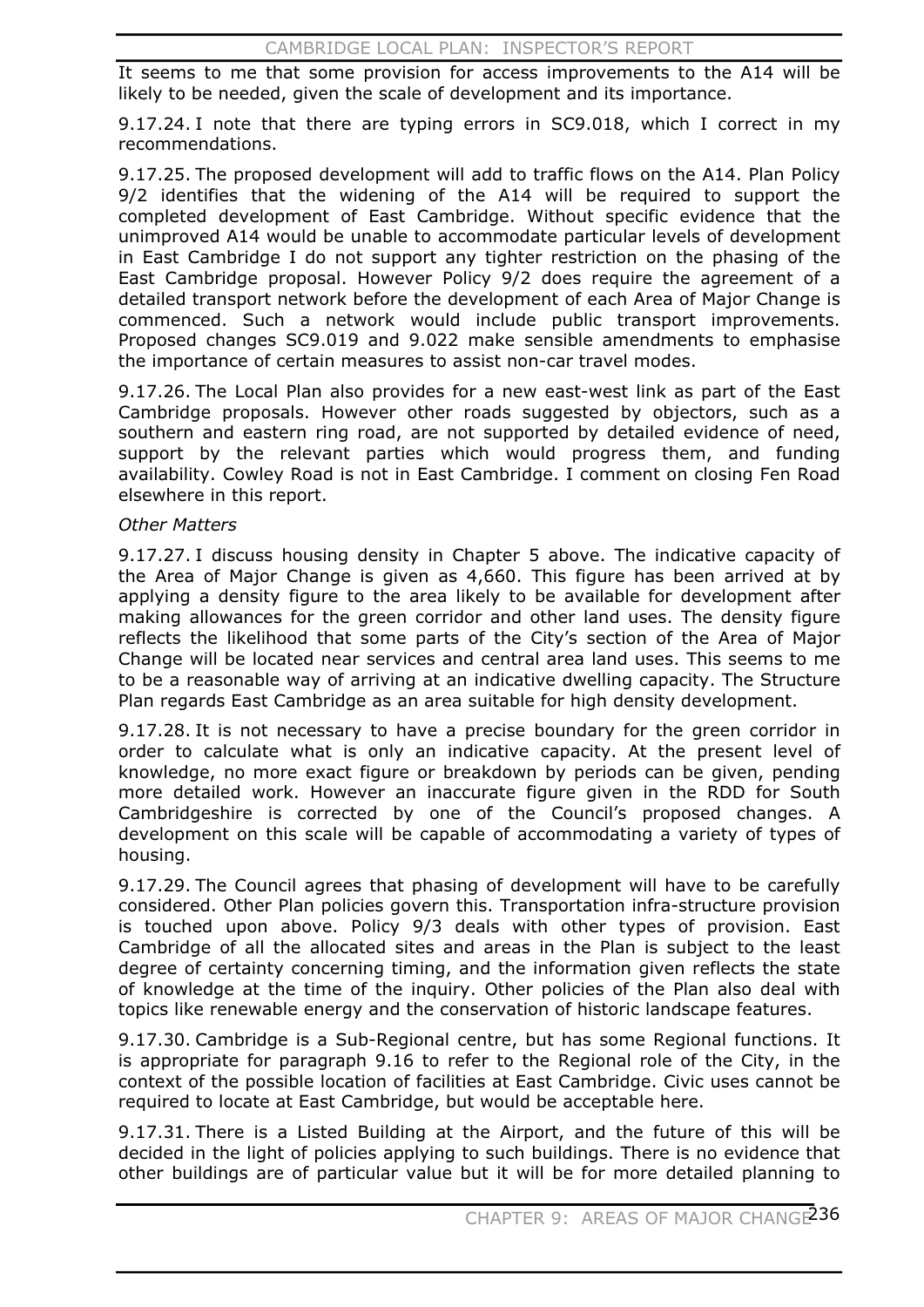decide the future of individual buildings at the Airport.

9.17.32. Paragraph 5.11.22 of this report deals with FPC39. The costs of relocation in the case of East Cambridge should be taken into account in deciding the amount of affordable housing to be provided.

9.17.33. Some objections deal with detailed matters which are more relevant to the AAP, such as whether houses should face open areas, and how the design of dwellings will relate to the landscape.

9.17.34. Cambridge Sewage Treatment Works is not situated in East Cambridge. Sub-section d of the Policy should be modified to reflect the disaggregation of the former Use Class A3 (see Section 6.14).

### **RECOMMENDATION**

**9.17.35. I recommend that the RDD be modified as follows:**

**a) by the incorporation of SC9.014-SC9.017 and SC9.019-SC9.022, and by the incorporation of SC9.018 but retaining the full road name "Coldham's Lane" whilst deleting the unnecessary second "arrangement".**

**b) by the incorporation of FPCs22, 24, 25, and 39.** 

**c) by the deletion from sub-section d of Policy 9/4 of "A2 and A3" and its replacement with "A2, A3, A4, and A5".** 

**d) by the deletion of sub-section g from Policy 9/4 and renumbering the remaining sub-sections as necessary.** 

### **SOUTHERN FRINGE**

### **9.18 AREA ACTION PLAN 2 (FDD), POLICY 9/5, PARAGRAPHS 9.22- 9.25, AND FIGURE 9/5 (RDD)**

### **Objections to AAP2 and Policy 9/5**

The objections to these aspects of the plan are listed in Annex 3.

### **Objections to the Paragraphs and Figure**

Trumpington Environmental Action Group (TEAG)  $460/15/DEP02/09\_22$ <br>Robert Cassels 666/6/DEP02/09 22 Trumpington Meadows Land Company 198/2/DEP02/09 23 Papworth Hospital NHS Foundation Trust 834/5/DEP02/09 23 Cambridgeshire County Council 655/63/DEP02/09\_24 Trumpington Environmental Action Group (TEAG) 460/16/DEP02/09\_24 Robert Cassels 666/7/DEP02/09\_24 Trumpington Environmental Action Group (TEAG) 460/18/DEP02/09\_25 Countryside Properties 68/21/DEP02/09\_F05 Addenbrooke's NHS Trust South Cambridgeshire District Council 461/41/DEP02/09\_F05 John de Bruyne 770/3/DEP02/09\_F05 Trumpington Meadows Land Company The Company 198/29/DEP02/09 F05 Countryside Properties/Liberty Property Trust 837/27/DEP02/09\_F05

666/6/DEP02/09 22

### **Pre-Inquiry Changes: SC9.023-SC9.026, SC9.030 & SC9.031 Further Proposed Changes: FPC 26, 27, 31 - 38**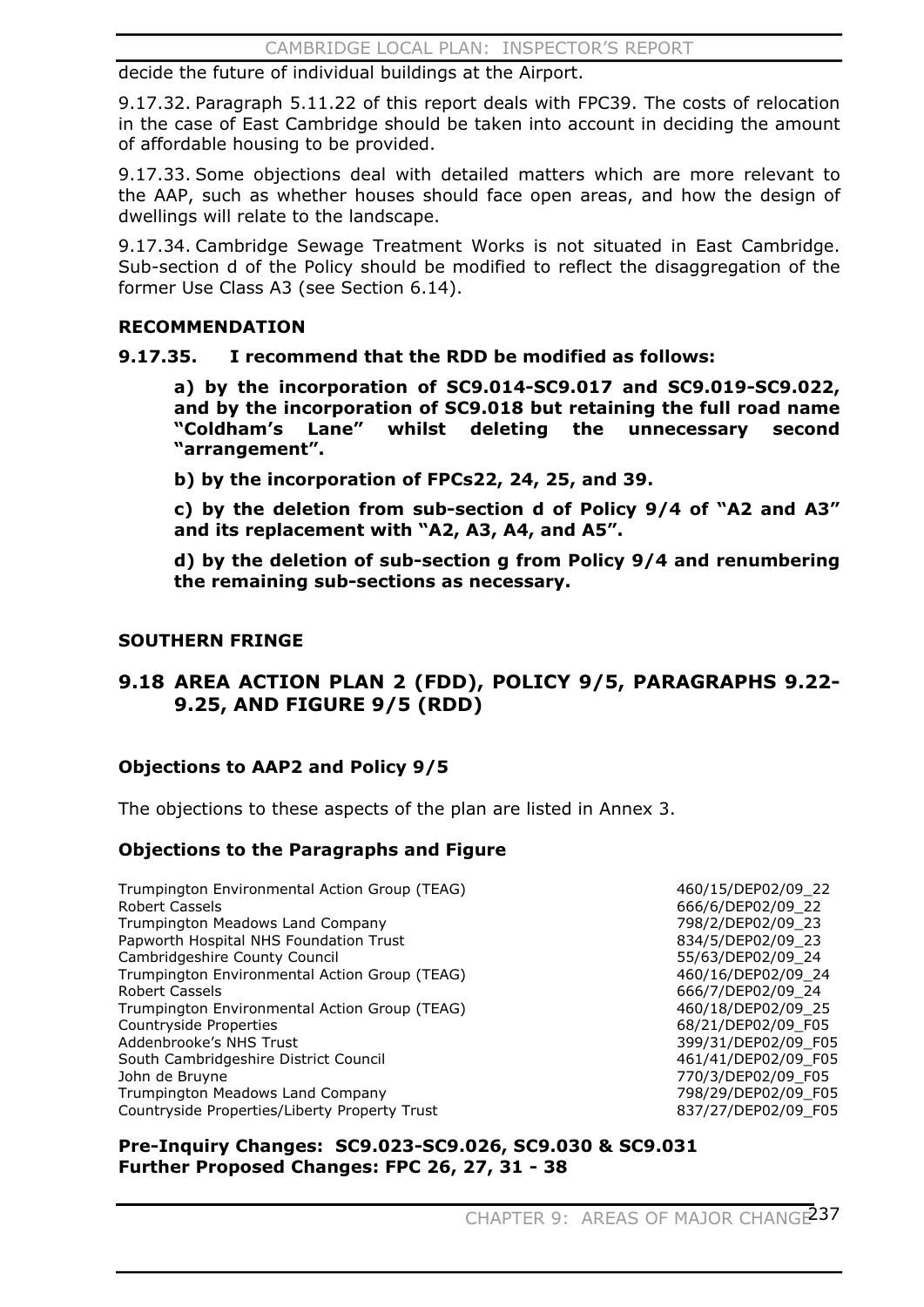### **Summary of Objections**

- The Southern Fringe cannot, or should not, be developed, because of environmental and infra-structure problems. Alternatively, there should be less development than proposed in the Plan. More details should be given of dwelling capacities.
- Certain sites for development should be added, deleted, or expanded.
- There should be changes in the land use proposals in this area.
- Particular highway and transportation proposals should be incorporated or deleted. They will harm the green corridor.
- The proposals or policy criteria concerning green corridors, green wedges, and other open space should be amended.
- Proposals concerning pedestrian movement and cycle provision should be amended.
- The waste element of Policy 9/5 should be deleted or amended.
- Particular design approaches should be used.
- There should be a high proportion of affordable housing.
- There are comments on community facilities and public consultation.

### **Inspector's Reasoning and Conclusions**

### *The Principle and Scale of Development in the Southern Fringe*

9.18.1. Structure Plan Policy P9/2c requires this Local Plan to make provision for housing and mixed-use development both south and west of Addenbrooke's Hospital and east and south-east of Trumpington. To my mind the wording would include Clay Farm in the latter area. The Policy envisages that land would be released from the Green Belt so that this provision can be made. Several objections seek to re-ignite the Structure Plan debate which led up to this proposal for major development in the Southern Fringe, but I do not question the Structure Plan's conclusions.

9.18.2. In the light of the above, I do not conclude that the Southern Fringe proposals should be held back in favour of schemes on previously developed land elsewhere. I cannot deal with proposals outside the City, and I comment above in Chapter 5 on the former Blue Circle site.

9.18.3. An approximate dwelling capacity is given in Policy 9/5. At the present level of knowledge, no more exact figure or breakdown by periods can be given, pending more detailed work. I deal above, under Policy 5/1, with the realism of proposed densities. The need to review the Green Belt does not mean that the timing and scale of development proposed are unrealistic: the review has been carried out, and there is relatively little opposition in principle to land release. Developers and others involved in the development process are progressing the Southern Fringe proposals and I consider there is no lack of certainty about the sites in the Southern Fringe coming forward for development. The first planning applications are anticitated soon, and I would expect them to include any measures necessary to deal with possible flooding.

9.18.4. In relation to the Defence Estates objection, much of the proposed housing development, and associated community facilities, could be seen as an expansion of the existing community of Trumpington. There is therefore the opportunity to create a new community based on the old. The Area Development Framework is well advanced and will seek to establish links between the eastern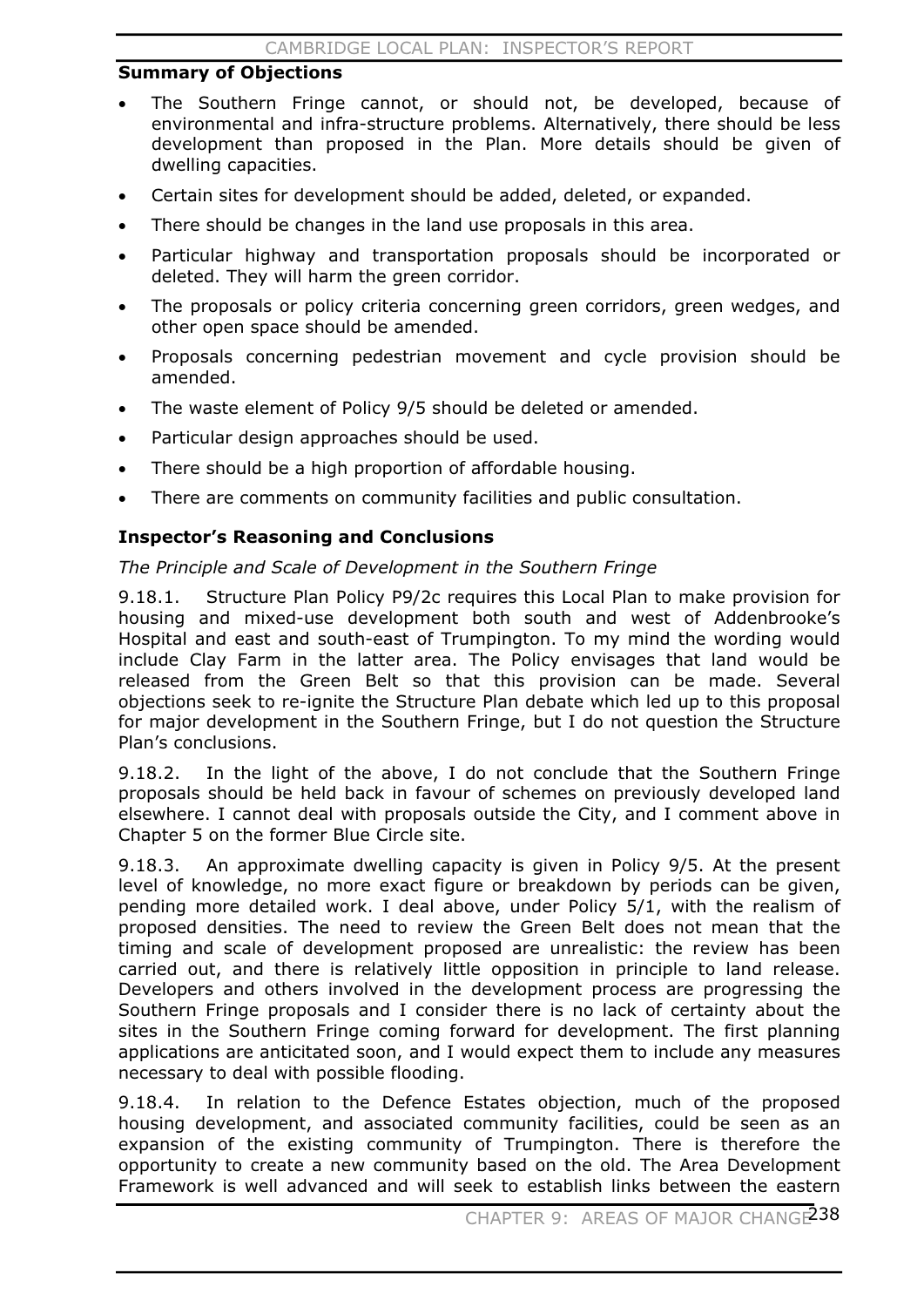and western parts of the Southern Fringe. The risk of flooding from a 100 year event in the Southern Fringe is small. New public open space, and improvements to nearby football pitches, will make up for the loss of the playing field at Bell School. These existing playing fields are not open to the public.

9.18.5. There is no specific evidence that the indicative capacity of 3320 dwellings will cause a level of harm which significantly exceeds that which might be associated with any other particular number of houses. Again, the effects of substantial levels of development have been taken into account in the planning which has been carried out so far, and this process can continue. Design and infrastructure requirements, and the effects on open land, will continue to be the subject of analysis.

### *Site Specific Objections*

9.18.6. I deal above with omission sites including those in the Southern Fringe. There I conclude that additional land should be allocated for development at Glebe Farm and the Monsanto site, but that no other additional sites should be allocated. Other sites as set out below, which are Plan allocations, should continue to be so.

9.18.7. The Monsanto site includes a large area of previously developed land. It is located near a Park and Ride facility and close to Trumpington. It has access to good public transport and to services. Housing is an appropriate use. Some mixed uses will be provided. In view of the identified need to correct the imbalance between housing and employment in the Sub-Region I do not support a change in the allocation of the Monsanto site to an employment allocation. The Council's Industrial Land Review did not identify this site as one of those of those which should be chosen for protection as industrial land. The public transport links to the site will provide access to jobs. The Park and Ride facility will not be lost.

9.18.8. There is no harm in showing, on Figure 9/5, proposals in South Cambridgeshire District, where those proposals are acceptable to the District Council. The housing capacity of the Monsanto site will be finalised in due course, but will be subject to TA and other assessments.

9.18.9. The question of expanding the Monsanto and Glebe Farm sites is considered with the omission sites. As a result of my conclusion that the sites should be expanded paragraph 9.23 and Figure 9/5 need to be amended to include the correct site areas (proposed changes SC9.026 and FPC27).

9.18.10. Land at Glebe Farm, north of the proposed Addenbrooke's access road, and the land west of the Bell School site, have been allocated as part of the Southern Fringe proposals. Site 9.02 has been given a straight southern boundary as requested by one objector. Glebe Farm is a suitable housing allocation because it is located inside the curve of the proposed access road, against the existing urban edge. The road and housing site would form a new urban edge, with the opportunity to improve the character and appearance of this interface between the City and countryside. The proposed strip of housing would be an acceptable addition to the built-up area considered in the context of the new road and the large area of Green Belt remaining outside the line of the road. The relevant parties will arrange the financing of the road.

9.18.11. A general point raised by an objector concerning the Monsanto and Glebe Farm sites is that they are not identified in the Structure Plan for development. From my conclusions above I can say that there are particular reasons for their allocation, namely that the Monsanto site is mostly previously developed land and the Glebe Farm site would be 'created' by the formation of a new urban edge in the form of the Addenbrooke's access road.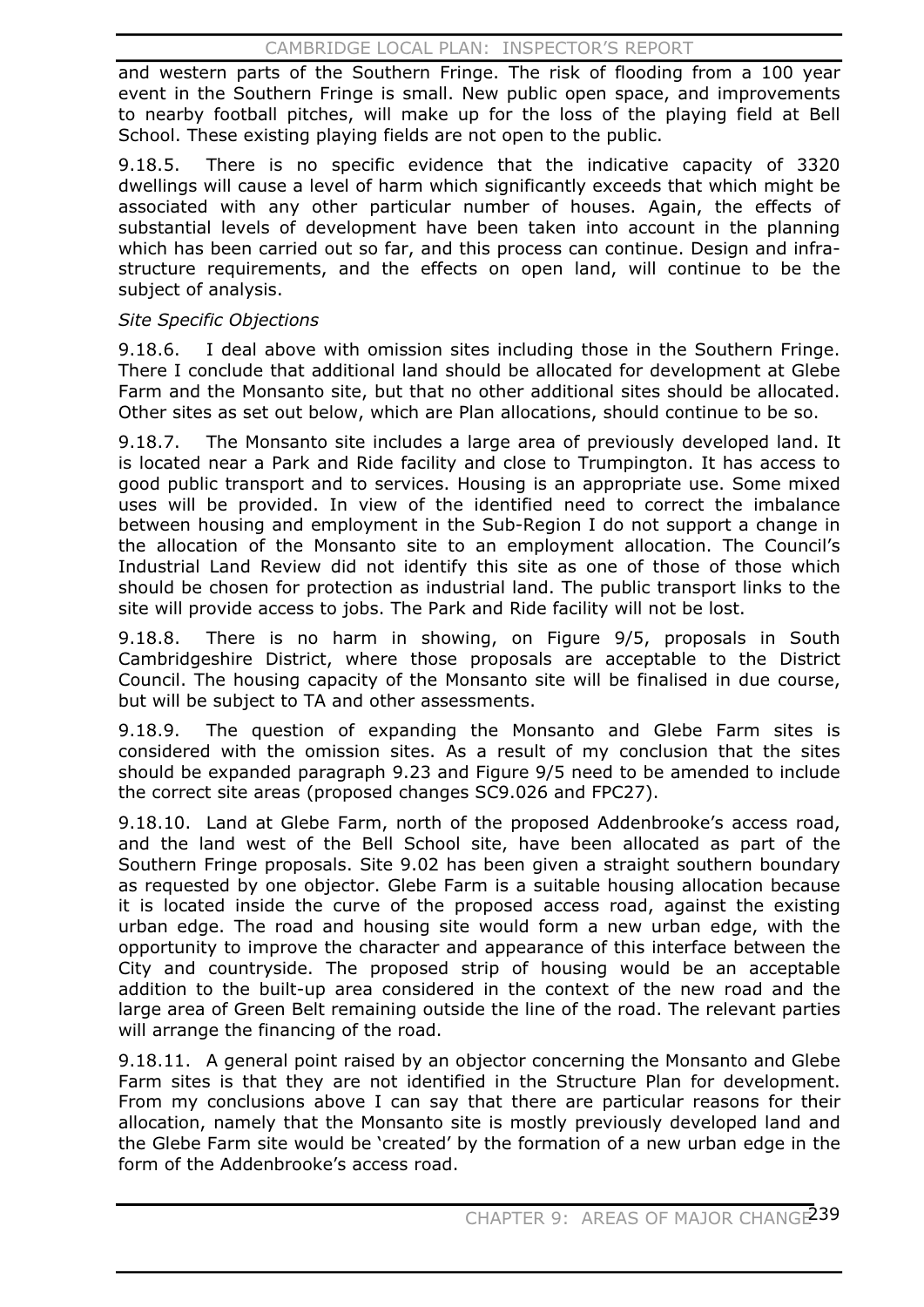### *Proposed Land Uses*

9.18.12. The section of the Plan dealing with the Southern Fringe has been rewritten and this meets some of the points raised by objectors.

9.18.13. There has been considerable discussion and agreement between the Council and objectors concerned with allocations near Addenbrooke's. I agree that the land use descriptions in Policy 9/5 should be amended to recognise the role played by wider medicine-related and support activities, some of them commercial, in the proposed research area near the Hospital. This will be important in enabling the Hospital and related uses to maintain and expand their leading role in the local and wider economies. The Council has put forward FPC38 to encompass the changes. The reference to the use of S106 agreements to control uses is appropriate as the primary function of the site is intended to be research related, and not manufacturing for example. Without S106 agreements the specific uses sought in the research area could revert to any Class B1(a) and (c) uses. Given the special nature of the proposal, paragraph 9.23a (FPC33) would be useful explanation.

9.18.14. FPC38 with FPC31 also allows for the widening of possible uses on the safeguarded land west of the Bell School site. This recognises that only part of the land will be needed for clinical services and much could be used for the expansion of the research area when the allocated land for that purpose runs out.

9.18.15. FPC38 finally reflects more accurately the relocation possibilities for Papworth Hospital, and copes with the eventuality that Papworth Hospital might not relocate to a site near Addenbrooke's.

9.18.16. FPC32 makes changes to the supporting text to accord with the Policy changes discussed above. FPC34 and 35 reverse the positions of paragraphs 9.24 and 9.25 to improve the readability of this part of the Plan.

9.18.17. There are suggested changes to the educational land provision elements of the Policy and reasoned justification. FPCs36 and 37 result from the relevant inquiry session and subsequent work by the Council and the Local Education Authority. These introduce a welcome flexibility in view of the state of knowledge of educational needs.

9.18.18. The above suggested changes supersede some of the Council's proposed Pre-Inquiry Changes. Here, and in the case of the University's land considered below, the County Council suggests adding to wording agreed during the inquiry but, as the County's additional suggested wording was not discussed at the inquiry I do not recommend its inclusion in the respective Policies.

9.18.19. As a matter of principle, for reasons of national policy, it is preferable to consolidate facilities in Trumpington village centre rather than allowing too much retail and similar development in new housing areas. The reference to "consolidation" in Policy 9/5(g) should stay. This reference is adequate without the addition of "and integration", in the light of my recommendation above to modify the RDD by incorporating similar wording into Policy 9/3(k). The precise location of any growth of the centre is for the Area Development Framework.

9.18.20. With regard to objections concerning community facilities, places of worship do not now appear in the list of such facilities required. It is not appropriate to refer in the Local Plan to such detailed matters as the provision of banks and post offices. Finally on this topic, the need for a quality retirement home is not a matter for this broad level of land allocations.

*Highways and Transportation* 

9.18.21. There is a body of objections to the Addenbrooke's access road. The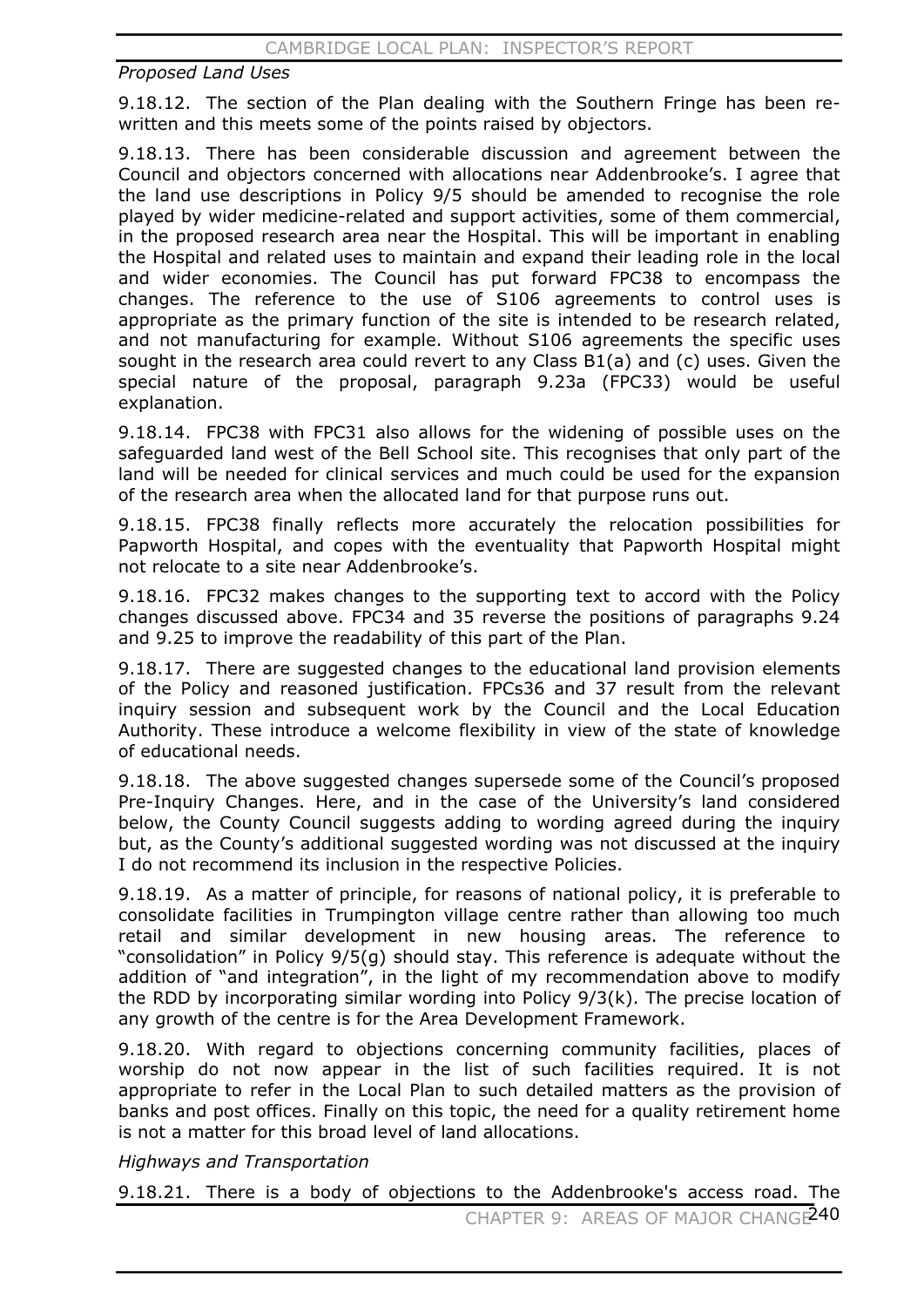#### CAMBRIDGE LOCAL PLAN: INSPECTOR'S REPORT

Structure Plan background to the Southern Fringe proposals is set out above. The scale of development at the Southern Fringe will require such a road, to carry some of the traffic generated and to intercept traffic that would otherwise travel through Trumpington. The access road is proposed in order to prevent development at Trumpington exacerbating congestion in the village. Location of the development elsewhere would generate traffic, with resultant noise and pollution. The Structure Plan has chosen the principal locations for new development, and this road is one of the Structure Plan's transport investment priorities.

9.18.22. The road will not adjoin existing housing in Bishops Road. The forms of the junctions with existing roads have not yet been decided, but the new road should remove some of the existing traffic from Hauxton Road and Shelford Road. There is the opportunity to ease existing congestion at some points. The design of junctions is a matter of detail to be attended to in master planning and the preparation of planning applications. Commencing the road at the M11 junction would have significant implications for that motorway junction.

9.18.23. Siting the road well away from Bishops Road would place it in a more prominent position in the countryside south of the City. Landscaping provision, drainage, and the type of lighting to be used will be subject to further detailed work, but the landscape effects of the road will be reduced by its location alongside the new urban edge for much of its length. It is possible to design lighting to avoid light spillage. Local Nature Reserves are some distance away from the likely road line and in my opinion would not be harmed.

9.18.24. Engineering and landscaping solutions will be available for some of the visual impacts of the road. However the crossing of the Cambridge-London railway line by the road and the CGB will require prominent structures which in my opinion can be expected to spoil the appearance of the area. I consider that it will not be possible to hide these structures and associated works, although design and landscaping can be used to soften impacts. The 2 transport systems cannot be given a combined crossing because they are likely to approach the railway along quite separate routes. A tunnel crossing has been investigated and found to be impracticable. The green corridor along Hobson's Brook will be disrupted by these major transport routes and by the proposed cycleways, although Policy 9/5(m) is included to ensure mitigation of the disruption.

9.18.25. The new road can be expected to have visual and environmental impacts, but, overall, and given the strategic context referred to above, my opinion is that the need for the road is of greater weight than its impact. There is no proposal to extend the road to provide a southern and eastern by-pass for Cambridge, nor to link directly with Long Road. As there are safeguards in place in the wording of the Local Plan, and the Council and other bodies are well aware of potential impacts, I conclude that no changes to the wording, to emphasise design or mitigation, are necessary.

9.18.26. The wording of the RDD now mentions the necessity of timely provision of infra-structure. The alignment of the road is to be shown more accurately by virtue of SC9.031. However the Council maintains that the precise line of the road cannot be shown on the Proposals Map as the line has not been finalised. No more than a diagrammatic line is shown on the draft Area Development Framework. It is not feasible for the Local Plan to attempt to limit the HGV use of the road to essential service vehicles only, or otherwise to prevent normal traffic use of the road.

9.18.27. The Addenbrooke's access road is not intended merely to provide access to developments at and near the Hospital. Its junction with Hauxton Road will also give access to the Park and Ride site and to the Monsanto site. The latter is a large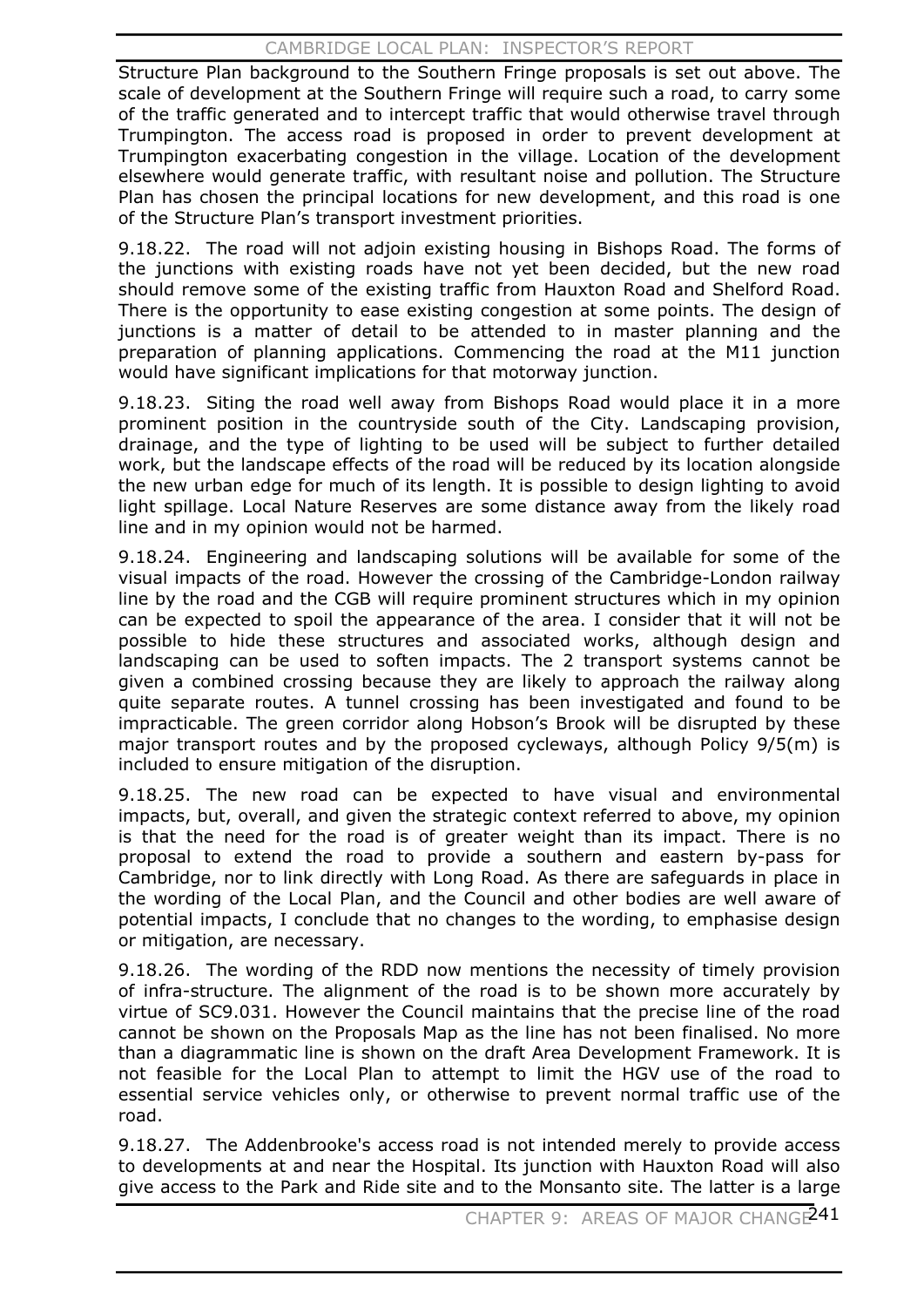proposal and should have an access to Hauxton Road, but it will add a relatively low proportion of traffic to the new junction, and it is not appropriate at this stage to limit the density or number of housing on the Monsanto site. The details of the junction are yet to be worked out but it seems to me that technical solutions to the operation of the junction, which do not penalise traffic using the Addenbrooke's access road, will be possible. The Park and Ride site would be given priority over Monsanto traffic.

9.18.28. The traffic and parking problems associated with the Hospital should not prevent the Southern Fringe development, in the light of the Structure Plan's proposals.

9.18.29. The accessibility element of Policy 9/5 does not include a firm proposal for access to the Clay Farm allocation from the west. The reference is only to the investigation of a possible link. This reference should not be omitted, in case such a link is needed and/or offers overall benefits. If the disadvantages of such a link should prove to outweigh the advantages, the link need not be investigated further. If a link road is provided it need not be a through road.

9.18.30. A railway station at Addenbrooke's is not proposed. The CGB is intended to provide a rapid transit system.

9.18.31. Definitive rights of way will be considered as part of the detailed planning of the area.

9.18.32. The Local Plan Proposals Map does not show cycleways. Policy 9/5(q) requires strategic cycle routes northward and along the CGB route. The former is likely to use the Hobson's Brook corridor but will not necessarily be located immediately alongside that Brook or Vicar's Brook. The safety of cyclists will be a factor for consideration in the location and design of any cycleway. It is desirable to avoid too much detail in the Plan. These are matters for more detailed planning, but I conclude that there are opportunities for locating the cycleway without harming Hobson's Brook, Vicar's Brook, or pedestrian movement. There is insufficient justification for a policy to prevent the cycleway from being located near the Brooks.

9.18.33. Questions regarding the granting of permission for cycleways to cross railways and other features are not for me: there is no evidence that the proposed east-west cycleway is not a feasible proposition. Again the detail of the east-west cycleway is for the Area Development Framework, and I note the Council's intention that Robinson Way will be an important link for cyclists.

*The Green Corridor and Other Open Spaces* 

9.18.34. There will inevitably be a loss of greenfield land as a result of the Structure Plan's proposal to site large scale development in the Southern Fringe. The Area Development Framework will need to mitigate the loss by making the best use of remaining open space and providing new facilities where possible.

9.18.35. In my view the green corridor which would remain open after development of the Southern Fringe will be a substantial open area. Its width will be comparable with that of some of the green corridors which penetrate other parts of the City's built-up area, form part of the Green Belt, and contribute to the character of Cambridge. The Southern Fringe green corridor is to remain part of the Green Belt, as can be seen from the Proposals Map: it is not necessary to refer to this in the Policy in the light of the Proposals Map content. However the green corridor will be of sufficient size to create a large scale open space of City-wide importance, and the RDD Policy now says this.

9.18.36. The open space is properly described as "strategic", in paragraph 9.22,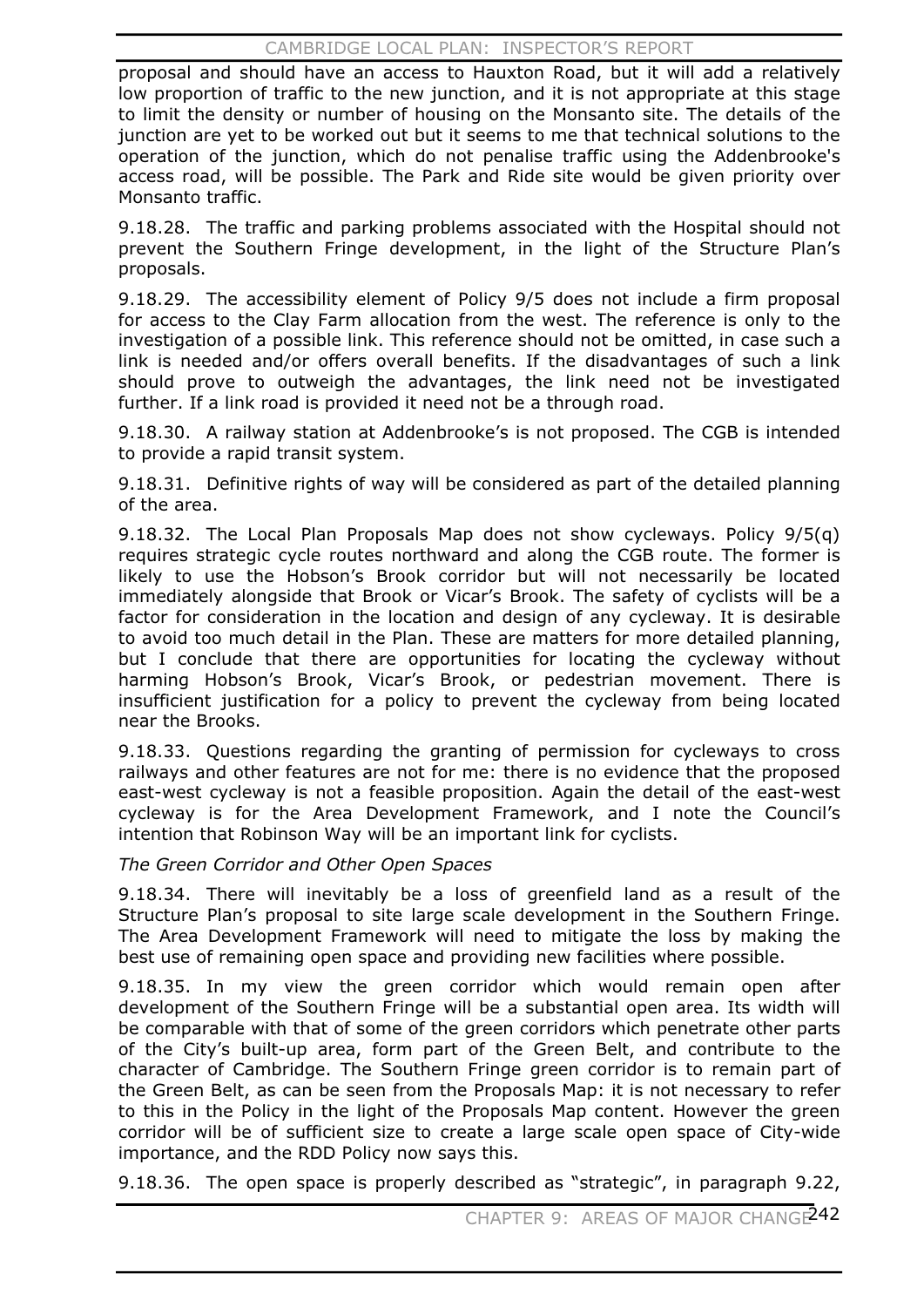for reasons given above. As far as the development associated with Addenbrooke's Hospital is concerned, the Council would seek links through to the open space via the development area, but not strategic open space within the development area. I see no evidence that the juxtaposition of allocations and open space is at odds with other Plan policies.

9.18.37. Some objections request changes which are relevant to master planning and subsequent work. The Local Plan operates at a more general level. These objections include those requesting planting along the new Green Belt edge and that land west of Hobson's Brook is left open in the interests of preserving and enhancing biodiversity. The question of whether houses should face open areas, and how the design of dwellings will relate to the landscape, are for the Area Development Framework and later analysis. The long term management of open space is also a detailed topic of which the Council is aware. Nor is it necessary to repeat in this Plan material from the Structure Plan. New planting falls to be considered under other Local Plan policies: paragraph 9.24 is concerned with preserving existing features. Conserving historic landscaping features is a concern of Chapter 3 of the Local Plan.

9.18.38. The expression "should" is used rather than "must", in relation to what the proposals ought to achieve, because these matters might have to be balanced against other desirable objectives. Key views can be respected: from the chalk hills the Southern Fringe is seen to be well developed already. The green corridor, although narrower, would continue to separate the eastern built-up area in the Southern Fringe from the western. Distinctive gateways and protection of views can be achieved by design. Relative sustainability was considered in the preparation of the Structure Plan.

9.18.39. Policy 4/15 deals with development and flooding. It prevents development where harm would result. The addition of new built-up areas, roads and other infra-structure in the Southern Fringe will have to be accompanied by the provision of adequate drainage and sewerage. This provision might lead to the creation of additional open areas, but this is a matter, again, for more detailed work.

9.18.40. Paragraph 9.24 refers to features of biodiversity importance: this would include Nine Wells Local Nature Reserve. There are several policies which protect these and other features of importance. Much of the green corridor is arable farmland, and this is likely to have limited wildlife value. The recreational use of parts of the corridor offers the opportunity to enhance biodiversity. Enhancement of some existing habitats, and creation of new sites designed to attract wildlife, will be possible.

9.18.41. The arrangement of active and passive recreational uses in different parts of the corridor will be addressed in the Area Development Framework. However there will be a need for active uses in places and I do not accept that the green corridor should be reserved for non-active uses only. Nevertheless access to the open countryside is a theme of the Area Development Framework.

### *Other Matters*

9.18.42. Waste policy is for the Waste Local Plan, not for the Cambridge Local Plan. The requirement for the provision of a waste recycling centre in the Southern Fringe should be removed from Policy 9/5. The County Council has yet to identify a site for a recycling centre. A site review was under way at the time of the preparation of evidence for my inquiry, and potential locations will be put forward in the Minerals and Waste Development Plan, which is being prepared. In the absence of any more concrete proposals there should be no reference to a waste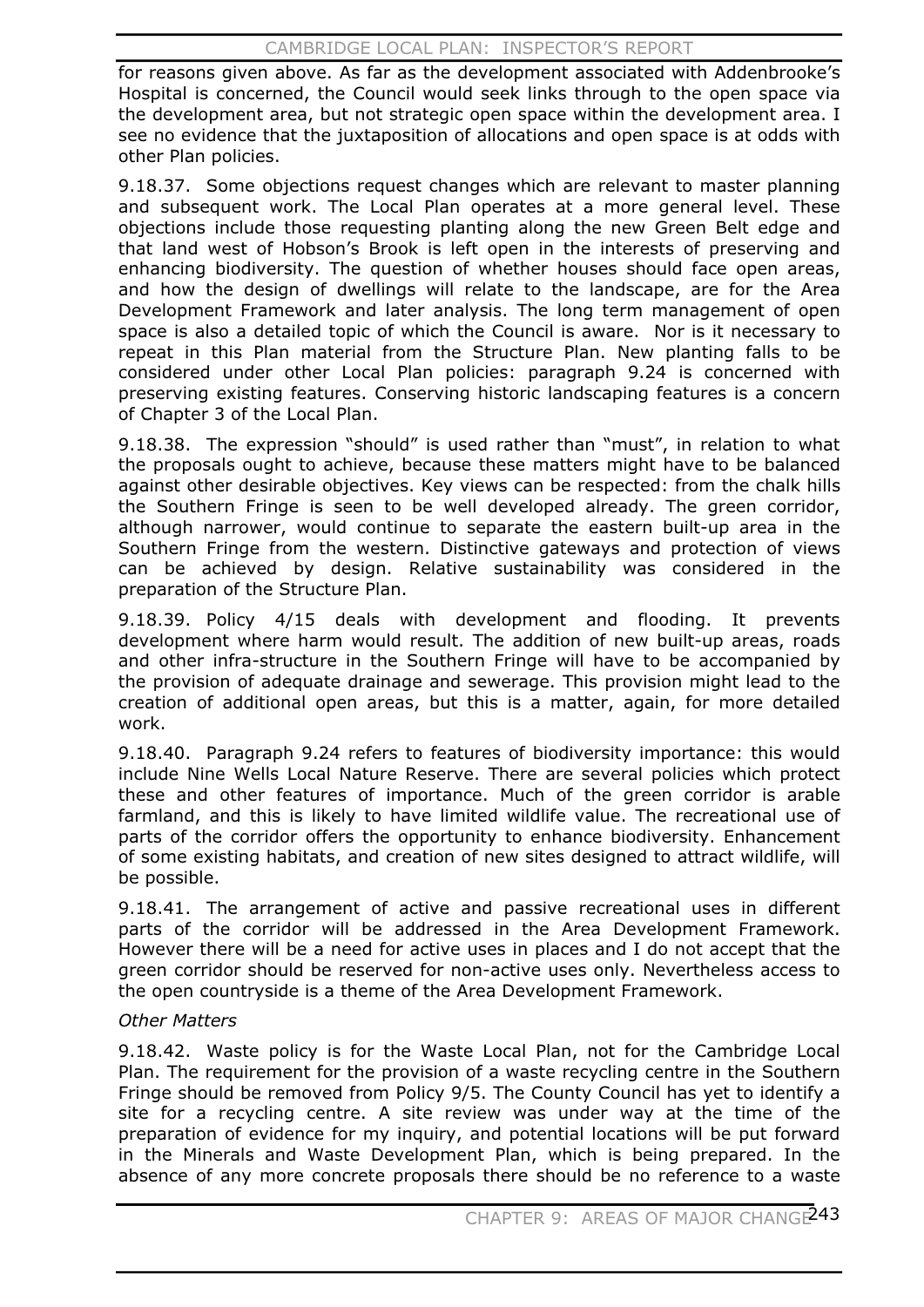recycling centre in the Southern Fringe section of the Cambridge Local Plan.

9.18.43. Affordable housing will be provided as part of the Southern Fringe developments, and the Plan contains policy to govern provision. Substantial amounts will be available near Addenbrooke's Hospital and key workers at the Hospital will have access to it. I see no advantage for the Plan in inserting in Policy 9/5 a cross-reference to the housing policies, as the Plan is to be read as a whole. Otherwise I deal with key worker housing in section 5.14.

9.18.44. In accordance with the Structure Plan, land west of Trumpington Road has been assessed to discover whether it is suitable for development, and found to be unsuitable.

9.18.45. I do not comment on the public participation procedures the Council has followed. Paragraph 2.12 of the Plan makes reference to future intentions.

### **RECOMMENDATION**

### **9.18.46. I recommend that the RDD be modified as follows:**

- **a) incorporate FPCs 26,27, and 31-38.**
- **b) incorporate SC9.026, SC9.030 and SC9.031.**
- **c) delete element (i) from Policy 9/7.**

### **NORTHERN FRINGE**

### **9.19 AREA ACTION PLAN 3 (FDD) AND POLICY 9/6 (RDD)**

### **Objections**

The House Builders Federation 362/23/DEP01/AAP\_03<br>Network Rail 370/24/DEP01/AAP\_03

Transport 2000 Cambridgeshire & West Suffolk 374/13/DEP01/AAP\_03

Environment Agency **Accord 2018** 2019 12:00:00 12:00 434/10/DEP01/AAP\_03 Cambridge Cycling Campaign 437/12/DEP01/AAP\_03 The Cam Too Project **664/1/DEP01/AAP\_03** Highways Agency **697/3/DEP01/AAP\_03** 

Taylor Woodrow Developments Limited 2/11/DEP02/09\_P06 Turnstone Estates **47/9/DEP02/09\_P06** South Cambridgeshire District Council 461/42/DEP02/09\_P06 Highways Agency **697/2/DEP02/09** P06 Stannifer 775/9/DEP02/09\_P06 Anglian Water Services Limited **782/8/DEP02/09\_P06** 

370/24/DEP01/AAP\_03 370/26/DEP01/AAP\_03 370/37/DEP01/AAP\_03 370/44/DEP01/AAP\_03 370/47/DEP01/AAP\_03 374/15/DEP01/AAP\_03 374/16/DEP01/AAP\_03 697/5/DEP01/AAP\_03

### **Summary of Objections**

- The site is unlikely to come forward within the Plan period.
- There are objections relating to phasing, density and uses within the site.
- x Objection is made to the affordable housing and transportation requirements and a holding objection is made to the policy on community facilities.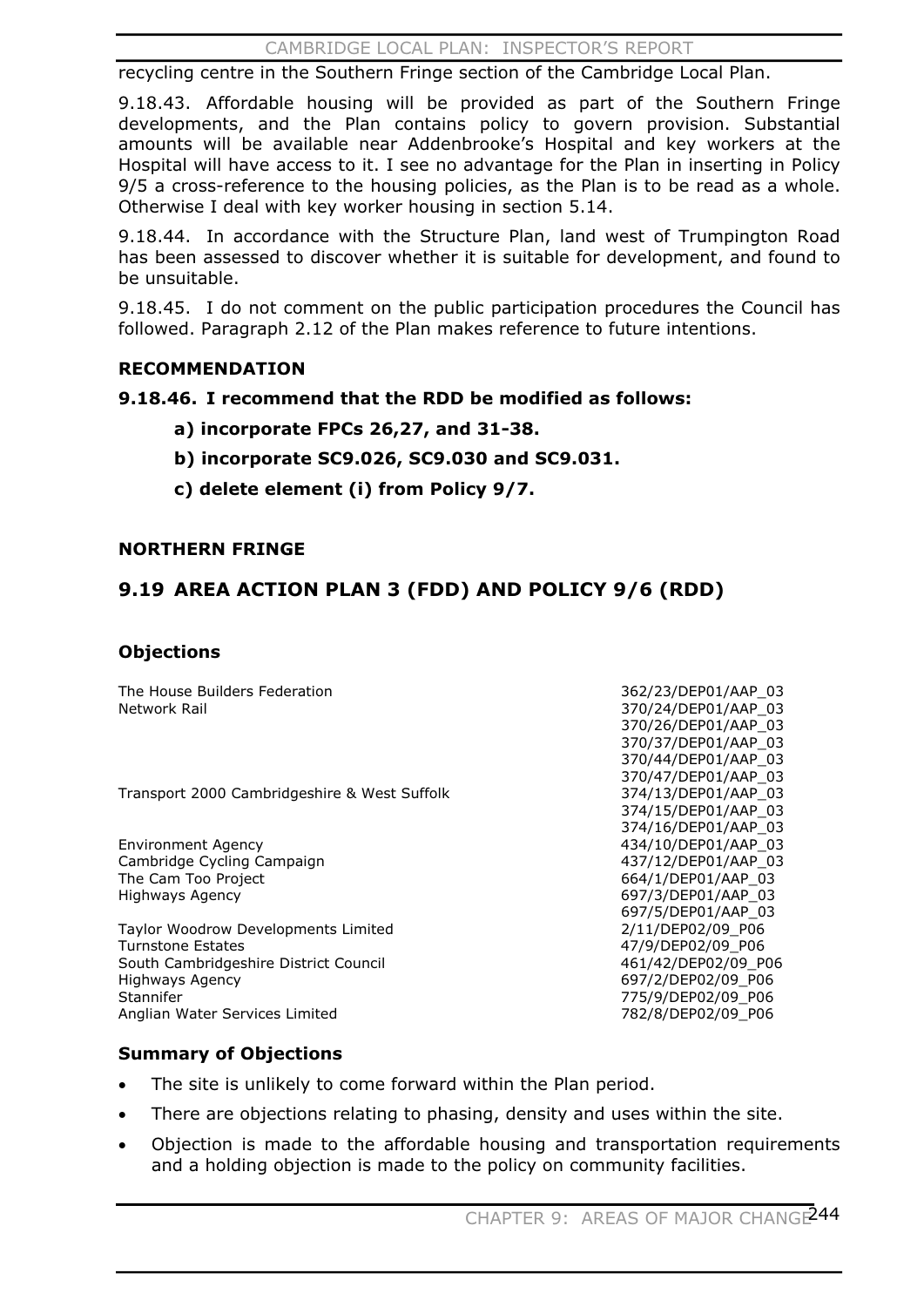- x Issues are raised relating to existing and proposed waste facilities.
- A number of objections raise transportation and access issues.

### **Inspector's Reasoning and Conclusions**

9.19.1. There is no certainty in the Policy as to the timing of this development. However, Topic Paper 4 from the Council does not reflect the formal position of Anglian Water Services Ltd with regard to the relocation of the Cambridge WWTW. The WWTW will clearly be a difficult site to develop, but master planning is progressing for this area and work on relocating this facility is underway. There is no convincing evidence available at this stage that this part of the Northern Fringe will not come forward during the lengthy Plan period, or to justify removing it from the allocation.

9.19.2. Because of the uncertainty as to when the site will come forward, it is not possible to provide definitive guidance as to phasing, but Policy 9/2 gives guidance on phasing in relation to the provision of transport infrastructure. In relation to the Northern Fringe, I have recommended in paragraph 9.14.16 that the Phasing Table should treat the infrastructure requirements for the redevelopment of the Cambridge WWTW separately from those for Chesterton Sidings, and should give the Sidings an early phasing in the Table.

9.19.3. I conclude in Chapter 7 that the amount of land identified for commercial uses within this site should not be increased. The residential density proposed in the Policy reflects its brownfield nature and the intention that it will be served by a HQPT interchange, and accords with PPG3 advice.

9.19.4. Policy 8/18 of the RDD deals with the provision of water, sewerage and drainage infrastructure, and the supporting text to Policy 9/6 specifically refers to the issue of odour from the Cambridge WWTW. No further reference to these matters is necessary in the Plan. The Council acknowledges that the Cambridge WWTW will have to be relocated away from the site in order for it to be fully developed, and proposes a change to paragraph 2.6 of the Plan to make that clear. Anglian Water Services Ltd support that amendment as addressing their objection to the RDD. Subject to that change being incorporated in the adopted Plan, no further modifications are required to Policy 9/6 or its supporting paragraphs in this regard.

9.19.5. The Council acknowledges that the high costs involved in relocating the Cambridge WWTW should be taken into account in determining the affordable housing requirement for the development. The County Council has also acknowledged that the implementation of a public transport strategy can be phased to take account of issues of affordability. In the light of this, there is no reason to make any exception from Policy 5/5 or Policy 8/7 for this site. The extent of community facilities on the site has not yet been determined, and will be considered further at the Area Development Framework and Master Plan stages. However, the provision of an appropriate level of facilities will be important in achieving a successful development and there is no justification for the requirements of Policy 5/13 not to apply here.

9.19.6. The Cambridgeshire and Peterborough Waste Local Plan 2003 identifies the Anglian Water site, Cowley Road and Chesterton Sidings as a preferred site for a Major Waste Management Facility, and as a suitable location for household waste facilities. The requirements in Policy 9/6 g and h accord with that Policy. The siting and design of such a facility would require careful consideration. However, there is no convincing evidence that it would significantly limit the opportunities for residential development or unduly affect land values, bearing in mind the size of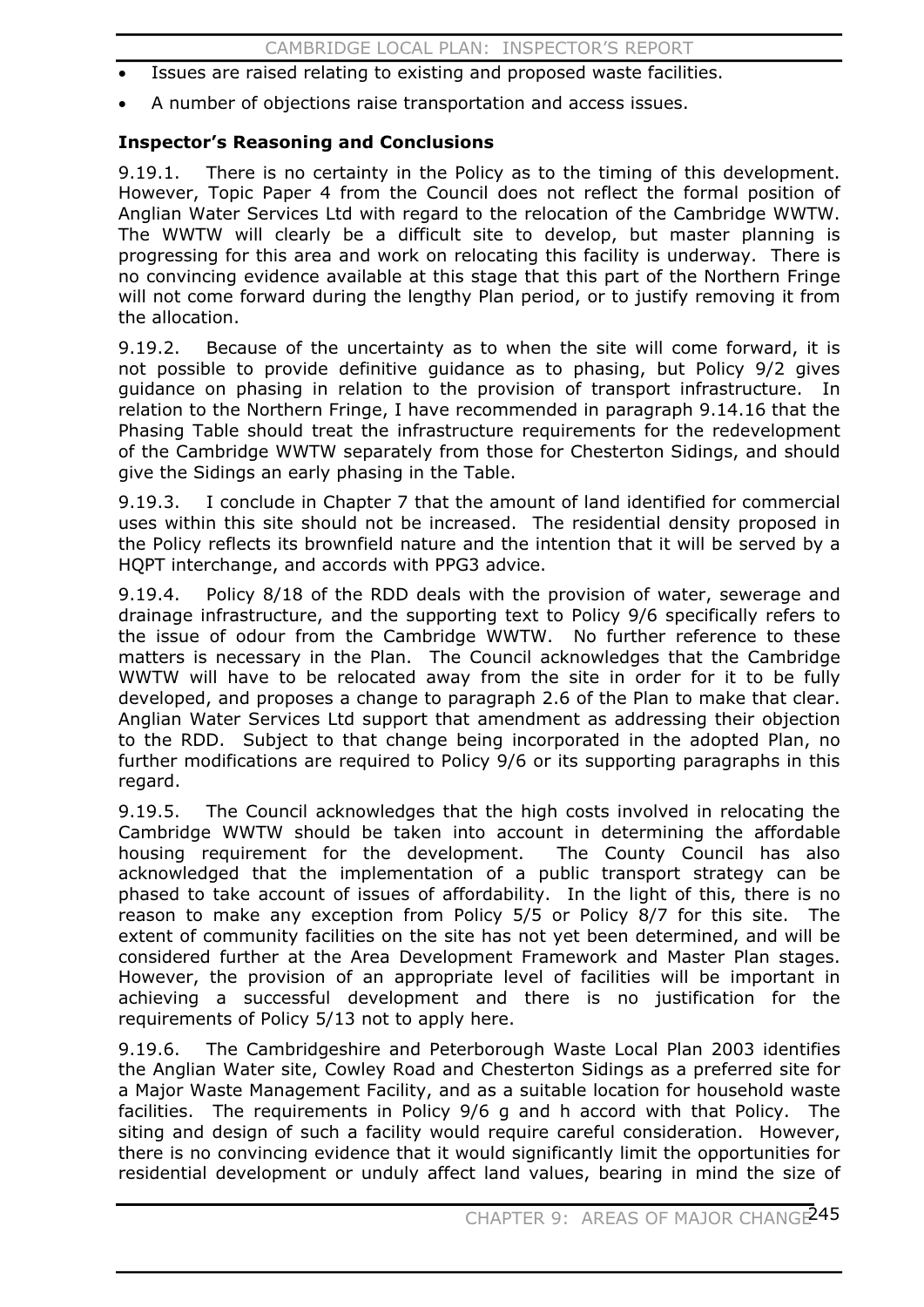#### CAMBRIDGE LOCAL PLAN: INSPECTOR'S REPORT

the overall development area. Although the need for waste management facilities identified in the Waste Local Plan may result in increased costs there is no evidence that they will be disproportionate. Because this Plan gives guidance on the principal land uses to be provided in this Area of Major Change, it is appropriate for the Policy to refer to the amount of land likely to be needed for these facilities so that developers have guidance as to the land issues to be considered.

9.19.7. Policy 9/2 and the Phasing Table set out the transport infrastructure requirements for each of the Areas of Major Change, including the Northern Fringe. But the relationship between the new station, the proposed site of which lies outside the Plan area, and the phasing of development on the rest of the site has not yet been addressed. It would therefore be inappropriate to make any reference to it here in advance of the proposed Framework Plan.

9.19.8. Because the Chesterton Sidings part of the Area of Major Change also lies outside the Plan area, it would be inappropriate to make any reference to the possibility of a transhipment depot here. Similarly, the means whereby construction materials will be transported to Northstowe, which also lies outside the Plan area, is a matter for Cambridgeshire County Council and South Cambridgeshire District Council to address and not for this Plan.

9.19.9. The former St Ives branch railway where it runs through this part of the Plan area is proposed to form part of the CGB being promoted by Cambridgeshire County Council under the Transport and Works Act 2004. The route of that scheme is not a matter for this Plan. Whether or not the former branch line might form part of a new rail link to Bedford, in respect of which there appears to be no firm proposal, is outside the City Council's control. Under these circumstances it is appropriate that the route the subject of the County Council's proposal should be safeguarded under Policy 8/8 of the RDD for HQPT purposes and identified in Figure 9/6. If for any reason the CGB did not proceed the former railway would remain safeguarded for public transport.

9.19.10. The transport network for this Area of Major Change is required by Policy 9/2 of the RDD to be agreed before any development takes place. However, details of the network, including links between the development area and neighbouring areas and bus routes serving the area, have not yet been worked up. It would not be appropriate to make reference to any specific transport proposals in advance of this work having been done.

9.19.11. Policy 9/3 and Policy 9/6 both set out requirements relating to footpath and cycle routes. The Council is also proposing a change to Chapter 8 to include in the Plan a reference to the Cam Too Project. It is unnecessary to make any more detailed reference to cycle routes in the Plan. The Council in its SPG on the future expansion of the City's cycle network identifies a bridge across the Cam as a high priority, and is also proposing a change to Chapter 8 of the Plan noting the proposal for such a bridge. However, a requirement for the bridge to be provided as part of the Northern Fringe redevelopment would not be warranted. The bridge would be located some way outside the Area of Major Change and its desirability does not arise solely or mainly as a result of the redevelopment of that area.

9.19.12. The widening of the A14 is now included in the Phasing Table in the RDD, but I have recommended above that the development of the Sidings should not be dependant on works to, or associated with, the A14. The Plan does not propose direct access onto the A14, but rather that access to the A14 should be via the Milton roundabout. The Policy also encourages the expansion of existing bus services and the provision of an integrated transport interchange to cater for various modes of transport. It is not necessary to make any further changes to the Plan in respect of access matters, bearing in mind that further work on this will be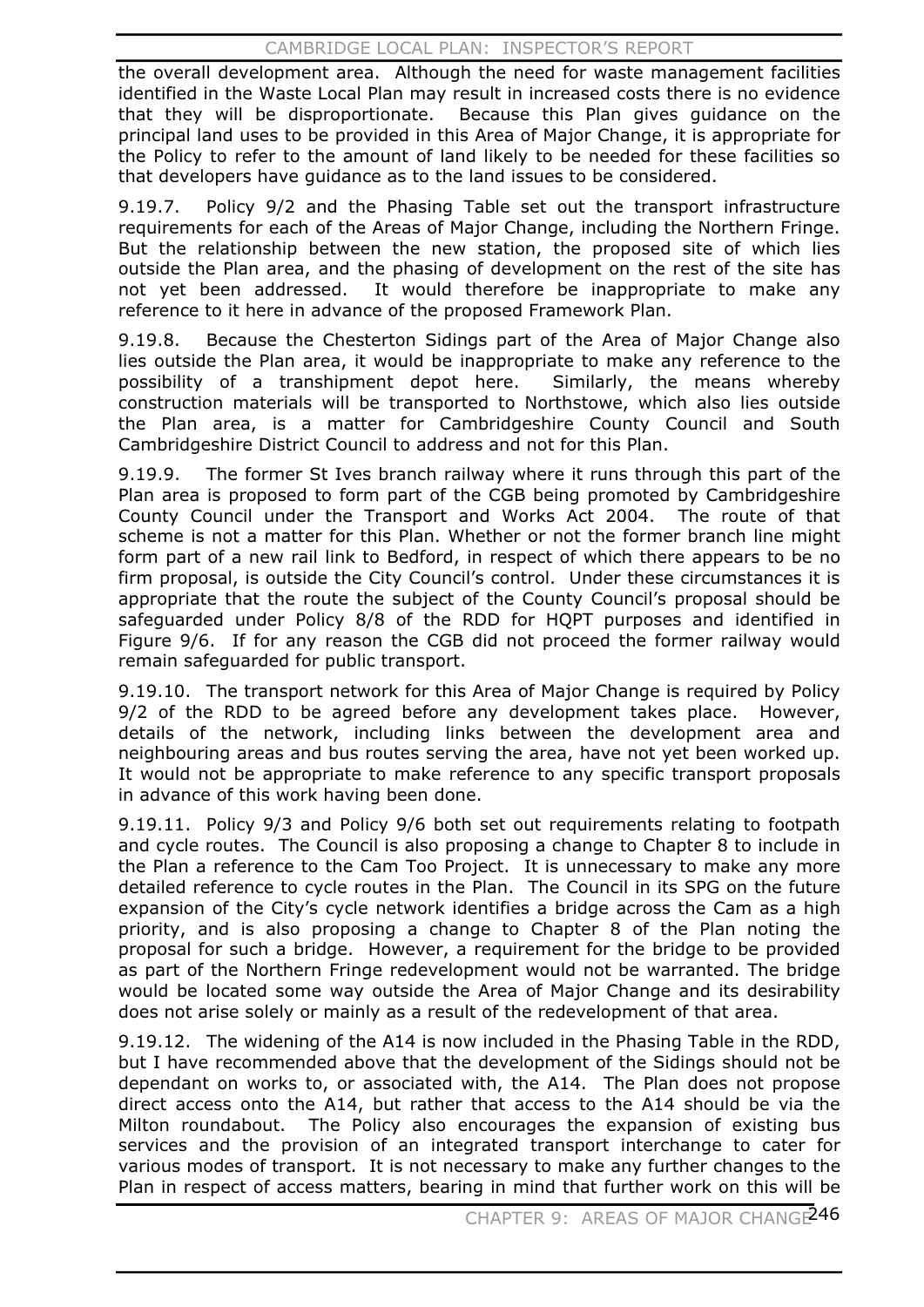required at the master planning stage.

9.19.13. The widening of the A14 is now included in the Phasing Table in the RDD, but I have recommended above that the development of the Sidings should not be dependent on works to, or associated with, the A14. The Plan does not propose direct access onto the A14. I have recommended changes to the Phasing Table (see Section 9.14 above) in relation to the requirements for the Northern Fringe. In the interests of consistency it would be appropriate for Criterion j of Policy 9/6 to be modified to reflect that change. The Policy also encourages the expansion of existing bus services and the provision of an integrated transport interchange to cater for various modes of transport. It is not necessary to make any further changes to the Plan in respect of access matters, bearing in mind that further work on this will be required at the master planning stage.

### **RECOMMENDATION**

### **9.19.14. I recommend that the RDD be modified as follows:**

**Delete criterion j of Policy 9/6 and insert "j – Development at Chesterton Sidings will be accessed from Milton Road, with an additional new access road to the remainder of the development from Milton Road/Milton A14 junction and improved linkages to Chesterton."**

### **9.20 PARAGRAPH 9.29**

### **Objections**

Turnstone Estates 47/8/DEP02/09\_29

### **Summary of Objections**

The final sentence of the paragraph needs clarifying.

### **Inspector's Reasoning and Conclusions**

9.20.1. Policy 9/6 assumes that the Cambridge WWTW will become available for redevelopment. No information is available as to what forms of development might be considered suitable if this did not happen, and it is not therefore possible to add further clarification to the final sentence of paragraph 9.29.

### **RECOMMENDATION**

**9.20.2. I recommend no modification to the RDD.** 

### **9.21 FIGURE 9/6**

### **Objections**

Turnstone Estates **47/7/DEP02/09\_F06** 

### **Summary of Objections**

The "key indicative road link" should be clarified.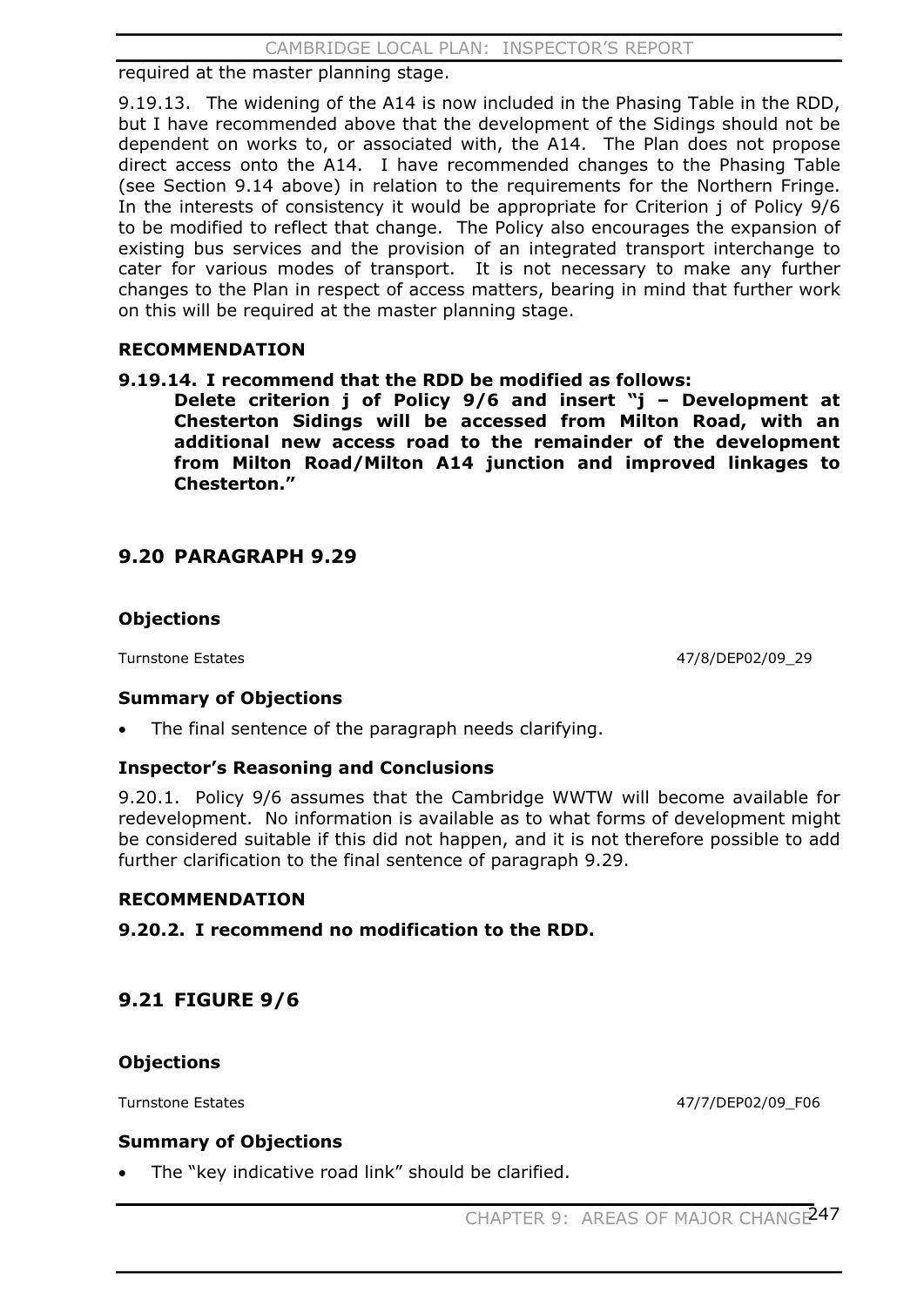The housing area should skirt round the Cowley Road industrial area.

### **Inspector's Reasoning and Conclusions**

9.21.1. According to paragraph 9.30 of the Plan, road access will need to be resolved through the master planning process. However criterion j of Policy 9/6 gives an indication of the requirements for a new access road from the A14 via the Milton Road roundabout. Figure 9/6 is merely a diagrammatic representation of that criterion, and there is no need for any further detail to be given at this stage.

9.21.2. There is no evidence available to support the suggestion that it will not be possible to relocate existing industrial occupiers at Cowley Road. I do not, therefore, support the drawing back of the indicative housing area shown on Figure 9/6 to exclude that part of the site.

### **RECOMMENDATION**

**9.21.3. I recommend no modification to the RDD.** 

### **LAND BETWEEN MADINGLEY ROAD AND HUNTINGDON ROAD**

### **9.22 POLICY 9/7, PARAGRAPHS 9.34 AND 9.39, AND FIGURE 9/7 (IN PART)**

### **Objections to Policy 9/7**

The objections to this aspect of the plan are listed in Annex 3.

### **Objections to the Paragraphs and Figure**

| 33/9/DEP02/09 34  |
|-------------------|
|                   |
| 33/12/DEP02/09 39 |
|                   |
| 33/8/DEP02/09 F07 |
|                   |

### **Pre-Inquiry Changes: SC9.027, 9.028, and 9.032 Further Proposed Changes: FPCs 6, 7, 8, 14, 15 and 16**

### **Summary of Objections**

- There are objections to the principle, scale and phasing of development.
- x A Master Plan is needed, and the University has prepared one. This should be refined and agreed by the Council as soon as possible.
- x The distinction between college-owned and University land should be understood.
- The key worker housing requirement is too high.
- The Local Plan is over-prescriptive in dealing with dwelling numbers, and land uses.
- Road proposals and related matters are objected to.
- The Green Belt, green corridors and open space should be given more prominence, or treated differently.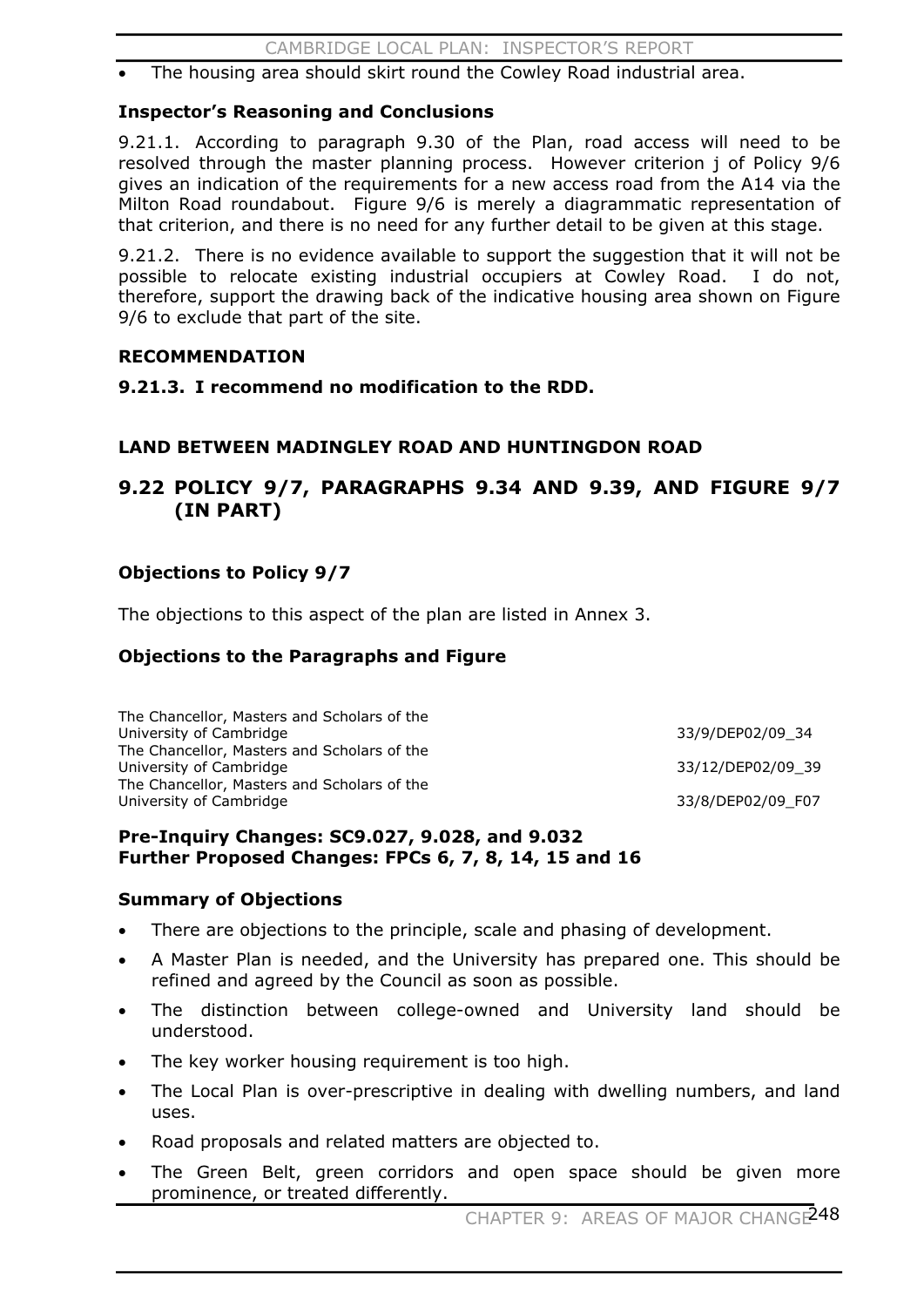- Design should retain important existing features and reflect the character of neighbouring development.
- There are several more detailed objections by the University.

# **Inspector's Reasoning and Conclusions**

### *The Principle and Scale of Development*

9.22.1. Structure Plan Policy P9/2c requires the Local Plan to make provision for housing and mixed use development on land to be released from the Green Belt between Madingley Road and Huntingdon Road. The land is to be reserved for predominantly University-related uses. The Local Plan is unable to avoid this release of Green Belt land, and I will not attempt to question the Structure Plan proposal.

9.22.2. The scale of development required by regional guidance and the Structure Plan will inevitably lead to some loss of open land, and this has been taken into account in the strategic plans affecting the City. Wherever the growth of development is proposed there is likely to be temporary construction disturbance and additional traffic.

9.22.3. The scale of development in this Area of Major Change reflects the likely needs of the University. Those needs should be met in view of the wide benefits to be derived from the further growth of the University. It will be for master planning in particular to mitigate the effects of the development.

9.22.4. The University is making preparations for the development of the Area of Major Change. The need to release land from the Green Belt will not delay development. Some market housing will be provided.

9.22.5. I deal with the former Blue Circle land above, as an omission site. The NIAB land on the opposite side of Huntingdon Road is not owned by the University and could not provide the land for the University's expansion.

#### *Master Planning*

9.22.6. There have been a large number of proposed and suggested changes to the Policy and its supporting material. Nevertheless there remain major areas of difference between the Council and the principal objector, the Chancellor, Masters and Scholars of the University of Cambridge, referred to here as the University.

9.22.7. The University has prepared an indicative Master Plan for the area, including land in South Cambridgeshire District. The University asks for recognition that a Master Plan will be the only further guidance needed before development can start at this Area of Major Change. The Council, says the University, should refine and agree the Master Plan framework as planning guidance at an early stage, to act as a guide to the preparation of an Area Action Plan (AAP) and to enable planning applications to be considered quickly, pending the adoption of the AAP.

9.22.8. The University's Master Plan indicates a large area of development in South Cambridgeshire. There has been some involvement on the part of that Council in the preparation of the Master Plan. However the evidence that South Cambridgeshire District Council is committed to the indicative proposals shown in the Master Plan, or indeed to progressing the Master Plan at all, is not convincing. South Cambridgeshire District Council has committed itself to the preparation of the AAP with the City Council. The City Council is also committed to the AAP but is not willing to adopt the Master Plan proposals, at least not yet.

9.22.9. The timetable for the production of the AAP is challenging but the Council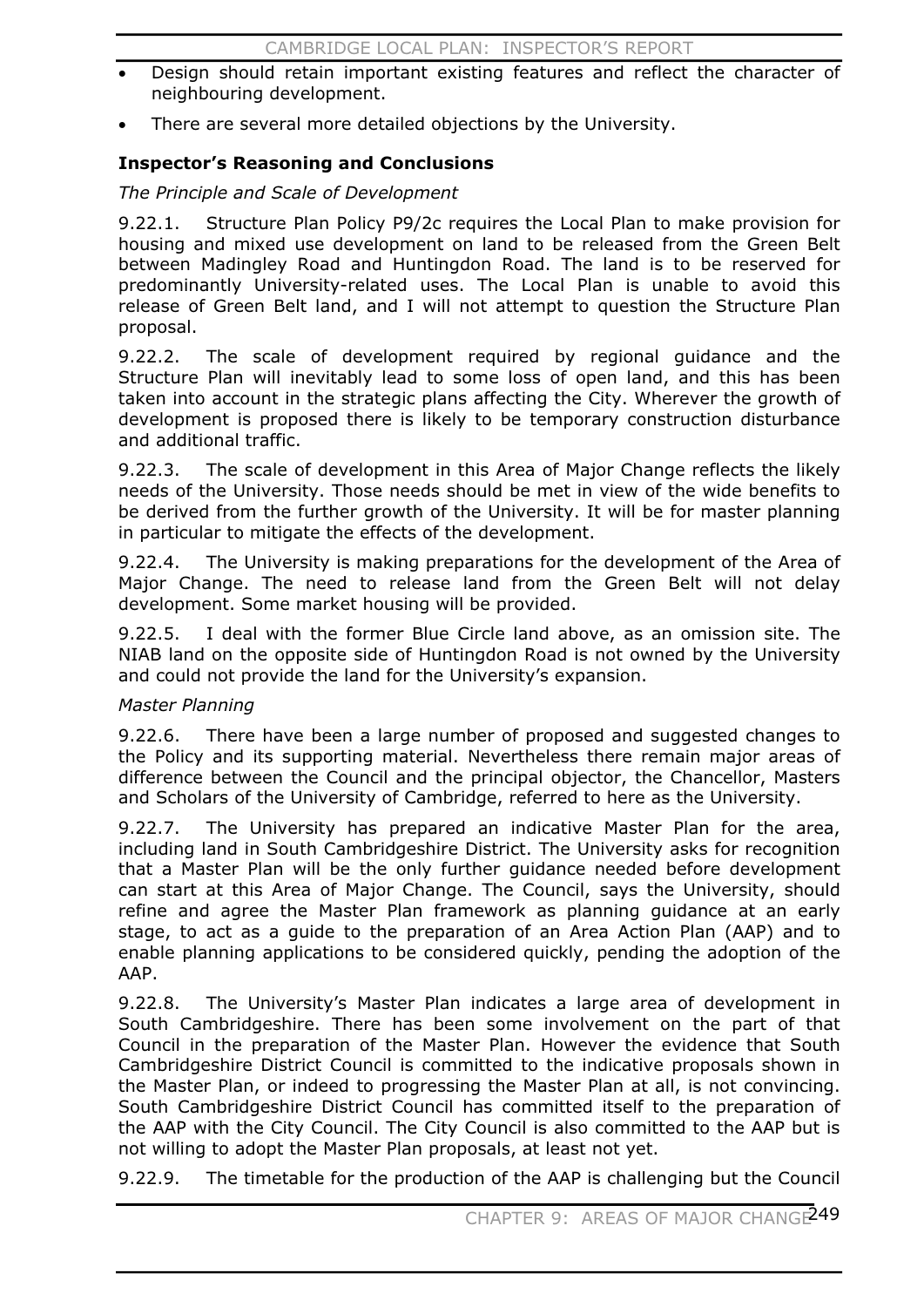justifies it on the basis that experience shows where substantial time savings can be made. The decision to include land between Huntingdon Road and Histon Road in the AAP was under review at the end of the inquiry, but the Council's evidence was that the inclusion of land up to Histon Road was still the official position at that time.

9.22.10. Even if the AAP is prepared as quickly as the local authorities anticipate, the AAP would not be adopted until the end of 2007. It is argued by the University that the course of action upon which the Council is set will delay the provision by the University of much-needed key worker housing, provision which would also have the effect of releasing existing housing onto the market. No other body would provide so much key worker housing so quickly. There is however a significant area of land in the south-eastern part of the Area of Major Change which is allocated for University residential and other University-related development in the current Local Plan and could have been developed before now. The University considers that a planning application for this area cannot be prepared until the Master Plan has determined the land use arrangement for the area generally and provided policies against which to judge applications. My opinion is that the weight which attaches to this argument is lessened by the form of the University's indicative Master Plan, which shows substantial development in the south-eastern sector. I give weight to the Council's willingness to consider applications here before further guidance is adopted. Policy 9/1 allows some flexibility to bring forward land for development early. No more references are necessary in relation to such early development.

9.22.11. In view of the importance of the role of South Cambridgeshire District Council (not to mention the County Council), and the City Council's limited level of commitment to the Master Plan's proposals, I conclude that I should not make a binding recommendation to require the Council to place the degree of weight on the Master Plan suggested by the University. The weight of the argument in favour of the adoption of the Master Plan before the AAP because of the urgency of providing key worker housing is insufficient to change that conclusion.

9.22.12. I therefore do not support the changes put forward by the University with regard to the Master Plan and references to development in South Cambridgeshire. On the other hand the Council's proposed changes to Policy 9/1 and its supporting text reflect the general need for further policy to be provided for Areas of Major Change via the planning work the Council intends to carry out (see Section 9.8 above).

9.22.13. The University wishes to see the potential for development in South Cambridgeshire indicated on the Local Plan's Figures 1 and 9.7. As it is not known whether South Cambridgeshire District Council will support development in its area this should not be done. The Council's suggested change to paragraph 9.39, with an indication in Figure 1 that the Area of Major Change extends across the boundary, is as far as the Local Plan should go. However the suggested change refers also to land north of Huntingdon Road. This reference is the subject of objection and the intentions of the 2 local authorities with regard to the inclusion of land north of Huntingdon Road in an AAP was not entirely clear in the late stages of the inquiry. FPC8 should therefore be amended.

9.22.14. There is no evidence that the development of the Area of Major Change would be harmful to a possible Conservation Area based on Huntingdon Road.

# *Phasing*

9.22.15. The Council changed its position considerably during the inquiry and its suggested changes to the phasing element of Policy 9/7 result in wording which is not far removed from that put forward by the University. As the University points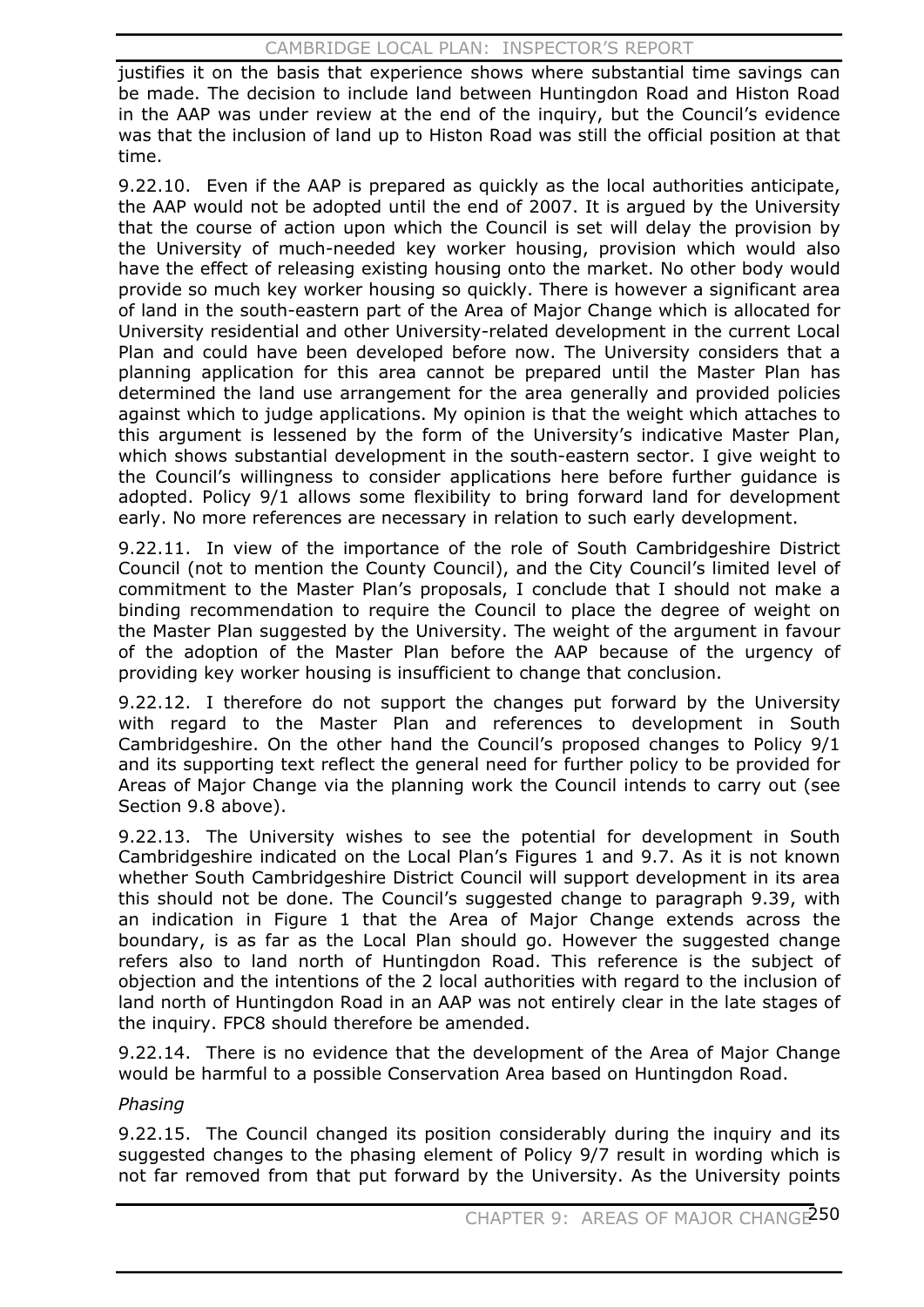out in its last representation, the actual difference between the south-eastern part of the Area of Major Change and the remainder is that it is not necessary to show need in order to secure the development of the former area. The land has already been removed from the Green Belt and has been available for development for some years. In my view it would be wrong now to indicate that its development should await further guidance or proof of need.

9.22.16. To justify development elsewhere in the Area of Major Change, need has to be shown, and this should be indicated in the Policy wording. I prefer the University's wording generally, as a result of the above factors, with minor alteration to recognise the AAP which is to be prepared. There is agreement between the Council and the University that the need for University residential accommodation has been established. This is sufficiently important to be mentioned in the supporting text. My conclusions with regard to the phasing of these sites have consequences for the Proposals Schedule and Proposals Map.

9.22.17. Work on this area is insufficiently advanced to allow the Plan to indicate which areas will be safeguarded until after 2016. The Master Plan and AAP will deal with phasing.

### *Key Worker Housing*

9.22.18. Although the Council has argued that the Structure Plan wording requires around 60% of the housing to be key worker housing for University or College staff, that does not seem to me to be an accurate interpretation of the Structure Plan. In my view, provided that the whole site is used for predominantly University related uses, then there is no requirement under the Structure Plan for a predominant amount of the housing to be University related.

9.22.19. Having said that, part of the University's justification for the release of this land is the significant need for key worker housing for University staff, over which there is no dispute. The case for this was accepted in the EIP Panel report. It would therefore be inconsistent with part of the rationale for the allocation, as well as undermining the objective of increasing the amount of key worker housing for University staff, not to include a significant proportion of key worker housing in the development.

9.22.20. However, in determining what that proportion should be, the question of viability cannot be ignored. The University has produced detailed information concerning the viability of development on the whole Master Plan site. The assessments necessarily make a number of assumptions concerning future development which may or may not be borne out, including assumptions as to the extent of development in South Cambridgeshire, and as a result need to be treated with a degree of caution. Nevertheless, it is clear that a requirement for 70% key worker housing would not result in a viable development, and that was accepted by the Council at the Inquiry.

9.22.21. In the light of this, the Council suggests that the two alternative approaches are either to discard any percentage target altogether and instead require the provision of "predominantly" key worker housing, or alternatively to determine the highest feasible percentage figure as a target. I share the University's concern that without a target, there would be an absence of certainty which would cause difficulties in the planning of such a large development. On balance, and bearing in mind the significance of what the University proposes both for itself and for the achievement of the strategic vision for the Cambridge Sub-Region, I consider that the policy should contain a specific target to give the University some certainty.

9.22.22. Turning now to what the target should be, the University's viability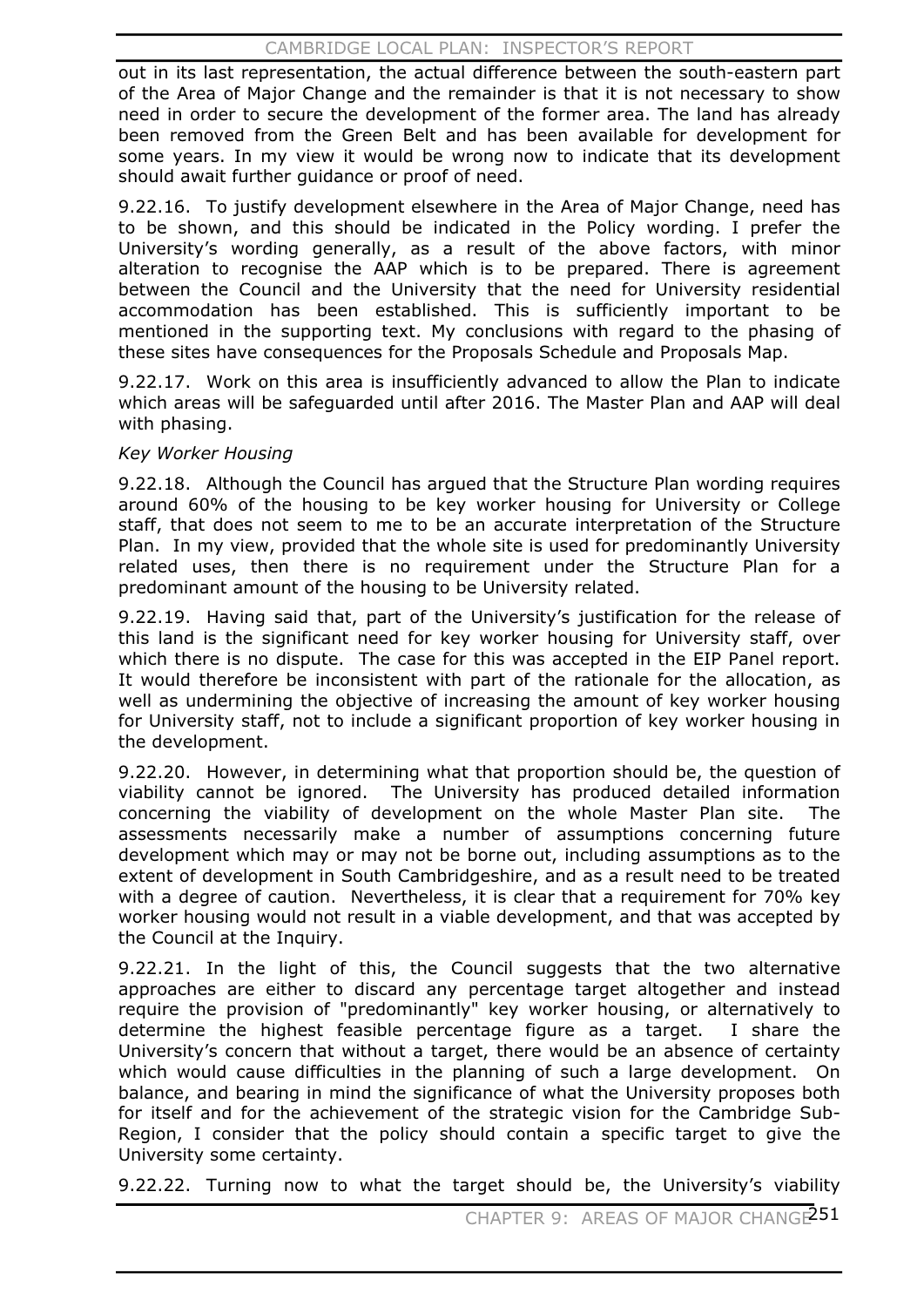assessments use a number of alternative scenarios as to dwelling numbers over the whole Master Plan area and as to different ratios of affordable to market housing. The assessments show a slight negative deficit for 2000 dwellings and a 50:50 affordable to market housing mix, but a positive land value, albeit small, with a 2500 dwelling development and a 50:50 mix.

9.22.23. The Council acknowledges that the overall methodology of this exercise is sound, but questions a number of the assumptions made. It argues that by altering some of the assumptions, it can be shown that a 60% affordable housing requirement would produce a positive land value.

9.22.24. However, even on the basis that the Council's alternative assumptions are valid (and I find the evidence less than convincing on this point), the resulting land value would represent only a small percentage of the completed value of the development, and a small reduction in receipts or increase in costs would result in the development having a residual negative value. I accept that the University, as a charity, is more constrained as to the risks it can take than a commercial body might be, and that it would be unreasonable to expect the University to commit itself to the risks inherent in the 60:40 scenario envisaged by the Council.

9.22.25. There will be fluctuations in market conditions and changes in the assumptions made here over the development period. These are unlikely to lead to a significant improvement in viability, bearing in mind the risks inherent in construction projects and the tendency of actual construction costs to overrun, even if values may also rise. On the basis of the evidence before me, therefore, I conclude that a 60% affordable housing requirement would not represent a viable option for the University. I have taken account of the Council's doubts as to whether it is appropriate for the University to assume a 20% developer return, but such a return would not be unreasonable or unusual in a development of the size and complexity proposed here.

9.22.26. However, the difficulties in predicting such matters over a long period do lead me to the view that it would be appropriate to include a target of 50% of affordable housing in the policy. Notwithstanding the University's viability assessment for that 50% requirement, the possible effect of changing various of the assumptions used, demonstrated in the Council's evidence, persuades me that such a target is justifiable, given the high level of identified need for University key worker housing. In addition, of course, it is possible that the University may wish to provide a higher portion of key worker housing, bearing in mind the importance of the provision of adequate housing to the successful achievement of the University's development aspirations. For that reason it would not be appropriate to include "up to" before the target figure.

9.22.27. As drafted, the policy is inflexible in the amount of affordable key worker housing to be provided. The Council acknowledges that the provisions of Policy 5/5 concerning the taking into account of particular costs would apply here. In my view, it is in the interests of clarity in this important area for Policy 9/7 to repeat the wording in Policy 5/5. The use of the word "must" fails to recognise the need for viability to be taken into account, and should be replaced by "should".

9.22.28. The modifications I am proposing would leave phasing to be dealt with in the Master Plan and AAP. The Council is concerned that in the absence of a requirement for the affordable housing target to be achieved in each phase of development, the key worker housing will be left until last and on the worst parts of the site. In the absence of any clarity at this stage over the precise phasing of the development, it would be preferable for the policy to remain silent on the matter.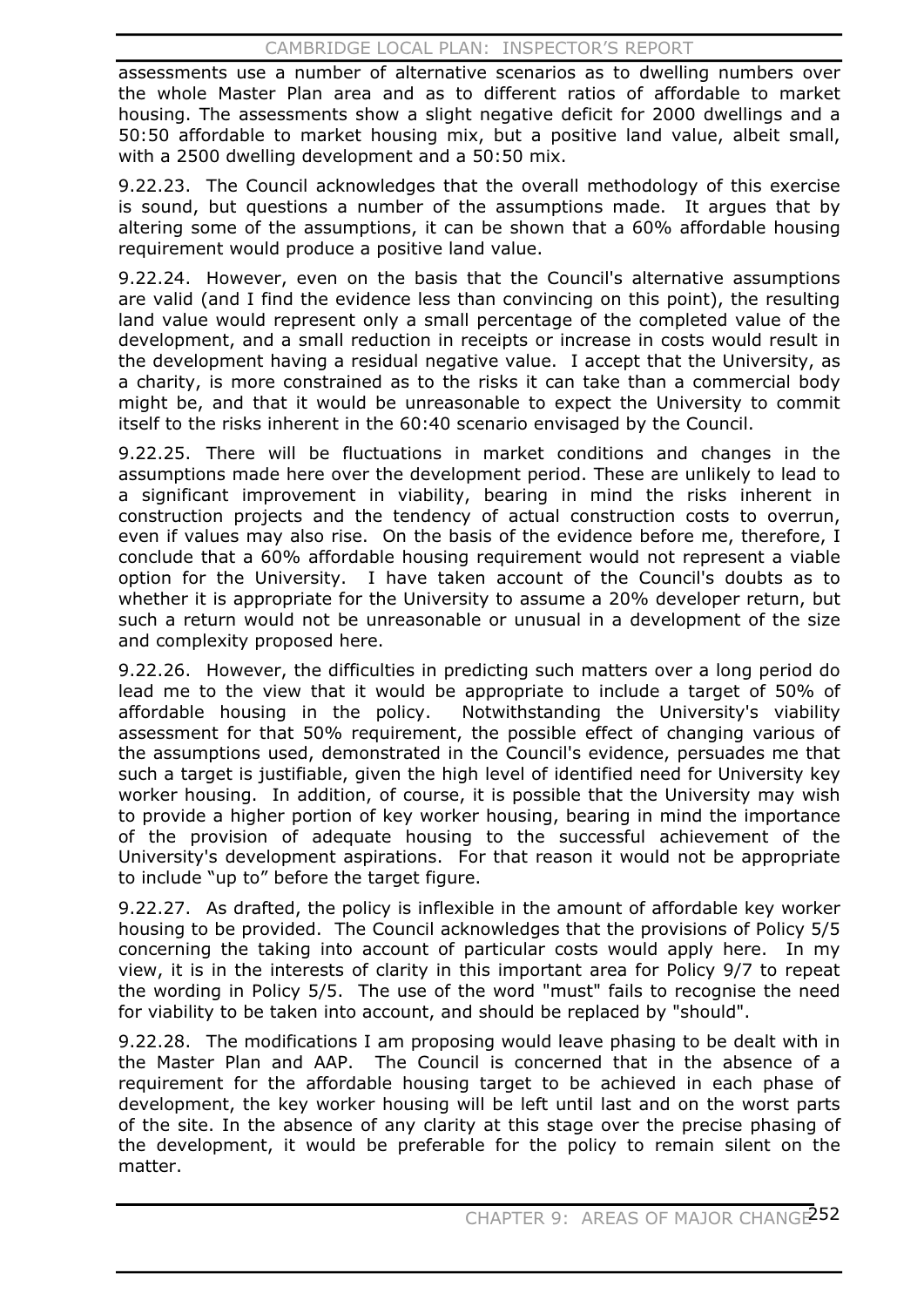#### CAMBRIDGE LOCAL PLAN: INSPECTOR'S REPORT

9.22.29. In my view, the relationship between Policy 5/5 and Policy 9/7 is not clear. I therefore propose the addition of a sentence clarifying that compliance with Policy 9/7 will satisfy the requirements of Policy 5/5. It is not necessary for the policy to set out a fallback position in the event that it is not possible to develop enough key worker housing, as in those unlikely circumstances the wording I propose would not provide exemption from compliance with Policy 5/5.

### *Road Proposals*

9.22.30. Policy 9/7 allows access to this Area of Major Change to be taken from Madingley Road as well as Huntingdon Road. An access point on Madingley Road between the edge of the City's built-up area and the M11 would be close to Junction 13 on the motorway. It is possible that the scale of development will be such as to affect the operation of the M11, requiring mitigation of the impacts. This is a point made by the Highways Agency as well as the Council. In the circumstances the reference in the Policy to the M11 should remain. However the bald statement that development should contribute towards mitigation measures should be qualified because the need for contributions is not certain. The Highways Agency has concerns about northern slip roads at Junction 13, and it seems to me that there is insufficient evidence that such slip roads will be both required and suitable. The reference to them should not be kept.

9.22.31. I am unaware of any national policy excusing the agencies and land uses involved in developing this Area of Major Change from making contributions to mitigate the impacts of their developments.

9.22.32. Policy 8/11 is directed to the prevention of 'rat-running'.

*Green Belt, Green Corridors, and Open Space* 

9.22.33. The Local Plan is to include detailed revisions to the Green Belt boundary. This is necessary to accommodate the proposed development.

9.22.34. The Structure Plan reference to the area included as this Area of Major Change in the Local Plan is (land) "between Madingley Road and Huntingdon Road". This need not mean all of the land between the 2 roads, but to give the necessary freedom in devising a Master Plan for the area I consider that none of the open land between the roads should remain in the Green Belt. The Structure Plan Key Diagram shows a green corridor north of Madingley Road, and the strong hedge north of the Park and Ride site has the necessary characteristics to form a suitable Green Belt boundary. However the Key Diagram is diagrammatic, and the hedge line is some distance north of Madingley Road, well inside the area between the roads. In my opinion the open land north of Madingley Road is not prominent to travellers on the M11, as views of it are limited. I conclude that the land is not so fundamental to the purposes of the Green Belt as to warrant Green Belt designation in the present circumstances obtaining here. A change to the Proposals Map is necessary – see Chapter 14 below.

9.22.35. A green corridor (shown diagrammatically on Figure 1 in the Plan) should be provided through the Area of Major Change. Its precise whereabouts and the boundaries of the Green Belt should be established in the Master Plan and AAP. It may be that the Master Plan will show that the hedge line referred to above is the most suitable Green Belt boundary which is capable of enduring, but this is a matter to be assessed in the context of an analysis of all the factors which the Master Plan and AAP will take into account. The University's Master Plan does not indicate building in this area, but the Master Plan is only indicative at this stage. As at East Cambridge, following the completion of the Master Plan suitable land can be added back into the Green Belt via the AAP. As a consequence of my recommendation regarding the land to be shown as the Area of Major Change, the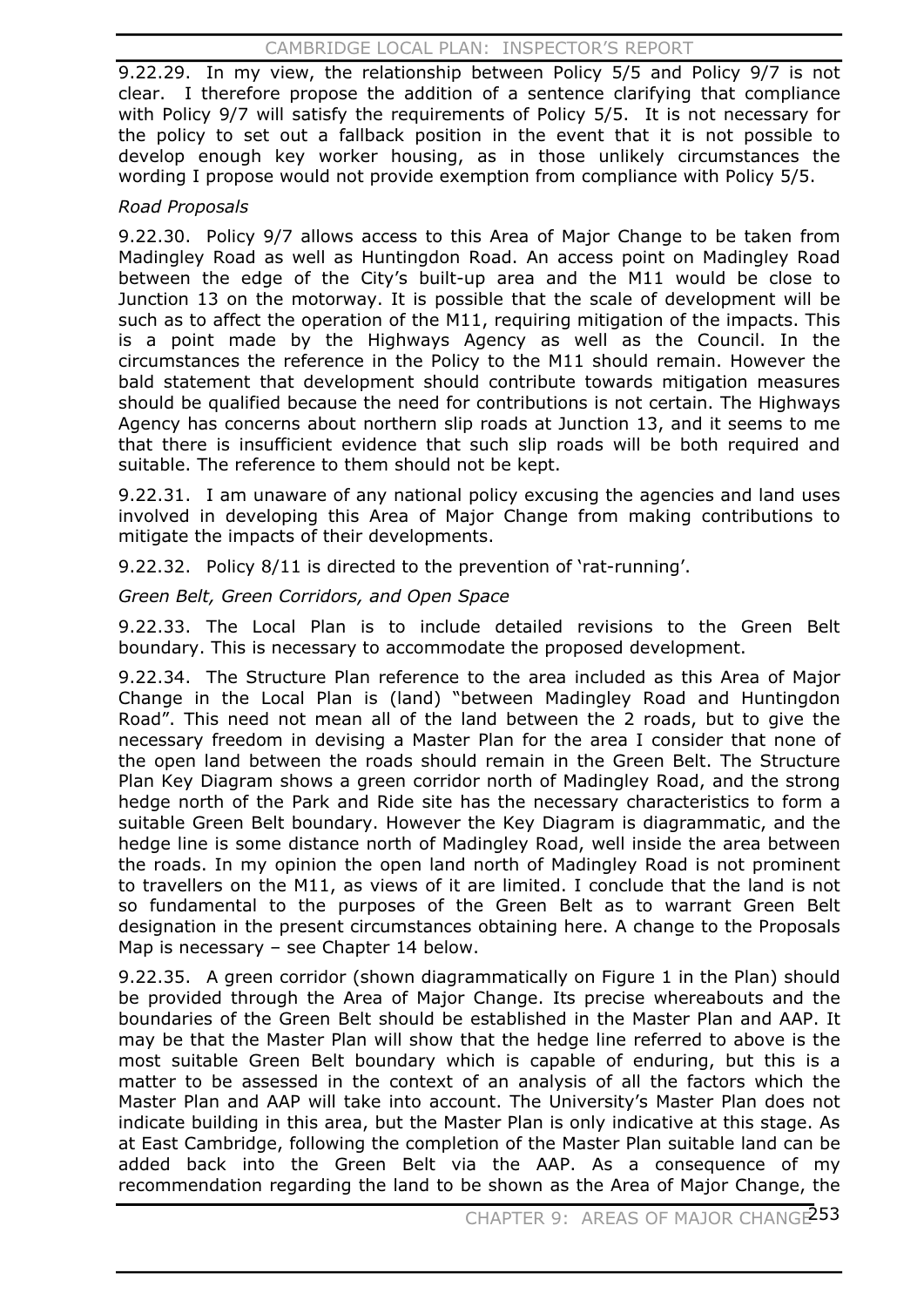area measurement in Plan paragraph 9.35 will need to be amended. The Council has not commented on the figure given by the University, so my recommendation uses an approximate figure.

9.22.36. Similarly further work will determine the location of the green corridor which will fall within the Proposals Sites in the Area of Major Change. It is not yet known what will be proposed beyond these sites, in South Cambridgeshire. However the M11 should have an open space buffer because at present the M11 runs largely through countryside west of Cambridge.

9.22.37. In my view the green corridor is of sufficient importance to require reference in the reasoned justification supporting Policy 9/7. The University provides some suitable wording, but I leave to further work the question of how the green corridor should be protected from development.

9.22.38. There is general agreement between the Council and objectors to Policy 9/7 that there should be an open buffer between the City and Girton. Some of the buffer would fall within this Area of Major Change and within the City boundary. SC9.027 indicates that some of the strategic gap between the 2 settlements is Green Belt. In the case of this land the function of preventing coalescence is sufficiently important for the reference to Green Belt to be justified. However it seems to me that the main function of the open land within the City is to help to prevent coalescence rather than to preserve the setting of Girton, and this should be made clear in the Policy. I prefer the University's version of the first sentence of element (i) of the Policy, but the second sentence should be retained because of the strategic function. My recommendation incorporates SC9.027 and the other matters discussed here.

### *Other Matters*

9.22.39. Policy 9/7 and its supporting text contain a considerable body of material which will guide the layout and design of new development, and which will lead to the conservation of important features on the site. Other policies of the Plan are relevant in this regard. As a matter of principle the Plan should not be over-loaded with detail. Hence it is sufficient that there are references to the substantial vegetation cover, without the need to refer to particular groups of trees. Views and Conservation Areas are also mentioned in the text, and the Council is aware of there importance. Lighting and the demands of traffic will be taken into account in the Master Plan and planning applications. The same applies to open space provision, but in the light of the need to accommodate the further development of the University I conclude that the Plan should not specify that there should be 30- 40% open space provision.

9.22.40. Many of the matters raised by the University have been met by proposed or suggested changes, which I support. There are some amendments in the University's version of the Policy and supporting text which the University does not specifically justify. As a matter of general principle I will not add material to the Plan where there is no justification. Finally as the footpath referred to in paragraph 9.38 is outside the City I agree that the reference to it should be deleted (FPC7).

#### *Figure 9.7 and Figure 1*

9.22.41. The University's version of Figure 9.7 is too detailed in view of the lack of local authority commitment to the proposals of the Master Plan. Bearing in mind the existence of Figure 1 and the Proposals Map, one result of my recommendations is that a separate diagrammatic representation of proposals in this Area of Major Change is not required. In particular the Proposals Map will show, precisely, those proposals which are firm. As the Council says, this Area of Major Change is at an early stage of preparation, and in my view there is a limited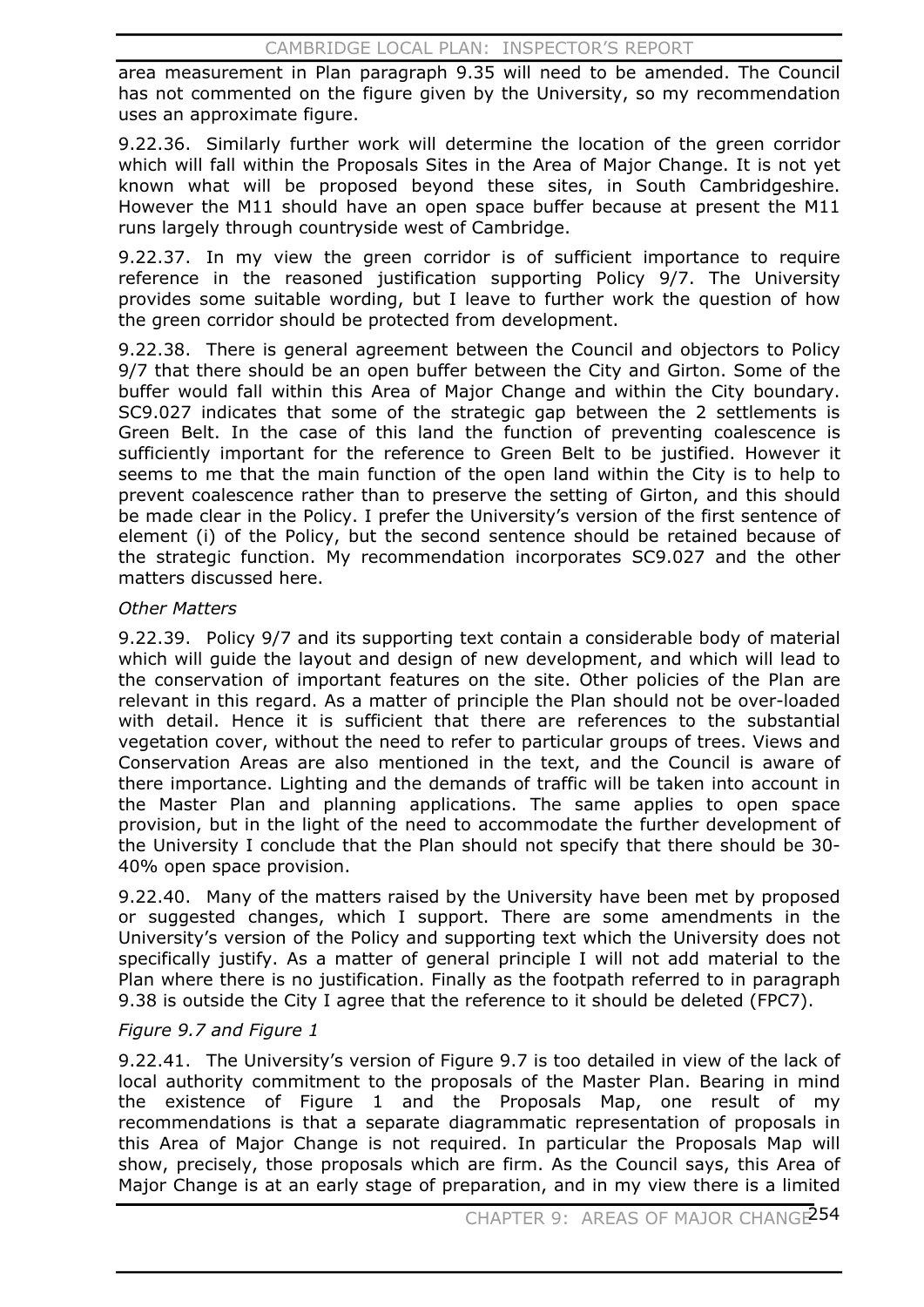amount that can be shown with any certainty. Figure 9.7 should be deleted, insofar as it affects this Area of Major Change, along with paragraph 9.40 which explains the Figure.

9.22.42. Figure 1 as far as it affects this area should show the Area of Major Change extending as far as Madingley Road and the M11, to reflect my other recommendations.

#### **RECOMMENDATION**

**9.22.43. I recommend that the RDD be modified as follows:** 

- **a) incorporate SC9.028 and FPCs7, 15, and 16.**
- **b) incorporate FPC14 but with the following amendments:**

 **1) delete the paragraph of Policy 9/7 which deals with phasing and replace with "The whole site straddles the City-South Cambridgeshire boundary and the phasing of development will be established in a site-wide Master Plan and AAP. However site 9.12 can be brought forward for development at any time and the development of site 9.07 should take place only when the University can show a clear need for the land to be released (as defined above)."** 

**2) delete element (d) of Policy 9/7 and replace with "up to 26 hectares of housing, indicative capacity 1,150 dwellings. 50% of this should be key worker housing for University or College staff, but account will be taken of the viability of the development, any particular costs associated with the development and whether there are other planning objectives which need to be given priority. Compliance with this requirement will satisfy the requirements for the provision of affordable housing set out in Policy 5/5."** 

 **3) delete element (i) of the RDD Policy and replace with "retain a green corridor between Huntingdon Road and Madingley Road and avoid coalescence between Girton and Cambridge. This green corridor should link with the strategic gap (part of which is designated Green Belt) which straddles Huntingdon Road between Girton and Cambridge;"** 

 **4) delete element (t) of the RDD Policy and replace with "if necessary, development should contribute to measures to mitigate any significant adverse traffic impacts on the M11 and the surrounding highway network."** 

- **c) insert into paragraph 9.34 a new sentence, to read "The need for University key worker housing has been established."**
- **d) insert a new paragraph, to be numbered 9.35, between existing paragraphs 9.34 and 9.35, to read "A key feature of the development will be the creation of a green corridor running through the site from Madingley Road to Huntingdon Road and alongside the M11. This corridor will be identified in the Master Plan, is expected to be dedicated for public access and recreation, and will be protected from development."**
- **e) delete existing paragraph 9.35 and replace with "The total area of land within the Area of Major Change in the City is -----" (figure to be added after measurement).**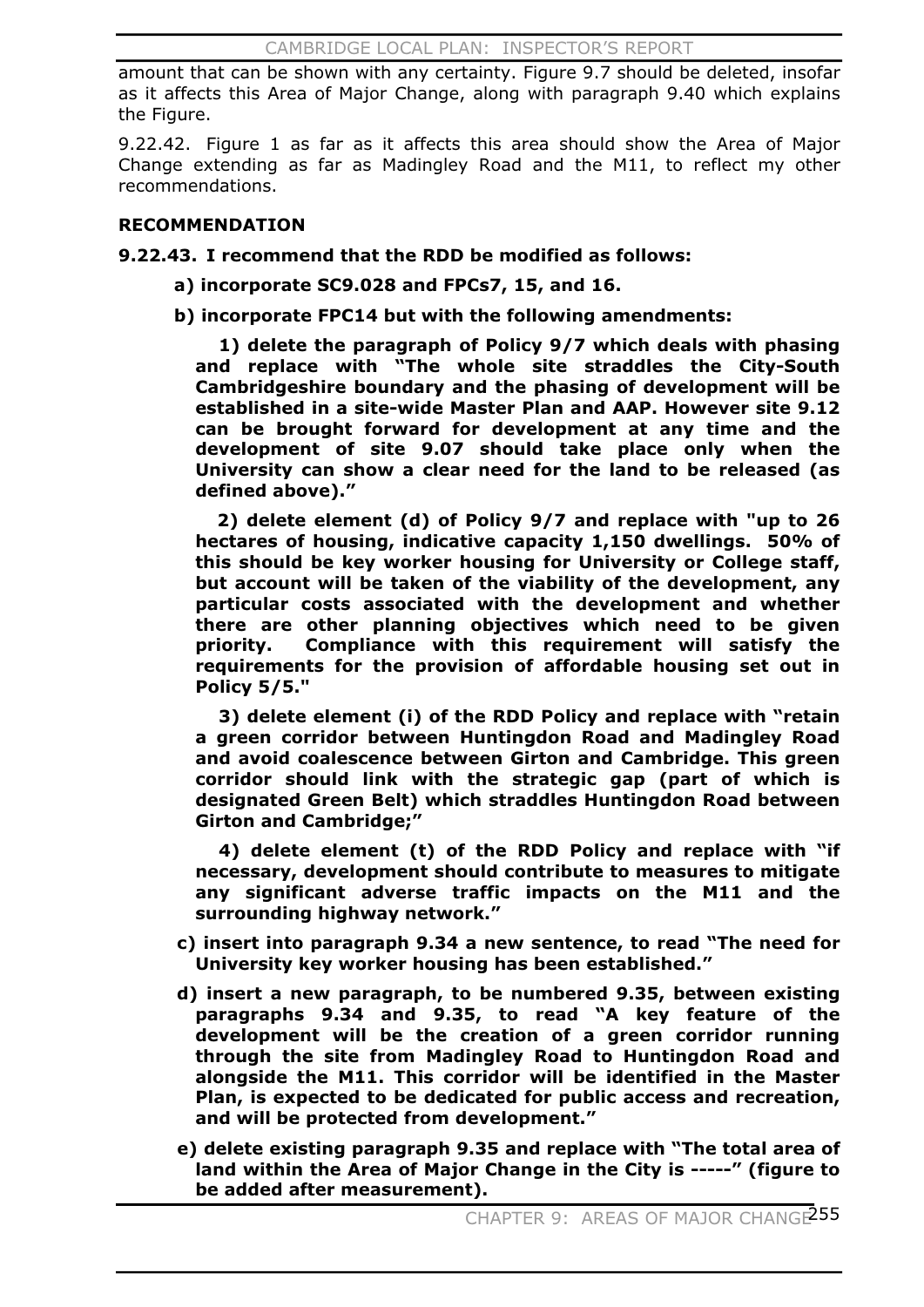**f) incorporate FPC8 but with the deletion of the latter part of the third sentence, which should finish with the word "area".** 

**g) delete paragraph 9.40 (see below re Figure 9/7).** 

**h) delete Proposals Site 9.08 from the Proposals Schedule.** 

**i) make the following series of changes to Proposals Site 9.07:** 

- **i. Delete "Phase 2" from the address.**
- **ii. Provide a new figure for the site area, to take account of the site's combination with site 9.08 and the inclusion of land to the south (see recommendation (b) in Chapter 14).**
- **iii. Delete the first line in the Comments column and replace with "To be released for development only when the University can show a clear need. Details to be determined in Masterplan, including the boundaries of Green Belt and green corridor".**

# **9.23 FIGURE 9/7 (PART)**

# **Objections**

NIAB and others <br>South Cambridgeshire District Council South Cambridgeshire District Council South Cambridgeshire District Council

### **Pre-Inquiry Changes: SC9.032**

#### **Summary of Objections**

- The Figure should show development potential in South Cambridgeshire but not Green Belt areas in the City.
- x Omit the open space notations on the NIAB land and the Green Belt adjacent to it in South Cambridgeshire.
- Continue the Green Belt notation up to Histon Road.

# **Inspector's Reasoning and Conclusions**

9.23.1. I consider above the University's objections, and conclude that there is little to show on the Area of Major Change which covers the University land.

9.23.2. The Proposals Map includes the Area of Major Change for the Huntingdon Road/Histon Road area. Figure 1 shows this, and the open space corridor in the adjoining part of South Cambridgeshire, extending up to Histon Road. The open space notation reflects the existing situation. In my opinion there is no pressing need for the presence of Green Belt in the South Cambridgeshire District to be shown diagrammatically in the Local Plan for Cambridge City.

9.23.3. There are only 2 other matters shown on Figure 9/7 which are not shown on other plans, namely a small area of open space fronting Huntingdon Road, and the words "Sports Provision" superimposed upon the residential colour wash in the south-eastern part of the Area of Major Change. The latter is referred to in Policy 9/8(c) and in the relevant part of the Proposals Schedule (Site 9.03) and does not need a third reference.

9.23.4. In my view even if the open space on the road frontage is retained or replaced as part of the development of the Area of Major Change the area is small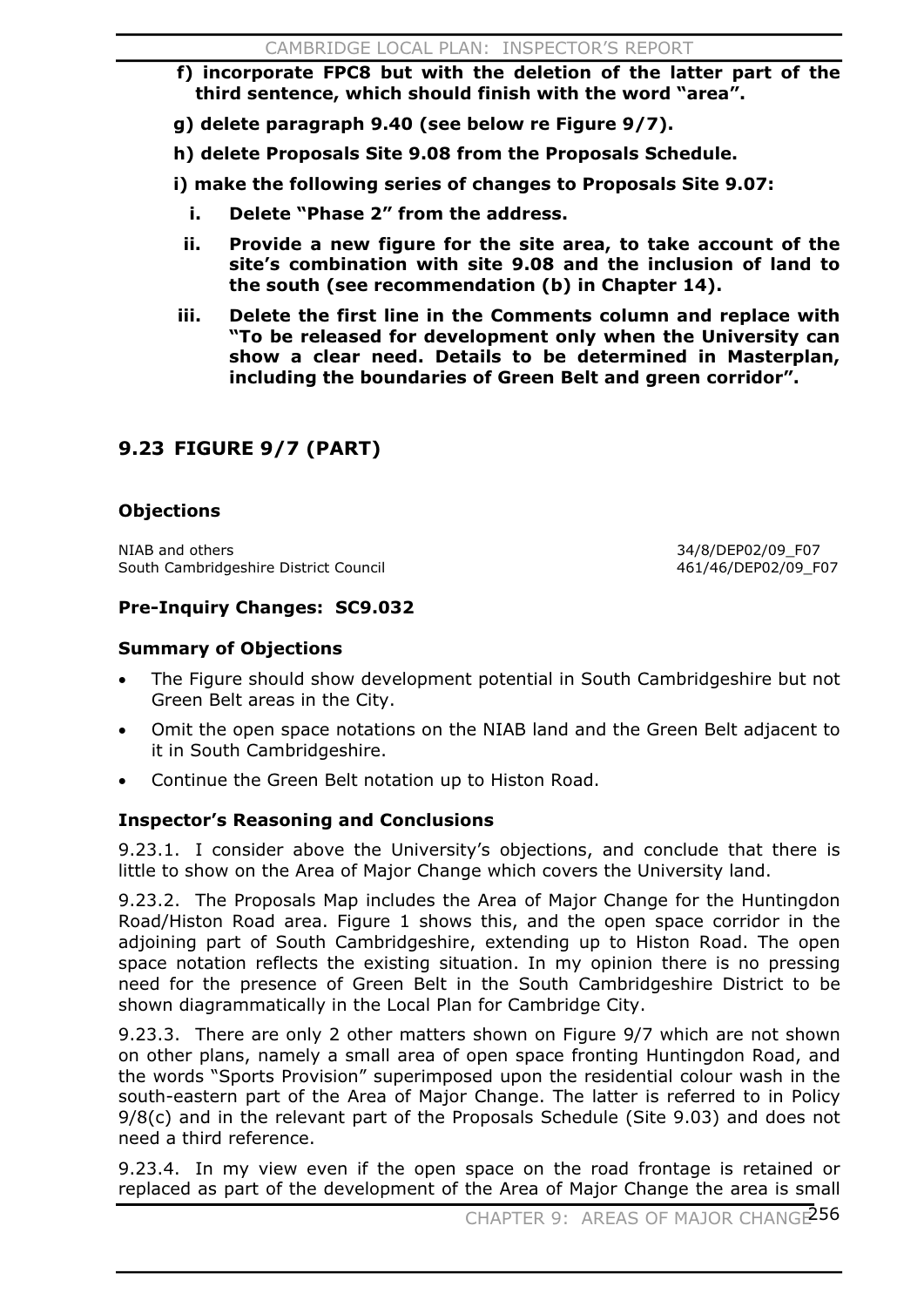#### CAMBRIDGE LOCAL PLAN: INSPECTOR'S REPORT

for the scale of Figure 9/7. The planning permission which has been granted to develop this site might not be implemented, in the light of the overall proposals for the Area of Major Change, but if it were it would require an even smaller open space. The Council referred to the notation as "indicative" at the inquiry. There is no reference to the area of open space in Policy 9/8, although the buffer between Girton and the City could possibly include the land. I conclude that the need to show the area is not such as to justify retaining Figure 9/7 in the light of my conclusions regarding the role of the Figure in relation to the University's proposals.

9.23.5. Overall my conclusion is that Figure 9/7 adds little to the Plan and should be deleted in the interests of producing a short and succinct plan. There is a consequent effect on paragraph 9.44.

# **RECOMMENDATION**

# **9.23.6. I recommend that the RDD be modified by the deletion of Figure 9/7 and of paragraph 9.44.**

# **LAND BETWEEN HUNTINGDON ROAD AND HISTON ROAD**

# **9.24 AREA ACTION PLAN 4 (FDD), AND POLICY 9/8 AND PARAGRAPHS 9.41 AND 9.43 (RDD)**

# **Objections to AAP4 and Policy 9/8**

The objections to this aspect of the plan are listed in Annex 3.

# **Objections to Paragraphs 9.41 and 9.43**

Windsor Road Residents<br>
Windsor Road Residents<br>
366/61/DEP02/09\_41<br>
366/61/DEP02/09\_41

366/61/DEP02/09\_41

# **Pre-Inquiry Change: SC9.029**

# **Summary of Objections**

- There are objections to the principle, scale and density of development; loss of Green Belt; and traffic impact.
- There is a series of detailed objections to the way in which the area might be developed, involving such matters as access, open space and buffer provision, the availability and provision of services, landscaping, design, and land use proposals.

# **Inspector's Reasoning and Conclusions**

#### *The Principle of Development*

9.24.1. Structure Plan Policy P9/2c requires the Local Plan to make provision for housing and mixed use development on land to be released from the Green Belt between Huntingdon Road and Histon Road. The Local Plan is unable to avoid this release of Green Belt land, and I will not attempt to question the Structure Plan proposal. The scale of development required by regional guidance and the Structure Plan will inevitably lead to some loss of open land, and this has been taken into account in the strategic plans affecting the City.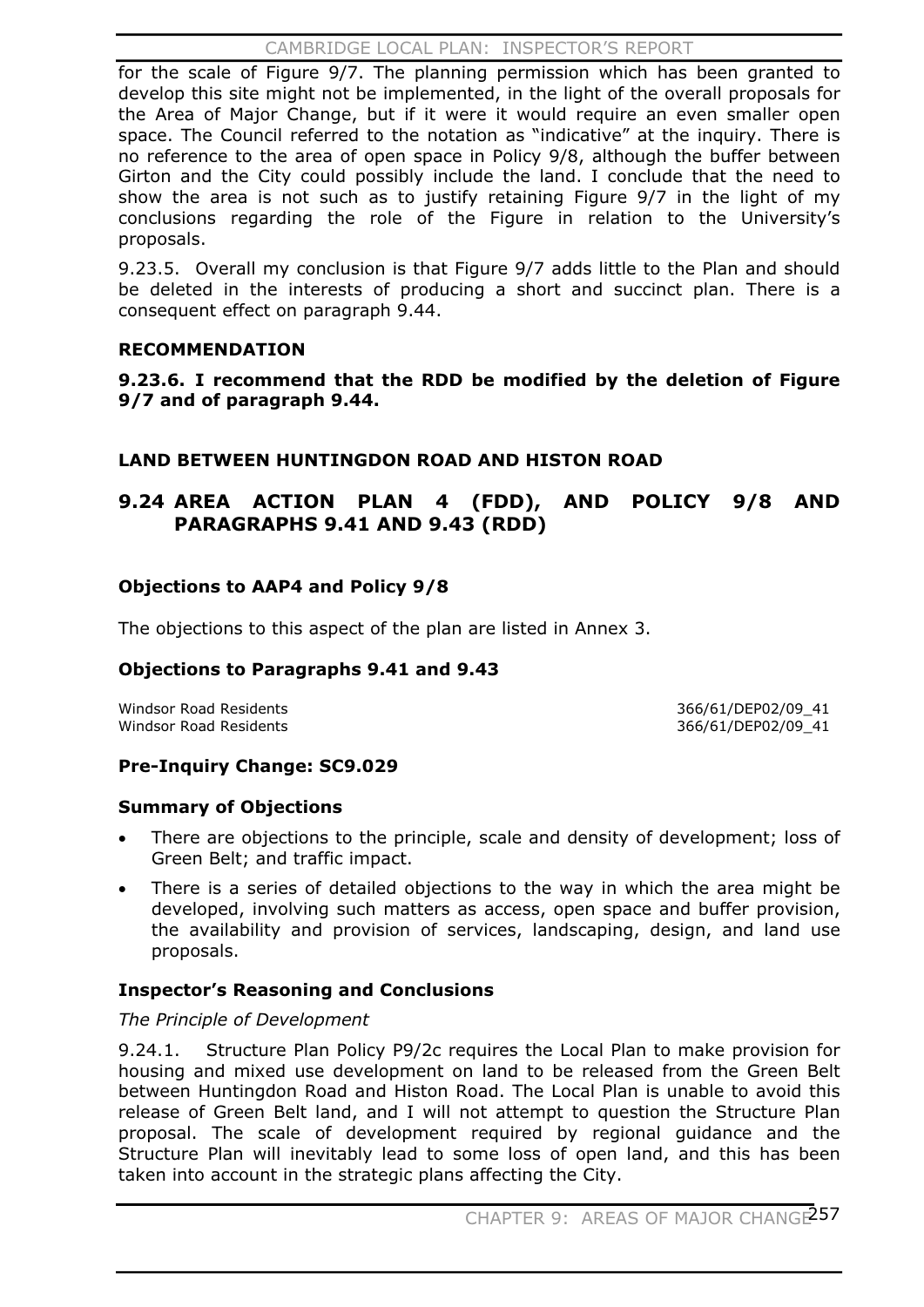9.24.2. The need to release land from the Green Belt will not delay development, and there are relatively few constraints on development in this Area of Major Change. Land owners are keen to progress development. I deal with the former Blue Circle land above, as an omission site.

9.24.3. The County Council is carrying out a County Strategic Transportation Study, referred to elsewhere in this report. Before development takes place here a full TA will be undertaken, involving a consideration of the effects of other proposals as well as this one. The assessment can also take account of local conditions and features like the width of Histon Road. Necessary provision of highway and other transportation schemes to cater for traffic impacts will be made, and development will be phased if necessary. Builders will contribute as necessary to the mitigation of traffic and other impacts which arise from their developments. Similar considerations apply to drainage effects of building.

9.24.4. Development will have some impact wherever it is located, but the possible strategies for catering for development needs have been examined in the strategic planning process, which has resulted in the choice of this site amongst others. Further work will identify what impacts of developing here need to be planned for.

# *The Scale of Development, and Open Space Provision*

9.24.5. The indicative capacity of the Area of Major Change is given as 1,780 dwellings, in Policy 9/8. The present Sidney Sussex and Christ's College sports ground, a private sports ground, could be built upon without the loss of the facility, for which there are relocation opportunities in South Cambridgeshire. These opportunities are close to the existing sports ground.

9.24.6. Again, for open space for public use, opportunities are offered by open land available in South Cambridgeshire and in the ownership of developers. The views of South Cambridgeshire District Council on the location of open space in their area have not been canvassed specifically, but that Council is supportive of the Area of Major Change development overall. In calculating estimated dwelling capacity it is reasonable to take account of possibilities on neighbouring land. The area is near to the open countryside, but the Council intends to provide open space to its standards. This would result in enough open space to provide a 'green lung', possibly forming part of the open space buffer considered below. In addition, for some built uses there is also the possibility of using land in the University's Area of Major Change (see above). Existing residents would be able to use facilities provided in new developments, but it would not be reasonable to expect new housing to provide facilities merely to make up for existing deficiencies.

9.24.7. The Council's estimate of dwelling capacity is based on subtracting from the total area available an allowance for various non-housing uses. Using the methodology developed in the Sub-Region Study this results in a developable area, to which the density estimate is applied, of about 40 hectares. As for the density figure to be applied to the land available, again the Council has used the density used in the Cambridge Sub-Region Study. The Study characterises the area as outer urban, a characterisation which seems correct to me. Further discussion of the rationale behind the density assessments of the Areas of Major Change is given in Chapter 5 of this report. The choice of density for this area must be made in the light of national and Structure Plan policies favouring higher densities, and should not be based on existing densities.

9.24.8. The Council's dwelling capacity estimate is satisfactory, and the scale of development is not over-estimated. This is not and does not have to be an exercise in determining the capacity down to the last dwelling.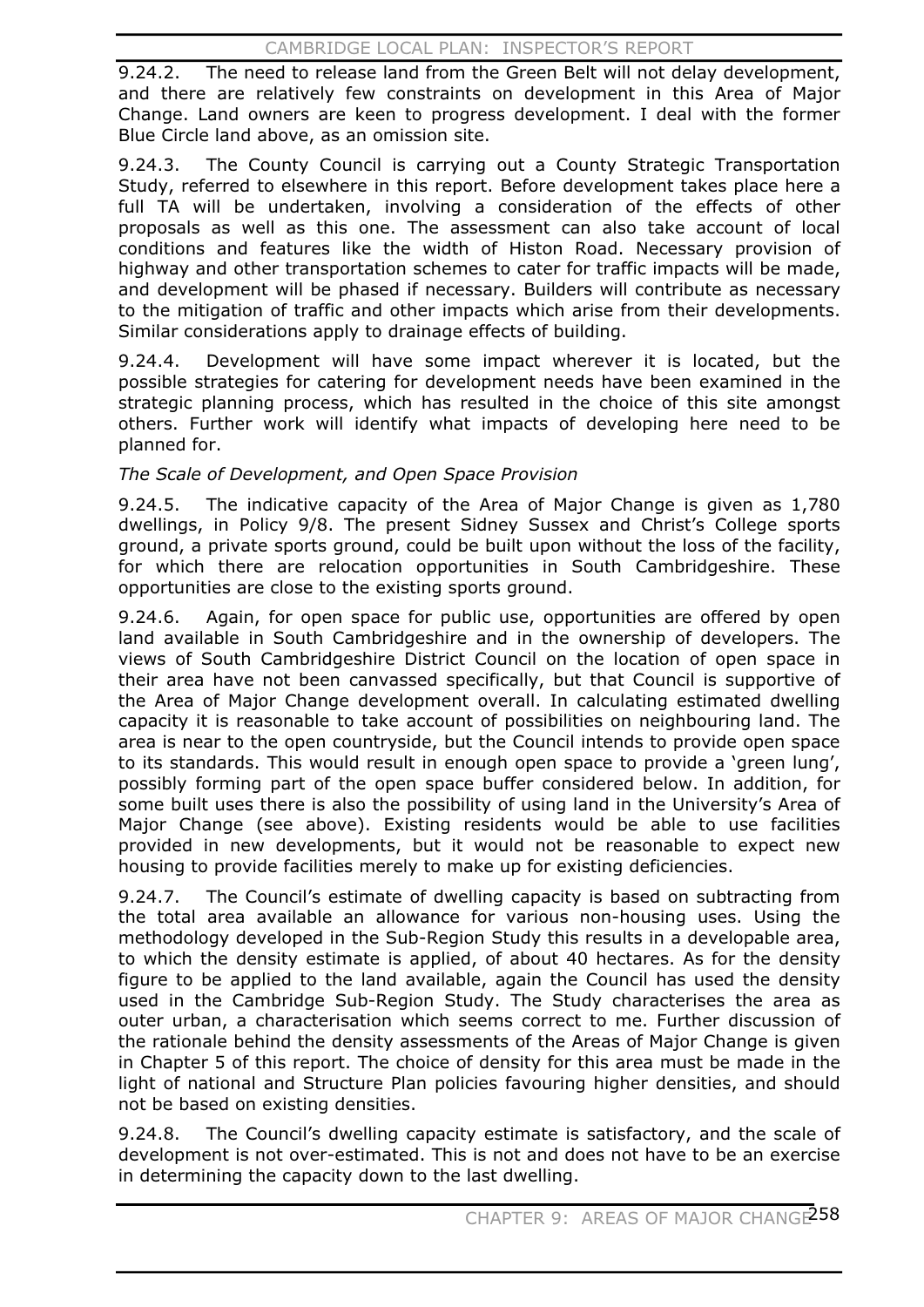9.24.9. The requirement to provide an open space buffer between Cambridge and Girton is the subject of objection. I am satisfied from my site visits that there is a significant separation between the two, appreciated from Huntingdon Road, and that the separation should be retained. The Felix Hotel has an undeveloped frontage. Opposite is open land forming part of the University Farm, and behind the Hotel are playing fields.

9.24.10. The open space buffer might include land in the City, as there is sufficient land in the Area of Major Change within the City. It is right that the Policy should refer to the buffer in general, and to the Green Belt as there is the potential to add to the Green Belt, using land in the City, when the AAP or Master Plan is prepared (SC9.029). Any such buffer or Green Belt land would not need to be deducted from the area of the Area of Major Change, for reasons given above.

9.24.11. Residential use in one area does not need protection from housing in an adjacent area, as housing as a land use is not likely to harm the amenities of residents. No open space buffer is needed to protect existing houses from new residential development.

### *Other Matters*

9.24.12. Many objections have been satisfied by the new Policies 9/1-9/3 and the complete rewriting of this part of the Plan in the RDD. In particular Policy 9/8 does not permit access via Windsor Road to the new development in the Area of Major Change.

9.24.13. This and other Policies envisage the provision of a primary school and other facilities. Actual provision of facilities will be the responsibility of various agencies, which may be assisted by developer contributions. The principal land uses are specified in Policy 9/8. The area is not seen as suitable for commercial and industrial development, although local shops might be allowed.

9.24.14. Other objections ask for references in this part of the Plan to matters which are dealt with in other sections of the document. Phasing is the subject of Policy 9/2, and noise pollution from the A14 falls within the purview of Policy 4/12, to give examples. In general, it is not necessary to include cross references to other policies of the Plan. Sustainability considerations are important, the Plan recognises this, and the Plan is to be read as a whole.

9.24.15. Policy 9/3, following the lead given by the Structure Plan, requires further guidance to be produced for Areas of Major Change. As at the end of the inquiry, the Council and South Cambridgeshire District Council were intending jointly to prepare an Area Action Plan, although the decision to do so was under review. Several objections are concerned with detailed matters which should be the province of the proposed AAP or Master Plan for this Area of Major Change. Others ask for detailed additions to the Policy and supporting text. These additions need not be included in the Local Plan. As a more finely tuned planning document is proposed for this specific area, this Local Plan can be restricted to the precise allocation of land for development and to setting out the principal policy requirements for that development. In my view it would be including too much detail to show, for example, the form and location of any possible access to Histon Road, even if these details were known. I reach the same conclusion regarding public transport information, landscaping and design, and how/which hedgerows and footpaths will be retained. Bearing in mind the various policies in the Plan, it is sufficient for paragraph 9.41, for example, to take account of existing character and other desirable features.

9.24.16. Policy 9/8 is already lengthy. The inclusion of the material suggested by objectors would result in a wordy and over-prescriptive policy. At the time of the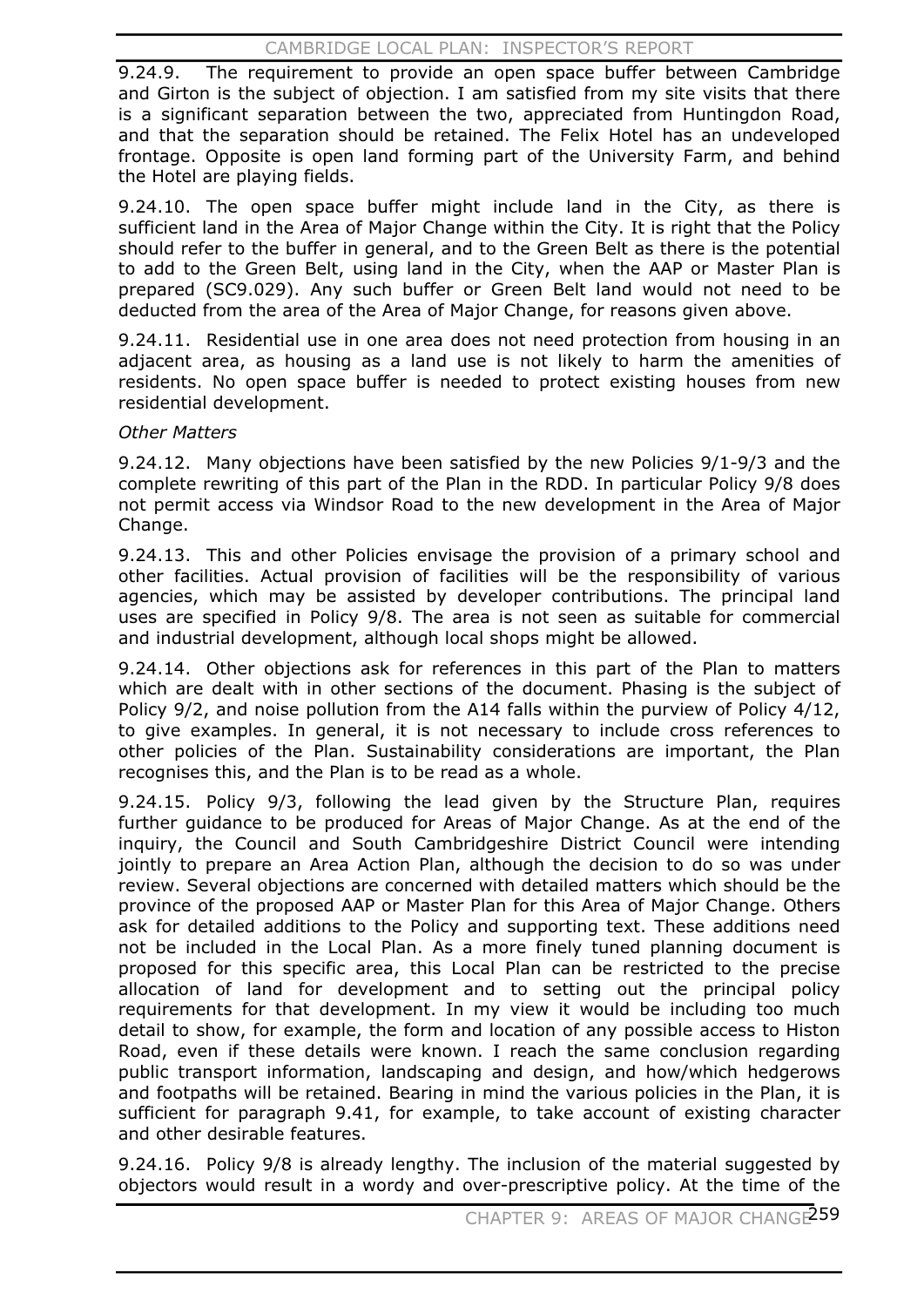inquiry it was too early to say whether some of the matters requested by objectors could be provided, or how particular provision would be made.

9.24.17. Thus it would be too prescriptive to say at the moment how much open space would be included in the development of the area, and how wide the open buffer between the City and Girton would be. Nor can traffic and transportation proposals be put forward until the TA has been prepared. The decision of the First Secretary of State on the CGB was awaited at the end of my inquiry. The questions of a through road between Huntingdon Road and Histon Road, and of public transport penetration into residential streets, must also await the outcome of the TA and other analysis. The relevant agencies are experienced in such work, and the Local Plan does not require such additions as a direction to them to use appropriate methodology.

9.24.18. I deal elsewhere in this report with objections relating to enforcement and similar matters, and concerning consultation. Development outside the City is not a matter for this Plan.

9.24.19. However I deal here with an objection to Site Number 4.27 in the Proposals Schedule in the FDD, because this objection has been included by the Council under reference AAP4. The site is now numbered 5.18 in the RDD. If the site were to become available for development I see no reason why it should not be developed for housing, subject to Policy 6/1 of the Plan.

# **RECOMMENDATION**

**9.24.20. I recommend that the RDD be modified by the incorporation of SC9.029.**

### **STATION AREA**

# **9.25 AREA ACTION PLAN 5 (FDD) AND POLICY 9/9 (RDD)**

# **Objections to Area Action Plan 5**

The objections to this aspect of the plan are listed in Annex 3.

# **Objections to Policy 9/9**

Rose Lockwood **756/1/DEP02/09\_P09** James Martin 2008 and 2009 and 2009 and 2009 and 259/1/DEP02/09 P09 RLW Estates **774/1/DEP02/09\_P09** Ashwell Developments Limited **786/1/DEP02/09\_P09** 386/1/DEP02/09\_P09

 786/5/DEP02/09\_P09 Dr. J.I. Coates 790/4/DEP02/09\_P09 R. T. Sinfield 793/2/DEP02/09\_P09 Ceri Galloway 805/3/DEP02/09\_P09 Turnstone Estates Ltd 833/1/DEP02/09\_P09

# **Summary of Objections**

- The boundary of the Area of Major Change should be altered.
- There are objections relating to accessibility requirements.
- Concerns are expressed regarding traffic implications of the policy.
- Objections are made to the provision of, and restrictions on, car and cycle parking at the station and in respect of individual developments.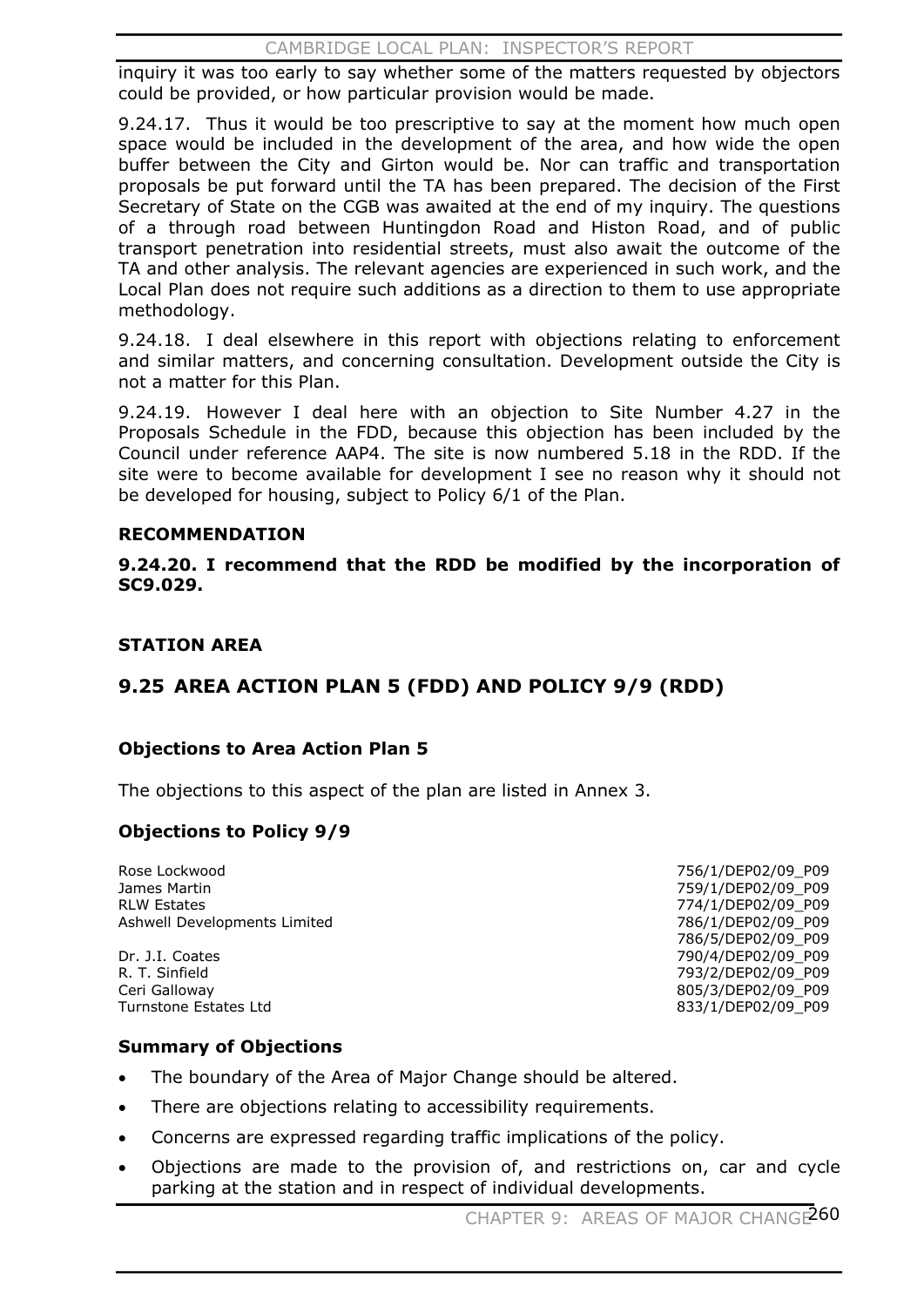- x Objections are made concerning the timing and details of development in the area, including scale, quantum of residential and commercial floorspace, and the effect of development on adjoining properties.
- Contributions towards infrastructure should be subject to negotiation and to Government advice on planning obligations.

# **Inspector's Reasoning and Conclusions**

# *Boundary of Area of Major Change*

9.25.1. The boundary of this Area of Major Change covers the main area where major change is anticipated, being actively promoted or likely to be directly affected by development. There would be nothing to prevent proposals for development outside the boundary coming forward, but they would be dealt with on their merits. There is no justification for extending the boundary to include Three Crowns House, which is some way from the Station Road area.

9.25.2. I deal below with the question of use of the Cambridge Leisure Complex car park in connection with the Station Area, but as no major change is being proposed at the Cambridge Leisure Complex nothing would be gained by making this recently redeveloped area subject to Policy 9/9. There appear to be no current proposals for either Pickfords or Royal Mail, both within the Clifton Road industrial area, to vacate their sites, and as no major change is being promoted in that area either it would also be inappropriate to make it subject to Policy 9/9. I deal in Chapter 11 of this Report with the application of Policy 7/3 to these sites.

9.25.3. Objectors argue that the need to deliver station improvements and enhanced services, together with additional connections across the railway line, could be hampered if the land occupied by Royal Mail and Pickfords is not included within the Area of Major Change. Network Rail considers that adding an island platform at the station would be a desirable improvement which would enable service enhancements. But no funding for this scheme has been identified, there is no indication as to whether it is likely to proceed, and there is no evidence that any parts of the Pickfords or Royal Mail sites would be affected. In the light of that, the inclusion of any part of these sites within the Area of Major Change would not be warranted.

9.25.4. Any pedestrian route to link the Cambridge Leisure Complex with the station, running through part of the existing industrial site, would also be completely dependent on the scheme for an island platform at the station, as it would join an extended pedestrian bridge linking existing and island platforms. As there is no certainty as to whether such a scheme will ever be implemented it would be inappropriate and unrealistic to make provision for the pedestrian route in this Plan, even though such a route would be significantly shorter than existing routes from the station to the Cambridge Leisure car park.

9.25.5. The Plan gives no indication as to what role the goods sidings to the east of the railway line area might play in the redevelopment of the area, although they are included within the Area of Major Change. However, the Station Area Development Framework (CD 6.4.1) indicates that longer-term development opportunities exist for the land and these should not be prejudiced by development around the station. In the light of this, I am satisfied that it is appropriate for the sidings to remain within the Area of Major Change boundary.

# *Accessibility Requirements and Traffic Generation*

9.25.6. Paragraph 9.45 of the Plan sets out the vision for the Station Area as a high-density development centred on HQPT provision. It is unnecessary to make the integrated transport interchange the first item in the Policy under the heading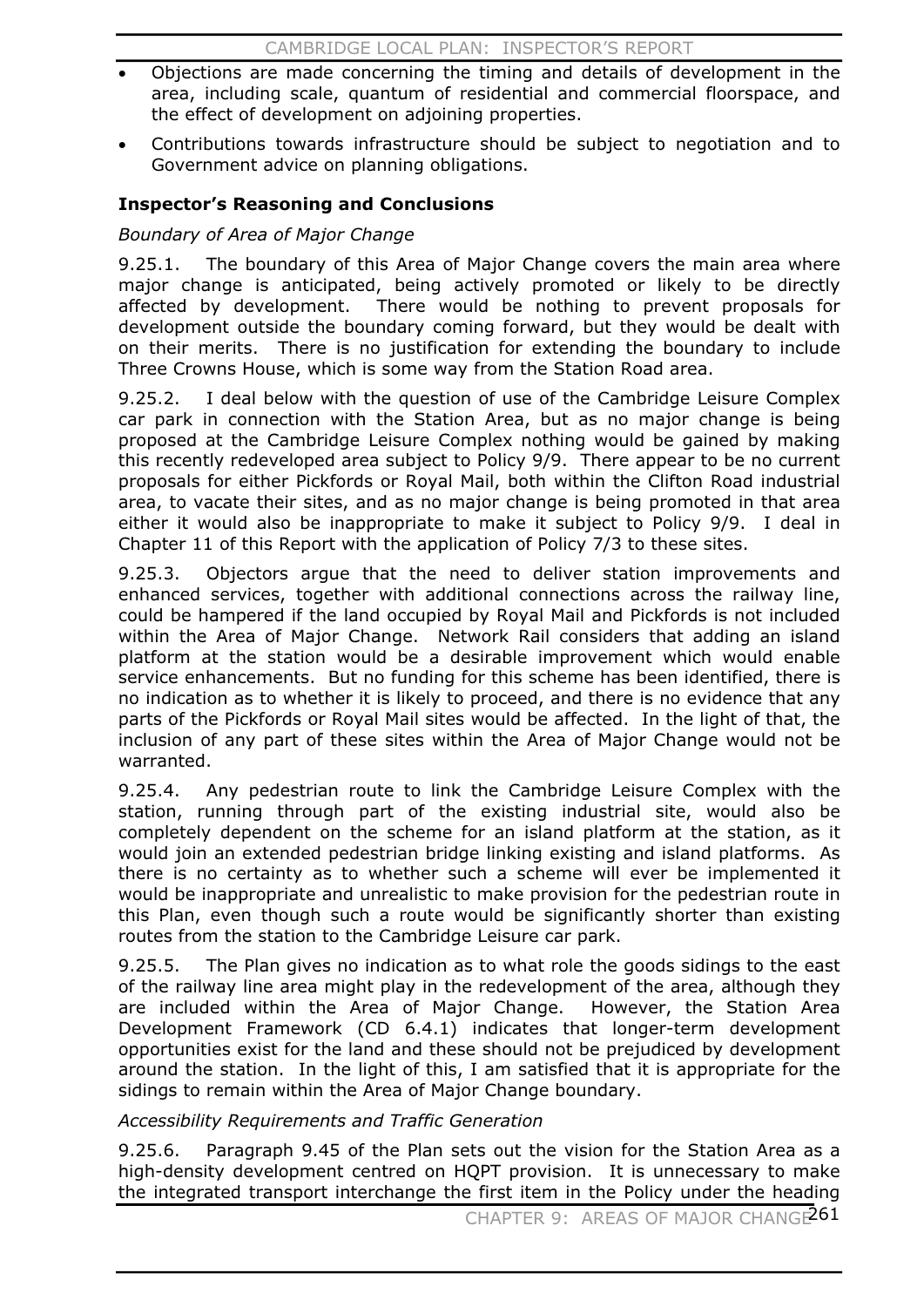"principal land uses", as the importance of the interchange to the vision for the Station Area is quite clear from the Plan as drafted and from CD 6.4.1.

9.25.7. The Policy requires a new road linking Station Road to Hills Road, the indicative route of which is shown in CD 6.4.1. There is no convincing evidence to suggest that other access arrangements suggested in some objections would have significant advantages over what is sought in the Policy. The restriction on the use of the new road to buses, cycles and taxis only is desirable because otherwise additional and undesirable through movements by cars would be likely to be encouraged. No change is warranted to this part of the Policy.

9.25.8. It is a key aim of the Policy to improve transport links in this area. The precise location of new routes (other than that of the CGB, the route of which is to be determined through other procedures) is a matter for subsequent master planning, but the achievement of the Policy aim may well justify interference with private land holdings.

9.25.9. Policy 9/9 (k) requires improved pedestrian and cycle routes, and specifically requires a pedestrian and cycle route from the Carter Bridge towards the station. CD 6.4.1 indicates that a route for cyclists would be required through the area all the way from Brooklands Avenue to the Carter Bridge. It would not be appropriate to include more detail in the Plan itself, or to make any further changes to the Plan to refer to routes proposed by the Cambridge Cycling Campaign. The Plan already refers to cycle use of the new access road to Hills Road, and the other routes suggested are either outside the remit of the Plan, unlikely to be needed within the Plan period, or outside the Station Area boundary.

9.25.10. Some concerns have been expressed that the development proposed in the Policy will lead to greater congestion in the area. However, the area's good transport links make it a highly suitable location for high density residential development and major trip generators such as a hotel. The Policy also seeks improved pedestrian and cycle routes and secure cycle parking, which, together with the integrated transport interchange, are intended to make other modes of transport more attractive to passengers using the railway station. In addition, any development here will be the subject of a TA, and the Council will be able to seek appropriate mitigating measures.

9.25.11. The scheduling and provision of train services and improvements to the station, including additional platforms, are outside the control of the Council, and not within the remit of this Plan.

# *Cycle and Car Parking*

9.25.12. Although the Plan gives no indication of the amount of cycle parking required at the station, CD 6.4.1 requires at least 2,000 spaces with rain protection and good security. There is no evidence that this would be insufficient to meet demand.

9.25.13. The Plan makes no reference to the provision of car parking at the station, although CD 6.4.1 suggests that long stay parking for railway users could be located in a multi-storey car park in line with current numbers. Although there is likely to be an increase in the number of rail passengers using the station, the Plan aims to improve access to the station by a number of different modes of transport, and the proposed Chesterton station in north Cambridge would provide a significant amount of car parking which could free up parking spaces at Cambridge station. It would not be in line with the Council's aim of discouraging unnecessary car traffic in this area, to require an increase in the amount of car parking for rail users, an aim which I consider worthy of support given the heavy traffic congestion in this area throughout the day.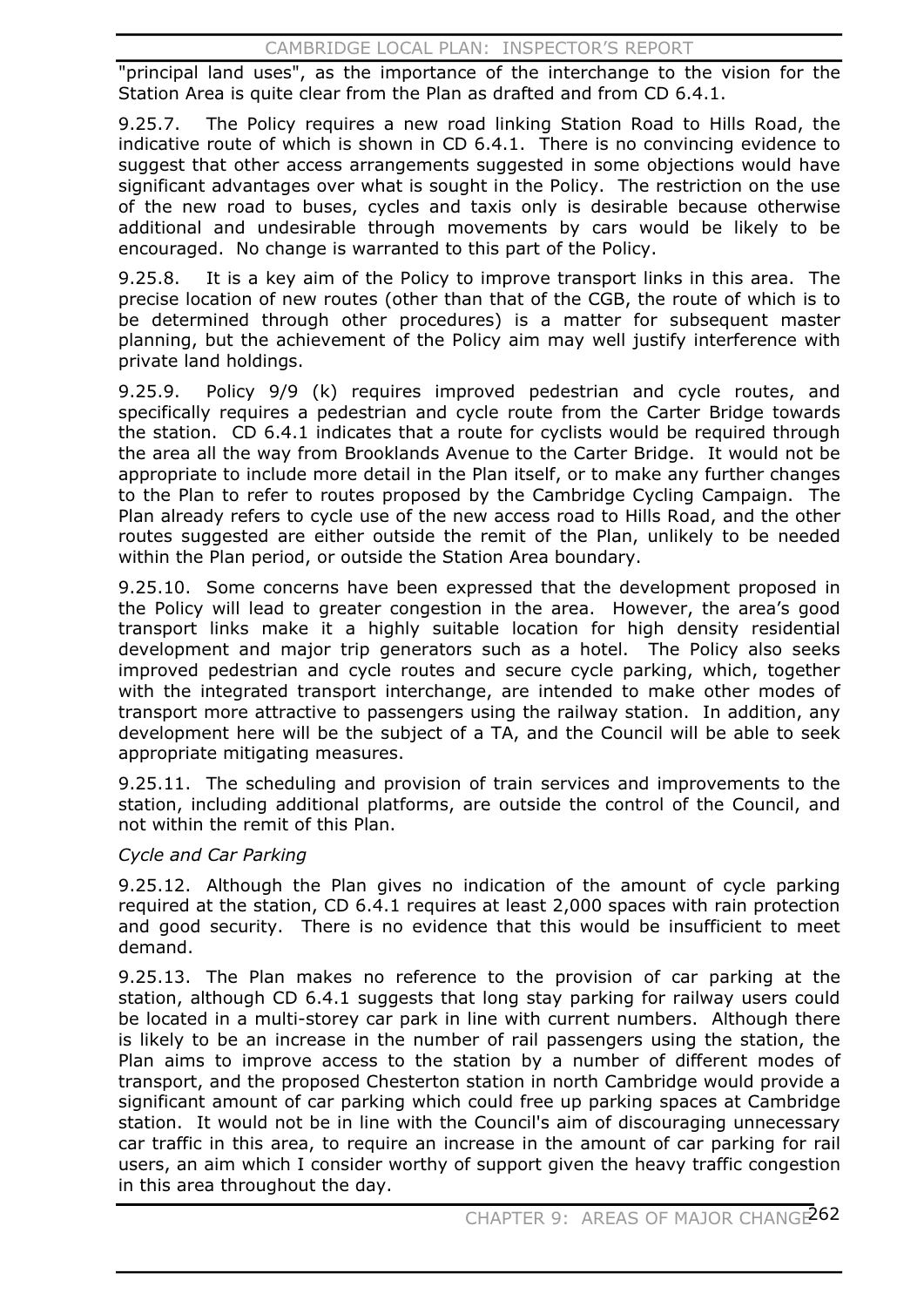9.25.14. On the other hand, it is also unrealistic to reduce significantly the amount of parking for commuters that is provided at the railway station at present, and indeed this could have the effect of discouraging train use and push existing rail commuters towards private car use, which would also undermine the aim of achieving a shift towards other modes of transport. On balance I consider that the Council's approach is sound, and that no change should be made to the Plan in this regard.

9.25.15. RLW Estates and Turnstone Estates have suggested that the car park at the Cambridge Leisure Complex could be used by rail commuters, thus releasing land within the Station Area for other forms of development. However, even using the proposed new road to Hills Road this car park would be too far from the station to be convenient for commuters. As I have indicated above, there is no indication as to whether a new footbridge across the railway line linking both existing and possible island platforms, and which would make the car park more convenient, is likely to go ahead, at least during the Plan period. Under these circumstances, it would not be appropriate in this Plan to identify the Cambridge Leisure Complex car park as part of the parking provision for the station. If circumstances change, the Council will be able to review the position when preparing or reviewing its development plan documents.

9.25.16. The Station Area is already located in the Controlled Parking Zone, which already exists and is not a proposal of the Plan, and where parking standards are lower than elsewhere in the city. The area is highly accessible by public transport, walking and cycling, and the Plan seeks to improve that accessibility. In the light of that, and given the undesirability of increasing traffic generation unduly in this congested area, it is appropriate that car parking to serve individual developments should be limited as proposed. There is no evidence to support the assertion that restrictions on car parking may prevent development from proceeding, but if any evidence were to be produced the Council would be able to have regard to it when determining planning applications.

# *Timing and Details*

9.25.17. It is not necessary for the Policy to prescribe land uses for individual sites within the area, or to give guidance on the quantum of particular uses that would be appropriate, because these can be assessed at planning application stage. But sub-section (c) of the Policy should be modified to reflect the disaggregation of the former Use Class A3 (see Section 6.14). Numbers of dwellings need not be restricted to the indicative capacity of 650 in the Policy, but will depend upon detailed master planning. There is nothing in the Plan that would prevent proposals for each land holding from coming forward individually, subject to meeting the requirements of Policy 9/1 relating to phasing.

9.25.18. The details of any specific proposals for this area, including the relationships of new and existing buildings and the provision of landscaping including tree planting, are matters more appropriately dealt with at the planning application stage, although guidance is given in CD 6.4.1 seeking high-quality streets, spaces and buildings. Other policies in the Plan will allow the interests of third parties and adjoining residents to be taken into account then.

# *Infrastructure Requirements*

9.25.19. The final paragraph of the Policy refers to planning obligations. It is reasonably clear from the remainder of Policy 9/9, and from other policies of the Plan, that the items referred to here are likely to have to be addressed by any development proposal. The Policy does not preclude negotiation or the application of the tests set out in Circular 5/2005, and there is no conflict with that advice.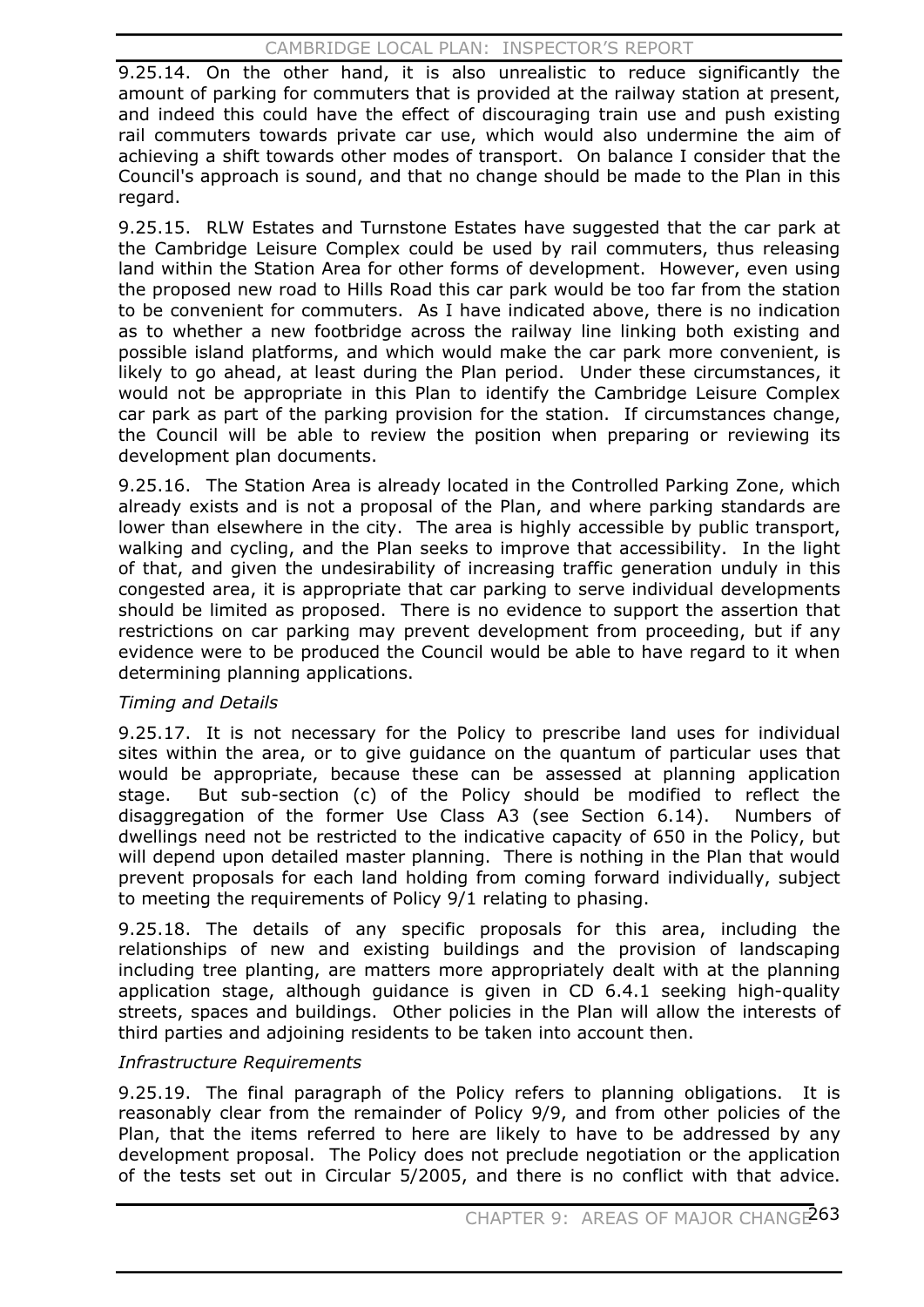The Council's Planning Obligations Strategy 2004 advises that planning obligations will be negotiated having regard to the tests set out in current government guidance and used to secure measures or contributions to address the likely impact of proposed development on the city's infrastructure. The strategy also makes it clear that planning obligations should not be used where the use of planning conditions would suffice. But in the interests of consistency with Policy 9/3, which contains a similar provision, and to aid understanding, I recommend an addition to the supporting text along similar lines to the latter part of paragraph 9.13.

# **RECOMMENDATION**

**9.25.20. I recommend that the RDD be modified as follows:** 

**(a) In Policy 9/9 c delete "A2 and A3" and replace it with "A2, A3, A4 and A5".**

**(b) Insert the following paragraph after paragraph 9.47: "The policy lists some of the general planning obligations for the Station Area although the detail of these will need to be worked out on a site-by-site basis through the preparation of further guidance and/or in negotiations on planning applications."**

# **9.26 PARAGRAPH 9.45**

# **Objections**

Dr. P. G. I. Stovin 287/4/DEP02/09\_45 Network Rail 370/3/DEP02/09\_45 Robert Cassels 666/8/DEP02/09 45 Ashwell Developments Limited and Communications of the 786/2/DEP02/09 45

# **Summary of Objections**

- Parking at the station should be increased and not restricted.
- Commercial considerations should not override any aesthetic aspects.
- A requirement for "best practice in sustainable development" is too inflexible.

# **Inspector's Reasoning and Conclusions**

9.26.1. The issue of parking at the station is dealt with above.

9.26.2. Other policies of the Plan set out the design considerations to be taken into account by developers, and in addition CD 6.4.1 gives guidance on the key issues to be addressed in designing development in the Station Area. The acceptability of the appearance of any development proposals will, however, have to be assessed at the planning application stage.

9.26.3. Paragraph 9.45 states that throughout the site the aim is to achieve (inter alia) best practice in sustainable development. It seems to me that the paragraph is expressing an aspiration rather than a requirement. Whilst "best practice" is a stricter test than the "high standards" referred to in CD 6.4.1, I do not consider it unreasonable for the Council to express a higher aspiration in the explanatory paragraphs to the Policy. It is not inconsistent with guidance relating to other parts of the Plan area to aim for "best practice" only in this part of the Plan area. Nor is there any inconsistency between this aspiration and the advice in PPS 1 that planning authorities should promote high-quality development, bearing in mind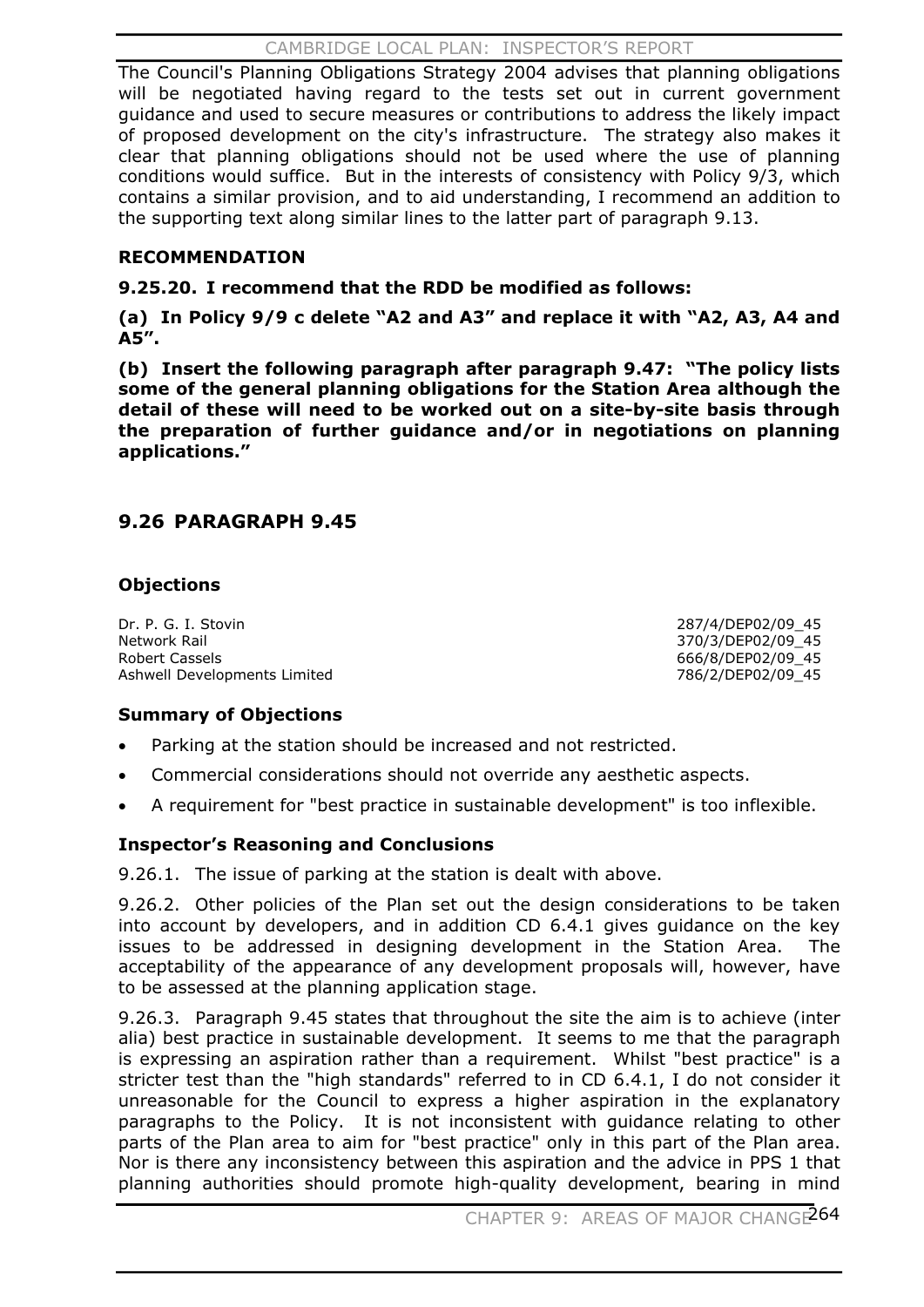that PPS 1 also advises that sustainable development is the core principle underpinning planning.

### **RECOMMENDATION**

**9.26.4. I recommend no modification to the RDD.** 

# **9.27 PARAGRAPH 9.48**

### **Objections**

Ashwell Developments Limited and Communication of the 1986/3/DEP02/09\_48

#### **Summary of Objections**

x The Development Framework should not be a strict Master Plan for development.

### **Inspector's Reasoning and Conclusions**

9.27.1. Paragraph 9.48 of the Plan indicates that planning applications will be expected to be in accordance with approved guidance, currently the Station Area Development Framework (CD 6.4.1). CD 6.4.1 itself highlights a number of key issues to be considered by developers. However, although it indicates acceptable land uses in the area, it is clear from the document that land uses will be finalised through the detailed master planning process, and there is therefore no conflict with the advice in PPS12 that SPDs should not be used to allocate land. I do not find paragraph 9.48 of the Plan to be overly prescriptive or in conflict with the advice in PPS12 in requiring development to accord with indicative guidance, and the alternative wording suggested by Ashwell Developments Limited would not add clarity to the Plan.

#### **RECOMMENDATION**

#### **9.27.2. I recommend no modification to the RDD.**

# **9.28 OMISSION SITE 1: MARSHALL NORTH WORKS**

#### **Objections**

The Marshall Group Of Companies 66/13/DEP02/9\_19 South Cambridgeshire District Council **Accord 2018** 461/28/DEP02/09\_P04/O1 RLW Estates **774/1/DEP03/O1** 

# **Pre-Inquiry Changes: SC PM.008**

#### **Summary of Objections**

• To be consistent with ongoing work on the East Cambridge Area of Major Change, the site should be included in Proposal Site 9.19.

# **Inspector's Reasoning and Conclusions**

CHAPTER 9: AREAS OF MAJOR CHANGE265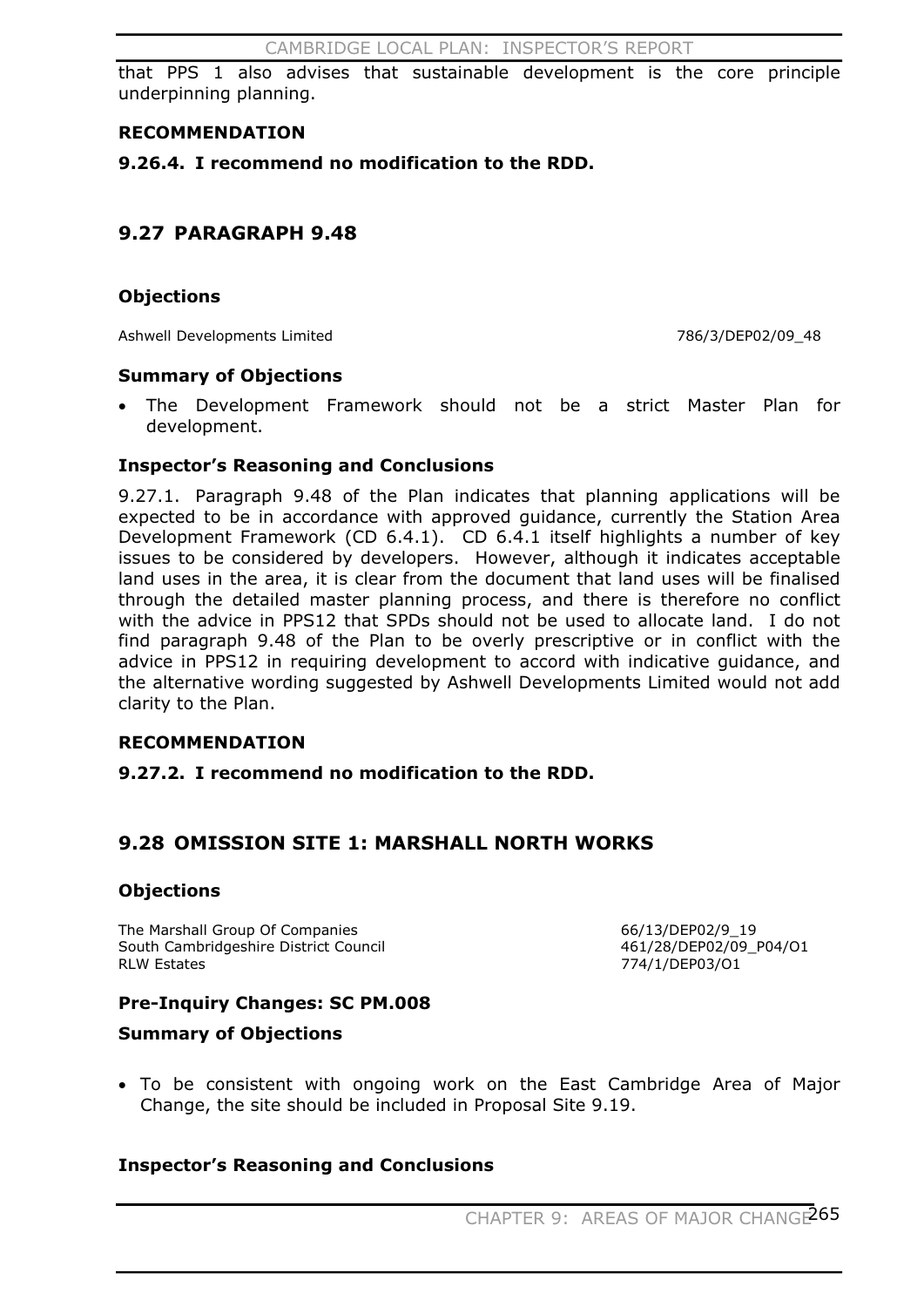9.28.1. The Council proposes to change the draft plan to accord with the objection. The site is largely covered in buildings and hard surfaces. The screening vegetation could be retained in development. As the land is part of the section of the North Works which is located in the City, and is a continuation of Proposal Site 9.19, I see no reason to disagree with the Council.

# **Recommendation**

### **9.28.2. I recommend that the RDD be modified by the incorporation of SC PM.008.**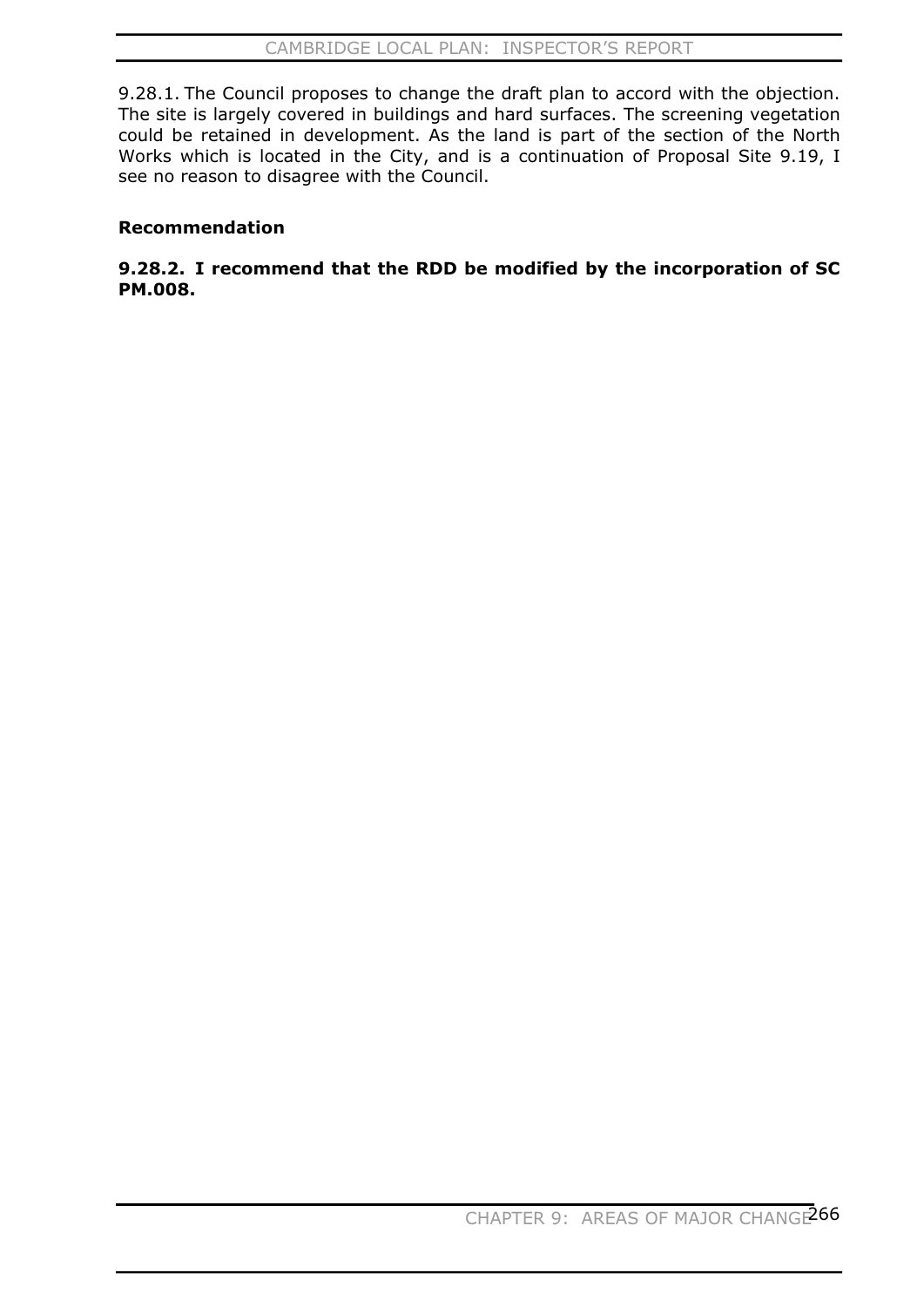# **10. IMPLEMENTATION**

# **10.1 WHOLE CHAPTER**

# **Objections**

Cambridgeshire County Council 55/8/DEP01/08

# **Summary of Objections**

Reference should be made to the Infrastructure Partnership.

# **Inspector's Reasoning and Conclusions**

10.1.1. The RDD now contains a reference to the Infrastructure Partnership established to provide a coordinated approach to the delivery of development in the Cambridge Sub-region.

### **RECOMMENDATION**

# **10.1.2. I recommend no modification to the RDD.**

# **10.2 PARAGRAPHS 8.3 AND 8.4 (FDD), PARAGRAPHS 10.4 AND 10.5 (RDD)**

# **Objections**

Windsor Road Residents 366/39/DEP01/08\_03

 366/40/DEP01/08\_04 366/36/DEP02/10\_04 366/37/DEP02/10\_05

# **Summary of Objections**

The reference to material considerations should be clarified. Safeguards should be specified to control developments not in accordance with the development plan, including effective and timely public consultation and penalties for noncompliance. There should be information about consultation mechanisms.

# **Inspector's Reasoning and Conclusions**

10.2.1. In principle, any consideration related to the use and development of land is capable of being a material consideration, depending on the circumstances. It would be impossible to give a comprehensive list of what might amount to "material considerations", and I do not therefore support any change to the Plan in this regard. However, paragraph 10.4 should be updated to refer to Section 38 (6) of the Planning and Compulsory Purchase Act 2004.

10.2.2. This Plan contains the Council's policies on the use and development of land, and it is not appropriate here to include details of the Council's consultation process relating to planning matters. However, the Statement of Community Involvement which the Council is required to prepare under the new development plans system will set out how the Council intends to consult on the preparation of development plans and on planning applications. It is this document, which itself will be subject to public consultation and independent examination, which should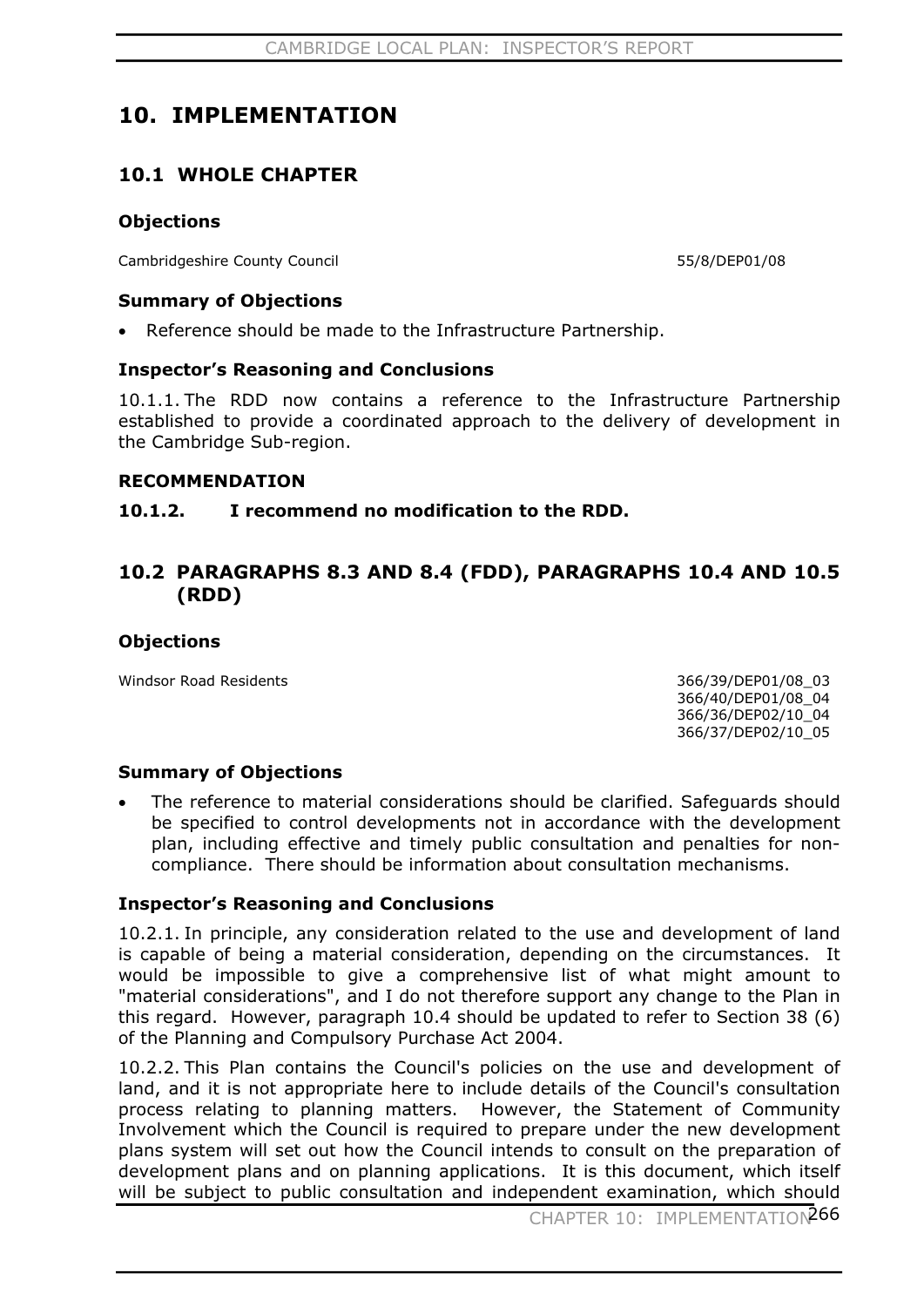contain details of the Council's consultation process.

10.2.3. It would also be inappropriate for the Plan to contain details of enforcement procedures and penalties. These are set out in various Council publications, and repeating them here would not necessarily make the information more accessible to members of the public, but would merely add to the length of the Plan. The penalties for breaches of planning control are prescribed by statute, and the imposition of penalties is a matter for the Courts.

10.2.4. However, as agreed at the inquiry, it would aid understanding of these processes if the Plan contained a reference to the Planning Portal web site, which contains further information on the planning system. The Council suggested that such a reference should be included in Chapter 1 of the Plan, but it seems to me that paragraph 10.4 would be a better location.

#### **RECOMMENDATION**

#### **10.2.5. I recommend that the RDD is modified as follows:**

**a) In paragraph 10.4 delete the reference to and quotation from Section 54A of the Town and Country Planning Act 1990 and replace with a reference to and quotation from Section 38 (6) of the Planning and Compulsory Purchase Act 2004.**

**b) Add at the end of paragraph 10.4 "More information on the development control process can be found on the Planning Portal web site (www.planningportal.gov.uk)."** 

# **10.3 POLICY 8/2 (FDD) AND POLICY 10/1 (RDD)**

#### **Objections to Policy 8/2**

The objections to this aspect of the Plan are listed in Annex 3.

#### **Objections to Policy 10/1**

Land Securities Group Plc 37/13/DEP02/10\_P01 Cambridgeshire County Council and Council and Council 55/69/DEP02/10 P01

The Bell Educational Trust 83/17/DEP02/10\_P01 Windsor Road Residents 366/38/DEP02/10\_P01 H M Prison Service<br>Addenbrooke's NHS Trust and the state of the state of the state 385/1/DEP02/10\_P01<br>399/32/DEP02/10\_P0

 55/70/DEP02/10\_P01 399/32/DEP02/10\_P01

#### **Pre-Inquiry Changes: SC10.001, SC10.002, SC10.003**

The House Builders Federation 362/3/DEP04/10\_P01

#### **Summary of Objections**

- The Policy should refer to the joint partnership mechanism required by the Structure Plan.
- Development should not proceed without adequate improvements in infrastructure. Only developments providing infrastructure improvements should be permitted, and there should be more details as to monitoring and enforcement.
- The Policy should include the criteria, for the assessment of infra-structure contributions, set out in government guidance.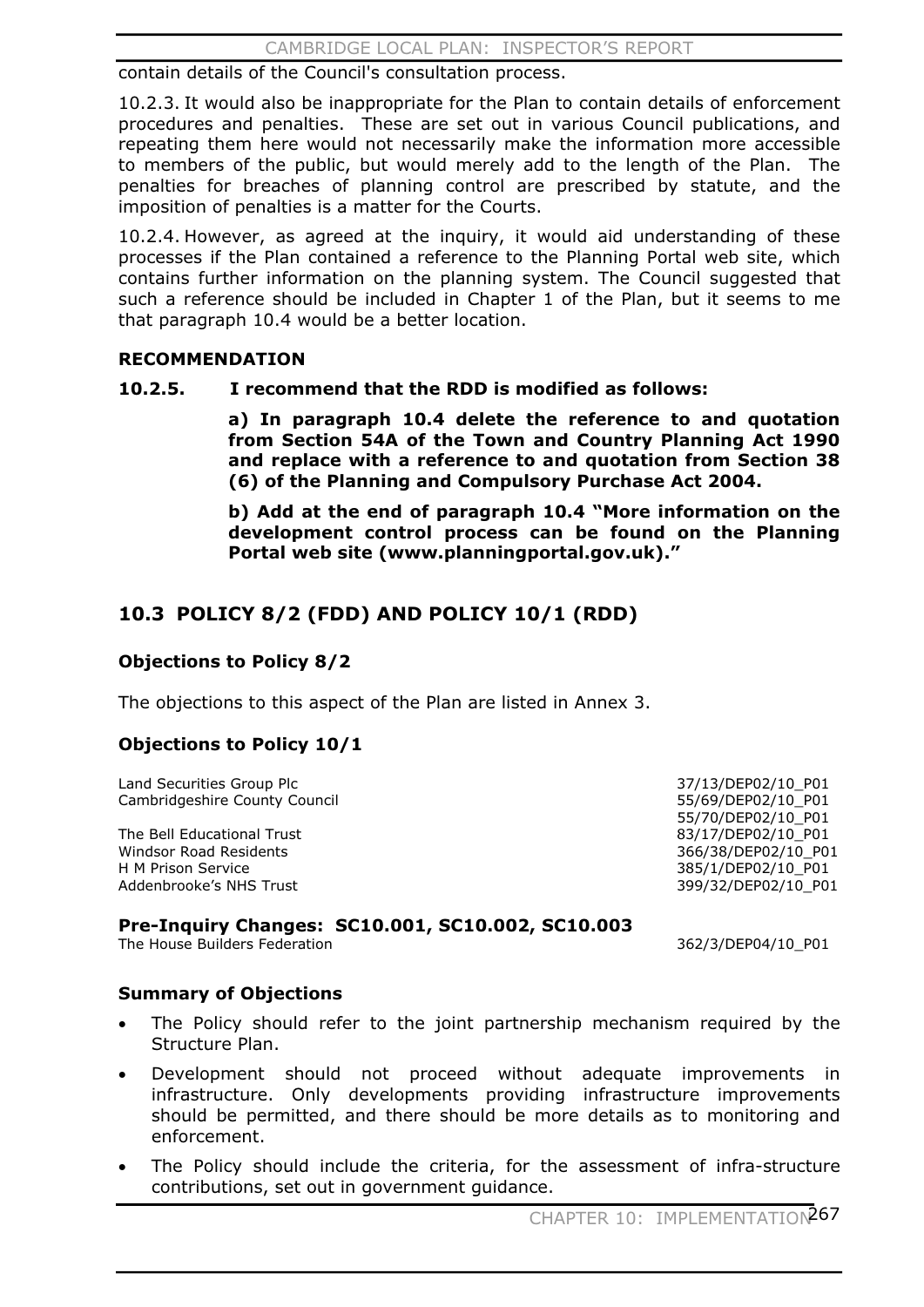- The Planning Obligations Strategy should be part of the Plan and subject to the same scrutiny.
- Education-related and clinical developments should be exempt from infrastructure requirements. Some infrastructure contributions should be made available to NHS trusts.
- Major infrastructure requirements should be identified in the Policy, and there are some objections to the wording of the Policy.
- The Plan should address the need for a prison in the area.
- Waste recycling infrastructure should not be included in the Policy.

### **Inspector's Reasoning and Conclusions**

10.3.1. Paragraph 10.6 of the RDD now refers to the Cambridge Sub-region Infrastructure Partnership.

10.3.2. Policy P9/8 of the Structure Plan requires a comprehensive approach to the securing of infrastructure to support the development strategy for the Cambridge Sub-region. The Policy identifies a number of infrastructure issues to be encompassed by the programme and requires a commitment to the provision of associated infrastructure before development is permitted. The object is to ensure that development does not proceed without the necessary supporting infrastructure.

10.3.3. There will be no possibility that developments will be required to contribute twice towards the same infrastructure matters as are dealt with in Policy P9/8 of the Structure Plan. This is because the Council will have to have regard to the advice in Circular 5/2005 in determining the level of contributions. The Circular recognises the use of pooled developers' contributions, which may be required in respect of some of the infrastructure to which this Policy applies. It requires there to be a clear audit trail between the contributions made and the infrastructure provided, but subject to that advice being followed, there is nothing unsound in principle in the pooling of contributions, and indeed it is provided for in Policy P9/8 of the Structure Plan. The supporting text refers to government advice on planning obligations, and the current Planning Obligations Strategy also explains the requirements of government advice. It is not necessary to repeat that advice in this Plan, and doing so would make the Plan out of date if there was any change in government advice.

10.3.4. The use of SPD to expand on or provide further detail on the application of policies relating to planning obligations is supported by advice in both PPS 12 and Circular 5/2005. Its use as proposed by the Council does not conflict with this advice. It is clear from Circular 5/2005 that contributions should reflect the actual impacts of a development. The Circular also advises that, in circumstances where the economic viability of development is called into question as a result of the requirements in local, regional and national planning policies, it is for the local authority to decide whether the development is one that it wishes to encourage, in which case decisions on the level of contributions should be based on negotiation. However, it is not possible to identify in advance in the Plan the circumstances in which this advice might apply, and no modification is necessary to take account of that possibility.

10.3.5. From its very nature, supplementary guidance is not subject to the same independent scrutiny as the development plan, and the weight to be attached to it will depend on whether it has been prepared in accordance with the advice in PPS 12. But there is no requirement for it to be included in the Plan itself. I agree that developers need to have some certainty as to the contributions they will be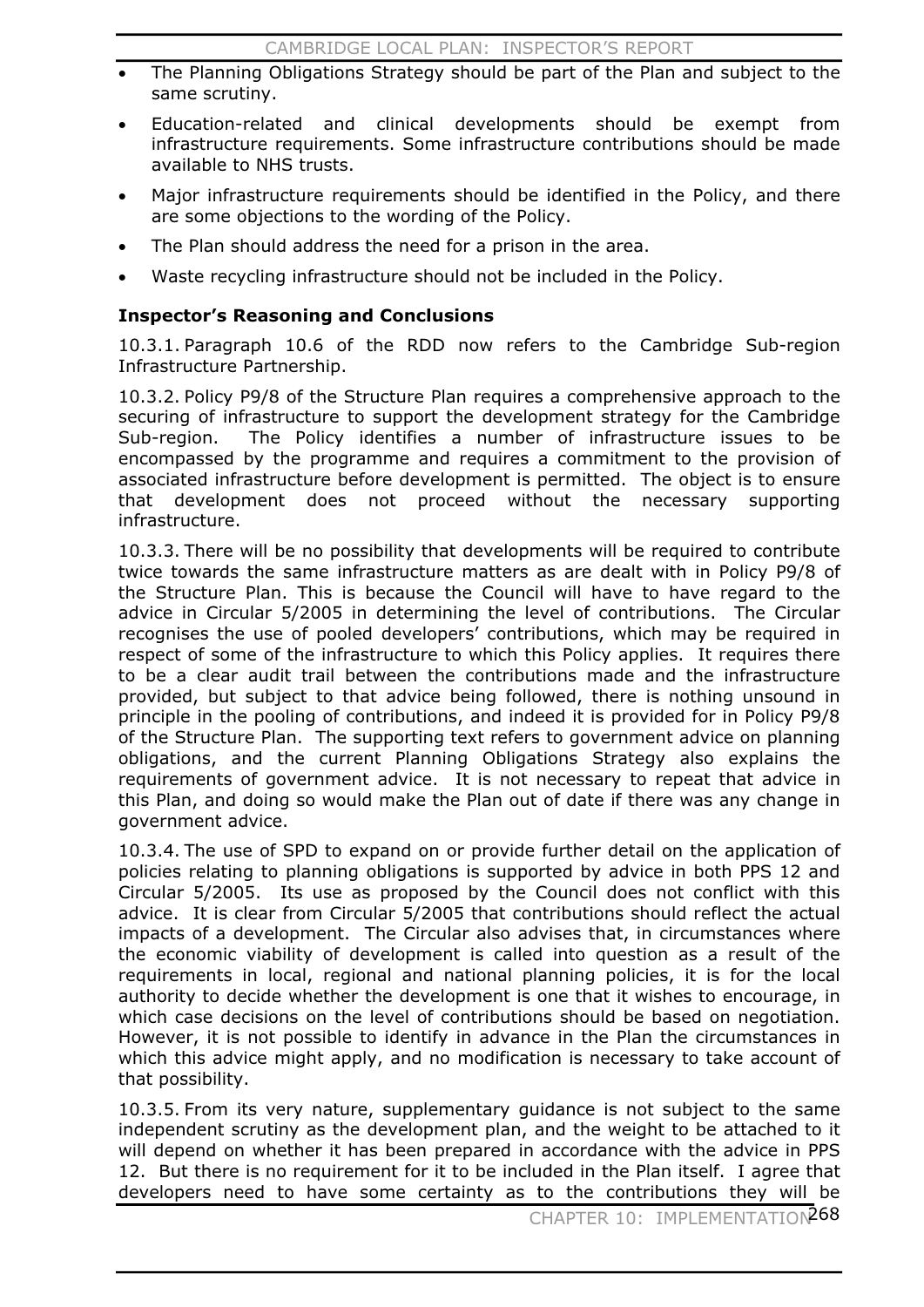required to make, but that certainty will be provided by a combination of development plan policies and SPD, as envisaged in Circular 5/2005. The timetable for preparation of these documents will be set out in the Council's LDS.

10.3.6. It is appropriate that the requirement to contribute towards infrastructure should apply to education-related development, because such development is as likely as other forms of development to place additional demands on infrastructure. It is also appropriate in principle that the Policy should apply to clinical developments if they place any additional demands on infrastructure. The Council has indicated that its detailed guidance will consider whether any exemptions should be granted to various types of development, and this accords with the advice in the Circular.

10.3.7. The types of infrastructure to be supported by developer contributions will depend on the impact those developments are likely to have on infrastructure. Insufficient information is available at this stage as to the impacts of the developments provided for in the Plan on existing health care facilities, and it would therefore be inappropriate to make any reference to this in the Plan.

10.3.8. Although Policy P9/8 of the Structure Plan requires Local Plans to indicate major infrastructure requirements, the Council has chosen not to include those in this Plan. Provided that such projects are identified in the SPD, there is nothing unsound in this approach. The Council has proposed a change to the Policy to incorporate a general reference to community facilities, which are defined in paragraphs 5.23 and 5.24. This would address objections by Addenbrooke's seeking a wider reference to health care provision than stated in the Policy, and I support it. I consider that it would be appropriate in this instance to incorporate a cross reference to those paragraphs in the supplementary text, in order to point the reader in the appropriate direction.

10.3.9. The Council has proposed a further Pre-Inquiry Change to paragraph 10.11 to make reference to the need to take account of any joint sub regional strategy for developer contributions. I support this change, which reflects work being carried out on a sub-regional basis on infrastructure requirements.

10.3.10. The modification sought by Windsor Road Residents to provide that only developments providing infrastructure improvements will be permitted would not be appropriate, as developers can only be required to make infrastructure improvements where those improvements are directly related to the impact of their development. It is not necessary for this Plan to explain the mechanism for securing infrastructure improvements through planning obligations, as this is to be set out in SPD. There is a statutory process for enforcing planning obligations and that does not need to be set out in the Plan.

10.3.11. I deal with the question of prison development in Chapter 2.

10.3.12. The Council's suggested Pre-Inquiry Change also proposes the inclusion of a reference to waste recycling in the list of infrastructure. Although the provision of recycling equipment is the responsibility of the waste authority, it seems to me that there is no difference in principle between that and other types of infrastructure already included which are the responsibility of other authorities. If a development has an impact on existing waste recycling facilities, then as with other infrastructure impacts it is appropriate for that development to be required to mitigate that impact, and this is recognised in Structure Plan Policy P9/8, which specifically refers to waste management.

# **RECOMMENDATION**

# **10.3.13. I recommend that the RDD be modified as follows:**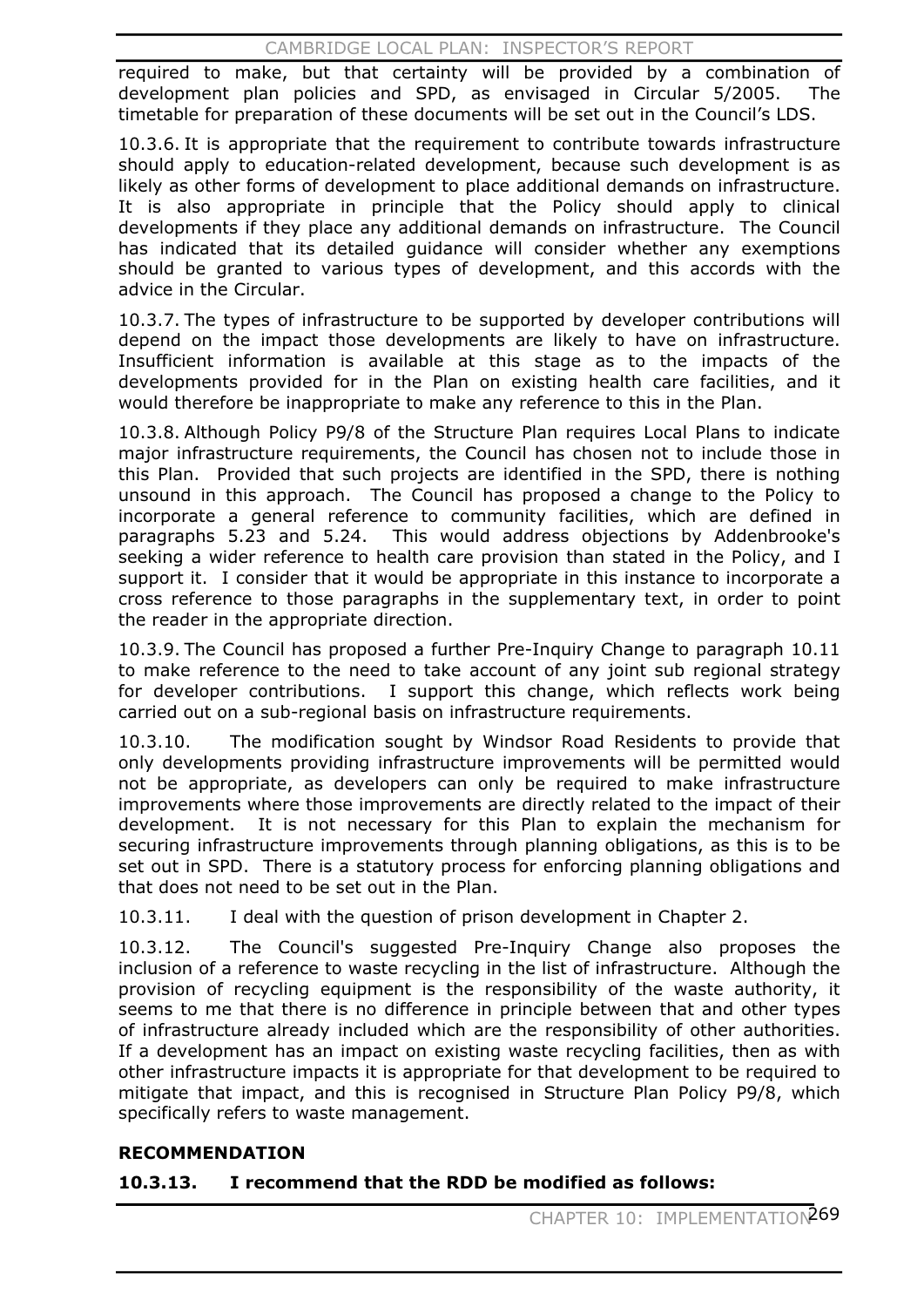- **(a) by the incorporation of SC 10.001, SC 10.002, and SC 10.003.**
- **(b) by the addition at the end of paragraph 10.10 of the following:**

**"Community facilities" are defined in paragraphs 5.23 and 5.24.** 

# **10.4 PARAGRAPH 8.9 (FDD) AND PARAGRAPH 10.6 (RDD)**

# **Objections**

Windsor Road Residents 366/44/DEP01/08\_09

366/39/DEP02/10\_06

# **Summary of Objections**

The paragraph should specify that, if necessary, developments will be delayed until sufficient funding for excellent infrastructure is available.

# **Inspector's Reasoning and Conclusions**

10.4.1. It is intended that infrastructure will be funded from a variety of sources, to be co-ordinated by the Infrastructure Partnership. It will be the responsibility of the Infrastructure Partnership to manage the provision of necessary infrastructure, and under these circumstances it would not be reasonable to delay development until all the relevant funding is secured.

# **RECOMMENDATION**

# **10.4.2. I recommend no modification to the RDD.**

# **10.5 PARAGRAPH 8.8 (FDD)**

# **Objections**

The House Builders Federation 362/17/DEP01/08\_08 Laing Homes Ltd 708/39/DEP01/08\_08 Wrenbridge Land Ltd 709/39/DEP01/08\_08 Taylor Woodrow Developments Limited 710/39/DEP01/08\_08

# **Summary of Objections**

- There are typographical errors in the paragraph.
- Actual contributions should be the subject of negotiations.

# **Inspector's Reasoning and Conclusions**

10.5.1. The typographical errors in paragraph 8.8 have been corrected in the RDD.

10.5.2. I deal with negotiation on contributions in Section 10.3 above.

# **RECOMMENDATION**

**10.5.3. I recommend no modification to the RDD.** 

# **10.6 PARAGRAPH 8.10 (FDD)**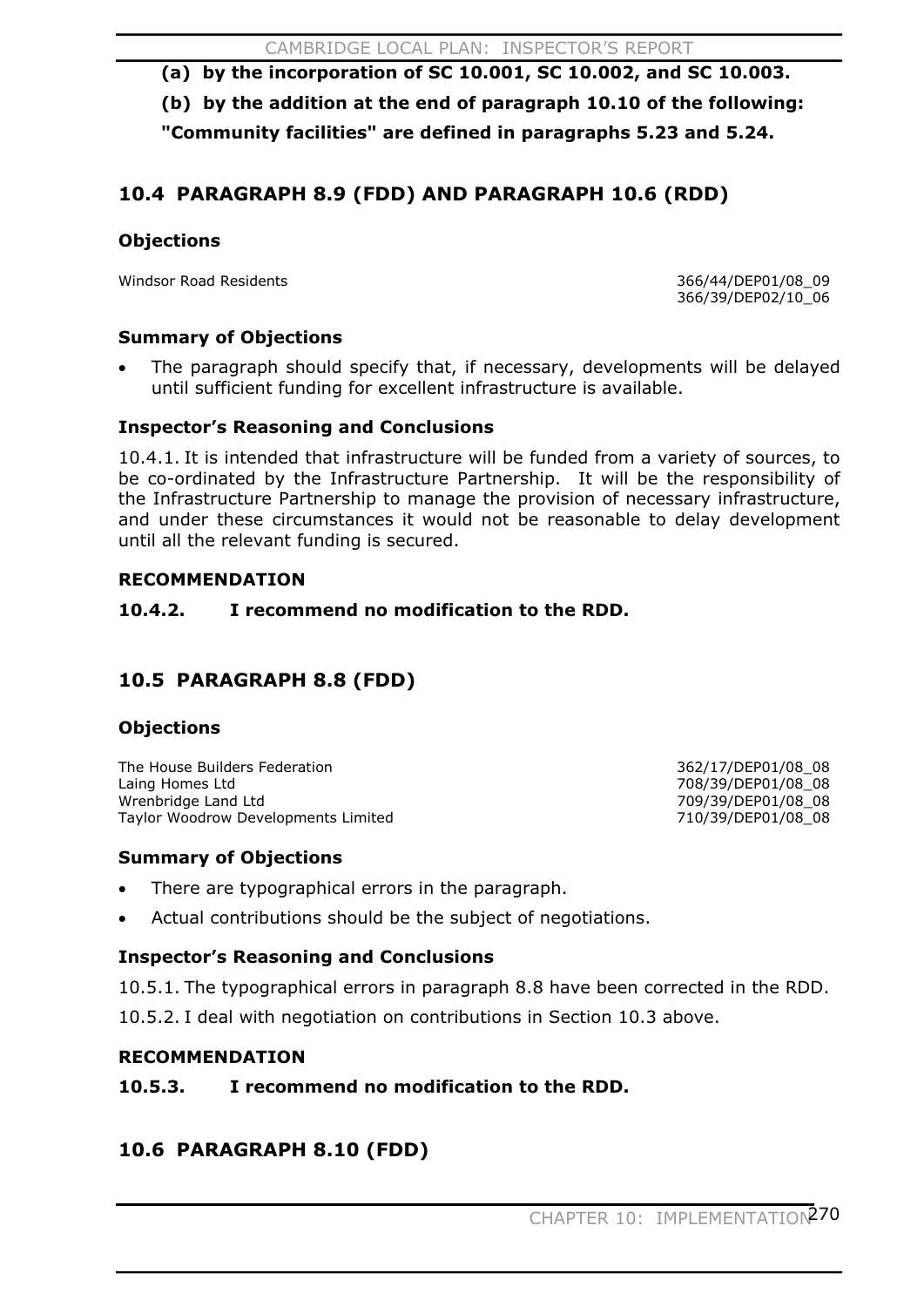#### **Objections**

The Marshall Group of Companies 66/16/DEP01/08 10 Trumpington Environmental Action Group (TEAG) 460/23/DEP01/08\_10 Laing Homes Ltd **208/50/DEP01/08\_10** Wrenbridge Land Ltd 709/50/DEP01/08\_10 Taylor Woodrow Developments Limited 710/50/DEP01/08\_10

### **Summary of Objections**

- It is inappropriate to require development sites to resolve existing deficiencies.
- The paragraph should reflect the latest guidance on planning obligations.
- Actual contributions should be the subject of negotiations.

#### **Inspector's Reasoning and Conclusions**

10.6.1. The Plan does not require new developments to address existing infrastructure deficiencies.

10.6.2. Paragraph 10.8 of the RDD, which replaces paragraph 8.10 of the FDD, has to an extent been overtaken by events, as Circular 1/97 has now been replaced by Circular 5/2005. Further changes to the planning obligations system might occur. The paragraph should be amended to take account of the current position and the need for the Council's planning obligations strategy to reflect any changes after the Plan has been adopted.

10.6.3. I deal with negotiation on contributions in Section 10.3 above.

#### **RECOMMENDATION**

#### **10.6.4. I recommend that the RDD be modified as follows:**

**In paragraph 10.8 delete everything after the first sentence and replace with:** 

**Circular 5/2005 is the current key source of guidance on the use of planning obligations. The City Council's Planning Obligations Strategy will need to be updated to reflect this and any further changes to government policy and planning legislation.**

# **10.7 PARAGRAPH 8.11 (FDD)**

#### **Objections**

Tesco Stores Ltd 372/5/DEP01/08\_11 Laing Homes Ltd 708/51/DEP01/08\_11 Wrenbridge Land Ltd 709/51/DEP01/08\_11 Taylor Woodrow Developments Limited  $710/51/DEF01/08$  11

#### **Summary of Objections**

- If there are policies on planning obligations in the SPG, they should be included within the Local Plan.
- Actual contributions should be the subject of negotiations.

#### **Inspector's Reasoning and Conclusions**

10.7.1. I deal with the issues raised in these objections in Section 10.3 above.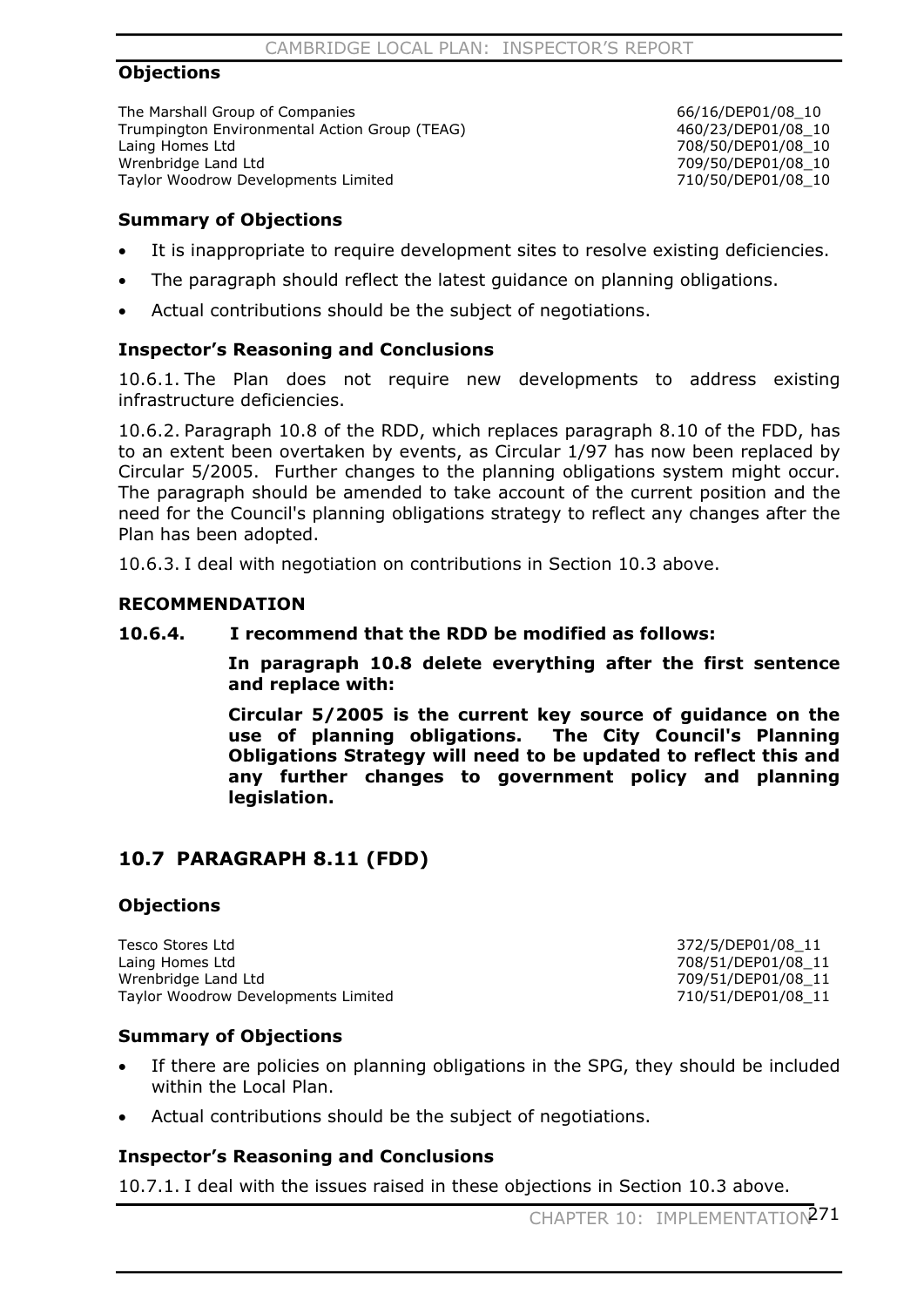### **RECOMMENDATION**

### **10.7.2. I recommend no modification to the RDD.**

# **10.8 PARAGRAPH 8.12 (FDD)**

#### **Objections**

The House Builders Federation 362/18/DEP01/08\_12 South Cambridgeshire District Council 461/3/DEP01/08\_12 Laing Homes Ltd 708/52/DEP01/08\_12 Wrenbridge Land Ltd<br>
Taylor Woodrow Developments Limited<br>
710/52/DEP01/08\_12 Taylor Woodrow Developments Limited

### **Summary of Objections**

- There are words missing from the end of the paragraph.
- Actual contributions should be the subject of negotiations.

### **Inspector's Reasoning and Conclusions**

10.8.1. This paragraph, numbered 10.10 in the RDD, is now complete.

10.8.2. I deal with negotiation on contributions in Section 10.3 above.

#### **RECOMMENDATION**

# **10.8.3. I recommend no modification to the RDD.**

# **10.9 PARAGRAPH 8.13 (FDD)**

#### **Objections**

The House Builders Federation 362/19/DEP01/08\_13 Laing Homes Ltd 708/53/DEP01/08\_13 Wrenbridge Land Ltd 709/53/DEP01/08 13 Taylor Woodrow Developments Limited  $710/53/DE$ PDFP01/08 13

#### **Summary of Objections**

- x Objection is made to the Council's intention to undertake regular reviews of the Planning Obligations Strategy and area transport plans, as the Plan should give certainty to developers in relation to individual site requirements, especially in the case of larger allocations.
- Actual contributions should be the subject of negotiations.

#### **Inspector's Reasoning and Conclusions**

10.9.1. The Council's intention is to prepare further guidance for the Areas of Major Change, which will identify infrastructure requirements and thus provide certainty to developers. The Council is aware of the need for this guidance to be prepared promptly so that development is not delayed unnecessarily. But it is unnecessary to make any change to the RDD to reflect the position.

10.9.2. I deal with negotiation on contributions in Section 10.3 above.

#### **RECOMMENDATION**

#### **10.9.3. I recommend no modification to the RDD.**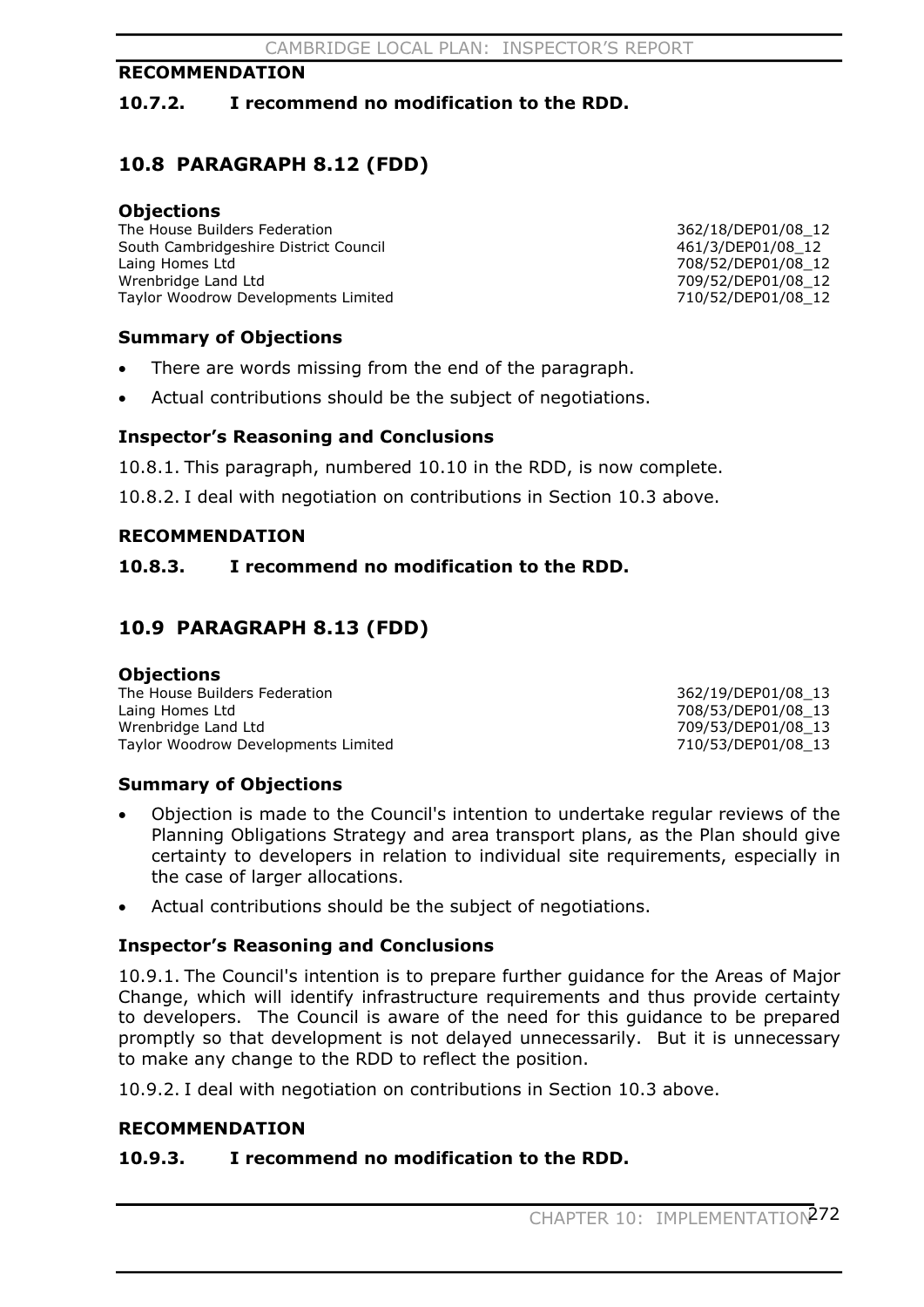# **10.10 POLICY 8/3 (FDD) AND POLICY 10/2 (RDD)**

### **Objections**

Cambridgeshire County Council 55/19/DEP01/08\_P03 Countryside Properties **68/26/DEP01/08\_P03** The House Builders Federation 362/20/DEP01/08\_P03 Windsor Road Residents 366/45/DEP01/08\_P03

Bidwells Property Consultants 396/54/DEP01/08 P03 South Cambridgeshire District Council 461/48/DEP02/10\_P02 Anne Campbell 2008/12/DEP02/10\_P02

366/40/DEP02/10\_P02

### **Summary of Objections**

- The Plan should be more specific about matters needing monitoring. In particular, prompt action will be necessary if any housing shortfall occurs.
- The Plan is seriously deficient and out of conformity with the RPG and emerging Structure Plan in not identifying delivery rates.
- In the event of a shortfall it will still be essential to ensure compliance with the safeguards in the Plan. Methods of guaranteeing and monitoring this and penalties for non-compliance should be stated.
- x Monitoring and review needs to take account of development in both the City and South Cambridgeshire.
- There should be a further review of the Green Belt to identify non-strategic sites that could be released as safeguarded land to be used if allocations do not come forward.

### **Inspector's Reasoning and Conclusions**

10.10.1. Policy 8/3 of the FDD has been deleted and replaced with Policy 10/2 of the RDD. This requires compliance with policies and development allocations in the Plan to be continuously monitored throughout the Plan period.

10.10.2. The Council intends to develop a robust planning framework for the urban extensions, and if this is carried out in good time there is no reason why it should hold up development in these areas. There remains the risk that any delay in preparation of this planning guidance may result in development not coming forward at the required rate. If this happens, the Council will need to be proactive in using all the powers available to it to bring forward alternative sites. Policy 10/2 and paragraph 10.15 make it clear what the Council is required to do. No further modification to the Plan is necessary in this regard. If action to bring forward alternative sites is necessary, there is nothing in the Plan to suggest that these developments should not be required to meet the infrastructure obligations set out in the Plan.

10.10.3. The absence from the Plan of delivery rates for housing does not lead the Plan to be seriously out of conformity with the Structure Plan.

10.10.4. The Council has acknowledged that the housing distribution figures in Policy P9/1 of the Structure Plan for Cambridge City and South Cambridgeshire are bracketed together, and the exact distribution of dwellings on developments which bridge the two local authorities will be decided through the master planning of each site. South Cambridgeshire District Council has objected that this should be recognised in the Plan. However, there is nothing inconsistent between Policy 10/2 of the RDD and the Structure Plan requirements, and nothing in that Policy that would prevent joint monitoring and a co-ordinated approach between the two authorities. No change to the Plan is necessary in this regard.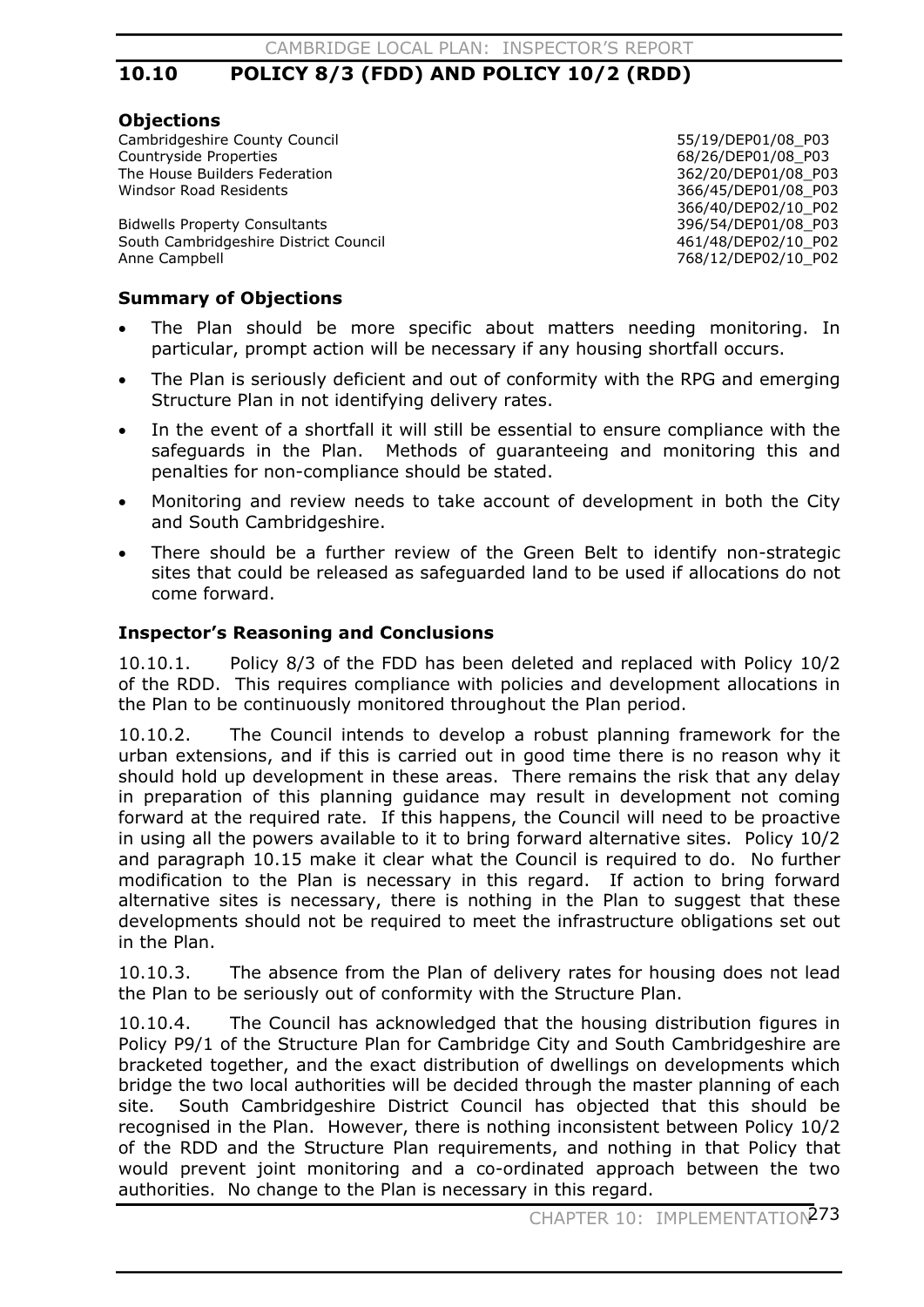CAMBRIDGE LOCAL PLAN: INSPECTOR'S REPORT

10.10.5. Footnote 3 of Table 5.1 indicates that the land to be released from the Green Belt includes a significant reserve of land for the post 2016 period. In the light of this there is no need to identify further sites to be released from the Green Belt in case any of the sites identified in the Plan do not come forward.

# **RECOMMENDATION**

# **10.10.6. I recommend no modification to the RDD.**

# **10.11 PARAGRAPH 8.17 (FDD) AND PARAGRAPH 10.15 (RDD)**

### **Objections**

The House Builders Federation 362/41/DEP01/08 17 Windsor Road Residents 366/67/DEP01/08\_17

366/71/DEP02/10\_15

# **Summary of Objections**

- Prompt action will be necessary if any housing shortfall occurs.
- In the event of a shortfall it will still be essential to ensure compliance with the safeguards in the Plan. Methods of guaranteeing and monitoring this and penalties for non-compliance should be stated.

# **Inspector's Reasoning and Conclusions**

10.11.1. I deal with these objections in Section 10.10.

### **RECOMMENDATION**

# **10.11.2. I recommend no modification to the RDD.**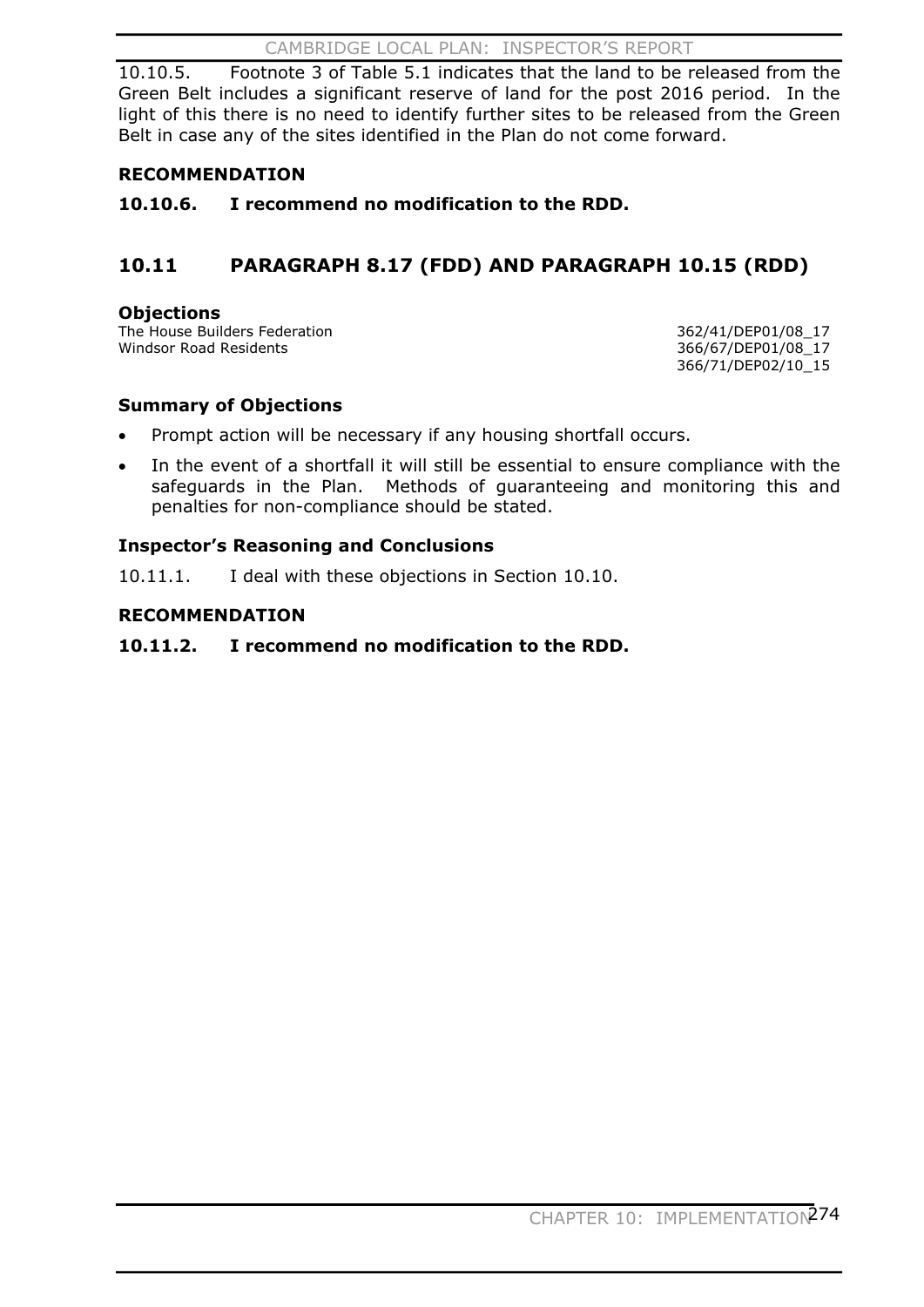# **11. APPENDICES**

# **11.1 ALL OF APPENDIX A**

#### **Objections**

The Bell Educational Trust 83/18/DEP02/OS The House Builders Federation 362/13/DEP02/OS

### **Pre-Inquiry Changes: CCC307 & SCOSRS.001**

#### **Summary of Objections**

- Any contributions sought towards providing open space should be dependent on the identification of a local deficiency, which new development would worsen. Standards should not be described as requirements.
- x Allotment provision should be part of an overall open space strategy for the whole City, and not limited to urban extensions. Alternatively the Bell School site should not have to make provision.

#### **Inspector's Reasoning and Conclusions**

11.1.1. There is no surplus open space in the City. As a result every housing development is likely to increase the need for open space and should provide open space, or help to improve existing open space, to meet the increase. Hence it is not inappropriate to use the word "requirement" in relation to meeting standards of open space provision for new development.

11.1.2. Section 4 of the Appendix explains the circumstances in which some kinds of provision will not be required for certain types of housing. The inclusion of the word "normally" in the first footnote to Table 2 implies that there might be circumstances where provision for children and teenagers would be required in one bedroom developments, and the Council does not respond to the objection to this. It seems to me that such provision would not be required, and in any case other material considerations would have to be taken into account. "Normally" should be deleted. There is also an error in setting out the standards, which proposed change CCC307 puts right. In addition proposed change SCOSRS.001 should also be made, in accordance with my conclusions in section 3.32.

11.1.3. In contrast to the position in relation to open space generally, there is sufficient allotment space to meet some increase in usage. However this would not meet the needs of the urban extensions, within which there should be new provision as part of new housing development. Hence the difference in the treatment of urban extensions and the rest of the City, in the standards. The Bell School site should not be made an exception, as it is situated in an urban extension.

#### **RECOMMENDATION**

**11.1.4. I recommend that the RDD be modified by the incorporation of CCC307 and SCOSRS.001, and by the deletion of "normally" in the first footnote to Table 2 in Appendix A.** 

# **11.2 ALL OF APPENDIX B**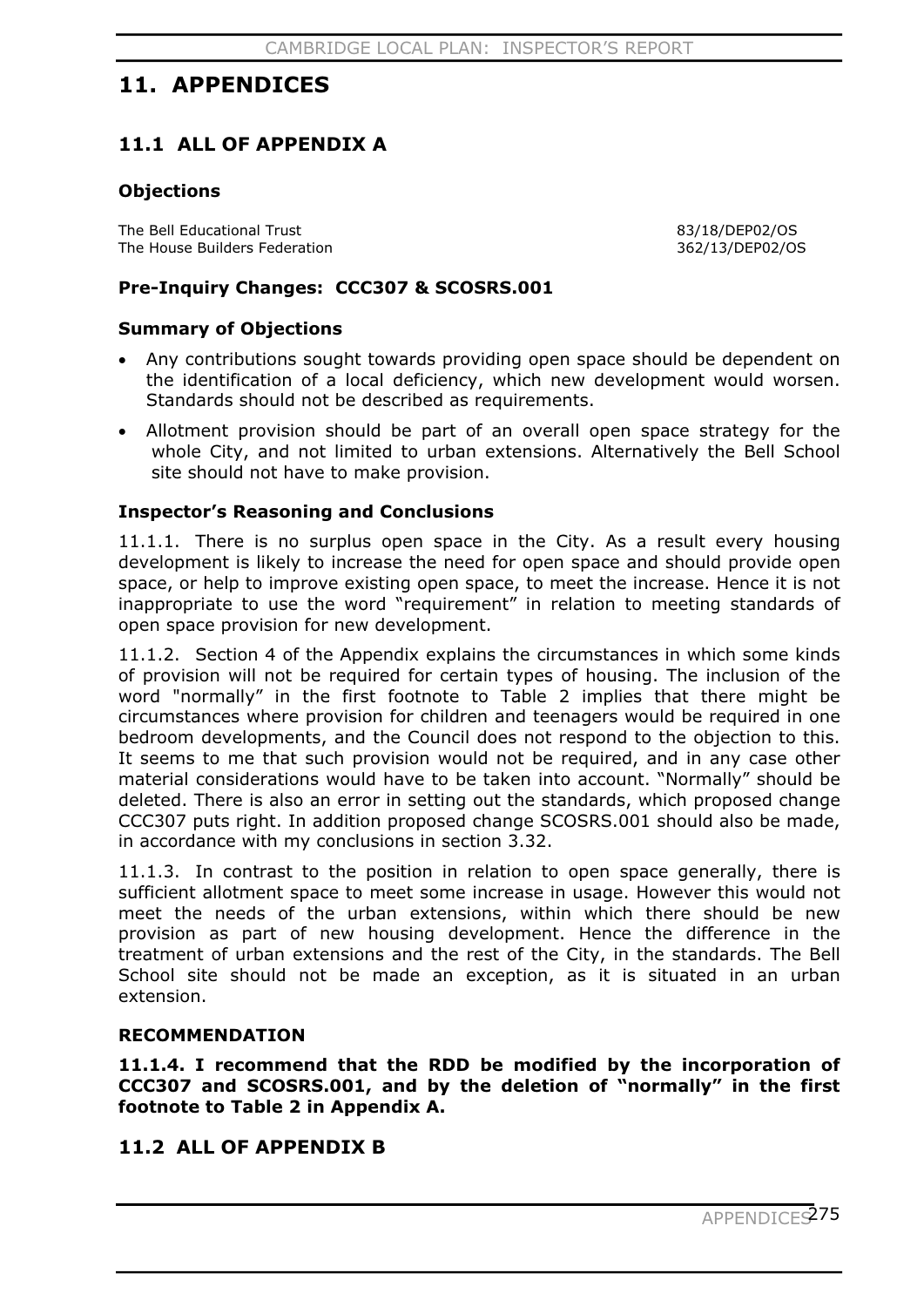#### **Objections**

Land Securities Group Plc 37/2/DEP02/04 P02

### **Summary of Objections**

The criteria to assess open space for protection under Policy 4/2 are inappropriate.

### **Inspector's Reasoning and Conclusions**

11.2.1. The criteria are not attempting a landscape assessment, but rightly deal with setting, character, environmental quality and the structure of the City, and with features which contribute to environmental importance. The recreational criteria do not solely cover sites of City-wide importance: it is perfectly possible for a site to make a major contribution to the recreational resources of a local area.

11.2.2. The objection to the wildlife/biodiversity criterion (2c) does not specify that any change is sought. Criterion 2c is worded differently from the other criteria. They require a site's contributions (to environmental importance) to be major contributions, whereas the wildlife test is merely that the site make a contribution to wildlife value etc.

11.2.3. On the face of it this test is too easily satisfied. However it is clear from the questions that are asked by the surveyor/decision maker when assessing the contribution a site makes that the contribution has to be important. In principle it is right that designated sites should be identified under a wildlife criterion. Designation criteria are not part of the Local Plan (see Chapter 4 of this report).

11.2.4. The wording of the wildlife part of the Appendix is not too lax, and no change is needed.

#### **RECOMMENDATION**

**11.2.5. I recommend no modification to the RDD.** 

# **11.3 ALL OF APPENDIX C (CPS)**

#### **Objections**

New Hall 42/6/DEP01/CPS Turnstone Estates **47/29/DEP01/CPS** Camstead Homes 74/15/DEP01/CPS The Bursars' Committee of the Cambridge Colleges 87/34/DEP01/CPS Downing College 305/3/DEP01/CPS Windsor Road Residents<br>
366/46/DEP01/CPS (378/14/DEP01/CPS) 378/14/DEP01/CPS James Development Co. Ltd Dernford (Regent) Ltd 391/24/DEP01/CPS Dr. P. G. I. Stovin 287/5/DEP02/CPS

# **Inspector's Reasoning and Conclusions**

#### **Summary of Objections**

There should be a separate parking standard for Colleges within the University of Cambridge, and a realistic level of employee parking on College and other student residential sites.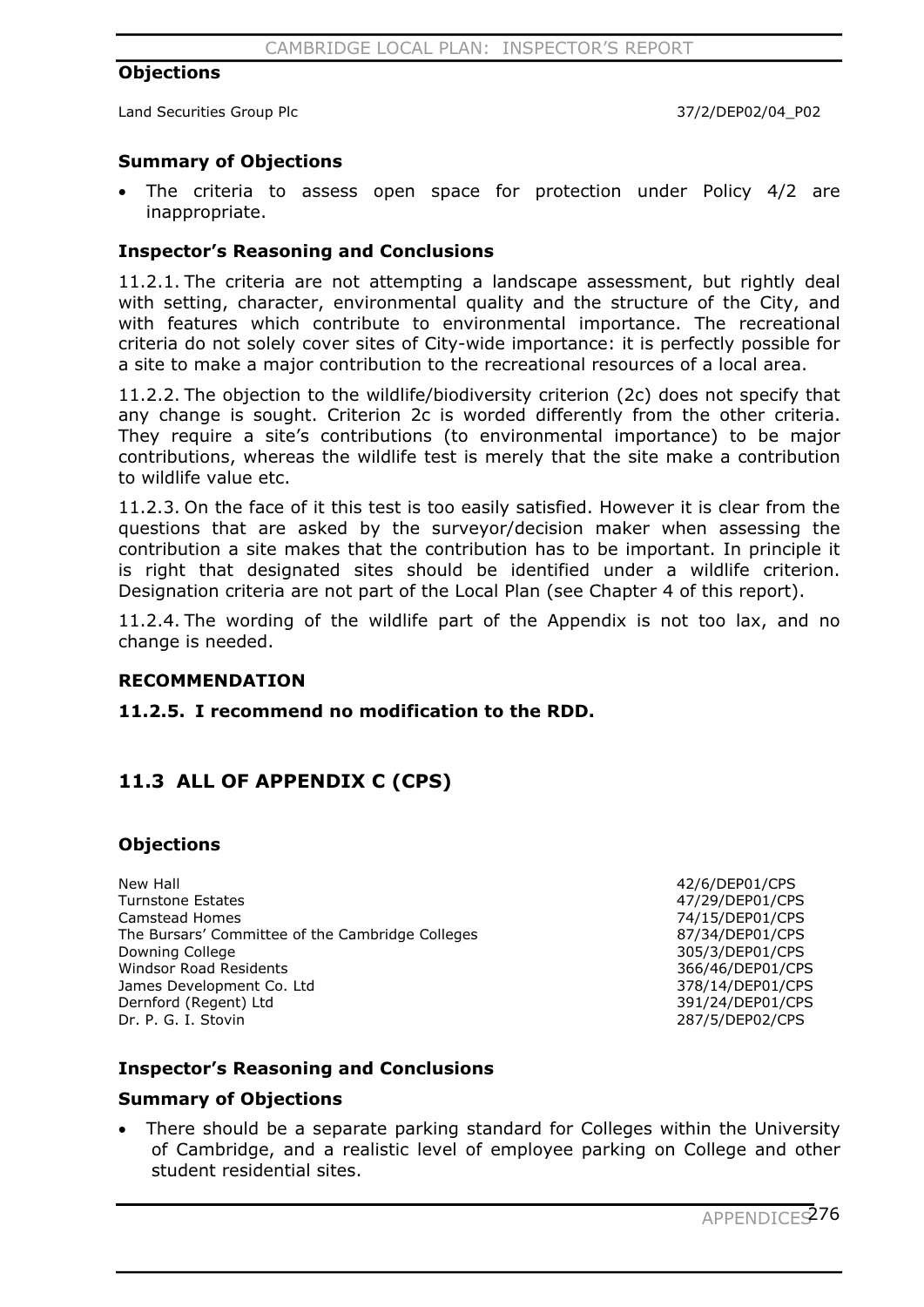- The parking standards for the controlled parking zone (CPZ) do not reflect the advice in PPG 13.
- The policy should support car free and minimal parking provision on sites with good access to public transport, services and facilities by means other than the car, or where the need for high-density development limits the potential for parking.
- The Colleges used for conferences and summer schools during vacations have a greater need for car parking.
- The parking standards are unrealistic without sufficient cheap frequent public transport being available at all times. Without this the parking provision should be greatly increased.
- The proposed standard of one space per house plus visitor parking should be a minimum.

# **Inspector's Reasoning and Conclusions**

11.3.1. I am not satisfied that these standards reflect the requirement in Policy P8/5 of the Structure Plan that parking standards should be expressed as maximum standards. I say more about that in relation to paragraphs 1.5 and 1.6 of Appendix C, but a change is also necessary to paragraph 1.1 to make it clear that the standards are maxima.

11.3.2. There is a significant level of access to public transport, cycling and walking within that part of the City included in the CPZ. Improvements to public transport and traffic management measures are also planned. Under these circumstances, the Council's approach in limiting the amount of parking further within the CPZ is sound, and is in line with Policy P8/5 and with the advice in PPG 13, which provides for a greater restriction on car parking in areas with good transport accessibility. PPG 13 also recognises that local authorities may adopt more rigorous standards than those set out in that advice, and in my view the circumstances pertaining in Cambridge justify that approach in the Plan.

11.3.3. There is no convincing evidence at present that the CPZ will discourage further sustainable development in the central area. However, this is a matter that the Council will need to monitor carefully. There are many attractive residential areas within the CPZ, and no evidence that the restriction on the provision of car parking in new developments in these areas is lessening the attraction of those areas for house purchasers. Households with more than one car will have the choice of living outside the CPZ, where a higher standard will apply.

11.3.4. The Council has also set out in the RDD the circumstances in which a higher level of car parking might be justified. However, there is no justification for permitting unlimited car parking, even at sites such as Addenbrooke's, given the advice in PPG3 that restricting car parking has a major influence on the means of transport chosen for journeys.

11.3.5. The extent of the CPZ is no longer shown on the Proposals Map, as its extent is governed by traffic regulation orders and so could change during the lifetime of the Plan.

11.3.6. The Council states that, in the case of College development including both a residential and non-residential component, the student residential standards in Table 2 would apply to the residential component and a non-residential component would be considered for additional parking depending on the standards for their respective uses (for example Table 5 or Table 6). However, as Table 6 is headed "Non-Residential Institutions" and the relevant use in that table is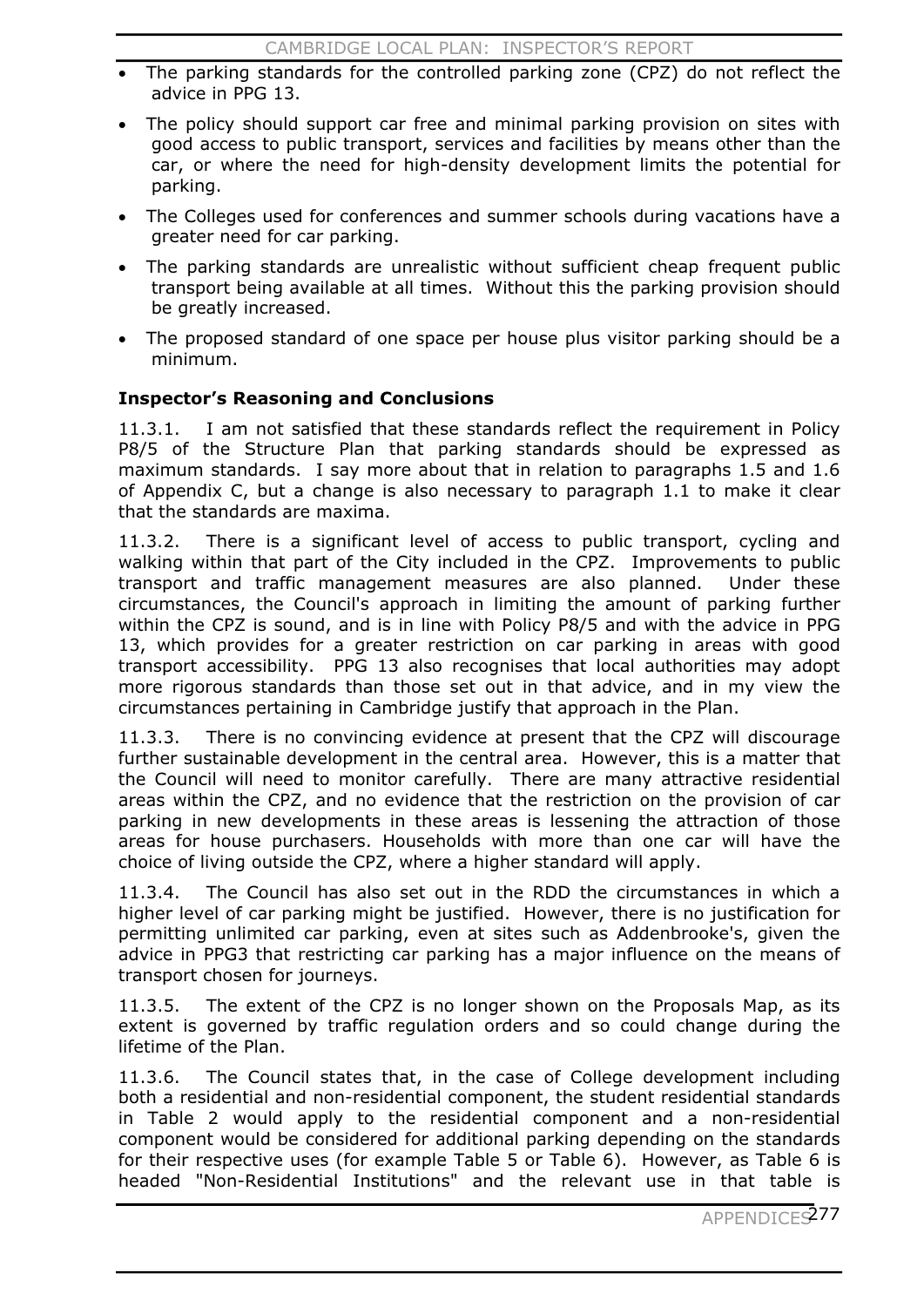described as "Non-residential higher and further education", Appendix C is far from clear in this respect. I therefore recommend a modification along the lines suggested by the Bursars' Committee of the Cambridge Colleges, although without the reference to shift working staff, as I consider that this is clearly dealt with in paragraph 1.7 of Appendix C.

11.3.7. The standard in the RDD for student residential accommodation where there is no proctorial control or where the accommodation will also house conference delegates is one per five bed spaces within the CPZ. Bearing in mind the high level of accessibility to public transport and other non car-borne modes of transport within the CPZ, I am not satisfied that a case has been made for more car parking to be permitted in this instance. The Council's approach of discouraging students from keeping cars is, in my view, sound in this congested area. The relaxation of the standard for conference use which was introduced into the RDD in response to one objection to Appendix C, is a concession that strikes a reasonable balance between competing needs, but outside conference times there is no reason why any more car parking should be available on such sites than would be permitted if no conference facilities were provided, because of the low level of need for cars amongst students. It is therefore appropriate to restrict the use of this car parking, and I see no reason why such a restriction should not be enforceable using reasonable means.

11.3.8. The standard in Table 2 for student residential accommodation where proctorial or alternative control exists is one space per 10 bed spaces or a pickup/drop-off area. The Council acknowledges that despite this wording a pickup and drop-off area could be included without regard to the standards, if appropriate to the particular proposed development. Table 2 is unclear in this respect, and I agree with the Bursars' Committee that clarification would be appropriate. therefore recommend a modification to reflect the Council's intention as described in its evidence. I

11.3.9. Some objections have suggested that the parking needs of the Colleges of Cambridge University are so distinct that they require a separate parking standard. The issues arising from the objections relating to College accommodation do suggest to me that there might be some benefit in adopting this course, bearing in mind the particular nature of University Colleges. However, no alternative wording has been suggested and I do not therefore recommend any modification to the Plan at this stage, although the Council may wish to consider the matter further when the parking standards are next reviewed.

# **RECOMMENDATION**

# **11.3.10. I recommend that the RDD be modified as follows:**

**a) In Paragraph 1.1 of Appendix C delete "appropriate" and replace with "maximum".** 

**b) In Appendix C insert the following after paragraph 2.3:** 

**It is recognised that there is a functional difference between a development which is entirely or largely for student residential accommodation, and the non-residential elements of Colleges where there may be a variety of other uses including administrative and teaching activities. In these circumstances it may be appropriate to make additional car parking provision commensurate with the relevant standards for such uses as "offices" and "higher and further education".** 

**c) in Table 2 of Appendix C in the row relating to student residential accommodation where proctorial control or alternative control on car**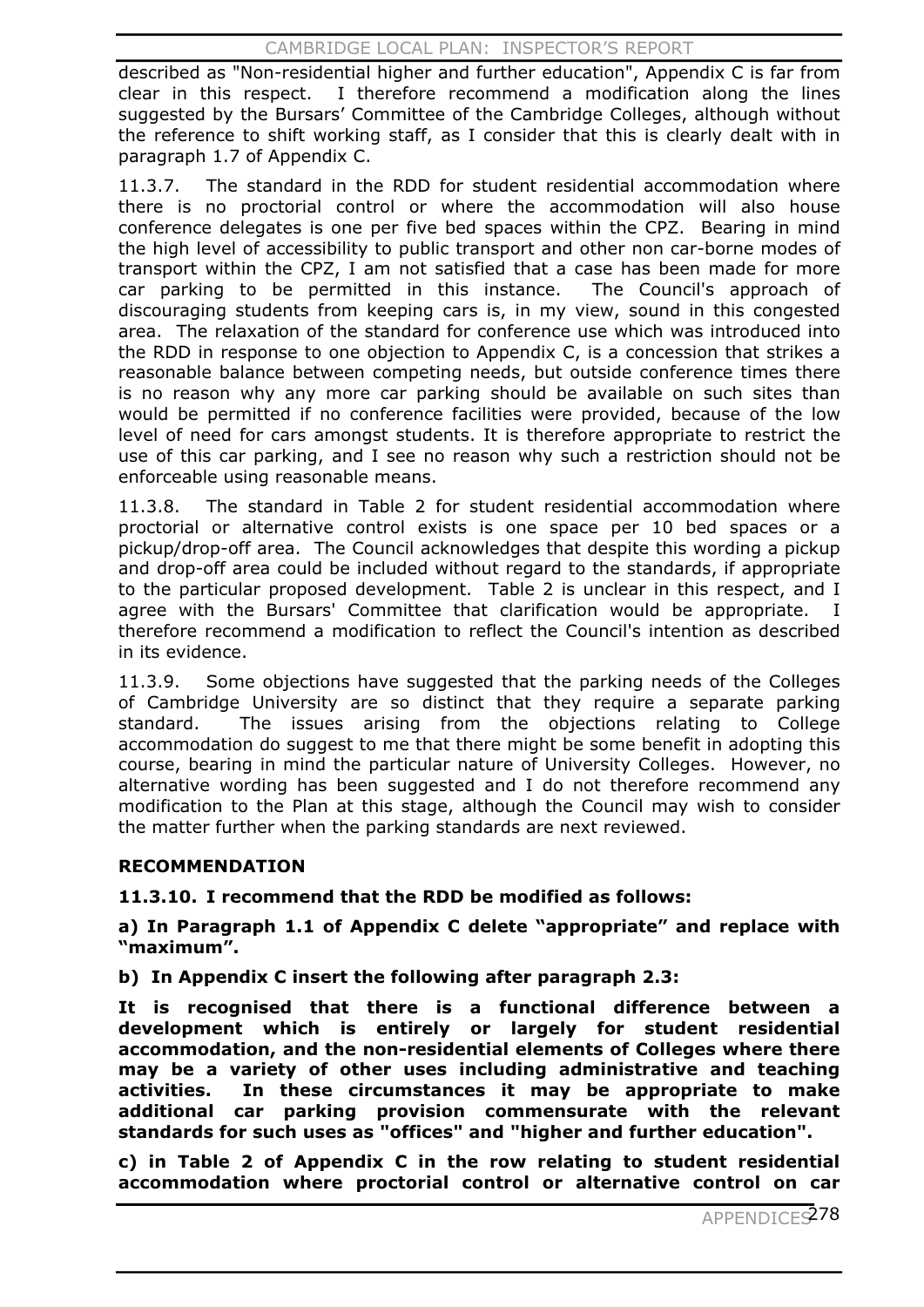**parking exist, delete both instances of "or an area for both pickup/dropoff at the end of term time and visitor parking" and in both cases replace with "a pickup and drop-off area could also be included if appropriate to the particular proposed development".** 

# **11.4 CPS PARAGRAPH 1.2**

#### **Objections**

St. Faith's School 2007 and 2007 and 2007 and 2007 and 2007 and 2007 and 2007 and 2007 and 2007 and 2007 and 20

#### **Summary of Objections**

• The parking standard for schools should take into account the need for staff to work late.

#### **Inspector's Reasoning and Conclusions**

11.4.1. The RDD has increased the standard for non-residential schools, and also acknowledges the need for additional parking in certain circumstances, for example where there is shift working and non car travel options are not viable.

#### **RECOMMENDATION**

#### **11.4.2. I recommend no modification to the RDD.**

# **11.5 CPS PARAGRAPH 1.4**

#### **Objections**

Cambridgeshire County Council 55/71/DEP02/CPS1\_4

#### **Summary of Objections**

The paragraph should refer to users of new development. If no on-site car parking can be provided on a site that is not a reason by itself to refuse planning permission. There should be a clear policy position on car free housing.

#### **Inspector's Reasoning and Conclusions**

11.5.1. This paragraph clearly relates to the users of new development, without any change to the wording. It is implicit in the standard that under certain circumstances car free housing might be permitted. No further changes are necessary in this regard.

#### **RECOMMENDATION**

**11.5.2. I recommend no modification to the RDD.** 

# **11.6 CPS PARAGRAPH 1.5**

**Objections**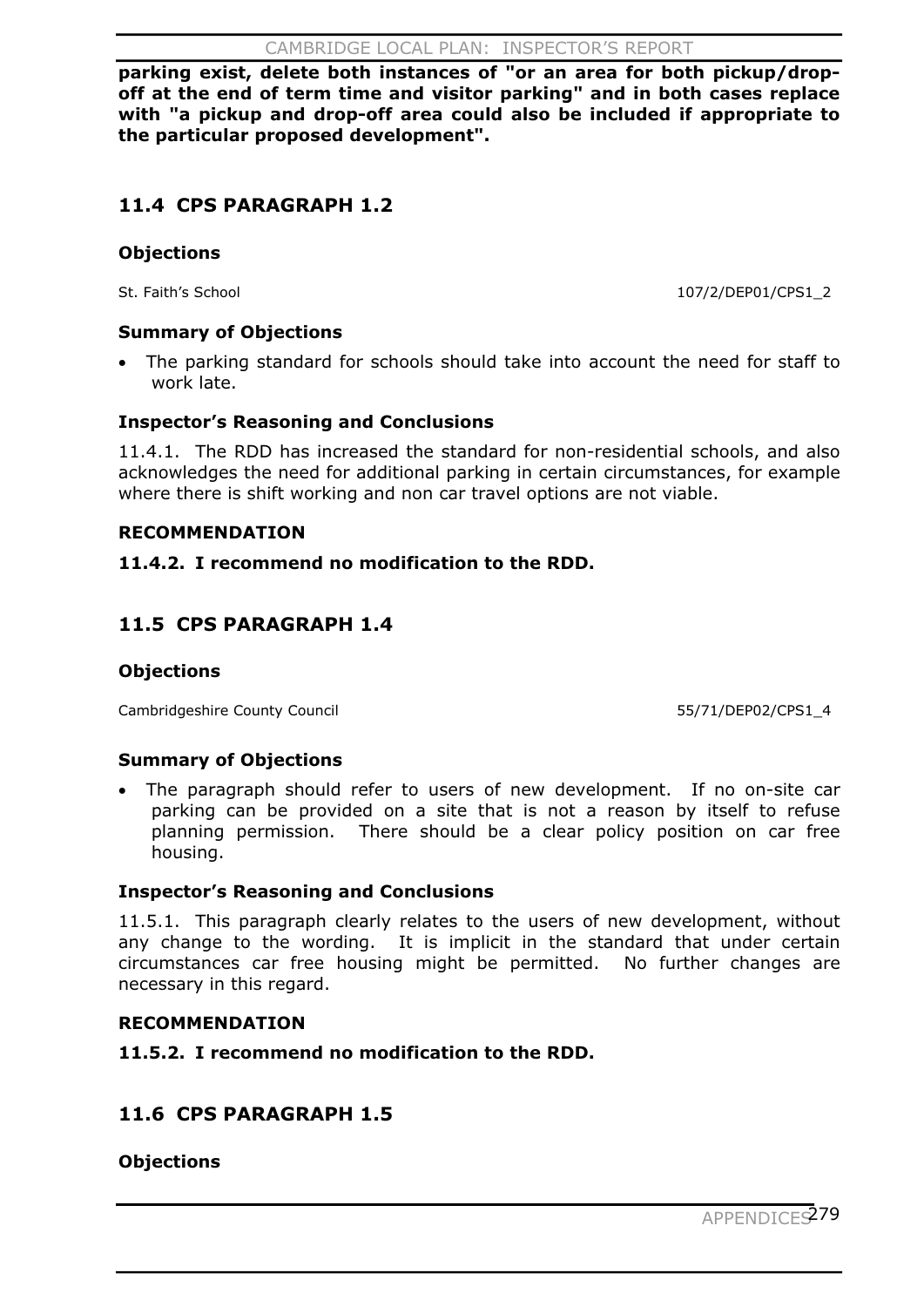Cambridgeshire County Council 55/72/DEP02/CPS1\_5

#### **Summary of Objections**

• All parking standards should be maxima.

#### **Inspector's Reasoning and Conclusions**

11.6.1. Paragraph 1.1 of the RDD notes that the standards set out in the document should not be exceeded. I have recommended above a modification making it clear that the standards are a maximum. However, the statement within paragraph 1.5 of the RDD that the stated levels of car parking within the CPZ are a maximum implies that levels outside the CPZ are not a maximum, contrary to PPG 13 advice. Furthermore, the second sentence conflicts with the advice in PPG that there should be no minimum standards other than parking for disabled people, and that local authorities should not require developers to provide more spaces than they themselves wish, other than in exceptional circumstances. There is no convincing evidence to warrant not following PPG 13 in this case, and the paragraph should therefore be deleted from the RDD.

#### **RECOMMENDATION**

**11.6.2. I recommend that the RDD be modified by the deletion of paragraph 1.5 of Appendix C.** 

# **11.7 CPS PARAGRAPH 1.6**

#### **Objections**

Cambridgeshire County Council 55/73/DEP02/CPS1\_6

#### **Summary of Objections**

This provision appears to be contrary to the principle in PPG 13 that there should be no minimum standards for development other than parking for disabled people. It is not thought possible that car free development can be achieved outside the CPZ because there is no mechanism in place to discourage the use of the private car by removal of parking permit, and without on-site parking cars will simply park on the street.

#### **Inspector's Reasoning and Conclusions**

11.7.1. This paragraph is also in conflict with the advice in PPG 13, as it implies a minimum level of parking unless certain unexceptional conditions are met, and ignores the advice in PPG 13 that developers should not be required to provide more spaces than they wish, other than in exceptional circumstances. PPG 13's advice is that on-street parking controls should be introduced to minimise the potential displacement of parking where on-site parking is being limited. The displacement of parking onto the street is not a reason for applying a minimum parking standard, other than in the exceptional circumstances envisaged in paragraph 51 of PPG 13.

#### **RECOMMENDATION**

**11.7.2. I recommend that the RDD be modified by the deletion of paragraph 1.6 of Appendix C.**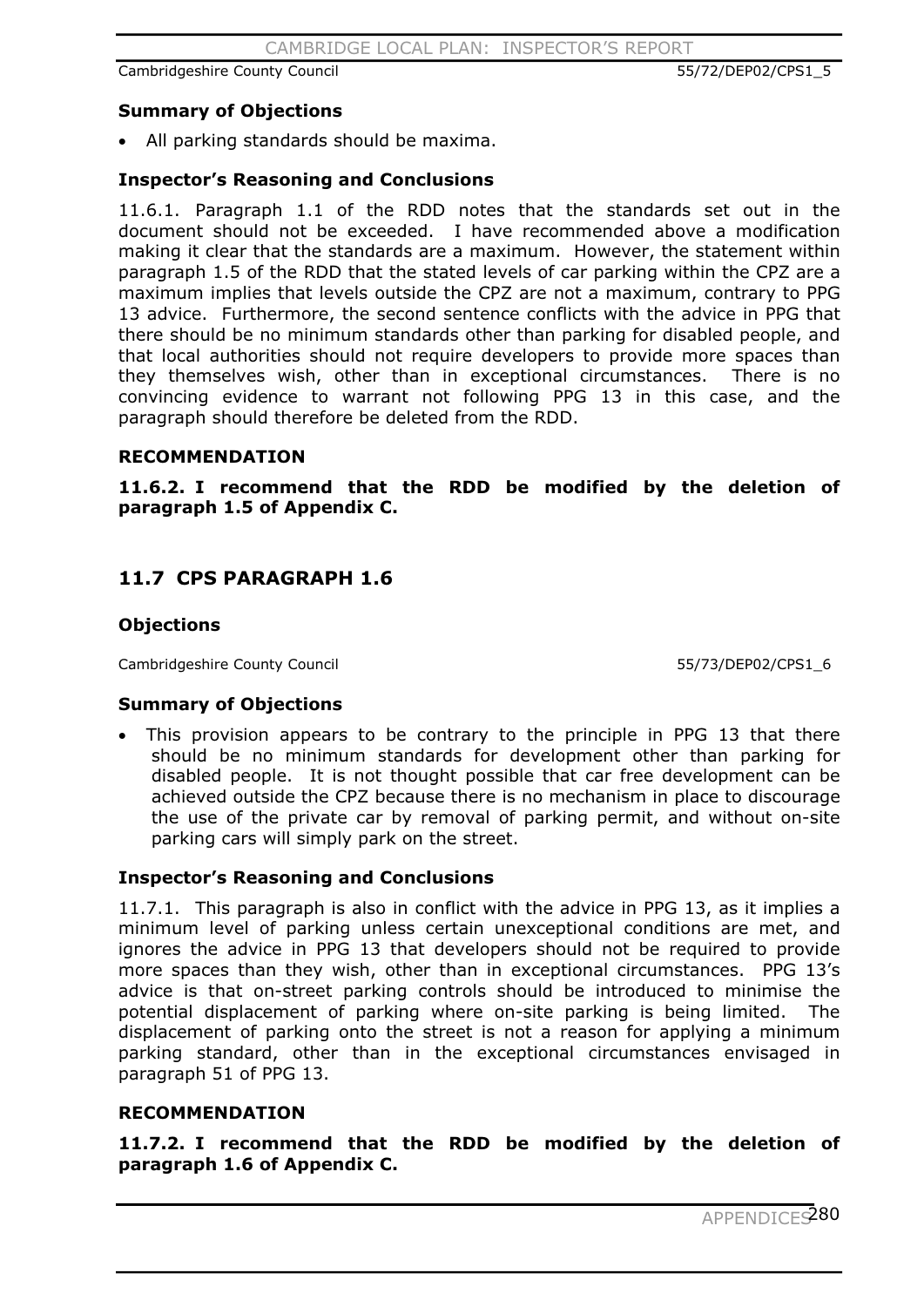# **11.8 CPS PARAGRAPH 1.7**

### **Objections**

Cambridgeshire County Council 55/74/4/DEP02/CPS1\_7

#### **Summary of Objections**

Paragraph 1.7 should be removed as it is unnecessary and would cause problems for officers trying to apply the standards.

### **Inspector's Reasoning and Conclusions**

11.8.1. It is always possible that there will be exceptional circumstances where there might be a justification for exceeding the maximum parking standards, and PPG 13 does not advise against this. It is not clear why this paragraph should cause difficulties in application of the standards, and as it provides some guidance as to the circumstances where standards might be justifiably exceeded, I do not recommend any changes to it.

#### **RECOMMENDATION**

**11.8.2. I recommend no modification to the RDD.** 

# **11.9 CPS PARAGRAPH 1.8**

### **Objections**

Cambridgeshire County Council 55/75/DEP02/CPS1\_8

#### **Summary of Objections**

Paragraph 1.8 should be removed as it is unnecessary and would cause problems for officers trying to apply the standards.

# **Inspector's Reasoning and Conclusions**

11.9.1. It does not appear unreasonable to identify the situation described in paragraph 1.8 as one where parking in excess of the maximum standard might be considered. It is not clear why this paragraph would cause problems in the application of the standards. I do not recommend any changes to it

#### **RECOMMENDATION**

#### **11.9.2. I recommend no modification to the RDD.**

# **11.10 CPS TABLE 1**

#### **Objections**

Paul Farmer 261/1/DEP01/CPST1 The House Builders Federation 362/25/DEP01/CPST1

# **Summary of Objections**

x Concern is expressed as to the number of car parking spaces to be allowed per dwelling in the Station Road development.

APPENDICE<sub>281</sub>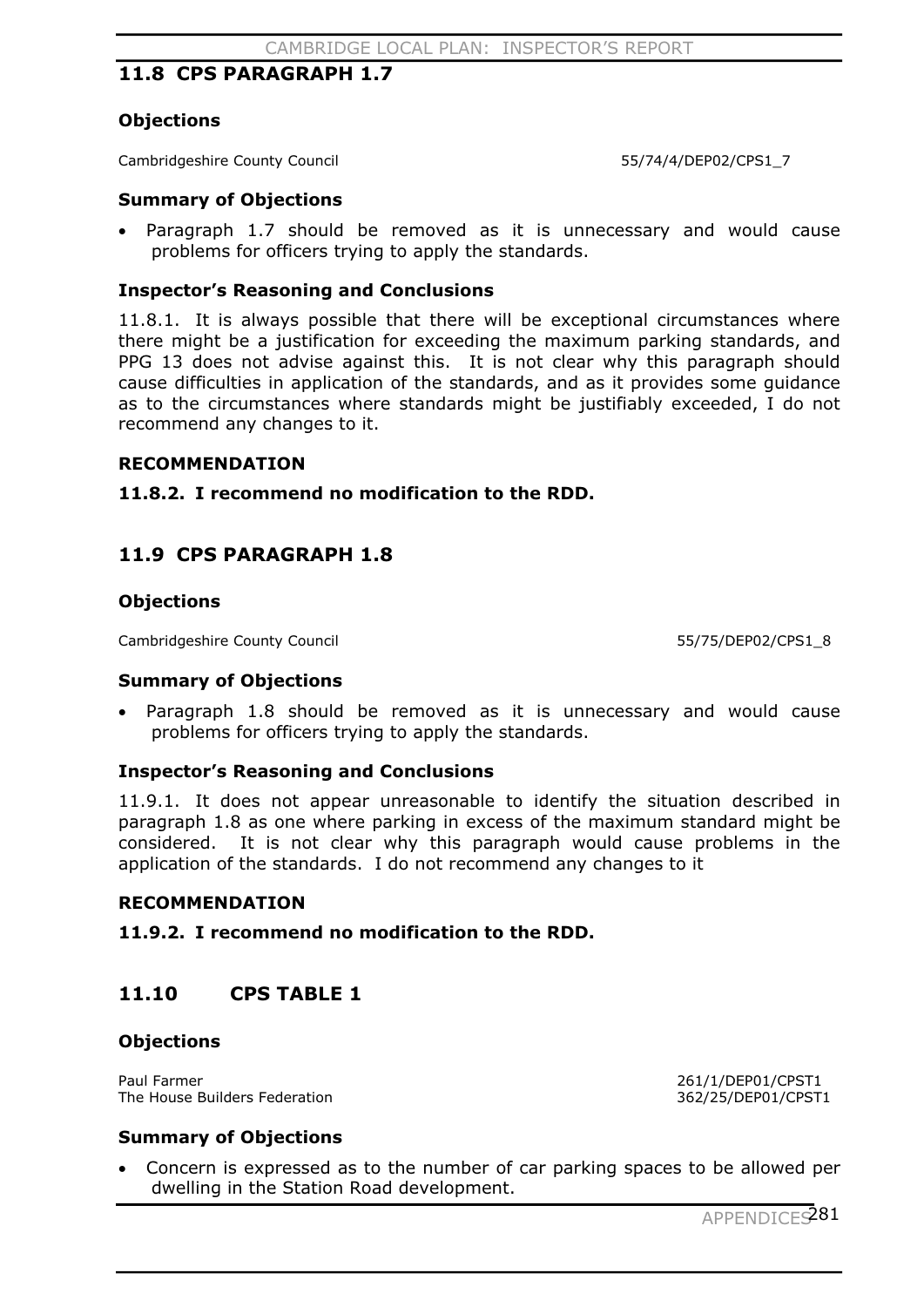The standards are not realistic or achievable in respect of all sites, as they fail to take account of the fact that residents will still wish to use cars, even if they have access to a range of alternative transport modes.

# **Inspector's Reasoning and Conclusions**

11.10.1. Car parking standards are not intended to be a reflection of current car ownership. The Council is aiming at changing transport patterns by encouraging a shift away from use of the private car towards more sustainable means of travel, and this aim accords with PPG 13. The different standard as between sites within and outside the CPZ also reflects the availability of public transport across the City. There is no evidence that the standards proposed are unrealistic or unachievable, or that inadequate car parking provision would deter developers and house buyers. Demand for on-street parking can be addressed by the imposition of parking restrictions.

# **RECOMMENDATION**

# **11.10.2. I recommend no modification to the RDD.**

# **11.11 CPS TABLE 2**

### **Objections**

The Bursars' Committee of the Cambridge Colleges 87/31/DEP01/CPST2

Peter Luard 724/4/DEP01/CPST2 The Bursars' Committee of the Cambridge Colleges 87/7/DEP02/CPST2

87/33/DEP01/CPST2

### **Summary of Objections**

- The standard for student residential accommodation where proctorial or alternative control exists should be one space for every 10 bed spaces together with an area for pick-up/drop-off and visitor parking.
- On sites where there is no proctorial control, there should be no differentiation between sites within and outside the SPZ.
- The parking standards for residential schools should be increased.
- In the case of student residential accommodation where proctorial control does not exist or where it does exist but the development will house conference delegates, the requirement for controls to limit the use of car parking outside conference times should be removed.

# **Inspector's Reasoning and Conclusions**

11.11.1. The parking standards for residential schools in the RDD have been increased above those shown in the FDD. There is no convincing evidence that there is any need for a greater level of parking for residential schools than shown in Table 2 as now drafted.

11.11.2. I deal with the remainder of these objections above.

#### **RECOMMENDATION**

11.11.3. **I recommend no modification to the RDD.**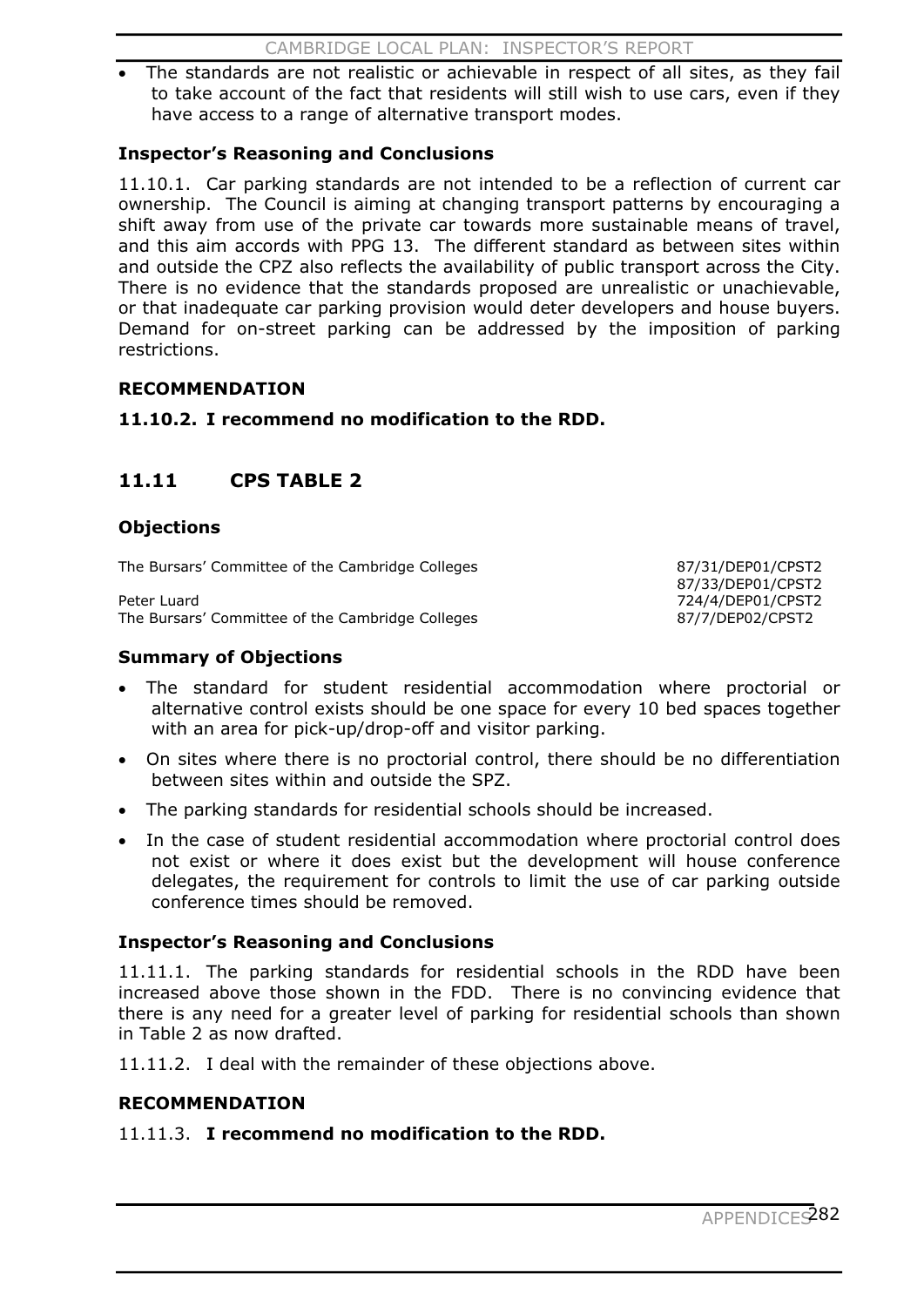# **11.12 CPS TABLE 3**

### **Objections**

Marks and Spencer Plc 367/7/DEP01/CPST3 Tesco Stores Ltd<br>
WM Morrison Supermarkets Plc<br>
272/1/DEP01/CPST3<br>
372/1/DEP01/CPST3 WM Morrison Supermarkets Plc

# **Pre-Inquiry Changes: CCC308**

#### **Summary of Objections**

The standards for retail developments should not be more restrictive than the national standards set out in PPG 13.

### **Inspector's Reasoning and Conclusions**

11.12.1. Annex D of PPG 13 contains maximum parking standards for a range of major developments, including retail. It advises that the level set out in Annex D should be applied as a maximum, but local planning authorities may adopt more rigorous standards where appropriate. The standards for food retail developments in Table 3 of Appendix C to the RDD are somewhat higher than those in the FDD, but they are below the standards in PPG 13.

11.12.2. In my view Cambridge does have characteristics that set it apart from a number of other areas in the country, including its compact and densely developed urban area, the constraints around the City, the high proportion of single person households, the lower than average car ownership, the high levels of traffic congestion, the good public transport accessibility, and higher levels of cycling. It is also important, given the shortage of available land within Cambridge to meet a number of development pressures, to exercise restraint over the amount of space taken up by car parking. In these circumstances, I am satisfied that the Council is justified in adopting a lower parking standard for retail development.

11.12.3. The Council has acknowledged the potential problems that its approach may lead to, but it is by no means clear that restricting parking at food stores would be ineffective in influencing travel by car, particularly given the other policies relating to public transport accessibility that will apply in the new urban extensions. Nor is it clear that new food store provision can help to reduce car journeys overall. If difficulties such as on-street parking were to occur as a result of the Council's approach, these could be addressed by the imposition and enforcement of parking controls.

11.12.4. The Council has proposed a Pre-Inquiry Change, CCC308, which I support, to correct a minor typographical error in Table 3. recommend no change to the Plan in this regard. Otherwise, I

#### **RECOMMENDATION**

**11.12.5. I recommend that the RDD be modified by the incorporation of Pre-Inquiry Change CCC308.** 

# **11.13 CPS TABLE 5**

#### **Objections**

Network Rail 370/19/DEP01/CPST5

APPENDICES283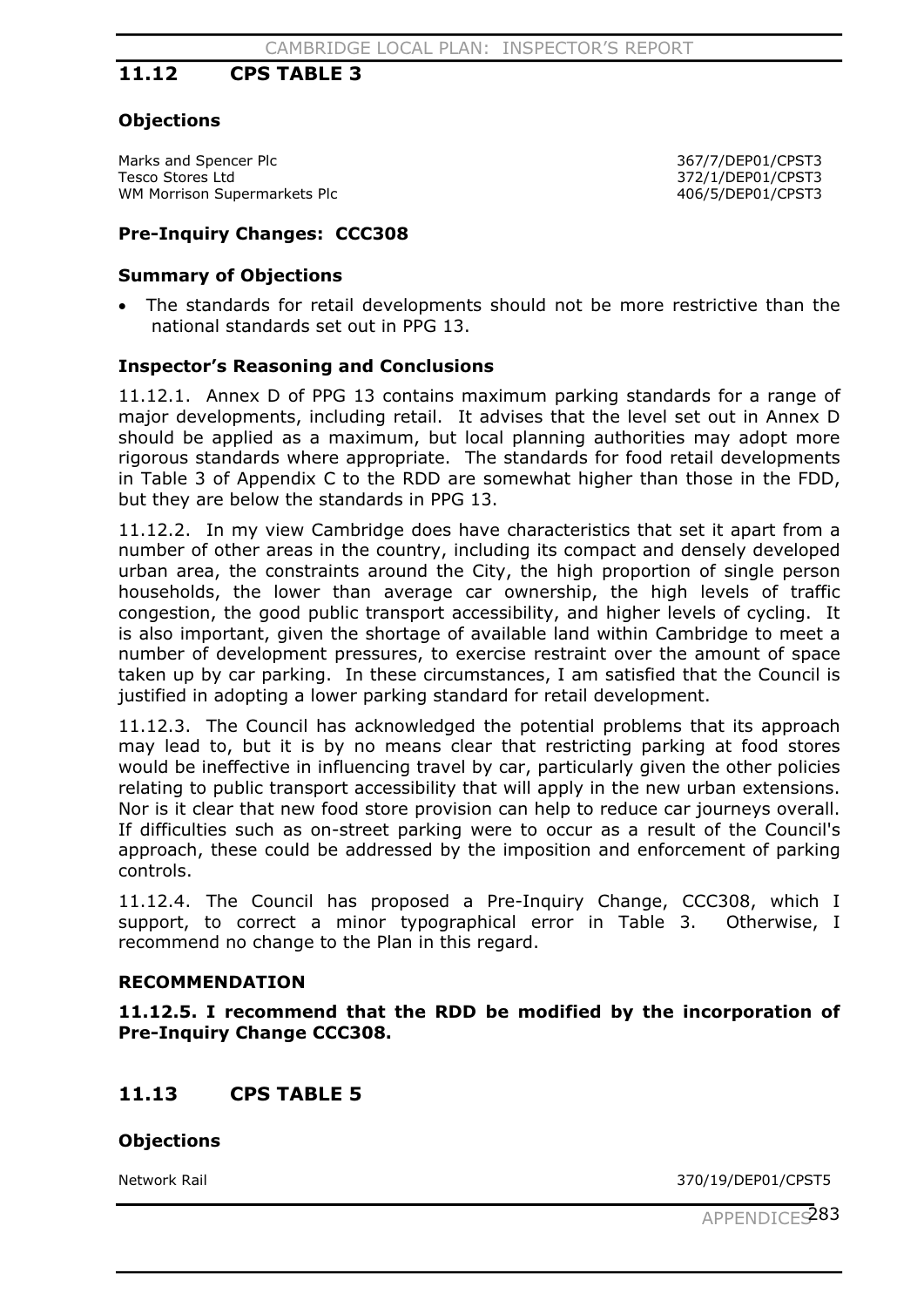#### **Summary of Objections**

Parking for offices within the CPZ should be one space per 60 square metres.

#### **Inspector's Reasoning and Conclusions**

11.13.1. The level of car parking permitted for business and industrial uses within the CPZ is now higher in the RDD than originally proposed in the FDD. However, it has not been increased to the one space per 60 square metres suggested in this objection. The CPZ is an area of very high public transport accessibility, where it is appropriate to restrict car parking provision, particularly given the particular characteristics of Cambridge. The standards proposed in Table 5 appear to be sound, and I recommend no change.

#### **RECOMMENDATION**

#### **11.13.2. I recommend no modification to the RDD.**

### **11.14 CPS TABLE 6**

#### **Objections**

Peter Luard 724/3/DEP01/CPST6

#### **Summary of Objections**

• The parking standards for non-residential schools should be increased.

#### **Inspector's Reasoning and Conclusions**

11.14.1. The parking standards for non-residential schools in the RDD have been increased above those shown in the FDD. There is no convincing evidence that there is any need for a greater level of parking for non-residential schools than shown in Table 6 as now drafted.

#### **RECOMMENDATION**

#### **11.14.2. I recommend no modification to the RDD.**

### **11.15 ALL OF APPENDIX D (BPS)**

#### **Objections**

New Hall 42/7/DEP01/BPS Downing College 305/2/DEP01/BPS The House Builders Federation 362/26/DEP01/BPS Land Securities Group Plc 37/17/DEP02/BPS Cambridge Cycling Campaign 437/1/DEP02/BPS Jonathan Larmour 776/14/DEP02/BPS

819/1/DEP02/BPS

#### **Summary of Objections**

There should be a separate cycle parking standard for colleges within the University of Cambridge. The standards do not reflect student cycle ownership, which is much lower in practice.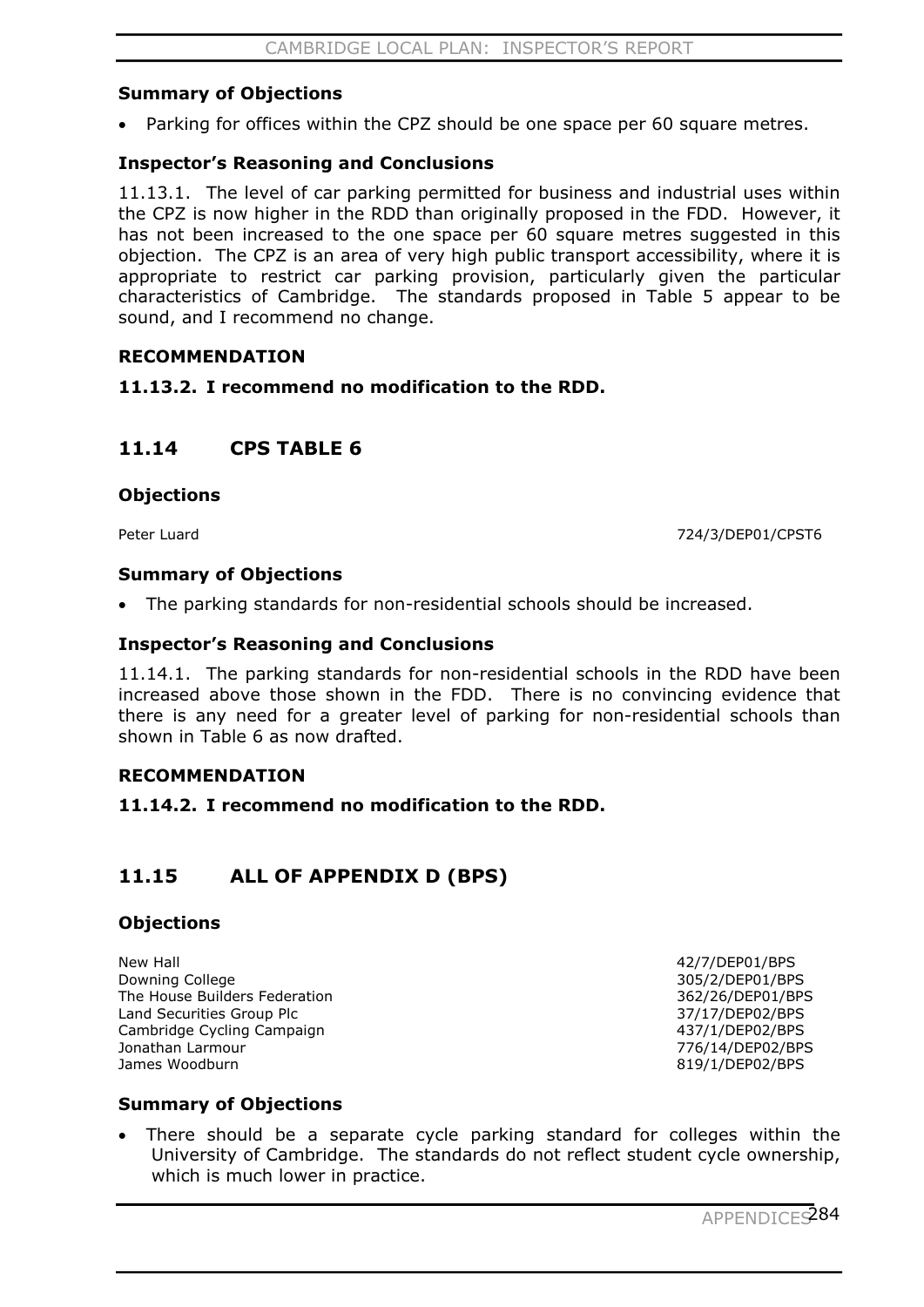- The standards for dwellings are too onerous.
- The standards should be mandatory with only limited flexibility and enforcement made easier.
- The standards are inadequate, especially for students.
- Cycle racks should be as close as possible to main entrances. High capacity stands should not be encouraged.

#### **Inspector's Reasoning and Conclusions**

11.15.1. The plan has a separate standard for student accommodation, and distinguishes between locations within the historic core and elsewhere in the City. It is not clear to me that there would be any benefit from making any further distinction between Cambridge University Colleges and other student accommodation. I deal with the question of numbers and type of provision for student accommodation below in section 11.17.

11.15.2. The level of cycle theft in Cambridge is high, and in view of the importance of cycling as a means of transport in this area it is necessary to require some form of cycle storage in new developments. In the RDD the cycle parking standards now require a covered lockable enclosure, which for individual houses could be in the form of a shed or garage. This will allow cycle parking to be provided without unnecessary use of land. Whilst some objectors have argued that the standards are too high, others have objected that they are too low, and there is certainly a great deal of unofficial parking of bicycles around the City which points to the shortage of official parking. On balance, I consider that overall the standards represent a reasonable requirement.

11.15.3. The Plan can only go so far in setting out the standard to be required of developers. It is then up to the City Council to ensure that those standards are adhered to. However, there may always be exceptional circumstances where the Council determines that the need to provide cycle parking is outweighed by other relevant considerations, and the Plan would be too inflexible if it did not allow those circumstances to be taken into account.

11.15.4. Changes incorporated into the RDD address some of the objections concerning accessibility and security of cycle parking. In addition, Pre-Inquiry change SC BPS.001 (see section 11.16 below) adds a requirement that residential cycle parking should be easily accessible and convenient to use, and clarifies the requirement for covered parking for cycle parking for employees. The change would also clarify the bullet point relating to flexibility. I support these changes as they add clarity to the Plan.

11.15.5. Objection is made to the inclusion on page 155 of the Plan of a diagram of high-capacity racks. The Council makes it clear that such racks would only be acceptable in certain circumstances, but the inclusion of the diagram is helpful and I do not find the objections to this type of rack convincing enough to warrant omitting the diagram from the Plan.

11.15.6. There is a typographical error in Table 4, and I recommend a modification to address that.

#### **RECOMMENDATION**

### **11.15.7. I recommend that the RDD be modified as follows:**

**In table 4 of appendix D - a) in row 3 column 1 after "non-residential higher and" add "further education" and b) in row 3 column 2 delete "further education".**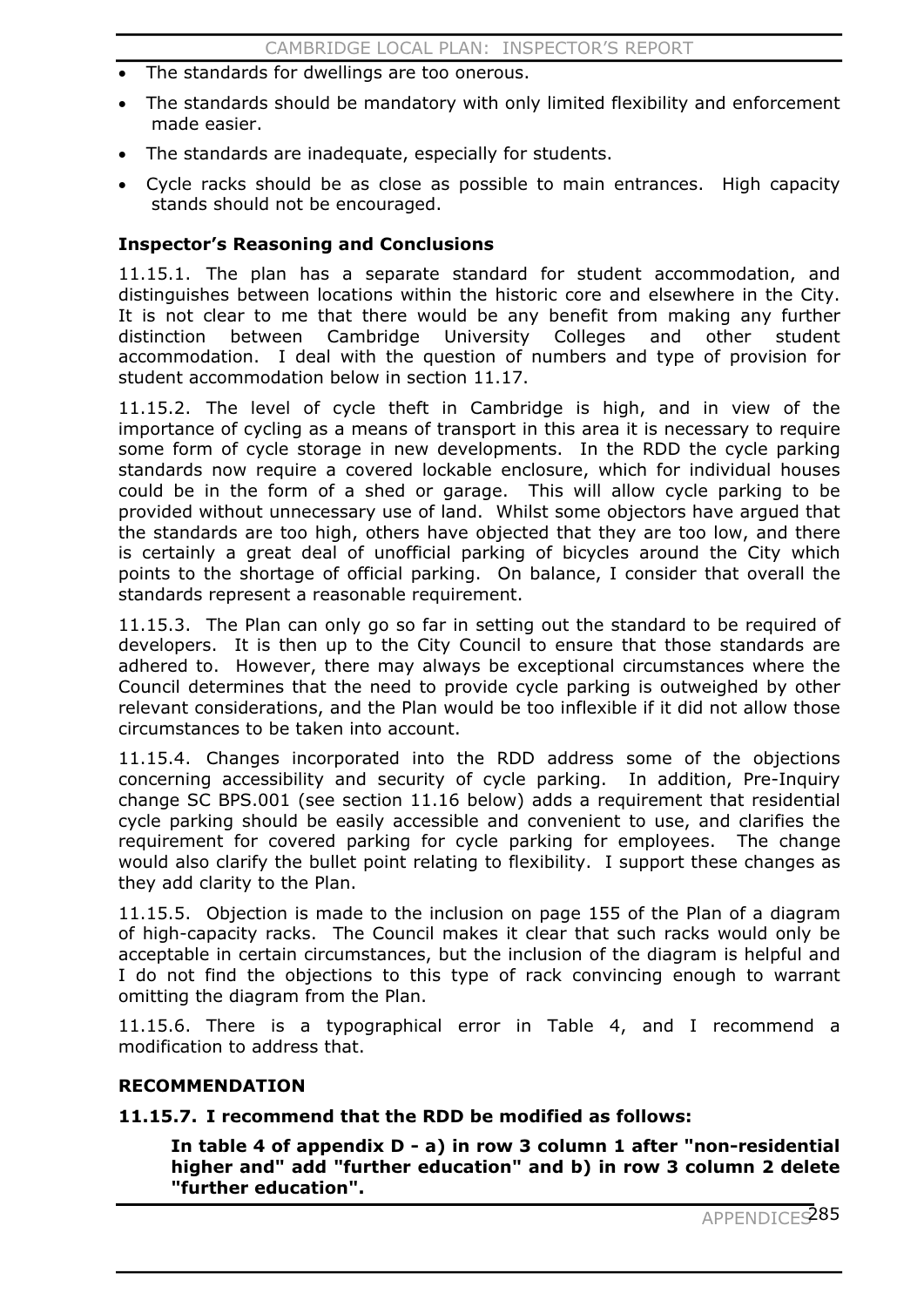### **11.16 BPS PARAGRAPH 1.2**

#### **Objections**

The Bursars' Committee of the Cambridge Colleges 87/29/DEP01/BPS1\_2 The Bursars' Committee of the Cambridge Colleges 87/6/DEP02/BPS1\_2

#### **Pre-Inquiry Changes: SCBPS.001**

#### **Summary of Objections**

- There should not be a requirement for cycle parking to be near main entrances.
- The requirements of the first two bullet points are unreasonable.

#### **Inspector's Reasoning and Conclusions**

11.16.1. In the RDD, the requirement that cycle parking should be located near the main entrance to buildings has been deleted except in the case of short stay cycle parking. Pre-Inquiry change SC BPS.001 adds a requirement that residential cycle parking should be easily accessible and convenient to use, and employee cycle parking should, where practical, be covered.

11.16.2. Not all types of cycle rack are as secure as others, and I consider that the Council's approach in specifying the type of rack that would be acceptable is sound and reasonable. Paragraph 1.2 does not contain an absolute requirement for individual lockers for student accommodation, but permits cycle stands within a lockable covered enclosure. This appears to me to be a reasonable requirement, given the need for long-term cycle parking to offer a degree of protection. It should not take up an undue amount of space.

#### **RECOMMENDATION**

**11.16.3. I recommend that the RDD be modified by the incorporation of Pre-Inquiry Change SC BPS.001.** 

### **11.17 BPS TABLE 1**

#### **Objections**

The Bursars' Committee of the Cambridge Colleges 87/28/DEP01/BPST1 Christ's College 364/10/DEP01/BPST1 The Bursars' Committee of the Cambridge Colleges 87/5/DEP02/BPST1

#### **Summary of Objections**

- The standard for student residential accommodation does not reflect actual bicycle ownership.
- The standard for students should be flexible in accordance with the location of the accommodation.

#### **Inspector's Reasoning and Conclusions**

11.17.1. There is an absence of evidence about actual student bicycle ownership on which to base a standard, and although the objection from Christ's College refers to a survey indicating that a ratio of 1:3 bicycle spaces to bedspaces would be sufficient in the case of that centrally-located College, the actual survey has not been provided. Whilst these objections seek a reduction in the standard, others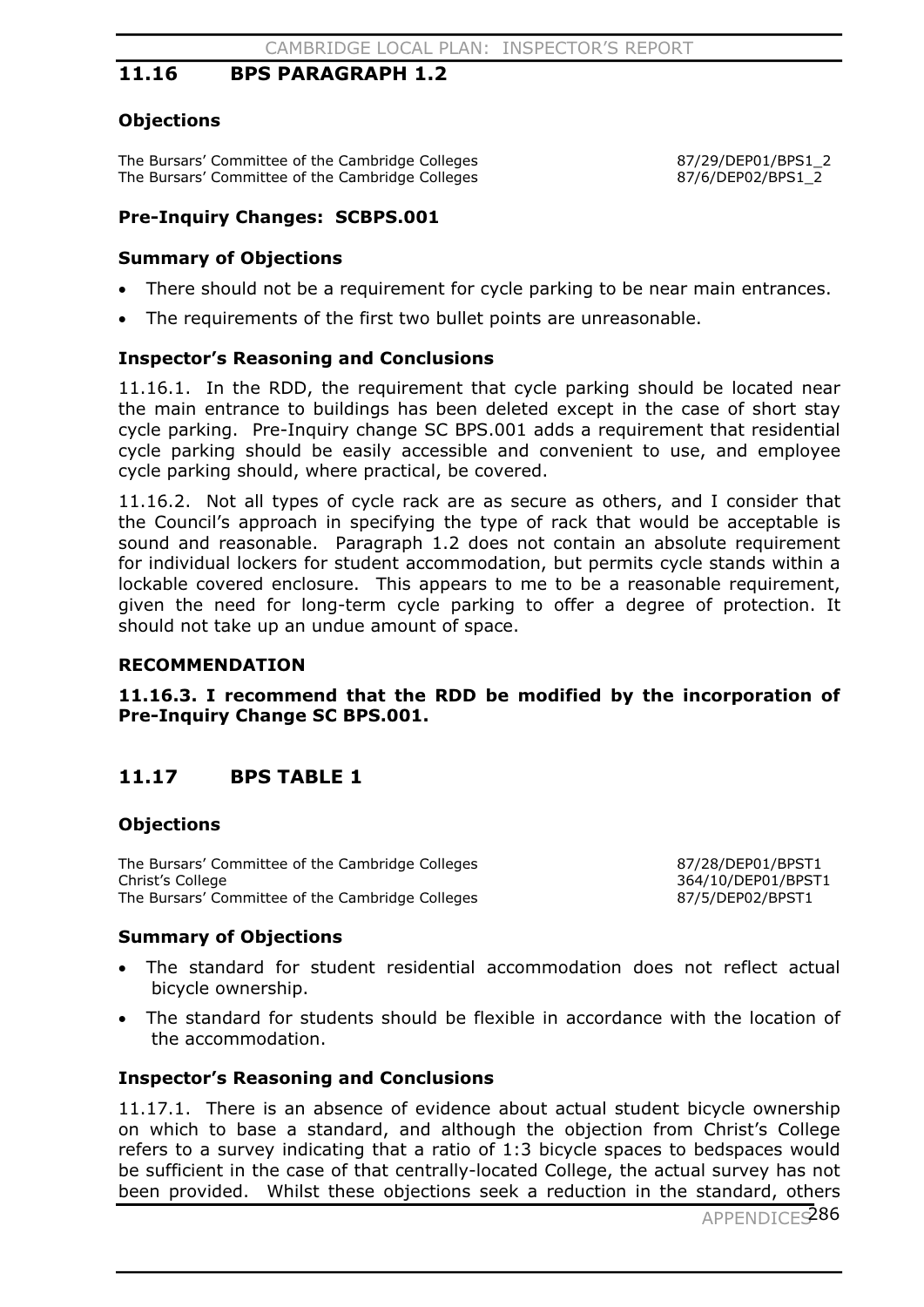have argued that the standard is not high enough. The expansion of the University to the west and north west is likely to increase the need for students to travel further than a comfortable walking distance, making bicycle travel even more attractive than at present, particularly as car ownership amongst students is not encouraged. For this reason, the standard set out in the RDD, which is lower than the requirement in the adopted Plan, does not appear to me to be unreasonable in principle. The standard makes a distinction between sites located within the historic core and those outside, but given the disparate locations of University buildings it would be difficult to make the standard any more dependent on location, and I do not support any further change in this respect.

11.17.2. The requirement for cycle racks to meet the specification on page 155 of the Plan is also reasonable as it would ensure that adequate security and support for the bicycle was provided, which is an important consideration in view of the high level of cycle theft in the area.

### **RECOMMENDATION**

### **11.17.3. I recommend no modification to the RDD.**

### **11.18 ALL OF APPENDIX E**

### **Objections**

The Chancellor, Masters and Scholars of the University of Cambridge 33/39/DEP01/DS<br>The Wildlife Trust 382/20/DEP01/DS RLW Estates 774/2/DEP02/DS

382/20/DEP01/DS

### **Further Proposed Change: FPC30**

### **Summary of Objections**

- There is a series of errors and omissions with regard to wildlife sites.
- Land east of Cambridge Station should not be designated as a Protected Industrial Site.

### **Inspector's Reasoning and Conclusions**

11.18.1. The RDD now contains new lists of wildlife sites in response to 2 of the objections. There remains an anomaly between the Appendix and the Plan text, which the Council wishes to see amended by means of FPC30. This would correct the number of County Wildlife Sites given in paragraph 4.24, and should be incorporated in the Plan.

11.18.2. The University draws attention to the West Cambridge Master Plan review and its apparent changes to the boundary of the City Wildlife Site east of the M11. However the Council's approval of the review says that the proposals do not impinge on the wildlife sites. The Council indicates that their approval of the review does not mean the Council has approved any wildlife site boundary revision. In my view there is insufficient basis for the Plan to suggest that the boundary has been revised.

11.18.3. In Chapter 7 I deal with the principle of designation of Protected Industrial Sites. The Clifton Court/Clifton Road site scored reasonably well in the Industrial Land Review commissioned by the Council and was one of the top 10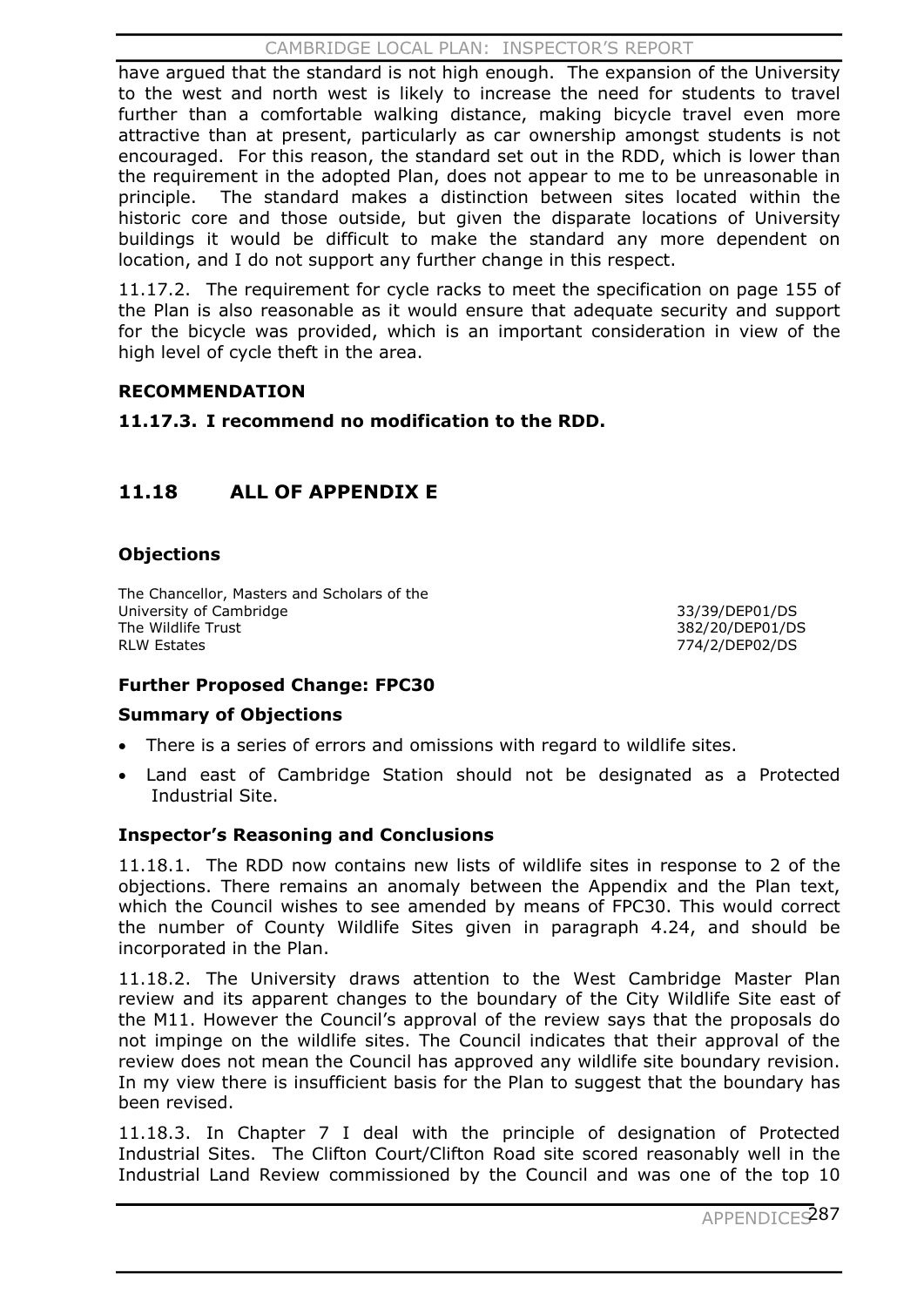sites. It is also one of the larger sites in the Plan area. I have concluded in Chapter 9 of this report that part of the site occupied by Pickfords and the Royal Mail should not be included within the Station Area of Major Change. Given its identified advantages as an industrial site, I also conclude that this part of the site should remain in the list of Protected Industrial Sites rather than be given only the lesser protection of the second part of the Policy.

### **RECOMMENDATION**

**11.18.4. I recommend that the RDD be modified by the incorporation of FPC30.**

## **11.19 ALL OF APPENDIX F (PS)**

### **Objections**

Taylor Woodrow Developments Limited 2/9/DEP01/PS Addenbrooke's NHS Trust 399/16/DEP01/PS Glisson Road/Tenison Road Area Residents Assoc. 688/4/DEP01/PS Taylor Woodrow Developments Limited 2/4/DEP02/PS Cllr John Durrant 838/12/DEP02/PS

### **Summary of Objections**

- x East Cambridge should not feature in the Proposals Schedule. Other sites should be included in the Schedule.
- Housing completions per site should be shown.
- The reference to housing should be deleted in relation to Addenbrooke's.

### **Inspector's Reasoning and Conclusions**

11.19.1. Although the Council is not counting on the Airport land to meet the Structure Plan housing requirement, the proposal for that land should remain in the Schedule because it might come forward before the end of the Plan period. Even it does not, the relevant parties are working to bring it forward, as a major previously developed site, and it is sensible to show it as a proposal.

11.19.2. I deal with the Netherhall and Abbey Stadium sites as housing omission sites (see above) and do not recommend their allocation for housing development. The site at 5-15 Tenison Road is too small to be shown on the Proposals Map. Staff housing is proposed at Addenbrooke's.

11.19.3. Housing capacities are given in Chapter 9 for Areas of Major Change. The Urban Capacity Study gives information for other sites. I do not consider the Plan needs to give more information on this topic, as there are many smaller sites and dwelling estimates for them could change.

### **RECOMMENDATION**

**11.19.4. I recommend no modification to the RDD in response to these objections.**

### **11.20 PROPOSALS SITE 4.15 (FDD)**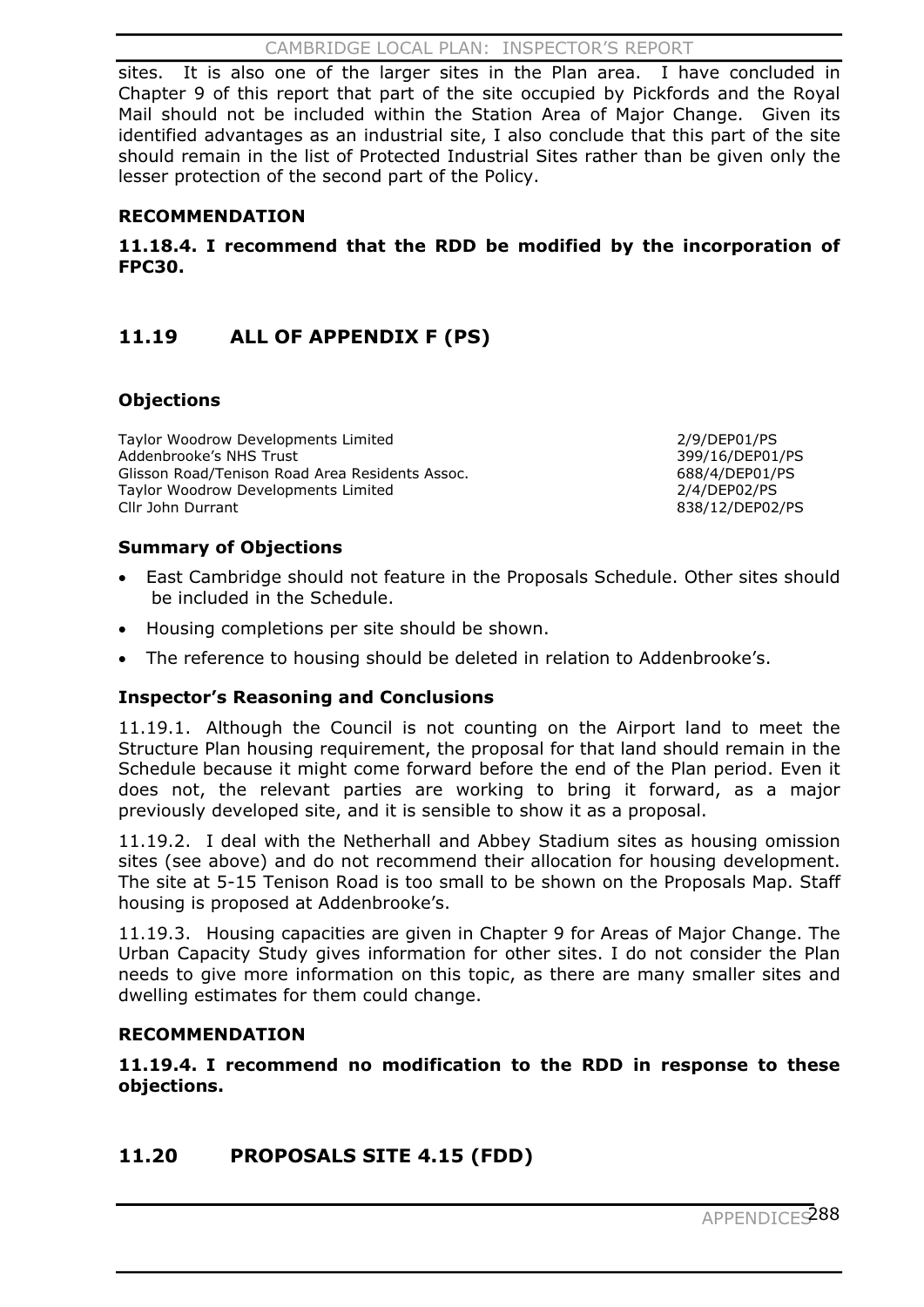#### **Objections**

Cambridge University Press 393/1/DEP01/4 15

#### **Summary of Objections**

• The site should be enlarged to include all the land the subject of an outline planning application.

#### **Inspector's Reasoning and Conclusions**

11.20.1. The changes sought by the objector have been incorporated into the RDD.

#### **RECOMMENDATION**

#### **11.20.2. I recommend no modification to the RDD.**

### **11.21 PROPOSALS SITE 4.11 (FDD)**

#### **Objections**

BT Plc 376/2/DEP01/4\_11

#### **Summary of Objections**

• The text should make it clear that this site can be developed piecemeal.

#### **Inspector's Reasoning and Conclusions**

11.21.1. No change is necessary to address this objection, as Policy 3/6 allows the development of part of a site where it can be demonstrated that consideration has been given to development of the remainder of the site.

#### **RECOMMENDATION**

#### **11.21.2. I recommend no modification to the RDD.**

### **11.22 PROPOSALS SITE 4.13 (FDD) AND 5.05 (RDD)**

#### **Objections**

Homerton College 19/3/DEP01/4 13 19/2/DEP02/5\_05<br>19/2/DEP02/5\_05<br>506/1/DEP01/4\_1

#### **Summary of Objections**

- The site should match exactly the area granted planning permission, and the open space associated with the new housing development should be included in the residential allocation. The site area is incorrect.
- The site should not be allocated for housing.

### **Inspector's Reasoning and Conclusions**

11.22.1. The site as shown in the RDD has now been amended. The site area

506/1/DEP01/4 13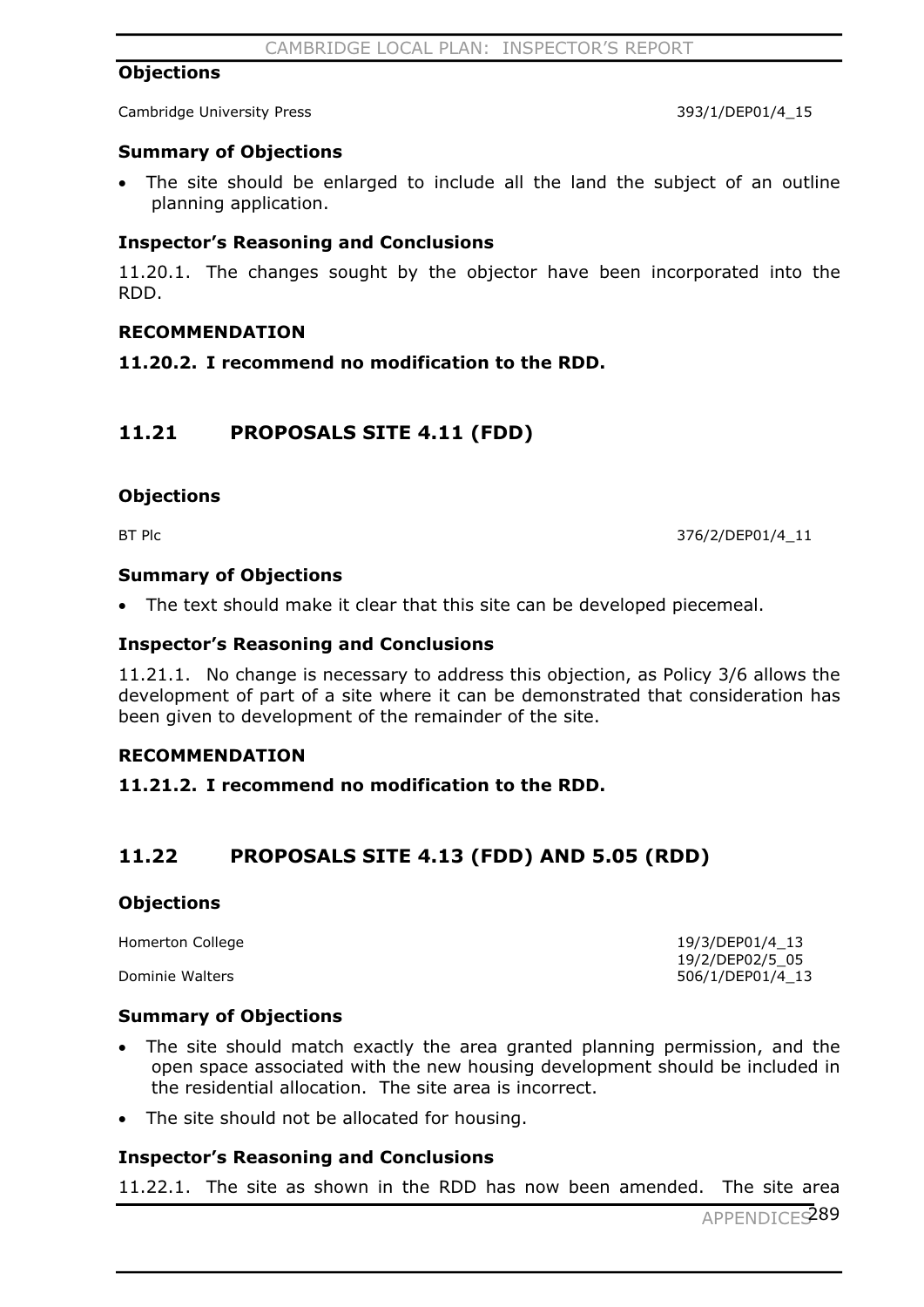shown in the Proposals Schedule reflects the Council's own measurement of the site, and there is no convincing evidence that this is incorrect. It is not appropriate to include the open space land within the housing allocation, as it is not intended that it should be developed.

11.22.2. The site has planning permission for development for housing, and construction has commenced. The principle of development on the site has therefore been irrevocably established. There is no longer any need for the site to be shown as an allocation, and it can be deleted from the Plan.

#### **RECOMMENDATION**

**11.22.3. I recommend that the RDD be modified by the deletion of Site 5.05 from Appendix F and from the Proposals Map.** 

### **11.23 PROPOSALS SITE 4.16 (FDD)**

#### **Objections**

Green Property 337/2/DEP01/4\_16

#### **Summary of Objections**

x Housing development of this site could harm the objector's investment in the adjacent Westbrook Centre and lead to the loss of the Cambridge City FC ground.

#### **Inspector's Reasoning and Conclusions**

11.23.1. A substantial part of the Cambridge City site is occupied by car parking, buildings and other structures. The ground is not available as public open space and is not open to public view. In my opinion it makes only a limited contribution to the City's open space resources. On the other hand open space could be provided as part of the redevelopment for housing, which is dependent in any case on the relocation of the Football Club. There is no evidence that a relocation site has yet been found but the length of the Plan period gives time for this to be done.

11.23.2. Access could potentially be provided via a nearby proposed development site, rather than via the Westbrook Centre, but this is a matter of detail to be assessed later. In my view access provision would not cause harm in terms of any matter of public interest.

#### **RECOMMENDATION**

#### **11.23.3. I recommend no modification to the RDD.**

### **11.24 PROPOSALS SITE 4.14 (FDD)**

#### **Objections**

Ursula Stubbings<br>Dr. R. & Mrs. D. Cox 3. 2008 143/2/DEP01/4\_14<br>
Dr. R. & Mrs. D. Cox 578/2/DEP01/4\_14

#### **Summary of Objections**

APPENDICES290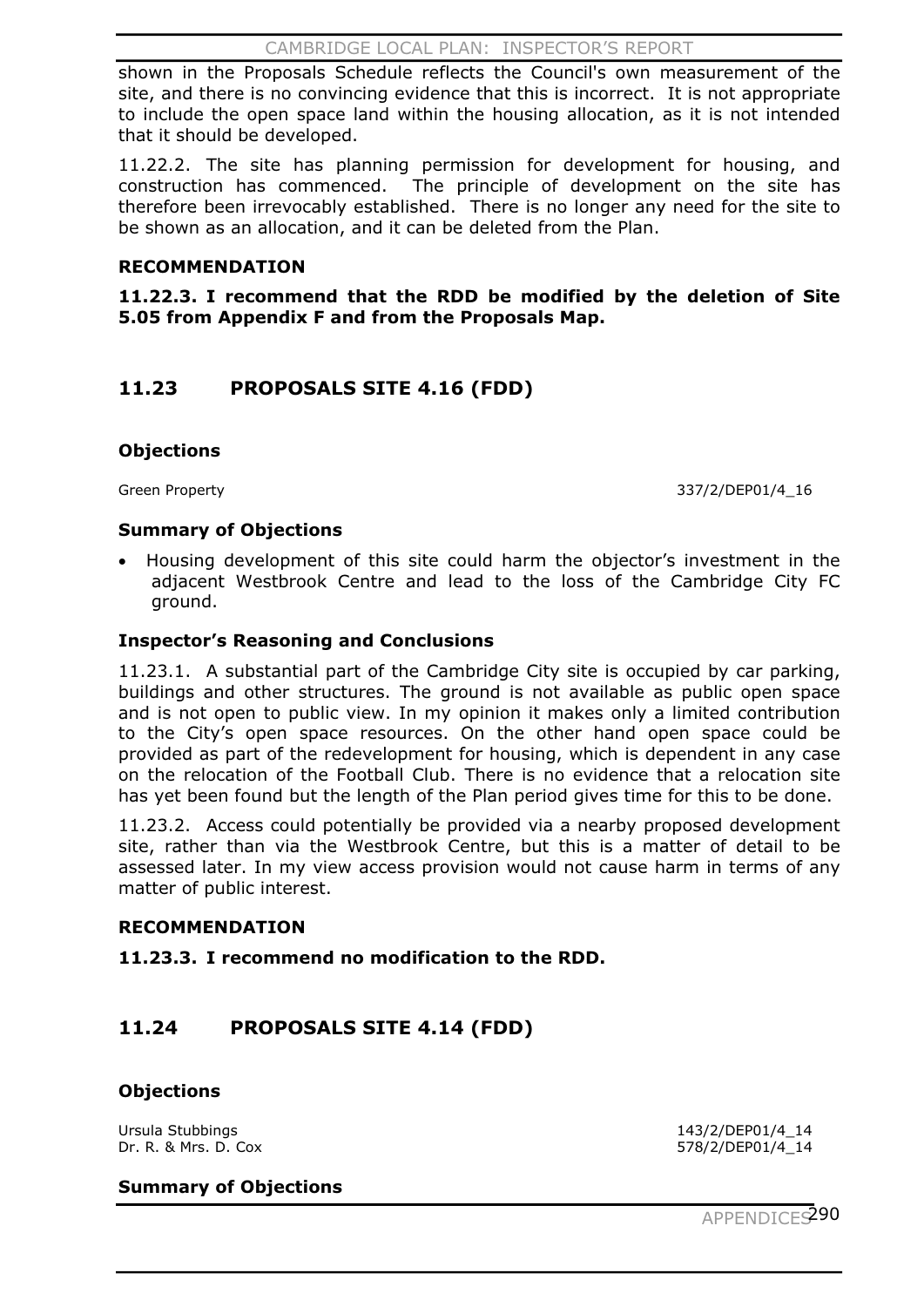- The land is too near houses, and should be retained as open space.
- The height of new development would have to be controlled.

### **Inspector's Reasoning and Conclusions**

11.24.1. The land is occupied by a large BT building and car parking. It is not an open space, and housing development in a residential area is acceptable in principle. The height of new development would be a matter for detailed design to address.

#### **RECOMMENDATION**

#### **11.24.2. I recommend no modification to the RDD.**

### **11.25 PROPOSALS SITE 4.20 (FDD)**

#### **Objections**

Travis Perkins 387/1/DEP01/4\_20 Glisson Road/Tenison Road Area Residents Assoc. 688/3/DEP01/4\_20

#### **Summary of Objections**

- Clarification is sought that the allocation of the site will not prejudice the existing use of the current occupiers or their ability to expand.
- Concern is expressed as to the impact of development here on the surrounding residential streets, particularly as a result of additional traffic.

#### **Inspector's Reasoning and Conclusions**

11.25.1. There is nothing in the plan that would prevent the continued occupation of this site by the existing occupiers. Policy 5/1 in the RDD allows the provision on allocated sites of additional floorspace for established firms for their own occupation and use on their existing site.

11.25.2. Any planning application to develop this site would be subject to a transport assessment, and the Council would be able to require mitigating measures to address any transport impacts.

#### **RECOMMENDATION**

**11.25.3. I recommend no modification to the RDD.** 

### **11.26 PROPOSALS SITE 4.21 (FDD)**

#### **Objections**

Mr. P. Singh 314/4/DEP01/4\_21 Mrs. M. K. Singh 315/2/DEP01/4\_21<br>Mrs. P. Kaur 316/2/DEP01/4\_21 316/2/DEP01/4\_21

#### **Summary of Objections**

APPENDICE<sub>291</sub>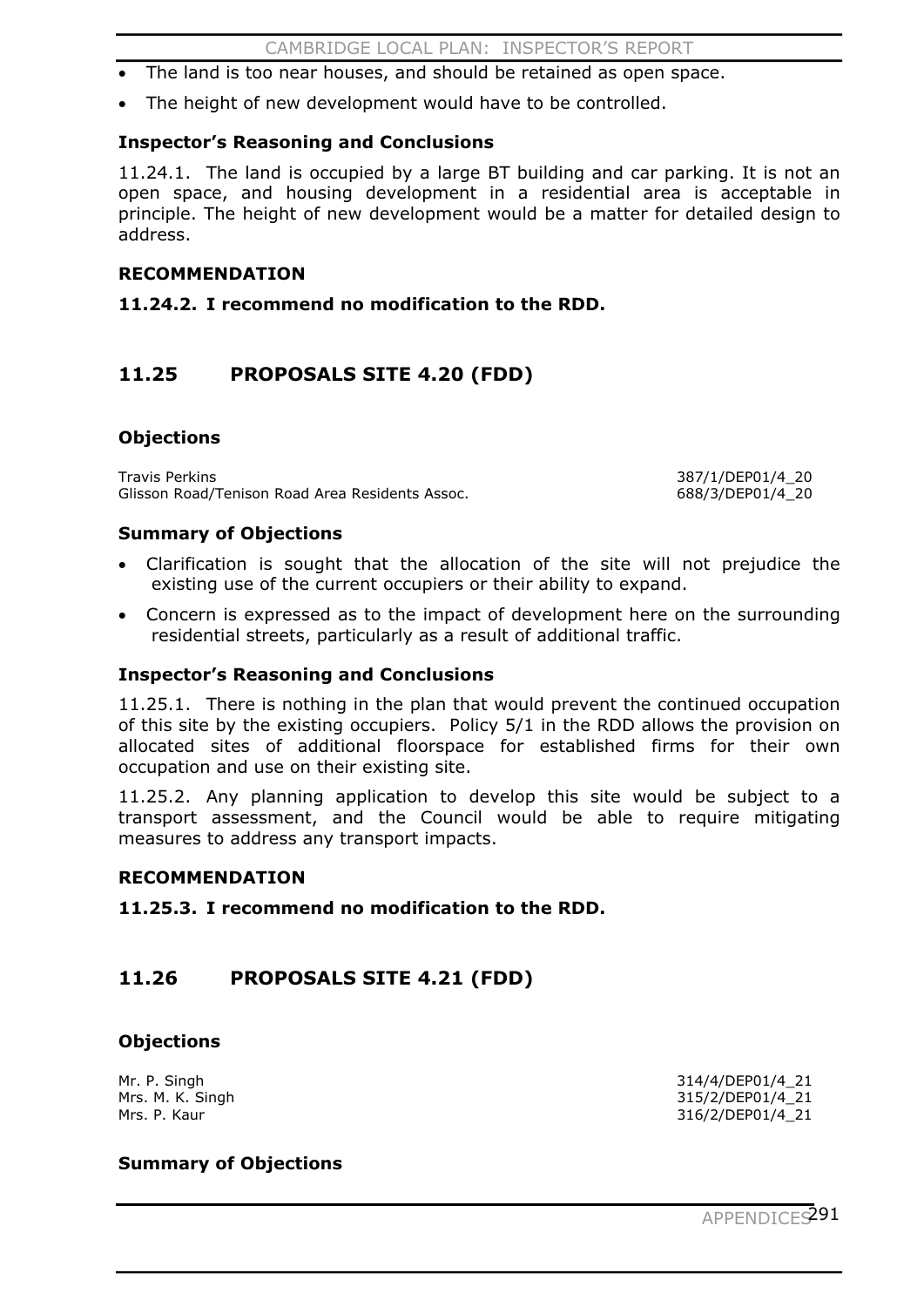The housing development proposed would be out of character with the low density housing in this neighbourhood. A school would be a better use, or the existing hospital use could continue.

#### **Inspector's Reasoning and Conclusions**

11.26.1. Redevelopment or conversion would have to take account of the character of the area. Whether the existing use continues is a matter for the owners and operators of the hospital. There are no proposals for a school.

#### **RECOMMENDATION**

**11.26.2. I recommend no modification to the RDD.** 

### **11.27 PROPOSALS SITE 5.12**

#### **Objections**

Mrs M. A. Wilson 753/2/DEP02/5\_12

#### **Summary of Objections**

New houses in this deprived area should be high-priced, high-quality houses and not affordable houses.

### **Inspector's Reasoning and Conclusions**

11.27.1. The Proposals Schedule does not refer to affordable housing, but the site is large enough for a possible element of such housing. However market housing could also be provided. I do not consider that there is a substantial argument for specifying that no affordable housing should be provided, given the need for such housing in Cambridge.

11.27.2. Fen Road serves a substantial number of properties, and I do not support the suggestion that it should be closed to traffic at the railway crossing. It seems to me to be capable of accommodating traffic from a housing development on the Proposals Site. The matters of adoption of the road, and of the travellers' site in South Cambridgeshire District, are not matters for this Plan.

#### **RECOMMENDATION**

**11.27.3. I recommend no modification to the RDD.** 

### **11.28 PROPOSALS SITE 5.13**

#### **Objections**

Cambridgeshire Fire and Rescue Services 810/6/DEP02/5\_13

### **Summary of Objections**

• The plan should refer to the community importance of modern fire station facilities and the significance of the site at Parkside to establish a new fire station.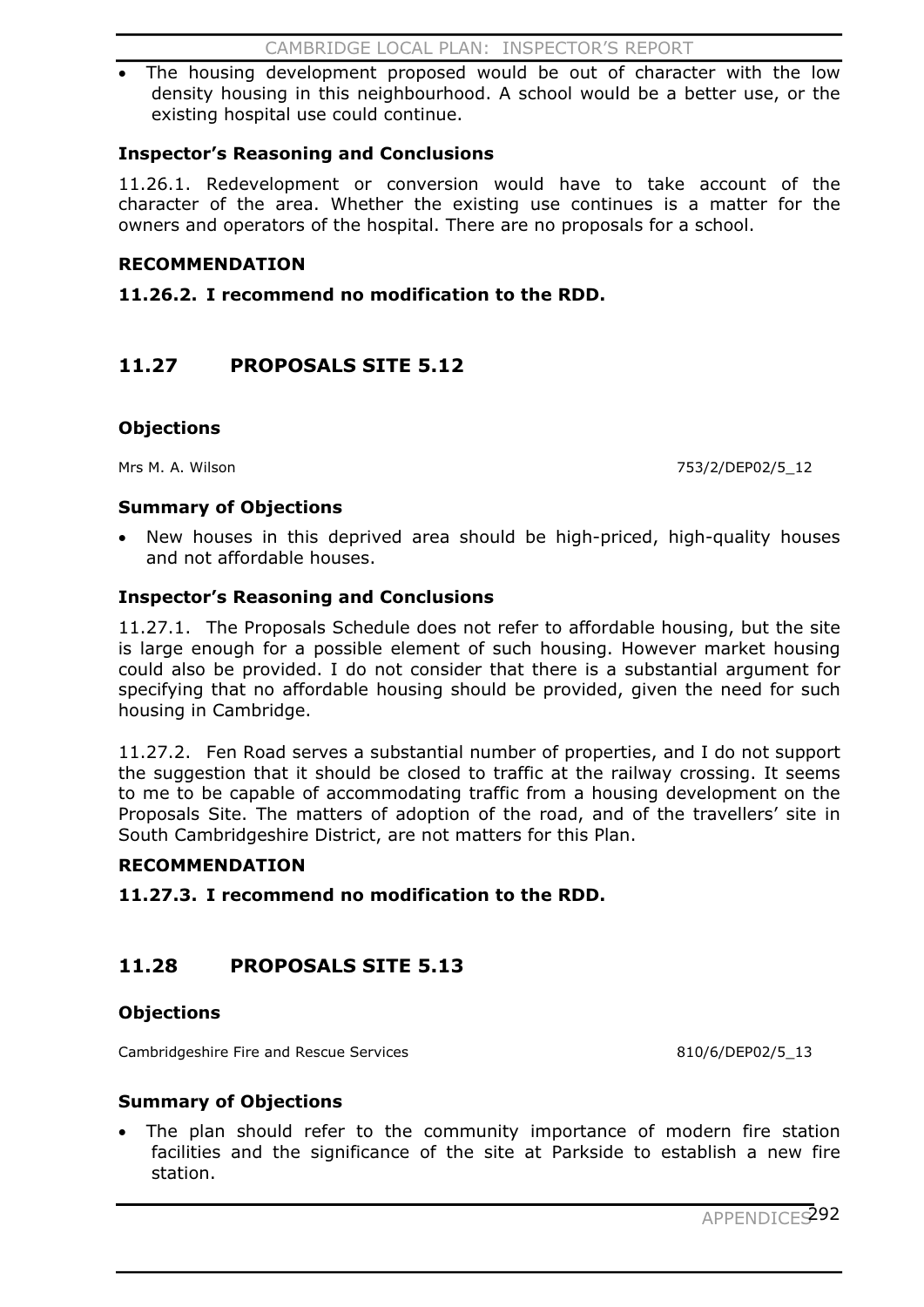#### **Inspector's Reasoning and Conclusions**

11.28.1. I deal with the issues raised in this objection in Chapter 5.

#### **RECOMMENDATION**

11.28.2. **I recommend no modification to the RDD.** 

### **11.29 PROPOSALS SITE 4.23 (FDD) AND 5.14 (RDD)**

#### **Objections**

Cambridgeshire County Council 55/62/DEP01/4\_23 Green Property 23 and 237/4/DEP01/4 23 Rockley Dene Homes Ltd 811/1/DEP02/5 14

#### **Summary of Objections**

- The replacement school, which involves loss of protected open space, has not been indicated.
- Access should be provided to Site 5.06.
- Mixed uses should be allowed on this site.

#### **Inspector's Reasoning and Conclusions**

11.29.1. Planning permissions are not shown in the Plan, as a general rule. The replacement school was under construction by the end of the inquiry. There is no need to show it on the Proposals Map or in the Proposals Schedule.

11.29.2. I deal with Site 4.16 (now Site 5.06) above. In view of my conclusions regarding the site, I do not accept that there is a need to refer to access through Site 5.14.

11.29.3. The Proposed Use column already refers to housing and community facilities on this land. Any further mix would be considered on its merits, but there is no need to change the RDD wording. It is consistent with the Brief for the area, and reflects the location of the site outside (although near) the local centre. As the school has moved, the reference in the Proposals Schedule to community facilities should not be weakened.

#### **RECOMMENDATION**

#### **11.29.4. I recommend no modification to the RDD.**

### **11.30 PROPOSALS SITE 4.30 (FDD)**

#### **Objections**

Ursula Stubbings 143/4/DEP01/4\_30

Mr. P. Singh 30 and 314/3/DEP01/4 30 Mrs. M. K. Singh 315/1/DEP01/4\_30<br>Mrs. P. Kaur 316/3/DEP01/4\_30 316/3/DEP01/4\_30

### **Summary of Objections**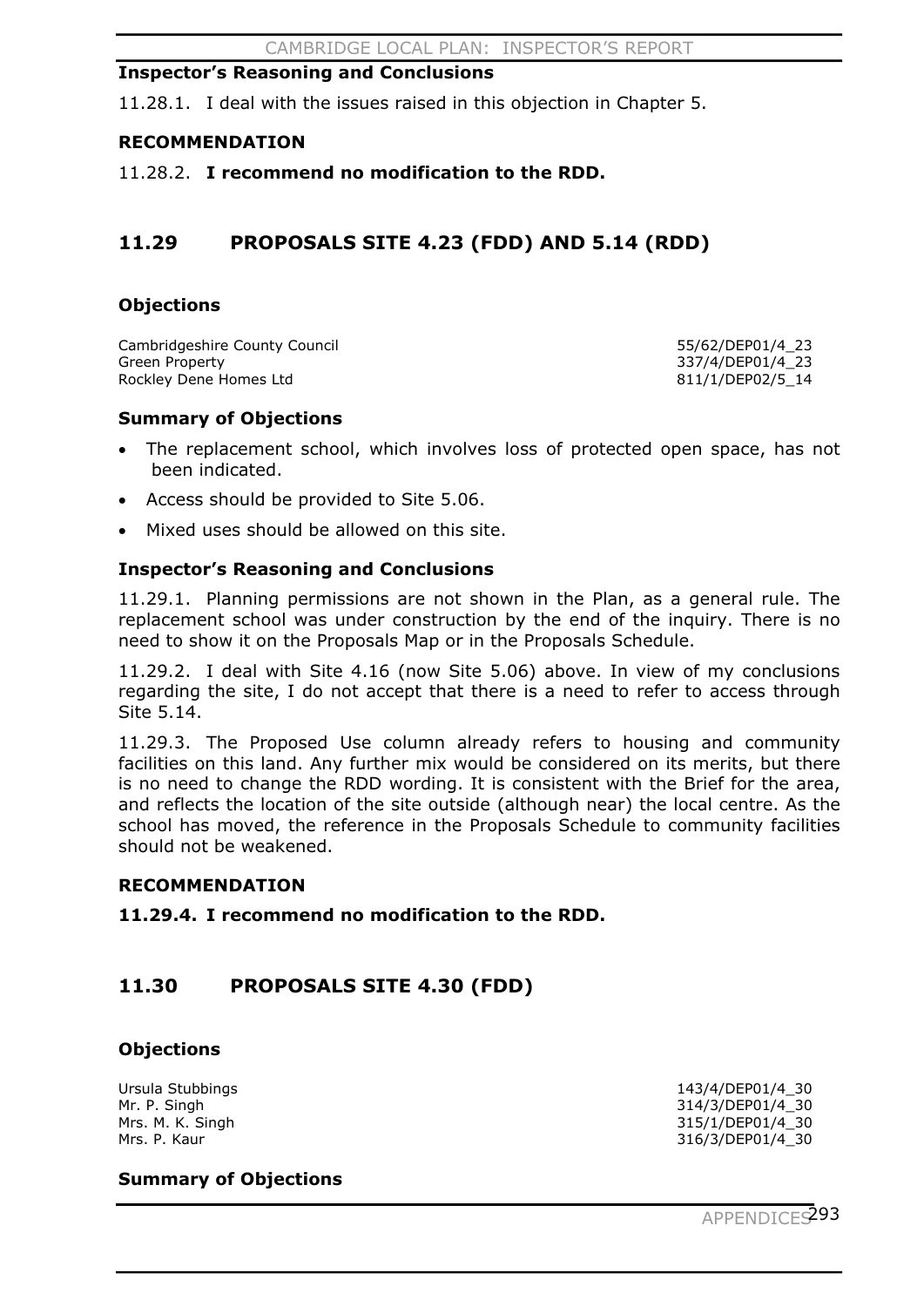x Housing development here would harm nearby houses. 135 Long Road is a landmark building.

#### **Inspector's Reasoning and Conclusions**

11.30.1. Housing development near existing housing is not unacceptable in principle. Harmful impacts from the layout and design of the new development can be prevented by appropriate attention to detail. There is no evidence that the existing building is a Listed Building. My opinion is that the building is not of such value as to warrant deleting this development allocation.

#### **RECOMMENDATION**

#### **11.30.2. I recommend no modification to the RDD.**

### **11.31 PROPOSALS SITE 6.01**

#### **Objections**

Land Securities Group Plc 37/14/DEP02/6 01

 37/15/DEP02/6\_01 37/16/DEP02/6\_01 37/6/DEP04/6\_01

#### **Pre-Inquiry Changes: CCC313**

#### **Summary of Objections**

This proposal should be reworded to allow for development of one site and the safeguarding of the other 2.

#### **Inspector's Reasoning and Conclusions**

11.31.1. This large group of sites is in private ownership. Present use is limited to angling on part of the land. The owners have no intention of developing the land for recreational purposes. The Council has no proposals in any recreational development or similar programme to secure such use, which would be resisted by the owner. It is unrealistic to expect that the proposal for outdoor recreation, as set out in the Proposals Schedule, will be implemented in the Plan period. The Council agreed this during the inquiry. That proposal should therefore be deleted from the Plan.

11.31.2. However none of the land should be allocated for housing or be safeguarded. The Phase II site and the western site are contaminated landfill sites, and the Lakes site is an important open space.

#### **RECOMMENDATION**

**11.31.3. I recommend that the RDD be modified by the deletion of Site 6.01 from the Proposals Schedule and the Proposals Map.** 

### **11.32 PROPOSALS SITE 6.02**

#### **Objections**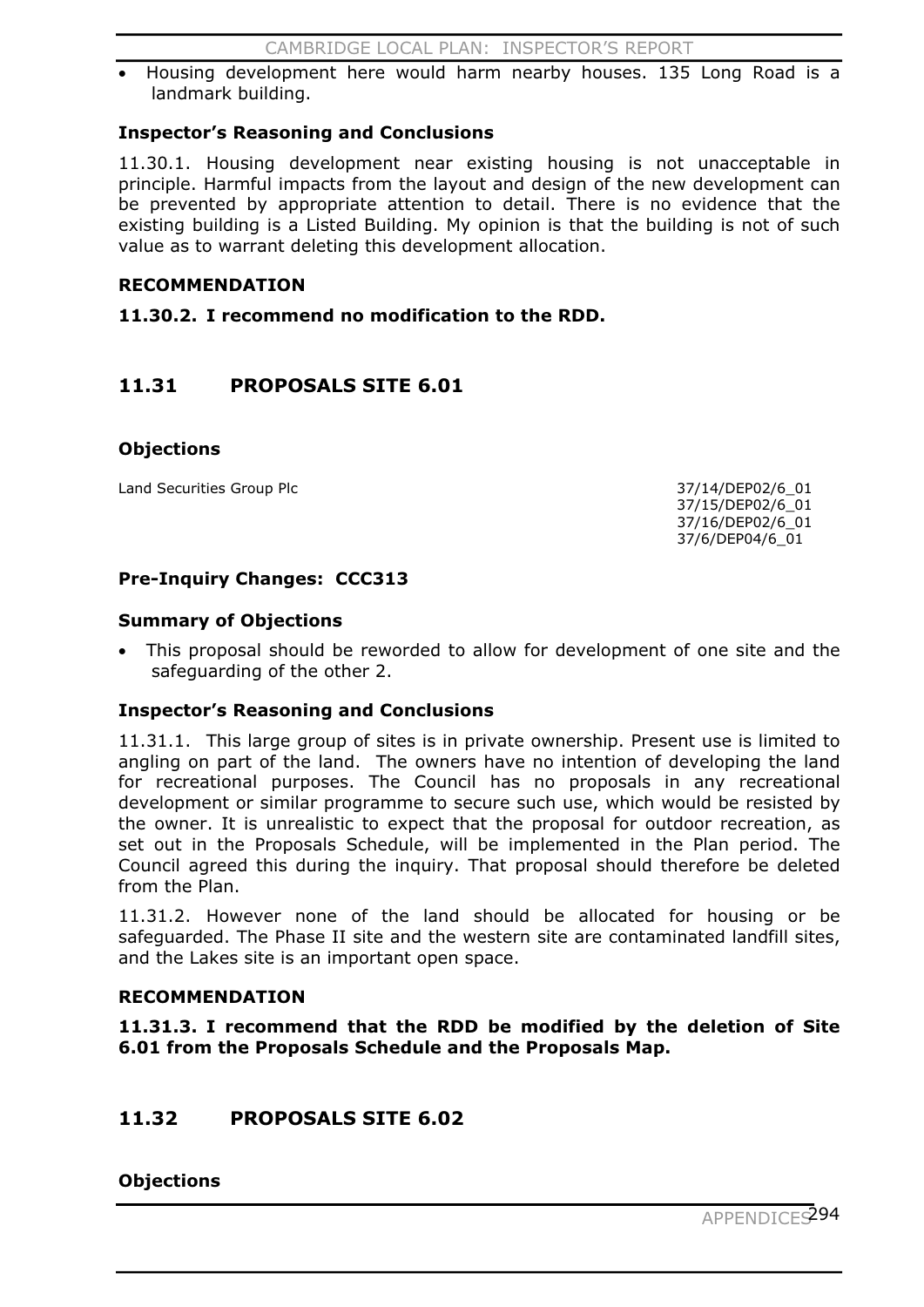Owen 252/2/DEP01/6\_02 Land Securities Properties Limited **371/1/DEP01/6** 02

Transport 2000 Cambridgeshire & West Suffolk 374/17/DEP01/6\_02 Bidwells Property Consultants **396/1/DEP01/6\_02** 

371/2/DEP01/6\_02

#### **Summary of Objections**

- The site should be allocated for use as a public transport hub.
- There should be a tunnel between Bradwell's Court and Madingley Road.
- This should be a retail-led mixed use redevelopment, and not employment led.
- $\bullet$  The allocation is too large.

#### **Inspector's Reasoning and Conclusions**

11.32.1. The Plan has been changed in order that the RDD should meet the third and fourth objections as summarised above. No relevant agency has a proposal to make this site into a bus station extension or similar, or to provide a tunnel. The Plan is not in contravention of the Structure Plan in this respect, as the RDD contains several provisions to increase sustainability. In fact the Council has granted planning permission for the redevelopment of this site. The alternative transport related uses are not sufficiently realistic to affect the allocation of the land as in the RDD.

#### **RECOMMENDATION**

### **11.32.2. I recommend no modification to the RDD.**

### **11.33 PROPOSALS SITE 6.03 (FDD)**

#### **Objections**

The Marshall Group Of Companies 66/13/DEP01/6 03

#### **Summary of Objections**

This site is shown as protected industrial land, but is suitable for housing.

#### **Inspector's Reasoning and Conclusions**

11.33.1. The FDD allocation led to the objection. The RDD version of the Plan has been changed to meet the objection. The new employment buildings should not be redeveloped for housing.

#### **RECOMMENDATION**

#### **11.33.2. I recommend no modification to the RDD.**

### **11.34 PROPOSALS SITE 6.01 (FDD)**

#### **Objections**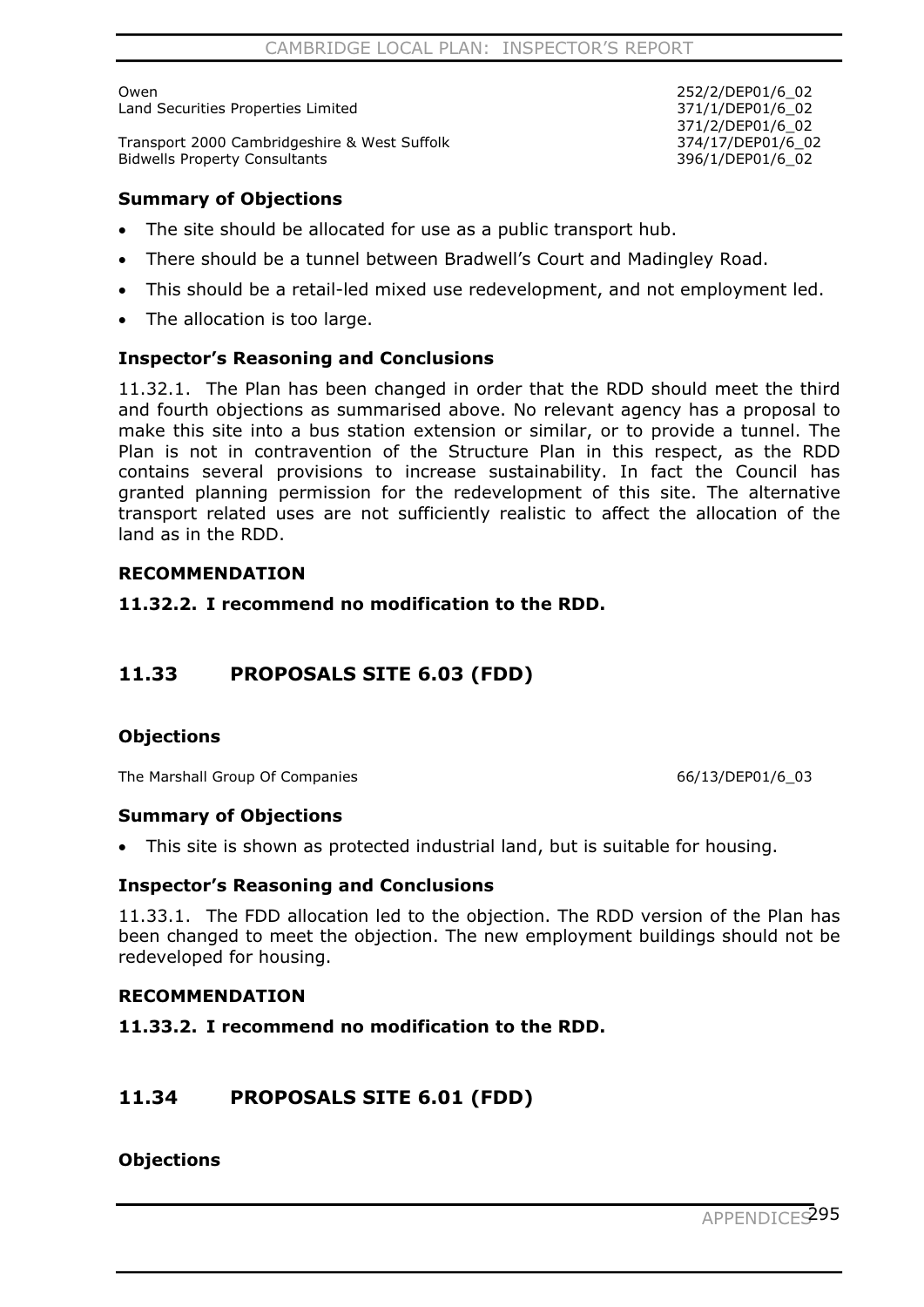Chartfront Ltd 386/3/DEP01/6\_01

#### **Summary of Objections**

• The uses proposed for this site should include housing.

#### **Inspector's Reasoning and Conclusions**

11.34.1. This site, which is numbered 7.01 in the RDD, now includes housing amongst the proposed uses.

#### **RECOMMENDATION**

**11.34.2. I recommend no modification to the RDD.** 

### **11.35 PROPOSALS SITE 6.04 (FDD)**

#### **Objections**

Green Property 337/5/DEP01/6\_04 English Heritage 338/22/DEP01/6\_04

#### **Summary of Objections**

- Clarification is sought regarding uses in the northern part of the site.
- Care is needed in relation to the impact of redevelopment on the character and appearance of the area.

#### **Inspector's Reasoning and Conclusions**

11.35.1. The northern end of the site is allocated for the whole range of uses referred to in relation to this site. Effects on the Conservation Area and on Jesus Green are matters for consideration at the detailed stage.

#### **RECOMMENDATION**

#### **11.35.2. I recommend no modification to the RDD.**

### **11.36 PROPOSALS SITE 6.07 (FDD)**

#### **Objections**

P. Larmuth 534/3/DEP01/6\_07

#### **Summary of Objections**

More beautiful countryside is under threat. Objection is made to more large houses, light pollution and gridlock. This will also destroy the area of Grantchester.

#### **Inspector's Reasoning and Conclusions**

11.36.1. This site already has the benefit of an outline planning permission and is to be developed in accordance with an approved Master Plan. It is included as an allocation because development will continue beyond the Plan period, but the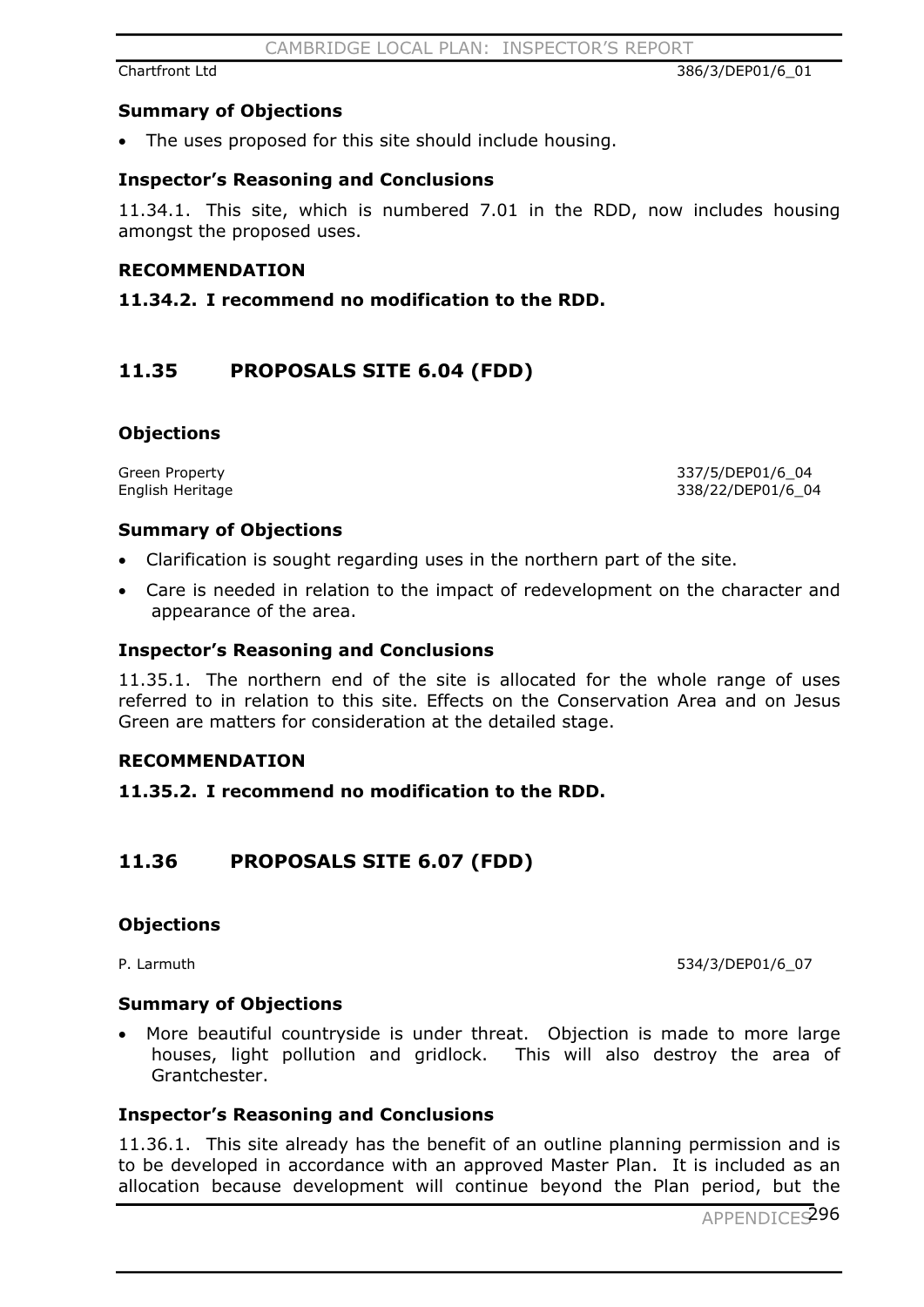principle of development here has been established.

11.36.2. I deal in Chapter 9 of this report with development at the Southern Fringe.

#### **RECOMMENDATION**

#### **11.36.3. I recommend no modification to the RDD.**

### **11.37 PROPOSALS SITE 6.09 (FDD) AND 7.07 (RDD)**

#### **Objections to Site 6.09**

The Chancellor, Masters and Scholars of the University of Cambridge 1990 and the University of Cambridge 1990 and the State 1990 and the State 1990 and S<br>
University of Cambridge 1990 and the State 1990 and State 1990 and State 1990 and State 1990 and State 1990 and Corpus Christi 394/2/DEP01/6\_09 Emmanuel College 397/1/DEP01/6\_09 Gonville and Caius 398/4/DEP01/6 09 R. Brister 547/2/DEP01/6\_09 North Newnham Residents Association 678/6/DEP01/6\_09

328/1/DEP01/6\_09

#### **Objections to Site 7.07**

The objections to this aspect of the plan are listed in Annex 3.

#### **Summary of Objections**

- The site should be allocated for open market housing.
- There should be some indication of how the current users of the sites will be relocated.
- The site should be retained as a sports ground and added to the list of protected open spaces identified on the Proposals Map.

### **Inspector's Reasoning and Conclusions**

11.37.1. In Chapter 7 of this report I have recommended that the allocation should be deleted from the Plan because there is no convincing evidence that the site has any value in meeting the needs of the University. Furthermore, there is no need for additional open market housing land that would warrant the allocation of this site for that purpose, or that would outweigh the objections to the development of the site identified in Chapter 7.

#### **RECOMMENDATION**

**11.37.2. I recommend that the RDD be modified by the deletion of Site 7.07 from Appendix F and from the Proposals Map.** 

### **11.38 PROPOSALS SITE 7.08**

#### **Objections**

The Chancellor, Masters and Scholars of the University of Cambridge 33/2/DEP02/7 08

APPENDICE<sub>297</sub>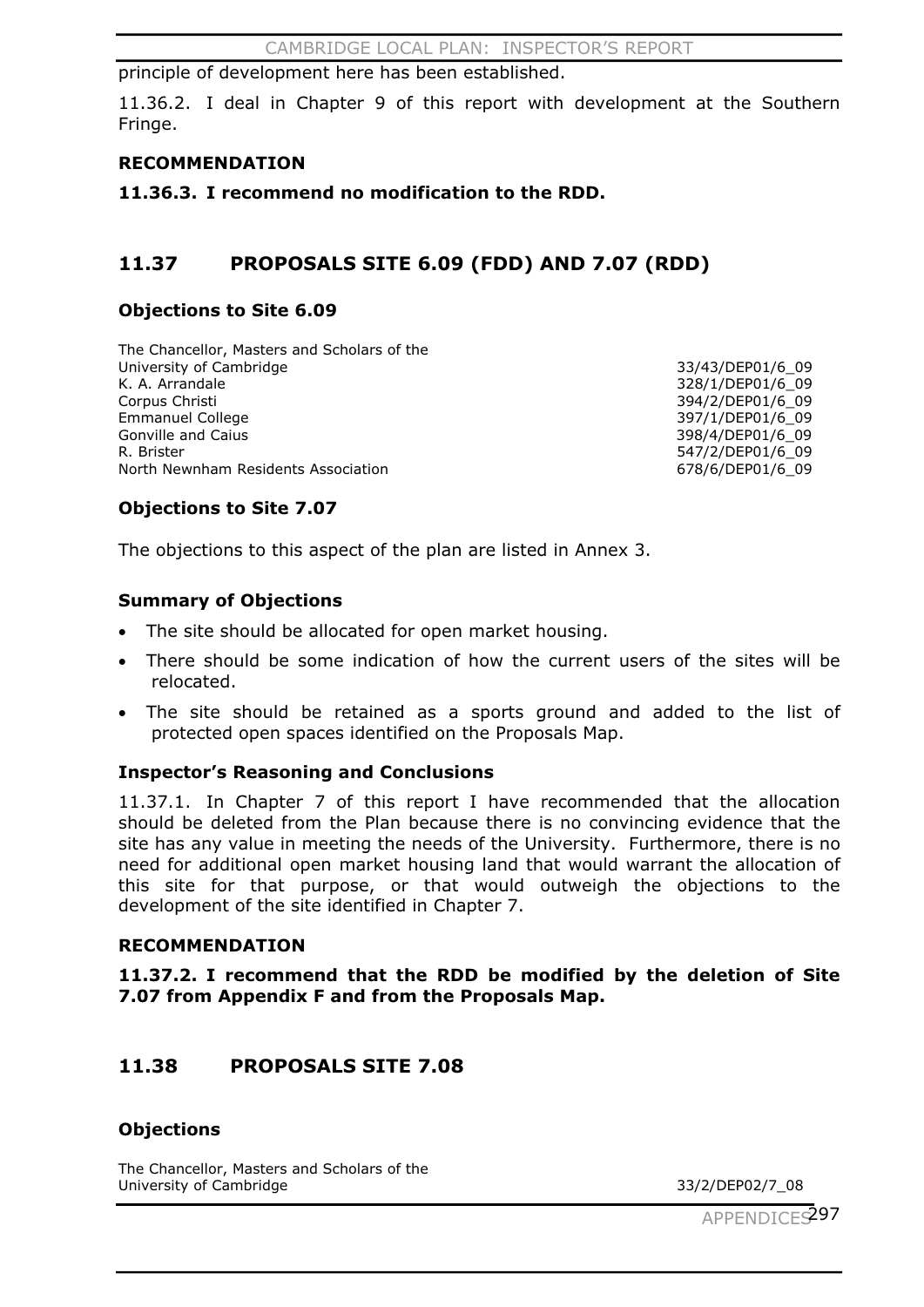Corpus Christi 394/1/DEP02/7\_08

#### **Further Proposed Change: FPC 33**

#### **Summary of Objections**

- The reference in the policy to faculty development should be deleted.
- The site should be allocated for general-purpose housing.

#### **Inspector's Reasoning and Conclusions**

11.38.1. The University has made a case for the release of land from the Green Belt to meet its growth needs. However, it is appropriate that other available sites not in the Green Belt should be developed before the release of former Green Belt sites for development if there is no other objection to their development, bearing in mind the requirement for the University to demonstrate need before these former Green Belt sites are made available. There is no evidence that this site is unavailable for development. No need for development for either College or University-related purposes has arisen over the period the site has been allocated in the adopted Plan, but that does not mean that a need will not arise during this Plan period, particularly given the University's plans for further growth. The plan makes provision elsewhere in the City for open market housing to meet the strategic housing requirement, and there is therefore no justification for allocating the site for general housing. The Council has proposed a further change, FPC 33, which would address the objection by Cambridge University, and I therefore support it.

#### **RECOMMENDATION**

#### **11.38.2. I recommend that the RDD be modified by the incorporation of FPC 33.**

### **11.39 PROPOSALS SITE 6.13 (FDD) AND 7.10 (RDD)**

#### **Objections**

St John's College 81/2/DEP01/6 13 A. R. Farming 835/1/DEP02/7\_10

#### **Summary of Objections**

- This site should be recognised as being suitable for residential development as well as for student residential accommodation.
- The site should be allocated for housing.

#### **Inspector's Reasoning and Conclusions**

11.39.1. There is likely to be a continuing need for collegiate and affordable key worker housing, and this site is well located for such provision because of its proximity to other faculty development in West Cambridge. The plan makes provision elsewhere in the City for open market housing to meet the strategic housing requirement. Although no need for College housing may have arisen in the past, that is not to say that such a need will not arise in the future, bearing in mind the University's expansion plans. For these reasons it is appropriate for the allocation to remain as described in the RDD.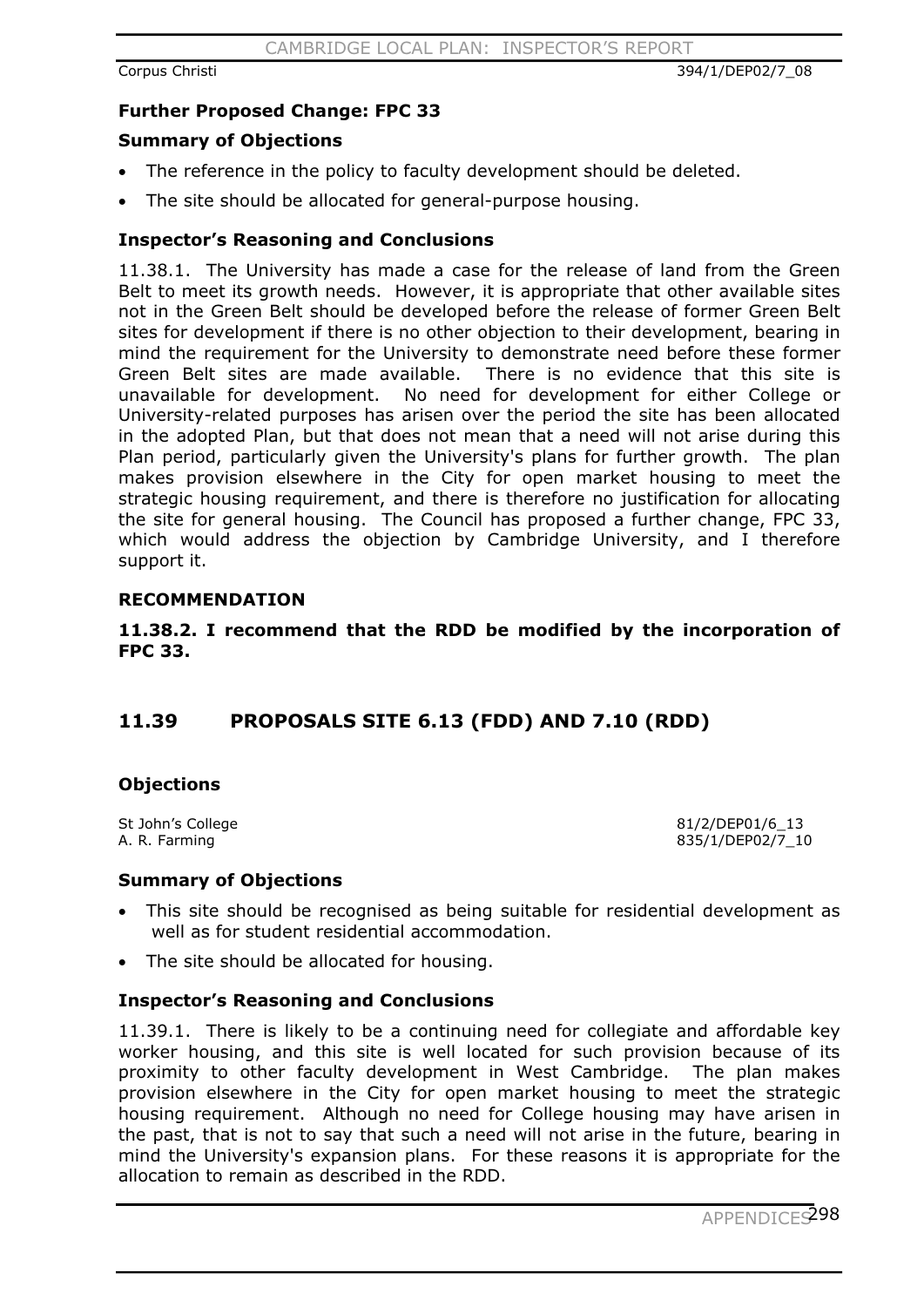#### **RECOMMENDATION**

#### **11.39.2. I recommend no modification to the RDD.**

### **11.40 PROPOSALS SITE 6.14 (FDD) AND 7.11 (RDD)**

#### **Objections**

#### Trinity College 63/1/DEP01/6 14 63/2/DEP02/7\_11 K. A. Arrandale 328/2/DEP01/6 14 R. Brister 547/1/DEP01/6\_14

#### **Summary of Objections**

- The site should be allocated for housing.
- There is no indication how the tennis club would be relocated, and there should be a replacement site which is as good as that being lost.
- The site should be retained as a sports ground.

#### **Inspector's Reasoning and Conclusions**

11.40.1. There is no evidence of any assessment that shows this site to be surplus to requirements as a sports site, or that appropriate replacement facilities will be provided if it is developed. For this reason, the allocation of this site conflicts with advice in PPG17, which postdates the adoption of the current Local Plan which also allocates the site for development. In my view the conflict with PPG17 outweighs any saving in former Green Belt land that might result from this allocation, and therefore the allocation should be removed from the plan.

11.40.2. As the plan has allocated sufficient land to meet the strategic housing requirement, there is no justification for allocating this site for housing purposes that would outweigh the conflict with PPG17.

#### **RECOMMENDATION**

**11.40.3. I recommend that the RDD be modified by the deletion of Site 7.11 from Appendix F and the Proposals Map.** 

### **11.41 PROPOSALS SITE 6.15 (FDD) AND 7.13 (RDD)**

# **Objections**<br>Nicholas Finer

285/4/DEP01/6 15

#### **Summary of Objections**

Access for vehicles should not be onto Storeys Way, building density should be in keeping with the surroundings and mature trees and woodland should be preserved.

#### **Inspector's Reasoning and Conclusions**

11.41.1. These are all matters to be addressed at the detailed development control stage rather than through changes to the Plan. At the time of the inquiry this site was in the course of development, and the allocation can therefore be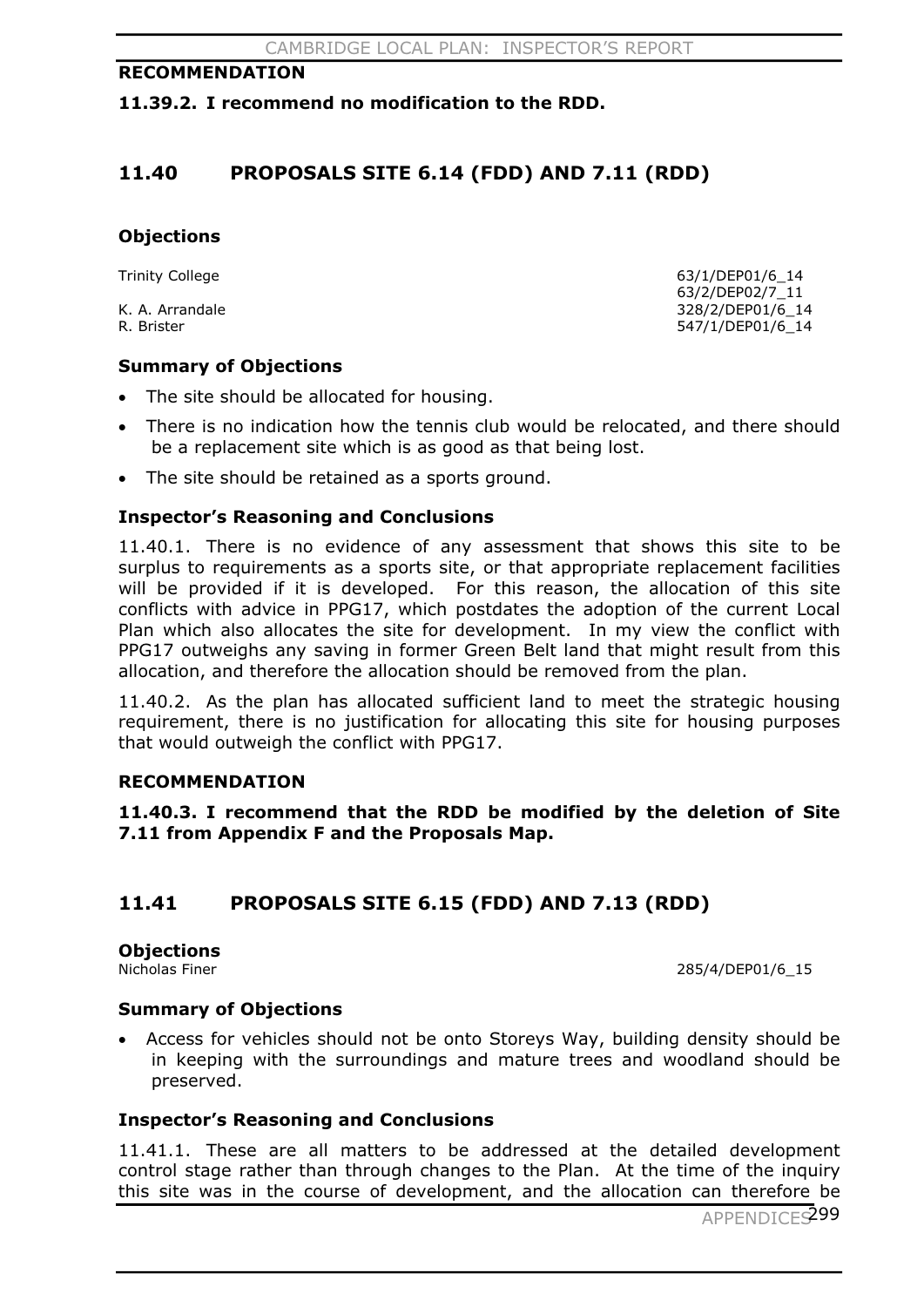deleted from the Plan.

#### **RECOMMENDATION**

**11.41.2. I recommend that the RDD be modified by the deletion of Site 7.13 from Appendix F and the Proposals Map.** 

### **11.42 PROPOSALS SITE 6.16 (FDD) AND 7.14 (RDD)**

#### **Objections**

Trinity College 63/2/DEP01/6 16 63/1/DEP02/7\_14

#### **Summary of Objections**

The site should be allocated for open market housing.

#### **Inspector's Reasoning and Conclusions**

11.42.1. Although the objector states that this site is no longer required by the hockey club, there is no evidence of any assessment that shows the site to be surplus to requirements as a sports site, or that appropriate replacement facilities will be provided if it is developed. For this reason, the allocation of this site conflicts with advice in PPG17. In my view the conflict with PPG17 outweighs any saving in former Green Belt land that might result from this allocation, and therefore the allocation should be removed from the Plan.

11.42.2. As the Plan has allocated sufficient land to meet the strategic housing requirement, there is no justification for allocating this site for housing purposes that would outweigh the conflict with PPG17. However, if the site could be shown to be surplus to requirements, in principle it could come forward as a windfall site.

#### **RECOMMENDATION**

**11.42.3. I recommend that the RDD be modified by the deletion of Site 7.14 from Appendix F and the Proposals Map.** 

### **11.43 PROPOSALS SITE 7.15**

#### **Objections**

Cambridge Regional College 698/2/DEP02/7\_15

#### **Summary of Objections**

• The description of the proposed use should be modified to provide flexibility.

#### **Inspector's Reasoning and Conclusions**

11.43.1. The objector seeks a change in the wording of the proposed use, firstly, from "mixed use housing development and community facilities" to "housing developments, which could include a mix with community uses. In my view, the wording in the plan provides a greater flexibility and a wider variety of uses, which would be more appropriate in this mixed area than wholly residential uses as would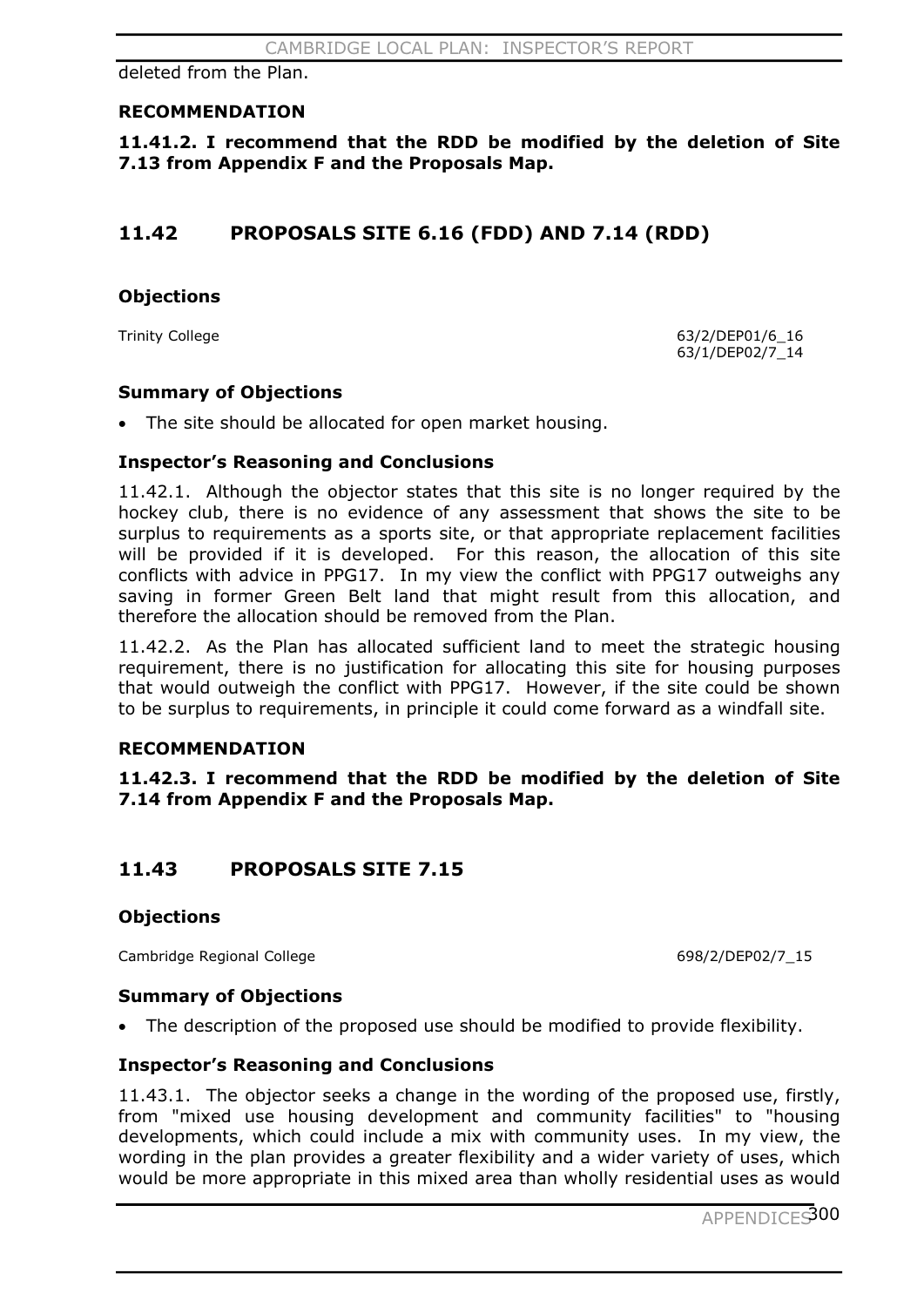be possible under the revised wording.

11.43.2. The second change proposed is to include a reference to local education providers such as Cambridge Regional College, in addition to the reference to Anglia Polytechnic University. Whilst the need for housing for students of Anglia Polytechnic University has been substantiated, a case has not been made for the need for student housing for other local education providers including Cambridge Regional College.

11.43.3. For these reasons, I do not support the changes proposed.

#### **RECOMMENDATION**

**11.43.4. I recommend no modification to the RDD.** 

### **11.44 PROPOSALS SITE 4.01 (FDD) AND 9.01 (RDD)**

#### **Objections**

Cristina Lazzeroni 103/1/DEP01/4\_01 Mr. & Mrs. Deakin 2012 165/1/DEP01/4 01 Sylvia R. Dalby 313/1/DEP01/4\_01 H. Tyson 462/2/DEP01/4\_01 P. Larmuth 534/1/DEP01/4\_01 P. Howsam 683/1/DEP01/4\_01 Hills Road Sixth Form College 712/1/DEP01/4\_01 Cllr James Quinlan 751/2/DEP02/9\_01 Jonathan Larmour 776/10/DEP02/9\_01 Dr Henry Tribe 812/1/DEP02/9\_01

#### **Summary of Objections**

- Most of the objections refer to matters dealt with under the East Cambridge section of Chapter 9.
- There should be a clear policy for the Airport area.
- An international airport is a necessity for Cambridge.
- x Housing estates on the edges of the area should not be included in the Area of Major Change.

#### **Inspector's Reasoning and Conclusions**

11.44.1. I consider most of the matters of objection in Chapter 9, which in my opinion includes a clear policy concerning the area, namely Policy 9/4.

11.44.2. The inclusion of properties in the Area of Major Change boundary does not mean established residential areas will change. Access to development and redevelopment areas will be decided on the basis of consideration of factors such as amenity and environmental effects, as well as suitability for traffic, and other matters.

11.44.3. I note that the representation by the Sixth Form College, classified as an objection, in fact expresses support for the relocation of the Airport. Also, the objection from P Larmuth is to the Southern Fringe (see below).

#### **RECOMMENDATION**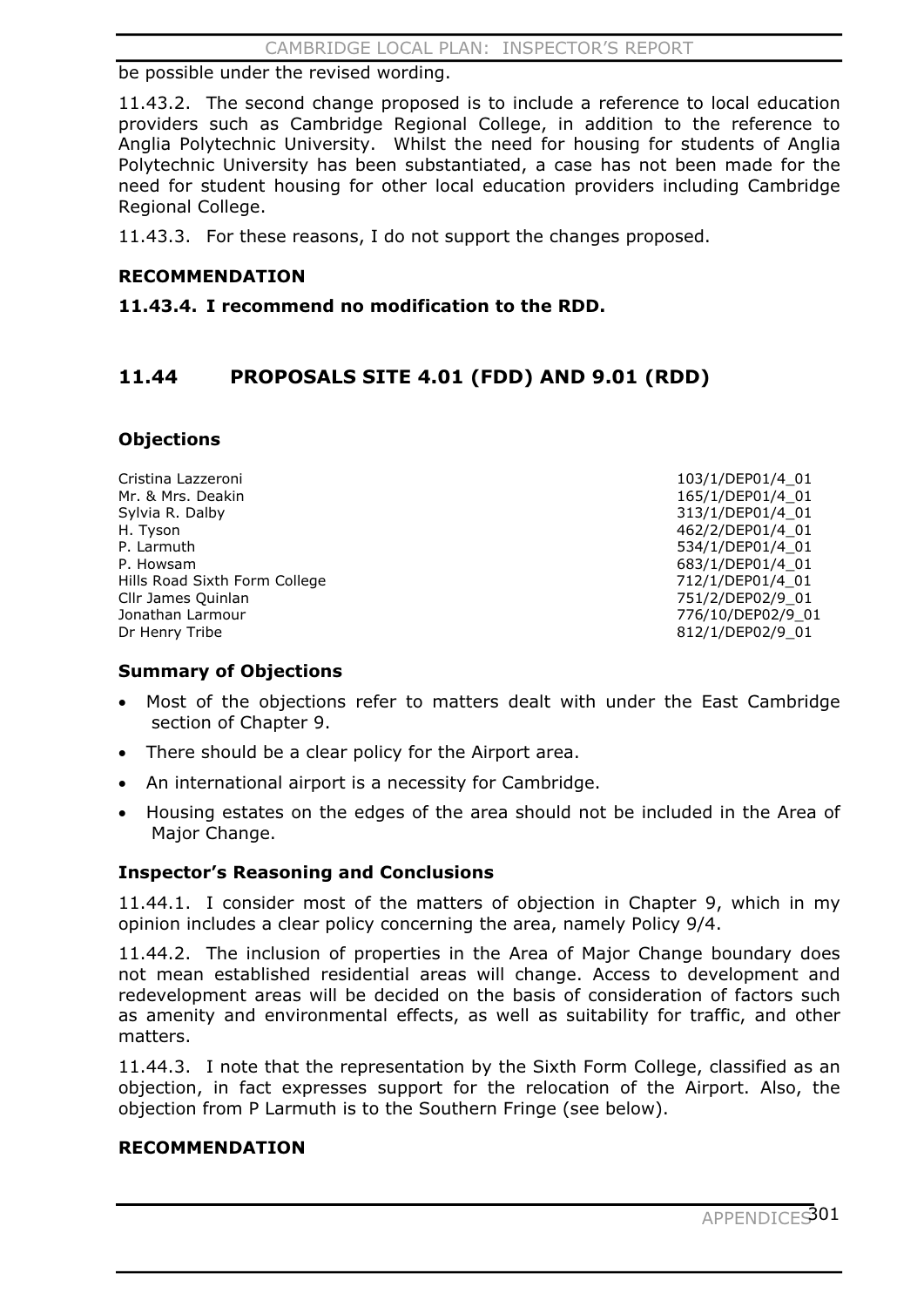**11.44.4. I recommend no modification to the RDD in response to these objections.**

### **11.45 PROPOSALS SITE 4.02 (FDD) AND 9.02 (RDD)**

#### **Objections**

Trumpington Environmental Action Group (TEAG) 460/34/DEP01/4\_02 Rosemary Myers 600 and the control of the control of the control of the control of the control of the control of the control of the control of the control of the control of the control of the control of the control of the Hilda Stoneley 559/2/DEP01/4\_02 Robert Stoneley 684/2/DEP01/4\_02 Dr Henry Tribe 812/2/DEP02/9\_02 P. Larmuth 534/1/DEP01/4\_01

#### **Summary of Objections**

- Addenbrookes housing must be for staff only.
- The proposal represents the loss of a Green Belt lung, with footpaths and excellent opportunities for walking for all. There would be increased pollution and scarce species would disappear from the area.
- A station is needed at Addenbrookes. The CGB proposal should be deleted.
- x Other matters are raised as in the Southern Fringe section of Chapter 9.

#### **Inspector's Reasoning and Conclusions**

11.45.1. The first objection has been met by a cross reference in the RDD.

11.45.2. The reasons for allocating this part of the Southern Fringe Area of Major Change are given in Chapters 5, 7, and 9. The strategy for the Sub-Region is to locate development close in to Cambridge. The loss of some Green Belt is inevitable to meet the development needs of the City and surrounding area. Where possible, features of value will be retained and enhanced, and access to the countryside outside the development area is to be improved. Measures will be taken to minimise travel demands and therefore pollution. Other points are considered in Chapter 9 above.

11.45.3. The decision on the CGB system is to be made by the First Secretary of State. There are no realistic proposals for a station to be built here during the Plan period.

#### **RECOMMENDATION**

**11.45.4. I recommend no modification to the RDD.** 

### **11.46 PROPOSALS SITE 4.03(FDD) AND 9.03 (RDD)**

#### **Objections to Site 4.03**

The objections to this aspect of the plan are listed in Annex 3.

#### **Objections to Site 9.03**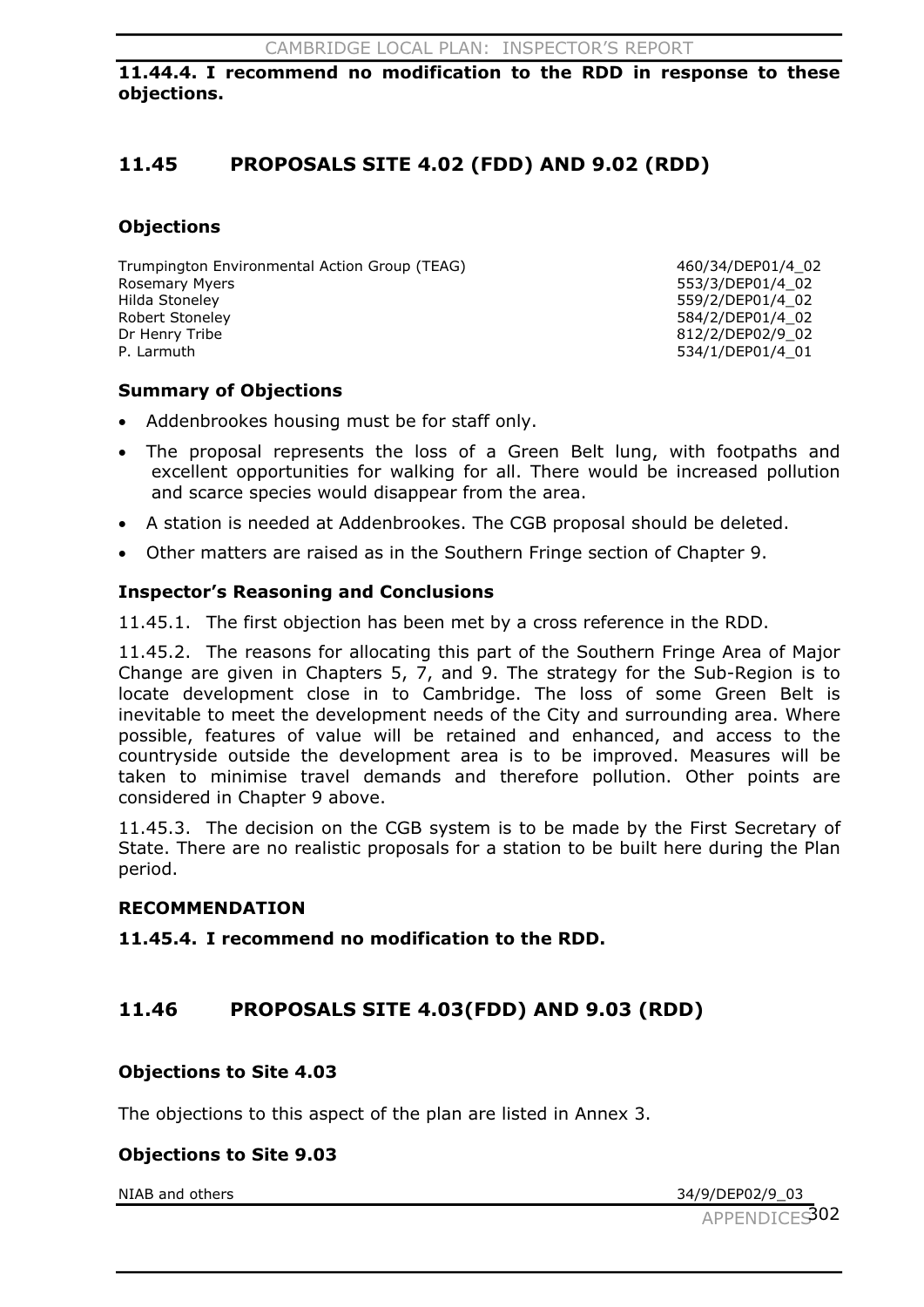#### **Summary of Objections**

- There are objections to the principle and scale of development; loss of Green Belt; and traffic impact.
- The proposal should be deleted because of problems of access, the availability and provision of services, coalescence of settlements, urban sprawl, noise, loss of good agricultural land and biodiversity, crime, effects on properties, and harm to the character of Cambridge.
- A different strategy should be adopted.
- The form, or certain details, of development should be specified.
- There should be no reference to the Christ's and Sidney Sussex sports ground.

#### **Inspector's Reasoning and Conclusions**

11.46.1. I deal with the points made in many of the above objections in Chapter 9 of this report, and the background to the strategic selection of the land for development is given in Chapter 5. I note that the Structure Plan does not limit the number of dwellings to be provided on this site to 1,000. It is possible that the development will not extend right up to the City boundary if the open space buffer between the City and Girton takes up some land in the City.

11.46.2. Coalescence with Girton, Histon and Impington would be avoided by retaining open land between those villages and the City. The concentration of development close to Cambridge, on sites such as this, would retain the character of Cambridge as a compact City rather than a sprawling urban settlement.

11.46.3. I do not have evidence to show that the land is of especial value for agricultural purposes or for its biodiversity, such as to justify deleting the allocation. Wherever possible, important features will be retained.

11.46.4. As at the time of the inquiry, the Council and South Cambridgeshire District Council intended to prepare an Area Action Plan for land on both sides of Huntingdon Road.

11.46.5. Planning conditions could be imposed on planning permission for development, if necessary, to require screening and landscaping, and to prevent loss of light or privacy. Such matters, and the amounts of open space and car parking to be provided, are for later consideration. Access to the A14 directly from the new development would be dangerous and would interfere with the free flow of traffic on the A14.

11.46.6. Loss of views and property values are not matters for me.

11.46.7. The treatment of the sports ground is sufficiently important to demand a firm reference in the Comments column of the Proposals Schedule. This gives residents, and users of the ground, the comfort of knowing that the ground will be retained or replaced, and developers will be in no doubt that this has to be done. The meaning of the comment is clear.

#### **RECOMMENDATION**

**11.46.8. I recommend no modification to the RDD.** 

### **11.47 PROPOSALS SITE 4.04 (FDD) AND 9.04 (RDD)**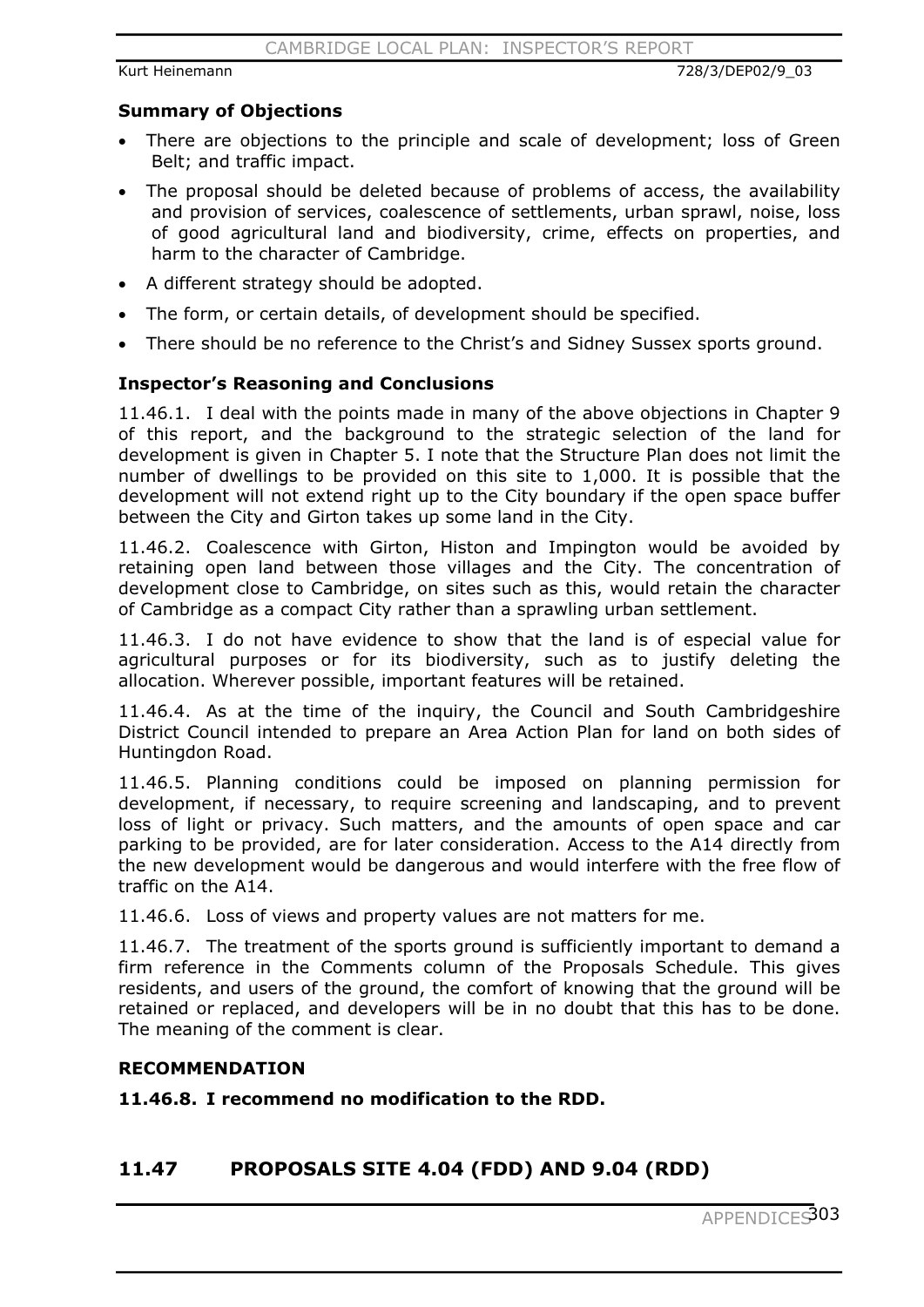#### **Objections**

The Cam Too Project **664/1/DEP02/9\_04** 

Galhaith 274/1/DEP01/4\_04 Network Rail 370/42/DEP01/4\_04 370/43/DEP01/4\_04

#### **Summary of Objections**

- There should be no access to the site via Fen Road.
- The Proposals Map should indicate the full extent of the action area including Chesterton Sidings in South Cambridgeshire District.
- x The industrial units on the Milton/Cowley Road junction should be included within the site.
- The Cam Too Project should be incorporated in the Plan.

#### **Inspector's Reasoning and Conclusions**

11.47.1. There is no proposal in this Plan to provide access to this site from Fen Road.

11.47.2. Although it would not be appropriate for the Proposals Map to indicate the extent of development in that part of the Northern Fringe within South Cambridgeshire, Figure 9/6 does show the principal land uses for Chesterton Sidings.

11.47.3. The industrial units on Milton/Cowley Road junction are in an area that has recently been developed, and for that reason it is not necessary to include them in the Area of Major Change.

11.47.4. The Council has agreed with the Cam Too Project the insertion of a paragraph into Chapter 8 of the Plan making reference to the project.

#### **RECOMMENDATION**

**11.47.5. I recommend no modification to this part of the RDD.** 

### **11.48 PROPOSALS SITES 4.06 AND 4.07 (FDD), AND 9.06 (RDD)**

#### **Objections to Sites 4.06/7**

The objections to this aspect of the plan are listed in Annex 3.

#### **Objections to Site 9.06**

Countryside Properties **68/18/DEP02/9\_06** Dr. R. & Mrs. D. Cox 578/1/DEP02/9\_06

#### **Summary of Objections**

- These areas should not be developed, because of environmental and infrastructure problems.
- The land use for the Clay Farm site should be specified as primarily housing.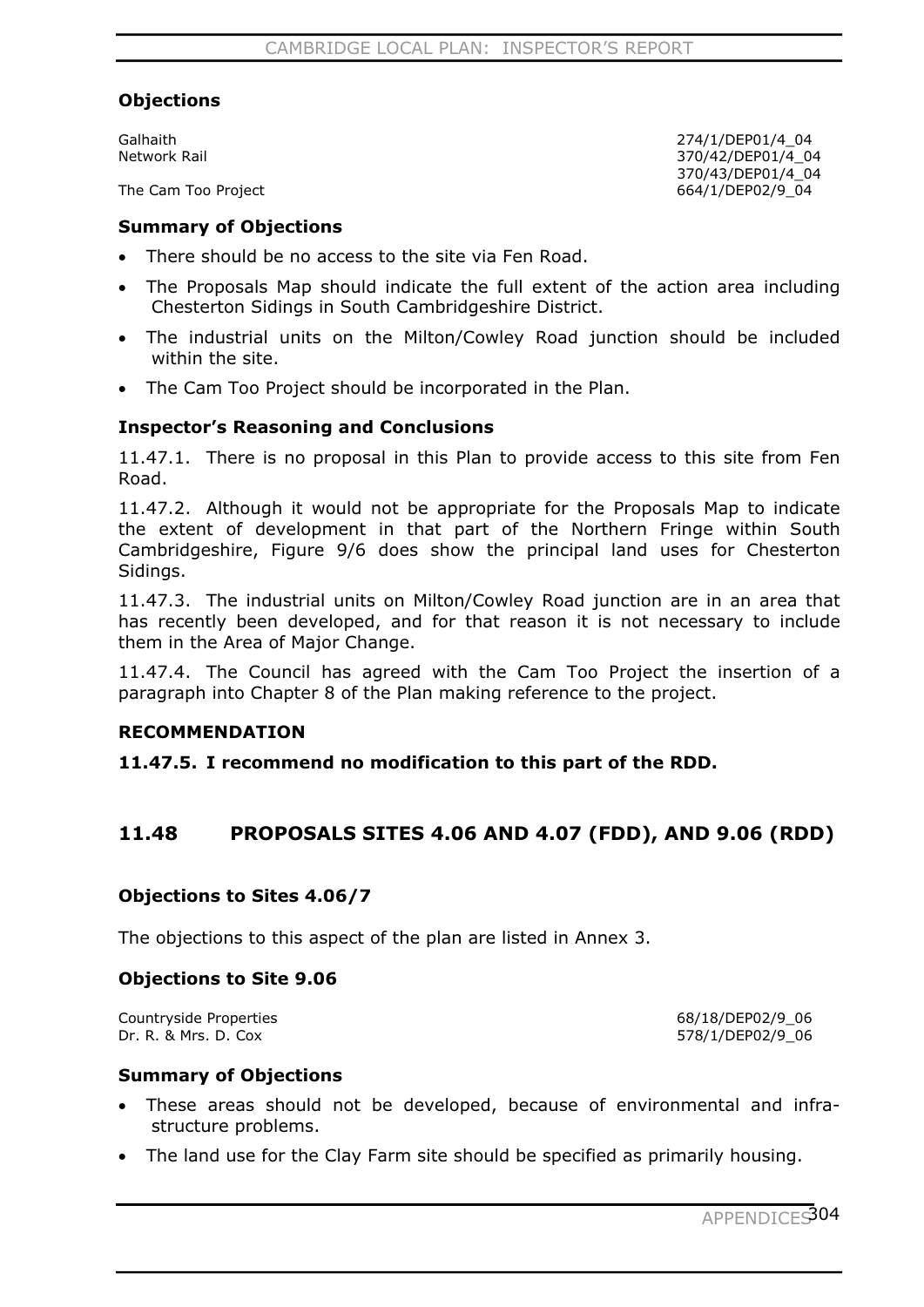#### **Inspector's Reasoning and Conclusions**

11.48.1. Most of the points made by objectors are dealt with in Chapter 9 of this report, and the background to the strategic decision on the choice of these areas for development is given in Chapter 5.

11.48.2. The Local Plan has policies requiring the provision of infra-structure before development in urban extensions. This area will benefit from the CGB. The traffic and parking problems associated with the Hospital should not prevent the Southern Fringe development, in the light of the Structure Plan's proposals. The Addenbrooke's access road is proposed in order to prevent development at Trumpington exacerbating congestion in the village and on Long Road. Location of the development elsewhere would generate traffic, with resultant noise and pollution. Development elsewhere would also require lighting, but it is possible to reduce light pollution by designing lighting to avoid light spillage.

11.48.3. There will inevitably be a loss of open Green Belt land as a result of the Structure Plan's proposal to site large scale development in the Southern Fringe. The Area Development Framework will need to mitigate the loss by making the best use of remaining open space and providing new facilities where possible. There are several policies which protect biodiversity and other features of importance. Much of the green corridor is arable farmland, and this is likely to have limited wildlife value. The recreational use of parts of the corridor offers the opportunity to enhance biodiversity. Enhancement of some existing habitats, and creation of new sites designed to attract wildlife, will be possible.

11.48.4. A significant proportion of affordable housing will be provided. Property values are not matters for me.

11.48.5. Over 70% of the Clay Farm development will be for housing. Much of the other land put to uses such as open space, education and community facilities will be primarily intended to support the housing, and would not be proposed if not for the residential development. Paragraph 9.23 of the RDD says that the uses at Clay Farm would be primarily for residential development and open space. The objector's wording better fits both the nature of the proposal and paragraph 9.23. I adjust the suggested wording to allow for some uses to be included, if necessary, to provide for wider needs, such as recreational or educational needs not solely generated by the new housing on this site.

#### **RECOMMENDATION**

**11.48.6. I recommend that the RDD be modified by deleting "mixed uses" from the Proposed Use column of the Proposals Schedule entry for Site 9.06 and replacing it with "primarily residential with ancillary uses".** 

### **11.49 PROPOSALS SITE 9.09**

#### **Objections**

Countryside Properties 68/22/DEP02/9\_09 Addenbrooke's NHS Trust 399/33/DEP02/9\_09 Trumpington Meadows Land Company 798/20/DEP02/9\_09 Countryside Properties/Liberty Property Trust 837/28/DEP02/9\_09

#### **Pre-Inquiry Changes: SCPM.002 and SCPS.004**

APPENDICE<sub>305</sub>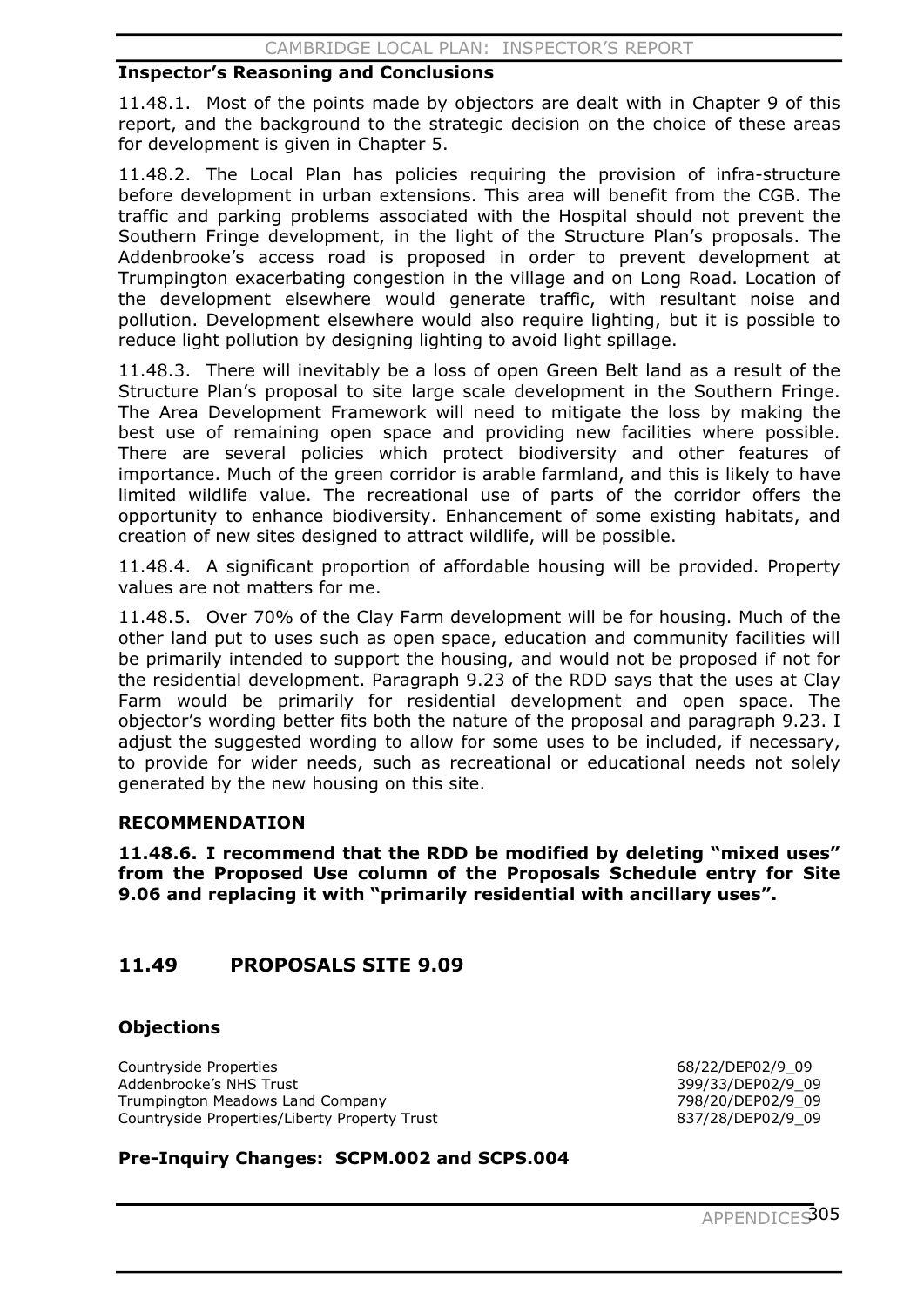#### **Summary of Objections**

- The area of this site is excessive.
- The description of the land uses should be amended.

#### **Inspector's Reasoning and Conclusions**

11.49.1. I deal with the extent of the Monsanto site under omission sites, in Chapter 5, and with the site's junction with the Addenbrooke's access road in Chapter 9. Early work on the design of the junction indicates that there will be sufficient capacity to accommodate the traffic from the Monsanto site as well as other traffic. As a result of my earlier conclusion concerning the extent of the site, the site area should be amended in the Proposals Schedule.

11.49.2. In order to achieve consistency with the description of land uses in paragraph 9.23 of the RDD, the description in the Proposals Schedule should be amended. The description recommended above for Clay Farm is in my view most suitable.

#### **RECOMMENDATION**

#### **11.49.3. I recommend that the RDD be modified as follows:**

- **a) By deleting "mixed uses" from the Proposed Use column of the Proposals Schedule entry for Site 9.09 and replacing it with "primarily residential with ancillary uses".**
- **b) By the incorporation of SC PS.004 and SC PM.002.**

### **11.50 PROPOSALS SITE 9.10**

#### **Objections**

Addenbrooke's NHS Trust 399/34/DEP02/9\_10 Dr. Henry Tribe 812/3/DEP02/9 10 Countryside Properties/Liberty Property Trust 837/29/DEP02/9\_10

#### **Summary of Objections**

- The land uses relevant to this site should be changed.
- A station should be provided at Addenbrooke's.

#### **Inspector's Reasoning and Conclusions**

11.50.1. In order to give consistency with changes suggested by the Council to Policy 9/5 the land uses for site 9/10 should be expanded.

11.50.2. The area is to be provided with the CGB system. There are no realistic proposals for a station here.

#### **RECOMMENDATION**

**11.50.3. I recommend that the RDD be modified by the addition of the words "and research uses", after "Clinical development", in the Proposed Use column of the Proposals Schedule entry for Site 9/10.**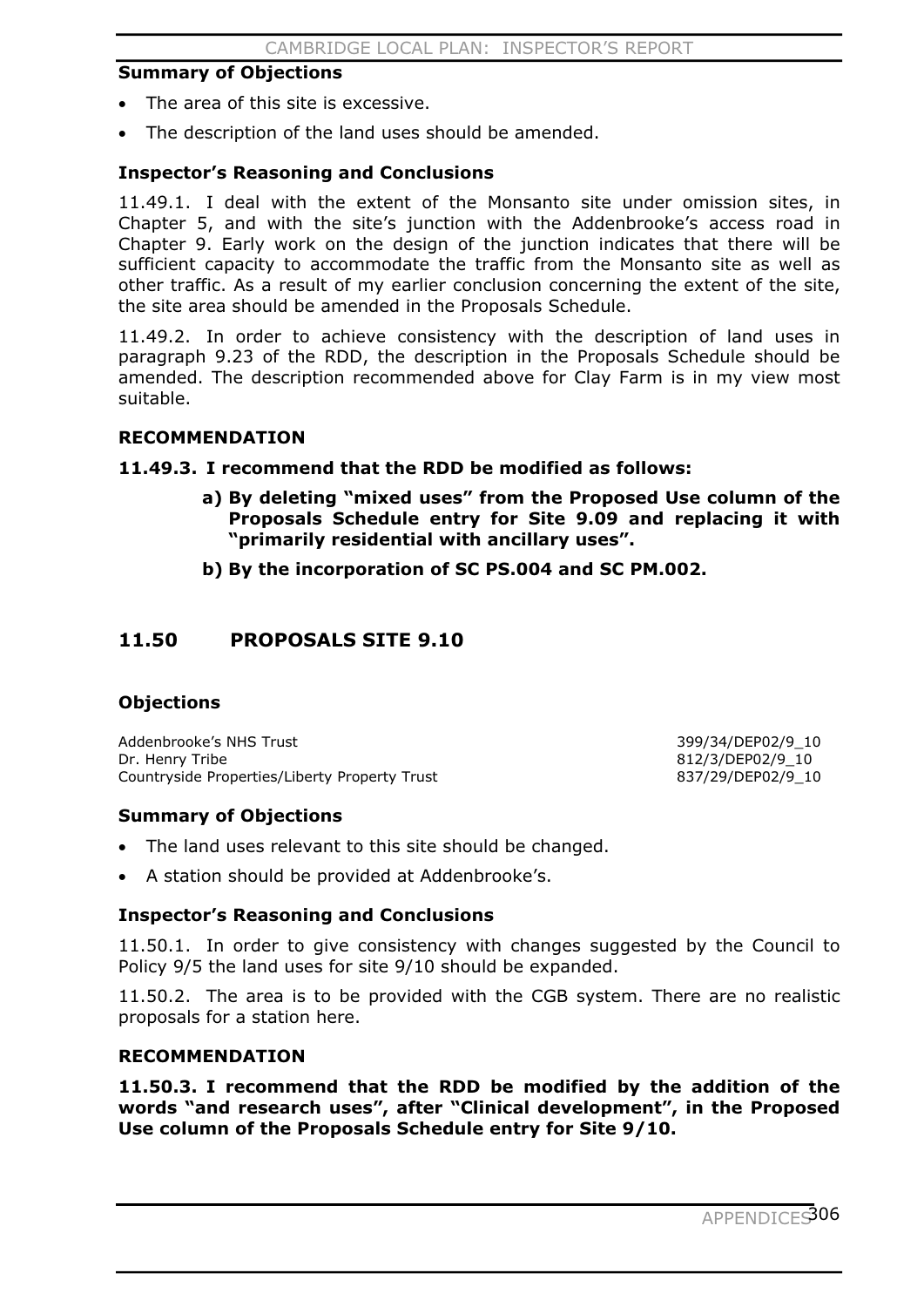### **11.51 PROPOSALS SITES 4.08 AND 4.17 (FDD)**

#### **Objections**

V & M Whittaker 439/1/DEP01/4\_08 Network Rail 370/20/DEP01/4\_17 V & M Whittaker 439/1/DEP01/4 17

Glisson Road/Tenison Road Area Residents Assoc. 688/1/DEP01/4\_17

#### **Summary of Objections**

- The Triangle site should not be linked with the rest of the Station Area redevelopment.
- The bus and coach station should be moved to the Station Road area and the redevelopment should include a multi-storey car park.
- There should be a comprehensive traffic management scheme to the north of Station Road, to mitigate the effect of additional traffic from the Station Area redevelopment.

#### **Inspector's Reasoning and Conclusions**

11.51.1. The Triangle Site is so closely connected with the remainder of the Station Area that it is sensible for it to be included within the Area of Major Change. However, there is no reason why applying the same policies to the two sites should delay development on either.

11.51.2. The Plan highlights the provision of an integrated transport interchange as a key part of the Station Area redevelopment, and this would include facilities to cater for buses. However, there is no evidence that it would be viable to move the City Centre bus station from Drummer Street.

11.51.3. It is envisaged that a multi-storey car park will be provided within the Station Area, as the existing parking arrangements at the station could be regarded as an inefficient use of land.

11.51.4. A transport assessment will be required in respect of any developments in this area, and the Council will be able to seek appropriate mitigating measures to address any impact arising from an increase in traffic.

#### **RECOMMENDATION**

#### **11.51.5. I recommend no modification to the RDD.**

### **11.52 PROPOSALS SITES 6.08, 6.11/2 (FDD), AND 9.12 (RDD)**

#### **Objections**

Mrs. S. Finer 253/1/DEP01/6\_08 Nicholas Finer 285/1/DEP01/6\_08 Concerned Residents Of N.W. Cambridge (CRONC)  $336/2/DEPO1/6_08$ <br>Storey's Way Residents' Association  $463/4/DEPO1/6_08$ Storey's Way Residents' Association Frank Gawthrop 688/7/DEP01/6 08 Concerned Residents Of N. W. Cambridge (CRONC) 715/4/DEP01/6\_08 Mrs S. Finer 253/2/DEP01/6 11

439/4/DEP01/4\_17

688/2/DEP01/4\_08

APPENDICES307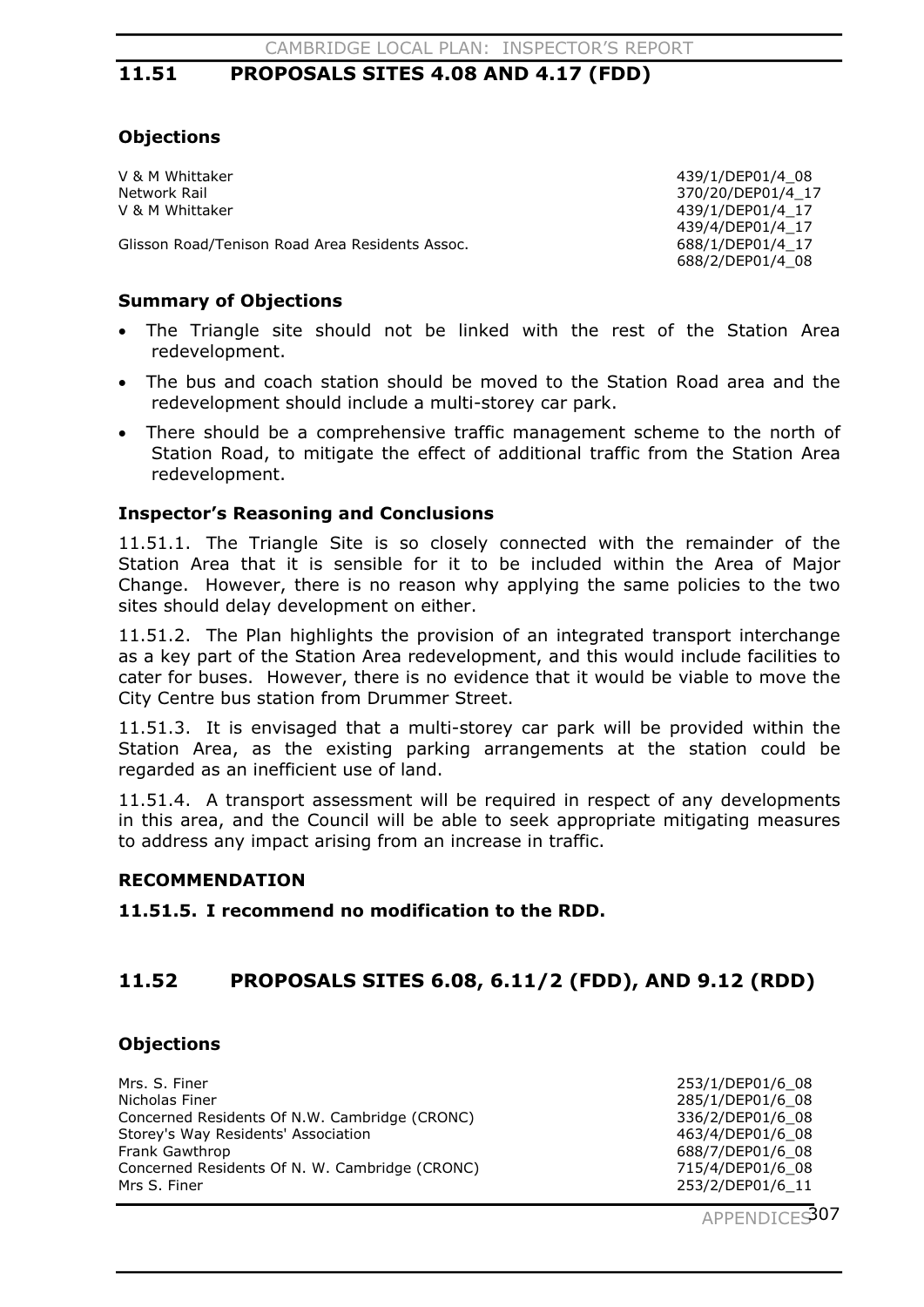Nicholas Finer 285/2/DEP01/6 11 Concerned Residents Of N.W. Cambridge (CRONC) 336/3/DEP01/6\_11<br>Storev's Way Residents' Association 463/5/DEP01/6\_11 Storey's Way Residents' Association<br>
Concerned Residents Of N. W. Cambridge (CRONC)  $\qquad \qquad \qquad \qquad$  715/5/DEP01/6\_11 Concerned Residents Of N. W. Cambridge (CRONC) Mrs S. Finer 253/3/DEP01/6 12 Nicholas Finer 285/3/DEP01/6 12 Concerned Residents of NW Cambridge (CRONC) 336/4/DEP01/6\_12 Storey's Way Residents' Association and the store of the 463/6/DEP01/6 12 Concerned Residents of NW Cambridge (CRONC) 715/6/DEP01/6\_12 Jenny And Lawrence Greene 825/1/DEP02/9\_12

#### **Summary of Objections**

- There is no need for these sites to be developed.
- Development would harm wildlife, views of Cambridge, the approaches to the City, and the character of St Giles Cemetery.
- Bus services are inadequate. There would be traffic congestion.
- Development should incorporate specified measures to mitigate its impact.

#### **Inspector's Reasoning and Conclusions**

11.52.1. Some of the objectors' points are dealt with above in Chapters 9 and 5. These sites have been allocated for development for some years. The University has shown that a need for staff housing exists, sufficient to justify the development of these sites. The possibility that the University's West Cambridge site would be adequate to meet the need was specifically rejected during the consideration of the Structure Plan. College land is not necessarily available for University development. College sports fields are often of environmental and recreational importance, and placing new housing on their fringes would harm these functions.

11.52.2. There is no evidence that Huntingdon Road could not accommodate the traffic generated by development in the area, but a TA would be undertaken and public transport needs would be assessed. Vehicular access from Storeys Way will not be permitted.

11.52.3. The University's Master Plan is not the subject of my report, but both the Council and the University are committed to the further planning of the area. Policy 9/1 of the Plan is relevant. Such matters as building heights, the relationship to St Giles Cemetery, house type and density, and the effects on the approach to the City will be considered. In my opinion the views of the City will not be harmed by the development of these sites with housing on 3 sides.

11.52.4. Again there is no evidence that the area is particularly noteworthy for its biodiversity, but master planning gives opportunities for enhancement.

11.52.5. There are however changes necessitated by my conclusions and recommendations in section 9.22 above. All of these sites should be combined into one, to be numbered 9.12, and with consequential changes resulting from the aggregation of 3 sites into one and from other conclusions in section 9.22.

#### **RECOMMENDATION**

**11.52.6. I recommend that the RDD be modified as follows:** 

- **a) Add to the address of Proposals Site 9.12 the words "and land at Gravel Hill Farm", delete the site area and replace with "11.83", and add to the Comments column the words "Otherwise, the site is available for immediate development."**
- **b) Delete Proposals Sites 9.15.and 9.16.**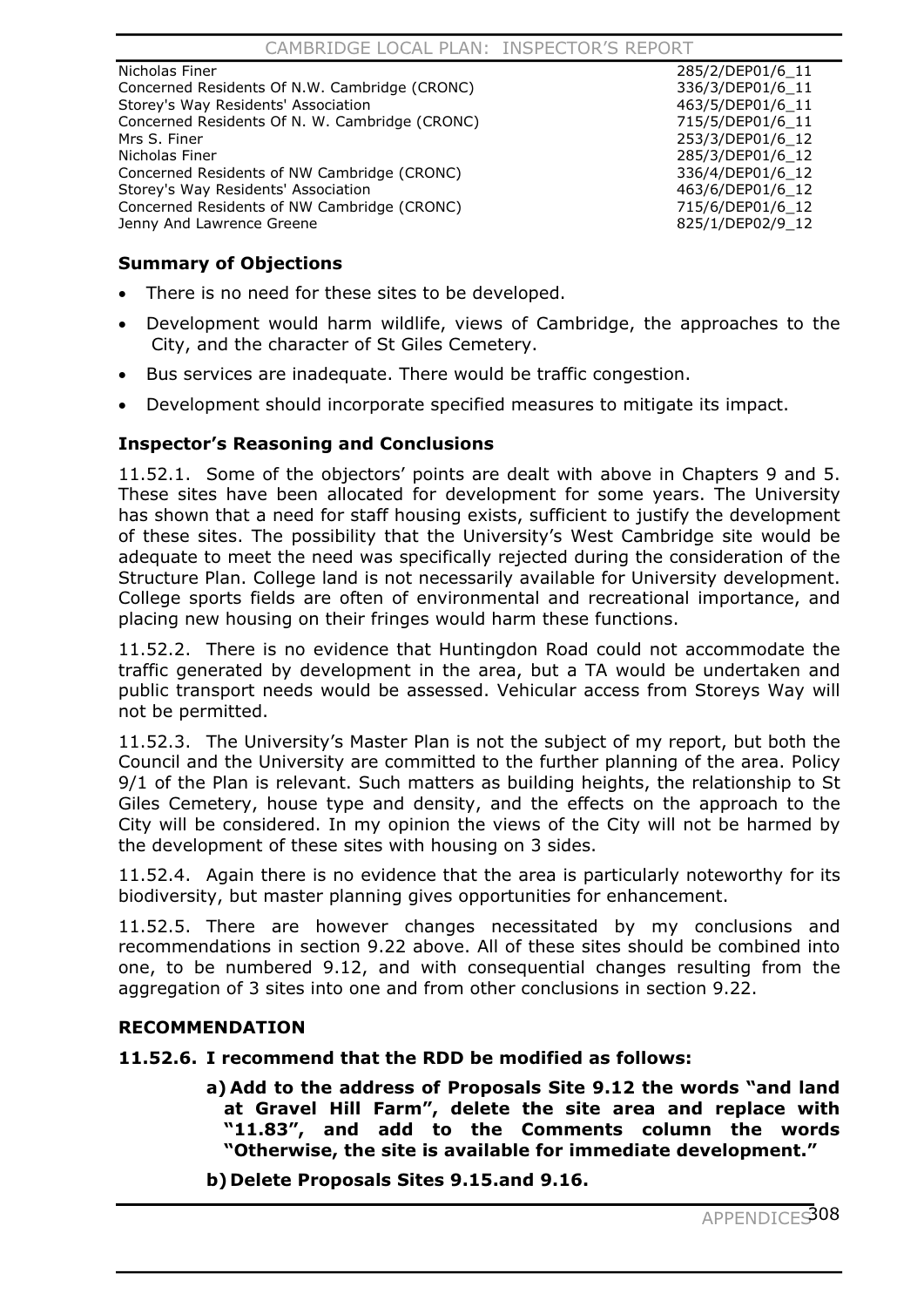### **11.53 PROPOSALS SITE 4.09 (FDD) AND 9.13 (RDD)**

### **Objections**

The objections to this aspect of the plan are listed in Annex 3.

### **Summary of Objections**

- x The Bell School land west of Babraham Road should not be allocated for housing development. It is Green Belt.
- Development would cause harm to biodiversity, the safety and free flow of traffic, the character of the area on the open southern fringe of the City, the setting of the City, and the amenities of the occupants of existing dwellings.
- The new development would be subject to flooding and would cause drainage problems.
- If the site is allocated, certain design and layout matters should be specified in the Plan.
- The boundary of site 9.13 is not clear.

### **Inspector's Reasoning and Conclusions**

11.53.1. The Structure Plan, which it is not for me to question, calls for housing and mixed use development in various locations in Cambridge. One of these is land south and west of Addenbrooke's, where land is to be released from the Green Belt. In my opinion the Babraham Road site should be seen as part of this land release, being the first open land south of Addenbrooke's and nearby development. It is logical to take the boundary of the area to be released up to the edge of the existing built-up area west of the A1307. National and Structure Plan policy also desires higher housing densities than in the past.

11.53.2. The south-western corner of the site lies within the flood plain, and the most recent flood risk assessment available to the inquiry confirms that the great majority of the site is not at risk of flooding. Measures could be taken in the planning and implementation of the scheme to ensure that houses are not flooded, for example by altering the levels of part of the site to provide flood storage. Any planning application would have to investigate this further and make any necessary provision, taking account of climate change. On present evidence I do not see flooding risk as a reason for deleting the allocation.

11.53.3. The hedgerow forming the southern boundary of the site, and the ditch along the western side of the land, are City Wildlife Sites. The springs at Nine Wells are further away. Building could take place without the need to disturb these. As for the site itself, much of the land is school playing fields or grazed by horses. Plant species of interest are few. The insects attracted because of the horse grazing attract birds and foraging bats. However this is dependent on the management of the land, which could change at any time.

11.53.4. As the site includes playing field land and will need informal recreational provision for its new population, the new proposal will have to provide open space. A development scheme, retaining the existing hedges and some areas of managed grassland, could keep the interest of the site at its present level. For example, a different grazing regime, following on from a development which featured open space provision, could improve the value of the land for wildlife, as horse grazing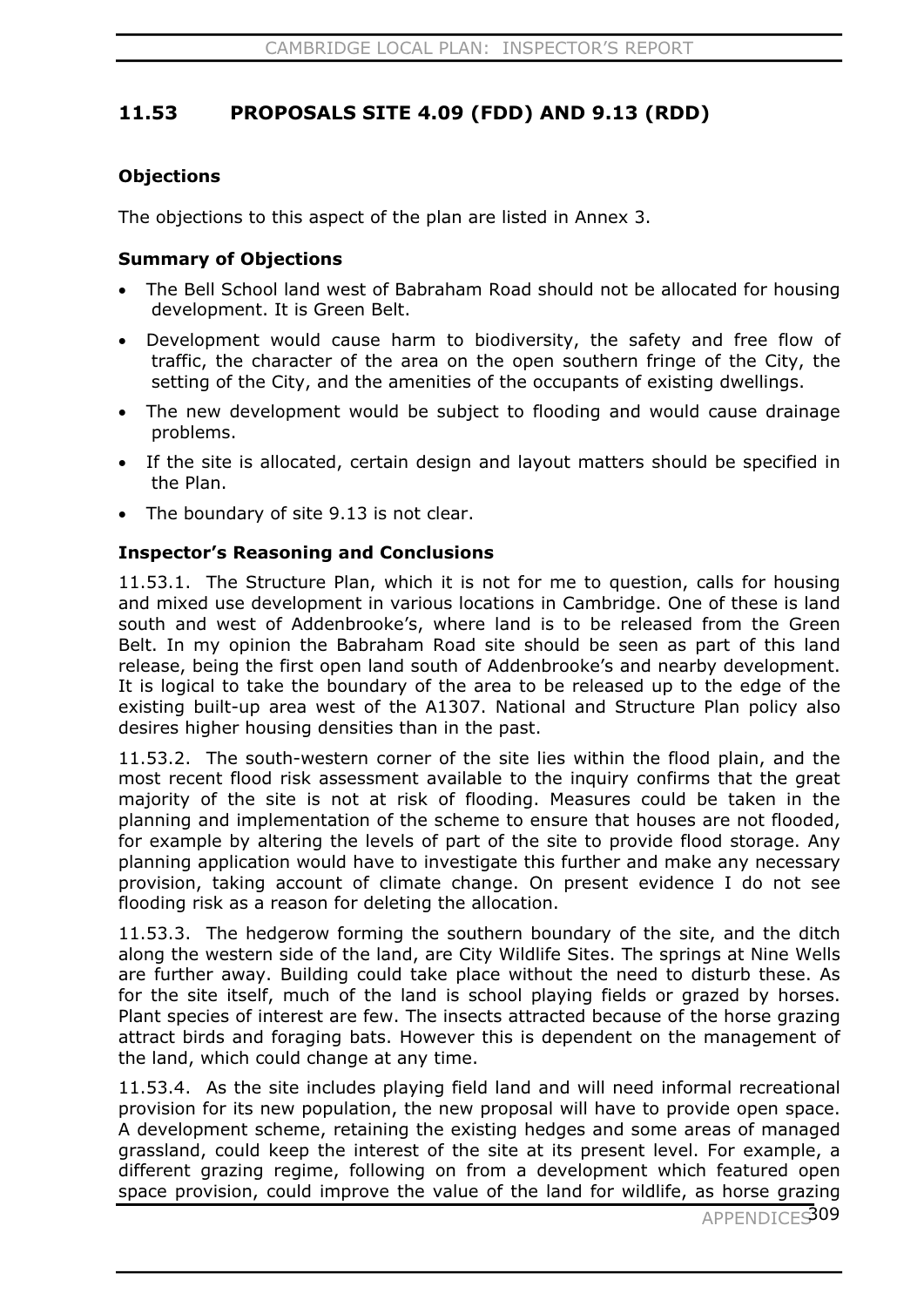can be detrimental to the plant assemblage.

11.53.5. The dominant feature on this section of the City's southern side, seen from roads and paths, is the bulk of Addenbrooke's hospital, rising above other nearby development and the countryside in the foreground of views. There are also trees partially screening the objection site. Additional housing development would not be out of keeping with this urban edge character, and would not harm the setting of the City. Because of the scale of the Hospital buildings, there is no benefit in restricting the height of the proposed housing to below 3 storeys. The distribution of dwelling blocks of different heights depends on a detailed analysis of the site, its surroundings and the development sought.

11.53.6. In my opinion there are a number of possibilities of gaining vehicular access to the land. There is an existing access to Babraham Road, although of course this is not used as an access to a housing development. There are houses close to this track, and it appears that the Bell School does not own all the land needed. However the scale of the housing proposal is such that the purchase of third party land would be possible in the future, if necessary. The details and operation of the junction with Babraham Road are subject to an iterative process of analysis. It seems to me too soon to say that an acceptable junction design would not result, or that third party land would be withheld from negotiations. A new junction at this point would increase the area of hard surfacing and the amount of street furniture, but the location is within the urban area.

11.53.7. There could be possibilities of creating an access via intervening land to Red Cross Lane to the north, although the present access via Greenlands runs too close to several dwellings to be suitable for vehicular use.

11.53.8. To the north-west open land safeguarded for long-term development lies between the site and the continuation of Red Cross Lane. Access via this route is not favoured by the Highway Authority, but the possibility remains. The effects of mixing residential and hospital traffic would have to be considered.

11.53.9. A final access possibility would be to Hills Road/Worts Way through the grounds of the School. The grounds are largely protected open space. The effects and costs of any access would have to be balanced against the need for it to be located in the grounds.

11.53.10. Babraham Road is congested at peak hours. Development of this site, as with many others, will require mitigation measures. The local authorities have a long term transportation strategy which will also need to address the impacts of this development along with building elsewhere in the south of the City. Rights of way for pedestrians are outside the site and building on the land would not close them.

11.53.11. Not all facilities needed by residents are within a convenient distance of the allocation. However the employment and other facilities associated with Addenbrooke's are close, and the bus station at the Hospital is a reasonable distance away. There is also a bus service along Babraham Road, and public transport, cycle and pedestrian provision will be improved as part of the large scale development of the Southern Fringe generally. My view is that the site should not be ruled out on grounds of access to services.

11.53.12. The normal activities of the occupants of properly designed and laid-out dwellings should not, in principle, cause noise and disturbance for the occupants of existing houses. There is unlikely to be a need for any buffer between the new and the existing, depending on the height and nature of the residential development provided adjacent to the present houses. It is a matter of detail for the Council, in consultation with other parties, to decide the layout and height of development.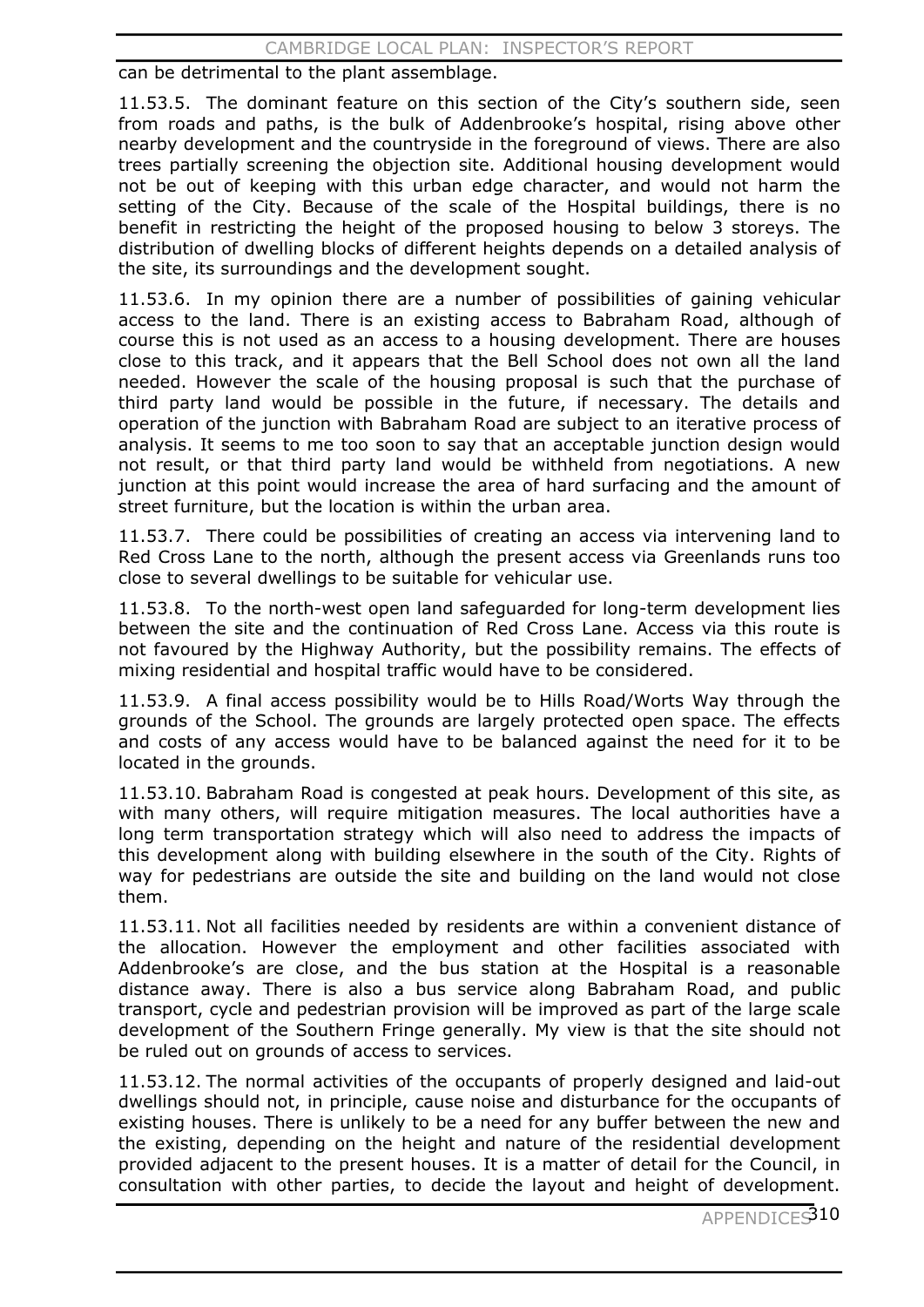Similarly matters of drainage, parking and landscaping are for detailed attention when the proposals are at a more advanced stage. I have also considered other points made by objectors, including those regarding pollution and the health of local residents and Hospital patients, but in my view they do not add substantial weight to the arguments put forward against the allocation. Other concerns of objectors, such as loss of views and house values, are not matters for me.

11.53.13. In the circumstances set out above, I conclude that the allocation should remain and that there are no reasons in principle why I should interfere with the detailed planning of the proposed development by specifying that particular details be incorporated in the development. Nor do I consider it necessary to amend the way in which the site is shown on the Proposals Map: the extent of the site, and its boundaries, are sufficiently clear.

### **RECOMMENDATION**

### **11.53.14. I recommend no modification to the RDD.**

### **11.54 PROPOSALS SITE 9.14**

#### **Objections**

Countryside Properties 68/29/DEP02/9\_14 Mrs J D Waton 2012 2022 12:00 12:00 12:00 12:00 12:00 12:00 12:00 12:00 12:00 12:00 12:00 12:00 12:00 12:00 12:00 12:00 12:00 12:00 12:00 12:00 12:00 12:00 12:00 12:00 12:00 12:00 12:00 12:00 12:00 12:00 12:00 12:00 12:00

### **Pre-Inquiry Changes: SCPS.005 Further Proposed Changes: FPC 28**

#### **Summary of Objections**

- The land use for the site should be specified as primarily housing.
- Development would harm the environment and the amenities of residents.

### **Inspector's Reasoning and Conclusions**

11.54.1. I deal in Chapter 9 with most of the points raised. The design and layout of the new development should ensure that the amenities of existing residents are not harmed. Effects on property values are not matters for me.

11.54.2. The great majority of the development will be for housing. Paragraph 9.23 of the RDD says that the uses at Glebe Farm will be primarily for residential development. The objector's wording better fits both the nature of the proposal and paragraph 9.23.

11.54.3. As a result of my conclusions in Chapter 5, regarding housing omission sites, I accept the various changes to the Proposals Schedule for this site put forward by the Council.

#### **RECOMMENDATION**

**11.54.4. I recommend that the RDD be modified as follows:** 

- **a) By deleting "mixed uses" from the Proposed Use column of the Proposals Schedule entry for Site 9.14 and replacing it with "primarily residential".**
- **b) By the incorporation of SC PS.005 and of FPC28.**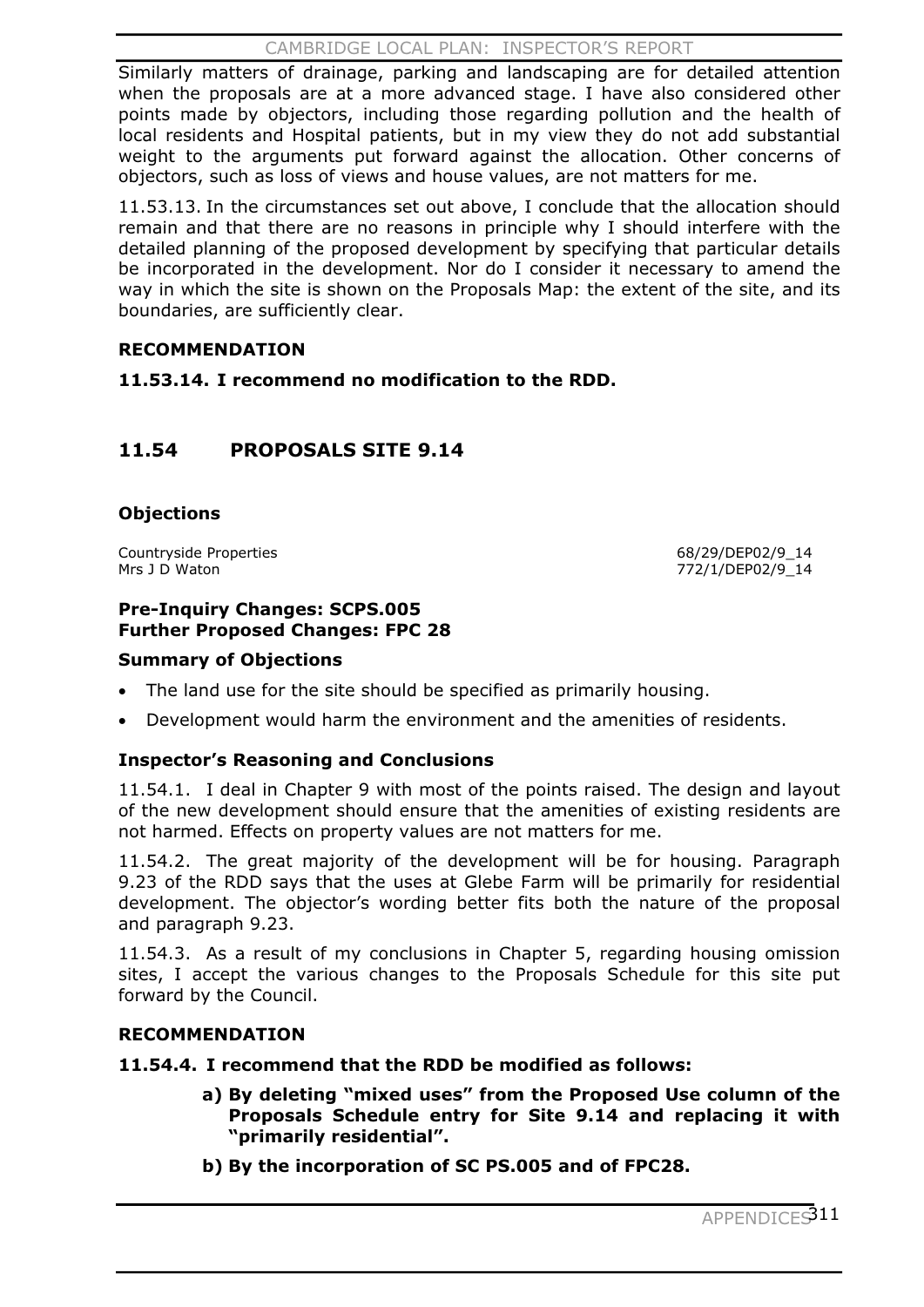### **11.55 PROPOSALS SITE 9.20**

#### **Objections**

Highways Agency **697/4/DEP02/9** 20

#### **Summary of Objections**

• There are concerns about providing northern slip roads to the M11 at the interchange with Madingley Road.

#### **Inspector's Reasoning and Conclusions**

11.55.1. I deal with this in Chapter 9 of this report, and conclude that there is insufficient evidence that slip roads will be both required and suitable.

#### **RECOMMENDATION**

**11.55.2. I recommend that the RDD be modified by the deletion of Site 9.20 from the Proposals Schedule.** 

### **11.56 PROPOSALS SITE NETHERHALL UPPER SCHOOL**

#### **Objections Pre-Inquiry Changes: SCPM.001**

Dr. Anna Maria Bedford 1243/1/DEP04/X

#### **Summary of Objections**

The amendment of the Green Belt in this location would set a dangerous precedent, and building on the Netherhall Upper School site would harm nature conservation interests and have a harmful traffic impact. Amalgamation of the upper and lower schools would lead to a reduction in capacity contrary to other policies in the Plan.

#### **Inspector's Reasoning and Conclusions**

11.56.1. The proposed change would remove a small area of land adjacent to the existing school buildings from Green Belt designation. The change would not compromise the purposes of the Green Belt as set out in Policy P 9/2a of the Structure Plan, nor would it harm the compact form of the City, or have a significant effect on the separation between the existing urban area and the urban expansions or the green corridors or historic views. The removal of such a small area of land from the Green Belt would not create any form of harmful precedent, particularly in the context of the urban extensions provided for in the Plan.

11.56.2. The Plan as proposed to be changed would not contain details of new buildings on the site, and it is not therefore possible to determine at this stage the likely traffic impact. Policy 8/2 requires the transport implications of proposed development to be assessed at the planning application stage, and objections relating to the traffic impact of any new buildings on this site would have to be considered at that time. Questions of school capacity are a matter for the County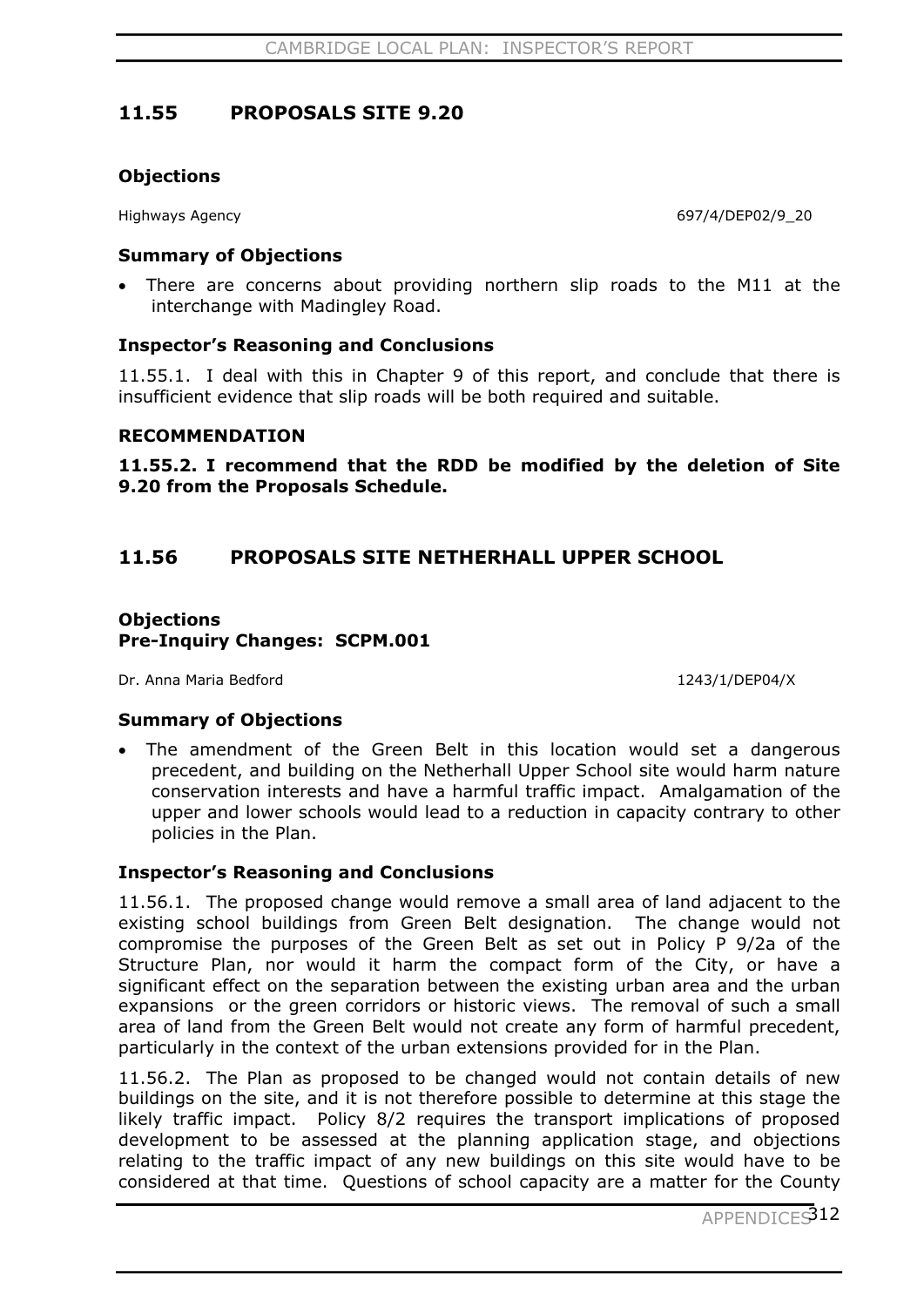Council as local education authority in the first instance.

### **RECOMMENDATION**

**11.56.3. I recommend that the RDD be modified by the incorporation of Pre-Inquiry Change SCPM.001.**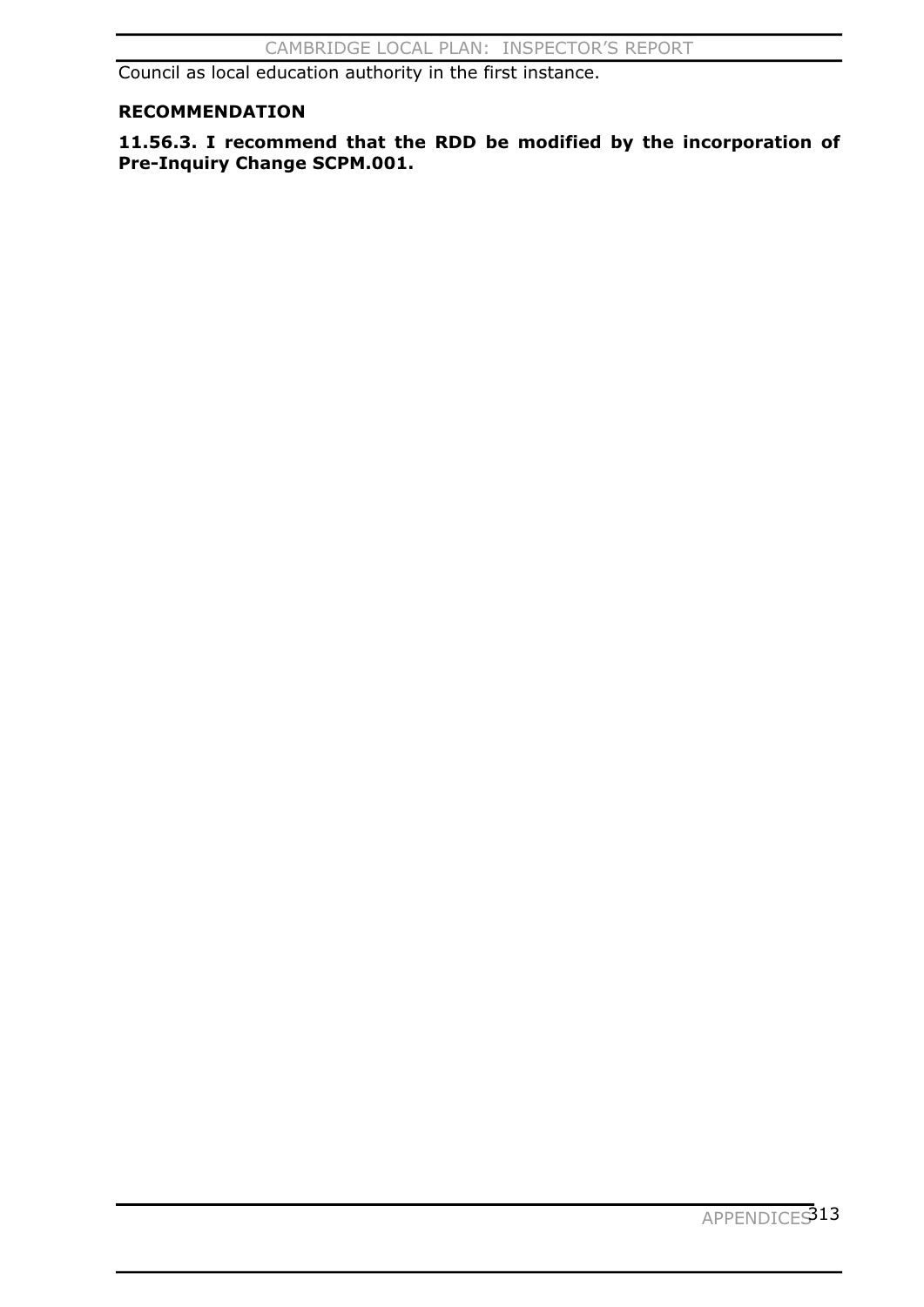# **12. BIBLIOGRAPHY**

### **12.1 BIBLIOGRAPHY**

### **Objections**

English Heritage 338/25/DEP01/BIB

#### **Summary of Objections**

• The Green Belt Study prepared by Landscape Design Associates for South Cambridgeshire in 2002 should be included.

### **Inspector's Reasoning and Conclusions**

12.1.1. This document is now included in the Bibliography in the RDD.

#### **RECOMMENDATION**

### **12.1.2. I recommend no modification to the RDD.**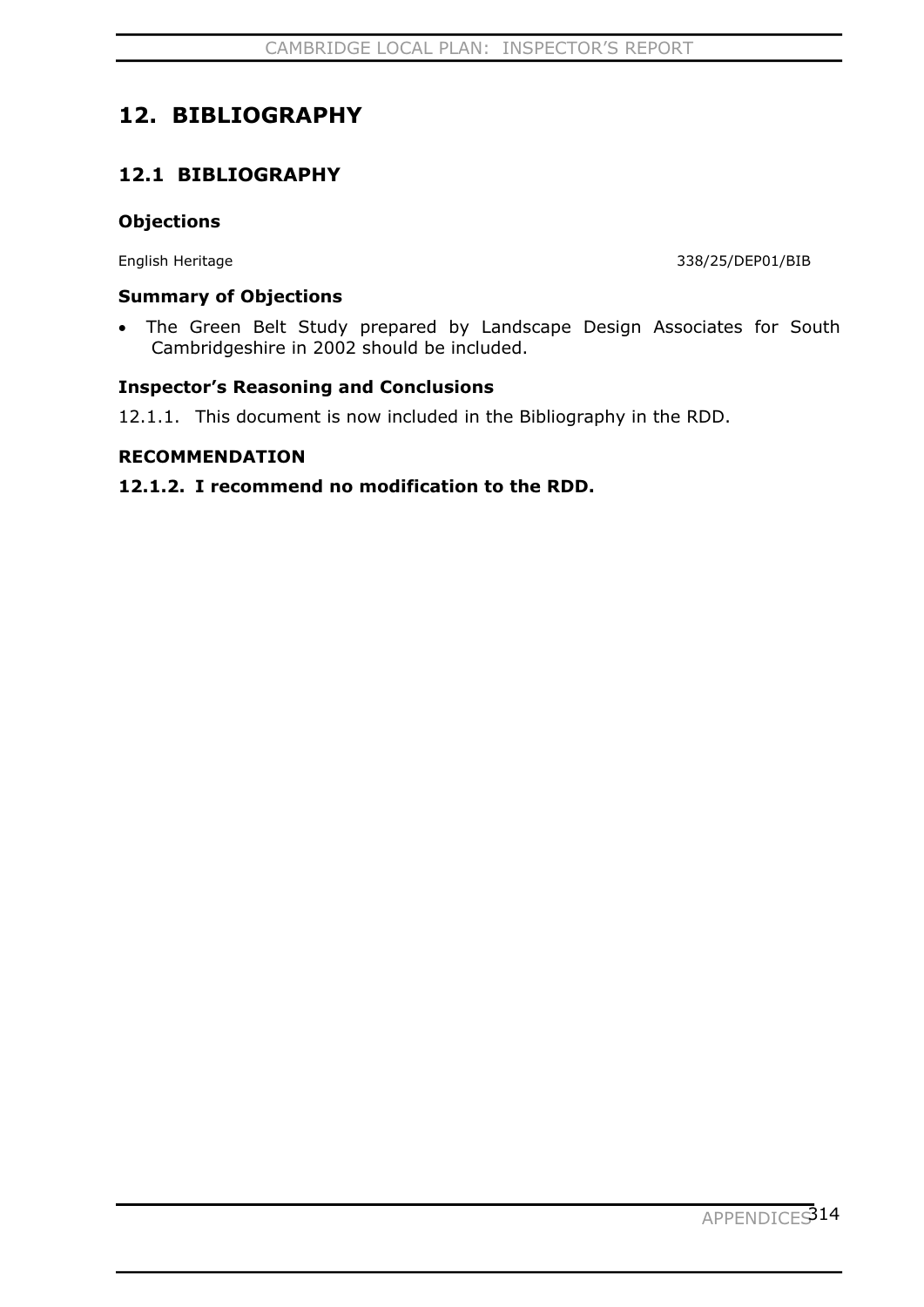# **13. GLOSSARY**

### **13.1 GLOSSARY**

#### **Objections**

Downing College 305/1/DEP01/GLOSS English Heritage 338/24/DEP01/GLOSS Cambridgeshire County Council 655/8/DEP02/GLOSS Addenbrooke's NHS Trust 399/36/DEP02/GLOSS Countryside Properties/Liberty Property Trust 837/31/DEP02/GLOSS

### **Pre-Inquiry Changes: SCG.001 & SCG.002**

The House Builders Federation 362/4/DEP04/GLOS 1

### **Summary of Objections**

- The difference between the University and the Colleges should be highlighted.
- Some references are missing or incorrect.
- A change is sought to the definition of "key workers".
- The role of any Area Development Frameworks which are neither DPDs nor SPDs is unclear.

#### **Inspector's Reasoning and Conclusions**

Most objections have been answered by the changes introduced in the RDD and by the pre-inquiry changes.

Those explaining the terms "high technology", "research establishments" and "key worker housing" have not been resolved. The definition of the first of these terms, given in the Glossary, is already lengthy. Its final section makes plain that the list of activities given is not exhaustive, and gives the flexibility to encompass the activities comprised in Policy 9/5 and its supporting text as recommended for modification.

Research establishments however can include commercial research facilities. The fact that these are also covered by Class B uses does not mean that they are not capable of being research establishments. The proposed change does not go far enough in dealing with these establishments.

If the change suggested by Addenbrooke's to the definition of key workers is intended to include those involved in the care and comfort of the community, then it is unnecessary. If it is intended to confine the definition to such persons, then it is overly restrictive and would contradict paragraph 5.10, as would the change suggested by Countryside Properties/Liberty Property Trust. The glossary definition and the explanation in paragraph 5.10, together with the proposed register mechanism allows the Council to respond to varying needs during the Plan period, as well as to changes in national policy advice, and no change is necessary.

There is a counter-objection by the HBF to the proposed change which defines Area Development Frameworks. However it is for the Council to decide whether to progress its Area Development Frameworks to SPD or DPD status.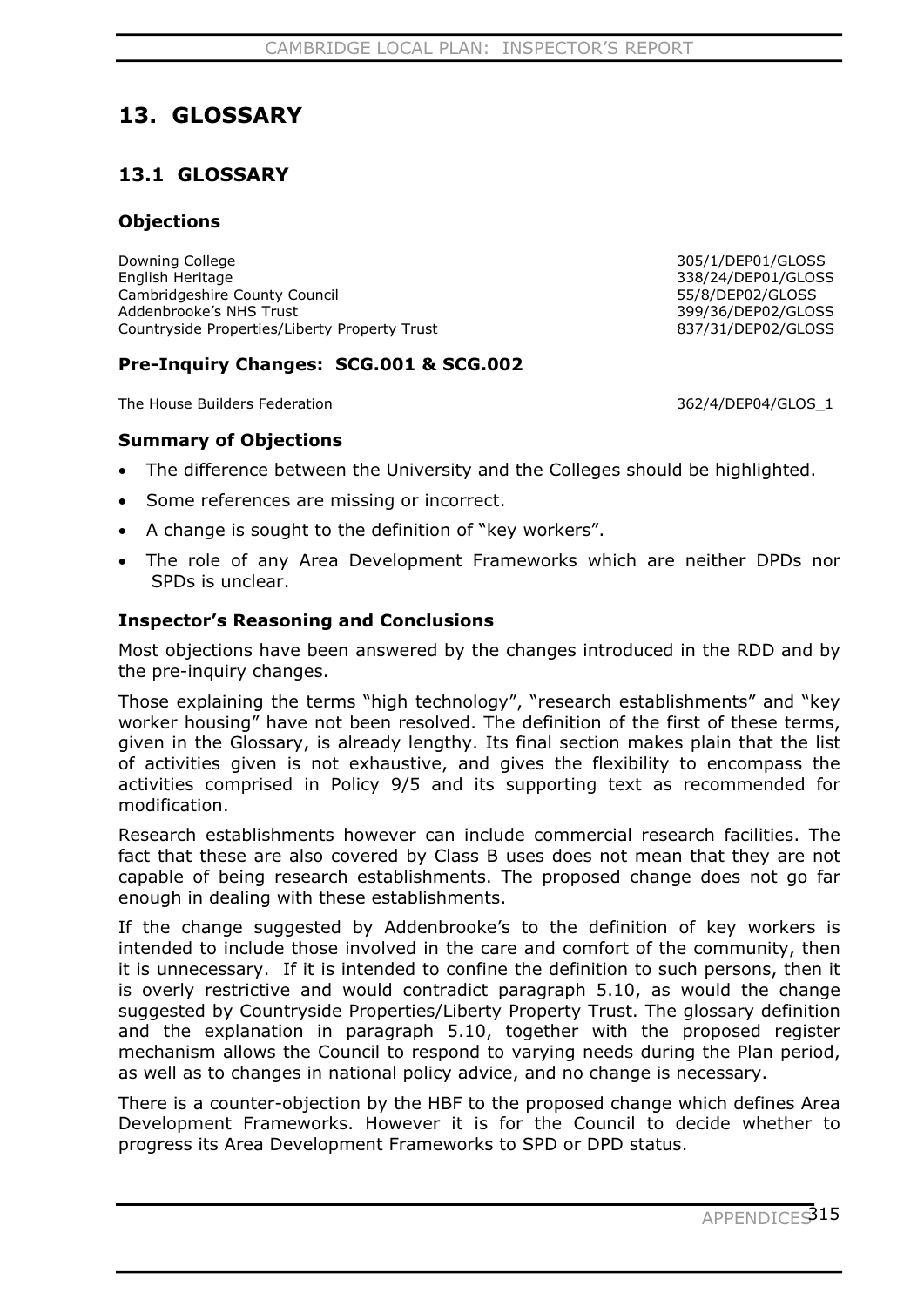### **RECOMMENDATION**

**I recommend that the RDD be modified as follows:** 

**a) incorporating SCG.001 and SCG.002** 

**b) deleting from the Glossary entry for research establishments the words "are taken to mean" and replacing those words with "include commercial research facilities and".**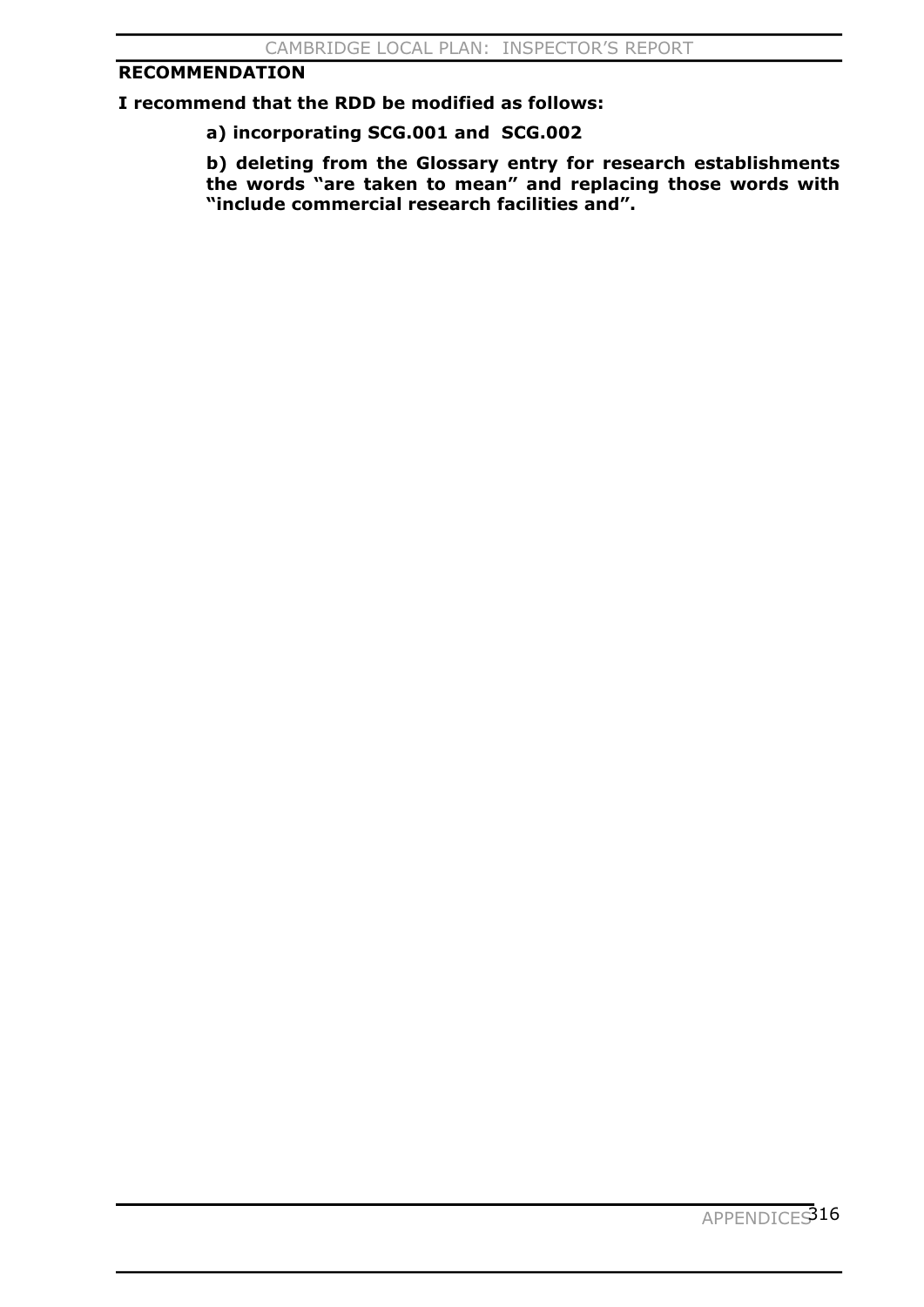# **14. PROPOSALS MAP**

### **14.1 PROPOSALS MAP**

### **Objections**

The objections to this aspect of the plan are listed in Annex 3.

### **Summary of Objections**

- There are objections to the inclusion of specific housing sites on the Proposals Map, and to the exclusion of other potential development sites and of locations suitable for tall buildings.
- Other sites should be shown for retailing, or as protected open space or shopping centres. Some primary shopping frontages are incorrect.
- Sites should be excluded because they are not realistically developable, or because development would be harmful to interests of acknowledged importance.
- Road proposals should be shown, namely Addenbrooke's access road.
- The green corridor is shown for the Southern Fringe, but not for other Areas of Major Change. The Green Belt notation for the University land between Madingley Road and Huntingdon Road needs to be omitted. There should be a notation for cross-boundary development.
- Wildlife corridors, more wildlife sites, and different boundaries for the City Wildlife Site adjoining the M11, should be shown.
- The Proposals Map is generally difficult to read. Features of heritage interest should be shown.
- Various boundary and other changes to the Southern Fringe, and to sites and notations within it, should be made.
- The 2 Perse School sites, 1 Regent Street, St Matthew's Piece and the former Blue Circle land should not be protected open space. Other objectors ask that St Matthew's Piece be protected.
- Additional land around Coldhams Common should be included in the Green Belt.
- The site area of Site 5.05 is incorrect, and the residential allocation should include land designated as open space for that housing development. Land at Homerton College should not be designated as protected open space.
- The Controlled Parking Zone should be shown on the Proposals Map.
- The multi-storey car park at Cambridge Leisure and the Pickfords site should not be included within the "Protected Industrial Sites" designation on the Proposals Map.
- Some small areas of land at Storeys Way should not be subject to the "protected open spaces" notation as they are not available for open space use.

### **Inspector's Reasoning and Conclusions**

*Areas of Major Change and Housing Development*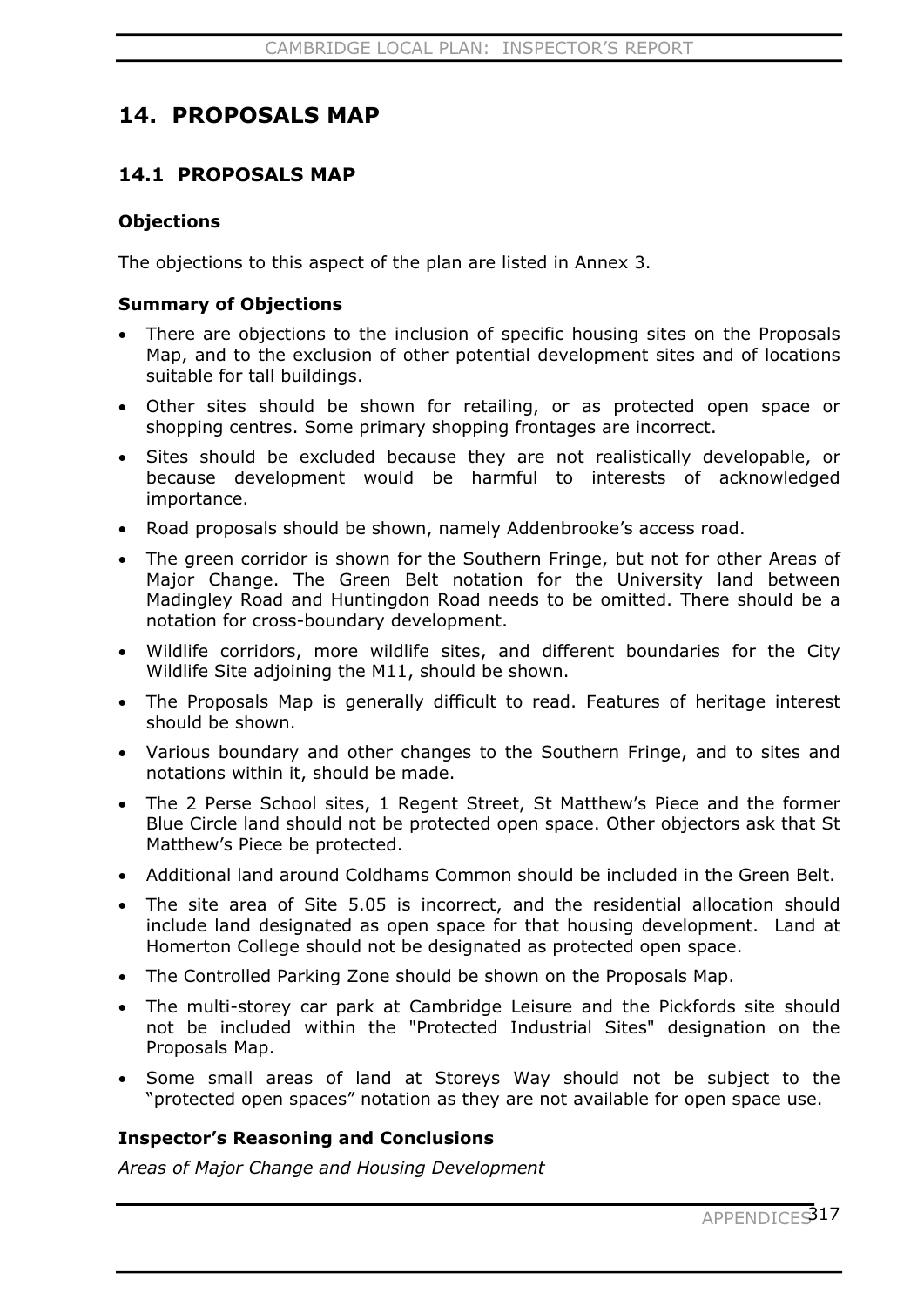14.1.1. I deal with objections to the development of sites in Areas of Major Change above, in Chapter 9. I consider housing omission sites in Chapter 5 of this report.

14.1.2. The open space requirements for Areas of Major Change are clear from Chapter 9 of the RDD. My conclusions in that Chapter regarding the Green Belt on the University land between Madingley Road and Huntingdon Road mean that the southern section of Green Belt on that land should be deleted from the Proposals Map. A further modification consequent upon my conclusions and recommendations regarding this Area of Major Change is that Proposals Sites 9.07 and 9.08 should be combined into one site, 9.07, with land to the south added. Proposals Sites 9.12, 9.15, and 9.16 should be combined into one site, to be numbered 9.12.

14.1.3. In East Cambridge land is being released from the Green Belt so there is no need for the Area of Major Change to show Green Belt inside its borders (see also 9.17.11 et seq above). Cross-boundary proposals should not be shown because the Proposals Map must not attempt to indicate development in another local authority area. The indicative figures and the text can indicate cross-boundary working and Areas of Major Change.

14.1.4. In the Southern Fringe some boundary changes have been made so that the RDD conforms more closely to objector suggestions. In relation to unsatisfied objections, land west of Trumpington will provide significant numbers of dwellings towards meeting the Structure Plan requirement. The same applies to site 9.13, and safeguarded land for Addenbrooke's longer term expansion is provided elsewhere. The City Wildlife Site alongside site 9.13 is properly included for its wildlife value and leaves substantial land available for development. For reasons given in Chapter 4 of this report I consider that the flood zones should not be removed from the Proposals Map.

### *Open Space and Green Belt*

14.1.5. I concur with the Council that both of the Perse School sites are worthy of protection for their value as open space. Both are attractive grassed open areas, and are seen from roads fronting them. The Preparatory School grounds support a number of trees. The Senior School land will be appreciated by the residents of houses which partly surround it. The Long Road frontage put forward by the School in case partial release is recommended is particularly visible. Both sites are used by pupils, and the Senior School pitches are used by clubs too. The protected open space notation is not outweighed by the School's need for flexibility, on the evidence I have, and should not be deleted. However it is open to the School to make applications for planning permission at the appropriate time and to have its needs and precise proposals assessed in the light of the Plan's provisions for education and open space.

14.1.6. On the other hand the land at 1 Regent Street is occupied by buildings, car parking, and manoeuvring areas. SCPM.0005 is intended to delete the protected open space notation.

14.1.7. SC PM.004 amends the Protected Open Space designation at Trinity Hall Grounds to exclude Coote House and its immediate grounds together with a strip of land subject to the planning permission for new student accommodation, which partly meets the objection by Trinity Hall. I agree that it is not appropriate for these areas to be subject to designation, because they do not fulfil an open space function. However, the pavilion is associated with the open space use, and for this reason should remain within the protected area.

14.1.8. At Coldhams Common the present Green Belt boundary is satisfactory because it follows physical features, such as streams, ditches, and vegetation, in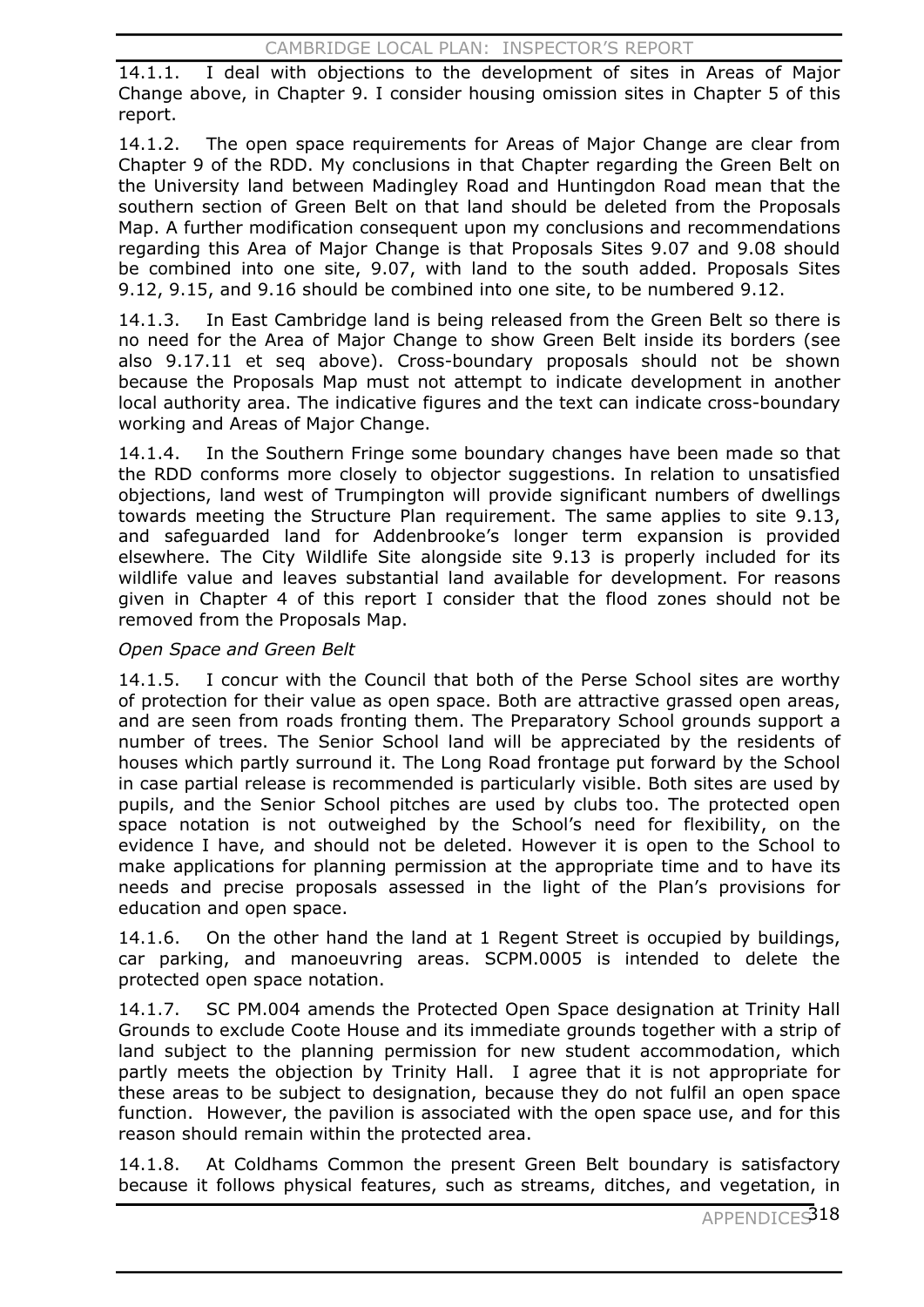many places. To an extent the Whitehill allotments and the Abbey Meadows playing fields are projections into the developed area, with buildings and other urban features on 2 or more sides. There is a need to establish boundaries that will endure, and exceptional circumstances are required to justify altering the boundary. In this case those circumstances do not exist.

14.1.9. I deal with land at George Nuttall Close in section 4.7. St Matthew's Piece and the former Blue Circle land are also reported elsewhere in this document.

### *Other Uses and Transportation*

14.1.10. Burleigh Street and Kings Parade are correctly included as primary shopping frontages because of the number of Class A1 uses on their frontages. The former includes several charity shops but also has a department store and is located near a main entrance to the Grafton Centre. Kings Parade appears to me to have high pedestrian flows. I consider the Beehive Centre in section 6.10 of this report.

14.1.11. The extent of the Controlled Parking Zone is determined by the Highway Authority, and could be changed during the lifetime of the Plan. For this reason it is not appropriate to show it on the Proposals Map.

14.1.12. SC PM.006 excludes the multi-storey car park at Cambridge Leisure from the Clifton Court and Clifton Road Protected Industrial Site, and I support it in the interests of accuracy. I consider the question of excluding other parts of this site from the designation in Chapter 11.

14.1.13. The exact route of the Addenbrooke's access road had not been determined by the end of the inquiry. No more than a diagrammatic line is shown on the draft Area Development Framework. The scale of the Proposals Map makes it impracticable to show Scheduled Ancient Monuments, but other features suggested by English Heritage are shown.

#### *Wildlife*

14.1.14. In working with the existing Local Plan the Council has experienced difficulties using the wildlife corridors, which are depicted on the Proposals Map of that Plan. The Council has not used the corridors, for example, to refuse planning permission for any proposal. It is also difficult to determine the precise boundaries of corridors and therefore to depict them on the Proposals Map. Some of the boundaries on the Proposals Map of the existing Local Plan are notional and arbitrary, in some cases merely being straight lines joining features of value.

14.1.15. PPS9 does not ask Councils to identify areas other than designated sites, and this the Plan does. There are also various Plan policies which protect open space, hedges and other features which have value for wildlife. One element of this value which can be protected under these policies is the contribution the feature might make to a network, corridor or migrational route of importance to wildlife.

14.1.16. My overall conclusion is that wildlife corridors should not be indicated on the Proposals Map, in the absence of a need to do so and because of the practical problems involved in identifying them precisely and in using them.

14.1.17. As for the number of wildlife sites shown on the Proposals Map, this is determined by the number which meet the criteria for identification of sites of value. This is a matter for regular review, and the Plan already says this.

14.1.18. I consider the M11 wildlife site in section 11.18.

*Other Matters* 

14.1.19. Other objections have been resolved by changes made to the FDD in